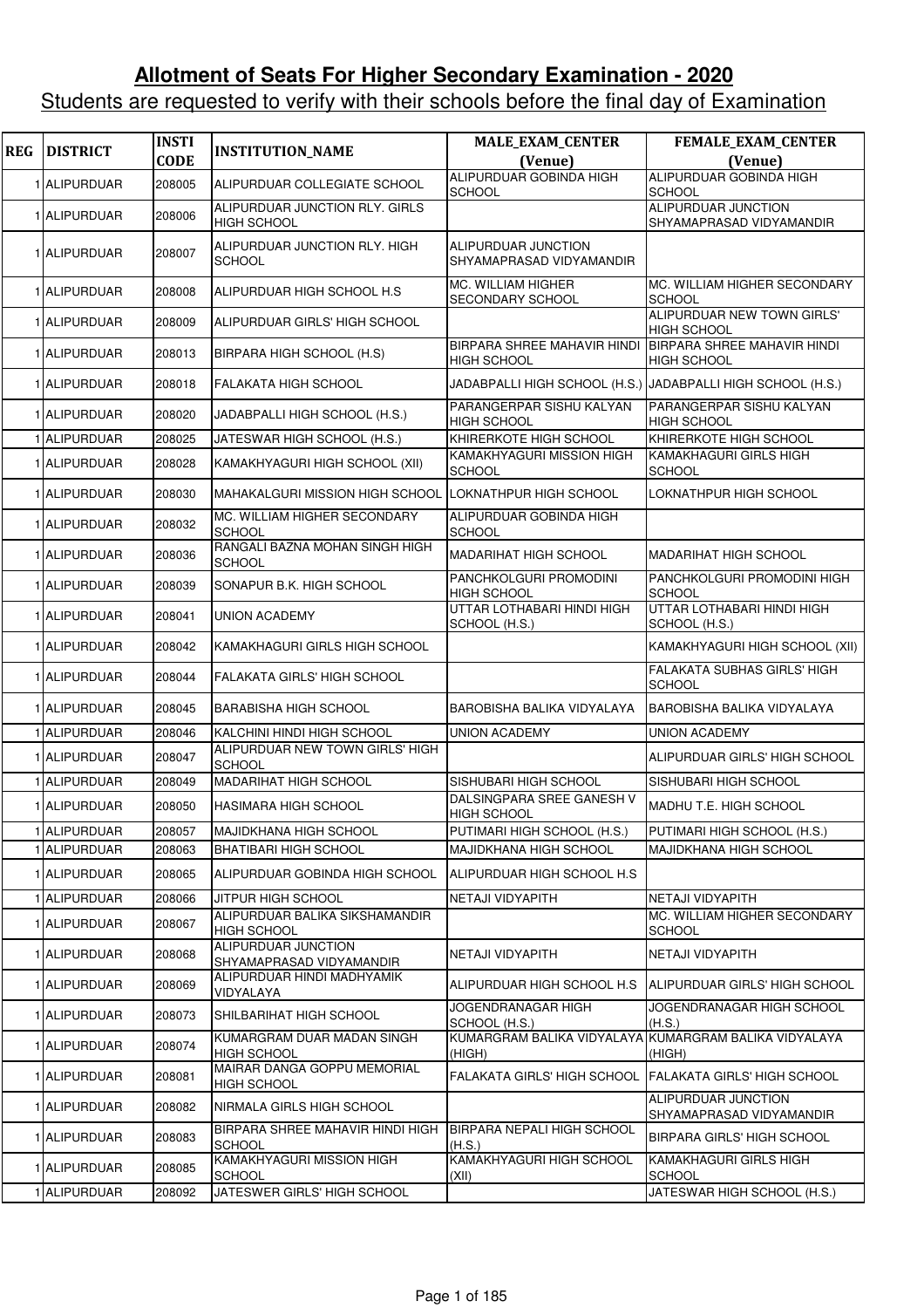| <b>REG</b> | <b>DISTRICT</b>   | <b>INSTI</b><br><b>CODE</b> | <b>INSTITUTION_NAME</b>                                   | <b>MALE_EXAM_CENTER</b><br>(Venue)                  | <b>FEMALE_EXAM_CENTER</b><br>(Venue)                    |
|------------|-------------------|-----------------------------|-----------------------------------------------------------|-----------------------------------------------------|---------------------------------------------------------|
|            | <b>ALIPURDUAR</b> | 208093                      | BAROBISHA BALIKA VIDYALAYA                                | <b>BARABISHA HIGH SCHOOL</b>                        | <b>BARABISHA HIGH SCHOOL</b>                            |
|            | 1 ALIPURDUAR      | 208094                      | BIRPARA NEPALI HIGH SCHOOL (H.S.)                         | BIRPARA HIGH SCHOOL (H.S)                           | BIRPARA HIGH SCHOOL (H.S)                               |
|            | 1 ALIPURDUAR      | 208096                      | UTTAR LOTHABARI HINDI HIGH<br>SCHOOL (H.S.)               | KALCHINI HINDI HIGH SCHOOL                          | KALCHINI HINDI HIGH SCHOOL                              |
|            | 1 ALIPURDUAR      | 208098                      | BHUTANIRGHAT HIGH SCHOOL                                  | FALAKATA HIGH SCHOOL                                | <b>FALAKATA HIGH SCHOOL</b>                             |
|            | 1 ALIPURDUAR      | 208100                      | KHAGENHAT NATHUNI SINGH HIGH<br><b>SCHOOL</b>             |                                                     | JATESWER GIRLS' HIGH SCHOOL JATESWER GIRLS' HIGH SCHOOL |
|            | 1 ALIPURDUAR      | 208109                      | BIRSA VIDYABHAWAN HIGH SCHOOL                             | MAIRAR DANGA GOPPU<br><b>MEMORIAL HIGH SCHOOL</b>   | MAIRAR DANGA GOPPU MEMORIAL<br><b>HIGH SCHOOL</b>       |
|            | 1 ALIPURDUAR      | 208110                      | SALSALABARI MODEL HIGH SCHOOL                             | PADMESWARI HIGH SCHOOL                              | PADMESWARI HIGH SCHOOL                                  |
|            | 1 ALIPURDUAR      | 208114                      | PADMESWARI HIGH SCHOOL                                    | <b>BHATIBARI HIGH SCHOOL</b>                        | SALSALABARI MODEL HIGH<br><b>SCHOOL</b>                 |
|            | 1 ALIPURDUAR      | 208116                      | <b>TAPSIKHATA HIGH SCHOOL</b>                             | RABI KANTA HIGH SCHOOL                              | RABI KANTA HIGH SCHOOL                                  |
|            | 1 ALIPURDUAR      | 208117                      | RAICHENGA VIDYANIKETAN HIGH<br>SCHOOL (H.S)               | FALAKATA HIGH SCHOOL                                | <b>FALAKATA HIGH SCHOOL</b>                             |
|            | 1 ALIPURDUAR      | 208119                      | BADAITARI UZIRIA HIGH MADRASAH                            | <b>FALAKATA SUBHAS GIRLS' HIGH</b><br><b>SCHOOL</b> | <b>FALAKATA SUBHAS GIRLS' HIGH</b><br><b>SCHOOL</b>     |
|            | 1 ALIPURDUAR      | 208120                      | SALKUMARHAT HIGH SCHOOL                                   | LALTURAM HIGH SCHOOL                                | LALTURAM HIGH SCHOOL                                    |
|            | 1 ALIPURDUAR      | 208121                      | ST JOSEPH'S HIGH SCHOOL                                   | ALIPURDUAR JUNCTION<br>SHYAMAPRASAD VIDYAMANDIR     |                                                         |
|            | 1 ALIPURDUAR      | 208124                      | KHIRERKOTE HIGH SCHOOL                                    | JATESWAR HIGH SCHOOL (H.S.)                         | JATESWER GIRLS' HIGH SCHOOL                             |
|            | 1 ALIPURDUAR      | 208125                      | KHOARDANGA JALANESWARI HIGH<br>SCHOOL (H.S.)              | KAMAKHYAGURI MISSION HIGH<br>SCHOOL                 | <b>KAMAKHAGURI GIRLS HIGH</b><br><b>SCHOOL</b>          |
|            | 1 ALIPURDUAR      | 208126                      | <b>FALAKATA SUBHAS GIRLS' HIGH</b><br><b>SCHOOL</b>       |                                                     | PARANGERPAR SISHU KALYAN<br><b>HIGH SCHOOL</b>          |
|            | 1 ALIPURDUAR      | 208128                      | HASIMARA HINDI HIGH SCHOOL                                | HASIMARA HIGH SCHOOL                                | HASIMARA HIGH SCHOOL                                    |
|            | 1 ALIPURDUAR      | 208129                      | SANKAR NEPALI HIGH SCHOOL                                 | HAMILTONGANJ HIGH SCHOOL<br>(H.S.)                  | HAMILTONGANJ HIGH SCHOOL<br>(H.S.)                      |
|            | 1 ALIPURDUAR      | 208131                      | KHIDIRPUR RAHAMANIA HIGH<br><b>MADRASAH</b>               | MADARIHAT HIGH SCHOOL                               | <b>MADARIHAT HIGH SCHOOL</b>                            |
|            | 1 ALIPURDUAR      | 208132                      | <b>DALDALI HIGH SCHOOL</b>                                | BARABISHA HIGH SCHOOL                               | <b>BARABISHA HIGH SCHOOL</b>                            |
|            | 1 ALIPURDUAR      | 208133                      | PUTIMARI HIGH SCHOOL (H.S.)                               | SALSALABARI MODEL HIGH<br>SCHOOL                    | SALSALABARI MODEL HIGH<br><b>SCHOOL</b>                 |
|            | 1 ALIPURDUAR      | 208134                      | <b>NETAJI VIDYAPITH</b>                                   | ST JOSEPH'S HIGH SCHOOL                             | ST JOSEPH'S HIGH SCHOOL                                 |
|            | 1 ALIPURDUAR      | 208135                      | CHAPANI HIGH SCHOOL                                       | MAJIDKHANA HIGH SCHOOL<br>KHIDIRPUR RAHAMANIA HIGH  | MAJIDKHANA HIGH SCHOOL<br>KHIDIRPUR RAHAMANIA HIGH      |
|            | 1 ALIPURDUAR      | 208139                      | SISHUBARI HIGH SCHOOL<br>KUMARGRAM BALIKA VIDYALAYA       | MADRASAH                                            | <b>MADRASAH</b>                                         |
|            | 1 ALIPURDUAR      | 208143                      | (HIGH)                                                    |                                                     | KUMARGRAM DUAR MADAN SINGH<br><b>HIGH SCHOOL</b>        |
|            | 1 ALIPURDUAR      | 208145                      | PANCHKOLGURI PROMODINI HIGH<br><b>SCHOOL</b>              | TAPSIKHATA HIGH SCHOOL                              | SONAPUR B.K. HIGH SCHOOL                                |
|            | 1 ALIPURDUAR      | 208150                      | RAMJHORA BAZAR HINDI HIGH<br><b>SCHOOL</b>                | BIRPARA SHREE MAHAVIR HINDI<br><b>HIGH SCHOOL</b>   | BIRPARA HIGH SCHOOL (H.S)                               |
|            | 1 ALIPURDUAR      | 208154                      | JASODANGA HIGH SCHOOL                                     | TALESWARGURI HIGH SCHOOL.                           | TALESWARGURI HIGH SCHOOL.                               |
|            | 1 ALIPURDUAR      | 208155                      | LOKNATHPUR HIGH SCHOOL                                    | SAONTALPUR MISSION HIGH<br>SCHOOL                   | MAHAKALGURI GIRLS HIGH SCHOOL                           |
|            | 1 ALIPURDUAR      | 208161                      | ADARSH HINDI HIGH SCHOOL                                  | KUMARGRAM DUAR MADAN<br>SINGH HIGH SCHOOL           | KUMARGRAM DUAR MADAN SINGH<br>HIGH SCHOOL               |
|            | 1 ALIPURDUAR      | 208163                      | CHIKLIGURI HIGH SCHOOL                                    | UTTAR BHATIBARI GIRLS HIGH<br>SCHOOL                | UTTAR BHATIBARI GIRLS HIGH<br><b>SCHOOL</b>             |
|            | 1 ALIPURDUAR      | 208165                      | SAONTALPUR MISSION HIGH SCHOOL                            | MAHAKALGURI MISSION HIGH<br><b>SCHOOL</b>           | MAHAKALGURI MISSION HIGH<br><b>SCHOOL</b>               |
|            | 1 ALIPURDUAR      | 208166                      | GAROPARA BIDHAN CHANDRA HIGH<br><b>SCHOOL</b>             | HAMILTONGANJ HIGH SCHOOL<br>(H.S.)                  | HAMILTONGANJ HIGH SCHOOL<br>(H.S.)                      |
|            | 1 ALIPURDUAR      | 208168                      | PARANGERPAR SISHU KALYAN HIGH<br><b>SCHOOL</b>            | FALAKATA GIRLS' HIGH SCHOOL                         | FALAKATA GIRLS' HIGH SCHOOL                             |
|            | 1 ALIPURDUAR      | 208169                      | JOGENDRANAGAR HIGH SCHOOL (H.S.) ISALKUMARHAT HIGH SCHOOL |                                                     | SALKUMARHAT HIGH SCHOOL                                 |
|            | 1 ALIPURDUAR      | 208170                      | LALTURAM HIGH SCHOOL                                      | SALKUMARHAT HIGH SCHOOL                             | SALKUMARHAT HIGH SCHOOL                                 |
|            | 1 ALIPURDUAR      | 208171                      | SANTIDEBI HIGH SCHOOL                                     | ALIPURDUAR HIGH SCHOOL H.S                          | ALIPURDUAR GIRLS' HIGH SCHOOL                           |
|            | 1 ALIPURDUAR      | 208172                      | SONAPUR B K GIRLS HIGH SCHOOL                             |                                                     | SONAPUR B.K. HIGH SCHOOL                                |
|            | 1 ALIPURDUAR      | 208173                      | RABI KANTA HIGH SCHOOL                                    | TAPSIKHATA HIGH SCHOOL<br>KHIDIRPUR RAHAMANIA HIGH  | TAPSIKHATA HIGH SCHOOL<br>KHIDIRPUR RAHAMANIA HIGH      |
|            | 1 ALIPURDUAR      | 208174                      | KHAYER BARI HIGH MADRASAH                                 | MADRASAH                                            | MADRASAH                                                |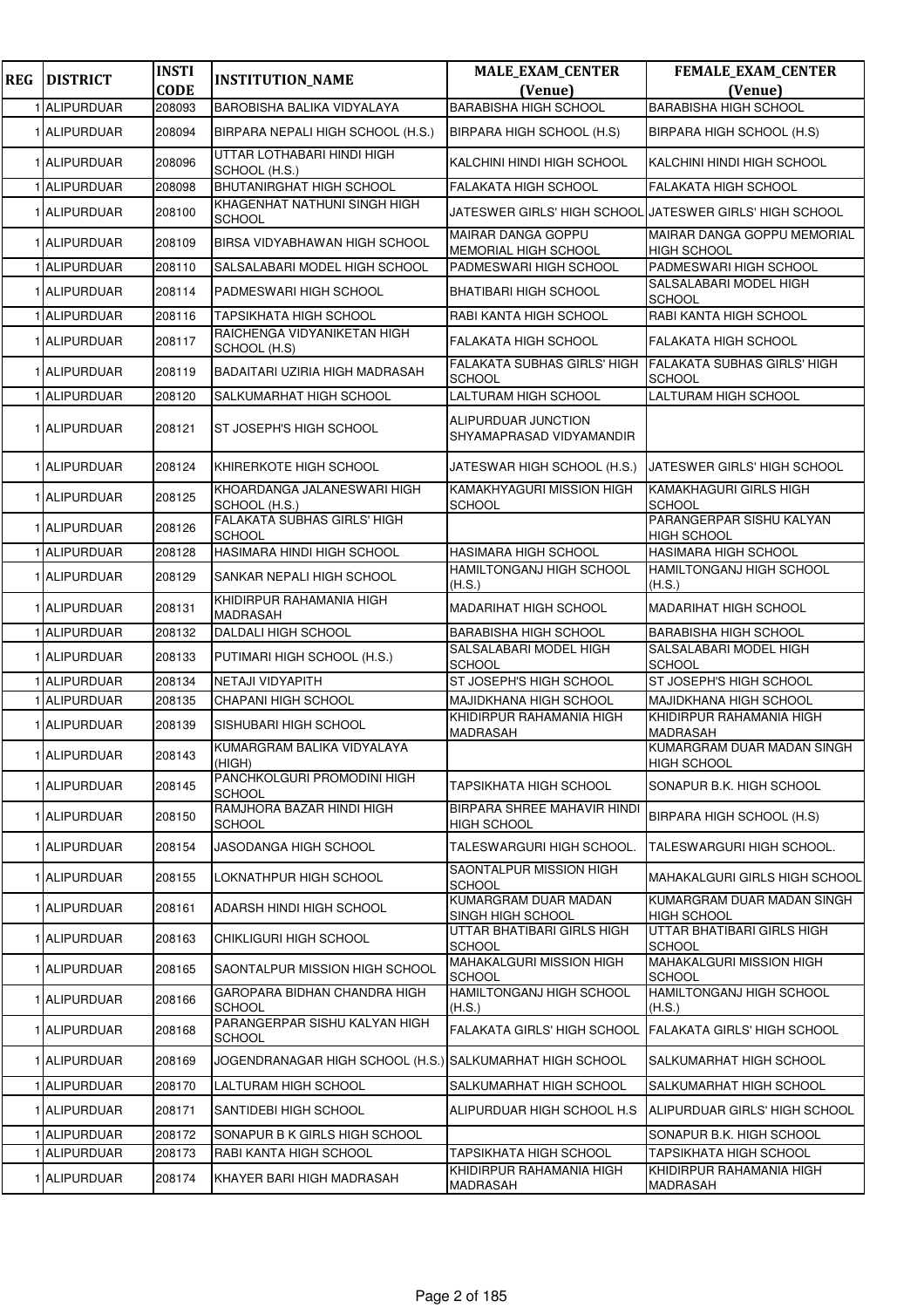| <b>REG</b> | <b>DISTRICT</b>   | <b>INSTI</b><br><b>CODE</b> | <b>INSTITUTION_NAME</b>                           | <b>MALE_EXAM_CENTER</b><br>(Venue)                      | <b>FEMALE_EXAM_CENTER</b><br>(Venue)                        |
|------------|-------------------|-----------------------------|---------------------------------------------------|---------------------------------------------------------|-------------------------------------------------------------|
|            | 1 ALIPURDUAR      | 208176                      | DALSINGPARA SREE GANESH V HIGH<br><b>SCHOOL</b>   | HASIMARA HINDI HIGH SCHOOL                              | HASIMARA HINDI HIGH SCHOOL                                  |
|            | 1 ALIPURDUAR      | 208178                      | NIROBALA SMRITI GIRLS HIGH SCHOOL<br>(H.S.)       |                                                         | KAMAKHYAGURI HIGH SCHOOL (XII)                              |
|            | 1 ALIPURDUAR      | 208180                      | ST.MARIA GORETHI GIRLS HIGH<br><b>SCHOOL</b>      |                                                         | BIRPARA SHREE MAHAVIR HINDI<br><b>HIGH SCHOOL</b>           |
|            | 1 ALIPURDUAR      | 208185                      | NIMTIJHORA HIGH SCHOOL                            | SANKAR NEPALI HIGH SCHOOL                               | SANKAR NEPALI HIGH SCHOOL                                   |
|            | 1 ALIPURDUAR      | 208186                      | <b>DEOGAON HIGH SCHOOL</b>                        | <b>MAIRAR DANGA GOPPU</b><br>MEMORIAL HIGH SCHOOL       | MAIRAR DANGA GOPPU MEMORIAL<br><b>HIGH SCHOOL</b>           |
|            | 1 ALIPURDUAR      | 208188                      | <b>VOLKA HIGH SCHOOL</b>                          | <b>BARABISHA HIGH SCHOOL</b>                            | <b>BARABISHA HIGH SCHOOL</b>                                |
|            | 1 ALIPURDUAR      | 208190                      | WORKER'S H.S.                                     | LOKNATHPUR HIGH SCHOOL                                  | LOKNATHPUR HIGH SCHOOL                                      |
|            | 1 ALIPURDUAR      | 208191                      | UTTAR BHATIBARI GIRLS HIGH<br><b>SCHOOL</b>       |                                                         | BHATIBARI HIGH SCHOOL                                       |
|            | 1 ALIPURDUAR      | 208193                      | THAKUR PANCHANAN VIDYAPITH                        | SALKUMARHAT HIGH SCHOOL                                 | SALKUMARHAT HIGH SCHOOL                                     |
|            | 1 ALIPURDUAR      | 208194                      | SUKANTA HIGH SCHOOL                               | ALIPURDUAR HIGH SCHOOL H.S                              | ALIPURDUAR GIRLS' HIGH SCHOOL                               |
|            | 1 ALIPURDUAR      | 208195                      | MAJHERDABRI HIGH SCHOOL (H.S.)                    | ST JOSEPH'S HIGH SCHOOL                                 | ST JOSEPH'S HIGH SCHOOL                                     |
|            | 1 ALIPURDUAR      | 208196                      | PATKAPARA HIGH SCHOOL (H.S)                       | ALIPURDUAR HIGH SCHOOL H.S                              | ALIPURDUAR NEW TOWN GIRLS'<br><b>HIGH SCHOOL</b>            |
|            | 1 ALIPURDUAR      | 208197                      | PARSHWANATH SMRITTEE VIDYAPITH<br>(H.S)           | PUTIMARI HIGH SCHOOL (H.S.)                             | PUTIMARI HIGH SCHOOL (H.S.)                                 |
|            | 1 ALIPURDUAR      | 208206                      | <b>BHAGAT RAM VIDYAPITH</b>                       | BIRPARA HIGH SCHOOL (H.S)                               | BIRPARA HIGH SCHOOL (H.S)                                   |
|            | 1 ALIPURDUAR      | 208211                      | <b>GHAGRA HIGH SCHOOL</b>                         | ALIPURDUAR GOBINDA HIGH<br><b>SCHOOL</b>                | ALIPURDUAR GOBINDA HIGH<br><b>SCHOOL</b>                    |
|            | 1 ALIPURDUAR      | 208215                      | MADARIHAT GIRLS HIGH SCHOOL                       |                                                         | SISHUBARI HIGH SCHOOL                                       |
|            | 1 ALIPURDUAR      | 208216                      | TALESWARGURI HIGH SCHOOL.                         | SAONTALPUR MISSION HIGH<br><b>SCHOOL</b>                | SAONTALPUR MISSION HIGH<br><b>SCHOOL</b>                    |
|            | 1 ALIPURDUAR      | 208223                      | HAMILTONGANJ HIGH SCHOOL (H.S.)                   | UTTAR LOTHABARI HINDI HIGH<br>SCHOOL (H.S.)             | <b>UNION ACADEMY</b>                                        |
|            | 1 ALIPURDUAR      | 208230                      | DEMDIMA FATIMA HIGH SCHOOL                        | <b>BIRPARA NEPALI HIGH SCHOOL</b><br>(H.S.)             | BIRPARA SHREE MAHAVIR HINDI<br><b>HIGH SCHOOL</b>           |
|            | 1 ALIPURDUAR      | 208234                      | MAHAKALGURI GIRLS HIGH SCHOOL                     |                                                         | LOKNATHPUR HIGH SCHOOL                                      |
|            | 1 ALIPURDUAR      | 208235                      | MADHU T.E. HIGH SCHOOL                            | DALSINGPARA SREE GANESH V<br><b>HIGH SCHOOL</b>         | DALSINGPARA SREE GANESH V<br><b>HIGH SCHOOL</b>             |
|            | 1 ALIPURDUAR      | 208238                      | PUNAM CHAND MITTAL MEMORIAL<br>HIGH SCHOOL (H.S)  | MADHU T.E. HIGH SCHOOL                                  | MADHU T.E. HIGH SCHOOL                                      |
|            | 1 ALIPURDUAR      | 208245                      | <b>BIRPARA GIRLS HIGH SCHOOL</b>                  |                                                         | BIRPARA HIGH SCHOOL (H.S)                                   |
|            | 1 ALIPURDUAR      | 208246                      | LACHMANDABRI NAZAMUDDIN HIGH<br><b>SCHOOL</b>     |                                                         | JADABPALLI HIGH SCHOOL (H.S.) JADABPALLI HIGH SCHOOL (H.S.) |
|            | 1 ALIPURDUAR      | 208249                      | BEGAM R.K. HIGH SCHOOL                            | JATESWAR HIGH SCHOOL (H.S.) JATESWAR HIGH SCHOOL (H.S.) |                                                             |
|            | 1 ALIPURDUAR      | 208252                      | FOSKADANGA SARNA ADIBASI HIGH<br>SCHOOL (H.S)     | <b>MC. WILLIAM HIGHER</b><br><b>SECONDARY SCHOOL</b>    | MC. WILLIAM HIGHER SECONDARY<br><b>SCHOOL</b>               |
|            | 1 ALIPURDUAR      | 208253                      | MAJHERDABRI HIGH SCHOOL                           | BAROBISHA BALIKA VIDYALAYA                              | <b>BAROBISHA BALIKA VIDYALAYA</b>                           |
|            | 1 ALIPURDUAR      | 208258                      | LAXMI PRASAD DEOKOTA NEPALI HIGH<br><b>SCHOOL</b> | <b>MADARIHAT HIGH SCHOOL</b>                            | MADARIHAT HIGH SCHOOL                                       |
|            | 1 ALIPURDUAR      | 208264                      | ST. XAVIERS HIGH SCHOOL                           | LOKNATHPUR HIGH SCHOOL                                  | LOKNATHPUR HIGH SCHOOL                                      |
|            | 1 COOCHBEHAR      | 110007                      | <b>BAKSHIRHAT HIGH SCHOOL</b>                     | <b>BAROKODALI HIGH SCHOOL</b>                           | <b>BAKSHIRHAT GIRLS HIGH SCHOOL</b>                         |
|            | 1 COOCHBEHAR      | 110008                      | BANESWAR KHABSA HIGH SCHOOL                       | KHAGRABARI HARENDRA<br>CHANDRA VIDYAMANDIR(HIGH)        | <b>BANESWAR GIRLS' HIGH SCHOOL</b><br>(H.S.)                |
|            | 1 COOCHBEHAR      | 110009                      | CHOWDHURIHAT VIVEKANANDA<br><b>VIDYAMANDIR</b>    | SAHEBGANJ HIGH SCHOOL                                   | SAHEBGANJ HIGH SCHOOL                                       |
|            | 1 COOCHBEHAR      | 110010                      | COOCH BEHAR RAMBHOLA HIGH<br><b>SCHOOL</b>        | MAHARAJA NRIPENDRA<br>NARAYAN HIGH SCHOOL (H.S.)        |                                                             |
|            | <b>COOCHBEHAR</b> | 110011                      | DEWANHAT HIGH SCHOOL                              | DHUMPUR HIGH SCHOOL                                     | DHUMPUR HIGH SCHOOL                                         |
|            | 1 COOCHBEHAR      | 110012                      | DINHATA HIGH SCHOOL                               | GOPAL NAGAR M S S HIGH<br><b>SCHOOL</b>                 | DINHATA GIRLS' HIGH SCHOOL<br>(H.S.)                        |
|            | 1 COOCHBEHAR      | 110013                      | DINHATA SONI DEBI JAIN HIGH<br><b>SCHOOL</b>      | <b>DINHATA HIGH SCHOOL</b>                              | <b>DINHATA HIGH SCHOOL</b>                                  |
|            | 1 COOCHBEHAR      | 110014                      | <b>GOSANIMARI HIGH SCHOOL</b>                     | NABIBAKSH HIGH SCHOOL                                   | NABIBAKSH HIGH SCHOOL                                       |
|            | 1 COOCHBEHAR      | 110015                      | HALDIBARI HIGH SCHOOL                             | HALDIBARI NABAKISHORE HIGH<br><b>SCHOOL</b>             | HALDIBARI GIRLS' HIGH SCHOOL                                |
|            | <b>COOCHBEHAR</b> | 110016                      | HALDIBARI GIRLS' HIGH SCHOOL                      |                                                         | HALDIBARI HIGH SCHOOL                                       |
|            | 1 COOCHBEHAR      | 110017                      | JENKINS SCHOOL                                    | MAHARAJA NRIPENDRA<br>NARAYAN HIGH SCHOOL (H.S.)        |                                                             |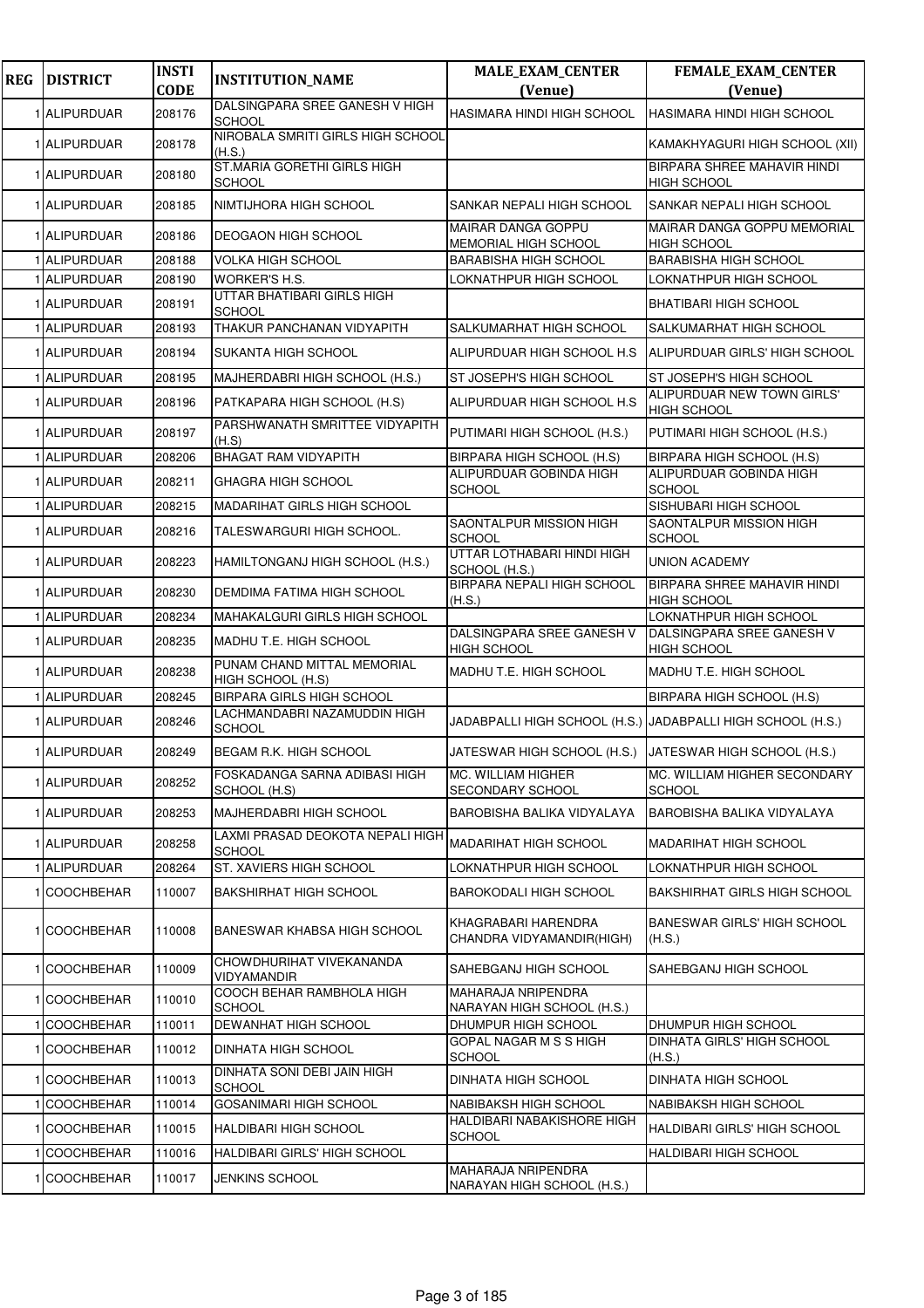| <b>REG</b> | <b>DISTRICT</b>   | <b>INSTI</b><br><b>CODE</b> | <b>INSTITUTION_NAME</b>                          | <b>MALE_EXAM_CENTER</b><br>(Venue)                        | FEMALE_EXAM_CENTER<br>(Venue)                             |
|------------|-------------------|-----------------------------|--------------------------------------------------|-----------------------------------------------------------|-----------------------------------------------------------|
|            |                   |                             |                                                  |                                                           |                                                           |
|            | 1 COOCHBEHAR      | 110018                      | MANINDRA NATH HIGH SCHOOL                        | KHAGRABARI HARENDRA<br>CHANDRA VIDYAMANDIR(HIGH)          | KHAGRABARI HARENDRA CHANDRA<br>VIDYAMANDIR(HIGH)          |
|            | 1 COOCHBEHAR      | 110019                      | MARUGANJ HIGH SCHOOL                             | CHILAKHANA HIGH SCHOOL                                    | CHILAKHANA HIGH SCHOOL                                    |
|            | 1 COOCHBEHAR      | 110020                      | <b>MATHABHANGA HIGH SCHOOL</b>                   | MATHABHANGA VIVEKANANDA<br>VIDYAMANDIR                    | MATHABHANGA MADHYAMIK BALIKA<br>VIDYALAYA                 |
|            | 1 COOCHBEHAR      | 110021                      | MATHABHANGA GIRLS' HIGH SCHOOL                   |                                                           | MATHABHANGA MADHYAMIK BALIKA<br>VIDYALAYA                 |
|            | 1 COOCHBEHAR      | 110022                      | MEKHLIGANJ HIGHER SECONDARY<br><b>SCHOOL</b>     | <b>INDIRA GIRLS' HIGH SCHOOL</b>                          | INDIRA GIRLS' HIGH SCHOOL                                 |
|            | 1 COOCHBEHAR      | 110023                      | NIGAMNAGAR NIGAMANANDA<br>SARASWAT VIDYALAYA     | SABUJ PALLY HIGH SCHOOL                                   | <b>SABUJ PALLY HIGH SCHOOL</b>                            |
|            | 1 COOCHBEHAR      | 110024                      | NEW TOWN GIRLS' HIGH SCHOOL                      |                                                           | COOCH-BEHAR UCHCHA BALIKA<br>VIDYALAYA                    |
|            | <b>COOCHBEHAR</b> | 110025                      | SINGIMARI HIGH SCHOOL                            | JORAI HIGH SCHOOL (H.S.)                                  | JORAI HIGH SCHOOL (H.S.)                                  |
|            | 1 COOCHBEHAR      | 110026                      | <b>SUNITY ACADEMY</b>                            |                                                           | COOCH-BEHAR UCHCHA BALIKA<br>VIDYALAYA                    |
|            | 1 COOCHBEHAR      | 110027                      | SITALKUCHI GOPINATH HIGH SCHOOL                  | GOSAIRHAT HIGH SCHOOL                                     | <b>GOSAIRHAT HIGH SCHOOL</b>                              |
|            | 1 COOCHBEHAR      | 110028                      | TUFANGANJ N N M HIGH SCHOOL                      | ANDARANFULBARI HARIRDHAM<br>HIGH SCHOOL (H.S.)            | TUFANGANJ ILA DEVI GIRLS' HIGH<br><b>SCHOOL</b>           |
|            | 1 COOCHBEHAR      | 110029                      | VIVEKANANDA VIDYAPITH                            | COOCH BEHAR RAMBHOLA HIGH<br><b>SCHOOL</b>                |                                                           |
|            | 1 COOCHBEHAR      | 110030                      | GHOKSADANGA PRAMANIK HIGH<br><b>SCHOOL</b>       | ATPUKURI HIGH SCHOOL                                      | <b>BRISHAKETU DHARMESWARI GIRLS</b><br><b>HIGH SCHOOL</b> |
|            | 1 COOCHBEHAR      | 110031                      | MAHARAJA NRIPENDRA NARAYAN<br>HIGH SCHOOL (H.S.) | JENKINS SCHOOL                                            |                                                           |
|            | 1 COOCHBEHAR      | 110032                      | DINHATA GIRLS' HIGH SCHOOL (H.S.)                |                                                           | <b>DINHATA HIGH SCHOOL</b>                                |
|            | 1 COOCHBEHAR      | 110033                      | TUFANGANJ VIVEKANANDA VIDYALAYA                  | TUFANGANJ N N M HIGH<br><b>SCHOOL</b>                     | TUFANGANJ N N M HIGH SCHOOL                               |
|            | 1 COOCHBEHAR      | 110034                      | JAMALDAH TULSI DEVI HIGH SCHOOL                  | SHOULMARI HIGH SCHOOL (XII)                               | CHOWRANGI HIGH SCHOOL                                     |
|            | 1 COOCHBEHAR      | 110035                      | SITAI HIGH SCHOOL (H.S.)                         | ADABARI MANCHHUR ALI HIGH<br>SCHOOL (H.S.)                | ADABARI MANCHHUR ALI HIGH<br>SCHOOL (H.S.)                |
|            | 1 COOCHBEHAR      | 110036                      | UPONCHOWKI HIGH SCHOOL                           | SATIGHATERPAR RAMNIDHI<br><b>HIGH SCHOOL</b>              | SATIGHATERPAR RAMNIDHI HIGH<br><b>SCHOOL</b>              |
|            | 1 COOCHBEHAR      | 110037                      | TUFANGANJ ILA DEVI GIRLS' HIGH<br><b>SCHOOL</b>  |                                                           | TUFANGANJ VIVEKANANDA<br>VIDYALAYA                        |
|            | 1 COOCHBEHAR      | 110038                      | PUNDIBARI R G L HIGH SCHOOL                      | RAJARHAT VIDYABHAVAN HIGH<br>SCHOOL (H.S.)                | RAJARHAT VIDYABHAVAN HIGH<br>SCHOOL (H.S.)                |
|            | 1 COOCHBEHAR      | 110039                      | NAZIRHAT HARKUMARI HIGH SCHOOL                   | <b>BASANTIRHAT KUMUDINI HIGH</b><br><b>SCHOOL</b>         | <b>BASANTIRHAT KUMUDINI HIGH</b><br><b>SCHOOL</b>         |
|            | 1 COOCHBEHAR      | 110040                      | MOHANPUR SABITRI VIDYAMANDIR                     | SHIKARPUR HIGH SCHOOL                                     | SHIKARPUR HIGH SCHOOL                                     |
|            | 1 COOCHBEHAR      | 110041                      | <b>GOSAIRHAT HIGH SCHOOL</b>                     | SITALKUCHI GOPINATH HIGH<br><b>SCHOOL</b>                 | SITALKUCHI GOPINATH HIGH<br><b>SCHOOL</b>                 |
|            | 1 COOCHBEHAR      | 110042                      | TUFANGANJ NEWTOWN NETAJI<br><b>BIDYALAYA</b>     | ANDARANFULBARI HARIRDHAM<br>HIGH SCHOOL (H.S.)            | TUFANGANJ ILA DEVI GIRLS' HIGH<br><b>SCHOOL</b>           |
|            | 1 COOCHBEHAR      | 110043                      | CHILKIRHAT KANTESWARI HIGH<br>SCHOOL             | SAHEBERHAT PURNANANDA<br><b>HIGH SCHOOL</b>               | SAHEBERHAT PURNANANDA HIGH<br><b>SCHOOL</b>               |
|            | 1 COOCHBEHAR      | 110044                      | <b>BALARAMPUR HIGH SCHOOL</b>                    | <b>DEOCHARAI HIGH SCHOOL</b>                              | DEOCHARAI HIGH SCHOOL                                     |
|            | 1 COOCHBEHAR      | 110045                      | MATHABHANGA VIVEKANANDA<br>VIDYAMANDIR           | <b>MATHABHANGA HIGH SCHOOL</b>                            | MATHABHANGA MADHYAMIK BALIKA<br>VIDYALAYA                 |
|            | 1 COOCHBEHAR      | 110046                      | NAYARHAT HIGH SCHOOL                             | OKRABARI ALABAKASH HIGH<br><b>SCHOOL</b>                  | OKRABARI ALABAKASH HIGH<br><b>SCHOOL</b>                  |
|            | 1 COOCHBEHAR      | 110047                      | SRI RAMKRISHNA BOYS HIGH SCHOOL                  | COOCH BEHAR TOWN HIGH<br>SCHOOL (HS)                      | SRI RAMKRISHNA BALIKA<br>VIDYALAYA                        |
|            | 1 COOCHBEHAR      | 110048                      | CHANGRABANDHA HIGH SCHOOL                        | <b>MEKHLIGANJ HIGHER</b><br>SECONDARY SCHOOL              | MEKHLIGANJ HIGHER SECONDARY<br><b>SCHOOL</b>              |
|            | 1 COOCHBEHAR      | 110049                      | NAGURURHAT HIGH SCHOOL (H.S.)                    | HARIRHAT HIGH SCHOOL (H.S.)                               | HARIRHAT HIGH SCHOOL (H.S.)                               |
|            | 1 COOCHBEHAR      | 110050                      | COOCH BEHAR TOWN HIGH SCHOOL<br>(HS)             | COOCH BEHAR UCHCHA<br>MADHYAMIK VIDYALAYA                 |                                                           |
|            | <b>COOCHBEHAR</b> | 110051                      | FULBARI HIGH SCHOOL                              | <b>KSHETI HIGH SCHOOL</b>                                 | <b>KSHETI HIGH SCHOOL</b>                                 |
|            | 1 COOCHBEHAR      | 110052                      | NATABARI HIGH SCHOOL                             | BHELAPETA HIGH SCHOOL (H.S.) BHELAPETA HIGH SCHOOL (H.S.) |                                                           |
|            | <b>COOCHBEHAR</b> | 110053                      | <b>BAKSHIRHAT GIRLS HIGH SCHOOL</b>              |                                                           | <b>BAKSHIRHAT HIGH SCHOOL</b>                             |
|            | 1 COOCHBEHAR      | 110054                      | NISHIGANJ NISHIMAYEE HIGH SCHOOL<br>(H.S.)       | NISHIMAYEE HIGH SCHOOL                                    | NISHIMAYEE HIGH SCHOOL                                    |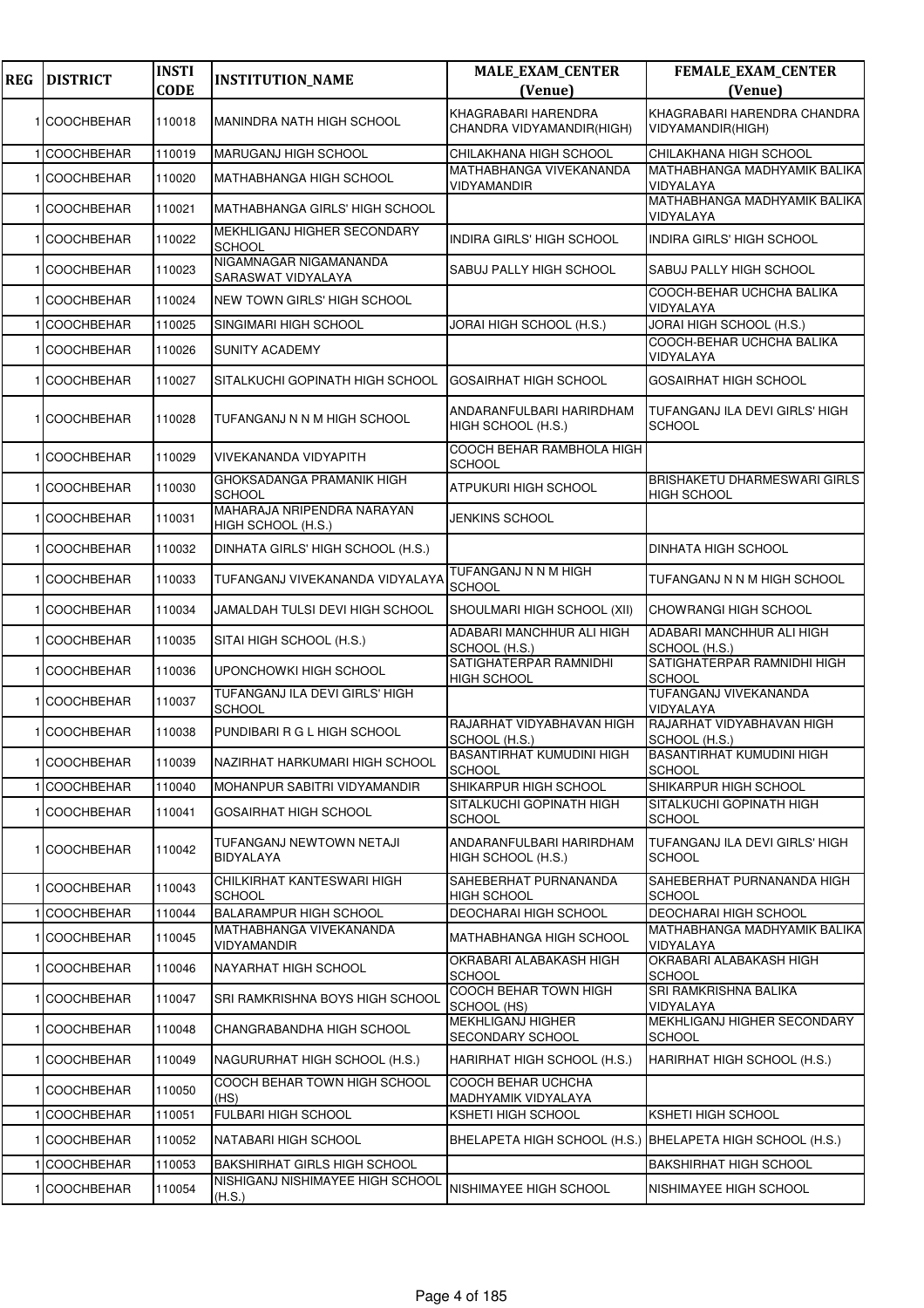| <b>REG</b> | <b>DISTRICT</b>   | <b>INSTI</b><br><b>CODE</b> | <b>INSTITUTION_NAME</b>                                                 | <b>MALE_EXAM_CENTER</b><br>(Venue)                    | FEMALE_EXAM_CENTER<br>(Venue)                         |
|------------|-------------------|-----------------------------|-------------------------------------------------------------------------|-------------------------------------------------------|-------------------------------------------------------|
|            |                   |                             | COOCH BEHAR UCHCHA MADHYAMIK                                            | SRI RAMKRISHNA BOYS HIGH                              |                                                       |
|            | 1 COOCHBEHAR      | 110055                      | VIDYALAYA                                                               | <b>SCHOOL</b>                                         |                                                       |
|            | 1 COOCHBEHAR      | 110056                      | ANDARANFULBARI HARIRDHAM HIGH<br>SCHOOL (H.S.)                          | TUFANGANJ NEWTOWN NETAJI<br>BIDYALAYA                 | TUFANGANJ ILA DEVI GIRLS' HIGH<br><b>SCHOOL</b>       |
|            | <b>COOCHBEHAR</b> | 110057                      | CHILAKHANA HIGH SCHOOL                                                  | MARUGANJ HIGH SCHOOL                                  | KADAMTALA HIGH MADRASAH (H.S.)                        |
|            | <b>COOCHBEHAR</b> | 110058                      | DEOCHARAI HIGH SCHOOL                                                   | MARUGANJ HIGH SCHOOL                                  | KADAMTALA HIGH MADRASAH (H.S.)                        |
|            | 1 COOCHBEHAR      | 110059                      | DHALPAL HIGH SCHOOL                                                     | ANDARANFULBARI HARIRDHAM<br>HIGH SCHOOL (H.S.)        | ANDARANFULBARI HARIRDHAM<br>HIGH SCHOOL (H.S.)        |
|            | <b>COOCHBEHAR</b> | 110060                      | <b>BAROKODALI HIGH SCHOOL</b>                                           | <b>BAKSHIRHAT HIGH SCHOOL</b>                         | <b>BAKSHIRHAT HIGH SCHOOL</b>                         |
|            | 1 COOCHBEHAR      | 110061                      | ICHHAGANJ SUKURCHAND HIGH<br><b>SCHOOL</b>                              | <b>MOHANPUR SABITRI</b><br>VIDYAMANDIR                | MOHANPUR SABITRI VIDYAMANDIR                          |
|            | 1 COOCHBEHAR      | 110062                      | PREMERDANGA DEWAN BARMAN HIGH PATAKAMARI RAJENDRA NATH<br><b>SCHOOL</b> | <b>HIGH SCHOOL</b>                                    | PATAKAMARI RAJENDRA NATH<br><b>HIGH SCHOOL</b>        |
|            | <b>COOCHBEHAR</b> | 110063                      | DHANGDHINGGURI KACHUA HIGH<br>SCHOOL (XI-XII)                           | RAJARHAT VIDYABHAVAN HIGH<br>SCHOOL (H.S.)            | RAJARHAT HIGH SCHOOL (H.S.)                           |
|            | 1 COOCHBEHAR      | 110064                      | <b>BASANTIRHAT KUMUDINI HIGH</b><br><b>SCHOOL</b>                       | <b>BURIRHAT PRANESWAR HIGH</b><br><b>SCHOOL</b>       | <b>BURIRHAT PRANESWAR HIGH</b><br><b>SCHOOL</b>       |
|            | 1 COOCHBEHAR      | 110065                      | OKRABARI ALABAKASH HIGH SCHOOL                                          | <b>JOREPAKURI HIGH</b>                                | <b>JOREPAKURI HIGH</b>                                |
|            | 1 COOCHBEHAR      | 110066                      | <b>BAMANHAT HIGH SCHOOL</b>                                             | CHOWDHURIHAT VIVEKANANDA<br>VIDYAMANDIR               | CHOWDHURIHAT VIVEKANANDA<br>VIDYAMANDIR               |
|            | <b>COOCHBEHAR</b> | 110067                      | MOWAMARI TATTANATH VIDYAPITH                                            | DHALUABARI HIGH SCHOOL                                | DHALUABARI HIGH SCHOOL                                |
|            | <b>COOCHBEHAR</b> | 110068                      | DHALUABARI HIGH SCHOOL                                                  | DEWANHAT HIGH SCHOOL                                  | DEWANHAT HIGH SCHOOL                                  |
|            | <b>COOCHBEHAR</b> | 110069                      | KHAGRABARI HARENDRA CHANDRA<br>VIDYAMANDIR(HIGH)                        | <b>BANESWAR KHABSA HIGH</b><br>SCHOOL                 | BANESWAR KHABSA HIGH SCHOOL                           |
|            | 1 COOCHBEHAR      | 110070                      | SRI RAMKRISHNA BALIKA VIDYALAYA                                         |                                                       | NILKUTHI SISTER NIVEDITA GIRLS'<br><b>HIGH SCHOOL</b> |
|            | 1 COOCHBEHAR      | 110071                      | KHOLTA HIGH SCHOOL (X+2)                                                | BANESWAR KHABSA HIGH<br><b>SCHOOL</b>                 | <b>BANESWAR GIRLS' HIGH SCHOOL</b><br>(H.S.)          |
|            | <b>COOCHBEHAR</b> | 110072                      | KALABAGAN HIGH SCHOOL                                                   | COOCH BEHAR RAMBHOLA HIGH<br><b>SCHOOL</b>            | <b>SUNITY ACADEMY</b>                                 |
|            | 1 COOCHBEHAR      | 110073                      | RAJARHAT HIGH SCHOOL (H.S.)                                             | <b>MANINDRA NATH HIGH SCHOOL</b>                      | MANINDRA NATH HIGH SCHOOL                             |
|            | 1 COOCHBEHAR      | 110074                      | COOCH BEHAR SHREE HINDI<br>VIDYALAYA                                    | <b>JENKINS SCHOOL</b>                                 | <b>SUNITY ACADEMY</b>                                 |
|            | 1 COOCHBEHAR      | 110075                      | GOPAL NAGAR M S S HIGH SCHOOL                                           | <b>DINHATA HIGH SCHOOL</b>                            | <b>DINHATA GIRLS' HIGH SCHOOL</b><br>(H.S.)           |
|            | <b>COOCHBEHAR</b> | 110076                      | DHUMPUR HIGH SCHOOL                                                     | MOWAMARI TATTANATH<br>VIDYAPITH                       | MOWAMARI TATTANATH VIDYAPITH                          |
|            | 1 COOCHBEHAR      | 110077                      | DEWANGANJ HIGH SCHOOL                                                   | DEWANGANJ HIGH SCHOOL (BM) DEWANGANJ HIGH SCHOOL (BM) |                                                       |
|            | 1 COOCHBEHAR      | 110078                      | COOCH-BEHAR UCHCHA BALIKA<br>VIDYALAYA                                  |                                                       | NEW TOWN GIRLS' HIGH SCHOOL                           |
|            | <b>COOCHBEHAR</b> | 110079                      | COOCH-BEHAR MAHATMA GANDHI<br>GIRL'S HIGH SCHOOL                        |                                                       | NEW TOWN GIRLS' HIGH SCHOOL                           |
|            | <b>COOCHBEHAR</b> | 110080                      | <b>NAKKATI HIGH SCHOOL</b>                                              | CHAMTA DESHBANDHU<br>VIDYALAYA                        | CHAMTA DESHBANDHU VIDYALAYA                           |
|            | 1 COOCHBEHAR      | 110081                      | HAZRA HAT HARISH CHANDRA HIGH<br><b>SCHOOL</b>                          | MATHABHANGA VIVEKANANDA<br>VIDYAMANDIR                | <b>MATHABHANGA GIRLS' HIGH</b><br><b>SCHOOL</b>       |
|            | 1 COOCHBEHAR      | 110082                      | <b>BARA MARICHA DELWAR HOSSAIN</b><br><b>HIGH SCHOOL</b>                | SITALKUCHI HIGH SCHOOL                                | SITALKUCHI HIGH SCHOOL                                |
|            | <b>COOCHBEHAR</b> | 110083                      | MAHISH KUCHI HIGH SCHOOL (H.S.)                                         | <b>BAKSHIRHAT HIGH SCHOOL</b>                         | <b>BAKSHIRHAT GIRLS HIGH SCHOOL</b>                   |
|            | 1 COOCHBEHAR      | 110084                      | INDIRA GIRLS' HIGH SCHOOL                                               |                                                       | MEKHLIGANJ HIGHER SECONDARY<br><b>SCHOOL</b>          |
|            | 1 COOCHBEHAR      | 110085                      | BHETAGURI LAL BAHADUR SASTRI<br>VIDYAPITH (H.S.)                        | PUTIMARI HIGH SCHOOL                                  | PUTIMARI HIGH SCHOOL                                  |
|            | 1 COOCHBEHAR      | 110086                      | HARINEHAWRA BANI NIKETAN GIRLS'<br><b>HIGH SCHOOL</b>                   |                                                       | DHALUABARI HIGH SCHOOL                                |
|            | <b>COOCHBEHAR</b> | 110087                      | JOREPATKI HIGH SCHOOL                                                   | MATHABHANGA VIVEKANANDA<br>VIDYAMANDIR                | <b>MATHABHANGA GIRLS' HIGH</b><br><b>SCHOOL</b>       |
|            | 1 COOCHBEHAR      | 110088                      | STATIONPARA SARANARTHI HIGH<br><b>SCHOOL</b>                            | DINHATA SONI DEBI JAIN HIGH<br><b>SCHOOL</b>          | DINHATA SONI DEBI JAIN HIGH<br><b>SCHOOL</b>          |
|            | 1 COOCHBEHAR      | 110089                      | KALJANI SHAJAHANUDDIN HIGH<br><b>SCHOOL</b>                             | SRI RAMKRISHNA BOYS HIGH<br><b>SCHOOL</b>             | SRI RAMKRISHNA BALIKA<br>VIDYALAYA                    |
|            | <b>COOCHBEHAR</b> | 110090                      | ATPUKURI HIGH SCHOOL                                                    | <b>GHOKSADANGA PRAMANIK HIGH</b><br><b>SCHOOL</b>     | <b>GHOKSADANGA PRAMANIK HIGH</b><br><b>SCHOOL</b>     |
|            | 1 COOCHBEHAR      | 110091                      | SUKTABARI EKRAMIA HIGH MADRASAH                                         | <b>WEST GHUGHUMARI HIGH</b><br><b>SCHOOL</b>          | WEST GHUGHUMARI HIGH SCHOOL                           |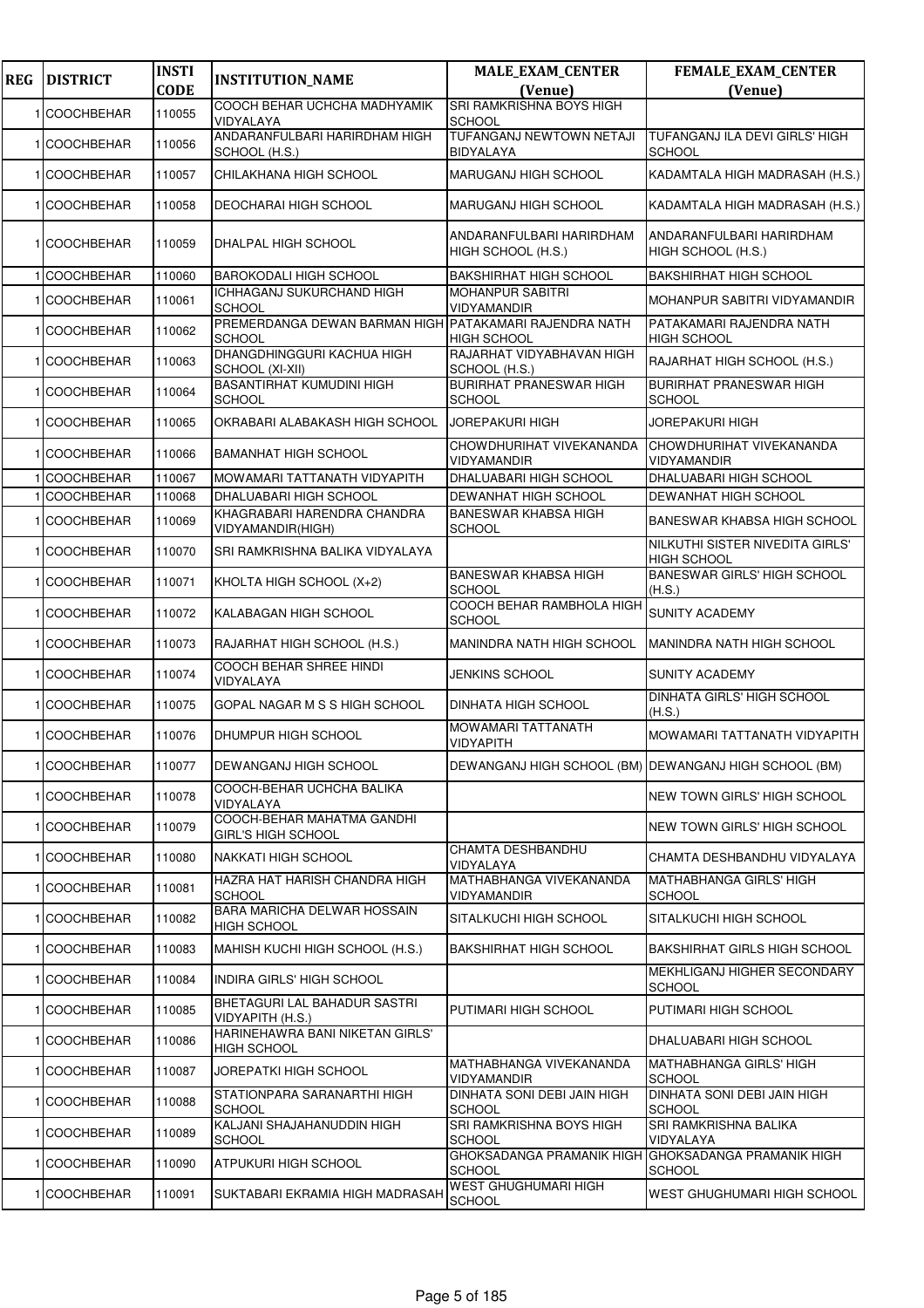| <b>REG</b> | <b>DISTRICT</b>   | <b>INSTI</b> | <b>INSTITUTION_NAME</b>                             | <b>MALE_EXAM_CENTER</b>                           | <b>FEMALE_EXAM_CENTER</b>                         |
|------------|-------------------|--------------|-----------------------------------------------------|---------------------------------------------------|---------------------------------------------------|
|            |                   | <b>CODE</b>  |                                                     | (Venue)                                           | (Venue)                                           |
|            | 1 COOCHBEHAR      | 110092       | <b>BARARANGRASH DINESWARI HIGH</b><br>SCHOOL (H.S.) | PUNDIBARI R G L HIGH SCHOOL                       | PUNDIBARI G D L BALIKA<br>VIDYALAYA               |
|            | 1 COOCHBEHAR      | 110093       | PUNDIBARI G D L BALIKA VIDYALAYA                    |                                                   | RAJARHAT HIGH SCHOOL (H.S.)                       |
|            | <b>COOCHBEHAR</b> | 110094       | JORAI HIGH SCHOOL (H.S.)                            | SINGIMARI HIGH SCHOOL                             | SINGIMARI HIGH SCHOOL                             |
|            | <b>COOCHBEHAR</b> | 110095       | DALANATH HIGH SCHOOL (H.S.)                         | <b>ICHHAGANJ SUKURCHAND HIGH</b><br><b>SCHOOL</b> | <b>ICHHAGANJ SUKURCHAND HIGH</b><br><b>SCHOOL</b> |
|            | <b>COOCHBEHAR</b> | 110096       | PRANNATH HIGH SCHOOL (H.S.)                         | CHILKIRHAT KANTESWARI HIGH<br><b>SCHOOL</b>       | CHILKIRHAT KANTESWARI HIGH<br><b>SCHOOL</b>       |
|            | <b>COOCHBEHAR</b> | 110097       | NAGAR DAKALIGANJ HIGH SCHOOL                        | <b>DAKGHARA HIGH SCHOOL</b>                       | DAKGHARA HIGH SCHOOL                              |
|            | 1 COOCHBEHAR      | 110098       | PESTARJHAR HIGH SCHOOL                              | SRI RAMKRISHNA BOYS HIGH<br><b>SCHOOL</b>         | SRI RAMKRISHNA BALIKA<br>VIDYALAYA                |
|            | 1 COOCHBEHAR      | 110099       | GHOGARKUTI HIGH SCHOOL                              | CHAMTA DESHBANDHU<br>VIDYALAYA                    | CHAMTA DESHBANDHU VIDYALAYA                       |
|            | <b>COOCHBEHAR</b> | 110100       | CHAMTA DESHBANDHU VIDYALAYA                         | TUFANGANJ VIVEKANANDA<br>VIDYALAYA                | TUFANGANJ VIVEKANANDA<br>VIDYALAYA                |
|            | <b>COOCHBEHAR</b> | 110101       | SINGIJANI HIGH SCHOOL                               | <b>FULBARI HIGH SCHOOL</b>                        | FULBARI HIGH SCHOOL                               |
|            | <b>COOCHBEHAR</b> | 110102       | <b>BANESWAR GIRLS' HIGH SCHOOL</b><br>(H.S.)        |                                                   | KHOLTA HIGH SCHOOL (X+2)                          |
|            | 1 COOCHBEHAR      | 110103       | NISHIMAYEE HIGH SCHOOL                              | NISHIGANJ NISHIMAYEE HIGH<br>SCHOOL (H.S.)        | NISHIGANJ NISHIMAYEE HIGH<br>SCHOOL (H.S.)        |
|            | <b>COOCHBEHAR</b> | 110104       | CHAMTA ADARSHA HIGH SCHOOL                          | SITAI HIGH SCHOOL (H.S.)                          | SITAI HIGH SCHOOL (H.S.)                          |
|            | 1 COOCHBEHAR      | 110105       | SADAR GOVT HIGH SCHOOL                              | COOCH BEHAR UCHCHA<br>MADHYAMIK VIDYALAYA         |                                                   |
|            | <b>COOCHBEHAR</b> | 110106       | BARA GODAIKHORA V M HIGH SCHOOL                     | SITALKUCHI HIGH SCHOOL                            | SITALKUCHI HIGH SCHOOL                            |
|            | 1 COOCHBEHAR      | 110107       | NABIBAKSH HIGH SCHOOL                               | DINHATA SONI DEBI JAIN HIGH<br><b>SCHOOL</b>      | JNANADA DEVI GIRLS H.S.                           |
|            | 1 COOCHBEHAR      | 110108       | WEST GHUGHUMARI HIGH SCHOOL                         | RASHIDANGA SAHER<br>MOHAMMAD HIGH SCHOOL          | RASHIDANGA SAHER MOHAMMAD<br><b>HIGH SCHOOL</b>   |
|            | <b>COOCHBEHAR</b> | 110109       | ADABARI MANCHHUR ALI HIGH<br>SCHOOL (H.S.)          | SITAI HIGH SCHOOL (H.S.)                          | SITAI HIGH SCHOOL (H.S.)                          |
|            | 1 COOCHBEHAR      | 110110       | <b>MATALHAT HIGH SCHOOL</b>                         | GOPAL NAGAR M S S HIGH<br><b>SCHOOL</b>           | JNANADA DEVI GIRLS H.S.                           |
|            | 1 COOCHBEHAR      | 110111       | SATGRAM KURSHAMARI HIGH SCHOOL<br>(H.S.)            | SHIKARPUR HIGH SCHOOL                             | SHIKARPUR HIGH SCHOOL                             |
|            | 1 COOCHBEHAR      | 110112       | SHOULMARI HIGH SCHOOL (XII)                         | <b>JAMALDAH TULSI DEVI HIGH</b><br><b>SCHOOL</b>  | JAMALDAH TULSI DEVI HIGH<br><b>SCHOOL</b>         |
|            | <b>COOCHBEHAR</b> | 110113       | CHHATRAMPUR HIGH SCHOOL                             | TUFANGANJ N N M HIGH<br><b>SCHOOL</b>             | TUFANGANJ N N M HIGH SCHOOL                       |
|            | 1 COOCHBEHAR      | 110114       | SHIKARPUR HIGH SCHOOL                               | SATGRAM KURSHAMARI HIGH<br>SCHOOL (H.S.)          | SATGRAM KURSHAMARI HIGH<br>SCHOOL (H.S.)          |
|            | 1 COOCHBEHAR      | 110115       | PUTIMARI HIGH SCHOOL                                | GOPAL NAGAR M S S HIGH<br><b>SCHOOL</b>           | DINHATA GIRLS' HIGH SCHOOL<br>(H.S.)              |
|            | <b>COOCHBEHAR</b> | 110116       | <b>MARICHBARI HIGH SCHOOL</b>                       | KHOLTA HIGH SCHOOL (X+2)                          | KHOLTA HIGH SCHOOL (X+2)                          |
|            | <b>COOCHBEHAR</b> | 110117       | BOCHAMARI HIGH SCHOOL                               | HARIRHAT HIGH SCHOOL (H.S.)                       | HARIRHAT HIGH SCHOOL (H.S.)                       |
|            | 1 COOCHBEHAR      | 110118       | MAHARANI INDIRA DEBI BALIKA<br>VIDYALAYA            |                                                   | <b>SUNITY ACADEMY</b>                             |
|            | 1 COOCHBEHAR      | 110119       | AMBARI DHANIRAM HIGH SCHOOL                         | <b>BANESWAR KHABSA HIGH</b><br><b>SCHOOL</b>      | <b>BANESWAR GIRLS' HIGH SCHOOL</b><br>(H.S.)      |
|            | 1 COOCHBEHAR      | 110120       | HALDIBARI NABAKISHORE HIGH<br><b>SCHOOL</b>         | HALDIBARI HIGH SCHOOL                             | HALDIBARI GIRLS' HIGH SCHOOL                      |
|            | <b>COOCHBEHAR</b> | 110121       | SAHEBGANJ HIGH SCHOOL                               | <b>BAMANHAT HIGH SCHOOL</b>                       | <b>BAMANHAT HIGH SCHOOL</b>                       |
|            | <b>COOCHBEHAR</b> | 110122       | GITALDAHA HIGH SCHOOL                               | OKRABARI ALABAKASH HIGH<br><b>SCHOOL</b>          | OKRABARI ALABAKASH HIGH<br><b>SCHOOL</b>          |
|            | 1 COOCHBEHAR      | 110123       | <b>BURIRHAT PRANESWAR HIGH SCHOOL</b>               | NAZIRHAT HARKUMARI HIGH<br><b>SCHOOL</b>          | NAZIRHAT HARKUMARI HIGH<br><b>SCHOOL</b>          |
|            | 1 COOCHBEHAR      | 110124       | UCHALPUKURI KRISAK UDYOG HIGH<br><b>SCHOOL</b>      | JAMALDAH TULSI DEVI HIGH<br><b>SCHOOL</b>         | JAMALDAH TULSI DEVI HIGH<br><b>SCHOOL</b>         |
|            | <b>COOCHBEHAR</b> | 110125       | BHELAPETA HIGH SCHOOL (H.S.)                        | CHILAKHANA HIGH SCHOOL                            | CHILAKHANA HIGH SCHOOL                            |
|            | <b>COOCHBEHAR</b> | 110126       | MATHABHANGA MADHYAMIK BALIKA<br>VIDYALAYA           |                                                   | MATHABHANGA HIGH SCHOOL                           |
|            | 1 COOCHBEHAR      | 110127       | RASHIDANGA SAHER MOHAMMAD<br><b>HIGH SCHOOL</b>     | SAHEBERHAT PURNANANDA<br><b>HIGH SCHOOL</b>       | WEST GHUGHUMARI HIGH SCHOOL                       |
|            | 1 COOCHBEHAR      | 110128       | MADHUPUR LAKSHMI KANTA HIGH<br><b>SCHOOL</b>        | <b>MANINDRA NATH HIGH SCHOOL</b>                  | MANINDRA NATH HIGH SCHOOL                         |
|            | 1 COOCHBEHAR      | 110129       | MANSAI HIGH SCHOOL (H.S.)                           | TUFANGANJ VIVEKANANDA<br>VIDYALAYA                | TUFANGANJ VIVEKANANDA<br>VIDYALAYA                |
|            | 1 COOCHBEHAR      | 110130       | GOURANGA BAZAR HIGH SCHOOL                          | DEWANHAT HIGH SCHOOL                              | DEWANHAT HIGH SCHOOL                              |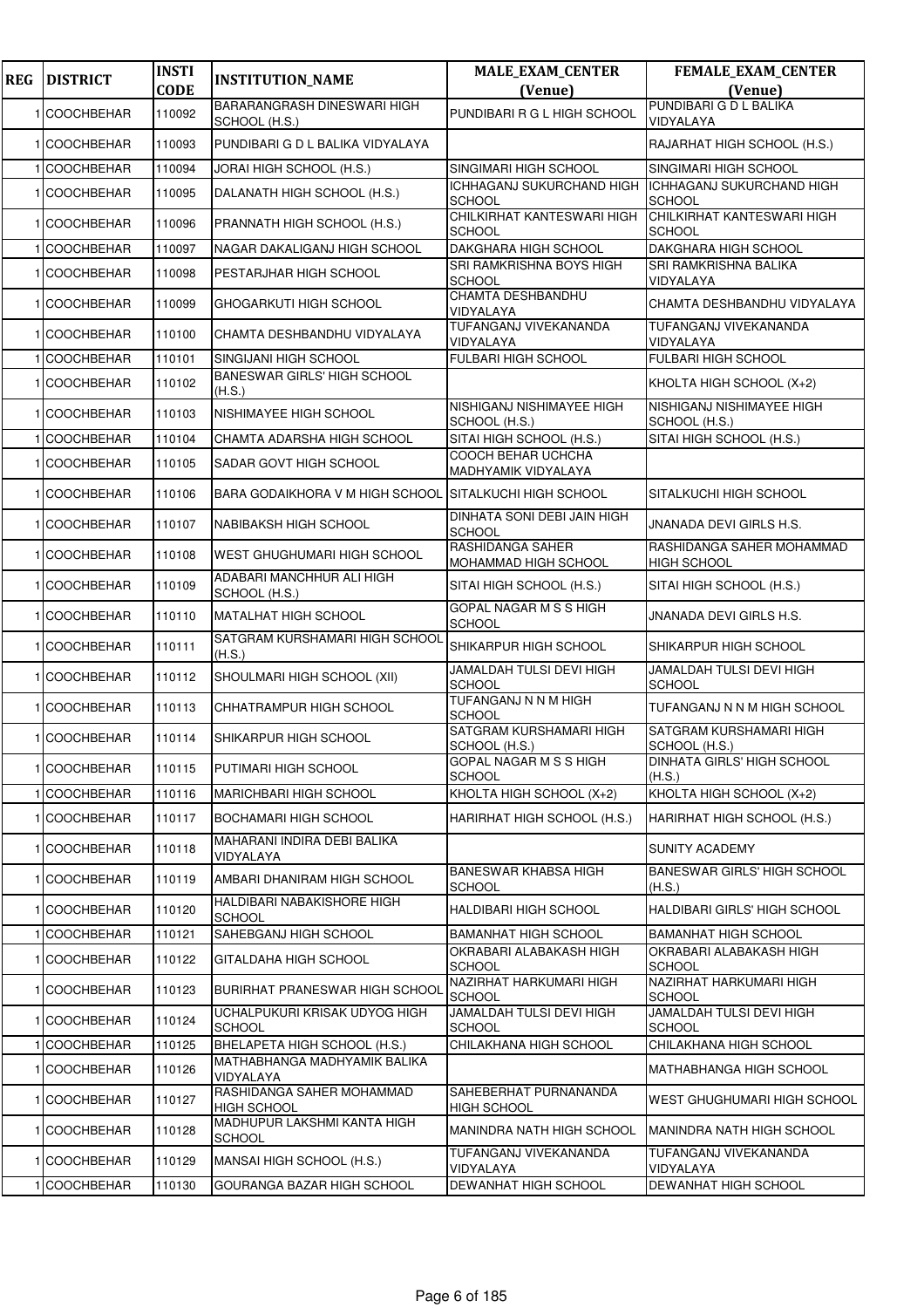| <b>REG</b> | <b>DISTRICT</b>   | <b>INSTI</b> | <b>INSTITUTION_NAME</b>                        | <b>MALE_EXAM_CENTER</b>                          | <b>FEMALE_EXAM_CENTER</b>                                                    |
|------------|-------------------|--------------|------------------------------------------------|--------------------------------------------------|------------------------------------------------------------------------------|
|            |                   | <b>CODE</b>  |                                                | (Venue)                                          | (Venue)                                                                      |
|            | 1 COOCHBEHAR      | 110131       | SAHEBERHAT PURNANANDA HIGH<br><b>SCHOOL</b>    | <b>RASHIDANGA SAHER</b><br>MOHAMMAD HIGH SCHOOL  | RASHIDANGA SAHER MOHAMMAD<br><b>HIGH SCHOOL</b>                              |
|            | 1 COOCHBEHAR      | 110132       | PATAKAMARI RAJENDRA NATH HIGH<br><b>SCHOOL</b> | <b>SCHOOL</b>                                    | GHOKSADANGA PRAMANIK HIGH BRISHAKETU DHARMESWARI GIRLS<br><b>HIGH SCHOOL</b> |
|            | <b>COOCHBEHAR</b> | 110133       | KHALISAMARI PANCHANAN SMRITI<br>VIDYAPITH      | NAGAR DAKALIGANJ HIGH<br><b>SCHOOL</b>           | NAGAR DAKALIGANJ HIGH SCHOOL                                                 |
|            | <b>COOCHBEHAR</b> | 110134       | BALABHUT HIGH SCHOOL (H.S.)                    | TUFANGANJ N N M HIGH<br><b>SCHOOL</b>            | TUFANGANJ N N M HIGH SCHOOL                                                  |
|            | 1 COOCHBEHAR      | 110135       | SUKARURKUTI HIGH SCHOOL                        | CHOWDHURIHAT VIVEKANANDA<br>VIDYAMANDIR          | CHOWDHURIHAT VIVEKANANDA<br><b>VIDYAMANDIR</b>                               |
|            | 1 COOCHBEHAR      | 110136       | GOPALPUR HIGH SCHOOL                           | <b>BANESWAR KHABSA HIGH</b><br><b>SCHOOL</b>     | <b>BANESWAR GIRLS' HIGH SCHOOL</b><br>(H.S.)                                 |
|            | <b>COOCHBEHAR</b> | 110137       | ANGARKATA PARODUBI HIGH SCHOOL                 | <b>ATPUKURI HIGH SCHOOL</b>                      | <b>ATPUKURI HIGH SCHOOL</b>                                                  |
|            | <b>COOCHBEHAR</b> | 110138       | NIGAMANANDA VIDYAPITH HIGH<br><b>SCHOOL</b>    | DEOCHARAI HIGH SCHOOL                            | <b>DEOCHARAI HIGH SCHOOL</b>                                                 |
|            | 1 COOCHBEHAR      | 110139       | JORESHIMULI R.M.P. HIGH SCHOOL                 | ICHHAGANJ SUKURCHAND HIGH<br>SCHOOL              | <b>ICHHAGANJ SUKURCHAND HIGH</b><br><b>SCHOOL</b>                            |
|            | <b>COOCHBEHAR</b> | 110140       | <b>BHOWERTHANA HIGH SCHOOL</b>                 | NAGAR DAKALIGANJ HIGH<br><b>SCHOOL</b>           | NAGAR DAKALIGANJ HIGH SCHOOL                                                 |
|            | <b>COOCHBEHAR</b> | 110141       | NAKKATI PUSHNADANGA HIGH<br><b>SCHOOL</b>      | DEWANHAT HIGH SCHOOL                             | <b>DEWANHAT HIGH SCHOOL</b>                                                  |
|            | 1 COOCHBEHAR      | 110142       | MUNSHIRHAT SADEKIA HIGH<br><b>MADRASAH</b>     | <b>NAYARHAT HIGH SCHOOL</b>                      | NAYARHAT HIGH SCHOOL                                                         |
|            | 1 COOCHBEHAR      | 110143       | BARO NALDHONDRA H.K. HIGH<br><b>MADRASAH</b>   | CHILKIRHAT KANTESWARI HIGH<br><b>SCHOOL</b>      | CHILKIRHAT KANTESWARI HIGH<br><b>SCHOOL</b>                                  |
|            | <b>COOCHBEHAR</b> | 110144       | HARIRHAT HIGH SCHOOL (H.S.)                    | <b>BAROKODALI HIGH SCHOOL</b>                    | <b>BAROKODALI HIGH SCHOOL</b>                                                |
|            | <b>COOCHBEHAR</b> | 110145       | ALOK JHARI HIGH SCHOOL                         | SHOULMARI HIGH SCHOOL (XII)                      | SHOULMARI HIGH SCHOOL (XII)                                                  |
|            | 1 COOCHBEHAR      | 110146       | SIDDHESWARI KOKILA DEVI HIGH<br><b>SCHOOL</b>  | <b>BANESWAR KHABSA HIGH</b><br><b>SCHOOL</b>     | <b>BANESWAR GIRLS' HIGH SCHOOL</b><br>(H.S.)                                 |
|            | <b>COOCHBEHAR</b> | 110147       | KALMATI HIGH MADRASAH                          | <b>BAMANHAT HIGH SCHOOL</b>                      | <b>BAMANHAT HIGH SCHOOL</b>                                                  |
|            | <b>COOCHBEHAR</b> | 110148       | KADAMTALA HIGH MADRASAH (H.S.)                 | <b>MARUGANJ HIGH SCHOOL</b>                      | <b>MARUGANJ HIGH SCHOOL</b>                                                  |
|            | 1 COOCHBEHAR      | 110149       | KUSHIARBARI HALESWAR HIGH<br>SCHOOL            | <b>SCHOOL</b>                                    | GHOKSADANGA PRAMANIK HIGH BRISHAKETU DHARMESWARI GIRLS<br><b>HIGH SCHOOL</b> |
|            | <b>COOCHBEHAR</b> | 110150       | SABUJ PALLY HIGH SCHOOL                        | SAHEBGANJ HIGH SCHOOL                            | SAHEBGANJ HIGH SCHOOL                                                        |
|            | <b>COOCHBEHAR</b> | 110151       | KAMALA KANTA HIGH SCHOOL (H.S.)                | DEWANGANJ HIGH SCHOOL (BM) DEWANGANJ HIGH SCHOOL |                                                                              |
|            | <b>COOCHBEHAR</b> | 110152       | KAZI NAZRUL HIGH SCHOOL (H.S.)                 | <b>NABIBAKSH HIGH SCHOOL</b>                     | <b>NABIBAKSH HIGH SCHOOL</b>                                                 |
|            | <b>COOCHBEHAR</b> | 110153       | PATLAKHAWA HIGH SCHOOL                         | PUNDIBARI R G L HIGH SCHOOL                      | PUNDIBARI G D L BALIKA<br>VIDYALAYA                                          |
|            | 1 COOCHBEHAR      | 110154       | DEWANBOSH R.N.A.HIGH SCHOOL                    | PETBHATA HIGH SCHOOL                             | <b>PETBHATA HIGH SCHOOL</b>                                                  |
|            | 1 COOCHBEHAR      | 110155       | MUGABHOG HIGH SCHOOL (H.S.)                    | <b>TUFANGANJ N N M HIGH</b><br><b>SCHOOL</b>     | TUFANGANJ N N M HIGH SCHOOL                                                  |
|            | 1 COOCHBEHAR      | 110156       | <b>MAYNAGURI HIGH SCHOOL</b>                   | CHILKIRHAT KANTESWARI HIGH<br><b>SCHOOL</b>      | CHILKIRHAT KANTESWARI HIGH<br><b>SCHOOL</b>                                  |
|            | <b>COOCHBEHAR</b> | 110157       | <b>KSHETI HIGH SCHOOL</b>                      | FULBARI HIGH SCHOOL                              | FULBARI HIGH SCHOOL                                                          |
|            | <b>COOCHBEHAR</b> | 110158       | TALLIGURI HIGH SCHOOL                          | MARUGANJ HIGH SCHOOL                             | MARUGANJ HIGH SCHOOL                                                         |
|            | <b>COOCHBEHAR</b> | 110159       | CHAKCHAKA HIGH SCHOOL                          | SRI RAMKRISHNA BOYS HIGH<br><b>SCHOOL</b>        | SRI RAMKRISHNA BALIKA<br>VIDYALAYA                                           |
|            | 1 COOCHBEHAR      | 110160       | RAJARHAT VIDYABHAVAN HIGH<br>SCHOOL (H.S.)     | MANINDRA NATH HIGH SCHOOL                        | MANINDRA NATH HIGH SCHOOL                                                    |
|            | 1 COOCHBEHAR      | 110161       | SALMARA HIGH SCHOOL                            | NAZIRHAT HARKUMARI HIGH<br><b>SCHOOL</b>         | NAZIRHAT HARKUMARI HIGH<br><b>SCHOOL</b>                                     |
|            | <b>COOCHBEHAR</b> | 110162       | GHUGHUMARI HIGH SCHOOL                         | WEST GHUGHUMARI HIGH<br><b>SCHOOL</b>            | WEST GHUGHUMARI HIGH SCHOOL                                                  |
|            | <b>COOCHBEHAR</b> | 110163       | JHINAIDANGA AMASHUDAS H.S.                     | SRI RAMKRISHNA BOYS HIGH<br><b>SCHOOL</b>        | SRI RAMKRISHNA BALIKA<br>VIDYALAYA                                           |
|            | 1 COOCHBEHAR      | 110165       | SHALBARI HIGH SCHOOL(HS)                       | TUFANGANJ NEWTOWN NETAJI<br>BIDYALAYA            | TUFANGANJ NEWTOWN NETAJI<br><b>BIDYALAYA</b>                                 |
|            | 1 COOCHBEHAR      | 110166       | FULKADABRI NABIN CHANDRA HIGH<br><b>SCHOOL</b> | INDIRA GIRLS' HIGH SCHOOL                        | <b>INDIRA GIRLS' HIGH SCHOOL</b>                                             |
|            | <b>COOCHBEHAR</b> | 110167       | DAKGHARA HIGH SCHOOL                           | JOREPATKI HIGH SCHOOL                            | JOREPATKI HIGH SCHOOL                                                        |
|            | <b>COOCHBEHAR</b> | 110168       | SHYAMGANJ HIGH SCHOOL                          |                                                  | BHELAPETA HIGH SCHOOL (H.S.)  BHELAPETA HIGH SCHOOL (H.S.)                   |
|            | 1 COOCHBEHAR      | 110169       | SITAL KUCHI HIGH SCHOOL                        | SITALKUCHI GOPINATH HIGH<br><b>SCHOOL</b>        | SITALKUCHI GOPINATH HIGH<br><b>SCHOOL</b>                                    |
|            | 1 COOCHBEHAR      | 110170       | SHOOTING CAMP HIGH MADRASAH                    | PUNDIBARI R G L HIGH SCHOOL                      | PUNDIBARI G D L BALIKA<br>VIDYALAYA                                          |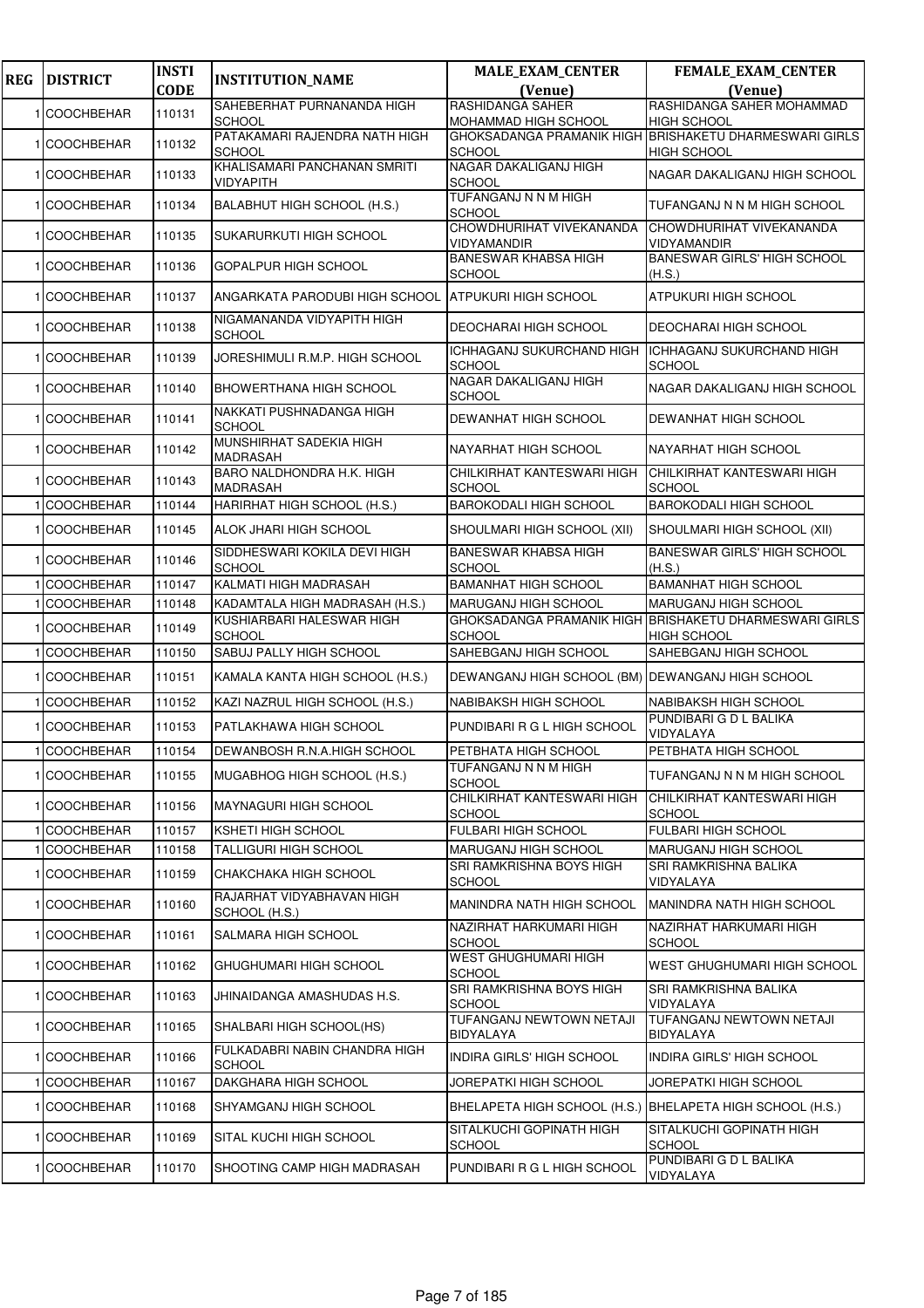| <b>REG</b> | <b>DISTRICT</b>   | <b>INSTI</b> | <b>INSTITUTION_NAME</b>                                   | <b>MALE_EXAM_CENTER</b>                             | <b>FEMALE_EXAM_CENTER</b>                           |
|------------|-------------------|--------------|-----------------------------------------------------------|-----------------------------------------------------|-----------------------------------------------------|
|            |                   | <b>CODE</b>  |                                                           | (Venue)                                             | (Venue)                                             |
|            | 1 COOCHBEHAR      | 110171       | <b>BRISHAKETU DHARMESWARI GIRLS</b><br><b>HIGH SCHOOL</b> |                                                     | KUSHIARBARI HALESWAR HIGH<br><b>SCHOOL</b>          |
|            | 1 COOCHBEHAR      | 110172       | SREE SREE KARUNAMAYEE HIGH<br><b>SCHOOL</b>               | MAHARAJA NRIPENDRA<br>NARAYAN HIGH SCHOOL (H.S.)    | NEW TOWN GIRLS' HIGH SCHOOL                         |
|            | <b>COOCHBEHAR</b> | 110173       | HEMKUMARI HIGH SCHOOL                                     | DEWANGANJ HIGH SCHOOL                               | DEWANGANJ HIGH SCHOOL                               |
|            | COOCHBEHAR        | 110174       | NILKUTHI SISTER NIVEDITA GIRLS<br>HIGH SCHOOL (H.S.)      |                                                     | COOCH BEHAR TOWN HIGH<br>SCHOOL (HS)                |
|            | 1 COOCHBEHAR      | 110175       | PUTIMARI HIGH SCHOOL                                      | KUSHIARBARI HALESWAR HIGH<br><b>SCHOOL</b>          | KUSHIARBARI HALESWAR HIGH<br><b>SCHOOL</b>          |
|            | 1 COOCHBEHAR      | 110176       | DHAIRJYA NARAYAN HIGH SCHOOL                              | <b>DEWANGANJ HIGH SCHOOL</b>                        | DEWANGANJ HIGH SCHOOL                               |
|            | <b>COOCHBEHAR</b> | 110177       | ADARSHA HIGH SCHOOL                                       | DEWANHAT HIGH SCHOOL                                | DEWANHAT HIGH SCHOOL                                |
|            | 1 COOCHBEHAR      | 110178       | <b>BAKLA RAMKRISHNA HIGH SCHOOL</b>                       | <b>BAKSHIRHAT HIGH SCHOOL</b>                       | <b>BAKSHIRHAT GIRLS HIGH SCHOOL</b>                 |
|            | <b>COOCHBEHAR</b> | 110179       | <b>FALIMARI HIGH SCHOOL</b>                               | SINGIMARI HIGH SCHOOL                               | SINGIMARI HIGH SCHOOL                               |
|            | <b>COOCHBEHAR</b> | 110180       | <b>MAHISHMURI HIGH SCHOOL</b>                             | DAKGHARA HIGH SCHOOL                                | DAKGHARA HIGH SCHOOL                                |
|            | <b>COOCHBEHAR</b> | 110181       | CHHOTOSALBARI JAMIRUDDIN HIGH<br><b>SCHOOL</b>            | <b>GOSAIRHAT HIGH SCHOOL</b>                        | <b>GOSAIRHAT HIGH SCHOOL</b>                        |
|            | 1 COOCHBEHAR      | 110182       | KALIGANJ HIGH SCHOOL.                                     | CHILKIRHAT KANTESWARI HIGH<br><b>SCHOOL</b>         | CHILKIRHAT KANTESWARI HIGH<br><b>SCHOOL</b>         |
|            | 1 COOCHBEHAR      | 110183       | KONAMALLI SANTORA DEBI ADARSHA<br><b>HIGH SCHOOL</b>      | MANINDRA NATH HIGH SCHOOL                           | MANINDRA NATH HIGH SCHOOL                           |
|            | <b>COOCHBEHAR</b> | 110184       | CHOWRANGI HIGH SCHOOL                                     | <b>CHANGRABANDHA HIGH</b><br><b>SCHOOL</b>          | CHANGRABANDHA HIGH SCHOOL                           |
|            | 1 COOCHBEHAR      | 110185       | PETBHATA HIGH SCHOOL                                      | NISHIGANJ NISHIMAYEE HIGH<br>SCHOOL (H.S.)          | NISHIGANJ NISHIMAYEE HIGH<br>SCHOOL (H.S.)          |
|            | 1 COOCHBEHAR      | 110186       | BAUDIAR DANGA H.B. HIGH SCHOOL                            | PUNDIBARI R G L HIGH SCHOOL                         | PUNDIBARI G D L BALIKA<br>VIDYALAYA                 |
|            | 1 COOCHBEHAR      | 110187       | BOXIGANJ ABDUL KADER SARKAR<br><b>HIGH SCHOOL</b>         | KAMALA KANTA HIGH SCHOOL<br>(H.S.)                  | KAMALA KANTA HIGH SCHOOL<br>(H.S.)                  |
|            | <b>COOCHBEHAR</b> | 110188       | DEWANGANJ HIGH SCHOOL (BM)                                | KAMALA KANTA HIGH SCHOOL<br>(H.S.)                  | KAMALA KANTA HIGH SCHOOL<br>(H.S.)                  |
|            | <b>COOCHBEHAR</b> | 110189       | <b>KATAMARI HIGH SCHOOL</b>                               | PETBHATA HIGH SCHOOL                                | PETBHATA HIGH SCHOOL                                |
|            | 1 COOCHBEHAR      | 110190       | KALPANI RAJMOHAN HIGH SCHOOL<br>(H.S)                     | NISHIGANJ NISHIMAYEE HIGH<br>SCHOOL (H.S.)          | NISHIGANJ NISHIMAYEE HIGH<br>SCHOOL (H.S.)          |
|            | 1 COOCHBEHAR      | 110191       | KAMATFULBARI ANGADEVI GIRLS'<br><b>HIGH SCHOOL</b>        |                                                     | TUFANGANJ ILA DEVI GIRLS' HIGH<br><b>SCHOOL</b>     |
|            | <b>COOCHBEHAR</b> | 110192       | KALURAM HIGH SCHOOL HS                                    | HALDIBARI HIGH SCHOOL                               | HALDIBARI GIRLS' HIGH SCHOOL                        |
|            | <b>COOCHBEHAR</b> | 110193       | BOROSOULMARI THAKUR PANCHANAN<br>HIGH SCHOOL              | <b>DINHATA SONI DEBI JAIN HIGH</b><br><b>SCHOOL</b> | <b>DINHATA SONI DEBI JAIN HIGH</b><br><b>SCHOOL</b> |
|            | <b>COOCHBEHAR</b> | 110194       | JAMADARBOSH HIGH SCHOOL HS                                | NABIBAKSH HIGH SCHOOL                               | NABIBAKSH HIGH SCHOOL                               |
|            | 1 COOCHBEHAR      | 110195       | KHOCHABARI HIGH SCHOOL                                    | SAHEBGANJ HIGH SCHOOL                               | SAHEBGANJ HIGH SCHOOL                               |
|            | <b>COOCHBEHAR</b> | 110196       | ABUTARA HIGH SCHOOL                                       | NAYARHAT HIGH SCHOOL                                | NAYARHAT HIGH SCHOOL                                |
|            | <b>COOCHBEHAR</b> | 110197       | MAHAKALHAT HIGH SCHOOL                                    | <b>BAMANHAT HIGH SCHOOL</b>                         | <b>BAMANHAT HIGH SCHOOL</b>                         |
|            | <b>COOCHBEHAR</b> | 110198       | KESHARI BARI HIGH SCHOOL                                  | SITAI HIGH SCHOOL (H.S.)                            | SITAI HIGH SCHOOL (H.S.)                            |
|            | 1 COOCHBEHAR      | 110199       | KONACHATRA HIGH SCHOOL HS                                 | ADABARI MANCHHUR ALI HIGH<br>SCHOOL (H.S.)          | ADABARI MANCHHUR ALI HIGH<br>SCHOOL (H.S.)          |
|            | <b>COOCHBEHAR</b> | 110200       | <b>SUTIBARI HIGH SCHOOL HS</b>                            | SITAI HIGH SCHOOL (H.S.)                            | SITAI HIGH SCHOOL (H.S.)                            |
|            | <b>COOCHBEHAR</b> | 110201       | KURSHAHAT HIGH SCHOOL                                     | NAYARHAT HIGH SCHOOL                                | NAYARHAT HIGH SCHOOL                                |
|            | 1 COOCHBEHAR      | 110202       | <b>PANIGRAM HIGH SCHOOL</b>                               | <b>MOHANPUR SABITRI</b><br>VIDYAMANDIR              | MOHANPUR SABITRI VIDYAMANDIR                        |
|            | 1 COOCHBEHAR      | 110203       | KHAPAIDANGA JAYKANTA HIGH<br><b>SCHOOL</b>                | SRI RAMKRISHNA BOYS HIGH<br><b>SCHOOL</b>           | SRI RAMKRISHNA BALIKA<br>VIDYALAYA                  |
|            | <b>COOCHBEHAR</b> | 110204       | <b>NEW MATHABHNGA HIGH SCHOOL</b>                         | NISHIMAYEE HIGH SCHOOL                              | NISHIMAYEE HIGH SCHOOL                              |
|            | <b>COOCHBEHAR</b> | 110205       | DHAIRHAT HIGH MADRASAH (H.S)                              | MOWAMARI TATTANATH<br>VIDYAPITH                     | MOWAMARI TATTANATH VIDYAPITH                        |
|            | 1 COOCHBEHAR      | 110206       | SHOULMARI NACHHI MIAH HIGH<br>MADRASAH(H.S)               | NAZIRHAT HARKUMARI HIGH<br><b>SCHOOL</b>            | NAZIRHAT HARKUMARI HIGH<br><b>SCHOOL</b>            |
|            | 1 COOCHBEHAR      | 110207       | CHHAT GURIAHATI S.B. SIKSHAYATAN<br>HIGH SCHOOL           | <b>JENKINS SCHOOL</b>                               | NEW TOWN GIRLS' HIGH SCHOOL                         |
|            | 1 COOCHBEHAR      | 110208       | PURBA GURIAHATI GIRLS HIGH<br><b>SCHOOL</b>               |                                                     | COOCH BEHAR UCHCHA<br>MADHYAMIK VIDYALAYA           |
|            | 1 COOCHBEHAR      | 110209       | DINHATA MISSION GIRLS' HIGH<br><b>SCHOOL</b>              |                                                     | JOREPAKURI HIGH                                     |
|            | 1 COOCHBEHAR      | 110210       | BARAIBARI NARANATH HIGH SCHOOL<br>(H.S)                   | KHOLTA HIGH SCHOOL (X+2)                            | KHOLTA HIGH SCHOOL (X+2)                            |
|            | 1 COOCHBEHAR      | 110211       | BHOTEBARI SITANATH HIGH SCHOOL                            | CHANGRABANDHA HIGH<br><b>SCHOOL</b>                 | CHANGRABANDHA HIGH SCHOOL                           |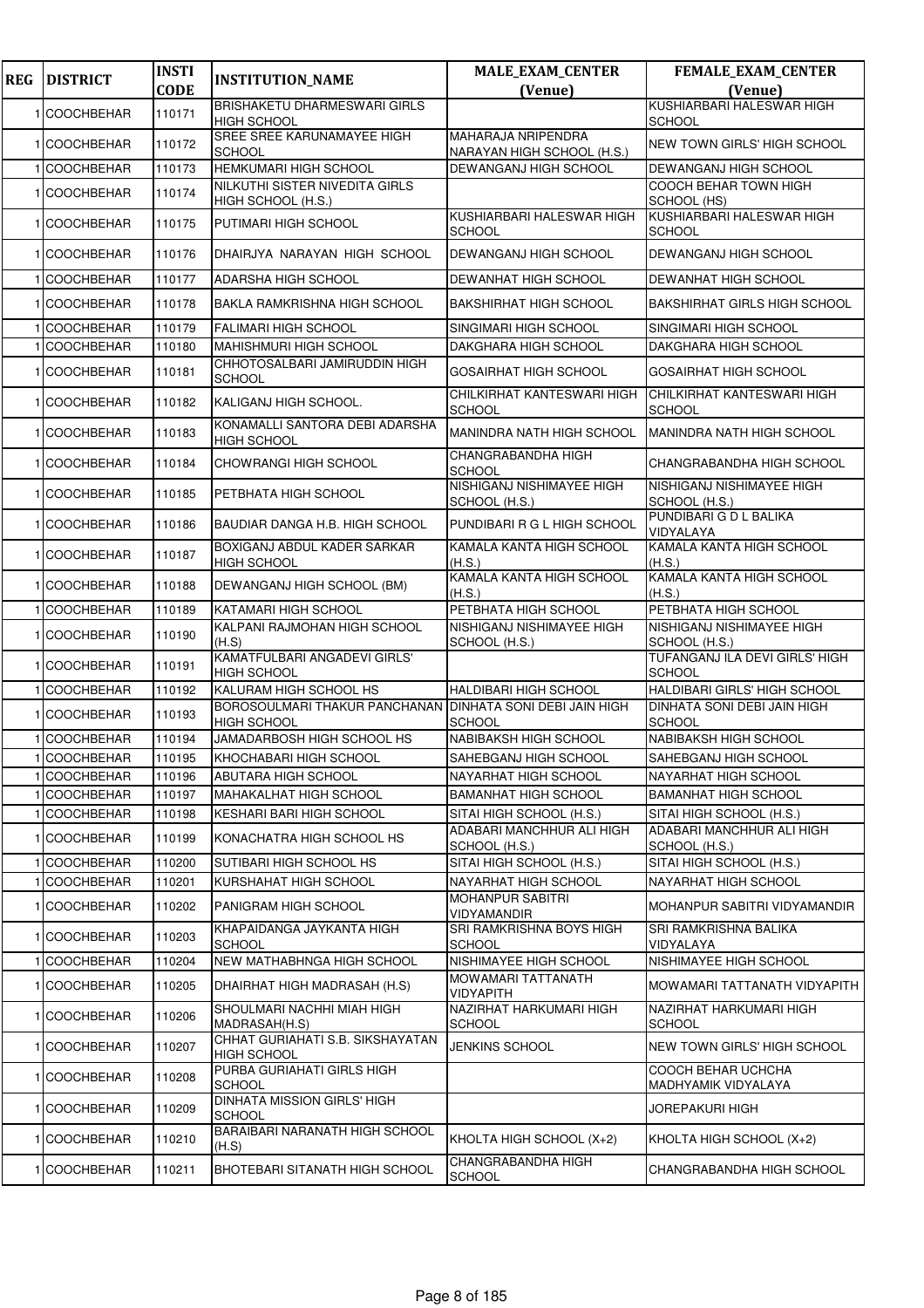| <b>REG</b> | <b>DISTRICT</b>                    | <b>INSTI</b><br><b>CODE</b> | <b>INSTITUTION_NAME</b>                                | <b>MALE_EXAM_CENTER</b><br>(Venue)                               | FEMALE_EXAM_CENTER<br>(Venue)                          |
|------------|------------------------------------|-----------------------------|--------------------------------------------------------|------------------------------------------------------------------|--------------------------------------------------------|
|            | <b>COOCHBEHAR</b>                  | 110212                      | <b>GUMANI HIGH SCHOOL (H.S)</b>                        | KUSHIARBARI HALESWAR HIGH                                        | KUSHIARBARI HALESWAR HIGH                              |
|            | 1 COOCHBEHAR                       | 110213                      | TAKOAMARI HIGH SCHOOL                                  | SCHOOL<br><b>BAKSHIRHAT HIGH SCHOOL</b>                          | SCHOOL<br><b>BAKSHIRHAT GIRLS HIGH SCHOOL</b>          |
|            | <b>COOCHBEHAR</b>                  | 110214                      | BAISHGURI HIGH SCHOOL (H.S)                            | <b>MATHABHANGA HIGH SCHOOL</b>                                   | <b>MATHABHANGA HIGH SCHOOL</b>                         |
|            | <b>COOCHBEHAR</b>                  | 110215                      | BARA MADHUSUDAN RUPESWAR RAY<br>HIGH SCHOOL (H.S)      | <b>GOSAIRHAT HIGH SCHOOL</b>                                     | <b>GOSAIRHAT HIGH SCHOOL</b>                           |
|            | 1 COOCHBEHAR                       | 110216                      | KAJLIKURA HIGH SCHOOL                                  | ADABARI MANCHHUR ALI HIGH<br>SCHOOL (H.S.)                       | ADABARI MANCHHUR ALI HIGH<br>SCHOOL (H.S.)             |
|            | 1 COOCHBEHAR                       | 110217                      | PAITKAPARA MOKTARUDDIN HIGH<br><b>SCHOOL</b>           | CHILKIRHAT KANTESWARI HIGH<br><b>SCHOOL</b>                      | CHILKIRHAT KANTESWARI HIGH<br><b>SCHOOL</b>            |
|            | DAKSHIN-<br><b>DINAJPUR</b>        | 109004                      | <b>BANSHIHARI HIGH SCHOOL</b>                          | DAULATPUR HIGH SCHOOL                                            | SUDARSHAN NAGAR P.H.H.V. HIGH<br><b>SCHOOL</b>         |
|            | <b>DAKSHIN-</b><br><b>DINAJPUR</b> | 109013                      | KUSHMANDI HIGH SCHOOL                                  | <b>MANIKORE HIGH SCHOOL</b>                                      | MANIKORE HIGH SCHOOL                                   |
|            | DAKSHIN-<br><b>DINAJPUR</b>        | 118002                      | <b>BALURGHAT COLLEGE</b>                               | NADIPAR NARESH CHANDRA<br>HIGH SCHOOL (H.S.)                     | NADIPAR NARESH CHANDRA HIGH<br>SCHOOL (H.S.)           |
|            | DAKSHIN-<br><b>DINAJPUR</b>        | 118003                      | <b>BALURGHAT HIGH SCHOOL</b>                           | <b>BALURGHAT KHADIMPUR HIGH</b><br><b>SCHOOL</b>                 |                                                        |
|            | DAKSHIN-<br><b>DINAJPUR</b>        | 118004                      | BALURGHAT JAICHANDLAL PRAGATI<br>VIDYACHAKRA           | <b>BALURGHAT LALIT MOHAN</b><br>ADARSHA UCHCHA VIDYALAYA         | KHADIMPUR GIRLS' HIGH SCHOOL                           |
|            | DAKSHIN-<br><b>DINAJPUR</b>        | 118005                      | <b>BALURGHAT KHADIMPUR HIGH</b><br><b>SCHOOL</b>       | <b>BALURGHAT LALIT MOHAN</b><br>ADARSHA UCHCHA VIDYALAYA         |                                                        |
|            | DAKSHIN-<br><b>DINAJPUR</b>        | 118006                      | BALURGHAT LALIT MOHAN ADARSHA<br>UCHCHA VIDYALAYA      | <b>NADIPAR NARESH CHANDRA</b><br>HIGH SCHOOL (H.S.)              | <b>BALURGHAT GIRLS' HIGH SCHOOL</b>                    |
|            | DAKSHIN-<br><b>DINAJPUR</b>        | 118007                      | <b>BALURGHAT GIRLS' HIGH SCHOOL</b>                    |                                                                  | NADIPAR NARESH CHANDRA HIGH<br>SCHOOL (H.S.)           |
|            | DAKSHIN-<br><b>DINAJPUR</b>        | 118008                      | GANGARAMPUR HIGH SCHOOL                                | KADIHAT BELBARI HIGH SCHOOL                                      | . KADIHAT BELBARI HIGH SCHOOL                          |
|            | DAKSHIN-<br><b>DINAJPUR</b>        | 118009                      | HARIRAMPUR A S D M HIGH SCHOOL                         | DANGRAM ISWAR CHANDRA<br><b>HIGH SCHOOL</b>                      | DANGRAM ISWAR CHANDRA HIGH<br><b>SCHOOL</b>            |
|            | DAKSHIN-<br><b>DINAJPUR</b>        | 118010                      | HILI RAMANATH HIGH SCHOOL                              | <b>TRIMOHINI PRATAP CHANDRA</b><br>UCHCHA MADHYAMIK<br>VIDYALAYA | TRIMOHINI PRATAP CHANDRA<br>UCHCHA MADHYAMIK VIDYALAYA |
|            | <b>DAKSHIN-</b><br><b>DINAJPUR</b> | 118011                      | KHADIMPUR GIRLS' HIGH SCHOOL                           |                                                                  | <b>BALURGHAT HIGH SCHOOL</b>                           |
|            | DAKSHIN-<br><b>DINAJPUR</b>        | 118012                      | KUMARGUNJ HIGH SCHOOL                                  | SAFANAGAR HIGH SCHOOL                                            | SAFANAGAR HIGH SCHOOL                                  |
|            | DAKSHIN-<br><b>DINAJPUR</b>        | 118013                      | NAYA BAZAR HIGH SCHOOL                                 | NIRANJAN GHOSH SMRITI<br><b>VIDYAPITH</b>                        | <b>GANGARAMPUR GIRLS' HIGH</b><br><b>SCHOOL</b>        |
|            | <b>DAKSHIN-</b><br><b>DINAJPUR</b> | 118014                      | PATIRAM HIGH SCHOOL                                    | BAHICHA L K HIGH SCHOOL                                          | <b>BAHICHA L K HIGH SCHOOL</b>                         |
|            | <b>DAKSHIN-</b><br><b>DINAJPUR</b> | 118015                      | TAPAN HIGH SCHOOL                                      | KARDAHA HIGH SCHOOL                                              | KARDAHA HIGH SCHOOL                                    |
|            | DAKSHIN-<br><b>DINAJPUR</b>        | 118016                      | TEOR KRISHNASTAMI HIGH SCHOOL                          | <b>BADAMAIL LAXMI PRATAP HIGH</b><br>SCHOOL (H.S.)               | <b>BADAMAIL LAXMI PRATAP HIGH</b><br>SCHOOL (H.S.)     |
|            | DAKSHIN-<br><b>DINAJPUR</b>        | 118017                      | DAULATPUR HIGH SCHOOL                                  | SUDARSHAN NAGAR P.H.H.V.<br><b>HIGH SCHOOL</b>                   | BANSHIHARI BALIKA VIDYALAYA<br>(H.S.)                  |
|            | DAKSHIN-<br><b>DINAJPUR</b>        | 118018                      | RAJIBPUR ST.JOSEPH HIGH SCHOOL                         | NIRANJAN GHOSH SMRITI<br><b>VIDYAPITH</b>                        | NAYA BAZAR HIGH SCHOOL                                 |
|            | DAKSHIN-<br><b>DINAJPUR</b>        | 118019                      | THANGAPARA HIGH SCHOOL                                 | <b>BANSHIHARI HIGH SCHOOL</b>                                    | BANSHIHARI BALIKA VIDYALAYA<br>(H.S.)                  |
|            | DAKSHIN-<br><b>DINAJPUR</b>        | 118020                      | <b>MAHIPAL HIGH SCHOOL</b>                             | <b>NAHIT HIGH SCHOOL</b>                                         | <b>NAHIT HIGH SCHOOL</b>                               |
|            | DAKSHIN-<br><b>DINAJPUR</b>        | 118021                      | <b>CHALOON HIGH SCHOOL</b>                             | <b>FULBARI HIGH SCHOOL</b>                                       | FULBARI HIGH SCHOOL                                    |
|            | <b>DAKSHIN-</b><br><b>DINAJPUR</b> | 118022                      | RAMPUR HIGH SCHOOL                                     | <b>BAUL PARAMESWAR HIGH</b><br>SCHOOL                            | BAUL PARAMESWAR HIGH SCHOOL                            |
|            | DAKSHIN-<br><b>DINAJPUR</b>        | 118023                      | <b>BISHRAIL HIGH SHCOOL</b>                            | <b>BANSHIHARI HIGH SCHOOL</b>                                    | BANSHIHARI BALIKA VIDYALAYA<br>(H.S.)                  |
|            | <b>DAKSHIN-</b><br><b>DINAJPUR</b> | 118024                      | AMINPUR HIGH SCHOOL                                    | KUSHMANDI HIGH SCHOOL                                            | KUSHMANDI HIGH SCHOOL                                  |
|            | DAKSHIN-<br><b>DINAJPUR</b>        | 118025                      | <b>BAUL PARAMESWAR HIGH SCHOOL</b>                     | PATIRAM HIGH SCHOOL                                              | PATIRAM HIGH SCHOOL                                    |
|            | DAKSHIN-<br><b>DINAJPUR</b>        | 118026                      | DANGARHAT HIGH SCHOOL                                  | ANGINA BORAIT HIGH SCHOOL                                        | ANGINA BORAIT HIGH SCHOOL                              |
|            | DAKSHIN-<br><b>DINAJPUR</b>        | 118027                      | TRIMOHINI PRATAP CHANDRA UCHCHA<br>MADHYAMIK VIDYALAYA | HILI RAMANATH HIGH SCHOOL                                        | HILI RAMANATH HIGH SCHOOL                              |
|            | DAKSHIN-<br><b>DINAJPUR</b>        | 118028                      | NADIPAR GIRLS HIGH SCHOOL                              |                                                                  | <b>BALURGHAT GIRLS' HIGH SCHOOL</b>                    |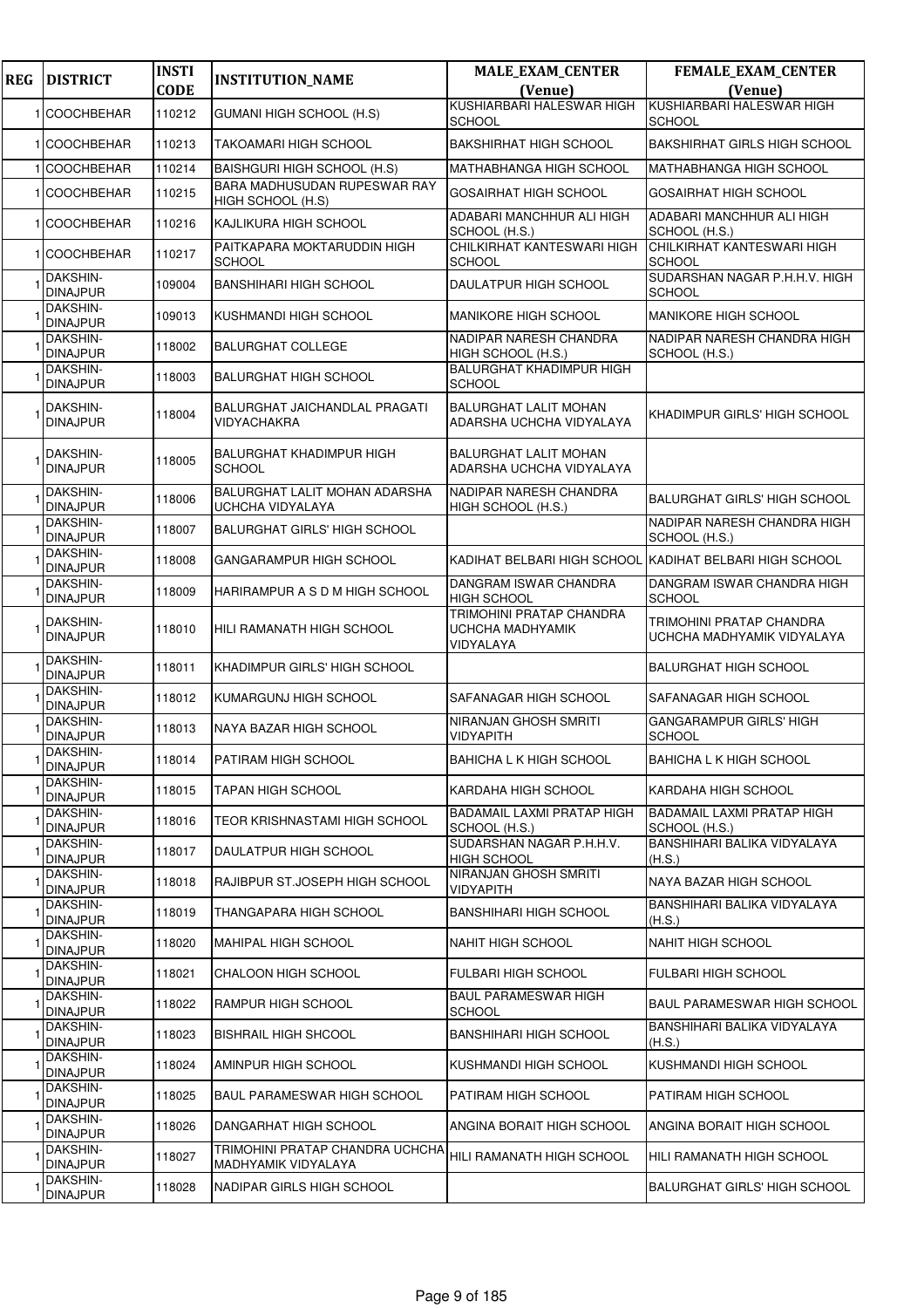| <b>DAKSHIN-</b><br><b>DINAJPUR</b><br>DAKSHIN-<br><b>DINAJPUR</b><br><b>DAKSHIN-</b><br><b>DINAJPUR</b> | 118029<br>118030<br>118031 | BALURGHAT R.C.D. BALIKA VIDYALAYA<br>NADIPAR NARESH CHANDRA HIGH |                                                  | (Venue)<br><b>BALURGHAT GIRLS' HIGH SCHOOL</b>   |
|---------------------------------------------------------------------------------------------------------|----------------------------|------------------------------------------------------------------|--------------------------------------------------|--------------------------------------------------|
|                                                                                                         |                            |                                                                  |                                                  |                                                  |
|                                                                                                         |                            |                                                                  | NALANDA VIDYAPITH                                |                                                  |
|                                                                                                         |                            | SCHOOL (H.S.)                                                    | <b>BALURGHAT KHADIMPUR HIGH</b>                  |                                                  |
| DAKSHIN-                                                                                                |                            | NALANDA VIDYAPITH                                                | <b>SCHOOL</b>                                    | KHADIMPUR GIRLS' HIGH SCHOOL                     |
| <b>DINAJPUR</b>                                                                                         | 118032                     | BELPUKUR HIGH MADRASAH (H.S.)                                    | NARAYANPUR HIGH SCHOOL                           | NARAYANPUR HIGH SCHOOL                           |
| DAKSHIN-<br><b>DINAJPUR</b>                                                                             | 118033                     | GOPALGANJ RAGHUNATH HIGH<br><b>SCHOOL</b>                        | SAFANAGAR HIGH SCHOOL                            | KUMARGUNJ HIGH SCHOOL                            |
| DAKSHIN-<br><b>DINAJPUR</b>                                                                             | 118034                     | VIOR JALALIA HIGH SCHOOL                                         | KARDAHA HIGH SCHOOL                              | KARDAHA HIGH SCHOOL                              |
| <b>DAKSHIN-</b><br><b>DINAJPUR</b>                                                                      | 118035                     | KADIHAT BELBARI HIGH SCHOOL                                      | GANGARAMPUR HIGH SCHOOL                          | RAJIBPUR HOLY CROSS GIRLS'<br><b>HIGH SCHOOL</b> |
| DAKSHIN-<br><b>DINAJPUR</b>                                                                             | 118036                     | JAHANGIRPUR HIGH SCHOOL                                          | RAJIBPUR ST.JOSEPH HIGH<br><b>SCHOOL</b>         | RAJIBPUR ST.JOSEPH HIGH<br><b>SCHOOL</b>         |
| DAKSHIN-<br><b>DINAJPUR</b>                                                                             | 118037                     | KARDAHA HIGH SCHOOL                                              | VIOR JALALIA HIGH SCHOOL                         | VIOR JALALIA HIGH SCHOOL                         |
| DAKSHIN-<br><b>DINAJPUR</b>                                                                             | 118038                     | BANSHIHARI BALIKA VIDYALAYA (H.S.)                               |                                                  | SUDARSHAN NAGAR P.H.H.V. HIGH<br><b>SCHOOL</b>   |
| <b>DAKSHIN-</b><br><b>DINAJPUR</b>                                                                      | 118039                     | DANGRAM ISWAR CHANDRA HIGH<br>SCHOOL                             | <b>BETNA RAMKRISHNAPUR HIGH</b><br><b>SCHOOL</b> | <b>BETNA RAMKRISHNAPUR HIGH</b><br><b>SCHOOL</b> |
| DAKSHIN-<br><b>DINAJPUR</b>                                                                             | 118040                     | KHAYERBARI BALIHARA HIGH SCHOOL                                  | HARIRAMPUR A S D M HIGH<br><b>SCHOOL</b>         | HARIRAMPUR A S D M HIGH<br><b>SCHOOL</b>         |
| <b>DAKSHIN-</b><br><b>DINAJPUR</b>                                                                      | 118041                     | SIHOLE HIGH SCHOOL (H.S.)                                        | NARAYANPUR HIGH SCHOOL                           | SUDARSHAN NAGAR P.H.H.V. HIGH<br><b>SCHOOL</b>   |
| DAKSHIN-<br><b>DINAJPUR</b>                                                                             | 118042                     | <b>BADALPUR HIGH SCHOOL</b>                                      | NARAYANPUR HIGH SCHOOL                           | BANSHIHARI BALIKA VIDYALAYA<br>(H.S.)            |
| DAKSHIN-<br><b>DINAJPUR</b>                                                                             | 118043                     | GANGARAMPUR GIRLS' HIGH SCHOOL                                   |                                                  | NAYA BAZAR HIGH SCHOOL                           |
| DAKSHIN-<br><b>DINAJPUR</b>                                                                             | 118044                     | SUKDEVPUR S C HIGH SCHOOL                                        | NIRANJAN GHOSH SMRITI<br>VIDYAPITH               | <b>GANGARAMPUR GIRLS' HIGH</b><br><b>SCHOOL</b>  |
| DAKSHIN-<br><b>DINAJPUR</b>                                                                             | 118045                     | KACHRA HIGH SCHOOL                                               | KUSHMANDI HIGH SCHOOL                            | <b>MANIKORE HIGH SCHOOL</b>                      |
| DAKSHIN-<br><b>DINAJPUR</b>                                                                             | 118046                     | KUSHKARI K B B S HIGH SCHOOL                                     | HARIRAMPUR A S D M HIGH<br>SCHOOL                | HARIRAMPUR A S D M HIGH<br><b>SCHOOL</b>         |
| DAKSHIN-<br><b>DINAJPUR</b>                                                                             | 118047                     | <b>BANIHARI HIGH SCHOOL</b>                                      | <b>FULBARI HIGH SCHOOL</b>                       | <b>FULBARI HIGH SCHOOL</b>                       |
| <b>DAKSHIN-</b><br><b>DINAJPUR</b>                                                                      | 118048                     | PATIRAM VIVEKANANDA GIRLS HIGH<br><b>SCHOOL</b>                  |                                                  | PATIRAM HIGH SCHOOL                              |
| <b>DAKSHIN-</b><br><b>DINAJPUR</b>                                                                      | 118049                     | <b>BADAMAIL LAXMI PRATAP HIGH</b><br>SCHOOL (H.S.)               | TEOR KRISHNASTAMI HIGH<br><b>SCHOOL</b>          | <b>TEOR KRISHNASTAMI HIGH</b><br><b>SCHOOL</b>   |
| <b>DAKSHIN-</b><br><b>DINAJPUR</b>                                                                      | 118050                     | <b>DARALHAT HIGH SCHOOL</b>                                      | <b>TAPAN HIGH SCHOOL</b>                         | TAPAN BALIKA VIDYALAYA                           |
| <b>DAKSHIN-</b><br><b>DINAJPUR</b>                                                                      | 118051                     | DASUL HIGH SCHOOL (XI-XII)                                       | PATIRAM VIVEKANANDA GIRLS<br><b>HIGH SCHOOL</b>  | PATIRAM VIVEKANANDA GIRLS<br><b>HIGH SCHOOL</b>  |
| DAKSHIN-<br><b>DINAJPUR</b>                                                                             | 118052                     | KANTABARI ADIBASHI HIGH SCHOL                                    | <b>MAHIPAL HIGH SCHOOL</b>                       | MAHIPAL HIGH SCHOOL                              |
| DAKSHIN-<br><b>DINAJPUR</b>                                                                             | 118053                     | LAHUCHAR HIGH SCHOOL                                             | DANGRAM ISWAR CHANDRA<br>HIGH SCHOOL             | DANGRAM ISWAR CHANDRA HIGH<br><b>SCHOOL</b>      |
| DAKSHIN-<br><b>DINAJPUR</b>                                                                             | 118054                     | <b>NAHIT HIGH SCHOOL</b>                                         | KUSHMANDI HIGH SCHOOL                            | KUSHMANDI HIGH SCHOOL                            |
| DAKSHIN-<br><b>DINAJPUR</b>                                                                             | 118055                     | <b>BALAPUR HIGH SCHOOL</b>                                       | TAPAN HIGH SCHOOL                                | TAPAN HIGH SCHOOL                                |
| DAKSHIN-<br><b>DINAJPUR</b>                                                                             | 118056                     | TILAN HIGH SCHOOL                                                | TAPAN HIGH SCHOOL                                | TAPAN BALIKA VIDYALAYA                           |
| <b>DAKSHIN-</b><br><b>DINAJPUR</b>                                                                      | 118057                     | TAPAN BALIKA VIDYALAYA                                           |                                                  | DARALHAT HIGH SCHOOL                             |
| <b>DAKSHIN-</b><br><b>DINAJPUR</b>                                                                      | 118058                     | SITAHAR MULGRAM HIGH SCHOOL                                      | KUMARGUNJ HIGH SCHOOL                            | KUMARGUNJ HIGH SCHOOL                            |
| DAKSHIN-<br><b>DINAJPUR</b>                                                                             | 118059                     | ELENDARI HIGH SCHOOL                                             | SAFANAGAR HIGH SCHOOL                            | SAFANAGAR HIGH SCHOOL                            |
| <b>DAKSHIN-</b><br><b>DINAJPUR</b>                                                                      | 118060                     | RAJIBPUR HOLY CROSS GIRLS' HIGH<br>SCHOOL                        |                                                  | GANGARAMPUR HIGH SCHOOL                          |
| DAKSHIN-<br><b>DINAJPUR</b>                                                                             | 118061                     | KHANPUR HIGH SCHOOL                                              | PATIRAM VIVEKANANDA GIRLS<br><b>HIGH SCHOOL</b>  | PATIRAM VIVEKANANDA GIRLS<br><b>HIGH SCHOOL</b>  |
| <b>DAKSHIN-</b><br><b>DINAJPUR</b>                                                                      | 118062                     | HARIPUR HIGH MADRASAH                                            | NARAYANPUR HIGH SCHOOL                           | <b>BANSHIHARI HIGH SCHOOL</b>                    |
| <b>DAKSHIN-</b><br><b>DINAJPUR</b>                                                                      | 118063                     | <b>BAHICHA L K HIGH SCHOOL</b>                                   | PATIRAM VIVEKANANDA GIRLS<br>HIGH SCHOOL         | PATIRAM VIVEKANANDA GIRLS<br><b>HIGH SCHOOL</b>  |
| <b>DAKSHIN-</b><br><b>DINAJPUR</b>                                                                      | 118064                     | SANAPARA S C HIGH SCHOOL                                         | <b>TEOR KRISHNASTAMI HIGH</b><br><b>SCHOOL</b>   | <b>TEOR KRISHNASTAMI HIGH</b><br><b>SCHOOL</b>   |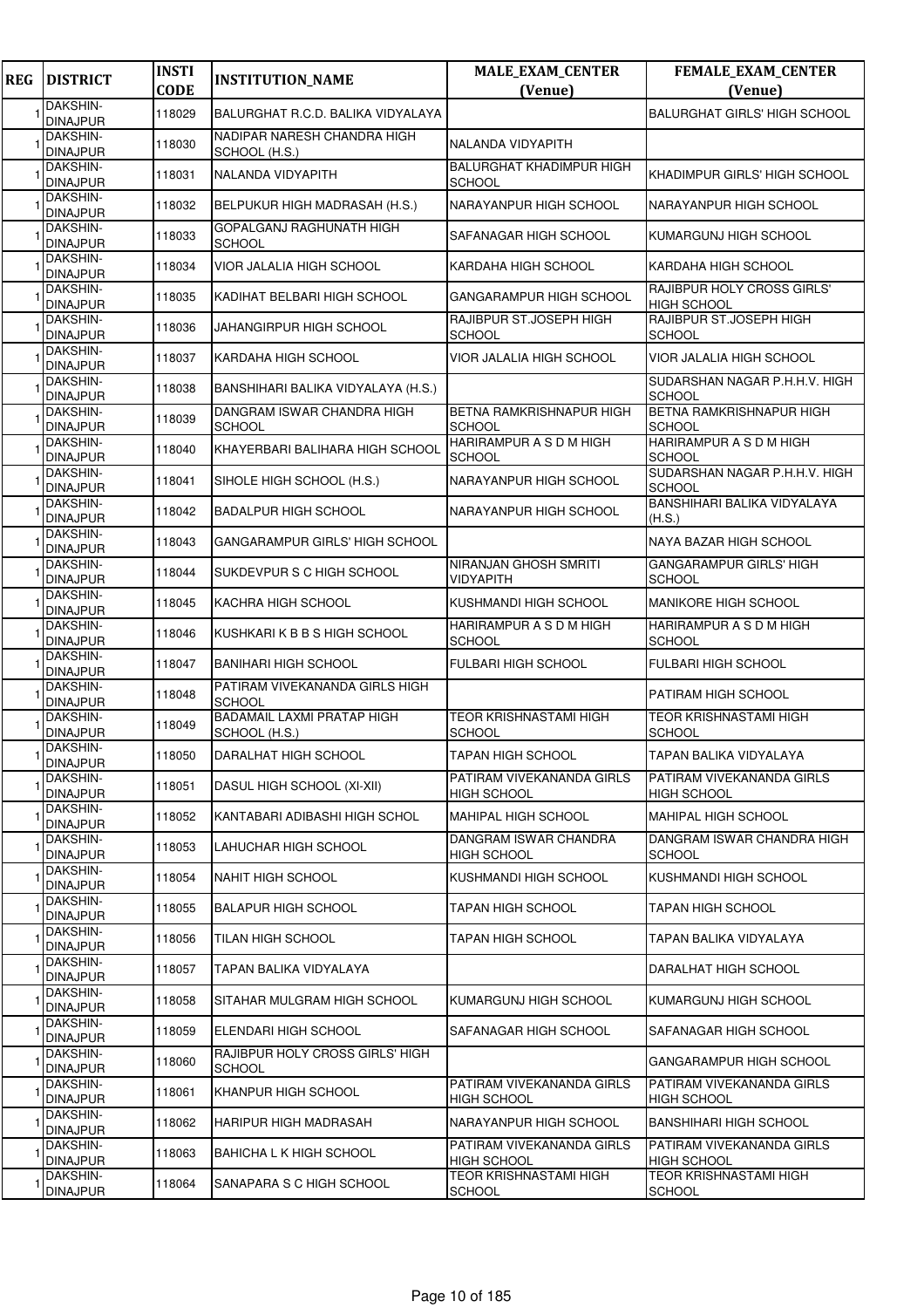| <b>REG</b> | <b>DISTRICT</b>                    | <b>INSTI</b><br><b>CODE</b> | <b>INSTITUTION_NAME</b>                                   | <b>MALE_EXAM_CENTER</b><br>(Venue)                        | FEMALE_EXAM_CENTER<br>(Venue)                            |
|------------|------------------------------------|-----------------------------|-----------------------------------------------------------|-----------------------------------------------------------|----------------------------------------------------------|
|            | DAKSHIN-<br><b>DINAJPUR</b>        | 118065                      | <b>BOLLA R K HIGH SCHOOL</b>                              | <b>BAUL PARAMESWAR HIGH</b><br><b>SCHOOL</b>              | BAUL PARAMESWAR HIGH SCHOOL                              |
|            | DAKSHIN-<br><b>DINAJPUR</b>        | 118066                      | INDRANARAYANPUR COLONY HIGH<br><b>SCHOOL</b>              | RAJIBPUR ST.JOSEPH HIGH<br><b>SCHOOL</b>                  | <b>GANGARAMPUR GIRLS' HIGH</b><br><b>SCHOOL</b>          |
|            | <b>DAKSHIN-</b><br><b>DINAJPUR</b> | 118067                      | KARBALA SATASGRAM HIGH<br>MADRASAH                        | AMINPUR HIGH SCHOOL                                       | AMINPUR HIGH SCHOOL                                      |
|            | DAKSHIN-<br><b>DINAJPUR</b>        | 118068                      | <b>MANIKORE HIGH SCHOOL</b>                               | AMINPUR HIGH SCHOOL                                       | AMINPUR HIGH SCHOOL                                      |
|            | DAKSHIN-<br><b>DINAJPUR</b>        | 118069                      | BETNA RAMKRISHNAPUR HIGH<br><b>SCHOOL</b>                 | MAHENDRA HIGH SCHOOL                                      | MAHENDRA HIGH SCHOOL                                     |
|            | <b>DAKSHIN-</b><br><b>DINAJPUR</b> | 118070                      | <b>FULBARI HIGH SCHOOL</b>                                | RAMPUR HIGH SCHOOL                                        | RAJIBPUR HOLY CROSS GIRLS'<br><b>HIGH SCHOOL</b>         |
|            | <b>DAKSHIN-</b><br><b>DINAJPUR</b> | 118071                      | GANGURIA HIGH SCHOOL                                      | DAULATPUR HIGH SCHOOL                                     | DAULATPUR HIGH SCHOOL                                    |
|            | <b>DAKSHIN-</b><br><b>DINAJPUR</b> | 118072                      | ABESHKURI HIGH MADRASAH                                   | <b>FULBARI HIGH SCHOOL</b>                                | <b>FULBARI HIGH SCHOOL</b>                               |
|            | <b>DAKSHIN-</b><br><b>DINAJPUR</b> | 118073                      | SARBAMANGALA HIGH SCHOOL                                  | RAJIBPUR ST.JOSEPH HIGH<br>SCHOOL                         | RAJIBPUR ST.JOSEPH HIGH<br><b>SCHOOL</b>                 |
|            | DAKSHIN-<br><b>DINAJPUR</b>        | 118074                      | ASHUTOSH BALIKA VIDYAPITH                                 |                                                           | KHADIMPUR GIRLS' HIGH SCHOOL                             |
|            | <b>DAKSHIN-</b><br><b>DINAJPUR</b> | 118075                      | KASBA BAIRHATTA HIGH SCHOOL                               | <b>MAHENDRA HIGH SCHOOL</b>                               | MAHENDRA HIGH SCHOOL                                     |
|            | <b>DAKSHIN-</b><br><b>DINAJPUR</b> | 118076                      | SAFANAGAR HIGH SCHOOL                                     | GOPALGANJ RAGHUNATH HIGH<br><b>SCHOOL</b>                 | GOPALGANJ RAGHUNATH HIGH<br><b>SCHOOL</b>                |
|            | DAKSHIN-<br><b>DINAJPUR</b>        | 118077                      | RAJUA SAKHI SUNDRAI HIGH SCHOOL                           | <b>BALURGHAT HIGH SCHOOL</b>                              | <b>BALURGHAT HIGH SCHOOL</b>                             |
|            | <b>DAKSHIN-</b><br><b>DINAJPUR</b> | 118078                      | FATEPUR BALUPARA HIGH SCHOOL                              | HILI RAMANATH HIGH SCHOOL                                 | HILI RAMANATH HIGH SCHOOL                                |
|            | <b>DAKSHIN-</b><br><b>DINAJPUR</b> | 118079                      | NOORPUR HIGH MADRASAH                                     | AMINPUR HIGH SCHOOL                                       | AMINPUR HIGH SCHOOL                                      |
|            | <b>DAKSHIN-</b><br><b>DINAJPUR</b> | 118080                      | NARAYANPUR HIGH SCHOOL                                    | BANSHIHARI HIGH SCHOOL                                    | <b>BANSHIHARI HIGH SCHOOL</b>                            |
|            | DAKSHIN-<br><b>DINAJPUR</b>        | 118081                      | ARAB BADKANAI HIGH MADRASAH                               | ANGINA BORAIT HIGH SCHOOL                                 | ANGINA BORAIT HIGH SCHOOL                                |
|            | <b>DAKSHIN-</b><br><b>DINAJPUR</b> | 118082                      | NIRANJAN GHOSH SMRITI VIDYAPITH                           | NAYA BAZAR HIGH SCHOOL                                    | NAYA BAZAR HIGH SCHOOL                                   |
|            | DAKSHIN-<br><b>DINAJPUR</b>        | 118083                      | RAGHABPUR HIGH SCHOOL                                     | RAMPUR HIGH SCHOOL                                        | <b>RAMPUR HIGH SCHOOL</b>                                |
|            | DAKSHIN-<br><b>DINAJPUR</b>        | 118084                      | <b>NAZIRPUR HIGH SCHOOL</b>                               | PATIRAM HIGH SCHOOL                                       | PATIRAM HIGH SCHOOL                                      |
|            | DAKSHIN-<br><b>DINAJPUR</b>        | 118085                      | DHAK DHOLE HIGH SCHOOL                                    | NAHIT HIGH SCHOOL                                         | <b>NAHIT HIGH SCHOOL</b>                                 |
|            | <b>DAKSHIN-</b><br><b>DINAJPUR</b> | 118086                      | MANJURICHAK RAIKHAN HIGH SCHOOL ANGINA BORAIT HIGH SCHOOL |                                                           | ANGINA BORAIT HIGH SCHOOL                                |
|            | <b>DAKSHIN-</b><br><b>DINAJPUR</b> | 118087                      | R C A MAGURPUR HIGH SCHOOL                                | KARDAHA HIGH SCHOOL                                       | KARDAHA HIGH SCHOOL                                      |
|            | <b>DAKSHIN-</b><br><b>DINAJPUR</b> | 118088                      | <b>MAHENDRA HIGH SCHOOL</b>                               | <b>HARIRAMPUR A S D M HIGH</b><br><b>SCHOOL</b>           | HARIRAMPUR A S D M HIGH<br><b>SCHOOL</b>                 |
|            | DAKSHIN-<br><b>DINAJPUR</b>        | 118089                      | ADIBASHI K M S VIDYAPITH                                  | <b>BALURGHAT HIGH SCHOOL</b>                              | <b>BALURGHAT HIGH SCHOOL</b>                             |
|            | DAKSHIN-<br><b>DINAJPUR</b>        | 118090                      | MALANCHA Z M R M HIGH SCHOOL                              | <b>BALURGHAT LALIT MOHAN</b><br>ADARSHA UCHCHA VIDYALAYA  | BALURGHAT LALIT MOHAN<br>ADARSHA UCHCHA VIDYALAYA        |
|            | DAKSHIN-<br><b>DINAJPUR</b>        | 118091                      | ANGINA BORAIT HIGH SCHOOL                                 | GOPALGANJ RAGHUNATH HIGH<br><b>SCHOOL</b>                 | GOPALGANJ RAGHUNATH HIGH<br><b>SCHOOL</b>                |
|            | DAKSHIN-<br><b>DINAJPUR</b>        | 118092                      | <b>BARAKOIL HIGH SCHOOL</b>                               | TRIMOHINI PRATAP CHANDRA<br>UCHCHA MADHYAMIK<br>VIDYALAYA | TRIMOHINI PRATAP CHANDRA<br>UCHCHA MADHYAMIK VIDYALAYA   |
|            | <b>DAKSHIN-</b><br><b>DINAJPUR</b> | 118093                      | KALIKAPUR HIGH SCHOOL                                     | NALANDA VIDYAPITH                                         | <b>BALURGHAT GIRLS' HIGH SCHOOL</b>                      |
|            | DAKSHIN-<br><b>DINAJPUR</b>        | 118094                      | CHANDIPUR H B HIGH SCHOOL (H.S.)                          | BETNA RAMKRISHNAPUR HIGH<br><b>SCHOOL</b>                 | <b>BETNA RAMKRISHNAPUR HIGH</b><br><b>SCHOOL</b>         |
|            | <b>DAKSHIN-</b><br><b>DINAJPUR</b> | 118095                      | HILI GIRLS HIGH SCHOOL                                    |                                                           | HILI RAMANATH HIGH SCHOOL                                |
|            | DAKSHIN-<br><b>DINAJPUR</b>        | 118096                      | TECHNO INDIA GROUP ACADEMIA                               | BALURGHAT LALIT MOHAN<br>ADARSHA UCHCHA VIDYALAYA         | <b>BALURGHAT LALIT MOHAN</b><br>ADARSHA UCHCHA VIDYALAYA |
|            | <b>DAKSHIN-</b><br><b>DINAJPUR</b> | 118097                      | NEHEMBA HIGH SCHOOL                                       | <b>FULBARI HIGH SCHOOL</b>                                | <b>FULBARI HIGH SCHOOL</b>                               |
|            | DAKSHIN-<br><b>DINAJPUR</b>        | 118098                      | SUDARSHAN NAGAR P.H.H.V. HIGH<br><b>SCHOOL</b>            | DAULATPUR HIGH SCHOOL                                     | DAULATPUR HIGH SCHOOL                                    |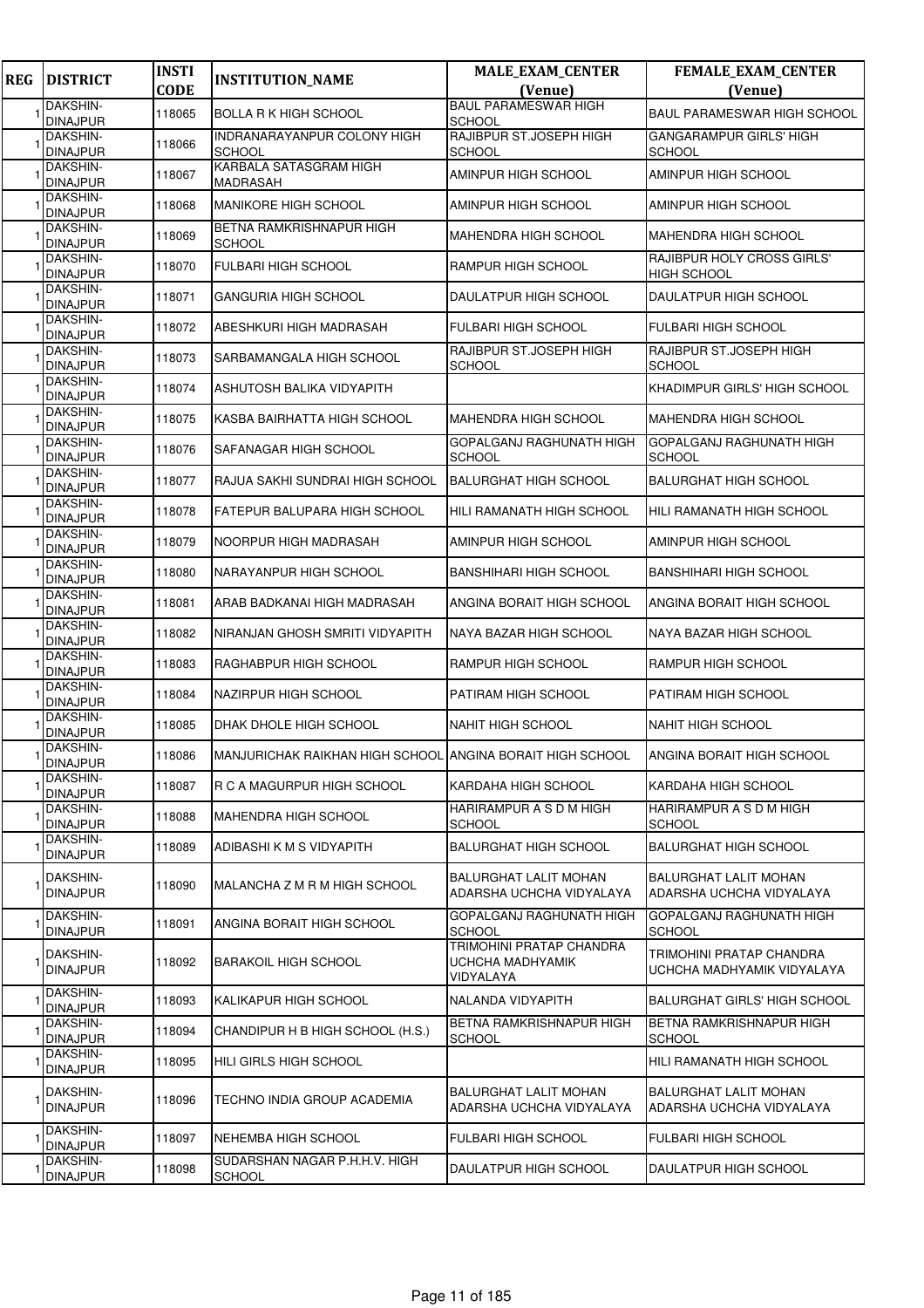| <b>REG</b> | <b>DISTRICT</b>                    | <b>INSTI</b><br><b>CODE</b> | <b>INSTITUTION_NAME</b>                                  | <b>MALE_EXAM_CENTER</b><br>(Venue)                        | <b>FEMALE_EXAM_CENTER</b><br>(Venue)                     |
|------------|------------------------------------|-----------------------------|----------------------------------------------------------|-----------------------------------------------------------|----------------------------------------------------------|
|            | <b>DAKSHIN-</b>                    | 118099                      | CHINGISHPUR HIGH SCHOOL                                  | <b>BADAMAIL LAXMI PRATAP HIGH</b>                         | <b>BADAMAIL LAXMI PRATAP HIGH</b>                        |
|            | <b>DINAJPUR</b>                    |                             |                                                          | SCHOOL (H.S.)                                             | SCHOOL (H.S.)                                            |
|            | DAKSHIN-<br><b>DINAJPUR</b>        | 118100                      | KHASPUR H.K. HIGH SCHOOL                                 | <b>BALURGHAT LALIT MOHAN</b><br>ADARSHA UCHCHA VIDYALAYA  | <b>BALURGHAT LALIT MOHAN</b><br>ADARSHA UCHCHA VIDYALAYA |
|            | DAKSHIN-<br><b>DINAJPUR</b>        | 118101                      | RAMCHANDRAPUR HIGH SCHOOL.                               | VIOR JALALIA HIGH SCHOOL                                  | VIOR JALALIA HIGH SCHOOL                                 |
|            | DAKSHIN-<br><b>DINAJPUR</b>        | 118102                      | <b>BAJITPUR HIGH SCHOOL.</b>                             | <b>BANSHIHARI HIGH SCHOOL</b>                             | <b>BANSHIHARI HIGH SCHOOL</b>                            |
|            | DAKSHIN-<br><b>DINAJPUR</b>        | 118103                      | SARALA BHUPENDRA NATH SARKAR<br><b>HIGH SCHOOL</b>       | AMINPUR HIGH SCHOOL                                       | AMINPUR HIGH SCHOOL                                      |
|            | DAKSHIN-<br><b>DINAJPUR</b>        | 118104                      | MOSTAFAPUR SARAT CHANDRA HIGH<br><b>SCHOOL</b>           | <b>FULBARI HIGH SCHOOL</b>                                | <b>FULBARI HIGH SCHOOL</b>                               |
|            | DAKSHIN-<br><b>DINAJPUR</b>        | 118105                      | LOHAGANJ HIGH SCHOOL                                     | <b>MAHIPAL HIGH SCHOOL</b>                                | MAHIPAL HIGH SCHOOL                                      |
|            | DAKSHIN-<br><b>DINAJPUR</b>        | 118106                      | <b>BUNIADPUR HIGH SCHOOL</b>                             | SUDARSHAN NAGAR P.H.H.V.<br><b>HIGH SCHOOL</b>            | SUDARSHAN NAGAR P.H.H.V. HIGH<br><b>SCHOOL</b>           |
|            | <b>DAKSHIN-</b><br><b>DINAJPUR</b> | 118107                      | ASHOKEGRAM ISWARCHANDRA<br><b>VIDYASAGAR HIGH SCHOOL</b> | <b>FULBARI HIGH SCHOOL</b>                                | <b>FULBARI HIGH SCHOOL</b>                               |
|            | <b>DAKSHIN-</b><br><b>DINAJPUR</b> | 118108                      | DEOR PANAULLA HIGH SCHOOL                                | <b>BAUL PARAMESWAR HIGH</b><br><b>SCHOOL</b>              | <b>BAUL PARAMESWAR HIGH SCHOOL</b>                       |
|            | DAKSHIN-<br><b>DINAJPUR</b>        | 118109                      | MURALIPUR SONAULLA HIGH SCHOOL                           | TRIMOHINI PRATAP CHANDRA<br>UCHCHA MADHYAMIK<br>VIDYALAYA | TRIMOHINI PRATAP CHANDRA<br>UCHCHA MADHYAMIK VIDYALAYA   |
|            | DAKSHIN-<br><b>DINAJPUR</b>        | 118110                      | SAYRAPUR K.M.V. HIGH SCHOOL                              | NAYA BAZAR HIGH SCHOOL                                    | NAYA BAZAR HIGH SCHOOL                                   |
|            | DAKSHIN-<br><b>DINAJPUR</b>        | 118111                      | PUNDARI HIGH SCHOOL                                      | <b>BETNA RAMKRISHNAPUR HIGH</b><br>SCHOOL                 | BETNA RAMKRISHNAPUR HIGH<br><b>SCHOOL</b>                |
|            | DAKSHIN-<br><b>DINAJPUR</b>        | 118112                      | RANI DIGHI HIGH MADRASAH                                 | <b>MAHENDRA HIGH SCHOOL</b>                               | MAHENDRA HIGH SCHOOL                                     |
|            | DAKSHIN-<br><b>DINAJPUR</b>        | 118113                      | PARAMESWARPUR HIGH SCHOOL                                | KUSHMANDI HIGH SCHOOL                                     | KUSHMANDI HIGH SCHOOL                                    |
|            | DAKSHIN-<br><b>DINAJPUR</b>        | 118114                      | CHOUSHA T.A HIGH SCHOOL                                  | <b>MAHIPAL HIGH SCHOOL</b>                                | <b>MAHIPAL HIGH SCHOOL</b>                               |
|            | DAKSHIN-<br><b>DINAJPUR</b>        | 118115                      | <b>BAKHARPUR HIGH SCHOOL</b>                             | VIOR JALALIA HIGH SCHOOL                                  | VIOR JALALIA HIGH SCHOOL                                 |
|            | DAKSHIN-<br><b>DINAJPUR</b>        | 118116                      | PROMOD DASGUPTA SMRITY<br><b>VIDYAPITH</b>               | <b>RAJIBPUR HOLY CROSS GIRLS'</b><br><b>HIGH SCHOOL</b>   | <b>RAJIBPUR HOLY CROSS GIRLS'</b><br><b>HIGH SCHOOL</b>  |
|            | DAKSHIN-<br><b>DINAJPUR</b>        | 118117                      | KHAGAIL TANKA NATH SARKAR HIGH<br><b>SCHOOL</b>          | <b>MANIKORE HIGH SCHOOL</b>                               | MANIKORE HIGH SCHOOL                                     |
|            | DAKSHIN-<br><b>DINAJPUR</b>        | 118118                      | EKLAVYA MODEL RESIDENTIAL HIGH<br><b>SCHOOL</b>          | NARAYANPUR HIGH SCHOOL                                    | NARAYANPUR HIGH SCHOOL                                   |
|            | 1 DARJEELING (H)                   | 107010                      | DARJEELING GOVT. HIGH SCHOOL                             | ST ROBERT'S HIGH SCHOOL                                   |                                                          |
|            | 1 DARJEELING (H)                   | 107011                      | GHOOM BOYS' HIGH SCHOOL                                  | SUKHIA POKHRI HIGH SCHOOL                                 | SUKHIA POKHRI HIGH SCHOOL                                |
|            | 1 DARJEELING (H)                   | 107017                      | <b>MAHARANI GIRLS' HIGH SCHOOL</b>                       |                                                           | ST. TERESA'S HIGH SCHOOL                                 |
|            | 1 DARJEELING (H)                   | 107020                      | PUSHPARANI ROY MEMORIAL HIGH<br><b>SCHOOL</b>            | <b>KURSEONG ADARSHA</b><br>VIDYALAYA                      | SAINT ALPHONSUS HIGH SCHOOL                              |
|            | 1 DARJEELING (H)                   | 107022                      | RAMA KRISHNA SHIKSHA PARISHAD<br><b>BOYS HIGH SCHOOL</b> | ST ROBERT'S HIGH SCHOOL                                   |                                                          |
|            | 1 DARJEELING (H)                   | 107029                      | SUKHIA POKHRI HIGH SCHOOL                                | GHOOM JOREBANGLOW<br>DEGREE COLLEGE                       | GHOOM JOREBANGLOW DEGREE<br><b>COLLEGE</b>               |
|            | DARJEELING (H)                     | 107030                      | ST. TERESA'S HIGH SCHOOL                                 |                                                           | MAHARANI GIRLS' HIGH SCHOOL                              |
|            | 1 DARJEELING (H)                   | 107032                      | VICTORIA BOY'S SCHOOL                                    | <b>KURSEONG ADARSHA</b><br>VIDYALAYA                      |                                                          |
|            | 1 DARJEELING (H)                   | 107033                      | VIDYASAGAR HIGH SCHOOL                                   | RAMA KRISHNA SHIKSHA<br>PARISHAD BOYS HIGH SCHOOL         | ST. TERESA'S HIGH SCHOOL                                 |
| 1          | DARJEELING (H)                     | 107036                      | NAGRIFARM HIGH SCHOOL                                    | GHOOM BOYS' HIGH SCHOOL                                   | GHOOM GIRLS' HIGH SCHOOL                                 |
|            | 1 DARJEELING (H)                   | 107040                      | KURSEONG ADARSHA VIDYALAYA                               | SAINT ALPHONSUS HIGH<br><b>SCHOOL</b>                     | SRI RAMAKRISHNA HIGH SCHOOL<br><b>FOR GIRLS</b>          |
|            | 1 DARJEELING (H)                   | 107041                      | <b>MIRIK HIGH SCHOOL</b>                                 | RABINDRANATH HIGH SCHOOL                                  | RABINDRANATH HIGH SCHOOL                                 |
|            | DARJEELING (H)                     | 107042                      | <b>GRIFFITHS HIGH SCHOOL</b>                             | GHOOM BOYS' HIGH SCHOOL                                   | GHOOM GIRLS' HIGH SCHOOL                                 |
|            | DARJEELING (H)                     | 107043                      | NEPALI GIRLS HIGH SCHOOL                                 |                                                           | ST. TERESA'S HIGH SCHOOL                                 |
|            | 1 DARJEELING (H)                   | 107044                      | ST ROBERT'S HIGH SCHOOL                                  | RAMA KRISHNA SHIKSHA<br>PARISHAD BOYS HIGH SCHOOL         |                                                          |
|            | DARJEELING (H)                     | 107046                      | SARASWATI HIGH SCHOOL                                    | GHOOM BOYS' HIGH SCHOOL                                   | GHOOM GIRLS' HIGH SCHOOL                                 |
|            | DARJEELING (H)                     | 107047                      | POKHRIBONG HIGH SCHOOL                                   | GHOOM BOYS' HIGH SCHOOL                                   | GHOOM GIRLS' HIGH SCHOOL                                 |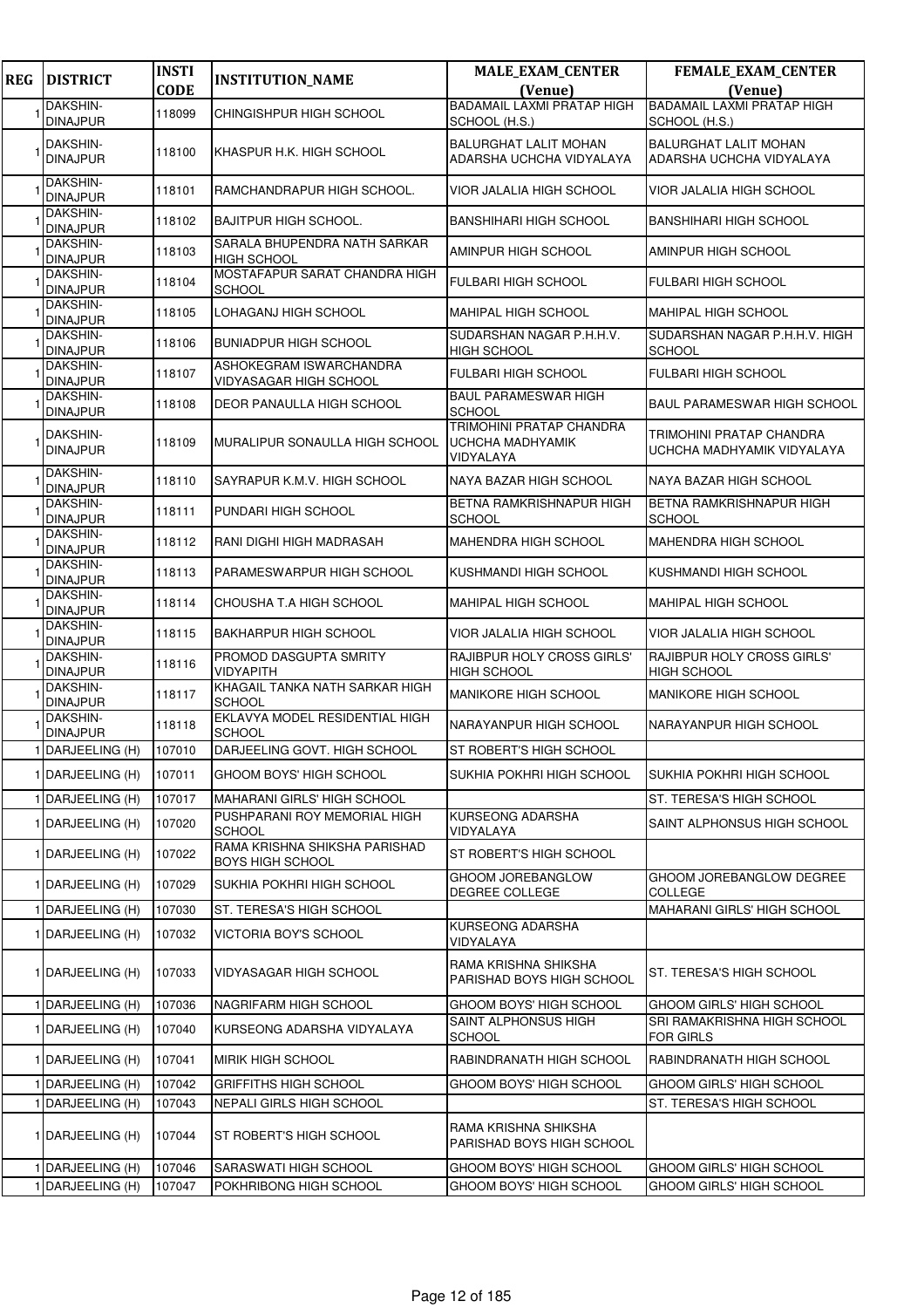| <b>REG</b> | <b>DISTRICT</b>  | <b>INSTI</b> | <b>INSTITUTION_NAME</b>                         | <b>MALE_EXAM_CENTER</b>                           | FEMALE_EXAM_CENTER                                       |
|------------|------------------|--------------|-------------------------------------------------|---------------------------------------------------|----------------------------------------------------------|
|            |                  | <b>CODE</b>  |                                                 | (Venue)                                           | (Venue)                                                  |
|            | 1 DARJEELING (H) | 107048       | TINDHARIA HIGH SCHOOL                           | PUSHPARANI ROY MEMORIAL<br><b>HIGH SCHOOL</b>     | SRI RAMAKRISHNA HIGH SCHOOL<br><b>FOR GIRLS</b>          |
|            | 1 DARJEELING (H) | 107053       | SAINT ALPHONSUS HIGH SCHOOL                     | PUSHPARANI ROY MEMORIAL<br><b>HIGH SCHOOL</b>     | ST.JOSEPH'S GIRLS HIGHER<br>SECONDARY SCHOOL             |
|            | DARJEELING (H)   | 107054       | <b>GHOOM GIRLS' HIGH SCHOOL</b>                 |                                                   | SUKHIA POKHRI HIGH SCHOOL                                |
|            | 1 DARJEELING (H) | 107055       | ST.JOSEPH'S GIRLS HIGHER<br>SECONDARY SCHOOL    |                                                   | SAINT ALPHONSUS HIGH SCHOOL                              |
|            | 1 DARJEELING (H) | 107058       | SANTI RANI HIGH SCHOOL                          | SAINT ALPHONSUS HIGH<br><b>SCHOOL</b>             | SRI RAMAKRISHNA HIGH SCHOOL<br><b>FOR GIRLS</b>          |
|            | 1 DARJEELING (H) | 107060       | RIMBICK HIGH SCHOOL                             | GHOOM BOYS' HIGH SCHOOL                           | GHOOM GIRLS' HIGH SCHOOL                                 |
|            | 1 DARJEELING (H) | 107071       | LAMAHATTA HIGH SCHOOL                           | <b>GHOOM JOREBANGLOW</b><br>DEGREE COLLEGE        | GHOOM JOREBANGLOW DEGREE<br><b>COLLEGE</b>               |
|            | 1 DARJEELING (H) | 107073       | DARJEELING HINDI HIGH SCHOOL                    | ST ROBERT'S HIGH SCHOOL                           | ST. TERESA'S HIGH SCHOOL                                 |
|            | 1 DARJEELING (H) | 107074       | <b>TURNBULL HIGH SCHOOL</b>                     | RAMA KRISHNA SHIKSHA<br>PARISHAD BOYS HIGH SCHOOL |                                                          |
|            | 1 DARJEELING (H) | 107075       | ST MICHAEL'S HIGH SCHOOL                        | ST ROBERT'S HIGH SCHOOL                           | ST. TERESA'S HIGH SCHOOL                                 |
|            | 1 DARJEELING (H) | 107076       | ST XAVIER'S HIGH SCHOOL                         | SAINT ALPHONSUS HIGH<br><b>SCHOOL</b>             | ST.JOSEPH'S GIRLS HIGHER<br><b>SECONDARY SCHOOL</b>      |
|            | 1 DARJEELING (H) | 107083       | PANKHABARI HIGH SCHOOL                          | SAINT ALPHONSUS HIGH<br><b>SCHOOL</b>             | SRI RAMAKRISHNA HIGH SCHOOL<br><b>FOR GIRLS</b>          |
|            | 1 DARJEELING (H) | 107084       | SRI RAMAKRISHNA HIGH SCHOOL FOR<br><b>GIRLS</b> |                                                   | ST.JOSEPH'S GIRLS HIGHER<br>SECONDARY SCHOOL             |
|            | 1 DARJEELING (H) | 107096       | RABINDRANATH HIGH SCHOOL                        | MIRIK HIGH SCHOOL                                 | MIRIK HIGH SCHOOL                                        |
|            | 1 DARJEELING (H) | 107117       | AGAM SINGH GIRI MEMORIAL HIGH<br><b>SCHOOL</b>  | RAMA KRISHNA SHIKSHA<br>PARISHAD BOYS HIGH SCHOOL | <b>MAHARANI GIRLS' HIGH SCHOOL</b>                       |
|            | 1 DARJEELING (H) | 107118       | CHONGTONG HIGH SCHOOL                           | RAMA KRISHNA SHIKSHA<br>PARISHAD BOYS HIGH SCHOOL | RAMA KRISHNA SHIKSHA PARISHAD<br><b>BOYS HIGH SCHOOL</b> |
|            | 1 DARJEELING (H) | 107120       | PANCHABATTI HIGH SCHOOL                         | SAINT ALPHONSUS HIGH<br><b>SCHOOL</b>             | SAINT ALPHONSUS HIGH SCHOOL                              |
|            | 1 DARJEELING (H) | 107121       | SIKSHA SANG HIGH SCHOOL                         | RAMA KRISHNA SHIKSHA<br>PARISHAD BOYS HIGH SCHOOL | <b>MAHARANI GIRLS' HIGH SCHOOL</b>                       |
|            | 1 DARJEELING (H) | 107122       | POKHARIA BONG GIRLS HIGH SCHOOL                 |                                                   | GHOOM GIRLS' HIGH SCHOOL                                 |
|            | 1 DARJEELING (H) | 107124       | SUKNA HIGH SCHOOL                               | SAINT ALPHONSUS HIGH<br><b>SCHOOL</b>             | <b>SCOTS MISSION GIRLS HIGH</b><br><b>SCHOOL</b>         |
|            | 1 DARJEELING (H) | 107125       | SONADA HIGH SCHOOL                              | SAINT ALPHONSUS HIGH<br><b>SCHOOL</b>             | SAINT ALPHONSUS HIGH SCHOOL                              |
|            | 1 DARJEELING (H) | 107126       | TINDHARIA GIRLS' HIGH SCHOOL                    |                                                   | SRI RAMAKRISHNA HIGH SCHOOL<br><b>FOR GIRLS</b>          |
|            | 1 DARJEELING (H) | 107127       | LATPANCHOR HIGH SCHOOL                          | SAINT ALPHONSUS HIGH<br><b>SCHOOL</b>             | SAINT ALPHONSUS HIGH SCHOOL                              |
|            | 1 DARJEELING (H) | 107133       | PHUGURI HIGH SCHOOL                             | MIRIK HIGH SCHOOL                                 | MIRIK HIGH SCHOOL                                        |
|            | 1 DARJEELING (H) | 107136       | RANGBHANG HIGH SCHOOL                           | SUKHIA POKHRI HIGH SCHOOL                         | SUKHIA POKHRI HIGH SCHOOL                                |
|            | DARJEELING (H)   | 107138       | JINGLAM UDAY HIGH SCHOOL                        | GHOOM BOYS' HIGH SCHOOL                           | GHOOM GIRLS' HIGH SCHOOL                                 |
|            | 1 DARJEELING (H) | 107139       | MURMAH PREMSUNDER HIGH SCHOOL                   | RABINDRANATH HIGH SCHOOL                          | RABINDRANATH HIGH SCHOOL                                 |
|            | 1 DARJEELING (H) | 107140       | PANIGHATA HIGH SCHOOL                           | SAINT ALPHONSUS HIGH<br><b>SCHOOL</b>             | SRI RAMAKRISHNA HIGH SCHOOL<br><b>FOR GIRLS</b>          |
|            | 1 DARJEELING (H) | 107141       | DHAJIA HIGH SCHOOL                              | GHOOM JOREBANGLOW<br>DEGREE COLLEGE               | GHOOM JOREBANGLOW DEGREE<br><b>COLLEGE</b>               |
|            | 1 DARJEELING (H) | 107142       | <b>BETTEN HIGH SCHOOL</b>                       | RAMA KRISHNA SHIKSHA<br>PARISHAD BOYS HIGH SCHOOL | RAMA KRISHNA SHIKSHA PARISHAD<br><b>BOYS HIGH SCHOOL</b> |
|            | 1 DARJEELING (H) | 107143       | THURBO HIGH SCHOOL                              | <b>MIRIK HIGH SCHOOL</b>                          | MIRIK HIGH SCHOOL                                        |
|            | 1 DARJEELING (H) | 107144       | NAXALBARI HINDI HIGH SCHOOL (SELF<br>FINANCED)  | NAND PRASAD HIGH SCHOOL<br>(H.S.)                 | NAND PRASAD HIGH SCHOOL (H.S.)                           |
|            | 1 DARJEELING (H) | 107145       | SONADA HOLY CROSS GIRLS HIGH<br><b>SCHOOL</b>   |                                                   | SRI RAMAKRISHNA HIGH SCHOOL<br><b>FOR GIRLS</b>          |
|            | 1 DARJEELING (H) | 107146       | RUNGBEE JNANPITH HIGH SCHOOL                    | GHOOM BOYS' HIGH SCHOOL                           | GHOOM GIRLS' HIGH SCHOOL                                 |
|            | 1 DARJEELING (H) | 107147       | NEPALI HIGH SCHOOL                              | NAND PRASAD HIGH SCHOOL<br>(H.S.)                 | NAND PRASAD GIRLS HIGH SCHOOL                            |
|            | DARJEELING (H)   | 107150       | RISHEEHAT HIGH SCHOOL                           | GHOOM BOYS' HIGH SCHOOL                           | GHOOM GIRLS' HIGH SCHOOL                                 |
|            | 1 DARJEELING (H) | 107151       | RELLING HIGHER SECONDARY<br><b>SCHOOL</b>       | ST ROBERT'S HIGH SCHOOL                           | ST. TERESA'S HIGH SCHOOL                                 |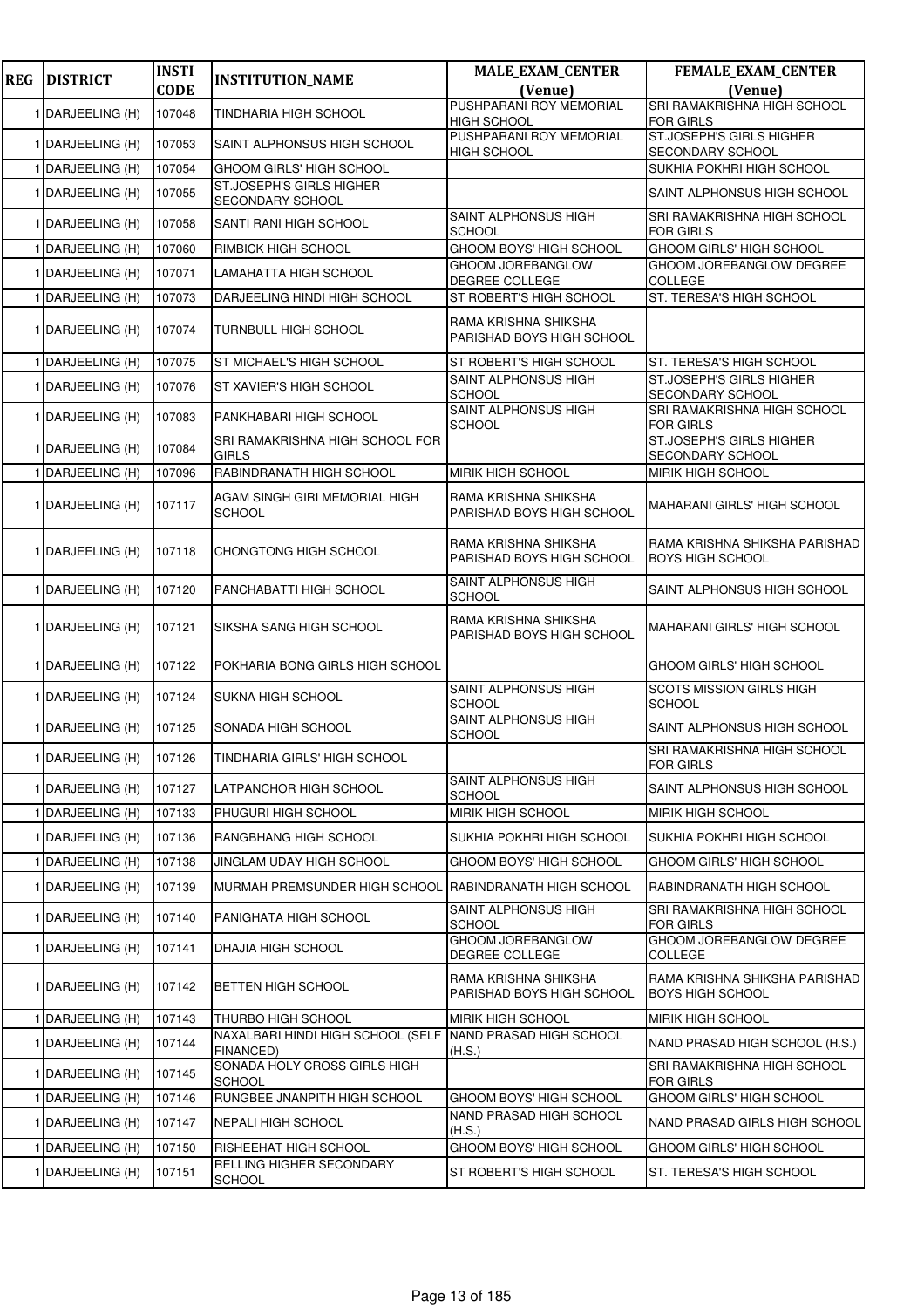| <b>REG</b> | <b>DISTRICT</b>  | <b>INSTI</b><br><b>CODE</b> | <b>INSTITUTION_NAME</b>                                                                                 | <b>MALE_EXAM_CENTER</b><br>(Venue)                         | <b>FEMALE_EXAM_CENTER</b><br>(Venue)                                      |
|------------|------------------|-----------------------------|---------------------------------------------------------------------------------------------------------|------------------------------------------------------------|---------------------------------------------------------------------------|
|            | 1 DARJEELING (H) | 107152                      | SARASWATI HIGH SCHOOL                                                                                   | <b>GHOOM JOREBANGLOW</b>                                   | <b>GHOOM JOREBANGLOW DEGREE</b>                                           |
|            |                  |                             |                                                                                                         | DEGREE COLLEGE                                             | <b>COLLEGE</b>                                                            |
|            | 1 DARJEELING (H) | 107153                      | SCOTS MISSION GIRLS HIGH SCHOOL                                                                         |                                                            | SAINT ALPHONSUS HIGH SCHOOL                                               |
|            | 1 DARJEELING (H) | 107156                      | DR. RADHAKRISHNAN HIGH SCHOOL                                                                           | SUKHIA POKHRI HIGH SCHOOL                                  | SUKHIA POKHRI HIGH SCHOOL                                                 |
|            | 1 DARJEELING (H) | 107159                      | DON BOSCO HIGH SCHOOL (H.S.)                                                                            | RABINDRANATH HIGH SCHOOL                                   | RABINDRANATH HIGH SCHOOL                                                  |
|            | 1 DARJEELING (H) | 107160                      | RAPHAEL ACADEMIC AND<br>VOCATIONAL SCHOOL                                                               | ST. PETER'S HIGH SCHOOL                                    | ST. PETER'S HIGH SCHOOL                                                   |
|            | 1 DARJEELING (H) | 107167                      | CEDARS T. E. HIGH SCHOOL                                                                                | SAINT ALPHONSUS HIGH<br><b>SCHOOL</b>                      | SAINT ALPHONSUS HIGH SCHOOL                                               |
|            | 1 DARJEELING (H) | 107168                      | MAMRING HIGH SCHOOL                                                                                     | SAINT ALPHONSUS HIGH<br>SCHOOL                             | SAINT ALPHONSUS HIGH SCHOOL                                               |
|            | 1 DARJEELING (H) | 107169                      | MARGARETS HOPES HIGH SCHOOL                                                                             | SAINT ALPHONSUS HIGH<br><b>SCHOOL</b>                      | SAINT ALPHONSUS HIGH SCHOOL                                               |
|            | 1 DARJEELING (H) | 107170                      | PANDIT JAWAHARLAL NEHERU<br>MEMORIAL HIGH SCHOOL                                                        | GHOOM BOYS' HIGH SCHOOL                                    | GHOOM GIRLS' HIGH SCHOOL                                                  |
|            | DARJEELING (H)   | 107171                      | MANE BHANJAYANG HIGH SCHOOL                                                                             | GHOOM BOYS' HIGH SCHOOL                                    | GHOOM GIRLS' HIGH SCHOOL                                                  |
|            |                  |                             |                                                                                                         |                                                            |                                                                           |
|            | DARJEELING (H)   | 107172                      | INDIRA OJHA HIGH SCHOOL                                                                                 | GHOOM BOYS' HIGH SCHOOL                                    | GHOOM GIRLS' HIGH SCHOOL                                                  |
|            | 1 DARJEELING (P) | 207008                      | BANIMANDIR RAILWAY H. S. SCHOOL                                                                         | SCHOOL)                                                    | BHARATI HINDI VIDYALAYA (HIGH BHARATI HINDI VIDYALAYA (HIGH<br>SCHOOL)    |
|            | 1 DARJEELING (P) | 207009                      | CHITTARANJAN HIGH SCHOOL                                                                                | ISWAR CHANDRA VIDYASAGAR<br><b>HIGH SCHOOL</b>             | BAGDOGRA BALIKA VIDYALAYA                                                 |
|            | 1 DARJEELING (P) | 207012                      | JYOTSNAMOYEE GIRLS HIGH SCHOOL                                                                          |                                                            | SILIGURI HINDI HIGH SCHOOL FOR<br><b>GIRLS</b>                            |
|            | 1 DARJEELING (P) | 207015                      | KHARIBARI HIGH SCHOOL                                                                                   | <b>BATASI SASTRIJEE HIGH</b><br><b>SCHOOL</b>              | BATASI SASTRIJEE HIGH SCHOOL                                              |
|            | 1 DARJEELING (P) | 207018                      | NAND PRASAD HIGH SCHOOL (H.S.)                                                                          | HATIGHISA HIGH SCHOOL                                      | NAND PRASAD GIRLS HIGH SCHOOL                                             |
|            | 1 DARJEELING (P) | 207019                      | NILNALINI BIDYAMANDIR (BOYS')                                                                           | KRISHNAMAYA MEMORIAL<br>NEPALI HIGH SCHOOL                 | KRISHNAMAYA MEMORIAL NEPALI<br><b>HIGH SCHOOL</b>                         |
|            | 1 DARJEELING (P) | 207021                      | PHANSIDEWA HIGH SCHOOL (H.S.)                                                                           | CHATHAT HIGH SCHOOL                                        | PHANSIDEWA GOVT. SPONSORED<br>ASHRAM TYPE HIGH SCHOOL FOR<br>GIRLS (H.S.) |
|            | 1 DARJEELING (P) | 207023                      | SILIGURI NETAJI HIGH SCHOOL                                                                             | SILIGURI BOYS' HIGH SCHOOL                                 | SILIGURI GIRLS' HIGH SCHOOL                                               |
|            | 1 DARJEELING (P) | 207025                      | SILIGURI BOYS' HIGH SCHOOL                                                                              | SILIGURI NETAJI HIGH SCHOOL                                |                                                                           |
|            | 1 DARJEELING (P) | 207026                      | SILIGURI HINDI HIGH SCHOOL                                                                              | SHAMSIA HIGH MADRASAH (H.S.)                               |                                                                           |
|            | 1 DARJEELING (P) | 207027                      | SILIGURI GIRLS' HIGH SCHOOL                                                                             |                                                            | RABINDRA NAGAR GIRLS' HIGH<br><b>SCHOOL</b>                               |
|            | 1 DARJEELING (P) | 207031                      | <b>TARAI TARAPADA ADARSHA</b><br>VIDYALAYA (HIGHER SECONDARY)                                           | NJP RAILWAY COLONY HIGH<br>SCHOOL (HS)                     | VALMIKI VIDYAPITH (HIGH)                                                  |
|            | 1 DARJEELING (P) | 207037                      | ST. PETER'S HIGH SCHOOL                                                                                 | AMBARI HIGH SCHOOL                                         | AMBARI HIGH SCHOOL                                                        |
|            | 1 DARJEELING (P) | 207038                      | KRISHNAMAYA MEMORIAL NEPALI<br>HIGH SCHOOL                                                              | SILIGURI VIVEKANANDA<br>VIDYALAYA (HIGH SCHOOL)            | SILIGURI VIVEKANANDA VIDYALAYA<br>(HIGH SCHOOL)                           |
|            | 1 DARJEELING (P) | 207039                      | <b>MARGARET (SISTER NIVEDITA)</b><br><b>ENGLISH SCHOOL</b>                                              | BANIMANDIR RAILWAY H. S.<br>SCHOOL                         | BANIMANDIR RAILWAY H. S.<br><b>SCHOOL</b>                                 |
|            | 1 DARJEELING (P) | 207045                      | SILIGURI BARADAKANTA VIDYAPITH<br>(H.S.)                                                                | SILIGURI BOYS' HIGH SCHOOL                                 | SILIGURI GIRLS' HIGH SCHOOL                                               |
|            | DARJEELING (P)   | 207049                      | AMBARI HIGH SCHOOL                                                                                      | ST. PETER'S HIGH SCHOOL                                    | ST. PETER'S HIGH SCHOOL                                                   |
|            | 1 DARJEELING (P) | 207050                      | <b>MATIGARA HARASUNDAR HIGHER</b><br>SECONDARY SCHOOL                                                   | SRI NARASINGHA VIDYAPITH                                   | SRI NARASINGHA VIDYAPITH                                                  |
|            | 1 DARJEELING (P) | 207051                      | HAKIMPARA BALIKA VIDYALAYA (H.S.)                                                                       |                                                            | SILIGURI GIRLS' HIGH SCHOOL                                               |
|            | 1 DARJEELING (P) | 207056                      | SRI NARASINGHA VIDYAPITH                                                                                | CHITTARANJAN HIGH SCHOOL                                   | BAGDOGRA BALIKA VIDYALAYA                                                 |
|            | 1 DARJEELING (P) | 207057                      | SHAMSIA HIGH MADRASAH (H.S.)                                                                            | NJP RAILWAY COLONY HIGH<br>SCHOOL (HS)                     | SILIGURI HINDI HIGH SCHOOL FOR<br><b>GIRLS</b>                            |
|            | 1 DARJEELING (P) | 207062                      | SRI GURU VIDYAMANDIR HIGH<br><b>SCHOOL</b>                                                              | <b>MARGARET (SISTER NIVEDITA)</b><br><b>ENGLISH SCHOOL</b> | MARGARET (SISTER NIVEDITA)<br><b>ENGLISH SCHOOL</b>                       |
|            | 1 DARJEELING (P) | 207063                      | SILIGURI VIVEKANANDA VIDYALAYA<br>(HIGH SCHOOL)                                                         | NILNALINI BIDYAMANDIR (BOYS')                              | NILNALINI BIDYAMANDIR (BOYS')                                             |
|            | 1 DARJEELING (P) | 207064                      | BIDHANNAGAR SANTOSHINI<br>VIDYACHAKRA HIGH SCHOOL (H.S.)                                                | MADATI HIGH SCHOOL                                         | <b>MADATI HIGH SCHOOL</b>                                                 |
|            | 1 DARJEELING (P) | 207065                      | SILIGURI HINDI HIGH SCHOOL FOR<br><b>GIRLS</b>                                                          |                                                            | JYOTSNAMOYEE GIRLS HIGH<br>SCHOOL                                         |
|            | DARJEELING (P)   | 207066                      | NAND PRASAD GIRLS HIGH SCHOOL                                                                           |                                                            | HATIGHISA HIGH SCHOOL                                                     |
|            | 1 DARJEELING (P) | 207067                      | ILA PAL CHOUDHURY MEMORIAL<br>(TRIBAL) HINDI HIGH SCHOOL (HIGHER KABI SUKANTA HIGH SCHOOL<br>SECONDARY) |                                                            | KABI SUKANTA HIGH SCHOOL                                                  |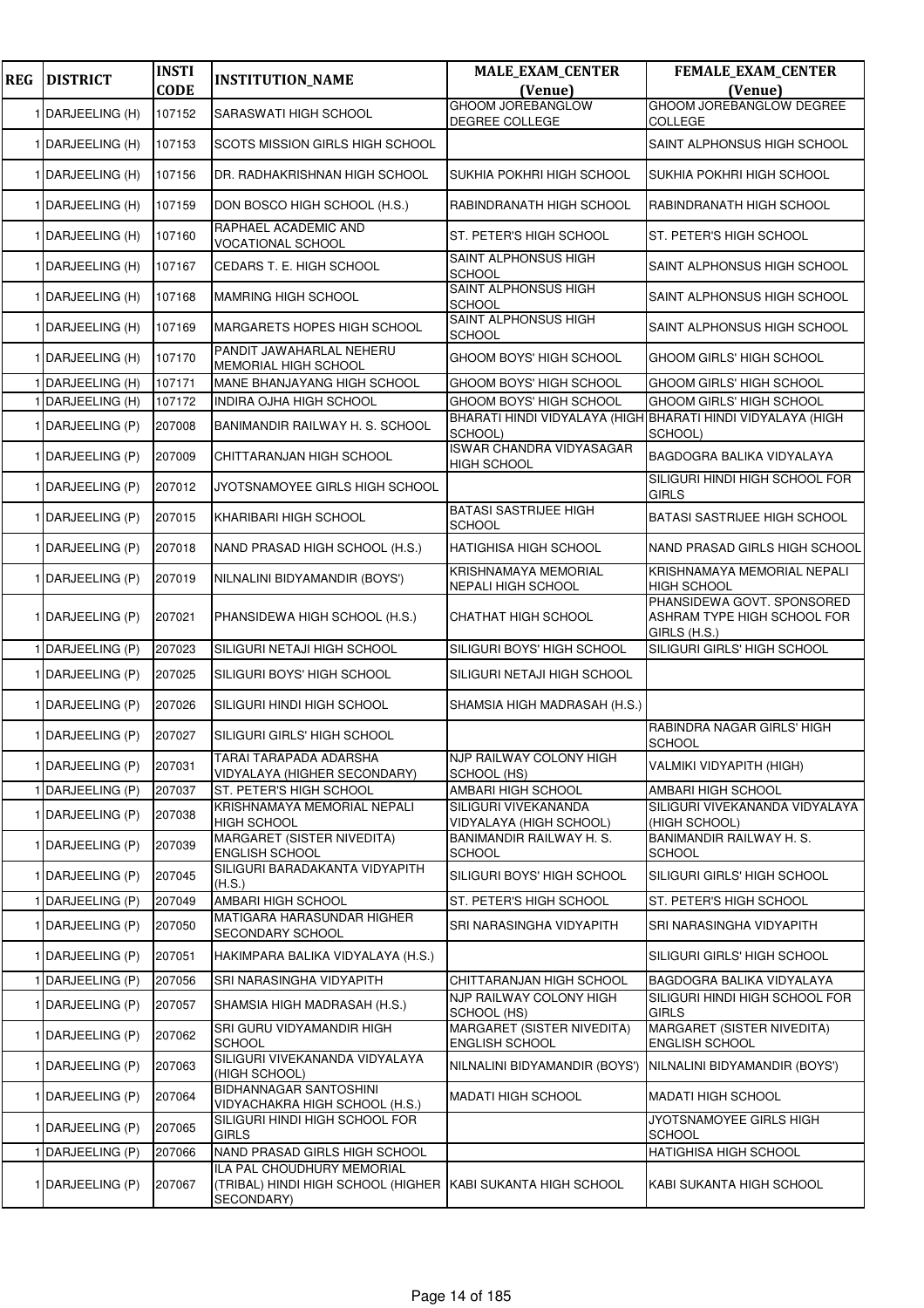| <b>REG</b> | <b>DISTRICT</b>  | <b>INSTI</b> | <b>INSTITUTION_NAME</b>                                                   | <b>MALE_EXAM_CENTER</b>                                                    | FEMALE_EXAM_CENTER                                                         |
|------------|------------------|--------------|---------------------------------------------------------------------------|----------------------------------------------------------------------------|----------------------------------------------------------------------------|
|            |                  | <b>CODE</b>  |                                                                           | (Venue)                                                                    | (Venue)                                                                    |
|            | 1 DARJEELING (P) | 207068       | NEPALI KALYAN HIGH SCHOOL                                                 | DR I B THAPA NEPALI VIDYALAYA DR I B THAPA NEPALI VIDYALAYA                |                                                                            |
|            | 1 DARJEELING (P) | 207069       | SILIGURI SHEWMANGAL MEMORIAL<br>HINDI HIGH SCHOOL                         | SILIGURI MAHANANDA<br><b>VIDYAMANDIR HIGH SCHOOL</b><br>(HIGHER SECONDARY) | SILIGURI MAHANANDA<br><b>VIDYAMANDIR HIGH SCHOOL</b><br>(HIGHER SECONDARY) |
|            | 1 DARJEELING (P) | 207070       | ST MARY'S GIRLS HIGHER<br>SECONDARY SCHOOL                                |                                                                            | <b>MADATI HIGH SCHOOL</b>                                                  |
|            | 1 DARJEELING (P) | 207072       | TECHNO MODEL SCHOOL                                                       | BHARATI HINDI VIDYALAYA (HIGH BHARATI HINDI VIDYALAYA (HIGH<br>SCHOOL)     | SCHOOL)                                                                    |
|            | 1 DARJEELING (P) | 207078       | RAMKRISHNA SARADAMONI VIDYAPITH<br>(GIRLS' HIGH SCHOOL)                   |                                                                            | SILIGURI MAHANANDA<br>VIDYAMANDIR HIGH SCHOOL<br>(HIGHER SECONDARY)        |
|            | 1 DARJEELING (P) | 207079       | NETAJI GIRLS' HIGH SCHOOL                                                 |                                                                            | SILIGURI GIRLS' HIGH SCHOOL                                                |
|            | 1 DARJEELING (P) | 207080       | SILIGURI MAHANANDA VIDYAMANDIR<br>HIGH SCHOOL (HIGHER SECONDARY)          | SILIGURI VIVEKANANDA<br>VIDYALAYA (HIGH SCHOOL)                            | SILIGURI VIVEKANANDA VIDYALAYA<br>(HIGH SCHOOL)                            |
|            | 1 DARJEELING (P) | 207081       | BIDHAN NAGAR KURBAN ALI HIGH<br><b>SCHOOL</b>                             | <b>BIDHANNAGAR SANTOSHINI</b><br>VIDYACHAKRA HIGH SCHOOL<br>(H.S.)         | <b>BIDHANNAGAR SANTOSHINI</b><br>VIDYACHAKRA HIGH SCHOOL (H.S.)            |
|            | 1 DARJEELING (P) | 207082       | NEW ST. JOHN'S HIGH SCHOOL                                                | KABI SUKANTA HIGH SCHOOL                                                   | KABI SUKANTA HIGH SCHOOL                                                   |
|            | 1 DARJEELING (P) | 207086       | PHANSIDEWA GOVT. SPONSORED<br>ASHRAM TYPE HIGH SCHOOL FOR<br>GIRLS (H.S.) |                                                                            | NAJRUL SATABARSHIKI VIDYALYA                                               |
|            | 1 DARJEELING (P) | 207087       | SUBHMAYA SURYA NARAYAN HIGH<br><b>SCHOOL</b>                              | <b>ISWAR CHANDRA VIDYASAGAR</b><br><b>HIGH SCHOOL</b>                      | CHITTARANJAN HIGH SCHOOL                                                   |
|            | DARJEELING (P)   | 207088       | DR I B THAPA NEPALI VIDYALAYA                                             | KABI SUKANTA HIGH SCHOOL                                                   | KABI SUKANTA HIGH SCHOOL                                                   |
|            | 1 DARJEELING (P) | 207090       | BATASI SASTRIJEE HIGH SCHOOL                                              | KHARIBARI HIGH SCHOOL                                                      | ADHIKARI KRISHNA KANTA HIGH<br><b>SCHOOL</b>                               |
|            | 1 DARJEELING (P) | 207091       | <b>CHATHAT HIGH SCHOOL</b>                                                | PHANSIDEWA HIGH SCHOOL<br>(H.S.)                                           | PHANSIDEWA GOVT. SPONSORED<br>ASHRAM TYPE HIGH SCHOOL FOR<br>GIRLS (H.S.)  |
|            | 1 DARJEELING (P) | 207092       | KHORIBARI J. R. HINDI HIGH SCHOOL<br>(H.S.)                               | KHARIBARI HIGH SCHOOL                                                      | KHARIBARI HIGH SCHOOL                                                      |
|            | 1 DARJEELING (P) | 207093       | BHARATI HINDI VIDYALAYA (HIGH<br>SCHOOL)                                  | SRI GURU VIDYAMANDIR HIGH<br><b>SCHOOL</b>                                 | SRI GURU VIDYAMANDIR HIGH<br><b>SCHOOL</b>                                 |
|            | 1 DARJEELING (P) | 207094       | SILIGURI DESHBANDHU HINDI HIGH<br>SCHOOL (H.S.)                           | MARGARET (SISTER NIVEDITA)<br><b>ENGLISH SCHOOL</b>                        |                                                                            |
|            | 1 DARJEELING (P) | 207095       | RABINDRA NAGAR GIRLS' HIGH<br><b>SCHOOL</b>                               |                                                                            | SILIGURI GIRLS' HIGH SCHOOL                                                |
|            | 1 DARJEELING (P) | 207097       | BAGDOGRA BALIKA VIDYALAYA                                                 |                                                                            | SUBHMAYA SURYA NARAYAN HIGH<br><b>SCHOOL</b>                               |
|            | DARJEELING (P)   | 207098       | <b>MADATI HIGH SCHOOL</b>                                                 | ST. PETER'S HIGH SCHOOL                                                    | ST. PETER'S HIGH SCHOOL                                                    |
|            | 1 DARJEELING (P) | 207099       | RANIDANGA KALARAM HIGH SCHOOL<br>(H.S.)                                   | PHANSIDEWA HIGH SCHOOL<br>(H.S.)                                           | NAJRUL SATABARSHIKI VIDYALYA                                               |
|            | 1 DARJEELING (P) | 207100       | TARAKNATH SINDURBALA BALIKA<br>VIDYALAYA (HIGHER SECONDARY)               |                                                                            | ADHIKARI KRISHNA KANTA HIGH<br><b>SCHOOL</b>                               |
|            | 1 DARJEELING (P) | 207101       | PHANSIDEWA BALIKA BIDYALAYA                                               |                                                                            | NAJRUL SATABARSHIKI VIDYALYA                                               |
|            | 1 DARJEELING (P) | 207102       | KABI SUKANTA HIGH SCHOOL                                                  | BHARATI HINDI VIDYALAYA (HIGH BHARATI HINDI VIDYALAYA (HIGH<br>SCHOOL)     | SCHOOL)                                                                    |
|            | 1 DARJEELING (P) | 207103       | DR. RAJENDRA PRASAD GIRLS' HIGH<br><b>SCHOOL</b>                          |                                                                            | TARAI TARAPADA ADARSHA<br>VIDYALAYA (HIGHER SECONDARY)                     |
|            | 1 DARJEELING (P) | 207104       | MURALIGANJ HIGH SCHOOL (H.S.)                                             | <b>BIDHANNAGAR SANTOSHINI</b><br>VIDYACHAKRA HIGH SCHOOL<br>(H.S.)         | <b>BIDHANNAGAR SANTOSHINI</b><br>VIDYACHAKRA HIGH SCHOOL (H.S.)            |
|            | 1 DARJEELING (P) | 207105       | <b>BELGACHI HINDI HIGH SCHOOL</b>                                         | NAND PRASAD HIGH SCHOOL<br>(H.S.)                                          | NAND PRASAD HIGH SCHOOL (H.S.)                                             |
|            | 1 DARJEELING (P) | 207106       | NAJRUL SATABARSHIKI VIDYALYA                                              | CHATHAT HIGH SCHOOL                                                        | PHANSIDEWA GOVT. SPONSORED<br>ASHRAM TYPE HIGH SCHOOL FOR<br>GIRLS (H.S.)  |
|            | 1 DARJEELING (P) | 207107       | PATHARGHATA HIGH SCHOOL                                                   | SRI NARASINGHA VIDYAPITH                                                   | SRI NARASINGHA VIDYAPITH                                                   |
|            | 1 DARJEELING (P) | 207108       | SILIGURI JAGADISH CHANDRA<br>BIDYAPITH (H.S.)                             | SILIGURI BOYS' HIGH SCHOOL                                                 | RABINDRA NAGAR GIRLS' HIGH<br><b>SCHOOL</b>                                |
|            | 1 DARJEELING (P) | 207109       | AMIYO PAL CHOUDHURI SMRITI<br>VIDYALAYA                                   | SRI GURU VIDYAMANDIR HIGH<br><b>SCHOOL</b>                                 | SRI GURU VIDYAMANDIR HIGH<br><b>SCHOOL</b>                                 |
|            | 1 DARJEELING (P) | 207110       | SALBARI HIGH SCHOOL (H.S.)                                                | DR I B THAPA NEPALI VIDYALAYA DR I B THAPA NEPALI VIDYALAYA                |                                                                            |
|            | 1 DARJEELING (P) | 207111       | BURAGANJ KALKUT SINGH HIGH<br><b>SCHOOL</b>                               | NAND PRASAD HIGH SCHOOL<br>(H.S.)                                          | NAND PRASAD HIGH SCHOOL (H.S.)                                             |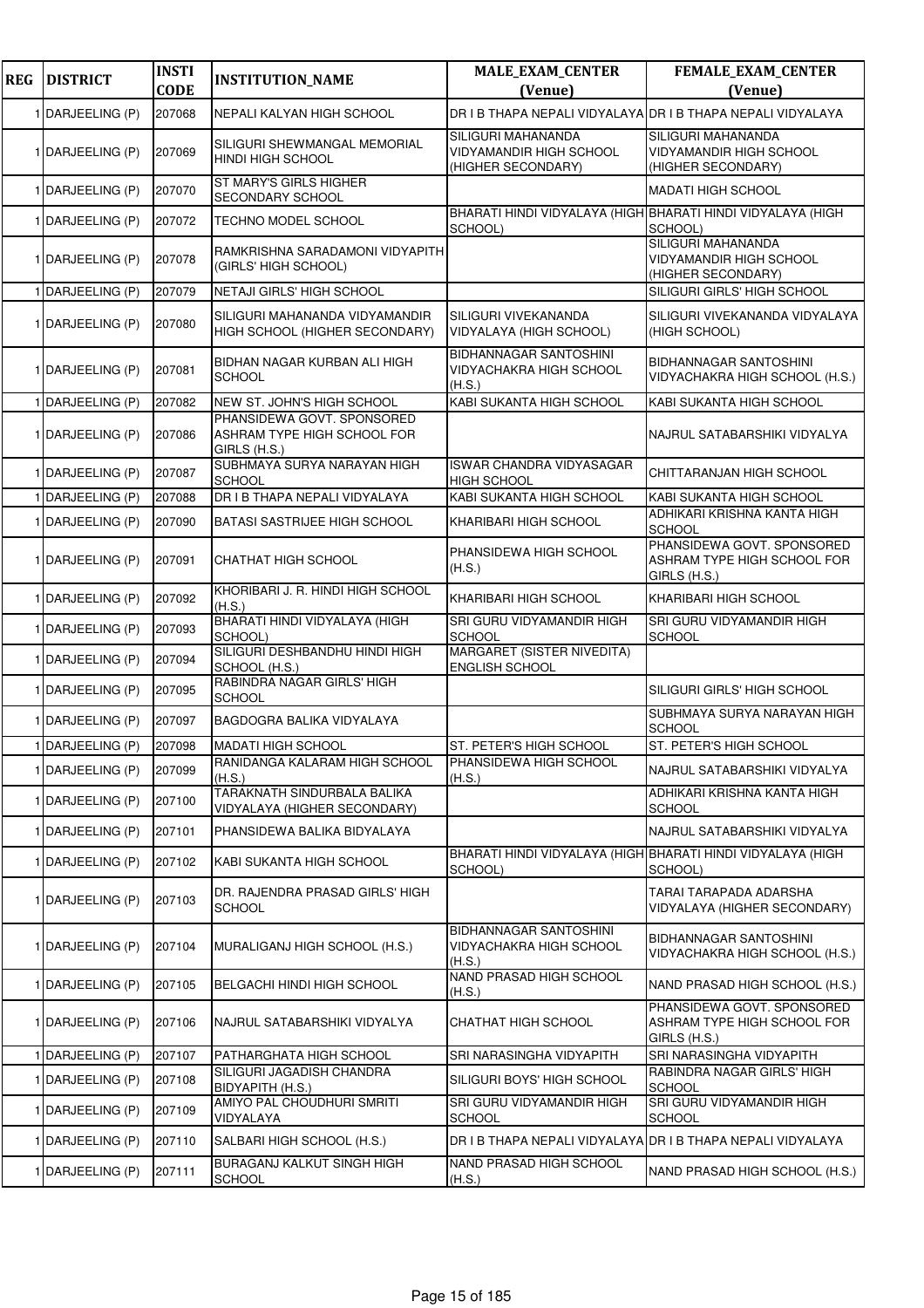| <b>REG</b> | <b>DISTRICT</b>                   | <b>INSTI</b><br><b>CODE</b> | <b>INSTITUTION_NAME</b>                              | <b>MALE_EXAM_CENTER</b><br>(Venue)                   | FEMALE_EXAM_CENTER<br>(Venue)                                                               |
|------------|-----------------------------------|-----------------------------|------------------------------------------------------|------------------------------------------------------|---------------------------------------------------------------------------------------------|
|            | 1 DARJEELING (P)                  | 207112                      | HATIGHISA HIGH SCHOOL                                | <b>NAND PRASAD GIRLS HIGH</b>                        | NAND PRASAD GIRLS HIGH SCHOOL                                                               |
|            | 1 DARJEELING (P)                  | 207113                      | ISWAR CHANDRA VIDYASAGAR HIGH<br><b>SCHOOL</b>       | <b>SCHOOL</b><br>SUBHMAYA SURYA NARAYAN              | BAGDOGRA BALIKA VIDYALAYA                                                                   |
|            | 1 DARJEELING (P)                  | 207114                      | ADHIKARI KRISHNA KANTA HIGH<br><b>SCHOOL</b>         | <b>HIGH SCHOOL</b><br>KHARIBARI HIGH SCHOOL          | KHARIBARI HIGH SCHOOL                                                                       |
|            | 1 DARJEELING (P)                  | 207115                      | ATHARAKHAI BALIKA VIDYALAYA (H.S.)                   |                                                      | SUBHMAYA SURYA NARAYAN HIGH<br><b>SCHOOL</b>                                                |
|            | 1 DARJEELING (P)                  | 207116                      | <b>BAGHA JATIN VIDYAPITH</b>                         | SRI GURU VIDYAMANDIR HIGH<br>SCHOOL                  | SRI GURU VIDYAMANDIR HIGH<br><b>SCHOOL</b>                                                  |
|            | 1 DARJEELING (P)                  | 207148                      | SHYAMDHAN JOTE HIGH SCHOOL                           | <b>BATASI SASTRIJEE HIGH</b><br><b>SCHOOL</b>        | BATASI SASTRIJEE HIGH SCHOOL                                                                |
|            | 1 DARJEELING (P)                  | 207149                      | MILANGARH HIGH MADRASAH (H.S.)                       | CHATHAT HIGH SCHOOL                                  | CHATHAT HIGH SCHOOL                                                                         |
|            | 1 DARJEELING (P)                  | 207154                      | PATHFINDER HIGHER SECONDARY<br>PUBLIC SCHOOL         | SILIGURI NETAJI HIGH SCHOOL                          | SILIGURI NETAJI HIGH SCHOOL                                                                 |
|            | 1 DARJEELING (P)                  | 207157                      | ST. VINCENT'S HIGH SCHOOL                            | NAND PRASAD GIRLS HIGH<br><b>SCHOOL</b>              | NAND PRASAD GIRLS HIGH SCHOOL                                                               |
|            | 1 DARJEELING (P)                  | 207158                      | SILIGURI NATIONAL ACADEMY (H.S)                      | NJP RAILWAY COLONY HIGH<br>SCHOOL (HS)               | NJP RAILWAY COLONY HIGH<br>SCHOOL (HS)                                                      |
|            | 1 DARJEELING (P)                  | 207161                      | MATIGARA BALIKA VIDYALAYA                            |                                                      | SRI NARASINGHA VIDYAPITH                                                                    |
|            | 1 JALPAIGURI                      | 108010                      | <b>BANARHAT HIGH SCHOOL</b>                          | <b>BANARHAT ADARSHA</b><br>VIDYAMANDIR (H.S.)        | <b>BANARHAT GIRLS' HIGH SCHOOL</b><br>(H.S.)                                                |
|            | 1 JALPAIGURI                      | 108011                      | BELACOBA HIGH SCHOOL                                 | KEBALPARA HIGH SCHOOL                                | <b>KEBALPARA HIGH SCHOOL</b>                                                                |
|            | 1 JALPAIGURI                      | 108012                      | <b>BAIRATIGURI HIGH SCHOOL</b>                       | VIDYASHRAM DIVYAJOTI<br>VIDYANIKETAN HIGH SCHOOL     | DHUPGURI GIRLS' HIGH SCHOOL                                                                 |
|            | 1 JALPAIGURI                      | 108014                      | CENTRAL GIRLS HIGH SCHOOL                            |                                                      | JALPAIGURI GOVT. GIRLS' SCHOOL                                                              |
|            | 1 JALPAIGURI                      | 108015                      | CHENGMARI TEA ESTATE HIGH<br><b>SCHOOL</b>           | BENGALI HINDI HIGH SCHOOL                            | LAL BAHADUR SHASTRI SMARAK <b> </b> LAL BAHADUR SHASTRI SMARAK<br>BENGALI HINDI HIGH SCHOOL |
|            | 1 JALPAIGURI                      | 108016                      | DHUPGURI HIGHER SECONDARY<br><b>SCHOOL</b>           | VIDYASHRAM DIVYAJOTI<br>VIDYANIKETAN HIGH SCHOOL     | DHUPGURI GIRLS' HIGH SCHOOL                                                                 |
|            | 1 JALPAIGURI                      | 108019                      | <b>GAIRKATTA HIGH SCHOOL</b>                         | <b>BANARHAT ADARSHA</b><br>VIDYAMANDIR (H.S.)        | <b>BANARHAT GIRLS' HIGH SCHOOL</b><br>(H.S.)                                                |
|            | 1 JALPAIGURI                      | 108021                      | JALPAIGURI GOVT. GIRLS' SCHOOL                       |                                                      | SUNITI BALA SADAR GIRLS' HIGH<br>SCHOOL (XII)                                               |
|            | 1 JALPAIGURI                      | 108022                      | JALPAIGURI ZILLA SCHOOL                              | ANANDA MODEL HIGH SCHOOL                             |                                                                                             |
|            | 1 JALPAIGURI                      | 108023                      | JALPAIGURI FANINDRA DEB<br><b>INSTITUTION</b>        | SONAULLA HIGH SCHOOL                                 |                                                                                             |
|            | 1 JALPAIGURI                      | 108024                      | JALPAIGURI HIGHER SECONDARY<br><b>SCHOOL</b>         | DESHBANDHU NAGAR<br>MADHYAMIK VIDYALAYA              |                                                                                             |
|            | 1 JALPAIGURI                      | 108026                      | SUNITI BALA SADAR GIRLS' HIGH<br>SCHOOL (XII)        |                                                      | KADAMTALA GIRLS HIGH SCHOOL                                                                 |
|            | 1 JALPAIGURI                      | 108027                      | JALPESH L.K. HIGH SCHOOL                             | SAHIDGARH HIGH SCHOOL                                | MOYNAGURI GIRLS HIGH SCHOOL                                                                 |
|            | 1 JALPAIGURI                      | 108029                      | LATAGURI HIGH SCHOOL                                 | MOULANI G.N.R.H.S.                                   | MOULANI G.N.R.H.S.                                                                          |
|            | 1 JALPAIGURI                      | 108031                      | MAL ADARSHA VIDYABHABAN                              | MAL ST BARTHOLEMEW'S HIGH<br>SCHOOL                  | SUBHASINI GIRLS HIGH SCHOOL                                                                 |
|            | 1 JALPAIGURI                      | 108033                      | <b>MOYNAGURI GIRLS HIGH SCHOOL</b>                   |                                                      | MOYNAGURI HIGH SCHOOL                                                                       |
|            | <b>JALPAIGURI</b><br>1 JALPAIGURI | 108034<br>108035            | MOYNAGURI HIGH SCHOOL<br><b>ODLABARI HIGH SCHOOL</b> | SAHIDGARH HIGH SCHOOL<br>ADARSH VIDYALAYA HINDI HIGH | ADARSH VIDYALAYA HINDI HIGH                                                                 |
|            | 1 JALPAIGURI                      | 108037                      | SAKTIGARH VIDYAPITH                                  | SCHOOL (H.S.)<br>VALMIKI VIDYAPITH (HIGH)            | SCHOOL (H.S.)<br>VALMIKI VIDYAPITH (HIGH)                                                   |
|            | 1 JALPAIGURI                      | 108038                      | SONALI GIRLS' HIGH SCHOOL                            |                                                      | DEBNAGAR KUMUDINI BALIKA                                                                    |
|            | 1 JALPAIGURI                      | 108040                      | SONAULLA HIGH SCHOOL                                 | ANANDA MODEL HIGH SCHOOL                             | VIDYALAYA                                                                                   |
|            | 1 JALPAIGURI                      | 108043                      | MOHITNAGAR COLONY T.P HIGH<br><b>SCHOOL</b>          | JALPAIGURI FANINDRA DEB<br><b>INSTITUTION</b>        | CENTRAL GIRLS HIGH SCHOOL                                                                   |
|            | 1 JALPAIGURI                      | 108048                      | DHUPGURI GIRLS' HIGH SCHOOL                          |                                                      | <b>BAIRATIGURI HIGH SCHOOL</b>                                                              |
|            | 1 JALPAIGURI                      | 108051                      | KHARIJA BERUBARI HIGH SCHOOL                         | BERUBARI TAPSILI FREE H.S.                           | BERUBARI TAPSILI FREE H.S.                                                                  |
|            | 1 JALPAIGURI                      | 108052                      | ARABINDA MADHYAMIK BIDYALAYA                         | ANANDA MODEL HIGH SCHOOL                             | SUNITI BALA SADAR GIRLS' HIGH<br>SCHOOL (XII)                                               |
|            | 1 JALPAIGURI                      | 108053                      | RAJGANJ MAHENDRA NATH HIGH<br>SCHOOL (H.S.)          | FATAPUKUR SARADAMONI<br>VIDYALAYA                    | FATAPUKUR SARADAMONI<br>VIDYALAYA                                                           |
|            | 1 JALPAIGURI                      | 108054                      | BANARHAT ADARSHA VIDYAMANDIR<br>(H.S.)               | BANARHAT HIGH SCHOOL                                 | BANARHAT BALKA PARIMAL HINDI<br>HIGH SCHOOL                                                 |
|            | 1 JALPAIGURI                      | 108055                      | DAUKIMARI D N HIGH SCHOOL                            | BANIAPARA CHOWRASTA HIGH<br>SCHOOL (XII)             | <b>BANIAPARA CHOWRASTA HIGH</b><br>SCHOOL (XII)                                             |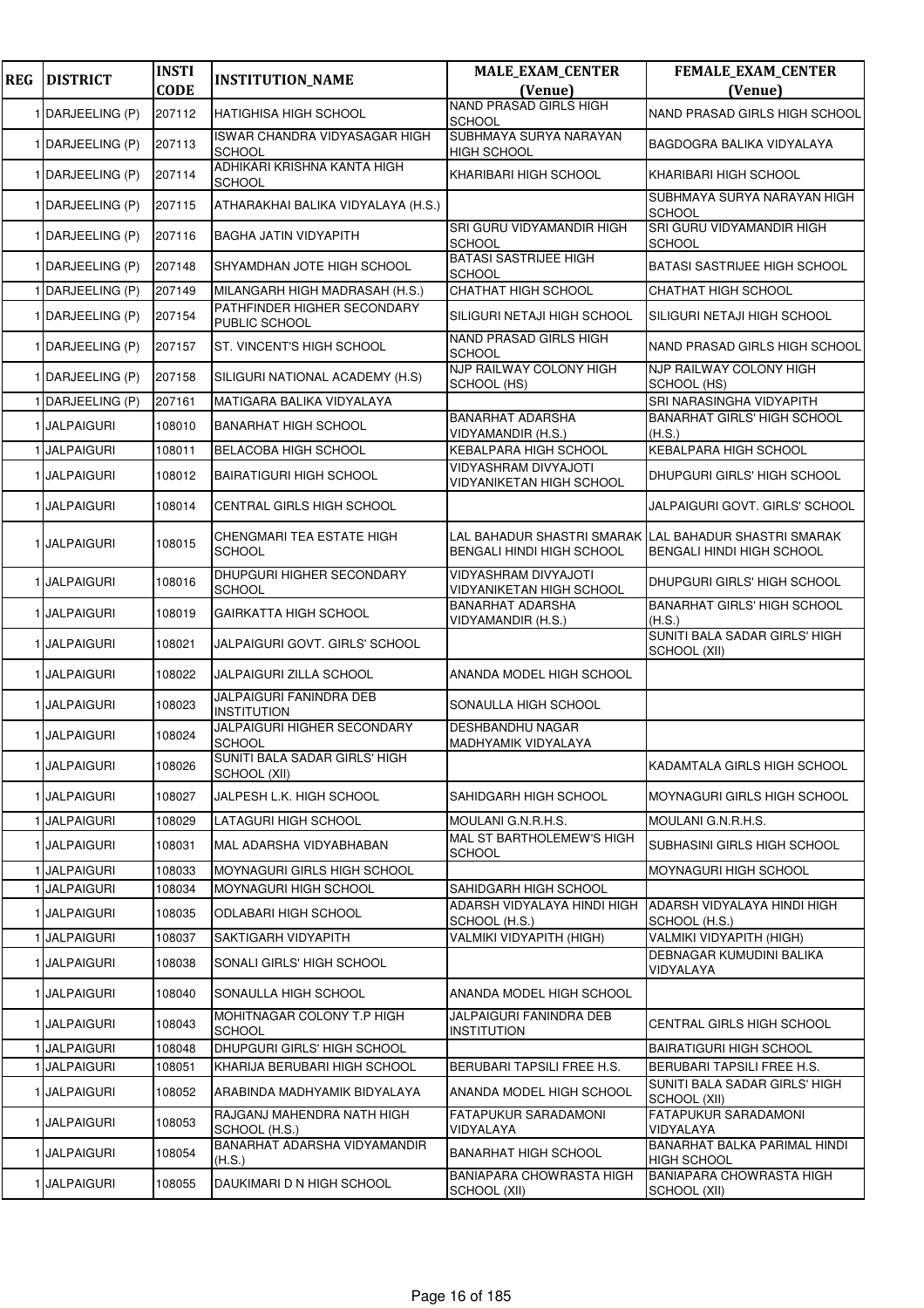| <b>REG</b> | <b>DISTRICT</b> | <b>INSTI</b> | <b>INSTITUTION_NAME</b>                            | <b>MALE_EXAM_CENTER</b>                               | FEMALE_EXAM_CENTER                                   |
|------------|-----------------|--------------|----------------------------------------------------|-------------------------------------------------------|------------------------------------------------------|
|            |                 | <b>CODE</b>  | DESHBANDHU NAGAR MADHYAMIK                         | (Venue)<br><b>DEBNAGAR SATISH LAHIRI HIGH</b>         | (Venue)                                              |
|            | 1 JALPAIGURI    | 108056       | VIDYALAYA                                          | <b>SCHOOL</b>                                         |                                                      |
|            | 1 JALPAIGURI    | 108058       | SUBHASINI GIRLS HIGH SCHOOL                        |                                                       | PUSPIKA GIRLS' HIGH SCHOOL<br>(H.S.)                 |
|            | 1 JALPAIGURI    | 108059       | BHOTEPATTI H B L HIGH SCHOOL                       | JOREPAKRI ABDUL GANI HIGH<br>SCHOOL                   | PUTIMARI MATHURA MOHAN HIGH<br><b>SCHOOL</b>         |
|            | 1 JALPAIGURI    | 108060       | CHALSA GAYANATH VIDYAPITH                          | PURBA BATABARI C.M. HIGH<br>SCHOOL                    | PURBA BATABARI C.M. HIGH<br><b>SCHOOL</b>            |
|            | 1 JALPAIGURI    | 108061       | VALMIKI VIDYAPITH (HIGH)                           | NJP RAILWAY COLONY HIGH<br>SCHOOL (HS)                | JYOTSNAMOYEE GIRLS HIGH<br><b>SCHOOL</b>             |
|            | 1 JALPAIGURI    | 108062       | SALBARI HIGH SCHOOL                                | DHUPGURI HIGHER SECONDARY<br>SCHOOL                   | DHUPGURI GIRLS' HIGH SCHOOL                          |
|            | 1 JALPAIGURI    | 108064       | KSHETRA MOHAN HIGH SCHOOL                          | NETAJI VIDYAPITH HIGH<br><b>SCHOOL</b>                | NETAJI VIDYAPITH HIGH SCHOOL                         |
|            | 1 JALPAIGURI    | 108070       | BELAKOBA GIRLS' HIGH SCHOOL (H.S.)                 |                                                       | MUDIPARA N.N. HIGH SCHOOL                            |
|            | 1 JALPAIGURI    | 108071       | GHOGOMALI HIGH SCHOOL                              | SILIGURI NETAJI HIGH SCHOOL                           | SILIGURI NETAJI HIGH SCHOOL                          |
|            | 1 JALPAIGURI    | 108072       | BANIAPARA CHOWRASTA HIGH<br>SCHOOL (XII)           | NATHUAHAT ASHRAM GOVT.<br>SPONSORED HIGH SCHOOL (XII) | NATHUAHAT D.D.B. V. HIGH<br><b>SCHOOL</b>            |
|            | 1 JALPAIGURI    | 108075       | KADAMTALA GIRLS HIGH SCHOOL                        |                                                       | JALPAIGURI GOVT. GIRLS' SCHOOL                       |
|            | 1 JALPAIGURI    | 108076       | NETAJI VIDYAPITH HIGH SCHOOL                       |                                                       | KSHETRA MOHAN HIGH SCHOOL IKSHETRA MOHAN HIGH SCHOOL |
|            | 1 JALPAIGURI    | 108077       | ANANDA MODEL HIGH SCHOOL                           | SONAULLA HIGH SCHOOL                                  |                                                      |
|            | 1 JALPAIGURI    | 108078       | DEBNAGAR SATISH LAHIRI HIGH<br><b>SCHOOL</b>       | <b>DESHBANDHU NAGAR</b><br>MADHYAMIK VIDYALAYA        |                                                      |
|            | 1 JALPAIGURI    | 108079       | MAYNAGURI SUBHASNAGAR HIGH<br><b>SCHOOL</b>        | MOYNAGURI HIGH SCHOOL                                 | KHAGRABARI GIRLS' HIGH SCHOOL<br>(H.S)               |
|            | 1 JALPAIGURI    | 108080       | DEBNAGAR KUMUDINI BALIKA<br>VIDYALAYA              |                                                       | SONALI GIRLS' HIGH SCHOOL                            |
|            | 1 JALPAIGURI    | 108084       | AMBARI FALAKATA CHINTA MOHAN<br><b>HIGH SCHOOL</b> | <b>BELACOBA HIGH SCHOOL</b>                           | BELAKOBA GIRLS' HIGH SCHOOL<br>(H.S.)                |
|            | 1 JALPAIGURI    | 108086       | JALPAIGURI MEHERUNNESSA HIGH<br>SCHOOL (XI-XII)    | DEBNAGAR SATISH LAHIRI HIGH<br><b>SCHOOL</b>          |                                                      |
|            | 1 JALPAIGURI    | 108087       | AMGURI RAM MOHAN HIGH SCHOOL                       | <b>TEKATULI RAMKANTA HIGH</b><br><b>SCHOOL</b>        | <b>TEKATULI RAMKANTA HIGH</b><br><b>SCHOOL</b>       |
|            | 1 JALPAIGURI    | 108088       | GOSSAIRHAT RAJA MOHAN HIGH<br><b>SCHOOL</b>        | ANGRABHASA B.B. HIGH<br>SCHOOL                        | ANGRABHASA B.B. HIGH SCHOOL                          |
|            | 1 JALPAIGURI    | 108089       | <b>DEBIJHORA HIGH SCHOOL</b>                       | RAJADANGA P.M. HIGH SCHOOL.                           | RAJADANGA P.M. HIGH SCHOOL.                          |
|            | 1 JALPAIGURI    | 108090       | POLWHELE HIGH SCHOOL                               | MOYNAGURI HIGH SCHOOL                                 | MOYNAGURI GIRLS HIGH SCHOOL                          |
|            | 1 JALPAIGURI    | 108091       | KACHUA BOALMARI HIGH SCHOOL                        | HALDIBARI NABAKISHORE HIGH<br>SCHOOL                  | HALDIBARI NABAKISHORE HIGH<br><b>SCHOOL</b>          |
|            | 1 JALPAIGURI    | 108095       | MALLIKPARA VIDYANIKETAN                            | DAUKIMARI D N HIGH SCHOOL                             | DAUKIMARI D N HIGH SCHOOL                            |
|            | 1 JALPAIGURI    | 108097       | KUKURJAN HIGH SCHOOL                               | BAHADUR MUNNA'S HAPPY<br>HOME                         | <b>BAHADUR MUNNA'S HAPPY HOME</b>                    |
|            | 1 JALPAIGURI    | 108099       | PADAMATI UNION RAHIMUDDIN HIGH<br><b>SCHOOL</b>    | <b>BHOTEPATTI H B L HIGH</b><br><b>SCHOOL</b>         | PUTIMARI MATHURA MOHAN HIGH<br><b>SCHOOL</b>         |
|            | 1 JALPAIGURI    | 108101       | TEKATULI RAMKANTA HIGH SCHOOL                      | RATHERHAT HIGH SCHOOL                                 | BHUJARIPARA MOHAR CHAND HIGH<br><b>SCHOOL</b>        |
|            | 1 JALPAIGURI    | 108102       | ST CAPITANIO GIRLS HIGH SCHOOL                     |                                                       | NAGRAKATA HINDI MADHYAMIK<br>VIDYALAYA (H.S.)        |
|            | 1 JALPAIGURI    | 108103       | BEGAM FAYZANNESSA BALIKA<br><b>BIDYALAY</b>        |                                                       | SUNITI BALA SADAR GIRLS' HIGH<br>SCHOOL (XII)        |
|            | 1 JALPAIGURI    | 108104       | PURBA MALLICKPARA HIGH SCHOOL                      | ANGRABHASA B.B. HIGH<br>SCHOOL                        | GOSSAIRHAT RAJA MOHAN HIGH<br><b>SCHOOL</b>          |
|            | 1 JALPAIGURI    | 108105       | VIDYASHRAM DIVYAJOTI<br>VIDYANIKETAN HIGH SCHOOL   | DHUPGURI HIGHER SECONDARY<br>SCHOOL                   | <b>BAIRATIGURI HIGH SCHOOL</b>                       |
|            | 1 JALPAIGURI    | 108106       | BERUBARI GOMIRAPARA HIGH<br><b>SCHOOL</b>          | NETAJI VIDYAPITH HIGH<br>SCHOOL                       | BERUBARI TAPSILI FREE H.S.                           |
|            | 1 JALPAIGURI    | 108107       | BHUJARIPARA MOHAR CHAND HIGH<br><b>SCHOOL</b>      | TEKATULI RAMKANTA HIGH<br><b>SCHOOL</b>               | RATHERHAT HIGH SCHOOL                                |
|            | 1 JALPAIGURI    | 108108       | NAGRAKATA HINDI MADHYAMIK<br>VIDYALAYA (H.S.)      | CHENGMARI TEA ESTATE HIGH<br>SCHOOL                   | CHENGMARI TEA ESTATE HIGH<br><b>SCHOOL</b>           |
|            | 1 JALPAIGURI    | 108111       | BARAPATIA P R N HIGH SCHOOL                        | BELACOBA HIGH SCHOOL                                  | <b>BELAKOBA GIRLS' HIGH SCHOOL</b><br>(H.S.)         |
|            | 1 JALPAIGURI    | 108112       | KHAGRABARI GIRLS' HIGH SCHOOL<br>(H.S)             |                                                       | MOYNAGURI GIRLS HIGH SCHOOL                          |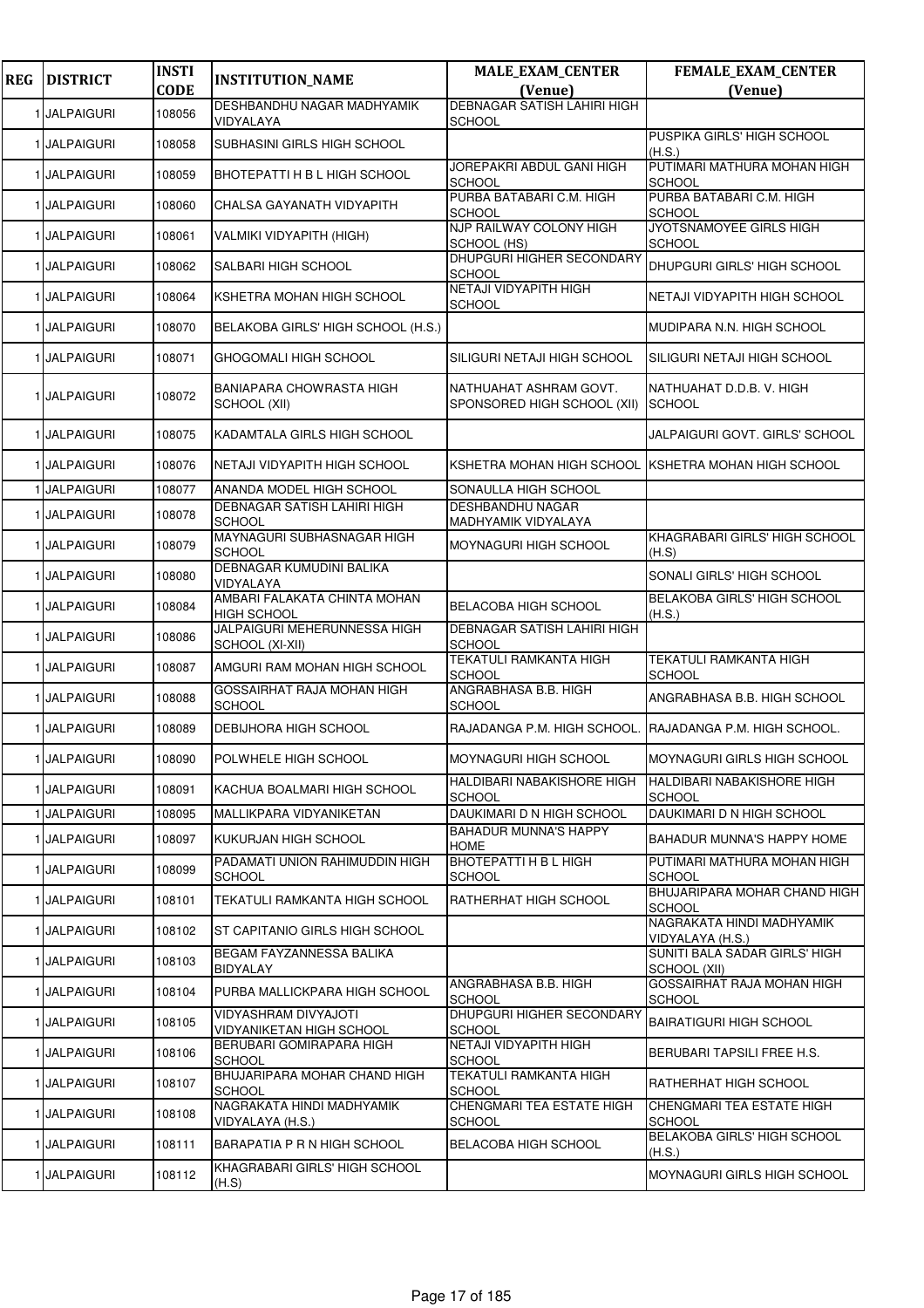| <b>REG</b> | <b>DISTRICT</b>   | <b>INSTI</b><br><b>CODE</b> | <b>INSTITUTION_NAME</b>                                        | <b>MALE_EXAM_CENTER</b><br>(Venue)                                     | FEMALE_EXAM_CENTER<br>(Venue)                                               |
|------------|-------------------|-----------------------------|----------------------------------------------------------------|------------------------------------------------------------------------|-----------------------------------------------------------------------------|
|            | 1 JALPAIGURI      | 108113                      | <b>MANDALGHAT HIGH SCHOOL</b>                                  | KSHETRA MOHAN HIGH SCHOOL                                              | <b>KSHETRA MOHAN HIGH SCHOOL</b>                                            |
|            | 1 JALPAIGURI      | 108115                      | FATAPUKUR SARADAMONI VIDYALAYA                                 | SARIAM JASHODHAR HIGH<br><b>SCHOOL</b>                                 | SARIAM JASHODHAR HIGH SCHOOL                                                |
|            | 1 JALPAIGURI      | 108118                      | MAL ST BARTHOLEMEW'S HIGH<br><b>SCHOOL</b>                     | MAL ADARSHA VIDYABHABAN                                                |                                                                             |
|            | 1 JALPAIGURI      | 108122                      | EKLAVYA MODEL RESIDENTIAL<br><b>SCHOOL</b>                     | CHENGMARI TEA ESTATE HIGH<br><b>SCHOOL</b>                             | CHENGMARI TEA ESTATE HIGH<br><b>SCHOOL</b>                                  |
|            | 1 JALPAIGURI      | 108123                      | RANINAGAR RABINDRA NATH HIGH<br><b>SCHOOL</b>                  | JALPAIGURI FANINDRA DEB<br><b>INSTITUTION</b>                          | KADAMTALA GIRLS HIGH SCHOOL                                                 |
|            | 1 JALPAIGURI      | 108127                      | JURAPANI HIGH SCHOOL                                           | SALBARI HIGH SCHOOL                                                    | SALBARI HIGH SCHOOL                                                         |
|            | 1 JALPAIGURI      | 108130                      | SUKHANI BHOLAPARA HIGH<br>MADRASHA                             | RAJGANJ MAHENDRA NATH<br>HIGH SCHOOL (H.S.)                            | RAJGANJ MAHENDRA NATH HIGH<br>SCHOOL (H.S.)                                 |
|            | 1 JALPAIGURI      | 108136                      | KHATTIMARI HIGH SCHOOL                                         | KALIRHAT D. C. HIGH SCHOOL                                             | KALIRHAT D. C. HIGH SCHOOL                                                  |
|            | 1 JALPAIGURI      | 108137                      | PUTIMARI MATHURA MOHAN HIGH<br><b>SCHOOL</b>                   | MOYNAGURI ROAD HIGH<br><b>SCHOOL</b>                                   | JOREPAKRI ABDUL GANI HIGH<br><b>SCHOOL</b>                                  |
|            | 1 JALPAIGURI      | 108138                      | NAGRAKATA HIGH SCHOOL                                          | CHENGMARI TEA ESTATE HIGH<br><b>SCHOOL</b>                             | CHENGMARI TEA ESTATE HIGH<br><b>SCHOOL</b>                                  |
|            | 1 JALPAIGURI      | 108140                      | SAMSING HIGH SCHOOL                                            | <b>MATELLI RASTRABHASA</b><br><b>VIDYALAYA HIGH</b>                    | MATELLI RASTRABHASA VIDYALAYA<br><b>HIGH</b>                                |
|            | 1 JALPAIGURI      | 108141                      | GAZOLDOBA HIGH SCHOOL                                          | ADARSH VIDYALAYA HINDI HIGH<br>SCHOOL (H.S.)                           | ADARSH VIDYALAYA HINDI HIGH<br>SCHOOL (H.S.)                                |
|            | 1 JALPAIGURI      | 108142                      | <b>GARALBARI HIGH SCHOOL</b>                                   | <b>BAHADUR MUNNA'S HAPPY</b><br><b>HOME</b>                            | DEBNAGAR KUMUDINI BALIKA<br>VIDYALAYA                                       |
|            | 1 JALPAIGURI      | 108144                      | PURBANCHAL HIGH SCHOOL                                         | SONAULLA HIGH SCHOOL                                                   | KADAMTALA GIRLS HIGH SCHOOL                                                 |
|            | 1 JALPAIGURI      | 108146                      | SHAKTIGARH BALIKA VIDYALAYA                                    |                                                                        | TARAI TARAPADA ADARSHA<br>VIDYALAYA (HIGHER SECONDARY)                      |
|            | 1 JALPAIGURI      | 108147                      | ANGRABHASA B.B. HIGH SCHOOL                                    | GOSSAIRHAT RAJA MOHAN HIGH GOSSAIRHAT RAJA MOHAN HIGH<br><b>SCHOOL</b> | <b>SCHOOL</b>                                                               |
|            | 1 JALPAIGURI      | 108148                      | GADONG HIGH SCHOOL                                             | DHUPGURI HIGHER SECONDARY<br><b>SCHOOL</b>                             | SALBARI HIGH SCHOOL                                                         |
|            | 1 JALPAIGURI      | 108149                      | <b>BONAPARA HIGH SCHOOL</b>                                    | BERUBARI TAPSILI FREE H.S.                                             | KHARIJA BERUBARI HIGH SCHOOL                                                |
|            | 1 JALPAIGURI      | 108151                      | CHAMURCHI BHARATIYA PATHSHALA<br><b>HIGH SCHOOL</b>            | <b>BANARHAT ADARSHA</b><br>VIDYAMANDIR (H.S.)                          | BANARHAT BALKA PARIMAL HINDI<br><b>HIGH SCHOOL</b>                          |
|            | 1 JALPAIGURI      | 108152                      | DURAMARI C.K.HIGH SCHOOL                                       | NATHUAHAT ASHRAM GOVT.<br>SPONSORED HIGH SCHOOL (XII)                  | NATHUAHAT D.D.B. V. HIGH<br><b>SCHOOL</b>                                   |
|            | 1 JALPAIGURI      | 108153                      | ADARSH VIDYALAYA HINDI HIGH<br>SCHOOL (H.S.)                   | ODLABARI HIGH SCHOOL                                                   | ODLABARI HIGH SCHOOL                                                        |
|            | 1 JALPAIGURI      | 108156                      | BARADIGHI HIGH SCHOOL                                          | MAL ST BARTHOLEMEW'S HIGH<br><b>SCHOOL</b>                             | SUBHASINI GIRLS HIGH SCHOOL                                                 |
|            | 1 JALPAIGURI      | 108157                      | <b>FULBARI HIGH SCHOOL</b>                                     | <b>BANDHUNAGAR D N HIGH</b><br><b>SCHOOL</b>                           | SANNYASHIKATA HIGH SCHOOL                                                   |
|            | 1 JALPAIGURI      | 108158                      | MANIKGANJ HIGH SCHOOL                                          | <b>HALDIBARI HIGH SCHOOL</b>                                           | HALDIBARI GIRLS' HIGH SCHOOL                                                |
|            | 1 JALPAIGURI      | 108159                      | LAL BAHADUR SHASTRI HINDI HIGH<br><b>SCHOOL</b>                | SHAMSIA HIGH MADRASAH (H.S.)                                           | SILIGURI HINDI HIGH SCHOOL FOR<br><b>GIRLS</b>                              |
|            | 1 JALPAIGURI      | 108160                      | SANNYASHIKATA HIGH SCHOOL                                      | <b>FULBARI HIGH SCHOOL</b>                                             | <b>FULBARI HIGH SCHOOL</b>                                                  |
|            | 1 JALPAIGURI      | 108162                      | MATELLI RASTRABHASA VIDYALAYA<br><b>HIGH</b>                   | CHALSA GAYANATH VIDYAPITH                                              | CHALSA GAYANATH VIDYAPITH                                                   |
|            | 1 JALPAIGURI      | 108164                      | BANARHAT BALKA PARIMAL HINDI<br><b>HIGH SCHOOL</b>             | <b>BANARHAT HIGH SCHOOL</b>                                            | <b>BANARHAT GIRLS' HIGH SCHOOL</b><br>(H.S.)                                |
|            | <b>JALPAIGURI</b> | 108167                      | PUSPIKA GIRLS' HIGH SCHOOL (H.S.)                              |                                                                        | SUBHASINI GIRLS HIGH SCHOOL                                                 |
|            | 1 JALPAIGURI      | 108175                      | PRANAVANANDA CENTENARY<br>SHIKSHAYATAN                         | SARIAM JASHODHAR HIGH<br><b>SCHOOL</b>                                 | SARIAM JASHODHAR HIGH SCHOOL                                                |
|            | 1 JALPAIGURI      | 108177                      | JALPAIGURI MARWARI BALIKA<br>VIDYALAYA                         | SCHOOL (XII)                                                           | SUNITI BALA SADAR GIRLS' HIGH SUNITI BALA SADAR GIRLS' HIGH<br>SCHOOL (XII) |
|            | 1 JALPAIGURI      | 108179                      | JALPAIGURI HINDI HIGH SCHOOL (H.S.)                            | JALPAIGURI FANINDRA DEB<br><b>INSTITUTION</b>                          |                                                                             |
|            | 1 JALPAIGURI      | 108182                      | NAGRAKATA ST MARY'S BOARDING<br><b>HIGH SCHOOL</b>             | NAGRAKATA HINDI MADHYAMIK<br>VIDYALAYA (H.S.)                          |                                                                             |
|            | 1 JALPAIGURI      | 108183                      | LAL BAHADUR SHASTRI SMARAK<br><b>BENGALI HINDI HIGH SCHOOL</b> | NAGRAKATA HINDI MADHYAMIK<br>VIDYALAYA (H.S.)                          | NAGRAKATA HINDI MADHYAMIK<br>VIDYALAYA (H.S.)                               |
|            | 1 JALPAIGURI      | 108187                      | KALIAGANJ UTTAMESWAR HIGH<br><b>SCHOOL</b>                     | JALPAIGURI FANINDRA DEB<br><b>INSTITUTION</b>                          | CENTRAL GIRLS HIGH SCHOOL                                                   |
|            | 1 JALPAIGURI      | 108189                      | LATAGURI GIRLS HIGH SCHOOL                                     |                                                                        | LATAGURI HIGH SCHOOL                                                        |
|            | 1 JALPAIGURI      | 108192                      | BHANDARI GACHH SURUBARI HIGH<br>MADRASAH                       | <b>BANDHUNAGAR D N HIGH</b><br><b>SCHOOL</b>                           | BANDHUNAGAR D N HIGH SCHOOL                                                 |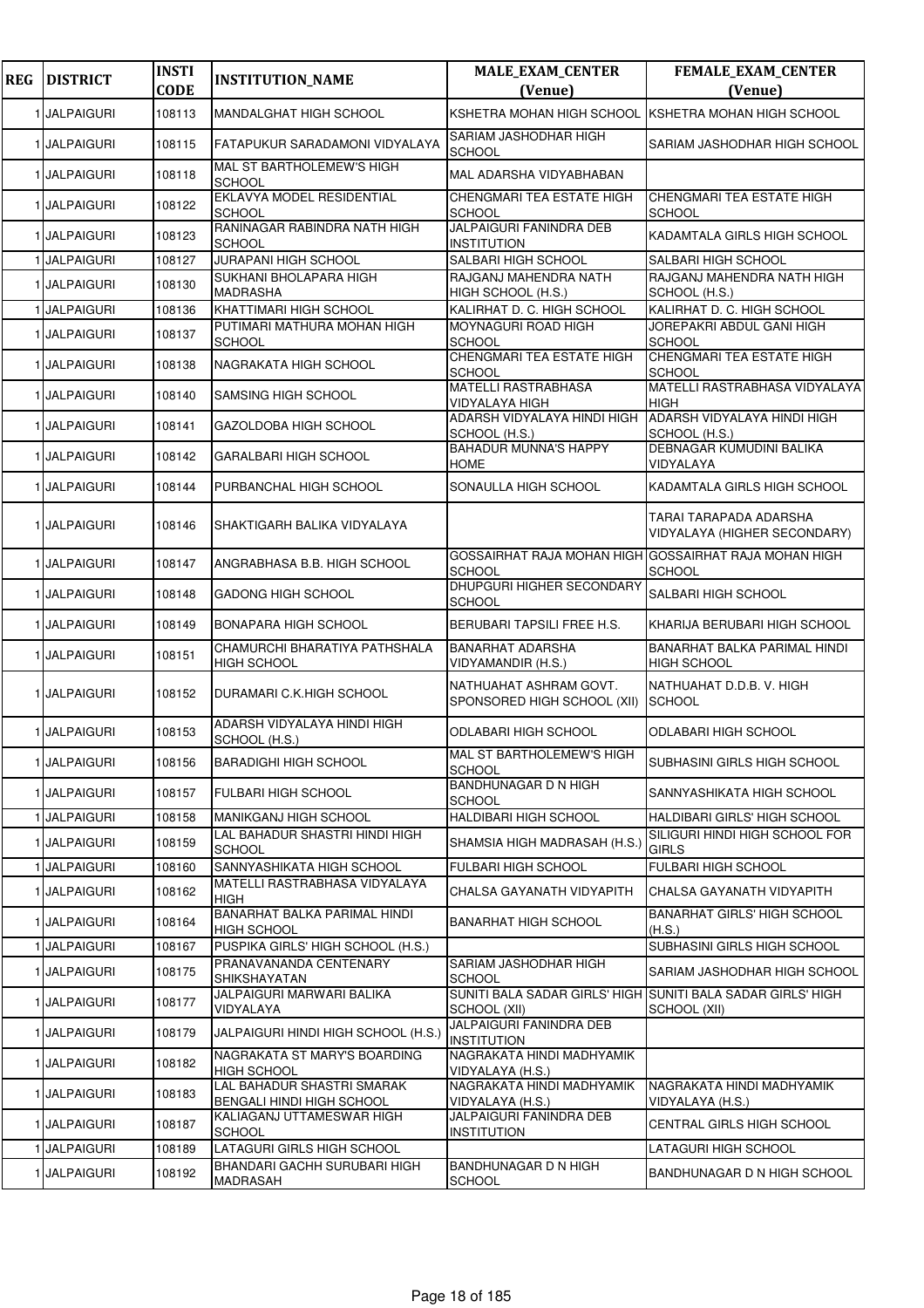| <b>REG</b> | <b>DISTRICT</b>   | <b>INSTI</b><br><b>CODE</b> | <b>INSTITUTION_NAME</b>                                         | <b>MALE_EXAM_CENTER</b><br>(Venue)                 | FEMALE_EXAM_CENTER<br>(Venue)                                                              |
|------------|-------------------|-----------------------------|-----------------------------------------------------------------|----------------------------------------------------|--------------------------------------------------------------------------------------------|
|            |                   |                             |                                                                 | BHUJARIPARA MOHAR CHAND                            | BHUJARIPARA MOHAR CHAND HIGH                                                               |
|            | 1 JALPAIGURI      | 108198                      | RATHERHAT HIGH SCHOOL                                           | <b>HIGH SCHOOL</b>                                 | SCHOOL                                                                                     |
|            | 1 JALPAIGURI      | 108199                      | BETGARA CHARERBARI N N HIGH<br>SCHOOL (H.S.)                    | AMGURI RAM MOHAN HIGH<br><b>SCHOOL</b>             | AMGURI RAM MOHAN HIGH SCHOOL                                                               |
|            | 1 JALPAIGURI      | 108200                      | BAHADUR MUNNA'S HAPPY HOME                                      | <b>DEBNAGAR SATISH LAHIRI HIGH</b><br>SCHOOL       | SONALI GIRLS' HIGH SCHOOL                                                                  |
|            | 1 JALPAIGURI      | 108201                      | BASUSUBA HIGH SCHOOL H.S.                                       | MOULANI G.N.R.H.S.                                 | MOULANI G.N.R.H.S.                                                                         |
|            | <b>JALPAIGURI</b> | 108202                      | RAJADANGA P.M. HIGH SCHOOL.                                     | <b>DEBIJHORA HIGH SCHOOL</b>                       | DEBIJHORA HIGH SCHOOL                                                                      |
|            | 1 JALPAIGURI      | 108203                      | BANDHUNAGAR D N HIGH SCHOOL                                     | SANNYASHIKATA HIGH SCHOOL                          | SANNYASHIKATA HIGH SCHOOL                                                                  |
|            | <b>JALPAIGURI</b> | 108204                      | NILKANTA PAUL HIGH SCHOOL                                       | POLWHELE HIGH SCHOOL                               | POLWHELE HIGH SCHOOL                                                                       |
|            | <b>JALPAIGURI</b> | 108205                      | MOULANI G.N.R.H.S.                                              | DEBIJHORA HIGH SCHOOL                              | LATAGURI HIGH SCHOOL                                                                       |
|            | 1 JALPAIGURI      | 108207                      | MAL IDEAL HINDI HIGH SCHOOL.                                    | MAL ADARSHA VIDYABHABAN                            | PUSPIKA GIRLS' HIGH SCHOOL<br>(H.S.)                                                       |
|            | 1 JALPAIGURI      | 108208                      | KALIRHAT DEWAN CHANDRA HIGH<br><b>SCHOOL</b>                    | DAUKIMARI D N HIGH SCHOOL                          | DAUKIMARI D N HIGH SCHOOL                                                                  |
|            | 1 JALPAIGURI      | 108209                      | BANIZERHAT HIGH SCHOOL (H.S.)                                   | SARIAM JASHODHAR HIGH<br><b>SCHOOL</b>             | SARIAM JASHODHAR HIGH SCHOOL                                                               |
|            | 1 JALPAIGURI      | 108210                      | SAHIDGARH HIGH SCHOOL                                           | MOYNAGURI HIGH SCHOOL                              | KHAGRABARI GIRLS' HIGH SCHOOL<br>(H.S)                                                     |
|            | 1 JALPAIGURI      | 108212                      | <b>BARNES HIGH SCHOOL</b>                                       | MOYNAGURI ROAD HIGH<br><b>SCHOOL</b>               | MOYNAGURI ROAD HIGH SCHOOL                                                                 |
|            | 1 JALPAIGURI      | 108213                      | GAJENDRA VIDYAMANDIR HIGH<br><b>SCHOOL</b>                      | ADARSH VIDYALAYA HINDI HIGH<br>SCHOOL (H.S.)       | <b>ODLABARI HIGH SCHOOL</b>                                                                |
|            | 1 JALPAIGURI      | 108214                      | <b>BASUDEB GIRLS HIGH SCHOOL</b>                                |                                                    | KSHETRA MOHAN HIGH SCHOOL                                                                  |
|            | 1 JALPAIGURI      | 108217                      | SILIGURI DESHBANDHU VIDYAPITH<br><b>GIRLS HIGH SCHOOL</b>       |                                                    | JYOTSNAMOYEE GIRLS HIGH<br><b>SCHOOL</b>                                                   |
|            | 1 JALPAIGURI      | 108218                      | SARIAM JASHODHAR HIGH SCHOOL                                    | RAJGANJ MAHENDRA NATH<br>HIGH SCHOOL (H.S.)        | RAJGANJ MAHENDRA NATH HIGH<br>SCHOOL (H.S.)                                                |
|            | 1 JALPAIGURI      | 108219                      | MILTON ENGLISH HIGH SCHOOL                                      | SILIGURI VIVEKANANDA<br>VIDYALAYA (HIGH SCHOOL)    | SILIGURI VIVEKANANDA VIDYALAYA<br>(HIGH SCHOOL)                                            |
|            | 1 JALPAIGURI      | 108220                      | SARADA VIDYAMANDIR                                              | FULBARI HIGH SCHOOL                                | FULBARI HIGH SCHOOL                                                                        |
|            | 1 JALPAIGURI      | 108221                      | <b>BANARHAT GIRLS' HIGH SCHOOL (H.S.)</b>                       |                                                    | <b>BANARHAT HIGH SCHOOL</b>                                                                |
|            | 1 JALPAIGURI      | 108222                      | ASHALATA BASU VIDYALAYA                                         | ANANDA MODEL HIGH SCHOOL                           | JALPAIGURI GOVT. GIRLS' SCHOOL                                                             |
|            | 1 JALPAIGURI      | 108224                      | JOREPAKRI ABDUL GANI HIGH SCHOOL                                | <b>BHOTEPATTI H B L HIGH</b><br>SCHOOL             | BHOTEPATTI H B L HIGH SCHOOL                                                               |
|            | 1 JALPAIGURI      | 108225                      | NATHUAHAT ASHRAM GOVT.<br>SPONSORED HIGH SCHOOL (XII)           | <b>BANIAPARA CHOWRASTA HIGH</b><br>SCHOOL (XII)    |                                                                                            |
|            | 1 JALPAIGURI      | 108226                      | SAPTI BARI HIGH SCHOOL (H.S)                                    | BHUJARIPARA MOHAR CHAND<br><b>HIGH SCHOOL</b>      | BHUJARIPARA MOHAR CHAND HIGH<br><b>SCHOOL</b>                                              |
|            | 1 JALPAIGURI      | 108227                      | SAHUDANGI HAT P.K. ROY HIGH<br><b>SCHOOL</b>                    | AMBARI FALAKATA CHINTA<br><b>MOHAN HIGH SCHOOL</b> | AMBARI FALAKATA CHINTA MOHAN<br><b>HIGH SCHOOL</b>                                         |
|            | 1 JALPAIGURI      | 108228                      | SULKAPARA HIGH SCHOOL                                           | <b>BENGALI HINDI HIGH SCHOOL</b>                   | LAL BAHADUR SHASTRI SMARAK LLAL BAHADUR SHASTRI SMARAK<br><b>BENGALI HINDI HIGH SCHOOL</b> |
|            | 1 JALPAIGURI      | 108229                      | <b>MOHITNAGAR COLONY TARA PRASAD</b><br><b>BALIKA VIDYALAYA</b> |                                                    | <b>CENTRAL GIRLS HIGH SCHOOL</b>                                                           |
|            | 1 JALPAIGURI      | 108231                      | <b>KEBALPARA HIGH SCHOOL</b>                                    | MUDIPARA N.N. HIGH SCHOOL                          | MUDIPARA N.N. HIGH SCHOOL                                                                  |
|            | 1 JALPAIGURI      | 108232                      | CHENGMARI (W.M.E.) HIGH SCHOOL                                  | RAJADANGA P.M. HIGH SCHOOL                         | RAJADANGA P.M. HIGH SCHOOL.                                                                |
|            | 1 JALPAIGURI      | 108233                      | BERUBARI TAPSILI FREE H.S.                                      | KHARIJA BERUBARI HIGH<br><b>SCHOOL</b>             | KHARIJA BERUBARI HIGH SCHOOL                                                               |
|            | 1 JALPAIGURI      | 108236                      | <b>BHAWANI HIGH SCHOOL</b>                                      | AMGURI RAM MOHAN HIGH<br><b>SCHOOL</b>             | AMGURI RAM MOHAN HIGH SCHOOL                                                               |
|            | 1 JALPAIGURI      | 108237                      | CHURABHANDAR BHEL BHELA HIGH<br><b>SCHOOL</b>                   | RATHERHAT HIGH SCHOOL                              | RATHERHAT HIGH SCHOOL                                                                      |
|            | 1 JALPAIGURI      | 108239                      | BIDHAN NAGAR HIGH SCHOOL                                        | PURBA BATABARI C.M. HIGH<br><b>SCHOOL</b>          | PURBA BATABARI C.M. HIGH<br><b>SCHOOL</b>                                                  |
|            | 1 JALPAIGURI      | 108240                      | <b>MATELLI HIGH SCHOOL</b>                                      | <b>MATELLI RASTRABHASA</b><br>VIDYALAYA HIGH       | MATELLI RASTRABHASA VIDYALAYA<br><b>HIGH</b>                                               |
|            | 1 JALPAIGURI      | 108241                      | SINGIMARI CHANDRA DEV HIGH<br><b>SCHOOL</b>                     | POLWHELE HIGH SCHOOL                               | POLWHELE HIGH SCHOOL                                                                       |
|            | 1 JALPAIGURI      | 108242                      | PURBA BATABARI C.M. HIGH SCHOOL                                 | CHALSA GAYANATH VIDYAPITH                          | CHALSA GAYANATH VIDYAPITH                                                                  |
|            | 1 JALPAIGURI      | 108243                      | MOYNAGURI ROAD HIGH SCHOOL                                      | PUTIMARI MATHURA MOHAN<br><b>HIGH SCHOOL</b>       | PUTIMARI MATHURA MOHAN HIGH<br><b>SCHOOL</b>                                               |
|            | 1 JALPAIGURI      | 108244                      | MUDIPARA N.N. HIGH SCHOOL                                       | <b>BELACOBA HIGH SCHOOL</b>                        | BELAKOBA GIRLS' HIGH SCHOOL<br>(H.S.)                                                      |
|            | 1 JALPAIGURI      | 108247                      | GODHEYAR KUTHI HIGH SCHOOL                                      | KALIRHAT D. C. HIGH SCHOOL                         | KALIRHAT D. C. HIGH SCHOOL                                                                 |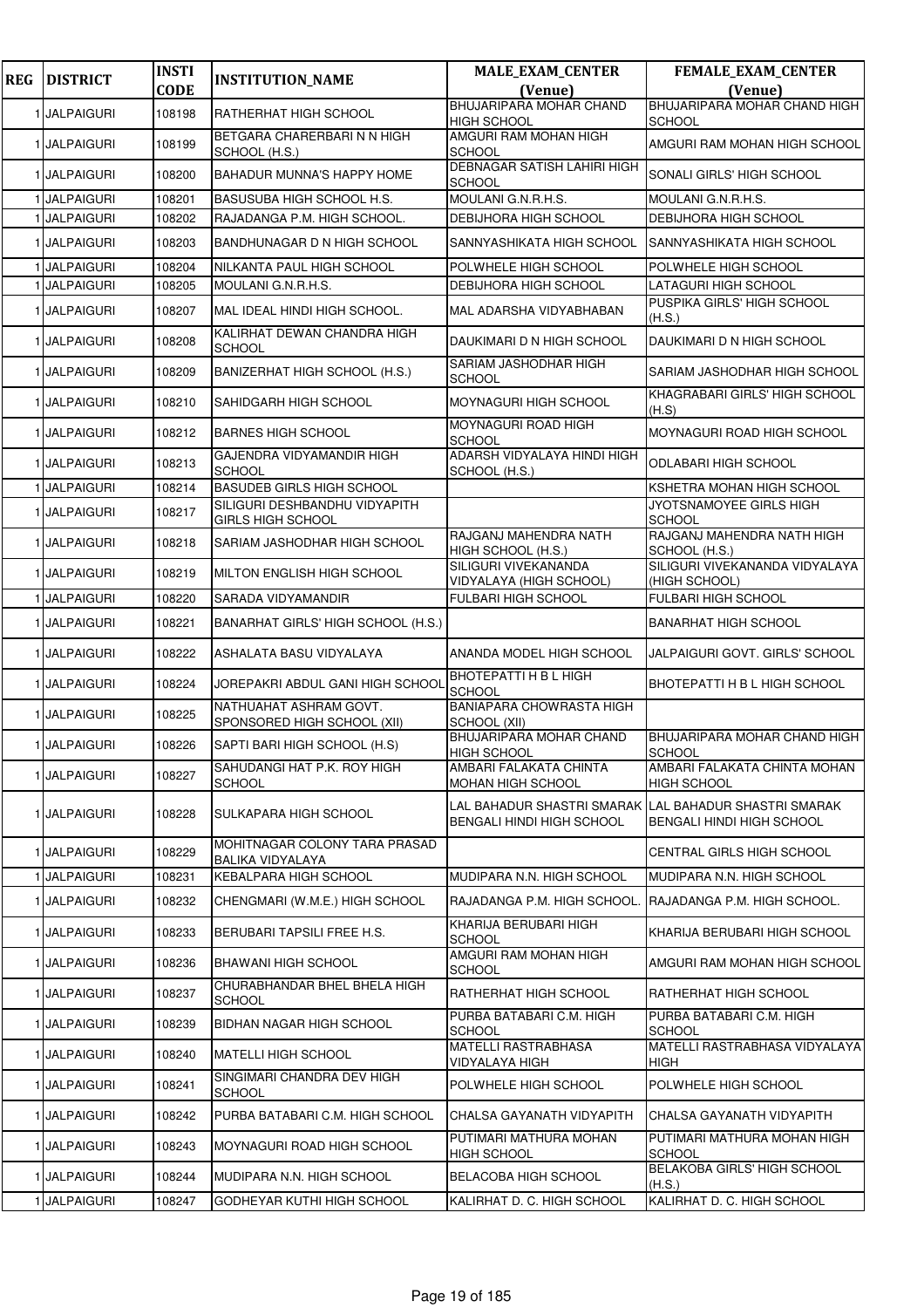| <b>REG</b> | <b>DISTRICT</b>   | <b>INSTI</b> | <b>INSTITUTION_NAME</b>                                    | <b>MALE_EXAM_CENTER</b>                                          | FEMALE_EXAM_CENTER                                      |
|------------|-------------------|--------------|------------------------------------------------------------|------------------------------------------------------------------|---------------------------------------------------------|
|            |                   | <b>CODE</b>  |                                                            | (Venue)                                                          | (Venue)                                                 |
|            | 1 JALPAIGURI      | 108248       | NATHUAHAT D.D.B. V. HIGH SCHOOL                            |                                                                  | <b>BANIAPARA CHOWRASTA HIGH</b><br>SCHOOL (XII)         |
|            | 1 JALPAIGURI      | 108250       | GAIRKATA GIRLS HIGH SCHOOL                                 |                                                                  | <b>BANARHAT GIRLS' HIGH SCHOOL</b><br>(H.S.)            |
|            | 1 JALPAIGURI      | 108251       | PATKIDAHA ISLAMIA HIGH MADRASAH                            | <b>VIDYASHRAM DIVYAJOTI</b><br>VIDYANIKETAN HIGH SCHOOL          | <b>VIDYASHRAM DIVYAJOTI</b><br>VIDYANIKETAN HIGH SCHOOL |
|            | <b>JALPAIGURI</b> | 108254       | MANTADARI HIGH SCHOOL                                      | KEBALPARA HIGH SCHOOL                                            | KEBALPARA HIGH SCHOOL                                   |
|            | 1 JALPAIGURI      | 108255       | KANTADIGHI KUMARPARA HIGH<br><b>SCHOOL</b>                 | LATAGURI HIGH SCHOOL                                             | LATAGURI HIGH SCHOOL                                    |
|            | 1 JALPAIGURI      | 108256       | NJP RAILWAY COLONY HIGH SCHOOL<br>(HS)                     | TARAI TARAPADA ADARSHA<br><b>VIDYALAYA (HIGHER</b><br>SECONDARY) | VALMIKI VIDYAPITH (HIGH)                                |
|            | 1 JALPAIGURI      | 108257       | HARIHAR HIGH SCHOOL                                        | AMBARI FALAKATA CHINTA<br>MOHAN HIGH SCHOOL                      | AMBARI FALAKATA CHINTA MOHAN<br><b>HIGH SCHOOL</b>      |
|            | 1 JALPAIGURI      | 108259       | RAJGANJ PRADHANPARA GAMIRUDDIN<br><b>HIGH SCHOOL</b>       | <b>FATAPUKUR SARADAMONI</b><br>VIDYALAYA                         | <b>FATAPUKUR SARADAMONI</b><br>VIDYALAYA                |
|            | 1 JALPAIGURI      | 108260       | <b>VIVEKANANDA HIGH SCHOOL</b>                             | NETAJI VIDYAPITH HIGH<br>SCHOOL                                  | NETAJI VIDYAPITH HIGH SCHOOL                            |
|            | 1 JALPAIGURI      | 108261       | <b>BAHADUR THUTAPAKURI HIGH</b><br>SCHOOL (H.S)            | DEBNAGAR SATISH LAHIRI HIGH<br><b>SCHOOL</b>                     | BAHADUR MUNNA'S HAPPY HOME                              |
|            | 1 JALPAIGURI      | 108262       | HAIDERPARA BUDDHA BHARATI HIGH<br><b>SCHOOL</b>            | NILNALINI BIDYAMANDIR (BOYS')                                    | NILNALINI BIDYAMANDIR (BOYS')                           |
|            | 1 JALPAIGURI      | 108263       | HOLY CROWN HIGH SCHOOL                                     | KRISHNAMAYA MEMORIAL<br>NEPALI HIGH SCHOOL                       | KRISHNAMAYA MEMORIAL NEPALI<br><b>HIGH SCHOOL</b>       |
|            | 1 KALIMPONG       | 307013       | KALIMPONG GIRLS' HIGH SCHOOL                               |                                                                  | PRANAMI BALIKA VIDYAMANDIR                              |
|            | 1 KALIMPONG       | 307014       | KALIMPONG GOVT. HIGH SCHOOL                                | <b>SCOTTISH UNIVERSITIES</b><br><b>MISSION INSTITUTION</b>       | SCOTTISH UNIVERSITIES MISSION<br><b>INSTITUTION</b>     |
|            | 1 KALIMPONG       | 307016       | KALIMPONG KUMUDINI HOMES                                   | SCOTTISH UNIVERSITIES<br><b>MISSION INSTITUTION</b>              |                                                         |
|            | 1 KALIMPONG       | 307024       | <b>SCOTTISH UNIVERSITIES MISSION</b><br><b>INSTITUTION</b> | KALIMPONG KUMUDINI HOMES                                         | PRANAMI BALIKA VIDYAMANDIR                              |
|            | 1 KALIMPONG       | 307028       | ST. PHILOMENA'S GIRLS HIGH SCHOOL                          |                                                                  | KALIMPONG GIRLS' HIGH SCHOOL                            |
|            | 1 KALIMPONG       | 307034       | ST. GEORGES HIGH SCHOOL                                    | ALGARAH HIGH SCHOOL                                              | ALGARAH HIGH SCHOOL                                     |
|            | 1 KALIMPONG       | 307035       | PRANAMI BALIKA VIDYAMANDIR                                 |                                                                  | ST. PHILOMENA'S GIRLS HIGH<br><b>SCHOOL</b>             |
|            | 1 KALIMPONG       | 307052       | <b>GAIRIBAS HIGH SCHOOL</b>                                | RONGO HIGH SCHOOL                                                | RONGO HIGH SCHOOL                                       |
|            | 1 KALIMPONG       | 307059       | JUDHABIR HIGH SCHOOL                                       | <b>BAGRAKOTE HIGH SCHOOL</b>                                     | <b>BAGRAKOTE HIGH SCHOOL</b>                            |
|            | 1 KALIMPONG       | 307061       | ALGARAH HIGH SCHOOL                                        | ST. GEORGES HIGH SCHOOL<br>KALIMPONG JUBILEE HIGH                | ST. GEORGES HIGH SCHOOL<br>ST. PHILOMENA'S GIRLS HIGH   |
|            | 1 KALIMPONG       | 307077       | <b>TISTA BRIDGE HIGH SCHOOL</b>                            | SCHOOL                                                           | <b>SCHOOL</b>                                           |
|            | 1 KALIMPONG       | 307085       | <b>BAGRAKOTE HIGH SCHOOL</b>                               | JUDHABIR HIGH SCHOOL                                             | JUDHABIR HIGH SCHOOL                                    |
|            | 1 KALIMPONG       | 307089       | SHANKAR HIGH SCHOOL                                        | <b>SCOTTISH UNIVERSITIES</b><br>MISSION INSTITUTION              | KALIMPONG GIRLS' HIGH SCHOOL                            |
|            | 1 KALIMPONG       | 307119       | <b>JALDHAKA HIGH SCHOOL</b>                                | GAIRIBAS HIGH SCHOOL                                             | <b>GAIRIBAS HIGH SCHOOL</b>                             |
|            | 1 KALIMPONG       | 307123       | KALIMPONG JUBILEE HIGH SCHOOL                              | INDO TIBETAN HIGH SCHOOL                                         | ST. PHILOMENA'S GIRLS HIGH<br><b>SCHOOL</b>             |
|            | 1 KALIMPONG       | 307128       | MUNSONG HIGH SCHOOL                                        | ALGARAH HIGH SCHOOL                                              | KALIMPONG GIRLS' HIGH SCHOOL                            |
|            | 1 KALIMPONG       | 307129       | PAGANG GUMPA HIGH SCHOOL                                   | ST. GEORGES HIGH SCHOOL                                          | ST. GEORGES HIGH SCHOOL                                 |
|            | 1 KALIMPONG       | 307131       | KAGAY HIGH SCHOOL                                          | ST. GEORGES HIGH SCHOOL                                          | ST. GEORGES HIGH SCHOOL                                 |
|            | 1 KALIMPONG       | 307132       | INDO TIBETAN HIGH SCHOOL                                   | SCOTTISH UNIVERSITIES<br><b>MISSION INSTITUTION</b>              | KALIMPONG GIRLS' HIGH SCHOOL                            |
|            | 1 KALIMPONG       | 307134       | GANGOTRI HIGH SCHOOL                                       | KALIMPONG JUBILEE HIGH<br>SCHOOL                                 | ST. PHILOMENA'S GIRLS HIGH<br><b>SCHOOL</b>             |
|            | 1 KALIMPONG       | 307135       | RONGO HIGH SCHOOL                                          | JALDHAKA HIGH SCHOOL                                             | JALDHAKA HIGH SCHOOL                                    |
|            | 1 KALIMPONG       | 307155       | <b>GITDABLING HIGH SCHOOL</b>                              | KALIMPONG JUBILEE HIGH<br>SCHOOL                                 | KALIMPONG GIRLS' HIGH SCHOOL                            |
|            | 1 KALIMPONG       | 307162       | KUMAI HIGH SCHOOL                                          | JALDHAKA HIGH SCHOOL                                             | JALDHAKA HIGH SCHOOL                                    |
|            | 1 KALIMPONG       | 307163       | LOLAY SAMPU HIGH SCHOOL                                    | SCOTTISH UNIVERSITIES<br>MISSION INSTITUTION                     | KALIMPONG GIRLS' HIGH SCHOOL                            |
|            | 1 KALIMPONG       | 307164       | SURUK MONDODARI HIGH SCHOOL                                | INDO TIBETAN HIGH SCHOOL                                         | <b>INDO TIBETAN HIGH SCHOOL</b>                         |
|            | 1 KALIMPONG       | 307165       | SAMTHAR HIGH SCHOOL                                        | INDO TIBETAN HIGH SCHOOL                                         | <b>INDO TIBETAN HIGH SCHOOL</b>                         |
|            | 1 KALIMPONG       | 307166       | LAVA HIGH SCHOOL                                           | INDO TIBETAN HIGH SCHOOL                                         | <b>INDO TIBETAN HIGH SCHOOL</b>                         |
|            | 1 MALDA           | 111005       | AIHO HIGH SCHOOL                                           | HABIBPUR SAMU HEMRAM HIGH<br>SCHOOL                              | HABIBPUR SAMU HEMRAM HIGH<br>SCHOOL                     |
|            | 1 MALDA           | 111006       | ARAIDANGA D B M ACADEMY                                    | HARIPUR HIGH SCHOOL                                              | HARIPUR HIGH SCHOOL                                     |
|            | 1 MALDA           | 111007       | A C INSTITUTION                                            | MALDA BIBHUTI BHUSAN HIGH<br>SCHOOL                              |                                                         |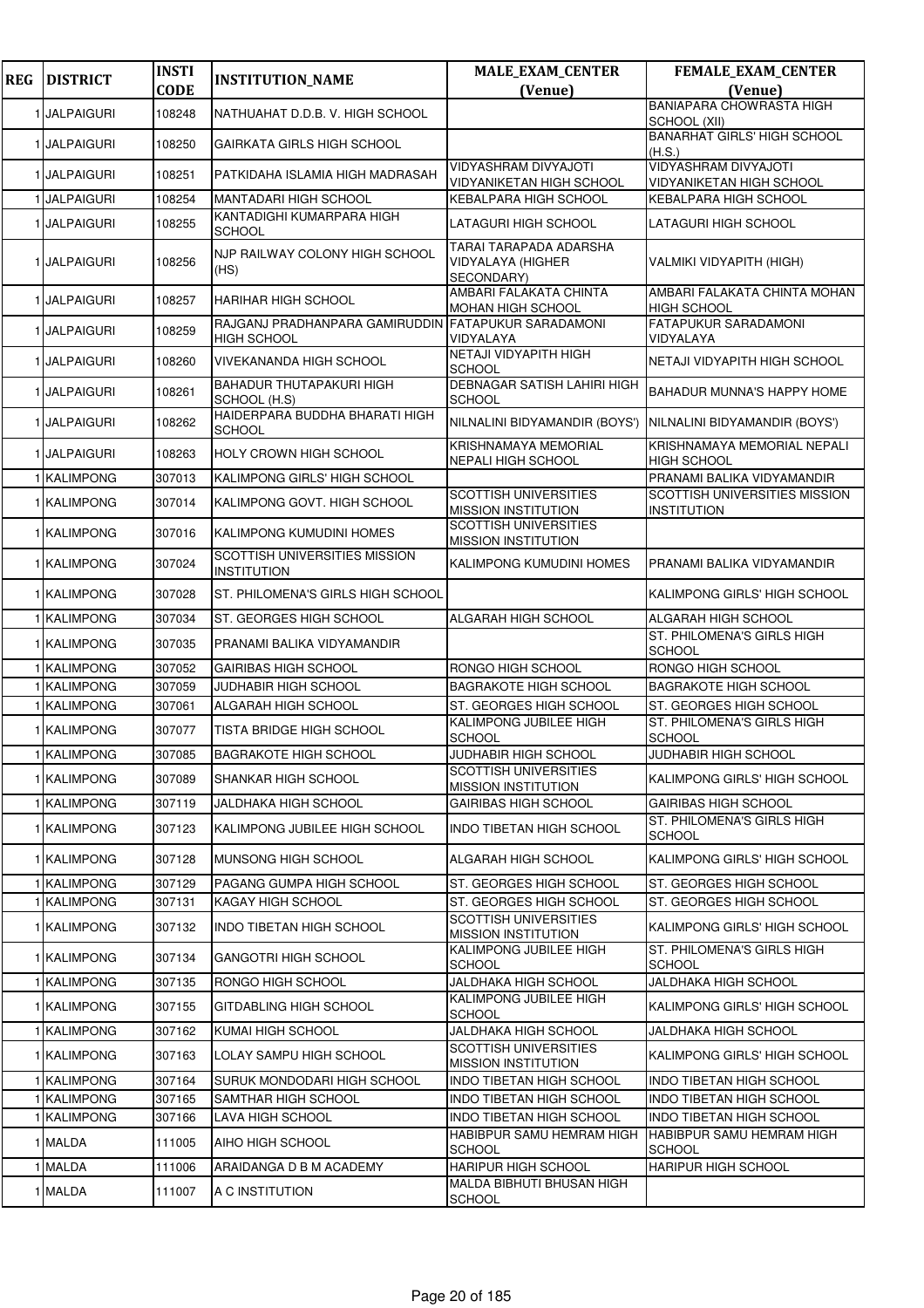| <b>REG</b> | <b>DISTRICT</b> | <b>INSTI</b> | <b>INSTITUTION_NAME</b>                           | <b>MALE_EXAM_CENTER</b>                                   | FEMALE_EXAM_CENTER                                                       |
|------------|-----------------|--------------|---------------------------------------------------|-----------------------------------------------------------|--------------------------------------------------------------------------|
|            |                 | <b>CODE</b>  |                                                   | (Venue)                                                   | (Venue)                                                                  |
|            | <b>MALDA</b>    | 111008       | BANGITOLA HIGH SCHOOL (H.S.)                      | RATHBARI HIGH SCHOOL                                      | RATHBARI HIGH SCHOOL                                                     |
|            | 1 MALDA         | 111009       | BARLOW GIRLS' HIGH SCHOOL (H.S.)                  |                                                           | MALDA C C GIRLS' HIGH SCHOOL                                             |
|            | 1 MALDA         | 111010       | BHALUKA R.M.M.M. VIDYAPITH (H.S.)                 | RATUA HIGH SCHOOL                                         | RATUA HIGH MADRASHA                                                      |
|            | 1 MALDA         | 111011       | CHANCHAL SIDDHESWARI<br><b>INSTITUTION</b>        | BIRASTHALI HIGH SCHOOL                                    | <b>BIRASTHALI HIGH SCHOOL</b>                                            |
|            | 1 MALDA         | 111012       | GAJOLE H N M HIGH SCHOOL                          | MASHAL DIGHI SHIBABRATI<br>VIDYAPITH                      | MASHAL DIGHI SHIBABRATI<br>VIDYAPITH                                     |
|            | 1 MALDA         | 111013       | GOLAPGANJ HIGH SCHOOL                             | AKONDABARIA S.C. HIGH<br>SCHOOL (H.S.)                    | AKONDABARIA S.C. HIGH SCHOOL<br>(H.S.)                                   |
|            | 1 MALDA         | 111014       | HARISHCHANDRAPUR HIGH SCHOOL                      | PIPLA HIGH SCHOOL (H.S.)                                  | PIPLA HIGH SCHOOL (H.S.)                                                 |
|            | 1 MALDA         | 111015       | KALIACHAK HIGH SCHOOL                             | SUJAPUR HIGH SCHOOL                                       | SUJAPUR HIGH SCHOOL                                                      |
|            | 1 MALDA         | 111016       | MALDA C C GIRLS' HIGH SCHOOL                      |                                                           | BANSBARI KRISHNA MOHAN BALIKA<br>VIDYALAYA (H.S.)                        |
|            | 1 MALDA         | 111017       | MALDA MODEL MADRASHA HIGH<br><b>SCHOOL</b>        | A C INSTITUTION                                           | JALALIA GIRLS HIGH SCHOOL                                                |
|            | 1 MALDA         | 111018       | MALDA TOWN HIGH SCHOOL (H.S.)                     | MAHESHMATI D.N. SAHA<br>VIDYABHABAN                       | MAHESHMATI D.N. SAHA<br>VIDYABHABAN                                      |
|            | 1 MALDA         | 111019       | MALDA ZILLA SCHOOL                                | RAMAKRISHNA MISSION<br>VIVEKANANDA VIDYAMANDIR            | RAMAKRISHNA MISSION<br>VIVEKANANDA VIDYAMANDIR                           |
|            | 1 MALDA         | 111020       | MALDA UMESH CH BASTUHARA<br>VIDYALAYA             | MAHESHMATI D.N. SAHA<br>VIDYABHABAN                       |                                                                          |
|            | 1 MALDA         | 111021       | MAHARAJPUR KEFATULLAH HIGH<br><b>SCHOOL</b>       | PUKHURIA HIGH SCHOOL (H.S.)                               | PUKHURIA HIGH SCHOOL (H.S.)                                              |
|            | <b>MALDA</b>    | 111022       | MATHURAPUR B S S HIGH SCHOOL                      | MANIKCHAK HIGH SCHOOL                                     | <b>MANIKCHAK HIGH SCHOOL</b>                                             |
|            | <b>MALDA</b>    | 111023       | MOTHABARI HIGH SCHOOL                             | A G J S HIGH MADRASAH                                     | A G J S HIGH MADRASAH                                                    |
|            | 1 MALDA         | 111024       | MILKI HIGH SCHOOL                                 | NAGHARIA HIGH SCHOOL (H.S.)                               | NAGHARIA HIGH SCHOOL (H.S.)                                              |
|            | 1 MALDA         | 111025       | MASALDAHA GANAPATRAI HIGH<br><b>SCHOOL</b>        | DAULATPUR HIGH SCHOOL (H.S.) DAULATPUR HIGH SCHOOL (H.S.) |                                                                          |
|            | 1 MALDA         | 111026       | NAIMOUZA HIGH SCHOOL (H.S.)                       | JALALPUR HIGH SCHOOL (H.S.)                               | JALALPUR HIGH SCHOOL (H.S.)                                              |
|            | 1 MALDA         | 111027       | NAIMOUZA SUB-HANIA HIGH<br>MADRASAH (H.S.)        | KALIACHAK HIGH SCHOOL                                     | KALIACHAK GIRLS HIGH SCHOOL                                              |
|            | 1 MALDA         | 111028       | OLD MALDA KALACHAND HIGH<br><b>SCHOOL</b>         | OSMANIA HIGH MADRASAH                                     | OSMANIA HIGH MADRASAH                                                    |
|            | 1 MALDA         | 111029       | PAKUAHAT A N M HIGH SCHOOL                        | BAMANGOLA HIGH SCHOOL                                     | <b>BAMANGOLA HIGH SCHOOL</b>                                             |
|            | 1 MALDA         | 111030       | PARANPUR HIGH SCHOOL                              | PUKHURIA HIGH SCHOOL (H.S.)                               | PUKHURIA HIGH SCHOOL (H.S.)                                              |
|            | 1 MALDA         | 111031       | <b>RATUA HIGH SCHOOL</b>                          | <b>B S B HIGH SCHOOL</b>                                  | BAHARAL P.L.S. HIGH SCHOOL<br>(H.S.)                                     |
|            | 1 MALDA         | 111032       | SHYAM SUKHI BALIKA SHIKSHA<br><b>NIKETAN</b>      | <b>GAZOLE SEWCHAND</b><br>PARAMESWARI VIDYAMANDIR         | <b>GAZOLE SEWCHAND</b><br>PARAMESWARI VIDYAMANDIR                        |
|            | 1 MALDA         | 111033       | N.T.P.C HIGH SCHOOL                               |                                                           | BAISHNAB NAGAR HIGH SCHOOL  BAISHNAB NAGAR HIGH SCHOOL                   |
|            | 1 MALDA         | 111034       | KALINDRI HIGH SCHOOL (H.S.)                       | ENAYETPUR E A HIGH SCHOOL                                 | <b>ENAYETPUR E A HIGH SCHOOL</b>                                         |
|            | 1 MALDA         | 111035       | <b>BULBULCHANDI GIRIJA SUNDARI</b><br>VIDYAMANDIR | AIHO HIGH SCHOOL                                          | AIHO HIGH SCHOOL                                                         |
|            | 1 MALDA         | 111036       | NAGHARIA HIGH SCHOOL (H.S.)                       | RAIGRAM HIGH SCHOOL (H.S)                                 | RAIGRAM HIGH SCHOOL (H.S)                                                |
|            | <b>MALDA</b>    | 111037       | <b>MAHADIPUR HIGH SCHOOL</b>                      | MALDA ZILLA SCHOOL                                        | MALDA GIRLS HIGH SCHOOL                                                  |
|            | <b>MALDA</b>    | 111038       | MITNA HIGH SCHOOL (H.S.)                          | BARDUARY HIGH SCHOOL                                      | BARDUARY HIGH SCHOOL                                                     |
|            | <b>MALDA</b>    | 111039       | ABBASGANJ HIGH MADRASHA                           | RATHBARI HIGH SCHOOL                                      | A G J S HIGH MADRASAH                                                    |
|            | 1 MALDA         | 111040       | BHAGABANPUR K B S HIGH SCHOOL<br>(H.S.)           | SCHOOL (H.S.)                                             | SAHABAZPUR UMACHARAN HIGH SAHABAZPUR UMACHARAN HIGH<br>SCHOOL (H.S.)     |
|            | <b>MALDA</b>    | 111041       | NALAGOLA HIGH SCHOOL                              | MAHESHPUR HIGH SCHOOL                                     | MAHESHPUR HIGH SCHOOL                                                    |
|            | <b>MALDA</b>    | 111042       | BAISHNAB NAGAR HIGH SCHOOL                        | LAKSHMIPUR HIGH SCHOOL                                    | LAKSHMIPUR HIGH SCHOOL                                                   |
|            | 1 MALDA         | 111043       | MASHAL DIGHI SHIBABRATI VIDYAPITH                 | SHYAM SUKHI BALIKA SHIKSHA<br>NIKETAN                     | SHYAM SUKHI BALIKA SHIKSHA<br>NIKETAN                                    |
|            | 1 MALDA         | 111044       | MALDA J M S HINDI HIGH SCHOOL<br>(H.S.)           | MALDA BIBHUTI BHUSAN HIGH<br>SCHOOL                       | JALALIA GIRLS HIGH SCHOOL                                                |
|            | 1 MALDA         | 111045       | BHUTNI CHANDIPUR HIGH SCHOOL                      | AMTALA NANDITOLA HIGH<br>SCHOOL                           | AMTALA NANDITOLA HIGH SCHOOL                                             |
|            | 1 MALDA         | 111046       | KUSHIDA HIGH SCHOOL                               | TULSHIHATA HIGH SCHOOL<br>(H.S.)                          | TULSHIHATA HIGH SCHOOL (H.S.)                                            |
|            | 1 MALDA         | 111047       | <b>MANIKORA HIGH SCHOOL</b>                       | BULBULCHANDI GIRIJA SUNDARI<br>VIDYAMANDIR                | BULBULCHANDI R N ROY<br><b>VIDYANIKETAN GIRLS' HIGH</b><br><b>SCHOOL</b> |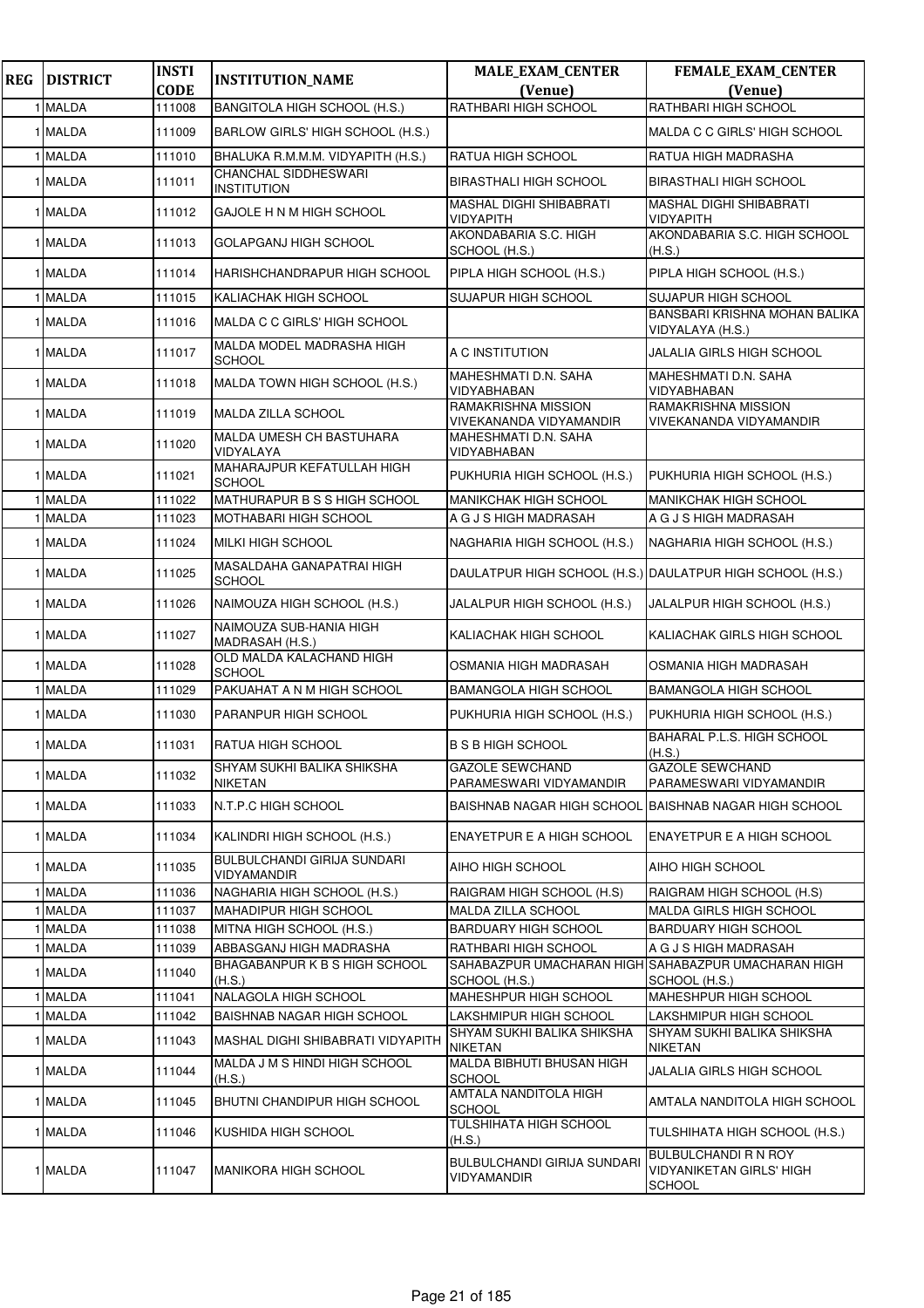| <b>REG</b> | <b>DISTRICT</b> | <b>INSTI</b><br><b>CODE</b> | <b>INSTITUTION_NAME</b>                                               | <b>MALE_EXAM_CENTER</b><br>(Venue)                | FEMALE_EXAM_CENTER<br>(Venue)                                                   |
|------------|-----------------|-----------------------------|-----------------------------------------------------------------------|---------------------------------------------------|---------------------------------------------------------------------------------|
|            |                 |                             | RAMKINKAR BALIKA VIDYASHRAM                                           |                                                   | <b>BARLOW GIRLS' HIGH SCHOOL</b>                                                |
|            | 1 MALDA         | 111048                      | (H.S.)                                                                |                                                   | (H.S.)                                                                          |
|            | 1 MALDA         | 111049                      | JOTE ARAPUR P.N. HIGH SCHOOL<br>(H.S.)                                | <b>MALDA RAILWAY HIGH SCHOOL</b>                  | <b>IMALDA RAILWAY HIGH SCHOOL</b>                                               |
|            | 1 MALDA         | 111050                      | BACHAMARI G K HIGH SCHOOL (H.S.)                                      | MUCHIA ANCHAL C M HIGH<br>SCHOOL                  | MUCHIA ANCHAL C M HIGH SCHOOL                                                   |
|            | 1 MALDA         | 111051                      | KHANPUR HIGH MADRASAH                                                 | <b>DEBIPUR R.L. SAHA HIGH</b><br><b>SCHOOL</b>    | DEBIPUR R.L. SAHA HIGH SCHOOL                                                   |
|            | 1 MALDA         | 111052                      | MANIKCHAK SIKSHA NIKETAN (10+2)                                       | MATHURAPUR B S S HIGH<br><b>SCHOOL</b>            | MATHURAPUR B S S HIGH SCHOOL                                                    |
|            | 1 MALDA         | 111053                      | MALDA BIBHUTI BHUSAN HIGH<br><b>SCHOOL</b>                            | MAHESHMATI D.N. SAHA<br>VIDYABHABAN               |                                                                                 |
|            | 1 MALDA         | 111054                      | KALIACHAK GIRLS HIGH SCHOOL                                           |                                                   | DARIAPUR BAISHI HIGH MADRASAH                                                   |
|            | <b>MALDA</b>    | 111055                      | AIHO GIRLS' HIGH SCHOOL (H.S.)                                        |                                                   | RISHIPUR HIGH SCHOOL (H.S.)                                                     |
|            | <b>MALDA</b>    | 111056                      | MALDA GIRLS HIGH SCHOOL                                               |                                                   | JALALIA GIRLS HIGH SCHOOL                                                       |
|            | 1 MALDA         | 111057                      | KATAHADIARA HIGH SCHOOL                                               | BHALUKA R.M.M.M. VIDYAPITH<br>(H.S.)              | BHALUKA R.M.M.M. VIDYAPITH (H.S.)                                               |
|            | 1 MALDA         | 111058                      | MAZHARUL ULUM HIGH MADRASAH                                           | <b>SUJAPUR HIGH SCHOOL</b>                        | RAMESH CHANDRA HIGH SCHOOL                                                      |
|            | 1 MALDA         | 111059                      | RAJNAGAR HIGH SCHOOL                                                  | SIMULTALA HIGH MADRASAH                           | SIMULTALA HIGH MADRASAH                                                         |
|            | 1 MALDA         | 111060                      | MAHARAJNAGAR HIGH MADRASAH<br>(H.S.)                                  | (H.S.)                                            | EKBARNA GADADHAR VIDYAPITH EKBARNA GADADHAR VIDYAPITH<br>(H.S.)                 |
|            | 1 MALDA         | 111061                      | RANIGANJ KRISHNA CHANDRA HIGH<br><b>SCHOOL</b>                        | GAJOLE H N M HIGH SCHOOL                          | GAJOLE H N M HIGH SCHOOL                                                        |
|            | 1 MALDA         | 111062                      | SITALPUR MOBARAKPUR HIGH<br><b>SCHOOL</b>                             | <b>CHANCHAL SIDDHESWARI</b><br><b>INSTITUTION</b> | <b>CHANCHAL SIDDHESWARI</b><br><b>INSTITUTION</b>                               |
|            | 1 MALDA         | 111063                      | <b>BAMANGOLA HIGH SCHOOL</b>                                          | MAHESHPUR HIGH SCHOOL                             | PAKUAHAT JADUNATH BALIKA<br>VIDYALAYA                                           |
|            | 1 MALDA         | 111064                      | MALDA RAILWAY HIGH SCHOOL                                             | <b>MALDA ZILLA SCHOOL</b>                         | MALDA C C GIRLS' HIGH SCHOOL                                                    |
|            | 1 MALDA         | 111065                      | TULSHIHATA HIGH SCHOOL (H.S.)                                         | MILANGARH SAJJADIA HIGH<br><b>MADRASAH</b>        | MILANGARH SAJJADIA HIGH<br><b>MADRASAH</b>                                      |
|            | 1 MALDA         | 111066                      | CHANCHAL RANI DAKSHAYANI GIRLS'<br>HIGH SCHOOL (H.S.)                 |                                                   | SITALPUR MOBARAKPUR HIGH<br><b>SCHOOL</b>                                       |
|            | 1 MALDA         | 111067                      | KALIGRAM HIGH SCHOOL (H.S.)                                           | <b>BIRASTHALI HIGH SCHOOL</b>                     | <b>BIRASTHALI HIGH SCHOOL</b>                                                   |
|            | 1 MALDA         | 111068                      | KANUA BHABANIPUR K R HAZI NABAB<br><b>HIGH MADRASAH</b>               | <b>BHINGOLE HIGH SCHOOL</b>                       | <b>BHINGOLE HIGH SCHOOL</b>                                                     |
|            | 1 MALDA         | 111069                      | JALALIA GIRLS HIGH SCHOOL                                             |                                                   | MALDA C C GIRLS' HIGH SCHOOL                                                    |
|            | 1 MALDA         | 111070                      | BANSBARI KRISHNA MOHAN BALIKA<br>VIDYALAYA (H.S.)                     |                                                   | <b>BARLOW GIRLS' HIGH SCHOOL</b><br>(H.S.)                                      |
|            | 1 MALDA         | 111071                      | NIVEDITA GIRLS' HIGH SCHOOL                                           |                                                   | BANSBARI KRISHNA MOHAN BALIKA<br>VIDYALAYA (H.S.)                               |
|            | 1 MALDA         | 111072                      | GOBINDAPARA HIGH SCHOOL (H.S.)                                        | JALALPUR H. R. A. HIGH<br><b>SCHOOL</b>           | JALALPUR H. R. A. HIGH SCHOOL                                                   |
|            | 1 MALDA         | 111073                      | SRIPUR ANCHAL HIGH SCHOOL                                             | SAMBALPUR ANCHAL HIGH<br><b>SCHOOL</b>            | SAMBALPUR ANCHAL HIGH SCHOOL                                                    |
|            | 1 MALDA         | 111074                      | SAMSI AGRIL HIGH SCHOOL (H.S.)                                        | RATUA HIGH SCHOOL                                 | RATUA HIGH SCHOOL                                                               |
|            | 1 MALDA         | 111075                      | <b>B S B HIGH SCHOOL</b>                                              | RATUA HIGH MADRASHA                               | RATUA HIGH MADRASHA                                                             |
|            | 1 MALDA         | 111076                      | SAMSI SITADEVI BALIKA VIDYAMANDIR                                     |                                                   | <b>B S B HIGH SCHOOL</b>                                                        |
|            | 1 MALDA         | 111077                      | DARIAPUR BAISHI HIGH MADRASAH                                         | NAIMOUZA HIGH SCHOOL (H.S.)                       | NAIMOUZA HIGH SCHOOL (H.S.)                                                     |
|            | 1 MALDA         | 111078                      | RATHBARI HIGH SCHOOL                                                  | A G J S HIGH MADRASAH                             | A G J S HIGH MADRASAH                                                           |
|            | 1 MALDA         | 111079                      | SAHAPUR HIGH SCHOOL                                                   | OLD MALDA KALACHAND HIGH<br>SCHOOL                | <b>BACHAMARI G K HIGH SCHOOL</b><br>(H.S.)                                      |
|            | 1 MALDA         | 111080                      | KENDPUKUR HIGH SCHOOL (H.S.)                                          | <b>BULBULCHANDI GIRIJA SUNDARI</b><br>VIDYAMANDIR | <b>BULBULCHANDI R N ROY</b><br><b>VIDYANIKETAN GIRLS' HIGH</b><br><b>SCHOOL</b> |
|            | 1 MALDA         | 111081                      | MAHESHPUR HIGH SCHOOL                                                 | PAKUAHAT A N M HIGH SCHOOL                        | PAKUAHAT A N M HIGH SCHOOL                                                      |
|            | 1 MALDA         | 111082                      | RAMAKRISHNA MISSION VIVEKANANDA MALDA TOWN HIGH SCHOOL<br>VIDYAMANDIR | (H.S.)                                            | MALDA TOWN HIGH SCHOOL (H.S.)                                                   |
|            | 1 MALDA         | 111083                      | HARISHCHANDRAPUR KIRAN BALA<br>BALIKA VIDYASHRAM (H.S.)               |                                                   | HARISHCHANDRAPUR HIGH<br><b>SCHOOL</b>                                          |
|            | 1 MALDA         | 111084                      | NARATTAMPUR KAHALA B B HIGH<br><b>SCHOOL</b>                          | BAHARAL P.L.S. HIGH SCHOOL<br>(H.S.)              | BAHARAL P.L.S. HIGH SCHOOL<br>(H.S.)                                            |
|            | 1 MALDA         | 111085                      | FATEKHANI B M S HIGH MADRASAH                                         | NAIMOUZA HIGH SCHOOL (H.S.)                       | NAIMOUZA HIGH SCHOOL (H.S.)                                                     |
|            | 1 MALDA         | 111086                      | KHARBA H N AGRIL HIGH SCHOOL                                          | DARIAPUR IMAMPUR BARAMBOL<br><b>HIGH SCHOOL</b>   | DARIAPUR IMAMPUR BARAMBOL<br><b>HIGH SCHOOL</b>                                 |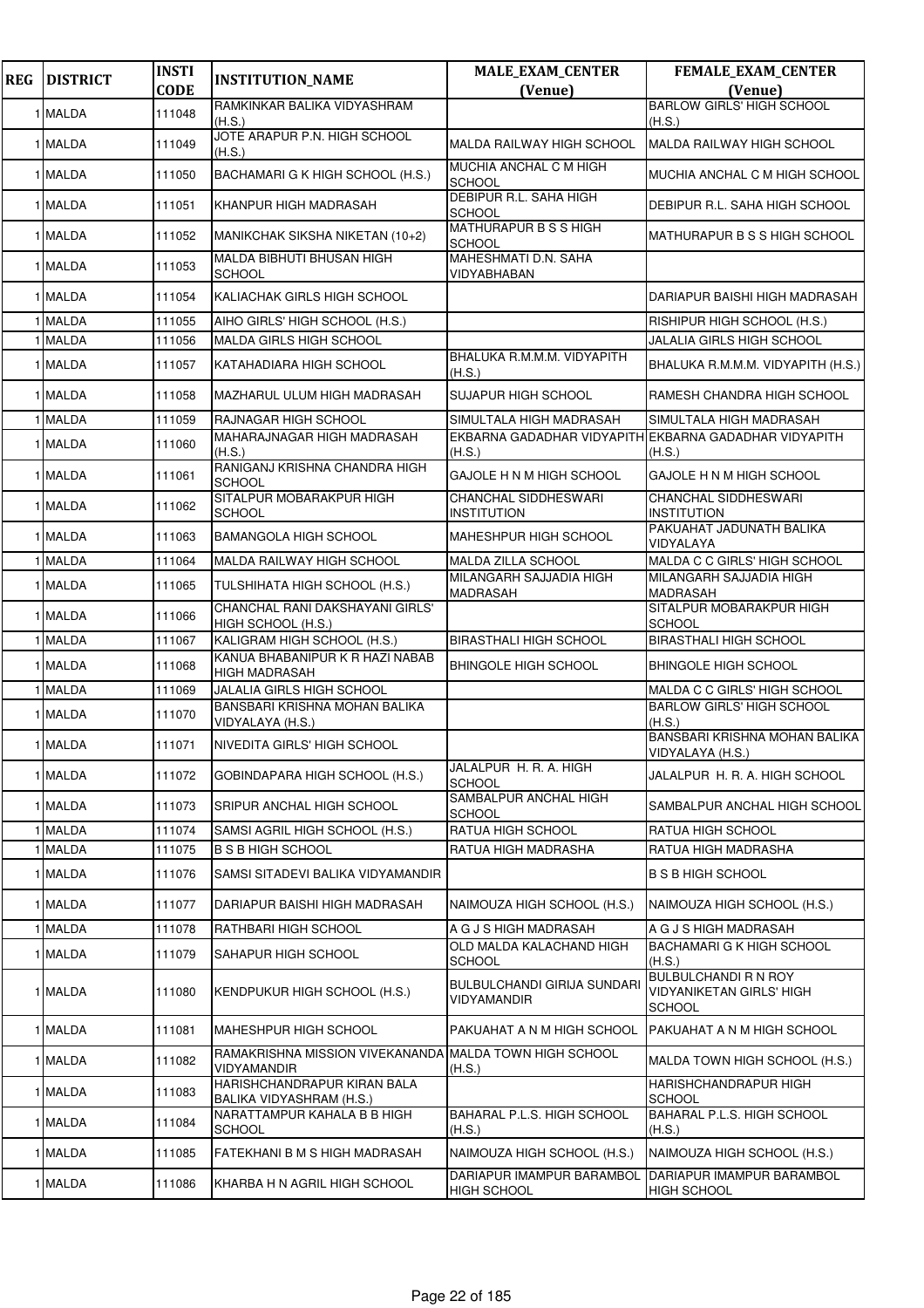| <b>REG</b> | <b>DISTRICT</b> | <b>INSTI</b><br><b>CODE</b> | <b>INSTITUTION_NAME</b>                                  | <b>MALE_EXAM_CENTER</b><br>(Venue)                    | <b>FEMALE_EXAM_CENTER</b><br>(Venue)                  |
|------------|-----------------|-----------------------------|----------------------------------------------------------|-------------------------------------------------------|-------------------------------------------------------|
|            | 1 MALDA         | 111087                      | <b>BABUPUR HIGH SCHOOL</b>                               | TARIKULLAH SARKAR HIGH                                | <b>TARIKULLAH SARKAR HIGH</b>                         |
|            | 1 MALDA         |                             | LALIT MOHAN SHYAM MOHINI HIGH                            | SCHOOL (H.S.)<br>MALDA J M S HINDI HIGH               | SCHOOL (H.S.)<br>MALDA J M S HINDI HIGH SCHOOL        |
|            |                 | 111088                      | <b>SCHOOL</b>                                            | SCHOOL (H.S.)                                         | (H.S.)                                                |
|            | 1 MALDA         | 111089                      | HARIPUR HIGH SCHOOL<br>MATHURAPUR TILAK SUNDARI GIRLS'   | PARANPUR HIGH SCHOOL                                  | PARANPUR HIGH SCHOOL                                  |
|            | 1 MALDA         | 111090                      | <b>HIGH SCHOOL</b>                                       |                                                       | ENAYETPUR HIGH SCHOOL                                 |
|            | 1 MALDA         | 111091                      | CHOROLMONI HIGH SCHOOL (H.S.)                            | ANUPNAGAR K.F.J<br>VIDYABHABAN                        | ANUPNAGAR K.F.J VIDYABHABAN                           |
|            | 1 MALDA         | 111092                      | KUMBHIRA HIGH SCHOOL (H.S.)                              | <b>BHAGABANPURK B S HIGH</b><br>SCHOOL (H.S.)         | BHAGABANPUR K B S HIGH SCHOOL<br>(H.S.)               |
|            | 1 MALDA         | 111093                      | SAHABAZPUR UMACHARAN HIGH<br>SCHOOL (H.S.)               | GOLAPGANJ HIGH SCHOOL                                 | GOLAPGANJ HIGH SCHOOL                                 |
|            | 1 MALDA         | 111094                      | MOHAMMADIA HIGH MADRASAH (H.S.)                          | KALIACHAK HIGH SCHOOL                                 | SUJAPUR GIRLS' HIGH SCHOOL<br>(H.S.)                  |
|            | 1 MALDA         | 111095                      | NABABNAGAR K K J K VIDYAPITH (H.S.) NALAGOLA HIGH SCHOOL |                                                       | NALAGOLA HIGH SCHOOL                                  |
|            | 1 MALDA         | 111096                      | BHAGABANPUR HIGH MADRASAH (H.S.)                         | SAMSI AGRIL HIGH SCHOOL<br>(H.S.)                     | SAMSI AGRIL HIGH SCHOOL (H.S.)                        |
|            | 1 MALDA         | 111097                      | SRIRAMPUR ANCHAL HIGH SCHOOL                             | RISHIPUR HIGH SCHOOL (H.S.)                           | RISHIPUR HIGH SCHOOL (H.S.)                           |
|            | 1 MALDA         | 111098                      | NURPUR HIGH SCHOOL (H.S.)                                | MATHURAPUR B S S HIGH<br>SCHOOL                       | MATHURAPUR B S S HIGH SCHOOL                          |
|            | 1 MALDA         | 111099                      | MADHABNAGAR BADALMONI HIGH<br>SCHOOL (H.S.)              | RAMAKRISHNA MISSION<br>VIVEKANANDA VIDYAMANDIR        | MALDA J M S HINDI HIGH SCHOOL<br>(H.S.)               |
|            | 1 MALDA         | 111100                      | GAZOLE SEWCHAND PARAMESWARI<br>VIDYAMANDIR               | MOYNA HIGH SCHOOL (H.S.)                              | MOYNA HIGH SCHOOL (H.S.)                              |
|            | 1 MALDA         | 111101                      | UTTAR LAKSHMIPUR HIGH SCHOOL                             | MOTHABARI HIGH SCHOOL                                 | <b>MOTHABARI HIGH SCHOOL</b>                          |
|            | <b>MALDA</b>    | 111102                      | SATTARI HIGH SCHOOL                                      | MILKI HIGH SCHOOL                                     | MILKI HIGH SCHOOL                                     |
|            | 1 MALDA         | 111103                      | LAKSHMIPUR HIGH SCHOOL                                   | SHYAM SUKHI BALIKA SHIKSHA<br><b>NIKETAN</b>          | SHYAM SUKHI BALIKA SHIKSHA<br><b>NIKETAN</b>          |
|            | 1 MALDA         | 111104                      | CHANDIPUR B R S HIGH SCHOOL                              | RAIGRAM HIGH SCHOOL (H.S)                             | RAIGRAM HIGH SCHOOL (H.S)                             |
|            | 1 MALDA         | 111105                      | KATIHAR RAMKRISHNA MISSION<br>VIDYAMANDIR                | RAMAKRISHNA MISSION<br>VIVEKANANDA VIDYAMANDIR        |                                                       |
|            | 1 MALDA         | 111106                      | A G J S HIGH MADRASAH                                    | BANGITOLA HIGH SCHOOL (H.S.)                          | BANGITOLA HIGH SCHOOL (H.S.)                          |
|            | 1 MALDA         | 111107                      | THAHAGHATI HIGH MADRASAH (H.S.)                          | CHANCHAL RANI DAKSHAYANI<br>GIRLS' HIGH SCHOOL (H.S.) | CHANCHAL RANI DAKSHAYANI<br>GIRLS' HIGH SCHOOL (H.S.) |
|            | 1 MALDA         | 111108                      | JATRADANGA K B HIGH MADRASAH                             | <b>BACHAMARI G K HIGH SCHOOL</b><br>(H.S.)            | BACHAMARI G K HIGH SCHOOL<br>(H.S.)                   |
|            | 1 MALDA         | 111109                      | RAJARAMCHAK HIGH MADRASAH (H.S.)                         | SHYAM SUKHI BALIKA SHIKSHA<br>NIKETAN                 | SHYAM SUKHI BALIKA SHIKSHA<br><b>NIKETAN</b>          |
|            | 1 MALDA         | 111110                      | SOVANAGAR HIGH SCHOOL (H.S.)                             | RAIGRAM HIGH SCHOOL (H.S)                             | MILKI HIGH SCHOOL                                     |
|            | 1 MALDA         | 111111                      | MOZAMPUR H S S B HIGH SCHOOL                             | NAIMOUZA SUB-HANIA HIGH<br>MADRASAH (H.S.)            | KALIACHAK GIRLS HIGH SCHOOL                           |
|            | 1 MALDA         | 111112                      | JALALPUR HIGH SCHOOL (H.S.)                              | NAIMOUZA SUB-HANIA HIGH<br>MADRASAH (H.S.)            | DARIAPUR BAISHI HIGH MADRASAH                         |
|            | 1 MALDA         | 111113                      | SUJAPUR HIGH SCHOOL                                      | RAMESH CHANDRA HIGH<br><b>SCHOOL</b>                  | RAMESH CHANDRA HIGH SCHOOL                            |
|            | 1 MALDA         | 111114                      | JOYENPUR HIGH SCHOOL (H.S.)                              | BAISHNAB NAGAR HIGH SCHOOL                            | <b>BAISHNAB NAGAR HIGH SCHOOL</b>                     |
|            | 1 MALDA         | 111115                      | <b>BIRNAGAR HIGH SCHOOL</b>                              | BEDRABAD HIGH SCHOOL (H.S.)                           | BEDRABAD HIGH SCHOOL (H.S.)                           |
|            | 1 MALDA         | 111116                      | ALAL HIGH SCHOOL (H.S.)                                  | SHYAM SUKHI BALIKA SHIKSHA<br>NIKETAN                 | SHYAM SUKHI BALIKA SHIKSHA<br>NIKETAN                 |
|            | 1 MALDA         | 111117                      | CHANDIPUR HIGH SCHOOL                                    | <b>BHINGOLE HIGH SCHOOL</b>                           | <b>BHINGOLE HIGH SCHOOL</b>                           |
|            | 1 MALDA         | 111118                      | DAULATPUR HIGH SCHOOL (H.S.)                             | MILANGARH SAJJADIA HIGH<br>MADRASAH                   | MILANGARH SAJJADIA HIGH<br>MADRASAH                   |
|            | 1 MALDA         | 111119                      | SADLICHAK HIGH SCHOOL                                    | HARISHCHANDRAPUR HIGH<br>SCHOOL                       | HARISHCHANDRAPUR HIGH<br><b>SCHOOL</b>                |
|            | <b>MALDA</b>    | 111120                      | MAHANANDA HIGH SCHOOL                                    | ARAIDANGA D B M ACADEMY                               | ARAIDANGA D B M ACADEMY                               |
|            | 1 MALDA         | 111121                      | SAMBALPUR ANCHAL HIGH SCHOOL                             | PUKHURIA HIGH SCHOOL (H.S.)                           | PUKHURIA HIGH SCHOOL (H.S.)                           |
|            | 1 MALDA         | 111122                      | DARIAPUR IMAMPUR BARAMBOL HIGH<br><b>SCHOOL</b>          | KALIGRAM HIGH SCHOOL (H.S.)                           | KALIGRAM HIGH SCHOOL (H.S.)                           |
|            | 1 MALDA         | 111123                      | PER DEONAPUR HIGH MADRASAH<br>(H.S.)                     | <b>BIRNAGAR HIGH SCHOOL</b>                           | BAISHNABNAGAR VIDYASAGAR<br>BALIKA VIDYALAYA (HIGH)   |
|            | 1 MALDA         | 111124                      | BAHARAL P.L.S. HIGH SCHOOL (H.S.)                        | <b>B S B HIGH SCHOOL</b>                              | DEBIPUR R.L. SAHA HIGH SCHOOL                         |
|            | 1 MALDA         | 111125                      | ENAYETPUR E A HIGH SCHOOL                                | MANIKCHAK HIGH SCHOOL                                 | MANIKCHAK HIGH SCHOOL                                 |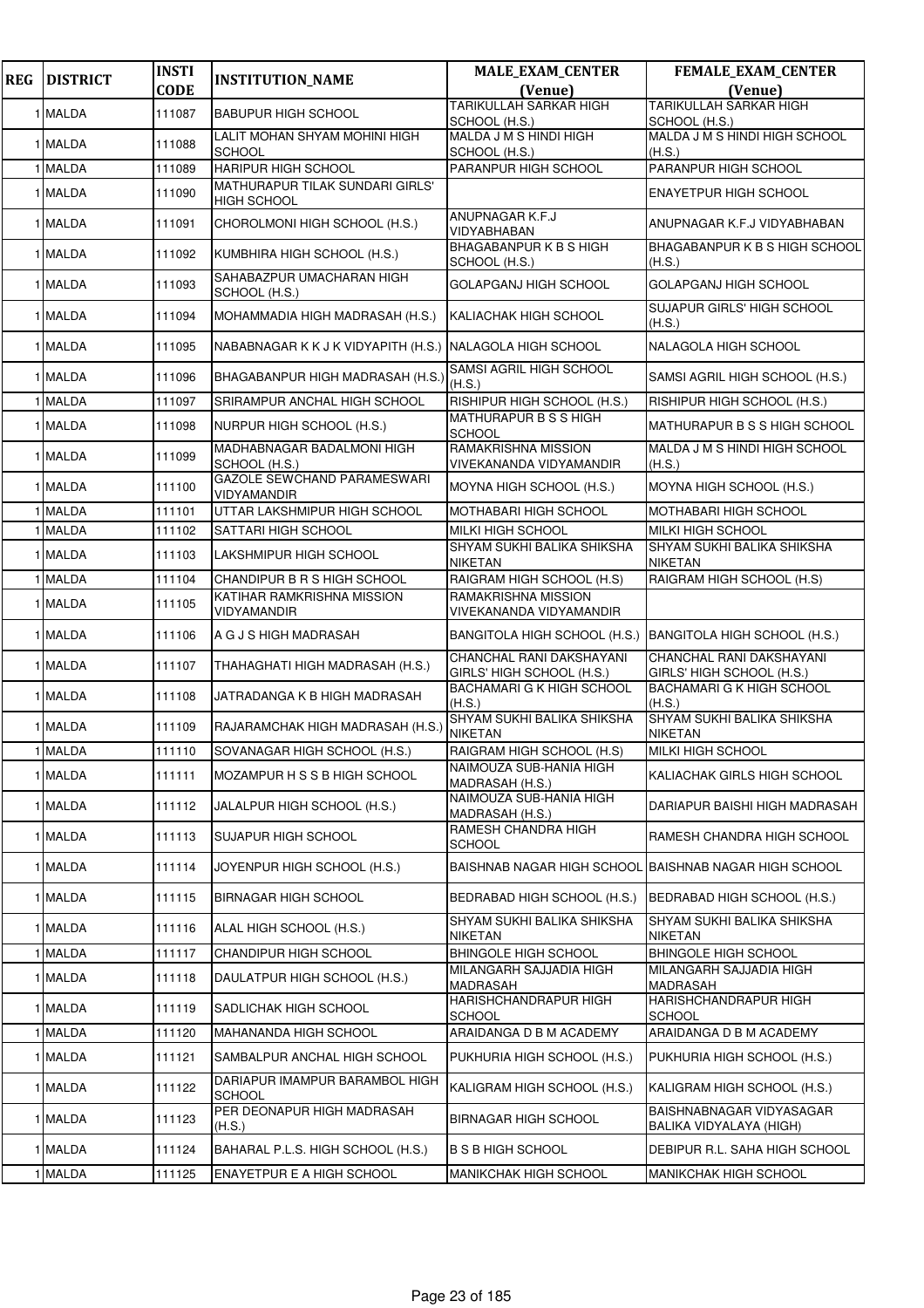| <b>REG</b> | <b>DISTRICT</b> | <b>INSTI</b><br><b>CODE</b> | <b>INSTITUTION_NAME</b>                                          | <b>MALE_EXAM_CENTER</b><br>(Venue)             | FEMALE_EXAM_CENTER<br>(Venue)                                  |
|------------|-----------------|-----------------------------|------------------------------------------------------------------|------------------------------------------------|----------------------------------------------------------------|
|            | 1 MALDA         | 111126                      | <b>BATNA HIGH MADRASAH</b>                                       | <b>BAHARAL P.L.S. HIGH SCHOOL</b><br>(H.S.)    | SAMSI AGRIL HIGH SCHOOL (H.S.)                                 |
|            | 1 MALDA         | 111127                      | NAIKANDA HIGH MADRASAH (H.S.)                                    | KALIGRAM HIGH SCHOOL (H.S.)                    | KALIGRAM HIGH SCHOOL (H.S.)                                    |
|            | 1 MALDA         | 111128                      | G B S HIGH MADRASAH (H.S.)                                       | <b>BHAGABANPURK B S HIGH</b><br>SCHOOL (H.S.)  | <b>BHAGABANPUR K B S HIGH SCHOOL</b><br>(H.S.)                 |
|            | 1 MALDA         | 111129                      | KAMDITOLA HIGH MADRASAH (H.S.)                                   | <b>BIRNAGAR HIGH SCHOOL</b>                    | <b>BIRNAGAR HIGH SCHOOL</b>                                    |
|            | 1 MALDA         | 111130                      | ACHINTALA HIGH MADRASAH (H.S.)                                   | UTTAR LAKSHMIPUR HIGH<br>SCHOOL                | UTTAR LAKSHMIPUR HIGH SCHOOL                                   |
|            | 1 MALDA         | 111131                      | RAIGRAM HIGH SCHOOL (H.S)                                        | NAGHARIA HIGH SCHOOL (H.S.)                    | NAGHARIA HIGH SCHOOL (H.S.)                                    |
|            | 1 MALDA         | 111132                      | BATTALA ADARSHA HIGH MADRASAH                                    | SAMSI AGRIL HIGH SCHOOL<br>(H.S.)              | SAMSI AGRIL HIGH SCHOOL (H.S.)                                 |
|            | 1 MALDA         | 111133                      | BUDHIA HIGH MADRASAH (H.S.)                                      | BHARTITARI HIGH SCHOOL                         | BHARTITARI HIGH SCHOOL                                         |
|            | 1 MALDA         | 111134                      | DHANGARA BISHONPUR HIGH<br>MADRASAH (H.S.)                       | SUKRABARI A.K. HIGH<br>MADRASAH (H.S.)         | SUKRABARI A.K. HIGH MADRASAH<br>(H.S.)                         |
|            | 1 MALDA         | 111135                      | JALALPUR HIGH MADRASAH                                           | GOBINDAPARA HIGH SCHOOL<br>(H.S.)              | GOBINDAPARA HIGH SCHOOL (H.S.)                                 |
|            | 1 MALDA         | 111136                      | SANTOSHPUR KATLAMARI HIGH<br>MADRASAH (H.S.)                     | CHANCHAL SIDDHESWARI<br>INSTITUTION            | CHANCHAL SIDDHESWARI<br><b>INSTITUTION</b>                     |
|            | 1 MALDA         | 111137                      | SUKRABARI A.K. HIGH MADRASAH<br>(H.S.)                           | GOBINDAPARA HIGH SCHOOL<br>(H.S.)              | GOBINDAPARA HIGH SCHOOL (H.S.)                                 |
|            | 1 MALDA         | 111138                      | MILANGARH SAJJADIA HIGH<br><b>MADRASAH</b>                       | MITNA HIGH SCHOOL (H.S.)                       | MITNA HIGH SCHOOL (H.S.)                                       |
|            | 1 MALDA         | 111139                      | MITNA SOLEMANIA HIGH MADRASAH<br>(H.S.)                          | <b>BARDUARY HIGH SCHOOL</b>                    | <b>BARDUARY HIGH SCHOOL</b>                                    |
|            | 1 MALDA         | 111140                      | DAKSHINPAKA MALLIKPARA HIGH<br><b>SCHOOL</b>                     | SITALPUR MOBARAKPUR HIGH<br><b>SCHOOL</b>      | SITALPUR MOBARAKPUR HIGH<br><b>SCHOOL</b>                      |
|            | 1 MALDA         | 111141                      | PUKHURIA HIGH SCHOOL (H.S.)                                      | ARAIDANGA D B M ACADEMY                        | ARAIDANGA D B M ACADEMY                                        |
|            | 1 MALDA         | 111142                      | SULTANGANJ HIGH SCHOOL (H.S.)                                    | ARAIDANGA D B M ACADEMY                        | ARAIDANGA D B M ACADEMY                                        |
|            | 1 MALDA         | 111143                      | CHHATIA RAMKRISHNA HIGH SCHOOL<br>(H.S.)                         | PAKUAHAT A N M HIGH SCHOOL                     | PAKUAHAT JADUNATH BALIKA<br>VIDYALAYA                          |
|            | 1 MALDA         | 111144                      | MANIKCHAK N.B.HIGH MADRASAH                                      | KALINDRI HIGH SCHOOL (H.S.)                    | KALINDRI HIGH SCHOOL (H.S.)                                    |
|            | 1 MALDA         | 111145                      | BOLATULI KALUARY MD. MUSHA HIGH<br>SCHOOL (H.S.)                 | SAHAPUR HIGH SCHOOL                            | SAHAPUR HIGH SCHOOL                                            |
|            | 1 MALDA         | 111146                      | JAM-E-HOSSAINIA C.R. HIGH<br><b>MADRASAH</b>                     | KALIACHAK HIGH SCHOOL                          | KALIACHAK HIGH SCHOOL                                          |
|            | 1 MALDA         | 111147                      | TALBANGRUA HIGH MADRASAH (H.S.)                                  | MITNA HIGH SCHOOL (H.S.)                       | MITNA HIGH SCHOOL (H.S.)                                       |
|            | 1 MALDA         | 111148                      | RAMNAGAR HIGH MADRASAH (H.S.)                                    | SHYAM SUKHI BALIKA SHIKSHA<br><b>NIKETAN</b>   | SHYAM SUKHI BALIKA SHIKSHA<br><b>NIKETAN</b>                   |
|            | 1 MALDA         | 111149                      | IDEAL HIGH MADRASAH (H.S.)                                       |                                                | BANGITOLA HIGH SCHOOL (H.S.) BANGITOLA HIGH SCHOOL (H.S.)      |
|            | 1 MALDA         | 111150                      | DALLA CHANDRA MOHAN<br>VIDYAMANDIR(HIGH)                         | KENDPUKUR HIGH SCHOOL<br>(H.S.)                | KENDPUKUR HIGH SCHOOL (H.S.)                                   |
|            | 1 MALDA         | 111151                      | RAM CHANDRA SAHA BALIKA<br>VIDYALAYA                             | <b>TARIKULLAH SARKAR HIGH</b><br>SCHOOL (H.S.) | <b>TARIKULLAH SARKAR HIGH</b><br>SCHOOL (H.S.)                 |
|            | 1 MALDA         | 111152                      | PIPLA HIGH SCHOOL (H.S.)                                         | TULSHIHATA HIGH SCHOOL<br>(H.S.)               | TULSHIHATA HIGH SCHOOL (H.S.)                                  |
|            | 1 MALDA         | 111153                      | <b>BHINGOLE HIGH SCHOOL</b>                                      | PIPLA HIGH SCHOOL (H.S.)                       | PIPLA HIGH SCHOOL (H.S.)                                       |
|            | 1 MALDA         | 111154                      | MUCHIA ANCHAL C M HIGH SCHOOL                                    | SAHAPUR HIGH SCHOOL                            | SAHAPUR HIGH SCHOOL                                            |
|            | 1 MALDA         | 111155                      | CHAR SUJAPUR HIGH SCHOOL (H.S.)                                  | BEDRABAD HIGH SCHOOL (H.S.)                    | BEDRABAD HIGH SCHOOL (H.S.)                                    |
|            | 1 MALDA         | 111156                      | DAULATNAGAR HIGH SCHOOL                                          | MITNA HIGH SCHOOL (H.S.)                       | MITNA HIGH SCHOOL (H.S.)                                       |
|            | 1 MALDA         | 111157                      | JAGDALA HIGH SCHOOL                                              | BAMANGOLA HIGH SCHOOL                          | <b>BAMANGOLA HIGH SCHOOL</b>                                   |
|            | 1 MALDA         | 111158                      | TARIKULLAH SARKAR HIGH SCHOOL<br>(H.S.)                          | GAJOLE H N M HIGH SCHOOL                       | GAJOLE H N M HIGH SCHOOL                                       |
|            | 1 MALDA         | 111159                      | <b>BULBULCHANDI R N ROY</b><br>VIDYANIKETAN GIRLS' HIGH SCHOOL   |                                                | AIHO GIRLS' HIGH SCHOOL (H.S.)                                 |
|            | 1 MALDA         | 111160                      | SUJAPUR GIRLS' HIGH SCHOOL (H.S.)                                |                                                | JALALPUR HIGH SCHOOL (H.S.)                                    |
|            | 1 MALDA         | 111161                      | OLD MALDA AHLADMONI GIRLS' HIGH<br><b>SCHOOL</b>                 |                                                | OLD MALDA KALACHAND HIGH<br><b>SCHOOL</b>                      |
|            | 1 MALDA         | 111162                      | <b>MANIKCHAK HIGH SCHOOL</b>                                     | KALINDRI HIGH SCHOOL (H.S.)                    | KALINDRI HIGH SCHOOL (H.S.)                                    |
|            | 1 MALDA         | 111163                      | RISHIPUR HIGH SCHOOL (H.S.)                                      |                                                | AIHO GIRLS' HIGH SCHOOL (H.S.)  AIHO GIRLS' HIGH SCHOOL (H.S.) |
|            | 1 MALDA         | 111164                      | ARAPUR JOTE TIPAJANI AHLADINI<br>GHOSH GIRLS' HIGH SCHOOL (H.S.) |                                                | MALDA RAILWAY HIGH SCHOOL                                      |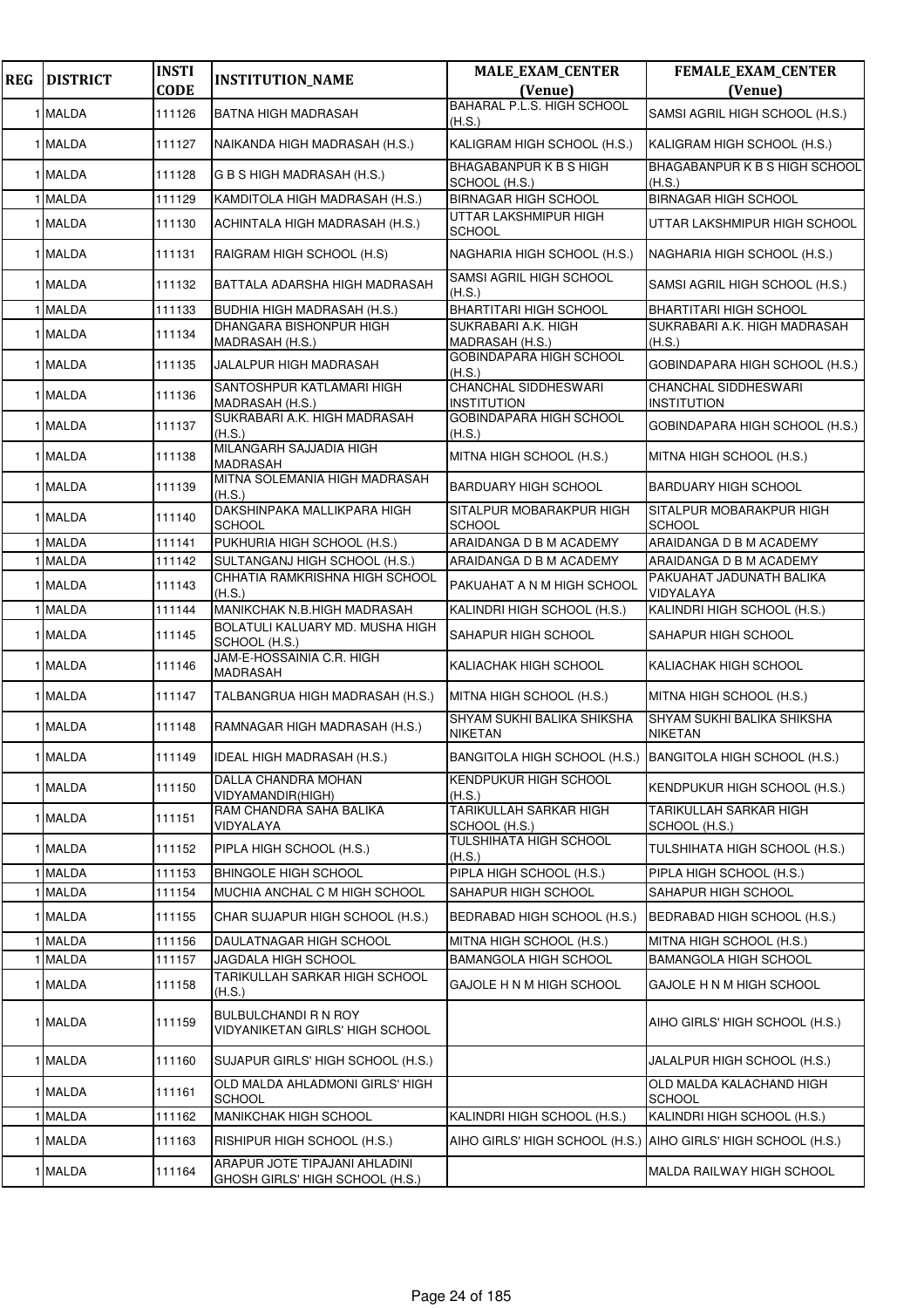| <b>REG</b> | <b>DISTRICT</b> | <b>INSTI</b><br><b>CODE</b> | <b>INSTITUTION_NAME</b>                                  | <b>MALE_EXAM_CENTER</b><br>(Venue)                | FEMALE_EXAM_CENTER<br>(Venue)                                                   |
|------------|-----------------|-----------------------------|----------------------------------------------------------|---------------------------------------------------|---------------------------------------------------------------------------------|
|            | 1 MALDA         | 111165                      | SADARPUR HIGH SCHOOL                                     | <b>ANUPNAGAR K.F.J</b><br>VIDYABHABAN             | ANUPNAGAR K.F.J VIDYABHABAN                                                     |
|            | 1 MALDA         | 111166                      | LAKSHMIPUR HIGH SCHOOL                                   | KAMDITOLA HIGH MADRASAH<br>(H.S.)                 | KAMDITOLA HIGH MADRASAH (H.S.)                                                  |
|            | 1 MALDA         | 111167                      | SIMULTALA HIGH MADRASAH                                  | <b>BAISHNAB NAGAR HIGH SCHOOL</b>                 | <b>IBAISHNAB NAGAR HIGH SCHOOL</b>                                              |
|            | 1 MALDA         | 111168                      | OSMANIA HIGH MADRASAH                                    | MUCHIA ANCHAL C M HIGH<br><b>SCHOOL</b>           | OLD MALDA AHLADMONI GIRLS'<br><b>HIGH SCHOOL</b>                                |
|            | 1 MALDA         | 111169                      | ALINAGAR HIGH SCHOOL (NORTH) H.S. PANDUA A K HIGH SCHOOL |                                                   | PANDUA A K HIGH SCHOOL                                                          |
|            | 1 MALDA         | 111170                      | KHUTADAHA R C HIGH SCHOOL (H.S.)                         | <b>NALAGOLA HIGH SCHOOL</b>                       | NALAGOLA HIGH SCHOOL                                                            |
|            | 1 MALDA         | 111171                      | PANDUA A K HIGH SCHOOL                                   | <b>GAZOLE SEWCHAND</b><br>PARAMESWARI VIDYAMANDIR | <b>GAZOLE SEWCHAND</b><br>PARAMESWARI VIDYAMANDIR                               |
|            | 1 MALDA         | 111172                      | JADUPUR ANCHAL HIGH SCHOOL (H.S.) MALDA ZILLA SCHOOL     |                                                   | <b>MALDA GIRLS HIGH SCHOOL</b>                                                  |
|            | 1 MALDA         | 111173                      | BARDANGA RAGHUNATH HIGH<br>SCHOOL (H.S.)                 | RAM CHANDRA SAHA BALIKA<br>VIDYALAYA              | RAM CHANDRA SAHA BALIKA<br>VIDYALAYA                                            |
|            | 1 MALDA         | 111174                      | JAGANNATHPUR HIGH MADRASAH                               |                                                   | DAULATPUR HIGH SCHOOL (H.S.) DAULATPUR HIGH SCHOOL (H.S.)                       |
|            | 1 MALDA         | 111175                      | RANINAGAR HIGH MADRASAH                                  | <b>MAHANANDA HIGH SCHOOL</b>                      | SAMBALPUR ANCHAL HIGH SCHOOL                                                    |
|            | 1 MALDA         | 111176                      | PALASHBARI TAPASILI ADIBASHI HIGH<br><b>SCHOOL</b>       | NALAGOLA HIGH SCHOOL                              | NALAGOLA HIGH SCHOOL                                                            |
|            | 1 MALDA         | 111177                      | <b>BARDUARY HIGH SCHOOL</b>                              | HARISHCHANDRAPUR HIGH<br><b>SCHOOL</b>            | HARISHCHANDRAPUR HIGH<br><b>SCHOOL</b>                                          |
|            | 1 MALDA         | 111178                      | DEBIPUR R.L. SAHA HIGH SCHOOL                            | BHALUKA R.M.M.M. VIDYAPITH<br>(H.S.)              | BHALUKA R.M.M.M. VIDYAPITH (H.S.)                                               |
|            | 1 MALDA         | 111179                      | MADHAIPUR A.R. HIGH SCHOOL (H.S.)                        | MUCHIA ANCHAL C M HIGH<br><b>SCHOOL</b>           | MUCHIA ANCHAL C M HIGH SCHOOL                                                   |
|            | 1 MALDA         | 111180                      | EKBARNA GADADHAR VIDYAPITH (H.S.) PARANPUR HIGH SCHOOL   |                                                   | <b>PARANPUR HIGH SCHOOL</b>                                                     |
|            | 1 MALDA         | 111181                      | BEDRABAD HIGH SCHOOL (H.S.)                              | CHAMAGRAM HIGH SCHOOL                             | CHAMAGRAM HIGH SCHOOL                                                           |
|            | 1 MALDA         | 111182                      | KALIGRAM GIRLS HIGH SCHOOL (H.S.)                        |                                                   | <b>CHANCHAL SIDDHESWARI</b><br><b>INSTITUTION</b>                               |
|            | 1 MALDA         | 111183                      | HABIBPUR SAMU HEMRAM HIGH<br><b>SCHOOL</b>               | <b>BULBULCHANDI GIRIJA SUNDARI</b><br>VIDYAMANDIR | <b>BULBULCHANDI R N ROY</b><br><b>VIDYANIKETAN GIRLS' HIGH</b><br><b>SCHOOL</b> |
|            | 1 MALDA         | 111184                      | NARHATTA GOPESWAR SATIAR HIGH<br>SCHOOL (H.S.)           | MALDA RAILWAY HIGH SCHOOL                         | <b>MALDA RAILWAY HIGH SCHOOL</b>                                                |
|            | 1 MALDA         | 111185                      | SIBANI ACADEMY (H.S.)                                    |                                                   | BANSBARI KRISHNA MOHAN BALIKA<br>VIDYALAYA (H.S.)                               |
|            | 1 MALDA         | 111186                      | M.B. DURLAVPUR HIGH SCHOOL                               | <b>RATHBARI HIGH SCHOOL</b>                       | <b>RATHBARI HIGH SCHOOL</b>                                                     |
|            | 1 MALDA         | 111187                      | AMSOLE HIGH SCHOOL                                       | <b>TARIKULLAH SARKAR HIGH</b><br>SCHOOL (H.S.)    | <b>TARIKULLAH SARKAR HIGH</b><br>SCHOOL (H.S.)                                  |
|            | 1 MALDA         | 111188                      | SAHEB NAGAR HIGH SCHOOL (H.S.)                           | <b>ENAYETPUR HIGH SCHOOL</b>                      | <b>ENAYETPUR HIGH SCHOOL</b>                                                    |
|            | 1 MALDA         | 111189                      | <b>ENAYETPUR HIGH SCHOOL</b>                             | MATHURAPUR B S S HIGH<br><b>SCHOOL</b>            | MATHURAPUR B S S HIGH SCHOOL                                                    |
|            | 1 MALDA         | 111190                      | AKONDABARIA S.C. HIGH SCHOOL<br>(H.S.)                   | GOLAPGANJ HIGH SCHOOL                             | <b>GOLAPGANJ HIGH SCHOOL</b>                                                    |
|            | 1 MALDA         | 111191                      | <b>BIRAMPUR HIGH SCHOOL</b>                              | A G J S HIGH MADRASAH                             | A G J S HIGH MADRASAH                                                           |
|            | 1 MALDA         | 111192                      | RAMESH CHANDRA HIGH SCHOOL                               | NAIMOUZA SUB-HANIA HIGH<br>MADRASAH (H.S.)        | NAIMOUZA SUB-HANIA HIGH<br>MADRASAH (H.S.)                                      |
|            | 1 MALDA         | 111193                      | NAYABAZAR HIGH SCHOOL (H.S.)                             | UTTAR LAKSHMIPUR HIGH<br><b>SCHOOL</b>            | UTTAR LAKSHMIPUR HIGH SCHOOL                                                    |
|            | 1 MALDA         | 111194                      | MAHESHMATI D.N. SAHA<br>VIDYABHABAN                      | A C INSTITUTION                                   |                                                                                 |
|            | 1 MALDA         | 111195                      | SULTANNAGAR HASINA HIGH SCHOOL<br>(HS)                   | <b>HARISHCHANDRAPUR HIGH</b><br><b>SCHOOL</b>     | HARISHCHANDRAPUR HIGH<br><b>SCHOOL</b>                                          |
|            | 1 MALDA         | 111196                      | LALBATHANI HIGH SCHOOL                                   | ENAYETPUR E A HIGH SCHOOL                         | ENAYETPUR E A HIGH SCHOOL                                                       |
|            | 1 MALDA         | 111197                      | BEJPURA KALIKAPUR HIGH SCHOOL                            |                                                   | DAULATPUR HIGH SCHOOL (H.S.) DAULATPUR HIGH SCHOOL (H.S.)                       |
|            | 1 MALDA         | 111198                      | PANCHANANDAPUR SUKIA HIGH<br>SCHOOL (H.S.)               | <b>BALUACHARA HIGH SCHOOL</b>                     | <b>BALUACHARA HIGH SCHOOL</b>                                                   |
|            | 1 MALDA         | 111199                      | KOKLAMARI PRAMILA BALA HIGH<br><b>SCHOOL</b>             | <b>MAHANANDA HIGH SCHOOL</b>                      | <b>HARIPUR HIGH SCHOOL</b>                                                      |
|            | 1 MALDA         | 111200                      | <b>BALUACHARA HIGH SCHOOL</b>                            | <b>MOTHABARI HIGH SCHOOL</b>                      | <b>MOTHABARI HIGH SCHOOL</b>                                                    |
|            | 1 MALDA         | 111201                      | JAHARATALA HIGH SCHOOL (H.S.)                            | <b>MALDA TOWN HIGH SCHOOL</b><br>(H.S.)           | MALDA J M S HINDI HIGH SCHOOL<br>(H.S.)                                         |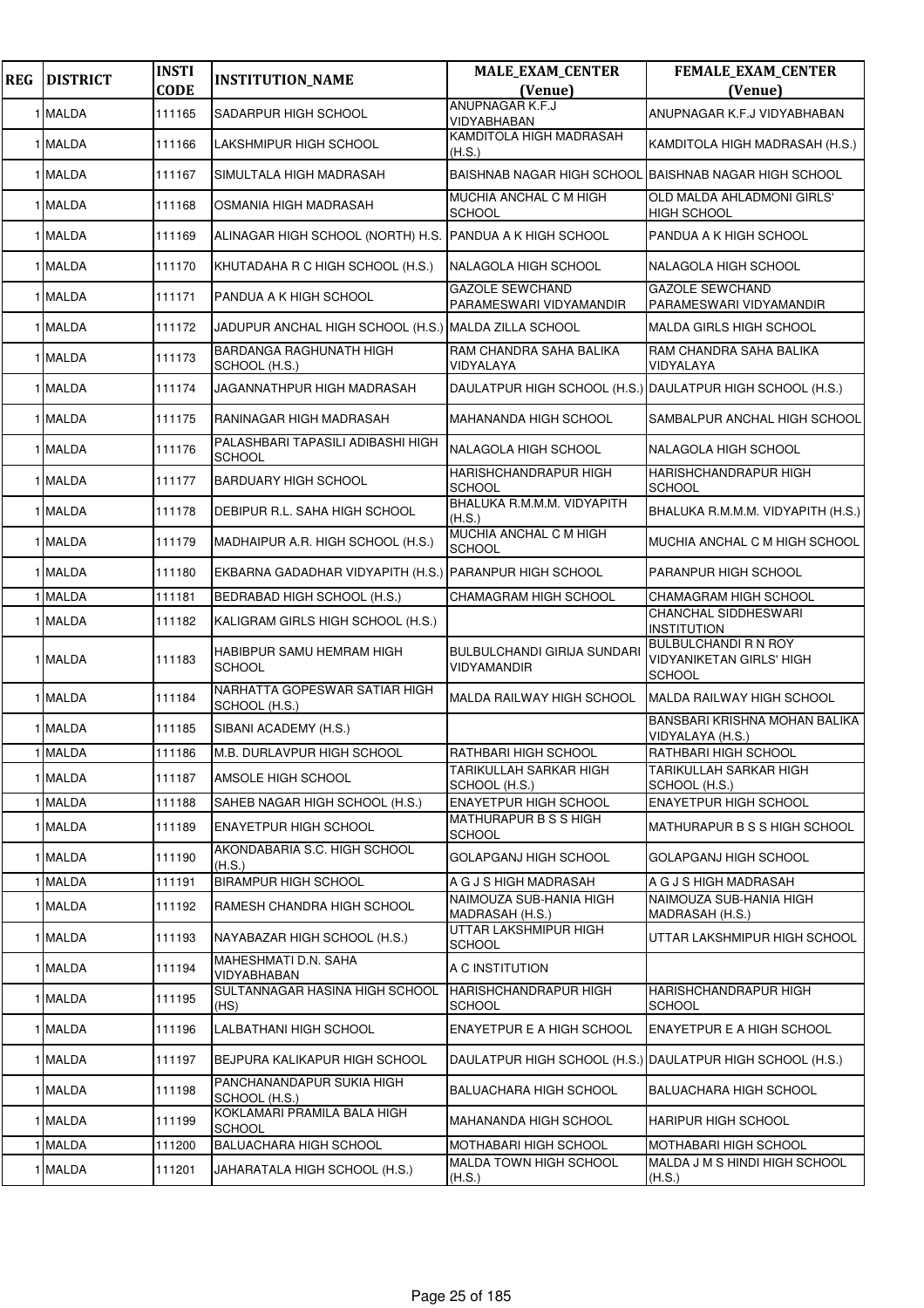| <b>REG</b> | <b>DISTRICT</b> | <b>INSTI</b> | <b>INSTITUTION_NAME</b>                                           | <b>MALE_EXAM_CENTER</b>                               | FEMALE_EXAM_CENTER                                                       |
|------------|-----------------|--------------|-------------------------------------------------------------------|-------------------------------------------------------|--------------------------------------------------------------------------|
|            |                 | <b>CODE</b>  |                                                                   | (Venue)                                               | (Venue)                                                                  |
|            | 1 MALDA         | 111202       | <b>BHAGIRATHI HIGH SCHOOL</b>                                     | RAMESH CHANDRA HIGH<br>SCHOOL                         | RAMESH CHANDRA HIGH SCHOOL                                               |
|            | 1 MALDA         | 111203       | PARLALPUR HIGH SCHOOL                                             | LAKSHMIPUR HIGH SCHOOL                                | LAKSHMIPUR HIGH SCHOOL                                                   |
|            | 1 MALDA         | 111204       | <b>BHARTITARI HIGH SCHOOL</b>                                     | SOVANAGAR HIGH SCHOOL<br>(H.S.)                       | SOVANAGAR HIGH SCHOOL (H.S.)                                             |
|            | 1 MALDA         | 111205       | <b>BIRASTHALI HIGH SCHOOL</b>                                     | CHANCHAL RANI DAKSHAYANI<br>GIRLS' HIGH SCHOOL (H.S.) | CHANCHAL RANI DAKSHAYANI<br>GIRLS' HIGH SCHOOL (H.S.)                    |
|            | 1 MALDA         | 111206       | GOALPARA HIGH SCHOOL (H.S.)                                       | JALALPUR H. R. A. HIGH<br>SCHOOL                      | JALALPUR H. R. A. HIGH SCHOOL                                            |
|            | 1 MALDA         | 111207       | HAZI OMAR ALI SMRITI VIDYALAYA<br>(HIGH SCHOOL)                   | SUJAPUR HIGH SCHOOL                                   | <b>SUJAPUR HIGH SCHOOL</b>                                               |
|            | 1 MALDA         | 111208       | JADUPUR HIGH SCHOOL                                               | DARIAPUR IMAMPUR BARAMBOL<br><b>HIGH SCHOOL</b>       | DARIAPUR IMAMPUR BARAMBOL<br><b>HIGH SCHOOL</b>                          |
|            | 1 MALDA         | 111209       | POPRA ISWARLAL HIGH SCHOOL (H.S.)                                 | <b>OSMANIA HIGH MADRASAH</b>                          | OSMANIA HIGH MADRASAH                                                    |
|            | 1 MALDA         | 111210       | HATIMARI HIGH SCHOOL (H.S.)                                       | RAM CHANDRA SAHA BALIKA<br>VIDYALAYA                  | RAM CHANDRA SAHA BALIKA<br>VIDYALAYA                                     |
|            | 1 MALDA         | 111211       | RAHUTARA ST. THOMAS HIGH SCHOOL                                   | KENDPUKUR HIGH SCHOOL<br>(H.S.)                       | KENDPUKUR HIGH SCHOOL (H.S.)                                             |
|            | 1 MALDA         | 111212       | SUKDEVPUR HIGH SCHOOL                                             | G B S HIGH MADRASAH (H.S.)                            | G B S HIGH MADRASAH (H.S.)                                               |
|            | 1 MALDA         | 111213       | ARAIDANGA R N G BALIKA VIDYAPITH                                  |                                                       | <b>HARIPUR HIGH SCHOOL</b>                                               |
|            | 1 MALDA         | 111214       | MURCHA SUKHADA BALA HIGH<br><b>SCHOOL</b>                         | (H.S.)                                                | EKBARNA GADADHAR VIDYAPITH EKBARNA GADADHAR VIDYAPITH<br>(H.S.)          |
|            | 1 MALDA         | 111215       | BALARAMPUR BARKOL HIGH SCHOOL<br>(H.S.)                           | OLD MALDA KALACHAND HIGH<br><b>SCHOOL</b>             | OLD MALDA KALACHAND HIGH<br><b>SCHOOL</b>                                |
|            | 1 MALDA         | 111216       | MIRJATPUR NIRODBARANI VIDYAPITH<br>(HIGH)                         | MAHANANDA HIGH SCHOOL                                 | <b>MAHANANDA HIGH SCHOOL</b>                                             |
|            | 1 MALDA         | 111217       | MALDA KANYA SIKSHALAYA HIGH<br><b>SCHOOL</b>                      |                                                       | <b>BARLOW GIRLS' HIGH SCHOOL</b><br>(H.S.)                               |
|            | 1 MALDA         | 111218       | SHYAMLALPARA TIORPARA<br><b>BRAHMANGRAM HIGH SCHOOL</b>           | <b>ENAYETPUR HIGH SCHOOL</b>                          | <b>ENAYETPUR HIGH SCHOOL</b>                                             |
|            | 1 MALDA         | 111219       | UTTAR CHANDIPUR B. P. HIGH SCHOOL BHUTNI CHANDIPUR HIGH<br>(H.S.) | <b>SCHOOL</b>                                         | BHUTNI CHANDIPUR HIGH SCHOOL                                             |
|            | 1 MALDA         | 111220       | AMTALA NANDITOLA HIGH SCHOOL                                      | UTTAR CHANDIPUR B. P. HIGH<br>SCHOOL (H.S.)           | UTTAR CHANDIPUR B. P. HIGH<br>SCHOOL (H.S.)                              |
|            | 1 MALDA         | 111221       | BAISHNABNAGAR VIDYASAGAR BALIKA<br>VIDYALAYA (HIGH)               | CHAMAGRAM HIGH SCHOOL                                 | CHAMAGRAM HIGH SCHOOL                                                    |
|            | 1 MALDA         | 111222       | SINGHABAD TILASAN HIGH SCHOOL                                     | BULBULCHANDI GIRIJA SUNDARI<br>VIDYAMANDIR            | <b>BULBULCHANDI R N ROY</b><br><b>VIDYANIKETAN GIRLS' HIGH</b><br>SCHOOL |
|            | 1 MALDA         | 111223       | NALAGOL.A HIRALAL BALIKA<br><b>VIDYALAYA</b>                      | NALAGOLA HIGH SCHOOL                                  | NALAGOLA HIGH SCHOOL                                                     |
|            | 1 MALDA         | 111224       | RATUA HIGH MADRASHA                                               | DEBIPUR R.L. SAHA HIGH<br>SCHOOL                      | DEBIPUR R.L. SAHA HIGH SCHOOL                                            |
|            | 1 MALDA         | 111225       | D.S.K.B. HIGH MADRASAH (H.S.)                                     | <b>BALUACHARA HIGH SCHOOL</b>                         | <b>BALUACHARA HIGH SCHOOL</b>                                            |
|            | 1 MALDA         | 111226       | BHABANIPUR MODEL HIGH MADRASAH MILKI HIGH SCHOOL                  |                                                       | <b>MILKI HIGH SCHOOL</b>                                                 |
|            | 1 MALDA         | 111227       | NAYATULI MAHANANDAPUR HIGH<br>MADRASAH                            | SITALPUR MOBARAKPUR HIGH<br>SCHOOL                    | SITALPUR MOBARAKPUR HIGH<br><b>SCHOOL</b>                                |
|            | 1 MALDA         | 111228       | MOYNA HIGH SCHOOL (H.S.)                                          | GAJOLE H N M HIGH SCHOOL                              | GAJOLE H N M HIGH SCHOOL                                                 |
|            | 1 MALDA         | 111229       | <b>GARADHUL HIGH SCHOOL</b>                                       | NALAGOLA HIGH SCHOOL<br>ANUPNAGAR K.F.J               | NALAGOLA HIGH SCHOOL                                                     |
|            | 1 MALDA         | 111230       | JALALPUR H. R. A. HIGH SCHOOL                                     | VIDYABHABAN                                           | ANUPNAGAR K.F.J VIDYABHABAN                                              |
|            | 1 MALDA         | 111231       | ISLAMPUR SAGAR HIGH MADRASAH<br>GOYESHWARI PYARI BHUBAN           | BARDUARY HIGH SCHOOL                                  | <b>BARDUARY HIGH SCHOOL</b>                                              |
|            | 1 MALDA         | 111232       | VIDYANIKETAN                                                      | G B S HIGH MADRASAH (H.S.)<br>MASHAL DIGHI SHIBABRATI | G B S HIGH MADRASAH (H.S.)<br><b>MASHAL DIGHI SHIBABRATI</b>             |
|            | 1 MALDA         | 111233       | <b>BADNAGARA HIGH SCHOOL</b>                                      | VIDYAPITH                                             | VIDYAPITH                                                                |
|            | 1 MALDA         | 111234       | DOHIL HIGH SCHOOL (H.S.)                                          | RAM CHANDRA SAHA BALIKA<br>VIDYALAYA                  | RAM CHANDRA SAHA BALIKA<br>VIDYALAYA                                     |
|            | 1 MALDA         | 111235       | SHONGHAT HIGH SCHOOL (H.S.)                                       | PAKUAHAT A N M HIGH SCHOOL                            | PAKUAHAT A N M HIGH SCHOOL                                               |
|            | 1 MALDA         | 111236       | DUBA KHOKSAN BAIRDANGI K.R. HIGH<br>SCHOOL (H.S.)                 | NALAGOLA HIGH SCHOOL                                  | NALAGOLA HIGH SCHOOL                                                     |
|            | 1 MALDA         | 111237       | BAMONGRAM H. M. A. M. HIGH SCHOOL<br>(H.S.)                       | DARIAPUR BAISHI HIGH<br>MADRASAH                      | KALIACHAK GIRLS HIGH SCHOOL                                              |
|            | 1 MALDA         | 111238       | GOBINDAPUR HIGH SCHOOL                                            | TARIKULLAH SARKAR HIGH<br>SCHOOL (H.S.)               | TARIKULLAH SARKAR HIGH<br>SCHOOL (H.S.)                                  |
|            | 1 MALDA         | 111239       | KAZIGRAM HIGH SCHOOL                                              | BHARTITARI HIGH SCHOOL                                | BHARTITARI HIGH SCHOOL                                                   |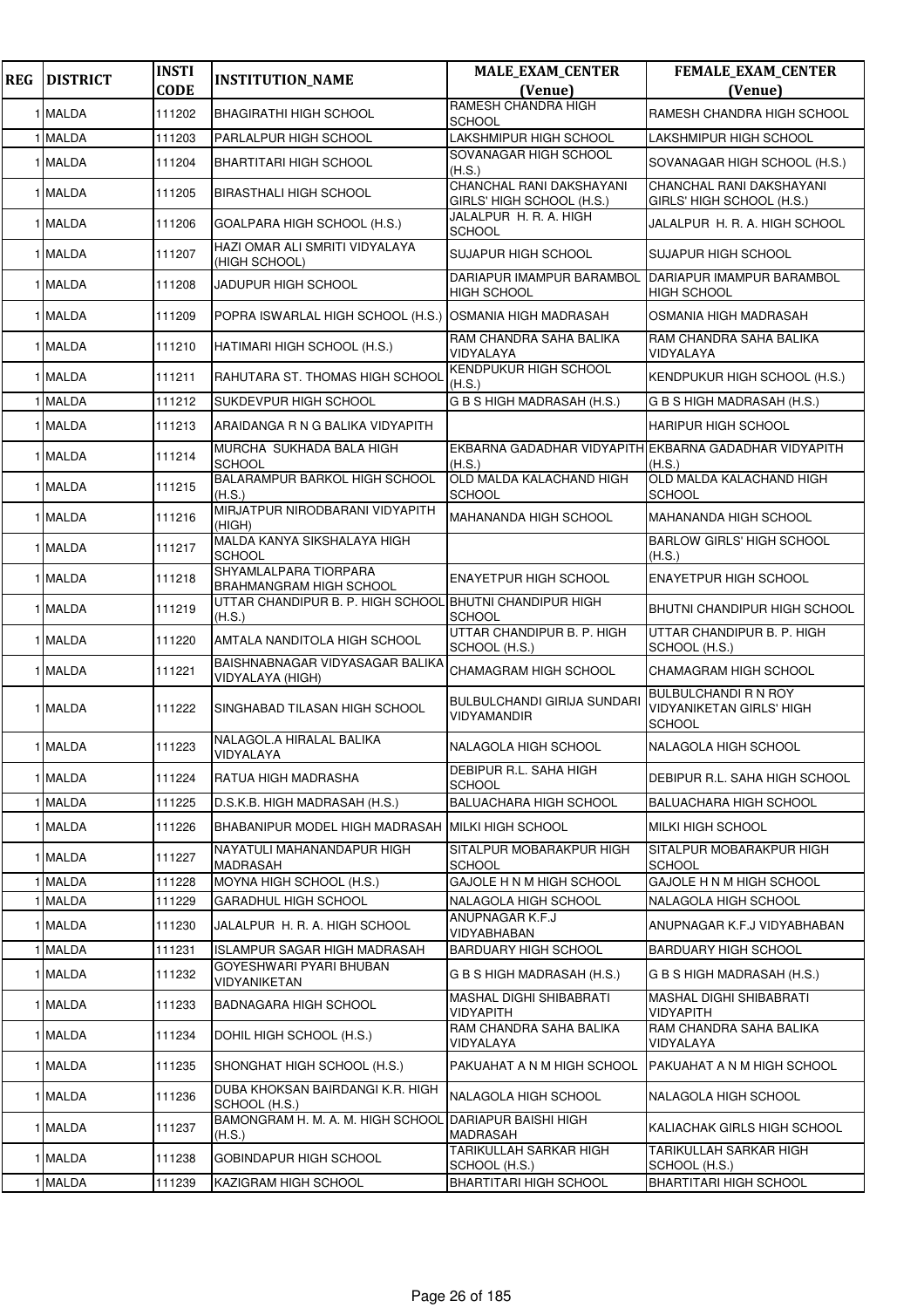| <b>REG</b> | <b>DISTRICT</b>         | <b>INSTI</b> | <b>INSTITUTION_NAME</b>                          | <b>MALE_EXAM_CENTER</b>                                      | <b>FEMALE_EXAM_CENTER</b>                         |
|------------|-------------------------|--------------|--------------------------------------------------|--------------------------------------------------------------|---------------------------------------------------|
|            |                         | <b>CODE</b>  |                                                  | (Venue)                                                      | (Venue)                                           |
|            | 1 MALDA                 | 111240       | KANUA BHAWANIPUR HIGH SCHOOL                     | PIPLA HIGH SCHOOL (H.S.)                                     | PIPLA HIGH SCHOOL (H.S.)                          |
|            | 1 MALDA                 | 111241       | JAGAJIBANPUR HIGH SCHOOL                         | HABIBPUR SAMU HEMRAM HIGH<br><b>SCHOOL</b>                   | HABIBPUR SAMU HEMRAM HIGH<br><b>SCHOOL</b>        |
|            | 1 MALDA                 | 111242       | DHARANI B.S. VIDYAPITH                           | PANDUA A K HIGH SCHOOL                                       | PANDUA A K HIGH SCHOOL                            |
|            | 1 MALDA                 | 111243       | <b>UDAIPUR HIGH SCHOOL</b>                       | BHALUKA R.M.M.M. VIDYAPITH<br>(H.S.)                         | BHALUKA R.M.M.M. VIDYAPITH (H.S.)                 |
|            | 1 MALDA                 | 111244       | KARKACH M. HIGH SCHOOL                           | <b>GAZOLE SEWCHAND</b><br>PARAMESWARI VIDYAMANDIR            | <b>GAZOLE SEWCHAND</b><br>PARAMESWARI VIDYAMANDIR |
|            | 1 MALDA                 | 111245       | MEHERAPUR GANGADHAR HIGH<br><b>SCHOOL</b>        | RATHBARI HIGH SCHOOL                                         | RATHBARI HIGH SCHOOL                              |
|            | 1 MALDA                 | 111246       | NAZIRPUR HIGH SCHOOL                             | <b>MANIKCHAK HIGH SCHOOL</b>                                 | <b>MANIKCHAK HIGH SCHOOL</b>                      |
|            | 1 MALDA                 | 111247       | SALAIDANGA HIGH SCHOOL                           | GAZOLE SEWCHAND<br>PARAMESWARI VIDYAMANDIR                   | GAZOLE SEWCHAND<br>PARAMESWARI VIDYAMANDIR        |
|            | 1 MALDA                 | 111248       | CHITHOLIA H.S.N. HIGH MADRASHA                   | <b>BHINGOLE HIGH SCHOOL</b>                                  | <b>BHINGOLE HIGH SCHOOL</b>                       |
|            | 1 MALDA                 | 111249       | KARBONA KANCHANNAGAR HIGH<br>MADRASAH            | BHALUKA R.M.M.M. VIDYAPITH<br>(H.S.)                         | BHALUKA R.M.M.M. VIDYAPITH (H.S.)                 |
|            | 1 MALDA                 | 111250       | CHANDMONI ANCHAL HIGH MADRASAH B S B HIGH SCHOOL |                                                              | <b>B S B HIGH SCHOOL</b>                          |
|            | 1 MALDA                 | 111251       | <b>B G H K N HIGH MADRASAH</b>                   | SAMBALPUR ANCHAL HIGH<br>SCHOOL                              | SAMBALPUR ANCHAL HIGH SCHOOL                      |
|            | 1 MALDA                 | 111252       | G.S.A HIGH MADRASAH(H.S)                         | SAMBALPUR ANCHAL HIGH<br>SCHOOL                              | SAMBALPUR ANCHAL HIGH SCHOOL                      |
|            | 1 MALDA                 | 111253       | KHASKOLE HIGH SCHOOL                             | SOVANAGAR HIGH SCHOOL<br>(H.S.)                              | SOVANAGAR HIGH SCHOOL (H.S.)                      |
|            | 1 MALDA                 | 111254       | DHANGARA RANGHAT HIGH SCHOOL                     | SUKRABARI A.K. HIGH<br>MADRASAH (H.S.)                       | SUKRABARI A.K. HIGH MADRASAH<br>(H.S.)            |
|            | 1 MALDA                 | 111255       | <b>GOURIO HIGH SCHOOL</b>                        | MALDA TOWN HIGH SCHOOL<br>(H.S.)                             | MALDA GIRLS HIGH SCHOOL                           |
|            | 1 MALDA                 | 111256       | KANCHANTAR MAHARAJPUR HIGH<br><b>SCHOOL</b>      | MALDA ZILLA SCHOOL                                           | <b>MALDA GIRLS HIGH SCHOOL</b>                    |
|            | 1 MALDA                 | 111257       | JUGALTALA HIGH SCHOOL                            | UTTAR LAKSHMIPUR HIGH<br>SCHOOL                              | UTTAR LAKSHMIPUR HIGH SCHOOL                      |
|            | 1 MALDA                 | 111258       | CHITKOLE RAMKRISHNA<br><b>SIKSHANIKETAN</b>      | PANDUA A K HIGH SCHOOL                                       | PANDUA A K HIGH SCHOOL                            |
|            | 1 MALDA                 | 111259       | THAKUR A.C. BALIKA VIDYAMANDIR                   |                                                              | JALALIA GIRLS HIGH SCHOOL                         |
|            | 1 MALDA                 | 111260       | CHAMAGRAM HIGH SCHOOL                            | KAMDITOLA HIGH MADRASAH<br>(H.S.)                            | KAMDITOLA HIGH MADRASAH (H.S.)                    |
|            | 1 MALDA                 | 111261       | PASCHIM NARYANPUR HIGH SCHOOL                    | ENAYETPUR HIGH SCHOOL                                        | <b>ENAYETPUR HIGH SCHOOL</b>                      |
|            | 1 MALDA                 | 111262       | ANUPNAGAR K.F.J VIDYABHABAN                      | GOBINDAPARA HIGH SCHOOL<br>(H.S.)                            | GOBINDAPARA HIGH SCHOOL (H.S.)                    |
|            | 1 MALDA                 | 111263       | PEMA BHAKTIPUR K.S HIGH<br>MADRASAH (H.S)        | TULSHIHATA HIGH SCHOOL<br>(H.S.)                             | TULSHIHATA HIGH SCHOOL (H.S.)                     |
|            | 1 MALDA                 | 111264       | JOYENPUR HIGH MADRASAH                           | SIMULTALA HIGH MADRASAH                                      | SIMULTALA HIGH MADRASAH                           |
|            | 1 MALDA                 | 111265       | SUKANTA MEMORIAL VIDYAPITH                       | JALALPUR HIGH SCHOOL (H.S.)                                  | JALALPUR HIGH SCHOOL (H.S.)                       |
|            | 1 MALDA                 | 111266       | PAKUAHAT JADUNATH BALIKA<br><b>VIDYALAYA</b>     |                                                              | MAHESHPUR HIGH SCHOOL                             |
|            | 1 MALDA                 | 111267       | GOUR CHANDRA GHOSH GIRLS' HIGH<br><b>SCHOOL</b>  |                                                              | <b>BACHAMARI G K HIGH SCHOOL</b><br>(H.S.)        |
|            | 1 MALDA                 | 111268       | NAZIRPUR HIGH SCHOOL                             | JALALPUR HIGH SCHOOL (H.S.)                                  | JALALPUR HIGH SCHOOL (H.S.)                       |
|            | 1 MALDA                 | 111269       | BHABUK RAM MARDI HIGH SCHOOL                     | BACHAMARI G K HIGH SCHOOL<br>(H.S.)                          | OLD MALDA AHLADMONI GIRLS'<br><b>HIGH SCHOOL</b>  |
|            | 1UTTAR-DINAJPUR 109005  |              | DALKHOLA HIGH SCHOOL                             | UTTAR DALKHOLA HIGH SCHOOL<br>(H.S.)                         | DALKHOLA HINDI HIGH SCHOOL                        |
|            | 1UTTAR-DINAJPUR 109006  |              | ITAHAR HIGH SCHOOL                               | CHURAMAN P.C. HIGH SCHOOL                                    | CHURAMAN P.C. HIGH SCHOOL                         |
|            | 1UTTAR-DINAJPUR 109007  |              | <b>ISLAMPUR HIGH SCHOOL</b>                      | KSHUDIRAM PALLY SUKANTA<br>SMRITI BIDYAPITH (HIGH<br>SCHOOL) |                                                   |
|            | 1UTTAR-DINAJPUR 109008  |              | <b>ISLAMPUR GIRLS' HIGH SCHOOL</b>               |                                                              | ISLAMPUR HIGH SCHOOL                              |
|            | 1 UTTAR-DINAJPUR 109009 |              | KALIAGANJ SARALA SUNDARI HIGH<br><b>SCHOOL</b>   | KALIYAGANJ GINNIDEBI HINDI<br>HIGH SCHOOL                    | KALIYAGANJ GINNIDEBI HINDI HIGH<br><b>SCHOOL</b>  |
|            | 1 UTTAR-DINAJPUR 109010 |              | KALIAGANJ PARBATI SUNDARI HIGH<br><b>SCHOOL</b>  | LAKSHMIPUR MAHIM CHANDRA<br>BIDYABHABAN                      | LAKSHMIPUR MAHIM CHANDRA<br>BIDYABHABAN           |
|            | 1 UTTAR-DINAJPUR 109011 |              | KANKI SRI JAIN VIDYAMANDIR                       | CHAKULIA HIGH SCHOOL                                         | CHAKULIA HIGH SCHOOL                              |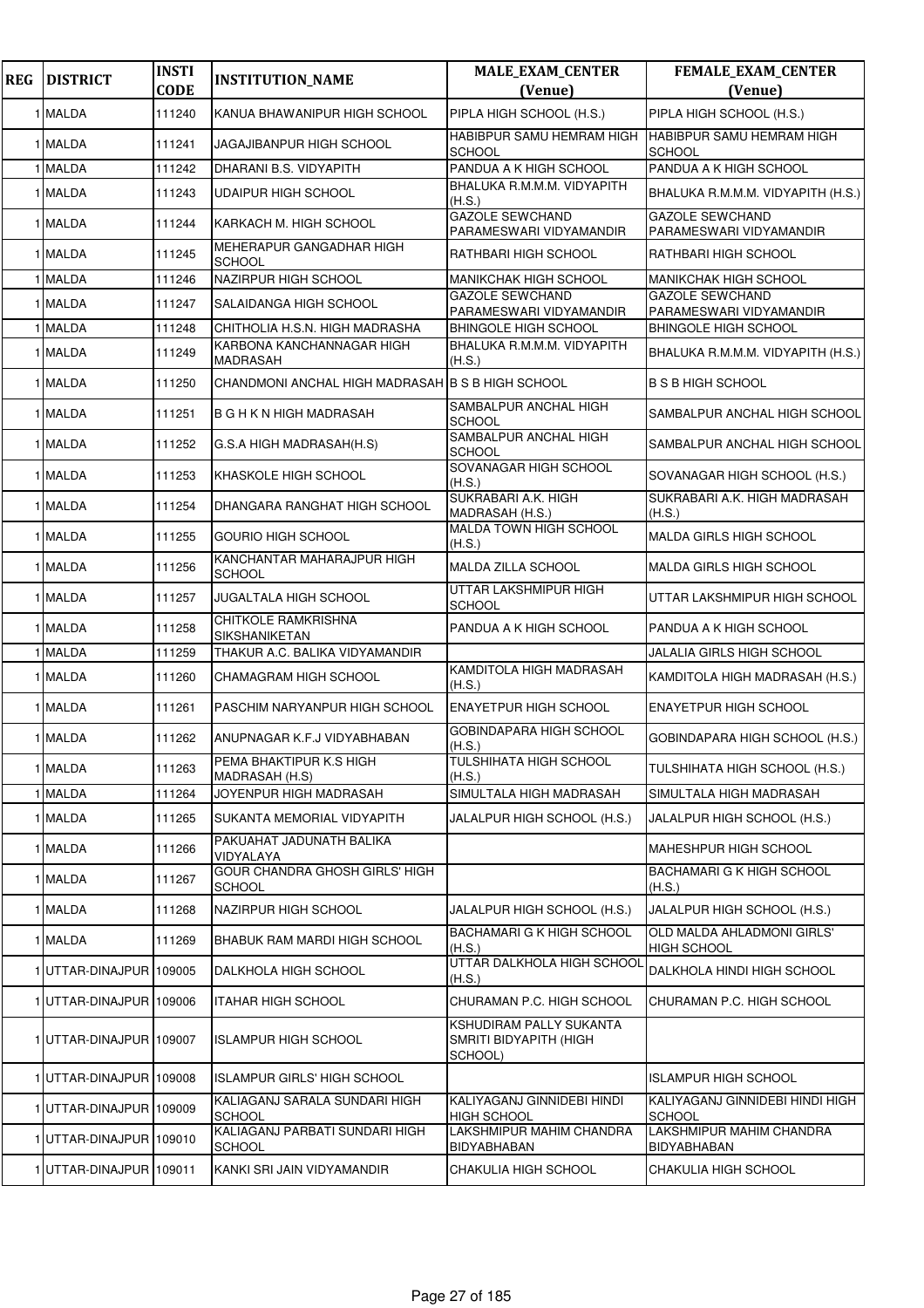| <b>REG</b> | <b>DISTRICT</b>         | <b>INSTI</b><br><b>CODE</b> | <b>INSTITUTION_NAME</b>                                   | <b>MALE_EXAM_CENTER</b><br>(Venue)                                          | <b>FEMALE_EXAM_CENTER</b><br>(Venue)                          |
|------------|-------------------------|-----------------------------|-----------------------------------------------------------|-----------------------------------------------------------------------------|---------------------------------------------------------------|
|            |                         |                             |                                                           |                                                                             |                                                               |
|            | 1 UTTAR-DINAJPUR 109012 |                             | KAPASIA A M HIGH SCHOOL                                   | <b>ITAHAR HIGH SCHOOL</b>                                                   | <b>ITAHAR HIGH SCHOOL</b>                                     |
|            | 1UTTAR-DINAJPUR 109014  |                             | RAIGANJ CORONATION HIGH SCHOOL                            | DEBINAGAR KAILASH CHANDRA<br>RADHARANI VIDYAPITH                            | DEBINAGAR GAYALAL RAMHARI<br><b>GIRLS' HIGH SCHOOL</b>        |
|            | 1 UTTAR-DINAJPUR 109015 |                             | RAIGANJ SRI SRI RAMKRISHNA<br>VIDYABHABAN                 | <b>DEBINAGAR GAYALAL RAMHARI</b><br><b>UCHCHA VIDYAPITH</b>                 | <b>DEBINAGAR GAYALAL RAMHARI</b><br><b>GIRLS' HIGH SCHOOL</b> |
|            | 1 UTTAR-DINAJPUR 109016 |                             | RAIGANJ GIRLS' HIGH SCHOOL (H.S.)                         |                                                                             | RAIGANJ TEN CLASS GIRLS' HIGH<br><b>SCHOOL</b>                |
|            | 1UTTAR-DINAJPUR 109017  |                             | SUDARSANPUR DWARIKA PROSAD<br>UCHCHA VIDYACHAKRA          | RAIGANJ MOHANBATI HIGH<br><b>SCHOOL</b>                                     | UDAYPUR BALIKA VIDYANIKETAN                                   |
|            | 1 UTTAR-DINAJPUR 109018 |                             | <b>TORYAL HIGH SCHOOL</b>                                 | SHAKUNTALA HIGH SCHOOL                                                      | SHAKUNTALA HIGH SCHOOL                                        |
|            | 1 UTTAR-DINAJPUR 109019 |                             | HEMTABAD ADARSHA VIDYALAYA                                | DEHUCHI HIGH SCHOOL(H.S)                                                    | <b>BANGALBARI HIGH SCHOOL</b>                                 |
|            | 1 UTTAR-DINAJPUR 109020 |                             | CHOPRA HIGH SCHOOL (V - XII)                              | SONAPURHAT MAHATMA<br><b>GANDHI HIGH SCHOOL</b>                             | SONAPURHAT MAHATMA GANDHI<br><b>HIGH SCHOOL</b>               |
|            | 1UTTAR-DINAJPUR 109021  |                             | GOALPOKHER LODHAN HIGH SCHOOL<br>(H.S.)                   | DHRAMPUR HIGH SCHOOL                                                        | DHRAMPUR HIGH SCHOOL                                          |
|            | 1 UTTAR-DINAJPUR 109022 |                             | KARANDIGHI HIGH SCHOOL                                    | <b>DWARIN HIGH SCHOOL</b>                                                   | JHARBARI HIGH SCHOOL                                          |
|            | 1 UTTAR-DINAJPUR 109023 |                             | RAMGANJ HIGH SCHOOL                                       | ISLAMPUR STATE FARM COLONY ISLAMPUR STATE FARM COLONY<br><b>HIGH SCHOOL</b> | <b>HIGH SCHOOL</b>                                            |
|            | 1UTTAR-DINAJPUR 109024  |                             | <b>ISLAMPUR STATE FARM COLONY HIGH</b><br><b>SCHOOL</b>   | SRIKRISHNAPUR HIGH SCHOOL                                                   | <b>SRIKRISHNAPUR HIGH SCHOOL</b>                              |
|            | 1 UTTAR-DINAJPUR 109025 |                             | RAJGRAM HIGH SCHOOL                                       | <b>BANBOLE HIGH SCHOOL</b>                                                  | <b>BANBOLE HIGH SCHOOL</b>                                    |
|            | 1UTTAR-DINAJPUR 109026  |                             | BHUPAL CHANDRA VIDYAPITH                                  | MAHARAJA JAGADISH NATH<br><b>HIGH SCHOOL</b>                                | <b>DEBINAGAR PROMADA SUNDARI</b><br><b>BALIKA VIDYAPITH</b>   |
|            | 1 UTTAR-DINAJPUR 109027 |                             | TARANGAPUR N K HIGH SCHOOL                                | KALIAGANJ SARALA SUNDARI<br><b>HIGH SCHOOL</b>                              | KALIAGANJ MANOMOHAN GIRLS<br><b>HIGH SCHOOL</b>               |
|            | 1UTTAR-DINAJPUR 109028  |                             | KALIAGANJ MILANMAYEE GIRLS HIGH<br><b>SCHOOL</b>          |                                                                             | KALIAGANJ MANOMOHAN GIRLS<br><b>HIGH SCHOOL</b>               |
|            | 1 UTTAR-DINAJPUR 109029 |                             | RAMPUR INDIRA UCHCHA<br>VIDYAPITH(H.S.)                   | MAHARAJAHAT HIGH SCHOOL<br>(H.S.)                                           | MAHARAJAHAT HIGH SCHOOL (H.S.)                                |
|            | 1 UTTAR-DINAJPUR 109030 |                             | RAIGANJ MOHANBATI HIGH SCHOOL                             | KASHIBATI VIVEKANANDA<br><b>VIDYAPITH</b>                                   |                                                               |
|            | 1UTTAR-DINAJPUR 109031  |                             | DEBINAGAR KAILASH CHANDRA<br>RADHARANI VIDYAPITH          | RAIGANJ SRI SRI RAMKRISHNA<br>VIDYABHABAN                                   | RAIGANJ TEN CLASS GIRLS' HIGH<br><b>SCHOOL</b>                |
|            | 1 UTTAR-DINAJPUR 109032 |                             | <b>BANGALBARI HIGH SCHOOL</b>                             | <b>DUDHUNDA ALOKE TIRTHA</b><br>VIDYAPITH                                   | DUDHUNDA ALOKE TIRTHA<br><b>VIDYAPITH</b>                     |
|            | 1 UTTAR-DINAJPUR 109033 |                             | <b>ST IGNATIUS HIGH SCHOOL</b>                            | <b>SURJAPUR HIGH SCHOOL</b>                                                 | SURJAPUR HIGH SCHOOL                                          |
|            | 1 UTTAR-DINAJPUR 109034 |                             | KARNAJORA HIGH SCHOOL                                     | MOHANBATI PARBATI DEBI<br>BALIKA VIDYALAYA                                  | MOHANBATI PARBATI DEBI BALIKA<br>VIDYALAYA                    |
|            | 1UTTAR-DINAJPUR 109035  |                             | RASAKHOWA HIGH SCHOOL                                     | DWARIN HIGH SCHOOL                                                          | <b>MADARGACHI HIGH SCHOOL</b>                                 |
|            | 1UTTAR-DINAJPUR 109036  |                             | RAHATPUR HIGH MADRASAH (H.S.)                             | MADARGACHI HIGH SCHOOL                                                      | RASAKHOWA HIGH SCHOOL                                         |
|            | 1UTTAR-DINAJPUR 109037  |                             | SONAPURHAT MAHATMA GANDHI HIGH<br><b>SCHOOL</b>           | CHOPRA GIRLS' HIGH SCHOOL                                                   | CHOPRA GIRLS' HIGH SCHOOL                                     |
|            | 1 UTTAR-DINAJPUR 109038 |                             | PANJIPARA ELAHI BAKHSH HIGH<br>SCHOOL (H.S.)              | PACHHU RASIA HIGH SCHOOL                                                    | PACHHU RASIA HIGH SCHOOL                                      |
|            | 1 UTTAR-DINAJPUR 109039 |                             | <b>MAJHIALI HIGH SCHOOL</b>                               | CHOPRA HIGH SCHOOL (V - XII)                                                | CHOPRA HIGH SCHOOL (V - XII)                                  |
|            | 1UTTAR-DINAJPUR 109040  |                             | KSHUDIRAM PALLY SUKANTA SMRITI<br>BIDYAPITH (HIGH SCHOOL) | CHOPRAJHAR ADARSA BALIKA<br>VIDYALAYA                                       | CHOPRAJHAR ADARSA BALIKA<br>VIDYALAYA                         |
|            | 1UTTAR-DINAJPUR 109041  |                             | SRIKRISHNAPUR HIGH SCHOOL                                 | RAMGANJ HIGH SCHOOL                                                         | RAMGANJ HIGH SCHOOL                                           |
|            | 1UTTAR-DINAJPUR 109042  |                             | SAMASPUR HIGH SCHOOL                                      | <b>HEMTABAD ADARSHA</b><br>VIDYALAYA                                        | HEMTABAD ADARSHA VIDYALAYA                                    |
|            | 1 UTTAR-DINAJPUR 109043 |                             | LAKSHMIPUR MAHIM CHANDRA<br><b>BIDYABHABAN</b>            | SERGRAM HIGH SCHOOL (H.S.)                                                  | KALIAGANJ MILANMAYEE GIRLS<br><b>HIGH SCHOOL</b>              |
|            | 1 UTTAR-DINAJPUR 109044 |                             | KUNOIR K.C. HIGH SCHOOL                                   | TARANGAPUR N K HIGH SCHOOL                                                  | TARANGAPUR BARAL HARALAL<br><b>GIRLS' HIGH SCHOOL</b>         |
|            | 1 UTTAR-DINAJPUR 109045 |                             | KALIAGANJ MANOMOHAN GIRLS HIGH<br><b>SCHOOL</b>           |                                                                             | KALIAGANJ PARBATI SUNDARI HIGH<br><b>SCHOOL</b>               |
|            | 1 UTTAR-DINAJPUR 109046 |                             | MAHARAJA JAGADISH NATH HIGH<br><b>SCHOOL</b>              | RAIGANJ SRI SRI RAMKRISHNA<br>VIDYABHABAN                                   |                                                               |
|            | 1 UTTAR-DINAJPUR 109047 |                             | KASHIBATI VIVEKANANDA VIDYAPITH                           | SUDARSANPUR DWARIKA<br>PROSAD UCHCHA VIDYACHAKRA                            | UDAYPUR BALIKA VIDYANIKETAN                                   |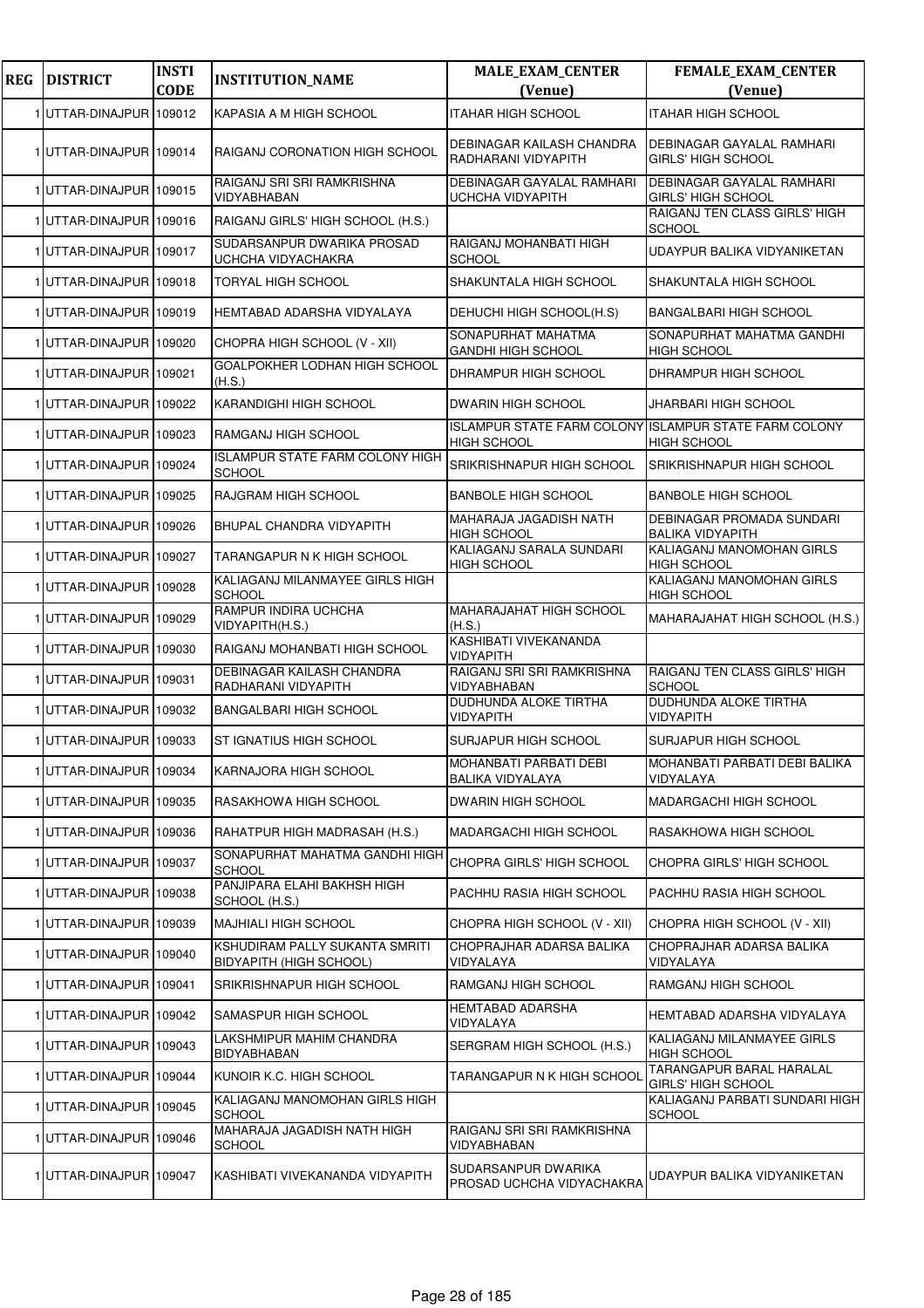| <b>REG</b> | <b>DISTRICT</b>         | <b>INSTI</b><br><b>CODE</b> | <b>INSTITUTION_NAME</b>                            | <b>MALE_EXAM_CENTER</b><br>(Venue)                      | <b>FEMALE_EXAM_CENTER</b><br>(Venue)                   |
|------------|-------------------------|-----------------------------|----------------------------------------------------|---------------------------------------------------------|--------------------------------------------------------|
|            | 1 UTTAR-DINAJPUR 109048 |                             | CHURAMAN P.C. HIGH SCHOOL                          | <b>ITAHAR GIRLS HIGH SCHOOL</b>                         | <b>ITAHAR GIRLS HIGH SCHOOL</b>                        |
|            | 1 UTTAR-DINAJPUR 109049 |                             | <b>BINDOLE HIGH SCHOOL</b>                         | RAMPUR INDIRA UCHCHA<br>VIDYAPITH(H.S.)                 | KARTIK CHANDRA GIRLS' HIGH<br><b>SCHOOL</b>            |
|            | UTTAR-DINAJPUR 109050   |                             | KALIYAGANJ GINNIDEBI HINDI HIGH<br><b>SCHOOL</b>   | KALIAGANJ PARBATI SUNDARI<br><b>HIGH SCHOOL</b>         | KALIAGANJ PARBATI SUNDARI HIGH<br>SCHOOL               |
|            | 1 UTTAR-DINAJPUR 109051 |                             | <b>TITHPUKUR HIGH SCHOOL</b>                       | JHARBARI HIGH SCHOOL                                    | KARANDIGHI GIRLS' HIGH SCHOOL                          |
|            | 1 UTTAR-DINAJPUR 109052 |                             | MOHANBATI PARBATI DEBI BALIKA<br>VIDYALAYA         |                                                         | UDAYPUR BALIKA VIDYANIKETAN                            |
|            | 1UTTAR-DINAJPUR 109053  |                             | MILANPALLI HIGH SCHOOL (H.S.)                      | <b>ISLAMPUR HIGH SCHOOL</b>                             | <b>ISLAMPUR HIGH SCHOOL</b>                            |
|            | 1 UTTAR-DINAJPUR 109054 |                             | MONIBHITTA HIGH SCHOOL (H.S.)                      | GOALPOKHER LODHAN HIGH<br>SCHOOL (H.S.)                 | GOALPOKHER LODHAN HIGH<br>SCHOOL (H.S.)                |
|            | 1 UTTAR-DINAJPUR 109055 |                             | SAYEDPUR BABHANTOLI HIGH<br><b>SCHOOL</b>          | ST IGNATIUS HIGH SCHOOL                                 | ST IGNATIUS HIGH SCHOOL                                |
|            | 1 UTTAR-DINAJPUR 109056 |                             | PURIA MAHESHPUR HIGH SCHOOL                        | KALIAGANJ PARBATI SUNDARI<br><b>HIGH SCHOOL</b>         | DALIMGAON HIGH SCHOOL (H.S)                            |
|            | 1 UTTAR-DINAJPUR 109057 |                             | RAIGANJ TEN CLASS GIRLS' HIGH<br><b>SCHOOL</b>     |                                                         | <b>DEBINAGAR GAYALAL RAMHARI</b><br>GIRLS' HIGH SCHOOL |
|            | 1 UTTAR-DINAJPUR 109058 |                             | MANORA HIGH SCHOOL (URDU<br>MEDIUM) (H.S.)         | SURJAPUR HIGH SCHOOL                                    | SURJAPUR HIGH SCHOOL                                   |
|            | 1UTTAR-DINAJPUR 109059  |                             | SUBHASGANJ HIGH SCHOOL                             | RAIGANJ CORONATION HIGH<br>SCHOOL                       | RAIGANJ GIRLS' HIGH SCHOOL<br>(H.S.)                   |
|            | 1 UTTAR-DINAJPUR 109060 |                             | MARNAI SARAT CHANDRA HIGH<br><b>SCHOOL</b>         | ITAHAR GIRLS HIGH SCHOOL                                | ITAHAR GIRLS HIGH SCHOOL                               |
|            | 1 UTTAR-DINAJPUR 109061 |                             | <b>GULANDAR BINDU BASINI HIGH</b><br><b>SCHOOL</b> | CHURAMAN P.C. HIGH SCHOOL                               | CHURAMAN P.C. HIGH SCHOOL                              |
|            | 1UTTAR-DINAJPUR 109062  |                             | <b>BANBOLE HIGH SCHOOL</b>                         | SHIBRAMPUR HIGH SCHOOL                                  | ITAHAR GIRLS HIGH SCHOOL                               |
|            | 1 UTTAR-DINAJPUR 109063 |                             | DASPARA HIGH SCHOOL                                | <b>MAJHIALI HIGH SCHOOL</b>                             | MAJHIALI HIGH SCHOOL                                   |
|            | 1 UTTAR-DINAJPUR 109064 |                             | PARAHARIPUR HIGH SCHOOL                            | <b>BANBOLE HIGH SCHOOL</b>                              | <b>BANBOLE HIGH SCHOOL</b>                             |
|            | 1UTTAR-DINAJPUR 109065  |                             | <b>HATIA HIGH SCHOOL</b>                           | RAIGANJ CORONATION HIGH<br><b>SCHOOL</b>                | DEBINAGAR PROMADA SUNDARI<br><b>BALIKA VIDYAPITH</b>   |
|            | 1 UTTAR-DINAJPUR 109066 |                             | DALIMGAON HIGH SCHOOL (H.S)                        | KALIAGANJ PARBATI SUNDARI<br><b>HIGH SCHOOL</b>         | LAKSHMIPUR MAHIM CHANDRA<br>BIDYABHABAN                |
|            | 1 UTTAR-DINAJPUR 109067 |                             | <b>BHAGILATA HIGH SCHOOL</b>                       | RAMPUR INDIRA UCHCHA<br>VIDYAPITH(H.S.)                 | KARTIK CHANDRA GIRLS' HIGH<br><b>SCHOOL</b>            |
|            | 1UTTAR-DINAJPUR 109068  |                             | KOTGACHH HIGH SCHOOL                               | KALIGANJ HIGH SCHOOL                                    | <b>KALIGANJ HIGH SCHOOL</b>                            |
|            | 1 UTTAR-DINAJPUR 109069 |                             | RADHIKAPUR HIGH SCHOOL                             | DALIMGAON HIGH SCHOOL (H.S) DALIMGAON HIGH SCHOOL (H.S) |                                                        |
|            | 1UTTAR-DINAJPUR 109070  |                             | <b>MADARGACHI HIGH SCHOOL</b>                      | KARANDIGHI HIGH SCHOOL                                  | KARANDIGHI HIGH SCHOOL                                 |
|            | 1 UTTAR-DINAJPUR 109071 |                             | CHOPRA GIRLS' HIGH SCHOOL                          |                                                         | TATU SINGHA SMRITI HIGH SCHOOL                         |
|            | 1UTTAR-DINAJPUR 109072  |                             | <b>ITAHAR GIRLS HIGH SCHOOL</b>                    |                                                         | SHIBRAMPUR HIGH SCHOOL                                 |
|            | 1UTTAR-DINAJPUR 109073  |                             | ASHARUBASTI JALALUDDIN HIGH<br>MADRASAH            | <b>LAKHIPUR HIGH SCHOOL</b>                             | LAKHIPUR HIGH SCHOOL                                   |
|            | 1 UTTAR-DINAJPUR 109074 |                             | UDAYPUR BALIKA VIDYANIKETAN                        |                                                         | KARNAJORA HIGH SCHOOL                                  |
|            | UTTAR-DINAJPUR 109075   |                             | DEBINAGAR GAYALAL RAMHARI<br>UCHCHA VIDYAPITH      | MAHARAJA JAGADISH NATH<br><b>HIGH SCHOOL</b>            |                                                        |
|            | 1 UTTAR-DINAJPUR 109076 |                             | DARIMANPUR B S C HIGH SCHOOL                       | <b>BAHARAIL B C HIGH SCHOOL</b>                         | BAHARAIL B C HIGH SCHOOL                               |
|            | 1 UTTAR-DINAJPUR 109077 |                             | PATAGORA HIGH SCHOOL                               | MATIKUNDA HIGH SCHOOL                                   | MATIKUNDA HIGH SCHOOL                                  |
|            | 1 UTTAR-DINAJPUR 109078 |                             | CHAKULIA HIGH SCHOOL                               | MANORA HIGH SCHOOL (URDU<br>MEDIUM) (H.S.)              | MANORA HIGH SCHOOL (URDU<br>MEDIUM) (H.S.)             |
|            | 1UTTAR-DINAJPUR 109079  |                             | <b>BEGUA HIGH SCHOOL</b>                           | KARANDIGHI HIGH SCHOOL                                  | KARANDIGHI HIGH SCHOOL                                 |
|            | 1 UTTAR-DINAJPUR 109080 |                             | MARAIKURA INDRA MOHAN<br>VIDYABHABAN               | DEBINAGAR KAILASH CHANDRA<br>RADHARANI VIDYAPITH        | DEBINAGAR PROMADA SUNDARI<br><b>BALIKA VIDYAPITH</b>   |
|            | 1 UTTAR-DINAJPUR 109081 |                             | BAHARAIL B C HIGH SCHOOL                           | DEHUCHI HIGH SCHOOL(H.S)                                | SAMASPUR HIGH SCHOOL                                   |
|            | 1UTTAR-DINAJPUR 109082  |                             | DWARIN HIGH SCHOOL                                 | TITHPUKUR HIGH SCHOOL                                   | KARANDIGHI GIRLS' HIGH SCHOOL                          |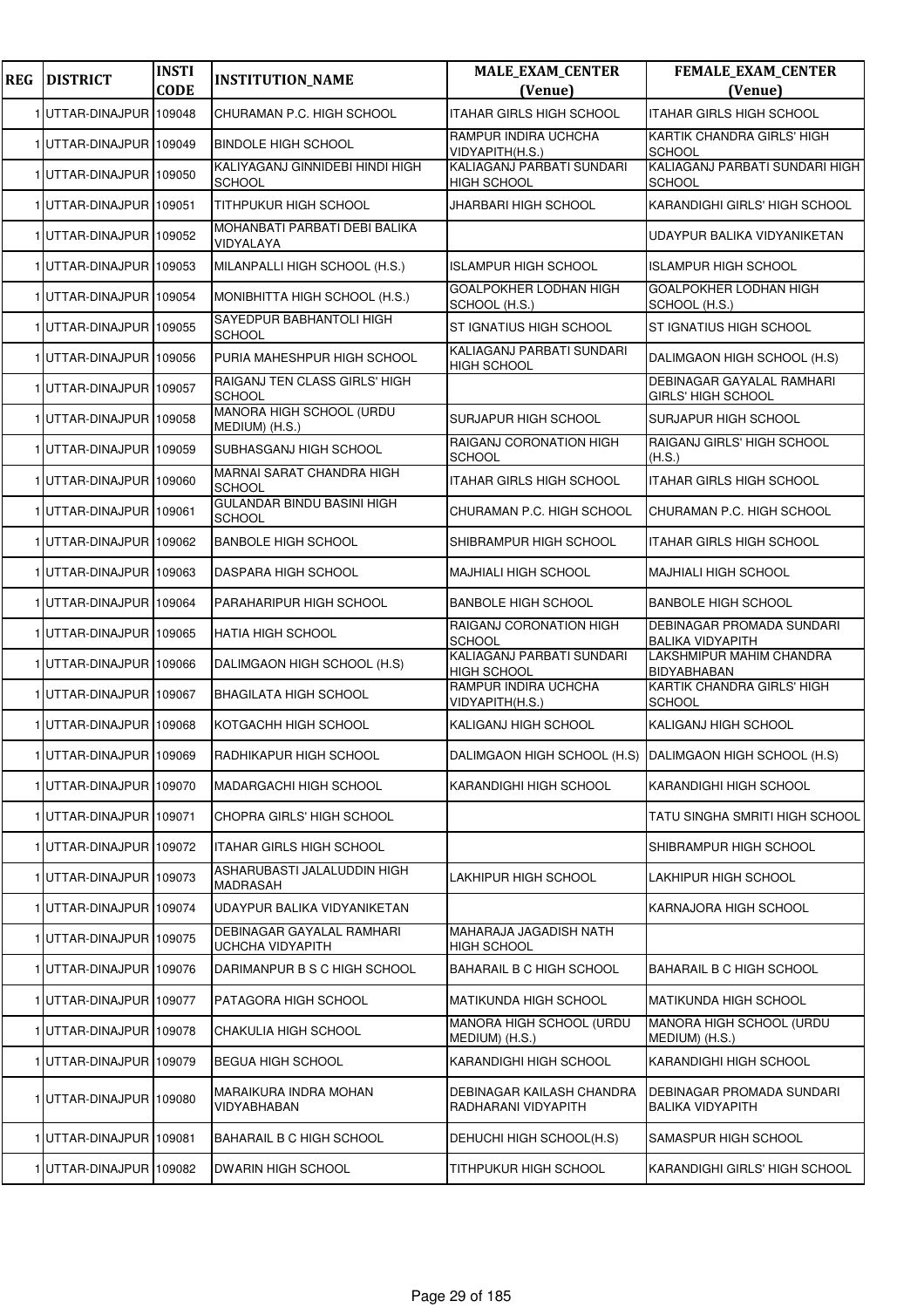| <b>REG</b> | <b>DISTRICT</b>         | <b>INSTI</b><br><b>CODE</b> | <b>INSTITUTION_NAME</b>                                          | <b>MALE_EXAM_CENTER</b><br>(Venue)                                | <b>FEMALE_EXAM_CENTER</b><br>(Venue)                           |
|------------|-------------------------|-----------------------------|------------------------------------------------------------------|-------------------------------------------------------------------|----------------------------------------------------------------|
|            | 1 UTTAR-DINAJPUR 109083 |                             | DEBINAGAR GAYALAL RAMHARI GIRLS'                                 |                                                                   | RAIGANJ GIRLS' HIGH SCHOOL                                     |
|            | 1 UTTAR-DINAJPUR 109084 |                             | <b>HIGH SCHOOL</b><br>JAGTAGAON HIGH SCHOOL                      | MILANPALLI HIGH SCHOOL (H.S.) MILANPALLI HIGH SCHOOL (H.S.)       | (H.S.)                                                         |
|            | UTTAR-DINAJPUR 109085   |                             | <b>TAHERPUR HIGH SCHOOL</b>                                      | RAIGANJ CORONATION HIGH                                           | <b>DEBINAGAR PROMADA SUNDARI</b>                               |
|            | 1 UTTAR-DINAJPUR 109086 |                             | SURJAPUR HIGH SCHOOL                                             | <b>SCHOOL</b><br>KANKI SRI JAIN VIDYAMANDIR                       | <b>BALIKA VIDYAPITH</b><br>KANKI SRI JAIN VIDYAMANDIR          |
|            | 1 UTTAR-DINAJPUR 109087 |                             | DALKHOLA GIRLS' HIGH SCHOOL (H.S.)                               |                                                                   | DALKHOLA HIGH SCHOOL                                           |
|            | 1 UTTAR-DINAJPUR 109088 |                             | KALIGANJ HIGH SCHOOL                                             | CHOPRA HIGH SCHOOL (V - XII)                                      | CHOPRA GIRLS' HIGH SCHOOL                                      |
|            | 1 UTTAR-DINAJPUR 109089 |                             |                                                                  |                                                                   |                                                                |
|            |                         |                             | <b>BANAGRAM S.B. HIGH SCHOOL</b>                                 | CHURAMAN P.C. HIGH SCHOOL<br>SHITGRAM VIDYABHABAN (HIGH           | CHURAMAN P.C. HIGH SCHOOL<br>SHITGRAM VIDYABHABAN (HIGH        |
|            | 1 UTTAR-DINAJPUR 109090 |                             | SEVAGRAM HIGH SCHOOL<br><b>BANBOLE MAHILAL GIRLS' HIGH</b>       | SCHOOL)                                                           | SCHOOL)                                                        |
|            | 1 UTTAR-DINAJPUR 109091 |                             | SCHOOL                                                           |                                                                   | <b>BANBOLE HIGH SCHOOL</b>                                     |
|            | 1UTTAR-DINAJPUR 109092  |                             | LALGANJ LAGUA HIGH SCHOOL                                        | CHAKULIA HIGH SCHOOL<br>HEMTABAD ADARSHA                          | CHAKULIA HIGH SCHOOL                                           |
|            | 1 UTTAR-DINAJPUR 109093 |                             | DUDHUNDA ALOKE TIRTHA VIDYAPITH                                  | VIDYALAYA<br>RAIGANJ CORONATION HIGH                              | HEMTABAD ADARSHA VIDYALAYA<br>RAIGANJ GIRLS' HIGH SCHOOL       |
|            | 1 UTTAR-DINAJPUR 109094 |                             | <b>BAHIN HIGH SCHOOL</b>                                         | <b>SCHOOL</b>                                                     | (H.S.)                                                         |
|            | 1 UTTAR-DINAJPUR 109095 |                             | SASHAN R.N. HIGH SCHOOL                                          | DUDHUNDA ALOKE TIRTHA<br>VIDYAPITH                                | <b>DUDHUNDA ALOKE TIRTHA</b><br>VIDYAPITH                      |
|            | UTTAR-DINAJPUR 109096   |                             | MALANCHA HIGH SCHOOL (H.S.)                                      | DEBINAGAR GAYALAL RAMHARI<br>UCHCHA VIDYAPITH                     | RAIGANJ GIRLS' HIGH SCHOOL<br>(H.S.)                           |
|            | 1 UTTAR-DINAJPUR 109097 |                             | FATEPUR C.D. HIGH SCHOOL (H.S.)                                  | KALIAGANJ SARALA SUNDARI<br><b>HIGH SCHOOL</b>                    | KALIAGANJ MILANMAYEE GIRLS<br><b>HIGH SCHOOL</b>               |
|            | 1 UTTAR-DINAJPUR 109098 |                             | BHARATPUR HIGH SCHOOL (H.S.)                                     | BAHARAIL B C HIGH SCHOOL                                          | BAHARAIL B C HIGH SCHOOL                                       |
|            | 1 UTTAR-DINAJPUR 109099 |                             | <b>BAGHON KALITALA BIDYAPITH</b>                                 | SERGRAM HIGH SCHOOL (H.S.)                                        | KALIAGANJ MANOMOHAN GIRLS<br>HIGH SCHOOL                       |
|            | 1UTTAR-DINAJPUR 109100  |                             | POUTI HIGH SCHOOL (H.S.)                                         | RASAKHOWA HIGH SCHOOL                                             | RASAKHOWA HIGH SCHOOL                                          |
|            | 1 UTTAR-DINAJPUR 109101 |                             | SERGRAM HIGH SCHOOL (H.S.)                                       | KALIAGANJ SARALA SUNDARI<br><b>HIGH SCHOOL</b>                    | KALIAGANJ MILANMAYEE GIRLS<br><b>HIGH SCHOOL</b>               |
|            | 1 UTTAR-DINAJPUR 109102 |                             | TARANGAPUR BARAL HARALAL GIRLS'<br><b>HIGH SCHOOL</b>            |                                                                   | KALIAGANJ SARALA SUNDARI HIGH<br><b>SCHOOL</b>                 |
|            | 1UTTAR-DINAJPUR 109103  |                             | NANDAJHAR ADIBASI TAPASHILI HIGH<br><b>SCHOOL</b>                | MONIBHITTA HIGH SCHOOL<br>(H.S.)                                  | MONIBHITTA HIGH SCHOOL (H.S.)                                  |
|            | 1 UTTAR-DINAJPUR 109104 |                             | <b>BHADRAKALI HIGH SCHOOL</b>                                    | SHYAMA PRASAD SMRITI<br>RAMGANJ BALIKA<br>VIDYALAYA (HIGH SCHOOL) | SHYAMA PRASAD SMRITI RAMGANJ<br>BALIKA VIDYALAYA (HIGH SCHOOL) |
|            | 1 UTTAR-DINAJPUR 109105 |                             | RAMKRISHNAPUR PRAMODE<br>DASGUPTA MEMORIAL HIGH SCHOOL<br>(H.S.) | SAYEDPUR BABHANTOLI HIGH<br><b>SCHOOL</b>                         | SAYEDPUR BABHANTOLI HIGH<br><b>SCHOOL</b>                      |
|            | 1 UTTAR-DINAJPUR 109106 |                             | DURGAPUR BALIKA VIDYALAYA                                        | <b>BANBOLE MAHILAL GIRLS' HIGH</b><br><b>SCHOOL</b>               | <b>BANBOLE MAHILAL GIRLS' HIGH</b><br><b>SCHOOL</b>            |
|            | 1UTTAR-DINAJPUR 109107  |                             | DEBINAGAR PROMADA SUNDARI<br><b>BALIKA VIDYAPITH</b>             |                                                                   | RAIGANJ TEN CLASS GIRLS' HIGH<br><b>SCHOOL</b>                 |
|            | 1UTTAR-DINAJPUR 109108  |                             | SHIBPUR B.D.M.RAHAMANIA HIGH<br>MADRASAH (H.S.)                  |                                                                   |                                                                |
|            | UTTAR-DINAJPUR 109109   |                             | DODHIKOTBARI ASHRAFIA HIGH<br>MADARASAH (H.S.)                   | BANGALBARI HIGH SCHOOL                                            | <b>BANGALBARI HIGH SCHOOL</b>                                  |
|            | 1UTTAR-DINAJPUR 109110  |                             | MANIRUL ULOOM HIGH MADRASAH                                      | SAYEDPUR BABHANTOLI HIGH<br><b>SCHOOL</b>                         | SAYEDPUR BABHANTOLI HIGH<br><b>SCHOOL</b>                      |
|            | 1UTTAR-DINAJPUR 109111  |                             | N.T.B.K.HIGH MADARASAH                                           | ITAHAR HIGH SCHOOL                                                | ITAHAR HIGH SCHOOL                                             |
|            | 1UTTAR-DINAJPUR 109112  |                             | <b>BINDOLE HIGH MADRASAH</b>                                     | <b>BINDOLE HIGH SCHOOL</b>                                        | MAHARAJAHAT HIGH SCHOOL (H.S.)                                 |
|            | 1UTTAR-DINAJPUR 109113  |                             | KASBA M.M.HIGH MADRASAH (H.S.)                                   | KARNAJORA HIGH SCHOOL                                             | KARNAJORA HIGH SCHOOL                                          |
|            | 1UTTAR-DINAJPUR 109114  |                             | B.J.T.RADHANAGAR HIGH MADRASAH<br>(H.S.)                         | ITAHAR HIGH SCHOOL                                                | <b>ITAHAR HIGH SCHOOL</b>                                      |
|            | 1 UTTAR-DINAJPUR 109115 |                             | KHABARGAON RAHATPUR HIGH<br>MADARASAH                            | <b>ISLAMPUR HIGH SCHOOL</b>                                       | <b>ISLAMPUR HIGH SCHOOL</b>                                    |
|            | UTTAR-DINAJPUR 109116   |                             | MAHARAJAHAT HIGH SCHOOL (H.S.)                                   | <b>BINDOLE HIGH SCHOOL</b>                                        | <b>BINDOLE HIGH SCHOOL</b>                                     |
|            | 1 UTTAR-DINAJPUR 109117 |                             | JINGAON T.N.HIGH SCHOOL                                          |                                                                   | TARANGAPUR N K HIGH SCHOOL TARANGAPUR N K HIGH SCHOOL          |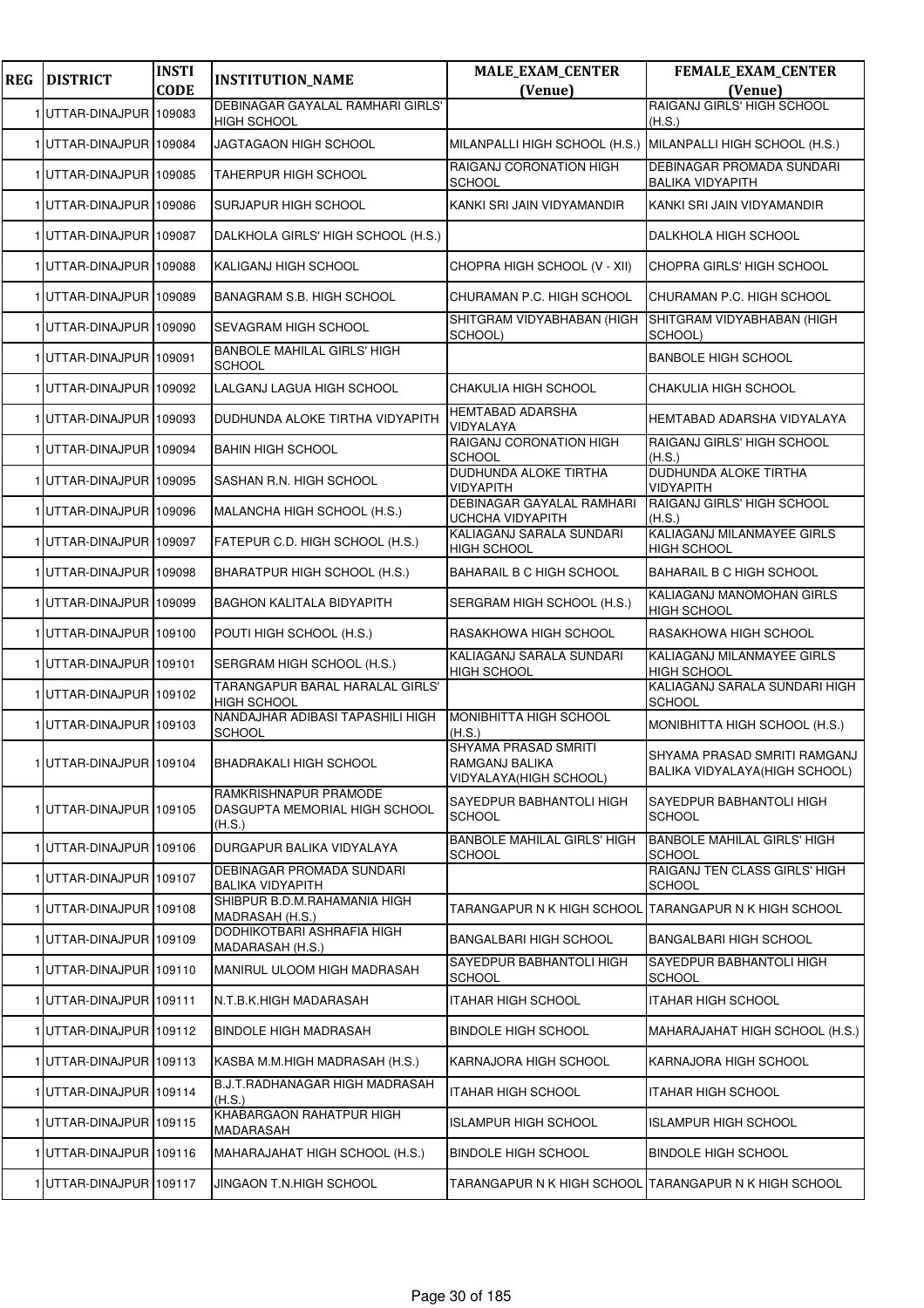| <b>REG</b> | <b>DISTRICT</b>         | <b>INSTI</b><br><b>CODE</b> | <b>INSTITUTION_NAME</b>                                       | <b>MALE_EXAM_CENTER</b><br>(Venue)                                  | FEMALE_EXAM_CENTER<br>(Venue)                                    |
|------------|-------------------------|-----------------------------|---------------------------------------------------------------|---------------------------------------------------------------------|------------------------------------------------------------------|
|            | 1UTTAR-DINAJPUR 109118  |                             | THIKRIBARI HIGH SCHOOL                                        | DHRAMPUR HIGH SCHOOL                                                | DHRAMPUR HIGH SCHOOL                                             |
|            | 1UTTAR-DINAJPUR 109119  |                             | KHOKSA BINAPANI TAPASILI HIGH<br><b>SCHOOL</b>                | SUDARSANPUR DWARIKA<br>PROSAD UCHCHA VIDYACHAKRA UCHCHA VIDYACHAKRA | SUDARSANPUR DWARIKA PROSAD                                       |
|            | 1UTTAR-DINAJPUR 109120  |                             | KARANDIGHI GIRLS' HIGH SCHOOL                                 |                                                                     | KARANDIGHI HIGH SCHOOL                                           |
|            | 1UTTAR-DINAJPUR 109121  |                             | SHYAMA PRASAD SMRITI RAMGANJ<br>BALIKA VIDYALAYA(HIGH SCHOOL) |                                                                     | RAMGANJ HIGH SCHOOL                                              |
|            | 1 UTTAR-DINAJPUR 109122 |                             | UTTAR DALKHOLA HIGH SCHOOL (H.S.)                             | DALKHOLA HINDI HIGH SCHOOL                                          |                                                                  |
|            | 1UTTAR-DINAJPUR 109123  |                             | TATU SINGHA SMRITI HIGH SCHOOL                                | SONAPURHAT MAHATMA<br><b>GANDHI HIGH SCHOOL</b>                     | SONAPURHAT MAHATMA GANDHI<br><b>HIGH SCHOOL</b>                  |
|            | 1UTTAR-DINAJPUR 109124  |                             | SHAKUNTALA HIGH SCHOOL                                        | RAMKRISHNAPUR PRAMODE<br>DASGUPTA MEMORIAL HIGH<br>SCHOOL (H.S.)    | RAMKRISHNAPUR PRAMODE<br>DASGUPTA MEMORIAL HIGH<br>SCHOOL (H.S.) |
|            | 1UTTAR-DINAJPUR 109125  |                             | DARIVIT HIGH SCHOOL                                           | ISLAMPUR GIRLS' HIGH SCHOOL                                         | <b>ISLAMPUR GIRLS' HIGH SCHOOL</b>                               |
|            | 1UTTAR-DINAJPUR 109126  |                             | <b>BAMUHA TAPASILI HIGH SCHOOL</b>                            | KARNAJORA HIGH SCHOOL                                               | MOHANBATI PARBATI DEBI BALIKA<br>VIDYALAYA                       |
|            | 1 UTTAR-DINAJPUR 109127 |                             | BAIDARA JANAKALYAN HIGH SCHOOL                                | <b>MARNAI SARAT CHANDRA HIGH</b><br><b>SCHOOL</b>                   | <b>MARNAI SARAT CHANDRA HIGH</b><br><b>SCHOOL</b>                |
|            | 1UTTAR-DINAJPUR 109128  |                             | DAMADAMA HIGH SCHOOL                                          | KARANDIGHI HIGH SCHOOL                                              | KARANDIGHI HIGH SCHOOL                                           |
|            | 1UTTAR-DINAJPUR 109129  |                             | <b>BAMANGRAM HASIMUDDIN HIGH</b><br><b>SCHOOL</b>             | <b>BANGALBARI HIGH SCHOOL</b>                                       | BANGALBARI HIGH SCHOOL                                           |
|            | 1UTTAR-DINAJPUR 109130  |                             | BARUNA PRANAPRIYA VIDYAPITH<br>(HIGH SCHOOL)                  | KUNOIR K.C. HIGH SCHOOL                                             | KUNOIR K.C. HIGH SCHOOL                                          |
|            | 1 UTTAR-DINAJPUR 109131 |                             | ALTAPUR HIGH SCHOOL                                           | TITHPUKUR HIGH SCHOOL                                               | TITHPUKUR HIGH SCHOOL                                            |
|            | 1 UTTAR-DINAJPUR 109132 |                             | LAKHIPUR HIGH SCHOOL                                          | DASPARA HIGH SCHOOL                                                 | DASPARA HIGH SCHOOL                                              |
|            | 1UTTAR-DINAJPUR 109133  |                             | SHIBRAMPUR HIGH SCHOOL                                        | ITAHAR HIGH SCHOOL                                                  | <b>ITAHAR HIGH SCHOOL</b>                                        |
|            | 1 UTTAR-DINAJPUR 109134 |                             | KARTIK CHANDRA GIRLS' HIGH<br><b>SCHOOL</b>                   |                                                                     | RAMPUR INDIRA UCHCHA<br>VIDYAPITH(H.S.)                          |
|            | 1 UTTAR-DINAJPUR 109135 |                             | FAZLUL HAQUE N S HIGH MADRASAH                                | <b>MATIKUNDA HIGH SCHOOL</b>                                        | <b>MATIKUNDA HIGH SCHOOL</b>                                     |
|            | 1 UTTAR-DINAJPUR 109136 |                             | SANKARPUR M. H. U. HIGH MADRASAH                              | RAIGANJ MOHANBATI HIGH<br>SCHOOL                                    | KASHIBATI VIVEKANANDA<br>VIDYAPITH                               |
|            | 1UTTAR-DINAJPUR 109137  |                             | BHATINGRAM M N I HIGH MADRASAH<br>(H.S.)                      | SHIBRAMPUR HIGH SCHOOL                                              | SHIBRAMPUR HIGH SCHOOL                                           |
|            | 1 UTTAR-DINAJPUR 109138 |                             | PURGRAM S.C. HIGH SCHOOL                                      | SERGRAM HIGH SCHOOL (H.S.)                                          | KALIAGANJ MILANMAYEE GIRLS<br><b>HIGH SCHOOL</b>                 |
|            | 1 UTTAR-DINAJPUR 109139 |                             | PATOIR C C HIGH SCHOOL                                        | SAMASPUR HIGH SCHOOL                                                | SAMASPUR HIGH SCHOOL                                             |
|            | 1UTTAR-DINAJPUR 109140  |                             | <b>JAIHAT HIGH SCHOOL</b>                                     | <b>MARNAI SARAT CHANDRA HIGH</b><br><b>SCHOOL</b>                   | MARNAI SARAT CHANDRA HIGH<br><b>SCHOOL</b>                       |
|            | 1UTTAR-DINAJPUR 109141  |                             | SHITGRAM VIDYABHABAN (HIGH<br>SCHOOL)                         | RAMPUR INDIRA UCHCHA<br>VIDYAPITH(H.S.)                             | RAMPUR INDIRA UCHCHA<br>VIDYAPITH(H.S.)                          |
|            | 1 UTTAR-DINAJPUR 109142 |                             | JHARBARI HIGH SCHOOL                                          | MADARGACHI HIGH SCHOOL                                              | MADARGACHI HIGH SCHOOL                                           |
|            | 1 UTTAR-DINAJPUR 109143 |                             | CHOPRAJHAR ADARSA BALIKA<br>VIDYALAYA                         |                                                                     | MILANPALLI HIGH SCHOOL (H.S.)                                    |
|            | 1UTTAR-DINAJPUR 109144  |                             | SABDHAN HIGH SCHOOL (H.S.)                                    | RASAKHOWA HIGH SCHOOL                                               | RASAKHOWA HIGH SCHOOL                                            |
|            | 1 UTTAR-DINAJPUR 109145 |                             | BACHCHA MUNSHI SMRITI BALIKA<br>VIDYALAYA.                    |                                                                     | KALIGANJ HIGH SCHOOL                                             |
|            | 1UTTAR-DINAJPUR 109146  |                             | CHHAYGHARA HIGH SCHOOL.                                       | MARNAI SARAT CHANDRA HIGH<br><b>SCHOOL</b>                          | MARNAI SARAT CHANDRA HIGH<br><b>SCHOOL</b>                       |
|            | 1UTTAR-DINAJPUR 109147  |                             | SOLPARA HIGH SCHOOL                                           | GOAGAON HIGH SCHOOL                                                 | GOAGAON HIGH SCHOOL                                              |
|            | 1UTTAR-DINAJPUR 109148  |                             | KICHAKTOLA HIGH SCHOOL (H.S)                                  | SOLPARA HIGH SCHOOL                                                 | SOLPARA HIGH SCHOOL                                              |
|            | 1UTTAR-DINAJPUR 109149  |                             | BHENDABARI HIGH SCHOOL                                        | GOAGAON HIGH SCHOOL                                                 | GOAGAON HIGH SCHOOL                                              |
|            | 1 UTTAR-DINAJPUR 109150 |                             | <b>MATIKUNDA HIGH SCHOOL</b>                                  | <b>ISLAMPUR GIRLS' HIGH SCHOOL</b>                                  | <b>ISLAMPUR GIRLS' HIGH SCHOOL</b>                               |
|            | 1UTTAR-DINAJPUR 109151  |                             | DHRAMPUR HIGH SCHOOL                                          | MONIBHITTA HIGH SCHOOL<br>(H.S.)                                    | MONIBHITTA HIGH SCHOOL (H.S.)                                    |
|            | 1 UTTAR-DINAJPUR 109152 |                             | <b>BIRGRAM HIGH SCHOOL</b>                                    | BAHARAIL B C HIGH SCHOOL                                            | BAHARAIL B C HIGH SCHOOL                                         |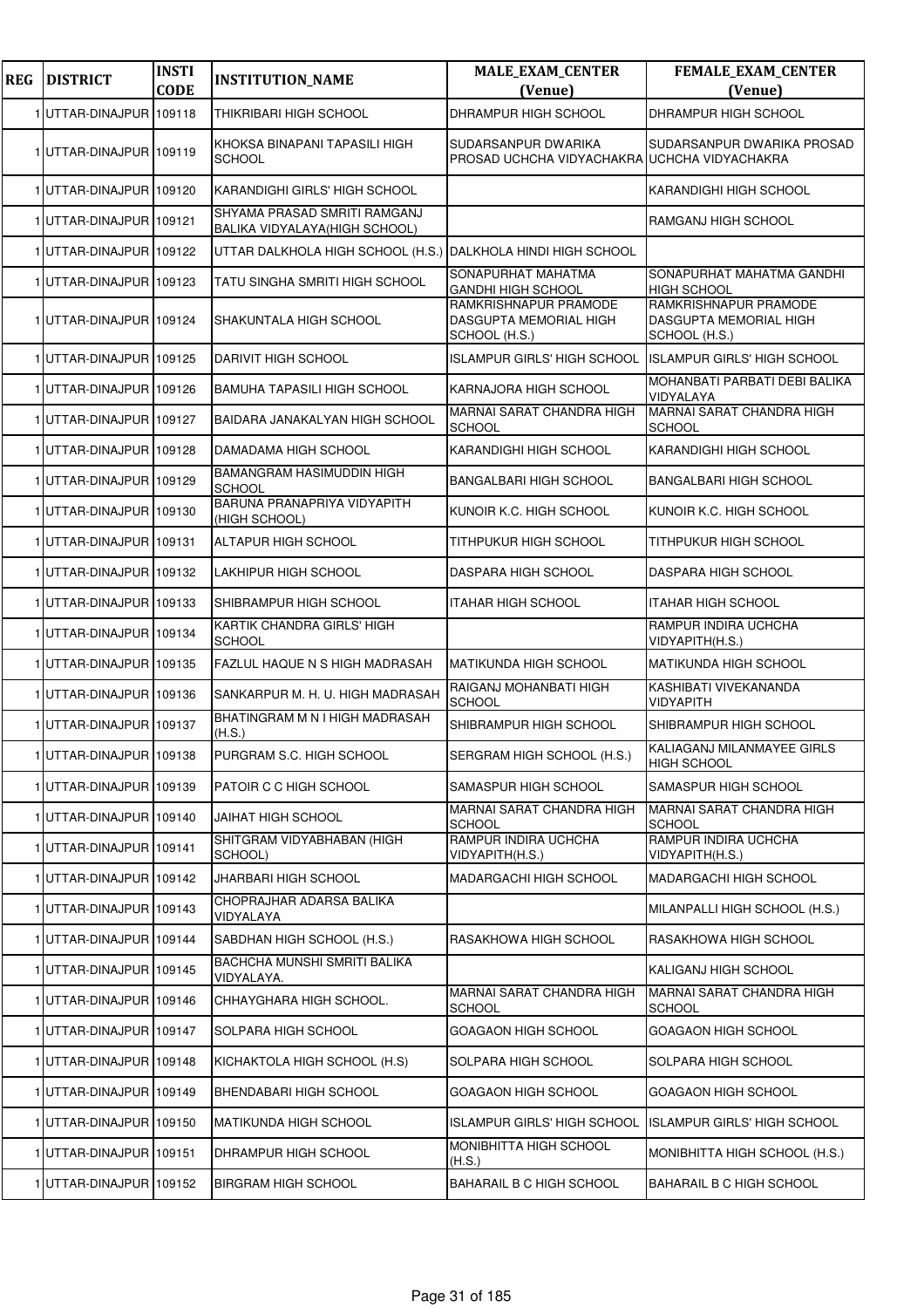| <b>REG</b> | <b>DISTRICT</b>         | <b>INSTI</b><br><b>CODE</b> | <b>INSTITUTION_NAME</b>                                | <b>MALE_EXAM_CENTER</b><br>(Venue)                               | FEMALE_EXAM_CENTER<br>(Venue)                                             |
|------------|-------------------------|-----------------------------|--------------------------------------------------------|------------------------------------------------------------------|---------------------------------------------------------------------------|
|            | 1UTTAR-DINAJPUR 109153  |                             | <b>NLPS BADIGACHH HIGH SCHOOL.</b>                     | <b>MAJHIALI HIGH SCHOOL</b>                                      | <b>MAJHIALI HIGH SCHOOL</b>                                               |
|            | 1 UTTAR-DINAJPUR 109154 |                             | BARIOL R. A. HIGH SCHOOL                               | <b>BANBOLE MAHILAL GIRLS' HIGH</b><br><b>SCHOOL</b>              | <b>BANBOLE MAHILAL GIRLS' HIGH</b><br><b>SCHOOL</b>                       |
|            | 1UTTAR-DINAJPUR 109155  |                             | PACHHU RASIA HIGH SCHOOL                               | MILANPALLI HIGH SCHOOL (H.S.) MILANPALLI HIGH SCHOOL (H.S.)      |                                                                           |
|            | 1 UTTAR-DINAJPUR 109156 |                             | DANGIPARA SUMITRA HIGH SCHOOL                          | SOLPARA HIGH SCHOOL                                              | SOLPARA HIGH SCHOOL                                                       |
|            | 1UTTAR-DINAJPUR 109157  |                             | SAHEBGHATA N.N. HIGH SCHOOL                            | KUNOIR K.C. HIGH SCHOOL                                          | <b>TARANGAPUR BARAL HARALAL</b><br><b>GIRLS' HIGH SCHOOL</b>              |
|            | 1 UTTAR-DINAJPUR 109158 |                             | GANDAL HIGH SCHOOL (BENGALI &<br>URDU MEDIUM).         | RAMKRISHNAPUR PRAMODE<br>DASGUPTA MEMORIAL HIGH<br>SCHOOL (H.S.) | RAMKRISHNAPUR PRAMODE<br><b>DASGUPTA MEMORIAL HIGH</b><br>SCHOOL (H.S.)   |
|            | 1 UTTAR-DINAJPUR 109159 |                             | KAMARTORE HIGH SCHOOL                                  | TITHPUKUR HIGH SCHOOL                                            | TITHPUKUR HIGH SCHOOL                                                     |
|            | 1 UTTAR-DINAJPUR 109160 |                             | <b>BELAN HIGH SCHOOL</b>                               | KANKI SRI JAIN VIDYAMANDIR                                       | KANKI SRI JAIN VIDYAMANDIR                                                |
|            | 1 UTTAR-DINAJPUR 109161 |                             | <b>GOAGAON HIGH SCHOOL</b>                             | GOALPOKHER LODHAN HIGH<br>SCHOOL (H.S.)                          | <b>GOALPOKHER LODHAN HIGH</b><br>SCHOOL (H.S.)                            |
|            | 1 UTTAR-DINAJPUR 109162 |                             | PALSA RASHBIHARI HIGH SCHOOL (HS) DALKHOLA HIGH SCHOOL |                                                                  | DALKHOLA HIGH SCHOOL                                                      |
|            | 1UTTAR-DINAJPUR 109163  |                             | MOHAMMAD BOX HIGH SCHOOL                               | SONAPURHAT MAHATMA<br><b>GANDHI HIGH SCHOOL</b>                  | SONAPURHAT MAHATMA GANDHI<br><b>HIGH SCHOOL</b>                           |
|            | 1UTTAR-DINAJPUR 109164  |                             | DEHUCHI HIGH SCHOOL(H.S)                               | SAMASPUR HIGH SCHOOL                                             | SAMASPUR HIGH SCHOOL                                                      |
|            | 1 UTTAR-DINAJPUR 109165 |                             | NANDIGACHH HIGH SCHOOL                                 | KALIGANJ HIGH SCHOOL                                             | KALIGANJ HIGH SCHOOL                                                      |
|            | 1 UTTAR-DINAJPUR 109166 |                             | PANCHBHAYA HIGH SCHOOL                                 | SHITGRAM VIDYABHABAN (HIGH<br>SCHOOL)                            | SHITGRAM VIDYABHABAN (HIGH<br>SCHOOL)                                     |
|            | 1UTTAR-DINAJPUR 109167  |                             | <b>GOTI HIGH SCHOOL</b>                                | GOAGAON HIGH SCHOOL                                              | <b>GOAGAON HIGH SCHOOL</b>                                                |
|            | 1 UTTAR-DINAJPUR 109168 |                             | <b>BALIJOLE HIGH SCHOOL HS</b>                         | <b>BANBOLE HIGH SCHOOL</b>                                       | <b>BANBOLE HIGH SCHOOL</b>                                                |
|            | 1 UTTAR-DINAJPUR 109169 |                             | BHELAI SARAT CHANDRA HIGH<br><b>SCHOOL</b>             | SERGRAM HIGH SCHOOL (H.S.)                                       | SERGRAM HIGH SCHOOL (H.S.)                                                |
|            | 1UTTAR-DINAJPUR 109170  |                             | BARABILLA HIGH SCHOOL (H.S)                            | <b>MAJHIALI HIGH SCHOOL</b>                                      | <b>MAJHIALI HIGH SCHOOL</b>                                               |
|            | 1UTTAR-DINAJPUR 109171  |                             | SUBHASGANJ GIRLS HIGH SCHOOL                           |                                                                  | RAIGANJ GIRLS' HIGH SCHOOL<br>(H.S.)                                      |
|            | 2 BANKURA               | 114009                      | AMARKANAN DESHBANDHU<br>VIDYALAYA                      | GANGAJALGHATI HIGH SCHOOL<br>(H.S.)                              | <b>GANGAJALGHATI HIGH SCHOOL</b><br>(H.S.)                                |
|            | 2 BANKURA               | 114010                      | AKUI UNION HIGH SCHOOL                                 | SHASHPUR DHIRENDRA NATH<br>SINGHA INSTITUTION                    | SHASHPUR DHIRENDRA NATH<br>SINGHA INSTITUTION                             |
|            | 2 BANKURA               | 114011                      | ARALDIHI HIGH SCHOOL (H.S.)                            | <b>BIBARDA SATCHIDANANDA</b><br>VIDYAPITH                        | <b>BIBARDA SATCHIDANANDA</b><br>VIDYAPITH                                 |
|            | 2 BANKURA               | 114012                      | <b>BANKURA HINDU HIGH SCHOOL</b>                       | BANKURA GOENKA VIDYAYATAN                                        | <b>BANKURA TOWN GIRLS' HIGH</b><br><b>SCHOOL</b>                          |
|            | 2 BANKURA               | 114013                      | <b>BANKISOLE AKSHOY KUMAR</b><br><b>INSTITUTION</b>    | <b>INSTITUTION</b>                                               | PATRASAYER BAMIRA GURUDAS PATRASAYER BAMIRA GURUDAS<br><b>INSTITUTION</b> |
|            | 2 BANKURA               | 114014                      | BANKURA ZILLA SCHOOL(GOVT)                             | <b>BANKURA CHRISTIAN</b><br><b>COLLEGIATE SCHOOL</b>             |                                                                           |
|            | 2 BANKURA               | 114015                      | <b>BANKADAHA HIGH SCHOOL</b>                           | MORAR SAMMILANI HIGH<br>SCHOOL (H.S.)                            | MORAR SAMMILANI HIGH SCHOOL<br>(H.S.)                                     |
|            | 2 BANKURA               | 114017                      | BANKURA CHRISTIAN COLLEGIATE<br><b>SCHOOL</b>          | KENDUADIHI HIGH SCHOOL                                           |                                                                           |
|            | 2 BANKURA               | 114018                      | <b>BANKURA GIRLS' HIGH SCHOOL</b>                      |                                                                  | BANKURA BANGA VIDYALAYA                                                   |
|            | 2 BANKURA               | 114019                      | BANKURA MISSION GIRLS' HIGH<br>SCHOOL (H.S.)           |                                                                  | <b>BANKURA TOWN GIRLS' HIGH</b><br><b>SCHOOL</b>                          |
|            | 2 BANKURA               | 114020                      | <b>BAN-ASHURIA HIGH SCHOOL</b>                         | <b>GANGAJALGHATI HIGH SCHOOL</b><br>(H.S.)                       | <b>GANGAJALGHATI HIGH SCHOOL</b><br>(H.S.)                                |
|            | 2 BANKURA               | 114021                      | BARJORA HIGH SCHOOL (H.S.)                             | GHUTGORIA HIGH SCHOOL                                            | GHUTGORIA HIGH SCHOOL                                                     |
|            | 2 BANKURA               | 114022                      | BELIATORE HIGH SCHOOL (H.S.)                           | CHHANDAR GOURI SANKAR<br><b>HIGH SCHOOL</b>                      | CHHANDAR GOURI SANKAR HIGH<br><b>SCHOOL</b>                               |
|            | 2 BANKURA               | 114023                      | BHARA DHANANJAY DAS KATHIABABA<br><b>HIGH SCHOOL</b>   | MUNINAGAR RADHAKANTA<br>VIDYAPITH                                | MUNINAGAR RADHAKANTA<br>VIDYAPITH                                         |
|            | 2 BANKURA               | 114024                      | BISHNUPUR KRITTIBASH MUKHERJEE<br><b>HIGH SCHOOL</b>   | <b>BISHNUPUR HIGH SCHOOL</b>                                     | <b>BISHNUPUR HIGH SCHOOL</b>                                              |
|            | 2 BANKURA               | 114025                      | <b>BISHNUPUR HIGH SCHOOL</b>                           | KUSUMBANI JAMUNADAS<br>KHEMKA HIGH SCHOOL                        | BISHNUPUR PARIMAL DEBI GIRLS'<br>HIGH SCHOOL(H S)                         |
|            | 2 BANKURA               | 114026                      | CHHATNA CHANDIDAS VIDYAPITH                            | BANKURA BANGA VIDYALAYA                                          | BANKURA BANGA VIDYALAYA                                                   |
|            | 2 BANKURA               | 114027                      | DADHIMUKHA HIGH SCHOOL                                 | BELIATORE HIGH SCHOOL (H.S.)                                     | BELIATORE GIRLS HIGH SCHOOL                                               |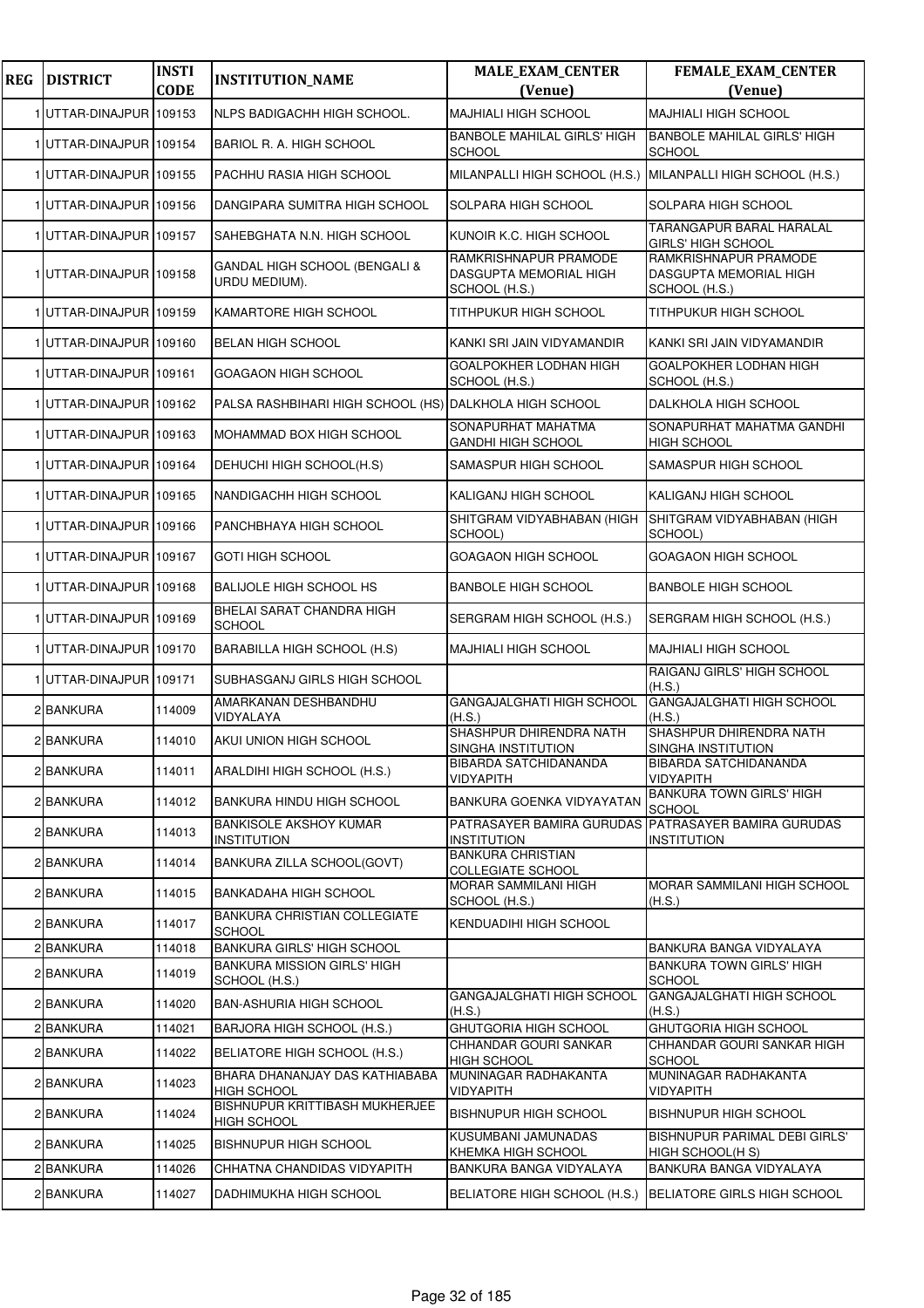| <b>REG</b> | <b>DISTRICT</b> | <b>INSTI</b><br><b>CODE</b> | <b>INSTITUTION_NAME</b>                            | <b>MALE_EXAM_CENTER</b><br>(Venue)               | <b>FEMALE_EXAM_CENTER</b><br>(Venue)                      |
|------------|-----------------|-----------------------------|----------------------------------------------------|--------------------------------------------------|-----------------------------------------------------------|
|            | 2 BANKURA       | 114028                      | DUBRAJPUR UTTARAYAN VIDYAYATAN SALDIHA HIGH SCHOOL |                                                  | <b>SALDIHA HIGH SCHOOL</b>                                |
|            | 2 BANKURA       | 114029                      | DHULAI RAMKUMAR MRINMOYEE<br>VIDYAMANDIR           | PALASDANGA HIGH SCHOOL<br>(H.S.)                 | PALASDANGA HIGH SCHOOL (H.S.)                             |
|            | 2 BANKURA       | 114030                      | <b>GARH RAIPUR HIGH SCHOOL</b>                     | MANDALKULI NETAJI VIDYAPITH                      | MANDALKULI NETAJI VIDYAPITH                               |
|            | 2 BANKURA       | 114031                      | GARGARIA SUBHAS HIGH SCHOOL                        | SARENGA MAHATMAJI SMRITI<br>VIDYAPITH            | SARENGA MAHATMAJI SMRITI<br><b>VIDYAPITH</b>              |
|            | 2 BANKURA       | 114032                      | HARMASRA HIGH SCHOOL (H.S.)                        | <b>BIBARDA SATCHIDANANDA</b><br>VIDYAPITH        | <b>BIBARDA SATCHIDANANDA</b><br><b>VIDYAPITH</b>          |
|            | 2 BANKURA       | 114033                      | HIRBANDH HIGH SCHOOL                               | TILABONI HIGH SCHOOL                             | <b>TILABONI HIGH SCHOOL</b>                               |
|            | 2 BANKURA       | 114034                      | HETIA HIGH SCHOOL (H.S.)                           | RAJAGRAM S B RAHA<br>INSTITUTION (H.S.)          | RAJAGRAM S B RAHA INSTITUTION<br>(H.S.)                   |
|            | 2 BANKURA       | 114035                      | INDAS HIGH SCHOOL (H.S.)                           | ROL C.M. TAYYEB INSTITUTION                      | ROL C.M. TAYYEB INSTITUTION                               |
|            | 2 BANKURA       | 114036                      | <b>INDPUR GOENKA HIGH SCHOOL</b>                   | BHEDUASOLE HIGH SCHOOL                           | <b>BHEDUASOLE HIGH SCHOOL</b>                             |
|            | 2 BANKURA       | 114037                      | <b>JAMBONI HIGH SCHOOL</b>                         | SARENGA MAHATMAJI SMRITI<br>VIDYAPITH            | SARENGA MAHATMAJI SMRITI<br><b>VIDYAPITH</b>              |
|            | 2 BANKURA       | 114038                      | <b>JHANTIPAHARI HIGH SCHOOL</b>                    | CHHATNA BASUDEV VIDYALAYA                        | CHHATNA BASULI BALIKA BANIPITH                            |
|            | 2 BANKURA       | 114039                      | JHILIMILI HIGH SCHOOL (H.S.)                       |                                                  | RANIBANDH HIGH SCHOOL (H.S.) RANIBANDH HIGH SCHOOL (H.S.) |
|            | 2 BANKURA       | 114040                      | JORDA NEW MODEL HIGH SCHOOL<br>(H.S.)              | SALDIHA HIGH SCHOOL                              | <b>SALDIHA HIGH SCHOOL</b>                                |
|            | 2 BANKURA       | 114041                      | KAMALPUR NETAJI HIGH SCHOOL<br>(H.S.)              | CHHATNA CHANDIDAS<br><b>VIDYAPITH</b>            | CHHATNA CHANDIDAS VIDYAPITH                               |
|            | 2 BANKURA       | 114042                      | KANKRADARA S S VIDYALAYA                           | KHATRA HIGH SCHOOL (H.S.)                        | KANGSABATI SISHU VIDYALAYA<br>(HIGH)                      |
|            | 2 BANKURA       | 114043                      | KOTALPUR HIGH SCHOOL                               | GOGRA HIGH SCHOOL                                | <b>GOGRA HIGH SCHOOL</b>                                  |
|            | 2 BANKURA       | 114044                      | KUCHIAKOL RADHABALLAV<br><b>INSTITUTION</b>        | RAJAGRAM S B RAHA<br>INSTITUTION (H.S.)          | RAJAGRAM S B RAHA INSTITUTION<br>(H.S.)                   |
|            | 2 BANKURA       | 114045                      | LEGO R B R K VIDYAPITH                             | DARAPUR SAGARMEJE HIGH<br>SCHOOL                 | DARAPUR SAGARMEJE HIGH<br><b>SCHOOL</b>                   |
|            | 2 BANKURA       | 114046                      | LAKSHMISAGAR HIGH SCHOOL                           | BIKRAMPUR RADHA DAMODAR<br><b>HIGH SCHOOL</b>    | <b>BIKRAMPUR RADHA DAMODAR</b><br><b>HIGH SCHOOL</b>      |
|            | 2 BANKURA       | 114047                      | MADHUBAN GOENKA VIDYALAYA                          | BANKURA ZILLA SCHOOL(GOVT)                       | <b>BANKURA MISSION GIRLS' HIGH</b><br>SCHOOL (H.S.)       |
|            | 2 BANKURA       | 114048                      | MALIARA RAJNARAYAN HIGH SCHOOL                     | GHUTGORIA HIGH SCHOOL                            | GHUTGORIA HIGH SCHOOL                                     |
|            | 2 BANKURA       | 114049                      | MEJIA HIGH SCHOOL (H.S.)                           | SUKANTA SMRITI VIDYAMANDIR<br>(HIGH SCHOOL)      | SUKANTA SMRITI VIDYAMANDIR<br>(HIGH SCHOOL)               |
|            | 2 BANKURA       | 114050                      | MANDALKULI NETAJI VIDYAPITH                        | GARH RAIPUR HIGH SCHOOL                          | <b>GARH RAIPUR HIGH SCHOOL</b>                            |
|            | 2 BANKURA       | 114051                      | <b>NARRAH HIGH SCHOOL</b>                          | NIKUNJAPUR HIGH SCHOOL<br>(H.S.)                 | NIKUNJAPUR HIGH SCHOOL (H.S.)                             |
|            | 2 BANKURA       | 114052                      | NIKUNJAPUR HIGH SCHOOL (H.S.)                      | <b>BIKNA KSHIRODE PRASAD</b><br>SMRITI VIDYAPITH | BIKNA KSHIRODE PRASAD SMRITI<br><b>VIDYAPITH</b>          |
|            | 2 BANKURA       | 114053                      | ONDA HIGH SCHOOL                                   | RAMSAGAR HIGH SCHOOL                             | RAMSAGAR HIGH SCHOOL                                      |
|            | 2 BANKURA       | 114054                      | PANCHAL HIGH SCHOOL                                | CHHANDAR GOURI SANKAR<br><b>HIGH SCHOOL</b>      | CHHANDAR GOURI SANKAR HIGH<br><b>SCHOOL</b>               |
|            | 2 BANKURA       | 114055                      | PATRASAYER BAMIRA GURUDAS<br><b>INSTITUTION</b>    | KRISHNANAGAR HIGH SCHOOL                         | KRISHNANAGAR HIGH SCHOOL                                  |
|            | 2 BANKURA       | 114056                      | RADHA NAGAR HIGH SCHOOL                            | AJODHYA HIGH SCHOOL                              | AJODHYA HIGH SCHOOL                                       |
|            | 2 BANKURA       | 114057                      | RAJAGRAM S B RAHA INSTITUTION<br>(H.S.)            | JOYPUR HIGH SCHOOL (H.S.)                        | JOYPUR HIGH SCHOOL (H.S.)                                 |
|            | 2 BANKURA       | 114058                      | RAMSAGAR HIGH SCHOOL                               | ONDA HIGH SCHOOL                                 | ONDA GIRLS HIGH SCHOOL                                    |
|            | 2 BANKURA       | 114059                      | RANIBANDH HIGH SCHOOL (H.S.)                       | KECHANDA V.P.A. VIDYAPITH                        | KECHANDA V.P.A. VIDYAPITH                                 |
|            | 2 BANKURA       | 114060                      | RAJGRAM VIVEKANANDA HINDU<br>VIDYALAYA             | KENDUADIHI HIGH SCHOOL                           | <b>BANKURA GIRLS' HIGH SCHOOL</b>                         |
|            | 2 BANKURA       | 114061                      | SABRAKONE HIGH SCHOOL                              | PEARDOBA HIGH SCHOOL                             | PEARDOBA HIGH SCHOOL                                      |
|            | 2 BANKURA       | 114062                      | <b>SALDIHA HIGH SCHOOL</b>                         | INDPUR GOENKA HIGH SCHOOL                        | <b>INDPUR SAROJINI BALIKA</b><br>VIDYALAYA                |
|            | 2 BANKURA       | 114063                      | SALTORA DR BIDHAN CHANDRA<br>VIDYAPITH             | SHYAMPUR HIGH SCHOOL                             | <b>SHYAMPUR HIGH SCHOOL</b>                               |
|            | 2 BANKURA       | 114064                      | SARENGA MAHATMAJI SMRITI<br>VIDYAPITH              | GARGARIA SUBHAS HIGH<br>SCHOOL                   | GARGARIA SUBHAS HIGH SCHOOL                               |
|            | 2 BANKURA       | 114065                      | SIMLAPAL MADAN MOHAN HIGH<br><b>SCHOOL</b>         | TALDANGRA FULMATI HIGH<br>SCHOOL                 | TALDANGRA GIRLS' HIGH SCHOOL                              |
|            | 2 BANKURA       | 114066                      | SONAMUKHI B J HIGH SCHOOL                          | SONAMUKHI BIDHAN CHANDRA<br>BOYS' HIGH SCHOOL    | SONAMUKHI BIDHAN CHANDRA<br><b>BOYS' HIGH SCHOOL</b>      |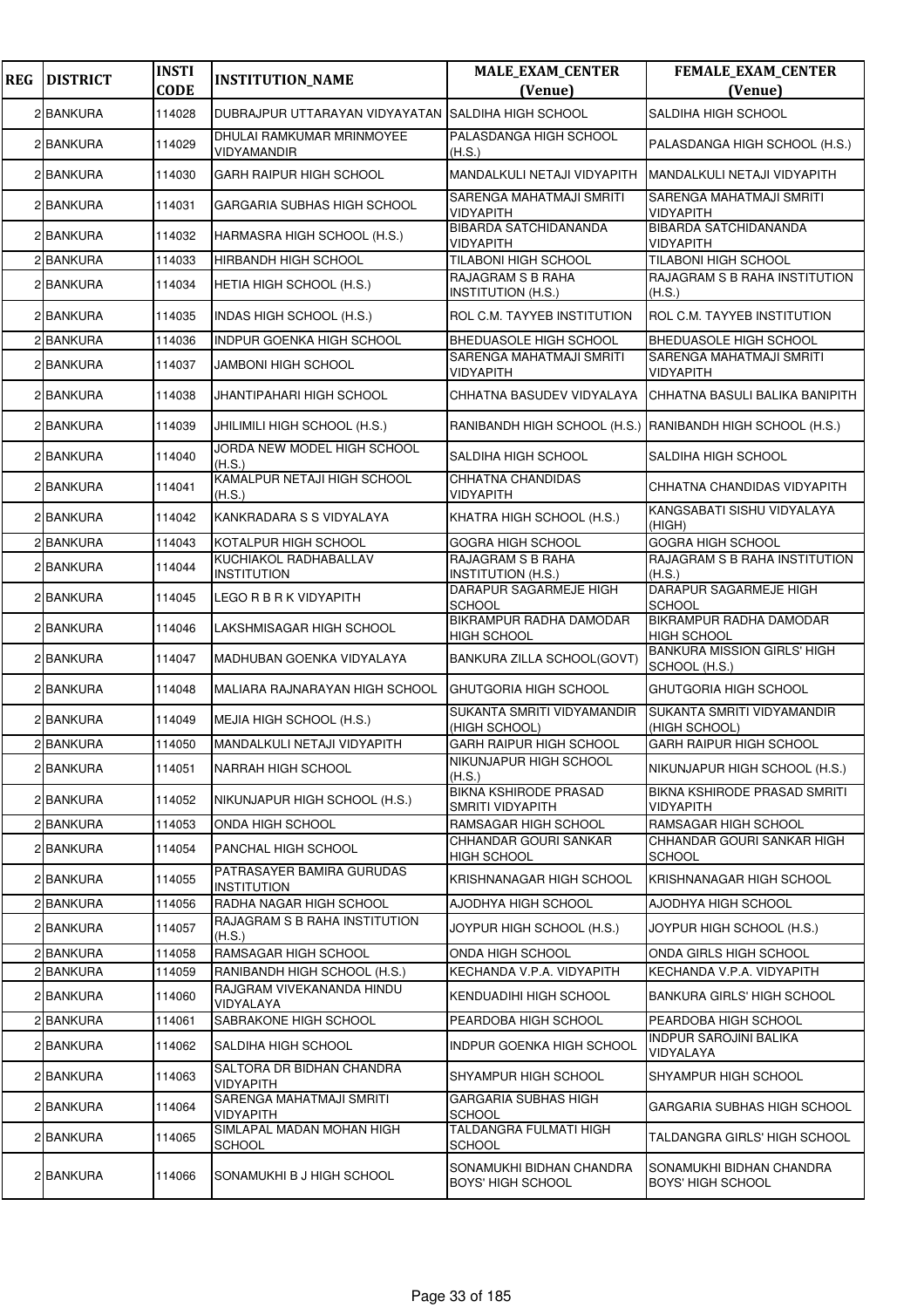| <b>REG</b> | <b>DISTRICT</b> | <b>INSTI</b><br><b>CODE</b> | <b>INSTITUTION_NAME</b>                              | <b>MALE_EXAM_CENTER</b><br>(Venue)                                        | FEMALE_EXAM_CENTER<br>(Venue)                        |
|------------|-----------------|-----------------------------|------------------------------------------------------|---------------------------------------------------------------------------|------------------------------------------------------|
|            | 2 BANKURA       | 114067                      | SHASHPUR DHIRENDRA NATH SINGHA<br><b>INSTITUTION</b> | ROL C.M. TAYYEB INSTITUTION                                               | <b>ROL C.M. TAYYEB INSTITUTION</b>                   |
|            | 2 BANKURA       | 114068                      | TILURI KRIPAMOYEE HIGH SCHOOL<br>(H.S.)              | SALTORA DR BIDHAN CHANDRA<br><b>VIDYAPITH</b>                             | SALTORA GIRLS' HIGH SCHOOL                           |
|            | 2 BANKURA       | 114069                      | KHATRA HIGH SCHOOL (H.S.)                            | SUPUR HIGH SCHOOL                                                         | SUPUR HIGH SCHOOL                                    |
|            | 2 BANKURA       | 114070                      | KENJAKURA MOLEBONA HIGH SCHOOL<br>(H.S.)             | CHHATNA CHANDIDAS<br><b>VIDYAPITH</b>                                     | CHHATNA CHANDIDAS VIDYAPITH                          |
|            | 2 BANKURA       | 114071                      | TALDANGRA FULMATI HIGH SCHOOL                        | <b>BIBARDA SATCHIDANANDA</b><br><b>VIDYAPITH</b>                          | <b>BIBARDA SATCHIDANANDA</b><br><b>VIDYAPITH</b>     |
|            | 2 BANKURA       | 114072                      | PALASDANGA HIGH SCHOOL (H.S.)                        | DHULAI RAMKUMAR MRINMOYEE DHULAI RAMKUMAR MRINMOYEE<br><b>VIDYAMANDIR</b> | VIDYAMANDIR                                          |
|            | 2 BANKURA       | 114073                      | HALUDKANALI S C HIGH SCHOOL (H.S.)                   | <b>GARH RAIPUR HIGH SCHOOL</b>                                            | <b>GARH RAIPUR HIGH SCHOOL</b>                       |
|            | 2 BANKURA       | 114074                      | DEOPARA CHAMPAMONI HIGH<br><b>SCHOOL</b>             | SIHAR ADHAR MITRA HIGH<br><b>SCHOOL</b>                                   | SIHAR ADHAR MITRA HIGH SCHOOL                        |
|            | 2 BANKURA       | 114075                      | GANGAJALGHATI HIGH SCHOOL (H.S.)                     | AMARKANAN DESHBANDHU<br>VIDYALAYA                                         | MAHAMAYA GIRLS HIGH SCHOOL                           |
|            | 2 BANKURA       | 114076                      | SUSUNIA HIGH SCHOOL                                  | CHHATNA BASUDEV VIDYALAYA                                                 | CHHATNA BASULI BALIKA BANIPITH                       |
|            | 2 BANKURA       | 114077                      | CHHAGULIA SAMMILANI NEHRU HIGH<br><b>SCHOOL</b>      | TALDANGRA FULMATI HIGH<br><b>SCHOOL</b>                                   | TALDANGRA GIRLS' HIGH SCHOOL                         |
|            | 2 BANKURA       | 114078                      | FULKUSHMA HIGH SCHOOL                                | MANDALKULI NETAJI VIDYAPITH                                               | MANDALKULI NETAJI VIDYAPITH                          |
|            | 2 BANKURA       | 114079                      | RAJKHAMAR HIGH SCHOOL                                | <b>INDAS HIGH SCHOOL (H.S.)</b>                                           | <b>INDAS HIGH SCHOOL (H.S.)</b>                      |
|            | 2 BANKURA       | 114080                      | BHEDUASOLE HIGH SCHOOL                               | <b>INDPUR GOENKA HIGH SCHOOL</b>                                          | <b>INDPUR SAROJINI BALIKA</b><br>VIDYALAYA           |
|            | 2 BANKURA       | 114081                      | BAITAL GOPESWAR PAL VIDYAPITH<br>(HIGH SCHOOL)       | HIJALDIHA KAMINI VIDYAMANDIR                                              | HIJALDIHA KAMINI VIDYAMANDIR                         |
|            | 2 BANKURA       | 114082                      | PURUSOTTAMPUR HIGH SCHOOL                            | RAMSAGAR HIGH SCHOOL                                                      | RAMSAGAR HIGH SCHOOL                                 |
|            | 2 BANKURA       | 114083                      | SONAMUKHI GIRLS' HIGH SCHOOL                         |                                                                           | SONAMUKHI BIDHAN CHANDRA<br><b>BOYS' HIGH SCHOOL</b> |
|            | 2 BANKURA       | 114084                      | BIKRAMPUR RADHA DAMODAR HIGH<br><b>SCHOOL</b>        | SIMLAPAL MADAN MOHAN HIGH<br>SCHOOL                                       | SIMLAPAL MADAN MOHAN HIGH<br><b>SCHOOL</b>           |
|            | 2 BANKURA       | 114085                      | PANCHMURA HIGH SCHOOL (H.S.)                         | TALDANGRA FULMATI HIGH<br><b>SCHOOL</b>                                   | TALDANGRA GIRLS' HIGH SCHOOL                         |
|            | 2 BANKURA       | 114086                      | <b>BALSI HIGH SCHOOL</b>                             | PATRASAYER BAMIRA GURUDAS PATRASAYER BAMIRA GURUDAS<br><b>INSTITUTION</b> | <b>INSTITUTION</b>                                   |
|            | 2 BANKURA       | 114087                      | KRISHNANAGAR HIGH SCHOOL                             | <b>BIJPUR A B HIGH SCHOOL</b>                                             | <b>BIJPUR A B HIGH SCHOOL</b>                        |
|            | 2 BANKURA       | 114088                      | CHHOTAKURPA HIGH SCHOOL (H.S.)                       | JAGADALLA GORABARI M.G.S.<br>VIDYALAYA                                    | JAGADALLA GORABARI M.G.S.<br>VIDYALAYA               |
|            | 2 BANKURA       | 114089                      | GURUDHAM SANTASRAM<br>BRAHMANANDA VIDYABHABAN        | <b>INDAS HIGH SCHOOL (H.S.)</b>                                           | <b>INDAS HIGH SCHOOL (H.S.)</b>                      |
|            | 2 BANKURA       | 114090                      | NABASON HIGH SCHOOL (H.S.)                           | DHULAI RAMKUMAR MRINMOYEE DHULAI RAMKUMAR MRINMOYEE<br>VIDYAMANDIR        | VIDYAMANDIR                                          |
|            | 2 BANKURA       | 114091                      | BANKURA GOENKA VIDYAYATAN                            | BANKURA ZILLA SCHOOL(GOVT)                                                |                                                      |
|            | 2 BANKURA       | 114092                      | BARCHATRA RAMKANAI INSTITUTION                       | SONAMUKHI B J HIGH SCHOOL                                                 | SONAMUKHI B J HIGH SCHOOL                            |
|            | 2 BANKURA       | 114093                      | SARENGA GIRLS HIGH SCHOOL                            |                                                                           | GARGARIA SUBHAS HIGH SCHOOL                          |
|            | 2 BANKURA       | 114094                      | JOYPUR HIGH SCHOOL (H.S.)                            | RAJAGRAM S B RAHA<br><b>INSTITUTION (H.S.)</b>                            | RAJAGRAM S B RAHA INSTITUTION<br>(H.S.)              |
|            | 2 BANKURA       | 114095                      | BANKURA SIB SANKAR UCHCHA<br><b>BALIKA VIDYAPITH</b> |                                                                           | <b>BANKURA TOWN GIRLS' HIGH</b><br><b>SCHOOL</b>     |
|            | 2 BANKURA       | 114096                      | BIKNA KSHIRODE PRASAD SMRITI<br><b>VIDYAPITH</b>     | BANKURA GOENKA VIDYAYATAN BANKURA GIRLS' HIGH SCHOOL                      |                                                      |
|            | 2 BANKURA       | 114097                      | BANKURA MUNICIPAL HIGH SCHOOL<br>(H.S.)              | BANKURA ZILLA SCHOOL(GOVT)                                                | BANKURA GIRLS' HIGH SCHOOL                           |
|            | 2 BANKURA       | 114098                      | JAGADALLA GORABARI M.G.S.<br>VIDYALAYA               | BANKURA ZILLA SCHOOL(GOVT)                                                | <b>BANKURA TOWN GIRLS' HIGH</b><br><b>SCHOOL</b>     |
|            | 2 BANKURA       | 114099                      | HARIGRAM GOENKA HIGH SCHOOL<br>(H.S.)                | KAMALPUR NETAJI HIGH<br>SCHOOL (H.S.)                                     | KAMALPUR NETAJI HIGH SCHOOL<br>(H.S.)                |
|            | 2 BANKURA       | 114100                      | <b>BHUTSAHAR HIGH SCHOOL</b>                         | SIMLAPAL MADAN MOHAN HIGH<br><b>SCHOOL</b>                                | SIMLAPAL MADAN MOHAN HIGH<br><b>SCHOOL</b>           |
|            | 2 BANKURA       | 114101                      | KALISEN HIGH SCHOOL                                  | ONDA HIGH SCHOOL                                                          | ONDA GIRLS HIGH SCHOOL                               |
|            | 2 BANKURA       | 114102                      | BISHNUPUR PARIMAL DEBI GIRLS'<br>HIGH SCHOOL(H S)    |                                                                           | <b>BISHNUPUR HIGH SCHOOL</b>                         |
|            | 2 BANKURA       | 114103                      | CHANGDOBA HIGH SCHOOL                                | JOYPUR HIGH SCHOOL (H.S.)                                                 | JOYPUR HIGH SCHOOL (H.S.)                            |
|            | 2 BANKURA       | 114104                      | BHEDUA SALBONI NABA SIKSHA<br>MANDIR (H S) SCHOOL    | <b>BANKURA CHRISTIAN</b><br><b>COLLEGIATE SCHOOL</b>                      | <b>BANKURA GIRLS' HIGH SCHOOL</b>                    |
|            | 2 BANKURA       | 114105                      | MIRJAPUR HIGH SCHOOL                                 | GOGRA HIGH SCHOOL                                                         | GOGRA HIGH SCHOOL                                    |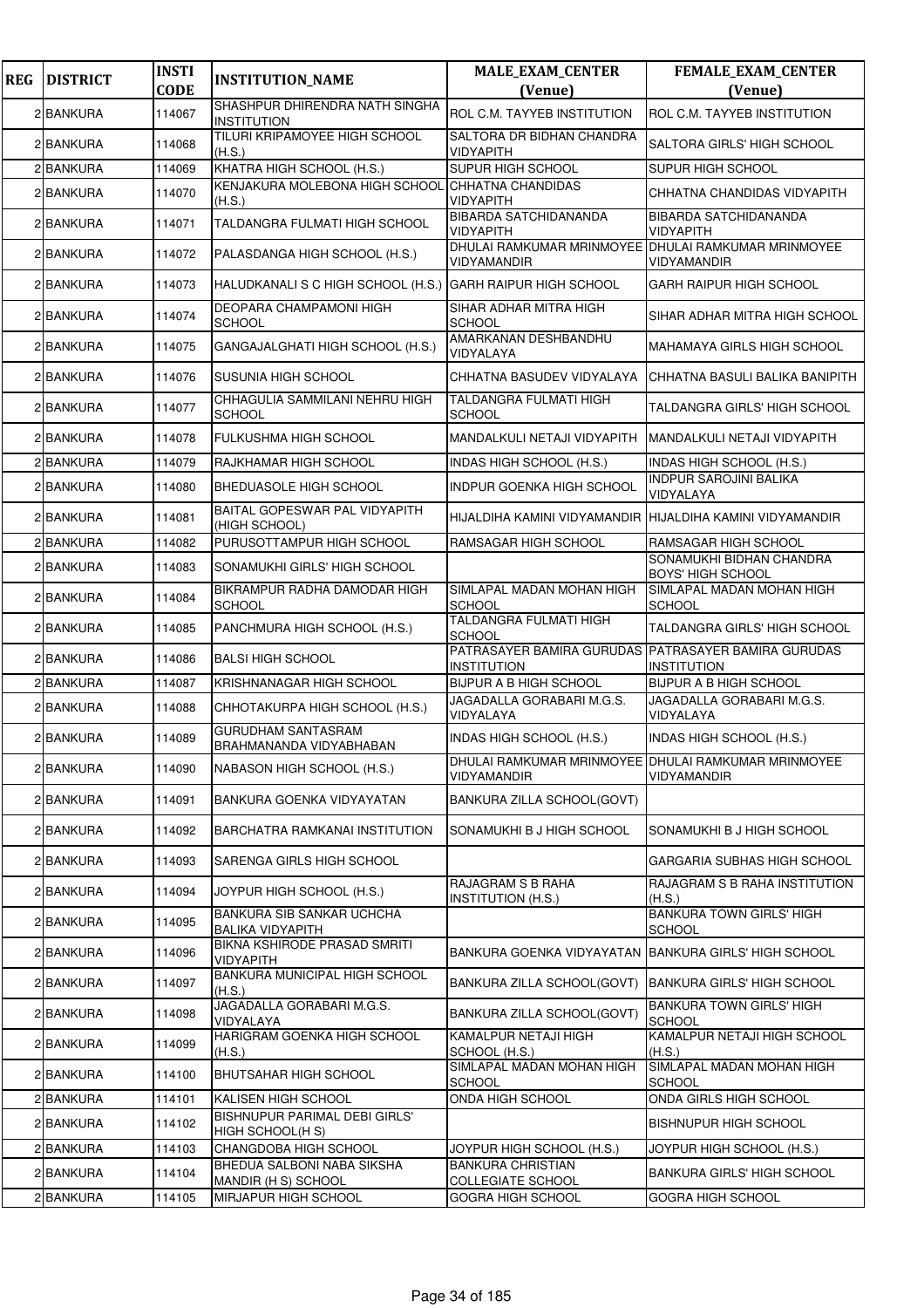| <b>REG</b> | <b>DISTRICT</b> | <b>INSTI</b> | <b>INSTITUTION_NAME</b>                           | <b>MALE_EXAM_CENTER</b>                          | <b>FEMALE_EXAM_CENTER</b>                            |
|------------|-----------------|--------------|---------------------------------------------------|--------------------------------------------------|------------------------------------------------------|
|            |                 | <b>CODE</b>  |                                                   | (Venue)                                          | (Venue)                                              |
|            | 2 BANKURA       | 114106       | <b>GOPALPUR HIGH SCHOOL</b>                       | HIRBANDH HIGH SCHOOL                             | HIRBANDH HIGH SCHOOL                                 |
|            | 2 BANKURA       | 114107       | DUBRAJPUR SAMMILANI HIGH SCHOOL                   | BIKRAMPUR RADHA DAMODAR<br><b>HIGH SCHOOL</b>    | <b>BIKRAMPUR RADHA DAMODAR</b><br><b>HIGH SCHOOL</b> |
|            | 2 BANKURA       | 114108       | <b>BORJORA GIRLS HIGH SCHOOL</b>                  |                                                  | BARJORA HIGH SCHOOL (H.S.)                           |
|            | 2 BANKURA       | 114109       | LAKSHMANPUR SAMMILANI<br>VIDYAMANDIR              | SIMLAPAL MADAN MOHAN HIGH<br>SCHOOL              | SIMLAPAL MADAN MOHAN HIGH<br><b>SCHOOL</b>           |
|            | 2 BANKURA       | 114110       | MANGALPUR HIGH SCHOOL                             | SHASHPUR DHIRENDRA NATH<br>SINGHA INSTITUTION    | SHASHPUR DHIRENDRA NATH<br>SINGHA INSTITUTION        |
|            | 2 BANKURA       | 114111       | PURANDARPUR HIGH SCHOOL                           | <b>BIKNA KSHIRODE PRASAD</b><br>SMRITI VIDYAPITH | BIKNA KSHIRODE PRASAD SMRITI<br>VIDYAPITH            |
|            | 2 BANKURA       | 114112       | CHOUSAL HIGH SCHOOL                               | AMARKANAN DESHBANDHU<br>VIDYALAYA                | <b>MAHAMAYA GIRLS HIGH SCHOOL</b>                    |
|            | 2 BANKURA       | 114113       | VIVEKANANDA SIKSHANIKETAN HIGH<br><b>SCHOOL</b>   | BANKURA ZILLA SCHOOL(GOVT)                       | <b>BANKURA MISSION GIRLS' HIGH</b><br>SCHOOL (H.S.)  |
|            | 2 BANKURA       | 114114       | AMBIKANAGAR HIGH SCHOOL                           | KECHANDA V.P.A. VIDYAPITH                        | KECHANDA V.P.A. VIDYAPITH                            |
|            | 2 BANKURA       | 114115       | RANGAMATI KENDONA HIGH SCHOOL                     | SALTORA DR BIDHAN CHANDRA<br><b>VIDYAPITH</b>    | SALTORA GIRLS' HIGH SCHOOL                           |
|            | 2 BANKURA       | 114116       | SIHAR ADHAR MITRA HIGH SCHOOL                     | KOTALPUR HIGH SCHOOL                             | KOTALPUR HIGH SCHOOL                                 |
|            | 2 BANKURA       | 114117       | ROL C.M. TAYYEB INSTITUTION                       | INDAS HIGH SCHOOL (H.S.)                         | INDAS HIGH SCHOOL (H.S.)                             |
|            | 2 BANKURA       | 114118       | HODAL NARAYANPUR HIGH SCHOOL                      | KRISHNANAGAR HIGH SCHOOL                         | KRISHNANAGAR HIGH SCHOOL                             |
|            | 2 BANKURA       | 114119       | JAPAMALI DESHBANDHU HIGH<br><b>SCHOOL</b>         | GHUTGORIA HIGH SCHOOL                            | GHUTGORIA HIGH SCHOOL                                |
|            | 2 BANKURA       | 114120       | CHHANDAR GOURI SANKAR HIGH<br><b>SCHOOL</b>       | BELIATORE HIGH SCHOOL (H.S.)                     | BELIATORE GIRLS HIGH SCHOOL                          |
|            | 2 BANKURA       | 114121       | KUSUMBANI JAMUNADAS KHEMKA<br><b>HIGH SCHOOL</b>  | <b>BISHNUPUR HIGH SCHOOL</b>                     | BISHNUPUR PARIMAL DEBI GIRLS'<br>HIGH SCHOOL(H S)    |
|            | 2 BANKURA       | 114122       | <b>BIHARJURIA HIGH SCHOOL</b>                     | BELIATORE HIGH SCHOOL (H.S.)                     | <b>BELIATORE GIRLS HIGH SCHOOL</b>                   |
|            | 2 BANKURA       | 114123       | SIBDAS CENTRAL GIRLS' HIGH<br><b>SCHOOL</b>       |                                                  | BISHNUPUR PARIMAL DEBI GIRLS'<br>HIGH SCHOOL(H S)    |
|            | 2 BANKURA       | 114124       | SUPUR HIGH SCHOOL                                 | TILABONI HIGH SCHOOL                             | TILABONI HIGH SCHOOL                                 |
|            | 2 BANKURA       | 114125       | JOREHIRA S.C.HIGH SCHOOL                          | SALTORA DR BIDHAN CHANDRA<br>VIDYAPITH           | SALTORA GIRLS' HIGH SCHOOL                           |
|            | 2 BANKURA       | 114126       | PATHARMORA HIGH SCHOOL                            | SONAMUKHI BIDHAN CHANDRA<br>BOYS' HIGH SCHOOL    | SONAMUKHI BIDHAN CHANDRA<br><b>BOYS' HIGH SCHOOL</b> |
|            | 2 BANKURA       | 114127       | <b>BANKURA TOWN GIRLS' HIGH SCHOOL</b>            |                                                  | <b>BANKURA GIRLS' HIGH SCHOOL</b>                    |
|            | 2 BANKURA       | 114128       | <b>BELUT HIGH SCHOOL</b>                          | BIJPUR A B HIGH SCHOOL                           | <b>BIJPUR A B HIGH SCHOOL</b>                        |
|            | 2 BANKURA       | 114129       | KENDUADIHI HIGH SCHOOL                            | BANKURA BANGA VIDYALAYA                          |                                                      |
|            | 2 BANKURA       | 114130       | BIBARDA SATCHIDANANDA VIDYAPITH                   | TALDANGRA FULMATI HIGH<br><b>SCHOOL</b>          | <b>TALDANGRA GIRLS' HIGH SCHOOL</b>                  |
|            | 2 BANKURA       | 114131       | UKHRADIHI GOBINDA PRASAD HIGH<br><b>SCHOOL</b>    | AMARKANAN DESHBANDHU<br>VIDYALAYA                | MAHAMAYA GIRLS HIGH SCHOOL                           |
|            | 2 BANKURA       | 114132       | SIMLAPAL MANGALMOYEE BALIKA<br><b>VIDYAMANDIR</b> |                                                  | BIKRAMPUR RADHA DAMODAR<br><b>HIGH SCHOOL</b>        |
|            | 2 BANKURA       | 114133       | CHAKA NIRMALANANDA HIGH SCHOOL                    | KHATRA HIGH SCHOOL (H.S.)                        | KHATRA HIGH SCHOOL (H.S.)                            |
|            | 2 BANKURA       | 114134       | BAHALALPUR R D HIGH SCHOOL                        | SHASHPUR DHIRENDRA NATH<br>SINGHA INSTITUTION    | SHASHPUR DHIRENDRA NATH<br>SINGHA INSTITUTION        |
|            | 2 BANKURA       | 114135       | HIJALDIHA KAMINI VIDYAMANDIR                      | JOYPUR HIGH SCHOOL (H.S.)                        | JOYPUR HIGH SCHOOL (H.S.)                            |
|            | 2 BANKURA       | 114136       | KENJAKURA DAMODAR BALIKA<br>VIDYALAYA             |                                                  | CHHATNA CHANDIDAS VIDYAPITH                          |
|            | 2 BANKURA       | 114137       | KANKESWARI HIGH SCHOOL                            | KOTALPUR HIGH SCHOOL                             | KOTALPUR HIGH SCHOOL                                 |
|            | 2 BANKURA       | 114138       | MOULASOLE R B HIGH SCHOOL                         | FULKUSHMA HIGH SCHOOL                            | FULKUSHMA HIGH SCHOOL                                |
|            | 2 BANKURA       | 114139       | KRISHNAMOHINI SARKHEL SMRITI<br>VIDYAPITH         | MANDALKULI NETAJI VIDYAPITH                      | MANDALKULI NETAJI VIDYAPITH                          |
|            | 2 BANKURA       | 114140       | <b>MOGRA HIGH SCHOOL</b>                          | BANKURA GOENKA VIDYAYATAN                        | <b>BANKURA MISSION GIRLS' HIGH</b><br>SCHOOL (H.S.)  |
|            | 2 BANKURA       | 114141       | BIJPUR A B HIGH SCHOOL                            | KRISHNANAGAR HIGH SCHOOL                         | KRISHNANAGAR HIGH SCHOOL                             |
|            | 2 BANKURA       | 114142       | BANKURA BANGA VIDYALAYA                           | BANKURA CHRISTIAN<br><b>COLLEGIATE SCHOOL</b>    | <b>BANKURA MISSION GIRLS' HIGH</b><br>SCHOOL (H.S.)  |
|            | 2 BANKURA       | 114143       | KOTALPUR SAROJ BASINI BALIKA<br>VIDYALAYA         |                                                  | KOTALPUR HIGH SCHOOL                                 |
|            | 2 BANKURA       | 114144       | RANGAMATI U C M VIDYAPITH                         | PALASDANGA HIGH SCHOOL<br>(H.S.)                 | PALASDANGA HIGH SCHOOL (H.S.)                        |
|            | 2 BANKURA       | 114145       | GOGRA HIGH SCHOOL                                 | KOTALPUR HIGH SCHOOL                             | KOTALPUR HIGH SCHOOL                                 |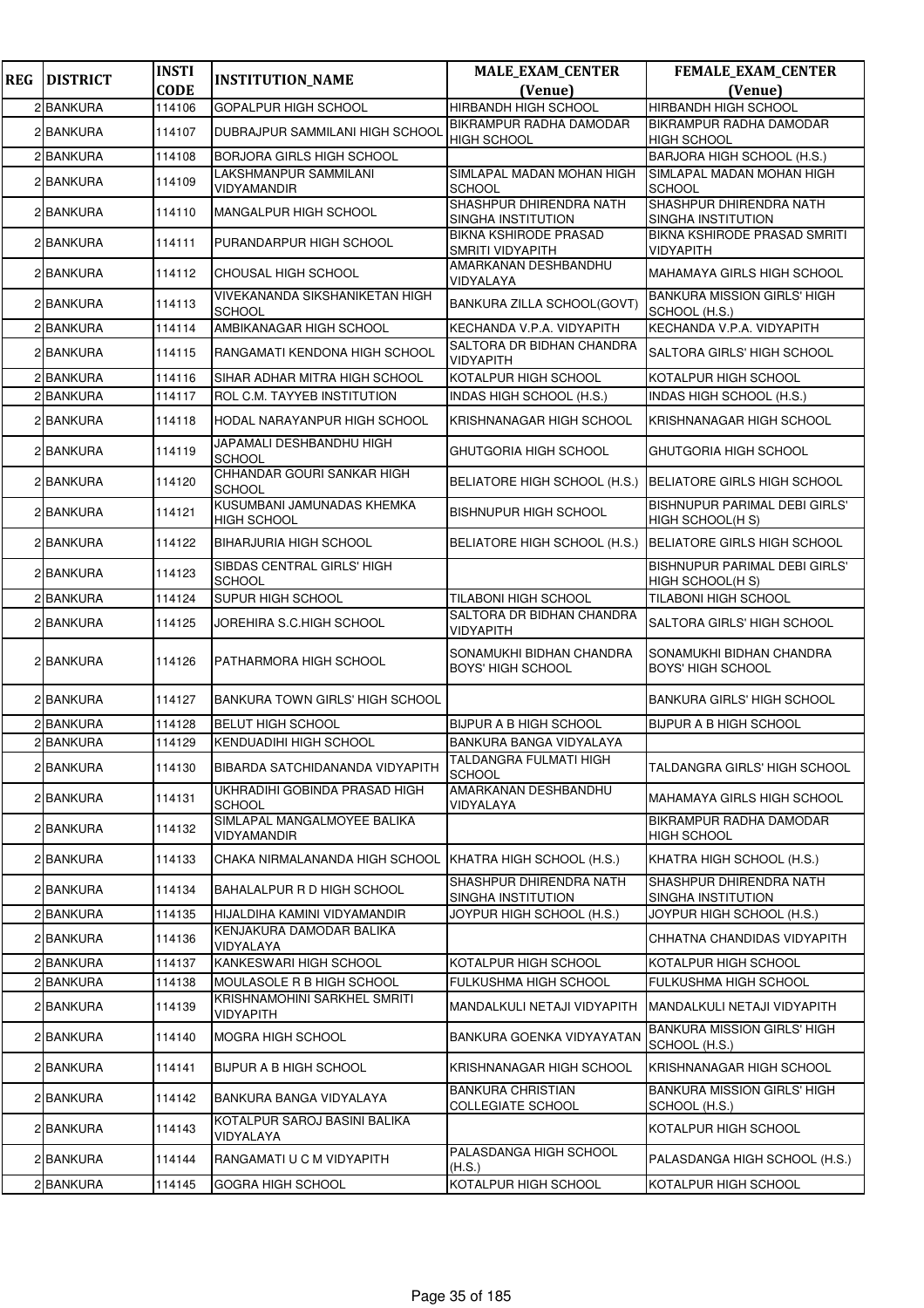| <b>REG</b> | <b>DISTRICT</b> | <b>INSTI</b> | <b>INSTITUTION_NAME</b>                                                      | <b>MALE_EXAM_CENTER</b>                                                   | FEMALE_EXAM_CENTER                                  |
|------------|-----------------|--------------|------------------------------------------------------------------------------|---------------------------------------------------------------------------|-----------------------------------------------------|
|            |                 | <b>CODE</b>  |                                                                              | (Venue)<br><b>SARENGA MAHATMAJI SMRITI</b>                                | (Venue)<br>SARENGA MAHATMAJI SMRITI                 |
|            | 2 BANKURA       | 114146       | KUSUMTIKRI HIGH SCHOOL                                                       | <b>VIDYAPITH</b>                                                          | <b>VIDYAPITH</b>                                    |
|            | 2 BANKURA       | 114147       | GHUTGORIA HIGH SCHOOL                                                        | BARJORA HIGH SCHOOL (H.S.)                                                | BARJORA HIGH SCHOOL (H.S.)                          |
|            | 2 BANKURA       | 114148       | <b>MACHATORA UNION HIGH SCHOOL</b>                                           | SIMLAPAL MADAN MOHAN HIGH<br><b>SCHOOL</b>                                | SIMLAPAL MADAN MOHAN HIGH<br><b>SCHOOL</b>          |
|            | 2 BANKURA       | 114149       | KENDUADIHI GIRLS HIGH SCHOOL                                                 |                                                                           | <b>BANKURA MISSION GIRLS' HIGH</b><br>SCHOOL (H.S.) |
|            | 2 BANKURA       | 114150       | BAIDYANATHPUR HIGH SCHOOL                                                    | KANGSABATI SISHU VIDYALAYA<br>(HIGH)                                      | KANGSABATI SISHU VIDYALAYA<br>(HIGH)                |
|            | 2 BANKURA       | 114151       | RADHAMOHANPUR J N HIGH SCHOOL                                                | DHULAI RAMKUMAR MRINMOYEE DHULAI RAMKUMAR MRINMOYEE<br><b>VIDYAMANDIR</b> | <b>VIDYAMANDIR</b>                                  |
|            | 2 BANKURA       | 114152       | CHANDRA KALYAN SANGHA HARIJAN<br>HIGH SCHOOL                                 | <b>SUSUNIA HIGH SCHOOL</b>                                                | <b>SUSUNIA HIGH SCHOOL</b>                          |
|            | 2 BANKURA       | 114153       | RASULPUR HIGH MADRASAH (H.S.)                                                | <b>BIJPUR A B HIGH SCHOOL</b>                                             | <b>BIJPUR A B HIGH SCHOOL</b>                       |
|            | 2 BANKURA       | 114154       | GARH-RAIPUR GIRLS' HIGH SCHOOL                                               |                                                                           | <b>GARH RAIPUR HIGH SCHOOL</b>                      |
|            | 2 BANKURA       | 114155       | BOGDAHARA SIDDIKIYA HIGH<br>MADRASAH                                         | <b>MORAR SAMMILANI HIGH</b><br>SCHOOL (H.S.)                              | <b>MORAR SAMMILANI HIGH SCHOOL</b><br>(H.S.)        |
|            | 2 BANKURA       | 114156       | JHANTIPAHARI P. K. GIRLS' HIGH<br>SCHOOL (H.S.)                              |                                                                           | CHHATNA BASULI BALIKA BANIPITH                      |
|            | 2 BANKURA       | 114157       | KHATRA GIRLS' HIGH SCHOOL (H.S.)                                             |                                                                           | <b>SUPUR HIGH SCHOOL</b>                            |
|            | 2 BANKURA       | 114158       | BHOLA HIRAPUR NETAJI SUBHAS HIGH JJAGADALLA GORABARI M.G.S.<br><b>SCHOOL</b> | VIDYALAYA                                                                 | JAGADALLA GORABARI M.G.S.<br>VIDYALAYA              |
|            | 2 BANKURA       | 114159       | <b>MEJIA GIRLS' HIGH SCHOOL</b>                                              |                                                                           | MEJIA HIGH SCHOOL (H.S.)                            |
|            | 2 BANKURA       | 114160       | SONAMUKHI BIDHAN CHANDRA BOYS'<br><b>HIGH SCHOOL</b>                         | SONAMUKHI B J HIGH SCHOOL                                                 |                                                     |
|            | 2 BANKURA       | 114161       | AJODHYA HIGH SCHOOL                                                          | MUNINAGAR RADHAKANTA<br>VIDYAPITH                                         | MUNINAGAR RADHAKANTA<br><b>VIDYAPITH</b>            |
|            | 2 BANKURA       | 114162       | INDPUR SAROJINI BALIKA VIDYALAYA                                             |                                                                           | <b>BHEDUASOLE HIGH SCHOOL</b>                       |
|            | 2 BANKURA       | 114163       | <b>MASHIARA HIGH SCHOOL</b>                                                  | TILABONI HIGH SCHOOL                                                      | <b>TILABONI HIGH SCHOOL</b>                         |
|            | 2 BANKURA       | 114164       | PARSOLA BANIBITAN VIDYAMANDIR                                                | SIMLAPAL MADAN MOHAN HIGH<br><b>SCHOOL</b>                                | SIMLAPAL MADAN MOHAN HIGH<br><b>SCHOOL</b>          |
|            | 2 BANKURA       | 114165       | PATIT HIGH SCHOOL                                                            | PATRASAYER BAMIRA GURUDAS<br><b>INSTITUTION</b>                           | PATRASAYER BAMIRA GURUDAS<br><b>INSTITUTION</b>     |
|            | 2 BANKURA       | 114166       | PATRAHATI RAM RATAN HIGH SCHOOL                                              | ONDA HIGH SCHOOL                                                          | ONDA HIGH SCHOOL                                    |
|            | 2 BANKURA       | 114167       | JOYKRISHNAPUR HIGH SCHOOL                                                    | MUNINAGAR RADHAKANTA<br>VIDYAPITH                                         | MUNINAGAR RADHAKANTA<br><b>VIDYAPITH</b>            |
|            | 2 BANKURA       | 114168       | DHANSIMLA VIDYABHAVAN                                                        | SONAMUKHI B J HIGH SCHOOL                                                 | SONAMUKHI B J HIGH SCHOOL                           |
|            | 2 BANKURA       | 114169       | KHIRPAI HIGH SCHOOL                                                          | <b>INDPUR GOENKA HIGH SCHOOL</b>                                          | <b>INDPUR SAROJINI BALIKA</b><br>VIDYALAYA          |
|            | 2 BANKURA       | 114170       | JUJUR HIGH SCHOOL                                                            | JOYPUR HIGH SCHOOL (H.S.)                                                 | JOYPUR HIGH SCHOOL (H.S.)                           |
|            | 2 BANKURA       | 114171       | MASAT KHAL GANDHI ADARSHA<br>VIDYALAYA                                       | <b>TALDANGRA FULMATI HIGH</b><br>SCHOOL                                   | TALDANGRA GIRLS' HIGH SCHOOL                        |
|            | 2 BANKURA       | 114172       | BHAGABANPUR HIGH SCHOOL                                                      | RAJGRAM VIVEKANANDA HINDU<br>VIDYALAYA                                    | RAJGRAM VIVEKANANDA HINDU<br>VIDYALAYA              |
|            | 2 BANKURA       | 114173       | MUNINAGAR RADHAKANTA VIDYAPITH                                               | AJODHYA HIGH SCHOOL                                                       | AJODHYA HIGH SCHOOL                                 |
|            | 2 BANKURA       | 114174       | <b>MAGURA HIGH SCHOOL</b>                                                    | HIJALDIHA KAMINI VIDYAMANDIR  HIJALDIHA KAMINI VIDYAMANDIR                |                                                     |
|            | 2 BANKURA       | 114175       | BARIKUL UDAY BHARATI HIGH SCHOOL FULKUSHMA HIGH SCHOOL                       |                                                                           | <b>FULKUSHMA HIGH SCHOOL</b>                        |
|            | 2 BANKURA       | 114176       | BIRRAH R N C GIRLS' HIGH SCHOOL                                              |                                                                           | BELIATORE GIRLS HIGH SCHOOL                         |
|            | 2 BANKURA       | 114177       | KUSHADWIP MAKHANLAL<br>VIDYAMANDIR                                           | PATRASAYER BAMIRA GURUDAS PATRASAYER BAMIRA GURUDAS<br><b>INSTITUTION</b> | <b>INSTITUTION</b>                                  |
|            | 2 BANKURA       | 114178       | INDAS GIRLS' HIGH SCHOOL                                                     |                                                                           | ROL C.M. TAYYEB INSTITUTION                         |
|            | 2 BANKURA       | 114179       | LATIABONI ANCHAL HIGH SCHOOL                                                 | AMARKANAN DESHBANDHU<br>VIDYALAYA                                         | MAHAMAYA GIRLS HIGH SCHOOL                          |
|            | 2 BANKURA       | 114180       | GOPINATHPUR SAROJ BASINI HIGH<br>SCHOOL                                      | SIHAR ADHAR MITRA HIGH<br><b>SCHOOL</b>                                   | SIHAR ADHAR MITRA HIGH SCHOOL                       |
|            | 2 BANKURA       | 114181       | ANDHARTHOLE HIGH SCHOOL                                                      | RAJGRAM VIVEKANANDA HINDU<br>VIDYALAYA                                    | RAJGRAM VIVEKANANDA HINDU<br>VIDYALAYA              |
|            | 2 BANKURA       | 114182       | EKLAVYA MODEL RESIDENTIAL<br><b>SCHOOL</b>                                   | KHATRA HIGH SCHOOL (H.S.)                                                 | KHATRA HIGH SCHOOL (H.S.)                           |
|            | 2 BANKURA       | 114183       | BARO HAZARI SAMMILANI CHANDAI<br>HIGH MADRASAH                               | BARJORA HIGH SCHOOL (H.S.)                                                | BARJORA HIGH SCHOOL (H.S.)                          |
|            | 2 BANKURA       | 114184       | RAMPUR VIVEKANANDA VIDYAPITH<br>(HIGH SCHOOL)                                | <b>SHYAMPUR HIGH SCHOOL</b>                                               | <b>SHYAMPUR HIGH SCHOOL</b>                         |
|            | 2 BANKURA       | 114185       | <b>GORABARI HIGH SCHOOL</b>                                                  | KANGSABATI SISHU VIDYALAYA<br>(HIGH)                                      | KANGSABATI SISHU VIDYALAYA<br>(HIGH)                |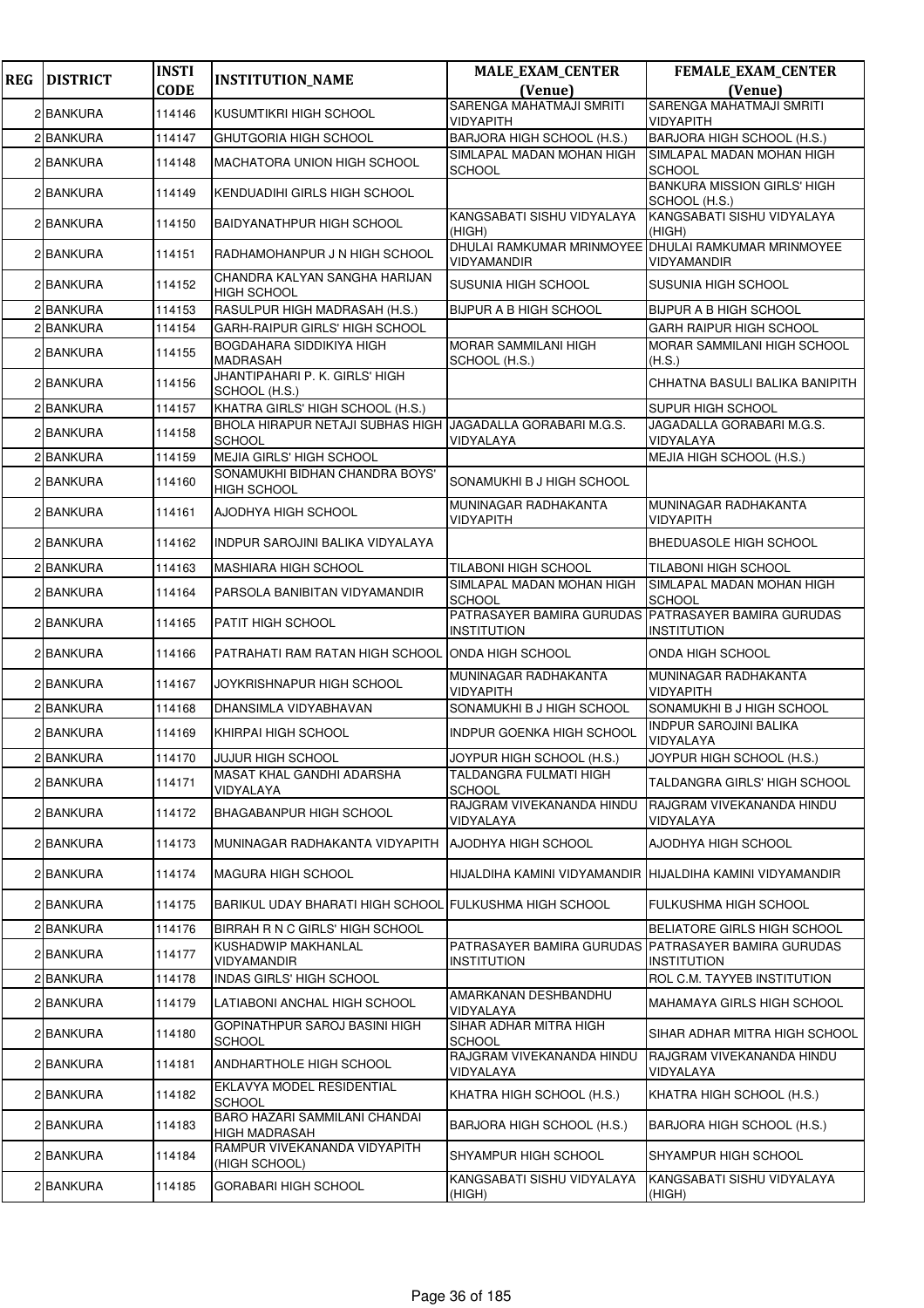| <b>REG</b> | <b>DISTRICT</b> | <b>INSTI</b><br><b>CODE</b> | <b>INSTITUTION_NAME</b>                             | <b>MALE_EXAM_CENTER</b><br>(Venue)                                 | FEMALE_EXAM_CENTER<br>(Venue)                        |
|------------|-----------------|-----------------------------|-----------------------------------------------------|--------------------------------------------------------------------|------------------------------------------------------|
|            | 2 BANKURA       | 114186                      | <b>DEULI SUKLA HIGH SCHOOL</b>                      | RANIBANDH HIGH SCHOOL (H.S.) RANIBANDH HIGH SCHOOL (H.S.)          |                                                      |
|            | 2 BANKURA       | 114187                      | RAMPUR HIGH SCHOOL                                  | SONAMUKHI B J HIGH SCHOOL                                          | SONAMUKHI B J HIGH SCHOOL                            |
|            | 2 BANKURA       | 114188                      | HAT-ASHURIA HIGH SCHOOL                             | BARJORA HIGH SCHOOL (H.S.)                                         | BARJORA HIGH SCHOOL (H.S.)                           |
|            | 2 BANKURA       | 114189                      | SHYAMPUR HIGH SCHOOL                                | SALTORA DR BIDHAN CHANDRA<br><b>VIDYAPITH</b>                      | SALTORA GIRLS' HIGH SCHOOL                           |
|            | 2 BANKURA       | 114190                      | <b>MATGODA HIGH SCHOOL</b>                          | GARH RAIPUR HIGH SCHOOL                                            | <b>GARH RAIPUR HIGH SCHOOL</b>                       |
|            | 2 BANKURA       | 114191                      | BALIARA SRI SRI RAMKRISHNA HIGH<br><b>SCHOOL</b>    | JAGADALLA GORABARI M.G.S.<br>VIDYALAYA                             | JAGADALLA GORABARI M.G.S.<br>VIDYALAYA               |
|            | 2 BANKURA       | 114192                      | KANGSABATI SISHU VIDYALAYA (HIGH) SUPUR HIGH SCHOOL |                                                                    | SUPUR HIGH SCHOOL                                    |
|            | 2 BANKURA       | 114193                      | <b>BHEDUA HIGH SCHOOL</b>                           | <b>BIBARDA SATCHIDANANDA</b><br><b>VIDYAPITH</b>                   | <b>BIBARDA SATCHIDANANDA</b><br>VIDYAPITH            |
|            | 2 BANKURA       | 114194                      | SALTORA GIRLS' HIGH SCHOOL                          |                                                                    | SHYAMPUR HIGH SCHOOL                                 |
|            | 2 BANKURA       | 114195                      | MADAN MOHANPUR S K BOARD HIGH<br><b>SCHOOL</b>      | <b>GOGRA HIGH SCHOOL</b>                                           | GOGRA HIGH SCHOOL                                    |
|            | 2 BANKURA       | 114196                      | CHUAGARA SAMMILANI VIDYAPITH<br>(H.S.)              | BELIATORE HIGH SCHOOL (H.S.)                                       | BELIATORE GIRLS HIGH SCHOOL                          |
|            | 2 BANKURA       | 114197                      | <b>TANADIGHI HIGH SCHOOL</b>                        | RAJAGRAM S B RAHA<br><b>INSTITUTION (H.S.)</b>                     | RAJAGRAM S B RAHA INSTITUTION<br>(H.S.)              |
|            | 2 BANKURA       | 114198                      | <b>BAMUNTORE HIGH SCHOOL</b>                        | SALTORA DR BIDHAN CHANDRA<br>VIDYAPITH                             | SALTORA GIRLS' HIGH SCHOOL                           |
|            | 2 BANKURA       | 114199                      | NUTANGRAM HIGH SCHOOL                               | BARJORA HIGH SCHOOL (H.S.)                                         | BARJORA HIGH SCHOOL (H.S.)                           |
|            | 2 BANKURA       | 114200                      | TALDANGRA GIRLS' HIGH SCHOOL                        |                                                                    | TALDANGRA FULMATI HIGH<br><b>SCHOOL</b>              |
|            | 2 BANKURA       | 114201                      | ARRAH HIGH SCHOOL                                   | <b>CHHATNA CHANDIDAS</b><br><b>VIDYAPITH</b>                       | CHHATNA CHANDIDAS VIDYAPITH                          |
|            | 2 BANKURA       | 114202                      | MAJDIHA SARADAMANI VIDYAYATAN                       | NIKUNJAPUR HIGH SCHOOL<br>(H.S.)                                   | NIKUNJAPUR HIGH SCHOOL (H.S.)                        |
|            | 2 BANKURA       | 114203                      | SHYAMSAR HIGH SCHOOL                                | ROL C.M. TAYYEB INSTITUTION                                        | ROL C.M. TAYYEB INSTITUTION                          |
|            | 2 BANKURA       | 114204                      | AMDOHI HIGH SCHOOL (H.S.)                           | KOTALPUR HIGH SCHOOL                                               | KOTALPUR HIGH SCHOOL                                 |
|            | 2 BANKURA       | 114205                      | NITYANANDAPUR HIGH SCHOOL (H.S.)                    | GANGAJALGHATI HIGH SCHOOL<br>(H.S.)                                | GANGAJALGHATI HIGH SCHOOL<br>(H.S.)                  |
|            | 2 BANKURA       | 114206                      | BALITHA HIGH SCHOOL (H.S.)                          | DARAPUR SAGARMEJE HIGH<br><b>SCHOOL</b>                            | DARAPUR SAGARMEJE HIGH<br><b>SCHOOL</b>              |
|            | 2 BANKURA       | 114207                      | ASHURALI JATISH CHANDRA HIGH<br>SCHOOL (H.S.)       | HIJALDIHA KAMINI VIDYAMANDIR HIJALDIHA KAMINI VIDYAMANDIR          |                                                      |
|            | 2 BANKURA       | 114208                      | KALPATHAR BINAPANI HIGH SCHOOL                      | RAJGRAM VIVEKANANDA HINDU<br>VIDYALAYA                             | RAJGRAM VIVEKANANDA HINDU<br>VIDYALAYA               |
|            | 2 BANKURA       | 114209                      | PALLIBHARATI TILABANI HIGH SCHOOL                   | <b>BIKRAMPUR RADHA DAMODAR</b><br><b>HIGH SCHOOL</b>               | <b>BIKRAMPUR RADHA DAMODAR</b><br><b>HIGH SCHOOL</b> |
|            | 2 BANKURA       | 114210                      | KRISHNANAGAR JATINDRA KIRAN HIGH<br>SCHOOL (H.S.)   | <b>ONDA HIGH SCHOOL</b>                                            | ONDA HIGH SCHOOL                                     |
|            | 2 BANKURA       | 114211                      | RANIBANDH GIRLS' HIGH SCHOOL                        |                                                                    | KECHANDA V.P.A. VIDYAPITH                            |
|            | 2 BANKURA       | 114212                      | WEST SANABANDH JAWAHARLAL<br>SMRITI VIDYAMANDIR     | KENDUADIHI HIGH SCHOOL                                             | <b>BANKURA MISSION GIRLS' HIGH</b><br>SCHOOL (H.S.)  |
|            | 2 BANKURA       | 114213                      | RAJGRAM GIRLS' HIGH SCHOOL                          |                                                                    | RAJAGRAM S B RAHA INSTITUTION<br>(H.S.)              |
|            | 2 BANKURA       | 114214                      | <b>BANKI SENDRA HIGH SCHOOL</b>                     | <b>BIKNA KSHIRODE PRASAD</b><br>SMRITI VIDYAPITH                   | BIKNA KSHIRODE PRASAD SMRITI<br>VIDYAPITH            |
|            | 2 BANKURA       | 114215                      | ALIJHARA HIGH SCHOOL                                | KAMALPUR NETAJI HIGH<br>SCHOOL (H.S.)                              | KAMALPUR NETAJI HIGH SCHOOL<br>(H.S.)                |
|            | 2 BANKURA       | 114216                      | DUNDAR SONAGARA ASHUTOSH<br>VIDYAPITH               | <b>GARH RAIPUR HIGH SCHOOL</b>                                     | GARH RAIPUR HIGH SCHOOL                              |
|            | 2 BANKURA       | 114217                      | MALIARA SANTOSH GIRLS'HIGH<br><b>SCHOOL</b>         |                                                                    | BARJORA HIGH SCHOOL (H.S.)                           |
|            | 2 BANKURA       | 114218                      | <b>DEULI HIGH SCHOOL</b>                            | <b>HIRBANDH HIGH SCHOOL</b>                                        | HIRBANDH HIGH SCHOOL                                 |
|            | 2 BANKURA       | 114219                      | KRISHNA NAGAR HIGH SCHOOL (H.S.)                    | BARJORA HIGH SCHOOL (H.S.)                                         | BARJORA HIGH SCHOOL (H.S.)                           |
|            | 2 BANKURA       | 114220                      | KUNDAPUSKARINI S B HIGH SCHOOL                      | DHULAI RAMKUMAR MRINMOYEE DHULAI RAMKUMAR MRINMOYEE<br>VIDYAMANDIR | VIDYAMANDIR                                          |
|            | 2 BANKURA       | 114221                      | PAKHANNA HIGH SCHOOL                                | BARJORA HIGH SCHOOL (H.S.)                                         | BARJORA HIGH SCHOOL (H.S.)                           |
|            | 2 BANKURA       | 114222                      | SRI SARADA DEVI BALIKA<br>VIDYAMANDIR               |                                                                    | CHHANDAR GOURI SANKAR HIGH<br><b>SCHOOL</b>          |
|            | 2 BANKURA       | 114223                      | DHULAI GIRLS' HIGH SCHOOL                           |                                                                    | PALASDANGA HIGH SCHOOL (H.S.)                        |
|            | 2 BANKURA       | 114224                      | PANDIT RAGHUNATH MURMU ABASIK<br><b>SCHOOL</b>      | <b>GARH RAIPUR HIGH SCHOOL</b>                                     | GARH RAIPUR HIGH SCHOOL                              |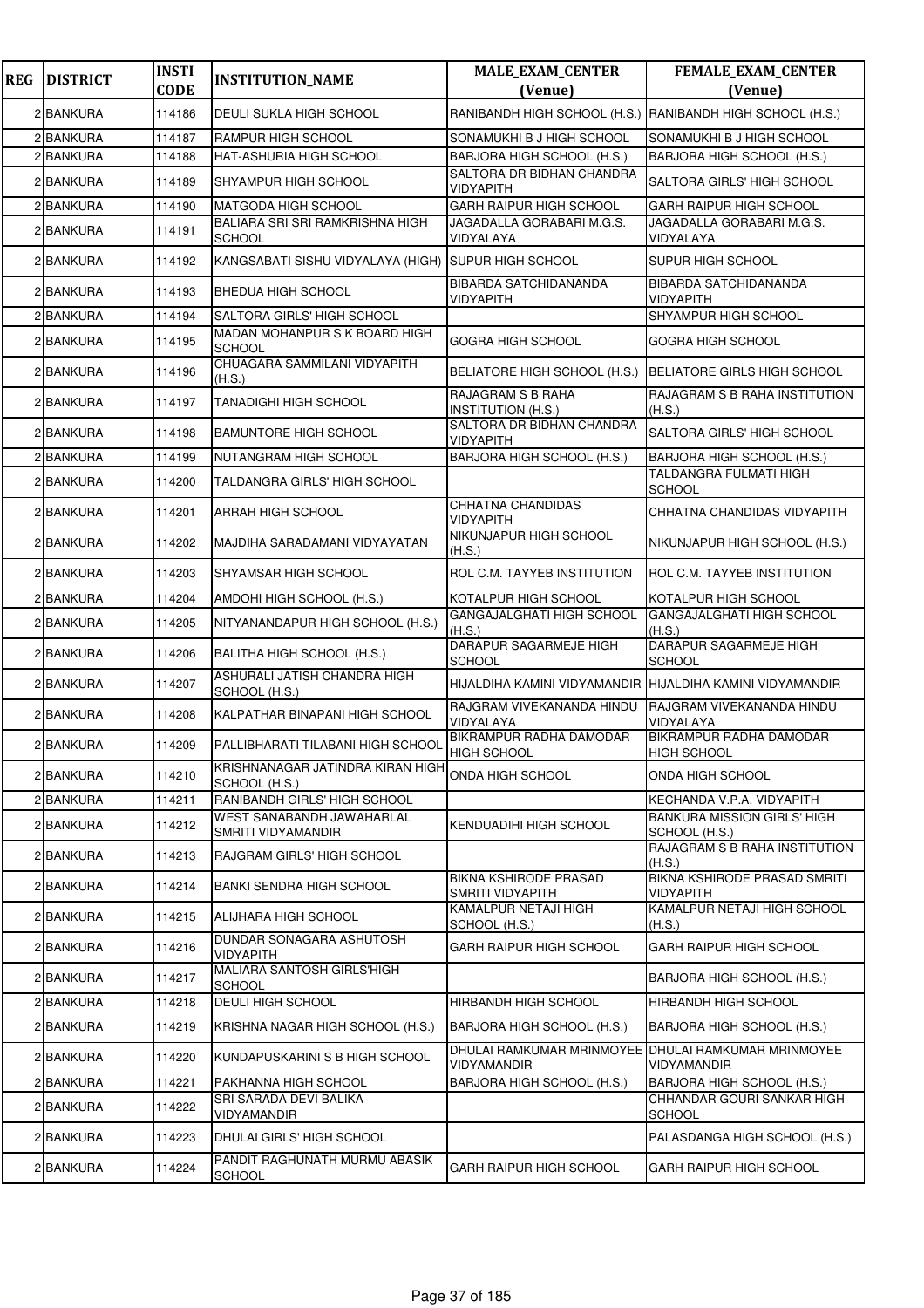| <b>REG</b> | <b>DISTRICT</b> | <b>INSTI</b><br><b>CODE</b> | <b>INSTITUTION_NAME</b>                                                | <b>MALE EXAM CENTER</b><br>(Venue)                        | FEMALE_EXAM_CENTER<br>(Venue)                                                 |
|------------|-----------------|-----------------------------|------------------------------------------------------------------------|-----------------------------------------------------------|-------------------------------------------------------------------------------|
|            | 2 BANKURA       | 114225                      | TAJPUR RAMCHARAN HIGH SCHOOL                                           | SIHAR ADHAR MITRA HIGH<br><b>SCHOOL</b>                   | SIHAR ADHAR MITRA HIGH SCHOOL                                                 |
|            | 2 BANKURA       | 114226                      | PURANPANI HIGH SCHOOL                                                  |                                                           | RANIBANDH HIGH SCHOOL (H.S.) RANIBANDH HIGH SCHOOL (H.S.)                     |
|            | 2 BANKURA       | 114227                      | <b>BODDI HIGH SCHOOL</b>                                               | RANIBANDH HIGH SCHOOL (H.S.) RANIBANDH HIGH SCHOOL (H.S.) |                                                                               |
|            | 2 BANKURA       | 114228                      | KADMAGARH HIGH SCHOOL                                                  | MANDALKULI NETAJI VIDYAPITH                               | MANDALKULI NETAJI VIDYAPITH                                                   |
|            | 2 BANKURA       | 114229                      | LURKA DESHBANDHU HIGH SCHOOL                                           | FULKUSHMA HIGH SCHOOL                                     | FULKUSHMA HIGH SCHOOL                                                         |
|            | 2 BANKURA       | 114230                      | DHENGA-AM HIGH SCHOOL HS                                               | MANDALKULI NETAJI VIDYAPITH                               | MANDALKULI NETAJI VIDYAPITH                                                   |
|            | 2 BANKURA       | 114231                      | AMCHURA VIVEKANANDA<br>VIDYAMANDIR                                     | GARH RAIPUR HIGH SCHOOL                                   | GARH RAIPUR HIGH SCHOOL                                                       |
|            | 2 BANKURA       | 114232                      | TAPTADAMDI BANAMALI VIDYAMANDIR                                        | <b>GARH RAIPUR HIGH SCHOOL</b>                            | <b>GARH RAIPUR HIGH SCHOOL</b>                                                |
|            | 2 BANKURA       | 114233                      | LOUPARA HIGH SCHOOL HS                                                 | HIGH SCHOOL (H.S.)                                        | MANDALKULI RAJLAKSHMI GIRLS MANDALKULI RAJLAKSHMI GIRLS<br>HIGH SCHOOL (H.S.) |
|            | 2 BANKURA       | 114234                      | <b>BAGJATA BASUDEBPUR MGSBS</b><br>VIDYAPITH                           | GARH RAIPUR HIGH SCHOOL                                   | GARH RAIPUR HIGH SCHOOL                                                       |
|            | 2 BANKURA       | 114235                      | SATPATTA DEMUSHNYA HIGH SCHOOL<br>(H.S.)                               | MANDALKULI NETAJI VIDYAPITH                               | MANDALKULI NETAJI VIDYAPITH                                                   |
|            | 2 BANKURA       | 114236                      | DHEKO RAJANI KANTA HIGH SCHOOL                                         | FULKUSHMA HIGH SCHOOL                                     | <b>FULKUSHMA HIGH SCHOOL</b>                                                  |
|            | 2 BANKURA       | 114237                      | SALKU SAREN SMRITI VIDYAPITH (H.S.) [GARH RAIPUR HIGH SCHOOL           |                                                           | GARH RAIPUR HIGH SCHOOL                                                       |
|            | 2 BANKURA       | 114238                      | SADHU RAMCHAND MURMU SMRITI<br>VIDYAPITH (H.S.)                        | FULKUSHMA HIGH SCHOOL                                     | <b>FULKUSHMA HIGH SCHOOL</b>                                                  |
|            | 2 BANKURA       | 114239                      | SUSUNIA HIGH SCHOOL (H.S.)                                             | FULKUSHMA HIGH SCHOOL                                     | <b>FULKUSHMA HIGH SCHOOL</b>                                                  |
|            | 2 BANKURA       | 114240                      | DHANARA HIGH SCHOOL                                                    | RANIBANDH HIGH SCHOOL (H.S.) RANIBANDH HIGH SCHOOL (H.S.) |                                                                               |
|            | 2 BANKURA       | 114241                      | CHHENDAPATHAR SK ST HIGH<br>SCHOOL HS                                  |                                                           | RANIBANDH HIGH SCHOOL (H.S.) RANIBANDH HIGH SCHOOL (H.S.)                     |
|            | 2 BANKURA       | 114242                      | PAIRAGURI HIGH SCHOOL                                                  | GARH RAIPUR HIGH SCHOOL                                   | <b>GARH RAIPUR HIGH SCHOOL</b>                                                |
|            | 2 BANKURA       | 114243                      | JADAVPUR SAMMILANI HIGH SCHOOL                                         | GARH RAIPUR HIGH SCHOOL                                   | GARH RAIPUR HIGH SCHOOL                                                       |
|            | 2 BANKURA       | 114244                      | DABRI S S B HIGH SCHOOL (HS)                                           | KECHANDA V.P.A. VIDYAPITH                                 | KECHANDA V.P.A. VIDYAPITH                                                     |
|            | 2 BANKURA       | 114245                      | <b>KESHRA HIGH SCHOOL</b>                                              | RANIBANDH HIGH SCHOOL (H.S.)                              | RANIBANDH HIGH SCHOOL (H.S.)                                                  |
|            | 2 BANKURA       | 114246                      | NUTANDIHI CHHOTO MOUKURA N S H<br>S SCHOOL                             | SARENGA MAHATMAJI SMRITI<br>VIDYAPITH                     | SARENGA MAHATMAJI SMRITI<br>VIDYAPITH                                         |
|            | 2 BANKURA       | 114247                      | <b>MELERA HIGH SCHOOL</b>                                              | FULKUSHMA HIGH SCHOOL                                     | <b>FULKUSHMA HIGH SCHOOL</b>                                                  |
|            | 2 BANKURA       | 114248                      | <b>MASANJHAR ADIBASI HIGH SCHOOL</b>                                   | HIRBANDH HIGH SCHOOL                                      | <b>HIRBANDH HIGH SCHOOL</b>                                                   |
|            | 2 BANKURA       | 114249                      | MAJURIA BAISPATRA SAMMILITA HIGH<br><b>SCHOOL</b>                      | <b>GARGARIA SUBHAS HIGH</b><br>SCHOOL                     | GARGARIA SUBHAS HIGH SCHOOL                                                   |
|            | 2 BANKURA       | 114250                      | KHAYERPAHARI GADRA HIGH SCHOOL                                         | SARENGA MAHATMAJI SMRITI<br>VIDYAPITH                     | SARENGA MAHATMAJI SMRITI<br><b>VIDYAPITH</b>                                  |
|            | 2 BANKURA       | 114251                      | MANDALKULI RAJLAKSHMI GIRLS HIGH<br>SCHOOL (H.S.)                      |                                                           | FULKUSHMA HIGH SCHOOL                                                         |
|            | 2 BANKURA       | 114252                      | DHANARA VIKRAMPUR UNION<br>SHYAMAPRASAD MEMORIAL HIGH<br>SCHOOL (H.S.) | GARGARIA SUBHAS HIGH<br>SCHOOL                            | GARGARIA SUBHAS HIGH SCHOOL                                                   |
|            | 2 BANKURA       | 114253                      | SALDAHARA PANCHAGRAMI KALYANI<br>VIDYAMANDIR                           | SARENGA MAHATMAJI SMRITI<br>VIDYAPITH                     | SARENGA MAHATMAJI SMRITI<br>VIDYAPITH                                         |
|            | 2 BANKURA       | 114254                      | DUDHYA HIGH SCHOOL (H.S.)                                              | MANDALKULI NETAJI VIDYAPITH                               | MANDALKULI NETAJI VIDYAPITH                                                   |
|            | 2 BANKURA       | 114255                      | NEPURA KUMARARA S.B. HIGH<br>SCHOOL (H.S.)                             | FULKUSHMA HIGH SCHOOL                                     | <b>FULKUSHMA HIGH SCHOOL</b>                                                  |
|            | 2 BANKURA       | 114256                      | BAHARAMURI HIGH SCHOOL (H.S.)                                          | BHEDUASOLE HIGH SCHOOL                                    | BHEDUASOLE HIGH SCHOOL                                                        |
|            | 2 BANKURA       | 114257                      | PATHARJORA R.D. HIGH SCHOOL (H.S.) PEARDOBA HIGH SCHOOL                |                                                           | PEARDOBA HIGH SCHOOL                                                          |
|            | 2 BANKURA       | 114258                      | KAPISTA HIGH SCHOOL                                                    | AMARKANAN DESHBANDHU<br>VIDYALAYA                         | AMARKANAN DESHBANDHU<br>VIDYALAYA                                             |
|            | 2 BANKURA       | 114259                      | PANCHAL GIRLS' HIGH SCHOOL (H.S.)                                      |                                                           | CHHANDAR GOURI SANKAR HIGH<br>SCHOOL                                          |
|            | 2 BANKURA       | 114260                      | PIRRABANI HIGH SCHOOL (H.S.)                                           | BELIATORE HIGH SCHOOL (H.S.)                              | BELIATORE HIGH SCHOOL (H.S.)                                                  |
|            | 2 BANKURA       | 114261                      | SABRAKONE GIRLS HIGH SCHOOL                                            |                                                           | PEARDOBA HIGH SCHOOL                                                          |
|            | 2 BANKURA       | 114262                      | MANIKLAL SINGHA SMRITY<br>MADHYAMIK VIDYALAYA(HIGH<br>SCHOOL)          | KUSUMBANI JAMUNADAS<br>KHEMKA HIGH SCHOOL                 | KUSUMBANI JAMUNADAS KHEMKA<br><b>HIGH SCHOOL</b>                              |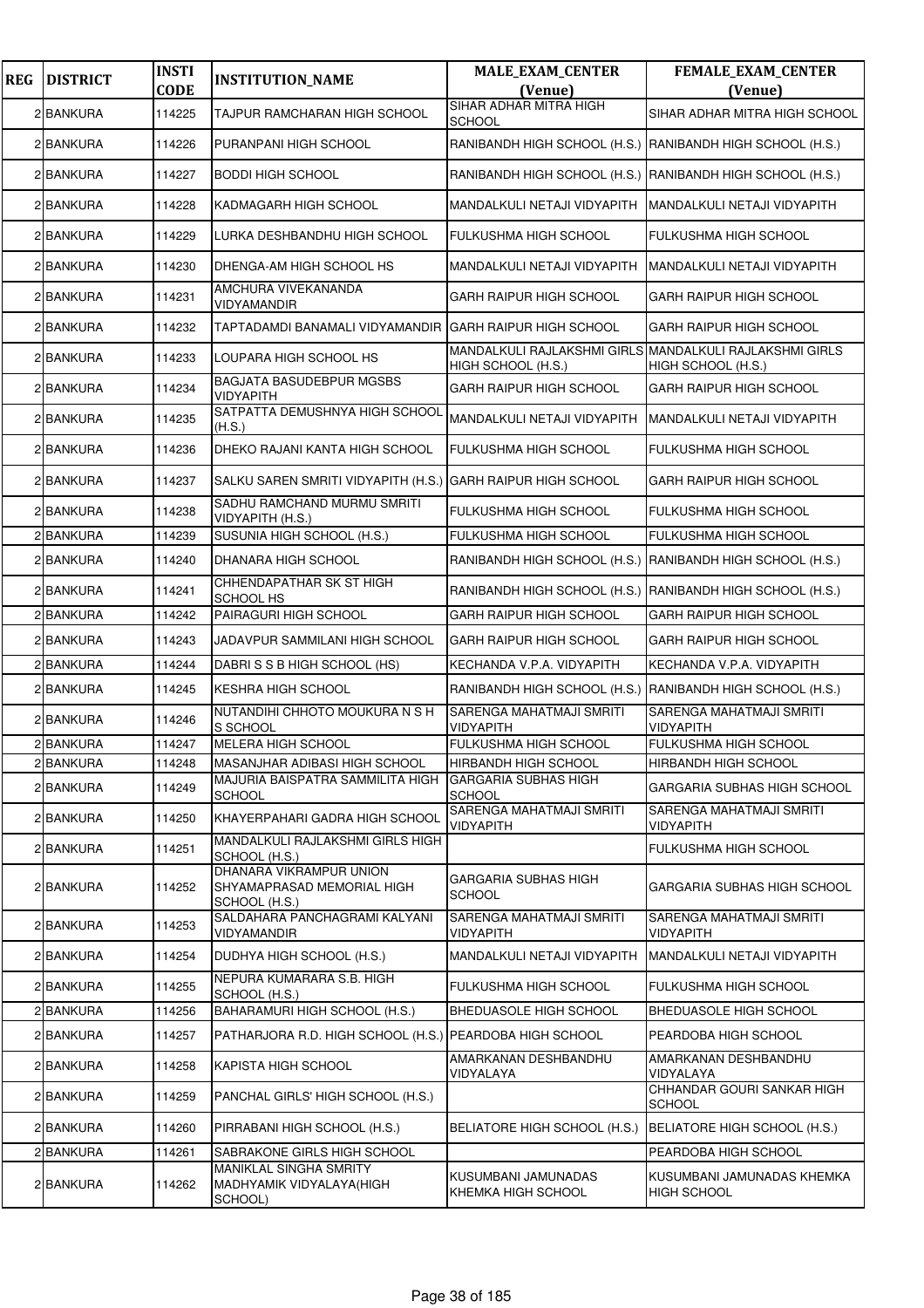| <b>REG</b> | <b>DISTRICT</b> | <b>INSTI</b>          | <b>INSTITUTION_NAME</b>                          | <b>MALE_EXAM_CENTER</b>                                                   | FEMALE_EXAM_CENTER                               |
|------------|-----------------|-----------------------|--------------------------------------------------|---------------------------------------------------------------------------|--------------------------------------------------|
|            | 2 BANKURA       | <b>CODE</b><br>114263 | AUSHNARA HIGH SCHOOL                             | (Venue)<br>INDAS HIGH SCHOOL (H.S.)                                       | (Venue)<br>INDAS HIGH SCHOOL (H.S.)              |
|            | 2 BANKURA       |                       | DARAPUR SAGARMEJE HIGH SCHOOL                    |                                                                           |                                                  |
|            |                 | 114264                | NUNDURI SUDHIR CHANDRA                           | <b>GOGRA HIGH SCHOOL</b>                                                  | GOGRA HIGH SCHOOL                                |
|            | 2 BANKURA       | 114265                | VIDYANIKETAN                                     | INDAS HIGH SCHOOL (H.S.)                                                  | INDAS HIGH SCHOOL (H.S.)                         |
|            | 2 BANKURA       | 114266                | <b>FULBERIA HIGH SCHOOL</b>                      | BELIATORE HIGH SCHOOL (H.S.)                                              | BELIATORE GIRLS HIGH SCHOOL                      |
|            | 2 BANKURA       | 114267                | MANKANALI HIGH SCHOOL (H.S.)                     | <b>BIKNA KSHIRODE PRASAD</b><br><b>SMRITI VIDYAPITH</b>                   | BIKNA KSHIRODE PRASAD SMRITI<br>VIDYAPITH        |
|            | 2 BANKURA       | 114268                | PATASHPUR COLONY HIGH SCHOOL<br>(H.S.)           | KRISHNANAGAR HIGH SCHOOL                                                  | KRISHNANAGAR HIGH SCHOOL                         |
|            | 2 BANKURA       | 114269                | SUKANTA SMRITI VIDYAMANDIR (HIGH<br>SCHOOL)      | MEJIA HIGH SCHOOL (H.S.)                                                  | MEJIA HIGH SCHOOL (H.S.)                         |
|            | 2 BANKURA       | 114270                | KANTAGORE BHAGALDIGHI HIGH<br><b>SCHOOL</b>      | <b>RAJAGRAM S B RAHA</b><br><b>INSTITUTION (H.S.)</b>                     | RAJAGRAM S B RAHA INSTITUTION<br>(H.S.)          |
|            | 2 BANKURA       | 114271                | <b>GORASOLE MURALIDHAR HIGH</b><br><b>SCHOOL</b> | RAMSAGAR HIGH SCHOOL                                                      | RAMSAGAR HIGH SCHOOL                             |
|            | 2 BANKURA       | 114272                | NARICHA SARBAMANGALA VIDYAPITH<br>(HIGH SCHOOL)  | PATRASAYER BAMIRA GURUDAS PATRASAYER BAMIRA GURUDAS<br><b>INSTITUTION</b> | <b>INSTITUTION</b>                               |
|            | 2 BANKURA       | 114273                | CHUAMOSINA HIGH SCHOOL                           | AJODHYA HIGH SCHOOL                                                       | AJODHYA HIGH SCHOOL                              |
|            | 2 BANKURA       | 114274                | <b>BANSIDI HIGH SCHOOL</b>                       | <b>BHEDUASOLE HIGH SCHOOL</b>                                             | <b>BHEDUASOLE HIGH SCHOOL</b>                    |
|            | 2 BANKURA       | 114276                | PABRA HIGH SCHOOL                                | SALTORA DR BIDHAN CHANDRA<br>VIDYAPITH                                    | SALTORA GIRLS' HIGH SCHOOL                       |
|            | 2 BANKURA       | 114277                | UKHRADIHI HIGH SCHOOL                            | AMARKANAN DESHBANDHU<br>VIDYALAYA                                         | <b>MAHAMAYA GIRLS HIGH SCHOOL</b>                |
|            | 2 BANKURA       | 114278                | GOGRA SCHEDULED CASTE HIGH<br>SCHOOL (H.S.)      | <b>SUSUNIA HIGH SCHOOL</b>                                                | SUSUNIA HIGH SCHOOL                              |
|            | 2 BANKURA       | 114279                | <b>BRAHMANDIHA HIGH SCHOOL</b>                   | SALDIHA HIGH SCHOOL                                                       | SALDIHA HIGH SCHOOL                              |
|            | 2 BANKURA       | 114280                | MORAR SAMMILANI HIGH SCHOOL<br>(H.S.)            | KUSUMBANI JAMUNADAS<br>KHEMKA HIGH SCHOOL                                 | KUSUMBANI JAMUNADAS KHEMKA<br><b>HIGH SCHOOL</b> |
|            | 2 BANKURA       | 114281                | PANUA KAVI CHANDRA HIGH SCHOOL                   | DARAPUR SAGARMEJE HIGH<br><b>SCHOOL</b>                                   | DARAPUR SAGARMEJE HIGH<br><b>SCHOOL</b>          |
|            | 2 BANKURA       | 114282                | KRISHNAPUR GOHALDANGA S.S. HIGH<br>SCHOOL (H.S.) | SARENGA MAHATMAJI SMRITI<br><b>VIDYAPITH</b>                              | SARENGA MAHATMAJI SMRITI<br><b>VIDYAPITH</b>     |
|            | 2 BANKURA       | 114283                | DUMURTORE BAGBADINI HIGH<br><b>SCHOOL</b>        | MANDALKULI NETAJI VIDYAPITH                                               | MANDALKULI NETAJI VIDYAPITH                      |
|            | 2 BANKURA       | 114284                | GODARDIHI HIGH SCHOOL                            | BELIATORE HIGH SCHOOL (H.S.)                                              | BELIATORE GIRLS HIGH SCHOOL                      |
|            | 2 BANKURA       | 114285                | SHITLA VIVEKANANDA HIGH SCHOOL                   | BELIATORE HIGH SCHOOL (H.S.)                                              | <b>BELIATORE GIRLS HIGH SCHOOL</b>               |
|            | 2 BANKURA       | 114286                | FULKUSHMA NITYABALA BALIKA<br>VIDYALAYA          |                                                                           | MANDALKULI NETAJI VIDYAPITH                      |
|            | 2 BANKURA       | 114287                | <b>BHUTSAHAR GIRLS HIGH SCHOOL</b>               |                                                                           | SIMLAPAL MADAN MOHAN HIGH<br><b>SCHOOL</b>       |
|            | 2 BANKURA       | 114288                | RAMLALPUR GHANABAN HIGH SCHOOL                   | SUKANTA SMRITI VIDYAMANDIR<br>(HIGH SCHOOL)                               | SUKANTA SMRITI VIDYAMANDIR<br>(HIGH SCHOOL)      |
|            | 2 BANKURA       | 114289                | <b>BAGA HIGH SCHOOL</b>                          | <b>INDPUR GOENKA HIGH SCHOOL</b>                                          | <b>INDPUR SAROJINI BALIKA</b><br>VIDYALAYA       |
|            | 2 BANKURA       | 114290                | DEULGORA B. P. P. A. HIGH SCHOOL                 | TILABONI HIGH SCHOOL                                                      | TILABONI HIGH SCHOOL                             |
|            | 2 BANKURA       | 114291                | BANKURA TOWN HIGH SCHOOL (H.S)                   | <b>BANKURA GOENKA VIDYAYATAN</b>                                          | <b>BANKURA TOWN GIRLS' HIGH</b><br><b>SCHOOL</b> |
|            | 2 BANKURA       | 114292                | <b>BARKURA HIGH SCHOOL</b>                       | CHHANDAR GOURI SANKAR<br><b>HIGH SCHOOL</b>                               | CHHANDAR GOURI SANKAR HIGH<br><b>SCHOOL</b>      |
|            | 2 BANKURA       | 114293                | PEARDOBA HIGH SCHOOL                             | <b>MORAR SAMMILANI HIGH</b><br>SCHOOL (H.S.)                              | MORAR SAMMILANI HIGH SCHOOL<br>(H.S.)            |
|            | 2 BANKURA       | 114294                | SHIHAS R.G. HIGH SCHOOL                          | KOTALPUR HIGH SCHOOL                                                      | KOTALPUR HIGH SCHOOL                             |
|            | 2 BANKURA       | 114295                | PRATAPPUR DAMODAR JEW HIGH<br><b>SCHOOL</b>      | NIKUNJAPUR HIGH SCHOOL<br>(H.S.)                                          | NIKUNJAPUR HIGH SCHOOL (H.S.)                    |
|            | 2 BANKURA       | 114296                | PANDIT RAGHUNATH MURMU ABASIK<br><b>SCHOOL</b>   | <b>SUSUNIA HIGH SCHOOL</b>                                                | SUSUNIA HIGH SCHOOL                              |
|            | 2 BANKURA       | 114297                | KELIAPATHAR VIVEKANANDA HIGH<br><b>SCHOOL</b>    | <b>INDPUR GOENKA HIGH SCHOOL</b>                                          | <b>INDPUR SAROJINI BALIKA</b><br>VIDYALAYA       |
|            | 2 BANKURA       | 114298                | BANKDAHA D.S. VIDYALAYA                          | GANGAJALGHATI HIGH SCHOOL<br>(H.S.)                                       | GANGAJALGHATI HIGH SCHOOL<br>(H.S.)              |
|            | 2 BANKURA       | 114299                | HELNA SUSUNIA MATRI SMRITI HIGH<br><b>SCHOOL</b> | RAJGRAM VIVEKANANDA HINDU<br>VIDYALAYA                                    | RAJGRAM VIVEKANANDA HINDU<br>VIDYALAYA           |
|            | 2 BANKURA       | 114300                | <b>BHUTURA HIGH SCHOOL</b>                       | <b>BIJPUR A B HIGH SCHOOL</b>                                             | <b>BIJPUR A B HIGH SCHOOL</b>                    |
|            | 2 BANKURA       | 114301                | BONBIRSINGH BARADA SUNDARI HIGH<br><b>SCHOOL</b> | PATRASAYER BAMIRA GURUDAS PATRASAYER BAMIRA GURUDAS<br><b>INSTITUTION</b> | <b>INSTITUTION</b>                               |
|            | 2 BANKURA       | 114302                | PUKHURIA HIGH SCHOOL                             | SIMLAPAL MADAN MOHAN HIGH                                                 | SIMLAPAL MADAN MOHAN HIGH                        |
|            |                 |                       |                                                  | <b>SCHOOL</b>                                                             | <b>SCHOOL</b>                                    |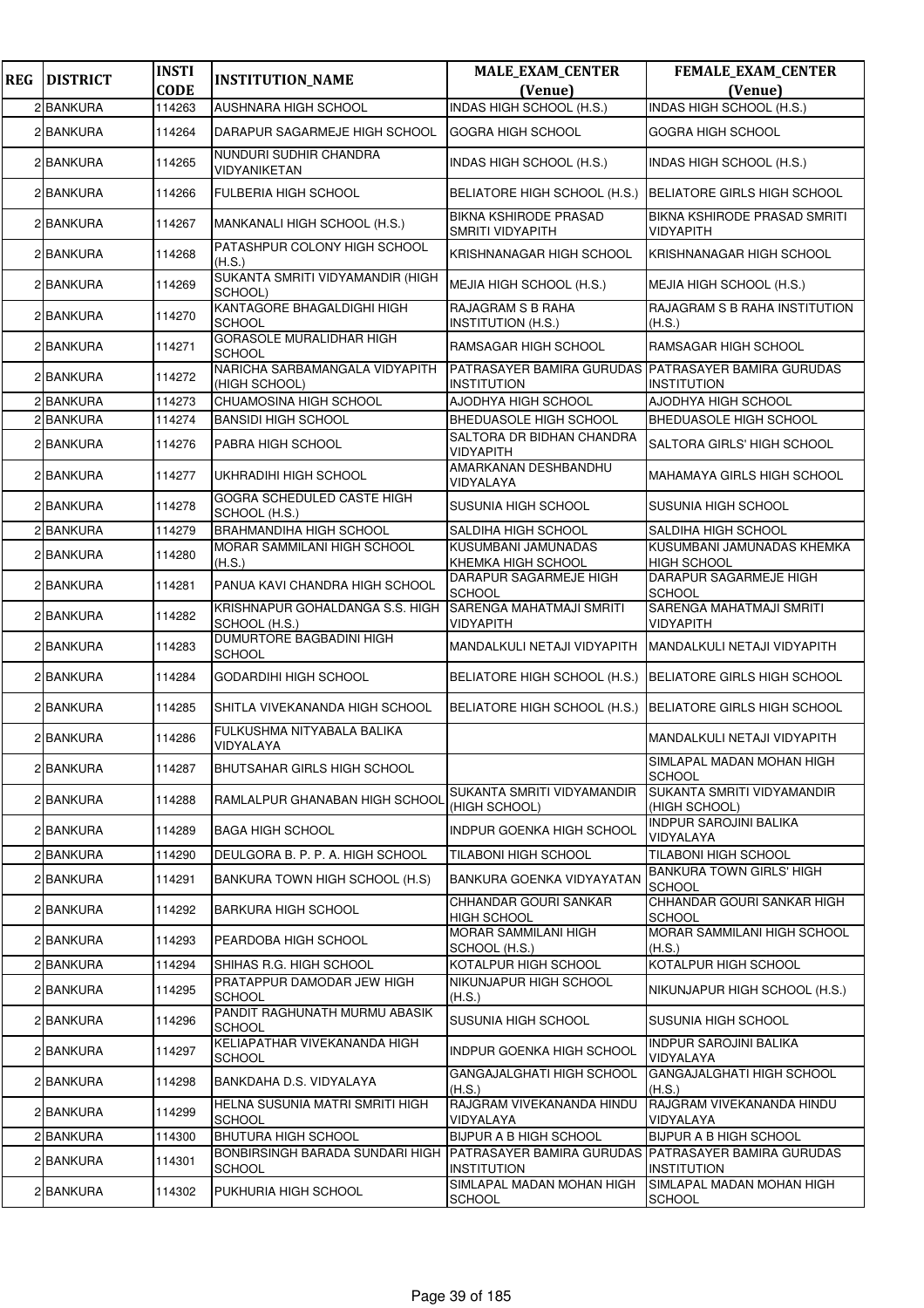| <b>REG</b> | <b>DISTRICT</b> | <b>INSTI</b> | <b>INSTITUTION_NAME</b>                                      | <b>MALE_EXAM_CENTER</b>                                            | <b>FEMALE_EXAM_CENTER</b>                                |
|------------|-----------------|--------------|--------------------------------------------------------------|--------------------------------------------------------------------|----------------------------------------------------------|
|            |                 | <b>CODE</b>  |                                                              | (Venue)<br>CHHANDAR GOURI SANKAR                                   | (Venue)<br>CHHANDAR GOURI SANKAR HIGH                    |
|            | 2 BANKURA       | 114303       | JORESAL HIGH SCHOOL                                          | <b>HIGH SCHOOL</b>                                                 | <b>SCHOOL</b>                                            |
|            | 2 BANKURA       | 114304       | BHETIARA MILANI VIDYAPITH                                    | NIKUNJAPUR HIGH SCHOOL<br>(H.S.)                                   | NIKUNJAPUR HIGH SCHOOL (H.S.)                            |
|            | 2 BANKURA       | 114305       | PATRASAYER GIRL'S HIGH SCHOOL                                |                                                                    | PATRASAYER BAMIRA GURUDAS<br><b>INSTITUTION</b>          |
|            | 2 BANKURA       | 114306       | RAMDIHA HIGH SCHOOL                                          | SIHAR ADHAR MITRA HIGH<br><b>SCHOOL</b>                            | SIHAR ADHAR MITRA HIGH SCHOOL                            |
|            | 2 BANKURA       | 114307       | KECHANDA V.P.A. VIDYAPITH                                    | KHATRA HIGH SCHOOL (H.S.)                                          | KHATRA HIGH SCHOOL (H.S.)                                |
|            | 2 BANKURA       | 114308       | <b>GUNIADA HIGH SCHOOL</b>                                   | <b>HIRBANDH HIGH SCHOOL</b>                                        | <b>HIRBANDH HIGH SCHOOL</b>                              |
|            | 2 BANKURA       | 114309       | NANDA PALLIMANGAL HIGH SCHOOL                                | HIRBANDH HIGH SCHOOL                                               | <b>HIRBANDH HIGH SCHOOL</b>                              |
|            | 2 BANKURA       | 114310       | BHARA MADHYAMIK VIDYANIKETAN<br>(H.S)                        | MEJIA HIGH SCHOOL (H.S.)                                           | MEJIA HIGH SCHOOL (H.S.)                                 |
|            | 2 BANKURA       | 114311       | PUNISOLE BOARD HIGH SCHOOL (H.S)                             | JAGADALLA GORABARI M.G.S.<br>VIDYALAYA                             | JAGADALLA GORABARI M.G.S.<br>VIDYALAYA                   |
|            | 2 BANKURA       | 114312       | KHANTA KSHUDERDANGA HIGH<br><b>SCHOOL</b>                    | AMARKANAN DESHBANDHU<br>VIDYALAYA                                  | MAHAMAYA GIRLS HIGH SCHOOL                               |
|            | 2 BANKURA       | 114313       | JOYGARIA HIGH SCHOOL                                         | JOYPUR HIGH SCHOOL (H.S.)                                          | JOYPUR HIGH SCHOOL (H.S.)                                |
|            | 2 BIRBHUM       | 115010       | AHMADPUR JOY DURGA HIGH SCHOOL                               | AHMADPUR JOYDURGA GIRLS'<br><b>HIGH SCHOOL</b>                     | AHMADPUR JOYDURGA GIRLS' HIGH<br><b>SCHOOL</b>           |
|            | 2 BIRBHUM       | 115011       | AHMADPUR JOYDURGA GIRLS' HIGH<br><b>SCHOOL</b>               |                                                                    | AHMADPUR JOY DURGA HIGH<br><b>SCHOOL</b>                 |
|            | 2 BIRBHUM       | 115012       | BAHIRI BRAJA SUNDARI HIGH SCHOOL                             | <b>BOLPUR NICHUPOTI NIROD</b><br><b>BARANI HIGH SCHOOL</b>         | BOLPUR SAILABALA GIRLS' HIGH<br><b>SCHOOL</b>            |
|            | 2 BIRBHUM       | 115013       | BHADRAPUR M. N. K. HIGH SCHOOL<br>(H.S.)                     | PRASADPUR RAMRANJAN HIGH<br>SCHOOL [H.S.]                          | PRASADPUR RAMRANJAN HIGH<br>SCHOOL [H.S.]                |
|            | 2 BIRBHUM       | 115014       | <b>BIRBHUM ZILLA SCHOOL</b>                                  | SREE SREE RAMKRISHNA<br>VIDYAPITH                                  |                                                          |
|            | 2 BIRBHUM       | 115015       | BISHNUPUR RASAMANJARI HIGH<br><b>SCHOOL</b>                  | <b>MARGRAM HIGH SCHOOL</b>                                         | <b>MARGRAM HIGH SCHOOL</b>                               |
|            | 2 BIRBHUM       | 115016       | <b>BOLPUR GIRLS' HIGH SCHOOL</b>                             |                                                                    | SRINANDA HIGH SCHOOL                                     |
|            | 2 BIRBHUM       | 115017       | <b>BOLPUR HIGH SCHOOL</b>                                    | <b>BANDHGORA KALIKRISHNA</b><br>VIDYALAYA                          |                                                          |
|            | 2 BIRBHUM       | 115018       | BOLPUR NICHUPOTI NIROD BARANI<br><b>HIGH SCHOOL</b>          | <b>BOLPUR VIVEKANANDA</b><br><b>VIDYAPITH</b>                      |                                                          |
|            | 2 BIRBHUM       | 115019       | CHANDPARA HIGH SCHOOL                                        | JOYKRISHNAPUR HIGH SCHOOL                                          | JOYKRISHNAPUR HIGH SCHOOL                                |
|            | 2 BIRBHUM       | 115020       | CHATRA GANESHLAL HIGH SCHOOL                                 | BHADISWAR SHYAMAPADA ROY<br>VIDYABHABAN                            | BHADISWAR SHYAMAPADA ROY<br>VIDYABHABAN                  |
|            | 2 BIRBHUM       | 115021       | DUBRAJPUR SREE SREE SARADA<br><b>VIDYAPITH</b>               | <b>DUBRAJPUR SREE SREE</b><br>SARADESWARI VIDYAMANDIR<br>FOR GIRLS |                                                          |
|            | 2 BIRBHUM       | 115022       | DUBRAJPUR GIRLS' HIGH SCHOOL                                 |                                                                    | DUBRAJPUR R.B.S.D. HIGH SCHOOL                           |
|            | 2 BIRBHUM       | 115023       | HATKALUHA BADSAHI HIGH SCHOOL                                | KIRNAHAR SHIB CHANDRA HIGH<br><b>SCHOOL</b>                        | KIRNAHAR TARAPADA MEMORIAL<br>GIRLS' HIGH SCHOOL         |
|            | 2 BIRBHUM       | 115024       | <b>ILLAMBAZAR HIGH SCHOOL</b>                                | CHUNPALASHI HIGH SCHOOL                                            | CHUNPALASHI HIGH SCHOOL                                  |
|            | 2 BIRBHUM       | 115025       | <b>ITAGORIA HIGHER SECONDARY</b><br><b>SCHOOL</b>            | SREE SREE RAMKRISHNA<br>VIDYAPITH                                  | SURI MUNICIPAL GIRLS HIGH<br><b>SCHOOL</b>               |
|            | 2 BIRBHUM       | 115026       | KAIJULI HEMCHANDRA HIGH SCHOOL                               | KEDARPUR BHABANANDA HIGH<br><b>SCHOOL</b>                          | KEDARPUR BHABANANDA HIGH<br><b>SCHOOL</b>                |
|            | 2 BIRBHUM       | 115027       | KABI NAZRUL COLLEGE (H.S.)                                   | CHATRA GANESHLAL HIGH<br><b>SCHOOL</b>                             | MURARAI GOURANGINI BALIKA<br>VIDYALAYA (H.S.)            |
|            | 2 BIRBHUM       | 115028       | KALIGATI SMRITI NARI SIKSHANIKETAN                           |                                                                    | SURI MUNICIPAL GIRLS HIGH<br><b>SCHOOL</b>               |
|            | 2 BIRBHUM       | 115029       | KIRNAHAR TARAPADA MEMORIAL<br>GIRLS' HIGH SCHOOL             |                                                                    | KIRNAHAR SHIB CHANDRA HIGH<br><b>SCHOOL</b>              |
|            | 2 BIRBHUM       | 115030       | KIRNAHAR SHIB CHANDRA HIGH<br><b>SCHOOL</b>                  | KIRNAHAR TARAPADA<br>MEMORIAL GIRLS' HIGH SCHOOL                   |                                                          |
|            | 2 BIRBHUM       | 115031       | KURUNNAHAR HIGH SCHOOL                                       | LABPUR JADAVLAL HIGH<br>SCHOOL                                     | LABPUR SATYANARAYAN SIKSHA<br>NIKETAN GIRLS' HIGH SCHOOL |
|            | 2 BIRBHUM       | 115032       | LABPUR JADAVLAL HIGH SCHOOL                                  | CHOWHATTA HIGH SCHOOL                                              | LABPUR SATYANARAYAN SIKSHA<br>NIKETAN GIRLS' HIGH SCHOOL |
|            | 2 BIRBHUM       | 115033       | LOKEPARA HIGH SCHOOL                                         | SATPALSA HIGH SCHOOL (H.S.)                                        | SATPALSA HIGH SCHOOL (H.S.)                              |
|            | 2 BIRBHUM       | 115034       | <b>MALADANG SEHARAKURI</b><br><b>BANGSHIDHAR HIGH SCHOOL</b> | KAIJULI HEMCHANDRA HIGH<br><b>SCHOOL</b>                           | KAIJULI HEMCHANDRA HIGH<br><b>SCHOOL</b>                 |
|            | 2 BIRBHUM       | 115035       | MADHAIPUR PALLIMANGAL VIDYALAYA                              | TANTIPARA INDIAN TEXTILE<br><b>GIRLS HIGH SCHOOL</b>               | TANTIPARA INDIAN TEXTILE GIRLS<br>HIGH SCHOOL            |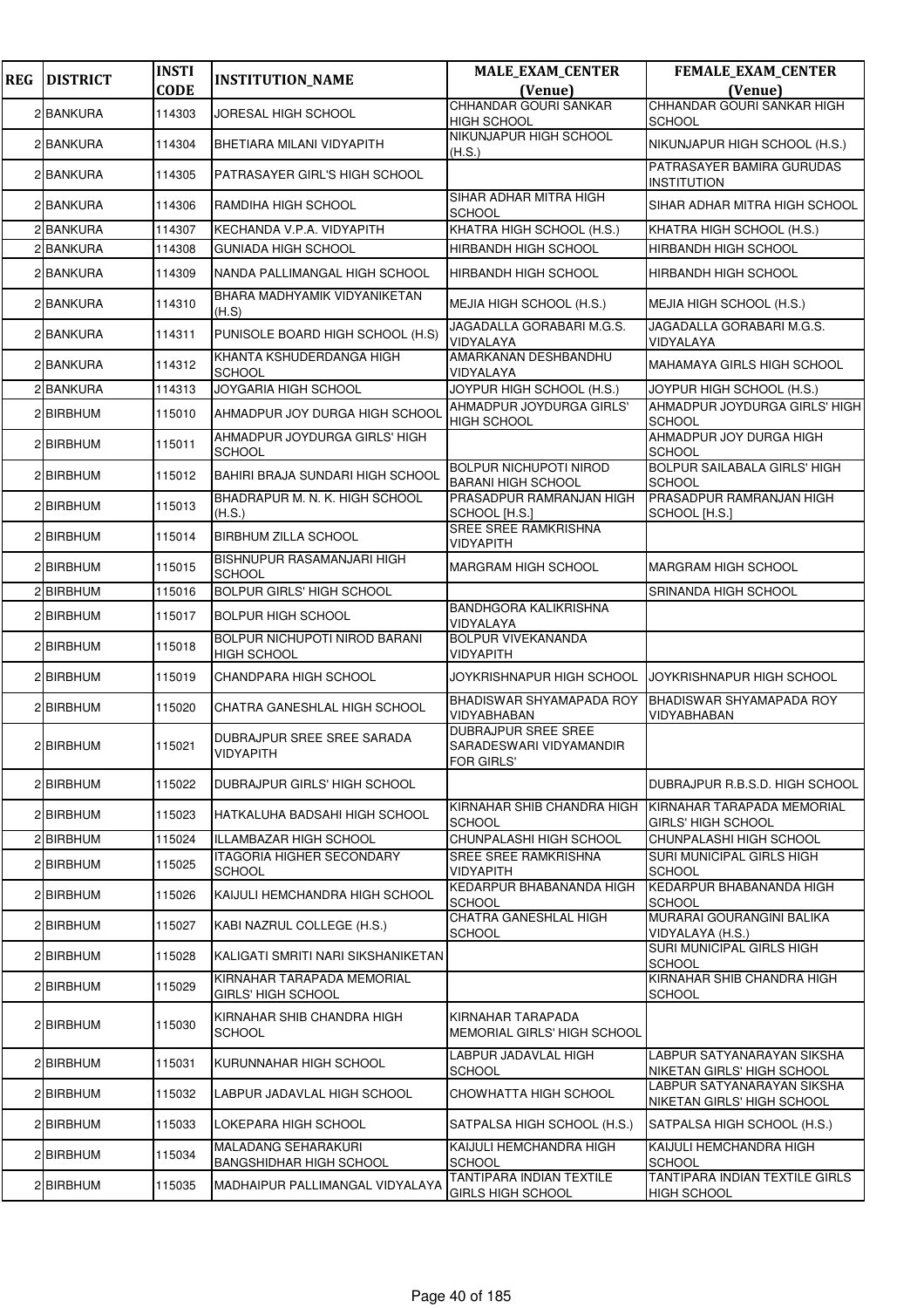| <b>REG</b> | <b>DISTRICT</b>  | <b>INSTI</b><br><b>CODE</b> | <b>INSTITUTION_NAME</b>                                       | <b>MALE_EXAM_CENTER</b><br>(Venue)                                             | FEMALE_EXAM_CENTER<br>(Venue)                               |
|------------|------------------|-----------------------------|---------------------------------------------------------------|--------------------------------------------------------------------------------|-------------------------------------------------------------|
|            | 2 BIRBHUM        | 115036                      | MAYURESWAR HIGH SCHOOL                                        | SATPALSA HIGH SCHOOL (H.S.)                                                    | SATPALSA HIGH SCHOOL (H.S.)                                 |
|            | 2 BIRBHUM        | 115037                      | MOLLARPUR HIGH SCHOOL                                         | <b>MOLLARPUR DHARANI DEBEN</b><br>SIKSHANIKETAN HIGH SCHOOL                    | MOLLARPUR DHARANI DEBEN<br>SIKSHANIKETAN HIGH SCHOOL        |
|            | 2 BIRBHUM        | 115038                      | MITRABHUM HIGH SCHOOL                                         | NALHATI VIVEKANANDA<br>VIDYAPITH                                               | NALHATI VIVEKANANDA VIDYAPITH                               |
|            | 2 BIRBHUM        | 115039                      | MURARAI A. K. INSTITUTION                                     | CHATRA GANESHLAL HIGH<br>SCHOOL                                                | KABI NAZRUL COLLEGE (H.S.)                                  |
|            | 2 BIRBHUM        | 115040                      | NAGARI SUDHANSHU BADANI SIKSHA<br><b>NIKETAN</b>              | <b>SURI BENIMADHAB INSTITUTION</b>                                             | ISURI R.T. GIRLS HIGH SCHOOL                                |
|            | 2 BIRBHUM        | 115041                      | NAKRACONDA HIGH SCHOOL                                        | <b>BARHRA HIGH SCHOOL</b>                                                      | <b>BARHRA HIGH SCHOOL</b>                                   |
|            | 2 BIRBHUM        | 115042                      | NALHATI HIGH SCHOOL FOR GIRLS                                 |                                                                                | TEJHATI JASAMANTA HIGH SCHOOL<br>(H.S.)                     |
|            | 2 BIRBHUM        | 115043                      | NALHATI HARIPRASAD HIGH SCHOOL                                | KAITHA HIGH SCHOOL                                                             |                                                             |
|            | 2 BIRBHUM        | 115044                      | NANOOR CHANDIDAS MEMORIAL HIGH<br><b>SCHOOL</b>               | NANOOR TYEBA KHATUN<br>MEMORIAL GIRLS' HIGH SCHOOL MEMORIAL GIRLS' HIGH SCHOOL | NANOOR TYEBA KHATUN                                         |
|            | 2 BIRBHUM        | 115045                      | PANCHRA HIGH SCHOOL                                           | <b>DUBRAJPUR SREE SREE</b><br>SARADA VIDYAPITH                                 | <b>DUBRAJPUR GIRLS' HIGH SCHOOL</b>                         |
|            | 2 BIRBHUM        | 115046                      | PAIKAR HIGH SCHOOL                                            | BHADISWAR SHYAMAPADA ROY<br>VIDYABHABAN                                        | BONHA OBEDIA HIGH SCHOOL (H.S.)                             |
|            | 2 BIRBHUM        | 115047                      | PANCHSOWA RABINDRA VIDYAPITH                                  | BAHIRI BRAJA SUNDARI HIGH<br><b>SCHOOL</b>                                     | <b>BAHIRI BRAJA SUNDARI HIGH</b><br>SCHOOL                  |
|            | 2 BIRBHUM        | 115048                      | PURANDERPUR HIGH SCHOOL                                       | RAMPROSAD ROY SMRITY HIGH<br><b>SCHOOL</b>                                     | RAMPROSAD ROY SMRITY HIGH<br><b>SCHOOL</b>                  |
|            | 2 BIRBHUM        | 115049                      | RAMPURHAT GIRLS' HIGH SCHOOL                                  |                                                                                | RAMPURHAT HIGH SCHOOL                                       |
|            | 2 BIRBHUM        | 115050                      | RAMPURHAT HIGH SCHOOL                                         | RAMPURHAT RAILWAY ADARSHA<br>VIDYAMANDIR                                       |                                                             |
|            | 2 BIRBHUM        | 115051                      | RAMPURHAT JITENDRALAL<br><b>VIDYABHABAN</b>                   | NISCHINTAPUR NIMNA<br><b>MADHYAMIK VIDYALAYA</b>                               | RAMPURHAT HIGH SCHOOL FOR<br><b>GIRLS</b>                   |
|            | 2 BIRBHUM        | 115052                      | <b>SRIRAM HIGH SCHOOL</b>                                     | PURANDERPUR HIGH SCHOOL                                                        | PURANDERPUR HIGH SCHOOL                                     |
|            | 2 BIRBHUM        | 115053                      | SURI BENIMADHAB INSTITUTION                                   | <b>BIRBHUM ZILLA SCHOOL</b>                                                    |                                                             |
|            | 2 BIRBHUM        | 115054                      | SAINTHIA HIGH SCHOOL                                          | SASHI BHUSAN DUTTA GIRLS'<br><b>HIGH SCHOOL</b>                                | SASHI BHUSAN DUTTA GIRLS' HIGH<br><b>SCHOOL</b>             |
|            | 2 BIRBHUM        | 115055                      | SREE SREE RAMKRISHNA VIDYAPITH                                | SURI PUBLIC AND CHANDRAGATI<br><b>MUSTAFI MEMORIAL HIGH</b><br><b>SCHOOL</b>   |                                                             |
|            | 2 BIRBHUM        | 115056                      | TANTIPARA NABAKISHORE<br>VIDYANIKETAN                         | TANTIPARA INDIAN TEXTILE<br><b>GIRLS HIGH SCHOOL</b>                           | <b>TANTIPARA INDIAN TEXTILE GIRLS</b><br><b>HIGH SCHOOL</b> |
|            | 2 <b>BIRBHUM</b> | 115057                      | SURI R.T. GIRLS HIGH SCHOOL                                   |                                                                                | <b>KALIGATI SMRITI NARI</b><br><b>SIKSHANIKETAN</b>         |
|            | 2 BIRBHUM        | 115058                      | MOLLARPUR DHARANI DEBEN<br>SIKSHANIKETAN HIGH SCHOOL          | MOLLARPUR HIGH SCHOOL                                                          | <b>MOLLARPUR HIGH SCHOOL</b>                                |
|            | 2 BIRBHUM        | 115059                      | JANUBAZAR PITAMBAR HIGH SCHOOL                                | <b>PAYER HIGH SCHOOL</b>                                                       | <b>PAYER HIGH SCHOOL</b>                                    |
|            | 2 BIRBHUM        | 115060                      | SURI PUBLIC AND CHANDRAGATI<br>MUSTAFI MEMORIAL HIGH SCHOOL   | SURI BANIMANDIR A. R.<br><b>VIDYAMANDIR</b>                                    |                                                             |
|            | 2 BIRBHUM        | 115061                      | SAINTHIA TOWN HIGH SCHOOL                                     | SASHI BHUSAN DUTTA GIRLS'<br><b>HIGH SCHOOL</b>                                |                                                             |
|            | 2 BIRBHUM        | 115062                      | RAJNAGAR HIGH SCHOOL                                          | LAUJORE HIGH SCHOOL                                                            | <b>LAUJORE HIGH SCHOOL</b>                                  |
|            | 2 BIRBHUM        | 115063                      | <b>BARHRA HIGH SCHOOL</b>                                     | NAKRACONDA HIGH SCHOOL                                                         | NAKRACONDA HIGH SCHOOL                                      |
|            | 2 BIRBHUM        | 115064                      | <b>BELUTI MAHAKABI KALIDAS MEMORIAL</b><br><b>HIGH SCHOOL</b> | NANOOR CHANDIDAS MEMORIAL<br><b>HIGH SCHOOL</b>                                | NANOOR TYEBA KHATUN<br>MEMORIAL GIRLS' HIGH SCHOOL          |
|            | 2 BIRBHUM        | 115065                      | JAMALPUR HIGH SCHOOL                                          | <b>MOLLARPUR DHARANI DEBEN</b><br>SIKSHANIKETAN HIGH SCHOOL                    | <b>MOLLARPUR DHARANI DEBEN</b><br>SIKSHANIKETAN HIGH SCHOOL |
|            | 2 BIRBHUM        | 115066                      | DEUCHA GOURANGINI HIGH SCHOOL                                 | KAIJULI HEMCHANDRA HIGH<br><b>SCHOOL</b>                                       | KAIJULI HEMCHANDRA HIGH<br><b>SCHOOL</b>                    |
|            | 2 BIRBHUM        | 115067                      | KEDARPUR BHABANANDA HIGH<br><b>SCHOOL</b>                     | DR. SUDHAKRISHNA HIGH<br><b>SCHOOL</b>                                         | DR. SUDHAKRISHNA HIGH SCHOOL                                |
|            | 2 BIRBHUM        | 115068                      | LOHAPUR MAHABIR RAM MEMORIAL<br><b>HIGH SHCOOL</b>            | NOWAPARA HIGH SCHOOL                                                           | NOWAPARA HIGH SCHOOL                                        |
|            | 2 BIRBHUM        | 115069                      | LOKEPUR HIGH SCHOOL                                           | <b>NAKRACONDA HIGH SCHOOL</b>                                                  | NAKRACONDA HIGH SCHOOL                                      |
|            | 2 BIRBHUM        | 115070                      | KOTASUR HIGH SCHOOL                                           | <b>MAYURESWAR HIGH SCHOOL</b>                                                  | MAYURESWAR HIGH SCHOOL                                      |
|            | 2 BIRBHUM        | 115071                      | BOLPUR SAILABALA GIRLS' HIGH<br><b>SCHOOL</b>                 |                                                                                | BOLPUR NICHUPOTI NIROD BARANI<br><b>HIGH SCHOOL</b>         |
|            | 2 BIRBHUM        | 115072                      | BANDHGORA KALIKRISHNA VIDYALAYA                               | <b>BOLPUR NICHUPOTI NIROD</b><br><b>BARANI HIGH SCHOOL</b>                     |                                                             |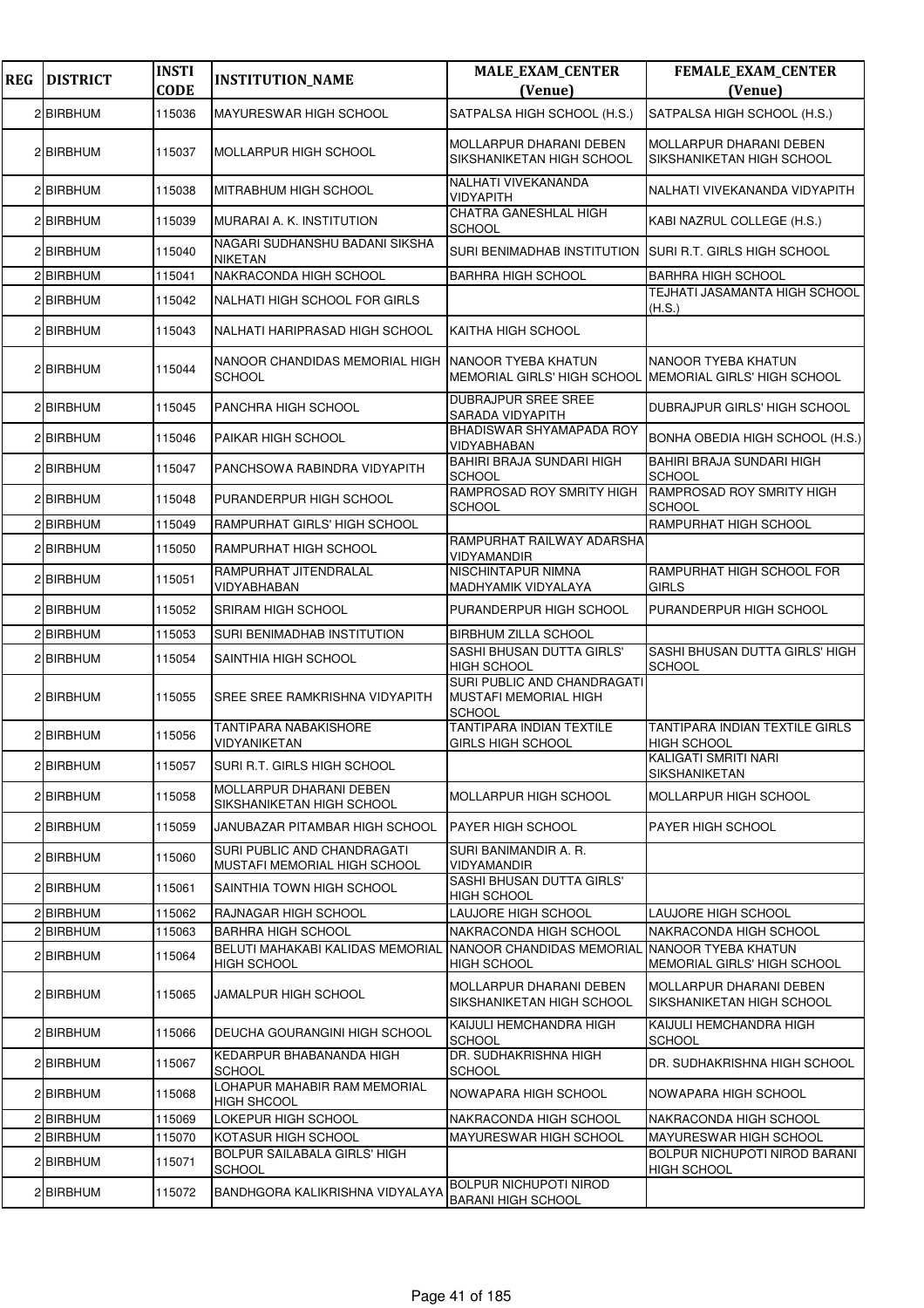| <b>REG</b> | <b>DISTRICT</b> | <b>INSTI</b><br><b>CODE</b> | <b>INSTITUTION_NAME</b>                                      | <b>MALE_EXAM_CENTER</b><br>(Venue)                           | FEMALE_EXAM_CENTER<br>(Venue)                                   |
|------------|-----------------|-----------------------------|--------------------------------------------------------------|--------------------------------------------------------------|-----------------------------------------------------------------|
|            | 2 BIRBHUM       | 115073                      | BHURKUNA KABIGURU HIGH SCHOOL                                | <b>BIRBHUM ZILLA SCHOOL</b>                                  | SURI R.T. GIRLS HIGH SCHOOL                                     |
|            | 2 BIRBHUM       | 115074                      | SURI MUNICIPAL GIRLS HIGH SCHOOL                             |                                                              | SURI BANIMANDIR A. R.                                           |
|            | 2 BIRBHUM       | 115075                      | NARAYANPUR HIGH SCHOOL                                       | RAMPURHAT JITENDRALAL                                        | VIDYAMANDIR<br>RAMPURHAT GIRLS' HIGH SCHOOL                     |
|            | 2 BIRBHUM       | 115076                      | <b>BARSAL HIGH SCHOOL</b>                                    | VIDYABHABAN<br>RAMPURHAT JITENDRALAL<br>VIDYABHABAN          | RAMPURHAT HIGH SCHOOL FOR<br><b>GIRLS</b>                       |
|            | 2 BIRBHUM       | 115077                      | <b>SRINANDA HIGH SCHOOL</b>                                  | BOLPUR NICHUPOTI NIROD<br>BARANI HIGH SCHOOL                 | <b>BOLPUR SAILABALA GIRLS' HIGH</b>                             |
|            | 2 BIRBHUM       | 115078                      | RAIPUR SITIKANTHA MEMORIAL HIGH<br>SCHOOL (H.S.)             | <b>BOLPUR HIGH SCHOOL</b>                                    | <b>SCHOOL</b><br><b>BOLPUR GIRLS' HIGH SCHOOL</b>               |
|            | 2 BIRBHUM       | 115079                      | <b>MARGRAM HIGH SCHOOL</b>                                   | JOYKRISHNAPUR HIGH SCHOOL                                    | JOYKRISHNAPUR HIGH SCHOOL                                       |
|            | 2 BIRBHUM       | 115080                      | SAHAPUR HIGH SCHOOL                                          | <b>BARSAL HIGH SCHOOL</b>                                    | <b>BARSAL HIGH SCHOOL</b>                                       |
|            | 2 BIRBHUM       | 115081                      | SASHI BHUSAN DUTTA GIRLS' HIGH<br><b>SCHOOL</b>              |                                                              | SAINTHIA TOWN HIGH SCHOOL                                       |
|            | 2 BIRBHUM       | 115082                      | HETAMPUR RAJ HIGH SCHOOL                                     | CHINPAI HIGH SCHOOL (H.S.)                                   | TARULIA HIGH SCHOOL(HS)                                         |
|            | 2 BIRBHUM       | 115083                      | KARIDHYA JADU ROY MEMORIAL &                                 | <b>BIRBHUM ZILLA SCHOOL</b>                                  | KALIGATI SMRITI NARI                                            |
|            | 2 BIRBHUM       | 115084                      | PUBLIC INSTITUTION<br>KASTHAGARA R.N. HIGH SCHOOL            | MALLARPUR GIRLS' HIGH                                        | SIKSHANIKETAN<br>MALLARPUR GIRLS' HIGH SCHOOL                   |
|            |                 |                             |                                                              | <b>SCHOOL</b>                                                | <b>TEJHATI JASAMANTA HIGH SCHOOL</b>                            |
|            | 2 BIRBHUM       | 115085                      | PROTAPPUR HIGH SCHOOL                                        | KALITHA HIGH SCHOOL                                          | (H.S.)                                                          |
|            | 2 BIRBHUM       | 115086                      | RAMPURHAT RAILWAY ADARSHA<br>VIDYAMANDIR                     | RAMPURHAT HIGH SCHOOL                                        | RAMPURHAT HIGH SCHOOL FOR<br><b>GIRLS</b>                       |
|            | 2 BIRBHUM       | 115087                      | BERGRAM PALLI SEVANIKETAN HIGH<br><b>SCHOOL</b>              | <b>BOLPUR HIGH SCHOOL</b>                                    | <b>BOLPUR GIRLS' HIGH SCHOOL</b>                                |
|            | 2 BIRBHUM       | 115088                      | SANTOSHPUR JOGADYAMATA<br><b>VIDYAPITH</b>                   | MARGRAM HIGH SCHOOL                                          | <b>MARGRAM HIGH SCHOOL</b>                                      |
|            | 2 BIRBHUM       | 115089                      | JASHPUR HIGH SCHOOL                                          | HETAMPUR RAJ HIGH SCHOOL                                     | HETAMPUR RAJ HIGH SCHOOL                                        |
|            | 2 BIRBHUM       | 115090                      | GHURISHA SRIPUR HIGH SCHOOL                                  | PAYER HIGH SCHOOL                                            | PAYER HIGH SCHOOL                                               |
|            | 2 BIRBHUM       | 115091                      | JOPLAI HIGH SCHOOL (H.S.)                                    | TARULIA HIGH SCHOOL(HS)                                      | TARULIA HIGH SCHOOL(HS)                                         |
|            | 2 BIRBHUM       | 115092                      | BIPRATIKURI HIGH SCHOOL                                      | LABPUR JADAVLAL HIGH<br><b>SCHOOL</b>                        | LABPUR JADAVLAL HIGH SCHOOL                                     |
|            | 2 BIRBHUM       | 115093                      | LABPUR SATYANARAYAN SIKSHA<br>NIKETAN GIRLS' HIGH SCHOOL     |                                                              | LABPUR JADAVLAL HIGH SCHOOL                                     |
|            | 2 BIRBHUM       | 115094                      | ABADANGA GOPESWAR HIGH SCHOOL                                | LABPUR JADAVLAL HIGH<br><b>SCHOOL</b>                        | LABPUR SATYANARAYAN SIKSHA<br><b>NIKETAN GIRLS' HIGH SCHOOL</b> |
|            | 2 BIRBHUM       | 115095                      | BRAHMAN KHANDA B.P. HIGH SCHOOL                              | <b>BAHIRI BRAJA SUNDARI HIGH</b><br><b>SCHOOL</b>            | BAHIRI BRAJA SUNDARI HIGH<br><b>SCHOOL</b>                      |
|            | 2 BIRBHUM       | 115096                      | DUBRAJPUR R.B.S.D. HIGH SCHOOL                               | DUBRAJPUR SREE SREE<br>SARADA VIDYAPITH                      |                                                                 |
|            | 2 BIRBHUM       | 115097                      | SHYAMPAHARI SRI RAMKRISHNA<br>SIKSHAPITH                     | RAMPURHAT RAILWAY ADARSHA<br>VIDYAMANDIR                     | RAMPURHAT GIRLS' HIGH SCHOOL                                    |
|            | 2 BIRBHUM       | 115098                      | RAJGAON MAHAMAYA HIGH SCHOOL                                 | MURARAI A. K. INSTITUTION                                    | <b>MURARAI GOURANGINI BALIKA</b><br>VIDYALAYA (H.S.)            |
|            | 2 BIRBHUM       | 115099                      | SATPALSA HIGH SCHOOL (H.S.)                                  | MAYURESWAR HIGH SCHOOL                                       | <b>MAYURESWAR HIGH SCHOOL</b>                                   |
|            | 2 BIRBHUM       | 115100                      | HAZRATPUR HIGH SCHOOL (H.S.)                                 | BARHRA HIGH SCHOOL                                           | <b>BARHRA HIGH SCHOOL</b>                                       |
|            | 2 BIRBHUM       | 115101                      | RASA RAJLAKSHMI HIGH SCHOOL<br>(H.S.)                        | BARHRA HIGH SCHOOL                                           | <b>BARHRA HIGH SCHOOL</b>                                       |
|            | 2 BIRBHUM       | 115102                      | KUBIRPUR HIGH SCHOOL (H.S.)                                  | RAMPROSAD ROY SMRITY HIGH<br>SCHOOL                          | <b>RAMPROSAD ROY SMRITY HIGH</b><br><b>SCHOOL</b>               |
|            | 2 BIRBHUM       | 115103                      | CHINPAI HIGH SCHOOL (H.S.)                                   | DUBRAJPUR SREE SREE<br>SARADESWARI VIDYAMANDIR<br>FOR GIRLS' | DUBRAJPUR GIRLS' HIGH SCHOOL                                    |
|            | 2 BIRBHUM       | 115104                      | DUBRAJPUR SREE SREE<br>SARADESWARI VIDYAMANDIR FOR<br>GIRLS' |                                                              | DUBRAJPUR R.B.S.D. HIGH SCHOOL                                  |
|            | 2 BIRBHUM       | 115105                      | <b>DERPUR HIGH SCHOOL</b>                                    | SAINTHIA HIGH SCHOOL                                         | SAINTHIA HIGH SCHOOL                                            |
|            | 2 BIRBHUM       | 115106                      | JOYKRISHNAPUR HIGH SCHOOL                                    | RAMPURHAT JITENDRALAL<br>VIDYABHABAN                         | RAMPURHAT GIRLS' HIGH SCHOOL                                    |
|            | 2 BIRBHUM       | 115107                      | PRASADPUR RAMRANJAN HIGH<br>SCHOOL [H.S.]                    | NOWAPARA HIGH SCHOOL                                         | NOWAPARA HIGH SCHOOL                                            |
|            | 2 BIRBHUM       | 115108                      | MITRAPUR ANCHAL HIGH SCHOOL<br>[H.S.]                        | PAIKAR HIGH SCHOOL                                           | PAIKAR HIGH SCHOOL                                              |
|            | 2 BIRBHUM       | 115109                      | SONARKUNDA S. P. HIGH SCHOOL                                 | NALHATI HARIPRASAD HIGH<br>SCHOOL                            | NALHATI HIGH SCHOOL FOR GIRLS                                   |
|            | 2 BIRBHUM       | 115110                      | BATIKAR ABHEDANANDA VIDYAPITH                                | PURANDERPUR HIGH SCHOOL                                      | PURANDERPUR HIGH SCHOOL                                         |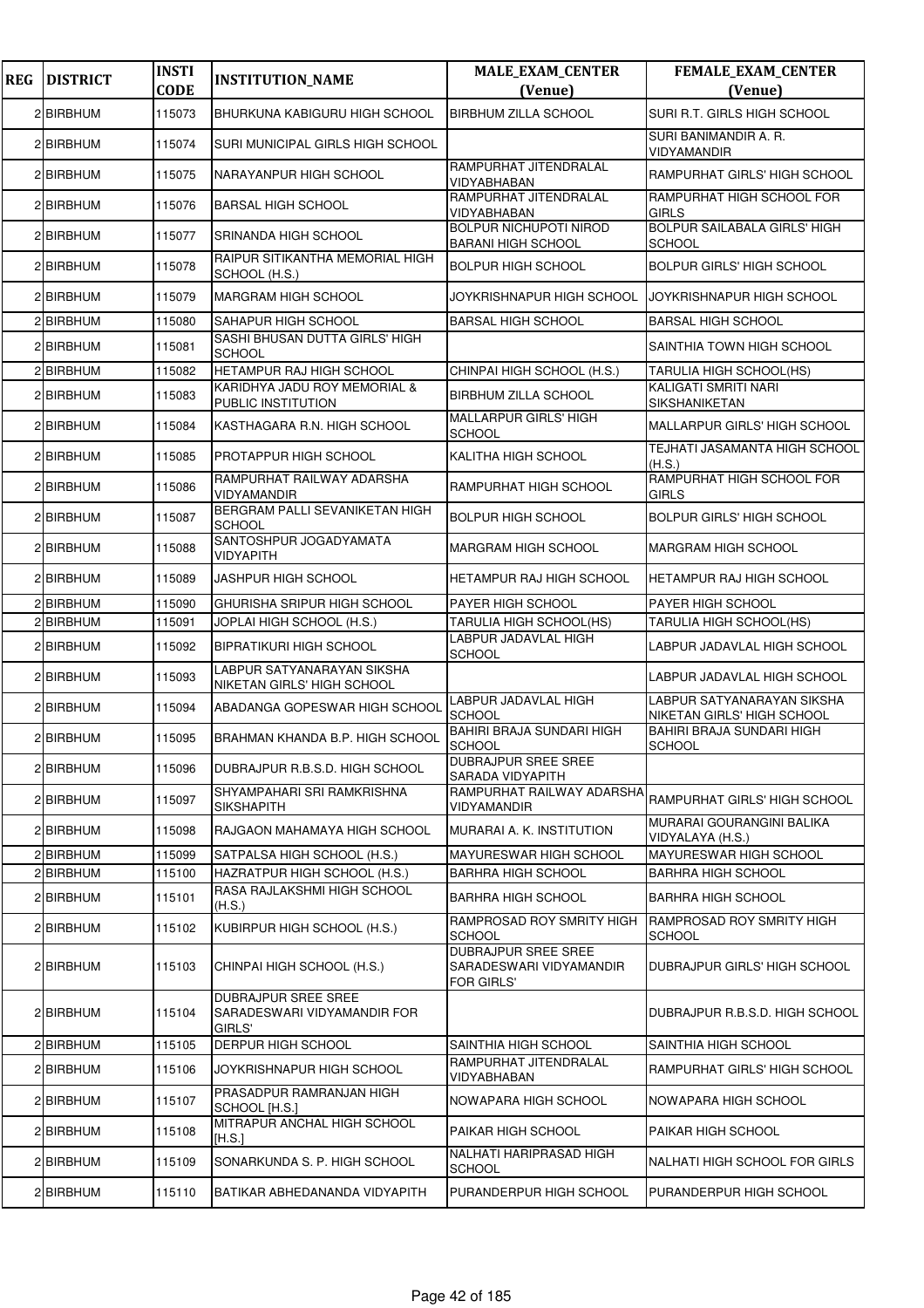| <b>REG</b> | <b>DISTRICT</b> | <b>INSTI</b> | <b>INSTITUTION_NAME</b>                                         | <b>MALE_EXAM_CENTER</b>                                      | <b>FEMALE_EXAM_CENTER</b>                                    |
|------------|-----------------|--------------|-----------------------------------------------------------------|--------------------------------------------------------------|--------------------------------------------------------------|
|            |                 | <b>CODE</b>  |                                                                 | (Venue)<br><b>LABPUR JADAVLAL HIGH</b>                       | (Venue)<br>LABPUR SATYANARAYAN SIKSHA                        |
|            | 2 BIRBHUM       | 115111       | CHOWHATTA HIGH SCHOOL                                           | <b>SCHOOL</b>                                                | NIKETAN GIRLS' HIGH SCHOOL                                   |
|            | 2 BIRBHUM       | 115112       | RAJATPUR INDRANARAYAN VIDYAPITH                                 | BOLPUR VIVEKANANDA<br>VIDYAPITH                              | BOLPUR SAILABALA GIRLS' HIGH<br><b>SCHOOL</b>                |
|            | 2 BIRBHUM       | 115113       | <b>BALIHARPUR SAMMILANEE HIGH</b><br><b>SCHOOL</b>              | <b>MALADANG SEHARAKURI</b><br><b>BANGSHIDHAR HIGH SCHOOL</b> | <b>MALADANG SEHARAKURI</b><br><b>BANGSHIDHAR HIGH SCHOOL</b> |
|            | 2 BIRBHUM       | 115114       | MALLARPUR GIRLS' HIGH SCHOOL                                    |                                                              | MOLLARPUR DHARANI DEBEN<br>SIKSHANIKETAN HIGH SCHOOL         |
|            | 2 BIRBHUM       | 115115       | UDAYNAGAR HIGH SCHOOL                                           | <b>NALHATI HARIPRASAD HIGH</b><br><b>SCHOOL</b>              | NALHATI HIGH SCHOOL FOR GIRLS                                |
|            | 2 BIRBHUM       | 115116       | GONPUR HIGH SCHOOL (H.S.)                                       | DEUCHA GOURANGINI HIGH<br><b>SCHOOL</b>                      | DEUCHA GOURANGINI HIGH<br><b>SCHOOL</b>                      |
|            | 2 BIRBHUM       | 115117       | KHUJUTIPARA RADHA GOBINDA JIU                                   | NANOOR CHANDIDAS MEMORIAL                                    | NANOOR CHANDIDAS MEMORIAL                                    |
|            | 2 BIRBHUM       | 115118       | <b>HIGH SCHOOL</b><br>BK. T.P.P PRABIR SENGUPTA<br>VIDYALAYA    | <b>HIGH SCHOOL</b><br>CHINPAI HIGH SCHOOL (H.S.)             | <b>HIGH SCHOOL</b><br>CHINPAI HIGH SCHOOL (H.S.)             |
|            | 2 BIRBHUM       | 115119       | BINURIA NIROD BARANI HIGH SCHOOL                                | <b>BOLPUR HIGH SCHOOL</b>                                    | <b>BOLPUR GIRLS' HIGH SCHOOL</b>                             |
|            | 2 BIRBHUM       | 115120       | (H.S.)<br>JIWE TARANGINI HIGH SCHOOL (H.S.)                     | SAINTHIA HIGH SCHOOL                                         | SAINTHIA HIGH SCHOOL                                         |
|            | 2 BIRBHUM       | 115121       | UJIRPUR HIGH SCHOOL (H.S.)                                      | PRASADPUR RAMRANJAN HIGH                                     | PRASADPUR RAMRANJAN HIGH                                     |
|            |                 |              | BHOLAGORIA AHMADIA HIGH                                         | SCHOOL [H.S.]<br>BANDHGORA KALIKRISHNA                       | SCHOOL [H.S.]                                                |
|            | 2 BIRBHUM       | 115122       | <b>MADRASAH</b>                                                 | VIDYALAYA<br><b>MALLARPUR GIRLS' HIGH</b>                    | SRINANDA HIGH SCHOOL                                         |
|            | 2 BIRBHUM       | 115123       | TARAPITH ROAD BAMDEV VIDYAPITH<br>BIRCHANDRAPUR NITYANANDA HIGH | <b>SCHOOL</b>                                                | MALLARPUR GIRLS' HIGH SCHOOL                                 |
|            | 2 BIRBHUM       | 115124       | SCHOOL (H.S.)                                                   | MOLLARPUR HIGH SCHOOL                                        | MOLLARPUR HIGH SCHOOL                                        |
|            | 2 BIRBHUM       | 115125       | KAITHA HIGH SCHOOL<br>MURARAI GOURANGINI BALIKA                 | KALITHA HIGH SCHOOL                                          | KALITHA HIGH SCHOOL                                          |
|            | 2 BIRBHUM       | 115126       | VIDYALAYA (H.S.)                                                |                                                              | MURARAI A. K. INSTITUTION                                    |
|            | 2 BIRBHUM       | 115127       | ALBANDHA HIGH SCHOOL (H.S.)                                     | <b>BOLPUR HIGH SCHOOL</b>                                    | <b>BOLPUR GIRLS' HIGH SCHOOL</b>                             |
|            | 2 BIRBHUM       | 115128       | SAINTHIA PAHARIBABA VIDYAPITH                                   | SAINTHIA TOWN HIGH SCHOOL                                    | SAINTHIA TOWN HIGH SCHOOL                                    |
|            | 2 BIRBHUM       | 115129       | KAPASDANGA KHADEM HOSSAIN HIGH<br><b>SCHOOL</b>                 | <b>DEUCHA GOURANGINI HIGH</b><br><b>SCHOOL</b>               | DEUCHA GOURANGINI HIGH<br><b>SCHOOL</b>                      |
|            | 2 BIRBHUM       | 115130       | NIMGARIA D. P. HIGH SCHOOL (H.S.)                               | AHMADPUR JOY DURGA HIGH<br>SCHOOL                            | AHMADPUR JOY DURGA HIGH<br><b>SCHOOL</b>                     |
|            | 2 BIRBHUM       | 115131       | BOLPUR VIVEKANANDA VIDYAPITH                                    | <b>BOLPUR NICHUPOTI NIROD</b><br><b>BARANI HIGH SCHOOL</b>   | <b>BOLPUR SAILABALA GIRLS' HIGH</b><br><b>SCHOOL</b>         |
|            | 2 BIRBHUM       | 115132       | AMAIPUR MILONI HIGH MADRASAH<br>(H.S.)                          | KAITHA HIGH SCHOOL                                           | KAITHA HIGH SCHOOL                                           |
|            | 2 BIRBHUM       | 115133       | SINGHEE HIGH SCHOOL (H.S.)                                      | <b>BAHIRI BRAJA SUNDARI HIGH</b><br>SCHOOL                   | <b>BAHIRI BRAJA SUNDARI HIGH</b><br><b>SCHOOL</b>            |
|            | 2 BIRBHUM       | 115134       | KURUMBA MUKUNDALAL HIGH<br><b>SCHOOL</b>                        | <b>BOLPUR HIGH SCHOOL</b>                                    | BOLPUR GIRLS' HIGH SCHOOL                                    |
|            | 2 BIRBHUM       | 115135       | <b>GOPALPUR HIGH SCHOOL</b>                                     | NAKRACONDA HIGH SCHOOL                                       | NAKRACONDA HIGH SCHOOL                                       |
|            | 2 BIRBHUM       | 115136       | PARULIA SRI RAMKRISHNA VIDYALAYA                                | <b>MOLLARPUR HIGH SCHOOL</b>                                 | MOLLARPUR HIGH SCHOOL                                        |
|            | 2 BIRBHUM       | 115137       | CHARKALGRAM HIGH SCHOOL (H.S.)                                  | NANOOR CHANDIDAS MEMORIAL<br><b>HIGH SCHOOL</b>              | NANOOR CHANDIDAS MEMORIAL<br><b>HIGH SCHOOL</b>              |
|            | 2 BIRBHUM       | 115138       | MAJIGRAM HIGH SCHOOL (H.S.)                                     | PURANDERPUR HIGH SCHOOL                                      | PURANDERPUR HIGH SCHOOL                                      |
|            | 2 BIRBHUM       | 115139       | SIRSHA SAILAJAKANTA HIGH SCHOOL<br>(H.S.)                       | GHURISHA SRIPUR HIGH<br><b>SCHOOL</b>                        | GHURISHA SRIPUR HIGH SCHOOL                                  |
|            | 2 BIRBHUM       | 115140       | AJOYPUR HIGH SCHOOL                                             | SURI BENIMADHAB INSTITUTION                                  | SURI R.T. GIRLS HIGH SCHOOL                                  |
|            | 2 BIRBHUM       | 115141       | DAKSHINGRAM JAGOTTARINI<br>VIDYAYATAN                           | MALLARPUR GIRLS' HIGH<br>SCHOOL                              | MALLARPUR GIRLS' HIGH SCHOOL                                 |
|            | 2 BIRBHUM       | 115142       | <b>BARASIJA HIGH SCHOOL (HS)</b>                                | SAINTHIA HIGH SCHOOL                                         | SAINTHIA HIGH SCHOOL                                         |
|            | 2 BIRBHUM       | 115143       | CHAITY BHADISTA HIGH SCHOOL (H.S.)                              | <b>BONHA OBEDIA HIGH SCHOOL</b><br>(H.S.)                    | BONHA OBEDIA HIGH SCHOOL (H.S.)                              |
|            | 2 BIRBHUM       | 115144       | BARA LOHAPUR CHARUBALA<br><b>GIRLS'HIGH SCHOOL</b>              |                                                              | LOHAPUR MAHABIR RAM MEMORIAL<br><b>HIGH SHCOOL</b>           |
|            | 2 BIRBHUM       | 115145       | DUMURGRAM HIGH MADRASAH (H.S.)                                  | KABI NAZRUL COLLEGE (H.S.)                                   | KABI NAZRUL COLLEGE (H.S.)                                   |
|            | 2 BIRBHUM       | 115146       | H. M. B. HIGH MADRASAH (H.S.)                                   | RAMPURHAT JITENDRALAL<br>VIDYABHABAN                         | RAMPURHAT GIRLS' HIGH SCHOOL                                 |
|            | 2 BIRBHUM       | 115147       | KALAHAPUR H. M. K. H. HIGH<br>MADRASAH (H.S.)                   | PAIKAR HIGH SCHOOL                                           | PAIKAR R C D M MADHYAMIK<br>BALIKA SIKSHANIKETAN (H.S.)      |
|            | 2 BIRBHUM       | 115148       | METEKONA HIGH MADRASAH (H.S.)                                   | ILLAMBAZAR HIGH SCHOOL                                       | ILLAMBAZAR HIGH SCHOOL                                       |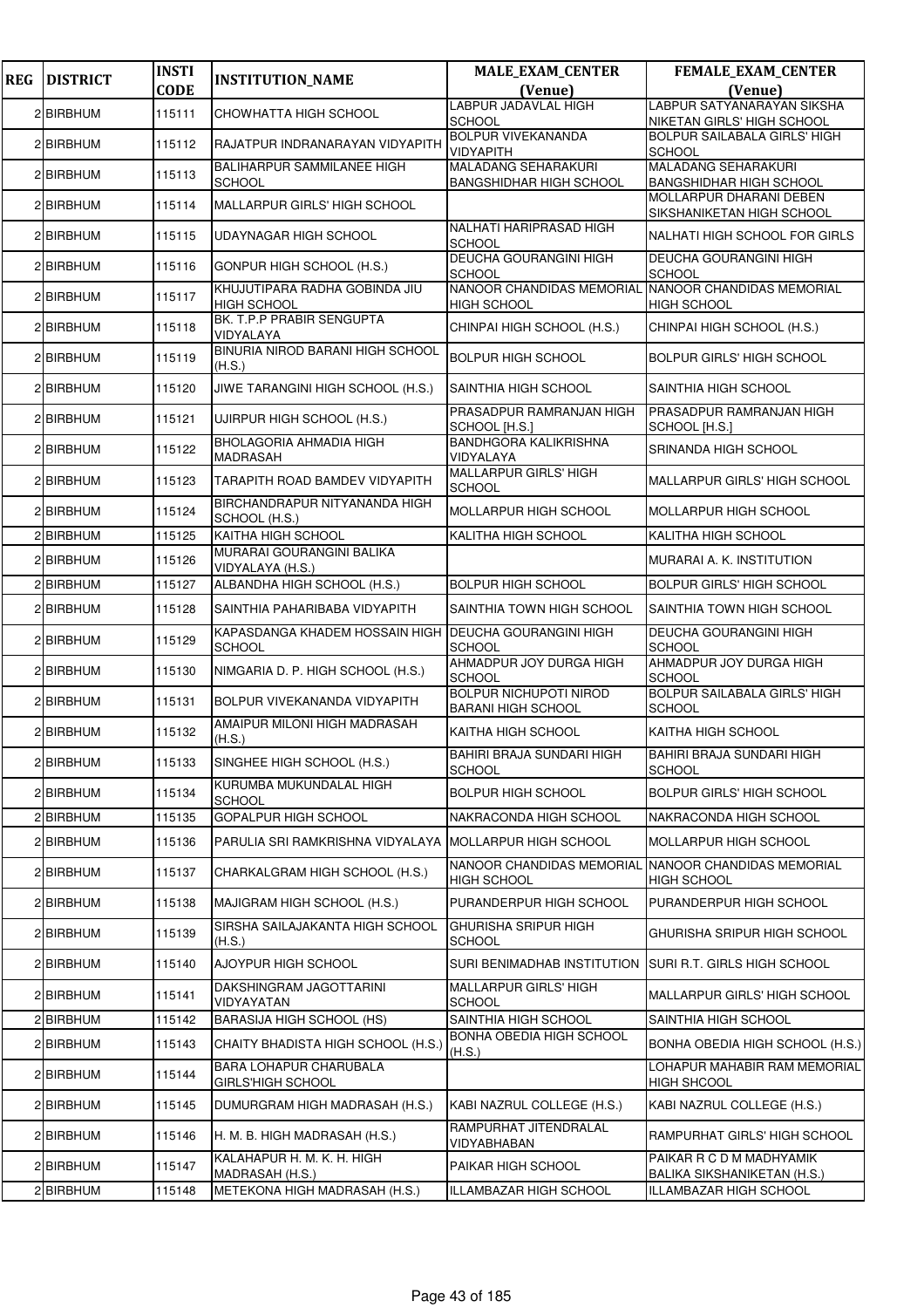| <b>REG</b> | <b>DISTRICT</b> | <b>INSTI</b> | <b>INSTITUTION_NAME</b>                                 | <b>MALE_EXAM_CENTER</b>                                                      | FEMALE_EXAM_CENTER                                      |
|------------|-----------------|--------------|---------------------------------------------------------|------------------------------------------------------------------------------|---------------------------------------------------------|
|            |                 | <b>CODE</b>  | TEJHATI JASAMANTA HIGH SCHOOL                           | (Venue)<br>NALHATI HARIPRASAD HIGH                                           | (Venue)                                                 |
|            | 2 BIRBHUM       | 115149       | (H.S.)                                                  | <b>SCHOOL</b>                                                                | NALHATI HIGH SCHOOL FOR GIRLS                           |
|            | 2 BIRBHUM       | 115150       | BOLPUR SIKSHANIKETAN ASHRAM<br>VIDYALAYA                | <b>BOLPUR VIVEKANANDA</b><br><b>VIDYAPITH</b>                                | <b>BOLPUR SAILABALA GIRLS' HIGH</b><br><b>SCHOOL</b>    |
|            | 2 BIRBHUM       | 115151       | NALHATI VIVEKANANDA VIDYAPITH                           | NALHATI HARIPRASAD HIGH<br><b>SCHOOL</b>                                     | NALHATI HIGH SCHOOL FOR GIRLS                           |
|            | 2 BIRBHUM       | 115152       | NANDIGRAM HIGH SCHOOL (H.S.)                            | MURARAI A. K. INSTITUTION                                                    | MURARAI A. K. INSTITUTION                               |
|            | 2 BIRBHUM       | 115153       | MARGRAM HIGH MADRASAH (H.S.)                            | JOYKRISHNAPUR HIGH SCHOOL                                                    | JOYKRISHNAPUR HIGH SCHOOL                               |
|            | 2 BIRBHUM       | 115154       | BHABANIPUR SAMBHUNATH HIGH<br><b>SCHOOL</b>             | RAJNAGAR HIGH SCHOOL                                                         | <b>RAJNAGAR HIGH SCHOOL</b>                             |
|            | 2 BIRBHUM       | 115155       | HANSRA HIGH SCHOOL (H.S.)                               | CHUNPALASHI HIGH SCHOOL                                                      | CHUNPALASHI HIGH SCHOOL                                 |
|            | 2 BIRBHUM       | 115156       | KUSUMBA HIGH SCHOOL [H.S.]                              | RAMPURHAT RAILWAY ADARSHA RAMPURHAT HIGH SCHOOL FOR<br><b>VIDYAMANDIR</b>    | <b>GIRLS</b>                                            |
|            | 2 BIRBHUM       | 115157       | JATRA KHODEJA KHATUN HIGH<br><b>SCHOOL</b>              | CHINPAI HIGH SCHOOL (H.S.)                                                   | HETAMPUR RAJ HIGH SCHOOL                                |
|            | 2 BIRBHUM       | 115158       | KARKARIA J.T. VIDYAPITH                                 | <b>BARSAL HIGH SCHOOL</b>                                                    | <b>BARSAL HIGH SCHOOL</b>                               |
|            | 2 BIRBHUM       | 115159       | DAMRAH HIGH SCHOOL                                      | <b>DEUCHA GOURANGINI HIGH</b><br><b>SCHOOL</b>                               | <b>DEUCHA GOURANGINI HIGH</b><br><b>SCHOOL</b>          |
|            | 2 BIRBHUM       | 115160       | RAJNAGAR SISAL FARM HIGH SCHOOL<br>(H.S.)               | <b>RAJNAGAR HIGH SCHOOL</b>                                                  | <b>RAJNAGAR HIGH SCHOOL</b>                             |
|            | 2 BIRBHUM       | 115161       | MAHODARY HIGH SCHOOL (H.S.)                             | LABPUR JADAVLAL HIGH<br><b>SCHOOL</b>                                        | LABPUR JADAVLAL HIGH SCHOOL                             |
|            | 2 BIRBHUM       | 115162       | KENDRADANGAL HIGH MADRASAH<br>(H.S.)                    | <b>BOLPUR HIGH SCHOOL</b>                                                    | <b>BOLPUR GIRLS' HIGH SCHOOL</b>                        |
|            | 2 BIRBHUM       | 115163       | KHANDAGRAM-DASPUR-SALKA HIGH<br>MADRASAH (H.S.)         | TARULIA HIGH SCHOOL(HS)                                                      | TARULIA HIGH SCHOOL(HS)                                 |
|            | 2 BIRBHUM       | 115164       | KANUTIA JYOTISH CHANDRA HIGH<br><b>SCHOOL</b>           | <b>MAYURESWAR HIGH SCHOOL</b>                                                | <b>MAYURESWAR HIGH SCHOOL</b>                           |
|            | 2 BIRBHUM       | 115165       | DASKALGRAM R K R K HIGH SCHOOL<br>(H.S.)                | KIRNAHAR SHIB CHANDRA HIGH<br><b>SCHOOL</b>                                  | KIRNAHAR SHIB CHANDRA HIGH<br><b>SCHOOL</b>             |
|            | 2 BIRBHUM       | 115166       | DURIA EKRAM ALI HIGH SCHOOL (H.S.)                      | CHATRA GANESHLAL HIGH<br><b>SCHOOL</b>                                       | CHATRA GANESHLAL HIGH SCHOOL                            |
|            | 2 BIRBHUM       | 115167       | PAIKAR R C D M MADHYAMIK BALIKA<br>SIKSHANIKETAN (H.S.) |                                                                              | BONHA OBEDIA HIGH SCHOOL (H.S.)                         |
|            | 2 BIRBHUM       | 115168       | NAWADA PALUNDI HIGH MADRASAH<br>(H.S.)                  | <b>BAHIRI BRAJA SUNDARI HIGH</b><br><b>SCHOOL</b>                            | <b>BAHIRI BRAJA SUNDARI HIGH</b><br><b>SCHOOL</b>       |
|            | 2 BIRBHUM       | 115169       | BONHA OBEDIA HIGH SCHOOL (H.S.)                         | PAIKAR HIGH SCHOOL                                                           | PAIKAR R C D M MADHYAMIK<br>BALIKA SIKSHANIKETAN (H.S.) |
|            | 2 BIRBHUM       | 115170       | BALIJURI HIGH SCHOOL (H.S.)                             | <b>DUBRAJPUR SREE SREE</b><br>SARADESWARI VIDYAMANDIR<br><b>FOR GIRLS'</b>   | DUBRAJPUR SREE SREE SARADA<br><b>VIDYAPITH</b>          |
|            | 2 BIRBHUM       | 115171       | BABUIJORE DHARANIDHAR HIGH<br>SCHOOL (H.S.)             | <b>BARHRA HIGH SCHOOL</b>                                                    | <b>BARHRA HIGH SCHOOL</b>                               |
|            | 2 BIRBHUM       | 115172       | SIAN YUSUF HIGH SCHOOL                                  | <b>BOLPUR HIGH SCHOOL</b>                                                    | <b>BOLPUR HIGH SCHOOL</b>                               |
|            | 2 BIRBHUM       | 115173       | NANOOR TYEBA KHATUN MEMORIAL<br>GIRLS' HIGH SCHOOL      |                                                                              | NANOOR CHANDIDAS MEMORIAL<br><b>HIGH SCHOOL</b>         |
|            | 2 BIRBHUM       | 115174       | NOWAPARA HIGH SCHOOL                                    | LOHAPUR MAHABIR RAM<br><b>MEMORIAL HIGH SHCOOL</b>                           | LOHAPUR MAHABIR RAM MEMORIAL<br><b>HIGH SHCOOL</b>      |
|            | 2 BIRBHUM       | 115175       | GOALPARA TANAYENDRA VIDYALAYA                           | <b>BOLPUR HIGH SCHOOL</b>                                                    | <b>BOLPUR HIGH SCHOOL</b>                               |
|            | 2 BIRBHUM       | 115176       | BHAGALDIGHI HIGH SCHOOL (H.S.)                          | LOHAPUR MAHABIR RAM<br><b>MEMORIAL HIGH SHCOOL</b>                           | LOHAPUR MAHABIR RAM MEMORIAL<br><b>HIGH SHCOOL</b>      |
|            | 2 BIRBHUM       | 115177       | KANACHI HIGH SCHOOL (H.S.)                              | MOLLARPUR DHARANI DEBEN<br>SIKSHANIKETAN HIGH SCHOOL                         | MOLLARPUR DHARANI DEBEN<br>SIKSHANIKETAN HIGH SCHOOL    |
|            | 2 BIRBHUM       | 115178       | ILLAMBAZAR BALAI KRISHNA ROY<br>SMRITI BALIKA VIDYALAYA |                                                                              | ILLAMBAZAR HIGH SCHOOL                                  |
|            | 2 BIRBHUM       | 115179       | AYAS HIGH SCHOOL (H.S.)                                 | RAMPURHAT RAILWAY ADARSHA<br>VIDYAMANDIR                                     | RAMPURHAT GIRLS' HIGH SCHOOL                            |
|            | 2 BIRBHUM       | 115180       | NARAINPUR MISSION GIRLS' HIGH<br><b>SCHOOL</b>          |                                                                              | RAMPURHAT GIRLS' HIGH SCHOOL                            |
|            | 2 BIRBHUM       | 115181       | <b>KESHAIPUR HIGH SCHOOL</b>                            | AHMADPUR JOY DURGA HIGH<br><b>SCHOOL</b>                                     | AHMADPUR JOY DURGA HIGH<br><b>SCHOOL</b>                |
|            | 2 BIRBHUM       | 115182       | NAVA NALANDA SANTINIKETAN HS<br><b>SCHOOL</b>           | <b>BOLPUR HIGH SCHOOL</b>                                                    | <b>BOLPUR GIRLS' HIGH SCHOOL</b>                        |
|            | 2 BIRBHUM       | 115183       | TECHNO INDIA GROUP ACADEMIA<br><b>BOLPUR</b>            | <b>BOLPUR HIGH SCHOOL</b>                                                    | <b>BOLPUR GIRLS' HIGH SCHOOL</b>                        |
|            | 2 BIRBHUM       | 115184       | LANGULIA HIGH SCHOOL                                    | SURI PUBLIC AND CHANDRAGATI<br><b>MUSTAFI MEMORIAL HIGH</b><br><b>SCHOOL</b> | SURI R.T. GIRLS HIGH SCHOOL                             |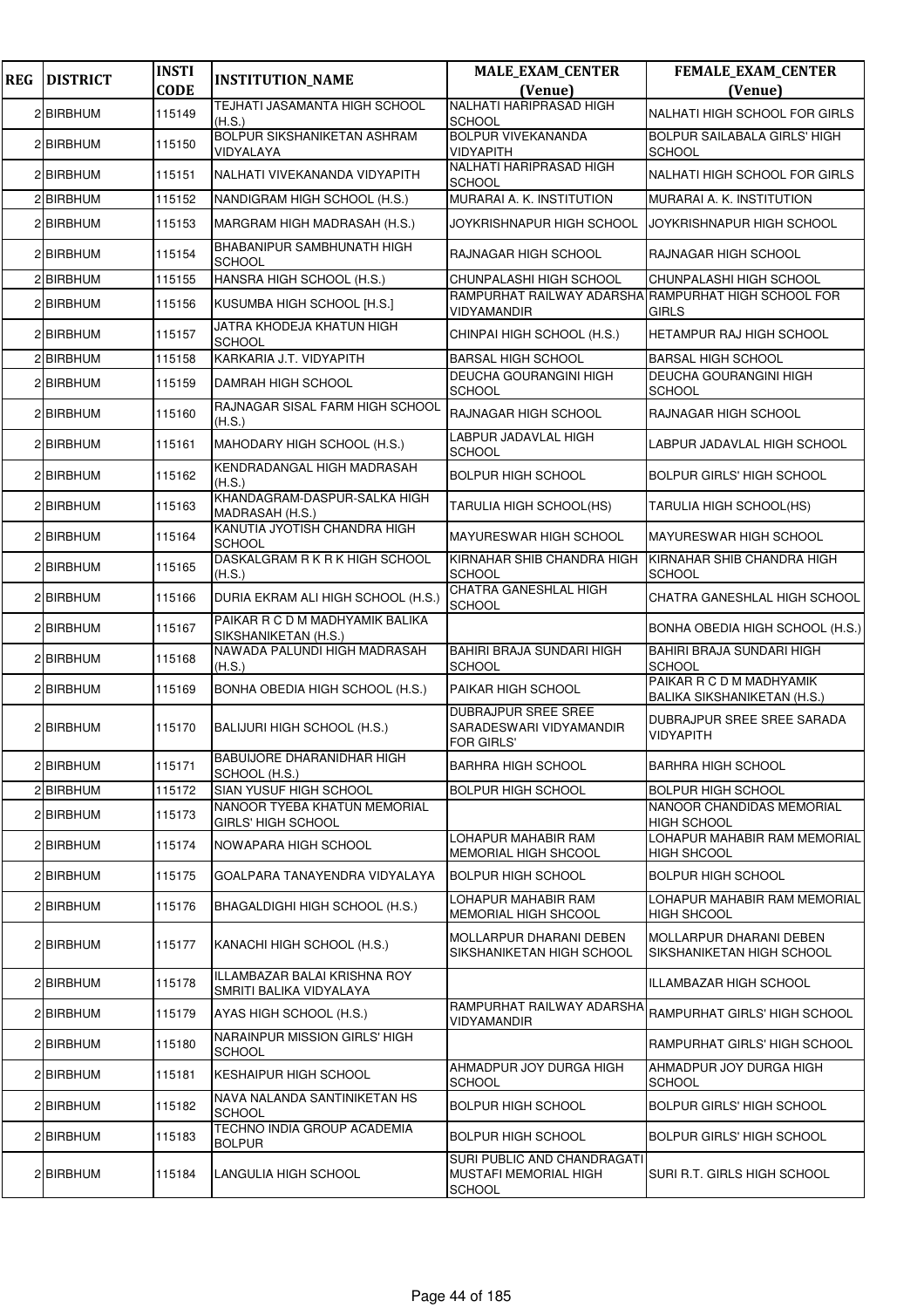| <b>REG</b> | <b>DISTRICT</b> | <b>INSTI</b> | <b>INSTITUTION_NAME</b>                                     | <b>MALE EXAM CENTER</b>                                      | FEMALE_EXAM_CENTER                                             |
|------------|-----------------|--------------|-------------------------------------------------------------|--------------------------------------------------------------|----------------------------------------------------------------|
|            |                 | <b>CODE</b>  | JAJIGRAM SARBODAYA ASHRAM HIGH PAIKAR R C D M MADHYAMIK     | (Venue)                                                      | (Venue)<br>PAIKAR R C D M MADHYAMIK                            |
|            | 2 BIRBHUM       | 115185       | <b>SCHOOL</b>                                               | <b>BALIKA SIKSHANIKETAN (H.S.)</b>                           | <b>BALIKA SIKSHANIKETAN (H.S.)</b>                             |
|            | 2 BIRBHUM       | 115186       | BANDHNABAGRAM GANDHI VIDYAPITH<br>(HIGH SCHOOL)             | <b>BOLPUR NICHUPOTI NIROD</b><br><b>BARANI HIGH SCHOOL</b>   | <b>BOLPUR SAILABALA GIRLS' HIGH</b><br><b>SCHOOL</b>           |
|            | 2 BIRBHUM       | 115187       | SHOWGRAM PANCHPARA HIGH<br>SCHOOL (H.S.)                    | <b>ABADANGA GOPESWAR HIGH</b><br><b>SCHOOL</b>               | ABADANGA GOPESWAR HIGH<br><b>SCHOOL</b>                        |
|            | 2 BIRBHUM       | 115188       | SIUR RAMESWARI MATA HIGH SCHOOL                             | AHMADPUR JOY DURGA HIGH<br><b>SCHOOL</b>                     | AHMADPUR JOY DURGA HIGH<br><b>SCHOOL</b>                       |
|            | 2 BIRBHUM       | 115189       | GANRA PADUMA HIGH SCHOOL (H.S.)                             | TARULIA HIGH SCHOOL(HS)                                      | TARULIA HIGH SCHOOL(HS)                                        |
|            | 2 BIRBHUM       | 115190       | MOHULA VELIAN HIGH SCHOOL                                   | <b>MALLARPUR GIRLS' HIGH</b><br><b>SCHOOL</b>                | <b>MALLARPUR GIRLS' HIGH SCHOOL</b>                            |
|            | 2 BIRBHUM       | 115191       | KUNIARA SARAT NALINI HIGH SCHOOL<br>(H.S.)                  | ABADANGA GOPESWAR HIGH<br><b>SCHOOL</b>                      | ABADANGA GOPESWAR HIGH<br><b>SCHOOL</b>                        |
|            | 2 BIRBHUM       | 115192       | TURIGRAM HARIPADA HIGH SCHOOL<br>(H.S.)                     | <b>MOLLARPUR HIGH SCHOOL</b>                                 | <b>MOLLARPUR HIGH SCHOOL</b>                                   |
|            | 2 BIRBHUM       | 115193       | BANIOR A.K. HIGH SCHOOL.                                    | NALHATI HARIPRASAD HIGH<br><b>SCHOOL</b>                     | <b>NALHATI HIGH SCHOOL FOR GIRLS</b>                           |
|            | 2 BIRBHUM       | 115194       | PANRUI UNION AMJAD HIGH SCHOOL                              | SRIRAM HIGH SCHOOL                                           | SRIRAM HIGH SCHOOL                                             |
|            | 2 BIRBHUM       | 115195       | GANUTIA NOAPARA DR. KALIGATI<br>MEMORIAL HIGH SCHOOL (H.S.) | SATPALSA HIGH SCHOOL (H.S.)                                  | SATPALSA HIGH SCHOOL (H.S.)                                    |
|            | 2 BIRBHUM       | 115196       | KOGRAM HIGH SCHOOL (H.S.)                                   | NALHATI VIVEKANANDA<br><b>VIDYAPITH</b>                      | NALHATI VIVEKANANDA VIDYAPITH                                  |
|            | 2 BIRBHUM       | 115197       | DERIAPUR ANCHAL HIGH SCHOOL                                 | SAINTHIA TOWN HIGH SCHOOL                                    | SAINTHIA TOWN HIGH SCHOOL                                      |
|            | 2 BIRBHUM       | 115198       | SEKEDDA HIGH SCHOOL                                         | KEDARPUR BHABANANDA HIGH<br><b>SCHOOL</b>                    | KEDARPUR BHABANANDA HIGH<br><b>SCHOOL</b>                      |
|            | 2 BIRBHUM       | 115199       | KALITHA HIGH SCHOOL                                         | NALHATI VIVEKANANDA<br><b>VIDYAPITH</b>                      | NALHATI VIVEKANANDA VIDYAPITH                                  |
|            | 2 BIRBHUM       | 115200       | SADASHIBPUR BISHORE HIGH SCHOOL<br>(H.S.)                   | PAIKAR HIGH SCHOOL                                           | PAIKAR R C D M MADHYAMIK<br><b>BALIKA SIKSHANIKETAN (H.S.)</b> |
|            | 2 BIRBHUM       | 115201       | LAGHOSA HIGH SCHOOL (H.S.)                                  | ABADANGA GOPESWAR HIGH<br><b>SCHOOL</b>                      | ABADANGA GOPESWAR HIGH<br><b>SCHOOL</b>                        |
|            | 2 BIRBHUM       | 115202       | KHARBONA HIGH SCHOOL                                        | RAMPURHAT JITENDRALAL<br>VIDYABHABAN                         | RAMPURHAT GIRLS' HIGH SCHOOL                                   |
|            | 2 BIRBHUM       | 115203       | SAINTHIA RASTRA VHASA HIGH<br><b>SCHOOL</b>                 | SAINTHIA HIGH SCHOOL                                         | SAINTHIA HIGH SCHOOL                                           |
|            | 2 BIRBHUM       | 115204       | MAYURESWAR GIRLS HIGH SCHOOL                                |                                                              | MAYURESWAR HIGH SCHOOL                                         |
|            | 2 BIRBHUM       | 115205       | HATSERANDI HIGH SCHOOL                                      | <b>BAHIRI BRAJA SUNDARI HIGH</b><br><b>SCHOOL</b>            | <b>BAHIRI BRAJA SUNDARI HIGH</b><br><b>SCHOOL</b>              |
|            | 2 BIRBHUM       | 115206       | JUBUTIA JAPESWAR VIDYAMANDIR                                | KIRNAHAR SHIB CHANDRA HIGH<br><b>SCHOOL</b>                  | KIRNAHAR SHIB CHANDRA HIGH<br><b>SCHOOL</b>                    |
|            | 2 BIRBHUM       | 115207       | GOSAINPUR HIGH SCHOOL                                       | KAITHA HIGH SCHOOL                                           | KAITHA HIGH SCHOOL                                             |
|            | 2 BIRBHUM       | 115208       | SAJINA PUBLIC HIGH SCHOOL                                   | RAMPROSAD ROY SMRITY HIGH<br><b>SCHOOL</b>                   | RAMPROSAD ROY SMRITY HIGH<br><b>SCHOOL</b>                     |
|            | 2 BIRBHUM       | 115209       | BAIDYANATHPUR PRANTIK HIGH<br>SCHOOL (H.S.)                 | <b>MALADANG SEHARAKURI</b><br><b>BANGSHIDHAR HIGH SCHOOL</b> | <b>MALADANG SEHARAKURI</b><br><b>BANGSHIDHAR HIGH SCHOOL</b>   |
|            | 2 BIRBHUM       | 115210       | BUJUNG B.N.A. SIKSHAPITH (H.S.)                             | TEJHATI JASAMANTA HIGH<br>SCHOOL (H.S.)                      | TEJHATI JASAMANTA HIGH SCHOOL<br>(H.S.)                        |
|            | 2 BIRBHUM       | 115211       | BAWTIA RADHA RAMAN HIGH SCHOOL                              | NALHATI HARIPRASAD HIGH<br><b>SCHOOL</b>                     | NALHATI HIGH SCHOOL FOR GIRLS                                  |
|            | 2 BIRBHUM       | 115212       | ADDA SATYA PRASANNA PUBLIC HIGH<br>SCHOOL (H.S.)            | <b>SURI BENIMADHAB INSTITUTION</b>                           | KALIGATI SMRITI NARI<br>SIKSHANIKETAN                          |
|            | 2 BIRBHUM       | 115213       | HAZIPUR BEGUNIA S.D. HIGH SCHOOL                            | <b>MOLLARPUR HIGH SCHOOL</b>                                 | MOLLARPUR HIGH SCHOOL                                          |
|            | 2 BIRBHUM       | 115214       | DARANDA CHANDIMATA VIDYALAYA                                | ILLAMBAZAR HIGH SCHOOL                                       | ILLAMBAZAR HIGH SCHOOL                                         |
|            | 2 BIRBHUM       | 115215       | TANTIPARA INDIAN TEXTILE GIRLS<br><b>HIGH SCHOOL</b>        |                                                              | TANTIPARA NABAKISHORE<br>VIDYANIKETAN                          |
|            | 2 BIRBHUM       | 115216       | KARAMKAL S.N VIDYABHABAN                                    | <b>TANTIPARA NABAKISHORE</b><br>VIDYANIKETAN                 | TANTIPARA NABAKISHORE<br>VIDYANIKETAN                          |
|            | 2 BIRBHUM       | 115217       | <b>BHALKUTI HIGH SCHOOL</b>                                 | CHOWHATTA HIGH SCHOOL                                        | CHOWHATTA HIGH SCHOOL                                          |
|            | 2 BIRBHUM       | 115218       | PAIKAR HIGH MADRASAH                                        | BHADISWAR SHYAMAPADA ROY<br>VIDYABHABAN                      | BONHA OBEDIA HIGH SCHOOL (H.S.)                                |
|            | 2 BIRBHUM       | 115219       | <b>HATIA HIGH SCHOOL</b>                                    | CHOWHATTA HIGH SCHOOL                                        | CHOWHATTA HIGH SCHOOL                                          |
|            | 2 BIRBHUM       | 115220       | MOHURAPUR HIGH SCHOOL (H.S)                                 | KABI NAZRUL COLLEGE (H.S.)                                   | MURARAI GOURANGINI BALIKA<br>VIDYALAYA (H.S.)                  |
|            | 2 BIRBHUM       | 115221       | MILKIDANGA HIGH SCHOOL(H.S)                                 | <b>MARGRAM HIGH SCHOOL</b>                                   | <b>MARGRAM HIGH SCHOOL</b>                                     |
|            | 2 BIRBHUM       | 115222       | BHADISWAR SHYAMAPADA ROY<br>VIDYABHABAN                     | PAIKAR HIGH SCHOOL                                           | PAIKAR R C D M MADHYAMIK<br>BALIKA SIKSHANIKETAN (H.S.)        |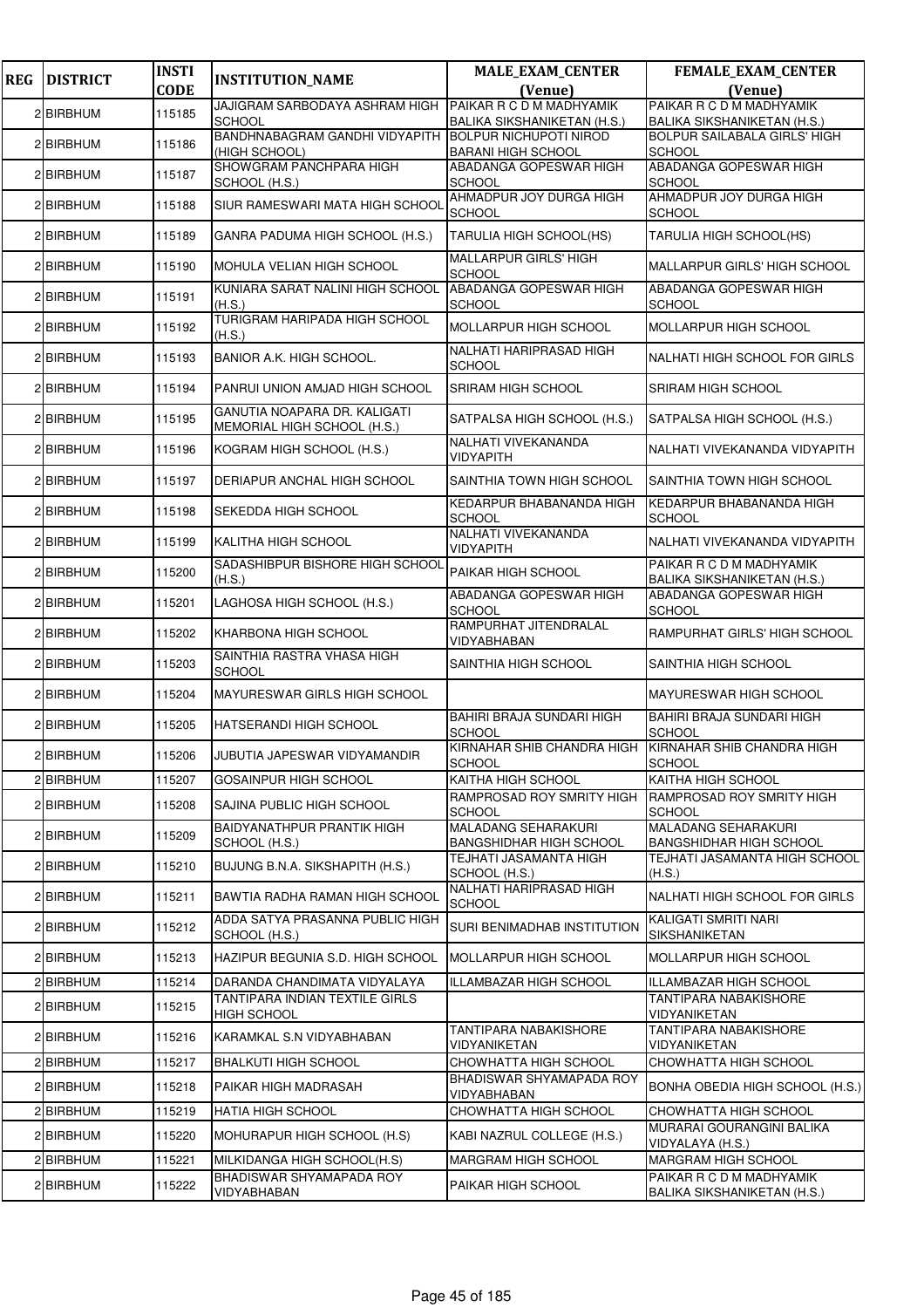| <b>REG</b> | <b>DISTRICT</b>  | <b>INSTI</b> | <b>INSTITUTION_NAME</b>                        | <b>MALE_EXAM_CENTER</b>                                               | FEMALE_EXAM_CENTER                                           |
|------------|------------------|--------------|------------------------------------------------|-----------------------------------------------------------------------|--------------------------------------------------------------|
|            |                  | <b>CODE</b>  | <b>TARAPITH TARATIRTHA</b>                     | (Venue)                                                               | (Venue)                                                      |
|            | 2 BIRBHUM        | 115223       | VIDYAMANDIR(H.S)                               | <b>BARSAL HIGH SCHOOL</b>                                             | <b>BARSAL HIGH SCHOOL</b>                                    |
|            | 2 BIRBHUM        | 115224       | GERUAPAHARI LABANYAMAYEE HIGH<br><b>SCHOOL</b> | <b>BARHRA HIGH SCHOOL</b>                                             | <b>BARHRA HIGH SCHOOL</b>                                    |
|            | 2 BIRBHUM        | 115225       | DR. SUDHAKRISHNA HIGH SCHOOL                   | KAIJULI HEMCHANDRA HIGH<br><b>SCHOOL</b>                              | KAIJULI HEMCHANDRA HIGH<br><b>SCHOOL</b>                     |
|            | 2 BIRBHUM        | 115226       | <b>BAJITPUR HIGH SCHOOL</b>                    | SASHI BHUSAN DUTTA GIRLS'<br><b>HIGH SCHOOL</b>                       | SASHI BHUSAN DUTTA GIRLS' HIGH<br><b>SCHOOL</b>              |
|            | 2 BIRBHUM        | 115227       | RAMPROSAD ROY SMRITY HIGH<br><b>SCHOOL</b>     | <b>SRIRAM HIGH SCHOOL</b>                                             | <b>SRIRAM HIGH SCHOOL</b>                                    |
|            | 2 BIRBHUM        | 115228       | KAPISTHA JINDHARPUR B.K.<br>VIDYANIKETAN       | <b>MALADANG SEHARAKURI</b><br><b>BANGSHIDHAR HIGH SCHOOL</b>          | <b>MALADANG SEHARAKURI</b><br><b>BANGSHIDHAR HIGH SCHOOL</b> |
|            | 2 BIRBHUM        | 115229       | KABI NAZRUL SIKSHANIKETAN                      | <b>SURI BENIMADHAB INSTITUTION</b>                                    | KALIGATI SMRITI NARI<br><b>SIKSHANIKETAN</b>                 |
|            | 2 BIRBHUM        | 115230       | CHUNPALASHI HIGH SCHOOL                        | ILLAMBAZAR HIGH SCHOOL                                                | ILLAMBAZAR HIGH SCHOOL                                       |
|            | 2 BIRBHUM        | 115231       | GIRIJORE SANTHAL HIGH SCHOOL                   | <b>DEUCHA GOURANGINI HIGH</b><br><b>SCHOOL</b>                        | <b>DEUCHA GOURANGINI HIGH</b><br><b>SCHOOL</b>               |
|            | 2 BIRBHUM        | 115232       | TARULIA HIGH SCHOOL(HS)                        | HETAMPUR RAJ HIGH SCHOOL                                              | HETAMPUR RAJ HIGH SCHOOL                                     |
|            | 2 BIRBHUM        | 115233       | METELA HIGH SCHOOL (HS)                        | DUBRAJPUR R.B.S.D. HIGH<br><b>SCHOOL</b>                              | DUBRAJPUR GIRLS' HIGH SCHOOL                                 |
|            | 2 BIRBHUM        | 115234       | GIRIPUR PURANAGRAM B.N. HIGH<br>SCHOOL(H.S)    | DR. SUDHAKRISHNA HIGH<br><b>SCHOOL</b>                                | DR. SUDHAKRISHNA HIGH SCHOOL                                 |
|            | 2 BIRBHUM        | 115235       | SANGRA S.C.M. HIGH SCHOOL                      | AHMADPUR JOYDURGA GIRLS'<br><b>HIGH SCHOOL</b>                        | AHMADPUR JOYDURGA GIRLS' HIGH<br><b>SCHOOL</b>               |
|            | 2 <b>BIRBHUM</b> | 115236       | <b>TEKEDDA HIGH SCHOOL</b>                     | MOLLARPUR HIGH SCHOOL                                                 | MOLLARPUR HIGH SCHOOL                                        |
|            | 2 <b>BIRBHUM</b> | 115237       | PAYER HIGH SCHOOL                              | ILLAMBAZAR HIGH SCHOOL                                                | ILLAMBAZAR HIGH SCHOOL                                       |
|            | 2 BIRBHUM        | 115238       | RAJGAON S. R. R. GIRLS HIGH SCHOOL             |                                                                       | MURARAI A. K. INSTITUTION                                    |
|            | 2 BIRBHUM        | 115239       | NUTANGRAM HIGH SCHOOL                          | NANOOR CHANDIDAS MEMORIAL<br><b>HIGH SCHOOL</b>                       | NANOOR CHANDIDAS MEMORIAL<br>HIGH SCHOOL                     |
|            | 2 BIRBHUM        | 115240       | RATANPUR J.N. INSTITUTION                      | KABI NAZRUL COLLEGE (H.S.)                                            | KABI NAZRUL COLLEGE (H.S.)                                   |
|            | 2 BIRBHUM        | 115241       | <b>MATHPALSA HIGH SCHOOL</b>                   | SAINTHIA TOWN HIGH SCHOOL                                             | SAINTHIA TOWN HIGH SCHOOL                                    |
|            | 2 BIRBHUM        | 115242       | <b>MASHRA HIGH SCHOOL</b>                      | <b>MALLARPUR GIRLS' HIGH</b><br><b>SCHOOL</b>                         | MALLARPUR GIRLS' HIGH SCHOOL                                 |
|            | 2 BIRBHUM        | 115243       | BUDHIGRAM ANCHAL HIGH SCHOOL                   | <b>BARSAL HIGH SCHOOL</b>                                             | <b>BARSAL HIGH SCHOOL</b>                                    |
|            | 2BIRBHUM         | 115244       | LAUJORE HIGH SCHOOL                            | RAJNAGAR HIGH SCHOOL                                                  | RAJNAGAR HIGH SCHOOL                                         |
|            | 2 BIRBHUM        | 115245       | <b>DWARKA HIGH SCHOOL</b>                      | ABADANGA GOPESWAR HIGH<br><b>SCHOOL</b>                               | ABADANGA GOPESWAR HIGH<br><b>SCHOOL</b>                      |
|            | 2 BIRBHUM        | 115246       | <b>BHALAS HIGH SCHOOL</b>                      | CHOWHATTA HIGH SCHOOL                                                 | CHOWHATTA HIGH SCHOOL                                        |
|            | 2 BIRBHUM        | 115247       | KARIDHYA VIDYANIKETAN HIGH<br><b>SCHOOL</b>    | SURI PUBLIC AND CHANDRAGATI<br>MUSTAFI MEMORIAL HIGH<br><b>SCHOOL</b> | SURI R.T. GIRLS HIGH SCHOOL                                  |
|            | 2 BIRBHUM        | 115248       | PATHARCHAPURI H.D.M.S HIGH<br><b>SCHOOL</b>    | <b>BIRBHUM ZILLA SCHOOL</b>                                           | SURI R.T. GIRLS HIGH SCHOOL                                  |
|            | 2 BIRBHUM        | 115249       | <b>BISHNUPUR HIGH SCHOOL</b>                   | MALADANG SEHARAKURI<br><b>BANGSHIDHAR HIGH SCHOOL</b>                 | MALADANG SEHARAKURI<br><b>BANGSHIDHAR HIGH SCHOOL</b>        |
|            | 2 BIRBHUM        | 115250       | MUKTIPUR ASHUTOSH VIDYAPITH (H.S)              | TANTIPARA NABAKISHORE<br>VIDYANIKETAN                                 | TANTIPARA NABAKISHORE<br>VIDYANIKETAN                        |
|            | 2 BIRBHUM        | 115251       | BENURIA SUMITRA BALIKA VIDYALAYA               |                                                                       | SRINANDA HIGH SCHOOL                                         |
|            | 2 BIRBHUM        | 115252       | SARADISH ROY SMRITI VIDYANIKETAN               | GHURISHA SRIPUR HIGH<br><b>SCHOOL</b>                                 | GHURISHA SRIPUR HIGH SCHOOL                                  |
|            | 2 BIRBHUM        | 115253       | LAHA NISPORUN HIGH SCHOOL (H.S)                | BARSAL HIGH SCHOOL                                                    | <b>BARSAL HIGH SCHOOL</b>                                    |
|            | 2 BIRBHUM        | 115254       | KUKHUTIA HIGH SCHOOL                           | DUBRAJPUR R.B.S.D. HIGH<br><b>SCHOOL</b>                              | DUBRAJPUR SREE SREE SARADA<br>VIDYAPITH                      |
|            | 2 BIRBHUM        | 115255       | MOHIDAPUR HIGH MADRASAH                        | <b>BANDHGORA KALIKRISHNA</b><br>VIDYALAYA                             | SRINANDA HIGH SCHOOL                                         |
|            | 2 BIRBHUM        | 115256       | JADAVPUR BANDHAB HIGH SCHOOL                   | <b>BANDHGORA KALIKRISHNA</b><br>VIDYALAYA                             | SRINANDA HIGH SCHOOL                                         |
|            | 2 BIRBHUM        | 115257       | EKALAVYA MODEL RESIDENTIAL<br><b>SCHOOL</b>    | <b>BOLPUR VIVEKANANDA</b><br><b>VIDYAPITH</b>                         | BOLPUR VIVEKANANDA VIDYAPITH                                 |
|            | 2 BIRBHUM        | 115258       | GARGARIA NIRUPAMA VIDYAMANDIR                  | SRIRAM HIGH SCHOOL                                                    | SRIRAM HIGH SCHOOL                                           |
|            | 2 BIRBHUM        | 115259       | SURI NETAJI VIDYABHABAN                        | SURI BENIMADHAB INSTITUTION                                           | <b>SURI R.T. GIRLS HIGH SCHOOL</b>                           |
|            | 2 BIRBHUM        | 115260       | PANURIA HIGH SCHOOL                            | <b>BIRBHUM ZILLA SCHOOL</b>                                           | SURI BANIMANDIR A. R.<br>VIDYAMANDIR                         |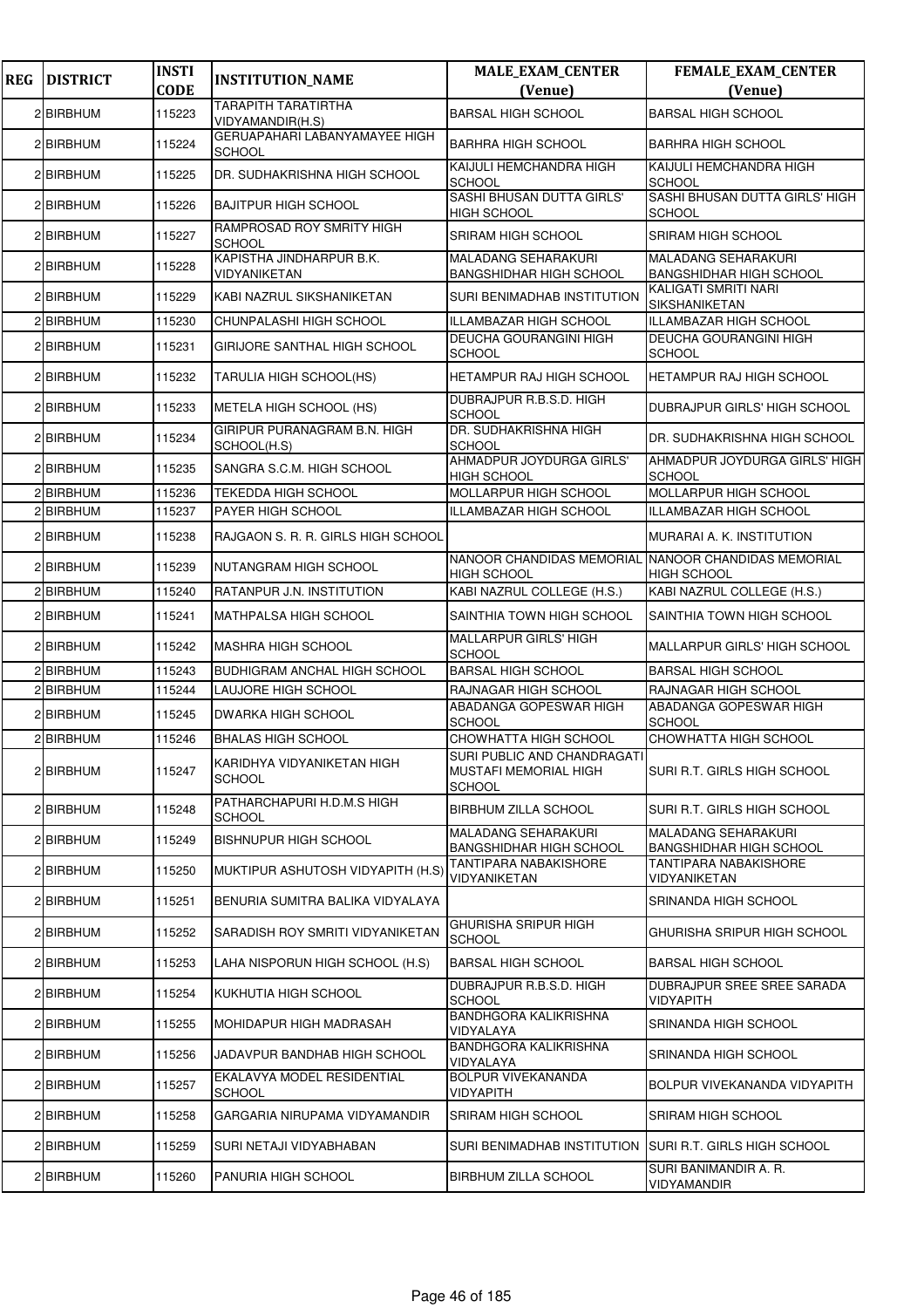| <b>REG</b> | <b>DISTRICT</b> | <b>INSTI</b> | <b>INSTITUTION_NAME</b>                                      | <b>MALE_EXAM_CENTER</b>                            | <b>FEMALE_EXAM_CENTER</b>                                  |
|------------|-----------------|--------------|--------------------------------------------------------------|----------------------------------------------------|------------------------------------------------------------|
|            |                 | <b>CODE</b>  |                                                              | (Venue)<br>NALHATI HIGH SCHOOL FOR                 | (Venue)<br>NALHATI HARIPRASAD HIGH                         |
|            | 2 BIRBHUM       | 115261       | DHARAMPUR HIGH SCHOOL                                        | GIRLS                                              | <b>SCHOOL</b>                                              |
|            | 2 BIRBHUM       | 115262       | EKDALA HIGH SCHOOL                                           | JOYKRISHNAPUR HIGH SCHOOL                          | JOYKRISHNAPUR HIGH SCHOOL                                  |
|            | 2 HOOGHLY       | 117020       | AKUNI B.G. BIHARILAL INSTITUTION                             | JANGALPARA KRISHNA RAMPUR<br>DESHAPRAN HIGH SCHOOL | JANGALPARA KRISHNA RAMPUR<br>DESHAPRAN HIGH SCHOOL         |
|            | 2 HOOGHLY       | 117021       | ARAMBAGH GIRLS HIGH SCHOOL                                   |                                                    | ARAMBAGH HIGH SCHOOL                                       |
|            | 2 HOOGHLY       | 117022       | ARAMBAGH HIGH SCHOOL                                         | MUTHADANGA R K HIGH<br>SCHOOL                      |                                                            |
|            | 2 HOOGHLY       | 117023       | ANANDANAGAR A.C. ROY HIGH<br><b>SCHOOL</b>                   | ANANDANAGORE RAMANATH<br>HIGH SCHOOL               | ANANDANAGORE RAMANATH HIGH<br><b>SCHOOL</b>                |
|            | 2 HOOGHLY       | 117024       | ANTPUR HIGH SCHOOL                                           | <b>DWARHATTA RAJESWARI</b><br>INSTITUTION          | <b>DWARHATTA RAJESWARI</b><br><b>INSTITUTION</b>           |
|            | 2 HOOGHLY       | 117025       | BAKULIA R.N. INSTITUTION                                     | KALNA AMBIKA MAHISH MARDINI<br>HIGH SCHOOL         | KALNA HINDU GIRLS' HIGH SCHOOL                             |
|            | 2 HOOGHLY       | 117026       | <b>BALAGARH HIGH SCHOOL</b>                                  | KAMALPORE HIGH SCHOOL                              | KAMALPORE HIGH SCHOOL                                      |
|            | 2 HOOGHLY       | 117027       | <b>BANSBERIA HIGH SCHOOL</b>                                 | <b>BANSBERIA GANGES HIGH</b><br><b>SCHOOL</b>      |                                                            |
|            | 2 HOOGHLY       | 117028       | <b>BANSBERIA GIRLS' HIGH SCHOOL</b>                          |                                                    | <b>BANSBERIA HIGH SCHOOL</b>                               |
|            | 2 HOOGHLY       | 117029       | BAIDYABATI BANAMALI MUKHERJEE<br><b>INSTITUTION</b>          | SURENDRANATH VIDYANIKETAN<br>(BOYS)                |                                                            |
|            | 2 HOOGHLY       | 117030       | <b>BAIJ NATH SHAW COLLEGE</b>                                | DAULATPUR DALUIGACHA<br>BHARATI VIDYALAYA          | DAULATPUR DALUIGACHA BHARATI<br>VIDYALAYA                  |
|            | 2 HOOGHLY       | 117031       | <b>BAJUA HIGH SCHOOL</b>                                     | <b>BENGAI HIGH SCHOOL</b>                          | <b>BENGAI HIGH SCHOOL</b>                                  |
|            | 2 HOOGHLY       | 117032       | <b>BADANGANJ HIGH SCHOOL</b>                                 | SHYAM BAZAR GOPAL CHANDRA<br>SEN HIGH SCHOOL       | SHYAM BAZAR GOPAL CHANDRA<br>SEN HIGH SCHOOL               |
|            | 2 HOOGHLY       | 117033       | <b>BANDEL VIDYAMANDIR</b>                                    | <b>BANDEL ST JOHN'S HIGH</b><br>SCHOOL             | <b>MEARBAR RAMKRISHNA</b><br>SIKSHANIKETAN                 |
|            | 2 HOOGHLY       | 117034       | <b>BALI HIGH SCHOOL</b>                                      |                                                    | ARAMBAGH GIRLS HIGH SCHOOL ARAMBAGH GIRLS HIGH SCHOOL      |
|            | 2 HOOGHLY       | 117035       | BANSBERIA MUNICIPAL HIGH SCHOOL                              | <b>BANSBERIA HIGH SCHOOL</b>                       | <b>BANSBERIA HIGH SCHOOL</b>                               |
|            | 2 HOOGHLY       | 117036       | <b>BINODINI GIRLS' HIGH SCHOOL</b>                           |                                                    | CHINSURAH DUFF HIGH SCHOOL                                 |
|            | 2 HOOGHLY       | 117037       | BORA MADHUSUDAN HIGH SCHOOL                                  | PALTAGARH RADHARANI<br>SIKSHAMANDIR                | PALTAGARH RADHARANI<br>SIKSHAMANDIR                        |
|            | 2 HOOGHLY       | 117038       | <b>BAIDYABATI CHARUSHILA BOSE</b><br><b>BALIKA VIDYALAYA</b> |                                                    | SURENDRANATH VIDYANIKETAN<br>(BOYS)                        |
|            | 2 HOOGHLY       | 117039       | BELMURI UNION INSTITUTION                                    |                                                    | BHANDERHATI B.M. INSTITUTION IBHANDERHATI B.M. INSTITUTION |
|            | 2 HOOGHLY       | 117040       | BERABERI SURYYA NARAYAN<br><b>MEMORIAL HIGH SCHOOL</b>       | DAULATPUR DALUIGACHA<br>BHARATI VIDYALAYA          | DAULATPUR DALUIGACHA BHARATI<br>VIDYALAYA                  |
|            | 2 HOOGHLY       | 117041       | <b>BHADRAKALI HIGH SCHOOL</b>                                | UTTARPARA AMARENDRA<br>VIDYAPITH                   |                                                            |
|            | 2 HOOGHLY       | 117042       | BHADRESWAR DHARMATALA GIRLS'<br><b>HIGH SCHOOL</b>           |                                                    | RABINDRA SMRITI VIDYANIKETAN                               |
|            | 2 HOOGHLY       | 117043       | BHANGAMORA NUTANGRAM K.N.C.M.<br><b>INSTITUTION</b>          | DEULPARA B.N. VIDYANIKETAN                         | DEULPARA B.N. VIDYANIKETAN                                 |
|            | 2 HOOGHLY       | 117044       | BARADONGAL R.N. INSTITUTION                                  | GOURHATI HARADAS<br>INSTITUTION                    | <b>GOURHATI HARADAS INSTITUTION</b>                        |
|            | 2 HOOGHLY       | 117045       | BHANDERHATI B.M. INSTITUTION                                 | <b>BELMURI UNION INSTITUTION</b>                   | DHANIAKHALI PANKAJINI DEVI<br>GIRLS' HIGH SCHOOL           |
|            | 2 HOOGHLY       | 117046       | BOINCHEE B.L. MUKHERJEE' FREE<br><b>INSTITUTION</b>          | <b>BANTIKA HIGH SCHOOL (H.S.)</b>                  | <b>BANTIKA HIGH SCHOOL (H.S.)</b>                          |
|            | 2 HOOGHLY       | 117047       | CHINSURAH S.C. SHOME TRAINING<br><b>ACADEMY</b>              | CHINSURAH DUFF HIGH SCHOOL                         | CHINSURAH DUFF HIGH SCHOOL                                 |
|            | 2 HOOGHLY       | 117048       | CHINSURAH DUFF HIGH SCHOOL                                   | HOOGHLY JYOTISH CHANDRA<br>VIDYAPITH               |                                                            |
|            | 2 HOOGHLY       | 117049       | CHINSURAH BALIKA BANI MANDIR                                 |                                                    | <b>CHINSURAH DESHBANDHU</b><br>MEMORIAL GIRLS'HIGH SCHOOL  |
|            | 2 HOOGHLY       | 117050       | CHANDERNAGORE KANAILAL<br>VIDYAMANDIR                        | DURGA CHARAN RAKSHIT<br>BANGA VIDYALAYA            |                                                            |
|            | 2 HOOGHLY       | 117051       | CHATRA NANDALAL INSTITUTION                                  | SERAMPUR MALINA LAHIRI<br>BOYS' ACADEMY            |                                                            |
|            | 2 HOOGHLY       | 117052       | CHANDARNAGORE BANGA VIDYALAYA                                | CHANDERNAGORE KANAILAL<br>VIDYAMANDIR              | PRABARTAK NARI MANDIR GIRLS'<br><b>HIGH SCHOOL</b>         |
|            | 2 HOOGHLY       | 117053       | CHANDARNAGORE USHANGINI BALIKA<br>VIDYALAYA                  |                                                    | KRISHNA BHABINI NARI SIKSHA<br>MANDIR                      |
|            | 2 HOOGHLY       | 117054       | CHANDRAHATI DILIP KUMAR HIGH<br><b>SCHOOL</b>                | TRIBENI GIRLS' HIGH SCHOOL                         | TRIBENI GIRLS' HIGH SCHOOL                                 |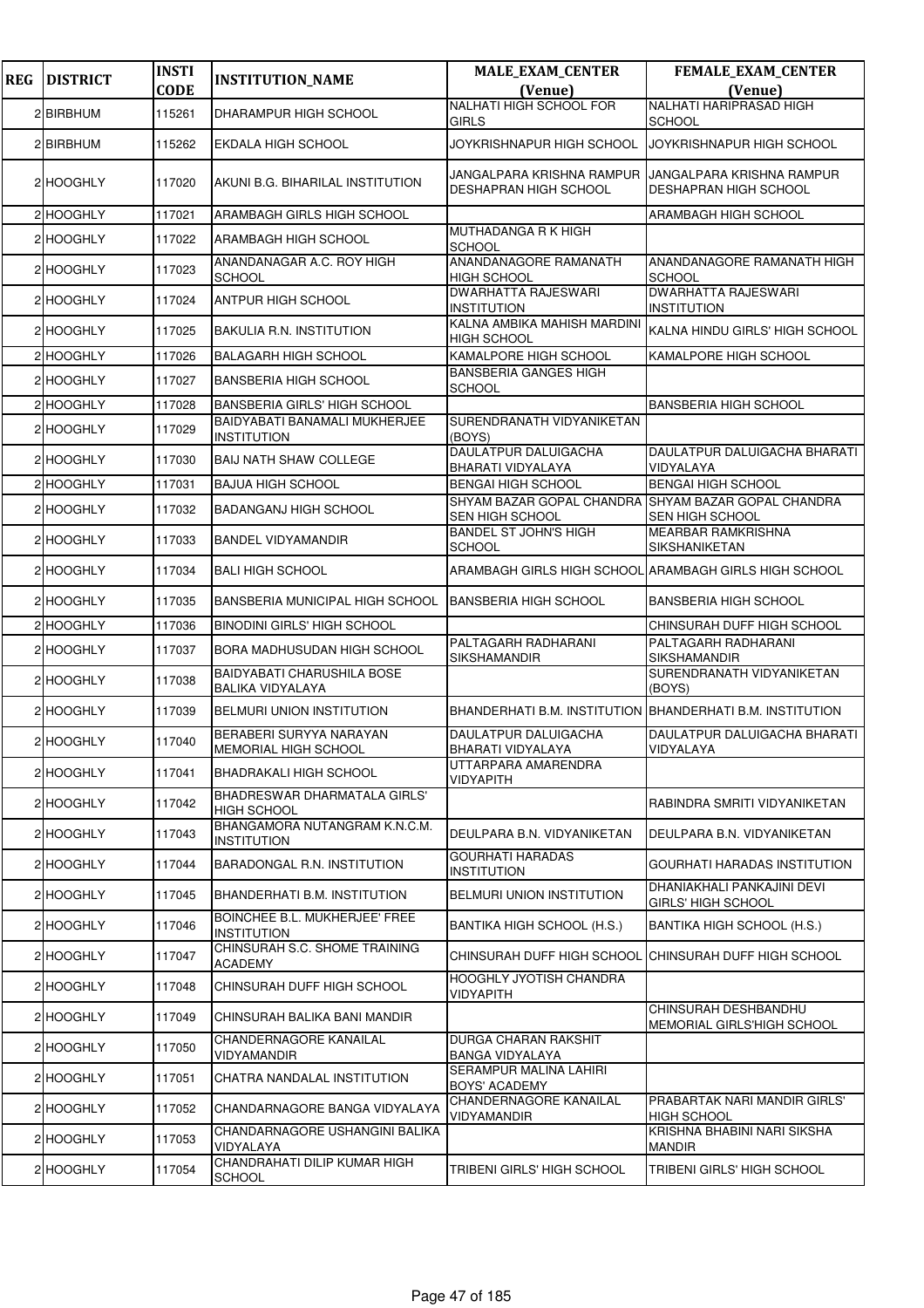| <b>REG</b> | <b>DISTRICT</b> | <b>INSTI</b><br><b>CODE</b> | <b>INSTITUTION_NAME</b>                              | <b>MALE_EXAM_CENTER</b><br>(Venue)                        | FEMALE_EXAM_CENTER<br>(Venue)                         |
|------------|-----------------|-----------------------------|------------------------------------------------------|-----------------------------------------------------------|-------------------------------------------------------|
|            | 2 HOOGHLY       | 117055                      | DANKUNI SHREE RAMKRISHNA<br>VIDYASHARAM              | <b>JANAI TRAINING HIGH SCHOOL</b>                         | <b>JANAI TRAINING HIGH SCHOOL</b>                     |
|            | 2 HOOGHLY       | 117056                      | DASHGHARA HIGH SCHOOL                                | NARAYANPUR ASHUTOSH<br>BHABANIMAYE HIGH SCHOOL            | NARAYANPUR ASHUTOSH<br><b>BHABANIMAYE HIGH SCHOOL</b> |
|            | 2 HOOGHLY       | 117057                      | CHINSURAH DESHBANDHU MEMORIAL<br><b>HIGH SCHOOL</b>  | <b>HOOGHLY JYOTISH CHANDRA</b><br>VIDYAPITH               |                                                       |
|            | 2 HOOGHLY       | 117058                      | DIHIBAGNAN K.B. ROY HIGHER<br>SECONDARY SCHOOL       | DHAMSA P C SEN INSTITUTION                                | DHAMSA P C SEN INSTITUTION                            |
|            | 2 HOOGHLY       | 117059                      | DHANIAKHALI MAHAMAYA<br>VIDYAMANDIR                  | BHANDERHATI B.M. INSTITUTION BHANDERHATI B.M. INSTITUTION |                                                       |
|            | 2 HOOGHLY       | 117060                      | DAULATPUR DALUIGACHA BHARATI<br>VIDYALAYA            | SINGUR MAHAMAYA HIGH<br><b>SCHOOL</b>                     | SINGUR MAHAMAYA HIGH SCHOOL                           |
|            | 2 HOOGHLY       | 117061                      | DIGRA MALLICK HATI DESHBANDHU<br>VIDYAPITH           | RABINDRA SMRITI<br>VIDYANIKETAN                           | BHADRESWAR DHARMATALA GIRLS'<br><b>HIGH SCHOOL</b>    |
|            | 2 HOOGHLY       | 117062                      | DURGA CHARAN RAKSHIT BANGA<br>VIDYALAYA              | CHANDERNAGORE KANAILAL<br>VIDYAMANDIR                     |                                                       |
|            | 2 HOOGHLY       | 117063                      | DWARHATTA RAJESWARI INSTITUTION                      | HARIPAL GURUDAYAL<br><b>INSTITUTION</b>                   | HARIPAL GURUDAYAL INSTITUTION                         |
|            | 2 HOOGHLY       | 117064                      | <b>GARALGACHA HIGH SCHOOL</b>                        | JANAI TRAINING HIGH SCHOOL                                | <b>JANAI TRAINING HIGH SCHOOL</b>                     |
|            | 2 HOOGHLY       | 117065                      | <b>GOGHAT HIGH SCHOOL</b>                            | SATBERIA HIGH SCHOOL                                      | SATBERIA HIGH SCHOOL                                  |
|            | 2 HOOGHLY       | 117066                      | GHOSHPUR UNION NETAJI VIDYAPITH                      | THAKURANI CHAK UNION HIGH<br><b>SCHOOL</b>                | THAKURANI CHAK UNION HIGH<br><b>SCHOOL</b>            |
|            | 2 HOOGHLY       | 117067                      | GOURHARI HARIJAN VIDYAMANDIR                         | <b>BANDEL MAHATMA GANDHI</b><br>HINDI VIDYALAYA           | BANDEL MAHATMA GANDHI HINDI<br>VIDYALAYA              |
|            | 2 HOOGHLY       | 117068                      | GOURHATI HARADAS INSTITUTION                         | DIHIBAGNAN K.B. ROY HIGHER<br>SECONDARY SCHOOL            | DIHIBAGNAN K.B. ROY HIGHER<br><b>SECONDARY SCHOOL</b> |
|            | 2 HOOGHLY       | 117069                      | <b>GUPTIPARA HIGH SCHOOL</b>                         | SOMRA DURGA CHARAN HIGH<br><b>SCHOOL</b>                  | SOMRA DURGA CHARAN HIGH<br><b>SCHOOL</b>              |
|            | 2 HOOGHLY       | 117070                      | <b>GURAP R.K. INSTITUTION</b>                        | GURBARI M B A C HIGH SCHOOL                               | <b>GURBARI M B A C HIGH SCHOOL</b>                    |
|            | 2 HOOGHLY       | 117071                      | HARIPAL GURUDAYAL INSTITUTION                        | KAIKALA HIGH SCHOOL                                       | KAIKALA HIGH SCHOOL                                   |
|            | 2 HOOGHLY       | 117072                      | HOOGHLY GIRLS' HIGH SCHOOL                           |                                                           | SAHAGANJ SHYAMAPROSAD JATIYA<br>VIDYALAYA             |
|            | 2 HOOGHLY       | 117073                      | HOOGHLY BRANCH SCHOOL                                | BANDEL ST JOHN'S HIGH<br>SCHOOL                           |                                                       |
|            | 2 HOOGHLY       | 117074                      | HOOGHLY COLLEGIATE SCHOOL                            | HOOGHLY JYOTISH CHANDRA<br>VIDYAPITH                      |                                                       |
|            | 2 HOOGHLY       | 117075                      | HOOGHLY MADRASAH (GOVT.<br>SCHOOL)                   | <b>BANDEL ST JOHN'S HIGH</b><br><b>SCHOOL</b>             |                                                       |
|            | 2 HOOGHLY       | 117076                      | HINDMOTOR HIGH SCHOOL                                | UTTARPARA AMARENDRA<br>VIDYAPITH                          | UTTARPARA AMARENDRA<br><b>VIDYAPITH</b>               |
|            | 2 HOOGHLY       | 117077                      | ICHHAPUR HIGH SCHOOL                                 | NARAYANPUR ASHUTOSH<br><b>BHABANIMAYE HIGH SCHOOL</b>     | NARAYANPUR ASHUTOSH<br><b>BHABANIMAYE HIGH SCHOOL</b> |
|            | 2 HOOGHLY       | 117078                      | ILSOBA MONDLAI HIGH SCHOOL                           | ITACHUNA SARADESWARI<br>KANYA VIDYAPITH                   | ITACHUNA SARADESWARI KANYA<br><b>VIDYAPITH</b>        |
|            | 2 HOOGHLY       | 117079                      | JANAI TRAINING HIGH SCHOOL                           | NAITY HIGH SCHOOL                                         | <b>NAITY HIGH SCHOOL</b>                              |
|            | 2 HOOGHLY       | 117080                      | JANGIPARA D.N. HIGH SCHOOL                           | BORHAL KAMALA DEVI<br>PRATISTHAN                          | BORHAL KAMALA DEVI PRATISTHAN                         |
|            | 2 HOOGHLY       | 117081                      | JANGALPARA B.C. KUNDU MEMORIAL<br><b>HIGH SCHOOL</b> | DEULPARA B.N. VIDYANIKETAN                                | DEULPARA B.N. VIDYANIKETAN                            |
|            | 2 HOOGHLY       | 117082                      | <b>KESHABPUR MAHENDRA INSTITUTION</b>                | <b>MOLAYPUR HIGH SCHOOL</b>                               | <b>MOLAYPUR HIGH SCHOOL</b>                           |
|            | 2 HOOGHLY       | 117083                      | KONNAGAR HIGH SCHOOL                                 | RISHRA VIDYAPITH                                          |                                                       |
|            | 2 HOOGHLY       | 117084                      | KONNAGAR HINDU GIRLS HIGH<br><b>SCHOOL</b>           |                                                           | NABAGRAM HIRALAL PAUL BALIKA<br>VIDYALAYA             |
|            | 2 HOOGHLY       | 117085                      | KRISHNA BHABINI NARI SIKSHA<br>MANDIR                |                                                           | PRABARTAK NARI MANDIR GIRLS'<br><b>HIGH SCHOOL</b>    |
|            | 2 HOOGHLY       | 117086                      | MAHESH HIGH SCHOOL                                   | SERAMPUR MALINA LAHIRI<br>BOYS' ACADEMY                   | SERAMPORE UNION INSTITUTION                           |
|            | 2 HOOGHLY       | 117087                      | NABAGRAM HIRALAL PAUL BALIKA<br>VIDYALAYA            |                                                           | KONNAGAR RAJENDRA SMRITI<br>VIDYALAYA                 |
|            | 2 HOOGHLY       | 117088                      | NATIBPUR BHUDEB VIDYALAYA                            | RAJHATI BANDAR HIGH SCHOOL                                | RAJHATI BANDAR HIGH SCHOOL                            |
|            | 2 HOOGHLY       | 117089                      | NABAGRAM VIDYAPITH                                   | KONNAGAR RAJENDRA SMRITI<br>VIDYALAYA                     |                                                       |
|            | 2 HOOGHLY       | 117090                      | NANDANPUR RUPCHAND ACADEMY                           | RAJHATI BANDAR HIGH SCHOOL                                | RAJHATI BANDAR HIGH SCHOOL                            |
|            | 2 HOOGHLY       | 117091                      | PANDUA SASI BHUSAN SAHA HIGH<br><b>SCHOOL</b>        | ITACHUNA SREE NARAYAN<br><b>INSTITUTION</b>               | ILSOBA MONDLAI HIGH SCHOOL                            |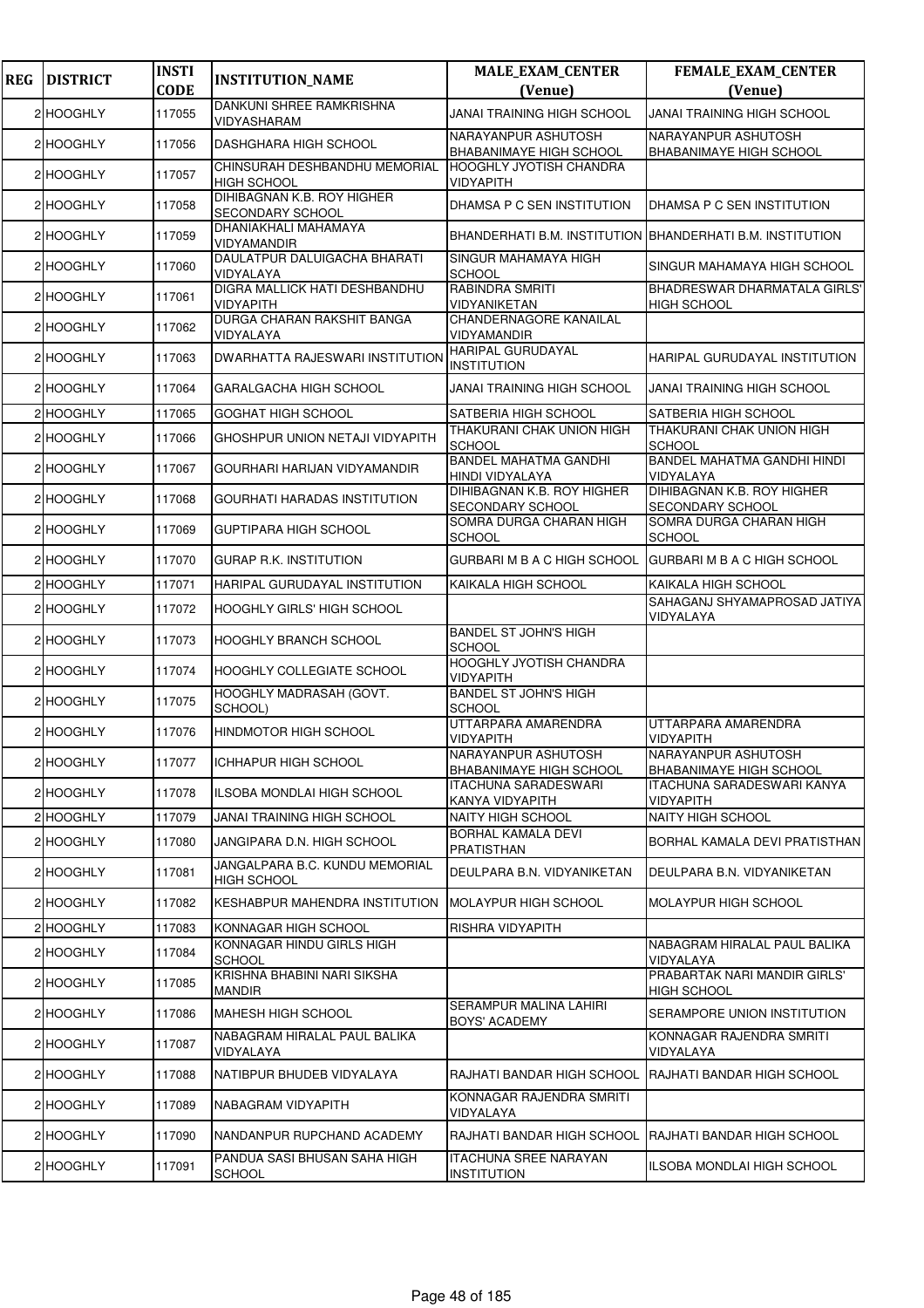| <b>REG</b> | <b>DISTRICT</b> | <b>INSTI</b> | <b>INSTITUTION_NAME</b>                                   | <b>MALE_EXAM_CENTER</b>                               | <b>FEMALE_EXAM_CENTER</b>                                 |
|------------|-----------------|--------------|-----------------------------------------------------------|-------------------------------------------------------|-----------------------------------------------------------|
|            |                 | <b>CODE</b>  | PANDUA RADHARANI GIRLS' HIGH                              | (Venue)                                               | (Venue)<br>PANDUA SASI BHUSAN SAHA HIGH                   |
|            | 2 HOOGHLY       | 117092       | <b>SCHOOL</b>                                             |                                                       | <b>SCHOOL</b>                                             |
|            | 2 HOOGHLY       | 117093       | PANDUA SULTANIA HIGH MADRASAH                             | <b>ITACHUNA SARADESWARI</b><br>KANYA VIDYAPITH        | <b>ITACHUNA SARADESWARI KANYA</b><br>VIDYAPITH            |
|            | 2 HOOGHLY       | 117094       | RABINDRA SMRITI VIDYANIKETAN                              | THE ADABI SOCIETY HIGH<br><b>MADRASAH</b>             | THE ADABI SOCIETY HIGH<br>MADRASAH                        |
|            | 2 HOOGHLY       | 117095       | RAJBALHAT HIGH SCHOOL                                     | RAHIMPUR NABAGRAM HIGH<br><b>SCHOOL</b>               | RAHIMPUR NABAGRAM HIGH<br><b>SCHOOL</b>                   |
|            | 2 HOOGHLY       | 117096       | RISHRA SWATANTRA HINDI VIDYALAYA KONNAGAR HIGH SCHOOL     |                                                       | RISHRA GIRLS HIGH SCHOOL                                  |
|            | 2 HOOGHLY       | 117097       | RISHRA VIDYAPITH                                          | KONNAGAR HIGH SCHOOL                                  | RISHRA GIRLS HIGH SCHOOL                                  |
|            | 2 HOOGHLY       | 117098       | RISHRA GIRLS HIGH SCHOOL                                  |                                                       | SERAMPORE UNION INSTITUTION                               |
|            | 2 HOOGHLY       | 117099       | SARAT CHANDRA MEMORIAL H S<br><b>INSTITUTION</b>          | <b>KASWARA YEASIN MONDAL</b><br>SIKSHANIKETAN         | KASWARA YEASIN MONDAL<br>SIKSHANIKETAN                    |
|            | 2 HOOGHLY       | 117100       | SEAKHALA BENIMADHAB HIGH<br><b>SCHOOL</b>                 | MASAT APTAP MITRA HIGH<br><b>SCHOOL</b>               | MASAT APTAP MITRA HIGH SCHOOL                             |
|            | 2 HOOGHLY       | 117101       | <b>SERAMPORE HIGH SCHOOL</b>                              | CHATRA NANDALAL INSTITUTION                           |                                                           |
|            | 2 HOOGHLY       | 117102       | SERAMPORE GIRLS' HIGH SCHOOL                              |                                                       | SERAMPORE UNION INSTITUTION                               |
|            | 2 HOOGHLY       | 117103       | <b>SERAMPORE UNION INSTITUTION</b>                        | <b>SERAMPORE GIRLS' HIGH</b><br><b>SCHOOL</b>         |                                                           |
|            | 2 HOOGHLY       | 117104       | SINGUR MAHAMAYA HIGH SCHOOL                               | NASIBPUR HIGH SCHOOL                                  | NASIBPUR HIGH SCHOOL                                      |
|            | 2 HOOGHLY       | 117105       | SARADAPALLI KANYA VIDYPITH                                |                                                       | BHADRESWAR DHARMATALA GIRLS'<br><b>HIGH SCHOOL</b>        |
|            | 2 HOOGHLY       | 117106       | SURENDRANATH VIDYANIKETAN<br>(BOYS)                       | <b>BAIDYABATI VIDYANIKETAN</b><br><b>HIGH SCHOOL</b>  |                                                           |
|            | 2 HOOGHLY       | 117107       | SURENDRANATH VIDYANIKETAN (FOR<br>GIRLS) MORNING          |                                                       | SHEORAPHULI NETAJI<br>VIDYAMANDIR                         |
|            | 2 HOOGHLY       | 117108       | SINGUR GOLAPMOHINI MALLICK GIRLS'<br><b>HIGH SCHOOL</b>   |                                                       | <b>NASIBPUR HIGH SCHOOL</b>                               |
|            | 2 HOOGHLY       | 117109       | <b>TARAKESWAR HIGH SCHOOL</b>                             | <b>BALIGORI ADHARMONI DUTTA</b><br><b>BIDYAMANDIR</b> | RAMNAGAR NOOT BEHARI<br>PALCHOWDHURY HIGH SCHOOL (H<br>S) |
|            | 2 HOOGHLY       | 117110       | TARAKESWAR MAHAVIDYALAYA                                  | <b>BALIGORI ADHARMONI DUTTA</b><br><b>BIDYAMANDIR</b> | RAMNAGAR NOOT BEHARI<br>PALCHOWDHURY HIGH SCHOOL (H<br>S) |
|            | 2 HOOGHLY       | 117111       | TELINIPARA BHADRESWAR HIGH<br>SCHOOL (H.S.)               | RABINDRA SMRITI<br>VIDYANIKETAN                       | RABINDRA SMRITI VIDYANIKETAN                              |
|            | 2 HOOGHLY       | 117112       | <b>TIROL HIGH SCHOOL</b>                                  | ARAMBAGH HIGH SCHOOL                                  | ARAMBAGH HIGH SCHOOL                                      |
|            | 2 HOOGHLY       | 117113       | UTTARPARA AMARENDRA VIDYAPITH                             | UTTARPARA GOVT HIGH<br><b>SCHOOL</b>                  |                                                           |
|            | 2 HOOGHLY       | 117114       | UTTARPARA GIRLS' HIGH SCHOOL                              |                                                       | UTTARPARA GOVT HIGH SCHOOL                                |
|            | 2 HOOGHLY       | 117115       | UTTARPARA GOVT HIGH SCHOOL                                | UTTARPARA AMARENDRA<br>VIDYAPITH                      |                                                           |
|            | 2 HOOGHLY       | 117116       | BAGATI RAMGOPAL GHOSH HIGH<br><b>SCHOOL</b>               | ADISAPTAGRAM HIGH SCHOOL                              | ADISAPTAGRAM HIGH SCHOOL                                  |
|            | 2 HOOGHLY       | 117117       | CHAMPADANGA HIGH SCHOOL                                   | <b>MUKTARPUR HIGH SCHOOL</b>                          | MUKTARPUR HIGH SCHOOL                                     |
|            | 2 HOOGHLY       | 117118       | DEULPARA B.N. VIDYANIKETAN                                | PASCHIMPARA HIGH SCHOOL                               | PASCHIMPARA HIGH SCHOOL                                   |
|            | 2 HOOGHLY       | 117119       | DAKSHINDIHI HIGH SCHOOL                                   | SEAKHALA BENIMADHAB HIGH<br>SCHOOL                    | SEAKHALA BENIMADHAB HIGH<br><b>SCHOOL</b>                 |
|            | 2 HOOGHLY       | 117120       | ASUTOSH SMRITI MANDIR BALIKA<br>VIDYALAYA H.S.            |                                                       | <b>BALAGARH HIGH SCHOOL</b>                               |
|            | 2 HOOGHLY       | 117121       | TRIBENI THERMAL DR. B.C.ROY<br>VIDYALAYA                  | CHANDRAHATI BISWANATH<br>SMRITI GIRLS' HIGH SCHOOL    | CHANDRAHATI BISWANATH SMRITI<br>GIRLS' HIGH SCHOOL        |
|            | 2 HOOGHLY       | 117122       | <b>MAYAL K C ROY INSTITUTION</b>                          | THAKURANI CHAK UNION HIGH<br><b>SCHOOL</b>            | THAKURANI CHAK UNION HIGH<br><b>SCHOOL</b>                |
|            | 2 HOOGHLY       | 117123       | PRABARTAK NARI MANDIR GIRLS' HIGH<br><b>SCHOOL</b>        |                                                       | CHANDARNAGORE USHANGINI<br>BALIKA VIDYALAYA               |
|            | 2 HOOGHLY       | 117124       | BAIDYABATI SURENDRANATH ROY<br>BALIKA VIDYALAYA           |                                                       | BAIDYABATI VIDYANIKETAN HIGH<br><b>SCHOOL</b>             |
|            | 2 HOOGHLY       | 117125       | PUINAN HIGH SCHOOL                                        | KASWARA YEASIN MONDAL<br>SIKSHANIKETAN                | KASWARA YEASIN MONDAL<br><b>SIKSHANIKETAN</b>             |
|            | 2 HOOGHLY       | 117126       | CHINSURAH DESHBANDHU MEMORIAL<br><b>GIRLS'HIGH SCHOOL</b> |                                                       | <b>MEARBAR RAMKRISHNA</b><br>SIKSHANIKETAN                |
|            | 2 HOOGHLY       | 117127       | MADHUBATI SURABALA VIDYAMANDIR                            | PALTAGARH RADHARANI<br><b>SIKSHAMANDIR</b>            | PALTAGARH RADHARANI<br><b>SIKSHAMANDIR</b>                |
|            | 2 HOOGHLY       | 117128       | KAPASDANGA SATIN SEN VIDYAPITH                            | <b>BANDEL ST JOHN'S HIGH</b><br><b>SCHOOL</b>         | MEARBAR RAMKRISHNA<br>SIKSHANIKETAN                       |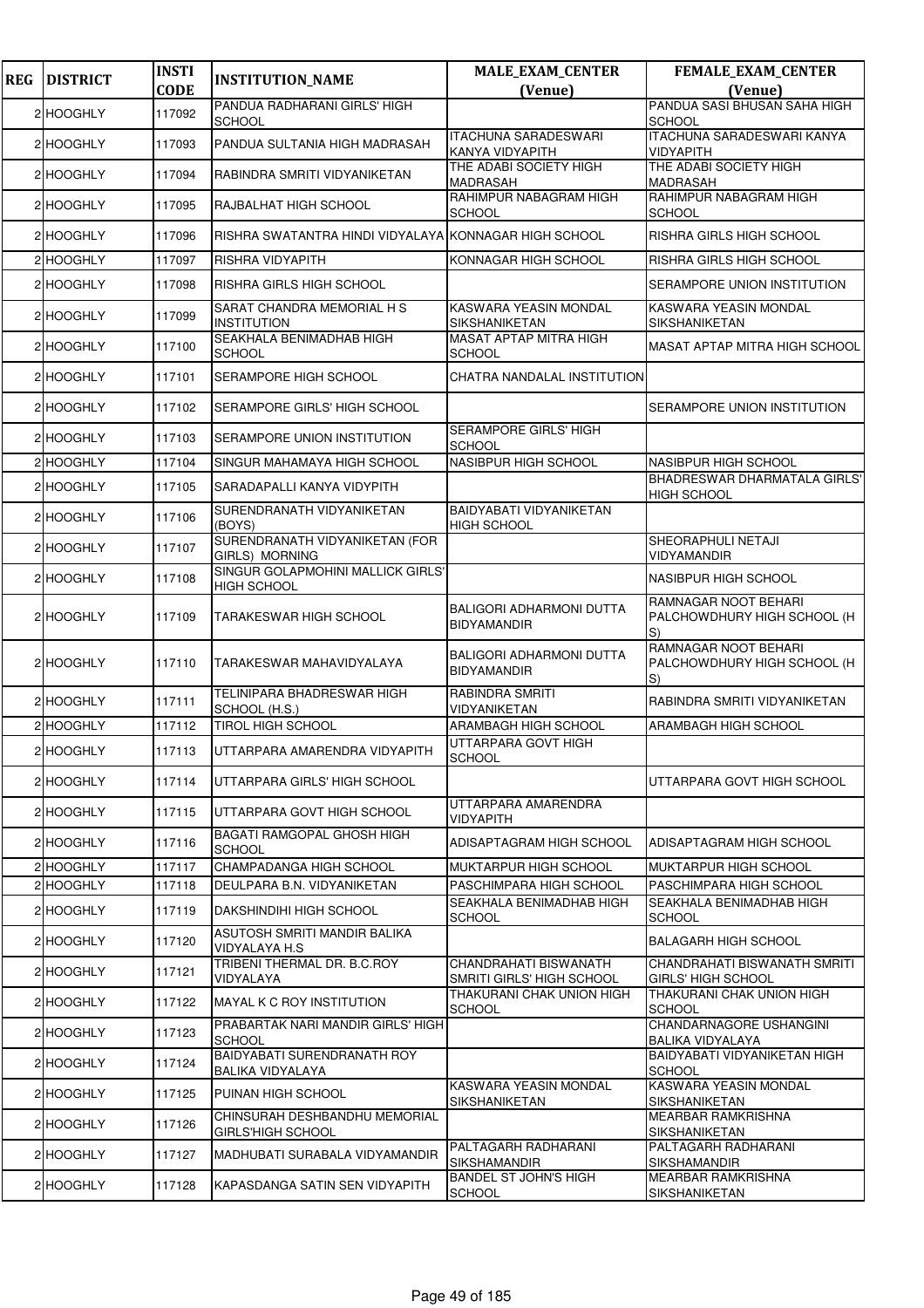| <b>REG</b> | <b>DISTRICT</b> | <b>INSTI</b><br><b>CODE</b> | <b>INSTITUTION_NAME</b>                                            | <b>MALE_EXAM_CENTER</b><br>(Venue)                                        | <b>FEMALE_EXAM_CENTER</b><br>(Venue)                             |
|------------|-----------------|-----------------------------|--------------------------------------------------------------------|---------------------------------------------------------------------------|------------------------------------------------------------------|
|            | 2 HOOGHLY       | 117129                      | BHADRAKALI DESHAPRIYA BALIKA<br>VIDYAMANDIR                        |                                                                           | UTTARPARA GIRLS' HIGH SCHOOL                                     |
|            | 2 HOOGHLY       | 117130                      | MUTHADANGA R K HIGH SCHOOL                                         | DHAMSA P C SEN INSTITUTION                                                | DHAMSA P C SEN INSTITUTION                                       |
|            | 2 HOOGHLY       | 117131                      | JANGALPARA KRISHNA RAMPUR<br><b>DESHAPRAN HIGH SCHOOL</b>          | SEAKHALA BENIMADHAB HIGH<br><b>SCHOOL</b>                                 | SEAKHALA BENIMADHAB HIGH<br><b>SCHOOL</b>                        |
|            | 2 HOOGHLY       | 117132                      | <b>BAHIRKHAND GIRISH INSTITUTION</b>                               | KAIKALA HIGH SCHOOL                                                       | KAIKALA HIGH SCHOOL                                              |
|            | 2 HOOGHLY       | 117133                      | HARISHCHAK HIGH SCHOOL                                             | RAJHATI BANDAR HIGH SCHOOL                                                | RAJHATI BANDAR HIGH SCHOOL                                       |
|            | 2 HOOGHLY       | 117134                      | KAMALPORE HIGH SCHOOL                                              | <b>BALAGARH HIGH SCHOOL</b>                                               | <b>BALAGARH HIGH SCHOOL</b>                                      |
|            | 2 HOOGHLY       | 117135                      | RISHRA BRAHMANANDA KESHAB<br><b>CHANDRA HIGH SCHOOL</b>            | RISHRA HIGH SCHOOL                                                        |                                                                  |
|            | 2 HOOGHLY       | 117136                      | CHANDRAHATI BISWANATH SMRITI<br><b>GIRLS' HIGH SCHOOL</b>          |                                                                           | TRIBENI GIRLS' HIGH SCHOOL                                       |
|            | 2 HOOGHLY       | 117137                      | <b>GHUTIABAZAR MALLICK BATI</b><br><b>PATHSALA</b>                 | <b>BIKRAMNAGAR HARANATH</b><br>NIRODA SUNDARY GHOSH<br>VIDYAMANDIR (HIGH) |                                                                  |
|            | 2 HOOGHLY       | 117138                      | TRIBENI GIRLS' HIGH SCHOOL                                         |                                                                           | <b>BANSBERIA HIGH SCHOOL</b>                                     |
|            | 2 HOOGHLY       | 117139                      | PAKRI KEDERMOYEE VIDYAMANDIR                                       | <b>DIGSUI SADHANA BANGA</b><br>VIDYALAYA                                  | DIGSUI SADHANA BANGA<br>VIDYALAYA                                |
|            | 2 HOOGHLY       | 117140                      | DR SITAL PROSAD GHOSH ADARSHA<br>SIKSHALAYA                        | CHANDERNAGORE KANAILAL<br><b>VIDYAMANDIR</b>                              | KRISHNA BHABINI NARI SIKSHA<br><b>MANDIR</b>                     |
|            | 2 HOOGHLY       | 117141                      | <b>GARBATI HIGH SCHOOL</b>                                         | SUKANTA NAGAR ANUKUL<br><b>CHANDRA SIKSHASRAM HIGH</b><br><b>SCHOOL</b>   |                                                                  |
|            | 2 HOOGHLY       | 117142                      | BANDEL MAHATMA GANDHI HINDI<br>VIDYALAYA                           | <b>BANDEL ST JOHN'S HIGH</b><br><b>SCHOOL</b>                             | SAHAGANJ SHYAMAPROSAD JATIYA<br>VIDYALAYA                        |
|            | 2 HOOGHLY       | 117143                      | DHANYAGHORI HIGH SCHOOL                                            | THAKURANI CHAK UNION HIGH<br><b>SCHOOL</b>                                | THAKURANI CHAK UNION HIGH<br><b>SCHOOL</b>                       |
|            | 2 HOOGHLY       | 117144                      | SHYAMPUR HIGH SCHOOL                                               | CHILA DANGI RABINDRA<br><b>VIDYABITHI</b>                                 | CHILA DANGI RABINDRA VIDYABITHI                                  |
|            | 2 HOOGHLY       | 117145                      | HARISHNAGAR HIGH SCHOOL                                            | NAWPARA HIGH SCHOOL                                                       | NAWPARA HIGH SCHOOL                                              |
|            | 2 HOOGHLY       | 117146                      | BHASTARA JAJNESWAR HIGH SCHOOL GURBARI M B A C HIGH SCHOOL         |                                                                           | GURBARI M B A C HIGH SCHOOL                                      |
|            | 2 HOOGHLY       | 117147                      | <b>MEARBAR RAMKRISHNA</b><br><b>SIKSHANIKETAN</b>                  | SUKANTA NAGAR ANUKUL<br>CHANDRA SIKSHASRAM HIGH<br><b>SCHOOL</b>          | SUKANTA NAGAR ANUKUL<br>CHANDRA SIKSHASRAM HIGH<br><b>SCHOOL</b> |
|            | 2 HOOGHLY       | 117148                      | <b>BEGAMPUR HIGH SCHOOL</b>                                        | <b>NAITY HIGH SCHOOL</b>                                                  | <b>NAITY HIGH SCHOOL</b>                                         |
|            | 2 HOOGHLY       | 117149                      | NARUA SIKSHA NIKETAN                                               | <b>DURGA CHARAN RAKSHIT</b><br><b>BANGA VIDYALAYA</b>                     |                                                                  |
|            | 2 HOOGHLY       | 117150                      | BATANAL UNION HIGH SCHOOL (H S)                                    | <b>MOLAYPUR HIGH SCHOOL</b>                                               | MOLAYPUR HIGH SCHOOL                                             |
|            | 2 HOOGHLY       | 117151                      | GOPALNAGAR HIGH SCHOOL                                             | ANANDANAGORE RAMANATH<br><b>HIGH SCHOOL</b>                               | ANANDANAGORE RAMANATH HIGH<br><b>SCHOOL</b>                      |
|            | 2 HOOGHLY       | 117152                      | HARIPAL TIRTHABASI GIRLS HIGH<br><b>SCHOOL</b>                     |                                                                           | HARIPAL GURUDAYAL INSTITUTION                                    |
|            | 2 HOOGHLY       | 117153                      | MAGRA PROVABATI BALIKA<br>VIDYALAYA                                |                                                                           | BAGATI RAMGOPAL GHOSH HIGH<br><b>SCHOOL</b>                      |
|            | 2 HOOGHLY       | 117154                      | BIKRAMNAGAR HARANATH NIRODA<br>SUNDARY GHOSH VIDYAMANDIR<br>(HIGH) | CHINSURAH DUFF HIGH SCHOOL                                                | SAHAGANJ SHYAMAPROSAD JATIYA<br>VIDYALAYA                        |
|            | 2 HOOGHLY       | 117155                      | BARATAJPUR HIGH SCHOOL (H S)                                       | <b>BORA MADHUSUDAN HIGH</b><br><b>SCHOOL</b>                              | BORA MADHUSUDAN HIGH SCHOOL                                      |
|            | 2 HOOGHLY       | 117156                      | CHAMPDANI NIBARAN<br>MUKHOPADHYAY VIDYAMANDIR                      | CHAMPDANI ADARSH SHRAMIK<br>VIDYA MANDIR                                  | CHAMPDANI ADARSH SHRAMIK<br>VIDYA MANDIR                         |
|            | 2 HOOGHLY       | 117157                      | GARALGACHA BALIKA VIDYALAYA                                        |                                                                           | DANKUNI SHREE RAMKRISHNA<br>VIDYASHARAM                          |
|            | 2 HOOGHLY       | 117158                      | RAMNAGAR NOOT BEHARI<br>PALCHOWDHURY HIGH SCHOOL (H S)             | <b>MOZEPUR BHARATI</b><br>VIDYAMANDIR                                     | MOZEPUR BHARATI VIDYAMANDIR                                      |
|            | 2 HOOGHLY       | 117159                      | BANDEL ST JOHN'S HIGH SCHOOL                                       | <b>BIKRAMNAGAR HARANATH</b><br>NIRODA SUNDARY GHOSH<br>VIDYAMANDIR (HIGH) |                                                                  |
|            | 2 HOOGHLY       | 117160                      | NALIKUL DESHBANDHU BANI MANDIR                                     | <b>HARIPAL GURUDAYAL</b><br><b>INSTITUTION</b>                            | HARIPAL GURUDAYAL INSTITUTION                                    |
|            | 2 HOOGHLY       | 117161                      | <b>HOOGHLY JYOTISH CHANDRA</b><br><b>VIDYAPITH</b>                 | CHINSURAH DUFF HIGH SCHOOL                                                |                                                                  |
|            | 2 HOOGHLY       | 117162                      | ADITYA BIRLA VANI BHARATI                                          | RISHRA VIDYAPITH                                                          | RISHRA GIRLS HIGH SCHOOL                                         |
|            | 2 HOOGHLY       | 117163                      | SAORA UNION HIGH SCHOOL                                            | <b>GOGHAT HIGH SCHOOL</b>                                                 | GOGHAT HIGH SCHOOL                                               |
|            | 2 HOOGHLY       | 117164                      | SATBERIA HIGH SCHOOL                                               | <b>GOGHAT HIGH SCHOOL</b>                                                 | GOGHAT HIGH SCHOOL                                               |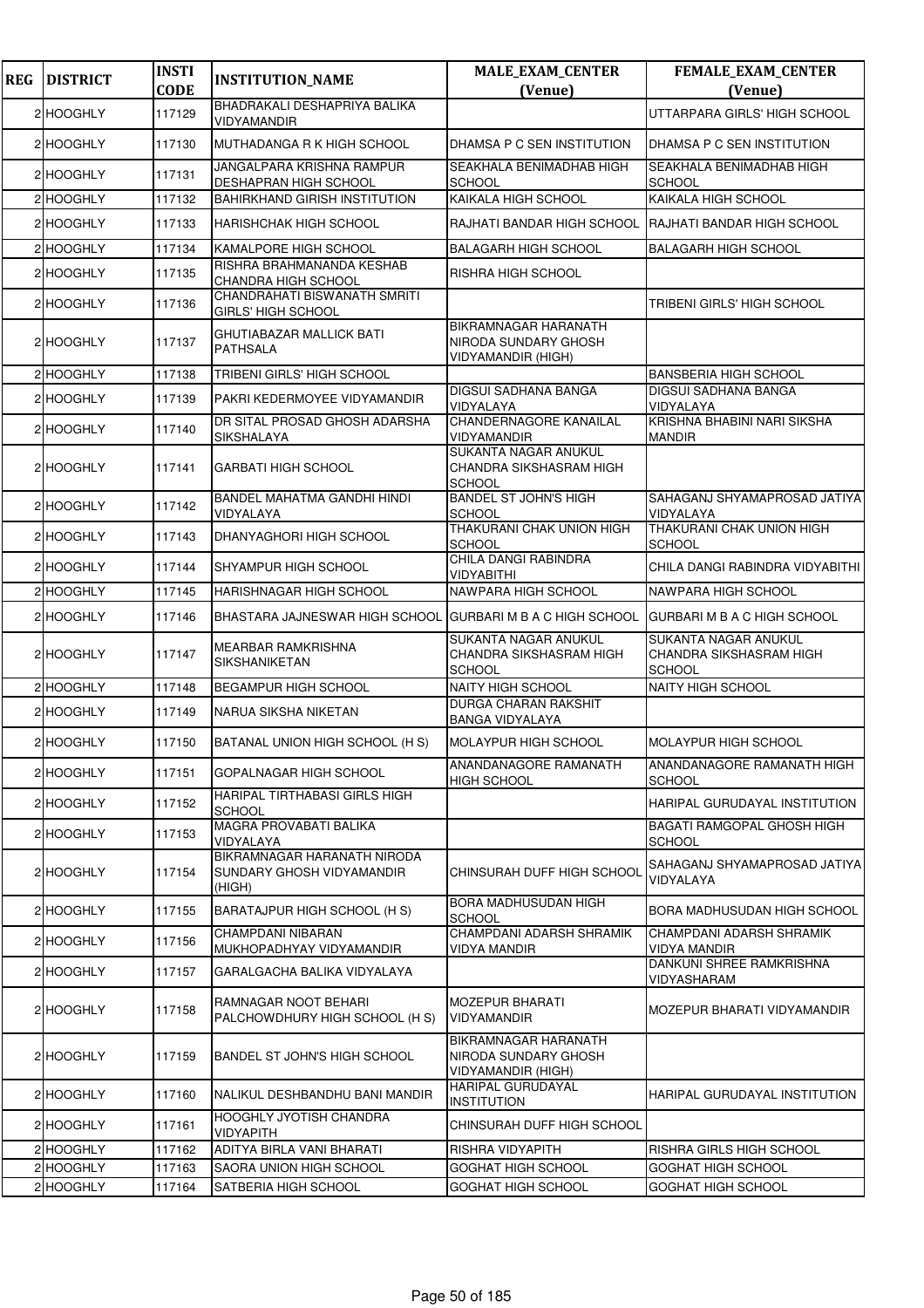| <b>REG</b> | <b>DISTRICT</b> | <b>INSTI</b> | <b>INSTITUTION_NAME</b>                                                     | <b>MALE_EXAM_CENTER</b>                               | <b>FEMALE_EXAM_CENTER</b>                                |
|------------|-----------------|--------------|-----------------------------------------------------------------------------|-------------------------------------------------------|----------------------------------------------------------|
|            |                 | <b>CODE</b>  |                                                                             | (Venue)<br><b>RISHRA VIDYAPITH</b>                    | (Venue)<br><b>RISHRA VIDYAPITH</b>                       |
|            | 2 HOOGHLY       | 117165       | RISHRA HIGH SCHOOL                                                          |                                                       |                                                          |
|            | 2 HOOGHLY       | 117166       | <b>TALPUR PATHSALA</b>                                                      | TARAKESWAR MAHAVIDYALAYA<br>BAIDYABATI VIDYANIKETAN   | TARAKESWAR MAHAVIDYALAYA<br>BAIDYABATI VIDYANIKETAN HIGH |
|            | 2 HOOGHLY       | 117167       | SHEORAPHULI NETAJI VIDYAMANDIR                                              | <b>HIGH SCHOOL</b><br><b>CHANDERNAGORE KANAILAL</b>   | <b>SCHOOL</b>                                            |
|            | 2 HOOGHLY       | 117168       | SRI AUROBINDO VIDYAMANDIR                                                   | VIDYAMANDIR                                           |                                                          |
|            | 2 HOOGHLY       | 117169       | <b>ITACHUNA SREE NARAYAN</b><br><b>INSTITUTION</b>                          | ILSOBA MONDLAI HIGH SCHOOL                            |                                                          |
|            | 2 HOOGHLY       | 117170       | <b>MAHANAD HIGH SCHOOL</b>                                                  | PANDUA SASI BHUSAN SAHA<br><b>HIGH SCHOOL</b>         | PANDUA SASI BHUSAN SAHA HIGH<br><b>SCHOOL</b>            |
|            | 2 HOOGHLY       | 117171       | <b>BAGATI SHIB CHANDRA BANERJEE</b><br><b>GIRLS' HIGH SCHOOL</b>            |                                                       | <b>BAGATI RAMGOPAL GHOSH HIGH</b><br><b>SCHOOL</b>       |
|            | 2 HOOGHLY       | 117172       | CHINSURAH BALIKA SIKSHA MANDIR<br><b>HIGH SCHOOL</b>                        |                                                       | CHINSURAH DUFF HIGH SCHOOL                               |
|            | 2 HOOGHLY       | 117173       | JANGIPARA BALIKA VIDYALAYA                                                  |                                                       | RAHIMPUR NABAGRAM HIGH<br><b>SCHOOL</b>                  |
|            | 2 HOOGHLY       | 117174       | TELINIPARA BHADRESWAR GIRL'S<br><b>HIGH SCHOOL</b>                          |                                                       | BHADRESWAR DHARMATALA GIRLS'<br><b>HIGH SCHOOL</b>       |
|            | 2 HOOGHLY       | 117175       | MAKHLA DEBISWARI VIDYANIKETAN<br><b>FOR GIRLS'</b>                          |                                                       | UTTARPARA GIRLS' HIGH SCHOOL                             |
|            | 2 HOOGHLY       | 117176       | SAMANTA KHANDA HARENDRA<br>KRISHNA ROY HIGH SCHOOL                          | <b>BENGAI HIGH SCHOOL</b>                             | <b>BENGAI HIGH SCHOOL</b>                                |
|            | 2 HOOGHLY       | 117177       | SEKENDARPUR RAI K P PAL BAHADUR KHANAKUL KRISHNANAGAR<br><b>HIGH SCHOOL</b> | <b>JNANADA INSTITUTION</b>                            | KHANAKUL KRISHNANAGAR<br><b>JNANADA INSTITUTION</b>      |
|            | 2 HOOGHLY       | 117178       | KHANAKUL KRISHNANAGAR JNANADA<br><b>INSTITUTION</b>                         | NANDANPUR RUPCHAND<br><b>ACADEMY</b>                  | NANDANPUR RUPCHAND ACADEMY                               |
|            | 2 HOOGHLY       | 117179       | <b>BALIPUR MELATOLA HIGH SCHOOL</b>                                         | CHILA DANGI RABINDRA<br>VIDYABITHI                    | CHILA DANGI RABINDRA VIDYABITHI                          |
|            | 2 HOOGHLY       | 117180       | GURBARI M B A C HIGH SCHOOL                                                 | <b>ICHHAPUR HIGH SCHOOL</b>                           | ICHHAPUR HIGH SCHOOL                                     |
|            | 2 HOOGHLY       | 117181       | PARAMBUA JAGADHATRI HIGH<br><b>SCHOOL</b>                                   | <b>ICHHAPUR HIGH SCHOOL</b>                           | ICHHAPUR HIGH SCHOOL                                     |
|            | 2 HOOGHLY       | 117182       | <b>BANTIKA HIGH SCHOOL (H.S.)</b>                                           | PANDUA SASI BHUSAN SAHA<br><b>HIGH SCHOOL</b>         | PANDUA SASI BHUSAN SAHA HIGH<br><b>SCHOOL</b>            |
|            | 2 HOOGHLY       | 117183       | DWARBASINI KUMAR RAJENDRA HIGH<br><b>SCHOOL</b>                             | <b>MAHANAD HIGH SCHOOL</b>                            | <b>MAHANAD HIGH SCHOOL</b>                               |
|            | 2 HOOGHLY       | 117184       | DHAPDHARA VIDYAPITH                                                         | PASCHIMPARA HIGH SCHOOL                               | PASCHIMPARA HIGH SCHOOL                                  |
|            | 2 HOOGHLY       | 117185       | MUKTARPUR HIGH SCHOOL                                                       | TARAKESWAR MAHAVIDYALAYA                              | TARAKESWAR MAHAVIDYALAYA                                 |
|            | 2 HOOGHLY       | 117186       | NAISARAI HIGH SCHOOL                                                        | ARAMBAGH GIRLS HIGH SCHOOL ARAMBAGH GIRLS HIGH SCHOOL |                                                          |
|            | 2 HOOGHLY       | 117187       | RAMNAGAR ABINASH HIGH SCHOOL                                                | <b>GOURHATI HARADAS</b><br><b>INSTITUTION</b>         | <b>GOURHATI HARADAS INSTITUTION</b>                      |
|            | 2 HOOGHLY       | 117188       | KAPSIT HIGH SCHOOL                                                          | DIHIBAGNAN K.B. ROY HIGHER<br><b>SECONDARY SCHOOL</b> | DIHIBAGNAN K.B. ROY HIGHER<br><b>SECONDARY SCHOOL</b>    |
|            | 2 HOOGHLY       | 117189       | KOTRONG BHUPENDRA SMRITI<br>VIDYALAYA                                       | UTTARPARA AMARENDRA<br>VIDYAPITH                      |                                                          |
|            | 2 HOOGHLY       | 117190       | LALBAGAN BALIKA VIDYALAYA                                                   |                                                       | CHANDARNAGORE USHANGINI<br>BALIKA VIDYALAYA              |
|            | 2 HOOGHLY       | 117191       | KHALISANI VIDYAMANDIR                                                       | NAWPARA HIGH SCHOOL                                   | NAWPARA HIGH SCHOOL                                      |
|            | 2 HOOGHLY       | 117192       | DAKSHIN RASULPUR HIGH SCHOOL                                                | DHAMSA P C SEN INSTITUTION                            | DHAMSA P C SEN INSTITUTION                               |
|            | 2 HOOGHLY       | 117193       | PARUL RAMKRISHNA SARADA HIGH<br><b>SCHOOL</b>                               | ARAMBAGH HIGH SCHOOL                                  | ARAMBAGH HIGH SCHOOL                                     |
|            | 2 HOOGHLY       | 117194       | KALIPUR SWAMIJI HIGH SCHOOL                                                 | ARAMBAGH HIGH SCHOOL                                  | <b>ARAMBAGH GIRLS HIGH SCHOOL</b>                        |
|            | 2 HOOGHLY       | 117195       | GUTI UDAY CHAND VIDYA MANDIR                                                | JANGIPARA D.N. HIGH SCHOOL                            | JANGIPARA D.N. HIGH SCHOOL                               |
|            | 2 HOOGHLY       | 117196       | MAGRA UTTAM CHANDRA HIGH<br>SCHOOL (H.S.)                                   | ADISAPTAGRAM HIGH SCHOOL                              |                                                          |
|            | 2 HOOGHLY       | 117197       | SAHAGANJ DUNLOP HINDI HIGH<br>SCHOOL (HINDI MEDI)                           | <b>BANSBERIA GANGES HIGH</b><br><b>SCHOOL</b>         | <b>BANSBERIA GANGES HIGH SCHOOL</b>                      |
|            | 2 HOOGHLY       | 117198       | UTTARPARA AMARENDRA VIDYAPITH<br><b>FOR GIRLS'</b>                          |                                                       | MAKHLA DEBISWARI VIDYANIKETAN<br><b>FOR GIRLS'</b>       |
|            | 2 HOOGHLY       | 117199       | ITACHUNA SARADESWARI KANYA<br><b>VIDYAPITH</b>                              |                                                       | <b>ITACHUNA SREE NARAYAN</b><br><b>INSTITUTION</b>       |
|            | 2 HOOGHLY       | 117200       | KALA CHARA HIGH MADRASAH                                                    | JAMAIBATI HIGH SCHOOL                                 | JAMAIBATI HIGH SCHOOL                                    |
|            | 2 HOOGHLY       | 117201       | SUKANTA NAGAR ANUKUL CHANDRA<br>SIKSHASRAM HIGH SCHOOL                      | <b>HOOGHLY JYOTISH CHANDRA</b><br>VIDYAPITH           | CHINSURAH DESHBANDHU<br>MEMORIAL GIRLS'HIGH SCHOOL       |
|            | 2 HOOGHLY       | 117202       | <b>BENGAI HIGH SCHOOL</b>                                                   |                                                       | ARAMBAGH GIRLS HIGH SCHOOL ARAMBAGH GIRLS HIGH SCHOOL    |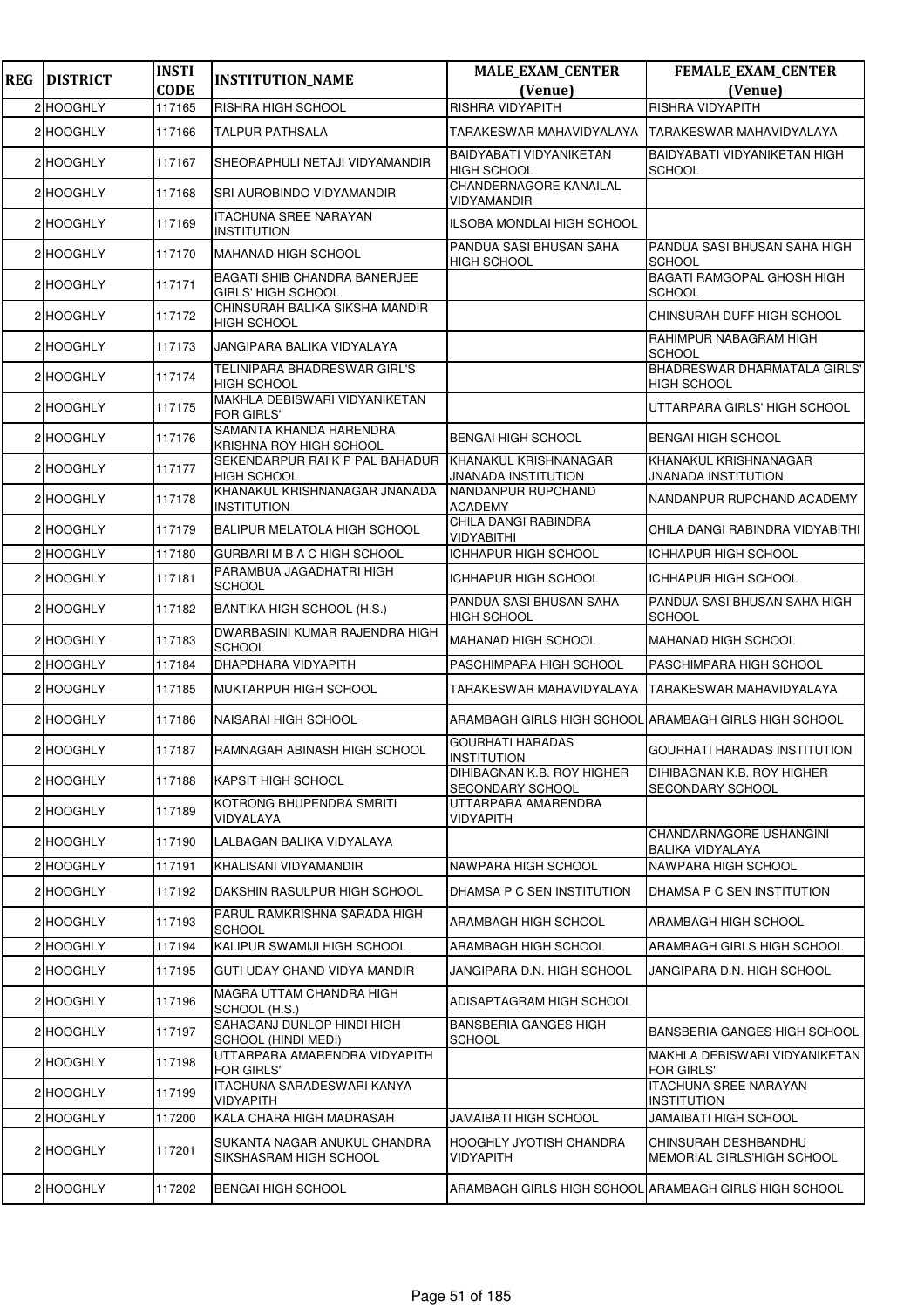| <b>REG</b> | <b>DISTRICT</b> | <b>INSTI</b> | <b>INSTITUTION_NAME</b>                                 | <b>MALE_EXAM_CENTER</b>                                                   | <b>FEMALE_EXAM_CENTER</b>                                        |
|------------|-----------------|--------------|---------------------------------------------------------|---------------------------------------------------------------------------|------------------------------------------------------------------|
|            |                 | <b>CODE</b>  |                                                         | (Venue)<br><b>CHANDRAHATI BISWANATH</b>                                   | (Venue)<br>CHANDRAHATI BISWANATH SMRITI                          |
|            | 2 HOOGHLY       | 117203       | <b>BISHPARA HIGH SCHOOL</b>                             | SMRITI GIRLS' HIGH SCHOOL                                                 | <b>GIRLS' HIGH SCHOOL</b>                                        |
|            | 2 HOOGHLY       | 117204       | CHILA DANGI RABINDRA VIDYABITHI                         | <b>BALIPUR MELATOLA HIGH</b><br><b>SCHOOL</b>                             | <b>BALIPUR MELATOLA HIGH SCHOOL</b>                              |
|            | 2 HOOGHLY       | 117205       | THAKURANI CHAK UNION HIGH<br><b>SCHOOL</b>              | <b>GOURHATI HARADAS</b><br><b>INSTITUTION</b>                             | GOURHATI HARADAS INSTITUTION                                     |
|            | 2 HOOGHLY       | 117206       | DHANIAKHALI PANKAJINI DEVI GIRLS'<br><b>HIGH SCHOOL</b> |                                                                           | BHANDARHATI BALIKA BANI MANDIR                                   |
|            | 2 HOOGHLY       | 117207       | KHAJURDAHA HIGH SCHOOL                                  | <b>BELMURI UNION INSTITUTION</b>                                          | DHANIAKHALI PANKAJINI DEVI<br><b>GIRLS' HIGH SCHOOL</b>          |
|            | 2 HOOGHLY       | 117208       | <b>BHURKUNDA HIGH SCHOOL</b>                            | <b>BENGAI HIGH SCHOOL</b>                                                 | <b>BENGAI HIGH SCHOOL</b>                                        |
|            | 2 HOOGHLY       | 117209       | RAJYADHARPUR NETAJI GIRLS HIGH<br><b>SCHOOL</b>         |                                                                           | SURENDRANATH VIDYANIKETAN<br>(BOYS)                              |
|            | 2 HOOGHLY       | 117210       | DIGSUI SADHANA BANGA VIDYALAYA                          | <b>BAGATI RAMGOPAL GHOSH</b><br><b>HIGH SCHOOL</b>                        | <b>BAGATI RAMGOPAL GHOSH HIGH</b><br><b>SCHOOL</b>               |
|            | 2 HOOGHLY       | 117211       | BARUIPARA RAKHAL VIDYAPITH                              | BORA MADHUSUDAN HIGH<br><b>SCHOOL</b>                                     | BORA MADHUSUDAN HIGH SCHOOL                                      |
|            | 2 HOOGHLY       | 117212       | BORHAL KAMALA DEVI PRATISTHAN                           | JANGIPARA D.N. HIGH SCHOOL                                                | JANGIPARA D.N. HIGH SCHOOL                                       |
|            | 2 HOOGHLY       | 117213       | LAKSHMANPUR PANCHANAN HIGH<br><b>SCHOOL</b>             | MASAT APTAP MITRA HIGH<br><b>SCHOOL</b>                                   | <b>MASAT APTAP MITRA HIGH SCHOOL</b>                             |
|            | 2 HOOGHLY       | 117214       | MASAT APTAP MITRA HIGH SCHOOL                           | JANGALPARA KRISHNA RAMPUR<br><b>DESHAPRAN HIGH SCHOOL</b>                 | JANGALPARA KRISHNA RAMPUR<br>DESHAPRAN HIGH SCHOOL               |
|            | 2 HOOGHLY       | 117215       | KHANAKUL KRISHNAVAMINI BALIKA<br>VIDYALAYA              |                                                                           | KHANAKUL KRISHNANAGAR<br>JNANADA INSTITUTION                     |
|            | 2 HOOGHLY       | 117216       | NASIBPUR HIGH SCHOOL                                    | SINGUR MAHAMAYA HIGH<br><b>SCHOOL</b>                                     | SINGUR MAHAMAYA HIGH SCHOOL                                      |
|            | 2 HOOGHLY       | 117217       | HOOGHLY BALIKA BANGA VIDYALAYA                          |                                                                           | SUKANTA NAGAR ANUKUL<br>CHANDRA SIKSHASRAM HIGH<br><b>SCHOOL</b> |
|            | 2 HOOGHLY       | 117218       | SAHAGANJ SHYAMAPROSAD JATIYA<br>VIDYALAYA               | BIKRAMNAGAR HARANATH<br>NIRODA SUNDARY GHOSH<br><b>VIDYAMANDIR (HIGH)</b> | <b>MEARBAR RAMKRISHNA</b><br><b>SIKSHANIKETAN</b>                |
|            | 2 HOOGHLY       | 117219       | CHAMPDANI ARYA VIDYAPITH                                | THE ADABI SOCIETY HIGH<br>MADRASAH                                        | THE ADABI SOCIETY HIGH<br>MADRASAH                               |
|            | 2 HOOGHLY       | 117220       | GOGHAT BHAGABATI BALIKA<br>VIDYALAYA                    |                                                                           | ARAMBAGH GIRLS HIGH SCHOOL                                       |
|            | 2 HOOGHLY       | 117221       | PATHA BHAVAN-DANKUNI                                    | UTTARPARA GOVT HIGH<br><b>SCHOOL</b>                                      | UTTARPARA GOVT HIGH SCHOOL                                       |
|            | 2 HOOGHLY       | 117222       | <b>BOSO PRIYANATH HIGH SCHOOL</b>                       | <b>BELMURI UNION INSTITUTION</b>                                          | BELMURI UNION INSTITUTION                                        |
|            | 2 HOOGHLY       | 117223       | KANAIPUR KANYA VIDYAPITH                                |                                                                           | NABAGRAM HIRALAL PAUL BALIKA<br>VIDYALAYA                        |
|            | 2 HOOGHLY       | 117224       | KSHUDRARAMPUR HIGH SCHOOL                               | <b>MUKTARPUR HIGH SCHOOL</b>                                              | MUKTARPUR HIGH SCHOOL                                            |
|            | 2 HOOGHLY       | 117225       | KASWARA YEASIN MONDAL<br>SIKSHANIKETAN                  | PUINAN HIGH SCHOOL                                                        | PUINAN HIGH SCHOOL                                               |
|            | 2 HOOGHLY       | 117226       | NAWPARA HIGH SCHOOL                                     | DURGA CHARAN RAKSHIT<br>BANGA VIDYALAYA                                   | KRISHNA BHABINI NARI SIKSHA<br>MANDIR                            |
|            | 2 HOOGHLY       | 117227       | NARAYANPUR ASHUTOSH<br><b>BHABANIMAYE HIGH SCHOOL</b>   | <b>ICHHAPUR HIGH SCHOOL</b>                                               | ICHHAPUR HIGH SCHOOL                                             |
|            | 2 HOOGHLY       | 117228       | PASCHIMPARA HIGH SCHOOL                                 | DEULPARA B.N. VIDYANIKETAN                                                | DEULPARA B.N. VIDYANIKETAN                                       |
|            | 2 HOOGHLY       | 117229       | RAJBALHAT GIRLS HIGH SCHOOL(H S)                        |                                                                           | RAHIMPUR NABAGRAM HIGH<br><b>SCHOOL</b>                          |
|            | 2 HOOGHLY       | 117230       | DAMDAMA NARENDRA MEMORIAL<br><b>HIGH SCHOOL</b>         | <b>MAHANAD HIGH SCHOOL</b>                                                | <b>MAHANAD HIGH SCHOOL</b>                                       |
|            | 2 HOOGHLY       | 117231       | KONNAGAR RAJENDRA SMRITI<br>VIDYALAYA                   | KONNAGAR HIGH SCHOOL                                                      | NABAGRAM HIRALAL PAUL BALIKA<br>VIDYALAYA                        |
|            | 2 HOOGHLY       | 117232       | EKTARPUR UNION HIGH SCHOOL                              | KAMARPARA HIGH SCHOOL                                                     | KAMARPARA HIGH SCHOOL                                            |
|            | 2 HOOGHLY       | 117233       | SHYAMSUNDAR CHILDREN HIGH<br><b>SCHOOL</b>              | THE ADABI SOCIETY HIGH<br>MADRASAH                                        | THE ADABI SOCIETY HIGH<br>MADRASAH                               |
|            | 2 HOOGHLY       | 117234       | AKNA UNION HIGH SCHOOL                                  | <b>BAGATI RAMGOPAL GHOSH</b><br>HIGH SCHOOL                               | <b>BAGATI RAMGOPAL GHOSH HIGH</b><br><b>SCHOOL</b>               |
|            | 2 HOOGHLY       | 117235       | RAMANATHPUR KUMIRMORA<br>ASHUTOSH NANILAL HIGH SCHOOL   | JANAI TRAINING HIGH SCHOOL                                                | JANAI TRAINING HIGH SCHOOL                                       |
|            | 2 HOOGHLY       | 117236       | KANAIPUR HIGH SCHOOL                                    | KONNAGAR RAJENDRA SMRITI<br>VIDYALAYA                                     |                                                                  |
|            | 2 HOOGHLY       | 117237       | KINKARBATI AGRICULTURAL<br><b>INSTITUTION</b>           | NALIKUL DESHBANDHU BANI<br>MANDIR                                         | NALIKUL DESHBANDHU BANI<br><b>MANDIR</b>                         |
|            | 2 HOOGHLY       | 117238       | MAHESH SRI RAMKRISHNA ASHRAM<br>VIDYALAYA (H S)         | SERAMPUR MALINA LAHIRI<br>BOYS' ACADEMY                                   |                                                                  |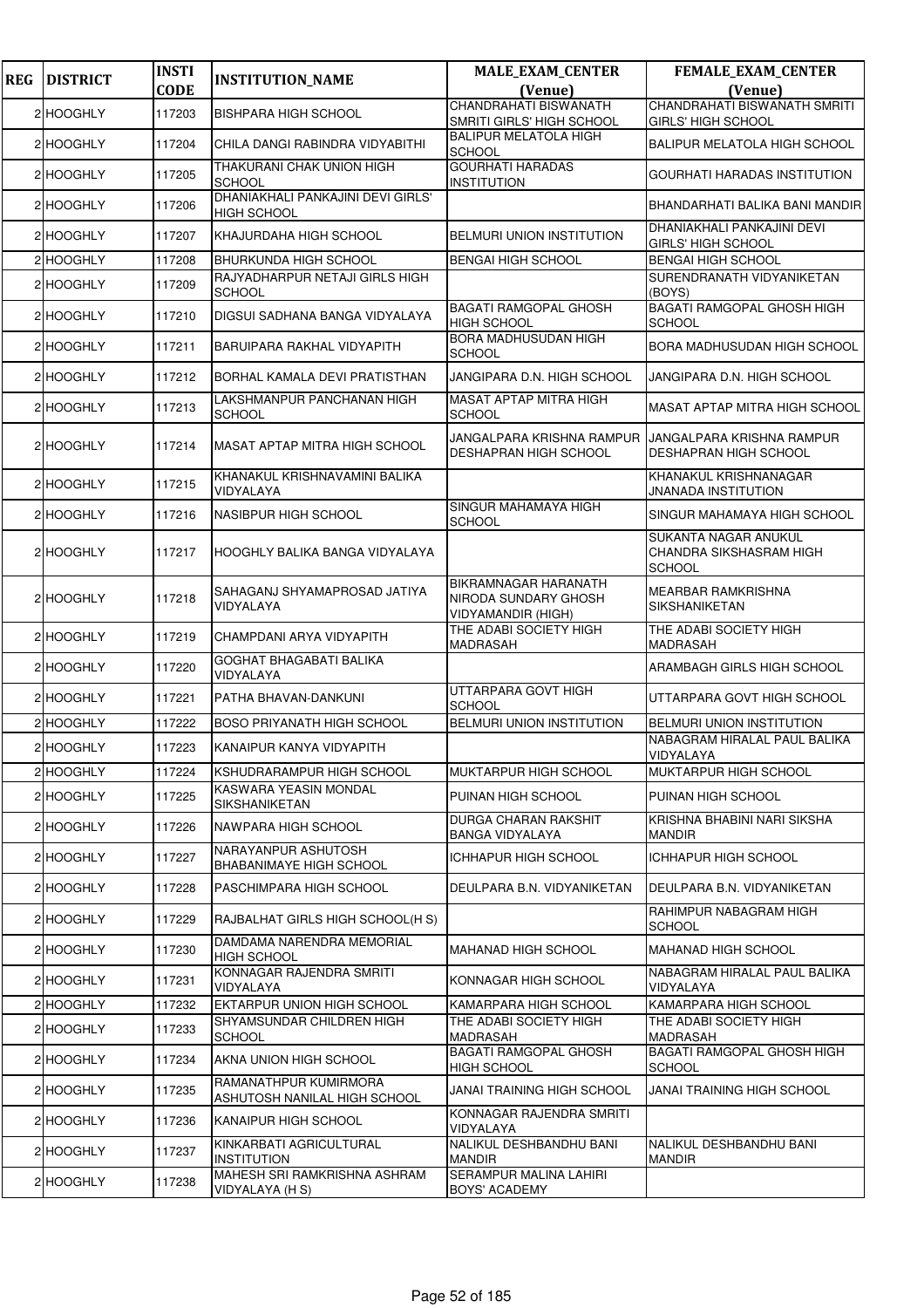| <b>REG</b> | <b>DISTRICT</b> | <b>INSTI</b> | <b>INSTITUTION_NAME</b>                                        | <b>MALE_EXAM_CENTER</b>                                             | FEMALE_EXAM_CENTER                                                |
|------------|-----------------|--------------|----------------------------------------------------------------|---------------------------------------------------------------------|-------------------------------------------------------------------|
|            |                 | <b>CODE</b>  |                                                                | (Venue)<br><b>SUKANTA NAGAR ANUKUL</b>                              | (Venue)<br>SUKANTA NAGAR ANUKUL                                   |
|            | 2 HOOGHLY       | 117239       | SUGANDHYA HIGH SCHOOL (H S)                                    | CHANDRA SIKSHASRAM HIGH<br>SCHOOL                                   | CHANDRA SIKSHASRAM HIGH<br><b>SCHOOL</b>                          |
|            | 2 HOOGHLY       | 117240       | I M HIGH MADRASAH                                              | <b>BANSBERIA GANGES HIGH</b><br><b>SCHOOL</b>                       | BANSBERIA GANGES HIGH SCHOOL                                      |
|            | 2 HOOGHLY       | 117241       | SERAMPORE RAMES CHANDRA GIRLS'<br>HIGH SCHOOL                  |                                                                     | SERAMPORE UNION INSTITUTION                                       |
|            | 2 HOOGHLY       | 117242       | UTTARPARA CHILDREN'S OWN HOME                                  | UTTARPARA AMARENDRA<br>VIDYAPITH                                    | UTTARPARA AMARENDRA<br><b>VIDYAPITH</b>                           |
|            | 2 HOOGHLY       | 117243       | THE ADABI SOCIETY HIGH MADRASAH                                | CHAMPDANI ADARSH SHRAMIK<br><b>VIDYA MANDIR</b>                     | CHAMPDANI ADARSH SHRAMIK<br><b>VIDYA MANDIR</b>                   |
|            | 2 HOOGHLY       | 117244       | BORA MADHUSUDAN BALIKA<br>VIDYALAYA                            |                                                                     | BORA MADHUSUDAN HIGH SCHOOL                                       |
|            | 2 HOOGHLY       | 117245       | CHANDRABAN HIGH SCHOOL                                         | DHAMSA P C SEN INSTITUTION                                          | DHAMSA P C SEN INSTITUTION                                        |
|            | 2 HOOGHLY       | 117246       | DAMODARPUR HIGH SCHOOL                                         |                                                                     | ARAMBAGH GIRLS HIGH SCHOOL ARAMBAGH GIRLS HIGH SCHOOL             |
|            | 2 HOOGHLY       | 117247       | DHAMSA P C SEN INSTITUTION                                     | DIHIBAGNAN K.B. ROY HIGHER<br>SECONDARY SCHOOL                      | DIHIBAGNAN K.B. ROY HIGHER<br><b>SECONDARY SCHOOL</b>             |
|            | 2 HOOGHLY       | 117249       | ADISAPTAGRAM HIGH SCHOOL                                       | <b>BANSBERIA HIGH SCHOOL</b>                                        | <b>BANSBERIA HIGH SCHOOL</b>                                      |
|            | 2 HOOGHLY       | 117250       | BHANDARHATI BALIKA BANI MANDIR                                 |                                                                     | DHANIAKHALI PANKAJINI DEVI<br><b>GIRLS' HIGH SCHOOL</b>           |
|            | 2 HOOGHLY       | 117251       | <b>HARIT HIGH SCHOOL</b>                                       | PUINAN HIGH SCHOOL                                                  | PUINAN HIGH SCHOOL                                                |
|            | 2 HOOGHLY       | 117252       | KAMARPARA HIGH SCHOOL                                          | DIGSUI SADHANA BANGA                                                | DIGSUI SADHANA BANGA                                              |
|            |                 |              |                                                                | VIDYALAYA                                                           | VIDYALAYA                                                         |
|            | 2 HOOGHLY       | 117253       | BHONPUR JAJNESWAR VIDYAPITH                                    | <b>BANTIKA HIGH SCHOOL (H.S.)</b><br><b>BANDEL ST JOHN'S HIGH</b>   | <b>BANTIKA HIGH SCHOOL (H.S.)</b><br>SAHAGANJ SHYAMAPROSAD JATIYA |
|            | 2 HOOGHLY       | 117254       | SAHAGANJ DUNLOP HIGH SCHOOL                                    | <b>SCHOOL</b>                                                       | VIDYALAYA<br>SOMRA DURGA CHARAN HIGH                              |
|            | 2 HOOGHLY       | 117255       | <b>GUPTIPARA GIRLS' HIGH SCHOOL</b>                            |                                                                     | <b>SCHOOL</b>                                                     |
|            | 2 HOOGHLY       | 117256       | NARAYANPUR BALIKA VIDYALAYA<br><b>GURAP SITAL KUMAR BALIKA</b> |                                                                     | <b>ICHHAPUR HIGH SCHOOL</b><br>DHANIAKHALI PANKAJINI DEVI         |
|            | 2 HOOGHLY       | 117257       | VIDYALAYA                                                      |                                                                     | <b>GIRLS' HIGH SCHOOL</b>                                         |
|            | 2 HOOGHLY       | 117258       | NASKARPUR HIGH SCHOOL                                          | NAWPARA HIGH SCHOOL                                                 | NAWPARA HIGH SCHOOL                                               |
|            | 2 HOOGHLY       | 117259       | TARAKESWAR GIRLS' HIGH SCHOOL                                  |                                                                     | RAMNAGAR NOOT BEHARI<br>PALCHOWDHURY HIGH SCHOOL (H<br>S)         |
|            | 2 HOOGHLY       | 117260       | MAHESHPUR HIGH SCHOOL                                          | <b>BALIGORI ADHARMONI DUTTA</b><br><b>BIDYAMANDIR</b>               | BALIGORI ADHARMONI DUTTA<br><b>BIDYAMANDIR</b>                    |
|            | 2 HOOGHLY       | 117261       | CHANDANNAGORE SARADA SADHAN<br><b>VIDYALAYA FOR GIRLS</b>      |                                                                     | CHANDARNAGORE USHANGINI<br><b>BALIKA VIDYALAYA</b>                |
|            | 2 HOOGHLY       | 117262       | <b>RISHRA VIDYAPITH UNIT-II</b>                                | KONNAGAR HIGH SCHOOL                                                | RISHRA GIRLS HIGH SCHOOL                                          |
|            | 2 HOOGHLY       | 117263       | RAJYADHARPUR NETAJI HIGH SCHOOL                                | SURENDRANATH VIDYANIKETAN<br>(BOYS)                                 |                                                                   |
|            | 2 HOOGHLY       | 117264       | FURFURA HIGH MADRASAH                                          | PASCHIM TAJPUR DEBOTA<br>CHARAN CHATTOPADHYAY HIGH<br><b>SCHOOL</b> | PASCHIM TAJPUR DEBOTA CHARAN<br>CHATTOPADHYAY HIGH SCHOOL         |
|            | 2 HOOGHLY       | 117265       | <b>MAROKHANA HIGH SCHOOL</b>                                   | NANDANPUR RUPCHAND<br>ACADEMY                                       | NANDANPUR RUPCHAND ACADEMY                                        |
|            | 2 HOOGHLY       | 117266       | RAGHUNATHPUR BALIKA VIDYALAYA                                  |                                                                     | MAKHLA DEBISWARI VIDYANIKETAN<br>FOR GIRLS'                       |
|            | 2 HOOGHLY       | 117267       | NAITY HIGH SCHOOL                                              | JANAI TRAINING HIGH SCHOOL                                          | JANAI TRAINING HIGH SCHOOL                                        |
|            | 2 HOOGHLY       | 117268       | JANAI BHAGWAN DEBI GOENKA GIRLS'<br><b>HIGH SCHOOL</b>         |                                                                     | <b>BEGAMPUR HIGH SCHOOL</b>                                       |
|            | 2 HOOGHLY       | 117269       | <b>BANDIPUR GIRLS' HIGH SCHOOL</b>                             |                                                                     | JAMAIBATI HIGH SCHOOL                                             |
|            | 2 HOOGHLY       | 117270       | <b>BABNAN HIGH SCHOOL</b>                                      | DANRPUR J.K.S. HIGH SCHOOL                                          | DANRPUR J.K.S. HIGH SCHOOL                                        |
|            | 2 HOOGHLY       | 117271       | FAIZ AHMED FAIZ URDU HIGH SCHOOL                               | CHAMPDANI ADARSH SHRAMIK<br>VIDYA MANDIR                            | BHADRESWAR DHARMATALA GIRLS'<br>HIGH SCHOOL                       |
|            | 2 HOOGHLY       | 117272       | <b>CHANDUR HIGH SCHOOL</b>                                     | ARAMBAGH HIGH SCHOOL                                                | ARAMBAGH HIGH SCHOOL                                              |
|            | 2 HOOGHLY       | 117273       | <b>GOPALPUR HIGH SCHOOL</b>                                    | CHANDRAHATI BISWANATH<br>SMRITI GIRLS' HIGH SCHOOL                  | CHANDRAHATI BISWANATH SMRITI<br><b>GIRLS' HIGH SCHOOL</b>         |
|            | 2 HOOGHLY       | 117274       | HELAN SARADAMONI BALIKA<br>VIDYALAYA                           |                                                                     | KHANAKUL KRISHNANAGAR<br><b>JNANADA INSTITUTION</b>               |
|            | 2 HOOGHLY       | 117275       | MOLAYPUR HIGH SCHOOL                                           | MUTHADANGA R K HIGH<br><b>SCHOOL</b>                                | MUTHADANGA NIBEDITA GIRLS'<br><b>SCHOOL</b>                       |
|            | 2 HOOGHLY       | 117276       | <b>BALIBELA HIGH SCHOOL</b>                                    | GOGHAT HIGH SCHOOL                                                  | GOGHAT HIGH SCHOOL                                                |
|            | 2 HOOGHLY       | 117277       | <b>BALAICHAK RAJA RAMMOHAN</b><br><b>VIDYAPITH</b>             | <b>BALIPUR MELATOLA HIGH</b><br><b>SCHOOL</b>                       | <b>BALIPUR MELATOLA HIGH SCHOOL</b>                               |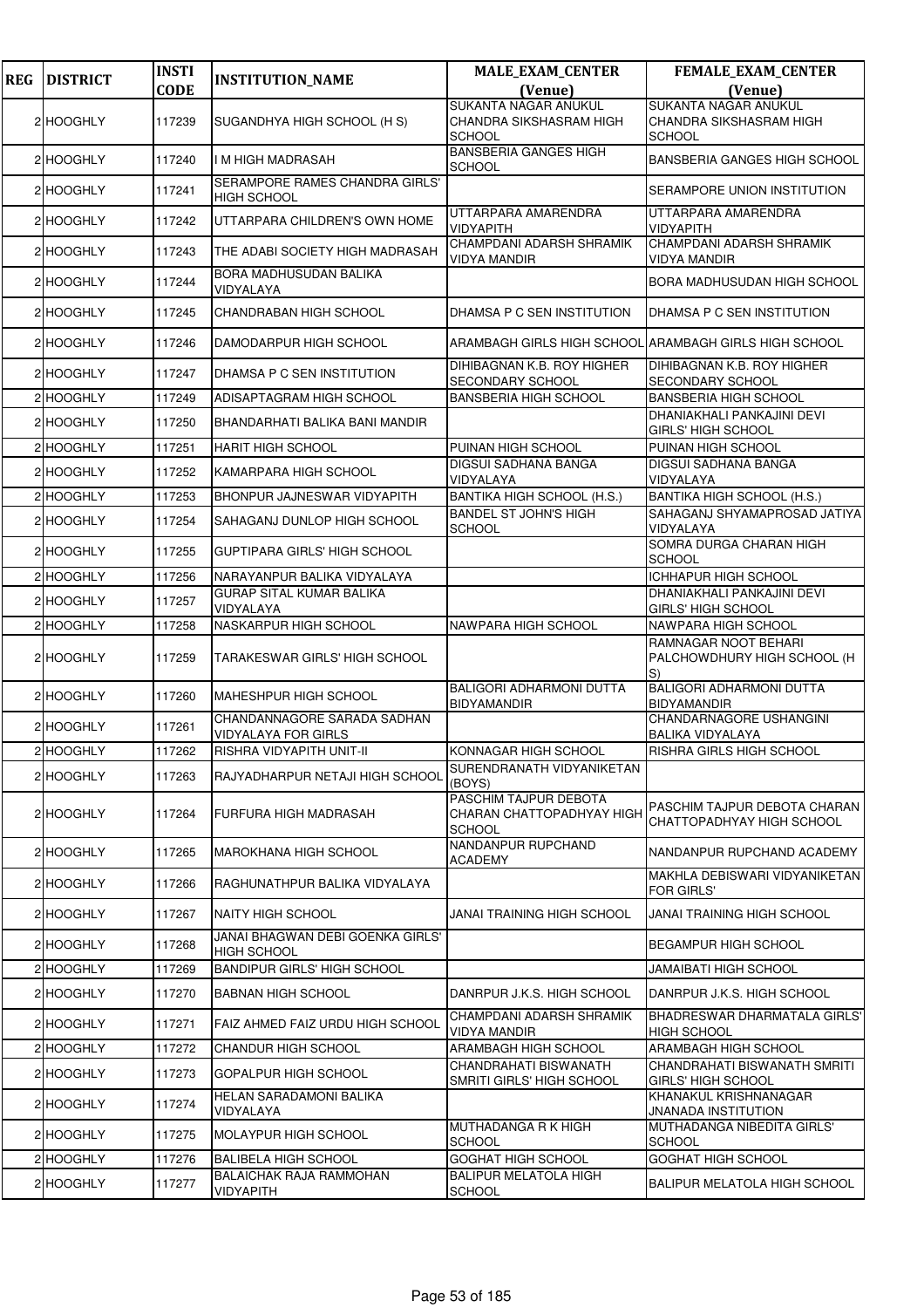| <b>REG</b> | <b>DISTRICT</b> | <b>INSTI</b> | <b>INSTITUTION_NAME</b>                                          | <b>MALE_EXAM_CENTER</b>                                   | FEMALE_EXAM_CENTER                                               |
|------------|-----------------|--------------|------------------------------------------------------------------|-----------------------------------------------------------|------------------------------------------------------------------|
|            |                 | <b>CODE</b>  | BAKSHA BINDHYA BASINI NIHARBALA                                  | (Venue)                                                   | (Venue)                                                          |
|            | 2 HOOGHLY       | 117278       | VIDYALAYA                                                        | <b>BEGAMPUR HIGH SCHOOL</b>                               | <b>BEGAMPUR HIGH SCHOOL</b>                                      |
|            | 2 HOOGHLY       | 117279       | MOZEPUR BHARATI VIDYAMANDIR                                      | <b>BALIGORI ADHARMONI DUTTA</b><br><b>BIDYAMANDIR</b>     | <b>BALIGORI ADHARMONI DUTTA</b><br><b>BIDYAMANDIR</b>            |
|            | 2 HOOGHLY       | 117280       | <b>HAKIMPUR TUSTUCHARAN HIGH</b><br><b>SCHOOL</b>                | ANANDANAGORE RAMANATH<br><b>HIGH SCHOOL</b>               | ANANDANAGORE RAMANATH HIGH<br><b>SCHOOL</b>                      |
|            | 2 HOOGHLY       | 117281       | MAHESH PARAMESWARI BALIKA<br>VIDYALAYA                           |                                                           | SERAMPORE GIRLS' HIGH SCHOOL                                     |
|            | 2 HOOGHLY       | 117282       | <b>BASUDEVPUR VIDYAMANDIR</b>                                    | <b>JAMAIBATI HIGH SCHOOL</b>                              | <b>JAMAIBATI HIGH SCHOOL</b>                                     |
|            | 2 HOOGHLY       | 117283       | CHINSURAH BHARATI BIDYA BHAVAN<br><b>GIRLS' HIGH SCHOOL</b>      |                                                           | CHINSURAH DESHBANDHU<br>MEMORIAL GIRLS'HIGH SCHOOL               |
|            | 2 HOOGHLY       | 117284       | UNION HIGH MADRASAH                                              | JANGALPARA KRISHNA RAMPUR<br><b>DESHAPRAN HIGH SCHOOL</b> | <b>JANGALPARA KRISHNA RAMPUR</b><br><b>DESHAPRAN HIGH SCHOOL</b> |
|            | 2 HOOGHLY       | 117285       | CHAKUNDI HIGH SCHOOL                                             | DANKUNI SHREE RAMKRISHNA<br>VIDYASHARAM                   | DANKUNI SHREE RAMKRISHNA<br>VIDYASHARAM                          |
|            | 2 HOOGHLY       | 117286       | NILARPUR RAJA RAMMOHAN<br><b>VIDYAPITH</b>                       | SEAKHALA BENIMADHAB HIGH<br><b>SCHOOL</b>                 | SEAKHALA BENIMADHAB HIGH<br><b>SCHOOL</b>                        |
|            | 2 HOOGHLY       | 117287       | CHAMPDANI ADARSH SHRAMIK VIDYA<br><b>MANDIR</b>                  | RABINDRA SMRITI<br>VIDYANIKETAN                           |                                                                  |
|            | 2 HOOGHLY       | 117288       | SODEPUR HIGH SCHOOL                                              | PASCHIMPARA HIGH SCHOOL                                   | PASCHIMPARA HIGH SCHOOL                                          |
|            | 2 HOOGHLY       | 117289       | BAIDYABATI VIDYANIKETAN HIGH                                     | SHEORAPHULI NETAJI                                        | SHEORAPHULI NETAJI                                               |
|            |                 |              | <b>SCHOOL</b>                                                    | VIDYAMANDIR                                               | VIDYAMANDIR                                                      |
|            | 2 HOOGHLY       | 117290       | NAWABPUR HIGH MADRASAH                                           | JANGALPARA KRISHNA RAMPUR<br><b>DESHAPRAN HIGH SCHOOL</b> | JANGALPARA KRISHNA RAMPUR<br><b>DESHAPRAN HIGH SCHOOL</b>        |
|            | 2 HOOGHLY       | 117291       | NALIKUL BALIKA VIDYALAYA                                         |                                                           | NALIKUL DESHBANDHU BANI<br><b>MANDIR</b>                         |
|            | 2 HOOGHLY       | 117292       | INCHURA RAI SAHEB HARADHAN<br>CHANDRA ADIBASI VIDYAMANDIR (H.S.) | KAMARPARA HIGH SCHOOL                                     | KAMARPARA HIGH SCHOOL                                            |
|            | 2 HOOGHLY       | 117293       | NABAGRAM SATYA BHARATI BALIKA<br>VIDYAPITH                       |                                                           | NABAGRAM HIRALAL PAUL BALIKA<br>VIDYALAYA                        |
|            | 2 HOOGHLY       | 117294       | <b>JAJUR HIGH SCHOOL</b>                                         | JAMAIBATI HIGH SCHOOL                                     | <b>JAMAIBATI HIGH SCHOOL</b>                                     |
|            | 2 HOOGHLY       | 117295       | GOWA ZIAUL HAQUE INSTITUTION                                     | DIGSUI SADHANA BANGA<br>VIDYALAYA                         | DIGSUI SADHANA BANGA<br>VIDYALAYA                                |
|            | 2 HOOGHLY       | 117296       | KABURA PANCHPARA HIGH SCHOOL<br>(H.S.)                           | KAMALPORE HIGH SCHOOL                                     | KAMALPORE HIGH SCHOOL                                            |
|            | 2 HOOGHLY       | 117297       | N.M.N.A.C. VIDYAMANDIR HIGH<br><b>SCHOOL</b>                     | TARAKESWAR MAHAVIDYALAYA                                  | TARAKESWAR MAHAVIDYALAYA                                         |
|            | 2 HOOGHLY       | 117298       | CHHATRASHAL R.B. HIGH SCHOOL                                     | <b>BALIPUR MELATOLA HIGH</b><br><b>SCHOOL</b>             | <b>BALIPUR MELATOLA HIGH SCHOOL</b>                              |
|            | 2 HOOGHLY       | 117299       | RAJHATI BANDAR HIGH SCHOOL                                       | NANDANPUR RUPCHAND<br><b>ACADEMY</b>                      | NANDANPUR RUPCHAND ACADEMY                                       |
|            | 2 HOOGHLY       | 117300       | THAKURANICHAK B.B.D. HIGH SCHOOL                                 | THAKURANI CHAK UNION HIGH<br><b>SCHOOL</b>                | THAKURANI CHAK UNION HIGH<br><b>SCHOOL</b>                       |
|            | 2 HOOGHLY       | 117301       | PALTAGARH RADHARANI<br>SIKSHAMANDIR                              | SINGUR MAHAMAYA HIGH<br>SCHOOL                            | SINGUR MAHAMAYA HIGH SCHOOL                                      |
|            | 2 HOOGHLY       | 117302       | SOMRA DURGA CHARAN HIGH SCHOOL BALAGARH HIGH SCHOOL              |                                                           | <b>BALAGARH HIGH SCHOOL</b>                                      |
|            | 2 HOOGHLY       | 117303       | KAMARPUKUR NAYANTARA BALIKA<br>VIDYALAYA(HIGH SCHOOL)            |                                                           | GOGHAT HIGH SCHOOL                                               |
|            | 2 HOOGHLY       | 117304       | MOREPUKUR SAIBALINI DEVI UCHCHA<br><b>BALIKA VIDYANIKETAN</b>    |                                                           | RISHRA VIDYAPITH                                                 |
|            | 2 HOOGHLY       | 117305       | CHAMPADANGA BIJOY KRISHNA<br>UCHCHA BALIKA VIDYALAYA             |                                                           | MUKTARPUR HIGH SCHOOL                                            |
|            | 2 HOOGHLY       | 117306       | HARIPUR DURGAPADA MEMORIAL<br><b>HIGH SCHOOL</b>                 | MASAT APTAP MITRA HIGH<br><b>SCHOOL</b>                   | MASAT APTAP MITRA HIGH SCHOOL                                    |
|            | 2 HOOGHLY       | 117307       | KUMURSHA S.C.DE VIDYAMANDIR                                      | <b>BALIBELA HIGH SCHOOL</b>                               | <b>BALIBELA HIGH SCHOOL</b>                                      |
|            | 2 HOOGHLY       | 117308       | <b>PROSADPUR HIGH SCHOOL</b>                                     | BORHAL KAMALA DEVI<br>PRATISTHAN                          | BORHAL KAMALA DEVI PRATISTHAN                                    |
|            | 2 HOOGHLY       | 117309       | TINNA ILLAMPUR P.S.VIDYAMANDIR                                   | ILSOBA MONDLAI HIGH SCHOOL                                | ILSOBA MONDLAI HIGH SCHOOL                                       |
|            | 2 HOOGHLY       | 117310       | KANPUR-KRISHNABATI VIVEKANANDA<br><b>INSTITUTION</b>             | MUTHADANGA R K HIGH<br><b>SCHOOL</b>                      | MUTHADANGA NIBEDITA GIRLS'<br><b>SCHOOL</b>                      |
|            | 2 HOOGHLY       | 117311       | RAHIMPUR NABAGRAM HIGH SCHOOL                                    | JANGIPARA D.N. HIGH SCHOOL                                | JANGIPARA D.N. HIGH SCHOOL                                       |
|            | 2 HOOGHLY       | 117312       | RAMNAGAR ATUL VIDYALAYA                                          | KHANAKUL KRISHNANAGAR<br><b>JNANADA INSTITUTION</b>       | KHANAKUL KRISHNANAGAR<br>JNANADA INSTITUTION                     |
|            | 2 HOOGHLY       | 117313       | S.M.BIJON BEHARI BALIKA VIDYALAYA                                |                                                           | SINGUR MAHAMAYA HIGH SCHOOL                                      |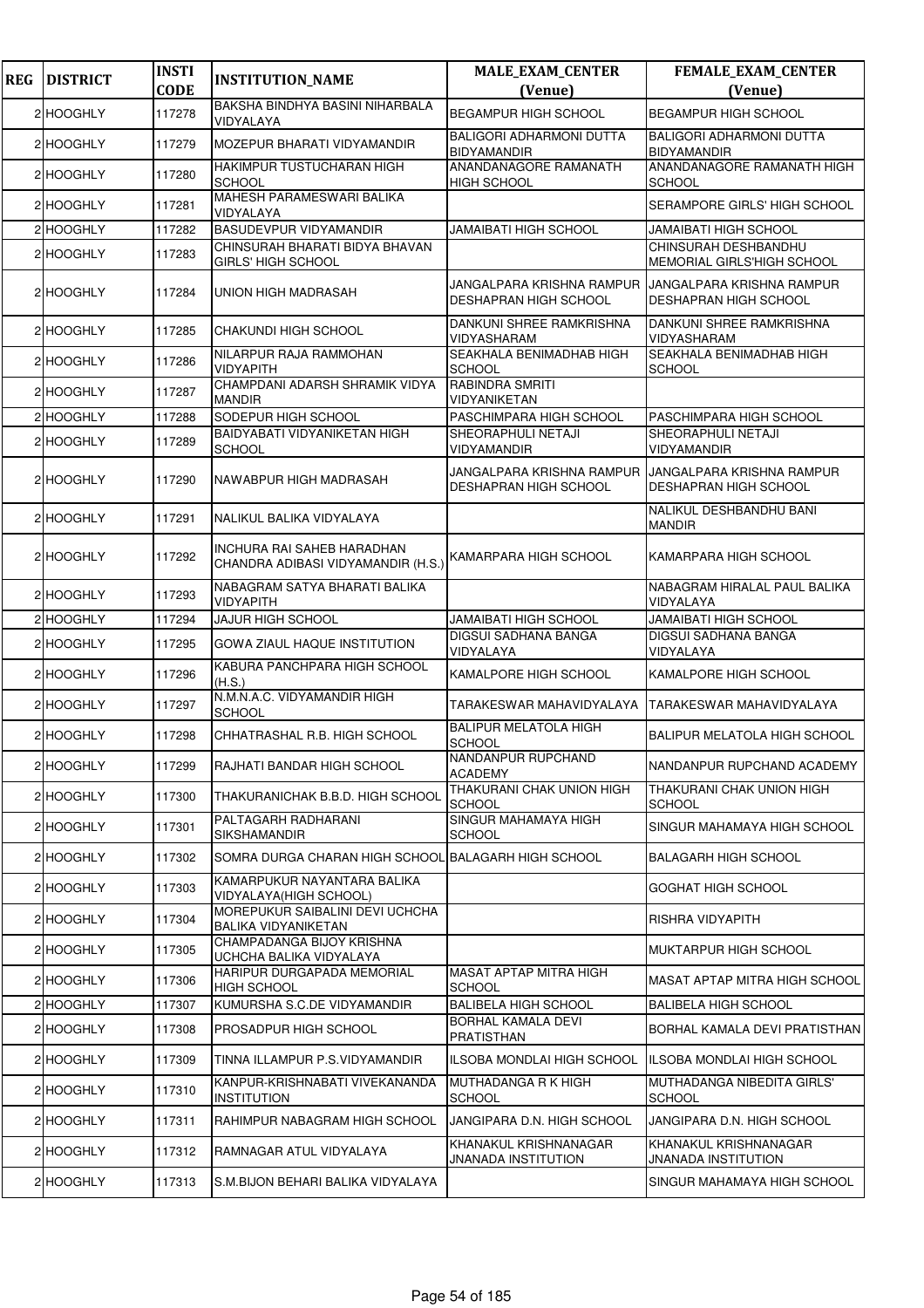| <b>REG</b> | <b>DISTRICT</b> | <b>INSTI</b> | <b>INSTITUTION_NAME</b>                                  | <b>MALE_EXAM_CENTER</b>                                | <b>FEMALE_EXAM_CENTER</b>                                   |
|------------|-----------------|--------------|----------------------------------------------------------|--------------------------------------------------------|-------------------------------------------------------------|
|            |                 | <b>CODE</b>  |                                                          | (Venue)                                                | (Venue)                                                     |
|            | 2 HOOGHLY       | 117314       | <b>BANDIPUR HIGH SCHOOL</b>                              | <b>NALIKUL DESHBANDHU BANI</b><br><b>MANDIR</b>        | NALIKUL DESHBANDHU BANI<br><b>MANDIR</b>                    |
|            | 2 HOOGHLY       | 117315       | SERAMPUR MALINA LAHIRI BOYS'<br><b>ACADEMY</b>           | CHATRA NANDALAL INSTITUTION                            |                                                             |
|            | 2 HOOGHLY       | 117316       | SARANGPUR HIGH SCHOOL                                    | PUINAN HIGH SCHOOL                                     | PUINAN HIGH SCHOOL                                          |
|            | 2 HOOGHLY       | 117317       | JAMAIBATI HIGH SCHOOL                                    | <b>HARIPAL GURUDAYAL</b><br><b>INSTITUTION</b>         | HARIPAL GURUDAYAL INSTITUTION                               |
|            | 2 HOOGHLY       | 117318       | JIRAT COLONY HIGH SCHOOL (BOYS)                          | <b>BALAGARH HIGH SCHOOL</b>                            |                                                             |
|            | 2 HOOGHLY       | 117319       | MOHISTIKARI B.S.M.HIGH SCHOOL                            | DAULATPUR DALUIGACHA<br>BHARATI VIDYALAYA              | DAULATPUR DALUIGACHA BHARATI<br>VIDYALAYA                   |
|            | 2 HOOGHLY       | 117320       | BHADRAKALI SRI SARADAMONI GIRLS<br><b>HIGH SCHOOL</b>    |                                                        | UTTARPARA GIRLS' HIGH SCHOOL                                |
|            | 2 HOOGHLY       | 117321       | ANANDANAGORE RAMANATH HIGH<br><b>SCHOOL</b>              | <b>NASIBPUR HIGH SCHOOL</b>                            | <b>NASIBPUR HIGH SCHOOL</b>                                 |
|            | 2 HOOGHLY       | 117322       | ANUR HIGH SCHOOL                                         | SATBERIA HIGH SCHOOL                                   | <b>SATBERIA HIGH SCHOOL</b>                                 |
|            | 2 HOOGHLY       | 117323       | ELITE CO-ED (SELF FINANCING, PVT)                        | <b>BANDEL ST JOHN'S HIGH</b><br><b>SCHOOL</b>          | SAHAGANJ SHYAMAPROSAD JATIYA<br>VIDYALAYA                   |
|            | 2 HOOGHLY       | 117324       | <b>BAMUNARI HIGH SCHOOL HS</b>                           | RISHRA HIGH SCHOOL                                     | RISHRA GIRLS HIGH SCHOOL                                    |
|            | 2 HOOGHLY       | 117325       | RISHRA ANJUMAN HIGH SCHOOL                               | RISHRA VIDYAPITH                                       | RISHRA VIDYAPITH                                            |
|            | 2 HOOGHLY       | 117326       | PORABAZAR R D M U VIDYALAYA HS                           |                                                        | BHANDERHATI B.M. INSTITUTION BHANDARHATI BALIKA BANI MANDIR |
|            | 2 HOOGHLY       | 117327       | DEDHARA ANNADA PRASAD HIGH<br><b>SCHOOL</b>              | <b>ICHHAPUR HIGH SCHOOL</b>                            | <b>ICHHAPUR HIGH SCHOOL</b>                                 |
|            | 2 HOOGHLY       | 117331       | <b>UDAYRAJPUR HIGH SCHOOL</b>                            | <b>BALIBELA HIGH SCHOOL</b>                            | <b>BALIBELA HIGH SCHOOL</b>                                 |
|            | 2 HOOGHLY       | 117332       | BADANGANJ SRI SRI SARADAMONI<br><b>GIRLS HIGH SCHOOL</b> |                                                        | SHYAM BAZAR GOPAL CHANDRA<br><b>SEN HIGH SCHOOL</b>         |
|            | 2 HOOGHLY       | 117333       | SANTIPUR BHABENDRA INSTITUTION.                          | <b>HARIPAL GURUDAYAL</b><br><b>INSTITUTION</b>         | HARIPAL GURUDAYAL INSTITUTION                               |
|            | 2 HOOGHLY       | 117334       | PATUL GANESH BAZAR HIGH SCHOOL.                          | KHANAKUL KRISHNANAGAR<br><b>JNANADA INSTITUTION</b>    | KHANAKUL KRISHNANAGAR<br><b>JNANADA INSTITUTION</b>         |
|            | 2 HOOGHLY       | 117335       | UTTARPARA MODEL SCHOOL                                   | <b>MAKHLA DEBISWARI</b><br>VIDYANIKETAN FOR GIRLS'     | UTTARPARA GIRLS' HIGH SCHOOL                                |
|            | 2 HOOGHLY       | 117336       | NAKUNDA KATYAYANI HIGH SCHOOL                            | <b>GOGHAT HIGH SCHOOL</b>                              | <b>GOGHAT HIGH SCHOOL</b>                                   |
|            | 2 HOOGHLY       | 117337       | SULTANGACHA HIGH SCHOOL                                  | <b>BAGATI RAMGOPAL GHOSH</b><br><b>HIGH SCHOOL</b>     | <b>BAGATI RAMGOPAL GHOSH HIGH</b><br><b>SCHOOL</b>          |
|            | 2 HOOGHLY       | 117338       | <b>BANSBERIA GANGES HIGH SCHOOL</b>                      | <b>BANDEL MAHATMA GANDHI</b><br><b>HINDI VIDYALAYA</b> | <b>BANDEL MAHATMA GANDHI HINDI</b><br>VIDYALAYA             |
|            | 2 HOOGHLY       | 117339       | GOPAL NAGAR KUMUD RANJAN DEY<br><b>HIGH SCHOOL</b>       | SINGUR MAHAMAYA HIGH<br><b>SCHOOL</b>                  | SINGUR MAHAMAYA HIGH SCHOOL                                 |
|            | 2 HOOGHLY       | 117340       | DAULATPUR DALUIGACHA BHARATI<br>VIDYALAYA (GIRLS)        |                                                        | SINGUR MAHAMAYA HIGH SCHOOL                                 |
|            | 2 HOOGHLY       | 117341       | PANJIPUKUR SMT. TULSHI DEVI SMRITI<br>VIDYAPITH          | PUINAN HIGH SCHOOL                                     | PUINAN HIGH SCHOOL                                          |
|            | 2 HOOGHLY       | 117342       | VIVEKANANDA ENGLISH ACADEMY                              |                                                        | CHATRA NANDALAL INSTITUTION SERAMPORE GIRLS' HIGH SCHOOL    |
|            | 2 HOOGHLY       | 117343       | SOMRA BALIKA VIDYALAYA                                   |                                                        | SOMRA DURGA CHARAN HIGH<br><b>SCHOOL</b>                    |
|            | 2 HOOGHLY       | 117344       | DUMURDAHA DHRUBANANDA HIGH<br>SCHOOL(HS)                 | KAMALPORE HIGH SCHOOL                                  | KAMALPORE HIGH SCHOOL                                       |
|            | 2 HOOGHLY       | 117345       | <b>BARIJAHATTY GIRLS HIGH SCHOOL</b>                     |                                                        | DANKUNI SHREE RAMKRISHNA<br>VIDYASHARAM                     |
|            | 2 HOOGHLY       | 117346       | HATBASANTAPUR HARAPARBATI<br>INSTITUTION.                | ARAMBAGH HIGH SCHOOL                                   | ARAMBAGH HIGH SCHOOL                                        |
|            | 2 HOOGHLY       | 117347       | RAJHAT HIGH SCHOOL                                       | KASWARA YEASIN MONDAL<br><b>SIKSHANIKETAN</b>          | KASWARA YEASIN MONDAL<br><b>SIKSHANIKETAN</b>               |
|            | 2 HOOGHLY       | 117348       | ALIPUR SATISH CHANDRA PAL HIGH<br>SCHOOL.                | MASAT APTAP MITRA HIGH<br><b>SCHOOL</b>                | MASAT APTAP MITRA HIGH SCHOOL                               |
|            | 2 HOOGHLY       | 117349       | JOYRAMPUR NETAJI HIGH SCHOOL<br>(H.S.)                   | ARAMBAGH HIGH SCHOOL                                   | <b>ARAMBAGH HIGH SCHOOL</b>                                 |
|            | 2 HOOGHLY       | 117350       | BALIGORI ADHARMONI DUTTA<br><b>BIDYAMANDIR</b>           | TARAKESWAR MAHAVIDYALAYA                               | RAMNAGAR NOOT BEHARI<br>PALCHOWDHURY HIGH SCHOOL (H<br>IS)  |
|            | 2 HOOGHLY       | 117351       | BIGHATI KISHORI MOHAN HIGH<br>SCHOOL.                    | RABINDRA SMRITI<br>VIDYANIKETAN                        | RABINDRA SMRITI VIDYANIKETAN                                |
|            | 2 HOOGHLY       | 117352       | SHEORAPHULI VIVEKANANDA HIGH<br><b>SCHOOL</b>            | SHEORAPHULI NETAJI<br><b>VIDYAMANDIR</b>               | <b>SHEORAPHULI NETAJI</b><br>VIDYAMANDIR                    |
|            | 2 HOOGHLY       | 117353       | DAHARKUNDU SREE RAMKRISHNA<br>HIGH SCHOOL.               | <b>GOURHATI HARADAS</b><br><b>INSTITUTION</b>          | <b>GOURHATI HARADAS INSTITUTION</b>                         |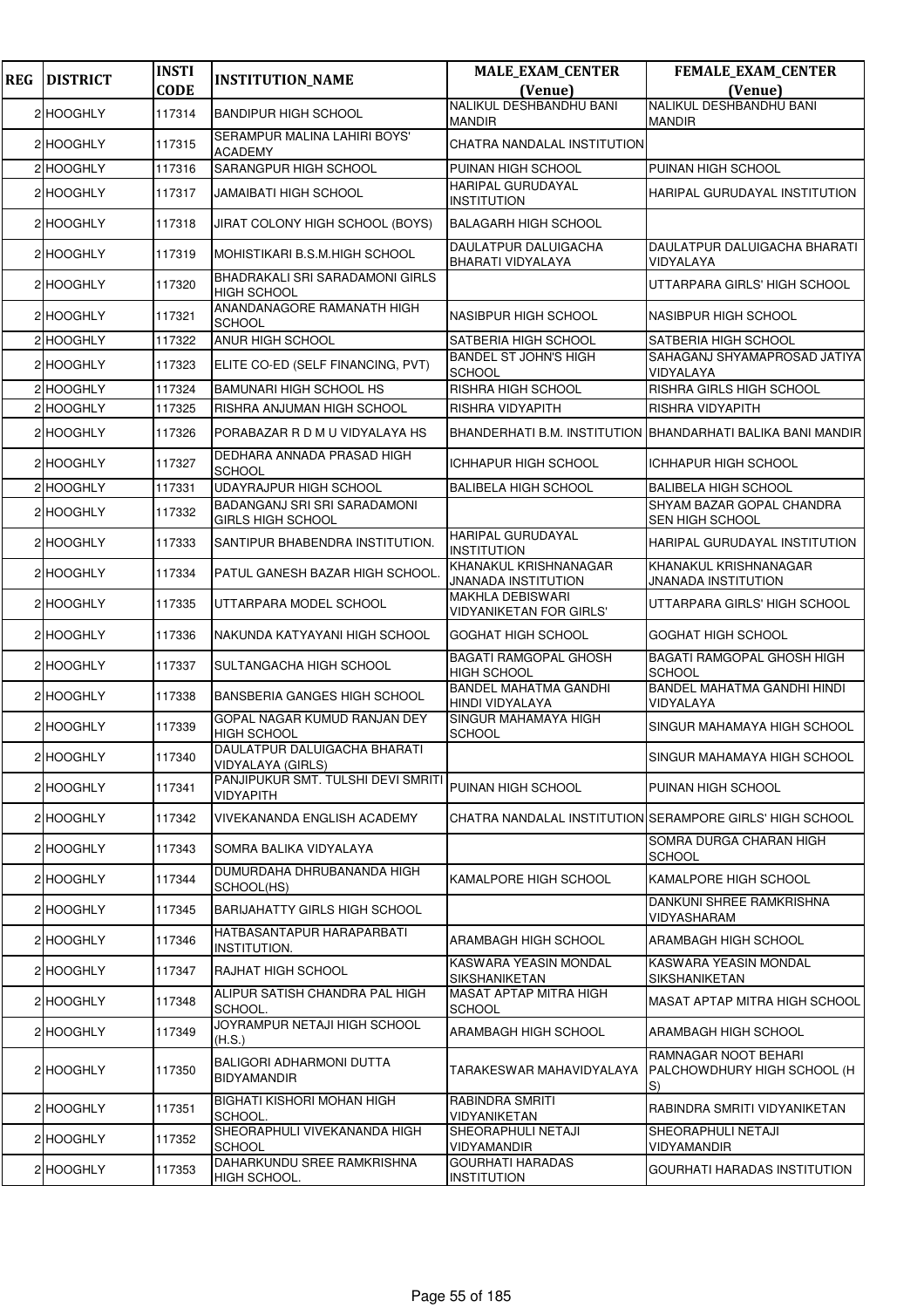| <b>REG</b> | <b>DISTRICT</b> | <b>INSTI</b><br><b>CODE</b> | <b>INSTITUTION_NAME</b>                                   | <b>MALE_EXAM_CENTER</b><br>(Venue)               | FEMALE_EXAM_CENTER<br>(Venue)                             |
|------------|-----------------|-----------------------------|-----------------------------------------------------------|--------------------------------------------------|-----------------------------------------------------------|
|            | 2 HOOGHLY       | 117354                      | NIRBHOYPUR B.G. NILKANTHA<br>SIKSHANIKETAN (H.S.)         | ARAMBAGH HIGH SCHOOL                             | ARAMBAGH HIGH SCHOOL                                      |
|            | 2 HOOGHLY       | 117355                      | PURBA THAKURANICHAK RABINDRA<br>VIDYAYATAN                | THAKURANI CHAK UNION HIGH<br><b>SCHOOL</b>       | THAKURANI CHAK UNION HIGH<br><b>SCHOOL</b>                |
|            | 2 HOOGHLY       | 117356                      | SHYAM BAZAR GOPAL CHANDRA SEN<br><b>HIGH SCHOOL</b>       | <b>JHARIA SRI RAMKRISHNA</b><br>VIDYAPITH (H.S)  | <b>JHARIA SRI RAMKRISHNA</b><br>VIDYAPITH (H.S)           |
|            | 2 HOOGHLY       | 117357                      | JAMDARA SREE BHARATI VIDYAPITH                            | <b>ICHHAPUR HIGH SCHOOL</b>                      | <b>ICHHAPUR HIGH SCHOOL</b>                               |
|            | 2 HOOGHLY       | 117358                      | GOSSAIN MALIPARA HIGH SCHOOL                              | PUINAN HIGH SCHOOL                               | PUINAN HIGH SCHOOL                                        |
|            | 2 HOOGHLY       | 117359                      | SALEPUR SANTOSH SADHARAN<br><b>VIDYAPITH</b>              | <b>GOURHATI HARADAS</b><br><b>INSTITUTION</b>    | GOURHATI HARADAS INSTITUTION                              |
|            | 2 HOOGHLY       | 117360                      | KAILASH CHANDRA SADHUKHAN HIGH<br><b>SCHOOL</b>           | CHILA DANGI RABINDRA<br>VIDYABITHI               | CHILA DANGI RABINDRA VIDYABITHI                           |
|            | 2 HOOGHLY       | 117361                      | PASCHIM TAJPUR DEBOTA CHARAN<br>CHATTOPADHYAY HIGH SCHOOL | SEAKHALA BENIMADHAB HIGH<br><b>SCHOOL</b>        | SEAKHALA BENIMADHAB HIGH<br><b>SCHOOL</b>                 |
|            | 2 HOOGHLY       | 117362                      | SHEAKHALA BENIMADHAB GIRLS HIGH<br><b>SCHOOL</b>          |                                                  | MASAT APTAP MITRA HIGH SCHOOL                             |
|            | 2 HOOGHLY       | 117363                      | SOMENAGAR RAMKRISHNA<br>VIDYAMANDIR                       | <b>DWARHATTA RAJESWARI</b><br><b>INSTITUTION</b> | <b>DWARHATTA RAJESWARI</b><br><b>INSTITUTION</b>          |
|            | 2 HOOGHLY       | 117364                      | KAIKALA HIGH SCHOOL                                       | NALIKUL DESHBANDHU BANI<br><b>MANDIR</b>         | NALIKUL DESHBANDHU BANI<br><b>MANDIR</b>                  |
|            | 2 HOOGHLY       | 117365                      | DATTAPUR LIONS WOODLANDS<br>VIVEKANANDA VIDYAPITH         | <b>BEGAMPUR HIGH SCHOOL</b>                      | <b>BEGAMPUR HIGH SCHOOL</b>                               |
|            | 2 HOOGHLY       | 117366                      | SABALSINGHAPUR HIGH MADRASAH                              | NANDANPUR RUPCHAND<br><b>ACADEMY</b>             | NANDANPUR RUPCHAND ACADEMY                                |
|            | 2 HOOGHLY       | 117367                      | TELINIPARA MAHATMA GANDHI<br><b>VIDYAPITH HIGH SCHOOL</b> | CHAMPDANI ADARSH SHRAMIK<br>VIDYA MANDIR         | <b>BHADRESWAR DHARMATALA GIRLS'</b><br><b>HIGH SCHOOL</b> |
|            | 2 HOOGHLY       | 117368                      | <b>BAJUA GIRLS HIGH SCHOOL</b>                            |                                                  | <b>BENGAI HIGH SCHOOL</b>                                 |
|            | 2 HOOGHLY       | 117369                      | DANRPUR J.K.S. HIGH SCHOOL                                | PUINAN HIGH SCHOOL                               | PUINAN HIGH SCHOOL                                        |
|            | 2 HOOGHLY       | 117370                      | HAZIPUR UNION HIGH SCHOOL<br>PALASI HEMANGINI SAROJINI    | SATBERIA HIGH SCHOOL                             | SATBERIA HIGH SCHOOL<br>DHANIAKHALI PANKAJINI DEVI        |
|            | 2 HOOGHLY       | 117371                      | VIDYAMANDIR                                               | <b>BELMURI UNION INSTITUTION</b>                 | GIRLS' HIGH SCHOOL                                        |
|            | 2 HOOGHLY       | 117372                      | SHAPROJOLE HIGH MADRASAH                                  | DHAMSA P C SEN INSTITUTION                       | DHAMSA P C SEN INSTITUTION                                |
|            | 2 HOOGHLY       | 117373                      | UDNA KADERIA HIGH MADRASAH                                | <b>BALIPUR MELATOLA HIGH</b><br><b>SCHOOL</b>    | BALIPUR MELATOLA HIGH SCHOOL                              |
|            | 2 HOOGHLY       | 117374                      | KOTALPUR HIGH SCHOOL                                      | NARAYANPUR ASHUTOSH<br>BHABANIMAYE HIGH SCHOOL   | NARAYANPUR ASHUTOSH<br>BHABANIMAYE HIGH SCHOOL            |
|            | 2 HOOGHLY       | 117375                      | <b>NATAGARH HIGH SCHOOL</b>                               | SOMRA DURGA CHARAN HIGH<br><b>SCHOOL</b>         | SOMRA DURGA CHARAN HIGH<br><b>SCHOOL</b>                  |
|            | 2 HOOGHLY       | 117376                      | KHATUL SHIBA DURGA HIGH SCHOOL                            | <b>BENGAI HIGH SCHOOL</b>                        | <b>BENGAI HIGH SCHOOL</b>                                 |
|            | 2 HOOGHLY       | 117377                      | KARUI P.C. HIGH SCHOOL.                                   |                                                  | ARAMBAGH GIRLS HIGH SCHOOL ARAMBAGH GIRLS HIGH SCHOOL     |
|            | 2 HOOGHLY       | 117378                      | BHAGABATIPUR MILAN VIDYAPITH                              | <b>MASAT APTAP MITRA HIGH</b><br><b>SCHOOL</b>   | MASAT APTAP MITRA HIGH SCHOOL                             |
|            | 2 HOOGHLY       | 117379                      | BHUERAH S K HIGH SCHOOL (H.S)                             | PASCHIMPARA HIGH SCHOOL                          | PASCHIMPARA HIGH SCHOOL                                   |
|            | 2 HOOGHLY       | 117380                      | <b>GOAI RAM CHANDRA PAUL</b><br><b>INSTITUTION (H.S)</b>  | PUINAN HIGH SCHOOL                               | PUINAN HIGH SCHOOL                                        |
|            | 2 HOOGHLY       | 117381                      | SRIPUR RADHARANI VIDYAMANDIR<br>FOR GIRLS (H.S)           |                                                  | <b>BALAGARH HIGH SCHOOL</b>                               |
|            | 2 HOOGHLY       | 117382                      | <b>JHARIA SRI RAMKRISHNA VIDYAPITH</b><br>(H.S)           | SHYAM BAZAR GOPAL CHANDRA<br>SEN HIGH SCHOOL     | <b>SHYAM BAZAR GOPAL CHANDRA</b><br>SEN HIGH SCHOOL       |
|            | 2 HOOGHLY       | 117383                      | KUMARHAT HIGH SCHOOL                                      | NANDANPUR RUPCHAND<br><b>ACADEMY</b>             | NANDANPUR RUPCHAND ACADEMY                                |
|            | 2 HOOGHLY       | 117384                      | CHATRA HIGH SCHOOL                                        | <b>BALIBELA HIGH SCHOOL</b>                      | <b>BALIBELA HIGH SCHOOL</b>                               |
|            | 2 HOOGHLY       | 117385                      | SOALUK AZAD HIGH SCHOOL                                   | DEULPARA B.N. VIDYANIKETAN                       | DEULPARA B.N. VIDYANIKETAN                                |
|            | 2 HOOGHLY       | 117386                      | GOPINATHPUR HIGH SCHOOL                                   | DWARHATTA RAJESWARI<br><b>INSTITUTION</b>        | DWARHATTA RAJESWARI<br><b>INSTITUTION</b>                 |
|            | 2 HOOGHLY       | 117387                      | PRATAPNAGAR RAMANIMOHAN<br>VIDYANIKETAN                   | MUTHADANGA R K HIGH<br><b>SCHOOL</b>             | MUTHADANGA NIBEDITA GIRLS'<br><b>SCHOOL</b>               |
|            | 2 HOOGHLY       | 117388                      | SREE RAMKRISHNA SISHU TIRTHA<br>HIGH SCHOOL (S.F)         | DANKUNI SHREE RAMKRISHNA<br>VIDYASHARAM          | JANAI TRAINING HIGH SCHOOL                                |
|            | 2 HOOGHLY       | 117389                      | JOYRAMPUR P.C. VIDYAPITH                                  | RAJHATI BANDAR HIGH SCHOOL                       | <b>RAJHATI BANDAR HIGH SCHOOL</b>                         |
|            | 2 HOOGHLY       | 117390                      | DASGHARA GIRLS HIGH SCHOOL                                |                                                  | ICHHAPUR HIGH SCHOOL                                      |
|            | 2 HOOGHLY       | 117391                      | PAWNAN RADHARANI HIGH SCHOOL                              | PUINAN HIGH SCHOOL                               | PUINAN HIGH SCHOOL                                        |
|            | 2 HOOGHLY       | 117392                      | KISHOREPUR V.C. HIGH SCHOOL                               | <b>GOURHATI HARADAS</b><br><b>INSTITUTION</b>    | GOURHATI HARADAS INSTITUTION                              |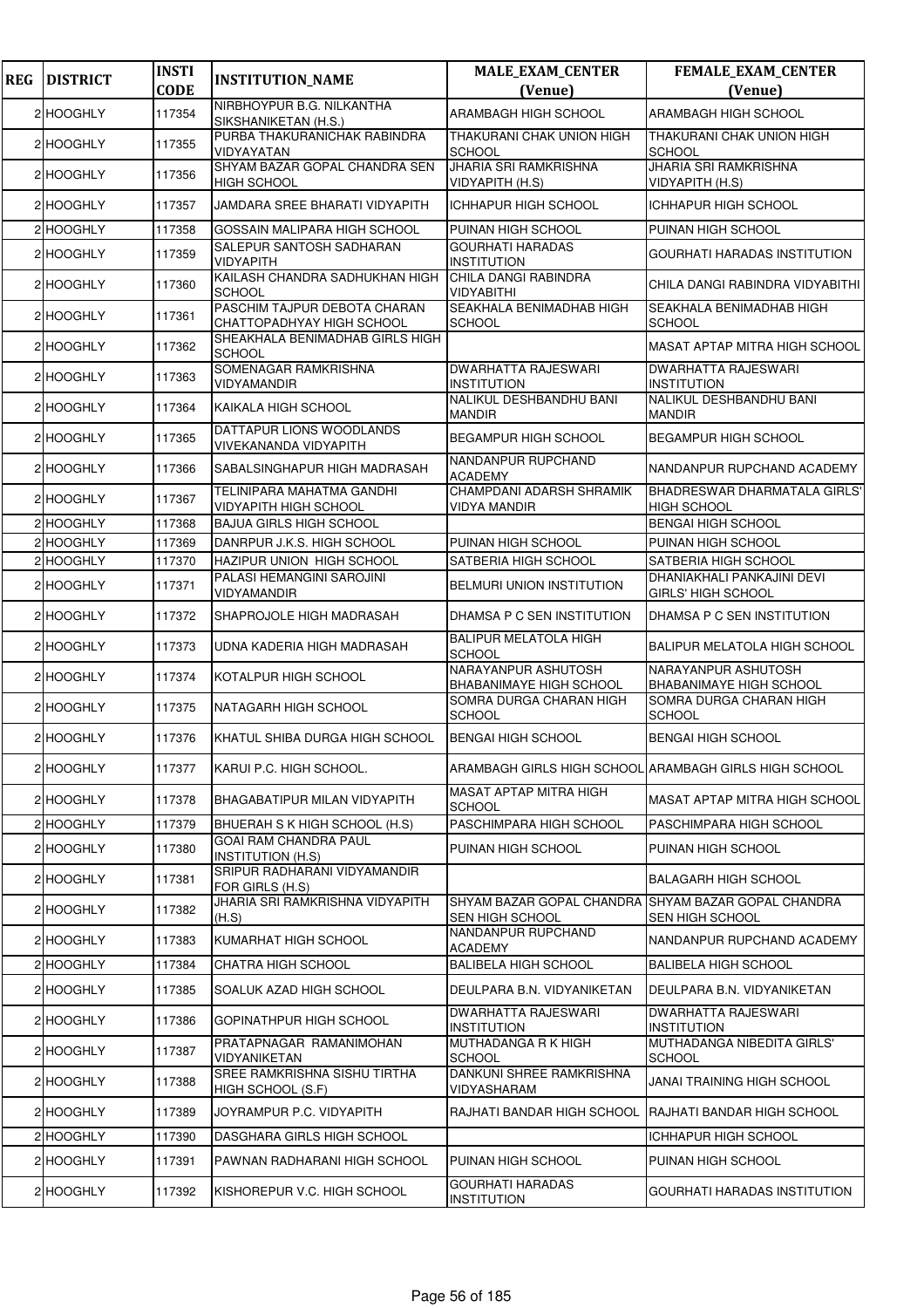| <b>REG</b> | <b>DISTRICT</b> | <b>INSTI</b> | <b>INSTITUTION_NAME</b>                                   | <b>MALE_EXAM_CENTER</b>                                                          | FEMALE_EXAM_CENTER                                               |
|------------|-----------------|--------------|-----------------------------------------------------------|----------------------------------------------------------------------------------|------------------------------------------------------------------|
|            |                 | <b>CODE</b>  |                                                           | (Venue)                                                                          | (Venue)                                                          |
|            | 2 HOOGHLY       | 117393       | RADHIKA TOWN HIGH SCHOOL (S.F)                            | RISHRA HIGH SCHOOL                                                               | RISHRA HIGH SCHOOL                                               |
|            | 2 HOOGHLY       | 117394       | MAKHLA HIGH SCHOOL (H.S)                                  | <b>MAKHLA DEBISWARI</b><br><b>VIDYANIKETAN FOR GIRLS'</b>                        | MAKHLA DEBISWARI VIDYANIKETAN<br><b>FOR GIRLS'</b>               |
|            | 2 HOOGHLY       | 117395       | JOYRAMBATI SIDDIQUIA HIGH<br>MADRASAH                     |                                                                                  | BHANDERHATI B.M. INSTITUTION BHANDARHATI BALIKA BANI MANDIRI     |
|            | 2 HOOGHLY       | 117396       | CHAWK TAJPUR H.E.B. HIGH<br><b>MADRASAH</b>               | PASCHIM TAJPUR DEBOTA<br>CHARAN CHATTOPADHYAY HIGH<br><b>SCHOOL</b>              | <b>PASCHIM TAJPUR DEBOTA CHARAN</b><br>CHATTOPADHYAY HIGH SCHOOL |
|            | 2 HOOGHLY       | 117397       | HARAL-DASPUR BALIKA VIDYALAYA                             |                                                                                  | BANTIKA HIGH SCHOOL (H.S.)                                       |
|            | 2 HOOGHLY       | 117398       | NAYA BASTI SHREE SHIVA HIGH<br>SCHOOL (HINDI)             | <b>RISHRA HIGH SCHOOL</b>                                                        | <b>RISHRA GIRLS HIGH SCHOOL</b>                                  |
|            | 2 HOOGHLY       | 117399       | POLE P.C. SEN INSTITUTION                                 | THAKURANI CHAK UNION HIGH<br>SCHOOL                                              | <b>THAKURANI CHAK UNION HIGH</b><br><b>SCHOOL</b>                |
|            | 2 HOOGHLY       | 117400       | RISHRA VIDYAPITH GIRLS HIGH<br>SCHOOL (HINDI MEDIUM)      |                                                                                  | SERAMPORE GIRLS' HIGH SCHOOL                                     |
|            | 2 HOOGHLY       | 117401       | UTTARPARA UNION GIRLS HIGH<br><b>SCHOOL</b>               |                                                                                  | MAKHLA DEBISWARI VIDYANIKETAN<br><b>FOR GIRLS'</b>               |
|            | 2 HOOGHLY       | 117402       | PURAH HIGH SCHOOL                                         | DHAMSA P C SEN INSTITUTION                                                       | DHAMSA P C SEN INSTITUTION                                       |
|            | 2 HOOGHLY       | 117403       | PASCHIMPARA RAMKRISHNA<br>VIDYABHABAN                     | <b>JHARIA SRI RAMKRISHNA</b><br>VIDYAPITH (H.S)                                  | <b>JHARIA SRI RAMKRISHNA</b><br><b>VIDYAPITH (H.S)</b>           |
|            | 2 HOOGHLY       | 117404       | TARAHAT SARADAMONI HIGH SCHOOL SATBERIA HIGH SCHOOL       |                                                                                  | <b>SATBERIA HIGH SCHOOL</b>                                      |
|            | 2 HOOGHLY       | 117405       | SANTOSHPUR BISHALAKHI UCHCHA<br><b>BALIKA VIDYAMANDIR</b> |                                                                                  | TARAKESWAR MAHAVIDYALAYA                                         |
|            | 2 HOOGHLY       | 117406       | DHARAMPUR ADARSHA VIDYALAYA                               | CHINSURAH DUFF HIGH SCHOOL                                                       | CHINSURAH DUFF HIGH SCHOOL                                       |
|            | 2 HOOGHLY       | 117407       | <b>BIRAJMOHINI HIGH SCHOOL</b>                            | <b>MOZEPUR BHARATI</b><br>VIDYAMANDIR                                            | MOZEPUR BHARATI VIDYAMANDIR                                      |
|            | 2 HOOGHLY       | 117408       | GHASUA JANATA HIGH SCHOOL                                 | <b>GOURHATI HARADAS</b><br><b>INSTITUTION</b>                                    | <b>GOURHATI HARADAS INSTITUTION</b>                              |
|            | 2 HOOGHLY       | 117409       | HATI HIGH SCHOOL                                          | CHILA DANGI RABINDRA<br>VIDYABITHI                                               | CHILA DANGI RABINDRA VIDYABITHI                                  |
|            | 2 HOOGHLY       | 117410       | SARAI GIRLS HIGH SCHOOL                                   |                                                                                  | ILSOBA MONDLAI HIGH SCHOOL                                       |
|            | 2 HOOGHLY       | 117411       | RASHIDPUR HIGH SCHOOL                                     | RAHIMPUR NABAGRAM HIGH<br><b>SCHOOL</b>                                          | RAHIMPUR NABAGRAM HIGH<br><b>SCHOOL</b>                          |
|            | 2 HOOGHLY       | 117412       | <b>DWARBASINI GIRLS HIGH SCHOOL</b>                       |                                                                                  | <b>MAHANAD HIGH SCHOOL</b>                                       |
|            | 2 HOOGHLY       | 117413       | PASCHIM GHOSHPUR RAMKRISHNA<br><b>BIDYAPITH</b>           | THAKURANI CHAK UNION HIGH<br><b>SCHOOL</b>                                       | THAKURANI CHAK UNION HIGH<br><b>SCHOOL</b>                       |
|            | 2 HOOGHLY       | 117414       | SANKARPUR BASED ALI INSTITUTION                           | THAKURANI CHAK UNION HIGH<br><b>SCHOOL</b>                                       | THAKURANI CHAK UNION HIGH<br><b>SCHOOL</b>                       |
|            | 2 HOOGHLY       | 117415       | KANTALI HIGH SCHOOL                                       | <b>BALIBELA HIGH SCHOOL</b>                                                      | <b>BALIBELA HIGH SCHOOL</b>                                      |
|            | 2 HOOGHLY       | 117416       | <b>BILSARA RABINDRANATH HIGH</b><br>SCHOOL                | BANTIKA HIGH SCHOOL (H.S.)                                                       | BANTIKA HIGH SCHOOL (H.S.)                                       |
|            | 2 HOOGHLY       | 117417       | SERAMPORE MISSION GIRLS HIGH<br><b>SCHOOL</b>             |                                                                                  | SERAMPORE GIRLS' HIGH SCHOOL                                     |
|            | 2 HOOGHLY       | 117418       | DWARHATA RAJASWARI GIRLS HIGH<br><b>SCHOOL</b>            |                                                                                  | <b>DWARHATTA RAJESWARI</b><br><b>INSTITUTION</b>                 |
|            | 2 HOOGHLY       | 117419       | NABAGRAM K. D. PAUL VIDYALAYA                             | <b>SERAMPUR MALINA LAHIRI</b><br><b>BOYS' ACADEMY</b>                            | CHATRA NANDALAL INSTITUTION                                      |
|            | 2 HOOGHLY       | 117420       | RATANPUR S.C PAL HIGH SCHOOL                              | <b>GOGHAT HIGH SCHOOL</b>                                                        | <b>GOGHAT HIGH SCHOOL</b>                                        |
|            | 2 HOOGHLY       | 117421       | INDUMATI GIRLS' HIGH SCHOOL (HS)                          |                                                                                  | KRISHNA BHABINI NARI SIKSHA<br><b>MANDIR</b>                     |
|            | 2 HOOGHLY       | 117422       | DEVANANDAPUR SARAT CHANDRA<br>SIKSHANIKETAN               | <b>BIKRAMNAGAR HARANATH</b><br>NIRODA SUNDARY GHOSH<br><b>VIDYAMANDIR (HIGH)</b> | SAHAGANJ SHYAMAPROSAD JATIYA<br>VIDYALAYA                        |
|            | 2 HOOGHLY       | 117423       | PALASPAI ANCHAL RAMKRISHNA<br>VIDYAMANDIR                 | RAJHATI BANDAR HIGH SCHOOL                                                       | RAJHATI BANDAR HIGH SCHOOL                                       |
|            | 2 HOOGHLY       | 117424       | GOBINDAPUR R.K. HIGH SCHOOL                               | <b>BENGAI HIGH SCHOOL</b>                                                        | <b>BENGAI HIGH SCHOOL</b>                                        |
|            | 2 HOOGHLY       | 117425       | KRISHNABATICHAR HIGH SCHOOL<br>(H.S.)                     | SOMRA DURGA CHARAN HIGH<br><b>SCHOOL</b>                                         | SOMRA DURGA CHARAN HIGH<br><b>SCHOOL</b>                         |
|            | 2 HOOGHLY       | 117426       | <b>BAGANDA HIGH SCHOOL</b>                                | <b>BORHAL KAMALA DEVI</b><br><b>PRATISTHAN</b>                                   | BORHAL KAMALA DEVI PRATISTHAN                                    |
|            | 2 HOOGHLY       | 117427       | LITTLE FLOWER'S SCHOOL (HIGH<br>SCHOOL)                   | RISHRA HIGH SCHOOL                                                               | RISHRA GIRLS HIGH SCHOOL                                         |
|            | 2 HOOGHLY       | 117428       | RISHRA ASSEMBLY OF LITTLE BUDS<br>(HIGH SCHOOL)           | RISHRA HIGH SCHOOL                                                               | RISHRA GIRLS HIGH SCHOOL                                         |
|            | 2 HOOGHLY       | 117429       | RAMESWARPUR SREE KRISHNA HIGH<br><b>SCHOOL</b>            | PANDUA SASI BHUSAN SAHA<br><b>HIGH SCHOOL</b>                                    | PANDUA SASI BHUSAN SAHA HIGH<br><b>SCHOOL</b>                    |
|            | 2 HOOGHLY       | 117430       | KESHABPUR HIGH SCHOOL                                     | MOLAYPUR HIGH SCHOOL                                                             | MOLAYPUR HIGH SCHOOL                                             |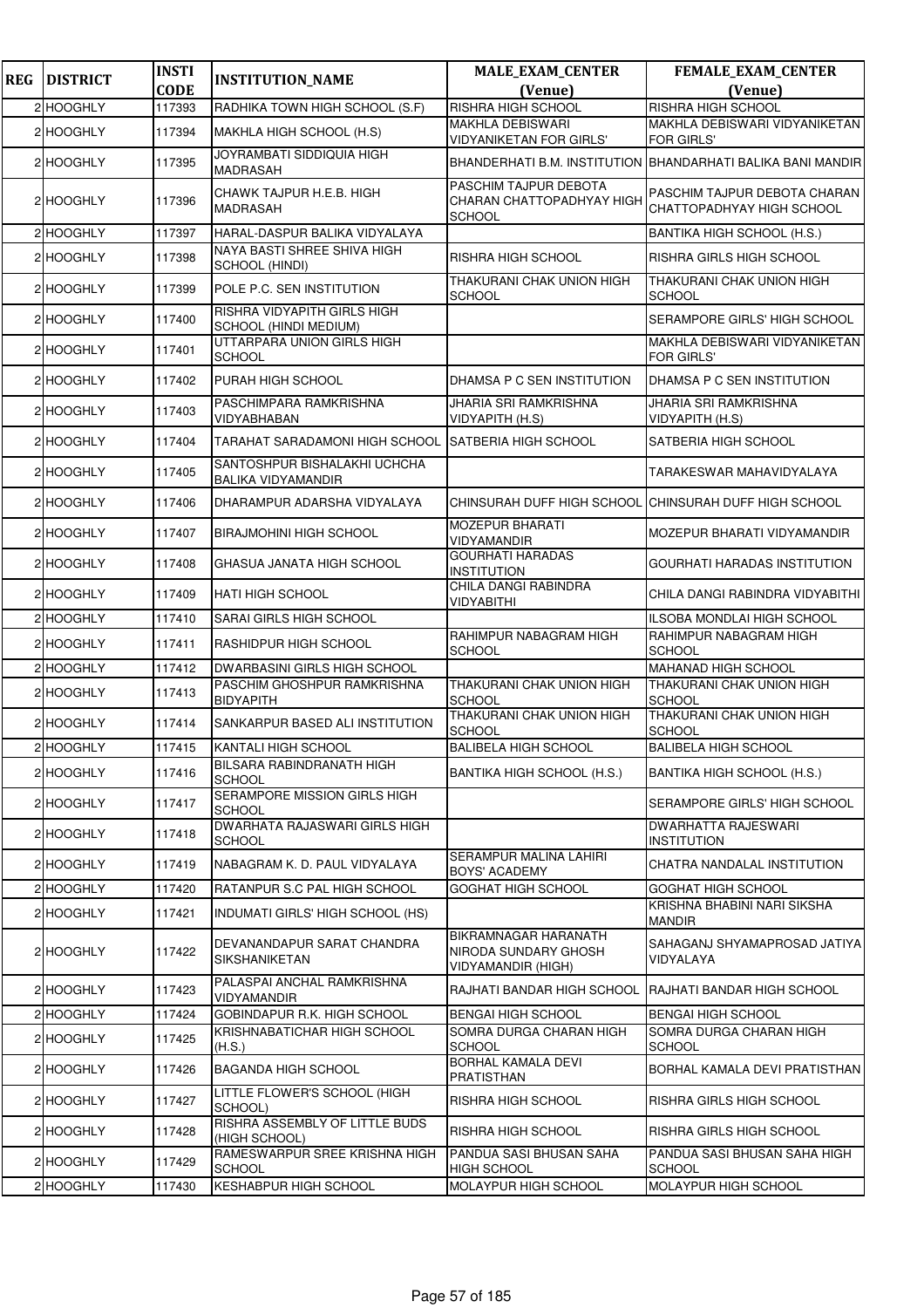| <b>REG</b> | <b>DISTRICT</b>                  | <b>INSTI</b><br><b>CODE</b> | <b>INSTITUTION_NAME</b>                                     | <b>MALE_EXAM_CENTER</b><br>(Venue)                         | <b>FEMALE_EXAM_CENTER</b><br>(Venue)                         |
|------------|----------------------------------|-----------------------------|-------------------------------------------------------------|------------------------------------------------------------|--------------------------------------------------------------|
|            | 2 HOOGHLY                        | 117431                      | SIMLA HIGH SCHOOL                                           |                                                            | CHATRA NANDALAL INSTITUTION SERAMPORE UNION INSTITUTION      |
|            | 2 HOOGHLY                        | 117432                      | GARH MANDARAN HIGH SCHOOL                                   | SATBERIA HIGH SCHOOL                                       | <b>SATBERIA HIGH SCHOOL</b>                                  |
|            |                                  |                             | GHORADAHA SUDHANYA CHARAN                                   | NANDANPUR RUPCHAND                                         | NANDANPUR RUPCHAND ACADEMY                                   |
|            | 2 HOOGHLY                        | 117433                      | <b>HIGH SCHOOL</b>                                          | <b>ACADEMY</b>                                             |                                                              |
|            | 2 HOOGHLY                        | 117434                      | CHHANDRA HIGH SCHOOL                                        | <b>MUTHADANGA R K HIGH</b><br>SCHOOL                       | MUTHADANGA NIBEDITA GIRLS'<br><b>SCHOOL</b>                  |
|            | 2 HOOGHLY                        | 117435                      | <b>GOURHATI DURGADAS BALIKA</b><br>VIDYALAYA                |                                                            | <b>DIHIBAGNAN K.B. ROY HIGHER</b><br><b>SECONDARY SCHOOL</b> |
|            | 2 HOOGHLY                        | 117436                      | PABA SATISH CHANDRA PAUL HIGH<br><b>SCHOOL</b>              | GOGHAT HIGH SCHOOL                                         | <b>GOGHAT HIGH SCHOOL</b>                                    |
|            | 2 HOOGHLY                        | 117437                      | PANCHGARA HIGH SCHOOL                                       | PANDUA SASI BHUSAN SAHA<br><b>HIGH SCHOOL</b>              | PANDUA SASI BHUSAN SAHA HIGH<br><b>SCHOOL</b>                |
|            | 2 HOOGHLY                        | 117438                      | <b>HARIDASPUR HIGH SCHOOL</b>                               | KAMARPARA HIGH SCHOOL                                      | KAMARPARA HIGH SCHOOL                                        |
|            | 2 HOOGHLY                        | 117439                      | CHAMPDANI RAM DULARI HINDI HIGH<br><b>SCHOOL</b>            | <b>RABINDRA SMRITI</b><br>VIDYANIKETAN                     | RABINDRA SMRITI VIDYANIKETAN                                 |
|            | 2 HOOGHLY                        | 117440                      | HANRAL G.B. HIGH SCHOOL (H.S)                               | PUINAN HIGH SCHOOL                                         | PUINAN HIGH SCHOOL                                           |
|            | 2 HOOGHLY                        | 117441                      | MONBER VIVEKANANDA VIDYAPITH                                | <b>NAITY HIGH SCHOOL</b>                                   | <b>NAITY HIGH SCHOOL</b>                                     |
|            | 2 HOOGHLY                        | 117442                      | TELUA SIKSHA NIKETAN (H.S)                                  | MOLAYPUR HIGH SCHOOL                                       | <b>MOLAYPUR HIGH SCHOOL</b>                                  |
|            | 2 HOOGHLY                        | 117443                      | ST. ANTHONY'S HIGHS SCHOOL                                  |                                                            | KRISHNA BHABINI NARI SIKSHA<br><b>MANDIR</b>                 |
|            | 2 HOOGHLY                        | 117444                      | JADABPUR HIGH SCHOOL(H.S)                                   | KASWARA YEASIN MONDAL<br>SIKSHANIKETAN                     | <b>KASWARA YEASIN MONDAL</b><br>SIKSHANIKETAN                |
|            | 2 HOOGHLY                        | 117445                      | RAMNARAYANPUR ACS VIDYANIKETAN                              | TARAKESWAR MAHAVIDYALAYA                                   | TARAKESWAR MAHAVIDYALAYA                                     |
|            | 2 HOOGHLY                        | 117446                      | RANAGARH HIGH SCHOOL (H.S)                                  | PANDUA SASI BHUSAN SAHA<br><b>HIGH SCHOOL</b>              | PANDUA SASI BHUSAN SAHA HIGH<br><b>SCHOOL</b>                |
|            | 2 HOOGHLY                        | 117447                      | JAMGRAM JANARDAN INSTITUTION                                | ILSOBA MONDLAI HIGH SCHOOL                                 | ILSOBA MONDLAI HIGH SCHOOL                                   |
|            | 2 HOOGHLY                        | 117448                      | PUKHURIA SURESH CHANDRA HIGH<br>SCHOOL (H.S)                | SATBERIA HIGH SCHOOL                                       | <b>SATBERIA HIGH SCHOOL</b>                                  |
|            | 2 HOOGHLY                        | 117449                      | MAHESWARPUR HIGH SCHOOL                                     | DANRPUR J.K.S. HIGH SCHOOL                                 | DANRPUR J.K.S. HIGH SCHOOL                                   |
|            | 2 HOOGHLY                        | 117450                      | SAHAGANJ FULKUMARI GIRLS HIGH<br>SCHOOL (H.S)               |                                                            | SAHAGANJ SHYAMAPROSAD JATIYA<br>VIDYALAYA                    |
|            | 2 HOOGHLY                        | 117451                      | HATNI PURNACHANDRA VIDYAMANDIR                              | BANTIKA HIGH SCHOOL (H.S.)                                 | BANTIKA HIGH SCHOOL (H.S.)                                   |
|            | 2 HOOGHLY                        | 117452                      | PANDUA MUJIBAR RAHAMAN HIGH<br><b>SCHOOL</b>                | PANDUA SASI BHUSAN SAHA<br><b>HIGH SCHOOL</b>              | PANDUA SASI BHUSAN SAHA HIGH<br><b>SCHOOL</b>                |
|            | 2 HOOGHLY                        | 117453                      | MAHARAMPUR MATILAL VIDYAMANDIR<br>(H.S)                     | GURBARI M B A C HIGH SCHOOL                                | <b>GURBARI M B A C HIGH SCHOOL</b>                           |
|            | 2 HOOGHLY                        | 117454                      | BAGHARBARD HIGH SCHOOL (H.S)                                | <b>BENGAI HIGH SCHOOL</b>                                  | <b>BENGAI HIGH SCHOOL</b>                                    |
|            | 2 HOOGHLY                        | 117455                      | <b>BEGUMPUR GIRLS HIGH SCHOOL</b>                           |                                                            | <b>BEGAMPUR HIGH SCHOOL</b>                                  |
|            | 2 HOOGHLY                        | 117456                      | RAMCHANDRAPUR ADARSHA<br>VIDYABHAWAN (HIGH SCHOOL)          | THAKURANI CHAK UNION HIGH<br>SCHOOL                        | THAKURANI CHAK UNION HIGH<br><b>SCHOOL</b>                   |
|            | 2 HOOGHLY                        | 117457                      | PANCHGHARA PRAMADA SUNDARI<br>HIGH SCHOOL                   | JANAI TRAINING HIGH SCHOOL                                 | JANAI TRAINING HIGH SCHOOL                                   |
|            | 2 HOOGHLY                        | 117458                      | PRABARTAK VIDYARTHI BHAWAN<br><b>GOSWAMI GHAT</b>           | <b>CHANDERNAGORE KANAILAL</b><br>VIDYAMANDIR               |                                                              |
|            | 2 HOOGHLY                        | 117460                      | NARUA BHOLANATH DASH BALIKA<br>VIDYALAYA                    |                                                            | CHANDARNAGORE USHANGINI<br><b>BALIKA VIDYALAYA</b>           |
|            | 2 HOOGHLY                        | 117461                      | MANDRA BADAL CHANDRA GHOSHAL<br>VIDYAMANDIR                 | BELMURI UNION INSTITUTION                                  | BELMURI UNION INSTITUTION                                    |
|            | 2 HOOGHLY                        | 117462                      | <b>JAIR HIGH SCHOOL</b>                                     | <b>MAHANAD HIGH SCHOOL</b>                                 | <b>MAHANAD HIGH SCHOOL</b>                                   |
|            | 2 HOOGHLY                        | 117463                      | PEARL ROSARY HIGH SCHOOL                                    | SHEORAPHULI NETAJI<br>VIDYAMANDIR                          | <b>SHEORAPHULI NETAJI</b><br>VIDYAMANDIR                     |
|            | <b>PASCHIM</b><br><b>BURDWAN</b> | 204017                      | DURGAPUR R E COLLEGE MODEL<br><b>SCHOOL</b>                 | BIDHANCHANDRA INSTITUTION                                  | <b>BIDHANCHANDRA INSTITUTION</b>                             |
|            | PASCHIM                          | 204019                      | AKBAR ROAD DURGAPUR STEEL                                   |                                                            | <b>BHIRINGI T N INSTITUTION</b>                              |
|            | <b>BURDWAN</b><br><b>PASCHIM</b> | 204023                      | PLANT GIRLS' HIGH SCHOOL<br>ASANSOL TULSIRANI BALIKA SIKSHA |                                                            | ST MARY GORETTI GIRLS' HIGH                                  |
|            | <b>BURDWAN</b><br><b>PASCHIM</b> |                             | SADAN<br>'A' ZONE BOYS MULTIPURPOSE                         | <b>BENACHITY BHARATIYA HINDI</b>                           | SCHOOL (H.S.)<br>BENACHITY BHARATIYA HINDI HIGH              |
|            | <b>BURDWAN</b><br><b>PASCHIM</b> | 204025                      | <b>SCHOOL</b><br>BELRUI NIKUNJAMOYEE GADADHAR               | <b>HIGH SCHOOL</b><br>NARAIN DANGAL RASHTRIYA              | <b>SCHOOL</b><br>JALADHI KUMARI DEVI UCHCHA                  |
|            | <b>BURDWAN</b>                   | 204034                      | <b>INSTITUTION</b>                                          | VIDYALAYA (H.S.)                                           | <b>BALIKA VIDYALAYA</b>                                      |
|            | <b>PASCHIM</b><br><b>BURDWAN</b> | 204036                      | BHIRINGI T N INSTITUTION                                    | <b>BENACHITY NETAJI VIDYALAYA (</b><br>$HS$ )              | BENACHITY NETAJI VIDYALAYA (HS                               |
|            | <b>PASCHIM</b><br><b>BURDWAN</b> | 204037                      | BIDHANCHANDRA INSTITUTION                                   | BIDHANNAGAR GOVT.<br>SPONSORED BOYS' HIGH<br>SCHOOL (H.S.) |                                                              |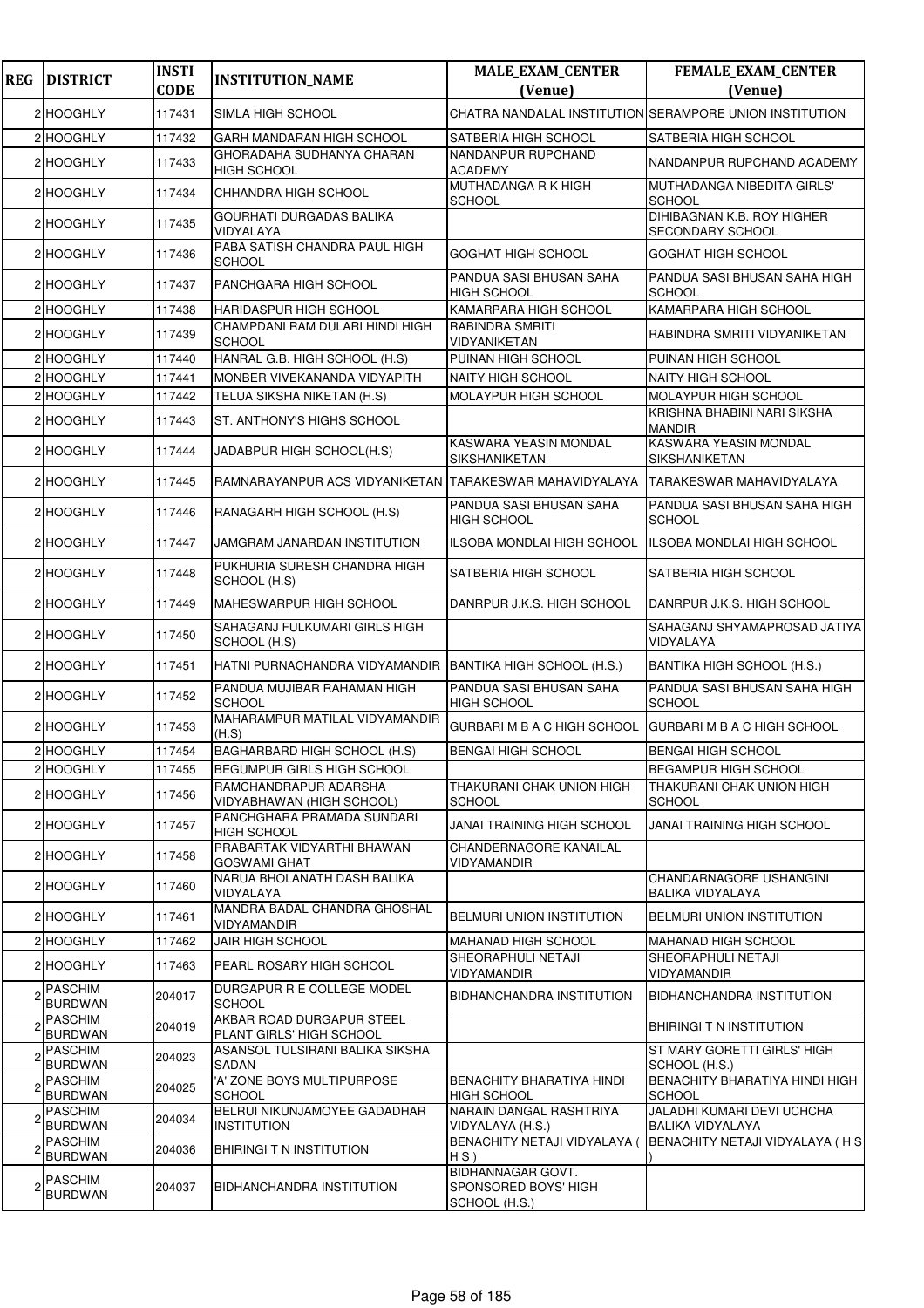| <b>REG</b> | <b>DISTRICT</b>                                    | <b>INSTI</b><br><b>CODE</b> | <b>INSTITUTION_NAME</b>                                     | <b>MALE_EXAM_CENTER</b><br>(Venue)                               | <b>FEMALE_EXAM_CENTER</b><br>(Venue)                                    |
|------------|----------------------------------------------------|-----------------------------|-------------------------------------------------------------|------------------------------------------------------------------|-------------------------------------------------------------------------|
|            | <b>PASCHIM</b>                                     | 204038                      | <b>BIDHAN CHANDRA INSTITUTION FOR</b>                       |                                                                  | DURGAPUR R E COLLEGE MODEL                                              |
|            | <b>BURDWAN</b><br><b>PASCHIM</b><br><b>BURDWAN</b> | 204047                      | <b>GIRLS</b><br><b>BURNPUR BOYS HIGH SCHOOL</b>             | ASANSOL CHELIDANGA HIGH<br>SCHOOL                                | <b>SCHOOL</b>                                                           |
|            | <b>PASCHIM</b><br><b>BURDWAN</b>                   | 204048                      | BURNPUR GIRLS HIGH SCHOOL (H S)                             |                                                                  | HIRAPUR MANIKCHAND THAKUR<br>GIRLS' HIGH SCHOOL                         |
|            | <b>PASCHIM</b><br><b>BURDWAN</b>                   | 204051                      | CHITTARANJAN HIGH SCHOOL (ENG.<br>MED.) H.S.                | CHITTARANJAN K.G. VIDYALAYA                                      | CHITTARANJAN K.G. VIDYALAYA                                             |
|            | <b>PASCHIM</b><br><b>BURDWAN</b>                   | 204052                      | CHURULIA NABAKRISHNA HIGH<br><b>SCHOOL</b>                  | BORINGDANGA HIGH SCHOOL                                          | JAMURIA BALIKA VIDYALAYA                                                |
|            | <b>PASCHIM</b><br><b>BURDWAN</b>                   | 204054                      | DAYANAND ANGLO VEDIC HIGH<br><b>SCHOOL</b>                  | USHAGRAM BOYS' HIGH SCHOOL<br>(H.S.)                             |                                                                         |
|            | <b>PASCHIM</b><br>BURDWAN                          | 204056                      | DESHABANDHU VIDYALAYA (GIRLS)                               |                                                                  | CHITTARANJAN K.G. VIDYALAYA                                             |
|            | <b>PASCHIM</b><br><b>BURDWAN</b>                   | 204057                      | DESHERGARH A. C. INSTITUTION                                | SODEPUR COLLIERY HIGH<br>SCHOOL                                  | SODEPUR COLLIERY HIGH SCHOOL                                            |
|            | <b>PASCHIM</b><br><b>BURDWAN</b>                   | 204058                      | DHADKA NARAYAN CHANDRA LAHIRI<br><b>VIDYAMANDIR</b>         | PANCHGACHIA MONOHARBAHAL<br>VIVEKANANDA VIDYAYATAN               | <b>PANCHGACHIA MONOHARBAHAL</b><br>KAMALA GIRLS' H.S. SCHOOL            |
|            | <b>PASCHIM</b><br><b>BURDWAN</b>                   | 204060                      | DURGAPUR B-ZONE STEEL TOWN<br><b>GIRLS HIGH SCHOOL</b>      |                                                                  | DURGAPUR ISWAR CHANDRA<br><b>VIDYASAGAR PUBLIC HIGH SCHOOL</b><br>(S.F) |
|            | <b>PASCHIM</b><br><b>BURDWAN</b>                   | 204061                      | DURGAPUR M.A.M.C. HIGH SCHOOL                               | DURGAPUR PROJECTS BOYS'<br><b>HIGH SCHOOL</b>                    | DURGAPUR PROJECTS BOYS' HIGH<br><b>SCHOOL</b>                           |
|            | <b>PASCHIM</b><br><b>BURDWAN</b>                   | 204062                      | DURGAPUR TARAKNATH HIGH<br><b>SCHOOL</b>                    | DURGAPUR PROJECT<br>TOWNSHIP BOYS HIGH SCHOOL                    | <b>BIDHANNAGAR GOVT SPONSORED</b><br><b>GIRLS' HIGH SCHOOL</b>          |
|            | <b>PASCHIM</b><br><b>BURDWAN</b>                   | 204063                      | DURGAPUR PROJECTS BOYS' HIGH<br><b>SCHOOL</b>               | DURGAPUR PROJECT<br>TOWNSHIP BOYS HIGH SCHOOL                    |                                                                         |
|            | <b>PASCHIM</b><br><b>BURDWAN</b>                   | 204064                      | D.V.C.D.T P.S HIGHER SECONDARY<br><b>SCHOOL</b>             | DURGAPUR PROJECTS BOYS'<br>HIGH SCHOOL                           | DURGAPUR GIRLS' HIGH SCHOOL<br>(GOVT SPON)                              |
|            | <b>PASCHIM</b><br><b>BURDWAN</b>                   | 204065                      | <b>D.V.C HIGH SCHOOL</b>                                    | ACHRA JAGNESWAR<br><b>INSTITUTION (H.S.)</b>                     | ACHRA JAGNESWAR INSTITUTION<br>(H.S.)                                   |
|            | <b>PASCHIM</b><br><b>BURDWAN</b>                   | 204066                      | <b>DURGAPUR GIRLS' HIGH SCHOOL</b><br>(GOVT SPON)           |                                                                  | <b>BIDHANNAGAR GOVT SPONSORED</b><br><b>GIRLS' HIGH SCHOOL</b>          |
|            | <b>PASCHIM</b><br><b>BURDWAN</b>                   | 204067                      | ST. PAUL'S ROAD DURGAPUR GIRLS'<br><b>HIGH SCHOOL</b>       |                                                                  | <b>BENACHITY HIGH SCHOOL</b>                                            |
|            | <b>PASCHIM</b><br><b>BURDWAN</b>                   | 204068                      | DURGAPUR JOYDEV BOY'S HIGH<br><b>SCHOOL</b>                 | DURGAPUR ISWAR CHANDRA<br>VIDYASAGAR PUBLIC HIGH<br>SCHOOL (S.F) |                                                                         |
|            | <b>PASCHIM</b><br><b>BURDWAN</b>                   | 204069                      | DURGAPUR STEEL PLANT 'B' ZONE<br><b>BOYS HIGH SCHOOL</b>    | DURGAPUR INSTITUTE OF<br>SCIENCE AND TECHNOLOGY<br>(INDIPENDENT) |                                                                         |
|            | <b>PASCHIM</b><br><b>BURDWAN</b>                   | 204070                      | DURGAPUR M.A.M.C. GIRLS' HIGH<br><b>SCHOOL</b>              |                                                                  | DURGAPUR PROJECTS BOYS' HIGH<br><b>SCHOOL</b>                           |
|            | <b>PASCHIM</b><br>BURDWAN                          | 204071                      | EASTERN RAILWAY BOYS H.S.M.P.<br><b>SCHOOL</b>              | <b>ASANSOL DAYANAND</b><br>VIDYALAYA HIGH SCHOOL                 | ARYA KANYA UCHCHA VIDYALAYA<br>(H.S.)                                   |
|            | <b>PASCHIM</b><br><b>BURDWAN</b>                   | 204072                      | FERTILIZER HIGH SCHOOL                                      | BIDHANCHANDRA INSTITUTION                                        | <b>BIDHANCHANDRA INSTITUTION</b>                                        |
|            | <b>PASCHIM</b><br><b>BURDWAN</b>                   | 204074                      | <b>GOPALMATH H. S. SCHOOL</b>                               | PALASHDIHA HIGH SCHOOL                                           | PALASHDIHA HIGH SCHOOL                                                  |
|            | <b>PASCHIM</b><br><b>BURDWAN</b>                   | 204078                      | IKRAH BASANTI BIJOY HIGH SCHOOL                             | <b>BIJPUR NETAJI SIKSHANIKETAN</b>                               | <b>BIJPUR NETAJI SIKSHANIKETAN</b>                                      |
|            | <b>PASCHIM</b><br>BURDWAN                          | 204079                      | <b>ASANSOL JOHARMULL JALAN</b><br><b>INSTITUTION (H.S.)</b> | DAYANAND ANGLO VEDIC HIGH<br>SCHOOL                              | DAYANAND ANGLO VEDIC HIGH<br><b>SCHOOL</b>                              |
|            | <b>PASCHIM</b><br><b>BURDWAN</b>                   | 204082                      | JOYDEV ROAD GIRLS' HIGH SCHOOL                              |                                                                  | DURGAPUR ISWAR CHANDRA<br><b>VIDYASAGAR PUBLIC HIGH SCHOOL</b><br>(S.F) |
|            | <b>PASCHIM</b><br><b>BURDWAN</b>                   | 204087                      | KANKSHA HIGH SCHOOL                                         | PANAGARH BAZAR HINDI HIGH<br>SCHOOL (H.S.)                       | KANKSA GIRLS' HIGH SCHOOL (H.S.)                                        |
|            | <b>PASCHIM</b><br><b>BURDWAN</b>                   | 204093                      | KASHIRAM DAS ROAD DURGAPUR<br>STEEL PLANT BOY'S HIGH SCHOOL | BIDHANCHANDRA INSTITUTION                                        |                                                                         |
|            | <b>PASCHIM</b><br><b>BURDWAN</b>                   | 204096                      | KULTI HIGH SCHOOL                                           | NARAIN DANGAL RASHTRIYA<br>VIDYALAYA (H.S.)                      |                                                                         |
|            | <b>PASCHIM</b><br><b>BURDWAN</b>                   | 204102                      | MANIMALA GIRLS' HIGH SCHOOL                                 |                                                                  | ASANSOL BENGALI GIRLS DAY<br><b>SCHOOL</b>                              |
|            | <b>PASCHIM</b><br><b>BURDWAN</b>                   | 204105                      | MITHANI HIGH SCHOOL                                         | SANTINAGAR VIDYAMANDIR                                           | ST MARY GORETTI GIRLS' HIGH<br>SCHOOL (H.S.)                            |
|            | <b>PASCHIM</b><br><b>BURDWAN</b>                   | 204108                      | ONDAL HIGH SCHOOL (H.S.)                                    | ANDAL HINDU HINDI VIDYALAYA                                      | ANDAL GIRLS' HIGH SCHOOL                                                |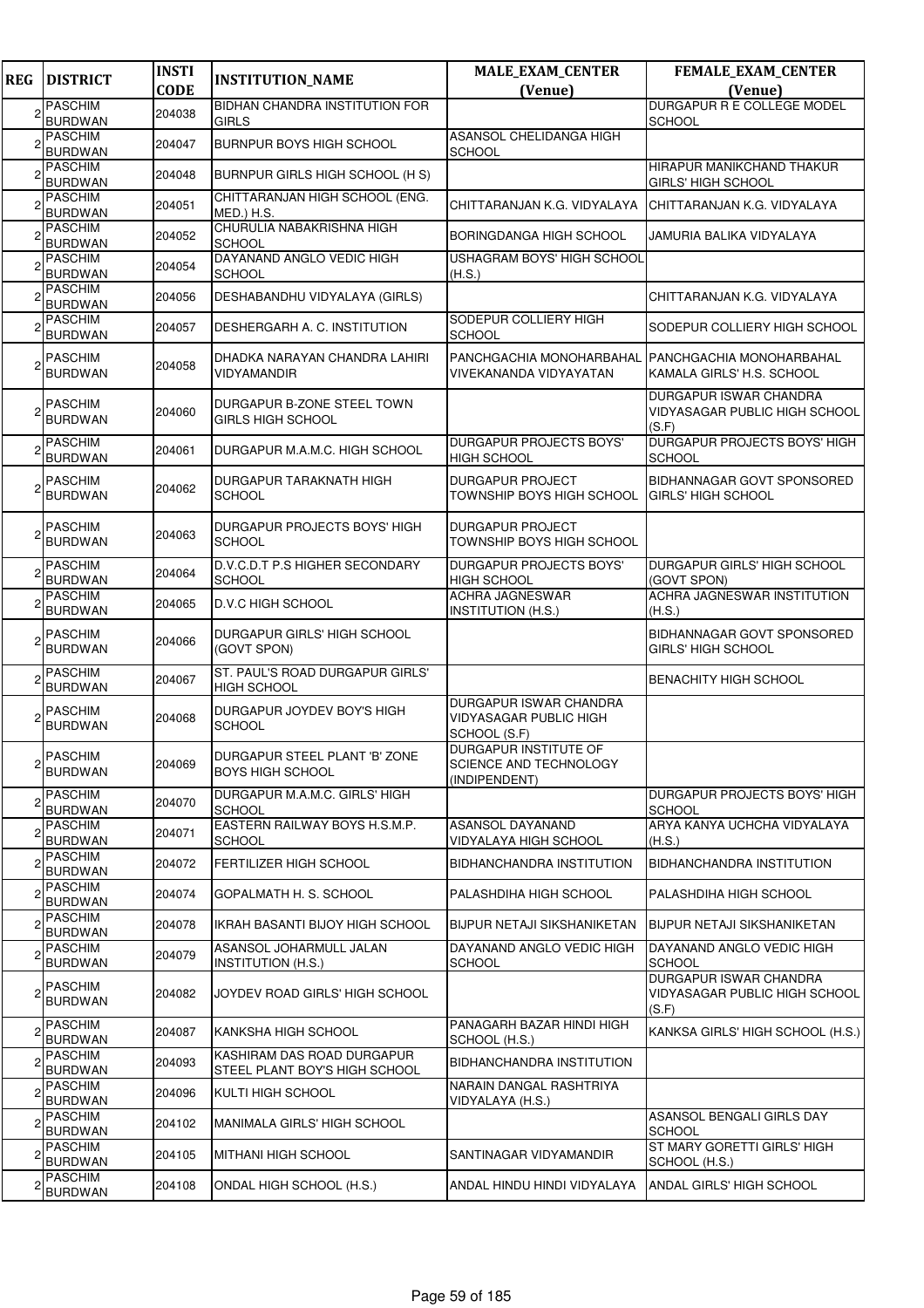| <b>REG</b> | <b>DISTRICT</b>                                    | <b>INSTI</b><br><b>CODE</b> | <b>INSTITUTION_NAME</b>                                                | <b>MALE_EXAM_CENTER</b><br>(Venue)                                            | FEMALE_EXAM_CENTER<br>(Venue)                          |
|------------|----------------------------------------------------|-----------------------------|------------------------------------------------------------------------|-------------------------------------------------------------------------------|--------------------------------------------------------|
| 2          | <b>PASCHIM</b><br><b>BURDWAN</b>                   | 204115                      | P C ROAD DURGAPUR STEEL PLANT<br><b>GIRLS HIGH SCHOOL</b>              |                                                                               | BIDHANCHANDRA INSTITUTION                              |
|            | <b>PASCHIM</b><br><b>BURDWAN</b>                   | 204116                      | RAHMANIA H S SCHOOL                                                    | DHADKA NARAYAN CHANDRA<br>LAHIRI VIDYAMANDIR                                  | BALBODHAN VIDYALAYA (HIGH)                             |
| 2          | <b>PASCHIM</b><br><b>BURDWAN</b>                   | 204117                      | RANIGANJ HIGH SCHOOL                                                   | BAKTARNAGAR HIGH SCHOOL                                                       |                                                        |
|            | <b>PASCHIM</b><br><b>BURDWAN</b>                   | 204118                      | RANIGANJ MARWARI SANATAN<br>VIDYALAYA                                  | RANIGANJ SRI DURGA<br>VIDYALAYA                                               | RANIGANJ BASANTI DEVI GOENKA<br>VIDYAMANDIR            |
|            | <b>PASCHIM</b>                                     | 204120                      | RAJPUR NANDI HIGH SCHOOL                                               | BIJPUR NETAJI SIKSHANIKETAN                                                   | JAMURIA BALIKA VIDYALAYA                               |
|            | <b>BURDWAN</b><br><b>PASCHIM</b><br><b>BURDWAN</b> | 204121                      | RUPNARAYANPUR HINDUSTHAN<br>CABLES HIGH SCHOOL                         | CHITTARANJAN HIGH SCHOOL<br>(ENG. MED.) H.S.                                  | DESHABANDHU VIDYALAYA (GIRLS)                          |
|            | <b>PASCHIM</b><br><b>BURDWAN</b>                   | 204125                      | SANTINAGAR VIDYAMANDIR                                                 | HIRAPUR MANIK CHAND THAKUR IST MARY GORETTI GIRLS' HIGH<br><b>INSTITUTION</b> | SCHOOL (H.S.)                                          |
|            | <b>PASCHIM</b><br><b>BURDWAN</b>                   | 204133                      | SHIVAJI ROAD DURGAPUR STEEL<br>PLANT BOYS HIGH SCHOOL                  | <b>BENACHITY HIGH SCHOOL</b>                                                  |                                                        |
|            | <b>PASCHIM</b><br><b>BURDWAN</b>                   | 204134                      | SEARSOLE RAJ HIGH SCHOOL                                               | RANIGANJ MARWARI SANATAN<br>VIDYALAYA                                         |                                                        |
|            | <b>PASCHIM</b><br><b>BURDWAN</b>                   | 204135                      | BARAKAR SREE MARWARI VIDYALAYA                                         | KULTI HIGH SCHOOL                                                             | KULTI GIRLS' HIGH SCHOOL (H/S)                         |
|            | <b>PASCHIM</b><br><b>BURDWAN</b>                   | 204137                      | SUBHASPALLI BIDYANIKETAN                                               | SANTINAGAR VIDYAMANDIR                                                        |                                                        |
|            | <b>PASCHIM</b><br><b>BURDWAN</b>                   | 204138                      | UKHRA KUNJA BEHARI INSTITUTION                                         | UKHRA ADARSHA HINDI HIGH<br>SCHOOL (H.S.)                                     | PULINBEHARI GOSTHOBEHARI<br><b>BALIKA BIDYAMANDIR</b>  |
|            | <b>PASCHIM</b><br><b>BURDWAN</b>                   | 204139                      | UMARANI GORAI M.K.GIRLS' HIGH<br><b>SCHOOL</b>                         |                                                                               | ASANSOL BENGALI GIRLS DAY<br><b>SCHOOL</b>             |
|            | <b>PASCHIM</b><br><b>BURDWAN</b>                   | 204142                      | PANSULI HIGH SCHOOL (H.S.)                                             | NUTANDANGA HIGH SCHOOL                                                        | NUTANDANGA HIGH SCHOOL                                 |
|            | PASCHIM<br><b>BURDWAN</b>                          | 204143                      | KULTI GIRLS' HIGH SCHOOL (H/S)                                         |                                                                               | JALADHI KUMARI DEVI UCHCHA<br><b>BALIKA VIDYALAYA</b>  |
|            | <b>PASCHIM</b><br><b>BURDWAN</b>                   | 204144                      | GOPALPUR HIGH SCHOOL                                                   | SAGARBHANGA HIGH SCHOOL                                                       | SAGARBHANGA HIGH SCHOOL                                |
|            | <b>PASCHIM</b><br><b>BURDWAN</b>                   | 204145                      | ASANSOL CHELIDANGA HIGH SCHOOL                                         | SANTINAGAR VIDYAMANDIR                                                        |                                                        |
|            | <b>PASCHIM</b><br><b>BURDWAN</b>                   | 204147                      | RAMKRISHNAPALLY VIVEKANANDA<br>VIDYAPITH                               | BIDHANCHANDRA INSTITUTION                                                     | BHIRINGI T N INSTITUTION                               |
|            | <b>PASCHIM</b><br><b>BURDWAN</b>                   | 204148                      | <b>GOURANGDI R K S INSTITUTION</b>                                     | <b>JAMGRAM ANCHALICK HIGH</b><br><b>SCHOOL</b>                                | <b>JAMGRAM ANCHALICK HIGH</b><br><b>SCHOOL</b>         |
|            | <b>PASCHIM</b><br><b>BURDWAN</b>                   | 204150                      | ST MARY GORETTI GIRLS' HIGH<br>SCHOOL (H.S.)                           |                                                                               | <b>BURNPUR GIRLS HIGH SCHOOL (H</b><br>S)              |
|            | <b>PASCHIM</b><br><b>BURDWAN</b>                   | 204152                      | BENACHITY BHARATIYA HINDI HIGH<br><b>SCHOOL</b>                        | RAMKRISHNAPALLY<br>VIVEKANANDA VIDYAPITH                                      | RAMKRISHNAPALLY VIVEKANANDA<br>VIDYAPITH               |
|            | <b>PASCHIM</b><br><b>BURDWAN</b>                   | 204154                      | <b>GANDHI MEMORIAL GIRLS' HIGH</b><br>SCHOOL (H.S.)                    |                                                                               | RANIGANJ BASANTI DEVI GOENKA<br>VIDYAMANDIR            |
| 2          | <b>PASCHIM</b><br><b>BURDWAN</b>                   | 204157                      | DURGAPUR A V B HIGH SCHOOL (H.S.)                                      | DURGAPUR M A M C TOWNSHIP<br>MODERN HIGH SCHOOL (H.S.)                        | DURGAPUR M A M C TOWNSHIP<br>MODERN HIGH SCHOOL (H.S.) |
| 2          | <b>PASCHIM</b><br><b>BURDWAN</b>                   | 204158                      | BARI VIDYALAYA HIGH SCHOOL                                             | ASANSOL CHELIDANGA HIGH<br><b>SCHOOL</b>                                      |                                                        |
|            | PASCHIM<br><b>BURDWAN</b>                          | 204160                      | SREE JAIPURIA HIGH SCHOOL                                              | <b>BAIDYANATHPUR HIGH SCHOOL</b>                                              | BAIDYANATHPUR HIGH SCHOOL                              |
|            | <b>PASCHIM</b><br><b>BURDWAN</b>                   | 204163                      | CHHOTODIGHARI VIDYAPITH                                                | HIRAPUR MANIK CHAND THAKUR<br>INSTITUTION                                     | <b>ST MARY GORETTI GIRLS' HIGH</b><br>SCHOOL (H.S.)    |
|            | <b>PASCHIM</b><br><b>BURDWAN</b>                   | 204164                      | ANDAL HINDU HINDI VIDYALAYA                                            | ONDAL HIGH SCHOOL (H.S.)                                                      | ANDAL GIRLS' HIGH SCHOOL                               |
|            | <b>PASCHIM</b><br>BURDWAN                          | 204165                      | ASANSOL DAYANAND VIDYALAYA HIGH LEASTERN RAILWAY BOYS<br><b>SCHOOL</b> | H.S.M.P. SCHOOL                                                               |                                                        |
|            | <b>PASCHIM</b><br><b>BURDWAN</b>                   | 204168                      | BIJPUR NETAJI SIKSHANIKETAN                                            | BORINGDANGA HIGH SCHOOL                                                       | JAMURIA BALIKA VIDYALAYA                               |
| 2          | <b>PASCHIM</b><br><b>BURDWAN</b>                   | 204170                      | KANKSA GIRLS' HIGH SCHOOL (H.S.)                                       |                                                                               | KANKSHA HIGH SCHOOL                                    |
|            | <b>PASCHIM</b><br><b>BURDWAN</b>                   | 204172                      | ANJUMAN URDU GIRLS HIGH SCHOOL                                         |                                                                               | SEARSOLE RAJ HIGH SCHOOL                               |
| 2          | PASCHIM<br><b>BURDWAN</b>                          | 204175                      | SAGARBHANGA HIGH SCHOOL                                                | DURGAPUR TARAKNATH HIGH<br><b>SCHOOL</b>                                      | DURGAPUR TARAKNATH HIGH<br><b>SCHOOL</b>               |
|            | <b>PASCHIM</b><br><b>BURDWAN</b>                   | 204187                      | HIRAPUR MANIK CHAND THAKUR<br><b>INSTITUTION</b>                       | ASANSOL CHELIDANGA HIGH<br>SCHOOL                                             |                                                        |
|            | 2 <sup>PASCHIM</sup><br><b>BURDWAN</b>             | 204188                      | KANYAPUR HIGH SCHOOL (H.S.)                                            | PANCHGACHIA MONOHARBAHAL<br>VIVEKANANDA VIDYAYATAN                            | PANCHGACHIA MONOHARBAHAL<br>KAMALA GIRLS' H.S. SCHOOL  |
| 2          | <b>PASCHIM</b><br><b>BURDWAN</b>                   | 204191                      | ASANSOL OLD STATION HIGH SCHOOL                                        | ASANSOL DAYANAND<br>VIDYALAYA HIGH SCHOOL                                     | ARYA KANYA UCHCHA VIDYALAYA<br>(H.S.)                  |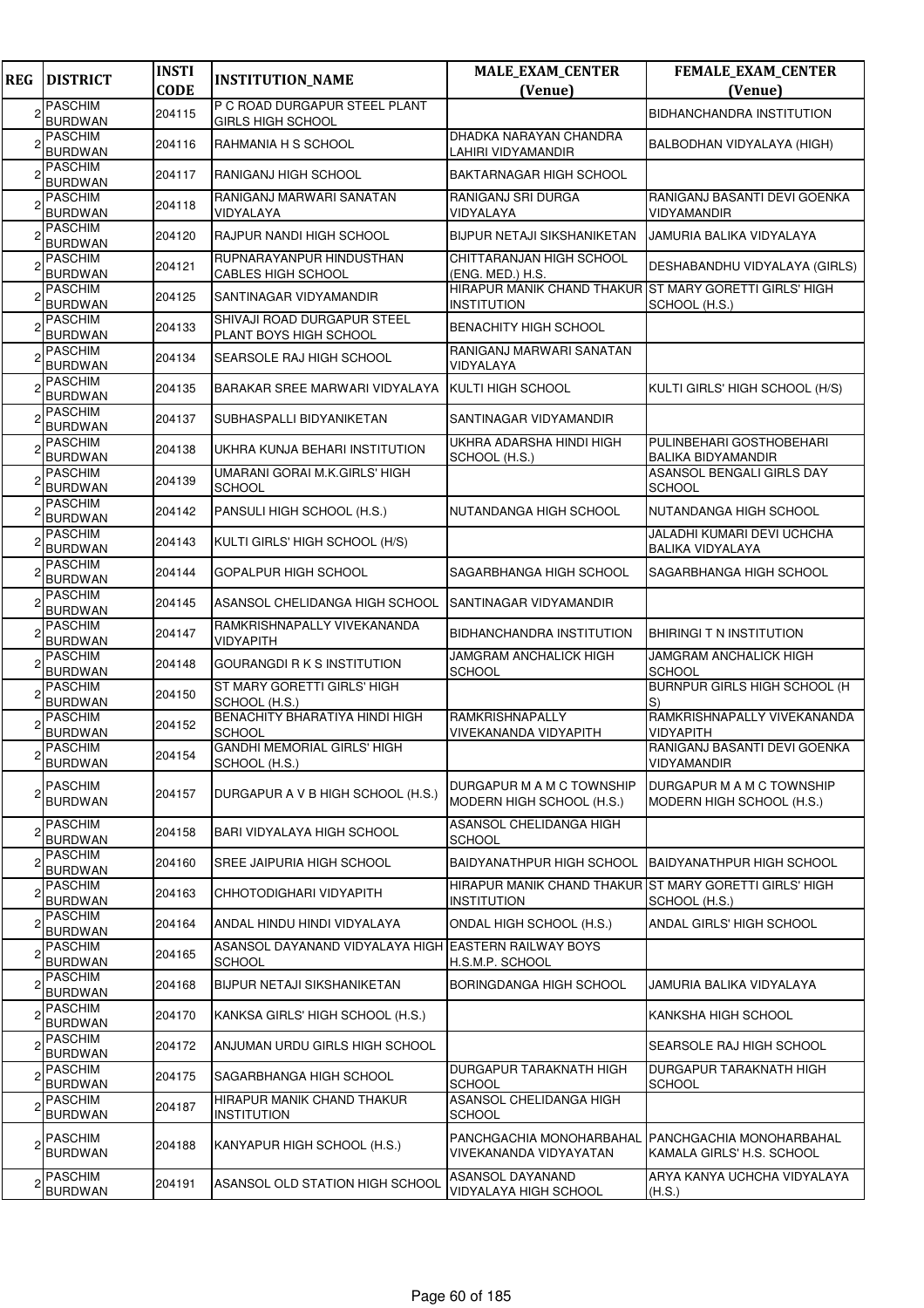| <b>REG</b> | <b>DISTRICT</b>                  | <b>INSTI</b><br><b>CODE</b> | <b>INSTITUTION_NAME</b>                                 | <b>MALE_EXAM_CENTER</b><br>(Venue)                                      | FEMALE_EXAM_CENTER<br>(Venue)                                           |
|------------|----------------------------------|-----------------------------|---------------------------------------------------------|-------------------------------------------------------------------------|-------------------------------------------------------------------------|
| 2          | <b>PASCHIM</b>                   | 204192                      |                                                         | <b>KULTI HIGH SCHOOL</b>                                                |                                                                         |
|            | <b>BURDWAN</b>                   |                             | <b>KENDWA HIGH SCHOOL</b>                               |                                                                         |                                                                         |
|            | <b>PASCHIM</b><br><b>BURDWAN</b> | 204216                      | ACHRA JAGNESWAR INSTITUTION<br>(H.S.)                   | CHITTARANJAN HIGH SCHOOL<br>(ENG. MED.) H.S.                            | DESHABANDHU VIDYALAYA (GIRLS)                                           |
|            | PASCHIM<br><b>BURDWAN</b>        | 204219                      | PANAGARH BAZAR HINDI HIGH<br>SCHOOL (H.S.)              | KANKSHA HIGH SCHOOL                                                     | KANKSA GIRLS' HIGH SCHOOL (H.S.)                                        |
|            | <b>PASCHIM</b><br><b>BURDWAN</b> | 204220                      | JALADHI KUMARI DEVI UCHCHA BALIKA<br>VIDYALAYA          |                                                                         | BELRUI NIKUNJAMOYEE GADADHAR<br><b>INSTITUTION</b>                      |
|            | <b>PASCHIM</b><br><b>BURDWAN</b> | 204223                      | BENACHITY NETAJI VIDYALAYA (HS)                         | <b>BENACHITY HIGH SCHOOL</b>                                            | <b>BENACHITY HIGH SCHOOL</b>                                            |
|            | PASCHIM<br><b>BURDWAN</b>        | 204225                      | KAJORA HIGH SCHOOL                                      | ONDAL HIGH SCHOOL (H.S.)                                                | ANDAL GIRLS' HIGH SCHOOL                                                |
|            | <b>PASCHIM</b><br><b>BURDWAN</b> | 204226                      | <b>BAHULA SASHI SMRITI HIGH SCHOOL</b>                  | KHANDRA HIGH SCHOOL (H.S.)                                              | KHANDRA HIGH SCHOOL (H.S.)                                              |
|            | <b>PASCHIM</b><br><b>BURDWAN</b> | 204227                      | PANCHGACHIA MONOHARBAHAL<br>KAMALA GIRLS' H.S. SCHOOL   |                                                                         | ETHORA SRISH CHANDRA<br><b>INSTITUTION</b>                              |
|            | <b>PASCHIM</b><br><b>BURDWAN</b> | 204228                      | KENDA HIGH SCHOOL                                       | <b>BAHADURPUR HIGH SCHOOL</b>                                           | <b>BAHADURPUR HIGH SCHOOL</b>                                           |
|            | PASCHIM<br><b>BURDWAN</b>        | 204229                      | <b>BAHADURPUR HIGH SCHOOL</b>                           | RAJPUR NANDI HIGH SCHOOL                                                | RAJPUR NANDI HIGH SCHOOL                                                |
|            | <b>PASCHIM</b><br><b>BURDWAN</b> | 204231                      | JAY KAY NAGAR HIGH SCHOOL                               | RANIGANJ HIGH SCHOOL                                                    | SEARSOL GIRLS' HIGH SCHOOL<br>(H.S.)                                    |
|            | <b>PASCHIM</b><br><b>BURDWAN</b> | 204240                      | <b>BENACHITY HIGH SCHOOL</b>                            | <b>BHIRINGI T N INSTITUTION</b>                                         | RAMKRISHNAPALLY VIVEKANANDA<br>VIDYAPITH                                |
|            | <b>PASCHIM</b><br><b>BURDWAN</b> | 204241                      | BIDHANNAGAR GOVT SPONSORED<br><b>GIRLS' HIGH SCHOOL</b> |                                                                         | DURGAPUR A V B HIGH SCHOOL<br>(H.S.)                                    |
|            | <b>PASCHIM</b><br><b>BURDWAN</b> | 204242                      | BIDHANNAGAR GOVT. SPONSORED<br>BOYS' HIGH SCHOOL (H.S.) | DURGAPUR M A M C TOWNSHIP<br>MODERN HIGH SCHOOL (H.S.)                  |                                                                         |
|            | <b>PASCHIM</b><br><b>BURDWAN</b> | 204243                      | ANGADPUR HIGH SCHOOL (H.S.)                             | DURGAPUR PROJECTS BOYS'<br><b>HIGH SCHOOL</b>                           | DURGAPUR PROJECTS BOYS' HIGH<br><b>SCHOOL</b>                           |
|            | <b>PASCHIM</b><br><b>BURDWAN</b> | 204244                      | ICHAPUR N C HIGH SCHOOL                                 | <b>DURGAPUR ISWAR CHANDRA</b><br>VIDYASAGAR PUBLIC HIGH<br>SCHOOL (S.F) | <b>DURGAPUR ISWAR CHANDRA</b><br>VIDYASAGAR PUBLIC HIGH SCHOOL<br>(S.F) |
|            | <b>PASCHIM</b><br><b>BURDWAN</b> | 204245                      | RANIGANJ URDU HIGH SCHOOL (H.S.)                        | RANIGANJ MARWARI SANATAN<br>VIDYALAYA                                   |                                                                         |
|            | <b>PASCHIM</b><br><b>BURDWAN</b> | 204246                      | RANIGANJ SRI DURGA VIDYALAYA                            | RANIGANJ HIGH SCHOOL                                                    | SEARSOL GIRLS' HIGH SCHOOL<br>(H.S.)                                    |
|            | <b>PASCHIM</b><br><b>BURDWAN</b> | 204247                      | <b>JAMURIA HINDI HIGH SCHOOL</b>                        | <b>BIJPUR NETAJI SIKSHANIKETAN</b>                                      | <b>BIJPUR NETAJI SIKSHANIKETAN</b>                                      |
|            | <b>PASCHIM</b><br><b>BURDWAN</b> | 204248                      | RANIGANJ BASANTI DEVI GOENKA<br>VIDYAMANDIR             |                                                                         | RANIGANJ JAMUNAMAYEE BALIKA<br>VIDYALAYA (H.S.)                         |
|            | <b>PASCHIM</b><br><b>BURDWAN</b> | 204249                      | SEARSOL GIRLS' HIGH SCHOOL (H.S.)                       |                                                                         | SEARSOLE RAJ HIGH SCHOOL                                                |
|            | PASCHIM<br><b>BURDWAN</b>        | 204250                      | RANIGANJ JAMUNAMAYEE BALIKA<br>VIDYALAYA (H.S.)         |                                                                         | SEARSOL GIRLS' HIGH SCHOOL<br>(H.S.)                                    |
| 2          | <b>PASCHIM</b><br><b>BURDWAN</b> | 204251                      | CHELOD HIGH SCHOOL                                      | RANIGANJ HIGH SCHOOL                                                    | SEARSOLE RAJ HIGH SCHOOL                                                |
|            | PASCHIM<br><b>BURDWAN</b>        | 204252                      | KALLA HARIPADA HIGH SCHOOL                              | DOMOHANI KELEJORA HIGH<br><b>SCHOOL</b>                                 | DOMOHANI KELEJORA GIRLS'HIGH<br><b>SCHOOL</b>                           |
|            | <b>PASCHIM</b><br><b>BURDWAN</b> | 204253                      | HIRAPUR MANIKCHAND THAKUR<br><b>GIRLS' HIGH SCHOOL</b>  |                                                                         | ST MARY GORETTI GIRLS' HIGH<br>SCHOOL (H.S.)                            |
|            | <b>PASCHIM</b><br><b>BURDWAN</b> | 204256                      | KULTI HINDI BALIKA VIDYALAYA (H.S.)                     |                                                                         | KULTI GIRLS' HIGH SCHOOL (H/S)                                          |
|            | <b>PASCHIM</b><br><b>BURDWAN</b> | 204257                      | ASANSOL IDGAH HIGH SCHOOL                               | <b>ASANSOL DAYANAND</b><br>VIDYALAYA HIGH SCHOOL                        |                                                                         |
|            | PASCHIM<br><b>BURDWAN</b>        | 204258                      | BALLAVPUR RAMGOPAL SARAF<br>VIDYAPITH (H.S.)            | RANIGANJ MARWARI SANATAN<br>VIDYALAYA                                   | RANIGANJ BASANTI DEVI GOENKA<br>VIDYAMANDIR                             |
|            | PASCHIM<br><b>BURDWAN</b>        | 204259                      | RAMBANDH ADARSH VIDYALAYA FOR<br>GIRLS (H.S.)           |                                                                         | ASANSOL TULSIRANI BALIKA<br>SIKSHA SADAN                                |
|            | <b>PASCHIM</b><br><b>BURDWAN</b> | 204260                      | ANDAL GIRLS' HIGH SCHOOL                                |                                                                         | ONDAL HIGH SCHOOL (H.S.)                                                |
|            | <b>PASCHIM</b><br><b>BURDWAN</b> | 204261                      | DOMOHANI KELEJORA GIRLS'HIGH<br><b>SCHOOL</b>           |                                                                         | DOMOHANI KELEJORA HIGH<br><b>SCHOOL</b>                                 |
|            | <b>PASCHIM</b><br><b>BURDWAN</b> | 204262                      | UKHRA NEHRU VIDYAPITH (HIGH<br>SCHOOL)                  | UKHRA KUNJA BEHARI<br><b>INSTITUTION</b>                                | PULINBEHARI GOSTHOBEHARI<br><b>BALIKA BIDYAMANDIR</b>                   |
|            | <b>PASCHIM</b><br>BURDWAN        | 204264                      | RAHAMATNAGAR IQBAL ACADEMY<br>HIGH SCHOOL               | ONDAL HIGH SCHOOL (H.S.)                                                | ONDAL HIGH SCHOOL (H.S.)                                                |
|            | <b>PASCHIM</b><br><b>BURDWAN</b> | 204265                      | KHANDRA HIGH SCHOOL (H.S.)                              | UKHRA KUNJA BEHARI<br><b>INSTITUTION</b>                                | PULINBEHARI GOSTHOBEHARI<br><b>BALIKA BIDYAMANDIR</b>                   |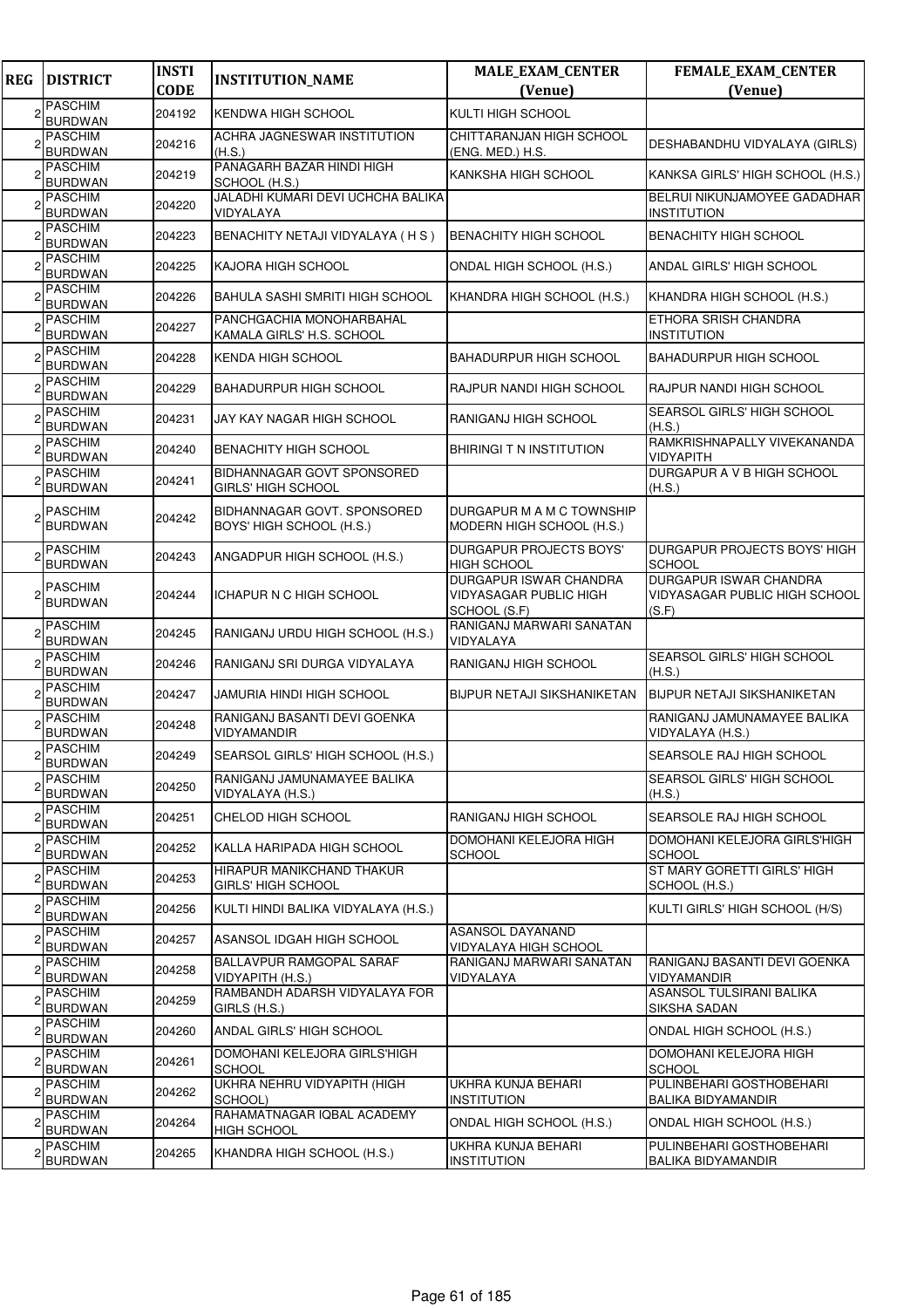| <b>REG</b> | <b>DISTRICT</b>                  | <b>INSTI</b><br><b>CODE</b> | <b>INSTITUTION_NAME</b>                                       | <b>MALE_EXAM_CENTER</b><br>(Venue)                                      | FEMALE_EXAM_CENTER<br>(Venue)                          |
|------------|----------------------------------|-----------------------------|---------------------------------------------------------------|-------------------------------------------------------------------------|--------------------------------------------------------|
|            | <b>PASCHIM</b><br><b>BURDWAN</b> | 204270                      | ETHORA SRISH CHANDRA INSTITUTION                              | PANCHGACHIA MONOHARBAHAL<br>VIVEKANANDA VIDYAYATAN                      | PANCHGACHIA ADARSHA HINDI<br>VIDYALAYA                 |
|            | <b>PASCHIM</b><br><b>BURDWAN</b> | 204271                      | NARAIN DANGAL RASHTRIYA<br>VIDYALAYA (H.S.)                   | <b>BELRUI NIKUNJAMOYEE</b><br><b>GADADHAR INSTITUTION</b>               | BELRUI NIKUNJAMOYEE GADADHAR<br><b>INSTITUTION</b>     |
|            | <b>PASCHIM</b><br><b>BURDWAN</b> | 204272                      | CHITTARANJAN M. S. GIRLS' HIGH<br>SCHOOL (H.S.)               |                                                                         | DESHABANDHU VIDYALAYA (GIRLS)                          |
|            | <b>PASCHIM</b><br><b>BURDWAN</b> | 204273                      | DURGAPUR PROJECT TOWNSHIP<br><b>BOYS HIGH SCHOOL</b>          | DURGAPUR PROJECTS BOYS'<br><b>HIGH SCHOOL</b>                           |                                                        |
|            | <b>PASCHIM</b><br><b>BURDWAN</b> | 204275                      | PALASHDIHA HIGH SCHOOL                                        | <b>BHIRINGIT N INSTITUTION</b>                                          | <b>BHIRINGI T N INSTITUTION</b>                        |
|            | <b>PASCHIM</b><br><b>BURDWAN</b> | 204276                      | MAHISILA GOVT. COLONY HIGH<br>SCHOOL (H.S.)                   | ASANSOL DAYANAND<br>VIDYALAYA HIGH SCHOOL                               |                                                        |
|            | <b>PASCHIM</b><br><b>BURDWAN</b> | 204278                      | DURGAPUR HIGHER SECONDARY<br>SCHOOL OF COMMERCE AND SCIENCE   | DURGAPUR ISWAR CHANDRA<br><b>VIDYASAGAR PUBLIC HIGH</b><br>SCHOOL (S.F) | DURGAPUR M A M C TOWNSHIP<br>MODERN HIGH SCHOOL (H.S.) |
|            | <b>PASCHIM</b><br><b>BURDWAN</b> | 204279                      | DURGAPUR INSTITUTE OF SCIENCE<br>AND TECHNOLOGY (INDIPENDENT) | DURGAPUR M A M C TOWNSHIP<br>MODERN HIGH SCHOOL (H.S.)                  | DURGAPUR M A M C TOWNSHIP<br>MODERN HIGH SCHOOL (H.S.) |
|            | <b>PASCHIM</b><br><b>BURDWAN</b> | 204280                      | <b>BAKTARNAGAR HIGH SCHOOL</b>                                | RANIGANJ SRI DURGA<br>VIDYALAYA                                         | RANIGANJ JAMUNAMAYEE BALIKA<br>VIDYALAYA (H.S.)        |
|            | <b>PASCHIM</b><br><b>BURDWAN</b> | 204281                      | RAHMAT NAGAR HIGH SCHOOL                                      | SANTINAGAR VIDYAMANDIR                                                  | ST MARY GORETTI GIRLS' HIGH<br>SCHOOL (H.S.)           |
|            | <b>PASCHIM</b><br><b>BURDWAN</b> | 204282                      | PANCHGACHIA MONOHARBAHAL<br>VIVEKANANDA VIDYAYATAN            | ETHORA SRISH CHANDRA<br><b>INSTITUTION</b>                              |                                                        |
|            | <b>PASCHIM</b><br><b>BURDWAN</b> | 204289                      | GOURBAZAR RAMPADA HIGH SCHOOL<br>(H.S.)                       | NUTANDANGA HIGH SCHOOL                                                  | PANSULI HIGH SCHOOL (H.S.)                             |
|            | <b>PASCHIM</b><br><b>BURDWAN</b> | 204290                      | BAIDYANATHPUR HIGH SCHOOL                                     | SREE JAIPURIA HIGH SCHOOL                                               | SREE JAIPURIA HIGH SCHOOL                              |
|            | <b>PASCHIM</b><br><b>BURDWAN</b> | 204291                      | PULINBEHARI GOSTHOBEHARI BALIKA<br><b>BIDYAMANDIR</b>         |                                                                         | UKHRA ADARSHA HINDI HIGH<br>SCHOOL (H.S.)              |
|            | <b>PASCHIM</b><br><b>BURDWAN</b> | 204294                      | LAUDOHA KALI TARA BIJOY<br><b>INSTITUTION (H.S.)</b>          | PANSULI HIGH SCHOOL (H.S.)                                              | PANSULI HIGH SCHOOL (H.S.)                             |
|            | <b>PASCHIM</b><br><b>BURDWAN</b> | 204297                      | MALANDIGHI DURGADAS<br>VIDYAMANDIR                            | GOPALPUR HIGH SCHOOL                                                    | GOPALPUR HIGH SCHOOL                                   |
|            | <b>PASCHIM</b><br><b>BURDWAN</b> | 204298                      | <b>USHAGRAM GIRLS' HIGH SCHOOL</b><br>(H.S.)                  |                                                                         | ARYA KANYA UCHCHA VIDYALAYA<br>(H.S.)                  |
|            | <b>PASCHIM</b><br><b>BURDWAN</b> | 204309                      | UKHRA ADARSHA HINDI HIGH SCHOOL<br>(H.S.)                     | UKHRA KUNJA BEHARI<br><b>INSTITUTION</b>                                | PULINBEHARI GOSTHOBEHARI<br><b>BALIKA BIDYAMANDIR</b>  |
|            | <b>PASCHIM</b><br><b>BURDWAN</b> | 204310                      | HAJI QADAM RASUL HIGH SCHOOL<br>(H.S)                         | <b>ASANSOL DAYANAND</b><br>VIDYALAYA HIGH SCHOOL                        | UMARANI GORAI M.K.GIRLS' HIGH<br><b>SCHOOL</b>         |
|            | <b>PASCHIM</b><br><b>BURDWAN</b> | 204311                      | BALBODHAN VIDYALAYA (HIGH)                                    | PANCHGACHIA ADARSHA HINDI<br>VIDYALAYA                                  | PANCHGACHIA MONOHARBAHAL<br>VIVEKANANDA VIDYAYATAN     |
|            | <b>PASCHIM</b><br><b>BURDWAN</b> | 204312                      | SODEPUR COLLIERY HIGH SCHOOL                                  | SODEPUR COLLIERY HIGH<br><b>SCHOOL</b>                                  | SODEPUR COLLIERY HIGH SCHOOL                           |
|            | <b>PASCHIM</b><br><b>BURDWAN</b> | 204313                      | PANDAVESWAR RAKHAL CHANDRA<br>BALIKA VIDYALAYA                |                                                                         | BAIDYANATHPUR HIGH SCHOOL                              |
|            | <b>PASCHIM</b><br><b>BURDWAN</b> | 204315                      | KULTI MILLAT URDU GIRLS' HIGH<br><b>SCHOOL</b>                |                                                                         | KULTI GIRLS' HIGH SCHOOL (H/S)                         |
|            | <b>PASCHIM</b><br><b>BURDWAN</b> | 204321                      | SANCTORIA DISERGARH GIRLS' HIGH<br>SCHOOL H S                 |                                                                         | SODEPUR COLLIERY HIGH SCHOOL                           |
|            | <b>PASCHIM</b><br><b>BURDWAN</b> | 204325                      | AMRAI HIGH SCHOOL (H.S.)                                      | <b>BENACHITY BHARATIYA HINDI</b><br><b>HIGH SCHOOL</b>                  | BENACHITY BHARATIYA HINDI HIGH<br><b>SCHOOL</b>        |
|            | <b>PASCHIM</b><br><b>BURDWAN</b> | 204326                      | ASANSOL COLLEGIATE SCHOOL                                     | DHADKA NARAYAN CHANDRA<br>LAHIRI VIDYAMANDIR                            | DHADKA NARAYAN CHANDRA<br>LAHIRI VIDYAMANDIR           |
|            | PASCHIM<br><b>BURDWAN</b>        | 204328                      | NIMSHA KHOTTADIHI ALINAGAR HIGH<br><b>SCHOOL</b>              | <b>BAHADURPUR HIGH SCHOOL</b>                                           | <b>BAHADURPUR HIGH SCHOOL</b>                          |
|            | <b>PASCHIM</b><br><b>BURDWAN</b> | 204333                      | NADIHA HIGH SCHOOL (H.S.)                                     | DURGAPUR PROJECTS BOYS'<br><b>HIGH SCHOOL</b>                           | DURGAPUR PROJECTS BOYS' HIGH<br><b>SCHOOL</b>          |
|            | <b>PASCHIM</b><br><b>BURDWAN</b> | 204335                      | CHINCHURIA UPENDRANATH HIGH<br><b>SCHOOL</b>                  | <b>BAHADURPUR HIGH SCHOOL</b>                                           | <b>BAHADURPUR HIGH SCHOOL</b>                          |
|            | <b>PASCHIM</b><br><b>BURDWAN</b> | 204337                      | SRIPUR HIGH SCHOOL                                            | BORINGDANGA HIGH SCHOOL                                                 | BORINGDANGA HIGH SCHOOL                                |
| 2          | <b>PASCHIM</b><br><b>BURDWAN</b> | 204340                      | EKLAVYA MODEL RESIDENTIAL<br><b>SCHOOL</b>                    | KANKSHA HIGH SCHOOL                                                     | KANKSA GIRLS' HIGH SCHOOL (H.S.)                       |
|            | <b>PASCHIM</b><br><b>BURDWAN</b> | 204345                      | ARYA KANYA UCHCHA VIDYALAYA<br>(H.S.)                         |                                                                         | UMARANI GORAI M.K.GIRLS' HIGH<br><b>SCHOOL</b>         |
|            | <b>PASCHIM</b><br><b>BURDWAN</b> | 204346                      | SHILAMPUR HIGH SCHOOL                                         | PANAGARH BAZAR HINDI HIGH<br>SCHOOL (H.S.)                              | KANKSA GIRLS' HIGH SCHOOL (H.S.)                       |
|            | <b>PASCHIM</b><br><b>BURDWAN</b> | 204347                      | DURGAPUR M A M C TOWNSHIP<br>MODERN HIGH SCHOOL (H.S.)        | DURGAPUR A V B HIGH SCHOOL<br>(H.S.)                                    | DURGAPUR A V B HIGH SCHOOL<br>(H.S.)                   |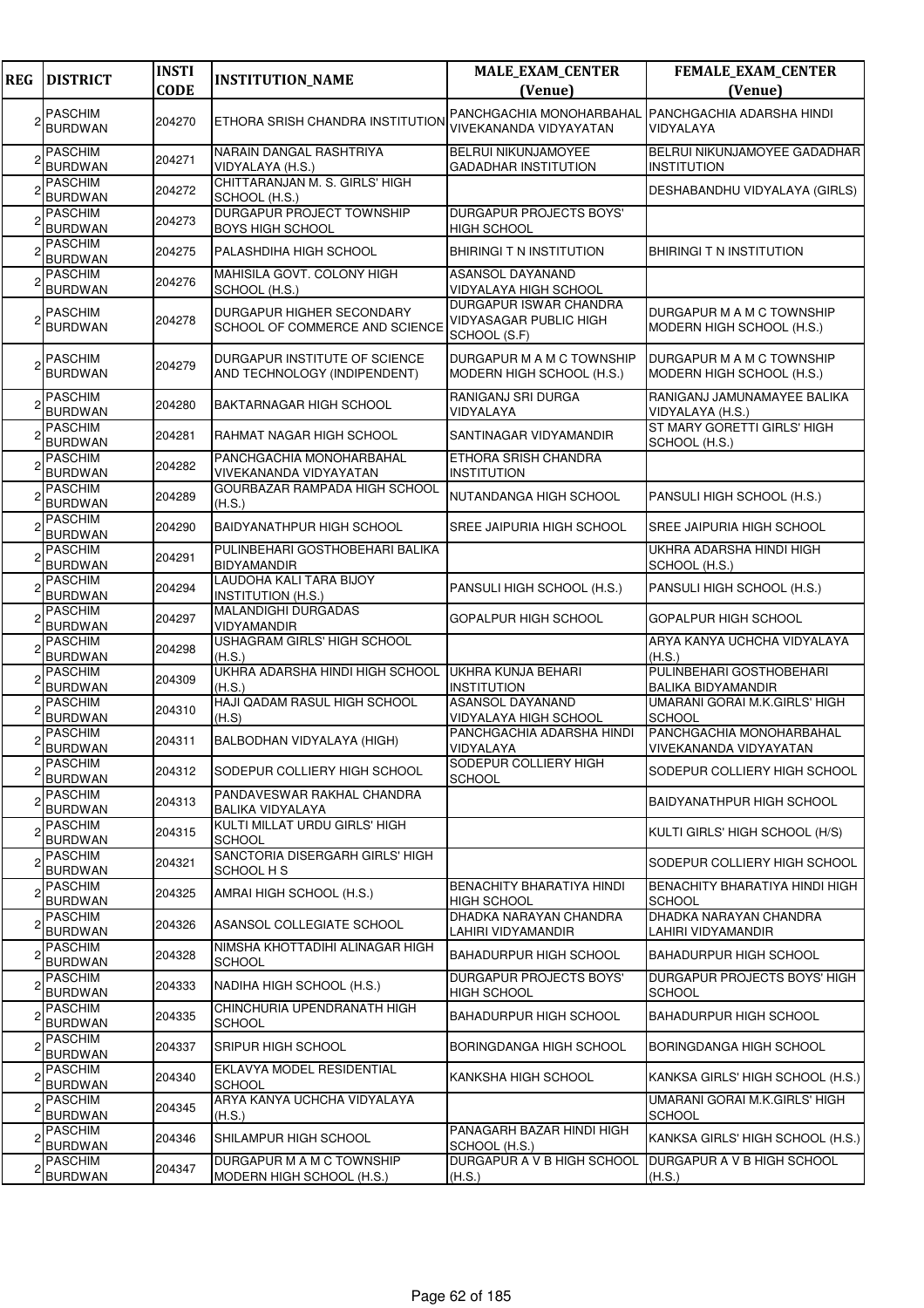| <b>REG</b>     | <b>DISTRICT</b>                        | <b>INSTI</b> | <b>INSTITUTION_NAME</b>                                 | <b>MALE_EXAM_CENTER</b>                                                     | <b>FEMALE_EXAM_CENTER</b>                              |
|----------------|----------------------------------------|--------------|---------------------------------------------------------|-----------------------------------------------------------------------------|--------------------------------------------------------|
|                |                                        | <b>CODE</b>  |                                                         | (Venue)                                                                     | (Venue)                                                |
| 2              | <b>PASCHIM</b><br><b>BURDWAN</b>       | 204352       | AJODHYA HIGH SCHOOL                                     | PEARIGANJ CHARUCHANDRA<br><b>HIGH SCHOOL</b>                                | PEARIGANJ CHARUCHANDRA HIGH<br><b>SCHOOL</b>           |
|                | <b>PASCHIM</b><br><b>BURDWAN</b>       | 204354       | BOGRA VIVEKANANDA MISSION HIGH<br><b>SCHOOL</b>         | SRIPUR HIGH SCHOOL                                                          | SRIPUR HIGH SCHOOL                                     |
| 2              | <b>PASCHIM</b><br><b>BURDWAN</b>       | 204357       | GOPALPUR GIRLS' HIGH SCHOOL                             |                                                                             | GOPALPUR HIGH SCHOOL                                   |
|                | <b>PASCHIM</b><br><b>BURDWAN</b>       | 204360       | NUTANDANGA HIGH SCHOOL                                  | PANSULI HIGH SCHOOL (H.S.)                                                  | PANSULI HIGH SCHOOL (H.S.)                             |
|                | <b>PASCHIM</b><br><b>BURDWAN</b>       | 204361       | DURGAPUR PROJECTS TOWNSHIP<br><b>GIRLS' HIGH SCHOOL</b> |                                                                             | DURGAPUR GIRLS' HIGH SCHOOL<br>(GOVT SPON)             |
|                | <b>PASCHIM</b><br><b>BURDWAN</b>       | 204366       | <b>BIJRA HIGH SCHOOL</b>                                | BENACHITY BHARATIYA HINDI<br><b>HIGH SCHOOL</b>                             | BENACHITY BHARATIYA HINDI HIGH<br><b>SCHOOL</b>        |
|                | <b>PASCHIM</b><br><b>BURDWAN</b>       | 204371       | ST. JOSEPH'S HIGH SCHOOL                                | ASANSOL DAYANAND<br>VIDYALAYA HIGH SCHOOL                                   |                                                        |
|                | <b>PASCHIM</b><br><b>BURDWAN</b>       | 204378       | KHAS KAJORA HIGH SCHOOL                                 | ANDAL HINDU HINDI VIDYALAYA                                                 | ANDAL HINDU HINDI VIDYALAYA                            |
|                | <b>PASCHIM</b><br><b>BURDWAN</b>       | 204384       | AMLAJORAH HIGH SCHOOL                                   | SAGARBHANGA HIGH SCHOOL                                                     | DURGAPUR TARAKNATH HIGH<br><b>SCHOOL</b>               |
|                | <b>PASCHIM</b><br><b>BURDWAN</b>       | 204385       | BARAKAR ADARSH VIDYALAYA                                | KULTI HIGH SCHOOL                                                           |                                                        |
|                | <b>PASCHIM</b><br><b>BURDWAN</b>       | 204389       | <b>BEGUNIA HIGH SCHOOL</b>                              | KULTI HIGH SCHOOL                                                           | JALADHI KUMARI DEVI UCHCHA<br><b>BALIKA VIDYALAYA</b>  |
|                | <b>PASCHIM</b><br><b>BURDWAN</b>       | 204390       | ACHRA ROY BALARAM GIRLS' HIGH<br><b>SCHOOL</b>          |                                                                             | DESHABANDHU VIDYALAYA (GIRLS)                          |
|                | <b>PASCHIM</b><br><b>BURDWAN</b>       | 204397       | USHAGRAM BOYS' HIGH SCHOOL (H.S.)                       | EASTERN RAILWAY BOYS<br>H.S.M.P. SCHOOL                                     |                                                        |
|                | 2 <sup>PASCHIM</sup><br><b>BURDWAN</b> | 204401       | TECHNO INDIA GROUP ACADEMIA                             | DURGAPUR M A M C TOWNSHIP<br>MODERN HIGH SCHOOL (H.S.)                      | DURGAPUR M A M C TOWNSHIP<br>MODERN HIGH SCHOOL (H.S.) |
| 2              | <b>PASCHIM</b><br><b>BURDWAN</b>       | 204414       | NEPALIPARA HINDI HIGH SCHOOL                            | DURGAPUR TARAKNATH HIGH<br><b>SCHOOL</b>                                    | DURGAPUR GIRLS' HIGH SCHOOL<br>(GOVT SPON)             |
|                | <b>PASCHIM</b><br><b>BURDWAN</b>       | 204423       | DOMOHANI KELEJORA HIGH SCHOOL                           | <b>DOMOHANI KELEJORA</b><br><b>GIRLS'HIGH SCHOOL</b>                        |                                                        |
|                | <b>PASCHIM</b><br><b>BURDWAN</b>       | 204429       | BIRKULTI N.G.M HIGH SCHOOL                              | BORINGDANGA HIGH SCHOOL                                                     | BORINGDANGA HIGH SCHOOL                                |
|                | <b>PASCHIM</b><br><b>BURDWAN</b>       | 204445       | NARSAMUDA JANAKALYAN SAMITY<br><b>HIGH SCHOOL</b>       | ASANSOL DAYANAND<br>VIDYALAYA HIGH SCHOOL                                   | ASANSOL BENGALI GIRLS DAY<br><b>SCHOOL</b>             |
|                | <b>PASCHIM</b><br><b>BURDWAN</b>       | 204448       | <b>ISPATNAGARI MEGHNAD SAHA</b><br>MADHYAMIK VIDYALAYA  | <b>BIJRA HIGH SCHOOL</b>                                                    | <b>BIJRA HIGH SCHOOL</b>                               |
|                | <b>PASCHIM</b><br><b>BURDWAN</b>       | 204455       | ASANSOL GURU NANAK MISSION HIGH<br><b>SCHOOL</b>        | DAYANAND ANGLO VEDIC HIGH<br>SCHOOL                                         | ARYA KANYA UCHCHA VIDYALAYA<br>(H.S.)                  |
|                | <b>PASCHIM</b><br><b>BURDWAN</b>       | 204456       | <b>BHIRINGI GIRLS' HIGH SCHOOL</b>                      |                                                                             | BHIRINGI T N INSTITUTION                               |
| 2              | <b>PASCHIM</b><br><b>BURDWAN</b>       | 204457       | DURGAPUR RAI RANI DEBI GIRLS HIGH<br><b>SCHOOL</b>      |                                                                             | SAGARBHANGA HIGH SCHOOL                                |
| 2              | <b>PASCHIM</b><br><b>BURDWAN</b>       | 204461       | OLD EGARA HIGH SCHOOL (H.S.)                            | BAKTARNAGAR HIGH SCHOOL                                                     | RANIGANJ JAMUNAMAYEE BALIKA<br>VIDYALAYA (H.S.)        |
| 2              | PASCHIM<br><b>BURDWAN</b>              | 204466       | BHURKUNDA N.C. INSTITUTION                              | <b>BIJRA HIGH SCHOOL</b>                                                    | <b>BIJRA HIGH SCHOOL</b>                               |
| 2              | <b>PASCHIM</b><br><b>BURDWAN</b>       | 204469       | BORINGDANGA HIGH SCHOOL                                 | RAJPUR NANDI HIGH SCHOOL                                                    | RAJPUR NANDI HIGH SCHOOL                               |
| $\overline{c}$ | <b>PASCHIM</b><br><b>BURDWAN</b>       | 204475       | ASANSOL DR. SHYAMA PROSAD<br>VIDYALAYA                  | PANCHGACHIA MONOHARBAHAL<br>VIVEKANANDA VIDYAYATAN                          | PANCHGACHIA MONOHARBAHAL<br>KAMALA GIRLS' H.S. SCHOOL  |
| 2              | <b>PASCHIM</b><br><b>BURDWAN</b>       | 204482       | MOHISILA NANIGOPAL ROY SMRITI<br>BALIKA VIDYA NIKETAN   |                                                                             | ASANSOL TULSIRANI BALIKA<br>SIKSHA SADAN               |
|                | 2 <sup>PASCHIM</sup><br><b>BURDWAN</b> | 204483       | PANCHGACHIA ADARSHA HINDI<br>VIDYALAYA                  | PANCHGACHIA MONOHARBAHAL<br>VIVEKANANDA VIDYAYATAN                          | ETHORA SRISH CHANDRA<br>INSTITUTION                    |
| $\overline{c}$ | <b>PASCHIM</b><br><b>BURDWAN</b>       | 204485       | JAMDAHA HIGH SCHOOL                                     | GOPALPUR HIGH SCHOOL                                                        | GOPALPUR HIGH SCHOOL                                   |
| 2              | PASCHIM<br><b>BURDWAN</b>              | 204493       | SURJANAGAR DHAKESWARI HIGH<br><b>SCHOOL</b>             | HIRAPUR MANIK CHAND THAKUR  HIRAPUR MANIKCHAND THAKUR<br><b>INSTITUTION</b> | GIRLS' HIGH SCHOOL                                     |
| 2              | <b>PASCHIM</b><br><b>BURDWAN</b>       | 204495       | SRIPUR GIRLS HIGH SCHOOL                                |                                                                             | SRIPUR HIGH SCHOOL                                     |
| 2              | <b>PASCHIM</b><br><b>BURDWAN</b>       | 204499       | BENALI SRI C.K.C.T. HIGH SCHOOL<br>(H.S.)               | BIJPUR NETAJI SIKSHANIKETAN                                                 | BIJPUR NETAJI SIKSHANIKETAN                            |
|                | <b>PASCHIM</b><br><b>BURDWAN</b>       | 204500       | ASANSOL ARUNODAY HIGH SCHOOL                            | BALBODHAN VIDYALAYA (HIGH)                                                  | BALBODHAN VIDYALAYA (HIGH)                             |
|                | <b>PASCHIM</b><br><b>BURDWAN</b>       | 204504       | BURNPUR SRI GURU NANAK HIGH<br>SCHOOL FOR GIRLS         |                                                                             | HIRAPUR MANIKCHAND THAKUR<br><b>GIRLS' HIGH SCHOOL</b> |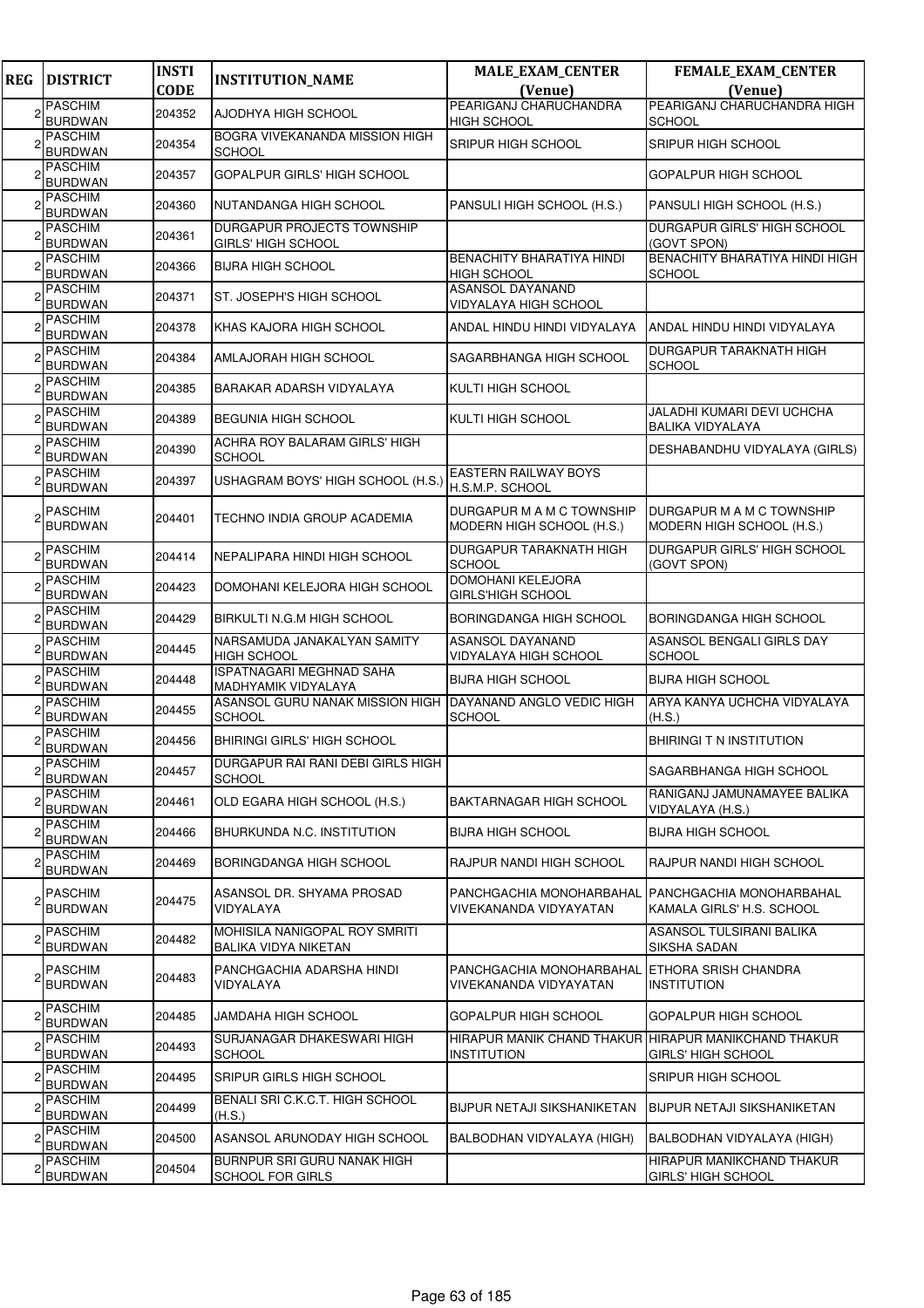| <b>REG</b> | <b>DISTRICT</b>                  | <b>INSTI</b><br><b>CODE</b> | <b>INSTITUTION_NAME</b>                                                       | <b>MALE_EXAM_CENTER</b>                                          | <b>FEMALE_EXAM_CENTER</b><br>(Venue)                                           |
|------------|----------------------------------|-----------------------------|-------------------------------------------------------------------------------|------------------------------------------------------------------|--------------------------------------------------------------------------------|
|            |                                  |                             |                                                                               | (Venue)                                                          |                                                                                |
|            | <b>PASCHIM</b><br><b>BURDWAN</b> | 204505                      | <b>BURNPUR SUBHASPALLI</b><br>VIDYANIKETAN GIRLS HIGH SCHOOL                  |                                                                  | <b>ASANSOL TULSIRANI BALIKA</b><br><b>SIKSHA SADAN</b>                         |
|            | <b>PASCHIM</b><br><b>BURDWAN</b> | 204508                      | <b>MAHATMA GANDHI HIGH SCHOOL</b>                                             | SANTINAGAR VIDYAMANDIR                                           | ST MARY GORETTI GIRLS' HIGH<br>SCHOOL (H.S.)                                   |
|            | <b>PASCHIM</b><br><b>BURDWAN</b> | 204509                      | JAMGRAM ANCHALICK HIGH SCHOOL                                                 | DOMOHANI KELEJORA HIGH<br><b>SCHOOL</b>                          | DOMOHANI KELEJORA GIRLS'HIGH<br><b>SCHOOL</b>                                  |
|            | <b>PASCHIM</b><br><b>BURDWAN</b> | 204510                      | JEMUABHADUBALA BIDYAPITH                                                      | DURGAPUR A V B HIGH SCHOOL<br>(H.S.)                             | DURGAPUR A V B HIGH SCHOOL<br>(H.S.)                                           |
|            | <b>PASCHIM</b><br><b>BURDWAN</b> | 204513                      | SODEPUR COLLIERY HIGH SCHOOL                                                  | NARAIN DANGAL RASHTRIYA<br>VIDYALAYA (H.S.)                      | JALADHI KUMARI DEVI UCHCHA<br><b>BALIKA VIDYALAYA</b>                          |
|            | <b>PASCHIM</b><br><b>BURDWAN</b> | 204514                      | SRIPUR HAT HIGH SCHOOL                                                        | SRIPUR HIGH SCHOOL                                               | SRIPUR HIGH SCHOOL                                                             |
|            | <b>PASCHIM</b><br><b>BURDWAN</b> | 204518                      | JAMURIA BALIKA VIDYALAYA                                                      |                                                                  | <b>BIJPUR NETAJI SIKSHANIKETAN</b>                                             |
|            | <b>PASCHIM</b><br><b>BURDWAN</b> | 204520                      | SUREN CHANDRA MODERN SCHOOL<br>(H.S)                                          | DURGAPUR ISWAR CHANDRA<br>VIDYASAGAR PUBLIC HIGH<br>SCHOOL (S.F) | DURGAPUR ISWAR CHANDRA<br>VIDYASAGAR PUBLIC HIGH SCHOOL<br>(S.F)               |
|            | <b>PASCHIM</b><br><b>BURDWAN</b> | 204523                      | NIRJHAR DAY BOARDING SECONDARY<br>SCHOOL (H.S)                                | DURGAPUR ISWAR CHANDRA<br>VIDYASAGAR PUBLIC HIGH<br>SCHOOL (S.F) | <b>DURGAPUR ISWAR CHANDRA</b><br><b>VIDYASAGAR PUBLIC HIGH SCHOOL</b><br>(S.F) |
|            | <b>PASCHIM</b><br><b>BURDWAN</b> | 204534                      | SAMLA MANDERBONI COLLIERY HIGH<br><b>SCHOOL</b>                               | NUTANDANGA HIGH SCHOOL                                           | NUTANDANGA HIGH SCHOOL                                                         |
|            | <b>PASCHIM</b><br><b>BURDWAN</b> | 204536                      | CHITTARANJAN K.G. VIDYALAYA                                                   | <b>ACHRA JAGNESWAR</b><br>INSTITUTION (H.S.)                     | ACHRA JAGNESWAR INSTITUTION<br>(H.S.)                                          |
|            | <b>PASCHIM</b><br><b>BURDWAN</b> | 204539                      | DURGAPUR ISWAR CHANDRA<br>VIDYASAGAR PUBLIC HIGH SCHOOL<br>(S.F)              | DURGAPUR M A M C TOWNSHIP<br>MODERN HIGH SCHOOL (H.S.)           | DURGAPUR M A M C TOWNSHIP<br>MODERN HIGH SCHOOL (H.S.)                         |
|            | <b>PASCHIM</b><br><b>BURDWAN</b> | 204558                      | ASANSOL BENGALI GIRLS DAY<br><b>SCHOOL</b>                                    |                                                                  | ARYA KANYA UCHCHA VIDYALAYA<br>(H.S.)                                          |
|            | <b>PASCHIM</b><br><b>BURDWAN</b> | 204561                      | PATHFINDER HIGHER SECONDARY<br>PUBLIC SCHOOL                                  | BIJRA HIGH SCHOOL                                                | <b>BIJRA HIGH SCHOOL</b>                                                       |
|            | <b>PASCHIM</b><br><b>BURDWAN</b> | 204562                      | <b>BIDHAN SMRITY SIKSHA NIKETAN</b>                                           | (H.S.)                                                           | USHAGRAM BOYS' HIGH SCHOOL ARYA KANYA UCHCHA VIDYALAYA<br>(H.S.)               |
|            | <b>PASCHIM</b><br><b>BURDWAN</b> | 204563                      | RATIBATI HINDI HIGH SCHOOL                                                    | RANIGANJ HIGH SCHOOL                                             | SEARSOLE RAJ HIGH SCHOOL                                                       |
|            | <b>PASCHIM</b><br><b>BURDWAN</b> | 204567                      | PEARIGANJ CHARUCHANDRA HIGH<br><b>SCHOOL</b>                                  | KANKSHA HIGH SCHOOL                                              | KANKSA GIRLS' HIGH SCHOOL (H.S.)                                               |
|            | <b>PASCHIM</b><br><b>BURDWAN</b> | 204569                      | ANDAL MAHABIR HIGH SCHOOL                                                     | ANDAL HINDU HINDI VIDYALAYA                                      | ANDAL HINDU HINDI VIDYALAYA                                                    |
|            | <b>PASCHIM</b><br><b>BURDWAN</b> | 204570                      | PARASEA COLLIERY HIGH SCHOOL                                                  | <b>BIJPUR NETAJI SIKSHANIKETAN</b>                               | <b>BIJPUR NETAJI SIKSHANIKETAN</b>                                             |
|            | <b>PASCHIM</b><br><b>BURDWAN</b> | 204576                      | TRILOCKCHANDRAPUR JARILAL SMRITI PEARIGANJ CHARUCHANDRA<br><b>HIGH SCHOOL</b> | <b>HIGH SCHOOL</b>                                               | PEARIGANJ CHARUCHANDRA HIGH<br><b>SCHOOL</b>                                   |
|            | <b>PASCHIM</b><br><b>BURDWAN</b> | 204581                      | ASANSOL CHOWALAL MADHYAMIK<br>VIDYALAYA (H.S)                                 | USHAGRAM BOYS' HIGH SCHOOL<br>(H.S.)                             | . ARYA KANYA UCHCHA VIDYALAYA<br>(H.S.)                                        |
|            | <b>PASCHIM</b><br><b>BURDWAN</b> | 204582                      | SAGARBHANGA HINDI HIGH SCHOOL<br>(H.S)                                        | <b>DURGAPUR PROJECTS BOYS'</b><br>HIGH SCHOOL                    | DURGAPUR GIRLS' HIGH SCHOOL<br>(GOVT SPON)                                     |
|            | <b>PASCHIM</b><br><b>BURDWAN</b> | 204583                      | <b>HARIPUR HINDI HIGH SCHOOL</b>                                              |                                                                  | SREE JAIPURIA HIGH SCHOOL                                                      |
|            | <b>PASCHIM</b><br><b>BURDWAN</b> | 204588                      | SATTORE HIGH SCHOOL(H.S.)                                                     | BORINGDANGA HIGH SCHOOL                                          | JAMURIA BALIKA VIDYALAYA                                                       |
|            | <b>PURBA</b><br><b>BURDWAN</b>   | 104018                      | AJHAPUR HIGH SCHOOL                                                           | PANCHRA S C R S BIDYAMANDIR  PANCHRA S C R S BIDYAMANDIR         |                                                                                |
|            | <b>PURBA</b><br><b>BURDWAN</b>   | 104020                      | AMARPUR BIMALA AGRICULTURAL<br><b>INSTITUTION</b>                             | KALNA KANSRA HIGH SCHOOL                                         | KALNA KANSRA HIGH SCHOOL                                                       |
|            | <b>PURBA</b><br><b>BURDWAN</b>   | 104021                      | AMGORIA GOPALPUR R.G.M.<br><b>INSTITUTION</b>                                 | KANDARA J M HIGH SCHOOL<br>(H.S.)                                | KANDRA JNANADAS GIRL'S HIGH<br><b>SCHOOL</b>                                   |
|            | <b>PURBA</b><br>BURDWAN          | 104022                      | ARUAR B.M. D.P. INSTITUTION                                                   | GUSHKARA PURNANANDA<br>PUBLIC INSTITUTION                        | GUSHKARA BALIKA VIDYALAYA                                                      |
|            | <b>PURBA</b><br><b>BURDWAN</b>   | 104024                      | AUSGRAM HIGH SCHOOL                                                           | GUSHKARA PURNANANDA<br>PUBLIC INSTITUTION                        | GUSHKARA BALIKA VIDYALAYA                                                      |
|            | <b>PURBA</b><br><b>BURDWAN</b>   | 104026                      | <b>BADLA HIGH SCHOOL</b>                                                      | BAIDYAPUR RAJ RAJESWAR<br>BALIKA VIDYALAYA                       | BAIDYAPUR RAJ RAJESWAR BALIKA<br>VIDYALAYA                                     |
|            | <b>PURBA</b><br><b>BURDWAN</b>   | 104027                      | BANPAS SIKSHANIKETAN                                                          | ORGRAM CHATUSPALLI HIGH<br>MADRASAH                              | ORGRAM CHATUSPALLI HIGH<br><b>MADRASAH</b>                                     |
|            | <b>PURBA</b><br><b>BURDWAN</b>   | 104028                      | BARABAINAN UNION SAMABAY KRISHI<br><b>SAMITY SIKSHANIKETAN</b>                | RAINA SWAMI BHOLANANDA<br>VIDYAYATAN                             | RAINA SWAMI BHOLANANDA<br>VIDYAYATAN                                           |
|            | <b>PURBA</b><br><b>BURDWAN</b>   | 104029                      | BARABELUN M M VIDYAMANDIR (H.S.)                                              | BHATAR M P HIGH SCHOOL                                           | BHATAR GIRLS HIGH SCHOOL                                                       |
|            | <b>PURBA</b><br><b>BURDWAN</b>   | 104030                      | <b>BARSUL C D P HIGH SCHOOL</b>                                               | SAKTIGARH SAFDAR HASMI<br><b>HIGH SCHOOL</b>                     | SAKTIGARH SAFDAR HASMI HIGH<br><b>SCHOOL</b>                                   |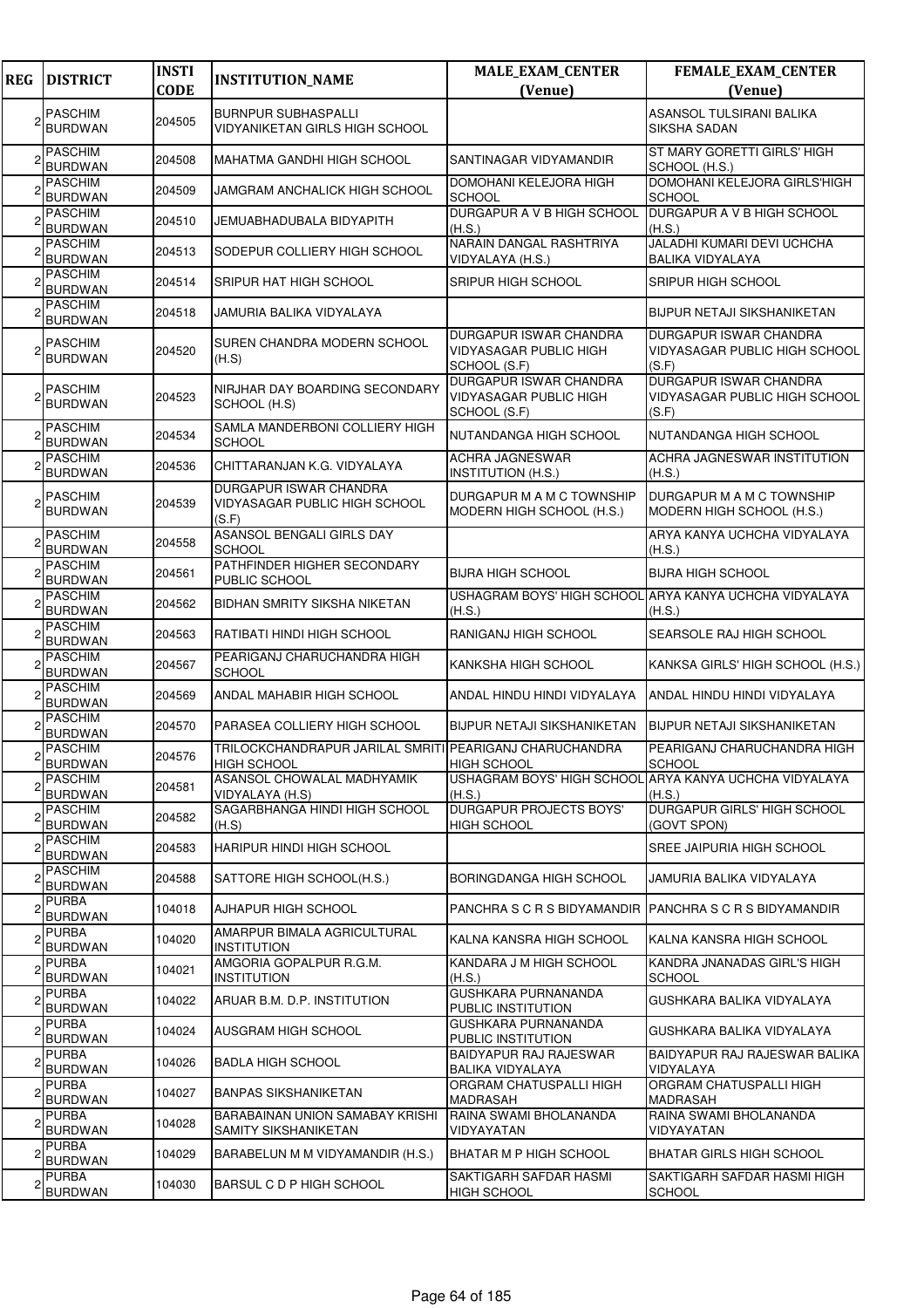| <b>REG</b> | <b>DISTRICT</b>                | <b>INSTI</b><br><b>CODE</b> | <b>INSTITUTION_NAME</b>                                   | <b>MALE_EXAM_CENTER</b><br>(Venue)                                     | FEMALE_EXAM_CENTER<br>(Venue)                                                    |
|------------|--------------------------------|-----------------------------|-----------------------------------------------------------|------------------------------------------------------------------------|----------------------------------------------------------------------------------|
|            | <b>PURBA</b><br><b>BURDWAN</b> | 104031                      | BAIDYAPUR RAMKRISHNA VIDYAPITH                            | <b>BADLA HIGH SCHOOL</b>                                               | <b>BADLA HIGH SCHOOL</b>                                                         |
|            | PURBA<br><b>BURDWAN</b>        | 104032                      | <b>BEGPUR UNION INSTITUTION</b>                           | SIMLON A. K. VIDYAMANDIR                                               | SIMLON A. K. VIDYAMANDIR                                                         |
|            | <b>PURBA</b><br><b>BURDWAN</b> | 104033                      | BHATAR M P HIGH SCHOOL                                    | SUSUNDIGHI H P HIGH SCHOOL                                             | BHATAR GIRLS HIGH SCHOOL                                                         |
|            | <b>PURBA</b><br><b>BURDWAN</b> | 104035                      | BHITA MAHENDRA PUBLIC<br><b>INSTITUTION</b>               | <b>VIDYASAGAR UCHCHA</b><br>VIDYALAYA                                  | VIDYASAGAR UCHCHA VIDYALAYA                                                      |
|            | <b>PURBA</b><br><b>BURDWAN</b> | 104039                      | <b>BILWESWAR HIGH SCHOOL</b>                              | KETUGRAM SIR ASHUTOSH<br><b>MEMORIAL INSTITUTION</b>                   | <b>KETUGRAM SIR ASHUTOSH</b><br><b>MEMORIAL INSTITUTION</b>                      |
|            | <b>PURBA</b><br><b>BURDWAN</b> | 104040                      | BURDWAN C M S HIGH SCHOOL                                 | BURDWAN TOWN SCHOOL                                                    |                                                                                  |
|            | <b>PURBA</b><br><b>BURDWAN</b> | 104041                      | BURDWAN MUNICIPAL HIGH SCHOOL                             | <b>BARDHAMAN BIDYARTHI</b><br><b>BHABAN HIGH SCHOOL</b>                |                                                                                  |
|            | PURBA<br><b>BURDWAN</b>        | 104042                      | BURDWAN HARISAVA HINDU GIRLS'<br><b>HIGH SCHOOL</b>       |                                                                        | <b>BARDHAMAN BIDYARTHI BHAVAN</b><br><b>GIRLS' HIGH SCHOOL</b>                   |
|            | PURBA<br><b>BURDWAN</b>        | 104043                      | BURDWAN RAJ COLLEGIATE SCHOOL                             | <b>BURDWAN SRI RAMKRISHNA</b><br><b>SARADAPITH UCHCHA</b><br>VIDYALAYA |                                                                                  |
|            | <b>PURBA</b><br><b>BURDWAN</b> | 104044                      | BURDWAN SRI RAMKRISHNA<br>SARADAPITH UCHCHA VIDYALAYA     | <b>BARDHAMAN BIDYARTHI</b><br><b>BHABAN HIGH SCHOOL</b>                |                                                                                  |
|            | <b>PURBA</b><br><b>BURDWAN</b> | 104045                      | BURDWAN TOWN SCHOOL                                       | <b>BURDWAN SHRI RAMASHIS</b><br><b>HINDI HIGH SCHOOL</b>               |                                                                                  |
|            | <b>PURBA</b><br><b>BURDWAN</b> | 104046                      | BURDWAN MUNICIPAL GIRLS' HIGH<br><b>SCHOOL</b>            |                                                                        | <b>ICHLABAD HIGH SCHOOL</b>                                                      |
|            | PURBA<br><b>BURDWAN</b>        | 104049                      | CHANDRAPUR CENTRAL HIGH SCHOOL MALDANGA R. M. INSTITUTION |                                                                        | MALDANGA KADAMBINI BALIKA<br>VIDYALAYA                                           |
|            | <b>PURBA</b><br><b>BURDWAN</b> | 104050                      | CHAKDIGHI SARADA PRASAD<br><b>INSTITUTION (FREE)</b>      | KALNA KANSRA HIGH SCHOOL                                               | KALNA KANSRA HIGH SCHOOL                                                         |
|            | <b>PURBA</b><br><b>BURDWAN</b> | 104053                      | DAINHAT HIGH SCHOOL (H.S)                                 | KATWA KASHIRAM DAS<br><b>INSTITUTION</b>                               | KATWA D. D. C. GIRLS' HIGH<br><b>SCHOOL</b>                                      |
|            | PURBA<br><b>BURDWAN</b>        | 104055                      | DEBIPUR STATION HIGH SCHOOL                               | MEMARI V M INSTITUTION (UNIT-<br>$\mathbf{2}$                          | MEMARI V M INSTITUTION (UNIT-2)                                                  |
|            | PURBA<br><b>BURDWAN</b>        | 104059                      | DHATRIGRAM HIGH SCHOOL                                    | KALNA AMBIKA MAHISH MARDINI<br><b>HIGH SCHOOL</b>                      | KALNA HINDU GIRLS' HIGH SCHOOL                                                   |
|            | <b>PURBA</b><br><b>BURDWAN</b> | 104073                      | <b>GALSI HIGH SCHOOL</b>                                  | PURSA HIGH SCHOOL                                                      | KULGORIA GIRLS' HIGH MADRASAH                                                    |
|            | <b>PURBA</b><br><b>BURDWAN</b> | 104075                      | GOPALPUR MUKTAKESHI VIDYALAYA                             | MEMARI V M INSTITUTION (UNIT-                                          | MEMARI V M INSTITUTION (UNIT-2)                                                  |
|            | <b>PURBA</b><br><b>BURDWAN</b> | 104076                      | <b>GUSHKARA PURNANANDA PUBLIC</b><br><b>INSTITUTION</b>   | <b>GUSKARA MUNICIPAL HIGH</b><br><b>SCHOOL</b>                         | GUSHKARA BALIKA VIDYALAYA                                                        |
|            | PURBA<br><b>BURDWAN</b>        | 104077                      | HATGOBINDAPUR M C HIGHER<br>SECONDARY SCHOOL              | RAIPUR KASHIARA HIGH<br>SCHOOL (H.S.)                                  | RAIPUR KASHIARA HIGH SCHOOL<br>(H.S.)                                            |
|            | <b>PURBA</b><br><b>BURDWAN</b> | 104080                      | JAMALPUR HIGH SCHOOL                                      | KALNA KANSRA HIGH SCHOOL                                               | CHAKDIGHI GIRLS HIGH SCHOOL                                                      |
|            | <b>PURBA</b><br><b>BURDWAN</b> | 104081                      | <b>JAMTARA HIGHER SECONDARY</b><br><b>SCHOOL</b>          | <b>MANKAR HIGH SCHOOL</b>                                              | MANKAR HIGH SCHOOL                                                               |
|            | <b>PURBA</b><br><b>BURDWAN</b> | 104083                      | KAITI NIBARAN CHANDRA HIGH<br><b>SCHOOL</b>               | LOHAI SOMMILANI<br>VIDYANIKETAN                                        | LOHAI SOMMILANI VIDYANIKETAN                                                     |
|            | <b>PURBA</b><br><b>BURDWAN</b> | 104084                      | KALNA HINDU GIRLS' HIGH SCHOOL                            |                                                                        | KALNA MAHARAJA'S HIGH SCHOOL                                                     |
|            | <b>PURBA</b><br><b>BURDWAN</b> | 104085                      | KALNA MAHARAJA'S HIGH SCHOOL                              | KALNA AMBIKA MAHISH MARDINI<br><b>HIGH SCHOOL</b>                      |                                                                                  |
|            | <b>PURBA</b><br><b>BURDWAN</b> | 104086                      | KALNA AMBIKA MAHISH MARDINI HIGH<br><b>SCHOOL</b>         | KALNA MAHARAJA'S HIGH<br><b>SCHOOL</b>                                 |                                                                                  |
| 2          | <b>PURBA</b><br><b>BURDWAN</b> | 104088                      | KASEMNAGAR N. A. J. HIGH SCHOOL                           | <b>GONPUR HIGH SCHOOL</b>                                              | GONPUR HIGH SCHOOL                                                               |
|            | <b>PURBA</b><br><b>BURDWAN</b> | 104089                      | KATWA KASHIRAM DAS INSTITUTION                            | KATWA BHARATI BHABAN HIGH<br><b>SCHOOL</b>                             |                                                                                  |
|            | <b>PURBA</b><br><b>BURDWAN</b> | 104090                      | KATWA D. D. C. GIRLS' HIGH SCHOOL                         |                                                                        | KASISWARI BALIKA VIDYALAYA                                                       |
|            | <b>PURBA</b><br><b>BURDWAN</b> | 104091                      | KATWA BHARATI BHABAN HIGH<br><b>SCHOOL</b>                | KATWA KASHIRAM DAS<br><b>INSTITUTION</b>                               |                                                                                  |
|            | PURBA<br><b>BURDWAN</b>        | 104092                      | KATWA SRI RAMKRISHNA VIDYAPITH                            | KATWA BHARATI BHABAN HIGH<br>SCHOOL                                    | KATWA BHARATI BHABAN HIGH<br><b>SCHOOL</b>                                       |
|            | <b>PURBA</b><br>BURDWAN        | 104094                      | KHIRGRAM SRI JOGADYA BANIPITH                             | <b>MATHRUN N C INSTITUTION</b>                                         | MATHRUN N C INSTITUTION                                                          |
|            | PURBA<br><b>BURDWAN</b>        | 104095                      | KUCHUT P. C. HIGH SCHOOL                                  | <b>SECONDARY SCHOOL</b>                                                | PAHARHATI GOLAPMANI HIGHER PAHARHATI GOLAPMANI HIGHER<br><b>SECONDARY SCHOOL</b> |
|            | <b>PURBA</b><br><b>BURDWAN</b> | 104097                      | KURHMUN HIGH SCHOOL                                       | <b>BHITA MAHENDRA PUBLIC</b><br>INSTITUTION                            | <b>BHITA MAHENDRA PUBLIC</b><br><b>INSTITUTION</b>                               |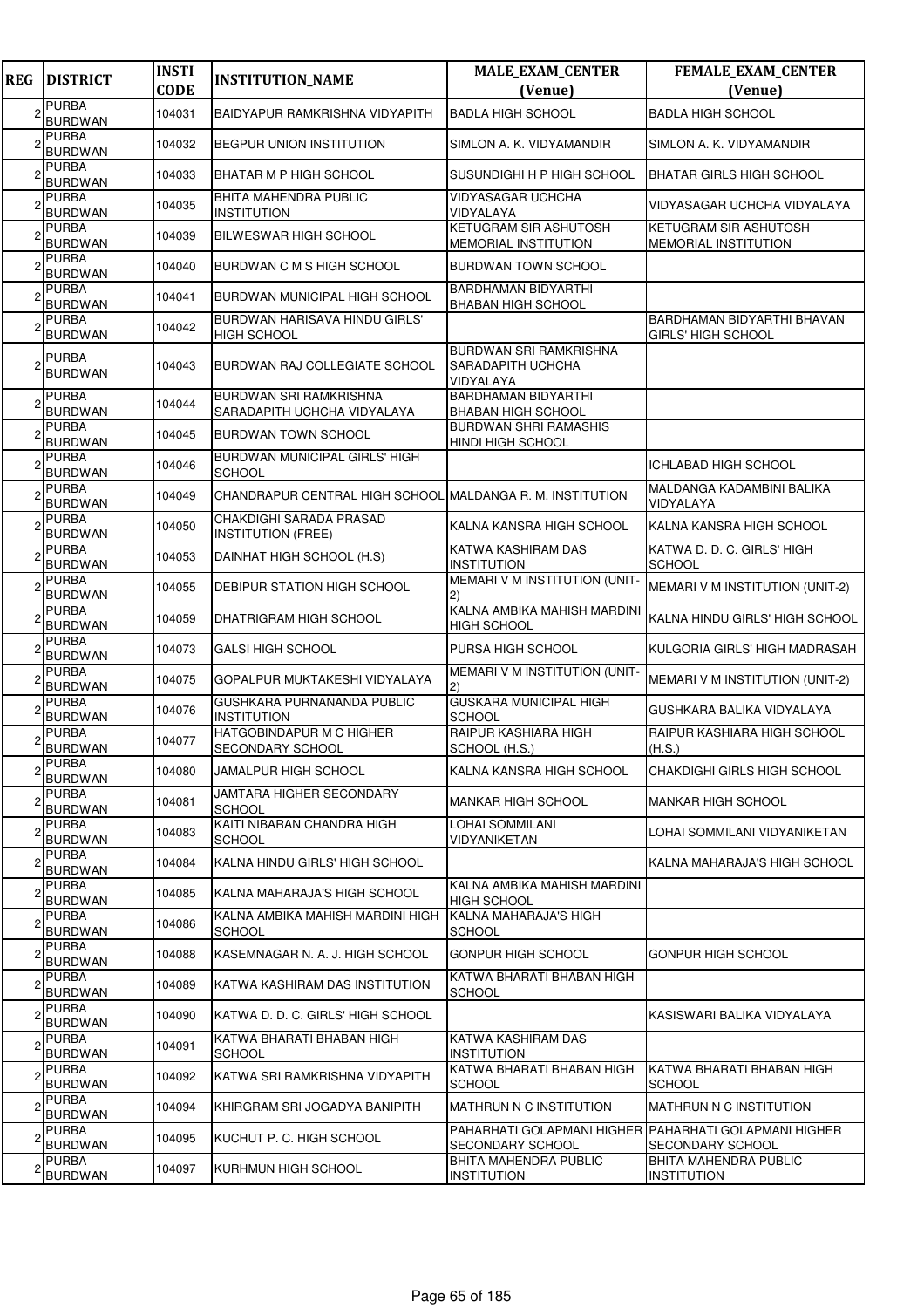| <b>REG</b> | <b>DISTRICT</b>                | <b>INSTI</b><br><b>CODE</b> | <b>INSTITUTION_NAME</b>                                | <b>MALE_EXAM_CENTER</b><br>(Venue)                       | <b>FEMALE_EXAM_CENTER</b><br>(Venue)             |
|------------|--------------------------------|-----------------------------|--------------------------------------------------------|----------------------------------------------------------|--------------------------------------------------|
|            | <b>PURBA</b><br><b>BURDWAN</b> | 104098                      | MADHYAMGRAM PREMAMOYEE HIGH<br><b>SCHOOL</b>           | MONTESWAR SAGARBALA HIGH<br><b>SCHOOL</b>                | MONTESWAR SAGARBALA HIGH<br><b>SCHOOL</b>        |
|            | PURBA<br><b>BURDWAN</b>        | 104099                      | <b>MANKAR HIGH SCHOOL</b>                              | <b>BUD BUD MAHAKALI HIGH</b><br><b>SCHOOL</b>            | <b>BUD BUD MAHAKALI HIGH SCHOOL</b>              |
|            | <b>PURBA</b><br><b>BURDWAN</b> | 104100                      | MONGALKOTE A K M HIGH SCHOOL                           | PALISHGRAM HIGH SCHOOL                                   | PALISHGRAM HIGH SCHOOL                           |
|            | <b>PURBA</b><br><b>BURDWAN</b> | 104101                      | MATHRUN N C INSTITUTION                                | PALISHGRAM HIGH SCHOOL                                   | PALISHGRAM HIGH SCHOOL                           |
|            | <b>PURBA</b><br><b>BURDWAN</b> | 104103                      | MEJHIARY S C S HIGH SCHOOL                             | DAINHAT HIGH SCHOOL (H.S)                                | <b>DAINHAT GIRLS' HIGH SCHOOL</b><br>(H.S.)      |
|            | <b>PURBA</b><br><b>BURDWAN</b> | 104104                      | <b>MEMARI V M INSTITUTION (UNIT-2)</b>                 | <b>GANTAR B M HIGH SCHOOL</b>                            | <b>GANTAR B M HIGH SCHOOL</b>                    |
|            | <b>PURBA</b><br><b>BURDWAN</b> | 104106                      | MONTESWAR SAGARBALA HIGH<br><b>SCHOOL</b>              | MALDANGA R. M. INSTITUTION                               | MALDANGA KADAMBINI BALIKA<br>VIDYALAYA           |
|            | <b>PURBA</b><br><b>BURDWAN</b> | 104107                      | NASIGRAM HIGH SCHOOL (H.S.)                            | <b>BHATAR M P HIGH SCHOOL</b>                            | <b>BHATAR GIRLS HIGH SCHOOL</b>                  |
|            | PURBA<br><b>BURDWAN</b>        | 104109                      | PAHARHATI GOLAPMANI HIGHER<br>SECONDARY SCHOOL         | SATGACHIA BAZAR MADHYAMIK<br>VIDYALAYA                   | SATGACHIA BAZAR MADHYAMIK<br>VIDYALAYA           |
|            | <b>PURBA</b><br><b>BURDWAN</b> | 104110                      | PAINTA J M HIGH SCHOOL                                 | SEHARABAZAR C. K.<br><b>INSTITUTION</b>                  | SEHARABAZAR C. K. INSTITUTION                    |
|            | <b>PURBA</b><br><b>BURDWAN</b> | 104111                      | PARBATPUR HIGH SCHOOL (XII CLASS) JAMALPUR HIGH SCHOOL |                                                          | <b>JAMALPUR HIGH SCHOOL</b>                      |
|            | PURBA<br><b>BURDWAN</b>        | 104112                      | PATULI HIGH SCHOOL                                     | PURBASTHALI N B INSTITUTION                              | PURBASTHALI N B INSTITUTION                      |
|            | <b>PURBA</b><br><b>BURDWAN</b> | 104113                      | PURBASTHALI N B INSTITUTION                            | KASTHASALI NIVANANI HIGH<br>SCHOOL (H.S.)                | KASTHASALI NIVANANI HIGH<br>SCHOOL (H.S.)        |
|            | <b>PURBA</b><br><b>BURDWAN</b> | 104114                      | PUTSURI ISWAR PRASANNA<br><b>INSTITUTION</b>           | MONTESWAR SOTI KRISHNA<br>MONI GIRLS' HIGH SCHOC         | MONTESWAR SOTI KRISHNA MONI<br>GIRLS' HIGH SCHOC |
|            | <b>PURBA</b><br><b>BURDWAN</b> | 104119                      | RAINA SWAMI BHOLANANDA<br>VIDYAYATAN                   | SHYAM SUNDAR RAMLAL<br>ADARSHA VIDYALAYA (GOVT<br>SPOND) | ADARSHA BALIKA VIDYALAYA (H.S.)                  |
|            | <b>PURBA</b><br><b>BURDWAN</b> | 104122                      | RASULPUR B.M.HIGH SCHOOL                               | <b>DEBIPUR STATION HIGH</b><br><b>SCHOOL</b>             | <b>DEBIPUR STATION HIGH SCHOOL</b>               |
|            | PURBA<br><b>BURDWAN</b>        | 104123                      | RAJOOR BANDHAB H.S.INSTITUTION                         | DADHIA GOPALDAS HIGH<br>SCHOOL (H.S.)                    | DADHIA GOPALDAS HIGH SCHOOL<br>(H.S.)            |
|            | <b>PURBA</b><br><b>BURDWAN</b> | 104124                      | SAMUDRAGARH HIGH SCHOOL                                | PARULDANGA NASARATPUR<br><b>HIGH SCHOOL</b>              | PARULDANGA NASARATPUR HIGH<br><b>SCHOOL</b>      |
|            | <b>PURBA</b><br><b>BURDWAN</b> | 104126                      | SADYA HIGH SCHOOL                                      | RAIPUR KASHIARA HIGH<br>SCHOOL (H.S.)                    | RAIPUR KASHIARA HIGH SCHOOL<br>(H.S.)            |
|            | <b>PURBA</b><br><b>BURDWAN</b> | 104127                      | SANKO C. S. HIGH SCHOOL                                | <b>GALSI HIGH SCHOOL</b>                                 | KULGORIA GIRLS' HIGH MADRASAH                    |
|            | PURBA<br><b>BURDWAN</b>        | 104128                      | SARANGA HIGH SCHOOL                                    | UKHRID HIGH SCHOOL                                       | UKHRID HIGH SCHOOL                               |
| 2          | <b>PURBA</b><br><b>BURDWAN</b> | 104129                      | SATGACHIA SRIDHARPUR ABINASH<br><b>INSTITUTION</b>     | <b>BOHAR HIGH SCHOOL</b>                                 | <b>BOHAR HIGH SCHOOL</b>                         |
|            | <b>PURBA</b><br>BURDWAN        | 104130                      | SUSUNIA RANIBALA VIDYAMANDIR (H<br>S)                  | MALDANGA R. M. INSTITUTION                               | MALDANGA R. M. INSTITUTION                       |
|            | <b>PURBA</b><br><b>BURDWAN</b> | 104131                      | SIMLON A. K. VIDYAMANDIR                               | DHATRIGRAM HIGH SCHOOL                                   | DHATRIGRAM HIGH SCHOOL                           |
|            | <b>PURBA</b><br><b>BURDWAN</b> | 104132                      | SEHARABAZAR C. K. INSTITUTION                          | KUKURA ANILABALA HIGH<br><b>SCHOOL</b>                   | KUKURA ANILABALA HIGH SCHOOL                     |
|            | <b>PURBA</b><br><b>BURDWAN</b> | 104136                      | SULTANPUR TULSIDAS VIDYAMANDIR                         | SIMLON A. K. VIDYAMANDIR                                 | SIMLON A. K. VIDYAMANDIR                         |
|            | <b>PURBA</b><br><b>BURDWAN</b> | 104140                      | VIDYANAGAR G.D.VIDYAMANDIR                             | PARULDANGA NASARATPUR<br>HIGH SCHOOL                     | PARULDANGA NASARATPUR HIGH<br><b>SCHOOL</b>      |
|            | <b>PURBA</b><br><b>BURDWAN</b> | 104141                      | MALDANGA R. M. INSTITUTION                             | MONTESWAR SAGARBALA HIGH<br>SCHOOL                       | MONTESWAR SAGARBALA HIGH<br><b>SCHOOL</b>        |
|            | <b>PURBA</b><br>BURDWAN        | 104146                      | LOHAI SOMMILANI VIDYANIKETAN                           | SHYAM SUNDAR RAMLAL<br>ADARSHA VIDYALAYA (GOVT<br>SPOND) | ADARSHA BALIKA VIDYALAYA (H.S.)                  |
|            | <b>PURBA</b><br><b>BURDWAN</b> | 104149                      | KANDARA J M HIGH SCHOOL (H.S.)                         | KETUGRAM SIR ASHUTOSH<br>MEMORIAL INSTITUTION            | KETUGRAM SIR ASHUTOSH<br>MEMORIAL INSTITUTION    |
|            | <b>PURBA</b><br>BURDWAN        | 104151                      | BARDHAMAN BIDYARTHI BHAVAN<br>GIRLS' HIGH SCHOOL       |                                                          | MAHARANI ADHIRANI GIRLS' HIGH<br><b>SCHOOL</b>   |
|            | PURBA<br><b>BURDWAN</b>        | 104153                      | MEMARI RASIKLAL SMRITI BALIKA<br>VIDYALAYA             |                                                          | DEBIPUR STATION GIRLS HIGH<br><b>SCHOOL</b>      |
|            | <b>PURBA</b><br><b>BURDWAN</b> | 104155                      | BHEDIA HIGH SCHOOL                                     | GUSHKARA PURNANANDA<br>PUBLIC INSTITUTION                | GUSHKARA BALIKA VIDYALAYA                        |
|            | PURBA<br><b>BURDWAN</b>        | 104156                      | MAJIGRAM BISWESWARI HIGH<br><b>SCHOOL</b>              | MATHRUN N C INSTITUTION                                  | MATHRUN N C INSTITUTION                          |
| 2          | <b>PURBA</b><br><b>BURDWAN</b> | 104159                      | NADANGHAT RAMPURIA HIGH SCHOOL                         | ISAMUDRAGARH HIGH SCHOOL                                 | SAMUDRAGARH HIGH SCHOOL                          |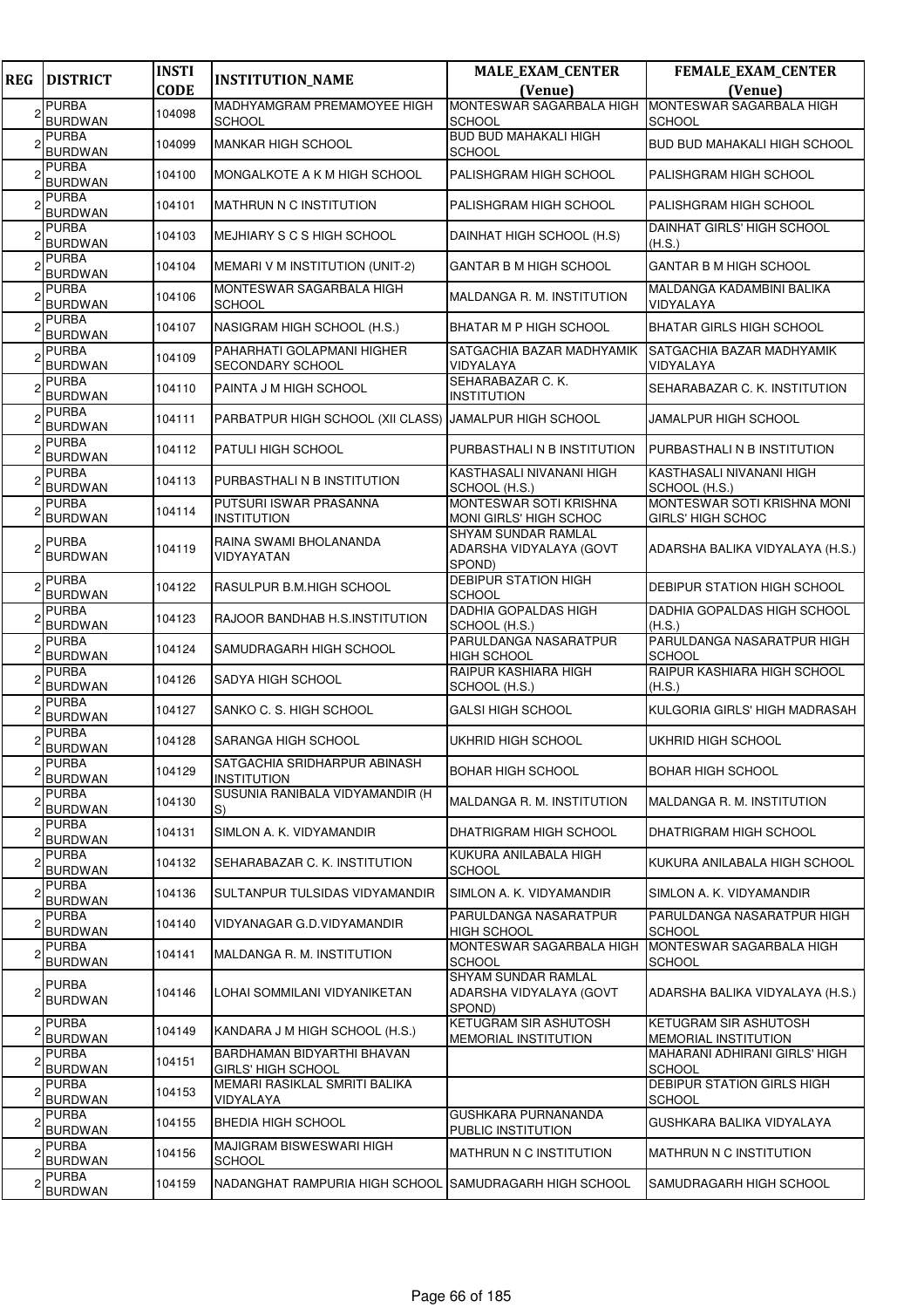| <b>REG</b> | <b>DISTRICT</b>                | <b>INSTI</b><br><b>CODE</b> | <b>INSTITUTION_NAME</b>                                                       | <b>MALE_EXAM_CENTER</b><br>(Venue)                                        | FEMALE_EXAM_CENTER<br>(Venue)                         |
|------------|--------------------------------|-----------------------------|-------------------------------------------------------------------------------|---------------------------------------------------------------------------|-------------------------------------------------------|
|            | <b>PURBA</b><br><b>BURDWAN</b> | 104161                      | KHANDAGHOSH HIGH SCHOOL                                                       | UKHRID HIGH SCHOOL                                                        | UKHRID HIGH SCHOOL                                    |
|            | <b>PURBA</b><br><b>BURDWAN</b> | 104162                      | RAMGOPALPUR HIGH SCHOOL                                                       | PURSA HIGH SCHOOL                                                         | GALSI SARADA VIDYAPITHA                               |
| 2          | <b>PURBA</b><br><b>BURDWAN</b> | 104166                      | DEBPUR HIGH SCHOOL                                                            | RAIGRAM HIGH SCHOOL                                                       | RAIGRAM HIGH SCHOOL                                   |
|            | <b>PURBA</b><br>BURDWAN        | 104167                      | AKLAKHI HIGH SCHOOL                                                           | SEHARABAZAR C. K.<br><b>INSTITUTION</b>                                   | SEHARABAZAR C. K. INSTITUTION                         |
|            | <b>PURBA</b><br><b>BURDWAN</b> | 104169                      | PANCHANANTALA HIGH SCHOOL                                                     | KATWA SRI RAMKRISHNA<br>VIDYAPITH                                         | KATWA D. D. C. GIRLS' HIGH<br><b>SCHOOL</b>           |
|            | PURBA<br><b>BURDWAN</b>        | 104171                      | <b>BUD BUD MAHAKALI HIGH SCHOOL</b>                                           | <b>MANKAR HIGH SCHOOL</b>                                                 | <b>MANKAR HIGH SCHOOL</b>                             |
|            | <b>PURBA</b><br><b>BURDWAN</b> | 104173                      | <b>BOHAR HIGH SCHOOL</b>                                                      | PAHARHATI GOLAPMANI HIGHER PAHARHATI GOLAPMANI HIGHER<br>SECONDARY SCHOOL | SECONDARY SCHOOL                                      |
|            | <b>PURBA</b><br><b>BURDWAN</b> | 104174                      | OKERSA HIGH SCHOOL                                                            | DAINHAT HIGH SCHOOL (H.S)                                                 | DAINHAT GIRLS' HIGH SCHOOL<br>(H.S.)                  |
|            | PURBA<br><b>BURDWAN</b>        | 104176                      | KUSUMGRAM TYEBA INSTITUTION                                                   | <b>RAIGRAM HIGH SCHOOL</b>                                                | RAIGRAM HIGH SCHOOL                                   |
|            | <b>PURBA</b><br><b>BURDWAN</b> | 104177                      | KALNA MAHISMARDINI INSTITUTION                                                | KALNA MAHARAJA'S HIGH<br><b>SCHOOL</b>                                    |                                                       |
|            | <b>PURBA</b><br><b>BURDWAN</b> | 104178                      | RAMNAGAR HIGH SCHOOL                                                          | GENRAI HIGH SCHOOL (H.S.)                                                 | GENRAI HIGH SCHOOL (H.S.)                             |
|            | PURBA<br><b>BURDWAN</b>        | 104179                      | SANKARI HIGH SCHOOL                                                           | KHANDAGHOSH HIGH SCHOOL                                                   | KHANDAGHOSH HIGH SCHOOL                               |
|            | <b>PURBA</b><br><b>BURDWAN</b> | 104180                      | KALNA MAHISMARDINI GIRLS'<br><b>INSTITUTION</b>                               |                                                                           | KALNA MAHARAJA'S HIGH SCHOOL                          |
|            | <b>PURBA</b><br><b>BURDWAN</b> | 104181                      | ADRAHATI BANWARILAL SADHARAN<br>SIKSHANIKETAN                                 | <b>GALSI HIGH SCHOOL</b>                                                  | GALSI SARADA VIDYAPITHA                               |
|            | <b>PURBA</b><br><b>BURDWAN</b> | 104182                      | BARDHAMAN BIDYARTHI BHABAN HIGH BURDWAN MUNICIPAL HIGH<br><b>SCHOOL</b>       | SCHOOL                                                                    |                                                       |
|            | PURBA<br><b>BURDWAN</b>        | 104183                      | TALIT GOURESWAR HIGH SCHOOL                                                   | <b>BURDWAN MUNICIPAL HIGH</b><br><b>SCHOOL</b>                            | BURDWAN NEHRU VIDYAMANDIR<br><b>HIGH SCHOOL</b>       |
|            | <b>PURBA</b><br><b>BURDWAN</b> | 104184                      | MAHARANI ADHIRANI GIRLS' HIGH<br><b>SCHOOL</b>                                |                                                                           | BHARATI BALIKA BIDYALAYA (H.S.)                       |
|            | <b>PURBA</b><br><b>BURDWAN</b> | 104185                      | BHARATI BALIKA BIDYALAYA (H.S.)                                               |                                                                           | <b>BURDWAN MUNICIPAL GIRLS' HIGH</b><br><b>SCHOOL</b> |
|            | <b>PURBA</b><br><b>BURDWAN</b> | 104186                      | <b>GANTAR B M HIGH SCHOOL</b>                                                 | <b>MEMARI V.M. INSTITUTION (UNIT</b>                                      | MEMARI V.M. INSTITUTION (UNIT-I)                      |
|            | <b>PURBA</b><br><b>BURDWAN</b> | 104189                      | CHAKSHANJADI G M INSTITUTION                                                  | BERUGRAM A.G.C.B VIDYAPITH                                                | BERUGRAM A.G.C.B VIDYAPITH                            |
|            | <b>PURBA</b><br><b>BURDWAN</b> | 104190                      | BURDWAN NEHRU VIDYAMANDIR HIGH<br><b>SCHOOL</b>                               | BURDWAN C M S HIGH SCHOOL                                                 | BARDHAMAN BANIPITH HIGH<br><b>SCHOOL</b>              |
| っ          | <b>PURBA</b><br><b>BURDWAN</b> | 104193                      | KHAJA ANOWAR SAHID BERH HIGH<br>SCHOOL (H.S.)                                 | <b>BARDHAMAN BIDYARTHI</b><br><b>BHABAN HIGH SCHOOL</b>                   | BURDWAN HARISAVA HINDU GIRLS'<br><b>HIGH SCHOOL</b>   |
|            | <b>PURBA</b><br><b>BURDWAN</b> | 104194                      | JANAKILAL SIKSHASADAN                                                         | KATWA SRI RAMKRISHNA<br><b>VIDYAPITH</b>                                  |                                                       |
| 2          | PURBA<br><b>BURDWAN</b>        | 104195                      | KATWA BALIKA VIDYALAYA                                                        |                                                                           | KASISWARI BALIKA VIDYALAYA                            |
|            | <b>PURBA</b><br><b>BURDWAN</b> | 104196                      | BAZAR BONKAPASI S.M. HIGH SCHOOL MATHRUN N C INSTITUTION                      |                                                                           | <b>MATHRUN N C INSTITUTION</b>                        |
|            | <b>PURBA</b><br><b>BURDWAN</b> | 104197                      | AGRADWIP UNION UCHCHA<br>MADHYAMIK VIDYALAYA (H.S.)                           | DAINHAT HIGH SCHOOL (H.S)                                                 | DAINHAT GIRLS' HIGH SCHOOL<br>(H.S.)                  |
| 2          | <b>PURBA</b><br><b>BURDWAN</b> | 104198                      | KETUGRAM SIR ASHUTOSH MEMORIAL GANGATIKURI ATINDRA NATH<br><b>INSTITUTION</b> | <b>BIDYAMANDIR</b>                                                        | <b>GANGATIKURI ATINDRA NATH</b><br><b>BIDYAMANDIR</b> |
|            | <b>PURBA</b><br><b>BURDWAN</b> | 104199                      | PARULIA KULA KAMINI HIGH SCHOOL                                               | KASTHASALI NIVANANI HIGH<br>SCHOOL (H.S.)                                 | KASTHASALI NIVANANI HIGH<br>SCHOOL (H.S.)             |
| 2          | <b>PURBA</b><br><b>BURDWAN</b> | 104200                      | BAGHNAPARA HIGH SCHOOL (H.S.)                                                 | DHATRIGRAM HIGH SCHOOL                                                    | DHATRIGRAM HIGH SCHOOL                                |
|            | <b>PURBA</b><br><b>BURDWAN</b> | 104201                      | ICHAPUR SRI GADADHAR HIGH<br><b>SCHOOL</b>                                    | <b>BADLA HIGH SCHOOL</b>                                                  | <b>BADLA HIGH SCHOOL</b>                              |
|            | <b>PURBA</b><br><b>BURDWAN</b> | 104202                      | <b>DUTTA DARIATON SWAMI</b><br>VIVEKANANDA VIDYAMANDIR                        | <b>BADLA HIGH SCHOOL</b>                                                  | <b>BADLA HIGH SCHOOL</b>                              |
|            | <b>PURBA</b><br><b>BURDWAN</b> | 104203                      | BAIDYAPUR RAJ RAJESWAR BALIKA<br>VIDYALAYA                                    |                                                                           | <b>BADLA HIGH SCHOOL</b>                              |
|            | PURBA<br><b>BURDWAN</b>        | 104204                      | SHYAM SUNDAR RAMLAL ADARSHA<br>VIDYALAYA (GOVT SPOND)                         | RAINA SWAMI BHOLANANDA<br>VIDYAYATAN                                      | RAINA SWAMI BHOLANANDA<br>VIDYAYATAN                  |
|            | <b>PURBA</b><br><b>BURDWAN</b> | 104205                      | MERAL S.C P. INSTITUTION (H.S.)                                               | RAINA SWAMI BHOLANANDA<br>VIDYAYATAN                                      | RAINA SWAMI BHOLANANDA<br>VIDYAYATAN                  |
|            | <b>PURBA</b><br><b>BURDWAN</b> | 104206                      | GOTAN SUBODH MEMORIAL HIGH<br>SCHOOL (H S)                                    | <b>LOHAI SOMMILANI</b><br>VIDYANIKETAN                                    | LOHAI SOMMILANI VIDYANIKETAN                          |
|            | <b>PURBA</b><br><b>BURDWAN</b> | 104207                      | TORKONA JAGABANDHU HIGH<br>SCHOOL                                             | SEHARABAZAR RADHARANI<br>BALIKA VIDYALAYA (HIGH)                          | SEHARABAZAR RADHARANI BALIKA<br>VIDYALAYA (HIGH)      |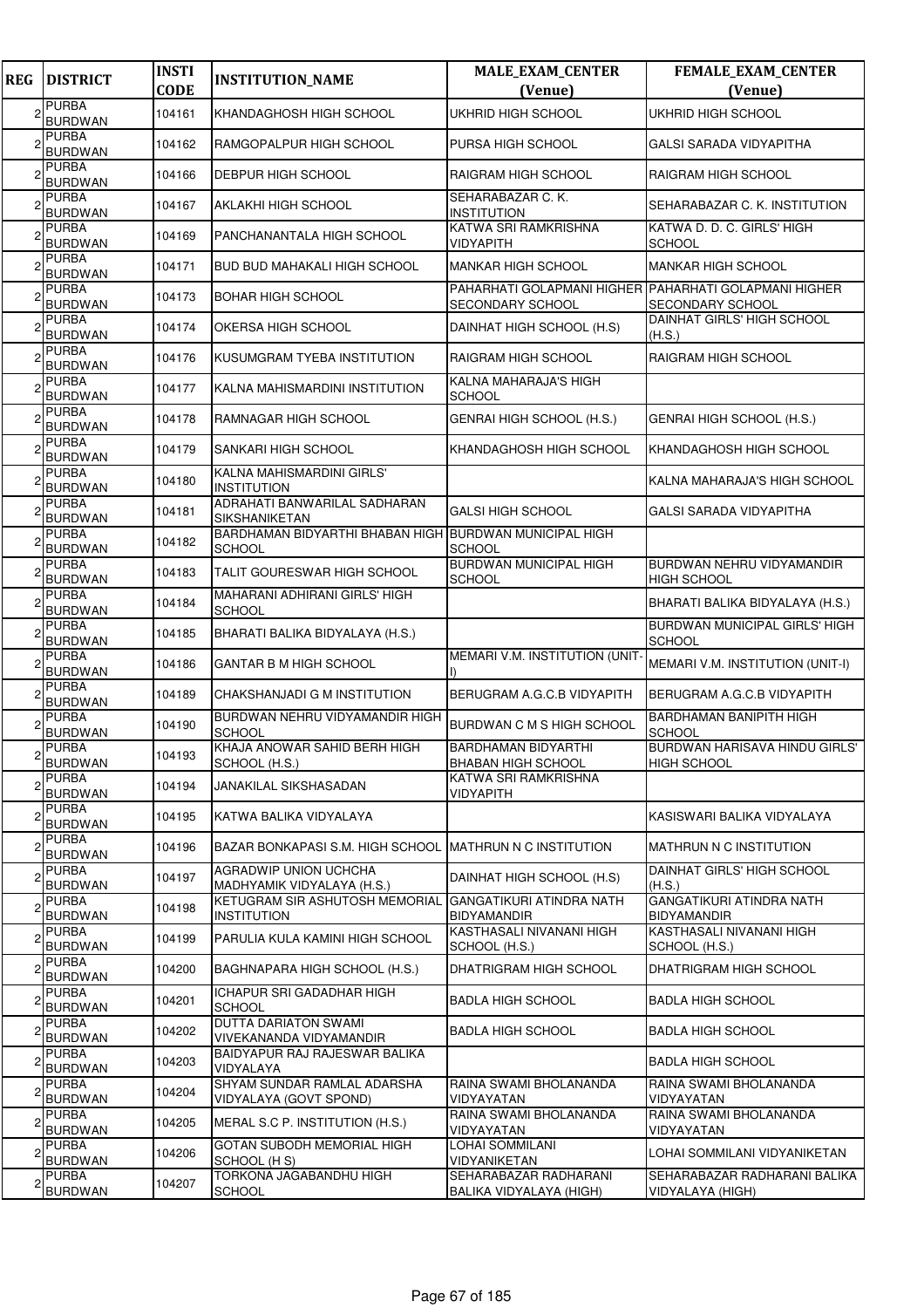| <b>REG</b> | <b>DISTRICT</b>                | <b>INSTI</b><br><b>CODE</b> | <b>INSTITUTION_NAME</b>                                 | <b>MALE_EXAM_CENTER</b>                                         | FEMALE_EXAM_CENTER                                 |
|------------|--------------------------------|-----------------------------|---------------------------------------------------------|-----------------------------------------------------------------|----------------------------------------------------|
|            | <b>PURBA</b>                   |                             |                                                         | (Venue)                                                         | (Venue)                                            |
|            | <b>BURDWAN</b>                 | 104208                      | BORO-BALARAM L.B BIDYAMANDIR                            | BERUGRAM A.G.C.B VIDYAPITH                                      | BERUGRAM A.G.C.B VIDYAPITH                         |
|            | <b>PURBA</b><br><b>BURDWAN</b> | 104209                      | GUSHKARA BALIKA VIDYALAYA                               |                                                                 | <b>GUSKARA MUNICIPAL HIGH</b><br><b>SCHOOL</b>     |
|            | <b>PURBA</b><br><b>BURDWAN</b> | 104210                      | ORGRAM HIGH SCHOOL (H.S.)                               | ORGRAM CHATUSPALLI HIGH<br><b>MADRASAH</b>                      | <b>ORGRAM CHATUSPALLI HIGH</b><br><b>MADRASAH</b>  |
|            | <b>PURBA</b><br><b>BURDWAN</b> | 104211                      | DIGNAGAR HATTALA S.J. INSTITUTION                       | <b>HATKIRTINAGAR BALIKA</b><br>VIDYALAYA (H.S)                  | HATKIRTINAGAR BALIKA VIDYALAYA<br>(H.S)            |
|            | <b>PURBA</b><br><b>BURDWAN</b> | 104212                      | ERAL ANCHAL HIGH SCHOOL (H.S.)                          | <b>HATKIRTINAGAR BALIKA</b><br>VIDYALAYA (H.S)                  | HATKIRTINAGAR BALIKA VIDYALAYA<br>(H.S)            |
|            | <b>PURBA</b><br><b>BURDWAN</b> | 104213                      | AMARUN STATION SIKSHANIKETAN                            | <b>BHATAR M P HIGH SCHOOL</b>                                   | <b>BHATAR GIRLS HIGH SCHOOL</b>                    |
|            | <b>PURBA</b><br><b>BURDWAN</b> | 104214                      | BILLAGRAM HIGH SHCOOL (H S)                             | ORGRAM CHATUSPALLI HIGH<br><b>MADRASAH</b>                      | ORGRAM CHATUSPALLI HIGH<br><b>MADRASAH</b>         |
|            | <b>PURBA</b><br><b>BURDWAN</b> | 104215                      | KELETI G. A. VIDYAPITH (H.S.)                           | <b>GUSHKARA PURNANANDA</b><br>PUBLIC INSTITUTION                | GUSHKARA BALIKA VIDYALAYA                          |
|            | <b>PURBA</b><br><b>BURDWAN</b> | 104217                      | DHATRIGRAM BALIKA VIDYALAYA                             |                                                                 | KALNA HINDU GIRLS' HIGH SCHOOL                     |
|            | <b>PURBA</b><br><b>BURDWAN</b> | 104218                      | PARULDANGA NASARATPUR HIGH<br><b>SCHOOL</b>             | SAMUDRAGARH HIGH SCHOOL                                         | SAMUDRAGARH HIGH SCHOOL                            |
|            | <b>PURBA</b><br><b>BURDWAN</b> | 104221                      | PALASHAN M.M. HIGH SCHOOL (H.S.)                        | <b>SHYAM SUNDAR RAMLAL</b><br>ADARSHA VIDYALAYA (GOVT<br>SPOND) | ADARSHA BALIKA VIDYALAYA (H.S.)                    |
|            | <b>PURBA</b><br><b>BURDWAN</b> | 104222                      | JOTERAM VIDYAPITH                                       | BARSUL C D P HIGH SCHOOL                                        | BARSUL C D P HIGH SCHOOL                           |
|            | <b>PURBA</b><br><b>BURDWAN</b> | 104224                      | GALSI SARADA VIDYAPITHA                                 |                                                                 | KULGORIA GIRLS' HIGH MADRASAH                      |
|            | <b>PURBA</b><br><b>BURDWAN</b> | 104230                      | PAHALANPUR HIGH SCHOOL                                  | LOHAI SOMMILANI<br>VIDYANIKETAN                                 | LOHAI SOMMILANI VIDYANIKETAN                       |
|            | <b>PURBA</b><br><b>BURDWAN</b> | 104232                      | PURBASTHALI SABITRI BALIKA<br>VIDYALAYA                 |                                                                 | PARULIA KULA KAMINI HIGH<br><b>SCHOOL</b>          |
|            | <b>PURBA</b><br><b>BURDWAN</b> | 104233                      | <b>BAIDYADANGA GIRLS' HIGH SCHOOL</b><br>(H.S.)         |                                                                 | <b>DEBIPUR STATION GIRLS HIGH</b><br><b>SCHOOL</b> |
|            | <b>PURBA</b><br><b>BURDWAN</b> | 104234                      | BARANILPUR ACHARYA DURGA<br>PRASANNA VIDYAMANDIR (H.S.) | <b>BURDWAN MUNICIPAL HIGH</b><br><b>SCHOOL</b>                  | BHARATI BALIKA BIDYALAYA (H.S.)                    |
|            | <b>PURBA</b><br><b>BURDWAN</b> | 104235                      | ICHLABAD HIGH SCHOOL                                    | <b>BURDWAN MUNICIPAL HIGH</b><br>SCHOOL                         | BURDWAN MUNICIPAL GIRLS' HIGH<br><b>SCHOOL</b>     |
|            | <b>PURBA</b><br><b>BURDWAN</b> | 104236                      | <b>BURDWAN CMS HIGH</b><br>SCHOOL(MORNING)              | <b>BURDWAN TOWN SCHOOL</b>                                      |                                                    |
|            | <b>PURBA</b><br><b>BURDWAN</b> | 104237                      | SADHANPUR VIVEKANANDA HIGH<br>SCHOOL (H.S.)             | <b>VIDYASAGAR UCHCHA</b><br>VIDYALAYA                           | VIDYASAGAR UCHCHA VIDYALAYA                        |
|            | <b>PURBA</b><br><b>BURDWAN</b> | 104238                      | BURDWAN HARISAVA HINDU GIRLS'<br>HIGH SCHOOL (MORNING)  |                                                                 | BURDWAN NEHRU VIDYAMANDIR<br><b>HIGH SCHOOL</b>    |
|            | <b>PURBA</b><br><b>BURDWAN</b> | 104239                      | SAKTIGARH GIRLS' HIGH SCHOOL                            |                                                                 | SAKTIGARH SAFDAR HASMI HIGH<br><b>SCHOOL</b>       |
|            | <b>PURBA</b><br>BURDWAN        | 104254                      | MACHKHANDA HIGH SCHOOL (H.S.)                           | BARANILPUR ACHARYA DURGA<br>PRASANNA VIDYAMANDIR (H.S.)         | BARDHAMAN BIDYARTHI BHAVAN<br>IGIRLS' HIGH SCHOOL  |
|            | <b>PURBA</b><br><b>BURDWAN</b> | 104255                      | SATGACHIA HIGH SCHOOL                                   | KALNA AMBIKA MAHISH MARDINI<br><b>HIGH SCHOOL</b>               | KALNA HINDU GIRLS' HIGH SCHOOL                     |
|            | <b>PURBA</b><br><b>BURDWAN</b> | 104263                      | BITRA HIGH SCHOOL (H.S.)                                | <b>BOHAR HIGH SCHOOL</b>                                        | <b>BOHAR HIGH SCHOOL</b>                           |
|            | <b>PURBA</b><br><b>BURDWAN</b> | 104266                      | KRISHNARAMPUR HIGH SCHOOL                               | <b>BUD BUD CHATTI HINDI HIGH</b><br>SCHOOL (H.S.)               | <b>BUD BUD CHATTI HINDI HIGH</b><br>SCHOOL (H.S.)  |
|            | <b>PURBA</b><br>BURDWAN        | 104267                      | NABAGRAM MOYNA PULIN BEHARI<br>HIGH SCHOOL              | PANCHRA S C R S BIDYAMANDIR                                     | PANCHRA S C R S BIDYAMANDIR                        |
|            | <b>PURBA</b><br><b>BURDWAN</b> | 104268                      | SASANGA HIGH SCHOOL                                     | KHANDAGHOSH HIGH SCHOOL                                         | KHANDAGHOSH HIGH SCHOOL                            |
|            | <b>PURBA</b><br>BURDWAN        | 104269                      | BURDWAN SADHUMATI BALIKA SIKSHA<br>SADAN                |                                                                 | BARDHAMAN BANIPITH HIGH<br><b>SCHOOL</b>           |
|            | <b>PURBA</b><br><b>BURDWAN</b> | 104274                      | SRIRAMPUR UNITED HIGH SCHOOL                            | SAMUDRAGARH HIGH SCHOOL                                         | SAMUDRAGARH HIGH SCHOOL                            |
|            | <b>PURBA</b><br><b>BURDWAN</b> | 104277                      | DEBSHALA HIGH SCHOOL                                    | PEARIGANJ CHARUCHANDRA<br>HIGH SCHOOL                           | PEARIGANJ CHARUCHANDRA HIGH<br><b>SCHOOL</b>       |
|            | PURBA<br><b>BURDWAN</b>        | 104283                      | KRISHNADEVPUR HIGH SCHOOL                               | KALNA MAHARAJA'S HIGH<br><b>SCHOOL</b>                          | KALNA HINDU GIRLS' HIGH SCHOOL                     |
|            | <b>PURBA</b><br><b>BURDWAN</b> | 104284                      | JAHANNAGAR KUMARANANDA HIGH<br>SCHOOL (H.S.)            | PARULIA KULA KAMINI HIGH<br><b>SCHOOL</b>                       | PARULIA KULA KAMINI HIGH<br><b>SCHOOL</b>          |
|            | <b>PURBA</b><br><b>BURDWAN</b> | 104285                      | SUSUNDIGHI H P HIGH SCHOOL                              | BHATAR M P HIGH SCHOOL                                          | BHATAR M P HIGH SCHOOL                             |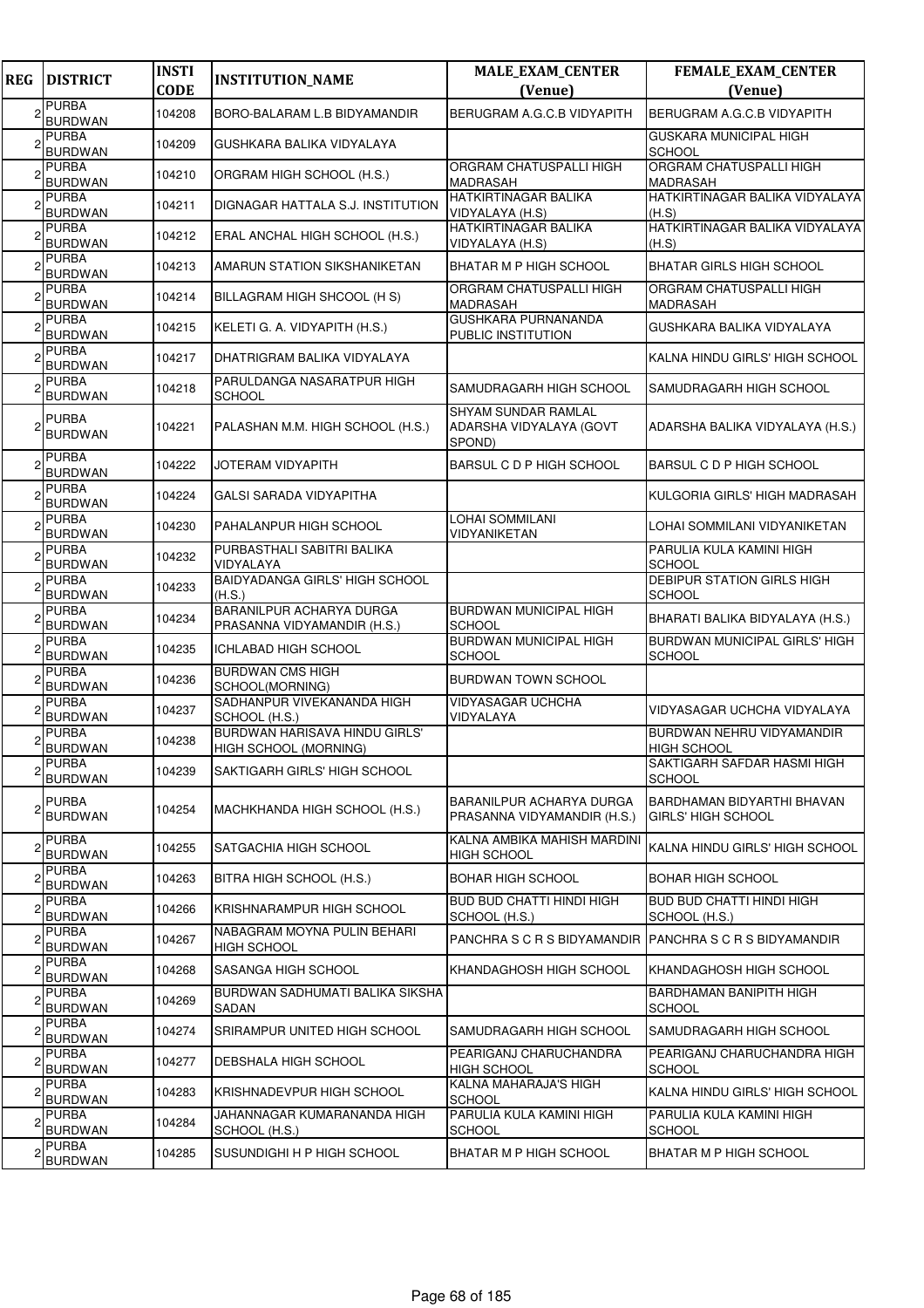| <b>REG</b> | <b>DISTRICT</b>                | <b>INSTI</b><br><b>CODE</b> | <b>INSTITUTION_NAME</b>                                | <b>MALE_EXAM_CENTER</b><br>(Venue)                                        | <b>FEMALE_EXAM_CENTER</b><br>(Venue)                       |
|------------|--------------------------------|-----------------------------|--------------------------------------------------------|---------------------------------------------------------------------------|------------------------------------------------------------|
|            | <b>PURBA</b>                   | 104286                      | <b>BURDWAN SHIBA KUMAR HARIJAN</b>                     | BARANILPUR ACHARYA DURGA                                                  | <b>ICHLABAD HIGH SCHOOL</b>                                |
|            | <b>BURDWAN</b>                 |                             | VIDYALAYA (HIGH SCHOOL)                                | PRASANNA VIDYAMANDIR (H.S.)                                               |                                                            |
|            | <b>PURBA</b><br><b>BURDWAN</b> | 104287                      | KSHETIA HIGH SCHOOL                                    | <b>VIDYASAGAR UCHCHA</b><br>VIDYALAYA                                     | VIDYASAGAR UCHCHA VIDYALAYA                                |
|            | <b>PURBA</b><br><b>BURDWAN</b> | 104288                      | PANCHRA S C R S BIDYAMANDIR                            | JAMALPUR HIGH SCHOOL                                                      | JAMALPUR HIGH SCHOOL                                       |
|            | <b>PURBA</b><br><b>BURDWAN</b> | 104292                      | KASISWARI BALIKA VIDYALAYA                             |                                                                           | KATWA D. D. C. GIRLS' HIGH<br><b>SCHOOL</b>                |
|            | <b>PURBA</b><br><b>BURDWAN</b> | 104293                      | OARI HIGH SCHOOL                                       | KHANDAGHOSH HIGH SCHOOL                                                   | KHANDAGHOSH HIGH SCHOOL                                    |
|            | <b>PURBA</b><br><b>BURDWAN</b> | 104295                      | SHISHU NIKETAN HIGH SCHOOL                             | BURDWAN C M S HIGH SCHOOL                                                 | <b>BARDHAMAN BANIPITH HIGH</b><br><b>SCHOOL</b>            |
|            | <b>PURBA</b><br><b>BURDWAN</b> | 104296                      | RATHTALA MANOHAR DAS<br>VIDYANIKETAN                   | BURDWAN SRI RAMKRISHNA<br>SARADAPITH UCHCHA<br>VIDYALAYA                  | BHARATI BALIKA BIDYALAYA (H.S.)                            |
|            | <b>PURBA</b><br><b>BURDWAN</b> | 104299                      | UKHURA NARENDRA NATH HIGH<br>SCHOOL (H.S.)             | PATULI HIGH SCHOOL                                                        | <b>PATULI HIGH SCHOOL</b>                                  |
|            | <b>PURBA</b><br><b>BURDWAN</b> | 104300                      | P P D HIGH SCHOOL                                      | GENRAI HIGH SCHOOL (H.S.)                                                 | GENRAI HIGH SCHOOL (H.S.)                                  |
|            | <b>PURBA</b><br><b>BURDWAN</b> | 104301                      | <b>GANGATIKURI ATINDRA NATH</b><br><b>BIDYAMANDIR</b>  | <b>KETUGRAM SIR ASHUTOSH</b><br><b>MEMORIAL INSTITUTION</b>               | <b>KETUGRAM SIR ASHUTOSH</b><br>MEMORIAL INSTITUTION       |
|            | <b>PURBA</b><br><b>BURDWAN</b> | 104302                      | <b>MANDALGRAM HIGH SCHOOL</b>                          | PAHARHATI GOLAPMANI HIGHER PAHARHATI GOLAPMANI HIGHER<br>SECONDARY SCHOOL | <b>SECONDARY SCHOOL</b>                                    |
|            | <b>PURBA</b><br><b>BURDWAN</b> | 104303                      | <b>MAHATA HIGH SCHOOL</b>                              | GUSHKARA PURNANANDA<br>PUBLIC INSTITUTION                                 | GUSHKARA BALIKA VIDYALAYA                                  |
|            | <b>PURBA</b><br><b>BURDWAN</b> | 104304                      | <b>UCHALAN HIGH SCHOOL</b>                             | SEHARABAZAR C. K.<br>INSTITUTION                                          | SEHARABAZAR C. K. INSTITUTION                              |
|            | <b>PURBA</b><br><b>BURDWAN</b> | 104305                      | <b>BOWAI HIGH SCHOOL</b>                               | SEHARABAZAR RADHARANI<br>BALIKA VIDYALAYA (HIGH)                          | SEHARABAZAR RADHARANI BALIKA<br>VIDYALAYA (HIGH)           |
|            | <b>PURBA</b><br><b>BURDWAN</b> | 104306                      | KULGORIA GIRLS' HIGH MADRASAH                          |                                                                           | GALSI SARADA VIDYAPITHA                                    |
|            | <b>PURBA</b><br><b>BURDWAN</b> | 104307                      | <b>BHANDERDIHI PANCHKARIBALA</b><br><b>VIDYAMANDIR</b> | BHITA MAHENDRA PUBLIC<br><b>INSTITUTION</b>                               | <b>BHITA MAHENDRA PUBLIC</b><br><b>INSTITUTION</b>         |
|            | <b>PURBA</b><br><b>BURDWAN</b> | 104308                      | DAINHAT GIRLS' HIGH SCHOOL (H.S.)                      |                                                                           | KATWA BALIKA VIDYALAYA                                     |
|            | <b>PURBA</b><br><b>BURDWAN</b> | 104314                      | PALLA A C N SMRITI BIDYAPITH                           | BARSUL C D P HIGH SCHOOL                                                  | BARSUL C D P HIGH SCHOOL                                   |
|            | <b>PURBA</b><br><b>BURDWAN</b> | 104316                      | KALNA SASHIBALA SAHA GIRLS' HIGH<br>SCHOOL (H.S.)      |                                                                           | KALNA MAHARAJA'S HIGH SCHOOL                               |
|            | <b>PURBA</b><br><b>BURDWAN</b> | 104317                      | MOHANPUR HIGH SCHOOL (H.S.)                            | ORGRAM CHATUSPALLI HIGH<br>MADRASAH                                       | ORGRAM CHATUSPALLI HIGH<br><b>MADRASAH</b>                 |
|            | <b>PURBA</b><br><b>BURDWAN</b> | 104318                      | NARUGRAM HIGH SCHOOL                                   | KUKURA ANILABALA HIGH<br><b>SCHOOL</b>                                    | KUKURA ANILABALA HIGH SCHOOL                               |
|            | <b>PURBA</b><br><b>BURDWAN</b> | 104319                      | KALNA KANSRA HIGH SCHOOL                               | JAMALPUR HIGH SCHOOL                                                      | <b>JAMALPUR HIGH SCHOOL</b>                                |
|            | <b>PURBA</b><br><b>BURDWAN</b> | 104320                      | KOSHIGRAM UNION INSTITUTION                            | KATWA SRI RAMKRISHNA<br>VIDYAPITH                                         | KATWA BALIKA VIDYALAYA                                     |
|            | <b>PURBA</b><br><b>BURDWAN</b> | 104322                      | ANGERSON M M HIGH SCHOOL                               | <b>ILSOBA MONDLAI HIGH SCHOOL</b>                                         | ILSOBA MONDLAI HIGH SCHOOL                                 |
|            | <b>PURBA</b><br><b>BURDWAN</b> | 104323                      | PALITA HIGH SCHOOL (H.S.)                              | DADHIA GOPALDAS HIGH<br>SCHOOL (H.S.)                                     | DADHIA GOPALDAS HIGH SCHOOL<br>(H.S.)                      |
|            | <b>PURBA</b><br><b>BURDWAN</b> | 104324                      | RAIPUR KASHIARA HIGH SCHOOL (H.S.)                     | HATGOBINDAPUR M C HIGHER<br>SECONDARY SCHOOL                              | <b>HATGOBINDAPUR M C HIGHER</b><br><b>SECONDARY SCHOOL</b> |
|            | <b>PURBA</b><br><b>BURDWAN</b> | 104327                      | GONPUR HIGH SCHOOL                                     | GUSHKARA PURNANANDA<br>PUBLIC INSTITUTION                                 | GUSHKARA BALIKA VIDYALAYA                                  |
|            | <b>PURBA</b><br><b>BURDWAN</b> | 104329                      | KSHIRGRAM SRI JOGADYA BANIPITH<br><b>HIGH SCHOOL</b>   | MATHRUN N C INSTITUTION                                                   | MATHRUN N C INSTITUTION                                    |
|            | <b>PURBA</b><br>BURDWAN        | 104330                      | PARAJ HITLAL BANIMANDIR HIGH<br><b>SCHOOL</b>          | PURSA HIGH SCHOOL                                                         | GALSI SARADA VIDYAPITHA                                    |
|            | <b>PURBA</b><br><b>BURDWAN</b> | 104331                      | SUSHILA JAGNESWAR PUBLIC HIGH<br><b>SCHOOL</b>         | GUSHKARA PURNANANDA<br>PUBLIC INSTITUTION                                 | GUSHKARA BALIKA VIDYALAYA                                  |
|            | <b>PURBA</b><br><b>BURDWAN</b> | 104332                      | JAGDABAD SASHI BHUSAN HIGH<br><b>SCHOOL</b>            | BURDWAN TOWN SCHOOL                                                       | BURDWAN MUNICIPAL GIRLS' HIGH<br><b>SCHOOL</b>             |
|            | PURBA<br><b>BURDWAN</b>        | 104334                      | MOHADEVPUR HIGH SCHOOL                                 | PATULI HIGH SCHOOL                                                        | <b>PATULI HIGH SCHOOL</b>                                  |
|            | <b>PURBA</b><br><b>BURDWAN</b> | 104336                      | RAIDOGACHIA HIGH SCHOOL (H.S.)                         | PARULIA KULA KAMINI HIGH<br><b>SCHOOL</b>                                 | PARULIA KULA KAMINI HIGH<br><b>SCHOOL</b>                  |
|            | <b>PURBA</b><br><b>BURDWAN</b> | 104338                      | <b>SATI KRISHNAMANI GIRLS' HIGH</b><br><b>SCHOOL</b>   |                                                                           | MALDANGA KADAMBINI BALIKA<br>VIDYALAYA                     |
|            | <b>PURBA</b><br><b>BURDWAN</b> | 104339                      | <b>BURDWAN RAILWAY VIDYAPITH</b>                       | BURDWAN C M S HIGH SCHOOL                                                 | BURDWAN HARISAVA HINDU GIRLS'<br><b>HIGH SCHOOL</b>        |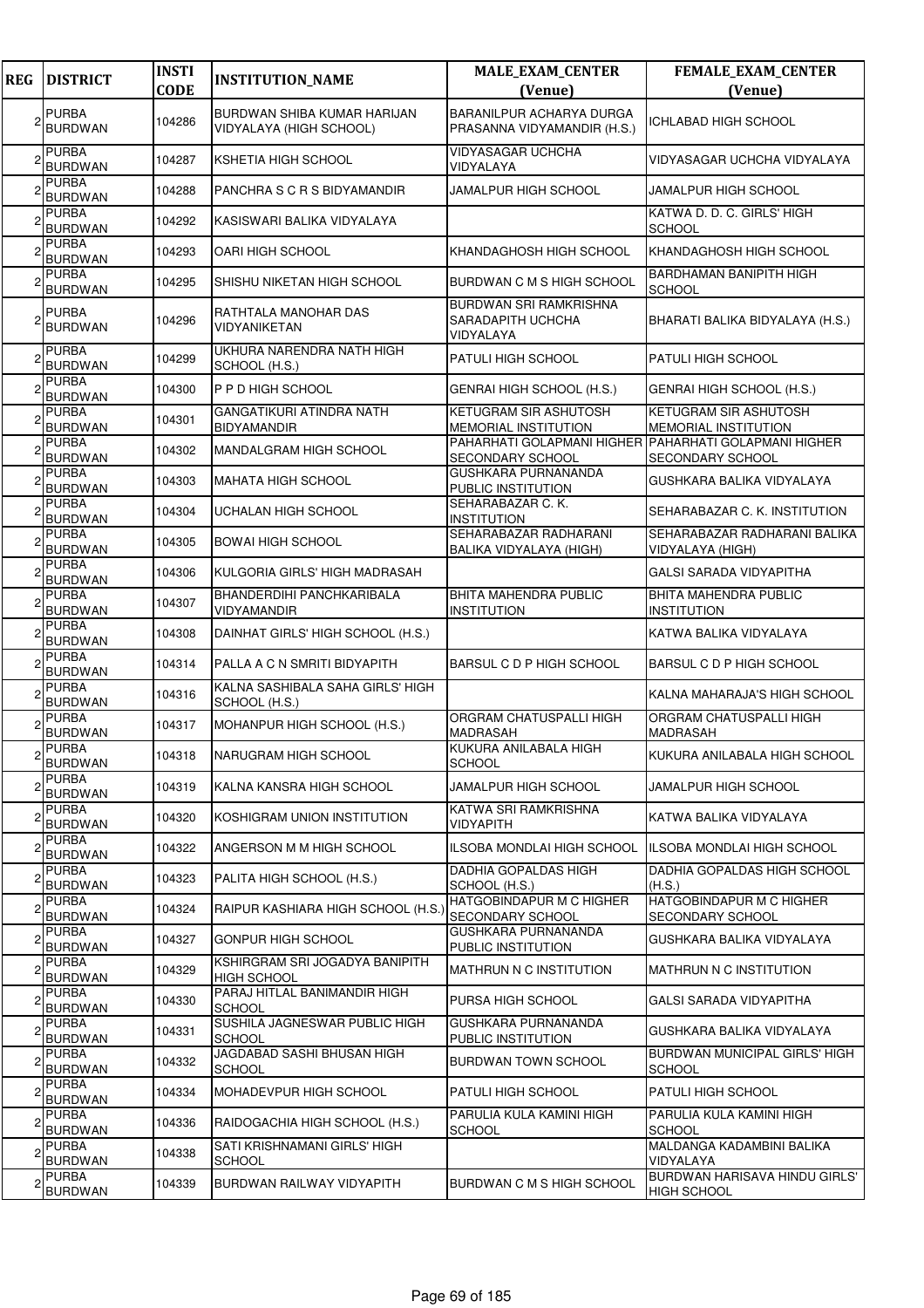| <b>REG</b> | <b>DISTRICT</b>                | <b>INSTI</b><br><b>CODE</b> | <b>INSTITUTION_NAME</b>                                           | <b>MALE_EXAM_CENTER</b><br>(Venue)                       | FEMALE_EXAM_CENTER<br>(Venue)                           |
|------------|--------------------------------|-----------------------------|-------------------------------------------------------------------|----------------------------------------------------------|---------------------------------------------------------|
|            | <b>PURBA</b>                   |                             |                                                                   |                                                          | RAINA SWAMI BHOLANANDA                                  |
|            | <b>BURDWAN</b>                 | 104341                      | ADARSHA BALIKA VIDYALAYA (H.S.)                                   |                                                          | VIDYAYATAN                                              |
|            | <b>PURBA</b><br><b>BURDWAN</b> | 104342                      | VIDYASAGAR UCHCHA VIDYALAYA                                       | BHITA MAHENDRA PUBLIC<br>INSTITUTION                     | <b>BHITA MAHENDRA PUBLIC</b><br><b>INSTITUTION</b>      |
|            | <b>PURBA</b><br><b>BURDWAN</b> | 104343                      | JUBILA PRAGATI BIDYANIKETAN                                       | UKHRID HIGH SCHOOL                                       | UKHRID HIGH SCHOOL                                      |
|            | <b>PURBA</b><br>BURDWAN        | 104344                      | LAKSHMIPUR HIGH SCHOOL (H.S.)                                     | PURBASTHALI N B INSTITUTION                              | PURBASTHALI N B INSTITUTION                             |
|            | <b>PURBA</b><br><b>BURDWAN</b> | 104348                      | ORGRAM CHATUSPALLI HIGH<br><b>MADRASAH</b>                        | GUSHKARA PURNANANDA<br>PUBLIC INSTITUTION                | GUSHKARA BALIKA VIDYALAYA                               |
|            | <b>PURBA</b><br><b>BURDWAN</b> | 104349                      | BURDWAN HIGH MADRASAH (H.S.)                                      | BURDWAN C M S HIGH SCHOOL                                | BURDWAN NEHRU VIDYAMANDIR<br><b>HIGH SCHOOL</b>         |
|            | <b>PURBA</b><br><b>BURDWAN</b> | 104350                      | NISCHINTAPUR HIGH MADRASAH (H.S.) KHANDAGHOSH HIGH SCHOOL         |                                                          | KHANDAGHOSH HIGH SCHOOL                                 |
|            | <b>PURBA</b><br><b>BURDWAN</b> | 104351                      | KANTARI HIGH MADRASAH (H.S.)                                      | KANDARA J M HIGH SCHOOL<br>(H.S.)                        | KANDRA JNANADAS GIRL'S HIGH<br><b>SCHOOL</b>            |
|            | <b>PURBA</b><br><b>BURDWAN</b> | 104353                      | <b>BIJOYPUR PALSONA HIGH SCHOOL</b>                               | BHATAR M P HIGH SCHOOL                                   | <b>BHATAR GIRLS HIGH SCHOOL</b>                         |
|            | <b>PURBA</b><br><b>BURDWAN</b> | 104355                      | MEMARI V.M. INSTITUTION (UNIT-I)                                  |                                                          | RADHAKANTAPUR HIGH SCHOOL RADHAKANTAPUR HIGH SCHOOL     |
|            | <b>PURBA</b><br><b>BURDWAN</b> | 104356                      | <b>PURSA HIGH SCHOOL</b>                                          | GALSI HIGH SCHOOL                                        | <b>GALSI SARADA VIDYAPITHA</b>                          |
|            | <b>PURBA</b><br><b>BURDWAN</b> | 104358                      | SEHARABAZAR RADHARANI BALIKA<br>VIDYALAYA (HIGH)                  |                                                          | KUKURA ANILABALA HIGH SCHOOL                            |
|            | <b>PURBA</b><br><b>BURDWAN</b> | 104359                      | BERUGRAM A.G.C.B VIDYAPITH                                        | JAMALPUR HIGH SCHOOL                                     | <b>JAMALPUR HIGH SCHOOL</b>                             |
|            | <b>PURBA</b><br><b>BURDWAN</b> | 104362                      | <b>BISWARAMBHA VIDYAPITH</b>                                      | PARULIA KULA KAMINI HIGH<br>SCHOOL                       | PARULIA KULA KAMINI HIGH<br><b>SCHOOL</b>               |
|            | <b>PURBA</b><br><b>BURDWAN</b> | 104363                      | KASTHASALI NIVANANI HIGH SCHOOL<br>(H.S.)                         | PARULIA KULA KAMINI HIGH<br>SCHOOL                       | PARULIA KULA KAMINI HIGH<br><b>SCHOOL</b>               |
|            | <b>PURBA</b><br><b>BURDWAN</b> | 104364                      | SAKTIGARH SAFDAR HASMI HIGH<br><b>SCHOOL</b>                      | BARSUL C D P HIGH SCHOOL                                 | <b>BARSUL C D P HIGH SCHOOL</b>                         |
|            | <b>PURBA</b><br><b>BURDWAN</b> | 104365                      | BAMUNIA HIGH SCHOOL (H.S.)                                        | BURDWAN MUNICIPAL HIGH<br><b>SCHOOL</b>                  | <b>BARDHAMAN BANIPITH HIGH</b><br><b>SCHOOL</b>         |
|            | <b>PURBA</b><br>BURDWAN        | 104367                      | KULUT NEHARUDDIN HIGH SCHOOL                                      | <b>MONTESWAR SOTI KRISHNA</b><br>MONI GIRLS' HIGH SCHOC  | MONTESWAR SOTI KRISHNA MONI<br><b>GIRLS' HIGH SCHOC</b> |
|            | <b>PURBA</b><br><b>BURDWAN</b> | 104368                      | <b>BAMUNARA LAKSHMAN CHANDRA DEY</b><br>PUBLIC INSTITUTION (H.S.) | <b>BHATAR M P HIGH SCHOOL</b>                            | <b>BHATAR GIRLS HIGH SCHOOL</b>                         |
|            | <b>PURBA</b><br><b>BURDWAN</b> | 104369                      | <b>BURDWAN DUBRAJDIGHI HIGH</b><br><b>SCHOOL</b>                  | <b>BURDWAN SHRI RAMASHIS</b><br><b>HINDI HIGH SCHOOL</b> | BURDWAN NEHRU VIDYAMANDIR<br><b>HIGH SCHOOL</b>         |
|            | <b>PURBA</b><br><b>BURDWAN</b> | 104370                      | UKTA PICHKURI HIGH SCHOOL                                         | AUSGRAM HIGH SCHOOL                                      | <b>AUSGRAM HIGH SCHOOL</b>                              |
|            | <b>PURBA</b><br><b>BURDWAN</b> | 104372                      | SUDPUR HIGH SCHOOL                                                | DAINHAT HIGH SCHOOL (H.S)                                | DAINHAT GIRLS' HIGH SCHOOL<br>(H.S.)                    |
|            | <b>PURBA</b><br><b>BURDWAN</b> | 104373                      | SRIRAMPUR BHABATARINI ROY GIRLS<br>HIGH SCHOOL (H.S)              |                                                          | PARULDANGA NASARATPUR HIGH<br><b>SCHOOL</b>             |
|            | <b>PURBA</b><br><b>BURDWAN</b> | 104374                      | SATGACHIA BAZAR MADHYAMIK<br>VIDYALAYA                            | BOHAR HIGH SCHOOL                                        | <b>BOHAR HIGH SCHOOL</b>                                |
|            | <b>PURBA</b><br>BURDWAN        | 104375                      | JOTSRIRAM HIGH SCHOOL                                             | KALNA KANSRA HIGH SCHOOL                                 | CHAKDIGHI GIRLS HIGH SCHOOL                             |
|            | <b>PURBA</b><br><b>BURDWAN</b> | 104376                      | HAT-KALNA GAJALAXMI HIGH SCHOOL                                   | KALNA AMBIKA MAHISH MARDINI<br><b>HIGH SCHOOL</b>        | KALNA HINDU GIRLS' HIGH SCHOOL                          |
|            | <b>PURBA</b><br>BURDWAN        | 104377                      | MEDGACHI HIGH SCHOOL                                              | DHATRIGRAM HIGH SCHOOL                                   | DHATRIGRAM HIGH SCHOOL                                  |
|            | <b>PURBA</b><br><b>BURDWAN</b> | 104379                      | <b>KARUI HIGH SCHOOL</b>                                          | DAINHAT HIGH SCHOOL (H.S)                                | DAINHAT GIRLS' HIGH SCHOOL<br>(H.S.)                    |
|            | <b>PURBA</b><br><b>BURDWAN</b> | 104380                      | BHAITA HARIDAS KAR HIGH SCHOOL<br>(H.S.)                          | SAKTIGARH SAFDAR HASMI<br>HIGH SCHOOL                    | SAKTIGARH SAFDAR HASMI HIGH<br><b>SCHOOL</b>            |
|            | PURBA<br><b>BURDWAN</b>        | 104381                      | RAINA JAGATMATA ANCHALIK BALIKA<br>VIDYALAYA                      |                                                          | ADARSHA BALIKA VIDYALAYA (H.S.)                         |
|            | <b>PURBA</b><br><b>BURDWAN</b> | 104382                      | GENRAI HIGH SCHOOL (H.S.)                                         | AUSGRAM HIGH SCHOOL                                      | AUSGRAM HIGH SCHOOL                                     |
|            | <b>PURBA</b><br><b>BURDWAN</b> | 104383                      | SHIMULIA ULANGINI GIRLS'HIGH<br><b>SCHOOL</b>                     |                                                          | IMONGALKOTE A K M HIGH SCHOOL                           |
|            | <b>PURBA</b><br><b>BURDWAN</b> | 104386                      | CHAKTENTUL RAMKRISHNA HIGH<br>SCHOOL (H.S.)                       | <b>BUD BUD CHATTI HINDI HIGH</b><br>SCHOOL (H.S.)        | <b>BUD BUD CHATTI HINDI HIGH</b><br>SCHOOL (H.S.)       |
|            | <b>PURBA</b><br><b>BURDWAN</b> | 104387                      | KISHOREKONA N A VIDYALAYA                                         | GALSI HIGH SCHOOL                                        | KULGORIA GIRLS' HIGH MADRASAH                           |
|            | <b>PURBA</b><br><b>BURDWAN</b> | 104388                      | <b>BAMSHORE HIGH SCHOOL</b>                                       | SUSUNDIGHI H P HIGH SCHOOL                               | SUSUNDIGHI H P HIGH SCHOOL                              |
|            | <b>PURBA</b><br><b>BURDWAN</b> | 104391                      | <b>ANKHONA HIGH SCHOOL</b>                                        | KANDARA J M HIGH SCHOOL<br>(H.S.)                        | KANDRA JNANADAS GIRL'S HIGH<br><b>SCHOOL</b>            |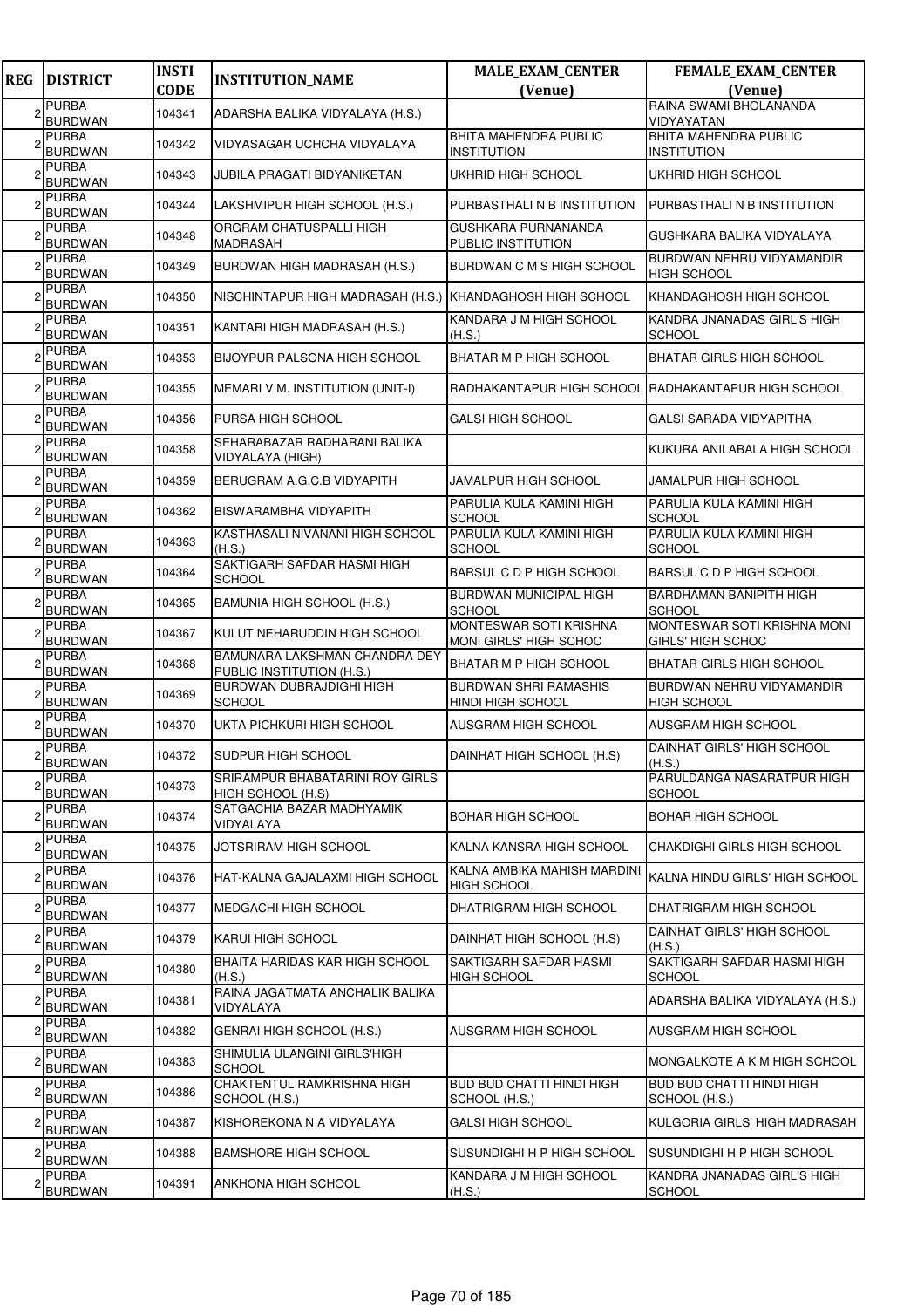| <b>REG</b> | <b>DISTRICT</b>                | <b>INSTI</b><br><b>CODE</b> | <b>INSTITUTION_NAME</b>                                                    | <b>MALE_EXAM_CENTER</b><br>(Venue)                              | <b>FEMALE_EXAM_CENTER</b><br>(Venue)                    |
|------------|--------------------------------|-----------------------------|----------------------------------------------------------------------------|-----------------------------------------------------------------|---------------------------------------------------------|
|            | <b>PURBA</b><br><b>BURDWAN</b> | 104392                      | AGARDANGA HIGH MADRASAH (H.S.)                                             | KANDARA J M HIGH SCHOOL<br>(H.S.)                               | <b>KANDRA JNANADAS GIRL'S HIGH</b><br><b>SCHOOL</b>     |
|            | <b>PURBA</b><br>BURDWAN        | 104393                      | DIGHIR PARH HIGH MADRASAH                                                  | <b>GALSI HIGH SCHOOL</b>                                        | GALSI SARADA VIDYAPITHA                                 |
|            | <b>PURBA</b><br><b>BURDWAN</b> | 104394                      | MONGALKOTE HIGH MADRASAH                                                   | <b>MONGALKOTE A K M HIGH</b><br><b>SCHOOL</b>                   | MONGALKOTE A K M HIGH SCHOOL                            |
|            | <b>PURBA</b><br><b>BURDWAN</b> | 104395                      | PANCHPARA HIGH MADRASAH (H.S.)                                             | DAINHAT HIGH SCHOOL (H.S)                                       | DAINHAT HIGH SCHOOL (H.S)                               |
|            | <b>PURBA</b><br><b>BURDWAN</b> | 104396                      | GHORANASH HIGH SCHOOL                                                      | DAINHAT HIGH SCHOOL (H.S)                                       | DAINHAT HIGH SCHOOL (H.S)                               |
|            | <b>PURBA</b><br><b>BURDWAN</b> | 104398                      | AMADPUR HIGH SCHOOL                                                        | MEMARI V.M. INSTITUTION (UNIT-                                  |                                                         |
|            | <b>PURBA</b><br>BURDWAN        | 104399                      | SRIRAMPUR BHARATI BHABAN HIGH<br><b>SCHOOL</b>                             | <b>PATULI HIGH SCHOOL</b>                                       | <b>PATULI HIGH SCHOOL</b>                               |
|            | <b>PURBA</b><br><b>BURDWAN</b> | 104404                      | DHAMACHIA VIDYASAGAR<br><b>VIDYAMANDIR</b>                                 | MONTESWAR SAGARBALA HIGH<br><b>SCHOOL</b>                       | MONTESWAR SAGARBALA HIGH<br><b>SCHOOL</b>               |
|            | <b>PURBA</b><br><b>BURDWAN</b> | 104405                      | UDAYPALLI SIKSHANIKETAN HIGH<br>SCHOOL (H.S.)                              | <b>BURDWAN SRI RAMKRISHNA</b><br>SARADAPITH UCHCHA<br>VIDYALAYA | MAHARANI ADHIRANI GIRLS' HIGH<br><b>SCHOOL</b>          |
|            | <b>PURBA</b><br>BURDWAN        | 104406                      | BHAGRA HIGH SCHOOL(HS)                                                     | <b>MONTESWAR SOTI KRISHNA</b><br>MONI GIRLS' HIGH SCHOC         | MONTESWAR SOTI KRISHNA MONI<br>GIRLS' HIGH SCHOC        |
|            | <b>PURBA</b><br><b>BURDWAN</b> | 104407                      | HALDIPARA R.C. HIGH SCHOOL (H.S.)                                          | PARULIA KULA KAMINI HIGH<br><b>SCHOOL</b>                       | PARULIA KULA KAMINI HIGH<br><b>SCHOOL</b>               |
|            | <b>PURBA</b><br><b>BURDWAN</b> | 104408                      | BONSUJAPUR HIGH SCHOOL (HS)                                                | <b>GALSI HIGH SCHOOL</b>                                        | <b>GALSI SARADA VIDYAPITHA</b>                          |
|            | <b>PURBA</b><br><b>BURDWAN</b> | 104409                      | <b>BUD BUD CHATTI HINDI HIGH SCHOOL</b><br>(H.S.)                          | <b>MANKAR HIGH SCHOOL</b>                                       | MANKAR HIGH SCHOOL                                      |
|            | <b>PURBA</b><br><b>BURDWAN</b> | 104410                      | KOTA CHANDIPUR HIGH SCHOOL                                                 | <b>MANKAR HIGH SCHOOL</b>                                       | <b>MANKAR HIGH SCHOOL</b>                               |
|            | <b>PURBA</b><br><b>BURDWAN</b> | 104411                      | SONTLA MOHISDANGA HIGH SCHOOL                                              | SATGACHIA BAZAR MADHYAMIK<br>VIDYALAYA                          | SATGACHIA BAZAR MADHYAMIK<br>VIDYALAYA                  |
|            | <b>PURBA</b><br><b>BURDWAN</b> | 104412                      | BURDWAN SHRI RAMASHIS HINDI HIGH BARANILPUR ACHARYA DURGA<br><b>SCHOOL</b> | PRASANNA VIDYAMANDIR (H.S.)                                     | BARDHAMAN BIDYARTHI BHAVAN<br><b>GIRLS' HIGH SCHOOL</b> |
|            | <b>PURBA</b><br><b>BURDWAN</b> | 104413                      | BARDHAMAN BANIPITH HIGH SCHOOL                                             | <b>BURDWAN MUNICIPAL HIGH</b><br><b>SCHOOL</b>                  | BURDWAN MUNICIPAL GIRLS' HIGH<br><b>SCHOOL</b>          |
|            | <b>PURBA</b><br><b>BURDWAN</b> | 104415                      | SELIMABAD HIGH SCHOOL                                                      | <b>JAMALPUR HIGH SCHOOL</b>                                     | JAMALPUR HIGH SCHOOL                                    |
|            | <b>PURBA</b><br><b>BURDWAN</b> | 104416                      | BAHARAN JOY DURGA HIGH SCHOOL<br>(H.S.)                                    | GANGATIKURI ATINDRA NATH<br><b>BIDYAMANDIR</b>                  | GANGATIKURI ATINDRA NATH<br><b>BIDYAMANDIR</b>          |
|            | <b>PURBA</b><br><b>BURDWAN</b> | 104417                      | <b>BHATAR GIRLS HIGH SCHOOL</b>                                            |                                                                 | BHATAR M P HIGH SCHOOL                                  |
|            | <b>PURBA</b><br><b>BURDWAN</b> | 104418                      | MAHACHANDA VIVEKANANDA SIKSHA<br><b>PRATISTHAN</b>                         | BHATAR M P HIGH SCHOOL                                          | BHATAR M P HIGH SCHOOL                                  |
|            | <b>PURBA</b><br><b>BURDWAN</b> | 104419                      | BURDWAN SRI RAMKRISHNA<br>SARADAPITH HIGH SCHOOL                           | <b>BURDWAN SHRI RAMASHIS</b><br>HINDI HIGH SCHOOL               |                                                         |
|            | <b>PURBA</b><br><b>BURDWAN</b> | 104420                      | SUTRA MUKTESWAR VIDYANIKETAN                                               | MONTESWAR SOTI KRISHNA<br>MONI GIRLS' HIGH SCHOC                | MONTESWAR SOTI KRISHNA MONI<br><b>GIRLS' HIGH SCHOC</b> |
|            | <b>PURBA</b><br>BURDWAN        | 104421                      | KASBA RADHA RANI VIDYAMANDIR<br><b>HIGH SCHOOL</b>                         | <b>BUD BUD CHATTI HINDI HIGH</b><br>SCHOOL (H.S.)               | <b>BUD BUD CHATTI HINDI HIGH</b><br>SCHOOL (H.S.)       |
|            | PURBA<br><b>BURDWAN</b>        | 104422                      | NADANGHAT ANNAPURNA BALIKA<br>VIDYALAYA                                    |                                                                 | JALUIDANGA G.C.P. BALIKA<br>VIDYALAYA                   |
|            | <b>PURBA</b><br><b>BURDWAN</b> | 104424                      | KANCHANNAGAR D.N. DAS HIGH<br>SCHOOL (H.S.)                                | <b>BARANILPUR ACHARYA DURGA</b><br>PRASANNA VIDYAMANDIR (H.S.)  | BURDWAN HARISAVA HINDU GIRLS'<br><b>HIGH SCHOOL</b>     |
|            | <b>PURBA</b><br><b>BURDWAN</b> | 104425                      | KURUMBA HIGH SCHOOL                                                        | AUSGRAM HIGH SCHOOL                                             | AUSGRAM HIGH SCHOOL                                     |
|            | <b>PURBA</b><br><b>BURDWAN</b> | 104426                      | NIROLE HIGH SCHOOL (H.S.)                                                  | <b>KETUGRAM SIR ASHUTOSH</b><br>MEMORIAL INSTITUTION            | KETUGRAM SIR ASHUTOSH<br>MEMORIAL INSTITUTION           |
|            | <b>PURBA</b><br><b>BURDWAN</b> | 104427                      | MEMARI HIGH MADRASAH                                                       | RADHAKANTAPUR HIGH SCHOOL                                       | . RADHAKANTAPUR HIGH SCHOOL                             |
|            | <b>PURBA</b><br><b>BURDWAN</b> | 104428                      | MOSLEMABAD HIGH MADRASAH                                                   | DHATRIGRAM HIGH SCHOOL                                          | DHATRIGRAM HIGH SCHOOL                                  |
|            | <b>PURBA</b><br><b>BURDWAN</b> | 104430                      | KAIGRAM HIGH SCHOOL                                                        | MONTESWAR SAGARBALA HIGH<br><b>SCHOOL</b>                       | MONTESWAR SAGARBALA HIGH<br><b>SCHOOL</b>               |
|            | <b>PURBA</b><br><b>BURDWAN</b> | 104431                      | RAYAN HIGH SCHOOL (H.S.)                                                   | <b>VIDYASAGAR UCHCHA</b><br>VIDYALAYA                           | VIDYASAGAR UCHCHA VIDYALAYA                             |
|            | <b>PURBA</b><br><b>BURDWAN</b> | 104432                      | SITAHATI HIGH SCHOOL                                                       | GANGATIKURI ATINDRA NATH<br><b>BIDYAMANDIR</b>                  | GANGATIKURI ATINDRA NATH<br>BIDYAMANDIR                 |
|            | <b>PURBA</b><br><b>BURDWAN</b> | 104433                      | SANCHARA HIGH SCHOOL                                                       | PANCHRA S C R S BIDYAMANDIR PANCHRA S C R S BIDYAMANDIR         |                                                         |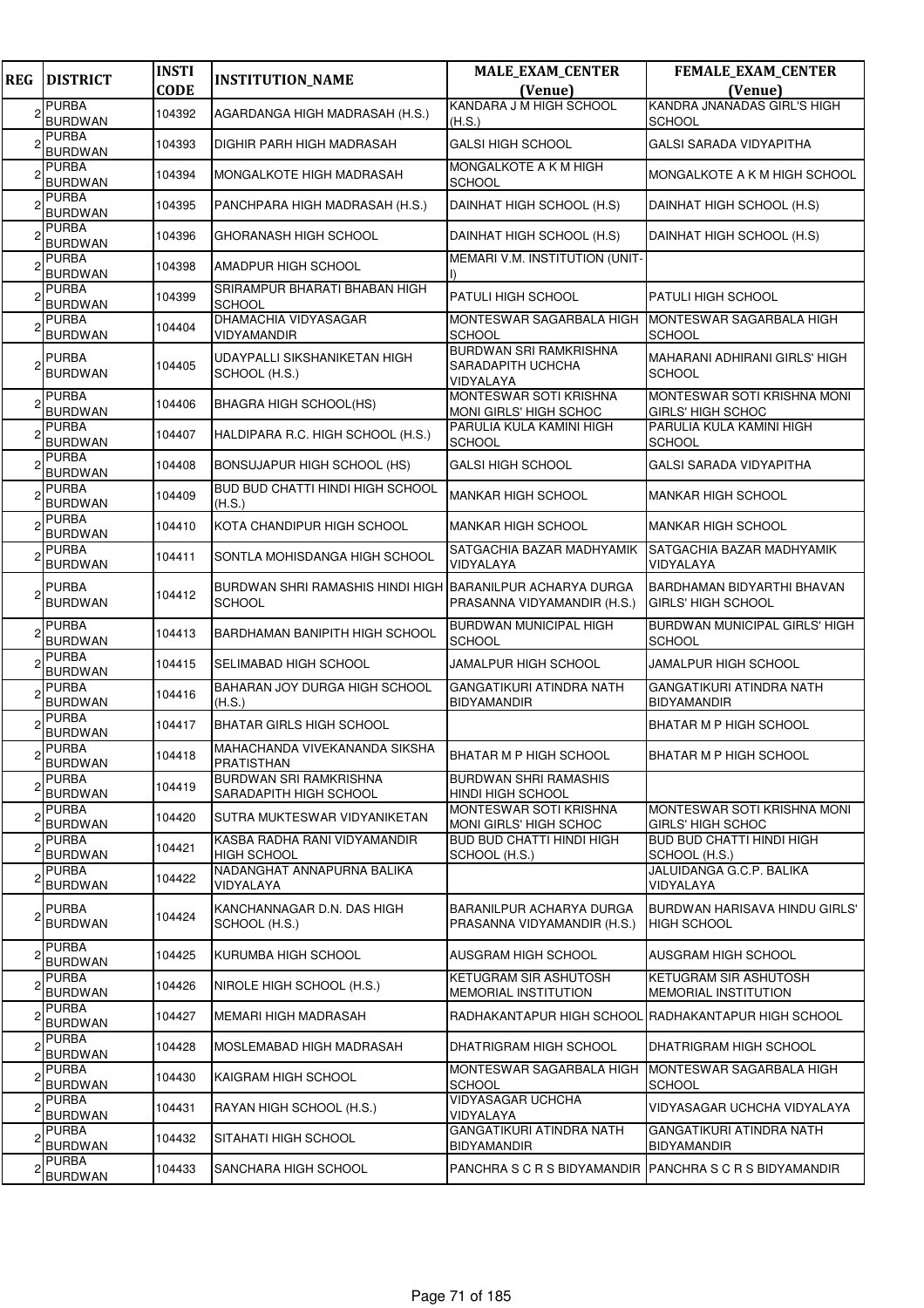| <b>REG</b> | <b>DISTRICT</b>                | <b>INSTI</b><br><b>CODE</b> | <b>INSTITUTION_NAME</b>                              | <b>MALE_EXAM_CENTER</b><br>(Venue)                       | FEMALE_EXAM_CENTER<br>(Venue)                              |
|------------|--------------------------------|-----------------------------|------------------------------------------------------|----------------------------------------------------------|------------------------------------------------------------|
|            | <b>PURBA</b><br><b>BURDWAN</b> | 104434                      | MAJIDA GANA BIDYABHABAN HIGH<br><b>SCHOOL</b>        | PURBASTHALI N B INSTITUTION                              | PURBASTHALI N B INSTITUTION                                |
|            | <b>PURBA</b><br><b>BURDWAN</b> | 104435                      | BAISNABDANGA SREE GUORANGA<br>VIDYAPITH              | MALDANGA R. M. INSTITUTION                               | MALDANGA KADAMBINI BALIKA<br>VIDYALAYA                     |
|            | <b>PURBA</b><br><b>BURDWAN</b> | 104436                      | JHAPANDANGA PARESHNATH<br>VIDYAMANDIR                | PANCHRA S C R S BIDYAMANDIR                              | PANCHRA S C R S BIDYAMANDIR                                |
|            | <b>PURBA</b><br><b>BURDWAN</b> | 104437                      | UKHRID HIGH SCHOOL                                   | KHANDAGHOSH HIGH SCHOOL                                  | KHANDAGHOSH HIGH SCHOOL                                    |
|            | <b>PURBA</b><br><b>BURDWAN</b> | 104438                      | MACHHALANDAPUR SIMLON<br>SIDDESWARI BALIKA VIDYALAYA |                                                          | SIMLON A. K. VIDYAMANDIR                                   |
|            | <b>PURBA</b><br><b>BURDWAN</b> | 104439                      | MITHAPUR SREE DURGA HIGH<br>SCHOOL (H.S.)            | <b>GALSI HIGH SCHOOL</b>                                 | GALSI SARADA VIDYAPITHA                                    |
|            | <b>PURBA</b><br><b>BURDWAN</b> | 104440                      | BOHAR GIRLS HIGH SCHOOL                              |                                                          | SATGACHIA BAZAR MADHYAMIK<br>VIDYALAYA                     |
|            | <b>PURBA</b><br><b>BURDWAN</b> | 104441                      | MOHANPUR NOWHATIS RS<br>VIDYALAYA                    | MEMARI V.M. INSTITUTION (UNIT                            | MEMARI V.M. INSTITUTION (UNIT-I)                           |
|            | <b>PURBA</b><br><b>BURDWAN</b> | 104442                      | NABASTHA HIGH SCHOOL                                 | HATGOBINDAPUR M C HIGHER<br>SECONDARY SCHOOL             | <b>HATGOBINDAPUR M C HIGHER</b><br><b>SECONDARY SCHOOL</b> |
|            | <b>PURBA</b><br><b>BURDWAN</b> | 104443                      | KHATUNDI HIGH SCHOOL (H.S.)                          | DADHIA GOPALDAS HIGH<br>SCHOOL (H.S.)                    | DADHIA GOPALDAS HIGH SCHOOL<br>(H.S.)                      |
|            | <b>PURBA</b><br><b>BURDWAN</b> | 104444                      | <b>ANUKHAL HIGH SCHOOL</b>                           | <b>BAIDYAPUR RAJ RAJESWAR</b><br>BALIKA VIDYALAYA        | BAIDYAPUR RAJ RAJESWAR BALIKA<br>VIDYALAYA                 |
|            | <b>PURBA</b><br><b>BURDWAN</b> | 104446                      | SUKUR H.P. INSTITUTION                               | SHYAM SUNDAR RAMLAL<br>ADARSHA VIDYALAYA (GOVT<br>SPOND) | ADARSHA BALIKA VIDYALAYA (H.S.)                            |
|            | <b>PURBA</b><br><b>BURDWAN</b> | 104447                      | <b>AKHRA HIGH SCHOOL</b>                             | DAINHAT HIGH SCHOOL (H.S)                                | DAINHAT HIGH SCHOOL (H.S)                                  |
|            | <b>PURBA</b><br><b>BURDWAN</b> | 104449                      | HURIA PUBLIC HIGH SCHOOL                             | UKHRID HIGH SCHOOL                                       | UKHRID HIGH SCHOOL                                         |
|            | <b>PURBA</b><br>BURDWAN        | 104450                      | PANUHAT RAJMAHISHI DEBI HIGH<br><b>SCHOOL</b>        | KATWA SRI RAMKRISHNA<br>VIDYAPITH                        | KATWA BALIKA VIDYALAYA                                     |
|            | <b>PURBA</b><br><b>BURDWAN</b> | 104451                      | <b>BADLA GIRLS' HIGH SCHOOL</b>                      |                                                          | BAIDYAPUR RAJ RAJESWAR BALIKA<br>VIDYALAYA                 |
|            | <b>PURBA</b><br><b>BURDWAN</b> | 104452                      | <b>BEGUT JAHNABI HIGH SCHOOL</b>                     | RAIPUR KASHIARA HIGH<br>SCHOOL (H.S.)                    | RAIPUR KASHIARA HIGH SCHOOL<br>(H.S.)                      |
|            | <b>PURBA</b><br><b>BURDWAN</b> | 104453                      | KANKURIA DESHBANDHU HIGH<br><b>SCHOOL</b>            | SIMLON A. K. VIDYAMANDIR                                 | SIMLON A. K. VIDYAMANDIR                                   |
|            | <b>PURBA</b><br><b>BURDWAN</b> | 104454                      | PIPLON SRI ARABINDA VIDYAMANDIR                      | RAIGRAM HIGH SCHOOL                                      | RAIGRAM HIGH SCHOOL                                        |
|            | <b>PURBA</b><br><b>BURDWAN</b> | 104458                      | KALIGRAM HIGH SCHOOL (HS)                            | <b>BHITA MAHENDRA PUBLIC</b><br><b>INSTITUTION</b>       | <b>BHITA MAHENDRA PUBLIC</b><br>INSTITUTION                |
|            | <b>PURBA</b><br><b>BURDWAN</b> | 104459                      | RATHTALA MONOHARDAS BALIKA<br>VIDYALAYA              |                                                          | <b>BURDWAN HARISAVA HINDU GIRLS'</b><br><b>HIGH SCHOOL</b> |
| 2          | <b>PURBA</b><br><b>BURDWAN</b> | 104460                      | SANENDANGA RAMKRISHNA<br>VIDYAMANDIR                 | <b>BADLA HIGH SCHOOL</b>                                 | <b>BADLA HIGH SCHOOL</b>                                   |
|            | <b>PURBA</b><br><b>BURDWAN</b> | 104462                      | MEJHIARY CHANCHALA BALA BALIKA<br>VIDYALAYA (H.S.)   |                                                          | DAINHAT GIRLS' HIGH SCHOOL<br>(H.S.)                       |
|            | <b>PURBA</b><br><b>BURDWAN</b> | 104463                      | GONNASERANDI HIGH SCHOOL                             | DADHIA GOPALDAS HIGH<br>SCHOOL (H.S.)                    | DADHIA GOPALDAS HIGH SCHOOL<br>(H.S.)                      |
|            | <b>PURBA</b><br><b>BURDWAN</b> | 104464                      | RAJUA CHURPUNI AMALA VIDYAPITH<br>(H.S.)             | KATWA KASHIRAM DAS<br><b>INSTITUTION</b>                 | KATWA D. D. C. GIRLS' HIGH<br>SCHOOL                       |
|            | <b>PURBA</b><br><b>BURDWAN</b> | 104465                      | SRIKHANDA HIGH SCHOOL                                | KATWA BHARATI BHABAN HIGH<br>SCHOOL                      | KATWA D. D. C. GIRLS' HIGH<br>SCHOOL                       |
|            | <b>PURBA</b><br><b>BURDWAN</b> | 104467                      | BASUDA SRI SRI RAMKRISHNA<br><b>VIDYAPITH</b>        | BHATAR M P HIGH SCHOOL                                   | BHATAR M P HIGH SCHOOL                                     |
|            | <b>PURBA</b><br><b>BURDWAN</b> | 104468                      | KALNA SRI SRI NIGAMANANDA<br>VIDYAMANDIR             | KALNA AMBIKA MAHISH MARDINI<br><b>HIGH SCHOOL</b>        | KALNA AMBIKA MAHISH MARDINI<br>HIGH SCHOOL                 |
|            | <b>PURBA</b><br><b>BURDWAN</b> | 104470                      | RAIGRAM HIGH SCHOOL                                  | MONTESWAR SAGARBALA HIGH<br>SCHOOL                       | MONTESWAR SAGARBALA HIGH<br>SCHOOL                         |
|            | <b>PURBA</b><br>BURDWAN        | 104471                      | BONBIBITALA HIGH SCHOOL                              | BERUGRAM A.G.C.B VIDYAPITH                               | BERUGRAM A.G.C.B VIDYAPITH                                 |
|            | <b>PURBA</b><br><b>BURDWAN</b> | 104472                      | PURATANGRAM HIGH SCHOOL                              | <b>GALSI HIGH SCHOOL</b>                                 | GALSI SARADA VIDYAPITHA                                    |
|            | <b>PURBA</b><br><b>BURDWAN</b> | 104473                      | GOLIGRAM HIGH SCHOOL                                 | GUSHKARA PURNANANDA<br>PUBLIC INSTITUTION                | GUSHKARA BALIKA VIDYALAYA                                  |
|            | <b>PURBA</b><br><b>BURDWAN</b> | 104474                      | KRISHNAPUR HIGH SCHOOL                               | <b>BURDWAN SHRI RAMASHIS</b><br>HINDI HIGH SCHOOL        | BURDWAN NEHRU VIDYAMANDIR<br><b>HIGH SCHOOL</b>            |
|            | PURBA<br><b>BURDWAN</b>        | 104476                      | SURA KALITALA HIGH SCHOOL                            | KALNA KANSRA HIGH SCHOOL                                 | CHAKDIGHI GIRLS HIGH SCHOOL                                |
|            | <b>PURBA</b><br><b>BURDWAN</b> | 104477                      | SIJNA UJNA PANCHAPARA HIGH<br>SCHOOL (H.S.)          | RAIGRAM HIGH SCHOOL                                      | RAIGRAM HIGH SCHOOL                                        |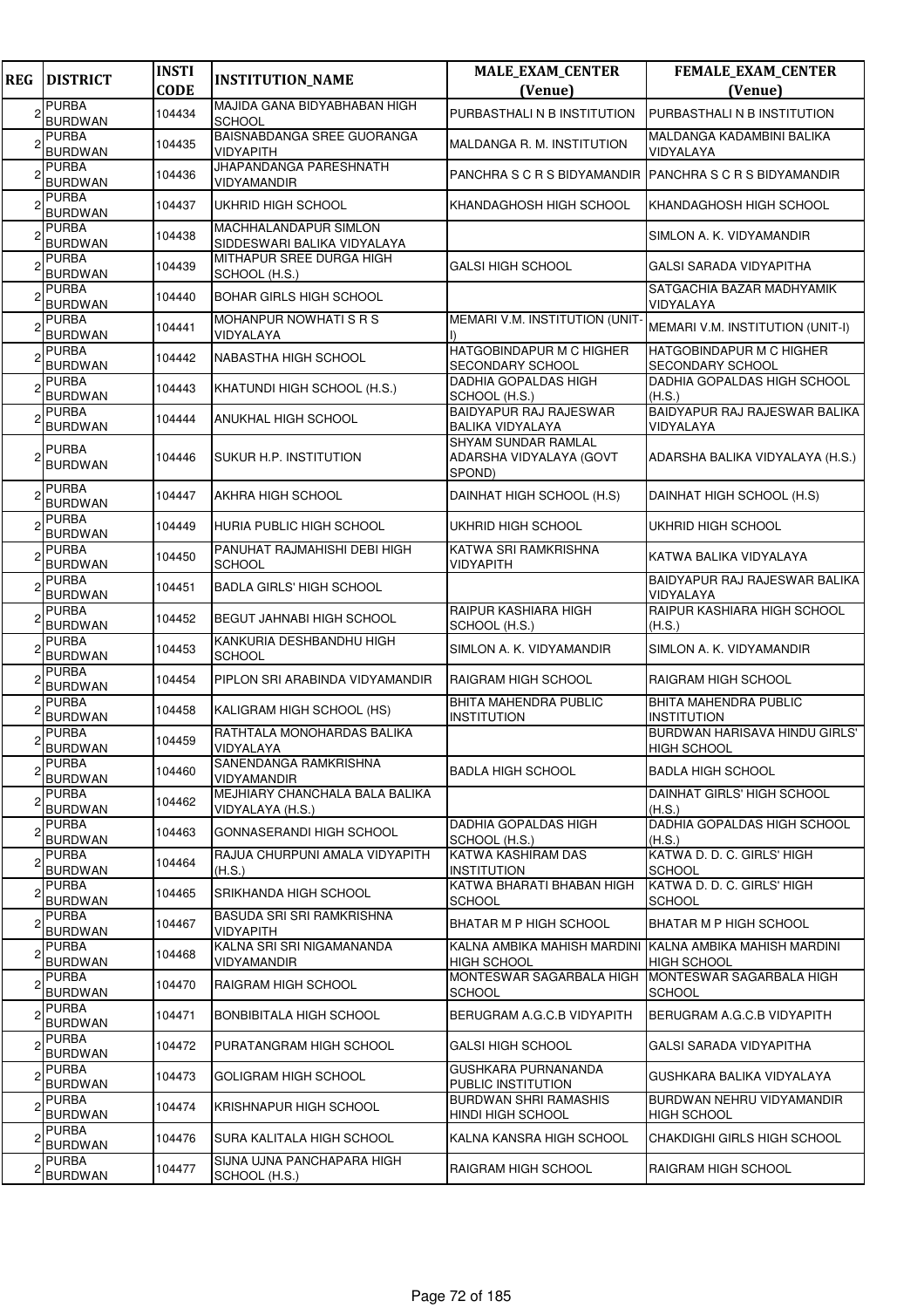| <b>REG</b> | <b>DISTRICT</b>                | <b>INSTI</b><br><b>CODE</b> | <b>INSTITUTION_NAME</b>                                    | <b>MALE_EXAM_CENTER</b><br>(Venue)                      | <b>FEMALE_EXAM_CENTER</b><br>(Venue)             |
|------------|--------------------------------|-----------------------------|------------------------------------------------------------|---------------------------------------------------------|--------------------------------------------------|
|            | <b>PURBA</b><br><b>BURDWAN</b> | 104478                      | <b>BARISALI HIGH SCHOOL</b>                                | KHANDAGHOSH HIGH SCHOOL                                 | KHANDAGHOSH HIGH SCHOOL                          |
|            | <b>PURBA</b><br><b>BURDWAN</b> | 104479                      | NARI SANTANU GHOSH MEMORIAL<br>HIGH SCHOOL                 | <b>BURDWAN TOWN SCHOOL</b>                              | MAHARANI ADHIRANI GIRLS' HIGH<br><b>SCHOOL</b>   |
|            | <b>PURBA</b><br><b>BURDWAN</b> | 104480                      | <b>ICHLABAD VIVEKANANDA BALIKA</b><br>VIDYALAYA            |                                                         | BURDWAN MUNICIPAL GIRLS' HIGH<br><b>SCHOOL</b>   |
|            | <b>PURBA</b><br><b>BURDWAN</b> | 104481                      | <b>BUD BUD GIRLS HIGH SCHOOL</b>                           |                                                         | <b>BUD BUD MAHAKALI HIGH SCHOOL</b>              |
|            | <b>PURBA</b><br><b>BURDWAN</b> | 104484                      | SAHEBGANJ HIGH SCHOOL (H.S.)                               | ORGRAM CHATUSPALLI HIGH<br><b>MADRASAH</b>              | ORGRAM CHATUSPALLI HIGH<br><b>MADRASAH</b>       |
|            | <b>PURBA</b><br><b>BURDWAN</b> | 104486                      | <b>DEBIPUR STATION GIRLS HIGH</b><br><b>SCHOOL</b>         |                                                         | MEMARI V M INSTITUTION (UNIT-2)                  |
|            | <b>PURBA</b><br>BURDWAN        | 104487                      | MERTALA DESHBANDHU HIGH SCHOOL PURBASTHALI N B INSTITUTION |                                                         | PURBASTHALI N B INSTITUTION                      |
|            | <b>PURBA</b><br><b>BURDWAN</b> | 104488                      | SHIPTAI MAHULA S. R. INSTITUTION                           | KALNA KANSRA HIGH SCHOOL                                | CHAKDIGHI GIRLS HIGH SCHOOL                      |
|            | <b>PURBA</b><br><b>BURDWAN</b> | 104489                      | KULAI HIGH SCHOOL (H.S.)                                   | <b>DADHIA GOPALDAS HIGH</b><br>SCHOOL (H.S.)            | DADHIA GOPALDAS HIGH SCHOOL<br>(H.S.)            |
|            | <b>PURBA</b><br><b>BURDWAN</b> | 104490                      | KRISHNABATI HIGH SCHOOL                                    | MONGALKOTE A K M HIGH<br><b>SCHOOL</b>                  | MONGALKOTE A K M HIGH SCHOOL                     |
|            | <b>PURBA</b><br><b>BURDWAN</b> | 104491                      | KHERUR CHHATNI K.N. HIGH SCHOOL                            | BHATAR M P HIGH SCHOOL                                  | <b>BHATAR GIRLS HIGH SCHOOL</b>                  |
|            | <b>PURBA</b><br><b>BURDWAN</b> | 104492                      | DUBRAJHAT BERUGRAM HIGH<br><b>SCHOOL</b>                   | UKHRID HIGH SCHOOL                                      | UKHRID HIGH SCHOOL                               |
|            | <b>PURBA</b><br><b>BURDWAN</b> | 104494                      | DADHIA GOPALDAS HIGH SCHOOL<br>(H.S.)                      | KANDARA J M HIGH SCHOOL<br>(H.S.)                       | KANDARA J M HIGH SCHOOL (H.S.)                   |
|            | <b>PURBA</b><br><b>BURDWAN</b> | 104496                      | SRIRAMPUR HIGH SCHOOL                                      | SAKTIGARH SAFDAR HASMI<br><b>HIGH SCHOOL</b>            | SAKTIGARH SAFDAR HASMI HIGH<br><b>SCHOOL</b>     |
|            | <b>PURBA</b><br><b>BURDWAN</b> | 104497                      | BARDHAMAN NIVEDITA KANYA<br>VIDYALAYA                      |                                                         | BURDWAN MUNICIPAL GIRLS' HIGH<br><b>SCHOOL</b>   |
|            | <b>PURBA</b><br>BURDWAN        | 104498                      | KOWARPUR HIGH SCHOOL                                       | MATHRUN N C INSTITUTION                                 | <b>MATHRUN N C INSTITUTION</b>                   |
|            | <b>PURBA</b><br><b>BURDWAN</b> | 104501                      | KUKURA ANILABALA HIGH SCHOOL                               | SEHARABAZAR RADHARANI<br>BALIKA VIDYALAYA (HIGH)        | SEHARABAZAR RADHARANI BALIKA<br>VIDYALAYA (HIGH) |
|            | <b>PURBA</b><br><b>BURDWAN</b> | 104502                      | BAMUNPARA ANCHALIK HIGH SCHOOL                             | MONTESWAR SAGARBALA HIGH<br><b>SCHOOL</b>               | MONTESWAR SAGARBALA HIGH<br><b>SCHOOL</b>        |
|            | <b>PURBA</b><br><b>BURDWAN</b> | 104503                      | NUTANGRAM HIGH SCHOOL (H.S.)                               | <b>DHATRIGRAM HIGH SCHOOL</b>                           | DHATRIGRAM HIGH SCHOOL                           |
|            | <b>PURBA</b><br><b>BURDWAN</b> | 104506                      | <b>BHATKUNDA HIGH SCHOOL</b>                               | GENRAI HIGH SCHOOL (H.S.)                               | GENRAI HIGH SCHOOL (H.S.)                        |
|            | <b>PURBA</b><br><b>BURDWAN</b> | 104507                      | GOLGRAM GOLAM IMAM HIGH SCHOOL ADARSHA VIDYALAYA (GOVT     | <b>SHYAM SUNDAR RAMLAL</b><br>SPOND)                    | ADARSHA BALIKA VIDYALAYA (H.S.)                  |
|            | <b>PURBA</b><br><b>BURDWAN</b> | 104511                      | JAMNA HIGH SCHOOL                                          | MONTESWAR SOTI KRISHNA<br><b>MONI GIRLS' HIGH SCHOC</b> | MONTESWAR SOTI KRISHNA MONI<br>GIRLS' HIGH SCHOC |
|            | <b>PURBA</b><br><b>BURDWAN</b> | 104512                      | KHORAD AMENA HIGH SCHOOL (H.S.)                            | <b>GANTAR B M HIGH SCHOOL</b>                           | GANTAR B M HIGH SCHOOL                           |
|            | <b>PURBA</b><br><b>BURDWAN</b> | 104515                      | PARBATPUR GIRLS' HIGH SCHOOL<br>(H.S)                      |                                                         | JAMALPUR HIGH SCHOOL                             |
|            | <b>PURBA</b><br><b>BURDWAN</b> | 104516                      | HATKIRTINAGAR BALIKA VIDYALAYA<br>(H.S)                    |                                                         | GUSHKARA BALIKA VIDYALAYA                        |
|            | <b>PURBA</b><br><b>BURDWAN</b> | 104517                      | BELKASH PANCHANAN PUBLIC<br><b>INSTITUTION</b>             | BURDWAN C M S HIGH SCHOOL                               | BHARATI BALIKA BIDYALAYA (H.S.)                  |
|            | <b>PURBA</b><br>BURDWAN        | 104519                      | JALUIDANGA G.C.P. BALIKA VIDYALAYA                         |                                                         | SAMUDRAGARH HIGH SCHOOL                          |
|            | <b>PURBA</b><br><b>BURDWAN</b> | 104521                      | JHIKARDANGA SSRK HIGH SCHOOL                               | <b>BHATAR M P HIGH SCHOOL</b>                           | BHATAR M P HIGH SCHOOL                           |
|            | <b>PURBA</b><br><b>BURDWAN</b> | 104522                      | CHAMPAHATI K P C BALIKA VIDYALAYA<br>(H.S)                 |                                                         | JALUIDANGA G.C.P. BALIKA<br>VIDYALAYA            |
|            | <b>PURBA</b><br><b>BURDWAN</b> | 104524                      | KURICHA T D HIGH SCHOOL (H.S)                              | PARULIA KULA KAMINI HIGH<br><b>SCHOOL</b>               | PARULIA KULA KAMINI HIGH<br><b>SCHOOL</b>        |
|            | PURBA<br><b>BURDWAN</b>        | 104525                      | <b>MASAGRAM HIGH SCHOOL</b>                                | PANCHRA S C R S BIDYAMANDIR PANCHRA S C R S BIDYAMANDIR |                                                  |
|            | PURBA<br><b>BURDWAN</b>        | 104526                      | NEGUN DESBANDHU VIDYA MANDIR                               | MONGALKOTE A K M HIGH<br><b>SCHOOL</b>                  | MONGALKOTE A K M HIGH SCHOOL                     |
|            | <b>PURBA</b><br><b>BURDWAN</b> | 104527                      | SAKNARA HIGH SCHOOL (H.S)                                  | RAINA SWAMI BHOLANANDA<br>VIDYAYATAN                    | RAINA SWAMI BHOLANANDA<br>VIDYAYATAN             |
|            | <b>PURBA</b><br><b>BURDWAN</b> | 104528                      | SANKTIA HIGH SCHOOL (H.S.)                                 | RAINA SWAMI BHOLANANDA<br>VIDYAYATAN                    | RAINA SWAMI BHOLANANDA<br>VIDYAYATAN             |
|            | <b>PURBA</b><br><b>BURDWAN</b> | 104529                      | GIDHAGRAM GIDHESWAR<br>VIDYANIKETAN                        | MALDANGA R. M. INSTITUTION                              | MALDANGA KADAMBINI BALIKA<br>VIDYALAYA           |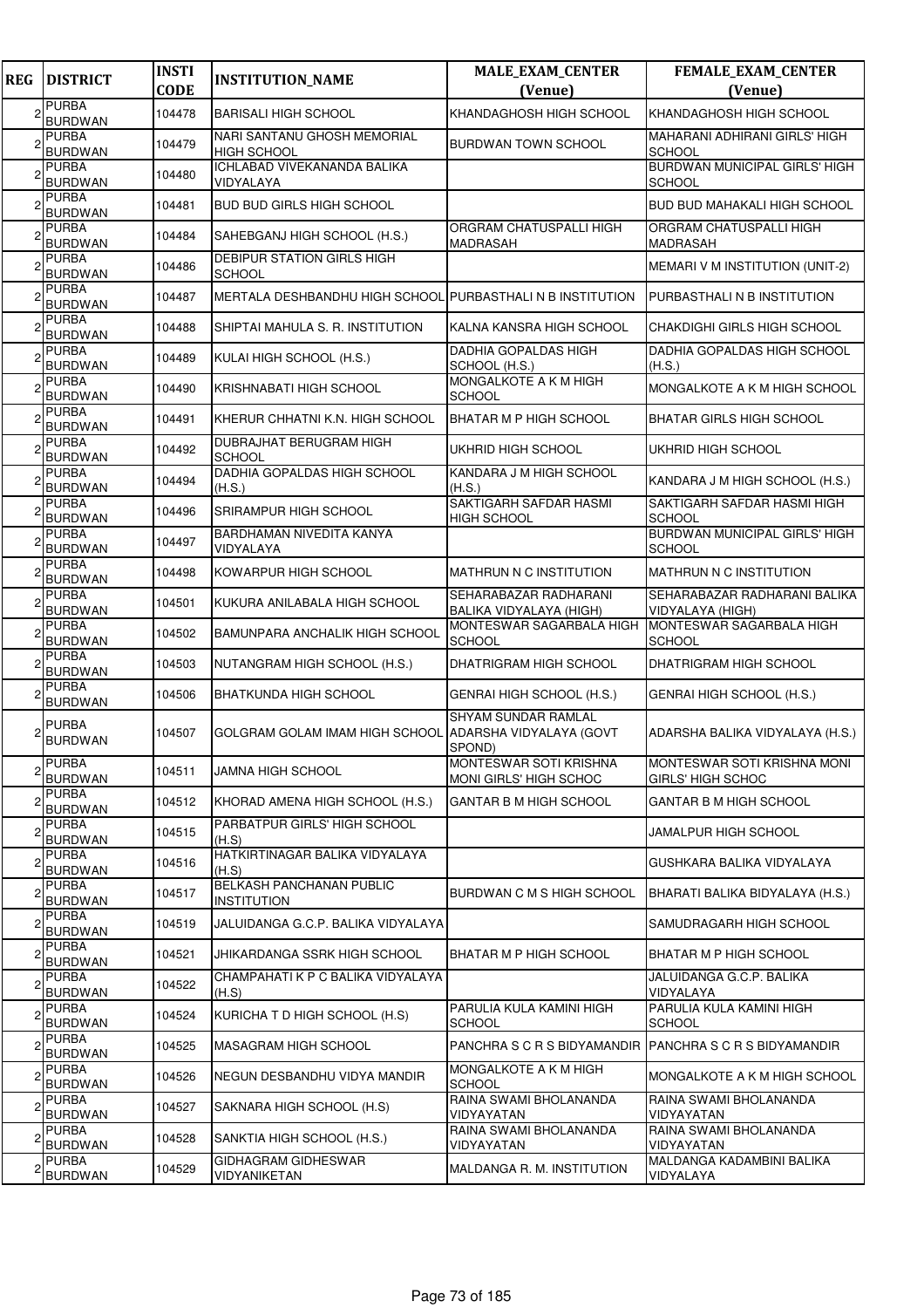| <b>REG</b> | <b>DISTRICT</b>                | <b>INSTI</b><br><b>CODE</b> | <b>INSTITUTION_NAME</b>                            | <b>MALE_EXAM_CENTER</b><br>(Venue)                    | FEMALE_EXAM_CENTER<br>(Venue)                           |
|------------|--------------------------------|-----------------------------|----------------------------------------------------|-------------------------------------------------------|---------------------------------------------------------|
|            | <b>PURBA</b><br><b>BURDWAN</b> | 104530                      | KHANO HIGH SCHOOL                                  | <b>GALSI HIGH SCHOOL</b>                              | <b>GALSI SARADA VIDYAPITHA</b>                          |
|            | PURBA<br><b>BURDWAN</b>        | 104531                      | SADIPUR D.S.S. VIDYANIKETAN                        | BERUGRAM A.G.C.B VIDYAPITH                            | BERUGRAM A.G.C.B VIDYAPITH                              |
|            | PURBA<br><b>BURDWAN</b>        | 104532                      | BASANTAPUR S.S. SIKSHANIKETAN                      | RAIGRAM HIGH SCHOOL                                   | RAIGRAM HIGH SCHOOL                                     |
|            | <b>PURBA</b><br>BURDWAN        | 104533                      | HARGRAM U.P. HIGH SCHOOL                           | BHATAR M P HIGH SCHOOL                                | <b>BHATAR GIRLS HIGH SCHOOL</b>                         |
|            | PURBA<br><b>BURDWAN</b>        | 104535                      | MANJULA T.P.C. VIDYANIKETAN                        | SUSUNDIGHI H P HIGH SCHOOL                            | SUSUNDIGHI H P HIGH SCHOOL                              |
|            | <b>PURBA</b><br><b>BURDWAN</b> | 104537                      | PURBA GOPALPUR S.M.P. VIDYAPITH                    | <b>MATHRUN N C INSTITUTION</b>                        | MATHRUN N C INSTITUTION                                 |
|            | <b>PURBA</b><br><b>BURDWAN</b> | 104538                      | CHANCHAI P.T.A. HIGH SCHOOL                        | BARSUL C D P HIGH SCHOOL                              | <b>BARSUL C D P HIGH SCHOOL</b>                         |
|            | <b>PURBA</b><br><b>BURDWAN</b> | 104540                      | CHARPATAIHAT HIGH SCHOOL                           | DAINHAT HIGH SCHOOL (H.S)                             | DAINHAT GIRLS' HIGH SCHOOL<br>(H.S.)                    |
|            | PURBA<br><b>BURDWAN</b>        | 104541                      | KASEMNAGAR B.N.T.P GIRLS HIGH<br><b>SCHOOL</b>     |                                                       | <b>GONPUR HIGH SCHOOL</b>                               |
|            | PURBA<br><b>BURDWAN</b>        | 104542                      | RADHAKANTAPUR HIGH SCHOOL                          | GANTAR B M HIGH SCHOOL                                | <b>GANTAR B M HIGH SCHOOL</b>                           |
|            | <b>PURBA</b><br><b>BURDWAN</b> | 104543                      | GOPALBERA HIGH SCHOOL                              | SEHARABAZAR RADHARANI<br>BALIKA VIDYALAYA (HIGH)      | SEHARABAZAR RADHARANI BALIKA<br>VIDYALAYA (HIGH)        |
|            | PURBA<br><b>BURDWAN</b>        | 104544                      | LAKHURIA J.N.G. HIGH SCHOOL (HS)                   | <b>GONPUR HIGH SCHOOL</b>                             | <b>GONPUR HIGH SCHOOL</b>                               |
|            | PURBA<br><b>BURDWAN</b>        | 104545                      | KUMIRKOLA HIGH SCHOOL                              | KHANDAGHOSH HIGH SCHOOL                               | KHANDAGHOSH HIGH SCHOOL                                 |
|            | PURBA<br><b>BURDWAN</b>        | 104546                      | <b>BHATAKUL S. M HIGH SCHOOL</b>                   | SUSUNDIGHI H P HIGH SCHOOL                            | ISUSUNDIGHI H P HIGH SCHOOL                             |
|            | <b>PURBA</b><br><b>BURDWAN</b> | 104547                      | PINDIRA HIGH SCHOOL                                | KATWA BHARATI BHABAN HIGH<br><b>SCHOOL</b>            | KATWA D. D. C. GIRLS' HIGH<br><b>SCHOOL</b>             |
|            | PURBA<br><b>BURDWAN</b>        | 104548                      | DEASIN VIVEKANANDA VIDYAPITH                       | DAINHAT HIGH SCHOOL (H.S)                             | DAINHAT HIGH SCHOOL (H.S)                               |
|            | PURBA<br><b>BURDWAN</b>        | 104549                      | KAMARHATI SIKSHA NIKETAN HIGH<br><b>SCHOOL</b>     | LOHAI SOMMILANI<br>VIDYANIKETAN                       | LOHAI SOMMILANI VIDYANIKETAN                            |
|            | <b>PURBA</b><br><b>BURDWAN</b> | 104550                      | AURIA CHARU CHANDRA DUTTA<br>VIDYANIKETAN          | KATWA SRI RAMKRISHNA<br>VIDYAPITH                     | KATWA BALIKA VIDYALAYA                                  |
|            | <b>PURBA</b><br><b>BURDWAN</b> | 104551                      | ARUI ANCHAL I.K AHARCHANDI<br>VIDYAPITH            | LOHAI SOMMILANI<br>VIDYANIKETAN                       | LOHAI SOMMILANI VIDYANIKETAN                            |
|            | <b>PURBA</b><br><b>BURDWAN</b> | 104552                      | TEJGANJ HIGH SCHOOL                                | BURDWAN C M S HIGH SCHOOL                             | BARDHAMAN BIDYARTHI BHAVAN<br><b>GIRLS' HIGH SCHOOL</b> |
|            | PURBA<br>BURDWAN               | 104553                      | SIMDALI THAKAMANI HIGH SCHOOL                      | <b>BURDWAN SHRI RAMASHIS</b><br>HINDI HIGH SCHOOL     | BURDWAN NEHRU VIDYAMANDIR<br><b>HIGH SCHOOL</b>         |
|            | <b>PURBA</b><br><b>BURDWAN</b> | 104554                      | PALISHGRAM HIGH SCHOOL                             | MONGALKOTE A K M HIGH<br><b>SCHOOL</b>                | IMONGALKOTE A K M HIGH SCHOOL                           |
|            | <b>PURBA</b><br><b>BURDWAN</b> | 104555                      | DIGNAGAR R.C.DE PUBLIC ACADEMY<br><b>SCHOOL</b>    | <b>HATKIRTINAGAR BALIKA</b><br>VIDYALAYA (H.S)        | HATKIRTINAGAR BALIKA VIDYALAYA<br>(H.S)                 |
|            | PURBA<br><b>BURDWAN</b>        | 104556                      | <b>HAPANIA SM HIGH SCHOOL</b>                      | <b>PATULI HIGH SCHOOL</b>                             | <b>PATULI HIGH SCHOOL</b>                               |
|            | <b>PURBA</b><br><b>BURDWAN</b> | 104557                      | BELERHAT BAIDYANATH HIGH SCHOOL PATULI HIGH SCHOOL |                                                       | PATULI HIGH SCHOOL                                      |
|            | <b>PURBA</b><br><b>BURDWAN</b> | 104559                      | NURKONA HIGH SCHOOL                                | <b>BUD BUD CHATTI HINDI HIGH</b><br>SCHOOL (H.S.)     | <b>BUD BUD CHATTI HINDI HIGH</b><br>SCHOOL (H.S.)       |
|            | <b>PURBA</b><br>BURDWAN        | 104560                      | JAUGRAM HIGH SCHOOL                                | MEMARI V M INSTITUTION (UNIT-                         | MEMARI V M INSTITUTION (UNIT-2)                         |
|            | PURBA<br><b>BURDWAN</b>        | 104564                      | KAMARGORIA RASHBEHARI BASU<br>SIKSHANIKETAN        | RAINA SWAMI BHOLANANDA<br>VIDYAYATAN                  | RAINA SWAMI BHOLANANDA<br>VIDYAYATAN                    |
|            | <b>PURBA</b><br>BURDWAN        | 104565                      | JAGNESWARDIHI B.M.S<br>SIKSHANIKETAN               | <b>MATHRUN N C INSTITUTION</b>                        | <b>MATHRUN N C INSTITUTION</b>                          |
|            | <b>PURBA</b><br>BURDWAN        | 104566                      | JAMALPUR GIRLS' HIGH SCHOOL                        |                                                       | CHAKDIGHI GIRLS HIGH SCHOOL                             |
|            | <b>PURBA</b><br><b>BURDWAN</b> | 104568                      | FARIDPUR JATIYA UCHCHA VIDYALAYA                   | <b>BHITA MAHENDRA PUBLIC</b><br>INSTITUTION           | <b>BHITA MAHENDRA PUBLIC</b><br><b>INSTITUTION</b>      |
|            | PURBA<br><b>BURDWAN</b>        | 104571                      | MOUGRAM HIGH SCHOOL                                | <b>GANGATIKURI ATINDRA NATH</b><br><b>BIDYAMANDIR</b> | <b>GANGATIKURI ATINDRA NATH</b><br><b>BIDYAMANDIR</b>   |
|            | <b>PURBA</b><br><b>BURDWAN</b> | 104572                      | KANDRA JNANADAS GIRL'S HIGH<br><b>SCHOOL</b>       |                                                       | KANDARA J M HIGH SCHOOL (H.S.)                          |
|            | <b>PURBA</b><br><b>BURDWAN</b> | 104573                      | BHURI DWIJAPADA JNANMAYEE HIGH<br><b>SCHOOL</b>    | <b>GALSI HIGH SCHOOL</b>                              | KULGORIA GIRLS' HIGH MADRASAH                           |
|            | <b>PURBA</b><br>BURDWAN        | 104574                      | DEBIPUR ADARSHA HIGH SCHOOL                        | DEBIPUR STATION HIGH<br><b>SCHOOL</b>                 | DEBIPUR STATION HIGH SCHOOL                             |
|            | <b>PURBA</b><br>BURDWAN        | 104575                      | CHHOTOBAINAN HIGH SCHOOL (H.S)                     | <b>LOHAI SOMMILANI</b><br>VIDYANIKETAN                | LOHAI SOMMILANI VIDYANIKETAN                            |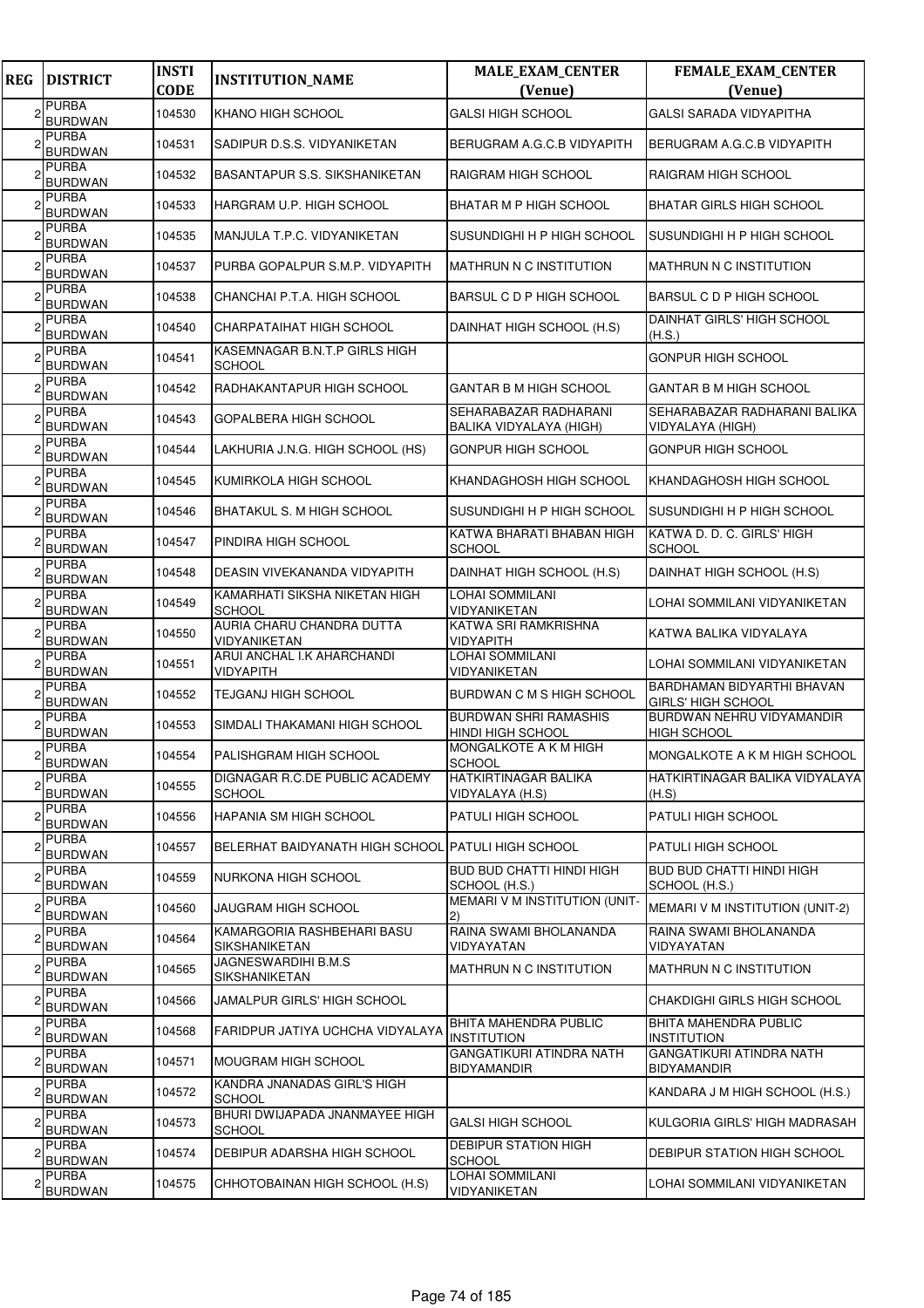| <b>REG</b> | <b>DISTRICT</b>                | <b>INSTI</b><br><b>CODE</b> | <b>INSTITUTION_NAME</b>                                  | <b>MALE_EXAM_CENTER</b><br>(Venue)               | <b>FEMALE_EXAM_CENTER</b><br>(Venue)                     |
|------------|--------------------------------|-----------------------------|----------------------------------------------------------|--------------------------------------------------|----------------------------------------------------------|
|            | <b>PURBA</b>                   | 104577                      | SAHAHOSSAINPUR VIDYANIKETAN                              | KALNA KANSRA HIGH SCHOOL                         | CHAKDIGHI GIRLS HIGH SCHOOL                              |
|            | <b>BURDWAN</b><br><b>PURBA</b> |                             | <b>HIGH SCHOOL</b><br>KAIRAPUR VIDYASAGAR VIDYAPITH      | ORGRAM CHATUSPALLI HIGH                          | ORGRAM CHATUSPALLI HIGH                                  |
|            | <b>BURDWAN</b>                 | 104578                      | (H.S)                                                    | <b>MADRASAH</b>                                  | <b>MADRASAH</b>                                          |
|            | <b>PURBA</b><br><b>BURDWAN</b> | 104579                      | GHUSTIA NANDANPUR HIGH SCHOOL                            | SEHARABAZAR RADHARANI<br>BALIKA VIDYALAYA (HIGH) | SEHARABAZAR RADHARANI BALIKA<br>VIDYALAYA (HIGH)         |
|            | <b>PURBA</b><br><b>BURDWAN</b> | 104580                      | LOWA DIBAKAR VIDYAMANDIR HIGH<br><b>SCHOOL</b>           | PURSA HIGH SCHOOL                                | <b>GALSI SARADA VIDYAPITHA</b>                           |
|            | <b>PURBA</b><br><b>BURDWAN</b> | 104584                      | BHUERA CHHORA DHANKORA<br>NAWAPARA HIGH SCHOOL           | GENRAI HIGH SCHOOL (H.S.)                        | GENRAI HIGH SCHOOL (H.S.)                                |
|            | <b>PURBA</b><br><b>BURDWAN</b> | 104585                      | NUDIPUR B.S. VIDYAMANDIR (H.S)                           | MEMARI V.M. INSTITUTION (UNIT-                   | MEMARI V.M. INSTITUTION (UNIT-I)                         |
|            | <b>PURBA</b><br><b>BURDWAN</b> | 104586                      | BALGONA SARADAMONI BALIKA<br>VIDYALAYA                   |                                                  | SUSUNDIGHI H P HIGH SCHOOL                               |
|            | 3 JHARGRAM                     | 305041                      | BELIABERAH K.C.M.H.S. SCHOOL                             | TAPSIA VIDYASAGAR<br>SIKSHAYATAN (H.S.)          | TAPSIA VIDYASAGAR SIKSHAYATAN<br>(H.S.)                  |
|            | 3 JHARGRAM                     | 305042                      | BELPAHARI RESIDENTIAL GOVT.<br>TRIBALS GIRLS HIGH SCHOOL |                                                  | SILDA RADHACHARAN INSTITUTION                            |
|            | 3 JHARGRAM                     | 305053                      | CHICHRA HIGH SCHOOL                                      | TAPSIA VIDYASAGAR<br>SIKSHAYATAN (H.S.)          | TAPSIA VIDYASAGAR SIKSHAYATAN<br>(H.S.)                  |
|            | 3 JHARGRAM                     | 305067                      | ERGODA NITYANANDA VIDYAYATAN                             | <b>BARSOLE VIDYAYATAN (HS)</b>                   | <b>BARSOLE VIDYAYATAN (HS)</b>                           |
|            | 3 JHARGRAM                     | 305085                      | <b>JHARGRAM K. K. INSTITUTION</b>                        | JHARGRAM BANITIRTHA HIGH<br><b>SCHOOL</b>        |                                                          |
|            | 3 JHARGRAM                     | 305100                      | KULTIKRI S.C.HIGH SCHOOL                                 | DUDHKUNDI S C HIGH SCHOOL                        | DUDHKUNDI S C HIGH SCHOOL                                |
|            | 3 JHARGRAM                     | 305102                      | LALGARH RAMKRISHNA VIDYALAYA                             | KANTAPAHARI VIVEKANANDA<br><b>VIDYAPITH</b>      | KANTAPAHARI VIVEKANANDA<br><b>VIDYAPITH</b>              |
|            | 3 JHARGRAM                     | 305107                      | MANIKPARA HIGH SCHOOL                                    | <b>DUDKUNDI BAPUJI</b><br>SIKSHAYATAN (H.S.)     | DUDKUNDI BAPUJI SIKSHAYATAN<br>(H.S.)                    |
|            | 3 JHARGRAM                     | 305126                      | NAYABASAN JANAKALYAN VIDYAPITH                           | ASHUI PALLIMANGAL VIDYAPITH                      | ASHUI PALLIMANGAL VIDYAPITH                              |
|            | 3 JHARGRAM                     | 305127                      | NAYAGRAM BANI BIDYAPITH                                  | NAYAGRAM THANA BALIKA<br>VIDYAPEETH              | NAYAGRAM THANA BALIKA<br>VIDYAPEETH                      |
|            | 3 JHARGRAM                     | 305141                      | RANIBENODMANJARI GOVT. SCHOOL<br><b>FOR GIRLS</b>        |                                                  | JHARGRAM K. K. INSTITUTION                               |
|            | 3 JHARGRAM                     | 305183                      | ROHINI C.R.D. HIGH SCHOOL                                | DUDHKUNDI S C HIGH SCHOOL                        | DUDHKUNDI S C HIGH SCHOOL                                |
|            | 3 JHARGRAM                     | 305188                      | KHALSEULI HIGH SCHOOL                                    | BALIKA VIDYALAYA MANIKPARA                       | BALIKA VIDYALAYA MANIKPARA                               |
|            | 3 JHARGRAM                     | 305192                      | SARIA TRIBAL HIGH SCHOOL (H.S.)                          | <b>BANSDA S.C.HIGH SCHOOL</b>                    | <b>BANSDA S.C.HIGH SCHOOL</b>                            |
|            | 3 JHARGRAM                     | 305200                      | SILDA RADHACHARAN INSTITUTION                            | <b>BINPUR HIGH SCHOOL</b>                        |                                                          |
|            | 3 JHARGRAM                     | 305203                      | KHARBANDHIS C HIGH SCHOOL                                | PETBINDHI DILIP KUMAR<br>MEMORIAL HIGH SCHOOL    | PETBINDHI DILIP KUMAR MEMORIAL<br><b>HIGH SCHOOL</b>     |
|            | 3 JHARGRAM                     | 305223                      | <b>BINPUR HIGH SCHOOL</b>                                | ANDHARIA RAJBALLAV HIGH<br>SCHOOL (H.S.)         | ANDHARIA RAJBALLAV HIGH<br>SCHOOL (H.S.)                 |
|            | 3 JHARGRAM                     | 305253                      | SEVAYATAN VIDYALAYA (H.S.)                               | <b>JHARGRAM NANIBALA</b><br>VIDYALAYA            | JHARGRAM NANIBALA VIDYALAYA                              |
|            | 3 JHARGRAM                     | 305259                      | TAPSIA VIDYASAGAR SIKSHAYATAN<br>(H.S.)                  | NAYABASAN JANAKALYAN<br>VIDYAPITH                | NAYABASAN JANAKALYAN<br>VIDYAPITH                        |
|            | 3 JHARGRAM                     | 305277                      | JHARGRAM ASOKE VIDYAPITH                                 | JHARGRAM NANIBALA<br>VIDYALAYA                   | SRI RAMAKRISHNA SARADA PEETH<br>GIRLS HIGH SCHOOL (H.S.) |
|            | 3 JHARGRAM                     | 305278                      | JHARGRAM BANITIRTHA HIGH SCHOOL                          | JHARGRAM NANIBALA<br>VIDYALAYA                   | SRI RAMAKRISHNA SARADA PEETH<br>GIRLS HIGH SCHOOL (H.S.) |
|            | 3 JHARGRAM                     | 305280                      | BALIGERIA S.C. HIGH SCHOOL (H.S.)                        | NAYAGRAM THANA BALIKA<br>VIDYAPEETH              | NAYAGRAM THANA BALIKA<br>VIDYAPEETH                      |
|            | 3 JHARGRAM                     | 305283                      | DAHIJURI MAHATMA VIDYAPITH                               | ANDHARIA RAJBALLAV HIGH<br>SCHOOL (H.S.)         | ANDHARIA RAJBALLAV HIGH<br>SCHOOL (H.S.)                 |
|            | 3 JHARGRAM                     | 305286                      | <b>BABU DUMRO HIGH SCHOOL</b>                            | ASHUI PALLIMANGAL VIDYAPITH                      | ASHUI PALLIMANGAL VIDYAPITH                              |
|            | 3 JHARGRAM                     | 305290                      | HARDA RAMKRISHNA HIGH SCHOOL                             | <b>BINPUR HIGH SCHOOL</b>                        | <b>BINPUR HIGH SCHOOL</b>                                |
|            | 3 JHARGRAM                     | 305292                      | JHARGRAM NANIBALA BALIKA<br>VIDYALAYA                    |                                                  | SRI RAMAKRISHNA SARADA PEETH<br>GIRLS HIGH SCHOOL (H.S.) |
|            | 3 JHARGRAM                     | 305301                      | BELPAHARI S C HIGH SCHOOL (H.S.)                         | SILDA RADHACHARAN<br><b>INSTITUTION</b>          | SILDA RADHACHARAN INSTITUTION                            |
|            | 3 JHARGRAM                     | 305306                      | EKTAL D. M. HIGH SCHOOL (H.S.)                           | RANTUA HIGH SCHOOL (HS)                          | RANTUA HIGH SCHOOL (HS)                                  |
|            | 3 JHARGRAM                     | 305313                      | CHANDRI CHANDRA SEKHAR HIGH<br><b>SCHOOL</b>             | JHARGRAM ASOKE VIDYAPITH                         | JHARGRAM ASOKE VIDYAPITH                                 |
|            | 3 JHARGRAM                     | 305314                      | CHILKIGARH I.C. INSTITUTION                              | JHARGRAM K. K. INSTITUTION                       | JHARGRAM K. K. INSTITUTION                               |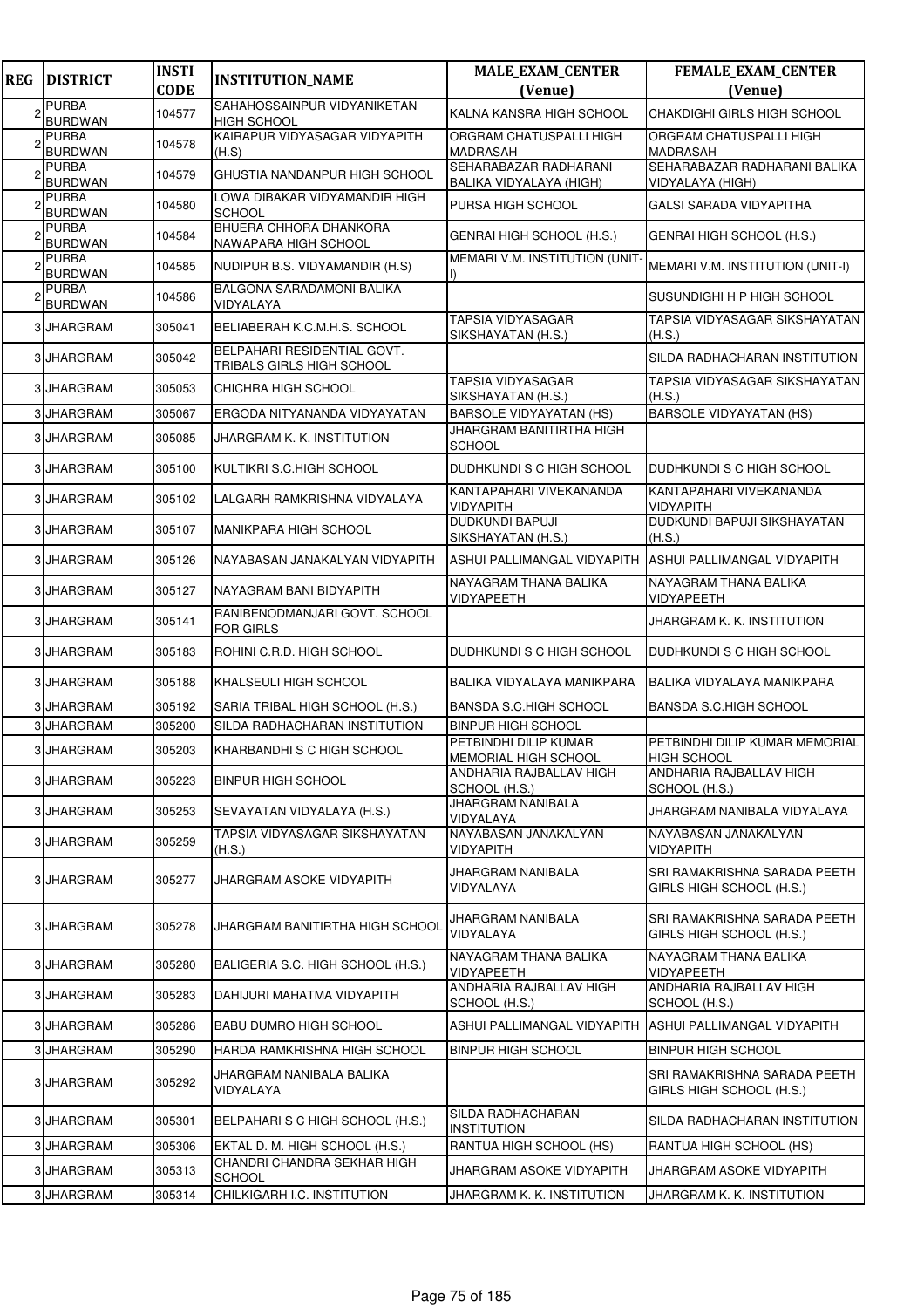| <b>REG</b> | <b>DISTRICT</b> | <b>INSTI</b><br><b>CODE</b> | <b>INSTITUTION_NAME</b>                                  | <b>MALE_EXAM_CENTER</b><br>(Venue)                   | <b>FEMALE_EXAM_CENTER</b><br>(Venue)                     |
|------------|-----------------|-----------------------------|----------------------------------------------------------|------------------------------------------------------|----------------------------------------------------------|
|            | 3 JHARGRAM      | 305315                      | DUBRA ADARSHA VIDYAMANDIR HIGH<br><b>SCHOOL</b>          | CHILKIGARH I.C. INSTITUTION                          | CHILKIGARH I.C. INSTITUTION                              |
|            | 3 JHARGRAM      | 305327                      | SILDA SREE SREE SARADA MANI<br><b>VIDYAPITH</b>          | BELPAHARI S C HIGH SCHOOL<br>(H.S.)                  | BELPAHARI S C HIGH SCHOOL (H.S.)                         |
|            | 3 JHARGRAM      | 305334                      | DUDKUNDI BAPUJI SIKSHAYATAN (H.S.)                       | GAJASHIMUL K.C.M. HIGH<br>SCHOOL                     | GAJASHIMUL K.C.M. HIGH SCHOOL                            |
|            | 3 JHARGRAM      | 305335                      | RAGRA R N M ACADEMY                                      | PETBINDHI DILIP KUMAR<br>MEMORIAL HIGH SCHOOL        | PETBINDHI DILIP KUMAR MEMORIAL<br><b>HIGH SCHOOL</b>     |
|            | 3 JHARGRAM      | 305370                      | GIDNI ELOKESHI HIGH SCHOOL (H.S.)                        | CHILKIGARH I.C. INSTITUTION                          | CHILKIGARH I.C. INSTITUTION                              |
|            | 3 JHARGRAM      | 305391                      | JHARGRAM NANIBALA VIDYALAYA                              | JHARGRAM K. K. INSTITUTION                           | SRI RAMAKRISHNA SARADA PEETH<br>GIRLS HIGH SCHOOL (H.S.) |
|            | 3 JHARGRAM      | 305392                      | CHANDABILA S C HIGH SCHOOL                               | <b>BANSDA S.C.HIGH SCHOOL</b>                        | <b>BANSDA S.C.HIGH SCHOOL</b>                            |
|            | 3 JHARGRAM      | 305399                      | PATHRA JOYCHANDI S C HIGH<br><b>SCHOOL</b>               | KULTIKRI S.C.HIGH SCHOOL                             | KULTIKRI S.C.HIGH SCHOOL                                 |
|            | 3 JHARGRAM      | 305400                      | NAYAGRAM THANA BALIKA<br><b>VIDYAPEETH</b>               |                                                      | NACHIPUR ADIBASI HIGH SCHOOL                             |
|            | 3 JHARGRAM      | 305405                      | SRI RAMAKRISHNA SARADA PEETH<br>GIRLS HIGH SCHOOL (H.S.) |                                                      | JHARGRAM K. K. INSTITUTION                               |
|            | 3 JHARGRAM      | 305423                      | RAMGARH MOKSHADA SUNDARI HIGH<br><b>SCHOOL</b>           | KANTAPAHARI VIVEKANANDA<br>VIDYAPITH                 | KANTAPAHARI VIVEKANANDA<br>VIDYAPITH                     |
|            | 3 JHARGRAM      | 305438                      | PANCHKAHNANIA HIGH SCHOOL                                | ASHUI PALLIMANGAL VIDYAPITH                          | ASHUI PALLIMANGAL VIDYAPITH                              |
|            | 3 JHARGRAM      | 305441                      | BANDHGORA ANCHAL VIDYALAYA<br>(HIGHER SECONDARY)         | JHARGRAM BANITIRTHA HIGH<br><b>SCHOOL</b>            | JHARGRAM BANITIRTHA HIGH<br><b>SCHOOL</b>                |
|            | 3 JHARGRAM      | 305443                      | KHARIKA B M S C HIGH SCHOOL                              | <b>BALIGERIA BALIKA VIDYAPITH H</b><br>S             | BALIGERIA BALIKA VIDYAPITH H S                           |
|            | 3 JHARGRAM      | 305445                      | CHORCHITA CHORESWAR HIGH<br><b>SCHOOL</b>                | RANTUA HIGH SCHOOL (HS)                              | RANTUA HIGH SCHOOL (HS)                                  |
|            | 3 JHARGRAM      | 305454                      | BANA SPAHARIK P S C HIGH SCHOOL                          | BELPAHARI S C HIGH SCHOOL<br>(H.S.)                  | BELPAHARI S C HIGH SCHOOL (H.S.)                         |
|            | 3 JHARGRAM      | 305457                      | GOHOMIDANGA HIGH SCHOOL (H.S.)                           | KANTAPAHARI VIVEKANANDA<br>VIDYAPITH                 | KANTAPAHARI VIVEKANANDA<br>VIDYAPITH                     |
|            | 3 JHARGRAM      | 305476                      | DHAGARI HIGH SCHOOL (H.S.)                               | DUDHKUNDI S C HIGH SCHOOL                            | DUDHKUNDI S C HIGH SCHOOL                                |
|            | 3 JHARGRAM      | 305521                      | EKLAVYA MODEL RESIDENTIAL<br><b>SCHOOL</b>               | JHARGRAM K. K. INSTITUTION                           | SRI RAMAKRISHNA SARADA PEETH<br>GIRLS HIGH SCHOOL (H.S.) |
|            | 3 JHARGRAM      | 305539                      | KAPGARI SEVA BHARATI VIDYAYATAN                          | <b>BARSOLE VIDYAYATAN (HS)</b>                       | <b>BARSOLE VIDYAYATAN (HS)</b>                           |
|            | 3 JHARGRAM      | 305549                      | NACHIPUR HIGH SCHOOL                                     | <b>BINPUR HIGH SCHOOL</b>                            | <b>BINPUR HIGH SCHOOL</b>                                |
|            | 3 JHARGRAM      | 305559                      | PATINA S.C.HIGH SCHOOL (H.S.)                            | <b>BANSDA S.C.HIGH SCHOOL</b>                        | BANSDA S.C.HIGH SCHOOL                                   |
|            | 3 JHARGRAM      | 305560                      | CHHORDA HIGH SCHOOL                                      | PATHRA JOYCHANDI S C HIGH<br>SCHOOL                  | PATHRA JOYCHANDI S C HIGH<br><b>SCHOOL</b>               |
|            | 3 JHARGRAM      | 305561                      | JHARGRAM BIKASH BHARATI<br>SIKSHAYATAN                   | GAJASHIMUL K.C.M. HIGH<br>SCHOOL                     | GAJASHIMUL K.C.M. HIGH SCHOOL                            |
|            | 3 JHARGRAM      | 305562                      | MAHAPAL SREE VIDYAPITH (H.S.)                            | PETBINDHI DILIP KUMAR<br><b>MEMORIAL HIGH SCHOOL</b> | PETBINDHI DILIP KUMAR MEMORIAL<br>HIGH SCHOOL            |
|            | 3 JHARGRAM      | 305563                      | PARSULI JHARESWAR HIGH SCHOOL                            | CHILKIGARH I.C. INSTITUTION                          | CHILKIGARH I.C. INSTITUTION                              |
|            | 3 JHARGRAM      | 305600                      | BALIKA VIDYALAYA MANIKPARA                               |                                                      | DUDKUNDI BAPUJI SIKSHAYATAN<br>(H.S.)                    |
|            | 3 JHARGRAM      | 305638                      | CHHATINASOLE S.C. HIGH SCHOOL                            | NAYABASAN JANAKALYAN<br><b>VIDYAPITH</b>             | NAYABASAN JANAKALYAN<br><b>VIDYAPITH</b>                 |
|            | 3 JHARGRAM      | 305646                      | ANDHARIA RAJBALLAV HIGH SCHOOL<br>(H.S.)                 | JHARGRAM BANITIRTHA HIGH<br><b>SCHOOL</b>            | JHARGRAM BANITIRTHA HIGH<br><b>SCHOOL</b>                |
|            | 3 JHARGRAM      | 305649                      | DHANSOLE ADIBASI HIGH SCHOOL                             | BANSDA S.C.HIGH SCHOOL                               | BANSDA S.C.HIGH SCHOOL                                   |
|            | 3 JHARGRAM      | 305650                      | DHOLKAT PUKURIA PRANABANANDA<br>VIDYAMANDIR (H.S)        | JHARGRAM K. K. INSTITUTION                           | JHARGRAM K. K. INSTITUTION                               |
|            | 3 JHARGRAM      | 305653                      | MORCHI GOLAPNATH S.C.HIGH<br>SCHOOL(H.S)                 | <b>BALIGERIA BALIKA VIDYAPITH H</b>                  | BALIGERIA BALIKA VIDYAPITH H S                           |
|            | 3 JHARGRAM      | 305654                      | DHUMSAI VIDYABHARATI S.C. HIGH<br>SCHOOL (H.S)           | BALIGERIA BALIKA VIDYAPITH H<br>S                    | BALIGERIA BALIKA VIDYAPITH H S                           |
|            | 3 JHARGRAM      | 305655                      | AGUIBANI HIGH SCHOOL (H.S)                               | GAJASHIMUL K.C.M. HIGH<br><b>SCHOOL</b>              | GAJASHIMUL K.C.M. HIGH SCHOOL                            |
|            | 3 JHARGRAM      | 305657                      | BARAKHAGRI ANCHAL JANAKALYAN<br>VIDYALAYA (H.S)          | BALIGERIA BALIKA VIDYAPITH H                         | BALIGERIA BALIKA VIDYAPITH H S                           |
|            | 3 JHARGRAM      | 305658                      | BANSDA S.C.HIGH SCHOOL                                   | NAYABASAN JANAKALYAN<br>VIDYAPITH                    | NAYABASAN JANAKALYAN<br>VIDYAPITH                        |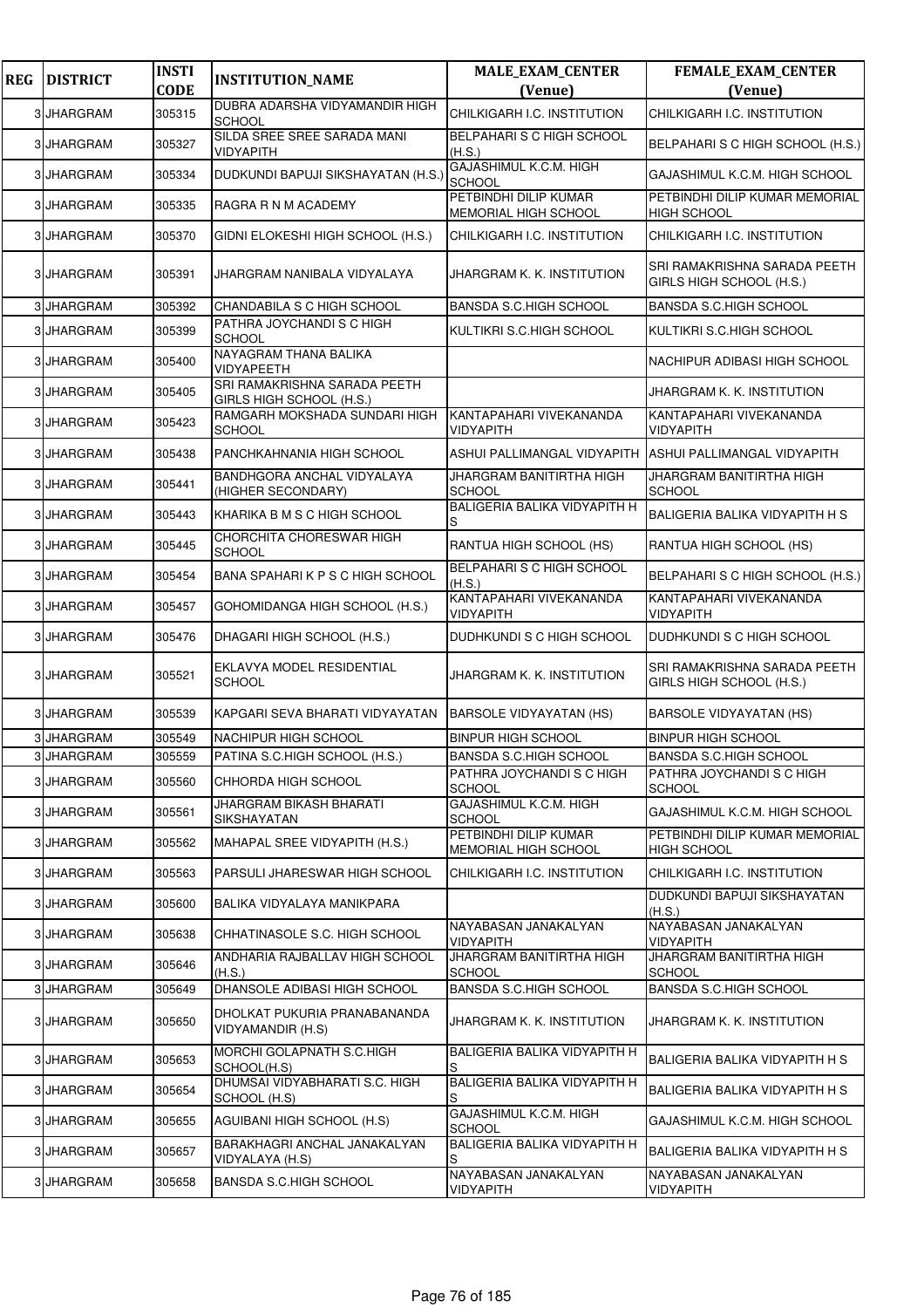| <b>REG</b> | <b>DISTRICT</b> | <b>INSTI</b> | <b>INSTITUTION_NAME</b>                              | <b>MALE_EXAM_CENTER</b>                        | <b>FEMALE_EXAM_CENTER</b>                            |
|------------|-----------------|--------------|------------------------------------------------------|------------------------------------------------|------------------------------------------------------|
|            |                 | <b>CODE</b>  | BAKRA SHYAMA SMRITI VIDYAPITH                        | (Venue)                                        | (Venue)                                              |
|            | 3 JHARGRAM      | 305661       | (H.S.)                                               | <b>ASHUI PALLIMANGAL VIDYAPITH</b>             | ASHUI PALLIMANGAL VIDYAPITH                          |
|            | 3 JHARGRAM      | 305666       | PATASHIMUL S.C.HIGH SCHOOL                           | <b>DUDKUNDI BAPUJI</b><br>SIKSHAYATAN (H.S.)   | DUDKUNDI BAPUJI SIKSHAYATAN<br>(H.S.)                |
|            | 3 JHARGRAM      | 305668       | PETBINDHI DILIP KUMAR MEMORIAL<br><b>HIGH SCHOOL</b> | <b>TAPSIA VIDYASAGAR</b><br>SIKSHAYATAN (H.S.) | TAPSIA VIDYASAGAR SIKSHAYATAN<br>(H.S.)              |
|            | 3 JHARGRAM      | 305670       | MALANCHA HIGH SCHOOL                                 | RANTUA HIGH SCHOOL (HS)                        | RANTUA HIGH SCHOOL (HS)                              |
| 3          | <b>JHARGRAM</b> | 305671       | ASHUI PALLIMANGAL VIDYAPITH                          | <b>BANSDA S.C.HIGH SCHOOL</b>                  | <b>BANSDA S.C.HIGH SCHOOL</b>                        |
| 3          | <b>JHARGRAM</b> | 305672       | <b>BALLA VIDYAPITH</b>                               | BALIKA VIDYALAYA MANIKPARA                     | BALIKA VIDYALAYA MANIKPARA                           |
|            | 3 JHARGRAM      | 305673       | DOLGRAM BALAKESWAR S. C. HIGH<br><b>SCHOOL</b>       | <b>BALIGERIA BALIKA VIDYAPITH H</b><br>S       | BALIGERIA BALIKA VIDYAPITH H S                       |
| 3          | <b>JHARGRAM</b> | 305675       | DUDKUNDI CHARULATA BALIKA<br>VIDYALAYA               |                                                | BALIKA VIDYALAYA MANIKPARA                           |
|            | 3 JHARGRAM      | 305676       | <b>GURUMA JANARDAN SMRITI</b><br>VIDYAPITH           | NAYABASAN JANAKALYAN<br>VIDYAPITH              | NAYABASAN JANAKALYAN<br><b>VIDYAPITH</b>             |
| 3          | <b>JHARGRAM</b> | 305677       | BAHIRGRAM K B HIGH SCHOOL                            | CHILKIGARH I.C. INSTITUTION                    | CHILKIGARH I.C. INSTITUTION                          |
| 3          | <b>JHARGRAM</b> | 305679       | RANTUA HIGH SCHOOL (HS)                              | TAPSIA VIDYASAGAR<br>SIKSHAYATAN (H.S.)        | TAPSIA VIDYASAGAR SIKSHAYATAN<br>(H.S.)              |
| 3          | <b>JHARGRAM</b> | 305680       | DUMURIA JAGADISH CHANDRA<br><b>INSTITUTION</b>       | CHILKIGARH I.C. INSTITUTION                    | CHILKIGARH I.C. INSTITUTION                          |
| 3          | <b>JHARGRAM</b> | 305681       | PARIHATI PRAGATI SANGHA HIGH<br><b>SCHOOL</b>        | <b>BARSOLE VIDYAYATAN (HS)</b>                 | <b>BARSOLE VIDYAYATAN (HS)</b>                       |
| 3          | <b>JHARGRAM</b> | 305682       | DHARSA DESHBANDHU ADARSHA<br><b>VIDYAMANDIR HS</b>   | <b>BARSOLE VIDYAYATAN (HS)</b>                 | <b>BARSOLE VIDYAYATAN (HS)</b>                       |
|            | 3 JHARGRAM      | 305683       | LALGARH SARADAMONI BALIKA<br>VIDYALAYA               |                                                | KANTAPAHARI VIVEKANANDA<br><b>VIDYAPITH</b>          |
| 3          | <b>JHARGRAM</b> | 305685       | DWARIKAPALLI KS SIKSHAYATAN                          | BALIGERIA BALIKA VIDYAPITH H<br>S              | <b>BALIGERIA BALIKA VIDYAPITH H S</b>                |
|            | 3 JHARGRAM      | 305686       | TILABONI HIGH SCHOOL                                 | <b>BINPUR HIGH SCHOOL</b>                      | <b>BINPUR HIGH SCHOOL</b>                            |
| 3          | <b>JHARGRAM</b> | 305687       | KANTAPAHARI VIVEKANANDA<br><b>VIDYAPITH</b>          | GOALTORE HIGH SCHOOL                           | <b>GOALTORE HIGH SCHOOL</b>                          |
|            | 3 JHARGRAM      | 305688       | SUKJORA PRABHASINI VIDYAPITH                         | BELPAHARI S C HIGH SCHOOL<br>(H.S.)            | BELPAHARI S C HIGH SCHOOL (H.S.)                     |
|            | 3 JHARGRAM      | 305689       | RANARANI ADIBASI HIGH SCHOOL                         | ANDHARIA RAJBALLAV HIGH<br>SCHOOL (H.S.)       | ANDHARIA RAJBALLAV HIGH<br>SCHOOL (H.S.)             |
|            | <b>JHARGRAM</b> | 305690       | DOMSOLE SANKRAIL UNITED HIGH<br><b>SCHOOL</b>        | <b>BINPUR HIGH SCHOOL</b>                      | <b>BINPUR HIGH SCHOOL</b>                            |
| 3          | <b>JHARGRAM</b> | 305691       | BALICHUA VIDYAPITH HIGH SCHOOL<br><b>HS</b>          | <b>BELPAHARI S C HIGH SCHOOL</b><br>(H.S.)     | BELPAHARI S C HIGH SCHOOL (H.S.)                     |
|            | 3 JHARGRAM      | 305692       | LALDANGA NISTARINI VIDYAMANDIR                       | <b>BINPUR HIGH SCHOOL</b>                      | <b>BINPUR HIGH SCHOOL</b>                            |
|            | 3 JHARGRAM      | 305693       | BELPAHARI GIRLS HIGH SCHOOL                          |                                                | SILDA RADHACHARAN INSTITUTION                        |
|            | 3 JHARGRAM      | 305694       | <b>BAITA SRI GOPAL HIGH SCHOOL</b>                   | JHARGRAM ASOKE VIDYAPITH                       | JHARGRAM ASOKE VIDYAPITH                             |
|            | 3 JHARGRAM      | 305695       | NAGRIPADA S. C. HIGH SCHOOL                          | BALIGERIA BALIKA VIDYAPITH H<br>S              | BALIGERIA BALIKA VIDYAPITH H S                       |
| 3          | <b>JHARGRAM</b> | 305696       | KALMAPUKURIA B. S. C. HIGH SCHOOL                    | NAYAGRAM THANA BALIKA<br>VIDYAPEETH            | NAYAGRAM THANA BALIKA<br>VIDYAPEETH                  |
|            | 3 JHARGRAM      | 305697       | JUGISOLE ARJUN SMRITI VIDYAPITH                      | NAYAGRAM THANA BALIKA<br>VIDYAPEETH            | NAYAGRAM THANA BALIKA<br>VIDYAPEETH                  |
|            | 3 JHARGRAM      | 305700       | <b>BARSOLE VIDYAYATAN (HS)</b>                       | CHILKIGARH I.C. INSTITUTION                    | CHILKIGARH I.C. INSTITUTION                          |
| 3          | <b>JHARGRAM</b> | 305702       | BALIGERIA BALIKA VIDYAPITH H S                       |                                                | NAYAGRAM THANA BALIKA<br><b>VIDYAPEETH</b>           |
|            | 3 JHARGRAM      | 305705       | DEBICHAWK DWARIKANATH SMRITI<br>VIDYAPITH (H.S)      | <b>DUDKUNDI BAPUJI</b><br>SIKSHAYATAN (H.S.)   | DUDKUNDI BAPUJI SIKSHAYATAN<br>(H.S.)                |
|            | 3 JHARGRAM      | 305711       | DUDHKUNDI S C HIGH SCHOOL                            | PATHRA JOYCHANDI S C HIGH<br>SCHOOL            | PATHRA JOYCHANDI S C HIGH<br><b>SCHOOL</b>           |
| 3          | <b>JHARGRAM</b> | 305714       | BHULAVEDA JANAKALYAN HIGH<br>SCHOOL HS               | BELPAHARI S C HIGH SCHOOL<br>(H.S.)            | BELPAHARI S C HIGH SCHOOL (H.S.)                     |
|            | 3 JHARGRAM      | 305742       | BANPURA TARAKNATH HIGH SCHOOL.                       | DUDHKUNDI S C HIGH SCHOOL                      | DUDHKUNDI S C HIGH SCHOOL                            |
|            | 3 JHARGRAM      | 305746       | KESHIAPATA GOPINATH MEMORIAL<br><b>HIGH SCHOOL</b>   | PATHRA JOYCHANDI S C HIGH<br><b>SCHOOL</b>     | PATHRA JOYCHANDI S C HIGH<br><b>SCHOOL</b>           |
|            | 3 JHARGRAM      | 305755       | KULTIKARI GIRLS HIGH SCHOOL                          |                                                | PATHRA JOYCHANDI S C HIGH<br><b>SCHOOL</b>           |
| 3          | <b>JHARGRAM</b> | 305762       | KUSHMARH TENTULIA HIGH SCHOOL<br>(CO-EDU)            | PETBINDHI DILIP KUMAR<br>MEMORIAL HIGH SCHOOL  | PETBINDHI DILIP KUMAR MEMORIAL<br><b>HIGH SCHOOL</b> |
|            | 3 JHARGRAM      | 305763       | BIRIHANDI VIDYAPITH (HIGH SCHOOL)                    | JHARGRAM BANITIRTHA HIGH<br><b>SCHOOL</b>      | JHARGRAM BANITIRTHA HIGH<br><b>SCHOOL</b>            |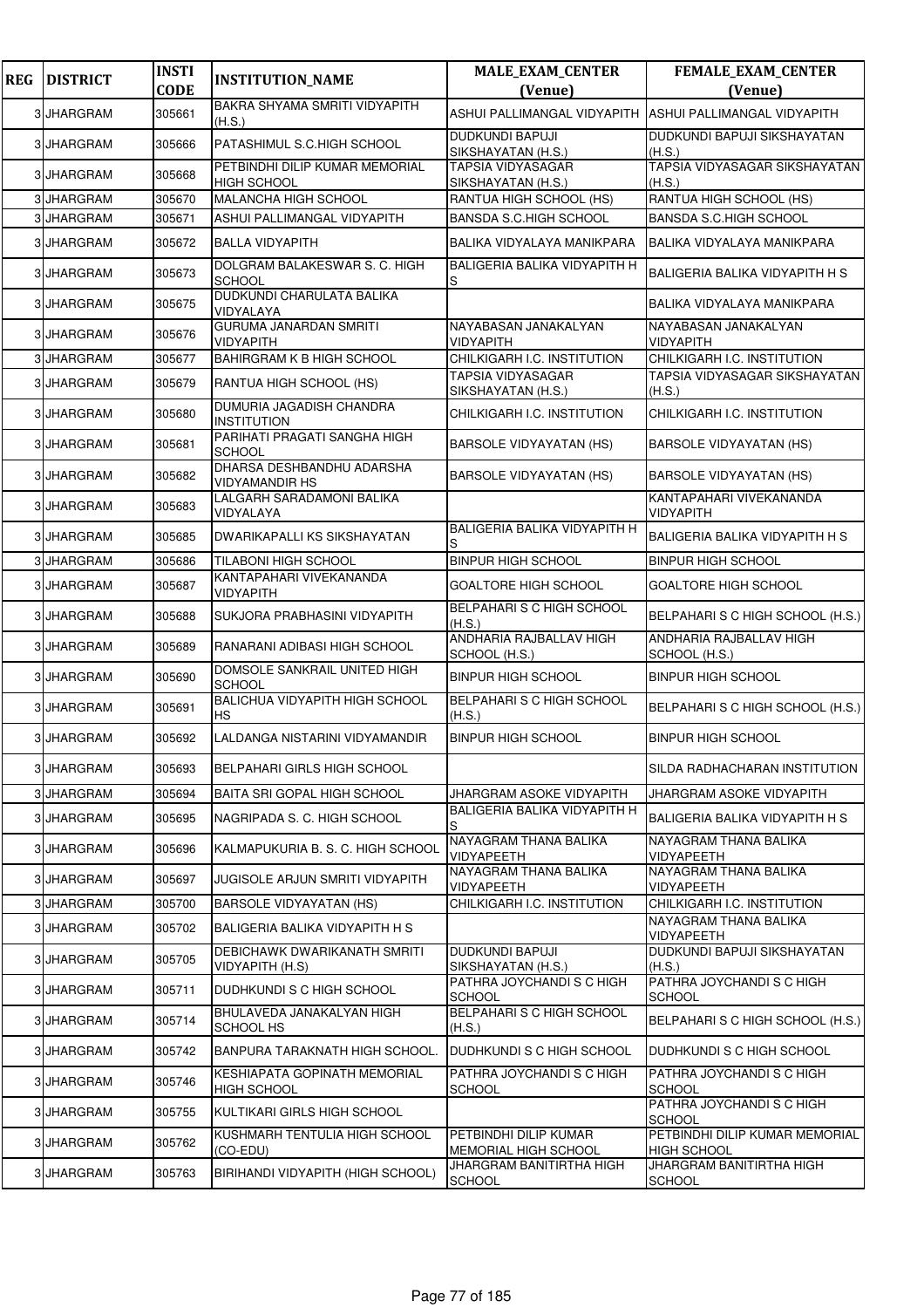| <b>REG</b> | <b>DISTRICT</b>                    | <b>INSTI</b><br><b>CODE</b> | <b>INSTITUTION_NAME</b>                       | <b>MALE_EXAM_CENTER</b><br>(Venue)             | <b>FEMALE_EXAM_CENTER</b><br>(Venue)                 |
|------------|------------------------------------|-----------------------------|-----------------------------------------------|------------------------------------------------|------------------------------------------------------|
|            | 3 JHARGRAM                         | 305765                      | ANDHARI M.B.S. HIGH SCHOOL                    | DUDHKUNDI S C HIGH SCHOOL                      | DUDHKUNDI S C HIGH SCHOOL                            |
|            | 3 JHARGRAM                         | 305770                      | KHUDMORAI GAJENDRA SIKSHA<br>SADAN            | BALIGERIA BALIKA VIDYAPITH H                   | <b>BALIGERIA BALIKA VIDYAPITH H S</b>                |
|            | <b>JHARGRAM</b>                    | 305774                      | DHADANGRI HIGH SCHOOL                         | <b>TAPSIA VIDYASAGAR</b><br>SIKSHAYATAN (H.S.) | TAPSIA VIDYASAGAR SIKSHAYATAN<br>(H.S.)              |
| 3          | <b>JHARGRAM</b>                    | 305775                      | CHHAY HAZARI HIGH SCHOOL                      | ASHUI PALLIMANGAL VIDYAPITH                    | ASHUI PALLIMANGAL VIDYAPITH                          |
|            | 3 JHARGRAM                         | 305776                      | JOYPUR HIGH SCHOOL (H.S.)                     | SILDA RADHACHARAN<br>INSTITUTION               | SILDA RADHACHARAN INSTITUTION                        |
| 31         | <b>JHARGRAM</b>                    | 305777                      | CHAMARBANDH ADIBASI HIGH<br><b>SCHOOL</b>     | <b>BANSDA S.C.HIGH SCHOOL</b>                  | <b>BANSDA S.C.HIGH SCHOOL</b>                        |
|            | 3 JHARGRAM                         | 305778                      | BHAGUASOLE JUNSOLE NEHRU<br>VIDYAPITH (H.S.)  | PETBINDHI DILIP KUMAR<br>MEMORIAL HIGH SCHOOL  | PETBINDHI DILIP KUMAR MEMORIAL<br><b>HIGH SCHOOL</b> |
| 3          | <b>JHARGRAM</b>                    | 305779                      | BOLDI NIGAMANANDA HIGH SCHOOL                 | RANTUA HIGH SCHOOL (HS)                        | RANTUA HIGH SCHOOL (HS)                              |
|            | 3 JHARGRAM                         | 305780                      | MADANSOLE NETAJI HIGH SCHOOL<br>(H.S.)        | RANTUA HIGH SCHOOL (HS)                        | RANTUA HIGH SCHOOL (HS)                              |
| 3          | <b>JHARGRAM</b>                    | 305781                      | PADIMA JANAKALYAN BANIPITH                    | PETBINDHI DILIP KUMAR<br>MEMORIAL HIGH SCHOOL  | PETBINDHI DILIP KUMAR MEMORIAL<br><b>HIGH SCHOOL</b> |
| 3          | <b>JHARGRAM</b>                    | 305782                      | PAIKAMBI NIGAMANANDA HIGH<br><b>SCHOOL</b>    | RANTUA HIGH SCHOOL (HS)                        | RANTUA HIGH SCHOOL (HS)                              |
|            | 3 JHARGRAM                         | 305783                      | MURARI S.C. HIGH SCHOOL                       | BELPAHARI S C HIGH SCHOOL<br>(H.S.)            | BELPAHARI S C HIGH SCHOOL (H.S.)                     |
| 3          | <b>JHARGRAM</b>                    | 305784                      | BAMUNDIHA HIGH SCHOOL (CO-EDU)                | <b>BELPAHARI S C HIGH SCHOOL</b><br>(H.S.)     | BELPAHARI S C HIGH SCHOOL (H.S.)                     |
|            | 3 JHARGRAM                         | 305792                      | KANI MOHULI HIGH SCHOOL                       | CHILKIGARH I.C. INSTITUTION                    | CHILKIGARH I.C. INSTITUTION                          |
| 3          | <b>JHARGRAM</b>                    | 305793                      | SRI SRI RAMKRISHNA VIDYAMANDIR                | PETBINDHI DILIP KUMAR<br>MEMORIAL HIGH SCHOOL  | PETBINDHI DILIP KUMAR MEMORIAL<br><b>HIGH SCHOOL</b> |
| 3          | <b>JHARGRAM</b>                    | 305794                      | NEKRASOLE HIGH SCHOOL.                        | NAYAGRAM THANA BALIKA<br>VIDYAPEETH            | NAYAGRAM THANA BALIKA<br><b>VIDYAPEETH</b>           |
|            | 3 JHARGRAM                         | 305804                      | TULIBARH KARMI SOREN HIGH<br>SCHOOL.          | CHILKIGARH I.C. INSTITUTION                    | CHILKIGARH I.C. INSTITUTION                          |
|            | 3 JHARGRAM                         | 305805                      | <b>BELDA HIGH SCHOOL</b>                      | CHILKIGARH I.C. INSTITUTION                    | CHILKIGARH I.C. INSTITUTION                          |
|            | 3 JHARGRAM                         | 305806                      | BARUN SOLE B.L. HIGH SCHOOL                   | CHILKIGARH I.C. INSTITUTION                    | CHILKIGARH I.C. INSTITUTION                          |
|            | <b>JHARGRAM</b>                    | 305807                      | SALGADIA SCHEDULED ACADEMY                    | BALIGERIA BALIKA VIDYAPITH H<br>S              | <b>BALIGERIA BALIKA VIDYAPITH H S</b>                |
|            | 3 JHARGRAM                         | 305808                      | ODALCHUA S.T. HIGH SCHOOL                     | <b>BELPAHARI S C HIGH SCHOOL</b><br>(H.S.)     | BELPAHARI S C HIGH SCHOOL (H.S.)                     |
|            | 3 JHARGRAM                         | 305809                      | KODAPURA ADIBASI MISSION HIGH<br><b>SHOOL</b> | BELPAHARI S C HIGH SCHOOL<br>(H.S.)            | BELPAHARI S C HIGH SCHOOL (H.S.)                     |
|            | 3 JHARGRAM                         | 305810                      | KHAMAR NETAJI VIDYAPITH (H.S.)                | <b>BELPAHARI S C HIGH SCHOOL</b><br>(H.S.)     | BELPAHARI S C HIGH SCHOOL (H.S.)                     |
| 3          | <b>JHARGRAM</b>                    | 305811                      | BHELAIDIHA S.C & TRIBES HIGH<br><b>SCHOOL</b> | BELPAHARI S C HIGH SCHOOL<br>(H.S.)            | BELPAHARI S C HIGH SCHOOL (H.S.)                     |
| 3          | <b>JHARGRAM</b>                    | 305812                      | SEVAYATAN BALIKA VIDYALAYA (HIGH<br>SCHOOL)   |                                                | JHARGRAM NANIBALA VIDYALAYA                          |
|            | 3 JHARGRAM                         | 305817                      | <b>JAMBONI BANI VIDYAPITH</b>                 | JHARGRAM K. K. INSTITUTION                     | JHARGRAM K. K. INSTITUTION                           |
| 3          | <b>JHARGRAM</b>                    | 305818                      | MURABONI NETAJI HIGH SCHOOL                   | BINPUR HIGH SCHOOL                             | <b>BINPUR HIGH SCHOOL</b>                            |
|            | 3 JHARGRAM                         | 305825                      | DIASI HIGH SCHOOL (CO-EDU)                    | SILDA RADHACHARAN<br>INSTITUTION               | SILDA RADHACHARAN INSTITUTION                        |
| 3          | JHARGRAM                           | 305827                      | PETBINDHI JANAKALYAN VIDYAPITH<br>(CO-EDU)    | JHARGRAM K. K. INSTITUTION                     | JHARGRAM K. K. INSTITUTION                           |
|            | 3 JHARGRAM                         | 305830                      | MURAR ASHUTOSH HIGH SCHOOL<br>(H.S.)          | KANTAPAHARI VIVEKANANDA<br>VIDYAPITH           | KANTAPAHARI VIVEKANANDA<br><b>VIDYAPITH</b>          |
|            | 3 JHARGRAM                         | 305831                      | BANPUKHURIA AHLADI HIGH SCHOOL<br>(H.S)       | KANTAPAHARI VIVEKANANDA<br>VIDYAPITH           | KANTAPAHARI VIVEKANANDA<br><b>VIDYAPITH</b>          |
|            | 3 JHARGRAM                         | 305833                      | <b>AULIA HIGH SCHOOL</b>                      | ANDHARIA RAJBALLAV HIGH<br>SCHOOL (H.S.)       | ANDHARIA RAJBALLAV HIGH<br>SCHOOL (H.S.)             |
| 3          | <b>JHARGRAM</b>                    | 305834                      | GAJASHIMUL K.C.M. HIGH SCHOOL                 | BALIKA VIDYALAYA MANIKPARA                     | BALIKA VIDYALAYA MANIKPARA                           |
|            | 3 JHARGRAM                         | 305856                      | NAYABASAN JANAKALYAN BALIKA<br>VIDYALAYA      |                                                | ASHUI PALLIMANGAL VIDYAPITH                          |
|            | 3 JHARGRAM                         | 305857                      | ROHINI BALIKA VIDYALAYA                       |                                                | KULTIKRI S.C.HIGH SCHOOL                             |
|            | 3 JHARGRAM                         | 305864                      | BACHHURKHOARD S. C. HIGH SCHOOL               | NAYAGRAM THANA BALIKA<br>VIDYAPEETH            | NAYAGRAM THANA BALIKA<br><b>VIDYAPEETH</b>           |
|            | 3 JHARGRAM                         | 305885                      | LAUDAHA V. A. S. T. VIDYAPITH                 | KULTIKRI S.C.HIGH SCHOOL                       | KULTIKRI S.C.HIGH SCHOOL                             |
| 3          | JHARGRAM                           | 319012                      | JHARGRAM NETAJI ADARSHA HIGH<br><b>SCHOOL</b> | JHARGRAM ASOKE VIDYAPITH                       | JHARGRAM ASOKE VIDYAPITH                             |
| З          | <b>PASCHIM</b><br><b>MIDNAPORE</b> | 205032                      | BALICHAK BHAJA HARI INSTITUTION               | DEBRA HARIMATI SARASWAT<br>VIDYAMANDIR         | DEBRA HARIMATI SARASWAT<br>VIDYAMANDIR               |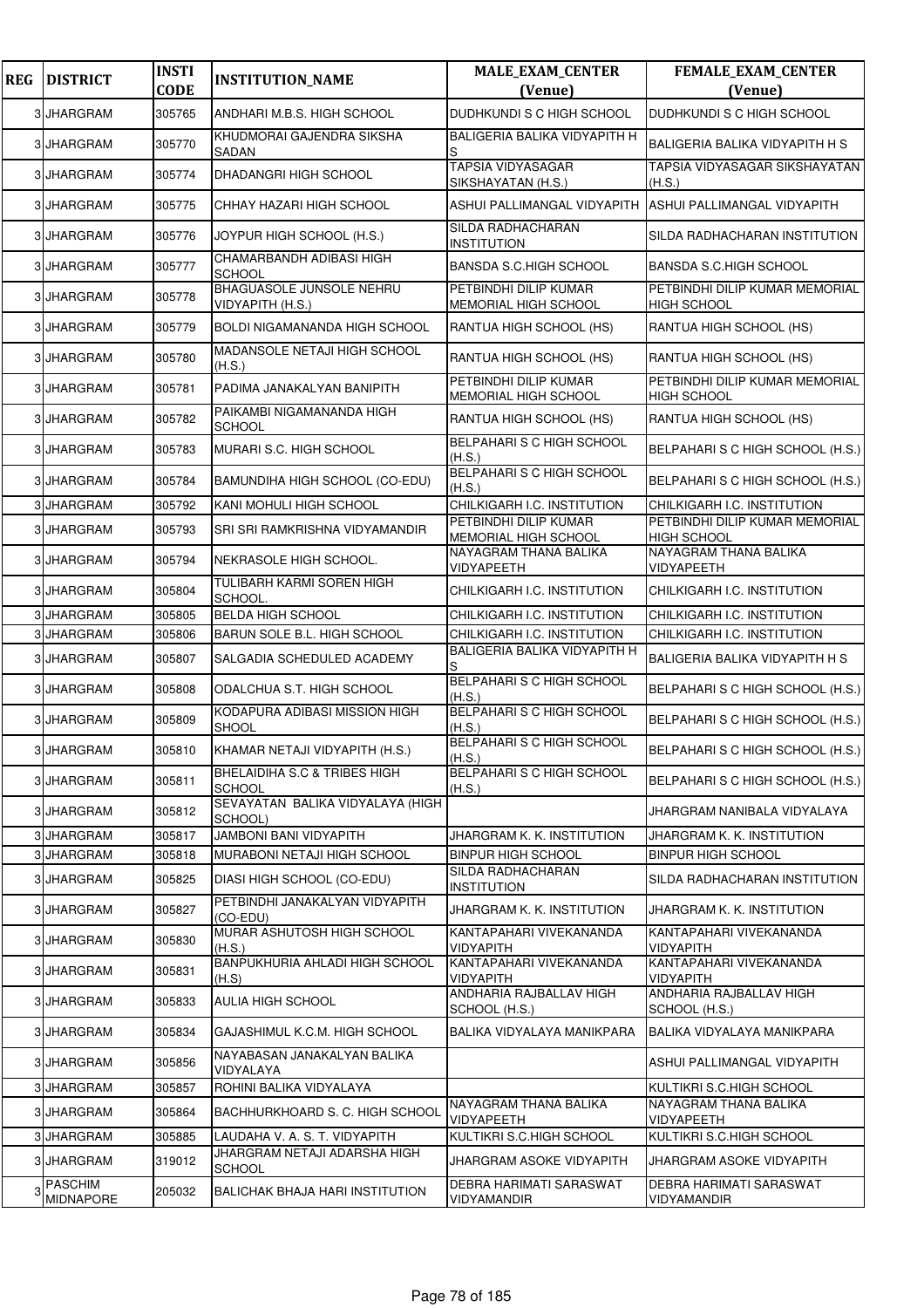| <b>REG</b> | <b>DISTRICT</b>                    | <b>INSTI</b> | <b>INSTITUTION_NAME</b>                               | <b>MALE_EXAM_CENTER</b>                         | <b>FEMALE_EXAM_CENTER</b>                      |
|------------|------------------------------------|--------------|-------------------------------------------------------|-------------------------------------------------|------------------------------------------------|
|            |                                    | <b>CODE</b>  |                                                       | (Venue)                                         | (Venue)                                        |
| 3          | <b>PASCHIM</b>                     | 205033       | BANERJEEDANGA HIGH SCHOOL                             | HOOMGARH CHANDABILA HIGH                        | <b>HOOMGARH CHANDABILA HIGH</b>                |
|            | <b>MIDNAPORE</b>                   |              |                                                       | (H.S.) SCHOOL                                   | (H.S.) SCHOOL                                  |
|            | <b>PASCHIM</b><br>MIDNAPORE        | 205036       | BARAMOHANPUR HIGH SCHOOL                              | <b>TUTRANGA ANCHAL</b><br>SIKSHANIKETAN         | <b>TUTRANGA ANCHAL</b><br><b>SIKSHANIKETAN</b> |
|            | PASCHIM                            |              | <b>BASANTAPUR JHARESWAR BANI</b>                      | SABANG SARADAMOYEE H.S.                         | SABANG SARADAMOYEE H. S.                       |
| 3          | <b>MIDNAPORE</b>                   | 205037       | <b>BHABAN</b>                                         | <b>SCHOOL</b>                                   | <b>SCHOOL</b>                                  |
|            | <b>PASCHIM</b>                     | 205040       | BELDA GANGADHAR ACADEMY                               | <b>SAURI BHOLANATH</b>                          | SAURI BHOLANATH VIDYAMANDIR                    |
|            | MIDNAPORE                          |              |                                                       | VIDYAMANDIR                                     |                                                |
|            | <b>PASCHIM</b><br><b>MIDNAPORE</b> | 205043       | BHADRAKALI GANDHI VIDYAPITH                           | <b>BAKHRABAD BHARATI</b><br><b>BIDYAPITH</b>    | <b>BAKHRABAD BHARATI BIDYAPITH</b>             |
|            | <b>PASCHIM</b>                     |              |                                                       | RADHANAGAR DINAMOYEE                            | RADHANAGAR DINAMOYEE                           |
|            | <b>MIDNAPORE</b>                   | 205045       | BIRSINGHA BHAGABATI VIDYALAYA                         | VIDYAMANDIR                                     | <b>VIDYAMANDIR</b>                             |
|            | <b>PASCHIM</b>                     | 205049       | CHANDRA HIGH SCHOOL                                   | RANGAMATI KIRONMOYEE HIGH                       | RANGAMATI KIRONMOYEE HIGH                      |
|            | <b>MIDNAPORE</b>                   |              |                                                       | <b>SCHOOL</b>                                   | <b>SCHOOL</b>                                  |
|            | <b>PASCHIM</b><br><b>MIDNAPORE</b> | 205050       | CHANDRAKONA JIRAT HIGH SCHOOL                         | KHIRPAI HIGHER SECONDARY<br>MULTIPURPOSE SCHOOL | KHIRPAI HIGHER SECONDARY                       |
|            | <b>PASCHIM</b>                     |              | CHANDRAKONA ROAD SARADAMOYEE                          |                                                 | MULTIPURPOSE SCHOOL                            |
|            | MIDNAPORE                          | 205051       | <b>HIGH SCHOOL</b>                                    | ANDHAR NAYAN HIGH SCHOOL                        | ANDHAR NAYAN HIGH SCHOOL                       |
|            | <b>PASCHIM</b>                     | 205055       | <b>CHAIPAT HIGH SCHOOL</b>                            | BORUNA SATSANGA HIGH                            | BORUNA SATSANGA HIGH SCHOOL                    |
|            | <b>MIDNAPORE</b>                   |              |                                                       | SCHOOL H.S.                                     | H.S.                                           |
|            | <b>PASCHIM</b>                     | 205060       | DANTON H. S. MULTIPURPOSE                             | <b>MONOHARPUR RAJA</b>                          | MONOHARPUR RAJA RAMCHANDRA                     |
|            | <b>MIDNAPORE</b>                   |              | <b>SCHOOL</b>                                         | RAMCHANDRA VIDYANIKETAN                         | VIDYANIKETAN                                   |
|            | <b>PASCHIM</b>                     | 205061       | DASAGRAM SATISHCHANDRA                                | CHANDKURI UNION HIGH                            | CHANDKURI UNION HIGH SCHOOL                    |
|            | <b>MIDNAPORE</b>                   |              | SARBARTHA SADHAK SIKSHASADAN                          | <b>SCHOOL</b>                                   |                                                |
|            | <b>PASCHIM</b>                     | 205064       | DEBRA UCHCHATARA MADHYAMIK                            | <b>BALICHAK BHAJA HARI</b>                      | <b>BALICHAK BHAJA HARI INSTITUTION</b>         |
|            | <b>MIDNAPORE</b>                   |              | VIDYALAYA                                             | <b>INSTITUTION</b>                              |                                                |
|            | <b>PASCHIM</b>                     | 205068       | GARH HARIPUR G. N. HIGH SCHOOL                        | SAURI BHOLANATH                                 | SAURI BHOLANATH VIDYAMANDIR                    |
|            | <b>MIDNAPORE</b>                   |              |                                                       | VIDYAMANDIR                                     |                                                |
|            | <b>PASCHIM</b><br><b>MIDNAPORE</b> | 205069       | GHATAL VIDYASAGAR HIGH SCHOOL                         | RATHIPUR BARADA BANIPITH<br>(H.S.)              | RATHIPUR BARADA BANIPITH (H.S.)                |
|            | <b>PASCHIM</b>                     |              |                                                       | <b>CHANDRAKONA ROAD</b>                         | <b>CHANDRAKONA ROAD</b>                        |
|            | <b>MIDNAPORE</b>                   | 205071       | <b>GOALTORE HIGH SCHOOL</b>                           | SARADAMOYEE HIGH SCHOOL                         | SARADAMOYEE HIGH SCHOOL                        |
|            | <b>PASCHIM</b>                     |              | GOBARDHANPUR PRAMATHANATH                             | PINDRUI KADAMBINI                               | PINDRUI KADAMBINI                              |
|            | MIDNAPORE                          | 205072       | VIDYAYATAN                                            | INDRANARAYAN VIDYA NIKETAN                      | INDRANARAYAN VIDYA NIKETAN                     |
|            |                                    |              | <b>GOLGRAM RAIBAHADUR</b>                             |                                                 |                                                |
|            | <b>PASCHIM</b>                     | 205074       | BISSESWARLAL MATILAL HALWASIA                         | LOWADA HIGH SCHOOL                              | LOWADA HIGH SCHOOL                             |
|            | <b>MIDNAPORE</b>                   |              | HIGH SCHOOL                                           |                                                 |                                                |
|            | <b>PASCHIM</b>                     | 205077       | <b>HIJLI HIGH SCHOOL</b>                              | KHARAGPUR SILVER JUBILEE                        | KHARAGPUR SILVER JUBILEE HIGH                  |
|            | MIDNAPORE                          |              |                                                       | <b>HIGH SCHOOL</b>                              | <b>SCHOOL</b>                                  |
|            | <b>PASCHIM</b><br><b>MIDNAPORE</b> | 205078       | HOOMGARH CHANDABILA HIGH (H.S.)<br><b>SCHOOL</b>      | GOALTORE HIGH SCHOOL                            | <b>GOALTORE HIGH SCHOOL</b>                    |
|            | <b>PASCHIM</b>                     |              |                                                       |                                                 |                                                |
| 3          | <b>MIDNAPORE</b>                   | 205079       | INDA KRISHNALAL SIKSHANIKETAN                         | NIMPURA ARYYA BIDYAPITH                         | NIMPURA ARYYA BIDYAPITH                        |
| 3          | <b>PASCHIM</b>                     | 205081       | IRHPALA KRISHNA MOHAN                                 | GHATAL Y.S.S. VIDYAPITH (HS)                    | GHATAL Y.S.S. VIDYAPITH (HS)                   |
|            | <b>MIDNAPORE</b>                   |              | <b>INSTITUTION</b><br><b>JALCHAK NATESWARI NETAJI</b> | <b>BARISHA VIDYASAGAR</b>                       |                                                |
| 3          | <b>PASCHIM</b><br><b>MIDNAPORE</b> | 205082       | VIDYAYATAN                                            | VIDYAPITH                                       | BARISHA VIDYASAGAR VIDYAPITH                   |
|            | <b>PASCHIM</b>                     |              |                                                       | KHIRPAI HIGHER SECONDARY                        | KHIRPAI HIGHER SECONDARY                       |
| 3          | MIDNAPORE                          | 205083       | JARA HIGH SCHOOL                                      | MULTIPURPOSE SCHOOL                             | MULTIPURPOSE SCHOOL                            |
| 3          | <b>PASCHIM</b>                     | 205084       | JHAKRA HIGH SCHOOL (H.S.)                             | CHANDRAKONA JIRAT HIGH                          | CHANDRAKONA JIRAT HIGH                         |
|            | MIDNAPORE                          |              |                                                       | <b>SCHOOL</b><br>KULTIKARI KSHIRODAMOYEE        | <b>SCHOOL</b>                                  |
| 3          | <b>PASCHIM</b><br>MIDNAPORE        | 205086       | JOTEGHANASHYAM NILMONI HIGH<br><b>SCHOOL</b>          | <b>HIGH SCHOOL</b>                              | KULTIKARI KSHIRODAMOYEE HIGH<br><b>SCHOOL</b>  |
|            | <b>PASCHIM</b>                     |              |                                                       | NACHIPUR ADIBASI HIGH                           |                                                |
| 3          | MIDNAPORE                          | 205090       | <b>KESHIARY HIGH SCHOOL</b>                           | <b>SCHOOL</b>                                   | NACHIPUR ADIBASI HIGH SCHOOL                   |
| 3          | <b>PASCHIM</b>                     | 205091       | KHAJRA SATISH CHANDRA                                 | NACHIPUR ADIBASI HIGH                           | NACHIPUR ADIBASI HIGH SCHOOL                   |
|            | <b>MIDNAPORE</b>                   |              | M.M.P.SCHOOL                                          | <b>SCHOOL</b>                                   |                                                |
|            | <b>PASCHIM</b>                     |              | KHARAGPUR SILVER JUBILEE HIGH                         | KHARAGPUR ATULMONI                              | KHARAGPUR ATULMONI                             |
| 3          | <b>MIDNAPORE</b>                   | 205092       | <b>SCHOOL</b>                                         | POLYTECHNIC HIGH (H.S.)<br><b>SCHOOL</b>        | POLYTECHNIC HIGH (H.S.) SCHOOL                 |
|            | <b>PASCHIM</b>                     |              | KHARAGPUR ATULMONI POLYTECHNIC                        |                                                 |                                                |
| 3          | MIDNAPORE                          | 205093       | HIGH (H.S.) SCHOOL                                    | <b>HIJLI HIGH SCHOOL</b>                        | <b>HIJLI HIGH SCHOOL</b>                       |
|            | <b>PASCHIM</b>                     | 205094       | KHIRPAI HIGHER SECONDARY                              | <b>JARA HIGH SCHOOL</b>                         | <b>JARA HIGH SCHOOL</b>                        |
|            | <b>MIDNAPORE</b>                   |              | MULTIPURPOSE SCHOOL                                   |                                                 |                                                |
| 3          | <b>PASCHIM</b>                     | 205097       | KHUKURDAHA ISWAR CHANDRA MAJI                         | GOURA SONAMUI KUNJABEHARI                       | <b>GOURA SONAMUI KUNJABEHARI</b>               |
|            | <b>MIDNAPORE</b>                   |              | MEMORIAL HIGH SCHOOL                                  | ADARSHA SIKSHAYATAN                             | ADARSHA SIKSHAYATAN                            |
|            | <b>PASCHIM</b>                     |              |                                                       | KESHPUR LAKSHMI NARAYAN                         | KESHPUR LAKSHMI NARAYAN HIGH                   |
|            | MIDNAPORE                          | 205101       | KUAI HIGH SCHOOL                                      | <b>HIGH SCHOOL</b>                              | <b>SCHOOL</b>                                  |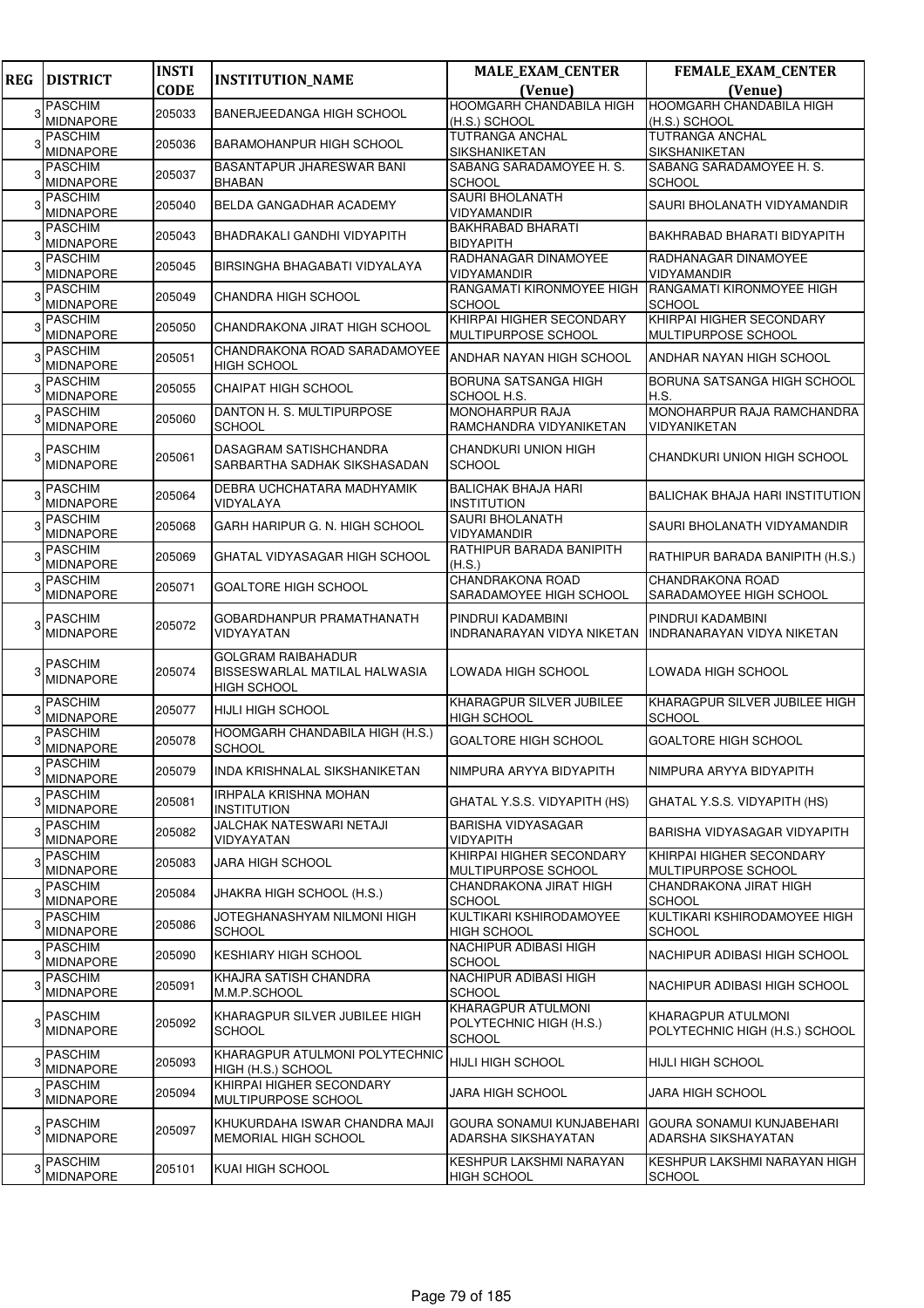| <b>REG</b> | <b>DISTRICT</b>                    | <b>INSTI</b> | <b>INSTITUTION_NAME</b>                                  | <b>MALE_EXAM_CENTER</b>                                       | <b>FEMALE_EXAM_CENTER</b>                                      |
|------------|------------------------------------|--------------|----------------------------------------------------------|---------------------------------------------------------------|----------------------------------------------------------------|
|            |                                    | <b>CODE</b>  |                                                          | (Venue)                                                       | (Venue)                                                        |
|            | <b>PASCHIM</b><br><b>MIDNAPORE</b> | 205103       | <b>MADPORE HIGH SCHOOL</b>                               | <b>TELIPUKUR HIGHER</b><br>SECONDARY SCHOOL                   | <b>TELIPUKUR HIGHER SECONDARY</b><br><b>SCHOOL</b>             |
|            | <b>PASCHIM</b><br><b>MIDNAPORE</b> | 205104       | MADANMOHANCHAK CHOWDHURY<br><b>INSTITUTION</b>           | BASANTAPUR JHARESWAR BANI BASANTAPUR JHARESWAR BANI<br>BHABAN | <b>BHABAN</b>                                                  |
| 3          | <b>PASCHIM</b><br><b>MIDNAPORE</b> | 205108       | MIDNAPORE COLLEGIATE SCHOOL                              | VIDYASAGAR VIDYAPITH                                          |                                                                |
|            | <b>PASCHIM</b><br><b>MIDNAPORE</b> | 205109       | MIDNAPORE MISSION GIRLS' HIGH<br><b>SCHOOL</b>           |                                                               | ALIGUNJ RISHI RAJ NARAYAN                                      |
|            | <b>PASCHIM</b><br><b>MIDNAPORE</b> | 205110       | MIDNAPORE TOWN SCHOOL<br>[HERITAGE]                      | MIDNAPORE COLLEGIATE<br>SCHOOL                                | <b>BALIKA VIDYALAYA</b>                                        |
|            | <b>PASCHIM</b><br><b>MIDNAPORE</b> | 205111       | MOHANPUR HIGH SCHOOL (H.S.)                              | BAITA MAHENDRA NATH HIGH<br><b>SCHOOL</b>                     | BAITA MAHENDRA NATH HIGH<br><b>SCHOOL</b>                      |
|            | <b>PASCHIM</b><br><b>MIDNAPORE</b> | 205112       | MOHAR BRAHMOMOYEE HIGH SCHOOL                            | SABANG SARADAMOYEE H. S.<br><b>SCHOOL</b>                     | SABANG SARADAMOYEE H. S.<br><b>SCHOOL</b>                      |
|            | <b>PASCHIM</b><br><b>MIDNAPORE</b> | 205113       | <b>MARHTALA SATYESWAR INSTITUTION</b>                    | <b>BALICHAK BHAJA HARI</b><br><b>INSTITUTION</b>              | <b>BALICHAK BHAJA HARI INSTITUTION</b>                         |
|            | <b>PASCHIM</b><br><b>MIDNAPORE</b> | 205118       | NACHIPUR ADIBASI HIGH SCHOOL                             | <b>ANTRI SWAMI VIVEKANANDA</b><br>ADIBASI HIGH SCHOOL         | ANTRI SWAMI VIVEKANANDA<br>ADIBASI HIGH SCHOOL                 |
|            | <b>PASCHIM</b><br>MIDNAPORE        | 205121       | NANDANPUR HIGH SCHOOL                                    | GOURA SONAMUI KUNJABEHARI<br>ADARSHA SIKSHAYATAN              | <b>GOURA SONAMUI KUNJABEHARI</b><br><b>ADARSHA SIKSHAYATAN</b> |
|            | <b>PASCHIM</b><br>MIDNAPORE        | 205123       | NARAYANGARH R.R.C.L. UCHCHA<br>SIKSHA NIKETAN            | BELDA GANGADHAR ACADEMY                                       | BELDA GANGADHAR ACADEMY                                        |
|            | <b>PASCHIM</b><br><b>MIDNAPORE</b> | 205124       | NATUK VIVEKANANDA VIDYAMANDIR                            | LACHIPUR BINAPANI HIGH<br><b>SCHOOL</b>                       | LACHIPUR BINAPANI HIGH SCHOOL                                  |
|            | <b>PASCHIM</b><br>MIDNAPORE        | 205125       | NAYABASAT PARBATIMOYEE SIKSHA<br><b>NIKETAN</b>          | CHANDRAKONA ROAD<br>SARADAMOYEE HIGH SCHOOL                   | <b>CHANDRAKONA ROAD</b><br>SARADAMOYEE HIGH SCHOOL             |
|            | <b>PASCHIM</b><br><b>MIDNAPORE</b> | 205128       | NETAJINAGAR SRIPATI SIKSHASADAN                          | SHYAMNAGAR SRI RAMKRISHNA<br>VIDYAMANDIR                      | SHYAMNAGAR SRI RAMKRISHNA<br>VIDYAMANDIR                       |
|            | <b>PASCHIM</b><br><b>MIDNAPORE</b> | 205129       | PAKURIA CHINTAMONI ADARSHA<br>VIDYAPITH                  | <b>BILAS BARH ANGUA HIGH</b><br><b>SCHOOL</b>                 | <b>BILAS BARH ANGUA HIGH SCHOOL</b>                            |
|            | <b>PASCHIM</b><br><b>MIDNAPORE</b> | 205134       | RADHAMOHANPUR VIVEKANANDA<br>HIGH SCHOOL (H.S.)          | <b>BALICHAK BHAJA HARI</b><br><b>INSTITUTION</b>              | <b>BALICHAK BHAJA HARI INSTITUTION</b>                         |
|            | <b>PASCHIM</b><br><b>MIDNAPORE</b> | 205138       | RAJNAGAR UNION HIGH SCHOOL (H.S.)                        | DASPUR VIVEKANANDA HIGH<br><b>SCHOOL</b>                      | DASPUR VIVEKANANDA HIGH<br><b>SCHOOL</b>                       |
|            | PASCHIM<br><b>MIDNAPORE</b>        | 205140       | RAMJIBANPUR BABULAL INSTITUTION                          | JARA HIGH SCHOOL                                              | <b>JARA HIGH SCHOOL</b>                                        |
|            | <b>PASCHIM</b><br><b>MIDNAPORE</b> | 205142       | RANICHAK DESHAPRAN HIGH SCHOOL                           | GHATAL Y.S.S. VIDYAPITH (HS)                                  | GHATAL Y.S.S. VIDYAPITH (HS)                                   |
|            | <b>PASCHIM</b><br>MIDNAPORE        | 205143       | RATHIPUR BARADA BANIPITH (H.S.)                          | <b>GHATAL BASANTA KUMARI</b><br><b>GIRLS' HIGH SCHOOL</b>     | <b>GHATAL BASANTA KUMARI GIRLS'</b><br><b>HIGH SCHOOL</b>      |
|            | <b>PASCHIM</b><br>MIDNAPORE        | 205144       | SABANG SARADAMOYEE H. S. SCHOOL                          | <b>CHANDKURI UNION HIGH</b><br><b>SCHOOL</b>                  | CHANDKURI UNION HIGH SCHOOL                                    |
|            | <b>PASCHIM</b><br>MIDNAPORE        | 205146       | SAGARPUR SIR ASHUTOSH HIGH<br>SCHOOL (H.S.)              | BORUNA SATSANGA HIGH<br>SCHOOL H.S.                           | BORUNA SATSANGA HIGH SCHOOL<br>H.S.                            |
| 3          | <b>PASCHIM</b><br>MIDNAPORE        | 205147       | SALBONI HIGH SCHOOL                                      | CHANDRAKONA ROAD<br>SARADAMOYEE HIGH SCHOOL                   | <b>CHANDRAKONA ROAD</b><br>SARADAMOYEE HIGH SCHOOL             |
| 3          | <b>PASCHIM</b><br><b>MIDNAPORE</b> | 205149       | SOUTH EASTERN RAILWAY GIRLS'<br>HIGHER SECONDARY SCHOOL  |                                                               | <b>TALBAGICHA HIGH SCHOOL</b>                                  |
|            | <b>PASCHIM</b><br><b>MIDNAPORE</b> | 205150       | S. E. RLY. BOYS' H. S. SCHOOL                            | KHARAGPUR SILVER JUBILEE<br>HIGH SCHOOL                       |                                                                |
| 3          | <b>PASCHIM</b><br><b>MIDNAPORE</b> | 205153       | SONAKHALI HIGH SCHOOL                                    | BORUNA SATSANGA HIGH<br>SCHOOL H.S.                           | BORUNA SATSANGA HIGH SCHOOL<br>H.S.                            |
|            | <b>PASCHIM</b><br>MIDNAPORE        | 205157       | UPALDA SARBODAY MADHYAMIK<br>SIKSHANIKETAN (H.S.)        | PINDRUI KADAMBINI<br>INDRANARAYAN VIDYA NIKETAN               | PINDRUI KADAMBINI<br><b>INDRANARAYAN VIDYA NIKETAN</b>         |
| 3          | <b>PASCHIM</b><br><b>MIDNAPORE</b> | 205158       | VIDYASAGAR VIDYAPITH                                     | HABIBPUR SARASWATI<br>VIDYAMANDIR HIGH SCHOOL<br>(H.S.)       |                                                                |
| 3          | <b>PASCHIM</b><br><b>MIDNAPORE</b> | 205163       | SUBHASPALLY JANAKALYAN<br>VIDYAYATAN                     | INDA BALIKA VIDYALAYA                                         | INDA BALIKA VIDYALAYA                                          |
|            | <b>PASCHIM</b><br><b>MIDNAPORE</b> | 205166       | <b>VIDYASAGAR VIDYAPITH GIRLS' HIGH</b><br>SCHOOL (H.S.) |                                                               | MIDNAPORE COLLEGIATE GIRLS<br><b>HIGH SCHOOL</b>               |
| 3          | <b>PASCHIM</b><br><b>MIDNAPORE</b> | 205167       | <b>BAGHASTY UNION HARICHARAN HIGH</b><br><b>SCHOOL</b>   | KESHIARY KANYA VIDYAPITH                                      | KESHIARY KANYA VIDYAPITH                                       |
| 3          | <b>PASCHIM</b><br>MIDNAPORE        | 205168       | RASKUNDU HIGH SCHOOL (H.S.)                              | ANDHAR NAYAN HIGH SCHOOL                                      | ANDHAR NAYAN HIGH SCHOOL                                       |
|            | <b>PASCHIM</b><br><b>MIDNAPORE</b> | 205169       | HITAKARINI HIGH SCHOOL                                   | TALBAGICHA HIGH SCHOOL                                        | <b>TALBAGICHA HIGH SCHOOL</b>                                  |
| 3          | <b>PASCHIM</b><br>MIDNAPORE        | 205172       | ANANDAPUR HIGHER SECONDARY<br><b>SCHOOL</b>              | KESHPUR LAKSHMI NARAYAN<br><b>HIGH SCHOOL</b>                 | KESHPUR LAKSHMI NARAYAN HIGH<br><b>SCHOOL</b>                  |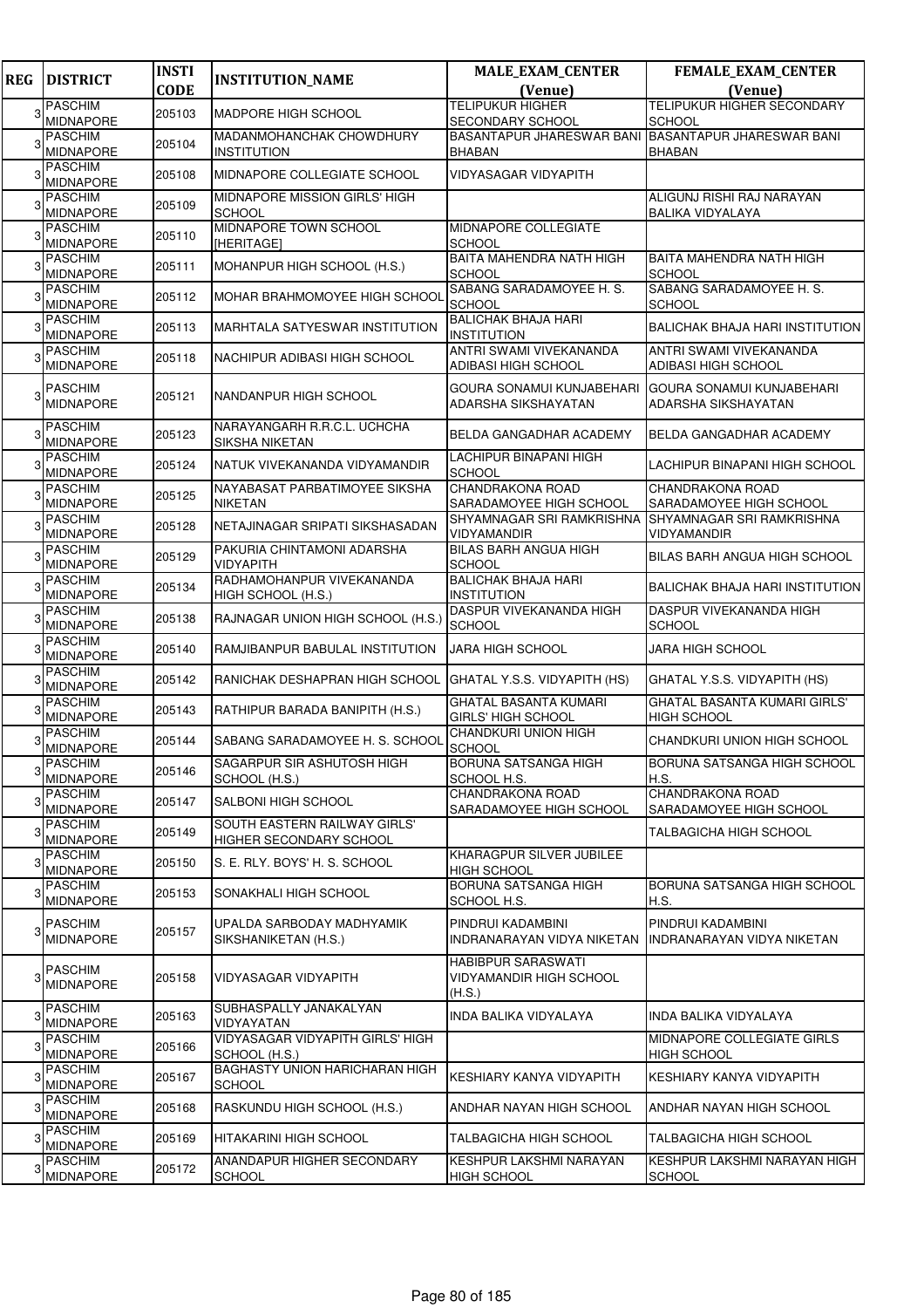| <b>REG</b> | <b>DISTRICT</b>                    | <b>INSTI</b> | <b>INSTITUTION_NAME</b>                                | <b>MALE_EXAM_CENTER</b>                             | <b>FEMALE_EXAM_CENTER</b>                                              |
|------------|------------------------------------|--------------|--------------------------------------------------------|-----------------------------------------------------|------------------------------------------------------------------------|
|            |                                    | <b>CODE</b>  |                                                        | (Venue)                                             | (Venue)                                                                |
|            | <b>PASCHIM</b><br><b>MIDNAPORE</b> | 205176       | INDA BALIKA VIDYALAYA                                  |                                                     | KHARAGPUR SILVER JUBILEE HIGH<br><b>SCHOOL</b>                         |
|            | <b>PASCHIM</b>                     |              | NEKURSENI VIVEKANANDA                                  | MONOHARPUR RAJA                                     | MONOHARPUR RAJA RAMCHANDRA                                             |
|            | <b>MIDNAPORE</b>                   | 205177       | VIDYABHABAN                                            | RAMCHANDRA VIDYANIKETAN                             | VIDYANIKETAN                                                           |
| 3          | <b>PASCHIM</b><br><b>MIDNAPORE</b> | 205179       | BEGUNIA KSHETRA MOHAN VIDYAPITH                        | BAITA MAHENDRA NATH HIGH<br><b>SCHOOL</b>           | <b>BAITA MAHENDRA NATH HIGH</b><br><b>SCHOOL</b>                       |
|            | <b>PASCHIM</b>                     | 205180       | KHARAR SRI AUROBINDO                                   | RADHANAGAR DINAMOYEE                                | RADHANAGAR DINAMOYEE                                                   |
|            | <b>MIDNAPORE</b><br><b>PASCHIM</b> |              | VIDYAMANDIR (H.S.)<br>ALIGUNJ RISHI RAJ NARAYAN BALIKA | VIDYAMANDIR                                         | <b>VIDYAMANDIR</b><br>MIDNAPORE COLLEGIATE GIRLS                       |
|            | MIDNAPORE                          | 205182       | VIDYALAYA                                              |                                                     | <b>HIGH SCHOOL</b>                                                     |
|            | <b>PASCHIM</b><br><b>MIDNAPORE</b> | 205184       | GOMUNDA SUBURBAN HIGH SCHOOL                           | BAITA MAHENDRA NATH HIGH<br><b>SCHOOL</b>           | <b>BAITA MAHENDRA NATH HIGH</b><br><b>SCHOOL</b>                       |
|            | <b>PASCHIM</b><br><b>MIDNAPORE</b> | 205185       | TURKA HIGH SCHOOL (H.S.)                               | SHABRA RAMKRISHNA<br>BIDYABHAWAN                    | SHABRA RAMKRISHNA<br><b>BIDYABHAWAN</b>                                |
|            | <b>PASCHIM</b><br>MIDNAPORE        | 205186       | NARAYANBARH HIGH SCHOOL                                | MOHAR BRAHMOMOYEE HIGH<br><b>SCHOOL</b>             | MOHAR BRAHMOMOYEE HIGH<br><b>SCHOOL</b>                                |
|            | <b>PASCHIM</b>                     |              | <b>KERANITOLA SHREE SHREE</b>                          | HABIBPUR SARASWATI                                  |                                                                        |
|            | MIDNAPORE                          | 205187       | MOHANANANDA VIDYAMANDIR                                | VIDYAMANDIR HIGH SCHOOL<br>(H.S.)                   |                                                                        |
|            | <b>PASCHIM</b><br><b>MIDNAPORE</b> | 205191       | MANSUKA L. N. HIGH SCHOOL (H.S.)                       | GHATAL Y.S.S. VIDYAPITH (HS)                        | GHATAL Y.S.S. VIDYAPITH (HS)                                           |
|            | <b>PASCHIM</b>                     | 205196       | GOUTAM SMRITI SATPATI BINAPANI                         |                                                     | BHADUTALA VIVEKANANDA HIGH BHADUTALA VIVEKANANDA HIGH                  |
|            | <b>MIDNAPORE</b><br><b>PASCHIM</b> |              | <b>BIDYAMANDIR</b><br>KESHPUR LAKSHMI NARAYAN HIGH     | <b>SCHOOL</b><br>MOHISDA RAMNARAYAN HIGH            | <b>SCHOOL</b><br>MOHISDA RAMNARAYAN HIGH                               |
|            | <b>MIDNAPORE</b>                   | 205197       | <b>SCHOOL</b>                                          | SCHOOL (H.S.)                                       | SCHOOL (H.S.)                                                          |
|            | <b>PASCHIM</b><br>MIDNAPORE        | 205198       | <b>GARHBETA HIGH SCHOOL</b>                            | BANERJEEDANGA HIGH SCHOOL BANERJEEDANGA HIGH SCHOOL |                                                                        |
|            | <b>PASCHIM</b><br><b>MIDNAPORE</b> | 205199       | BELDA PRAVATI BALIKA VIDYAPITH                         |                                                     | <b>TUTRANGA ANCHAL</b><br>SIKSHANIKETAN                                |
|            | <b>PASCHIM</b><br><b>MIDNAPORE</b> | 205201       | PINGLA KRISHNA KAMINI INSTITUTION                      | JALCHAK NATESWARI NETAJI<br>VIDYAYATAN              | JALCHAK NATESWARI NETAJI<br>VIDYAYATAN                                 |
|            | <b>PASCHIM</b>                     | 205202       | PANCHKHURI DESHBANDHU HIGH                             | MIDNAPORE COLLEGIATE                                | MIDNAPORE COLLEGIATE SCHOOL                                            |
|            | <b>MIDNAPORE</b><br><b>PASCHIM</b> |              | <b>SCHOOL</b><br><b>GHATAL BASANTA KUMARI GIRLS'</b>   | <b>SCHOOL</b>                                       |                                                                        |
|            | <b>MIDNAPORE</b>                   | 205205       | HIGH SCHOOL                                            |                                                     | RATHIPUR BARADA BANIPITH (H.S.)                                        |
|            | PASCHIM<br><b>MIDNAPORE</b>        | 205210       | MIDNAPORE COLLEGIATE GIRLS HIGH<br><b>SCHOOL</b>       |                                                     | ALIGUNJ RISHI RAJ NARAYAN<br><b>BALIKA VIDYALAYA</b>                   |
|            | <b>PASCHIM</b><br><b>MIDNAPORE</b> | 205211       | <b>GURGURIPAL HIGH SCHOOL</b>                          | RANGAMATI KIRONMOYEE HIGH<br>SCHOOL                 | RANGAMATI KIRONMOYEE HIGH<br><b>SCHOOL</b>                             |
|            | <b>PASCHIM</b><br>MIDNAPORE        | 205212       | GODAPEASAL MAHATMA GANDHI<br>MEMORIAL HIGH SCHOOL      | <b>SCHOOL</b>                                       | BHADUTALA VIVEKANANDA HIGH BHADUTALA VIVEKANANDA HIGH<br><b>SCHOOL</b> |
|            | <b>PASCHIM</b>                     |              | GOKULPUR BIDHAN CHANDRA                                | KHARAGPUR ATULMONI                                  | <b>KHARAGPUR ATULMONI</b>                                              |
|            | <b>MIDNAPORE</b>                   | 205213       | VIDYABHABAN                                            | POLYTECHNIC HIGH (H.S.)<br><b>SCHOOL</b>            | POLYTECHNIC HIGH (H.S.) SCHOOL                                         |
|            | <b>PASCHIM</b><br>MIDNAPORE        | 205214       | CHUADANGA HIGH SCHOOL                                  | PANCHKHURI DESHBANDHU<br>HIGH SCHOOL                | PANCHKHURI DESHBANDHU HIGH<br><b>SCHOOL</b>                            |
|            | <b>PASCHIM</b>                     | 205217       | PALASHCHABRI NIGAMANANDA HIGH                          | CHANDRAKONA JIRAT HIGH                              | CHANDRAKONA JIRAT HIGH                                                 |
|            | MIDNAPORE<br><b>PASCHIM</b>        |              | SCHOOL (H.S.)<br>MANOHARPUR SRI RAMKRISHNA HIGH        | <b>SCHOOL</b><br>LACHIPUR BINAPANI HIGH             | <b>SCHOOL</b>                                                          |
|            | <b>MIDNAPORE</b>                   | 205226       | <b>SCHOOL</b>                                          | <b>SCHOOL</b>                                       | LACHIPUR BINAPANI HIGH SCHOOL                                          |
|            | <b>PASCHIM</b><br>MIDNAPORE        | 205228       | AMLASULI INDRANARAYAN HIGH<br><b>SCHOOL</b>            | AGARBANDH HIGH SCHOOL                               | AGARBANDH HIGH SCHOOL                                                  |
| 3          | <b>PASCHIM</b><br><b>MIDNAPORE</b> | 205229       | DHANESWARPUR GOPAL CHANDRA<br>SIKSHASADAN              | BASANTAPUR JHARESWAR BANI<br><b>BHABAN</b>          | BASANTAPUR JHARESWAR BANI<br><b>BHABAN</b>                             |
|            | <b>PASCHIM</b><br>MIDNAPORE        | 205231       | BAKHRABAD BHARATI BIDYAPITH                            | BELDA GANGADHAR ACADEMY                             | BELDA GANGADHAR ACADEMY                                                |
|            | <b>PASCHIM</b><br><b>MIDNAPORE</b> | 205234       | ROUTMANI ROUTAN CHANDI HIGH<br><b>SCHOOL</b>           | BANAPUR HIGH SCHOOL (H.S.)                          | BANAPUR HIGH SCHOOL (H.S.)                                             |
|            | <b>PASCHIM</b>                     | 205236       | DHANYAKHAL SWAMI SATYANANDA                            | NANDANPUR HIGH SCHOOL                               | NANDANPUR HIGH SCHOOL                                                  |
|            | <b>MIDNAPORE</b><br><b>PASCHIM</b> | 205237       | VIDYAMANDIR<br>MANGRUL BISWESWAR HIGH SCHOOL           | GHATAL Y.S.S. VIDYAPITH (HS)                        | GHATAL Y.S.S. VIDYAPITH (HS)                                           |
| 3          | <b>MIDNAPORE</b><br><b>PASCHIM</b> | 205238       | TELIPUKUR HIGHER SECONDARY                             | DEBRA HARIMATI SARASWAT                             | DEBRA HARIMATI SARASWAT                                                |
|            | MIDNAPORE<br>PASCHIM               |              | <b>SCHOOL</b>                                          | VIDYAMANDIR<br>KHARAGPUR SILVER JUBILEE             | <b>VIDYAMANDIR</b><br>KHARAGPUR SILVER JUBILEE HIGH                    |
|            | <b>MIDNAPORE</b><br><b>PASCHIM</b> | 205244       | KHARAGPUR TRAFFIC HIGH SCHOOL                          | <b>HIGH SCHOOL</b>                                  | <b>SCHOOL</b>                                                          |
| з          | <b>MIDNAPORE</b>                   | 205245       | ANDHRA HIGH SCHOOL                                     | TALBAGICHA HIGH SCHOOL                              | <b>TALBAGICHA HIGH SCHOOL</b>                                          |
| 3          | <b>PASCHIM</b><br>MIDNAPORE        | 205246       | TALBAGICHA HIGH SCHOOL                                 | <b>HIJLI HIGH SCHOOL</b>                            | <b>HIJLI HIGH SCHOOL</b>                                               |
|            | <b>PASCHIM</b><br>MIDNAPORE        | 205250       | GHATAL Y.S.S. VIDYAPITH (HS)                           | RATHIPUR BARADA BANIPITH<br>(H.S.)                  | RATHIPUR BARADA BANIPITH (H.S.)                                        |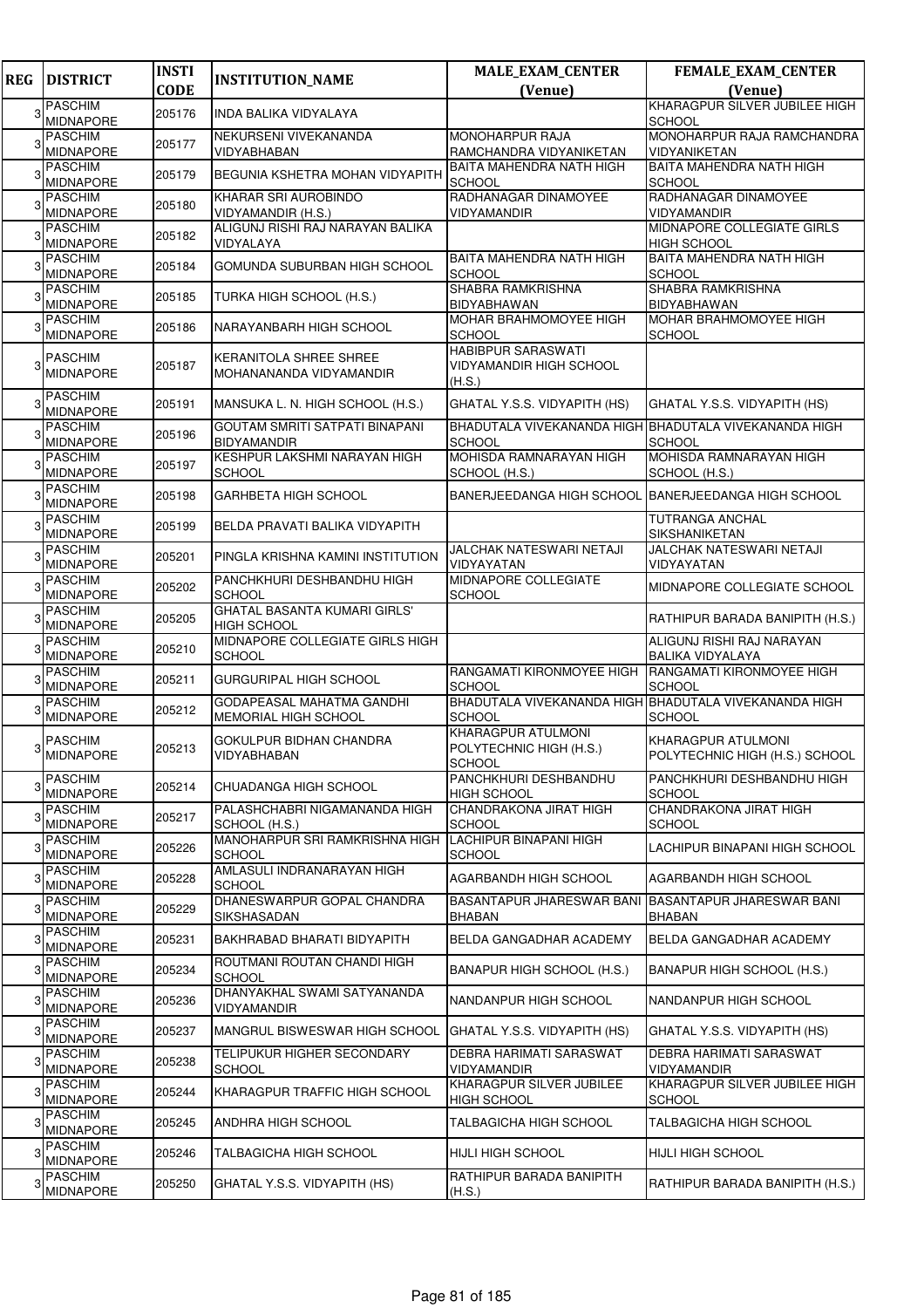| <b>REG</b> | <b>DISTRICT</b>                    | <b>INSTI</b> | <b>INSTITUTION_NAME</b>                                  | <b>MALE_EXAM_CENTER</b>                                       | <b>FEMALE_EXAM_CENTER</b>                            |
|------------|------------------------------------|--------------|----------------------------------------------------------|---------------------------------------------------------------|------------------------------------------------------|
|            |                                    | <b>CODE</b>  |                                                          | (Venue)                                                       | (Venue)                                              |
| 3          | <b>PASCHIM</b>                     | 205251       | DASPUR VIVEKANANDA HIGH SCHOOL                           | <b>GHATAL BASANTA KUMARI</b>                                  | <b>GHATAL BASANTA KUMARI GIRLS'</b>                  |
|            | <b>MIDNAPORE</b>                   |              |                                                          | <b>GIRLS' HIGH SCHOOL</b><br>LACHIPUR BINAPANI HIGH           | <b>HIGH SCHOOL</b>                                   |
|            | <b>PASCHIM</b><br><b>MIDNAPORE</b> | 205252       | MAHARAJPUR HIGH SCHOOL (H.S.)                            | <b>SCHOOL</b>                                                 | LACHIPUR BINAPANI HIGH SCHOOL                        |
|            | <b>PASCHIM</b>                     |              | <b>JOYKRISHNAPUR NEHRU</b>                               | ANTRI SWAMI VIVEKANANDA                                       | ANTRI SWAMI VIVEKANANDA                              |
|            | <b>MIDNAPORE</b>                   | 205254       | VIDYABHABAN                                              | ADIBASI HIGH SCHOOL                                           | ADIBASI HIGH SCHOOL                                  |
|            | <b>PASCHIM</b>                     | 205255       | JAHALDA HIGH SCHOOL (H.S.)                               | GARH HARIPUR G. N. HIGH                                       | GARH HARIPUR G. N. HIGH SCHOOL                       |
|            | <b>MIDNAPORE</b><br><b>PASCHIM</b> |              | DANTAN BINAPANI GIRLS' HIGH (H.S.)                       | <b>SCHOOL</b>                                                 | MONOHARPUR RAJA RAMCHANDRA                           |
|            | MIDNAPORE                          | 205256       | <b>SCHOOL</b>                                            |                                                               | VIDYANIKETAN                                         |
|            | <b>PASCHIM</b>                     | 205261       | SALBONI NICHU MANJARI GIRLS' HIGH                        |                                                               | GODAPIASAL CHARUBALA BALIKA                          |
|            | <b>MIDNAPORE</b>                   |              | SCHOOL (H.S.)                                            |                                                               | VIDYALAYA                                            |
|            | <b>PASCHIM</b><br>MIDNAPORE        | 205272       | MONGLAPOTA HIGH SCHOOL                                   | GARHBETA HIGH SCHOOL                                          | <b>GARHBETA HIGH SCHOOL</b>                          |
|            | <b>PASCHIM</b>                     |              | KHARAGPUR PRIYANATH ROY                                  |                                                               |                                                      |
|            | <b>MIDNAPORE</b>                   | 205279       | VIDYANIKETAN                                             | NIMPURA ARYYA BIDYAPITH                                       | NIMPURA ARYYA BIDYAPITH                              |
|            | <b>PASCHIM</b>                     |              |                                                          | <b>HABIBPUR SARASWATI</b>                                     | HABIBPUR SARASWATI                                   |
|            | <b>MIDNAPORE</b>                   | 205281       | S.M.I. HIGH MADRASAH                                     | <b>VIDYAMANDIR HIGH SCHOOL</b><br>(H.S.)                      | VIDYAMANDIR HIGH SCHOOL (H.S.)                       |
|            | <b>PASCHIM</b>                     |              | SREE BORA GIRLS' HIGH SCHOOL                             |                                                               | <b>KOLA UNION JOGENDRA GIRLS'</b>                    |
|            | <b>MIDNAPORE</b>                   | 205287       | (H.S.)                                                   |                                                               | <b>HIGH SCHOOL</b>                                   |
|            | <b>PASCHIM</b>                     | 205288       | KALARA HIGH SCHOOL                                       | NANDANPUR HIGH SCHOOL                                         | NANDANPUR HIGH SCHOOL                                |
|            | <b>MIDNAPORE</b><br><b>PASCHIM</b> |              |                                                          | <b>MARHTALA SATYESWAR</b>                                     | <b>MARHTALA SATYESWAR</b>                            |
|            | MIDNAPORE                          | 205289       | PATNA VIVEKANANDA SIKSHANIKETAN                          | <b>INSTITUTION</b>                                            | <b>INSTITUTION</b>                                   |
|            | <b>PASCHIM</b>                     | 205291       | DEBRA HARIMATI SARASWAT                                  | MARHTALA SATYESWAR                                            | <b>MARHTALA SATYESWAR</b>                            |
|            | <b>MIDNAPORE</b><br><b>PASCHIM</b> |              | VIDYAMANDIR                                              | <b>INSTITUTION</b><br>GARH HARIPUR G. N. HIGH                 | <b>INSTITUTION</b>                                   |
|            | <b>MIDNAPORE</b>                   | 205294       | BAITA MAHENDRA NATH HIGH SCHOOL                          | SCHOOL                                                        | GARH HARIPUR G. N. HIGH SCHOOL                       |
|            | <b>PASCHIM</b>                     | 205299       | DHALHARA PAGLIMATA HIGH SCHOOL                           | <b>BILAS BARH ANGUA HIGH</b>                                  | BILAS BARH ANGUA HIGH SCHOOL                         |
|            | <b>MIDNAPORE</b>                   |              | (H.S.)                                                   | <b>SCHOOL</b>                                                 |                                                      |
|            | <b>PASCHIM</b><br><b>MIDNAPORE</b> | 205300       | KALAGRAM SAHID KSHUDIRAM SMRITI<br>VIDYAPITH (H.S.)      | ANDICHAK HIGH SCHOOL                                          | <b>ANDICHAK HIGH SCHOOL</b>                          |
|            | <b>PASCHIM</b>                     |              |                                                          | BARISHA VIDYASAGAR                                            |                                                      |
|            | <b>MIDNAPORE</b>                   | 205302       | BAGNABARH HIGH SCHOOL (H.S.)                             | VIDYAPITH                                                     | BARISHA VIDYASAGAR VIDYAPITH                         |
|            | PASCHIM<br><b>MIDNAPORE</b>        | 205303       | RANGAMATI KIRONMOYEE HIGH                                | GURGURIPAL HIGH SCHOOL                                        | <b>GURGURIPAL HIGH SCHOOL</b>                        |
|            | <b>PASCHIM</b>                     |              | <b>SCHOOL</b><br>SRI NARAYAN VIDYABHABAN BOYS'           |                                                               |                                                      |
|            | <b>MIDNAPORE</b>                   | 205304       | HIGH SCHOOL                                              | VIDYASAGAR VIDYAPITH                                          |                                                      |
|            | <b>PASCHIM</b>                     | 205305       | <b>UJAN HARIPADA HIGH SCHOOL</b>                         | PINGLA KRISHNA KAMINI                                         | PINGLA KRISHNA KAMINI                                |
|            | <b>MIDNAPORE</b><br>PASCHIM        |              | GOURA SONAMUI KUNJABEHARI                                | <b>INSTITUTION</b>                                            | <b>INSTITUTION</b>                                   |
|            | <b>MIDNAPORE</b>                   | 205307       | ADARSHA SIKSHAYATAN                                      | SONAKHALI HIGH SCHOOL                                         | SONAKHALI HIGH SCHOOL                                |
|            | <b>PASCHIM</b>                     |              | TILANTAPARA UPENDRA MOHENDRA                             | JALCHAK NATESWARI NETAJI                                      | <b>JALCHAK NATESWARI NETAJI</b>                      |
| 3          | <b>MIDNAPORE</b>                   | 205308       | <b>MEMORIAL HIGH SCHOOL</b>                              | VIDYAYATAN                                                    | VIDYAYATAN                                           |
|            | <b>PASCHIM</b>                     |              | BHEMUA ATAL BEHARI HIGH SCHOOL                           | JALCHAK NATESWARI NETAJI                                      | JALCHAK NATESWARI NETAJI                             |
| 3          | <b>MIDNAPORE</b>                   | 205309       | (H.S.)                                                   | VIDYAYATAN                                                    | VIDYAYATAN                                           |
| 3          | <b>PASCHIM</b>                     | 205310       | BISHNUPUR UNION HIGH SCHOOL                              | MOHAR BRAHMOMOYEE HIGH                                        | MOHAR BRAHMOMOYEE HIGH                               |
|            | <b>MIDNAPORE</b>                   |              |                                                          | <b>SCHOOL</b><br>RADHAMOHANPUR                                | <b>SCHOOL</b>                                        |
| 3          | <b>PASCHIM</b>                     | 205311       | JASHORAJPUR SRINATH CHARAN                               | VIVEKANANDA HIGH SCHOOL                                       | RADHAMOHANPUR VIVEKANANDA                            |
|            | <b>MIDNAPORE</b>                   |              | VIDYAYATAN                                               | (H.S.)                                                        | HIGH SCHOOL (H.S.)                                   |
| 3          | <b>PASCHIM</b>                     | 205312       | NARAJOLE MAHENDRA ACADEMY                                | MOHISDA RAMNARAYAN HIGH                                       | MOHISDA RAMNARAYAN HIGH                              |
|            | <b>MIDNAPORE</b><br><b>PASCHIM</b> |              | MENKAPUR KRISHNA PRASAD UCHCHA DANTON H. S. MULTIPURPOSE | SCHOOL (H.S.)                                                 | SCHOOL (H.S.)<br>DANTON H. S. MULTIPURPOSE           |
|            | MIDNAPORE                          | 205316       | VIDYALAYA                                                | <b>SCHOOL</b>                                                 | <b>SCHOOL</b>                                        |
| 3          | <b>PASCHIM</b>                     | 205317       | BANKHATI RAMKRISHNA HIGH SCHOOL                          | SHYAMNAGAR SRI RAMKRISHNA                                     | SHYAMNAGAR SRI RAMKRISHNA                            |
|            | MIDNAPORE                          |              |                                                          | VIDYAMANDIR                                                   | VIDYAMANDIR                                          |
| 3          | <b>PASCHIM</b><br><b>MIDNAPORE</b> | 205318       | PAHARIPORE GIRLS' HIGH SCHOOL                            |                                                               | ALIGUNJ RISHI RAJ NARAYAN<br><b>BALIKA VIDYALAYA</b> |
| 3          | <b>PASCHIM</b>                     | 205319       | KHARAGPUR SOUTH SIDE HIGH                                | INDA BALIKA VIDYALAYA                                         | INDA BALIKA VIDYALAYA                                |
|            | <b>MIDNAPORE</b>                   |              | <b>SCHOOL</b>                                            |                                                               |                                                      |
| 3          | <b>PASCHIM</b>                     | 205320       | SHYAMCHAK JNANENDRA HIGH                                 | RADHAMOHANPUR<br>VIVEKANANDA HIGH SCHOOL                      | RADHAMOHANPUR VIVEKANANDA                            |
|            | <b>MIDNAPORE</b>                   |              | SCHOOL (H.S.)                                            | (H.S.)                                                        | HIGH SCHOOL (H.S.)                                   |
| 3          | <b>PASCHIM</b>                     | 205321       | KESHIARY KANYA VIDYAPITH                                 |                                                               | NACHIPUR ADIBASI HIGH SCHOOL                         |
|            | <b>MIDNAPORE</b>                   |              |                                                          |                                                               |                                                      |
| 3          | <b>PASCHIM</b><br><b>MIDNAPORE</b> | 205333       | CHANDKURI UNION HIGH SCHOOL                              | BASANTAPUR JHARESWAR BANI BASANTAPUR JHARESWAR BANI<br>BHABAN | <b>BHABAN</b>                                        |
|            |                                    |              |                                                          |                                                               |                                                      |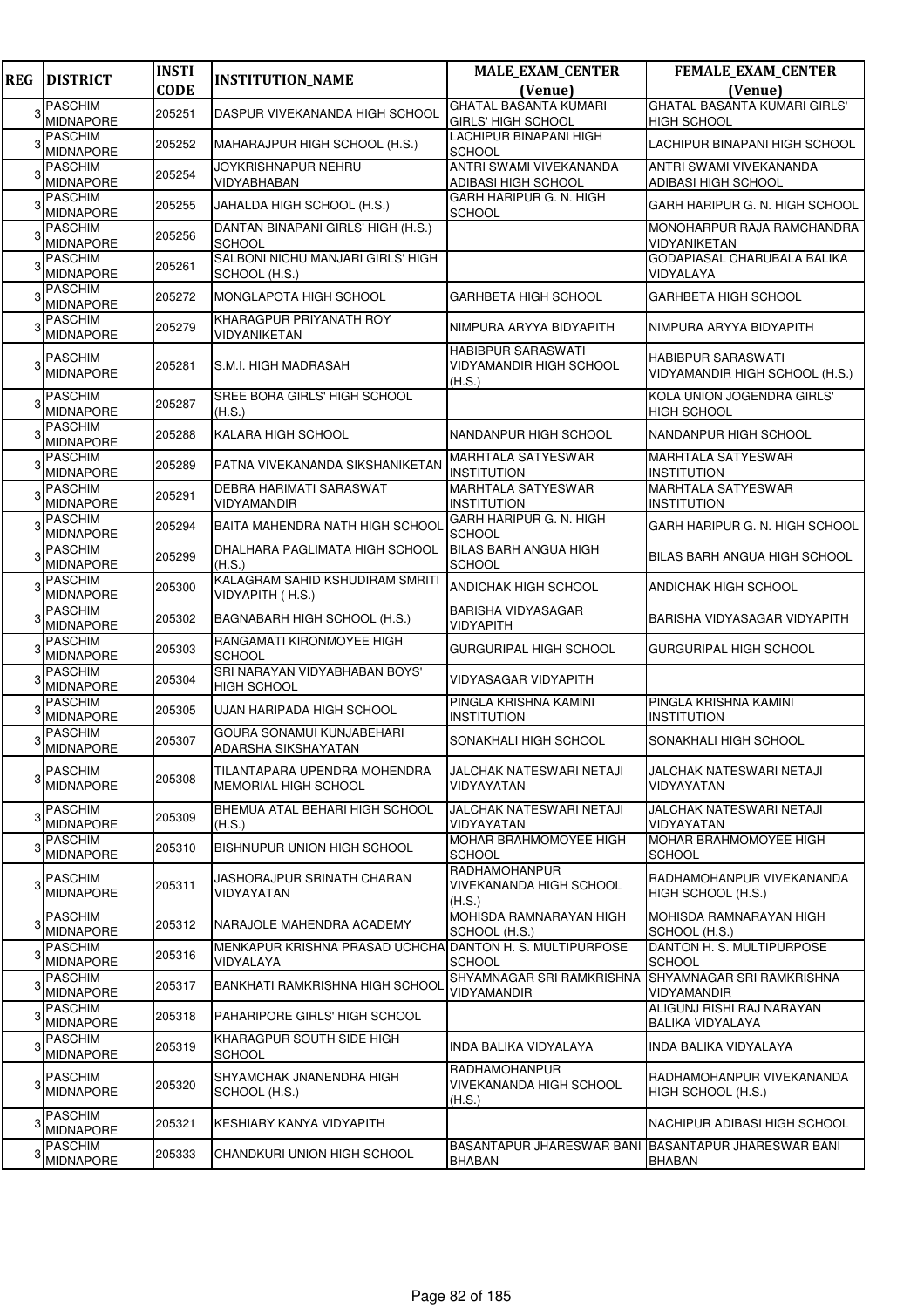| <b>REG</b> | <b>DISTRICT</b>                    | <b>INSTI</b> | <b>INSTITUTION_NAME</b>                                           | <b>MALE_EXAM_CENTER</b>                                                 | <b>FEMALE_EXAM_CENTER</b>                                  |
|------------|------------------------------------|--------------|-------------------------------------------------------------------|-------------------------------------------------------------------------|------------------------------------------------------------|
|            |                                    | <b>CODE</b>  |                                                                   | (Venue)<br><b>KHARAGPUR ATULMONI</b>                                    | (Venue)                                                    |
|            | <b>PASCHIM</b><br><b>MIDNAPORE</b> | 205336       | KHARAGPUR UTKAL VIDYAPITH (H.S.)                                  | POLYTECHNIC HIGH (H.S.)<br>SCHOOL                                       | KHARAGPUR ATULMONI<br>POLYTECHNIC HIGH (H.S.) SCHOOL       |
|            | <b>PASCHIM</b><br><b>MIDNAPORE</b> | 205346       | MOHISHAGERIA A M A HIGH<br>MADRASAH                               | KUAI HIGH SCHOOL                                                        | KUAI HIGH SCHOOL                                           |
|            | <b>PASCHIM</b><br><b>MIDNAPORE</b> | 205367       | LOWADA HIGH SCHOOL                                                | DEBRA HARIMATI SARASWAT<br>VIDYAMANDIR                                  | DEBRA HARIMATI SARASWAT<br><b>VIDYAMANDIR</b>              |
|            | PASCHIM<br>MIDNAPORE               | 205368       | SAHASPUR GHOSAL HIGH SCHOOL                                       | ANANDAPUR HIGHER<br>SECONDARY SCHOOL                                    | ANANDAPUR HIGHER SECONDARY<br><b>SCHOOL</b>                |
|            | <b>PASCHIM</b><br><b>MIDNAPORE</b> | 205369       | KHANJAPUR UNION HIGH SCHOOL                                       | GHATAL BASANTA KUMARI<br>GIRLS' HIGH SCHOOL                             | <b>GHATAL BASANTA KUMARI GIRLS'</b><br><b>HIGH SCHOOL</b>  |
|            | PASCHIM<br><b>MIDNAPORE</b>        | 205371       | ANDHAR NAYAN HIGH SCHOOL                                          | NAYABASAT PARBATIMOYEE<br>SIKSHA NIKETAN                                | NAYABASAT PARBATIMOYEE<br>SIKSHA NIKETAN                   |
|            | PASCHIM<br><b>MIDNAPORE</b>        | 205372       | JALSARA RAMKRISHNA HIGH SCHOOL<br>(H.S.)                          | KHIRPAI DR S K BARMAN<br>MEMORIAL GIRLS' HIGH SCHOOL GIRLS' HIGH SCHOOL | KHIRPAI DR S K BARMAN MEMORIAL                             |
|            | PASCHIM<br><b>MIDNAPORE</b>        | 205373       | NIMPURA ARYYA BIDYAPITH                                           | KHARAGPUR ATULMONI<br>POLYTECHNIC HIGH (H.S.)<br>SCHOOL                 | KHARAGPUR ATULMONI<br>POLYTECHNIC HIGH (H.S.) SCHOOL       |
|            | <b>PASCHIM</b><br><b>MIDNAPORE</b> | 205374       | SAURI BHOLANATH VIDYAMANDIR                                       | <b>BABLA SOHAGPUR UPENDRA</b><br>VIDYA BHABAN HIGH SCHOOL.              | BABLA SOHAGPUR UPENDRA VIDYA<br><b>BHABAN HIGH SCHOOL.</b> |
|            | PASCHIM<br>MIDNAPORE               | 205376       | KHASLA INDUMATI HIGH SCHOOL                                       | SALBONI HIGH SCHOOL                                                     | SALBONI HIGH SCHOOL                                        |
|            | PASCHIM<br><b>MIDNAPORE</b>        | 205377       | ANTRI SWAMI VIVEKANANDA ADIBASI<br><b>HIGH SCHOOL</b>             | NAYAGRAM THANA BALIKA<br>VIDYAPEETH                                     | NAYAGRAM THANA BALIKA<br>VIDYAPEETH                        |
|            | PASCHIM<br><b>MIDNAPORE</b>        | 205378       | MAYTA HIGH SCHOOL (H.S.)                                          | BANERJEEDANGA HIGH SCHOOL BANERJEEDANGA HIGH SCHOOL                     |                                                            |
|            | <b>PASCHIM</b><br><b>MIDNAPORE</b> | 205379       | KALYAN SHREE JNANADA DEVI GIRLS'<br>HIGH SCHOOL (H.S.)            |                                                                         | KHIRPAI HIGHER SECONDARY<br>MULTIPURPOSE SCHOOL            |
|            | <b>PASCHIM</b><br>MIDNAPORE        | 205383       | BASUDEVPUR VIDYASAGAR BIDYAPITH DASPUR VIVEKANANDA HIGH<br>(H.S.) | SCHOOL                                                                  | DASPUR VIVEKANANDA HIGH<br><b>SCHOOL</b>                   |
|            | PASCHIM<br><b>MIDNAPORE</b>        | 205384       | NIRMAL HRIDAY ASHRAM CATHOLIC<br>CHURCH HIGH SCHOOL               | MIDNAPORE COLLEGIATE<br>SCHOOL                                          |                                                            |
|            | <b>PASCHIM</b><br><b>MIDNAPORE</b> | 205389       | BISHNUPUR SRI RAMKRISHNA<br>VIDYAYATAN (H.S.)                     | LOWADA HIGH SCHOOL                                                      | LOWADA HIGH SCHOOL                                         |
|            | <b>PASCHIM</b><br><b>MIDNAPORE</b> | 205390       | CHOWKA NETAJI VIDYAMANDIR (H.S.)                                  | LACHIPUR BINAPANI HIGH<br><b>SCHOOL</b>                                 | LACHIPUR BINAPANI HIGH SCHOOL                              |
|            | <b>PASCHIM</b><br>MIDNAPORE        | 205393       | GOPALI INDRANARAYAN MEMORIAL<br>HIGH SCHOOL (H.S.)                | TALBAGICHA HIGH SCHOOL                                                  | TALBAGICHA HIGH SCHOOL                                     |
|            | <b>PASCHIM</b><br><b>MIDNAPORE</b> | 205395       | JANKAPUR HIGH SCHOOL (H.S.)                                       | SHABRA RAMKRISHNA<br>BIDYABHAWAN                                        | SHABRA RAMKRISHNA<br>BIDYABHAWAN                           |
| 3          | <b>PASCHIM</b><br>MIDNAPORE        | 205396       | <b>BALICHAK GIRLS HIGH SCHOOL</b>                                 |                                                                         | RADHAMOHANPUR VIVEKANANDA<br>HIGH SCHOOL (H.S.)            |
|            | PASCHIM<br>MIDNAPORE               | 205397       | NILDA HIGH SCHOOL                                                 | BAITA MAHENDRA NATH HIGH<br>SCHOOL                                      | BAITA MAHENDRA NATH HIGH<br><b>SCHOOL</b>                  |
|            | <b>PASCHIM</b><br><b>MIDNAPORE</b> | 205398       | SORRONG MADHUSUDAN BIDYAPITH                                      | DANTON H. S. MULTIPURPOSE<br>SCHOOL                                     | DANTON H. S. MULTIPURPOSE<br><b>SCHOOL</b>                 |
|            | PASCHIM<br>MIDNAPORE               | 205403       | BILAS BARH ANGUA HIGH SCHOOL                                      | PANCHKHURI DESHBANDHU<br>HIGH SCHOOL                                    | PANCHKHURI DESHBANDHU HIGH<br><b>SCHOOL</b>                |
|            | PASCHIM<br><b>MIDNAPORE</b>        | 205404       | RANIOR KHUDIRAM VIDYAPITH                                         | KUAI HIGH SCHOOL                                                        | KUAI HIGH SCHOOL                                           |
|            | <b>PASCHIM</b><br>MIDNAPORE        | 205408       | SANKOA G C HIGH SCHOOL                                            | BANAPUR HIGH SCHOOL (H.S.)                                              | BANAPUR HIGH SCHOOL (H.S.)                                 |
| 3          | <b>PASCHIM</b><br>MIDNAPORE        | 205409       | GOPINATHPUR HIGH SCHOOL                                           | BAKHRABAD BHARATI<br>BIDYAPITH                                          | BAKHRABAD BHARATI BIDYAPITH                                |
|            | <b>PASCHIM</b><br><b>MIDNAPORE</b> | 205410       | BALARAMPUR ABHOY ASHRAM<br>NAITALIM VIDYAPITH                     | HIJLI HIGH SCHOOL                                                       | HIJLI HIGH SCHOOL                                          |
|            | PASCHIM<br>MIDNAPORE               | 205411       | KHARAGPUR SOUTH SIDE GIRLS'HIGH<br><b>SCHOOL</b>                  |                                                                         | INDA BALIKA VIDYALAYA                                      |
|            | <b>PASCHIM</b><br>MIDNAPORE        | 205412       | BAIPATNA VIDYASAGAR HIGH SCHOOL                                   | DANTON H. S. MULTIPURPOSE<br><b>SCHOOL</b>                              | DANTON H. S. MULTIPURPOSE<br><b>SCHOOL</b>                 |
|            | <b>PASCHIM</b><br>MIDNAPORE        | 205413       | KARKAI VIVEKANANDA VIDYAPITH<br>(H.S.)                            | PINGLA KRISHNA KAMINI<br><b>INSTITUTION</b>                             | PINGLA KRISHNA KAMINI<br><b>INSTITUTION</b>                |
|            | <b>PASCHIM</b><br>MIDNAPORE        | 205414       | PINDRUI KADAMBINI INDRANARAYAN<br><b>VIDYA NIKETAN</b>            | <b>BARISHA VIDYASAGAR</b><br>VIDYAPITH                                  | BARISHA VIDYASAGAR VIDYAPITH                               |
|            | PASCHIM<br>MIDNAPORE               | 205428       | BHATIA CHANDI HIGH SCHOOL                                         | HIJLI HIGH SCHOOL                                                       | HIJLI HIGH SCHOOL                                          |
|            | <b>PASCHIM</b><br>MIDNAPORE        | 205429       | KHELAR GAJENDRA HIGH SCHOOL<br>(H.S.)                             | BANAPUR HIGH SCHOOL (H.S.)                                              | BANAPUR HIGH SCHOOL (H.S.)                                 |
|            | <b>PASCHIM</b><br>MIDNAPORE        | 205437       | JOYPUR STSC&BCHIGH SCHOOL                                         | PIRAKATA HIGH SCHOOL (H.S.)                                             | PIRAKATA HIGH SCHOOL (H.S.)                                |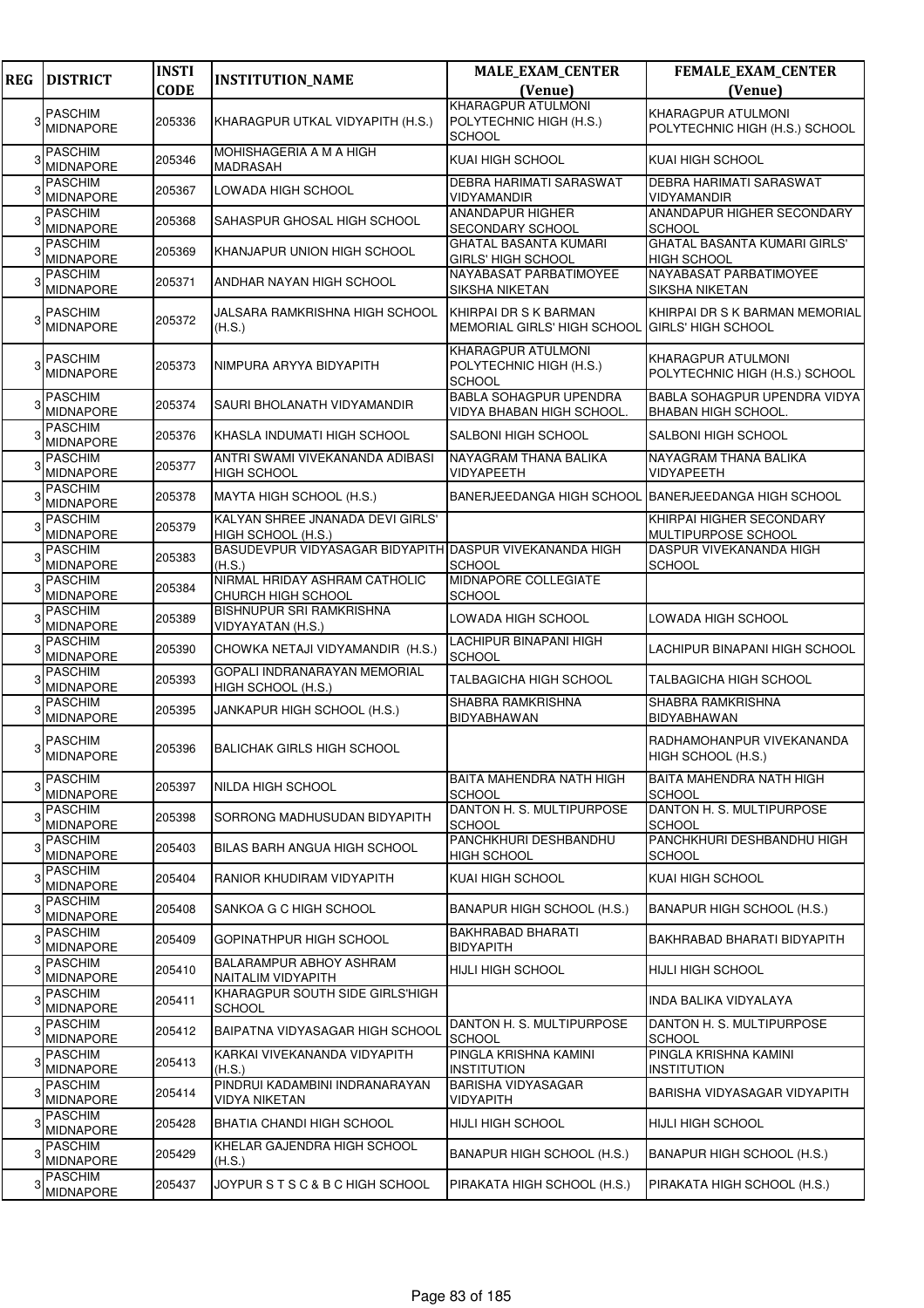| <b>REG</b> | <b>DISTRICT</b>                    | <b>INSTI</b> | <b>INSTITUTION_NAME</b>                                           | MALE_EXAM_CENTER                                            | FEMALE_EXAM_CENTER                                         |
|------------|------------------------------------|--------------|-------------------------------------------------------------------|-------------------------------------------------------------|------------------------------------------------------------|
|            |                                    | <b>CODE</b>  |                                                                   | (Venue)                                                     | (Venue)                                                    |
| 3          | <b>PASCHIM</b><br><b>MIDNAPORE</b> | 205439       | CHANDRAKONA ROAD GIRLS' HIGH<br><b>SCHOOL</b>                     |                                                             | NAYABASAT PARBATIMOYEE<br>SIKSHA NIKETAN                   |
|            | <b>PASCHIM</b><br>MIDNAPORE        | 205440       | ARJUNI PALLI UNNAYANI GYAN<br><b>MANDIR</b>                       | NIMPURA ARYYA BIDYAPITH                                     | NIMPURA ARYYA BIDYAPITH                                    |
|            | <b>PASCHIM</b><br><b>MIDNAPORE</b> | 205442       | TATARPUR HIGH SCHOOL                                              | KHIRPAI DR S K BARMAN<br><b>MEMORIAL GIRLS' HIGH SCHOOL</b> | KHIRPAI DR S K BARMAN MEMORIAL<br>IGIRLS' HIGH SCHOOL      |
| 3          | <b>PASCHIM</b><br><b>MIDNAPORE</b> | 205446       | JANARDANPUR HIGH SCHOOL                                           | TELIPUKUR HIGHER<br>SECONDARY SCHOOL                        | TELIPUKUR HIGHER SECONDARY<br><b>SCHOOL</b>                |
|            | <b>PASCHIM</b><br><b>MIDNAPORE</b> | 205447       | TUTRANGA ANCHAL SIKSHANIKETAN                                     | BELDA GANGADHAR ACADEMY                                     | BELDA GANGADHAR ACADEMY                                    |
|            | <b>PASCHIM</b><br><b>MIDNAPORE</b> | 205448       | SHYAMNAGAR SRI RAMKRISHNA<br><b>VIDYAMANDIR</b>                   | <b>GARHBETA HIGH SCHOOL</b>                                 | <b>GARHBETA HIGH SCHOOL</b>                                |
|            | <b>PASCHIM</b><br>MIDNAPORE        | 205452       | <b>GOBINDAPUR MAKRAMPUR S S</b><br><b>SIKSHA NIKETAN</b>          | <b>BAKHRABAD BHARATI</b><br><b>BIDYAPITH</b>                | BAKHRABAD BHARATI BIDYAPITH                                |
|            | <b>PASCHIM</b><br><b>MIDNAPORE</b> | 205453       | HAT-SARBERIA DR BIDHAN CHANDRA<br>ROY SMRITI SIKSHANIKETAN (H.S.) | NANDANPUR HIGH SCHOOL                                       | NANDANPUR HIGH SCHOOL                                      |
| 3          | <b>PASCHIM</b><br><b>MIDNAPORE</b> | 205456       | ANANDAPUR SANTOSH KUMARI GIRLS'<br><b>HIGH SCHOOL</b>             |                                                             | KESHPUR LAKSHMI NARAYAN HIGH<br><b>SCHOOL</b>              |
|            | <b>PASCHIM</b><br><b>MIDNAPORE</b> | 205458       | GOALTORE GIRLS' HIGH SCHOOL (H.S.)                                |                                                             | NAYABASAT PARBATIMOYEE<br><b>SIKSHA NIKETAN</b>            |
|            | <b>PASCHIM</b><br><b>MIDNAPORE</b> | 205459       | UCHITPORE PALLIPRAN HIGH SCHOOL                                   | MOHAR BRAHMOMOYEE HIGH<br><b>SCHOOL</b>                     | <b>MOHAR BRAHMOMOYEE HIGH</b><br><b>SCHOOL</b>             |
|            | <b>PASCHIM</b><br><b>MIDNAPORE</b> | 205460       | SANTRAPUR LALBAHADUR S C HIGH<br><b>SCHOOL</b>                    | KESHIARY KANYA VIDYAPITH                                    | KESHIARY KANYA VIDYAPITH                                   |
| 3          | <b>PASCHIM</b><br><b>MIDNAPORE</b> | 205461       | KHEPUT HIGH SCHOOL                                                | SONAKHALI HIGH SCHOOL                                       | SONAKHALI HIGH SCHOOL                                      |
|            | <b>PASCHIM</b><br><b>MIDNAPORE</b> | 205462       | GHOSEDIHA HIGH SCHOOL (H.S.)                                      | ANDICHAK HIGH SCHOOL                                        | <b>ANDICHAK HIGH SCHOOL</b>                                |
|            | <b>PASCHIM</b><br>MIDNAPORE        | 205463       | CHHOTAKHELNA SURENDRA SMRITI<br>VIDYAMANDIR                       | JALCHAK NATESWARI NETAJI<br>VIDYAYATAN                      | <b>JALCHAK NATESWARI NETAJI</b><br>VIDYAYATAN              |
|            | <b>PASCHIM</b><br><b>MIDNAPORE</b> | 205464       | BIRBHADRAPUR RAGHUNATH HIGH<br>SCHOOL (H.S.)                      | DANTON H. S. MULTIPURPOSE<br><b>SCHOOL</b>                  | DANTON H. S. MULTIPURPOSE<br><b>SCHOOL</b>                 |
|            | <b>PASCHIM</b><br><b>MIDNAPORE</b> | 205470       | ARUNYA NETAJI SIKSHA NIKETAN                                      | BAITA MAHENDRA NATH HIGH<br><b>SCHOOL</b>                   | BAITA MAHENDRA NATH HIGH<br>SCHOOL                         |
|            | PASCHIM<br><b>MIDNAPORE</b>        | 205472       | RASIKGANJA VIDYASAGAR HIGH<br><b>SCHOOL</b>                       | DASPUR VIVEKANANDA HIGH<br><b>SCHOOL</b>                    | DASPUR VIVEKANANDA HIGH<br><b>SCHOOL</b>                   |
|            | <b>PASCHIM</b><br><b>MIDNAPORE</b> | 205473       | JHARBONI SARADAMONI BALIKA<br>VIDYALAYA                           |                                                             | <b>GARHBETA HIGH SCHOOL</b>                                |
|            | <b>PASCHIM</b><br>MIDNAPORE        | 205474       | DHANYAGACHHI HIGH SCHOOL (H.S.)                                   | JHAKRA HIGH SCHOOL (H.S.)                                   | JHAKRA HIGH SCHOOL (H.S.)                                  |
|            | <b>PASCHIM</b><br><b>MIDNAPORE</b> | 205475       | LACHIPUR BINAPANI HIGH SCHOOL                                     | RADHANAGAR DINAMOYEE<br><b>VIDYAMANDIR</b>                  | RADHANAGAR DINAMOYEE<br>VIDYAMANDIR                        |
|            | <b>PASCHIM</b><br><b>MIDNAPORE</b> | 205477       | NAYAGRAM HIGH SCHOOL (H.S.)                                       | <b>GURGURIPAL HIGH SCHOOL</b>                               | <b>GURGURIPAL HIGH SCHOOL</b>                              |
| 3          | <b>PASCHIM</b><br><b>MIDNAPORE</b> | 205497       | TRILOCHANPUR KUSUM KUMARI HIGH<br>SCHOOL (H.S.)                   | LOWADA HIGH SCHOOL                                          | LOWADA HIGH SCHOOL                                         |
|            | <b>PASCHIM</b><br><b>MIDNAPORE</b> | 205498       | PAKURSENI GANABHARATI<br>SIKSHANIKETAN                            | BELDA GANGADHAR ACADEMY                                     | BELDA GANGADHAR ACADEMY                                    |
|            | <b>PASCHIM</b><br>MIDNAPORE        | 205499       | TELYA VIDYASAGAR VIDYAMANDIR<br>(H.S.)                            | PANCHKHURI DESHBANDHU<br><b>HIGH SCHOOL</b>                 | PANCHKHURI DESHBANDHU HIGH<br><b>SCHOOL</b>                |
|            | <b>PASCHIM</b><br><b>MIDNAPORE</b> | 205500       | LALAT GANGADHAR PATHSALA H S                                      | <b>BABLA SOHAGPUR UPENDRA</b><br>VIDYA BHABAN HIGH SCHOOL.  | BABLA SOHAGPUR UPENDRA VIDYA<br><b>BHABAN HIGH SCHOOL.</b> |
|            | <b>PASCHIM</b><br><b>MIDNAPORE</b> | 205501       | LAKSHIPARI HIGH SCHOOL                                            | JALCHAK NATESWARI NETAJI<br>VIDYAYATAN                      | JALCHAK NATESWARI NETAJI<br>VIDYAYATAN                     |
|            | <b>PASCHIM</b><br><b>MIDNAPORE</b> | 205502       | KUAPUR HIGH SCHOOL                                                | JHAKRA HIGH SCHOOL (H.S.)                                   | JHAKRA HIGH SCHOOL (H.S.)                                  |
|            | <b>PASCHIM</b><br><b>MIDNAPORE</b> | 205503       | BOULASINI VIVEKANANDA HIGH<br><b>SCHOOL</b>                       | <b>MARHTALA SATYESWAR</b><br><b>INSTITUTION</b>             | <b>MARHTALA SATYESWAR</b><br><b>INSTITUTION</b>            |
|            | <b>PASCHIM</b><br><b>MIDNAPORE</b> | 205504       | MALPAR VIVEKANANDA<br>SIKSHANIKETAN                               | <b>BASANTAPUR JHARESWAR BANI</b><br><b>BHABAN</b>           | <b>BASANTAPUR JHARESWAR BANI</b><br><b>BHABAN</b>          |
| 3          | <b>PASCHIM</b><br>MIDNAPORE        | 205505       | VIVEKANANDA SIKSHANIKETAN                                         | RANGAMATI KIRONMOYEE HIGH<br><b>SCHOOL</b>                  | RANGAMATI KIRONMOYEE HIGH<br><b>SCHOOL</b>                 |
|            | <b>PASCHIM</b><br><b>MIDNAPORE</b> | 205506       | HARIRHAT ANATH SMRITI GIRLS' HIGH<br><b>SCHOOL</b>                |                                                             | BASANTAPUR JHARESWAR BANI<br><b>BHABAN</b>                 |
|            | <b>PASCHIM</b><br>MIDNAPORE        | 205507       | RAMAKRISHNA MISSION VIDYABHABAN                                   | MIDNAPORE COLLEGIATE<br><b>SCHOOL</b>                       |                                                            |
| 3          | <b>PASCHIM</b><br>MIDNAPORE        | 205508       | BALARAMGARH HIGH MADRASAH (H.S.) GHATAL Y.S.S. VIDYAPITH (HS)     |                                                             | GHATAL Y.S.S. VIDYAPITH (HS)                               |
|            | <b>PASCHIM</b><br>MIDNAPORE        | 205509       | BRAHMANBASAN HIGH SCHOOL                                          | NANDANPUR HIGH SCHOOL                                       | NANDANPUR HIGH SCHOOL                                      |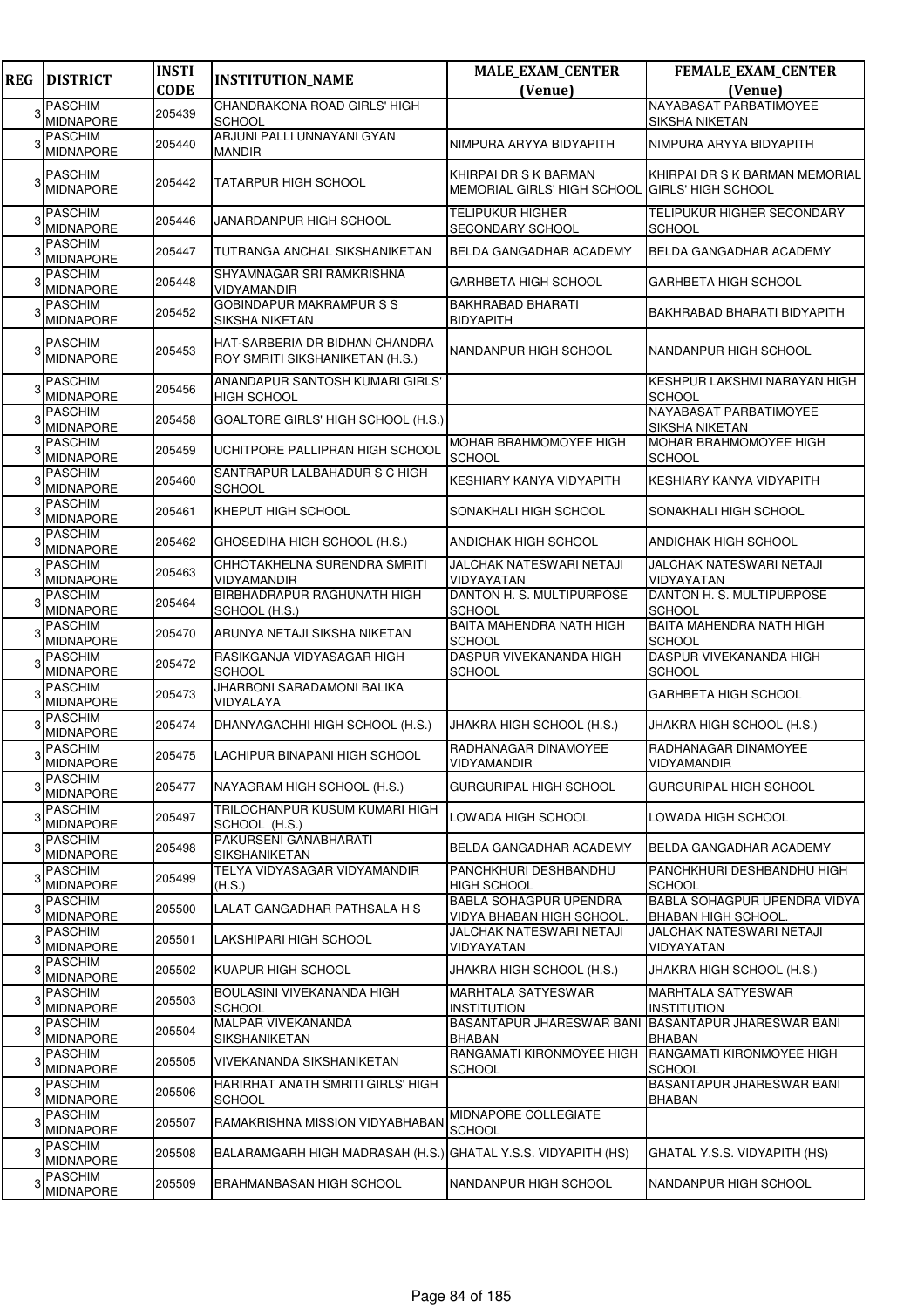| <b>REG</b> | <b>DISTRICT</b>                    | <b>INSTI</b><br><b>CODE</b> | <b>INSTITUTION_NAME</b>                                  | <b>MALE_EXAM_CENTER</b><br>(Venue)                                     | <b>FEMALE_EXAM_CENTER</b><br>(Venue)                 |
|------------|------------------------------------|-----------------------------|----------------------------------------------------------|------------------------------------------------------------------------|------------------------------------------------------|
|            | <b>PASCHIM</b>                     |                             | HABIBPUR SARASWATI VIDYAMANDIR                           | <b>MIDNAPORE COLLEGIATE</b>                                            |                                                      |
|            | <b>MIDNAPORE</b>                   | 205527                      | HIGH SCHOOL (H.S.)                                       | <b>SCHOOL</b>                                                          | MIDNAPORE COLLEGIATE SCHOOL                          |
|            | <b>PASCHIM</b>                     | 205528                      | AKCHARA DESHBANDHU HIGH                                  | CHANDRAKONA ROAD                                                       | CHANDRAKONA ROAD                                     |
|            | MIDNAPORE                          |                             | <b>SCHOOL</b>                                            | SARADAMOYEE HIGH SCHOOL                                                | SARADAMOYEE HIGH SCHOOL                              |
|            | <b>PASCHIM</b><br><b>MIDNAPORE</b> | 205529                      | KHANPUR GANGCHE HIGH SCHOOL                              | JHAKRA HIGH SCHOOL (H.S.)                                              | JHAKRA HIGH SCHOOL (H.S.)                            |
|            | <b>PASCHIM</b><br>MIDNAPORE        | 205530                      | SHYAMCHANDPUR SITARAM JEW<br><b>VIDYAMANDIR</b>          | <b>ANANDAPUR HIGHER</b><br><b>SECONDARY SCHOOL</b>                     | ANANDAPUR HIGHER SECONDARY<br><b>SCHOOL</b>          |
|            | <b>PASCHIM</b><br><b>MIDNAPORE</b> | 205531                      | KRISHNAPUR RAHAMANIA HIGH<br>SCHOOL (H.S.)               | JARA GIRLS HIGH SCHOOL                                                 | JARA GIRLS HIGH SCHOOL                               |
|            | <b>PASCHIM</b><br><b>MIDNAPORE</b> | 205532                      | MUNDAMARI USHANANDA VIDYAPITH<br>(H.S.)                  | PINGLA KRISHNA KAMINI<br><b>INSTITUTION</b>                            | PINGLA KRISHNA KAMINI<br><b>INSTITUTION</b>          |
|            | <b>PASCHIM</b><br><b>MIDNAPORE</b> | 205534                      | PANCHBERIA RAMCHANDRA SMRITI<br>SIKSHAMANDIR (H.S.)      | SONAKHALI HIGH SCHOOL                                                  | SONAKHALI HIGH SCHOOL                                |
|            | <b>PASCHIM</b><br><b>MIDNAPORE</b> | 205541                      | CHHATTISHGARH HIGH SCHOOL (H.S.)                         | <b>HIJLI HIGH SCHOOL</b>                                               | HIJLI HIGH SCHOOL                                    |
|            | <b>PASCHIM</b><br><b>MIDNAPORE</b> | 205542                      | KHARAGPUR AZIZIA HIGH SCHOOL                             | <b>KHARAGPUR ATULMONI</b><br>POLYTECHNIC HIGH (H.S.)<br><b>SCHOOL</b>  | KHARAGPUR ATULMONI<br>POLYTECHNIC HIGH (H.S.) SCHOOL |
|            | <b>PASCHIM</b><br><b>MIDNAPORE</b> | 205544                      | KHAIRULLACHAK NETAJI BIDYAMANDIR<br>(H.S.)               | VIDYASAGAR VIDYAPITH                                                   | <b>VIDYASAGAR VIDYAPITH</b>                          |
|            | <b>PASCHIM</b><br><b>MIDNAPORE</b> | 205545                      | NANDARIA SHASTRI SMRITI VIDYAPITH                        | GODAPIASAL CHARUBALA<br><b>BALIKA VIDYALAYA</b>                        | GODAPIASAL CHARUBALA BALIKA<br>VIDYALAYA             |
|            | <b>PASCHIM</b><br><b>MIDNAPORE</b> | 205546                      | UTTARBIL BIDHAN CHANDRA<br><b>SIKSHAYATAN</b>            | SHYAMNAGAR SRI RAMKRISHNA<br>VIDYAMANDIR                               | SHYAMNAGAR SRI RAMKRISHNA<br>VIDYAMANDIR             |
|            | <b>PASCHIM</b><br><b>MIDNAPORE</b> | 205547                      | <b>MANIKBANDH HIGH SCHOOL</b>                            | ANDHAR NAYAN HIGH SCHOOL                                               | ANDHAR NAYAN HIGH SCHOOL                             |
|            | <b>PASCHIM</b><br>MIDNAPORE        | 205548                      | <b>PASANG HIGH SCHOOL</b>                                | RADHAMOHANPUR<br><b>VIVEKANANDA HIGH SCHOOL</b><br>(H.S.)              | RADHAMOHANPUR VIVEKANANDA<br>HIGH SCHOOL (H.S.)      |
|            | <b>PASCHIM</b><br><b>MIDNAPORE</b> | 205550                      | CHARKA AKBARI HIGH SCHOOL (H.S.)                         | <b>BILAS BARH ANGUA HIGH</b><br><b>SCHOOL</b>                          | BILAS BARH ANGUA HIGH SCHOOL                         |
|            | <b>PASCHIM</b><br><b>MIDNAPORE</b> | 205551                      | PATHARPARA V.M.HIGH SCHOOL                               | <b>GOALTORE HIGH SCHOOL</b>                                            | <b>GOALTORE HIGH SCHOOL</b>                          |
|            | <b>PASCHIM</b><br><b>MIDNAPORE</b> | 205552                      | NEDHUA KRISHNA BALARAM<br>VIDYAMANDIR                    | CHANDKURI UNION HIGH<br><b>SCHOOL</b>                                  | CHANDKURI UNION HIGH SCHOOL                          |
|            | <b>PASCHIM</b><br><b>MIDNAPORE</b> | 205553                      | <b>BARBASHI HIGH SCHOOL</b>                              | TELIPUKUR HIGHER<br><b>SECONDARY SCHOOL</b>                            | TELIPUKUR HIGHER SECONDARY<br><b>SCHOOL</b>          |
|            | <b>PASCHIM</b><br><b>MIDNAPORE</b> | 205554                      | MALJAMUNA K.P.SMRITI VIDYAPITH                           | ANTRI SWAMI VIVEKANANDA<br><b>ADIBASI HIGH SCHOOL</b>                  | ANTRI SWAMI VIVEKANANDA<br>ADIBASI HIGH SCHOOL       |
|            | <b>PASCHIM</b><br>MIDNAPORE        | 205555                      | <b>CHANDUR HIGH SCHOOL</b>                               | <b>KUAI HIGH SCHOOL</b>                                                | KUAI HIGH SCHOOL                                     |
|            | <b>PASCHIM</b><br><b>MIDNAPORE</b> | 205556                      | SUPAPURSURI HIGH SCHOOL (H.S.)                           | KUAI HIGH SCHOOL                                                       | KUAI HIGH SCHOOL                                     |
|            | <b>PASCHIM</b><br>MIDNAPORE        | 205557                      | BHAGABANTAPUR J.S.HIGH SCHOOL<br>(H.S.)                  | <b>CHANDRAKONA JIRAT HIGH</b><br><b>SCHOOL</b>                         | CHANDRAKONA JIRAT HIGH<br><b>SCHOOL</b>              |
|            | <b>PASCHIM</b><br><b>MIDNAPORE</b> | 205558                      | GOPALPUR DESHBANDHU<br>CHITTARANJAN HIGH SCHOOL          | DASPUR VIVEKANANDA HIGH<br><b>SCHOOL</b>                               | DASPUR VIVEKANANDA HIGH<br><b>SCHOOL</b>             |
|            | <b>PASCHIM</b><br>MIDNAPORE        | 205592                      | PIRAKATA HIGH SCHOOL (H.S.)                              | BHADUTALA VIVEKANANDA HIGH BHADUTALA VIVEKANANDA HIGH<br><b>SCHOOL</b> | <b>SCHOOL</b>                                        |
|            | <b>PASCHIM</b><br>MIDNAPORE        | 205593                      | KHANDIBANDH KOKILMONI HIGH<br><b>SCHOOL</b>              | SALBONI HIGH SCHOOL                                                    | SALBONI HIGH SCHOOL                                  |
|            | <b>PASCHIM</b><br>MIDNAPORE        | 205594                      | MOUPAL DESHAPRAN VIDYAPITH                               | PIRAKATA HIGH SCHOOL (H.S.)                                            | PIRAKATA HIGH SCHOOL (H.S.)                          |
|            | <b>PASCHIM</b><br>MIDNAPORE        | 205595                      | KUSHBASAN HIGH SCHOOL                                    | TUTRANGA ANCHAL<br><b>SIKSHANIKETAN</b>                                | TUTRANGA ANCHAL<br>SIKSHANIKETAN                     |
|            | <b>PASCHIM</b><br><b>MIDNAPORE</b> | 205596                      | GAITA HIGH SCHOOL (H.S.)                                 | TUTRANGA ANCHAL<br><b>SIKSHANIKETAN</b>                                | <b>TUTRANGA ANCHAL</b><br>SIKSHANIKETAN              |
|            | <b>PASCHIM</b><br>MIDNAPORE        | 205597                      | BANAPUR HIGH SCHOOL (H.S.)                               | KHARAGPUR SILVER JUBILEE<br><b>HIGH SCHOOL</b>                         | KHARAGPUR SILVER JUBILEE HIGH<br><b>SCHOOL</b>       |
|            | <b>PASCHIM</b><br>MIDNAPORE        | 205598                      | DHARENDA HIGH SCHOOL                                     | NIMPURA ARYYA BIDYAPITH                                                | NIMPURA ARYYA BIDYAPITH                              |
|            | <b>PASCHIM</b><br><b>MIDNAPORE</b> | 205599                      | COLONELGOLA SREE NARAYAN<br><b>VIDYABHABAN FOR GIRLS</b> |                                                                        | ALIGUNJ RISHI RAJ NARAYAN<br>BALIKA VIDYALAYA        |
|            | <b>PASCHIM</b><br><b>MIDNAPORE</b> | 205601                      | KHALINA HIGH SCHOOL (H.S.)                               | <b>BAKHRABAD BHARATI</b><br><b>BIDYAPITH</b>                           | BAKHRABAD BHARATI BIDYAPITH                          |
|            | <b>PASCHIM</b><br><b>MIDNAPORE</b> | 205602                      | SAHARDA KALIPADA VIDYAPITH (H.S.)                        | PINDRUI KADAMBINI<br>INDRANARAYAN VIDYA NIKETAN                        | PINDRUI KADAMBINI<br>INDRANARAYAN VIDYA NIKETAN      |
|            | <b>PASCHIM</b><br>MIDNAPORE        | 205617                      | RATNESWARBATI NETAJI HIGH<br><b>SCHOOL</b>               | GHATAL BASANTA KUMARI<br>GIRLS' HIGH SCHOOL                            | GHATAL BASANTA KUMARI GIRLS'<br><b>HIGH SCHOOL</b>   |
|            |                                    |                             |                                                          |                                                                        |                                                      |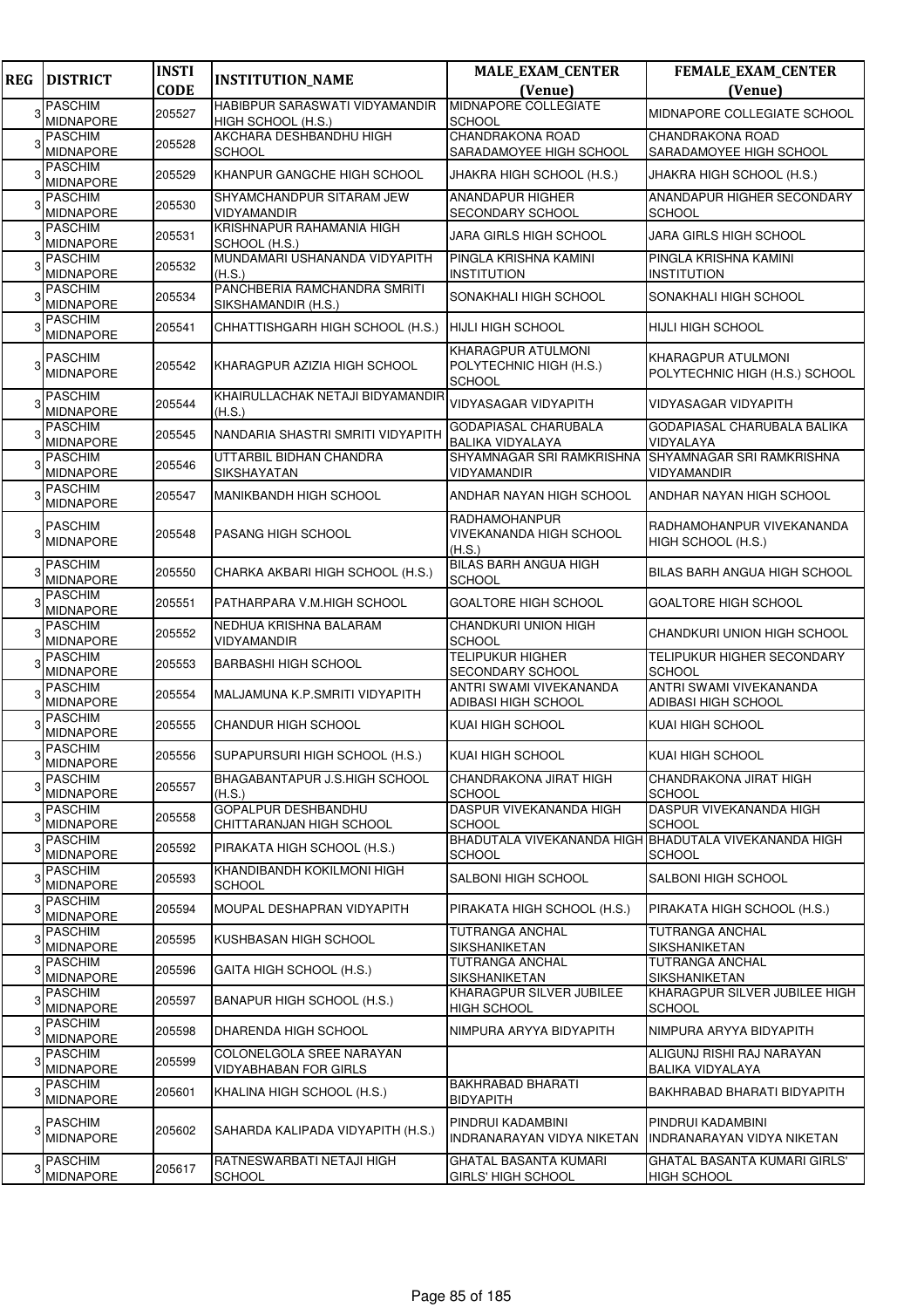| <b>REG</b> | <b>DISTRICT</b>                    | <b>INSTI</b><br><b>CODE</b> | <b>INSTITUTION_NAME</b>                                  | <b>MALE_EXAM_CENTER</b><br>(Venue)                             | <b>FEMALE_EXAM_CENTER</b><br>(Venue)                 |
|------------|------------------------------------|-----------------------------|----------------------------------------------------------|----------------------------------------------------------------|------------------------------------------------------|
| 3          | <b>PASCHIM</b>                     | 205618                      | RADHAMOHANPUR SANTAMAYEE                                 |                                                                | <b>BALICHAK BHAJA HARI INSTITUTION</b>               |
|            | <b>MIDNAPORE</b>                   |                             | JASODARANI GIRLS'HIGH SCHOOL                             |                                                                |                                                      |
|            | <b>PASCHIM</b><br><b>MIDNAPORE</b> | 205619                      | <b>BONAI BASANTI BIDYAPITH</b>                           | SABANG SARADAMOYEE H. S.<br><b>SCHOOL</b>                      | SABANG SARADAMOYEE H. S.<br><b>SCHOOL</b>            |
|            | <b>PASCHIM</b><br><b>MIDNAPORE</b> | 205620                      | LAKSHMIPUR HIGH SCHOOL                                   | JARA GIRLS HIGH SCHOOL                                         | JARA GIRLS HIGH SCHOOL                               |
|            | <b>PASCHIM</b><br><b>MIDNAPORE</b> | 205621                      | SHABRA RAMKRISHNA BIDYABHAWAN                            | <b>SAURI BHOLANATH</b><br><b>VIDYAMANDIR</b>                   | SAURI BHOLANATH VIDYAMANDIR                          |
|            | <b>PASCHIM</b><br>MIDNAPORE        | 205622                      | MUGBASAN HAKKANIA HIGH SCHOOL<br>(H.S.)                  | KESHPUR LAKSHMI NARAYAN<br><b>HIGH SCHOOL</b>                  | KESHPUR LAKSHMI NARAYAN HIGH<br><b>SCHOOL</b>        |
|            | <b>PASCHIM</b><br><b>MIDNAPORE</b> | 205623                      | MOHISDA RAMNARAYAN HIGH SCHOOL<br>(H.S.)                 | <b>ANANDAPUR HIGHER</b><br>SECONDARY SCHOOL                    | ANANDAPUR HIGHER SECONDARY<br><b>SCHOOL</b>          |
|            | <b>PASCHIM</b><br>MIDNAPORE        | 205624                      | MONGALAPORE SARAT CHANDRA<br>SIKSHANIKETAN (HIGH SCHOOL) | <b>BANERJEEDANGA HIGH SCHOOL</b>                               | <b>BANERJEEDANGA HIGH SCHOOL</b>                     |
|            | <b>PASCHIM</b><br><b>MIDNAPORE</b> | 205625                      | HOOMGARH GIRLS HIGH SCHOOL<br>(H.S.)                     |                                                                | AGARBANDH HIGH SCHOOL                                |
|            | <b>PASCHIM</b><br><b>MIDNAPORE</b> | 205626                      | CHANGUAL KANDARPAPUR<br>PRANABESH VIDYAYATAN(H S)        | BANAPUR HIGH SCHOOL (H.S.)                                     | BANAPUR HIGH SCHOOL (H.S.)                           |
|            | <b>PASCHIM</b><br><b>MIDNAPORE</b> | 205647                      | PANCHBERIA LOHANIA HIGH<br>MADRASAH                      | KHARAGPUR ATULMONI<br>POLYTECHNIC HIGH (H.S.)<br><b>SCHOOL</b> | KHARAGPUR ATULMONI<br>POLYTECHNIC HIGH (H.S.) SCHOOL |
|            | <b>PASCHIM</b><br><b>MIDNAPORE</b> | 205648                      | CHAKLACHIPUR HAJI NABIRUDDIN<br>HIGH MADRASAH (H.S.)     | <b>LACHIPUR BINAPANI HIGH</b><br><b>SCHOOL</b>                 | LACHIPUR BINAPANI HIGH SCHOOL                        |
|            | <b>PASCHIM</b><br>MIDNAPORE        | 205651                      | DHAMCHA CHHAGULIA SIDDHESWARI<br>HIGH SCHOOL(H.S)        | <b>HOOMGARH CHANDABILA HIGH</b><br>(H.S.) SCHOOL               | <b>HOOMGARH CHANDABILA HIGH</b><br>(H.S.) SCHOOL     |
|            | <b>PASCHIM</b><br>MIDNAPORE        | 205652                      | MADHUPUR BINAPANI HIGH SCHOOL<br>(H.S)                   | <b>GOALTORE HIGH SCHOOL</b>                                    | <b>GOALTORE HIGH SCHOOL</b>                          |
|            | <b>PASCHIM</b><br><b>MIDNAPORE</b> | 205659                      | NEPURA BIJALI RANI HIGH SCHOOL<br>(H.S)                  | CHANDRAKONA ROAD<br>SARADAMOYEE HIGH SCHOOL                    | CHANDRAKONA ROAD<br>SARADAMOYEE HIGH SCHOOL          |
|            | <b>PASCHIM</b><br><b>MIDNAPORE</b> | 205660                      | DESHAPRAN HIGH SCHOOL(H.S)                               | VIDYASAGAR VIDYAPITH                                           | VIDYASAGAR VIDYAPITH                                 |
|            | <b>PASCHIM</b><br><b>MIDNAPORE</b> | 205662                      | SIROMONI BIRSA MUNDA HIGH<br><b>SCHOOL</b>               | PANCHKHURI DESHBANDHU<br><b>HIGH SCHOOL</b>                    | PANCHKHURI DESHBANDHU HIGH<br><b>SCHOOL</b>          |
|            | <b>PASCHIM</b><br><b>MIDNAPORE</b> | 205663                      | MEUDIPUR HIGH SCHOOL                                     | <b>TELIPUKUR HIGHER</b><br>SECONDARY SCHOOL                    | TELIPUKUR HIGHER SECONDARY<br><b>SCHOOL</b>          |
|            | PASCHIM<br><b>MIDNAPORE</b>        | 205664                      | <b>MAHATAPNAGAR SARADA</b><br>VIDYAYATAN                 | PANCHKHURI DESHBANDHU<br><b>HIGH SCHOOL</b>                    | PANCHKHURI DESHBANDHU HIGH<br><b>SCHOOL</b>          |
|            | <b>PASCHIM</b><br><b>MIDNAPORE</b> | 205665                      | DHERUA ANCHAL SATABALA HIGH<br><b>SCHOOL</b>             | <b>GURGURIPAL HIGH SCHOOL</b>                                  | <b>GURGURIPAL HIGH SCHOOL</b>                        |
|            | <b>PASCHIM</b><br><b>MIDNAPORE</b> | 205667                      | BHIMPORE SANTAL HIGH SCHOOL                              | PIRAKATA HIGH SCHOOL (H.S.)                                    | PIRAKATA HIGH SCHOOL (H.S.)                          |
|            | <b>PASCHIM</b><br><b>MIDNAPORE</b> | 205669                      | BHADUTALA VIVEKANANDA HIGH<br><b>SCHOOL</b>              | <b>GODAPIASAL CHARUBALA</b><br><b>BALIKA VIDYALAYA</b>         | GODAPIASAL CHARUBALA BALIKA<br>VIDYALAYA             |
|            | <b>PASCHIM</b><br><b>MIDNAPORE</b> | 205674                      | DHANYASOL J S M VIDYALAYA (H.S.)                         | <b>SALBONI HIGH SCHOOL</b>                                     | SALBONI HIGH SCHOOL                                  |
| 3          | <b>PASCHIM</b><br>MIDNAPORE        | 205678                      | KALAIMURI NETAJI SUBHAS<br><b>VIDYALAYA HS</b>           | PIRAKATA HIGH SCHOOL (H.S.)                                    | PIRAKATA HIGH SCHOOL (H.S.)                          |
| 3          | <b>PASCHIM</b><br>MIDNAPORE        | 205684                      | KALSHIBHANGA DESHBANDHU HIGH<br><b>SCHOOL</b>            | PIRAKATA HIGH SCHOOL (H.S.)                                    | PIRAKATA HIGH SCHOOL (H.S.)                          |
| з          | <b>PASCHIM</b><br>MIDNAPORE        | 205698                      | GODAPIASAL CHARUBALA BALIKA<br>VIDYALAYA                 | SALBONI HIGH SCHOOL                                            | SALBONI HIGH SCHOOL                                  |
| 3          | <b>PASCHIM</b><br><b>MIDNAPORE</b> | 205699                      | <b>BHAUDI HIGH SCHOOL HS</b>                             | SALBONI HIGH SCHOOL                                            | SALBONI HIGH SCHOOL                                  |
| 3          | <b>PASCHIM</b><br><b>MIDNAPORE</b> | 205703                      | BISHNUPUR ADARSHA SIKSHA<br>NIKETAN HIGH SCHOOL          | <b>SALBONI HIGH SCHOOL</b>                                     | SALBONI HIGH SCHOOL                                  |
| 3          | <b>PASCHIM</b><br><b>MIDNAPORE</b> | 205704                      | BORUNA SATSANGA HIGH SCHOOL<br>H.S.                      | SONAKHALI HIGH SCHOOL                                          | SONAKHALI HIGH SCHOOL                                |
| 3          | <b>PASCHIM</b><br><b>MIDNAPORE</b> | 205707                      | KASHINATHPUR J K HIGH SCHOOL                             | GOURA SONAMUI KUNJABEHARI<br>ADARSHA SIKSHAYATAN               | IGOURA SONAMUI KUNJABEHARI<br>ADARSHA SIKSHAYATAN    |
| 3          | <b>PASCHIM</b><br><b>MIDNAPORE</b> | 205716                      | KESHRAMBHA VIDYASAGAR<br>VIDYABHABAN                     | SHABRA RAMKRISHNA<br><b>BIDYABHAWAN</b>                        | SHABRA RAMKRISHNA<br>BIDYABHAWAN                     |
| 3          | <b>PASCHIM</b><br><b>MIDNAPORE</b> | 205717                      | ARIT VIVEKANANDA VIDYAMANDIR                             | SONAKHALI HIGH SCHOOL                                          | SONAKHALI HIGH SCHOOL                                |
|            | <b>PASCHIM</b><br><b>MIDNAPORE</b> | 205718                      | BRAHMAJHARUL RAKHAL CHANDRA<br><b>HIGH SCHOOL</b>        | CHANDRAKONA JIRAT HIGH<br><b>SCHOOL</b>                        | CHANDRAKONA JIRAT HIGH<br><b>SCHOOL</b>              |
| 3          | <b>PASCHIM</b><br><b>MIDNAPORE</b> | 205719                      | BILKUA SAPTAGRAM HIGH SCHOOL                             | CHANDKURI UNION HIGH<br><b>SCHOOL</b>                          | CHANDKURI UNION HIGH SCHOOL                          |
|            | <b>PASCHIM</b><br>MIDNAPORE        | 205720                      | RADHAKANTAPUR HIGH SCHOOL                                | SONAKHALI HIGH SCHOOL                                          | SONAKHALI HIGH SCHOOL                                |
| 3          | <b>PASCHIM</b><br>MIDNAPORE        | 205721                      | BARAKALANKAI HIGH SCHOOL                                 | <b>BASANTAPUR JHARESWAR BANI</b><br><b>BHABAN</b>              | BASANTAPUR JHARESWAR BANI<br><b>BHABAN</b>           |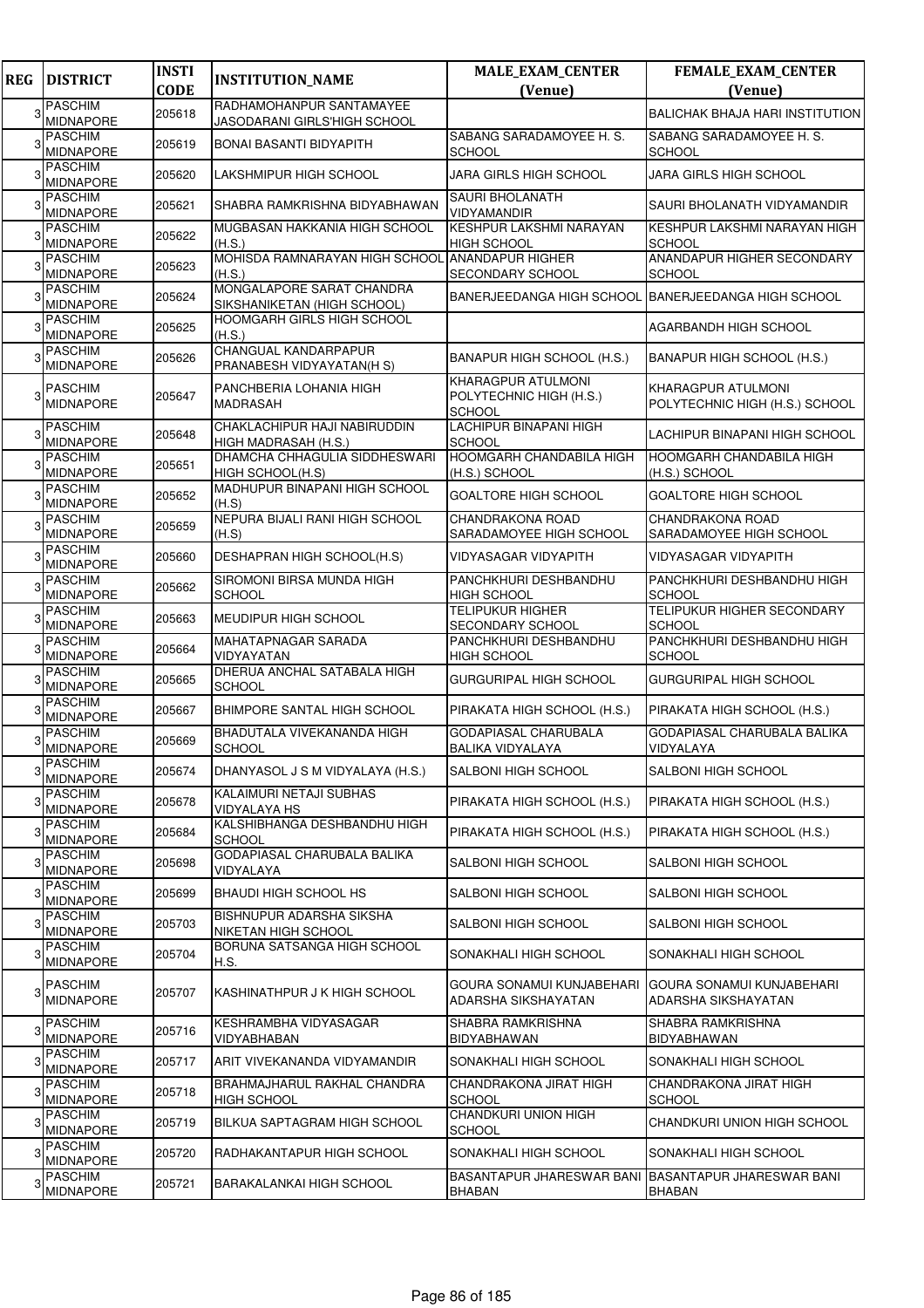| <b>REG</b> | <b>DISTRICT</b>                    | <b>INSTI</b><br><b>CODE</b> | <b>INSTITUTION_NAME</b>                               | <b>MALE_EXAM_CENTER</b><br>(Venue)                  | <b>FEMALE_EXAM_CENTER</b><br>(Venue)                    |
|------------|------------------------------------|-----------------------------|-------------------------------------------------------|-----------------------------------------------------|---------------------------------------------------------|
|            | <b>PASCHIM</b>                     |                             |                                                       |                                                     |                                                         |
|            | <b>MIDNAPORE</b>                   | 205722                      | DHAMTORE B.B. VIDYABHABAN                             | LOWADA HIGH SCHOOL                                  | LOWADA HIGH SCHOOL                                      |
|            | <b>PASCHIM</b><br><b>MIDNAPORE</b> | 205723                      | JHIKURIA BANI VIDYAMANDIR(HS)                         | <b>MARHTALA SATYESWAR</b><br><b>INSTITUTION</b>     | <b>MARHTALA SATYESWAR</b><br><b>INSTITUTION</b>         |
|            | <b>PASCHIM</b><br><b>MIDNAPORE</b> | 205724                      | NABIN MANUA ISWAR CHANDRA HIGH<br><b>SCHOOL</b>       | KULTIKARI KSHIRODAMOYEE<br><b>HIGH SCHOOL</b>       | KULTIKARI KSHIRODAMOYEE HIGH<br><b>SCHOOL</b>           |
|            | <b>PASCHIM</b><br><b>MIDNAPORE</b> | 205725                      | PANCHGERIA HIGH SCHOOL                                | <b>MARHTALA SATYESWAR</b><br><b>INSTITUTION</b>     | <b>MARHTALA SATYESWAR</b><br><b>INSTITUTION</b>         |
|            | <b>PASCHIM</b><br>MIDNAPORE        | 205726                      | TENPUR THAKAMOYEE VIDYAPITH                           | JHAKRA HIGH SCHOOL (H.S.)                           | JHAKRA HIGH SCHOOL (H.S.)                               |
|            | <b>PASCHIM</b><br><b>MIDNAPORE</b> | 205727                      | SREEBORA HIGH SCHOOL                                  | KOLA UNION HIGH SCHOOL                              | KOLA UNION JOGENDRA GIRLS'<br>HIGH SCHOOL               |
|            | <b>PASCHIM</b><br>MIDNAPORE        | 205728                      | <b>GOMAKPOTA GUNADHAR</b><br>VIDYAMANDIR(HS)          | GOURA SONAMUI KUNJABEHARI<br>ADARSHA SIKSHAYATAN    | <b>GOURA SONAMUI KUNJABEHARI</b><br>ADARSHA SIKSHAYATAN |
|            | <b>PASCHIM</b><br><b>MIDNAPORE</b> | 205730                      | KULTIKARI KSHIRODAMOYEE HIGH<br><b>SCHOOL</b>         | SONAKHALI HIGH SCHOOL                               | SONAKHALI HIGH SCHOOL                                   |
|            | <b>PASCHIM</b><br><b>MIDNAPORE</b> | 205731                      | PINGLASH HIGH SCHOOL.                                 | JHAKRA HIGH SCHOOL (H.S.)                           | JHAKRA HIGH SCHOOL (H.S.)                               |
|            | <b>PASCHIM</b><br><b>MIDNAPORE</b> | 205734                      | DANICHAK SANGATHANI HIGH<br>SCHOOL.                   | PINDRUI KADAMBINI<br>INDRANARAYAN VIDYA NIKETAN     | PINDRUI KADAMBINI<br>INDRANARAYAN VIDYA NIKETAN         |
|            | <b>PASCHIM</b><br><b>MIDNAPORE</b> | 205735                      | BORAH NETAJI SIKSHA SADAN                             | ANTRI SWAMI VIVEKANANDA<br>ADIBASI HIGH SCHOOL      | ANTRI SWAMI VIVEKANANDA<br>ADIBASI HIGH SCHOOL          |
|            | <b>PASCHIM</b><br><b>MIDNAPORE</b> | 205737                      | MANIDAHA HIGH SCHOOL.                                 | <b>GURGURIPAL HIGH SCHOOL</b>                       | <b>GURGURIPAL HIGH SCHOOL</b>                           |
|            | <b>PASCHIM</b><br><b>MIDNAPORE</b> | 205738                      | POROLDA ANNAPURNA BANI MANDIR                         | GARH HARIPUR G. N. HIGH<br><b>SCHOOL</b>            | GARH HARIPUR G. N. HIGH SCHOOL                          |
|            | <b>PASCHIM</b><br><b>MIDNAPORE</b> | 205741                      | LOWADA BALIKA VIDYALAYA (H.S.)                        |                                                     | DEBRA HARIMATI SARASWAT<br>VIDYAMANDIR                  |
|            | <b>PASCHIM</b><br><b>MIDNAPORE</b> | 205747                      | MUNDALIKA VIDYAPITH (HIGH<br>SCHOOL)                  | KUAI HIGH SCHOOL                                    | KUAI HIGH SCHOOL                                        |
|            | <b>PASCHIM</b><br><b>MIDNAPORE</b> | 205748                      | SHANKPUR BARKHANIA HIGH SCHOOL                        | MOHISDA RAMNARAYAN HIGH<br>SCHOOL (H.S.)            | MOHISDA RAMNARAYAN HIGH<br>SCHOOL (H.S.)                |
|            | <b>PASCHIM</b><br><b>MIDNAPORE</b> | 205750                      | SARISHA KUNARPUR ANCHAL HIGH<br><b>SCHOOL</b>         | <b>BAKHRABAD BHARATI</b><br><b>BIDYAPITH</b>        | BAKHRABAD BHARATI BIDYAPITH                             |
|            | <b>PASCHIM</b><br><b>MIDNAPORE</b> | 205757                      | ELAHIA HIGH MADRASAH                                  | PANCHKHURI DESHBANDHU<br><b>HIGH SCHOOL</b>         | PANCHKHURI DESHBANDHU HIGH<br><b>SCHOOL</b>             |
|            | <b>PASCHIM</b><br><b>MIDNAPORE</b> | 205760                      | MOHABALA OJIA HIGH MADRASHA                           | <b>JARA GIRLS HIGH SCHOOL</b>                       | JARA GIRLS HIGH SCHOOL                                  |
|            | <b>PASCHIM</b><br><b>MIDNAPORE</b> | 205769                      | KALABATI PERUABAD HIGH SCHOOL                         | AGARBANDH HIGH SCHOOL                               | AGARBANDH HIGH SCHOOL                                   |
|            | <b>PASCHIM</b><br><b>MIDNAPORE</b> | 205771                      | GOPINATHPUR DEVAYATAN VIDYAPITH PINGLA KRISHNA KAMINI | <b>INSTITUTION</b>                                  | PINGLA KRISHNA KAMINI<br><b>INSTITUTION</b>             |
|            | <b>PASCHIM</b><br>MIDNAPORE        | 205772                      | NOHARI HIGH SCHOOL                                    | BANERJEEDANGA HIGH SCHOOL BANERJEEDANGA HIGH SCHOOL |                                                         |
|            | <b>PASCHIM</b><br><b>MIDNAPORE</b> | 205773                      | KHATRANGA S.C. VIDYAPITH                              | <b>TELIPUKUR HIGHER</b><br>SECONDARY SCHOOL         | <b>TELIPUKUR HIGHER SECONDARY</b><br><b>SCHOOL</b>      |
|            | <b>PASCHIM</b><br>MIDNAPORE        | 205785                      | METYAL JANAKALYAN NIHARBALA<br>SIKSHA SADAN           | <b>BAKHRABAD BHARATI</b><br><b>BIDYAPITH</b>        | BAKHRABAD BHARATI BIDYAPITH                             |
|            | <b>PASCHIM</b><br><b>MIDNAPORE</b> | 205786                      | AHARMUNDA JATINDRA NATH MILANI<br><b>BIDYAMANDIR</b>  | BAKHRABAD BHARATI<br><b>BIDYAPITH</b>               | BAKHRABAD BHARATI BIDYAPITH                             |
|            | <b>PASCHIM</b><br><b>MIDNAPORE</b> | 205787                      | ARJUNI HIGH SCHOOL.                                   | DEBRA HARIMATI SARASWAT<br>VIDYAMANDIR              | DEBRA HARIMATI SARASWAT<br>VIDYAMANDIR                  |
|            | <b>PASCHIM</b><br>MIDNAPORE        | 205788                      | TARARUI SRI RAMKRISHNA<br>VIDYABHAWAN (H.S)           | <b>MONOHARPUR RAJA</b><br>RAMCHANDRA VIDYANIKETAN   | MONOHARPUR RAJA RAMCHANDRA<br>VIDYANIKETAN              |
|            | <b>PASCHIM</b><br><b>MIDNAPORE</b> | 205789                      | SUNDARAR HIGH SCHOOL                                  | BELDA GANGADHAR ACADEMY                             | BELDA GANGADHAR ACADEMY                                 |
|            | <b>PASCHIM</b><br>MIDNAPORE        | 205790                      | KOTAI BASUDEBPUR SATIKUMAR<br>SIKSHA NIKETAN          | BASANTAPUR JHARESWAR BANI<br><b>BHABAN</b>          | <b>BASANTAPUR JHARESWAR BANI</b><br>BHABAN              |
|            | <b>PASCHIM</b><br><b>MIDNAPORE</b> | 205791                      | BRAHMANSASAN KAMALA VIDYAPITH                         | <b>BALICHAK BHAJA HARI</b><br><b>INSTITUTION</b>    | BALICHAK BHAJA HARI INSTITUTION                         |
|            | <b>PASCHIM</b><br><b>MIDNAPORE</b> | 205799                      | ANANDA NAGAR SRINATH VIDYAPITH                        | DANTON H. S. MULTIPURPOSE<br><b>SCHOOL</b>          | DANTON H. S. MULTIPURPOSE<br><b>SCHOOL</b>              |
|            | <b>PASCHIM</b><br>MIDNAPORE        | 205800                      | KHARIKA VIVEKANANDA VIDYAYATAN                        | SABANG SARADAMOYEE H. S.<br><b>SCHOOL</b>           | SABANG SARADAMOYEE H. S.<br><b>SCHOOL</b>               |
|            | <b>PASCHIM</b><br>MIDNAPORE        | 205801                      | HARIMARA KONARPUR S.S.C. HIGH<br><b>SCHOOL</b>        | AGARBANDH HIGH SCHOOL                               | AGARBANDH HIGH SCHOOL                                   |
|            | <b>PASCHIM</b><br>MIDNAPORE        | 205802                      | NIMPUR BARANGI HIGH SCHOOL                            | BAITA MAHENDRA NATH HIGH<br><b>SCHOOL</b>           | BAITA MAHENDRA NATH HIGH<br><b>SCHOOL</b>               |
|            | <b>PASCHIM</b><br>MIDNAPORE        | 205803                      | DEBAGRAM MAHADEB HIGH SCHOOL                          | <b>GOALTORE HIGH SCHOOL</b>                         | <b>GOALTORE HIGH SCHOOL</b>                             |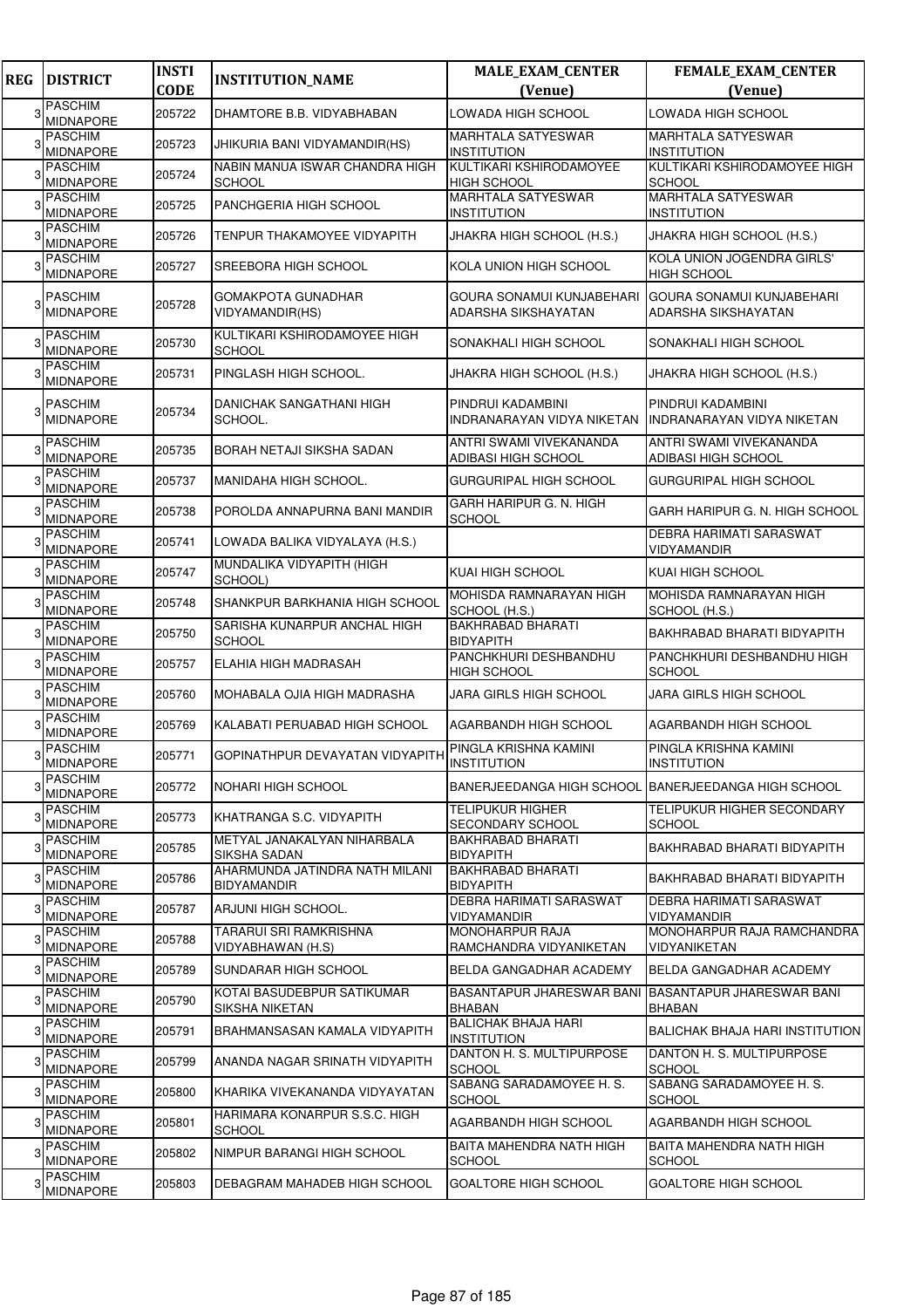| <b>REG</b> | <b>DISTRICT</b>                          | <b>INSTI</b> | <b>INSTITUTION_NAME</b>                             | <b>MALE_EXAM_CENTER</b>                          | <b>FEMALE_EXAM_CENTER</b>                                              |
|------------|------------------------------------------|--------------|-----------------------------------------------------|--------------------------------------------------|------------------------------------------------------------------------|
|            |                                          | <b>CODE</b>  |                                                     | (Venue)                                          | (Venue)                                                                |
| 3          | <b>PASCHIM</b><br><b>MIDNAPORE</b>       | 205813       | TEGHARI HIGH SCHOOL                                 | <b>ANANDAPUR HIGHER</b><br>SECONDARY SCHOOL      | ANANDAPUR HIGHER SECONDARY<br><b>SCHOOL</b>                            |
|            | <b>PASCHIM</b>                           |              | ARJUNI DESH BANDHU VIDYAPITH                        | TUTRANGA ANCHAL                                  | <b>TUTRANGA ANCHAL</b>                                                 |
|            | MIDNAPORE                                | 205814       | (H.S.)                                              | SIKSHANIKETAN                                    | SIKSHANIKETAN                                                          |
| 3          | <b>PASCHIM</b><br><b>MIDNAPORE</b>       | 205815       | CHHOTONAKDONA ADIBASI HIGH<br><b>SCHOOL</b>         | GOALTORE HIGH SCHOOL                             | <b>GOALTORE HIGH SCHOOL</b>                                            |
|            | <b>PASCHIM</b><br>MIDNAPORE              | 205816       | <b>BULANPUR HIGH SCHOOL</b>                         | GOALTORE HIGH SCHOOL                             | <b>GOALTORE HIGH SCHOOL</b>                                            |
|            | <b>PASCHIM</b><br><b>MIDNAPORE</b>       | 205819       | AGARBANDH HIGH SCHOOL                               | <b>HOOMGARH CHANDABILA HIGH</b><br>(H.S.) SCHOOL | <b>HOOMGARH CHANDABILA HIGH</b><br>(H.S.) SCHOOL                       |
|            | <b>PASCHIM</b><br><b>MIDNAPORE</b>       | 205820       | TALBANDI LALBAHADUR SASTRI<br><b>SIKSHA NIKETAN</b> | HOOMGARH CHANDABILA HIGH<br>(H.S.) SCHOOL        | <b>HOOMGARH CHANDABILA HIGH</b><br>(H.S.) SCHOOL                       |
|            | <b>PASCHIM</b><br><b>MIDNAPORE</b>       | 205822       | KEYAMACHA HIGH SCHOOL (CO-EDU)                      | NAYABASAT PARBATIMOYEE<br>SIKSHA NIKETAN         | NAYABASAT PARBATIMOYEE<br>SIKSHA NIKETAN                               |
|            | <b>PASCHIM</b><br>MIDNAPORE              | 205823       | KANTORE MAHADEB HIGH SCHOOL<br>(CO-EDU)             | AGARBANDH HIGH SCHOOL                            | AGARBANDH HIGH SCHOOL                                                  |
|            | <b>PASCHIM</b><br><b>MIDNAPORE</b>       | 205824       | PINGBONI HIGH SCHOOL                                | GOALTORE HIGH SCHOOL                             | <b>GOALTORE HIGH SCHOOL</b>                                            |
|            | PASCHIM<br><b>MIDNAPORE</b>              | 205826       | ERIAMARA RATANMONI HIGH SCHOOL<br>(CO-EDU)          | HOOMGARH CHANDABILA HIGH<br>(H.S.) SCHOOL        | <b>HOOMGARH CHANDABILA HIGH</b><br>(H.S.) SCHOOL                       |
|            | <b>PASCHIM</b><br><b>MIDNAPORE</b>       | 205828       | SITANATHPUR SUKANTA SMRITI HIGH<br><b>SCHOOL</b>    | SALBONI HIGH SCHOOL                              | SALBONI HIGH SCHOOL                                                    |
|            | <b>PASCHIM</b><br><b>MIDNAPORE</b>       | 205829       | BHANGA BANDH HIGH SCHOOL                            | SALBONI HIGH SCHOOL                              | <b>SALBONI HIGH SCHOOL</b>                                             |
|            | <b>PASCHIM</b><br><b>MIDNAPORE</b>       | 205836       | PAPARARA HIGH SCHOOL (H.S.)                         | <b>TELIPUKUR HIGHER</b><br>SECONDARY SCHOOL      | <b>TELIPUKUR HIGHER SECONDARY</b><br><b>SCHOOL</b>                     |
|            | <b>PASCHIM</b><br><b>MIDNAPORE</b>       | 205839       | RAMPUR MANUA K.K.I.R.R.<br>INSTITUATION(HIGH)       | GOURA SONAMUI KUNJABEHARI<br>ADARSHA SIKSHAYATAN | GOURA SONAMUI KUNJABEHARI<br><b>ADARSHA SIKSHAYATAN</b>                |
|            | <b>PASCHIM</b><br><b>MIDNAPORE</b>       | 205840       | KALIAPARA RAMKRISHNA<br>VIDYABHAVAN                 | BELDA GANGADHAR ACADEMY                          | BELDA GANGADHAR ACADEMY                                                |
|            | <b>PASCHIM</b><br><b>MIDNAPORE</b>       | 205841       | PURUNDA RAMKRISHNA SIKSHA<br>SADAN                  | SHABRA RAMKRISHNA<br>BIDYABHAWAN                 | <b>SHABRA RAMKRISHNA</b><br><b>BIDYABHAWAN</b>                         |
|            | <b>PASCHIM</b><br><b>MIDNAPORE</b>       | 205843       | ASANDA SIKSHA NIKETAN                               | <b>TUTRANGA ANCHAL</b><br>SIKSHANIKETAN          | <b>TUTRANGA ANCHAL</b><br><b>SIKSHANIKETAN</b>                         |
|            | <b>PASCHIM</b><br><b>MIDNAPORE</b>       | 205846       | RAGHUNATHPUR SAROJ MOHAN<br>SMRITI VIDYALAYA (H.S.) | DASPUR VIVEKANANDA HIGH<br><b>SCHOOL</b>         | DASPUR VIVEKANANDA HIGH<br><b>SCHOOL</b>                               |
|            | <b>PASCHIM</b><br><b>MIDNAPORE</b>       | 205847       | MUKSUDPUR HIGH SCHOOL.                              | <b>TELIPUKUR HIGHER</b><br>SECONDARY SCHOOL      | <b>TELIPUKUR HIGHER SECONDARY</b><br><b>SCHOOL</b>                     |
|            | <b>PASCHIM</b><br><b>MIDNAPORE</b>       | 205848       | NIRMAL HRIDAY ASHRAM GIRLS HIGH<br>SCHOOL.          |                                                  | MIDNAPORE COLLEGIATE GIRLS<br><b>HIGH SCHOOL</b>                       |
|            | PASCHIM<br>MIDNAPORE                     | 205850       | KORIA SOLE HIGH SCHOOL (H.S.)                       | TALBAGICHA HIGH SCHOOL                           | <b>TALBAGICHA HIGH SCHOOL</b>                                          |
|            | 3 <sup>PASCHIM</sup><br><b>MIDNAPORE</b> | 205853       | SATSOLE K.M. HIGH SCHOOL                            | SALBONI HIGH SCHOOL                              | SALBONI HIGH SCHOOL                                                    |
| 3          | <b>PASCHIM</b><br><b>MIDNAPORE</b>       | 205854       | GHOSHKIRA HIGH SCHOOL                               | GARHBETA HIGH SCHOOL                             | <b>GARHBETA HIGH SCHOOL</b>                                            |
| 3          | <b>PASCHIM</b><br>MIDNAPORE              | 205859       | GOHALDIHI HIGH SCHOOL                               | <b>SCHOOL</b>                                    | BHADUTALA VIVEKANANDA HIGH BHADUTALA VIVEKANANDA HIGH<br><b>SCHOOL</b> |
|            | <b>PASCHIM</b><br><b>MIDNAPORE</b>       | 205865       | RUINAN HIGH SCHOOL                                  | MOHAR BRAHMOMOYEE HIGH<br>SCHOOL                 | <b>MOHAR BRAHMOMOYEE HIGH</b><br><b>SCHOOL</b>                         |
| 3          | <b>PASCHIM</b><br><b>MIDNAPORE</b>       | 205867       | PUYAN PADMALOCHAN KANYA<br>VIDYAPITH                |                                                  | GARH HARIPUR G. N. HIGH SCHOOL                                         |
|            | <b>PASCHIM</b><br><b>MIDNAPORE</b>       | 205869       | JHENTLA SASHI BHUSAN HIGH<br>SCHOOL                 | BILAS BARH ANGUA HIGH<br><b>SCHOOL</b>           | <b>BILAS BARH ANGUA HIGH SCHOOL</b>                                    |
|            | <b>PASCHIM</b><br>MIDNAPORE              | 205870       | <b>GHATAL GURUDAS HIGH SCHOOL</b><br>(H.S.)         | GHATAL Y.S.S. VIDYAPITH (HS)                     | GHATAL Y.S.S. VIDYAPITH (HS)                                           |
| 3          | <b>PASCHIM</b><br><b>MIDNAPORE</b>       | 205871       | JOTEKANURAMGARH K. N. PAUL HIGH<br><b>SCHOOL</b>    | GHATAL Y.S.S. VIDYAPITH (HS)                     | GHATAL Y.S.S. VIDYAPITH (HS)                                           |
| 3          | PASCHIM<br>MIDNAPORE                     | 205874       | SALANGA GOPINATHPUR<br>VIVEKANANDA VIDYAPITH        | MOHISDA RAMNARAYAN HIGH<br>SCHOOL (H.S.)         | MOHISDA RAMNARAYAN HIGH<br>SCHOOL (H.S.)                               |
| 3          | <b>PASCHIM</b><br><b>MIDNAPORE</b>       | 205875       | ANGUA GADADHAR HIGH SCHOOL                          | DANTON H. S. MULTIPURPOSE<br><b>SCHOOL</b>       | DANTON H. S. MULTIPURPOSE<br><b>SCHOOL</b>                             |
|            | <b>PASCHIM</b><br><b>MIDNAPORE</b>       | 205876       | GOLAR SUSHILA VIDYAPITH HIGH<br><b>SCHOOL</b>       | KUAI HIGH SCHOOL                                 | KUAI HIGH SCHOOL                                                       |
|            | <b>PASCHIM</b><br><b>MIDNAPORE</b>       | 205877       | DEULI KALASBARH RAMKRISHNA<br>VIDYAPITH (H.S.)      | CHANDKURI UNION HIGH<br>SCHOOL                   | CHANDKURI UNION HIGH SCHOOL                                            |
| 3          | <b>PASCHIM</b><br>MIDNAPORE              | 205878       | KULBANI HIGH SCHOOL                                 | KESHIARY KANYA VIDYAPITH                         | KESHIARY KANYA VIDYAPITH                                               |
|            | <b>PASCHIM</b><br>MIDNAPORE              | 205880       | BARAGERIA R. A. M. SIKSHANIKETAN                    | JALCHAK NATESWARI NETAJI<br>VIDYAYATAN           | JALCHAK NATESWARI NETAJI<br>VIDYAYATAN                                 |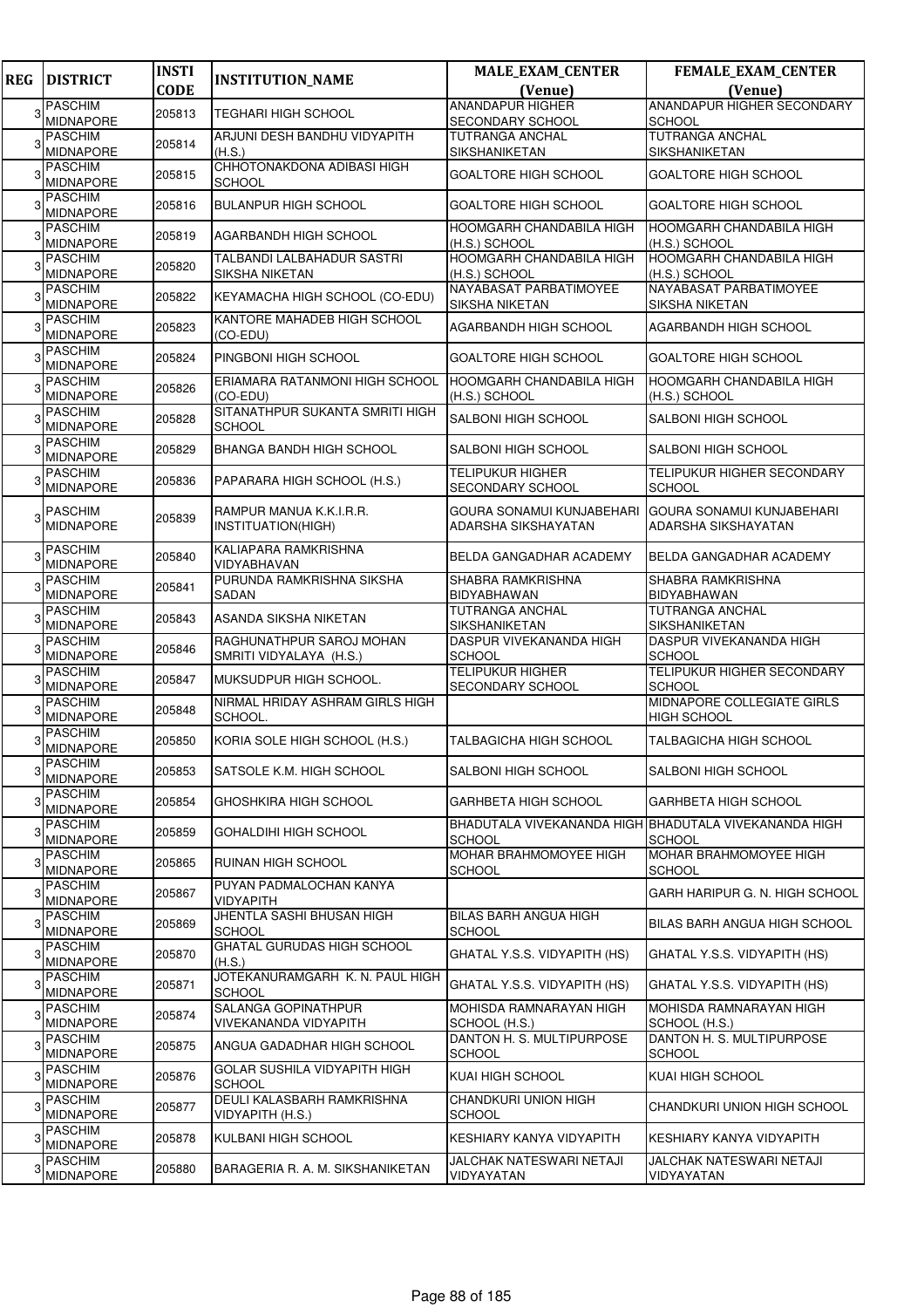| <b>REG</b> | <b>DISTRICT</b>                    | <b>INSTI</b><br><b>CODE</b> | <b>INSTITUTION_NAME</b>                                       | <b>MALE_EXAM_CENTER</b><br>(Venue)                                      | FEMALE_EXAM_CENTER<br>(Venue)                              |
|------------|------------------------------------|-----------------------------|---------------------------------------------------------------|-------------------------------------------------------------------------|------------------------------------------------------------|
| 3          | <b>PASCHIM</b>                     | 205881                      | K.D.P. LAL BAHADUR SASTRI                                     | BELDA GANGADHAR ACADEMY                                                 | BELDA GANGADHAR ACADEMY                                    |
|            | <b>MIDNAPORE</b>                   |                             | <b>VIDYAPITH</b>                                              |                                                                         |                                                            |
|            | <b>PASCHIM</b><br><b>MIDNAPORE</b> | 205883                      | BHAIRABPUR RAMGATI VIDYANIKETAN<br>HIGH SCHOOL                | CHANDRAKONA JIRAT HIGH<br><b>SCHOOL</b>                                 | CHANDRAKONA JIRAT HIGH<br><b>SCHOOL</b>                    |
| 3          | <b>PASCHIM</b><br><b>MIDNAPORE</b> | 205886                      | <b>JOYNAGAR THAKURDAS</b><br><b>BIDYABHABAN (HIGH SCHOOL)</b> | RATHIPUR BARADA BANIPITH<br>(H.S.)                                      | RATHIPUR BARADA BANIPITH (H.S.)                            |
|            | <b>PASCHIM</b><br>MIDNAPORE        | 205890                      | KUSUMPUR HIGH SCHOOL (H.S.)                                   | KULTIKRI S.C.HIGH SCHOOL                                                | KULTIKRI S.C.HIGH SCHOOL                                   |
|            | <b>PASCHIM</b><br>MIDNAPORE        | 205891                      | MAWA ISWAR CHANDRA HIGH SCHOOL BANAPUR HIGH SCHOOL (H.S.)     |                                                                         | BANAPUR HIGH SCHOOL (H.S.)                                 |
|            | <b>PASCHIM</b><br><b>MIDNAPORE</b> | 205892                      | BARAMOHANPUR SITANGSHU BALIKA<br><b>VIDYAPITH</b>             |                                                                         | TUTRANGA ANCHAL<br>SIKSHANIKETAN                           |
|            | <b>PASCHIM</b><br>MIDNAPORE        | 205893                      | KOTEPADA HIGH SCHOOL                                          | ANTRI SWAMI VIVEKANANDA<br>ADIBASI HIGH SCHOOL                          | ANTRI SWAMI VIVEKANANDA<br>ADIBASI HIGH SCHOOL             |
|            | <b>PASCHIM</b><br><b>MIDNAPORE</b> | 205895                      | GOHALDANGA HIGH SCHOOL (H.S.)                                 | KHIRPAI HIGHER SECONDARY<br>MULTIPURPOSE SCHOOL                         | KHIRPAI HIGHER SECONDARY<br>MULTIPURPOSE SCHOOL            |
|            | <b>PASCHIM</b><br><b>MIDNAPORE</b> | 205898                      | GOTEGERIA SHIBASHAKTI HIGH<br><b>SCHOOL</b>                   | MOHISDA RAMNARAYAN HIGH<br>SCHOOL (H.S.)                                | MOHISDA RAMNARAYAN HIGH<br>SCHOOL (H.S.)                   |
|            | <b>PASCHIM</b><br><b>MIDNAPORE</b> | 205901                      | MAHESHPUR HIGH SCHOOL                                         | CHANDRAKONA JIRAT HIGH<br><b>SCHOOL</b>                                 | CHANDRAKONA JIRAT HIGH<br><b>SCHOOL</b>                    |
|            | <b>PASCHIM</b><br><b>MIDNAPORE</b> | 205904                      | BARISHA VIDYASAGAR VIDYAPITH                                  | PINGLA KRISHNA KAMINI<br>INSTITUTION                                    | PINGLA KRISHNA KAMINI<br><b>INSTITUTION</b>                |
|            | <b>PASCHIM</b><br><b>MIDNAPORE</b> | 205913                      | TORIA HIGH SCHOOL                                             | <b>KUAI HIGH SCHOOL</b>                                                 | <b>KUAI HIGH SCHOOL</b>                                    |
|            | <b>PASCHIM</b><br><b>MIDNAPORE</b> | 205916                      | SARTA TARAKNATH INSTITUTION (H.S)                             | SABANG SARADAMOYEE H. S.<br><b>SCHOOL</b>                               | SABANG SARADAMOYEE H. S.<br><b>SCHOOL</b>                  |
|            | <b>PASCHIM</b><br><b>MIDNAPORE</b> | 205931                      | BABLA SOHAGPUR UPENDRA VIDYA<br>BHABAN HIGH SCHOOL.           | SHABRA RAMKRISHNA<br>BIDYABHAWAN                                        | SHABRA RAMKRISHNA<br>BIDYABHAWAN                           |
|            | <b>PASCHIM</b><br><b>MIDNAPORE</b> | 205932                      | MALBANDI ASHUTOSH VIDYAMANDIR.                                | <b>GARHBETA HIGH SCHOOL</b>                                             | <b>GARHBETA HIGH SCHOOL</b>                                |
|            | <b>PASCHIM</b><br>MIDNAPORE        | 205933                      | KESHABCHAK DESHGOURAB HIGH<br><b>SCHOOL</b>                   | GHATAL Y.S.S. VIDYAPITH (HS)                                            | GHATAL Y.S.S. VIDYAPITH (HS)                               |
|            | <b>PASCHIM</b><br><b>MIDNAPORE</b> | 205937                      | KHEPAL N.C.K.B HIGH SCHOOL (H.S.)                             | MOHAR BRAHMOMOYEE HIGH<br><b>SCHOOL</b>                                 | MOHAR BRAHMOMOYEE HIGH<br><b>SCHOOL</b>                    |
|            | <b>PASCHIM</b><br><b>MIDNAPORE</b> | 205938                      | DHADIKA HIGH SCHOOL                                           | GARHBETA HIGH SCHOOL                                                    | <b>GARHBETA HIGH SCHOOL</b>                                |
|            | <b>PASCHIM</b><br><b>MIDNAPORE</b> | 205939                      | MARH GOPALPUR SINDHUBALA HIGH<br><b>SCHOOL</b>                | KHIRPAI DR S K BARMAN<br>MEMORIAL GIRLS' HIGH SCHOOL GIRLS' HIGH SCHOOL | KHIRPAI DR S K BARMAN MEMORIAL                             |
|            | <b>PASCHIM</b><br><b>MIDNAPORE</b> | 205948                      | <b>GARHBETA UMA DEVI GIRLS HIGH</b><br><b>SCHOOL</b>          |                                                                         | <b>BANERJEEDANGA HIGH SCHOOL</b>                           |
|            | <b>PASCHIM</b><br><b>MIDNAPORE</b> | 205951                      | DUDCOMRA VIDYASAGAR VIDYAPAITH                                | KULTIKARI KSHIRODAMOYEE<br>HIGH SCHOOL                                  | KULTIKARI KSHIRODAMOYEE HIGH<br><b>SCHOOL</b>              |
| 3          | <b>PASCHIM</b><br><b>MIDNAPORE</b> | 205955                      | JALCHAK BALIKA VIDYALAYA                                      |                                                                         | BARISHA VIDYASAGAR VIDYAPITH                               |
| 3          | <b>PASCHIM</b><br><b>MIDNAPORE</b> | 205956                      | DEULA BAPUJI SIKSHA SADAN                                     | TUTRANGA ANCHAL<br><b>SIKSHANIKETAN</b>                                 | <b>TUTRANGA ANCHAL</b><br><b>SIKSHANIKETAN</b>             |
|            | <b>PASCHIM</b><br>MIDNAPORE        | 205957                      | <b>BIKRAMPUR HIGH SCHOOL</b>                                  | LOWADA HIGH SCHOOL                                                      | LOWADA HIGH SCHOOL                                         |
| 3          | PASCHIM<br><b>MIDNAPORE</b>        | 205958                      | SURATPUR S.A.S. VIDYAMANDIR                                   | DASPUR VIVEKANANDA HIGH<br><b>SCHOOL</b>                                | DASPUR VIVEKANANDA HIGH<br><b>SCHOOL</b>                   |
| 3          | <b>PASCHIM</b><br>MIDNAPORE        | 205960                      | ANDICHAK HIGH SCHOOL                                          | MOHISDA RAMNARAYAN HIGH<br>SCHOOL (H.S.)                                | MOHISDA RAMNARAYAN HIGH<br>SCHOOL (H.S.)                   |
| 3          | <b>PASCHIM</b><br><b>MIDNAPORE</b> | 205961                      | SASINDA S.C. HIGH SCHOOL                                      | <b>BABLA SOHAGPUR UPENDRA</b><br>VIDYA BHABAN HIGH SCHOOL.              | BABLA SOHAGPUR UPENDRA VIDYA<br><b>BHABAN HIGH SCHOOL.</b> |
| 3          | <b>PASCHIM</b><br><b>MIDNAPORE</b> | 205964                      | SANMURAH VIVEKANANDA<br>SIKSHASADAN                           | SHYAMNAGAR SRI RAMKRISHNA<br>VIDYAMANDIR                                | SHYAMNAGAR SRI RAMKRISHNA<br>VIDYAMANDIR                   |
| 3          | <b>PASCHIM</b><br><b>MIDNAPORE</b> | 205967                      | TENTULMURI RAMKRISHNA<br>SIKSHANIKETAN                        | BANAPUR HIGH SCHOOL (H.S.)                                              | BANAPUR HIGH SCHOOL (H.S.)                                 |
| 3          | <b>PASCHIM</b><br>MIDNAPORE        | 205968                      | TANUA SWAMI VIVEKANANDA<br>VIDYAMANDIR                        | BAITA MAHENDRA NATH HIGH<br><b>SCHOOL</b>                               | BAITA MAHENDRA NATH HIGH<br><b>SCHOOL</b>                  |
|            | <b>PASCHIM</b><br><b>MIDNAPORE</b> | 205972                      | DADPUR HIGH SCHOOL                                            | DASPUR VIVEKANANDA HIGH<br><b>SCHOOL</b>                                | DASPUR VIVEKANANDA HIGH<br><b>SCHOOL</b>                   |
| 3          | <b>PASCHIM</b><br><b>MIDNAPORE</b> | 205973                      | SARISHKHOLA SAMIRUDDIN HIGH<br><b>SCHOOL</b>                  | ANDICHAK HIGH SCHOOL                                                    | ANDICHAK HIGH SCHOOL                                       |
|            | <b>PASCHIM</b><br>MIDNAPORE        | 205974                      | KADRA HIGH SCHOOL                                             | ANDHAR NAYAN HIGH SCHOOL                                                | ANDHAR NAYAN HIGH SCHOOL                                   |
|            | <b>PASCHIM</b><br><b>MIDNAPORE</b> | 205975                      | PARBATIPUR M.D. HIGH SCHOOL                                   | GOURA SONAMUI KUNJABEHARI<br>ADARSHA SIKSHAYATAN                        | <b>GOURA SONAMUI KUNJABEHARI</b><br>ADARSHA SIKSHAYATAN    |
| 3          | <b>PASCHIM</b><br>MIDNAPORE        | 205976                      | BALPAI P.S. VIDYAPITH                                         | <b>JALCHAK NATESWARI NETAJI</b><br>VIDYAYATAN                           | JALCHAK NATESWARI NETAJI<br>VIDYAYATAN                     |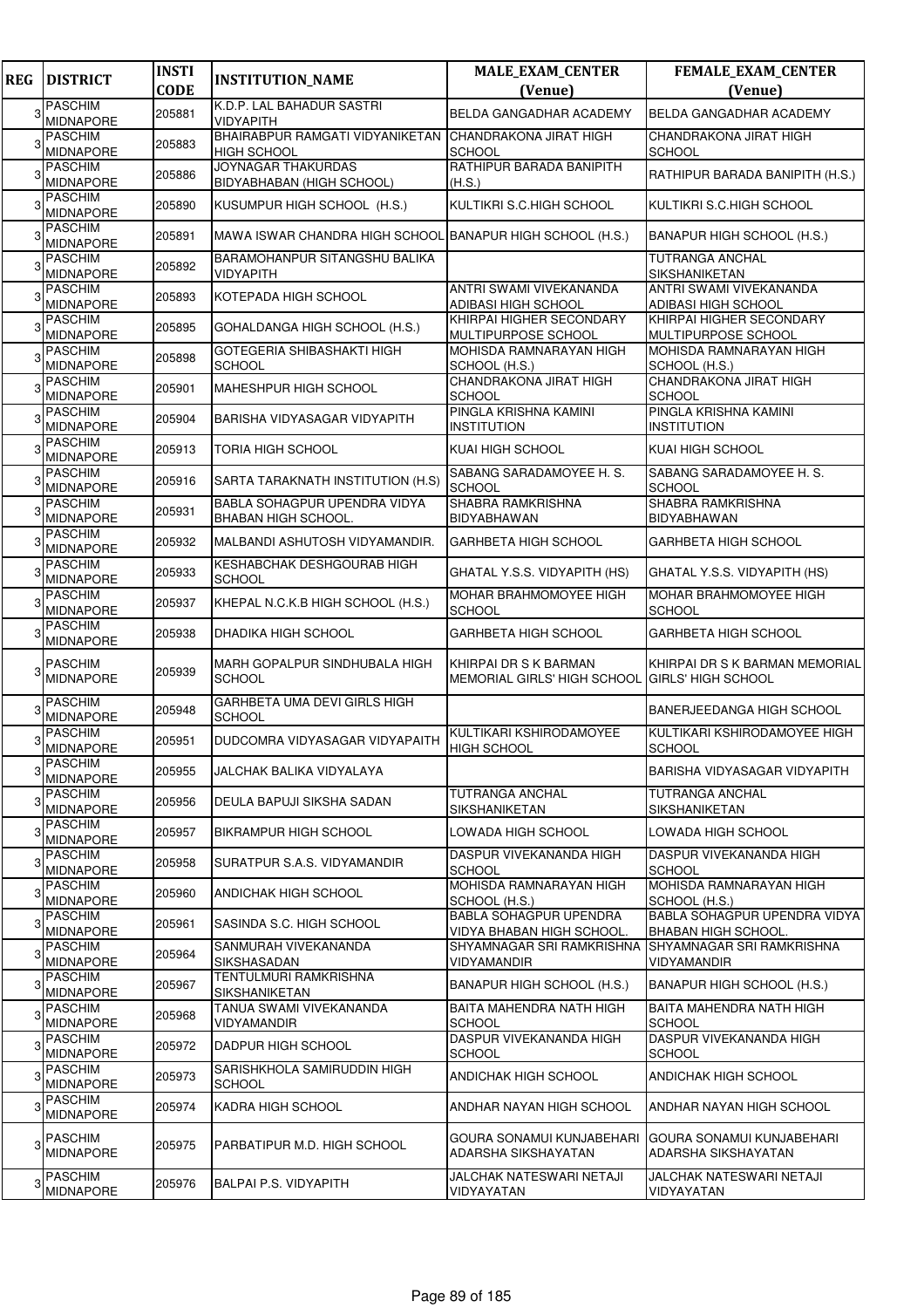| <b>REG</b> | <b>DISTRICT</b>                    | <b>INSTI</b> | <b>INSTITUTION_NAME</b>                                       | <b>MALE_EXAM_CENTER</b>                            | FEMALE_EXAM_CENTER                                    |
|------------|------------------------------------|--------------|---------------------------------------------------------------|----------------------------------------------------|-------------------------------------------------------|
|            |                                    | <b>CODE</b>  |                                                               | (Venue)                                            | (Venue)                                               |
| 3          | <b>PASCHIM</b><br><b>MIDNAPORE</b> | 205977       | CHAKMUKUNDA BASANTI VIDYAPITH                                 | <b>CHANDKURI UNION HIGH</b>                        | CHANDKURI UNION HIGH SCHOOL                           |
|            | <b>PASCHIM</b>                     |              | SHYAMSUNDARPUR RAJKUMAR HIGH                                  | <b>SCHOOL</b>                                      |                                                       |
|            | <b>MIDNAPORE</b>                   | 205978       | <b>SCHOOL</b>                                                 | GHATAL Y.S.S. VIDYAPITH (HS)                       | GHATAL Y.S.S. VIDYAPITH (HS)                          |
| 3          | <b>PASCHIM</b>                     | 205979       | DIGRI SANATORIUM HIGH SCHOOL                                  | <b>CHANDRAKONA ROAD</b>                            | CHANDRAKONA ROAD                                      |
|            | <b>MIDNAPORE</b><br><b>PASCHIM</b> |              | KHIRPAI DR. S.K.B.M. GIRLS HIGH                               | SARADAMOYEE HIGH SCHOOL                            | SARADAMOYEE HIGH SCHOOL                               |
| 3          | <b>MIDNAPORE</b>                   | 205981       | <b>SCHOOL</b>                                                 |                                                    | <b>JARA HIGH SCHOOL</b>                               |
|            | <b>PASCHIM</b>                     | 205982       | <b>BHAGWANCHAK PATIRAM</b>                                    | KULTIKARI KSHIRODAMOYEE                            | KULTIKARI KSHIRODAMOYEE HIGH                          |
|            | <b>MIDNAPORE</b><br><b>PASCHIM</b> |              | SIKSHANIKETAN                                                 | <b>HIGH SCHOOL</b><br><b>ANANDAPUR HIGHER</b>      | <b>SCHOOL</b><br>ANANDAPUR HIGHER SECONDARY           |
|            | <b>MIDNAPORE</b>                   | 205984       | KONGORER AIMA HIGH SCHOOL                                     | SECONDARY SCHOOL                                   | <b>SCHOOL</b>                                         |
|            | <b>PASCHIM</b>                     | 205985       | NALBONA HIGH SCHOOL                                           | CHANDRAKONA ROAD                                   | CHANDRAKONA ROAD                                      |
|            | <b>MIDNAPORE</b><br><b>PASCHIM</b> |              | SATRANGI VIVEKANANDA HIGH                                     | SARADAMOYEE HIGH SCHOOL<br><b>TELIPUKUR HIGHER</b> | SARADAMOYEE HIGH SCHOOL<br>TELIPUKUR HIGHER SECONDARY |
|            | <b>MIDNAPORE</b>                   | 205987       | <b>SCHOOL</b>                                                 | <b>SECONDARY SCHOOL</b>                            | <b>SCHOOL</b>                                         |
|            | <b>PASCHIM</b>                     | 205988       | DUBGOHAL VIVEKANANDA                                          | INDA BALIKA VIDYALAYA                              | INDA BALIKA VIDYALAYA                                 |
|            | <b>MIDNAPORE</b><br><b>PASCHIM</b> |              | SIKSHANIKATAN                                                 |                                                    | <b>GHATAL BASANTA KUMARI GIRLS'</b>                   |
|            | <b>MIDNAPORE</b>                   | 205990       | KOMRA GIRLS HIGH SCHOOL                                       |                                                    | <b>HIGH SCHOOL</b>                                    |
| 3          | <b>PASCHIM</b>                     | 205991       | RAMBHADRAPUR HIGH SCHOOL                                      | <b>MOHAR BRAHMOMOYEE HIGH</b>                      | <b>MOHAR BRAHMOMOYEE HIGH</b>                         |
|            | <b>MIDNAPORE</b><br><b>PASCHIM</b> |              | MADPUR BALIKA VIDYALAY (HIGH)                                 | <b>SCHOOL</b>                                      | <b>SCHOOL</b><br>TELIPUKUR HIGHER SECONDARY           |
|            | <b>MIDNAPORE</b>                   | 205994       | <b>SCHOOL</b>                                                 |                                                    | SCHOOL                                                |
|            | <b>PASCHIM</b>                     | 205995       | MOHANPUR USHA-SASHI BALIKA                                    |                                                    | BAITA MAHENDRA NATH HIGH                              |
|            | <b>MIDNAPORE</b><br><b>PASCHIM</b> |              | VIDYALAYA                                                     | MIDNAPORE COLLEGIATE                               | <b>SCHOOL</b>                                         |
| 3          | <b>MIDNAPORE</b>                   | 205996       | KUIKOTA SHANKARI VIDYANIKETAN                                 | SCHOOL                                             | MIDNAPORE COLLEGIATE SCHOOL                           |
|            | <b>PASCHIM</b>                     | 219001       | KASANDA ANCHALIK HIGH MADRASAH                                | <b>JARA GIRLS HIGH SCHOOL</b>                      | <b>JARA GIRLS HIGH SCHOOL</b>                         |
|            | <b>MIDNAPORE</b><br><b>PASCHIM</b> |              | CHANDRAKONA ISLAMIYA HIGH                                     | KHIRPAI HIGHER SECONDARY                           | KHIRPAI HIGHER SECONDARY                              |
|            | <b>MIDNAPORE</b>                   | 219002       | MADRASAH (H.S)                                                | MULTIPURPOSE SCHOOL                                | MULTIPURPOSE SCHOOL                                   |
| 3          | <b>PASCHIM</b>                     | 219005       | DANDIPUR MANMATHA HAZRA                                       | RATHIPUR BARADA BANIPITH                           | RATHIPUR BARADA BANIPITH (H.S.)                       |
|            | <b>MIDNAPORE</b><br><b>PASCHIM</b> |              | <b>VIDYAMANDIR (HIGH SCHOOL)</b><br>BENEDIGHI JANAKALYAN HIGH | (H.S.)<br><b>BASANTAPUR JHARESWAR BANI</b>         | <b>BASANTAPUR JHARESWAR BANI</b>                      |
|            | <b>MIDNAPORE</b>                   | 219006       | <b>SCHOOL</b>                                                 | <b>BHABAN</b>                                      | <b>BHABAN</b>                                         |
|            | <b>PASCHIM</b>                     | 219007       | KUMARCHAK MAHENDRA HIGH                                       | <b>GHATAL VIDYASAGAR HIGH</b>                      | <b>GHATAL BASANTA KUMARI GIRLS'</b>                   |
|            | <b>MIDNAPORE</b><br><b>PASCHIM</b> |              | <b>SCHOOL</b>                                                 | <b>SCHOOL</b>                                      | <b>HIGH SCHOOL</b>                                    |
| 3          | <b>MIDNAPORE</b>                   | 219009       | CHHUTARGERIA F.B. HIGH MADRASAH                               | <b>ANDICHAK HIGH SCHOOL</b>                        | ANDICHAK HIGH SCHOOL                                  |
|            | <b>PASCHIM</b><br><b>MIDNAPORE</b> | 219010       | JAFALA ADARSHA VIDYAYATAN (HIGH<br>SCHOOL)                    | <b>INDA BALIKA VIDYALAYA</b>                       | INDA BALIKA VIDYALAYA                                 |
|            | <b>PASCHIM</b>                     |              |                                                               |                                                    |                                                       |
|            | <b>MIDNAPORE</b>                   | 219013       | <b>BALA HIGH SCHOOL</b>                                       | JHAKRA HIGH SCHOOL (H.S.)                          | JHAKRA HIGH SCHOOL (H.S.)                             |
| 3          | <b>PASCHIM</b><br><b>MIDNAPORE</b> | 219014       | KANCHANTALA S.N. HIGH SCHOOL                                  | ANDICHAK HIGH SCHOOL                               | ANDICHAK HIGH SCHOOL                                  |
|            | <b>PASCHIM</b>                     |              | MONOHARPUR RAJA RAMCHANDRA                                    | SHABRA RAMKRISHNA                                  | SHABRA RAMKRISHNA                                     |
| 3          | <b>MIDNAPORE</b>                   | 219015       | VIDYANIKETAN                                                  | BIDYABHAWAN                                        | <b>BIDYABHAWAN</b>                                    |
| 3          | <b>PASCHIM</b><br><b>MIDNAPORE</b> | 219016       | ADASIMLA DESHAPRAN VIDYAPITH                                  | CHANDKURI UNION HIGH<br>SCHOOL                     | CHANDKURI UNION HIGH SCHOOL                           |
|            | <b>PASCHIM</b>                     | 219017       | KESHPUR GIRLS HIGH SCHOOL                                     |                                                    | KESHPUR LAKSHMI NARAYAN HIGH                          |
|            | <b>MIDNAPORE</b>                   |              |                                                               |                                                    | <b>SCHOOL</b>                                         |
| 3          | <b>PASCHIM</b><br><b>MIDNAPORE</b> | 219020       | <b>BADALPUR HIGH SCHOOL</b>                                   | BASANTAPUR JHARESWAR BANI<br><b>BHABAN</b>         | BASANTAPUR JHARESWAR BANI<br><b>BHABAN</b>            |
| 3          | <b>PASCHIM</b>                     | 219021       | BARIDA (ANCHALIK) S.C. HIGH SCHOOL                            | KESHIARY KANYA VIDYAPITH                           | KESHIARY KANYA VIDYAPITH                              |
|            | <b>MIDNAPORE</b>                   |              |                                                               |                                                    |                                                       |
| 3          | <b>PASCHIM</b><br><b>MIDNAPORE</b> | 219022       | SRINAGAR HIGH SCHOOL                                          | JARA HIGH SCHOOL                                   | <b>JARA HIGH SCHOOL</b>                               |
|            | <b>PASCHIM</b>                     | 219025       | NEZIBHERI SCHEDULDED CASTE HIGH                               | <b>MOHAR BRAHMOMOYEE HIGH</b>                      | MOHAR BRAHMOMOYEE HIGH                                |
|            | <b>MIDNAPORE</b>                   |              | <b>SCHOOL</b>                                                 | <b>SCHOOL</b>                                      | <b>SCHOOL</b>                                         |
| 3          | <b>PASCHIM</b><br><b>MIDNAPORE</b> | 219026       | GHOSHPUR SRI NEHRU HIGH SCHOOL                                | ANDICHAK HIGH SCHOOL                               | ANDICHAK HIGH SCHOOL                                  |
| 3          | <b>PASCHIM</b>                     | 219029       | ALOKE-KENDRA HIGH SCHOOL                                      | MARHTALA SATYESWAR                                 | <b>MARHTALA SATYESWAR</b>                             |
|            | MIDNAPORE<br><b>PASCHIM</b>        |              |                                                               | INSTITUTION<br>GARH HARIPUR G. N. HIGH             | <b>INSTITUTION</b>                                    |
|            | <b>MIDNAPORE</b>                   | 219031       | SIALSAHI SRIPATINATH HIGH SCHOOL                              | <b>SCHOOL</b>                                      | GARH HARIPUR G. N. HIGH SCHOOL                        |
| 3          | <b>PASCHIM</b>                     | 219032       | DABCHA NABAKOLA HIGH SCHOOL                                   | NAYABASAT PARBATIMOYEE                             | NAYABASAT PARBATIMOYEE                                |
|            | <b>MIDNAPORE</b><br><b>PASCHIM</b> |              |                                                               | SIKSHA NIKETAN<br>ANANDAPUR HIGHER                 | SIKSHA NIKETAN<br>ANANDAPUR HIGHER SECONDARY          |
| 3          | <b>MIDNAPORE</b>                   | 219033       | SAKUNDIHA HIGH SCHOOL                                         | SECONDARY SCHOOL                                   | <b>SCHOOL</b>                                         |
| 3          | <b>PASCHIM</b>                     | 219034       | KHASBARH HIGH SCHOOL                                          | GHATAL Y.S.S. VIDYAPITH (HS)                       | GHATAL Y.S.S. VIDYAPITH (HS)                          |
|            | MIDNAPORE                          |              |                                                               |                                                    |                                                       |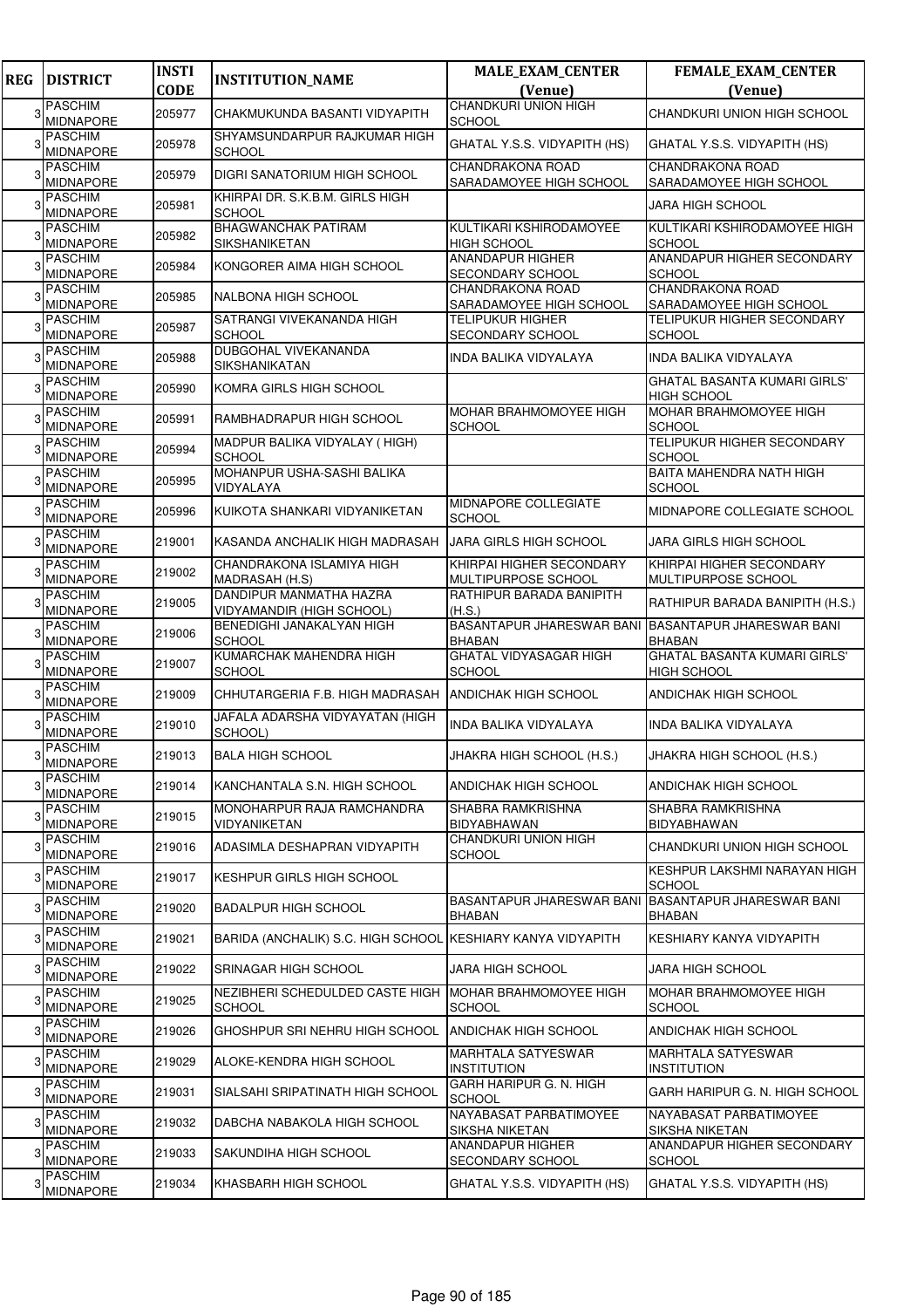| <b>REG</b> | <b>DISTRICT</b>                    | <b>INSTI</b><br><b>CODE</b> | <b>INSTITUTION_NAME</b>                                                     | <b>MALE_EXAM_CENTER</b>                                 | <b>FEMALE_EXAM_CENTER</b>                                      |
|------------|------------------------------------|-----------------------------|-----------------------------------------------------------------------------|---------------------------------------------------------|----------------------------------------------------------------|
|            | <b>PASCHIM</b>                     |                             | GAMA CHAKAI ADIBASI KALYAN                                                  | (Venue)<br><b>CHANDKURI UNION HIGH</b>                  | (Venue)                                                        |
| 3          | MIDNAPORE                          | 219035                      | <b>VIDYAPITH</b>                                                            | <b>SCHOOL</b>                                           | CHANDKURI UNION HIGH SCHOOL                                    |
|            | <b>PASCHIM</b><br><b>MIDNAPORE</b> | 219037                      | BAIKUNTHAPUR HARINARAYANPUR<br>FAKIR CHANDRA MEMORIAL HIGH<br><b>SCHOOL</b> | <b>MARHTALA SATYESWAR</b><br><b>INSTITUTION</b>         | MARHTALA SATYESWAR<br><b>INSTITUTION</b>                       |
|            | <b>PASCHIM</b><br><b>MIDNAPORE</b> | 219038                      | CHARKABONI HIGH SCHOOL                                                      | NIMPURA ARYYA BIDYAPITH                                 | NIMPURA ARYYA BIDYAPITH                                        |
|            | <b>PASCHIM</b><br><b>MIDNAPORE</b> | 219039                      | DATAN BHAGABAT CHARAN HIGH<br><b>SCHOOL</b>                                 | MONOHARPUR RAJA<br>RAMCHANDRA VIDYANIKETAN              | MONOHARPUR RAJA RAMCHANDRA<br>VIDYANIKETAN                     |
|            | <b>PASCHIM</b><br><b>MIDNAPORE</b> | 219040                      | RAMPURA DESHAPRAN VIDYAPITH                                                 | PINGLA KRISHNA KAMINI<br><b>INSTITUTION</b>             | PINGLA KRISHNA KAMINI<br><b>INSTITUTION</b>                    |
|            | <b>PASCHIM</b><br><b>MIDNAPORE</b> | 219042                      | PRATAPPUR HIGH SCHOOL                                                       | GHATAL Y.S.S. VIDYAPITH (HS)                            | GHATAL Y.S.S. VIDYAPITH (HS)                                   |
|            | <b>PASCHIM</b><br><b>MIDNAPORE</b> | 219045                      | SAGARPUR BALIKA VIDYALAYA                                                   | BASUDEVPUR VIDYASAGAR<br>BIDYAPITH (H.S.)               | BORUNA SATSANGA HIGH SCHOOL<br>H.S.                            |
|            | <b>PASCHIM</b><br><b>MIDNAPORE</b> | 219048                      | JHANJIA GOPAL CHANDRA HIGH<br><b>SCHOOL</b>                                 | <b>BALICHAK BHAJA HARI</b><br><b>INSTITUTION</b>        | <b>BALICHAK BHAJA HARI INSTITUTION</b>                         |
|            | <b>PASCHIM</b><br><b>MIDNAPORE</b> | 219052                      | AMRAKHALI DESHAPRAN HIGH<br><b>SCHOOL</b>                                   | MOHAR BRAHMOMOYEE HIGH<br><b>SCHOOL</b>                 | MOHAR BRAHMOMOYEE HIGH<br><b>SCHOOL</b>                        |
|            | <b>PASCHIM</b><br><b>MIDNAPORE</b> | 219053                      | TEARBERIA JAGANNATHPUR<br>TRAILAKYA RAMANATH HIGH SCHOOL                    | <b>GOURA SONAMUI KUNJABEHARI</b><br>ADARSHA SIKSHAYATAN | <b>GOURA SONAMUI KUNJABEHARI</b><br><b>ADARSHA SIKSHAYATAN</b> |
|            | <b>PASCHIM</b><br><b>MIDNAPORE</b> | 219054                      | <b>BANDIPUR GHANARAMPUR HIGH</b><br><b>SCHOOL</b>                           | JHAKRA HIGH SCHOOL (H.S.)                               | JHAKRA HIGH SCHOOL (H.S.)                                      |
|            | <b>PASCHIM</b><br><b>MIDNAPORE</b> | 219055                      | SAOTIA HIGH SCHOOL                                                          | BAITA MAHENDRA NATH HIGH<br><b>SCHOOL</b>               | BAITA MAHENDRA NATH HIGH<br><b>SCHOOL</b>                      |
|            | <b>PASCHIM</b><br><b>MIDNAPORE</b> | 219056                      | <b>RENJURA HIGH SCHOOL</b>                                                  | GARH HARIPUR G. N. HIGH<br><b>SCHOOL</b>                | GARH HARIPUR G. N. HIGH SCHOOL                                 |
|            | <b>PASCHIM</b><br><b>MIDNAPORE</b> | 219061                      | SAMSARA PATPARA HIGH SCHOOL                                                 | BAITA MAHENDRA NATH HIGH<br><b>SCHOOL</b>               | <b>BAITA MAHENDRA NATH HIGH</b><br><b>SCHOOL</b>               |
|            | <b>PASCHIM</b><br>MIDNAPORE        | 219062                      | KONARPUR SITALANANDA HIGH<br><b>SCHOOL</b>                                  | LACHIPUR BINAPANI HIGH<br><b>SCHOOL</b>                 | LACHIPUR BINAPANI HIGH SCHOOL                                  |
|            | <b>PASCHIM</b><br><b>MIDNAPORE</b> | 219063                      | TUKURIAPAT HIGH SCHOOL                                                      | KUAI HIGH SCHOOL                                        | KUAI HIGH SCHOOL                                               |
|            | <b>PASCHIM</b><br><b>MIDNAPORE</b> | 219065                      | DEULI SUDHIR HIGH SCHOOL                                                    | BELDA GANGADHAR ACADEMY                                 | BELDA GANGADHAR ACADEMY                                        |
|            | <b>PASCHIM</b><br><b>MIDNAPORE</b> | 219066                      | RADHANAGAR DINAMOYEE<br><b>VIDYAMANDIR</b>                                  | GHATAL Y.S.S. VIDYAPITH (HS)                            | GHATAL Y.S.S. VIDYAPITH (HS)                                   |
|            | <b>PASCHIM</b><br><b>MIDNAPORE</b> | 219067                      | SHYAMSUNDARPUR RAMKRISHNA<br>VIDYAPITH                                      | MOHAR BRAHMOMOYEE HIGH<br><b>SCHOOL</b>                 | MOHAR BRAHMOMOYEE HIGH<br><b>SCHOOL</b>                        |
|            | <b>PASCHIM</b><br><b>MIDNAPORE</b> | 219069                      | <b>BHAGIRATHPUR HIGH SCHOOL</b>                                             | LOWADA HIGH SCHOOL                                      | LOWADA HIGH SCHOOL                                             |
|            | <b>PASCHIM</b><br><b>MIDNAPORE</b> | 219073                      | KORIA HIGH SCHOOL                                                           | SHABRA RAMKRISHNA<br><b>BIDYABHAWAN</b>                 | SHABRA RAMKRISHNA<br><b>BIDYABHAWAN</b>                        |
|            | <b>PASCHIM</b><br><b>MIDNAPORE</b> | 219079                      | SRIKRISHNAPUR HIGH SCHOOL                                                   | NIMPURA ARYYA BIDYAPITH                                 | NIMPURA ARYYA BIDYAPITH                                        |
| 3          | <b>PASCHIM</b><br><b>MIDNAPORE</b> | 219082                      | MIDNAPUR TOWN SCHOOL FOR GIRLS                                              |                                                         | ALIGUNJ RISHI RAJ NARAYAN<br><b>BALIKA VIDYALAYA</b>           |
| 3          | <b>PASCHIM</b><br><b>MIDNAPORE</b> | 219083                      | KHASBARH HIGH SCHOOL                                                        | BILAS BARH ANGUA HIGH<br><b>SCHOOL</b>                  | <b>BILAS BARH ANGUA HIGH SCHOOL</b>                            |
|            | <b>PASCHIM</b><br><b>MIDNAPORE</b> | 219084                      | <b>KERUR HIGH SCHOOL</b>                                                    | MOHAR BRAHMOMOYEE HIGH<br><b>SCHOOL</b>                 | MOHAR BRAHMOMOYEE HIGH<br><b>SCHOOL</b>                        |
|            | <b>PASCHIM</b><br>MIDNAPORE        | 219085                      | KHIRAI SAHID SMRITI HIGH SCHOOL                                             | PINGLA KRISHNA KAMINI<br><b>INSTITUTION</b>             | PINGLA KRISHNA KAMINI<br><b>INSTITUTION</b>                    |
|            | <b>PASCHIM</b><br><b>MIDNAPORE</b> | 219086                      | MANNYA JOGENDRA VIDYABHABAN                                                 | TUTRANGA ANCHAL<br>SIKSHANIKETAN                        | TUTRANGA ANCHAL<br>SIKSHANIKETAN                               |
|            | <b>PASCHIM</b><br><b>MIDNAPORE</b> | 219087                      | BHUTA D.A.V. HIGH SCHOOL                                                    | BORUNA SATSANGA HIGH<br>SCHOOL H.S.                     | BORUNA SATSANGA HIGH SCHOOL<br>H.S.                            |
|            | <b>PASCHIM</b><br>MIDNAPORE        | 219088                      | KISMOT DIRGHAGRAM HIGH SCHOOL                                               | RADHANAGAR DINAMOYEE<br>VIDYAMANDIR                     | RADHANAGAR DINAMOYEE<br><b>VIDYAMANDIR</b>                     |
|            | <b>PASCHIM</b><br><b>MIDNAPORE</b> | 219089                      | BHEMUA R. T. GIRLS HIGH SCHOOL                                              |                                                         | JALCHAK NATESWARI NETAJI<br>VIDYAYATAN                         |
| 3          | <b>PASCHIM</b><br><b>MIDNAPORE</b> | 219090                      | MASAGRAM SHIVANANDA VIDYAPITH (<br><b>HIGH SCHOOL)</b>                      | <b>CHANDKURI UNION HIGH</b><br><b>SCHOOL</b>            | CHANDKURI UNION HIGH SCHOOL                                    |
|            | <b>PASCHIM</b><br><b>MIDNAPORE</b> | 219091                      | BELTI GARIBALA VIDYAPITH                                                    | <b>BAKHRABAD BHARATI</b><br><b>BIDYAPITH</b>            | BAKHRABAD BHARATI BIDYAPITH                                    |
|            | <b>PASCHIM</b><br><b>MIDNAPORE</b> | 219093                      | DAMODARPUR DHIRENDRA VIDYAPITH                                              | NAYABASAT PARBATIMOYEE<br>SIKSHA NIKETAN                | NAYABASAT PARBATIMOYEE<br><b>SIKSHA NIKETAN</b>                |
| 3          | <b>PASCHIM</b><br><b>MIDNAPORE</b> | 219094                      | KHEPUT NANIBALA BINDUBASINI GIRLS<br><b>HIGH SCHOOL</b>                     |                                                         | BORUNA SATSANGA HIGH SCHOOL<br>H.S.                            |
|            | <b>PASCHIM</b><br><b>MIDNAPORE</b> | 219095                      | DHENGBAHARA S. B. HIGH SCHOOL                                               | PIRAKATA HIGH SCHOOL (H.S.)                             | PIRAKATA HIGH SCHOOL (H.S.)                                    |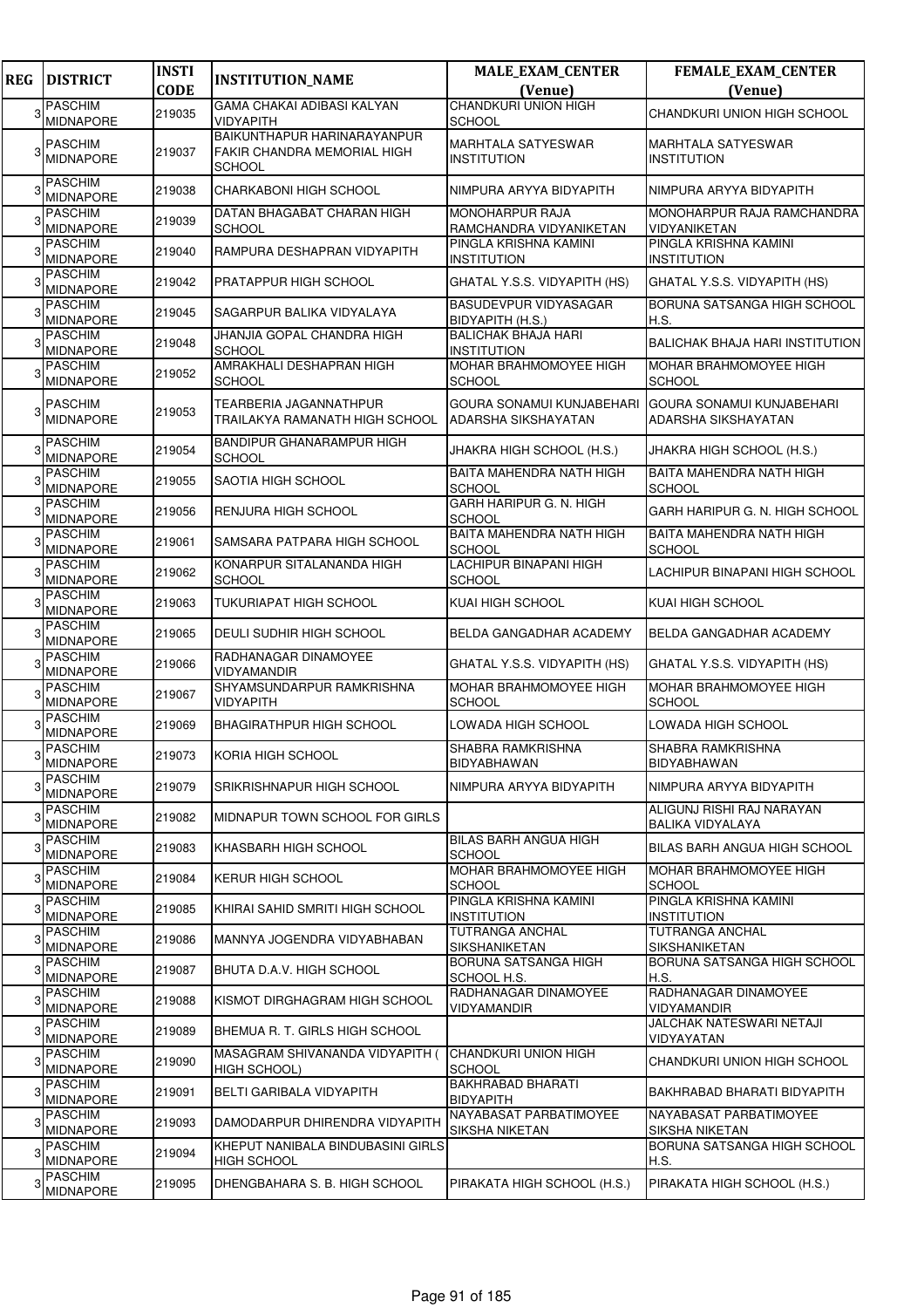| <b>REG</b> | <b>DISTRICT</b>                  | <b>INSTI</b><br><b>CODE</b> | <b>INSTITUTION_NAME</b>                                 | <b>MALE_EXAM_CENTER</b><br>(Venue)                  | FEMALE_EXAM_CENTER<br>(Venue)                                               |
|------------|----------------------------------|-----------------------------|---------------------------------------------------------|-----------------------------------------------------|-----------------------------------------------------------------------------|
| 3          | <b>PURBA</b><br><b>MIDNAPORE</b> | 105030                      | ASHADTALA BINODE VIDYAPITH                              | <b>BARACHIRA P B HIGH SCHOOL</b>                    | <b>BARACHIRA P B HIGH SCHOOL</b>                                            |
|            | <b>PURBA</b><br><b>MIDNAPORE</b> | 105031                      | <b>BALIGHAI FAKIRDAS HIGH SCHOOL</b>                    | BHAWANICHAK HIGH SCHOOL                             | BHAWANICHAK HIGH SCHOOL                                                     |
|            | <b>PURBA</b><br><b>MIDNAPORE</b> | 105034                      | <b>BANAMALI CHATTA HIGH SCHOOL</b>                      | NACHINDA J. K HIGH SCHOOL                           |                                                                             |
|            | <b>PURBA</b><br><b>MIDNAPORE</b> | 105035                      | <b>BAISNABCHAK MAHESH CHANDRA</b><br><b>HIGH SCHOOL</b> | KOLA UNION HIGH SCHOOL                              | KOLA UNION JOGENDRA GIRLS'<br><b>HIGH SCHOOL</b>                            |
|            | <b>PURBA</b><br><b>MIDNAPORE</b> | 105038                      | <b>BASANTIA HIGH SCHOOL</b>                             | GIRLS' SCHOOL                                       | CONTAI CHANDRAMONI BRAHMO CONTAI CHANDRAMONI BRAHMO<br><b>GIRLS' SCHOOL</b> |
|            | <b>PURBA</b><br><b>MIDNAPORE</b> | 105039                      | <b>BASUDEVPUR H P INSTITUTION</b>                       | BHAWANICHAK HIGH SCHOOL                             | <b>BHAWANICHAK HIGH SCHOOL</b>                                              |
|            | <b>PURBA</b><br><b>MIDNAPORE</b> | 105044                      | <b>BHAGWANPUR HIGH SCHOOL</b>                           | <b>BHIMESWARI UCHCHA</b><br>SIKSHAYATAN             | <b>BHIMESWARI UCHCHA</b><br><b>SIKSHAYATAN</b>                              |
|            | <b>PURBA</b><br><b>MIDNAPORE</b> | 105046                      | BYABATTARHAT ADARSHA HIGH<br>SCHOOL                     | DAHARPUR TAPSHILI HIGH<br>SCHOOL (HS)               | DAHARPUR TAPSHILI HIGH SCHOOL<br>(HS)                                       |
|            | <b>PURBA</b><br><b>MIDNAPORE</b> | 105047                      | CHAKDWIPA HIGH SCHOOL                                   | HALDIA POURA PATHA BHABAN                           | HALDIA POURA PATHA BHABAN                                                   |
|            | <b>PURBA</b><br><b>MIDNAPORE</b> | 105048                      | CHAKSIMULIA KAMAKSHYA VIDYAPITH                         | <b>BOHICHBERIA HIGH SCHOOL</b>                      | <b>BOHICHBERIA HIGH SCHOOL</b>                                              |
|            | <b>PURBA</b><br><b>MIDNAPORE</b> | 105052                      | CHANGRACHAK JAGADISH SMRITI<br><b>VIDYAPITH</b>         | DAKSHIN CHANGRACHAK<br>SUKANTA VIDYAPITH            | DAKSHIN CHANGRACHAK SUKANTA<br><b>VIDYAPITH</b>                             |
|            | <b>PURBA</b><br><b>MIDNAPORE</b> | 105054                      | CHATRA KUNJARANI BANI BHAWAN<br>H.S.SCHOOL              | RADHABALLAVPUR<br>BHIMCHARAN BASU VIDYAPITH         | RADHABALLAVPUR BHIMCHARAN<br><b>BASU VIDYAPITH</b>                          |
|            | <b>PURBA</b><br><b>MIDNAPORE</b> | 105056                      | CONTAI HINDU GIRLS' SCHOOL                              |                                                     | <b>CONTAI HIGH SCHOOL</b>                                                   |
|            | <b>PURBA</b><br><b>MIDNAPORE</b> | 105057                      | CONTAI MODEL INSTITUTION                                | KISHORENAGAR SACHINDRA<br>SIKSHA SADAN              |                                                                             |
|            | <b>PURBA</b><br><b>MIDNAPORE</b> | 105058                      | CONTAI CHANDRAMONI BRAHMO<br><b>GIRLS' SCHOOL</b>       |                                                     | CONTAI MODEL INSTITUTION                                                    |
|            | <b>PURBA</b><br>MIDNAPORE        | 105059                      | <b>CONTAI KSHETRA MOHAN</b><br><b>BIDYABHABAN</b>       | CONTAI MODEL INSTITUTION                            |                                                                             |
|            | <b>PURBA</b><br>MIDNAPORE        | 105062                      | <b>DEOLY ADARSHA VIDYAPITH</b>                          | MOYNA ADARSHA SIKSHAYATAN MOYNA ADARSHA SIKSHAYATAN |                                                                             |
|            | <b>PURBA</b><br><b>MIDNAPORE</b> | 105063                      | DEBHOG SHYAMA CHARAN MILAN<br><b>VIDYAPITH</b>          | HALDIA GOVT. SPONSORED<br>VIVEKANANDA VIDYABHAWAN   | HALDIA GOVT. SPONSORED<br>VIVEKANANDA VIDYABHAWAN                           |
|            | <b>PURBA</b><br><b>MIDNAPORE</b> | 105065                      | <b>DEMARI HIGH SCHOOL</b>                               | RADHABALLAVPUR<br>BHIMCHARAN BASU VIDYAPITH         | RADHABALLAVPUR BHIMCHARAN<br><b>BASU VIDYAPITH</b>                          |
|            | <b>PURBA</b><br><b>MIDNAPORE</b> | 105066                      | EGRA JHATULAL HIGH SCHOOL (H.S)                         | RASAN NEHRU VIDYAPITH                               | RASAN NEHRU VIDYAPITH                                                       |
|            | <b>PURBA</b><br><b>MIDNAPORE</b> | 105070                      | <b>GHOSHPUR HIGH SCHOOL</b>                             | RATULIA HIGH SCHOOL                                 | <b>RATULIA HIGH SCHOOL</b>                                                  |
|            | <b>PURBA</b><br><b>MIDNAPORE</b> | 105073                      | GOBRA INDRANARAYAN KSHETRA<br><b>MOHAN HIGH SCHOOL</b>  | DIGHA VIDYABHAWAN                                   | DIGHA VIDYABHAWAN                                                           |
|            | <b>PURBA</b><br><b>MIDNAPORE</b> | 105075                      | GOPALPUR UNION RAKHAL VIDYALAYA                         | AMARSHI RAGHUNATH HIGH<br>SCHOOL                    | AMARSHI RAGHUNATH HIGH<br><b>SCHOOL</b>                                     |
|            | <b>PURBA</b><br><b>MIDNAPORE</b> | 105076                      | <b>HANSCHARA MRITYUNJOY</b><br>DHANANJAY HIGH SCHOOL    | BAGDOBA JALPAI HIGH SCHOOL                          | <b>BAGDOBA JALPAI HIGH SCHOOL</b>                                           |
|            | <b>PURBA</b><br>MIDNAPORE        | 105080                      | ISWARPUR BIPIN M. ACADEMY                               | HANSCHARA MRITYUNJOY<br>DHANANJAY HIGH SCHOOL       | <b>HANSCHARA MRITYUNJOY</b><br>DHANANJAY HIGH SCHOOL                        |
|            | <b>PURBA</b><br>MIDNAPORE        | 105087                      | KALAGACHIA JAGADISH VIDYAPITH                           | JUKHIA KUMAR NARAYAN<br>BANIMANDIR HIGH SCHOOL      | JUKHIA KUMAR NARAYAN<br><b>BANIMANDIR HIGH SCHOOL</b>                       |
|            | <b>PURBA</b><br><b>MIDNAPORE</b> | 105088                      | KALINDI UNION HIGH SCHOOL                               | ISLAMPUR HIGH SCHOOL                                | ISLAMPUR HIGH SCHOOL                                                        |
|            | PURBA<br><b>MIDNAPORE</b>        | 105089                      | KANCHI GUNADHAR ADARSHA<br><b>VIDYAPITH</b>             | BAGDOBA JALPAI HIGH SCHOOL                          | BAGDOBA JALPAI HIGH SCHOOL                                                  |
|            | <b>PURBA</b><br><b>MIDNAPORE</b> | 105095                      | KHODAMBARI UNION B P H S SCHOOL                         | HANSCHARA MRITYUNJOY<br>DHANANJAY HIGH SCHOOL       | HANSCHARA MRITYUNJOY<br>DHANANJAY HIGH SCHOOL                               |
|            | <b>PURBA</b><br><b>MIDNAPORE</b> | 105096                      | KHEJURI ADARSHA VIDYAPITH                               | KASARIA HIGH SCHOOL                                 | KASARIA HIGH SCHOOL                                                         |
| 3          | <b>PURBA</b><br><b>MIDNAPORE</b> | 105098                      | KOLA UNION HIGH SCHOOL                                  | DEULIA HIRARAM HIGH SCHOOL                          | DEULIA HIRARAM HIGH SCHOOL                                                  |
|            | <b>PURBA</b><br><b>MIDNAPORE</b> | 105099                      | KRISHNAGANJ KRISHI SILPA<br>VIDYALAYA                   | CHATRA KUNJARANI BANI<br>BHAWAN H.S.SCHOOL          | CHATRA KUNJARANI BANI BHAWAN<br>H.S.SCHOOL                                  |
|            | <b>PURBA</b><br><b>MIDNAPORE</b> | 105105                      | MAHISHADAL RAJ HIGH SCHOOL                              | KISMAT NAIKUNDI G.P. HIGH<br>SCHOOL                 | KISMAT NAIKUNDI G.P. HIGH<br><b>SCHOOL</b>                                  |
|            | <b>PURBA</b><br><b>MIDNAPORE</b> | 105106                      | MAHAMMADPUR DESHAPRAN<br><b>VIDYAPITH</b>               | BHERIR BAZAR YOGODA<br>SATSANGA VIDYALAYA           | BHERIR BAZAR YOGODA SATSANGA<br>VIDYALAYA                                   |
|            | <b>PURBA</b><br><b>MIDNAPORE</b> | 105114                      | MOYNA PURNANANDA VIDYAPITH                              | DAKSHIN MOYNA HIGH SCHOOL                           | DAKSHIN MOYNA HIGH SCHOOL                                                   |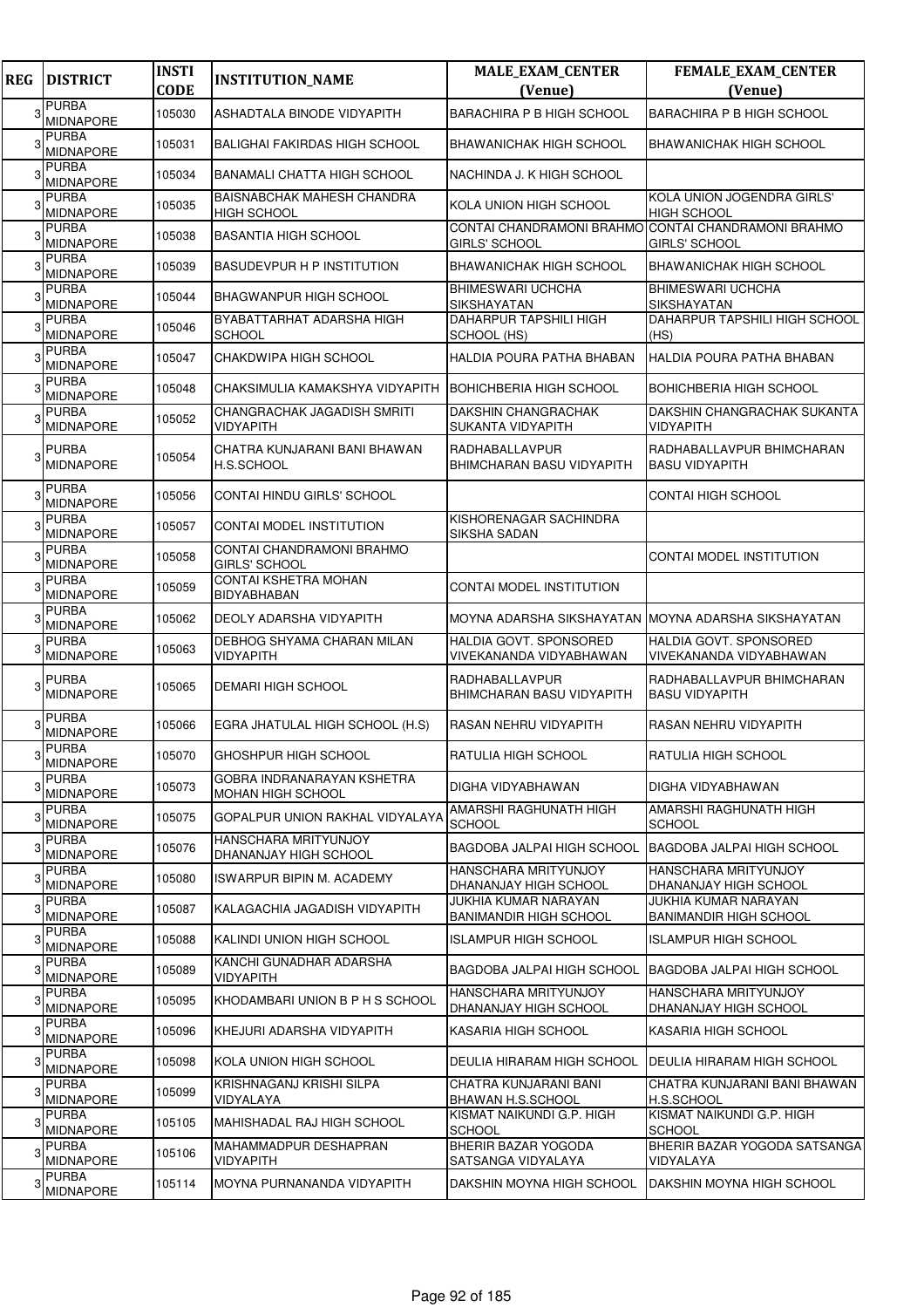| <b>REG</b> | <b>DISTRICT</b>                  | <b>INSTI</b> | <b>INSTITUTION_NAME</b>                                                      | <b>MALE_EXAM_CENTER</b>                                         | <b>FEMALE_EXAM_CENTER</b>                                |
|------------|----------------------------------|--------------|------------------------------------------------------------------------------|-----------------------------------------------------------------|----------------------------------------------------------|
|            | <b>PURBA</b>                     | <b>CODE</b>  | MOYNA VIVEKANANDA KANYA                                                      | (Venue)                                                         | (Venue)<br>DAKSHIN CHANGRACHAK SUKANTA                   |
| 3          | <b>MIDNAPORE</b>                 | 105115       | VIDYAPITH                                                                    |                                                                 | <b>VIDYAPITH</b>                                         |
|            | PURBA<br><b>MIDNAPORE</b>        | 105116       | MUGBERIA GANGADHAR HIGH<br><b>SCHOOL</b>                                     | <b>HARIPUR HIGH SCHOOL</b>                                      | <b>HARIPUR HIGH SCHOOL</b>                               |
|            | PURBA<br><b>MIDNAPORE</b>        | 105117       | NACHINDA J. K HIGH SCHOOL                                                    | KISHORENAGAR SACHINDRA<br>SIKSHA SADAN                          | KISHORENAGAR SACHINDRA<br><b>SIKSHA SADAN</b>            |
|            | <b>PURBA</b><br><b>MIDNAPORE</b> | 105119       | NAIKURI THAKURDAS INSTITUTION                                                | TAMLUK HAMILTON HIGH<br><b>SCHOOL</b>                           | <b>TAMLUK HAMILTON HIGH SCHOOL</b>                       |
|            | <b>PURBA</b><br><b>MIDNAPORE</b> | 105120       | NAIPUR SANTI SUDHA INSTITUTION                                               | AMARSHI RAGHUNATH HIGH<br><b>SCHOOL</b>                         | AMARSHI RAGHUNATH HIGH<br><b>SCHOOL</b>                  |
|            | PURBA<br><b>MIDNAPORE</b>        | 105122       | NANDIGRAM BRAJAMOHAN TEWARY<br>SIKSHANIKETAN                                 | ASHADTALA BINODE VIDYAPITH                                      | ASHADTALA BINODE VIDYAPITH                               |
|            | <b>PURBA</b><br>MIDNAPORE        | 105130       | PANCHROL HIGH SCHOOL                                                         | PANIPARUL MUKTESWAR HIGH<br>SCHOOL                              | PANIPARUL MUKTESWAR HIGH<br><b>SCHOOL</b>                |
|            | PURBA<br>MIDNAPORE               | 105131       | PANIPARUL MUKTESWAR HIGH<br><b>SCHOOL</b>                                    | RASAN NEHRU VIDYAPITH                                           | <b>RASAN NEHRU VIDYAPITH</b>                             |
| 3          | PURBA<br><b>MIDNAPORE</b>        | 105132       | PARBATIPUR PATITPABANI HIGH<br><b>SCHOOL</b>                                 | <b>HALDIA GOVT SPONSORED X</b><br><b>CLASS SECONDARY SCHOOL</b> | HALDIA GOVT SPONSORED X<br><b>CLASS SECONDARY SCHOOL</b> |
|            | <b>PURBA</b><br><b>MIDNAPORE</b> | 105133       | PARAMANANDAPUR JAGANNATH<br><b>INSTITUTION</b>                               | <b>DAKSHIN CHANGRACHAK</b><br>SUKANTA VIDYAPITH                 |                                                          |
|            | <b>PURBA</b><br>MIDNAPORE        | 105135       | RAGHUNATHBARI RAM TARAK HIGH<br><b>SCHOOL</b>                                | PRATAPPORE HIGH SCHOOL                                          | <b>PRATAPPORE HIGH SCHOOL</b>                            |
|            | PURBA<br><b>MIDNAPORE</b>        | 105136       | RAJKUMARI SANTANAMOYEE GIRLS'<br><b>SCHOOL</b>                               |                                                                 | DAHARPUR TAPSHILI HIGH SCHOOL<br>(HS)                    |
|            | <b>PURBA</b><br><b>MIDNAPORE</b> | 105137       | RAMCHANDRAPUR RAISUDDIN HIGH<br><b>SCHOOL</b>                                | DAKSHIN ANUKHA MOKSHADA<br>VIDYABHABAN                          | DAKSHIN ANUKHA MOKSHADA<br>VIDYABHABAN                   |
|            | <b>PURBA</b><br>MIDNAPORE        | 105139       | RAMNAGAR RAO HIGH SCHOOL                                                     | <b>ISLAMPUR HIGH SCHOOL</b>                                     | <b>ISLAMPUR HIGH SCHOOL</b>                              |
|            | <b>PURBA</b><br><b>MIDNAPORE</b> | 105145       | SABAJPUT SAMBODHI SHIKSHATIRTHA MAHISAGOTE SAHID SMIRITI<br>UCHCHA VIDYALAYA | VIDYAMANDIR                                                     | <b>MAHISAGOTE SAHID SMIRITI</b><br>VIDYAMANDIR           |
|            | <b>PURBA</b><br>MIDNAPORE        | 105148       | SATMILE HIGH SCHOOL                                                          | CONTAI MODEL INSTITUTION                                        | CONTAI MODEL INSTITUTION                                 |
|            | <b>PURBA</b><br><b>MIDNAPORE</b> | 105151       | SHYAMSUNDARPUR PATNA HIGH<br><b>SCHOOL</b>                                   | RATULIA HIGH SCHOOL                                             | RATULIA HIGH SCHOOL                                      |
|            | <b>PURBA</b><br><b>MIDNAPORE</b> | 105152       | ST. XAVIER'S SCHOOL                                                          | HALDIA POURA PATHA BHABAN                                       | HALDIA POURA PATHA BHABAN                                |
|            | <b>PURBA</b><br>MIDNAPORE        | 105154       | SRIRAMPUR AGRICULTURAL HIGH<br><b>SCHOOL</b>                                 | DAKSHIN MOYNA HIGH SCHOOL                                       | DAKSHIN MOYNA HIGH SCHOOL                                |
|            | <b>PURBA</b><br><b>MIDNAPORE</b> | 105155       | TAMLUK HAMILTON HIGH SCHOOL                                                  | KULBERIA BHIMDEV ADARSHA<br>VIDYAPITH                           |                                                          |
|            | <b>PURBA</b><br><b>MIDNAPORE</b> | 105156       | TIKRAPARA AMBICA MOYEE HIGH<br><b>SCHOOL</b>                                 | CHAK RASUL INDRA NARAYAN<br>SIKSHANIKETAN                       | CHAK RASUL INDRA NARAYAN<br>SIKSHANIKETAN                |
| 3          | <b>PURBA</b><br><b>MIDNAPORE</b> | 105159       | GEONKHALI HIGH SCHOOL                                                        | MAHISHADAL RAJ HIGH SCHOOL MAHISHADAL RAJ HIGH SCHOOL           |                                                          |
| 3          | <b>PURBA</b><br><b>MIDNAPORE</b> | 105160       | GOPALNAGAR BIHARILAL VIDYAPITH                                               | DEULIA HIRARAM HIGH SCHOOL                                      | <b>DEULIA HIRARAM HIGH SCHOOL</b>                        |
| 3          | <b>PURBA</b><br><b>MIDNAPORE</b> | 105161       | KOLAGHAT THERMAL POWER PLANT<br><b>HIGH SCHOOL</b>                           | KOLA UNION HIGH SCHOOL                                          | KOLA UNION JOGENDRA GIRLS'<br><b>HIGH SCHOOL</b>         |
| 3          | PURBA<br>MIDNAPORE               | 105162       | PANSKURA BRADLEY BIRT HIGH<br><b>SCHOOL</b>                                  | SIDDHA SASHI SRIPATI<br>VIDYABHABAN                             | SIDDHA SASHI SRIPATI<br>VIDYABHABAN                      |
| 3          | <b>PURBA</b><br>MIDNAPORE        | 105164       | HALDIA GOVT. SPONSORED<br>VIVEKANANDA VIDYABHAWAN                            | HALDIA POURA PATHA BHABAN                                       | HALDIA POURA PATHA BHABAN                                |
| З          | PURBA<br>MIDNAPORE               | 105165       | RAJNAGAR PUTPUTIA S.C. HIGH<br><b>SCHOOL</b>                                 | NAIKURI THAKURDAS<br><b>INSTITUTION</b>                         | NAIKURI THAKURDAS INSTITUTION                            |
| 3          | <b>PURBA</b><br>MIDNAPORE        | 105170       | MONOHARPUR BANDHAB HIGH<br><b>SCHOOL</b>                                     | BHERIR BAZAR YOGODA<br>SATSANGA VIDYALAYA                       | BHERIR BAZAR YOGODA SATSANGA<br>VIDYALAYA                |
| 3          | PURBA<br>MIDNAPORE               | 105171       | NEGUA SUNDAR NARAYAN HIGH<br>SCHOOL                                          | PANIPARUL MUKTESWAR HIGH<br>SCHOOL                              | PANIPARUL MUKTESWAR HIGH<br><b>SCHOOL</b>                |
| 3          | <b>PURBA</b><br>MIDNAPORE        | 105173       | RAMNAGAR BALIKA VIDYALAYA                                                    |                                                                 | DEPAL BANESWAR CHARUBALA<br><b>VIDYA MANDIR</b>          |
| 3          | <b>PURBA</b><br>MIDNAPORE        | 105174       | KHARUI UNION HIGH SCHOOL                                                     | <b>HAKOLA HIGH SCHOOL</b>                                       | <b>HAKOLA HIGH SCHOOL</b>                                |
| 3          | <b>PURBA</b><br><b>MIDNAPORE</b> | 105175       | HARIA SIVA PRASAD INSTITUTION                                                | MUGBERIA GANGADHAR HIGH<br><b>SCHOOL</b>                        | MUGBERIA GANGADHAR HIGH<br><b>SCHOOL</b>                 |
|            | PURBA<br>MIDNAPORE               | 105178       | DHULIAPUR PALLEESHREE<br>BANIMANDIR                                          |                                                                 | PANSKURA GIRL'S HIGH SCHOOL PANSKURA GIRL'S HIGH SCHOOL  |
| з          | <b>PURBA</b><br>MIDNAPORE        | 105181       | JAFULY DESHPRAN HIGH SCHOOL                                                  | CHATRA KUNJARANI BANI<br>BHAWAN H.S.SCHOOL                      | CHATRA KUNJARANI BANI BHAWAN<br>H.S.SCHOOL               |
|            | <b>PURBA</b><br>MIDNAPORE        | 105189       | GOPALPUR HIGH SCHOOL                                                         | KISMAT NAIKUNDI G.P. HIGH<br><b>SCHOOL</b>                      | KISMAT NAIKUNDI G.P. HIGH<br><b>SCHOOL</b>               |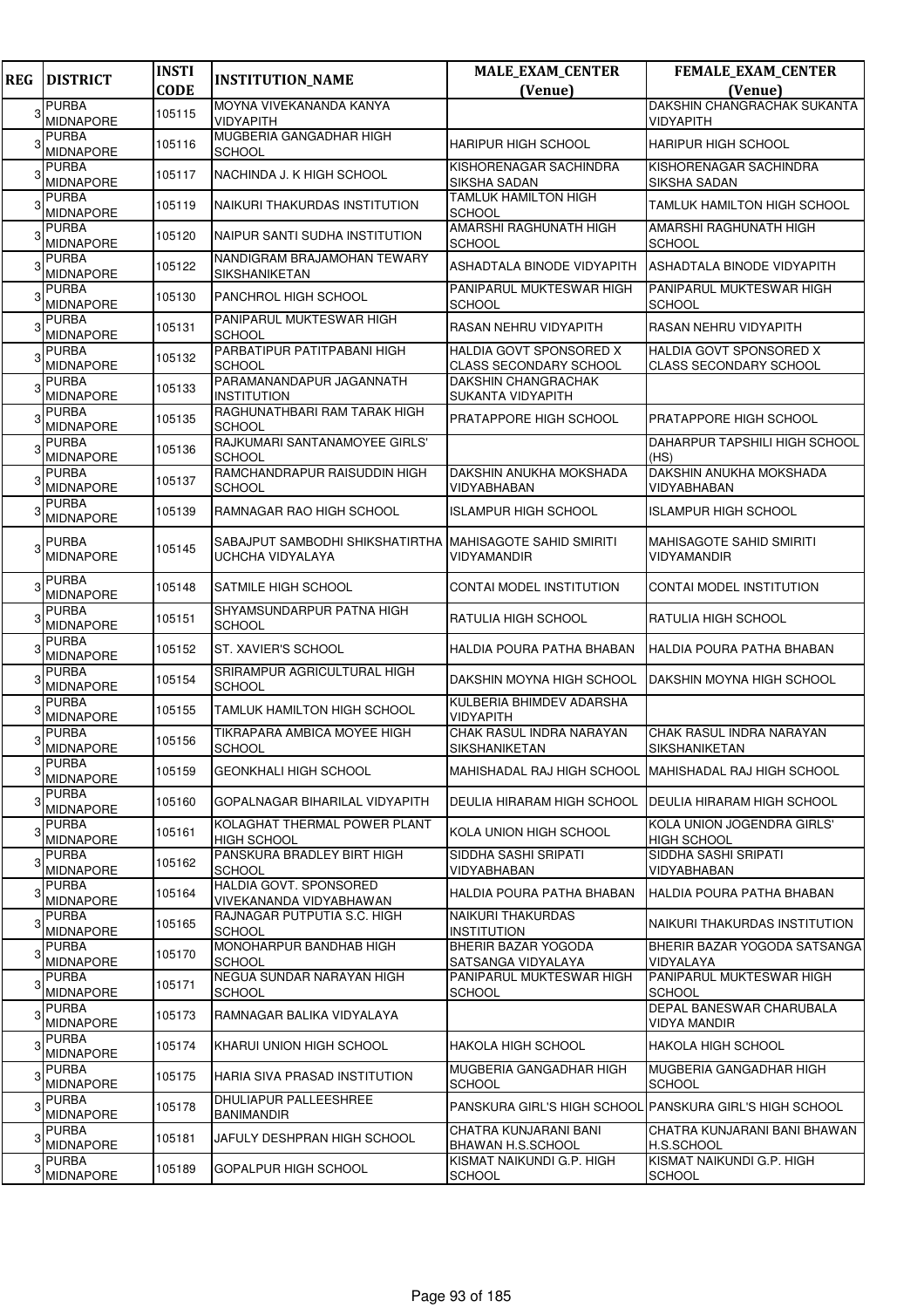| <b>REG</b> | <b>DISTRICT</b>                  | <b>INSTI</b><br><b>CODE</b> | <b>INSTITUTION_NAME</b>                                               | <b>MALE_EXAM_CENTER</b><br>(Venue)                  | <b>FEMALE_EXAM_CENTER</b><br>(Venue)                                        |
|------------|----------------------------------|-----------------------------|-----------------------------------------------------------------------|-----------------------------------------------------|-----------------------------------------------------------------------------|
|            | <b>PURBA</b>                     |                             | <b>ANANTAPUR BANI NIKETAN GIRLS'</b>                                  |                                                     |                                                                             |
| 3          | <b>MIDNAPORE</b>                 | 105190                      | <b>HIGH SCHOOL</b>                                                    |                                                     | NAIKURI THAKURDAS INSTITUTION                                               |
|            | <b>PURBA</b><br><b>MIDNAPORE</b> | 105193                      | <b>CONTAI HIGH SCHOOL</b>                                             | KISHORENAGAR SACHINDRA<br>SIKSHA SADAN              |                                                                             |
|            | <b>PURBA</b><br><b>MIDNAPORE</b> | 105194                      | KELOMAL SANTOSHINI HIGH SCHOOL                                        | <b>TAMLUK HAMILTON HIGH</b><br><b>SCHOOL</b>        | <b>TAMLUK HAMILTON HIGH SCHOOL</b>                                          |
|            | <b>PURBA</b><br>MIDNAPORE        | 105195                      | <b>PARANCHAK SIKSHANIKETAN</b>                                        | HALDIA GOVT SPONSORED X<br>CLASS SECONDARY SCHOOL   | HALDIA GOVT SPONSORED X<br><b>CLASS SECONDARY SCHOOL</b>                    |
|            | <b>PURBA</b><br><b>MIDNAPORE</b> | 105204                      | <b>BASUDEVPUR MAHARAJ NANDAKUMAR</b><br><b>HIGH SCHOOL</b>            | BAGDOBA JALPAI HIGH SCHOOL                          | <b>BAGDOBA JALPAI HIGH SCHOOL</b>                                           |
|            | <b>PURBA</b><br><b>MIDNAPORE</b> | 105206                      | CHHATRI VIVEKANANDA<br>VIDYABHAWAN                                    | EGRA JHATULAL HIGH SCHOOL<br>(H.S)                  | EGRA JHATULAL HIGH SCHOOL<br>(H.S)                                          |
|            | <b>PURBA</b><br><b>MIDNAPORE</b> | 105207                      | RAMCHANDRAPUR BAIKUNTHA<br><b>VIDYAPITH</b>                           | HAKOLA HIGH SCHOOL                                  | <b>HAKOLA HIGH SCHOOL</b>                                                   |
|            | <b>PURBA</b><br><b>MIDNAPORE</b> | 105208                      | <b>RATULIA HIGH SCHOOL</b>                                            |                                                     | PANSKURA GIRL'S HIGH SCHOOL PANSKURA GIRL'S HIGH SCHOOL                     |
|            | <b>PURBA</b><br><b>MIDNAPORE</b> | 105209                      | HALUDBARI HIGH SCHOOL                                                 | KALAGACHIA JAGADISH<br>VIDYAPITH                    | KALAGACHIA JAGADISH VIDYAPITH                                               |
|            | <b>PURBA</b><br><b>MIDNAPORE</b> | 105215                      | DORO KRISHNANAGAR BANI MANDIR                                         | SUTAHATA JANAKALYAN<br><b>SIKSHANIKETAN</b>         | SUTAHATA JANAKALYAN<br><b>SIKSHANIKETAN</b>                                 |
|            | <b>PURBA</b><br><b>MIDNAPORE</b> | 105216                      | <b>BARSUNDRA HIGH SCHOOL</b>                                          | HALDIA GOVT. SPONSORED<br>VIVEKANANDA VIDYABHAWAN   | HALDIA GOVT, SPONSORED<br>VIVEKANANDA VIDYABHAWAN                           |
|            | <b>PURBA</b><br><b>MIDNAPORE</b> | 105218                      | <b>BIDURPUR VIDYANIKETAN</b>                                          | PAHARPUR J.J.ADARSHA<br>VIDYALAYA                   | PAHARPUR J.J.ADARSHA<br>VIDYALAYA                                           |
|            | <b>PURBA</b><br>MIDNAPORE        | 105219                      | DEULIA HIRARAM HIGH SCHOOL                                            | SIDDHA SASHI SRIPATI<br>VIDYABHABAN                 | SIDDHA SASHI SRIPATI<br>VIDYABHABAN                                         |
|            | <b>PURBA</b><br>MIDNAPORE        | 105220                      | BHUPATINAGAR TRILOCHAN HIGH<br><b>SCHOOL</b>                          | PARANCHAK SIKSHANIKETAN                             | PARANCHAK SIKSHANIKETAN                                                     |
|            | <b>PURBA</b><br><b>MIDNAPORE</b> | 105221                      | KALYANCHAK GOURMOHAN<br><b>INSTITUTION</b>                            | <b>BASUDEVPUR MAHARAJ</b><br>NANDAKUMAR HIGH SCHOOL | <b>BASUDEVPUR MAHARAJ</b><br>NANDAKUMAR HIGH SCHOOL                         |
|            | <b>PURBA</b><br><b>MIDNAPORE</b> | 105222                      | <b>TAMLUK HIGH SCHOOL</b>                                             | TAMLUK HAMILTON HIGH<br>SCHOOL                      | TAMLUK HAMILTON HIGH SCHOOL                                                 |
|            | <b>PURBA</b><br><b>MIDNAPORE</b> | 105224                      | GOKULNAGAR G J SIKSHANIKETAN                                          | NANDIGRAM BRAJAMOHAN<br>TEWARY SIKSHANIKETAN        | NANDIGRAM BRAJAMOHAN<br><b>TEWARY SIKSHANIKETAN</b>                         |
|            | <b>PURBA</b><br><b>MIDNAPORE</b> | 105225                      | KAJLAGARH M. S. B. C. M. HIGH<br><b>SCHOOL</b>                        | BHIMESWARI UCHCHA<br>SIKSHAYATAN                    | BHIMESWARI BALIKA VIDYAPITH                                                 |
|            | <b>PURBA</b><br><b>MIDNAPORE</b> | 105227                      | <b>BHOGPUR KENARAM MEMORIAL HIGH</b><br><b>SCHOOL</b>                 | JAFULY DESHPRAN HIGH<br><b>SCHOOL</b>               | JAFULY DESHPRAN HIGH SCHOOL                                                 |
|            | <b>PURBA</b><br><b>MIDNAPORE</b> | 105230                      | CONTAI TOWN RAKHAL CHANDRA<br><b>VIDYAPITH</b>                        | CONTAI HIGH SCHOOL                                  | <b>CONTAI HIGH SCHOOL</b>                                                   |
|            | <b>PURBA</b><br>MIDNAPORE        | 105232                      | <b>BARHAT SAMBHUNATH BANIPITH</b><br>(HIGH SCHOOL)                    | MANGALAMARO MANGALA<br>ACADEMY                      | <b>MANGALAMARO MANGALA</b><br><b>ACADEMY</b>                                |
|            | <b>PURBA</b><br><b>MIDNAPORE</b> | 105233                      | BHIMESWARI UCHCHA SIKSHAYATAN                                         | <b>MANGALAMARO MANGALA</b><br><b>ACADEMY</b>        | MANGALAMARO MANGALA<br><b>ACADEMY</b>                                       |
| 3          | <b>PURBA</b><br>MIDNAPORE        | 105235                      | <b>BAJARPORE RAMKRISHNA HIGH</b><br><b>SCHOOL</b>                     | HARIPUR HIGH SCHOOL                                 | HARIPUR HIGH SCHOOL                                                         |
|            | <b>PURBA</b><br><b>MIDNAPORE</b> | 105239                      | AJAYA ANNADA VIDYAMANDIR                                              | KALAGACHIA JAGADISH<br>VIDYAPITH                    | KALAGACHIA JAGADISH VIDYAPITH                                               |
|            | <b>PURBA</b><br><b>MIDNAPORE</b> | 105240                      | KAKGECHIA SATYANARAYAN HIGH<br><b>SCHOOL H S</b>                      | <b>TAMLUK HAMILTON HIGH</b><br>SCHOOL               | TAMLUK HAMILTON HIGH SCHOOL                                                 |
|            | <b>PURBA</b><br>MIDNAPORE        | 105241                      | <b>ISMALICHAK MOYNA YOGODA</b><br>SATSANGHA BRAHMACHARYA<br>VIDYALAYA | MOYNA ADARSHA SIKSHAYATAN                           |                                                                             |
|            | <b>PURBA</b><br><b>MIDNAPORE</b> | 105242                      | PURBA CHILKA LALCHAND HIGH<br><b>SCHOOL</b>                           | PRATAPPORE HIGH SCHOOL                              | PRATAPPORE HIGH SCHOOL                                                      |
| 3          | <b>PURBA</b><br><b>MIDNAPORE</b> | 105243                      | LAKSHYA HIGH SCHOOL                                                   | PARANCHAK SIKSHANIKETAN                             | PARANCHAK SIKSHANIKETAN                                                     |
|            | PURBA<br><b>MIDNAPORE</b>        | 105247                      | KISHORENAGAR SACHINDRA SIKSHA<br>SADAN                                | CONTAI MODEL INSTITUTION                            | CONTAI MODEL INSTITUTION                                                    |
|            | <b>PURBA</b><br>MIDNAPORE        | 105248                      | NAMAL KALIPRASAD VIDYAPITH                                            | GIRLS' SCHOOL                                       | CONTAI CHANDRAMONI BRAHMO CONTAI CHANDRAMONI BRAHMO<br><b>GIRLS' SCHOOL</b> |
|            | PURBA<br>MIDNAPORE               | 105249                      | <b>BHOWANICHAK AGHORECHAND HIGH</b><br>SCHOOL (H.S.)                  | BASANTIA HIGH SCHOOL                                | <b>BASANTIA HIGH SCHOOL</b>                                                 |
|            | PURBA<br><b>MIDNAPORE</b>        | 105257                      | AMARSHI RAGHUNATH HIGH SCHOOL                                         | BHIMESWARI UCHCHA<br>SIKSHAYATAN                    | BHIMESWARI BALIKA VIDYAPITH                                                 |
|            | <b>PURBA</b><br>MIDNAPORE        | 105258                      | YOGODA SATSANGHA PALPARA<br><b>BALIKA VIDYALAYA</b>                   |                                                     | MANGALAMARO MANGALA<br><b>ACADEMY</b>                                       |
|            | <b>PURBA</b><br><b>MIDNAPORE</b> | 105260                      | <b>BAHIRI BRADLEY BIRT HIGH SCHOOL</b>                                | NACHINDA J. K HIGH SCHOOL                           | NACHINDA J.K GIRLS HIGH SCHOOL                                              |
|            | <b>PURBA</b><br><b>MIDNAPORE</b> | 105262                      | <b>BAJITPUR SARADAMANI BALIKA</b><br>VIDYALAYA                        |                                                     | PARANCHAK SIKSHANIKETAN                                                     |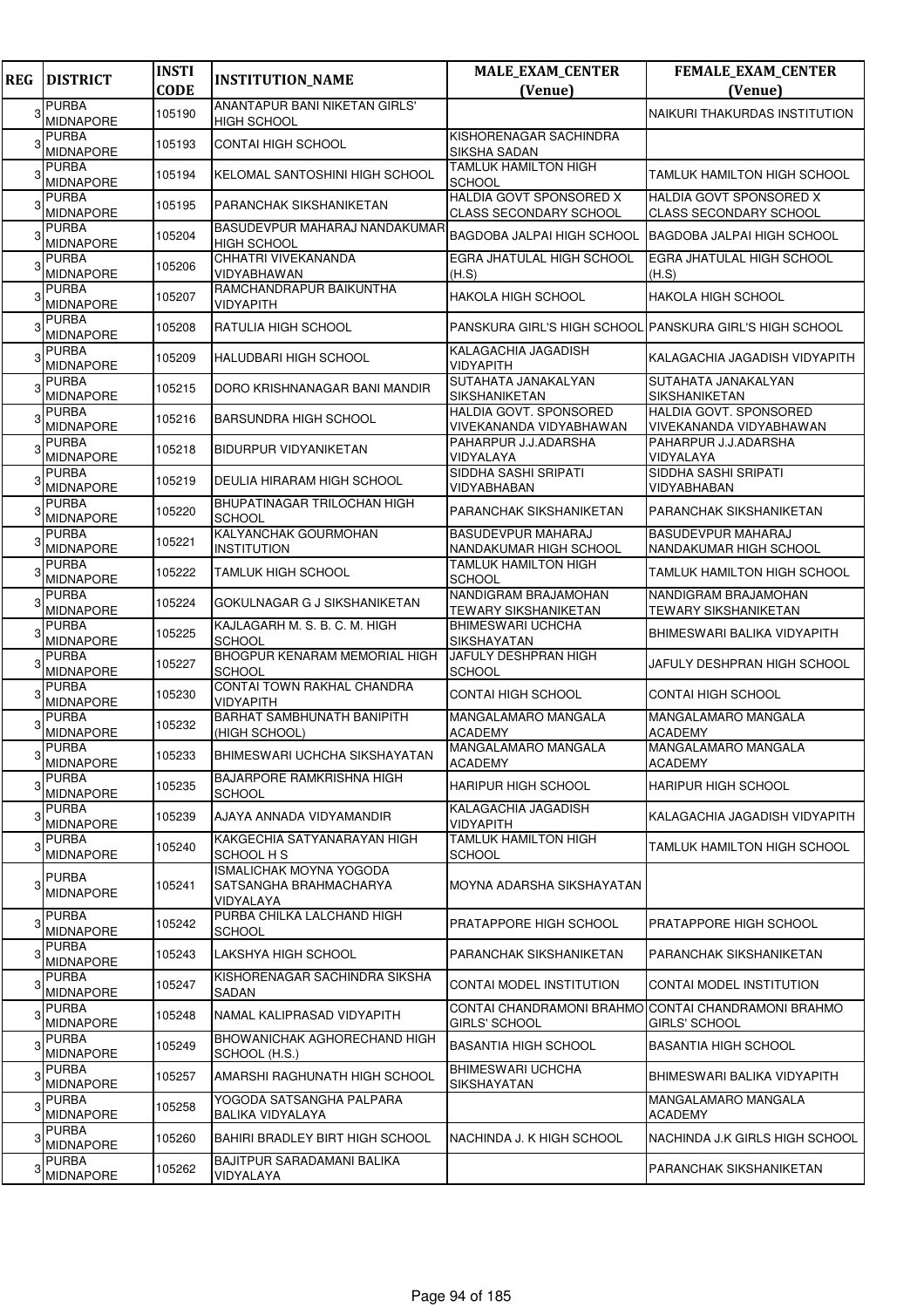| <b>REG</b> | <b>DISTRICT</b>                  | <b>INSTI</b><br><b>CODE</b> | <b>INSTITUTION_NAME</b>                             | <b>MALE_EXAM_CENTER</b><br>(Venue)                    | FEMALE_EXAM_CENTER<br>(Venue)                                |
|------------|----------------------------------|-----------------------------|-----------------------------------------------------|-------------------------------------------------------|--------------------------------------------------------------|
|            | <b>PURBA</b>                     |                             |                                                     | <b>BHUPATINAGAR TRILOCHAN</b>                         | BHUPATINAGAR TRILOCHAN HIGH                                  |
|            | <b>MIDNAPORE</b>                 | 105263                      | KUKRAHATI HIGH SCHOOL                               | <b>HIGH SCHOOL</b>                                    | <b>SCHOOL</b>                                                |
|            | <b>PURBA</b><br><b>MIDNAPORE</b> | 105264                      | SUTAHATA LABANYA PRAVA BALIKA<br>VIDYALAYA          |                                                       | PARANCHAK SIKSHANIKETAN                                      |
|            | <b>PURBA</b><br><b>MIDNAPORE</b> | 105265                      | KUMARPUR HATESWAR HIGH SCHOOL<br>(H.S.)             | <b>RATULIA HIGH SCHOOL</b>                            | <b>RATULIA HIGH SCHOOL</b>                                   |
|            | <b>PURBA</b><br><b>MIDNAPORE</b> | 105266                      | PRATAPPORE HIGH SCHOOL                              |                                                       | PANSKURA GIRL'S HIGH SCHOOL PANSKURA GIRL'S HIGH SCHOOL      |
|            | <b>PURBA</b><br><b>MIDNAPORE</b> | 105267                      | KESHABPUR BHABATARAN BANI<br><b>MANDIR</b>          | <b>BASUDEVPUR MAHARAJ</b><br>NANDAKUMAR HIGH SCHOOL   | BASUDEVPUR MAHARAJ<br>NANDAKUMAR HIGH SCHOOL                 |
|            | <b>PURBA</b><br><b>MIDNAPORE</b> | 105268                      | AMDABAD HIGH SCHOOL                                 | <b>BARACHIRA P B HIGH SCHOOL</b>                      | <b>BARACHIRA P B HIGH SCHOOL</b>                             |
|            | <b>PURBA</b><br><b>MIDNAPORE</b> | 105269                      | CHOWKHALI HIGH SCHOOL                               | <b>BOROJ HIGH SCHOOL</b>                              | <b>BOROJ HIGH SCHOOL</b>                                     |
|            | <b>PURBA</b><br><b>MIDNAPORE</b> | 105270                      | SIMULBERIA JOGENDRA VIDYAPITH                       | <b>BHUPATINAGAR TRILOCHAN</b><br><b>HIGH SCHOOL</b>   | BHUPATINAGAR TRILOCHAN HIGH<br><b>SCHOOL</b>                 |
|            | <b>PURBA</b><br><b>MIDNAPORE</b> | 105271                      | YOGODA SATSANGA PALPARA<br>VIDYALAYA                | MANGALAMARO MANGALA<br><b>ACADEMY</b>                 |                                                              |
|            | <b>PURBA</b><br><b>MIDNAPORE</b> | 105273                      | GANESWARPUR D.H. HIGH SCHOOL                        | <b>BHAWANICHAK HIGH SCHOOL</b>                        | BHAWANICHAK HIGH SCHOOL                                      |
|            | <b>PURBA</b><br>MIDNAPORE        | 105274                      | REAPARA SREE SIDDHANATH BALIKA<br>VIDYAMANDIR       |                                                       | HANSCHARA MRITYUNJOY<br>DHANANJAY HIGH SCHOOL                |
|            | <b>PURBA</b><br><b>MIDNAPORE</b> | 105275                      | BHUPATINAGAR KANYA VIDYALAYA                        |                                                       | JUKHIA KUMAR NARAYAN<br><b>BANIMANDIR HIGH SCHOOL</b>        |
|            | <b>PURBA</b><br><b>MIDNAPORE</b> | 105276                      | SAFIABAD SITAL PRASAD<br>VIDYAMANDIR                | <b>BASANTIA HIGH SCHOOL</b>                           | <b>BASANTIA HIGH SCHOOL</b>                                  |
|            | <b>PURBA</b><br>MIDNAPORE        | 105282                      | KHANYADIHI P K HIGHER SECONDARY<br><b>SCHOOL</b>    | <b>DEULIA HIRARAM HIGH SCHOOL</b>                     | <b>DEULIA HIRARAM HIGH SCHOOL</b>                            |
|            | <b>PURBA</b><br><b>MIDNAPORE</b> | 105284                      | GOPALNAGAR KALIPRASANNA KERR<br><b>INSTITUTION</b>  | KOLA UNION HIGH SCHOOL                                | KOLA UNION HIGH SCHOOL                                       |
|            | <b>PURBA</b><br><b>MIDNAPORE</b> | 105285                      | SIDDHA SASHI SRIPATI VIDYABHABAN                    | KOLA UNION HIGH SCHOOL                                | KOLA UNION JOGENDRA GIRLS'<br><b>HIGH SCHOOL</b>             |
|            | <b>PURBA</b><br><b>MIDNAPORE</b> | 105293                      | BARABANTALIA HIGH SCHOOL                            | CONTAI HINDU GIRLS' SCHOOL                            | CONTAI HINDU GIRLS' SCHOOL                                   |
|            | <b>PURBA</b><br><b>MIDNAPORE</b> | 105295                      | ASTICHAK SURENDRA JOGENDRA<br>VIDYAPITH             | PAHARPUR J.J.ADARSHA<br>VIDYALAYA                     | PAHARPUR J.J.ADARSHA<br>VIDYALAYA                            |
|            | <b>PURBA</b><br><b>MIDNAPORE</b> | 105296                      | MAHAMMADPUR SIBNARAYAN<br><b>SIKSHAYATAN</b>        | ASHADTALA BINODE VIDYAPITH                            | ASHADTALA BINODE VIDYAPITH                                   |
|            | <b>PURBA</b><br><b>MIDNAPORE</b> | 105297                      | CONTAI RAHAMANIA HIGH MADRASAH                      | KISHORENAGAR SACHINDRA<br>SIKSHA SADAN                | KISHORENAGAR SACHINDRA<br>SIKSHA SADAN                       |
|            | <b>PURBA</b><br><b>MIDNAPORE</b> | 105298                      | <b>HAKOLA HIGH SCHOOL</b>                           | JAFULY DESHPRAN HIGH<br><b>SCHOOL</b>                 | JAFULY DESHPRAN HIGH SCHOOL                                  |
|            | <b>PURBA</b><br><b>MIDNAPORE</b> | 105322                      | CHANSERPUR HIGH SCHOOL                              | <b>NAIKURI THAKURDAS</b><br><b>INSTITUTION</b>        | NAIKURI THAKURDAS INSTITUTION                                |
|            | <b>PURBA</b><br><b>MIDNAPORE</b> | 105323                      | <b>BALLUK BINAPANI GIRLS' HIGH</b><br><b>SCHOOL</b> |                                                       | CHATRA KUNJARANI BANI BHAWAN<br>H.S.SCHOOL                   |
| 3          | <b>PURBA</b><br><b>MIDNAPORE</b> | 105324                      | PARAMANANDAPUR RAMANATH<br>VIDYAPITH                | SIDDHA SASHI SRIPATI<br>VIDYABHABAN                   | SIDDHA SASHI SRIPATI<br>VIDYABHABAN                          |
| 3          | <b>PURBA</b><br><b>MIDNAPORE</b> | 105325                      | KURPAI HIGH SCHOOL                                  | KULBERIA BHIMDEV ADARSHA<br><b>VIDYAPITH</b>          | KULBERIA BHIMDEV ADARSHA<br><b>VIDYAPITH</b>                 |
|            | <b>PURBA</b><br><b>MIDNAPORE</b> | 105326                      | MANIKJORE KAMINI KUMARI HIGH<br><b>SCHOOL</b>       | MUGBERIA GANGADHAR HIGH<br><b>SCHOOL</b>              | MUGBERIA GANGADHAR HIGH<br><b>SCHOOL</b>                     |
| 3          | <b>PURBA</b><br><b>MIDNAPORE</b> | 105328                      | <b>BHAWANICHAK HIGH SCHOOL</b>                      | <b>EGRA JHATULAL HIGH SCHOOL</b><br>(H.S)             | EGRA JHATULAL HIGH SCHOOL<br>(H.S)                           |
|            | <b>PURBA</b><br><b>MIDNAPORE</b> | 105329                      | EGRA SWARNAMOYEE GIRLS' HIGH<br><b>SCHOOL</b>       |                                                       | RASAN NEHRU VIDYAPITH                                        |
|            | <b>PURBA</b><br><b>MIDNAPORE</b> | 105330                      | SHIPUR KESHABESWAR HIGH SCHOOL                      | PANIPARUL MUKTESWAR HIGH<br><b>SCHOOL</b>             | PANIPARUL MUKTESWAR HIGH<br><b>SCHOOL</b>                    |
|            | <b>PURBA</b><br><b>MIDNAPORE</b> | 105331                      | HALDIA POURA PATHA BHABAN                           | <b>BARSUNDRA HIGH SCHOOL</b>                          | <b>BARSUNDRA HIGH SCHOOL</b>                                 |
| 3          | <b>PURBA</b><br><b>MIDNAPORE</b> | 105332                      | RATNALI ADARSHA BALIKA VIDYALAYA                    |                                                       | RADHABALLAVPUR BHIMCHARAN<br><b>BASU VIDYAPITH</b>           |
| 3          | <b>PURBA</b><br><b>MIDNAPORE</b> | 105337                      | BATTALA ANANDAMOYEE HIGH<br><b>SCHOOL</b>           | DEPAL BANESWAR CHARUBALA<br><b>VIDYA MANDIR</b>       | DEPAL BANESWAR CHARUBALA<br>VIDYA MANDIR                     |
|            | <b>PURBA</b><br><b>MIDNAPORE</b> | 105338                      | SADI R N HIGH SCHOOL                                | DEPAL BANESWAR CHARUBALA<br><b>VIDYA MANDIR</b>       | <b>DEPAL BANESWAR CHARUBALA</b><br>VIDYA MANDIR              |
| 3          | <b>PURBA</b><br><b>MIDNAPORE</b> | 105339                      | <b>MANDAR HIGH SCHOOL</b>                           | RAMNAGAR RAO HIGH SCHOOL                              | RAMNAGAR RAO HIGH SCHOOL                                     |
| 3          | <b>PURBA</b><br><b>MIDNAPORE</b> | 105340                      | NEKURSUNI KRISHI SILPA SIKSHA<br>SADAN              | CHAK RASUL INDRA NARAYAN<br><b>SIKSHANIKETAN</b>      | CHAK RASUL INDRA NARAYAN<br><b>SIKSHANIKETAN</b>             |
|            | <b>PURBA</b><br><b>MIDNAPORE</b> | 105341                      | <b>HARIPUR HIGH SCHOOL</b>                          | JUKHIA KUMAR NARAYAN<br><b>BANIMANDIR HIGH SCHOOL</b> | <b>JUKHIA KUMAR NARAYAN</b><br><b>BANIMANDIR HIGH SCHOOL</b> |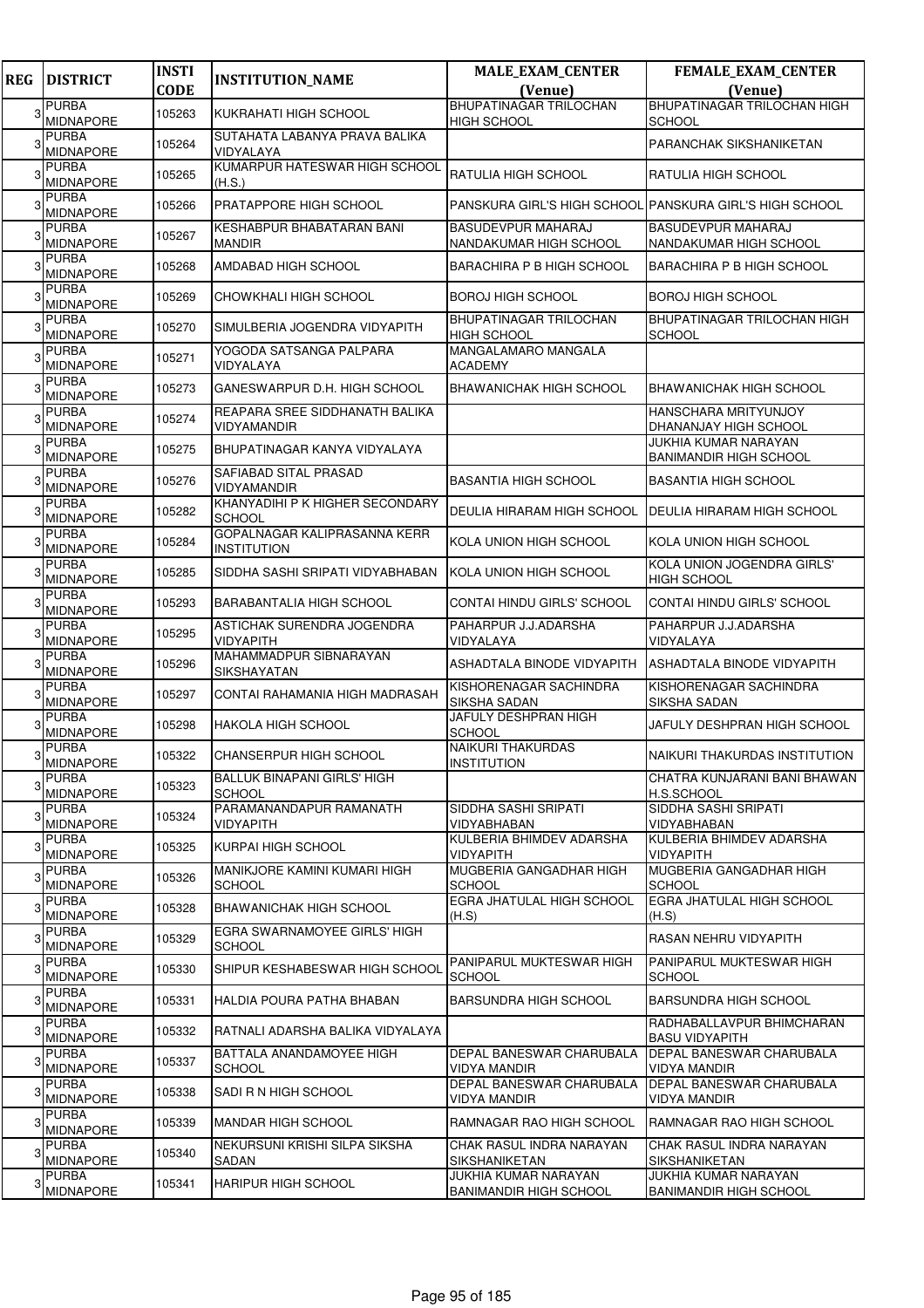| <b>REG</b> | <b>DISTRICT</b>                  | <b>INSTI</b><br><b>CODE</b> | <b>INSTITUTION_NAME</b>                                       | <b>MALE_EXAM_CENTER</b><br>(Venue)                                            | <b>FEMALE_EXAM_CENTER</b><br>(Venue)                          |
|------------|----------------------------------|-----------------------------|---------------------------------------------------------------|-------------------------------------------------------------------------------|---------------------------------------------------------------|
| 3          | <b>PURBA</b><br><b>MIDNAPORE</b> | 105342                      | DAKSHIN KASIMNAGAR HIGH SCHOOL                                | <b>BARSUNDRA HIGH SCHOOL</b>                                                  | <b>BARSUNDRA HIGH SCHOOL</b>                                  |
|            | <b>PURBA</b><br><b>MIDNAPORE</b> | 105343                      | (H.S.)<br>DAKSHIN NARIKELDA DESHBANDHU<br><b>VIDYAPITH</b>    | KULBERIA BHIMDEV ADARSHA<br>VIDYAPITH                                         | KULBERIA BHIMDEV ADARSHA<br><b>VIDYAPITH</b>                  |
|            | PURBA<br><b>MIDNAPORE</b>        | 105344                      | RAM GOPALCHAK BHARATI<br>VIDYAMANDIR                          | HALDIA POURA PATHA BHABAN                                                     | HALDIA POURA PATHA BHABAN                                     |
|            | <b>PURBA</b><br><b>MIDNAPORE</b> | 105345                      | GOBINDACHAK SRIDURGA HIGH<br><b>SCHOOL</b>                    | JUKHIA KUMAR NARAYAN                                                          | JUKHIA KUMAR NARAYAN<br><b>BANIMANDIR HIGH SCHOOL</b>         |
|            | <b>PURBA</b>                     | 105347                      | DAKSHIN MOYNA HIGH SCHOOL                                     | BANIMANDIR HIGH SCHOOL<br>MOYNA ADARSHA SIKSHAYATAN MOYNA ADARSHA SIKSHAYATAN |                                                               |
|            | <b>MIDNAPORE</b><br><b>PURBA</b> | 105348                      | GOBINDANAGAR MUSLIM HIGH                                      | RATULIA HIGH SCHOOL                                                           | IRATULIA HIGH SCHOOL                                          |
|            | <b>MIDNAPORE</b><br><b>PURBA</b> |                             | <b>SCHOOL</b>                                                 |                                                                               |                                                               |
|            | MIDNAPORE<br><b>PURBA</b>        | 105349                      | DHANYASRI K C HIGH SCHOOL                                     | ISWARPUR BIPIN M. ACADEMY                                                     | <b>ISWARPUR BIPIN M. ACADEMY</b>                              |
|            | <b>MIDNAPORE</b><br><b>PURBA</b> | 105350                      | MAJILAPORE BIRENDRA VIDYAPITH<br>PICHHABANI BANI NIKETAN HIGH | CONTAI HINDU GIRLS' SCHOOL<br>MAHISAGOTE SAHID SMIRITI                        | CONTAI HINDU GIRLS' SCHOOL<br><b>MAHISAGOTE SAHID SMIRITI</b> |
|            | <b>MIDNAPORE</b>                 | 105351                      | <b>SCHOOL</b>                                                 | VIDYAMANDIR                                                                   | <b>VIDYAMANDIR</b>                                            |
|            | <b>PURBA</b><br><b>MIDNAPORE</b> | 105352                      | <b>DERIACHAK SRI AUROBINDA</b><br>VIDYAMATH                   | JAFULY DESHPRAN HIGH<br>SCHOOL                                                | JAFULY DESHPRAN HIGH SCHOOL                                   |
|            | <b>PURBA</b><br>MIDNAPORE        | 105353                      | <b>GOBINDAPUR HIGH SCHOOL</b>                                 | HAKOLA HIGH SCHOOL                                                            | <b>HAKOLA HIGH SCHOOL</b>                                     |
|            | <b>PURBA</b><br><b>MIDNAPORE</b> | 105354                      | KAKHARDA RAMKRISHNA HIGH<br><b>SCHOOL</b>                     | CHATRA KUNJARANI BANI<br>BHAWAN H.S.SCHOOL                                    | CHATRA KUNJARANI BANI BHAWAN<br>H.S.SCHOOL                    |
|            | <b>PURBA</b><br><b>MIDNAPORE</b> | 105355                      | KARAK SACHINDRA SMRITI HIGH<br><b>SCHOOL</b>                  | BAGDOBA JALPAI HIGH SCHOOL                                                    | <b>BAGDOBA JALPAI HIGH SCHOOL</b>                             |
|            | <b>PURBA</b><br>MIDNAPORE        | 105356                      | PORACHINGRA GOBARDHAN ADARSHA<br><b>VIDYAPITH</b>             | <b>HARIA SIVA PRASAD</b><br><b>INSTITUTION</b>                                | HARIA SIVA PRASAD INSTITUTION                                 |
|            | <b>PURBA</b><br><b>MIDNAPORE</b> | 105357                      | MAHISAGOTE SAHID SMIRITI<br>VIDYAMANDIR                       | CONTAI HINDU GIRLS' SCHOOL                                                    | CONTAI HINDU GIRLS' SCHOOL                                    |
|            | <b>PURBA</b><br><b>MIDNAPORE</b> | 105358                      | <b>BARSUKLAL CHAK HIGH SCHOOL</b>                             | <b>BARSUNDRA HIGH SCHOOL</b>                                                  | <b>BARSUNDRA HIGH SCHOOL</b>                                  |
|            | <b>PURBA</b><br><b>MIDNAPORE</b> | 105359                      | BODHRA PANTHESWARI HIGH SCHOOL RAMNAGAR RAO HIGH SCHOOL       |                                                                               | RAMNAGAR RAO HIGH SCHOOL                                      |
|            | <b>PURBA</b><br><b>MIDNAPORE</b> | 105360                      | <b>BIBHISHAN PUR HIGH SCHOOL</b>                              | MANGALAMARO MANGALA<br>ACADEMY                                                | MANGALAMARO MANGALA<br><b>ACADEMY</b>                         |
|            | <b>PURBA</b><br><b>MIDNAPORE</b> | 105361                      | JOYNAGAR HIGH SCHOOL                                          | HALDIA GOVT SPONSORED X<br>CLASS SECONDARY SCHOOL                             | HALDIA GOVT SPONSORED X<br><b>CLASS SECONDARY SCHOOL</b>      |
|            | <b>PURBA</b><br><b>MIDNAPORE</b> | 105362                      | KANDAPASARA DESAPRAN HIGH<br><b>SCHOOL</b>                    | BOROJ HIGH SCHOOL                                                             | <b>BOROJ HIGH SCHOOL</b>                                      |
|            | <b>PURBA</b><br><b>MIDNAPORE</b> | 105363                      | <b>BAR AMRITBERIA HIGH SCHOOL</b>                             | KISMAT NAIKUNDI G.P. HIGH<br><b>SCHOOL</b>                                    | KISMAT NAIKUNDI G.P. HIGH<br><b>SCHOOL</b>                    |
|            | <b>PURBA</b><br><b>MIDNAPORE</b> | 105364                      | RAJARAM CHAK SIKSHA NIKETAN                                   | NANDIGRAM BRAJAMOHAN<br>TEWARY SIKSHANIKETAN                                  | NANDIGRAM BRAJAMOHAN<br><b>TEWARY SIKSHANIKETAN</b>           |
|            | <b>PURBA</b><br><b>MIDNAPORE</b> | 105365                      | MAHISHADAL GAYESWARI GIRLS' HIGH<br>SCHOOL (H.S.)             |                                                                               | <b>MAHISHADAL RAJ HIGH SCHOOL</b>                             |
| 3          | <b>PURBA</b><br><b>MIDNAPORE</b> | 105366                      | SAMSABAD DHANYAKHOLA VIDYAPITH                                | NANDIGRAM BRAJAMOHAN<br><b>TEWARY SIKSHANIKETAN</b>                           | NANDIGRAM BRAJAMOHAN<br><b>TEWARY SIKSHANIKETAN</b>           |
| 3          | <b>PURBA</b><br>MIDNAPORE        | 105375                      | DEPAL BANESWAR CHARUBALA VIDYA<br><b>MANDIR</b>               | RAMNAGAR RAO HIGH SCHOOL                                                      | RAMNAGAR RAO HIGH SCHOOL                                      |
|            | <b>PURBA</b><br><b>MIDNAPORE</b> | 105380                      | <b>ISLAMPUR HIGH SCHOOL</b>                                   | MAHISAGOTE SAHID SMIRITI<br>VIDYAMANDIR                                       | <b>MAHISAGOTE SAHID SMIRITI</b><br><b>VIDYAMANDIR</b>         |
| 3          | <b>PURBA</b><br><b>MIDNAPORE</b> | 105381                      | SARPAI MODEL INSTITUTION                                      | NACHINDA J. K HIGH SCHOOL                                                     | NACHINDA J.K GIRLS HIGH SCHOOL                                |
|            | <b>PURBA</b><br><b>MIDNAPORE</b> | 105382                      | DIBAKARPUR HIGH SCHOOL                                        | HANSCHARA MRITYUNJOY<br>DHANANJAY HIGH SCHOOL                                 | HANSCHARA MRITYUNJOY<br>DHANANJAY HIGH SCHOOL                 |
|            | <b>PURBA</b><br><b>MIDNAPORE</b> | 105385                      | GOKULNAGAR TRILOCHAN VIDYAPITH                                | DAKSHIN CHANGRACHAK<br>SUKANTA VIDYAPITH                                      | DAKSHIN CHANGRACHAK SUKANTA<br><b>VIDYAPITH</b>               |
|            | PURBA<br><b>MIDNAPORE</b>        | 105386                      | CHANDANPUR ANANDA INSTITUTION                                 | TIKRAPARA AMBICA MOYEE                                                        | TIKRAPARA AMBICA MOYEE HIGH                                   |
|            | PURBA                            | 105387                      | CHAK RASUL INDRA NARAYAN                                      | <b>HIGH SCHOOL</b><br>MUGBERIA GANGADHAR HIGH                                 | <b>SCHOOL</b><br>MUGBERIA GANGADHAR HIGH                      |
|            | <b>MIDNAPORE</b><br><b>PURBA</b> | 105388                      | SIKSHANIKETAN<br>RASAN NEHRU VIDYAPITH                        | SCHOOL<br>EGRA JHATULAL HIGH SCHOOL                                           | <b>SCHOOL</b><br>EGRA JHATULAL HIGH SCHOOL                    |
|            | <b>MIDNAPORE</b><br><b>PURBA</b> | 105394                      | MIRJANAGAR ARONGKIARANA                                       | (H.S)<br>MOYNA ADARSHA SIKSHAYATAN MOYNA ADARSHA SIKSHAYATAN                  | (H.S)                                                         |
| 3          | <b>MIDNAPORE</b><br><b>PURBA</b> | 105401                      | JOGYESWAR SMRITI VIDYAPITH<br>MARISHDA BIJOY KRISHNA JAGRIHI  | CONTAI HINDU GIRLS' SCHOOL                                                    | CONTAI HINDU GIRLS' SCHOOL                                    |
| 3          | <b>MIDNAPORE</b><br><b>PURBA</b> | 105402                      | <b>BANIPITH</b><br>ASNAN HIGH SCHOOL                          | MOYNA ADARSHA SIKSHAYATAN  MOYNA ADARSHA SIKSHAYATAN                          |                                                               |
|            | <b>MIDNAPORE</b><br><b>PURBA</b> |                             |                                                               | PAHARPUR J.J.ADARSHA                                                          | PAHARPUR J.J.ADARSHA                                          |
|            | <b>MIDNAPORE</b>                 | 105406                      | ANALBERIA HIGH SCHOOL                                         | VIDYALAYA                                                                     | VIDYALAYA                                                     |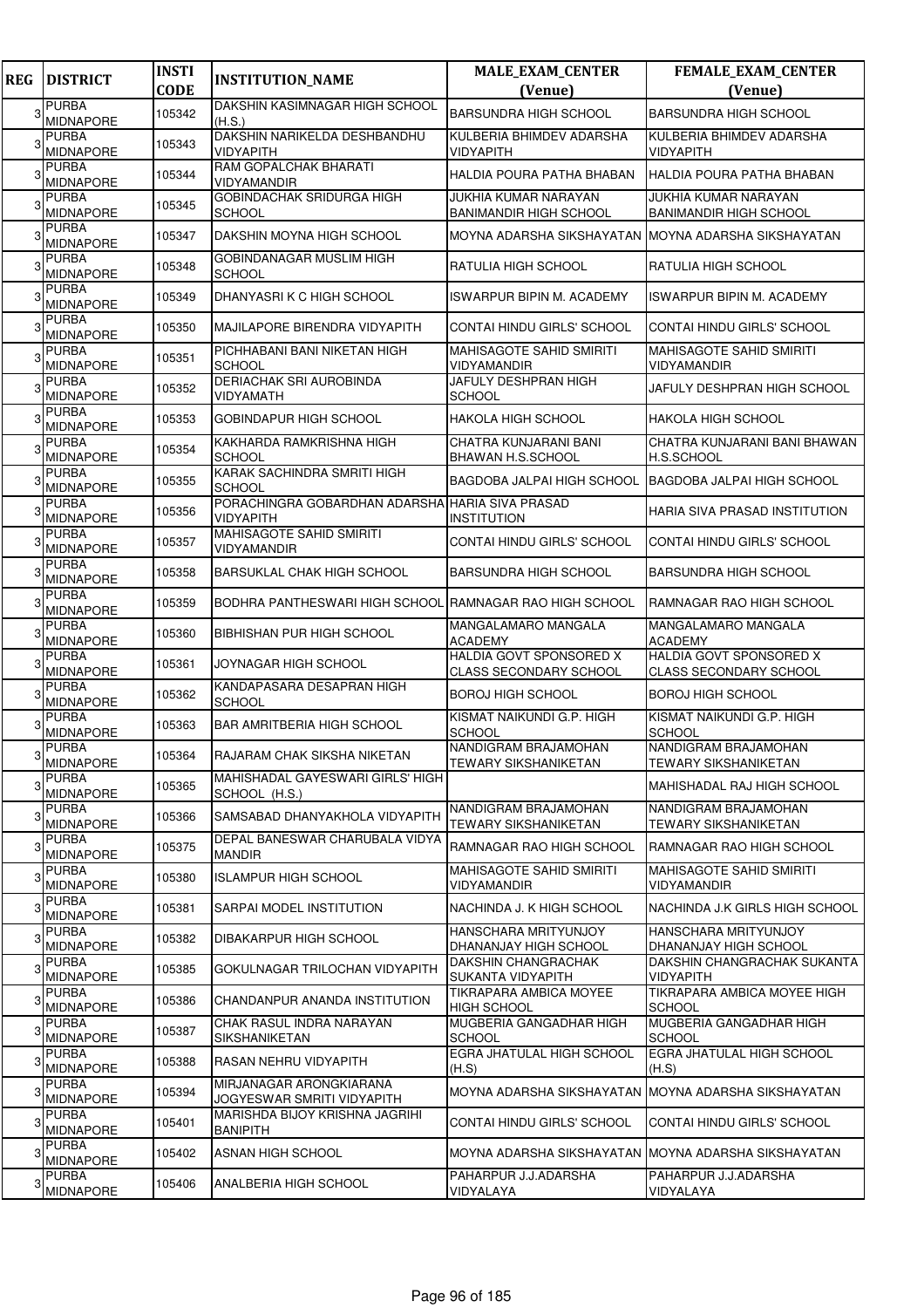| <b>REG</b> | <b>DISTRICT</b>                  | <b>INSTI</b> | <b>INSTITUTION_NAME</b>                                 | <b>MALE_EXAM_CENTER</b>                                  | FEMALE_EXAM_CENTER                                       |
|------------|----------------------------------|--------------|---------------------------------------------------------|----------------------------------------------------------|----------------------------------------------------------|
|            |                                  | <b>CODE</b>  |                                                         | (Venue)                                                  | (Venue)<br><b>MAHISAGOTE SAHID SMIRITI</b>               |
| 3          | <b>PURBA</b><br><b>MIDNAPORE</b> | 105407       | KHALISABHANGA HIGH SCHOOL                               | <b>MAHISAGOTE SAHID SMIRITI</b><br>VIDYAMANDIR           | <b>VIDYAMANDIR</b>                                       |
|            | <b>PURBA</b><br>MIDNAPORE        | 105415       | PATASPUR HAROCHARAN VIDYAPITH                           | TIKRAPARA AMBICA MOYEE<br><b>HIGH SCHOOL</b>             | TIKRAPARA AMBICA MOYEE HIGH<br><b>SCHOOL</b>             |
|            | <b>PURBA</b><br><b>MIDNAPORE</b> | 105416       | KALAI GOBARDHAN HIGH SCHOOL                             | PRATAPPORE HIGH SCHOOL                                   | PRATAPPORE HIGH SCHOOL                                   |
|            | <b>PURBA</b><br><b>MIDNAPORE</b> | 105417       | NARAYANCHAK HIGH SCHOOL                                 | ASHADTALA BINODE VIDYAPITH                               | ASHADTALA BINODE VIDYAPITH                               |
|            | <b>PURBA</b><br><b>MIDNAPORE</b> | 105418       | GHORAGHATA ADARSHA HIGH<br><b>SCHOOL</b>                | <b>BASANTIA HIGH SCHOOL</b>                              | <b>BASANTIA HIGH SCHOOL</b>                              |
|            | <b>PURBA</b><br><b>MIDNAPORE</b> | 105419       | <b>HALDIA HIGH SCHOOL</b>                               | HALDIA GOVT SPONSORED X<br><b>CLASS SECONDARY SCHOOL</b> | HALDIA GOVT SPONSORED X<br><b>CLASS SECONDARY SCHOOL</b> |
|            | <b>PURBA</b><br><b>MIDNAPORE</b> | 105420       | TAMRALIPTA BALIKA VIDYAPITH                             |                                                          | TAMLUK HAMILTON HIGH SCHOOL                              |
|            | <b>PURBA</b><br><b>MIDNAPORE</b> | 105421       | KASARIA HIGH SCHOOL                                     | KALAGACHIA JAGADISH<br><b>VIDYAPITH</b>                  | KALAGACHIA JAGADISH VIDYAPITH                            |
|            | <b>PURBA</b><br>MIDNAPORE        | 105422       | DIGHA VIDYABHAWAN                                       | RAMNAGAR RAO HIGH SCHOOL                                 | RAMNAGAR RAO HIGH SCHOOL                                 |
|            | <b>PURBA</b><br>MIDNAPORE        | 105424       | HALDIA GOVT SPONSORED X CLASS<br>SECONDARY SCHOOL       | SUTAHATA JANAKALYAN<br>SIKSHANIKETAN                     | SUTAHATA JANAKALYAN<br>SIKSHANIKETAN                     |
|            | <b>PURBA</b><br>MIDNAPORE        | 105425       | GOPALGANJ PRIYANATH BANI BHABAN<br>(HIGH)               | <b>HAKOLA HIGH SCHOOL</b>                                | <b>HAKOLA HIGH SCHOOL</b>                                |
|            | <b>PURBA</b><br><b>MIDNAPORE</b> | 105426       | DUBDA DESHAPRAN BIRENDRA<br><b>VIDYAPITH</b>            | PANIPARUL MUKTESWAR HIGH<br><b>SCHOOL</b>                | PANIPARUL MUKTESWAR HIGH<br><b>SCHOOL</b>                |
|            | <b>PURBA</b><br>MIDNAPORE        | 105427       | <b>BARACHIRA P B HIGH SCHOOL</b>                        | HANSCHARA MRITYUNJOY<br>DHANANJAY HIGH SCHOOL            | <b>HANSCHARA MRITYUNJOY</b><br>DHANANJAY HIGH SCHOOL     |
|            | <b>PURBA</b><br><b>MIDNAPORE</b> | 105430       | RAJNAGAR RAMCHANDRA ADARSHA<br>VIDYAPITH                | <b>BASUDEVPUR MAHARAJ</b><br>NANDAKUMAR HIGH SCHOOL      | BASUDEVPUR MAHARAJ<br>NANDAKUMAR HIGH SCHOOL             |
|            | <b>PURBA</b><br><b>MIDNAPORE</b> | 105431       | ERENDA HIGH SCHOOL (H.S)                                | EGRA JHATULAL HIGH SCHOOL<br>(H.S)                       | EGRA JHATULAL HIGH SCHOOL<br>(H.S)                       |
|            | <b>PURBA</b><br>MIDNAPORE        | 105432       | BARBARIA HAZRA VIDYAPITH                                | MUGBERIA GANGADHAR HIGH<br><b>SCHOOL</b>                 | MUGBERIA GANGADHAR HIGH<br><b>SCHOOL</b>                 |
|            | <b>PURBA</b><br><b>MIDNAPORE</b> | 105433       | DIGHA DEBENDRALAL JAGABANDHU<br>SIKSHASADAN HIGH SCHOOL | DIGHA VIDYABHAWAN                                        | DIGHA VIDYABHAWAN                                        |
|            | <b>PURBA</b><br>MIDNAPORE        | 105434       | <b>BRAJAKISHOREPUR D G HIGH SCHOOL</b>                  | CHAK RASUL INDRA NARAYAN<br>SIKSHANIKETAN                | CHAK RASUL INDRA NARAYAN<br>SIKSHANIKETAN                |
|            | <b>PURBA</b><br>MIDNAPORE        | 105435       | PANCHETGARH HIGH SCHOOL                                 | <b>TIKRAPARA AMBICA MOYEE</b><br><b>HIGH SCHOOL</b>      | TIKRAPARA AMBICA MOYEE HIGH<br><b>SCHOOL</b>             |
|            | <b>PURBA</b><br><b>MIDNAPORE</b> | 105436       | BAGDOBA JALPAI HIGH SCHOOL                              | KULBERIA BHIMDEV ADARSHA<br>VIDYAPITH                    | KULBERIA BHIMDEV ADARSHA<br><b>VIDYAPITH</b>             |
|            | <b>PURBA</b><br>MIDNAPORE        | 105444       | KULTIKRI PRAHLAD VIDYAPITH                              | PANIPARUL MUKTESWAR HIGH<br><b>SCHOOL</b>                | PANIPARUL MUKTESWAR HIGH<br><b>SCHOOL</b>                |
| 3          | <b>PURBA</b><br><b>MIDNAPORE</b> | 105449       | DESHDATTABARH UNITED HIGH<br><b>SCHOOL</b>              | <b>CONTAI HINDU GIRLS' SCHOOL</b>                        | CONTAI HINDU GIRLS' SCHOOL                               |
|            | <b>PURBA</b><br><b>MIDNAPORE</b> | 105450       | WEST KARANJI VIDYASAGAR HIGH<br><b>SCHOOL</b>           | RAMNAGAR RAO HIGH SCHOOL                                 | RAMNAGAR RAO HIGH SCHOOL                                 |
|            | <b>PURBA</b><br><b>MIDNAPORE</b> | 105451       | PANSKURA GIRL'S HIGH SCHOOL                             |                                                          | SIDDHA SASHI SRIPATI<br>VIDYABHABAN                      |
|            | <b>PURBA</b><br>MIDNAPORE        | 105455       | <b>CHANDANPUR BIRENDRA</b><br><b>SIKSHASADAN</b>        | CONTAI HINDU GIRLS' SCHOOL                               | CONTAI HINDU GIRLS' SCHOOL                               |
|            | <b>PURBA</b><br>MIDNAPORE        | 105465       | NAYAPUT SUDHIR KUMAR HIGH<br><b>SCHOOL</b>              | <b>CONTAI HIGH SCHOOL</b>                                | CONTAI HIGH SCHOOL                                       |
|            | <b>PURBA</b><br>MIDNAPORE        | 105466       | MAISALI TRAILOKYA VIDYAPITH                             | KISHORENAGAR SACHINDRA<br>SIKSHA SADAN                   | KISHORENAGAR SACHINDRA<br>SIKSHA SADAN                   |
|            | <b>PURBA</b><br><b>MIDNAPORE</b> | 105467       | BALYA GOBINDAPUR JNAN-KARMA<br><b>VIDYAPITH</b>         | CHAK RASUL INDRA NARAYAN<br><b>SIKSHANIKETAN</b>         | CHAK RASUL INDRA NARAYAN<br>SIKSHANIKETAN                |
| 3          | <b>PURBA</b><br><b>MIDNAPORE</b> | 105468       | SUTAHATA JANAKALYAN<br><b>SIKSHANIKETAN</b>             | LAKSHYA HIGH SCHOOL                                      | LAKSHYA HIGH SCHOOL                                      |
|            | <b>PURBA</b><br>MIDNAPORE        | 105469       | KSHETRAHAT HARADHAN INSTITUTION KOLA UNION HIGH SCHOOL  |                                                          | KOLA UNION HIGH SCHOOL                                   |
|            | <b>PURBA</b><br><b>MIDNAPORE</b> | 105471       | DHEKUA FARUKIA HIGH MADRASAH                            | <b>BHUPATINAGAR TRILOCHAN</b><br><b>HIGH SCHOOL</b>      | BHUPATINAGAR TRILOCHAN HIGH<br><b>SCHOOL</b>             |
|            | <b>PURBA</b><br>MIDNAPORE        | 105478       | USATPUR SAUDAMINI VIDYAMANDIR                           | <b>PRATAPPORE HIGH SCHOOL</b>                            | PRATAPPORE HIGH SCHOOL                                   |
|            | <b>PURBA</b><br><b>MIDNAPORE</b> | 105479       | NIKASHI MAHESWAR JIEW<br>VIDYAMANDIR                    | <b>BOHICHBERIA HIGH SCHOOL</b>                           | BOHICHBERIA HIGH SCHOOL                                  |
|            | <b>PURBA</b><br><b>MIDNAPORE</b> | 105480       | MANIKABASAN HIGH SCHOOL                                 | DEPAL BANESWAR CHARUBALA<br><b>VIDYA MANDIR</b>          | DEPAL BANESWAR CHARUBALA<br>VIDYA MANDIR                 |
|            | PURBA<br><b>MIDNAPORE</b>        | 105481       | MURISAHI VIDYASAGAR HIGH SCHOOL                         | CONTAI HINDU GIRLS' SCHOOL                               | CONTAI HINDU GIRLS' SCHOOL                               |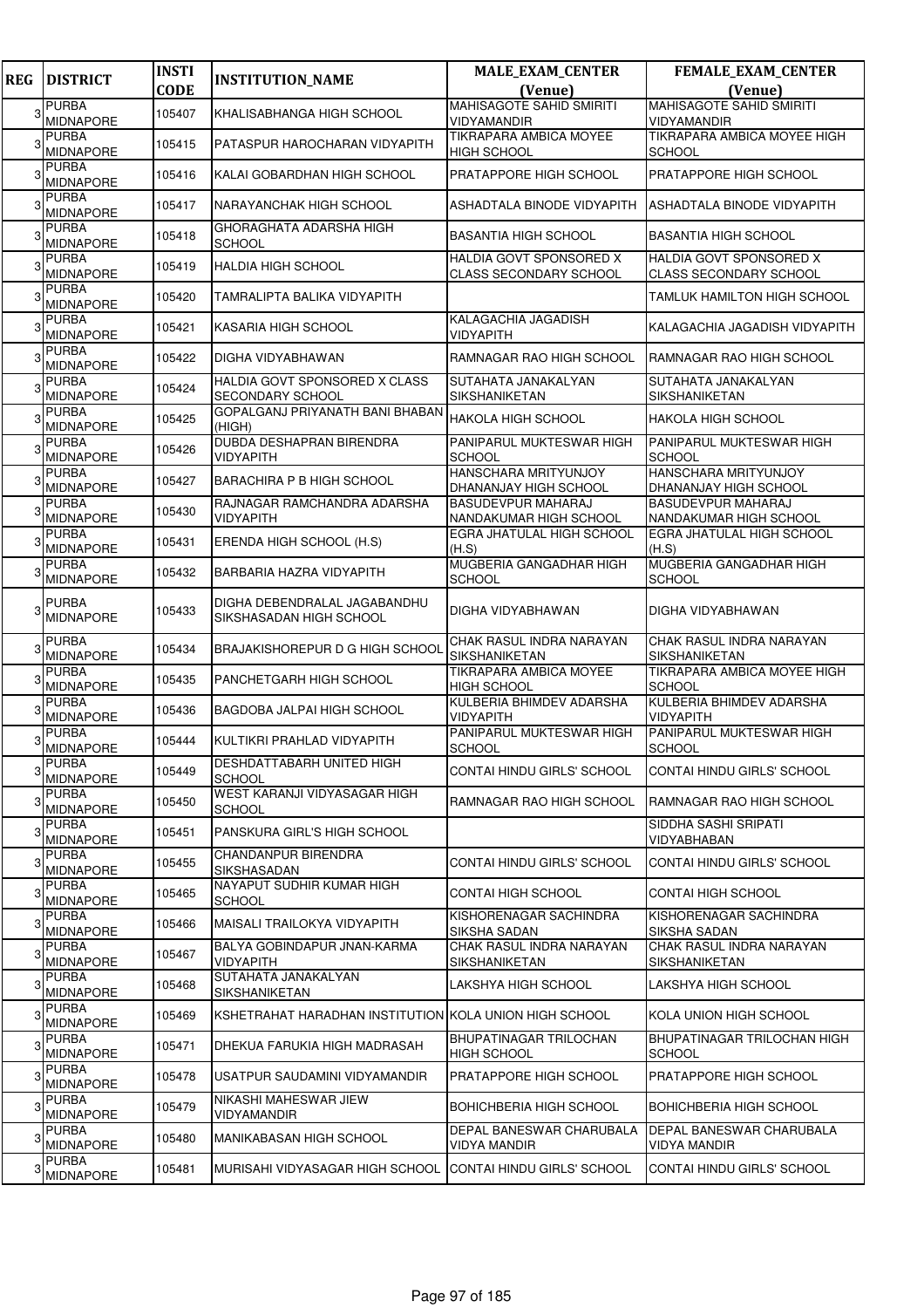| <b>REG</b> | <b>DISTRICT</b>                  | <b>INSTI</b> | <b>INSTITUTION_NAME</b>                                       | <b>MALE_EXAM_CENTER</b>                                      | <b>FEMALE_EXAM_CENTER</b>                                                   |
|------------|----------------------------------|--------------|---------------------------------------------------------------|--------------------------------------------------------------|-----------------------------------------------------------------------------|
|            |                                  | <b>CODE</b>  |                                                               | (Venue)                                                      | (Venue)                                                                     |
| 3          | <b>PURBA</b>                     | 105482       | BICHUNIA JAGANNATH VIDYAMANDIR                                | CONTAI CHANDRAMONI BRAHMO CONTAI CHANDRAMONI BRAHMO          |                                                                             |
|            | <b>MIDNAPORE</b><br><b>PURBA</b> |              | (HIGH SCHOOL)                                                 | <b>GIRLS' SCHOOL</b>                                         | <b>GIRLS' SCHOOL</b><br>CONTAI CHANDRAMONI BRAHMO CONTAI CHANDRAMONI BRAHMO |
|            | <b>MIDNAPORE</b>                 | 105483       | <b>DHANDALIBAR HIGH SCHOOL</b>                                | <b>GIRLS' SCHOOL</b>                                         | <b>GIRLS' SCHOOL</b>                                                        |
|            | <b>PURBA</b><br><b>MIDNAPORE</b> | 105484       | <b>BOHICHBERIA HIGH SCHOOL</b>                                | KULBERIA BHIMDEV ADARSHA<br>VIDYAPITH                        | KULBERIA BHIMDEV ADARSHA<br><b>VIDYAPITH</b>                                |
|            | <b>PURBA</b><br><b>MIDNAPORE</b> | 105485       | ASUTIA SAROJINI VIDYAPITH                                     | <b>BHIMESWARI UCHCHA</b><br>SIKSHAYATAN                      | <b>BHIMESWARI BALIKA VIDYAPITH</b>                                          |
|            | <b>PURBA</b><br><b>MIDNAPORE</b> | 105486       | <b>MALLICKCHAK AMAR SMRITI</b><br>VIDYAPITH                   | BOHICHBERIA HIGH SCHOOL                                      | <b>BOHICHBERIA HIGH SCHOOL</b>                                              |
|            | <b>PURBA</b><br><b>MIDNAPORE</b> | 105487       | SONAPETYA HIGH SCHOOL                                         | HAKOLA HIGH SCHOOL                                           | HAKOLA HIGH SCHOOL                                                          |
|            | <b>PURBA</b><br><b>MIDNAPORE</b> | 105488       | RADHABALLAVPUR BHIMCHARAN<br><b>BASU VIDYAPITH</b>            | DAHARPUR TAPSHILI HIGH<br>SCHOOL (HS)                        | DAHARPUR TAPSHILI HIGH SCHOOL<br>(HS)                                       |
|            | <b>PURBA</b><br>MIDNAPORE        | 105489       | TULIA SITALA MODEL HIGH SCHOOL                                | <b>NAIKURI THAKURDAS</b><br><b>INSTITUTION</b>               | NAIKURI THAKURDAS INSTITUTION                                               |
|            | <b>PURBA</b><br>MIDNAPORE        | 105490       | HARASANKAR GARKILLA SANTAMAYI<br><b>HIGH SCHOOL</b>           | NAIKURI THAKURDAS<br>INSTITUTION                             | NAIKURI THAKURDAS INSTITUTION                                               |
|            | <b>PURBA</b><br><b>MIDNAPORE</b> | 105491       | <b>VIVEKANANDA VIDYAPITH HIGH</b><br><b>SCHOOL</b>            | HANSCHARA MRITYUNJOY<br>DHANANJAY HIGH SCHOOL                | HANSCHARA MRITYUNJOY<br>DHANANJAY HIGH SCHOOL                               |
|            | <b>PURBA</b><br><b>MIDNAPORE</b> | 105492       | SALGECHIA HIGH SCHOOL                                         | <b>TAMLUK HAMILTON HIGH</b><br>SCHOOL                        | TAMLUK HAMILTON HIGH SCHOOL                                                 |
|            | <b>PURBA</b><br><b>MIDNAPORE</b> | 105493       | <b>BARABARI SRI KRISHNA HIGH SCHOOL</b>                       | <b>JUKHIA KUMAR NARAYAN</b><br><b>BANIMANDIR HIGH SCHOOL</b> | JUKHIA KUMAR NARAYAN<br><b>BANIMANDIR HIGH SCHOOL</b>                       |
|            | <b>PURBA</b><br>MIDNAPORE        | 105494       | SRIRAMPUR HARA PRASAD HIGH<br><b>SCHOOL</b>                   | TIKRAPARA AMBICA MOYEE<br><b>HIGH SCHOOL</b>                 | TIKRAPARA AMBICA MOYEE HIGH<br><b>SCHOOL</b>                                |
|            | <b>PURBA</b><br><b>MIDNAPORE</b> | 105495       | MANGALAMARO MANGALA ACADEMY                                   | AMARSHI RAGHUNATH HIGH<br>SCHOOL                             | AMARSHI RAGHUNATH HIGH<br><b>SCHOOL</b>                                     |
|            | <b>PURBA</b><br><b>MIDNAPORE</b> | 105496       | SAGARBARH BANDHAB SATYESWAR<br>VIDYABHAWAN                    | JAFULY DESHPRAN HIGH<br>SCHOOL                               | JAFULY DESHPRAN HIGH SCHOOL                                                 |
|            | <b>PURBA</b><br>MIDNAPORE        | 105510       | TATKAPUR SHYAMA VIDYABHABAN<br>(HIGH SCHOOL)                  | <b>ISLAMPUR HIGH SCHOOL</b>                                  | <b>ISLAMPUR HIGH SCHOOL</b>                                                 |
|            | <b>PURBA</b><br><b>MIDNAPORE</b> | 105511       | KOLA UNION JOGENDRA GIRLS' HIGH<br><b>SCHOOL</b>              |                                                              | DEULIA HIRARAM HIGH SCHOOL                                                  |
|            | <b>PURBA</b><br>MIDNAPORE        | 105512       | <b>GURGRAM SIKSHANIKETAN (HIGH</b><br>SCHOOL)                 | BHERIR BAZAR YOGODA<br>SATSANGA VIDYALAYA                    | BHERIR BAZAR YOGODA SATSANGA<br>VIDYALAYA                                   |
|            | <b>PURBA</b><br><b>MIDNAPORE</b> | 105513       | <b>GOPINATHPUR HIGH SCHOOL</b>                                | ISWARPUR BIPIN M. ACADEMY                                    | <b>ISWARPUR BIPIN M. ACADEMY</b>                                            |
|            | <b>PURBA</b><br><b>MIDNAPORE</b> | 105514       | KHAR HIGH SCHOOL                                              | EGRA JHATULAL HIGH SCHOOL<br>(H.S)                           | <b>EGRA JHATULAL HIGH SCHOOL</b><br>(H.S)                                   |
|            | <b>PURBA</b><br><b>MIDNAPORE</b> | 105515       | SRIKRISHNAPUR HIGH SCHOOL                                     | DAHARPUR TAPSHILI HIGH<br>SCHOOL (HS)                        | DAHARPUR TAPSHILI HIGH SCHOOL<br>(HS)                                       |
|            | <b>PURBA</b><br><b>MIDNAPORE</b> | 105516       | INIMTALA HIGH SCHOOL                                          | DIGHA VIDYABHAWAN                                            | DIGHA VIDYABHAWAN                                                           |
|            | <b>PURBA</b><br><b>MIDNAPORE</b> | 105517       | IRANISAI BANIPITH HIGH SCHOOL                                 | DIGHA VIDYABHAWAN                                            | DIGHA VIDYABHAWAN                                                           |
|            | PURBA<br><b>MIDNAPORE</b>        | 105518       | <b>BARGHASIPUR HIGH SCHOOL</b>                                | HALDIA GOVT. SPONSORED<br>VIVEKANANDA VIDYABHAWAN            | HALDIA GOVT. SPONSORED<br>VIVEKANANDA VIDYABHAWAN                           |
|            | <b>PURBA</b><br><b>MIDNAPORE</b> | 105519       | TILKHOJA BAIKUNTHA BIDYAYATAN                                 | DAKSHIN ANUKHA MOKSHADA<br>VIDYABHABAN                       | DAKSHIN ANUKHA MOKSHADA<br>VIDYABHABAN                                      |
| З          | <b>PURBA</b><br><b>MIDNAPORE</b> | 105520       | BARNAN HIGH SCHOOL (H.S.)                                     | HAKOLA HIGH SCHOOL                                           | <b>HAKOLA HIGH SCHOOL</b>                                                   |
| 3          | <b>PURBA</b><br>MIDNAPORE        | 105522       | JASRA CHARUBALA HIGH SCHOOL                                   |                                                              | PANSKURA GIRL'S HIGH SCHOOL PANSKURA GIRL'S HIGH SCHOOL                     |
|            | <b>PURBA</b><br><b>MIDNAPORE</b> | 105523       | KALIKAKHALI SARADESWARI BALIKA<br>VIDYAPITH                   |                                                              | <b>ISWARPUR BIPIN M. ACADEMY</b>                                            |
| 3          | <b>PURBA</b><br><b>MIDNAPORE</b> | 105524       | KALICHARANPUR DAYAMOYEE HIGH<br><b>SCHOOL</b>                 | NANDIGRAM BRAJAMOHAN<br>TEWARY SIKSHANIKETAN                 | NANDIGRAM BRAJAMOHAN<br>TEWARY SIKSHANIKETAN                                |
|            | PURBA<br><b>MIDNAPORE</b>        | 105525       | <b>CHAMPATALA HIGH SCHOOL</b>                                 | BASANTIA HIGH SCHOOL                                         | <b>BASANTIA HIGH SCHOOL</b>                                                 |
| 3          | <b>PURBA</b><br><b>MIDNAPORE</b> | 105526       | <b>ICHHABARI HIGH SCHOOL</b>                                  | PAHARPUR J.J.ADARSHA<br>VIDYALAYA                            | PAHARPUR J.J.ADARSHA<br>VIDYALAYA                                           |
|            | <b>PURBA</b><br><b>MIDNAPORE</b> | 105533       | <b>GUMGARH HIGH MADRASAH</b>                                  | NANDIGRAM BRAJAMOHAN<br>TEWARY SIKSHANIKETAN                 | NANDIGRAM BRAJAMOHAN<br><b>TEWARY SIKSHANIKETAN</b>                         |
| 3          | PURBA<br><b>MIDNAPORE</b>        | 105535       | VIVEKANANDA MISSION ASRAM<br>RESIDENTIAL SCHOOL FOR THE BLIND | SUTAHATA JANAKALYAN<br><b>SIKSHANIKETAN</b>                  | SUTAHATA JANAKALYAN<br>SIKSHANIKETAN                                        |
|            | PURBA<br><b>MIDNAPORE</b>        | 105536       | KULBERIA BHIMDEV ADARSHA<br><b>VIDYAPITH</b>                  | RADHABALLAVPUR<br>BHIMCHARAN BASU VIDYAPITH                  | IRADHABALLAVPUR BHIMCHARAN<br><b>BASU VIDYAPITH</b>                         |
| 3          | <b>PURBA</b><br><b>MIDNAPORE</b> | 105537       | MANUA HIGH SCHOOL                                             | DEULIA HIRARAM HIGH SCHOOL                                   | <b>DEULIA HIRARAM HIGH SCHOOL</b>                                           |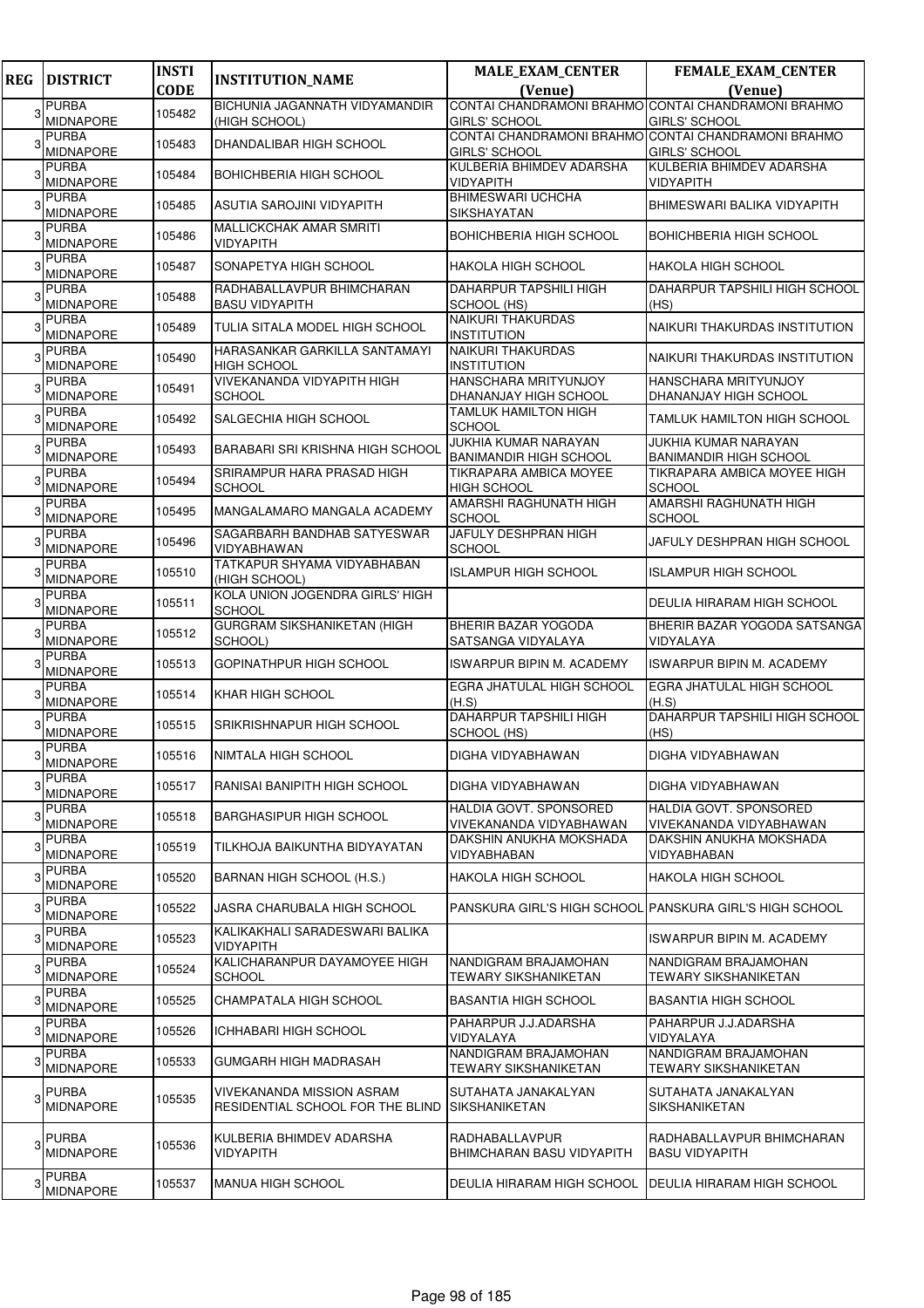| <b>REG</b> | <b>DISTRICT</b>                  | <b>INSTI</b><br><b>CODE</b> | <b>INSTITUTION_NAME</b>                                 | <b>MALE_EXAM_CENTER</b><br>(Venue)                      | FEMALE_EXAM_CENTER<br>(Venue)                                        |
|------------|----------------------------------|-----------------------------|---------------------------------------------------------|---------------------------------------------------------|----------------------------------------------------------------------|
| 3          | <b>PURBA</b><br><b>MIDNAPORE</b> | 105538                      | <b>BIJOYRAMCHAK H A A HIGH</b><br><b>MADRASAH</b>       | PRATAPPORE HIGH SCHOOL                                  | PRATAPPORE HIGH SCHOOL                                               |
|            | <b>PURBA</b><br>MIDNAPORE        | 105540                      | <b>BAKULDA HIGH SCHOOL</b>                              | PANSKURA GIRL'S HIGH SCHOOL PANSKURA GIRL'S HIGH SCHOOL |                                                                      |
|            | <b>PURBA</b><br><b>MIDNAPORE</b> | 105543                      | KAMARDA HIGH SCHOOL                                     | KASARIA HIGH SCHOOL                                     | KASARIA HIGH SCHOOL                                                  |
|            | <b>PURBA</b><br><b>MIDNAPORE</b> | 105564                      | MAMUDPUR GOBINDA SMRITI<br>SIKSHANIKETAN                | KULBERIA BHIMDEV ADARSHA<br>VIDYAPITH                   | KULBERIA BHIMDEV ADARSHA<br>VIDYAPITH                                |
|            | <b>PURBA</b><br><b>MIDNAPORE</b> | 105565                      | DHANYAGHAR BHUTNATH ADARSHA<br><b>SIKSHANIKETAN</b>     | <b>BAGDOBA JALPAI HIGH SCHOOL</b>                       | <b>BAGDOBA JALPAI HIGH SCHOOL</b>                                    |
|            | <b>PURBA</b><br><b>MIDNAPORE</b> | 105566                      | PAHARPUR J.J.ADARSHA VIDYALAYA                          | BHAWANICHAK HIGH SCHOOL                                 | <b>BHAWANICHAK HIGH SCHOOL</b>                                       |
|            | <b>PURBA</b><br><b>MIDNAPORE</b> | 105567                      | TIKASHI UTTAR-KALAMDAN BASHULI<br>VIDYAYATAN            | KALAGACHIA JAGADISH<br>VIDYAPITH                        | KALAGACHIA JAGADISH VIDYAPITH                                        |
|            | <b>PURBA</b><br>MIDNAPORE        | 105568                      | ATKINA HIGH MADRASAH                                    | KISMAT NAIKUNDI G.P. HIGH<br><b>SCHOOL</b>              | KISMAT NAIKUNDI G.P. HIGH<br><b>SCHOOL</b>                           |
|            | <b>PURBA</b><br><b>MIDNAPORE</b> | 105569                      | KASBAGOLA F.O.B.HIGH MADRASAH                           | PANIPARUL MUKTESWAR HIGH<br><b>SCHOOL</b>               | PANIPARUL MUKTESWAR HIGH<br><b>SCHOOL</b>                            |
|            | <b>PURBA</b><br><b>MIDNAPORE</b> | 105570                      | DEBIPUR MILAN VIDYAPITH (H.S.)                          | ASHADTALA BINODE VIDYAPITH                              | ASHADTALA BINODE VIDYAPITH                                           |
|            | <b>PURBA</b><br><b>MIDNAPORE</b> | 105571                      | <b>MADHYAHINGLI HIGH SCHOOL</b>                         | <b>MAHISHADAL RAJ HIGH SCHOOL</b>                       | MAHISHADAL RAJ HIGH SCHOOL                                           |
|            | <b>PURBA</b><br><b>MIDNAPORE</b> | 105572                      | BATHUARY ADARSHA VIDYAPITH                              | PAHARPUR J.J.ADARSHA<br>VIDYALAYA                       | PAHARPUR J.J.ADARSHA<br>VIDYALAYA                                    |
|            | <b>PURBA</b><br>MIDNAPORE        | 105573                      | HATIBERIA ARUNCHANDRA HIGH<br><b>SCHOOL</b>             | HALDIA POURA PATHA BHABAN                               | HALDIA POURA PATHA BHABAN                                            |
|            | <b>PURBA</b><br><b>MIDNAPORE</b> | 105574                      | <b>BOROJ HIGH SCHOOL</b>                                | HANSCHARA MRITYUNJOY<br>DHANANJAY HIGH SCHOOL           | HANSCHARA MRITYUNJOY<br>DHANANJAY HIGH SCHOOL                        |
|            | <b>PURBA</b><br><b>MIDNAPORE</b> | 105575                      | KANAIDIGHI DESHAPRAN VIDYAPITH                          | NACHINDA J. K HIGH SCHOOL                               | NACHINDA J.K GIRLS HIGH SCHOOL                                       |
|            | <b>PURBA</b><br>MIDNAPORE        | 105576                      | DAKSHIN CHANGRACHAK SUKANTA<br>VIDYAPITH                | DAKSHIN ANUKHA MOKSHADA<br>VIDYABHABAN                  | DAKSHIN ANUKHA MOKSHADA<br>VIDYABHABAN                               |
|            | <b>PURBA</b><br><b>MIDNAPORE</b> | 105577                      | MOYNA VIVEKANANDA VIDYAMANDIR                           | DAKSHIN MOYNA HIGH SCHOOL                               | DAKSHIN MOYNA HIGH SCHOOL                                            |
|            | <b>PURBA</b><br><b>MIDNAPORE</b> | 105578                      | SHYAMSUNDARPUR PATNA KRISHNA<br>CHARAN BALIKA VIDYALAYA |                                                         | RATULIA HIGH SCHOOL                                                  |
|            | <b>PURBA</b><br>MIDNAPORE        | 105579                      | <b>MANGLOI RADHARANI GIRLS' HIGH</b><br><b>SCHOOL</b>   |                                                         | RATULIA HIGH SCHOOL                                                  |
|            | <b>PURBA</b><br><b>MIDNAPORE</b> | 105580                      | <b>TAJPUR HIGH SCHOOL</b>                               | KISMAT NAIKUNDI G.P. HIGH<br><b>SCHOOL</b>              | KISMAT NAIKUNDI G.P. HIGH<br><b>SCHOOL</b>                           |
|            | <b>PURBA</b><br>MIDNAPORE        | 105581                      | MATHURI KALYANIKA VIDYABHABAN                           | <b>TAMLUK HAMILTON HIGH</b><br><b>SCHOOL</b>            | TAMLUK HAMILTON HIGH SCHOOL                                          |
| 3          | <b>PURBA</b><br><b>MIDNAPORE</b> | 105582                      | DORO SOVARAMPUR HIGH SCHOOL                             | HALDIA GOVT. SPONSORED<br>VIVEKANANDA VIDYABHAWAN       | HALDIA GOVT. SPONSORED<br>VIVEKANANDA VIDYABHAWAN                    |
| 3          | <b>PURBA</b><br><b>MIDNAPORE</b> | 105583                      | <b>MANOHARPUR HIGH SCHOOL</b>                           | SUTAHATA JANAKALYAN<br>SIKSHANIKETAN                    | SUTAHATA JANAKALYAN<br>SIKSHANIKETAN                                 |
|            | <b>PURBA</b><br><b>MIDNAPORE</b> | 105584                      | HIJLI GOPICHAK HIGH SCHOOL                              | KASARIA HIGH SCHOOL                                     | KASARIA HIGH SCHOOL                                                  |
| 3          | <b>PURBA</b><br><b>MIDNAPORE</b> | 105585                      | NAMALDIHA HIGH SCHOOL                                   | <b>GIRLS' SCHOOL</b>                                    | CONTAI CHANDRAMONI BRAHMO CONTAI CHANDRAMONI BRAHMO<br>GIRLS' SCHOOL |
|            | <b>PURBA</b><br>MIDNAPORE        | 105586                      | SIMULIA CHANDIMATA KEDARNATH<br>VIDYAPITH(HIGH)         | <b>BOHICHBERIA HIGH SCHOOL</b>                          | BOHICHBERIA HIGH SCHOOL                                              |
|            | <b>PURBA</b><br>MIDNAPORE        | 105587                      | JABDA VIDYASAGAR VIDYAPITH                              | CHAK RASUL INDRA NARAYAN<br>SIKSHANIKETAN               | CHAK RASUL INDRA NARAYAN<br>SIKSHANIKETAN                            |
|            | PURBA<br>MIDNAPORE               | 105588                      | MAGURI JAGANNATHCHAK HIGH<br><b>SCHOOL</b>              | PRATAPPORE HIGH SCHOOL                                  | PRATAPPORE HIGH SCHOOL                                               |
| 3          | <b>PURBA</b><br><b>MIDNAPORE</b> | 105589                      | KALAGONDA RAJANI VIDYABHABAN                            | NAIKURI THAKURDAS<br><b>INSTITUTION</b>                 | NAIKURI THAKURDAS INSTITUTION                                        |
| 3          | <b>PURBA</b><br>MIDNAPORE        | 105590                      | DAKSHINCHAK HIGH SCHOOL                                 | <b>BARSUNDRA HIGH SCHOOL</b>                            | BARSUNDRA HIGH SCHOOL                                                |
|            | <b>PURBA</b><br>MIDNAPORE        | 105591                      | <b>SAPUYA HIGH SCHOOL</b>                               | LAKSHYA HIGH SCHOOL                                     | LAKSHYA HIGH SCHOOL                                                  |
| 3          | <b>PURBA</b><br><b>MIDNAPORE</b> | 105603                      | BATHANBERIA SRINIBASH<br>VIDYAMANDIR(HIGH)              | KOLA UNION HIGH SCHOOL                                  | KOLA UNION JOGENDRA GIRLS'<br><b>HIGH SCHOOL</b>                     |
|            | PURBA<br><b>MIDNAPORE</b>        | 105604                      | DUMARDARI M.H. VIDYAMANDIR                              | MUGBERIA GANGADHAR HIGH<br>SCHOOL                       | MUGBERIA GANGADHAR HIGH<br>SCHOOL                                    |
|            | <b>PURBA</b><br>MIDNAPORE        | 105605                      | <b>CHAKNAN PALLISHREE</b><br>SIKSHANIKETAN              | <b>BOROJ HIGH SCHOOL</b>                                | <b>BOROJ HIGH SCHOOL</b>                                             |
|            | <b>PURBA</b><br>MIDNAPORE        | 105606                      | ALANGIRI R.B. VIDYAPITH (HIGH<br>SCHOOL)                | RASAN NEHRU VIDYAPITH                                   | RASAN NEHRU VIDYAPITH                                                |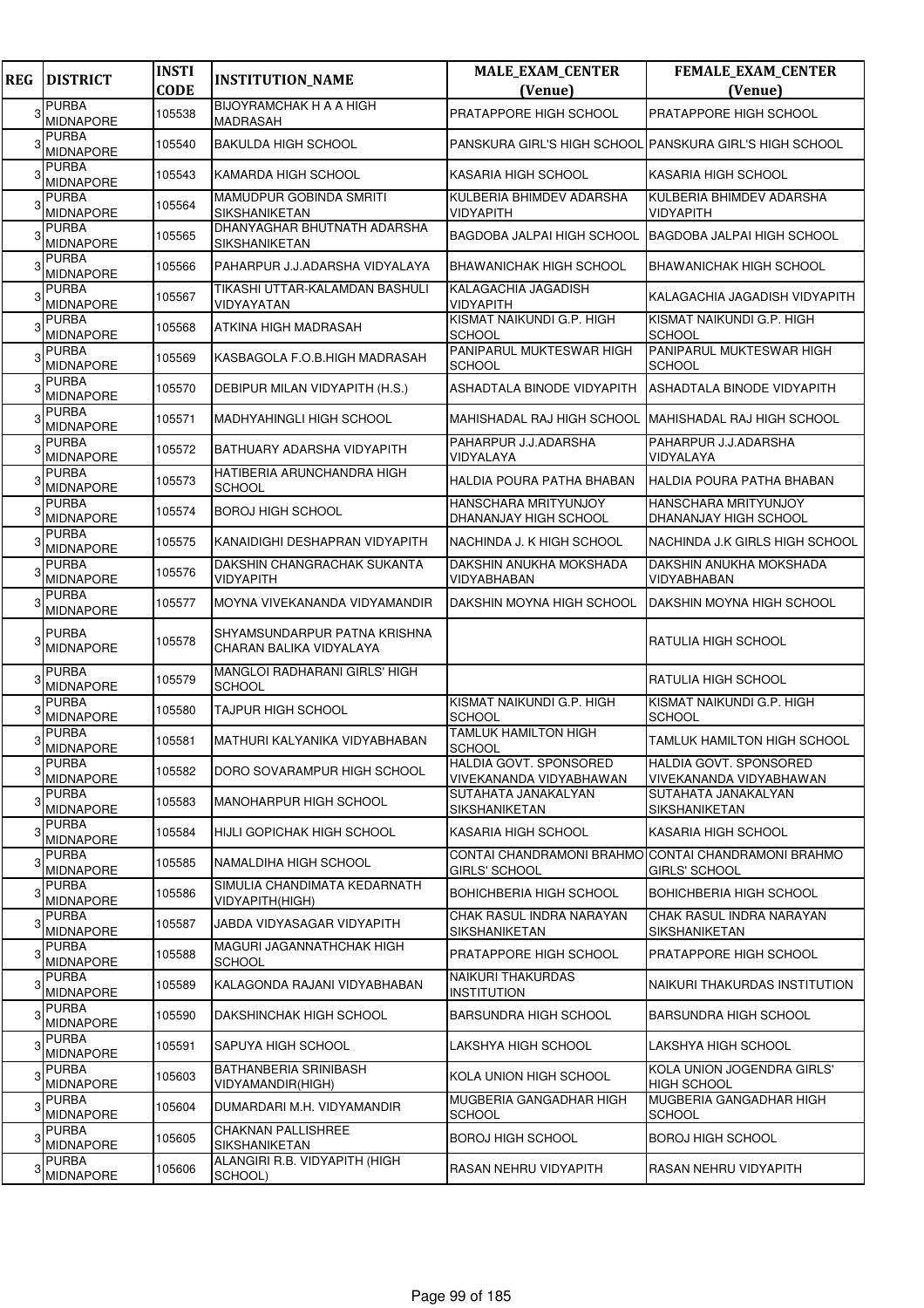| <b>REG</b> | <b>DISTRICT</b>                  | <b>INSTI</b><br><b>CODE</b> | <b>INSTITUTION_NAME</b>                                      | <b>MALE_EXAM_CENTER</b><br>(Venue)                       | FEMALE_EXAM_CENTER<br>(Venue)                            |
|------------|----------------------------------|-----------------------------|--------------------------------------------------------------|----------------------------------------------------------|----------------------------------------------------------|
| з          | <b>PURBA</b>                     | 105607                      | DAUDPUR N.S.A. ADARSHA VIDYALAYA                             | <b>EGRA JHATULAL HIGH SCHOOL</b>                         | <b>EGRA JHATULAL HIGH SCHOOL</b>                         |
|            | <b>MIDNAPORE</b><br><b>PURBA</b> |                             |                                                              | (H.S)                                                    | (H.S)<br>KOLA UNION JOGENDRA GIRLS'                      |
|            | <b>MIDNAPORE</b>                 | 105608                      | <b>SULANI HIGH SCHOOL</b>                                    | KOLA UNION HIGH SCHOOL                                   | HIGH SCHOOL                                              |
|            | <b>PURBA</b><br><b>MIDNAPORE</b> | 105609                      | KISMAT NAIKUNDI G.P. HIGH SCHOOL                             | LAKSHYA HIGH SCHOOL                                      | LAKSHYA HIGH SCHOOL                                      |
|            | <b>PURBA</b><br><b>MIDNAPORE</b> | 105610                      | SRIRAMPUR UTTAMASUNDARI<br><b>GIRLS'HIGH SCHOOL</b>          |                                                          | DAKSHIN MOYNA HIGH SCHOOL                                |
|            | <b>PURBA</b><br><b>MIDNAPORE</b> | 105611                      | BAGMARI NARIKALYAN SIKSHA SADAN                              |                                                          | TIKRAPARA AMBICA MOYEE HIGH<br><b>SCHOOL</b>             |
|            | <b>PURBA</b><br><b>MIDNAPORE</b> | 105612                      | SAORABERIA JALPAI HIGH SCHOOL                                | <b>BOHICHBERIA HIGH SCHOOL</b>                           | <b>BOHICHBERIA HIGH SCHOOL</b>                           |
|            | <b>PURBA</b><br><b>MIDNAPORE</b> | 105613                      | ARJUNI SRI SRI RAMKRISHNA<br>ADARSHA VIDYAMANDIR             | PANIPARUL MUKTESWAR HIGH<br><b>SCHOOL</b>                | PANIPARUL MUKTESWAR HIGH<br>SCHOOL                       |
|            | <b>PURBA</b><br><b>MIDNAPORE</b> | 105614                      | BHANDERBERIA DEBENDRA HIGH<br><b>SCHOOL</b>                  | RADHABALLAVPUR<br><b>BHIMCHARAN BASU VIDYAPITH</b>       | RADHABALLAVPUR BHIMCHARAN<br><b>BASU VIDYAPITH</b>       |
|            | <b>PURBA</b><br><b>MIDNAPORE</b> | 105615                      | ABASBARI P S HIGH SCHOOL                                     | <b>HANSCHARA MRITYUNJOY</b><br>DHANANJAY HIGH SCHOOL     | HANSCHARA MRITYUNJOY<br>DHANANJAY HIGH SCHOOL            |
|            | <b>PURBA</b><br><b>MIDNAPORE</b> | 105616                      | CHALTI NAGENDRA VIDYAPITH                                    | <b>BASANTIA HIGH SCHOOL</b>                              | <b>BASANTIA HIGH SCHOOL</b>                              |
|            | <b>PURBA</b><br><b>MIDNAPORE</b> | 105627                      | KALINDI UNION GIRLS HIGH SCHOOL                              |                                                          | <b>ISLAMPUR HIGH SCHOOL</b>                              |
|            | <b>PURBA</b><br><b>MIDNAPORE</b> | 105628                      | BETKALLA MILANI VIDYANIKETAN                                 | <b>BOHICHBERIA HIGH SCHOOL</b>                           | <b>BOHICHBERIA HIGH SCHOOL</b>                           |
|            | <b>PURBA</b><br><b>MIDNAPORE</b> | 105629                      | HALDIA PUNARBASAN VIDYANIKETAN                               | HALDIA GOVT SPONSORED X<br><b>CLASS SECONDARY SCHOOL</b> | HALDIA GOVT SPONSORED X<br><b>CLASS SECONDARY SCHOOL</b> |
|            | <b>PURBA</b><br><b>MIDNAPORE</b> | 105630                      | CHARABARH GIRLS' HIGH SCHOOL                                 |                                                          | BHIMESWARI BALIKA VIDYAPITH                              |
|            | <b>PURBA</b><br><b>MIDNAPORE</b> | 105631                      | BIRULIA PITAMBAR HIGH SCHOOL (H.S) BARACHIRA P B HIGH SCHOOL |                                                          | <b>BARACHIRA P B HIGH SCHOOL</b>                         |
|            | <b>PURBA</b><br>MIDNAPORE        | 105632                      | SUBDI SITANATH VIDYAPITH                                     | <b>BARACHIRA P B HIGH SCHOOL</b>                         | <b>BARACHIRA P B HIGH SCHOOL</b>                         |
|            | <b>PURBA</b><br><b>MIDNAPORE</b> | 105633                      | MOYNA ADARSHA SIKSHAYATAN                                    | DAKSHIN ANUKHA MOKSHADA<br>VIDYABHABAN                   | DAKSHIN ANUKHA MOKSHADA<br>VIDYABHABAN                   |
|            | <b>PURBA</b><br><b>MIDNAPORE</b> | 105634                      | <b>BAHITRAKUNDA HIGH SCHOOL</b>                              | NACHINDA J. K HIGH SCHOOL                                | NACHINDA J.K GIRLS HIGH SCHOOL                           |
|            | <b>PURBA</b><br><b>MIDNAPORE</b> | 105635                      | PARULIA MODERN HIGH SCHOOL                                   | <b>BASANTIA HIGH SCHOOL</b>                              | <b>BASANTIA HIGH SCHOOL</b>                              |
|            | <b>PURBA</b><br><b>MIDNAPORE</b> | 105636                      | <b>GOKULPUR MADAN MOHAN</b><br><b>SIKSHANIKETAN</b>          | AMARSHI RAGHUNATH HIGH<br><b>SCHOOL</b>                  | AMARSHI RAGHUNATH HIGH<br><b>SCHOOL</b>                  |
|            | <b>PURBA</b><br><b>MIDNAPORE</b> | 105637                      | UTTAR JIANDA HIGH SCHOOL                                     | DEULIA HIRARAM HIGH SCHOOL                               | <b>DEULIA HIRARAM HIGH SCHOOL</b>                        |
| 3          | <b>PURBA</b><br><b>MIDNAPORE</b> | 105639                      | NATSHAL HIGH SCHOOL                                          | MAHISHADAL RAJ HIGH SCHOOL MAHISHADAL RAJ HIGH SCHOOL    |                                                          |
|            | <b>PURBA</b><br><b>MIDNAPORE</b> | 105640                      | RANIHATI HIGH SCHOOL                                         |                                                          | PANSKURA GIRL'S HIGH SCHOOL PANSKURA GIRL'S HIGH SCHOOL  |
|            | <b>PURBA</b><br><b>MIDNAPORE</b> | 105641                      | PULSITA BHOLANATH VIDYANIKETAN                               | RATULIA HIGH SCHOOL                                      | RATULIA HIGH SCHOOL                                      |
|            | PURBA<br>MIDNAPORE               | 105642                      | KHAMARCHAK HIGH SCHOOL                                       | NAIKURI THAKURDAS<br><b>INSTITUTION</b>                  | NAIKURI THAKURDAS INSTITUTION                            |
|            | <b>PURBA</b><br>MIDNAPORE        | 105643                      | KAMALPUR ADARSHA VIDYABHABAN                                 | <b>BARACHIRA P B HIGH SCHOOL</b>                         | <b>BARACHIRA P B HIGH SCHOOL</b>                         |
|            | <b>PURBA</b><br><b>MIDNAPORE</b> | 105644                      | DAYALCHAK B.B.J.VIDYAPITH                                    | <b>PRATAPPORE HIGH SCHOOL</b>                            | PRATAPPORE HIGH SCHOOL                                   |
| 3          | <b>PURBA</b><br>MIDNAPORE        | 105645                      | MECHOGRAM PURNA CHANDRA<br>BALIKA VIDYAYATAN                 |                                                          | SIDDHA SASHI SRIPATI<br>VIDYABHABAN                      |
|            | <b>PURBA</b><br><b>MIDNAPORE</b> | 105656                      | KAYEMGERIA D.M.HIGH SCHOOL (H.S)                             | MUGBERIA GANGADHAR HIGH<br><b>SCHOOL</b>                 | MUGBERIA GANGADHAR HIGH<br><b>SCHOOL</b>                 |
|            | <b>PURBA</b><br>MIDNAPORE        | 105701                      | BHOLSARA DWARIKANATH HIGH<br>SCHOOL H.S.                     | KISMAT NAIKUNDI G.P. HIGH<br><b>SCHOOL</b>               | KISMAT NAIKUNDI G.P. HIGH<br><b>SCHOOL</b>               |
|            | <b>PURBA</b><br>MIDNAPORE        | 105706                      | CHAKGARUPOTA S.S. HIGH SCHOOL.                               | NAIKURI THAKURDAS<br><b>INSTITUTION</b>                  | NAIKURI THAKURDAS INSTITUTION                            |
|            | <b>PURBA</b><br>MIDNAPORE        | 105708                      | KRISHNANAGAR M N HIGH SCHOOL H<br>S                          | NACHINDA J. K HIGH SCHOOL                                | NACHINDA J.K GIRLS HIGH SCHOOL                           |
|            | <b>PURBA</b><br>MIDNAPORE        | 105709                      | DONACHAK D B M HIGH SCHOOL HS                                | DAKSHIN CHANGRACHAK<br>SUKANTA VIDYAPITH                 | DAKSHIN CHANGRACHAK SUKANTA<br>VIDYAPITH                 |
|            | <b>PURBA</b><br>MIDNAPORE        | 105710                      | KALAGECHIA HIGH SCHOOL                                       | DAKSHIN MOYNA HIGH SCHOOL                                | DAKSHIN MOYNA HIGH SCHOOL                                |
|            | <b>PURBA</b><br>MIDNAPORE        | 105712                      | DAKSHIN ANUKHA MOKSHADA<br><b>VIDYABHABAN</b>                | DAKSHIN MOYNA HIGH SCHOOL                                | DAKSHIN MOYNA HIGH SCHOOL                                |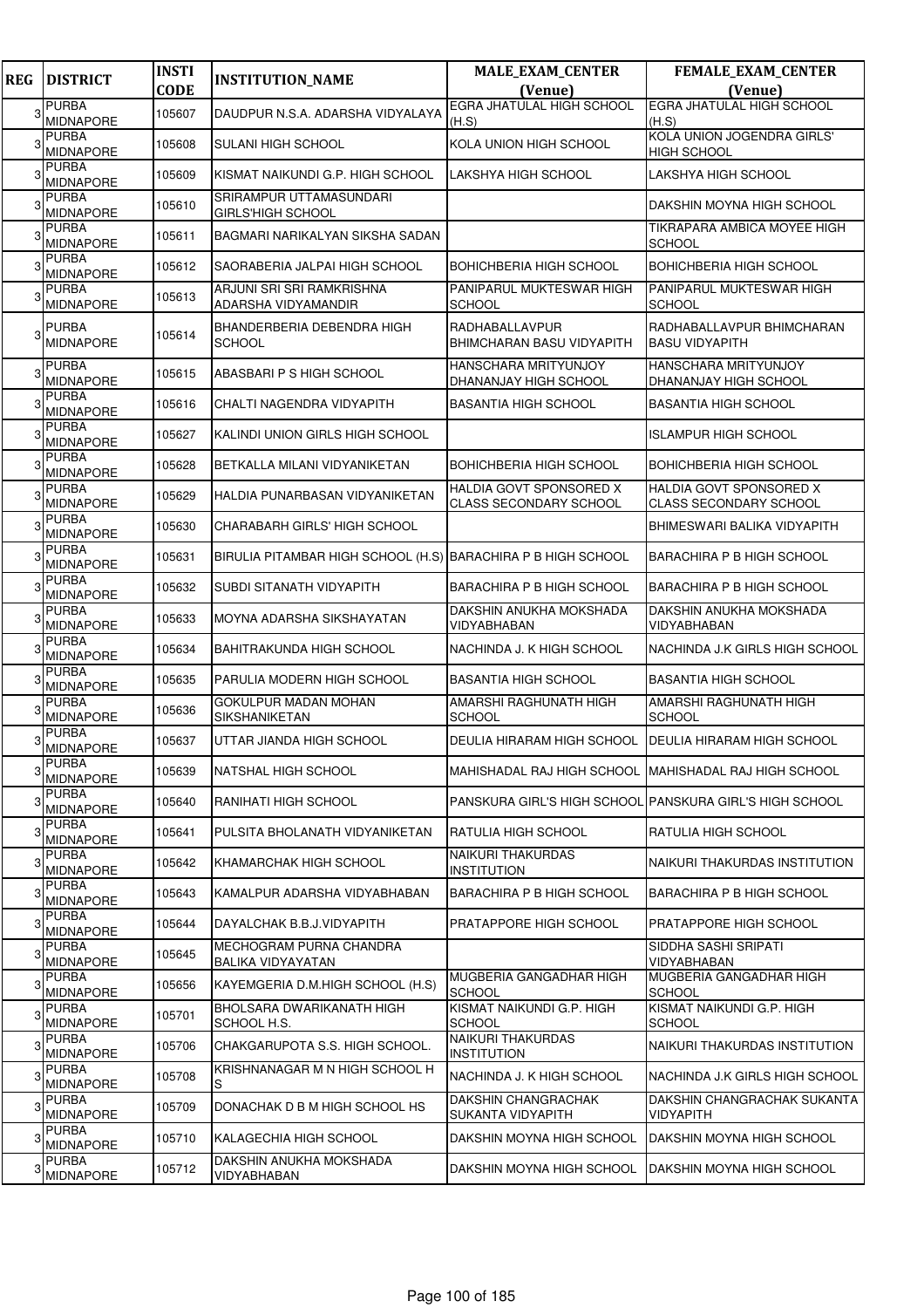| <b>REG</b> | <b>DISTRICT</b>                  | <b>INSTI</b> | <b>INSTITUTION_NAME</b>                                | <b>MALE_EXAM_CENTER</b>                             | FEMALE_EXAM_CENTER                                   |
|------------|----------------------------------|--------------|--------------------------------------------------------|-----------------------------------------------------|------------------------------------------------------|
|            |                                  | <b>CODE</b>  |                                                        | (Venue)                                             | (Venue)                                              |
| 3          | <b>PURBA</b><br><b>MIDNAPORE</b> | 105713       | SASTHAPALLI SAMBHUNATH HIGH<br><b>SCHOOL</b>           | <b>AMARSHI RAGHUNATH HIGH</b><br><b>SCHOOL</b>      | AMARSHI RAGHUNATH HIGH<br><b>SCHOOL</b>              |
|            | PURBA<br><b>MIDNAPORE</b>        | 105715       | DAHARPUR TAPSHILI HIGH SCHOOL<br>(HS)                  | <b>TAMLUK HAMILTON HIGH</b><br><b>SCHOOL</b>        | TAMLUK HAMILTON HIGH SCHOOL                          |
|            | PURBA<br><b>MIDNAPORE</b>        | 105729       | TENTULIA SARRANG NARENDRA NATH<br><b>HIGH SCHOOL</b>   | <b>EGRA JHATULAL HIGH SCHOOL</b><br>(H.S)           | EGRA JHATULAL HIGH SCHOOL<br>(H.S)                   |
|            | <b>PURBA</b><br><b>MIDNAPORE</b> | 105733       | UTTAR AMTALIA GITA RANI<br>VIDYABHAWAN.                | <b>BASANTIA HIGH SCHOOL</b>                         | <b>BASANTIA HIGH SCHOOL</b>                          |
|            | PURBA<br>MIDNAPORE               | 105736       | NAZIR BAZAR HARENDRA HIGH<br>SCHOOL.                   | <b>HARIA SIVA PRASAD</b><br><b>INSTITUTION</b>      | HARIA SIVA PRASAD INSTITUTION                        |
|            | <b>PURBA</b><br>MIDNAPORE        | 105739       | GOPIMOHAN BARH GIRLS HIGH<br>SCHOOL                    |                                                     | BHERIR BAZAR YOGODA SATSANGA<br>VIDYALAYA            |
|            | <b>PURBA</b><br><b>MIDNAPORE</b> | 105740       | BARTANA PRAVATI ASHRAM HIGH<br><b>SCHOOL</b>           | <b>EGRA JHATULAL HIGH SCHOOL</b><br>(H.S)           | EGRA JHATULAL HIGH SCHOOL<br>(H.S)                   |
|            | <b>PURBA</b><br>MIDNAPORE        | 105743       | MIRGODA MRITYUNJOY BANIPITH                            | DEPAL BANESWAR CHARUBALA<br>VIDYA MANDIR            | DEPAL BANESWAR CHARUBALA<br><b>VIDYA MANDIR</b>      |
|            | PURBA<br><b>MIDNAPORE</b>        | 105744       | KANCHAN NAGAR DIDARUDDIN<br><b>BIDYABHAVAN</b>         | NANDIGRAM BRAJAMOHAN<br><b>TEWARY SIKSHANIKETAN</b> | NANDIGRAM BRAJAMOHAN<br><b>TEWARY SIKSHANIKETAN</b>  |
|            | <b>PURBA</b><br>MIDNAPORE        | 105745       | SANTRA KAMAL LOCHAN HIGH<br><b>SCHOOL</b>              | DIGHA VIDYABHAWAN                                   | DIGHA VIDYABHAWAN                                    |
| 3          | <b>PURBA</b><br>MIDNAPORE        | 105749       | GHORATHAKURIA AJOY VIDYAPITH                           | <b>HAKOLA HIGH SCHOOL</b>                           | <b>HAKOLA HIGH SCHOOL</b>                            |
|            | <b>PURBA</b><br><b>MIDNAPORE</b> | 105751       | TAKAPURA ADARSHA VIDYAPITH                             | <b>BARACHIRA P B HIGH SCHOOL</b>                    | <b>BARACHIRA P B HIGH SCHOOL</b>                     |
|            | <b>PURBA</b><br>MIDNAPORE        | 105752       | <b>BABUPUR AGRICULTURAL HIGH</b><br><b>SCHOOL</b>      | <b>BHUPATINAGAR TRILOCHAN</b><br><b>HIGH SCHOOL</b> | BHUPATINAGAR TRILOCHAN HIGH<br><b>SCHOOL</b>         |
|            | <b>PURBA</b><br><b>MIDNAPORE</b> | 105753       | <b>CHANDPUR HAROCHARAN</b><br>VIDYAMANDIR              | <b>SAURI BHOLANATH</b><br>VIDYAMANDIR               | SAURI BHOLANATH VIDYAMANDIR                          |
|            | <b>PURBA</b><br><b>MIDNAPORE</b> | 105754       | <b>BAHIRI PURNIMA GIRLS HIGH SCHOOL</b>                |                                                     | NACHINDA J.K GIRLS HIGH SCHOOL                       |
|            | PURBA<br><b>MIDNAPORE</b>        | 105756       | HIRAPUR DASAGRAM HIGH SCHOOL                           | RAMNAGAR RAO HIGH SCHOOL                            | RAMNAGAR RAO HIGH SCHOOL                             |
|            | PURBA<br><b>MIDNAPORE</b>        | 105758       | CHAKBHABANI MADAN KISHORE<br>NIRODAMOYEE VIDYAYATAN    | TIKRAPARA AMBICA MOYEE<br><b>HIGH SCHOOL</b>        | TIKRAPARA AMBICA MOYEE HIGH<br><b>SCHOOL</b>         |
|            | <b>PURBA</b><br>MIDNAPORE        | 105759       | PURBANAICHHANPUR HIGH SCHOOL                           | DAKSHIN MOYNA HIGH SCHOOL                           | DAKSHIN MOYNA HIGH SCHOOL                            |
|            | <b>PURBA</b><br>MIDNAPORE        | 105761       | ANANTAPUR DESHAPRAN JATIYA<br>VIDYAMANDIR              | SUTAHATA JANAKALYAN<br>SIKSHANIKETAN                | SUTAHATA JANAKALYAN<br>SIKSHANIKETAN                 |
|            | PURBA<br><b>MIDNAPORE</b>        | 105764       | <b>GHOLE PUKURIA JOYKALI HIGH</b><br><b>SCHOOL</b>     | <b>BARACHIRA P B HIGH SCHOOL</b>                    | <b>BARACHIRA P B HIGH SCHOOL</b>                     |
|            | <b>PURBA</b><br><b>MIDNAPORE</b> | 105766       | REAPARA ADARSHA VIDYAPITH                              | HANSCHARA MRITYUNJOY<br>DHANANJAY HIGH SCHOOL       | <b>HANSCHARA MRITYUNJOY</b><br>DHANANJAY HIGH SCHOOL |
|            | <b>PURBA</b><br><b>MIDNAPORE</b> | 105767       | <b>ICHHAPUR PANCHGRAMI HIGH</b><br><b>SCHOOL</b>       | <b>BASUDEVPUR MAHARAJ</b><br>NANDAKUMAR HIGH SCHOOL | <b>BASUDEVPUR MAHARAJ</b><br>NANDAKUMAR HIGH SCHOOL  |
|            | <b>PURBA</b><br><b>MIDNAPORE</b> | 105796       | GHASIPUR VIVEKANANDA<br>VIDYAMANDIR                    | KISMAT NAIKUNDI G.P. HIGH<br>SCHOOL                 | KISMAT NAIKUNDI G.P. HIGH<br><b>SCHOOL</b>           |
| 3          | PURBA<br><b>MIDNAPORE</b>        | 105797       | HARIJHAMA HIGH SCHOOL                                  | <b>PRATAPPORE HIGH SCHOOL</b>                       | <b>PRATAPPORE HIGH SCHOOL</b>                        |
| 3          | <b>PURBA</b><br>MIDNAPORE        | 105798       | HAUR NIVEDITA HIGH SCHOOL                              |                                                     | <b>RATULIA HIGH SCHOOL</b>                           |
| З          | PURBA<br><b>MIDNAPORE</b>        | 105821       | HARI NARAYAN CHAK VIDYAMANDIR                          | PRATAPPORE HIGH SCHOOL                              | <b>PRATAPPORE HIGH SCHOOL</b>                        |
| 3          | PURBA<br>MIDNAPORE               | 105832       | NIGAMANANDA VIDYAPITH.                                 | CHATRA KUNJARANI BANI<br><b>BHAWAN H.S.SCHOOL</b>   | CHATRA KUNJARANI BANI BHAWAN<br>H.S.SCHOOL           |
| З          | PURBA<br>MIDNAPORE               | 105835       | UTTAR BHAGWANPUR NABARUN<br>VIDYAPITH(HIGH)            | BHERIR BAZAR YOGODA<br>SATSANGA VIDYALAYA           | BHERIR BAZAR YOGODA SATSANGA<br>VIDYALAYA            |
| 3          | <b>PURBA</b><br>MIDNAPORE        | 105837       | ABASBERIA ADARSHA VIDYAPITH.                           | <b>BHIMESWARI UCHCHA</b><br>SIKSHAYATAN             | BHIMESWARI BALIKA VIDYAPITH                          |
|            | PURBA<br>MIDNAPORE               | 105838       | THEKUACHAK CHHATRI SIKSHA<br>NIKETAN.                  |                                                     | <b>BOHICHBERIA HIGH SCHOOL</b>                       |
| 3          | <b>PURBA</b><br>MIDNAPORE        | 105842       | BAIJAPUR GOUR MOHAN HIGH<br>SCHOOL                     | <b>BASANTIA HIGH SCHOOL</b>                         | BASANTIA HIGH SCHOOL                                 |
|            | PURBA<br>MIDNAPORE               | 105844       | MOYNA BALIKA VIDYALAYA                                 |                                                     | DAKSHIN MOYNA HIGH SCHOOL                            |
| 3          | PURBA<br>MIDNAPORE               | 105845       | DAKSHIN HATGACHIA PANDAP BASAN<br>KANILAL VIDYAMANDIR. | <b>BASUDEVPUR MAHARAJ</b><br>NANDAKUMAR HIGH SCHOOL | <b>BASUDEVPUR MAHARAJ</b><br>NANDAKUMAR HIGH SCHOOL  |
| 3          | <b>PURBA</b><br>MIDNAPORE        | 105849       | MUSTAFAPUR JASODA SATSANGA<br><b>VIDYAPITH</b>         | TIKRAPARA AMBICA MOYEE<br><b>HIGH SCHOOL</b>        | TIKRAPARA AMBICA MOYEE HIGH<br><b>SCHOOL</b>         |
| 3          | PURBA<br>MIDNAPORE               | 105851       | ATBATI ANNAPURNA VIDYA MANDIR                          | <b>BHAWANICHAK HIGH SCHOOL</b>                      | <b>BHAWANICHAK HIGH SCHOOL</b>                       |
| 3          | PURBA<br>MIDNAPORE               | 105852       | DUBAI RASIKNAGAR VIVEKANANDA<br>VIDYAYATAN             | <b>HARIPUR HIGH SCHOOL</b>                          | HARIPUR HIGH SCHOOL                                  |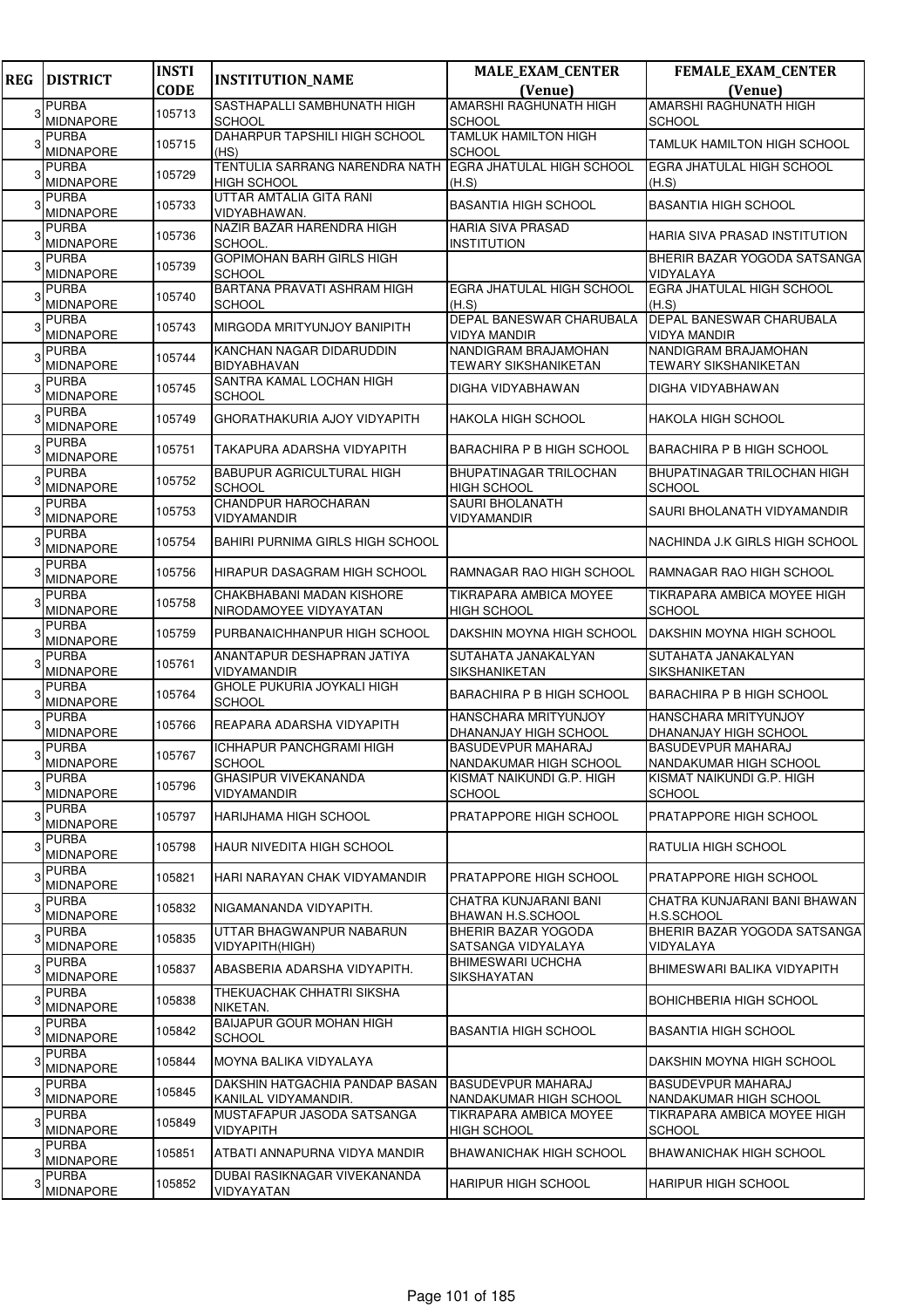| <b>REG</b> | <b>DISTRICT</b>                  | <b>INSTI</b><br><b>CODE</b> | <b>INSTITUTION_NAME</b>                                         | <b>MALE_EXAM_CENTER</b><br>(Venue)             | FEMALE_EXAM_CENTER<br>(Venue)                         |
|------------|----------------------------------|-----------------------------|-----------------------------------------------------------------|------------------------------------------------|-------------------------------------------------------|
| 3          | <b>PURBA</b><br><b>MIDNAPORE</b> | 105855                      | 2ND PART JALPAI SIKSHANIKETAN.                                  | <b>BOROJ HIGH SCHOOL</b>                       | <b>BOROJ HIGH SCHOOL</b>                              |
|            | <b>PURBA</b><br><b>MIDNAPORE</b> | 105858                      | <b>BARGODA GODAR K S VIDYANIKETAN</b>                           | <b>BOHICHBERIA HIGH SCHOOL</b>                 | <b>BOHICHBERIA HIGH SCHOOL</b>                        |
|            | <b>PURBA</b><br><b>MIDNAPORE</b> | 105860                      | LAKSHYA GIRLS HIGH SCHOOL                                       |                                                | LAKSHYA HIGH SCHOOL                                   |
|            | <b>PURBA</b><br><b>MIDNAPORE</b> | 105861                      | SUKHAKHOLA VIVEKANANDA<br>SIKSHASADAN (H.S.)                    | PAHARPUR J.J.ADARSHA<br>VIDYALAYA              | PAHARPUR J.J.ADARSHA<br>VIDYALAYA                     |
|            | <b>PURBA</b><br><b>MIDNAPORE</b> | 105862                      | RANICHAK PRASANNA KUMAR<br><b>SIKSHANIKETAN</b>                 | BARACHIRA P B HIGH SCHOOL                      | <b>BARACHIRA P B HIGH SCHOOL</b>                      |
|            | <b>PURBA</b><br><b>MIDNAPORE</b> | 105863                      | AKANDABARI HIGH SCHOOL                                          | NANDIGRAM BRAJAMOHAN<br>TEWARY SIKSHANIKETAN   | NANDIGRAM BRAJAMOHAN<br><b>TEWARY SIKSHANIKETAN</b>   |
|            | <b>PURBA</b><br><b>MIDNAPORE</b> | 105866                      | SHYAMGANJ TRAILAKYAMAYEE<br>VIDYAMANDIR                         | DAKSHIN ANUKHA MOKSHADA<br>VIDYABHABAN         | DAKSHIN ANUKHA MOKSHADA<br>VIDYABHABAN                |
|            | <b>PURBA</b><br>MIDNAPORE        | 105868                      | KARALDA BANI NIKETAN HIGH SCHOOL INACHINDA J. K HIGH SCHOOL     |                                                | NACHINDA J.K GIRLS HIGH SCHOOL                        |
|            | <b>PURBA</b><br><b>MIDNAPORE</b> | 105872                      | MIRIKPUR GUNADHAR BALIKA<br>VIDYALAYA                           |                                                | <b>BOHICHBERIA HIGH SCHOOL</b>                        |
|            | <b>PURBA</b><br><b>MIDNAPORE</b> | 105873                      | KOREKHALI MILANI SIKSHANIKETAN                                  | BOROJ HIGH SCHOOL                              | <b>BOROJ HIGH SCHOOL</b>                              |
|            | <b>PURBA</b><br><b>MIDNAPORE</b> | 105879                      | <b>BAR-KHANDAGRAM GANESH HIGH</b><br>SCHOOL (H.S.)              | <b>TAMLUK HAMILTON HIGH</b><br>SCHOOL          | <b>TAMLUK HAMILTON HIGH SCHOOL</b>                    |
|            | <b>PURBA</b><br><b>MIDNAPORE</b> | 105882                      | FULESWAR DURMUTH HIGH SCHOOL                                    | <b>BASANTIA HIGH SCHOOL</b>                    | <b>BASANTIA HIGH SCHOOL</b>                           |
|            | <b>PURBA</b><br><b>MIDNAPORE</b> | 105884                      | KUMVACHAK PALLISRI BIDYABHAVAN                                  | MAHISHADAL RAJ HIGH SCHOOL                     | <b>IMAHISHADAL RAJ HIGH SCHOOL</b>                    |
|            | <b>PURBA</b><br><b>MIDNAPORE</b> | 105887                      | LAKSHYAKURI HIGH SCHOOL                                         | PRATAPPORE HIGH SCHOOL                         | PRATAPPORE HIGH SCHOOL                                |
|            | <b>PURBA</b><br><b>MIDNAPORE</b> | 105888                      | BYABATTARHAT JNANADAMAYEE<br><b>BALIKA VIDYALAYA</b>            |                                                | <b>BASUDEVPUR MAHARAJ</b><br>NANDAKUMAR HIGH SCHOOL   |
|            | <b>PURBA</b><br><b>MIDNAPORE</b> | 105889                      | KANPUR SRIGURU SIKSHANIKETAN                                    | TIKRAPARA AMBICA MOYEE<br><b>HIGH SCHOOL</b>   | TIKRAPARA AMBICA MOYEE HIGH<br><b>SCHOOL</b>          |
|            | <b>PURBA</b><br><b>MIDNAPORE</b> | 105894                      | <b>BAJKUL JANAKALYAN SIKSHANIKETAN</b>                          | HARIA SIVA PRASAD<br>INSTITUTION               | HARIA SIVA PRASAD INSTITUTION                         |
|            | <b>PURBA</b><br>MIDNAPORE        | 105896                      | RAMPUR VIVEKANANDA MISSION<br>VIDYAMANDIR                       | BHUPATINAGAR TRILOCHAN<br>HIGH SCHOOL          |                                                       |
|            | <b>PURBA</b><br><b>MIDNAPORE</b> | 105897                      | SHYAMPUR BASULI VIDYABHAVAN                                     | RAMNAGAR RAO HIGH SCHOOL                       | <b>RAMNAGAR RAO HIGH SCHOOL</b>                       |
|            | <b>PURBA</b><br><b>MIDNAPORE</b> | 105899                      | CHAKNAN MILANI BALIKA VIDYAPITH                                 |                                                | <b>BOROJ HIGH SCHOOL</b>                              |
|            | <b>PURBA</b><br><b>MIDNAPORE</b> | 105900                      | BAJKUL BALAI CHANDRA VIDYAPITH                                  | <b>HARIA SIVA PRASAD</b><br>INSTITUTION        | HARIA SIVA PRASAD INSTITUTION                         |
|            | <b>PURBA</b><br><b>MIDNAPORE</b> | 105902                      | ISELMABAD SAROJINI VIDYANIKETAN                                 | AMARSHI RAGHUNATH HIGH<br>SCHOOL               | AMARSHI RAGHUNATH HIGH<br><b>SCHOOL</b>               |
|            | <b>PURBA</b><br><b>MIDNAPORE</b> | 105903                      | KEUTGERIA VIDYASAGAR HIGH<br><b>SCHOOL</b>                      | PAHARPUR J.J.ADARSHA<br>VIDYALAYA              | PAHARPUR J.J.ADARSHA<br><b>VIDYALAYA</b>              |
| 3          | PURBA<br>MIDNAPORE               | 105905                      | KAKRA HIGH SCHOOL                                               | <b>BHIMESWARI UCHCHA</b><br>SIKSHAYATAN        | BHIMESWARI BALIKA VIDYAPITH                           |
|            | <b>PURBA</b><br>MIDNAPORE        | 105906                      | JUKHIA KUMAR NARAYAN BANIMANDIR<br><b>HIGH SCHOOL</b>           | <b>HARIA SIVA PRASAD</b><br>INSTITUTION        | <b>HARIA SIVA PRASAD INSTITUTION</b>                  |
| 3          | <b>PURBA</b><br><b>MIDNAPORE</b> | 105907                      | <b>DEURIBARH KIRANPRAVA</b><br><b>VIDYAMANDIR (HIGH SCHOOL)</b> | <b>BHIMESWARI UCHCHA</b><br>SIKSHAYATAN        | BHIMESWARI BALIKA VIDYAPITH                           |
| 3          | <b>PURBA</b><br>MIDNAPORE        | 105909                      | BHERIR BAZAR YOGODA SATSANGA<br>VIDYALAYA                       | MANGALAMARO MANGALA<br>ACADEMY                 | MANGALAMARO MANGALA<br><b>ACADEMY</b>                 |
|            | <b>PURBA</b><br><b>MIDNAPORE</b> | 105910                      | TENTULBARI JATINDRA NARAYAN<br>VIDYAMANDIR                      | HARIA SIVA PRASAD<br>INSTITUTION               | HARIA SIVA PRASAD INSTITUTION                         |
| 3          | <b>PURBA</b><br><b>MIDNAPORE</b> | 105911                      | BARGODA ANNADACHARAN BANI<br><b>MANDIR</b>                      | BOHICHBERIA HIGH SCHOOL                        | BOHICHBERIA HIGH SCHOOL                               |
|            | <b>PURBA</b><br><b>MIDNAPORE</b> | 105912                      | SIULIPUR PASCHIMBAR HIGH SCHOOL                                 | BHERIR BAZAR YOGODA<br>SATSANGA VIDYALAYA      | BHERIR BAZAR YOGODA SATSANGA<br>VIDYALAYA             |
| 3          | <b>PURBA</b><br><b>MIDNAPORE</b> | 105914                      | MABARAKPUR ADWAITA MEMORIAL<br>S.C. HIGH SCHOOL                 | BHERIR BAZAR YOGODA<br>SATSANGA VIDYALAYA      | BHERIR BAZAR YOGODA SATSANGA<br>VIDYALAYA             |
|            | <b>PURBA</b><br>MIDNAPORE        | 105915                      | UTTARBARH HIGH SCHOOL                                           | BHERIR BAZAR YOGODA<br>SATSANGA VIDYALAYA      | BHERIR BAZAR YOGODA SATSANGA<br>VIDYALAYA             |
|            | <b>PURBA</b><br><b>MIDNAPORE</b> | 105917                      | <b>BAGHADARI DESHAPRAN HIGH</b><br>SCHOOL (H.S)                 | JUKHIA KUMAR NARAYAN<br>BANIMANDIR HIGH SCHOOL | JUKHIA KUMAR NARAYAN<br><b>BANIMANDIR HIGH SCHOOL</b> |
| 3          | <b>PURBA</b><br>MIDNAPORE        | 105918                      | ASADTALA NIVEDITA KANYA<br>VIDYAMATH (H.S.)                     |                                                | ASHADTALA BINODE VIDYAPITH                            |
| 3          | <b>PURBA</b><br><b>MIDNAPORE</b> | 105919                      | DEULIA BALIKA BIDYAMANDIR                                       |                                                | SIDDHA SASHI SRIPATI<br>VIDYABHABAN                   |
|            | <b>PURBA</b><br><b>MIDNAPORE</b> | 105920                      | CHOWKHALI GANGA PADMA MILAN<br>KANYA VIDYAPITH                  |                                                | <b>BOROJ HIGH SCHOOL</b>                              |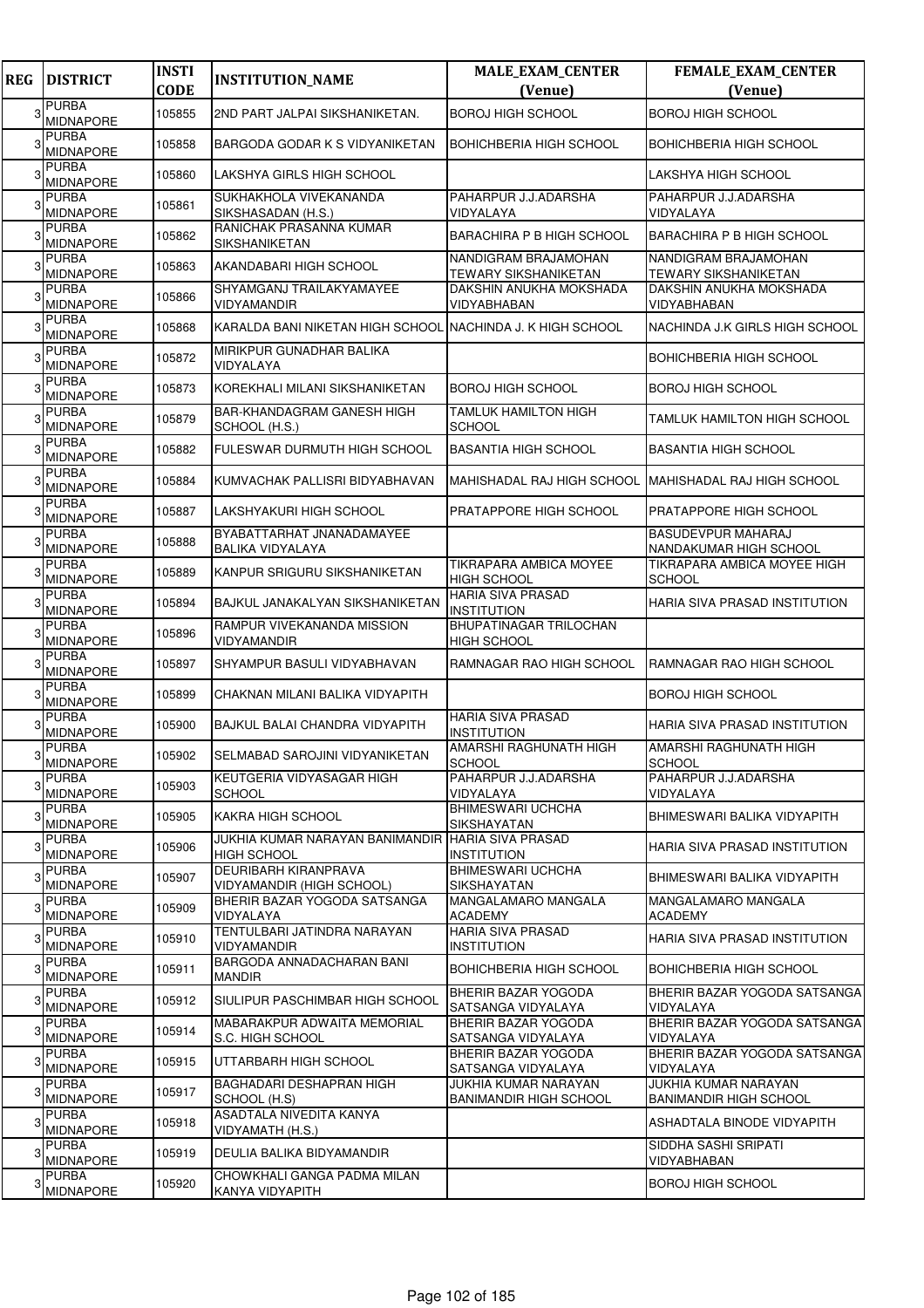| <b>REG</b> | <b>DISTRICT</b>                  | <b>INSTI</b><br><b>CODE</b> | <b>INSTITUTION_NAME</b>                            | <b>MALE_EXAM_CENTER</b><br>(Venue)                                          | <b>FEMALE_EXAM_CENTER</b><br>(Venue)                     |
|------------|----------------------------------|-----------------------------|----------------------------------------------------|-----------------------------------------------------------------------------|----------------------------------------------------------|
| 3          | <b>PURBA</b><br><b>MIDNAPORE</b> | 105921                      | MANUACHAK MILAN VIDYANIKETAN                       | ASHADTALA BINODE VIDYAPITH                                                  | ASHADTALA BINODE VIDYAPITH                               |
|            | PURBA<br><b>MIDNAPORE</b>        | 105922                      | DAUDPUR SIKSHASADAN (H.S)                          | NANDIGRAM BRAJAMOHAN<br>TEWARY SIKSHANIKETAN                                | NANDIGRAM BRAJAMOHAN<br><b>TEWARY SIKSHANIKETAN</b>      |
|            | PURBA<br><b>MIDNAPORE</b>        | 105923                      | RAJNAGAR HIGH SCHOOL                               | RATULIA HIGH SCHOOL                                                         | RATULIA HIGH SCHOOL                                      |
|            | <b>PURBA</b><br>MIDNAPORE        | 105924                      | MANSINGHABERH BANISHREE<br>VIDYANIKETAN (H.S)      | KASARIA HIGH SCHOOL                                                         | KASARIA HIGH SCHOOL                                      |
|            | PURBA<br><b>MIDNAPORE</b>        | 105925                      | MAHAMMADPUR SATYA SMRITI<br><b>SIKSHANIKETAN</b>   | BAGDOBA JALPAI HIGH SCHOOL BAGDOBA JALPAI HIGH SCHOOL                       |                                                          |
|            | <b>PURBA</b><br><b>MIDNAPORE</b> | 105926                      | MOYNA SRI SRI YUKTESWAR KANYA<br>VIDYAPITH         |                                                                             | MOYNA ADARSHA SIKSHAYATAN                                |
|            | <b>PURBA</b><br><b>MIDNAPORE</b> | 105927                      | CHAMPAINAGAR SCHEDULED CASTE<br><b>HIGH SCHOOL</b> | MUGBERIA GANGADHAR HIGH<br><b>SCHOOL</b>                                    | MUGBERIA GANGADHAR HIGH<br>SCHOOL                        |
|            | <b>PURBA</b><br><b>MIDNAPORE</b> | 105928                      | BAHICHARD BIPIN SIKSHA NIKETAN                     | <b>RADHABALLAVPUR</b><br><b>BHIMCHARAN BASU VIDYAPITH</b>                   | RADHABALLAVPUR BHIMCHARAN<br><b>BASU VIDYAPITH</b>       |
| 3          | <b>PURBA</b><br><b>MIDNAPORE</b> | 105929                      | BAKCHA VIVEKANANDA JANASEVA<br><b>HIGH SCHOOL</b>  | MOYNA ADARSHA SIKSHAYATAN IMOYNA ADARSHA SIKSHAYATAN                        |                                                          |
|            | PURBA<br>MIDNAPORE               | 105930                      | VIVEKANANDA ADARSHA<br>SIKSHANIKETAN (HIGH SCHOOL) | CONTAI CHANDRAMONI BRAHMO CONTAI CHANDRAMONI BRAHMO<br><b>GIRLS' SCHOOL</b> | <b>GIRLS' SCHOOL</b>                                     |
|            | PURBA<br>MIDNAPORE               | 105934                      | CONTAI MUSLIM GIRLS HIGH SCHOOL                    |                                                                             | <b>CONTAI HIGH SCHOOL</b>                                |
|            | <b>PURBA</b><br>MIDNAPORE        | 105935                      | <b>GIMAGERIA WELFARE HIGH</b><br>MADRASAH          | CONTAI CHANDRAMONI BRAHMO CONTAI CHANDRAMONI BRAHMO<br>GIRLS' SCHOOL        | <b>GIRLS' SCHOOL</b>                                     |
|            | PURBA<br><b>MIDNAPORE</b>        | 105936                      | JAMITYA ADARSHA HIGH SCHOOL                        | <b>HAKOLA HIGH SCHOOL</b>                                                   | <b>HAKOLA HIGH SCHOOL</b>                                |
|            | PURBA<br><b>MIDNAPORE</b>        | 105940                      | GEONDAB PANCHANAN SMRITI MILAN<br>VIDYABHABAN      | HALDIA GOVT. SPONSORED<br>VIVEKANANDA VIDYABHAWAN                           | <b>HALDIA GOVT, SPONSORED</b><br>VIVEKANANDA VIDYABHAWAN |
|            | <b>PURBA</b><br>MIDNAPORE        | 105941                      | SALIKA GARCHAK R.A. VIDYAPITH                      | <b>NAIKURI THAKURDAS</b><br><b>INSTITUTION</b>                              | NAIKURI THAKURDAS INSTITUTION                            |
|            | <b>PURBA</b><br>MIDNAPORE        | 105942                      | <b>BALLUK HIGH SCHOOL</b>                          | CHATRA KUNJARANI BANI<br>BHAWAN H.S.SCHOOL                                  | CHATRA KUNJARANI BANI BHAWAN<br>H.S.SCHOOL               |
|            | PURBA<br><b>MIDNAPORE</b>        | 105943                      | DEKASHIMPUR BASANTI BALIKA<br>VIDYALAY (H.S.)      |                                                                             | <b>ISWARPUR BIPIN M. ACADEMY</b>                         |
|            | <b>PURBA</b><br>MIDNAPORE        | 105944                      | JOYKRISHNAPUR HIGH SCHOOL                          | KULBERIA BHIMDEV ADARSHA<br>VIDYAPITH                                       | KULBERIA BHIMDEV ADARSHA<br><b>VIDYAPITH</b>             |
|            | <b>PURBA</b><br>MIDNAPORE        | 105945                      | MUDIBARH VIVEKANANDA VIDYAPITH                     | <b>DAKSHIN CHANGRACHAK</b><br>SUKANTA VIDYAPITH                             | DAKSHIN CHANGRACHAK SUKANTA<br><b>VIDYAPITH</b>          |
|            | <b>PURBA</b><br>MIDNAPORE        | 105946                      | HARINBHASA NIVEDITA BALIKA<br>SIKSHANIKETAN        |                                                                             | BHUPATINAGAR TRILOCHAN HIGH<br><b>SCHOOL</b>             |
|            | PURBA<br>MIDNAPORE               | 105947                      | DEMARI BALIKA VIDYALAYA                            |                                                                             | RADHABALLAVPUR BHIMCHARAN<br><b>BASU VIDYAPITH</b>       |
| 3          | PURBA<br><b>MIDNAPORE</b>        | 105949                      | NARUABILA G.A. VIDYAYATAN                          | CHAK RASUL INDRA NARAYAN<br><b>SIKSHANIKETAN</b>                            | CHAK RASUL INDRA NARAYAN<br><b>SIKSHANIKETAN</b>         |
| 3          | <b>PURBA</b><br><b>MIDNAPORE</b> | 105950                      | KUMARCHAK JANAKALYAN SIKSHA<br>NIKETAN             | DAKSHIN CHANGRACHAK<br>SUKANTA VIDYAPITH                                    | DAKSHIN CHANGRACHAK SUKANTA<br><b>VIDYAPITH</b>          |
| 3          | PURBA<br><b>MIDNAPORE</b>        | 105952                      | JERTHAN GAYAPRASAD VIDYAPITH<br>(HIGH)             | EGRA JHATULAL HIGH SCHOOL<br>(H.S)                                          | <b>EGRA JHATULAL HIGH SCHOOL</b><br>(H.S)                |
| 3          | <b>PURBA</b><br>MIDNAPORE        | 105953                      | DAKSHIN K. B. HIGH SCHOOL                          | KASARIA HIGH SCHOOL                                                         | KASARIA HIGH SCHOOL                                      |
| 3          | PURBA<br><b>MIDNAPORE</b>        | 105954                      | KHEJURI J.S.S. HIGH SCHOOL                         | <b>KASARIA HIGH SCHOOL</b>                                                  | <b>KASARIA HIGH SCHOOL</b>                               |
| З          | <b>PURBA</b><br><b>MIDNAPORE</b> | 105959                      | AMULYA BIDYABHAVAN HIGH SCHOOL                     | KOLA UNION HIGH SCHOOL                                                      | KOLA UNION HIGH SCHOOL                                   |
| 3          | PURBA<br><b>MIDNAPORE</b>        | 105962                      | PANCHAGRAM SIKSHANIKETAN                           | CHAK RASUL INDRA NARAYAN<br>SIKSHANIKETAN                                   | CHAK RASUL INDRA NARAYAN<br>SIKSHANIKETAN                |
| 3          | PURBA<br><b>MIDNAPORE</b>        | 105963                      | TEPARPARA SASHIBHUSAN HIGH<br><b>SCHOOL</b>        | AMARSHI RAGHUNATH HIGH<br><b>SCHOOL</b>                                     | AMARSHI RAGHUNATH HIGH<br><b>SCHOOL</b>                  |
| 3          | <b>PURBA</b><br>MIDNAPORE        | 105965                      | DEULPOTA BHAGBAT BALIKA<br>VIDYALAYA               |                                                                             | KALAGACHIA JAGADISH VIDYAPITH                            |
|            | PURBA<br><b>MIDNAPORE</b>        | 105966                      | KHEJURI GURUPRASAD BALIKA<br>VIDYANIKETAN          |                                                                             | KASARIA HIGH SCHOOL                                      |
| 3          | <b>PURBA</b><br><b>MIDNAPORE</b> | 105969                      | GOPALPUR V.V. HIGH SCHOOL                          | PARANCHAK SIKSHANIKETAN                                                     | PARANCHAK SIKSHANIKETAN                                  |
|            | PURBA<br><b>MIDNAPORE</b>        | 105970                      | BAMANBARH BALIKA VIDYAMANDIR                       |                                                                             | CHAK RASUL INDRA NARAYAN<br><b>SIKSHANIKETAN</b>         |
| 3          | <b>PURBA</b><br>MIDNAPORE        | 105971                      | BADALPUR VIDYABHAVAN HIGH<br><b>SCHOOL</b>         | CONTAI CHANDRAMONI BRAHMO CONTAI CHANDRAMONI BRAHMO<br><b>GIRLS' SCHOOL</b> | <b>GIRLS' SCHOOL</b>                                     |
|            | PURBA<br><b>MIDNAPORE</b>        | 105980                      | <b>BARBATIA HIGH SCHOOL</b>                        | TIKRAPARA AMBICA MOYEE<br><b>HIGH SCHOOL</b>                                | TIKRAPARA AMBICA MOYEE HIGH<br><b>SCHOOL</b>             |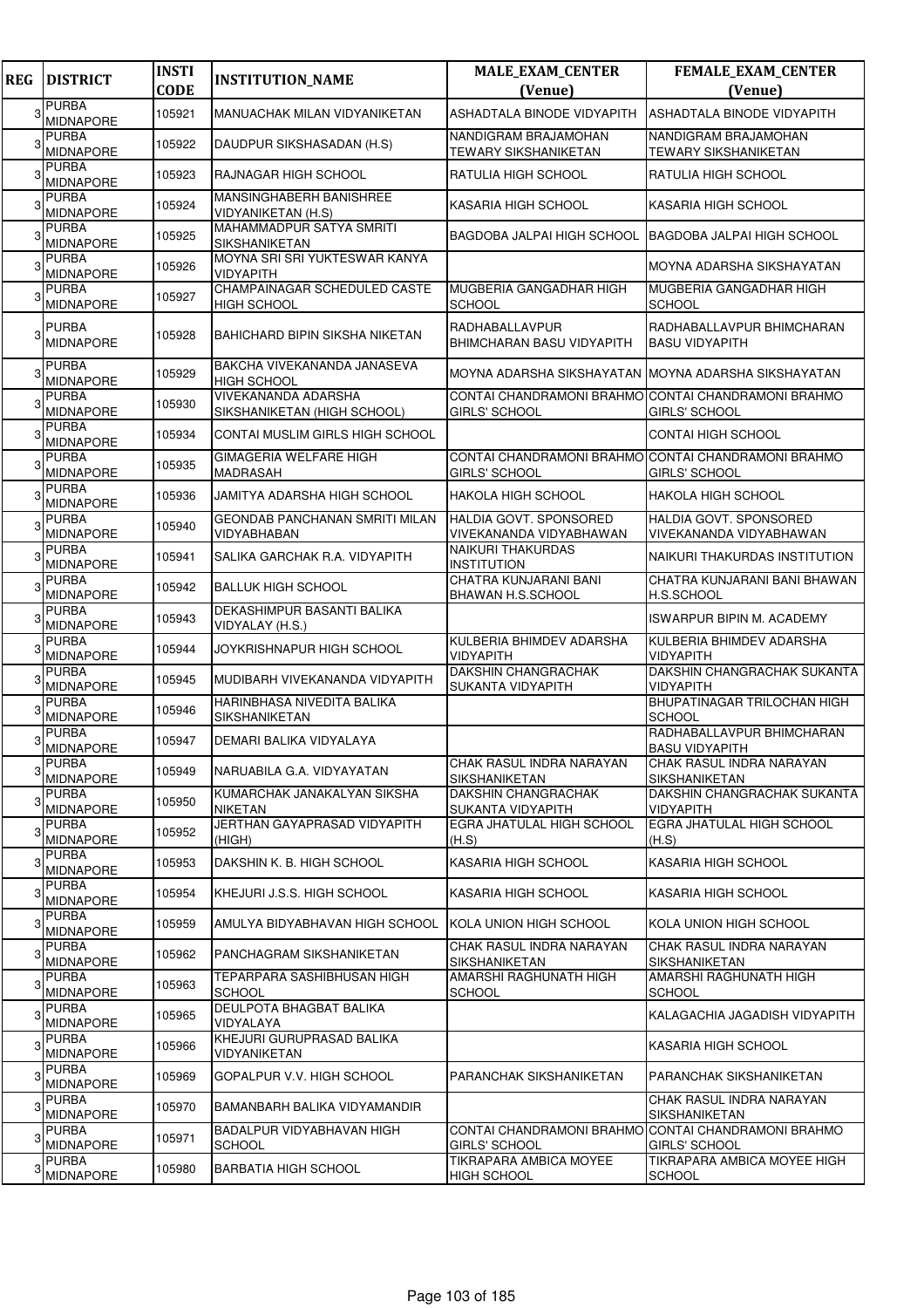| <b>REG</b> | <b>DISTRICT</b>                  | <b>INSTI</b> | <b>INSTITUTION_NAME</b>                                        | <b>MALE_EXAM_CENTER</b>                             | FEMALE_EXAM_CENTER                                      |
|------------|----------------------------------|--------------|----------------------------------------------------------------|-----------------------------------------------------|---------------------------------------------------------|
|            |                                  | <b>CODE</b>  |                                                                | (Venue)<br><b>BHIMESWARI UCHCHA</b>                 | (Venue)                                                 |
|            | <b>PURBA</b><br><b>MIDNAPORE</b> | 105983       | KALABERIA P.K. HIGH SCHOOL                                     | <b>SIKSHAYATAN</b>                                  | BHIMESWARI BALIKA VIDYAPITH                             |
|            | <b>PURBA</b><br><b>MIDNAPORE</b> | 105986       | BAHADURPUR DESHAPRAN<br><b>SIKSHANIKETAN</b>                   | <b>BHIMESWARI UCHCHA</b><br><b>SIKSHAYATAN</b>      | BHIMESWARI BALIKA VIDYAPITH                             |
|            | <b>PURBA</b><br><b>MIDNAPORE</b> | 105989       | HATISHAL R.M. VIDYABHABAN (H.S)                                |                                                     | PANSKURA GIRL'S HIGH SCHOOL PANSKURA GIRL'S HIGH SCHOOL |
|            | <b>PURBA</b><br><b>MIDNAPORE</b> | 105992       | HANSCHARA SBM GIRLS HIGH SCHOOL                                |                                                     | HANSCHARA MRITYUNJOY<br>DHANANJAY HIGH SCHOOL           |
|            | <b>PURBA</b><br><b>MIDNAPORE</b> | 105993       | BRINDABANCHAK H.K SIKSHA MANDIR                                | NANDIGRAM BRAJAMOHAN<br><b>TEWARY SIKSHANIKETAN</b> | NANDIGRAM BRAJAMOHAN<br><b>TEWARY SIKSHANIKETAN</b>     |
|            | <b>PURBA</b><br><b>MIDNAPORE</b> | 105997       | MADHABPUR M.N GIRLS HIGH SCHOOL                                |                                                     | <b>HARIPUR HIGH SCHOOL</b>                              |
|            | <b>PURBA</b><br><b>MIDNAPORE</b> | 105998       | <b>DURGAPUR HIGH SCHOOL</b>                                    | ASHADTALA BINODE VIDYAPITH                          | ASHADTALA BINODE VIDYAPITH                              |
|            | <b>PURBA</b><br><b>MIDNAPORE</b> | 105999       | PANIA SARADABARH R.K. SIKSHA<br>SADAN                          | TIKRAPARA AMBICA MOYEE<br><b>HIGH SCHOOL</b>        | TIKRAPARA AMBICA MOYEE HIGH<br><b>SCHOOL</b>            |
|            | <b>PURBA</b><br><b>MIDNAPORE</b> | 119003       | BEGUNABARI HIGH SCHOOL                                         | <b>HARIA SIVA PRASAD</b><br><b>INSTITUTION</b>      | HARIA SIVA PRASAD INSTITUTION                           |
|            | <b>PURBA</b><br><b>MIDNAPORE</b> | 119004       | KESHABPUR JALPAI G. J. M. VIDYAPITH MAHISHADAL RAJ HIGH SCHOOL |                                                     | MAHISHADAL RAJ HIGH SCHOOL                              |
|            | <b>PURBA</b><br>MIDNAPORE        | 119008       | PURBA SRIKRISHNAPUR B. T. M.<br>VIDYAPITH                      | PARANCHAK SIKSHANIKETAN                             | PARANCHAK SIKSHANIKETAN                                 |
|            | <b>PURBA</b><br><b>MIDNAPORE</b> | 119011       | UNAL URURI NETAJI SIKSHANIKETAN                                | <b>BHIMESWARI UCHCHA</b><br><b>SIKSHAYATAN</b>      | BHIMESWARI BALIKA VIDYAPITH                             |
|            | <b>PURBA</b><br><b>MIDNAPORE</b> | 119018       | DAKSHINCHAK HIGH SCHOOL                                        | <b>EGRA JHATULAL HIGH SCHOOL</b><br>(H.S)           | EGRA JHATULAL HIGH SCHOOL<br>(H.S)                      |
|            | <b>PURBA</b><br>MIDNAPORE        | 119019       | <b>DEULPOTA HIGH SCHOOL</b>                                    | LAKSHYA HIGH SCHOOL                                 | LAKSHYA HIGH SCHOOL                                     |
|            | <b>PURBA</b><br><b>MIDNAPORE</b> | 119023       | DHANGHARA JNANENDRA VIDYAPITH                                  | NACHINDA J. K HIGH SCHOOL                           | NACHINDA J.K GIRLS HIGH SCHOOL                          |
|            | <b>PURBA</b><br><b>MIDNAPORE</b> | 119024       | HIRAPUR K. K. HIGH SCHOOL                                      | JAFULY DESHPRAN HIGH<br><b>SCHOOL</b>               | JAFULY DESHPRAN HIGH SCHOOL                             |
|            | <b>PURBA</b><br><b>MIDNAPORE</b> | 119027       | TELAMI HIGH SCHOOL                                             | PANIPARUL MUKTESWAR HIGH<br><b>SCHOOL</b>           | PANIPARUL MUKTESWAR HIGH<br><b>SCHOOL</b>               |
|            | <b>PURBA</b><br><b>MIDNAPORE</b> | 119028       | TAJPUR ADARSHA VIDYAPITH (H.S.)                                | RAMNAGAR RAO HIGH SCHOOL                            | RAMNAGAR RAO HIGH SCHOOL                                |
|            | <b>PURBA</b><br><b>MIDNAPORE</b> | 119030       | PARIHARA SASIBHUSHAN<br>VIDYABHAWAN                            | NACHINDA J. K HIGH SCHOOL                           | NACHINDA J.K GIRLS HIGH SCHOOL                          |
|            | <b>PURBA</b><br><b>MIDNAPORE</b> | 119036       | CHAMPADALI HIGH SCHOOL                                         | PANSKURA GIRL'S HIGH SCHOOL PRATAPPORE HIGH SCHOOL  |                                                         |
|            | <b>PURBA</b><br><b>MIDNAPORE</b> | 119041       | JAGATPUR SASHIBHUSAN<br>SIKSHANIKETAN                          | LAKSHYA HIGH SCHOOL                                 | LAKSHYA HIGH SCHOOL                                     |
|            | <b>PURBA</b><br><b>MIDNAPORE</b> | 119043       | <b>MADHABPUR INDRA NARAYAN HIGH</b><br><b>SCHOOL</b>           | <b>HARIPUR HIGH SCHOOL</b>                          | <b>HARIPUR HIGH SCHOOL</b>                              |
|            | <b>PURBA</b><br><b>MIDNAPORE</b> | 119044       | MALIDA BHUSAN CHANDRA HIGH<br><b>SCHOOL</b>                    | SIDDHA SASHI SRIPATI<br>VIDYABHABAN                 | SIDDHA SASHI SRIPATI<br>VIDYABHABAN                     |
| 3          | <b>PURBA</b><br><b>MIDNAPORE</b> | 119046       | PATNA ADARSHA VIDYAPITH                                        | <b>ISWARPUR BIPIN M. ACADEMY</b>                    | <b>ISWARPUR BIPIN M. ACADEMY</b>                        |
|            | <b>PURBA</b><br>MIDNAPORE        | 119047       | <b>MAYACHAR HIGH SCHOOL</b>                                    | BARADABAR LENIN VIDYAPITH                           | BARADABAR LENIN VIDYAPITH                               |
|            | <b>PURBA</b><br><b>MIDNAPORE</b> | 119049       | DABUAPUKUR HIGH SCHOOL                                         | <b>PRATAPPORE HIGH SCHOOL</b>                       | PRATAPPORE HIGH SCHOOL                                  |
| 3          | <b>PURBA</b><br>MIDNAPORE        | 119050       | <b>CHAMPI HIGH SCHOOL</b>                                      | MAHISHADAL RAJ HIGH SCHOOL                          | <b>IMAHISHADAL RAJ HIGH SCHOOL</b>                      |
|            | <b>PURBA</b><br><b>MIDNAPORE</b> | 119051       | AJODHYAPUR HIGH SCHOOL                                         | <b>BASANTIA HIGH SCHOOL</b>                         | <b>BASANTIA HIGH SCHOOL</b>                             |
|            | <b>PURBA</b><br><b>MIDNAPORE</b> | 119057       | SAHARA R.K. HIGH SCHOOL                                        | PANIPARUL MUKTESWAR HIGH<br><b>SCHOOL</b>           | PANIPARUL MUKTESWAR HIGH<br><b>SCHOOL</b>               |
|            | <b>PURBA</b><br><b>MIDNAPORE</b> | 119058       | KULANJHARA DESHBHANDHU<br>VIDYABHABAN                          | NACHINDA J. K HIGH SCHOOL                           | NACHINDA J. K HIGH SCHOOL                               |
|            | PURBA<br><b>MIDNAPORE</b>        | 119059       | SONACHURA K.C.A. MILAN<br>VIDYAMANDIR                          | NANDIGRAM BRAJAMOHAN<br>TEWARY SIKSHANIKETAN        | NANDIGRAM BRAJAMOHAN<br>TEWARY SIKSHANIKETAN            |
|            | <b>PURBA</b><br>MIDNAPORE        | 119060       | ANIRUDDHA HIGH SCHOOL                                          | DIGHA VIDYABHAWAN                                   | DIGHA VIDYABHAWAN                                       |
|            | <b>PURBA</b><br><b>MIDNAPORE</b> | 119064       | PATNA BAIKUNTHA SIKSHASADAN                                    | <b>HARIA SIVA PRASAD</b><br><b>INSTITUTION</b>      | HARIA SIVA PRASAD INSTITUTION                           |
| 3          | <b>PURBA</b><br>MIDNAPORE        | 119068       | BALAVADRAPUR VIVEKANANDA<br>VIDYAPITH                          | MANGALAMARO MANGALA<br><b>ACADEMY</b>               | MANGALAMARO MANGALA<br><b>ACADEMY</b>                   |
|            | <b>PURBA</b><br><b>MIDNAPORE</b> | 119070       | PAUSHI BAIKUNTHA SMRITI MILANI<br>VIDYAMANDIR                  | PAHARPUR J.J.ADARSHA<br>VIDYALAYA                   | PAHARPUR J.J.ADARSHA<br>VIDYALAYA                       |
|            | <b>PURBA</b><br><b>MIDNAPORE</b> | 119071       | JUKIVERI MATANGINI VIDYAPITH                                   | KISHORENAGAR SACHINDRA<br>SIKSHA SADAN              | KISHORENAGAR SACHINDRA<br>SIKSHA SADAN                  |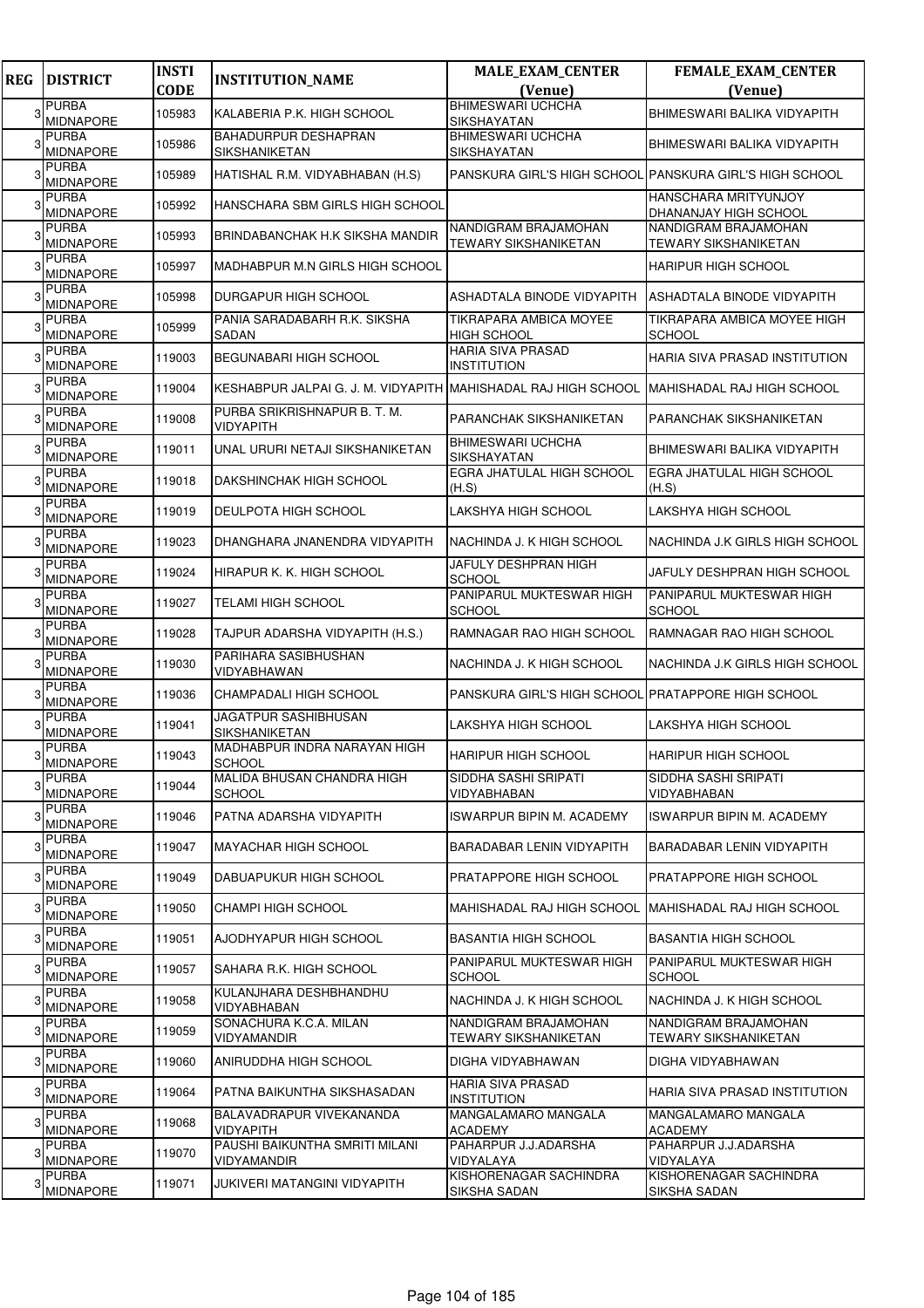| <b>REG</b> | <b>DISTRICT</b>                  | <b>INSTI</b> | <b>INSTITUTION_NAME</b>                           | <b>MALE_EXAM_CENTER</b>                                                | FEMALE_EXAM_CENTER                                           |
|------------|----------------------------------|--------------|---------------------------------------------------|------------------------------------------------------------------------|--------------------------------------------------------------|
|            |                                  | <b>CODE</b>  |                                                   | (Venue)                                                                | (Venue)                                                      |
|            | <b>PURBA</b><br><b>MIDNAPORE</b> | 119072       | MAHESPUR HIGH SCHOOL                              | NANDIGRAM BRAJAMOHAN<br>TEWARY SIKSHANIKETAN                           | NANDIGRAM BRAJAMOHAN<br><b>TEWARY SIKSHANIKETAN</b>          |
|            | PURBA<br>MIDNAPORE               | 119074       | NACHINDA J.K GIRLS HIGH SCHOOL                    |                                                                        | CONTAI HIGH SCHOOL                                           |
|            | <b>PURBA</b><br><b>MIDNAPORE</b> | 119075       | AMARSHI B. C. GIRLS' HIGH SCHOOL                  |                                                                        | MANGALAMARO MANGALA<br><b>ACADEMY</b>                        |
|            | <b>PURBA</b><br><b>MIDNAPORE</b> | 119076       | <b>VIVEKANANDA MISSION HIGH SCHOOL</b>            | IPANSKURA GIRL'S HIGH SCHOOL IPANSKURA GIRL'S HIGH SCHOOL              |                                                              |
|            | <b>PURBA</b><br><b>MIDNAPORE</b> | 119077       | <b>TENTULBERIA SURENDRA TAPAA</b><br>SIKSHA SADAN | MAHISHADAL RAJ HIGH SCHOOL MAHISHADAL RAJ HIGH SCHOOL                  |                                                              |
|            | <b>PURBA</b><br><b>MIDNAPORE</b> | 119078       | DARIALA BHIMCHARAN HIGH SCHOOL                    | <b>HAKOLA HIGH SCHOOL</b>                                              | <b>HAKOLA HIGH SCHOOL</b>                                    |
|            | <b>PURBA</b><br>MIDNAPORE        | 119080       | MAITANA GIRLS HIGH SCHOOL                         |                                                                        | DEPAL BANESWAR CHARUBALA<br><b>VIDYA MANDIR</b>              |
|            | <b>PURBA</b><br>MIDNAPORE        | 119081       | JUNBANI RABINDRA VIDYABHABAN                      | CONTAI HINDU GIRLS' SCHOOL                                             | CONTAI HINDU GIRLS' SCHOOL                                   |
|            | <b>PURBA</b><br>MIDNAPORE        | 119092       | CHOREPALLIA SREE SREE BASANTI<br>VIDYAPITH (HS)   | PANIPARUL MUKTESWAR HIGH<br>SCHOOL                                     | PANIPARUL MUKTESWAR HIGH<br><b>SCHOOL</b>                    |
|            | <b>3 PURULIA</b>                 | 113002       | ANANDA MARGA COLLEGE                              | PUNDAG HIGH SCHOOL (H.S.)                                              |                                                              |
|            | 3 PURULIA                        | 113004       | <b>MAHATMA GANDHI COLLEGE</b>                     | HURA THANA MAZAFFAR AHMED<br>ACADEMY HIGH MADRASAH<br>(H.S.)           | MANGURIA S. S. B. M. VIDYAMANDIR<br>(H.S.)                   |
|            | 3 PURULIA                        | 113008       | AGARDIH HIGH SCHOOL (H.S.)                        | HURA HIGH SCHOOL (H.S.)                                                | HURA GIRLS' HIGH SCHOOL (H.S.)                               |
|            | 3 PURULIA                        | 113009       | ANARA S.E. RAILWAY COLONY H.S.<br><b>SCHOOL</b>   | BARASINI N.L. HIGH SCHOOL<br>(H.S.)                                    | ANARA GIRLS' HIGH SCHOOL (H.S.)                              |
|            | 3 PURULIA                        | 113010       | BALARAMPUR PHOOL CHAND HIGH<br><b>SCHOOL</b>      | <b>RANGADIH SHRI</b><br><b>BHAJANASHRAM HIGH SCHOOL</b>                | RANGADIH SHRI BHAJANASHRAM<br><b>HIGH SCHOOL</b>             |
|            | 3 PURULIA                        | 113011       | BARABAZAR HIGH SCHOOL (H.S.)                      | <b>BARABHUM HIGH SCHOOL</b>                                            | <b>BARABHUM HIGH SCHOOL</b>                                  |
|            | 3 PURULIA                        | 113012       | <b>BARI HIGH SCHOOL</b>                           | KASHIDIH C.R.C.G. VIDYAPITH                                            | KASHIDIH C.R.C.G. VIDYAPITH                                  |
|            | 3 PURULIA                        | 113013       | <b>BARABHUM HIGH SCHOOL</b>                       |                                                                        | BARABAZAR GIRLS' H.S. SCHOOL BARABAZAR GIRLS' H.S. SCHOOL    |
|            | 3 PURULIA                        | 113014       | <b>BEGUNKODAR HIGH SCHOOL</b>                     | ADARDIH HIGH SCHOOL (H.S.)                                             | ADARDIH HIGH SCHOOL (H.S.)                                   |
|            | 3 PURULIA                        | 113015       | <b>BAGHMUNDI HIGH SCHOOL</b>                      | BAGMUNDI HIGH SCHOOL (H.S.)                                            | BAGMUNDI HIGH SCHOOL (H.S.)                                  |
|            | 3 PURULIA                        | 113016       | CHELYAMA BIJOLI PRAVA HIGH<br>SCHOOL (H.S.)       | CHELYAMA BHAGBAT CHANDRA<br>GIRLS' HIGH SCHOOL (H.S.)                  | <b>BARRAH ANCHAL HIGH SCHOOL</b><br>(H.S.)                   |
|            | 3 PURULIA                        | 113017       | CHANDRA HIGH SCHOOL                               | <b>SWAPAN SUBRATA HIGH</b><br><b>SCHOOL</b>                            | SWAPAN SUBRATA HIGH SCHOOL                                   |
|            | 3 PURULIA                        | 113018       | CHITTARANJAN HIGH SCHOOL                          | PURULIA MUNICIPAL MANAGED<br><b>HIGH SCHOOL</b>                        |                                                              |
|            | 3 PURULIA                        | 113019       | DR. A. N. JHA H. S. SCHOOL BANDWAN                | RISHI NIBARANCHANDRA<br><b>VIDYAPITH</b>                               | RISHI NIBARANCHANDRA<br><b>VIDYAPITH</b>                     |
|            | 3 PURULIA                        | 113020       | DUBRA HIGH SCHOOL (H.S.)                          | CHELYAMA BIJOLI PRAVA HIGH<br>SCHOOL (H.S.)                            | CHELYAMA BIJOLI PRAVA HIGH<br>SCHOOL (H.S.)                  |
|            | 3 PURULIA                        | 113021       | GARHJAIPUR RAJA B B HIGH (H.S.)<br><b>SCHOOL</b>  | MANIPUR SWAMI VIVEKANANDA<br>HIGH SCHOOL (H.S.)                        | MANIPUR SWAMI VIVEKANANDA<br>HIGH SCHOOL (H.S.)              |
|            | 3 PURULIA                        | 113022       | GOPALNAGAR A.T. HIGH (H.S.) SCHOOL                | MANBAZAR RADHA MADHAB<br><b>INSTITUTION</b>                            | <b>MANBAZAR RADHA MADHAB</b><br><b>INSTITUTION</b>           |
|            | 3 PURULIA                        | 113023       | HUTMURA HIGH SCHOOL (+2)                          | LADHURKA HIGH SCHOOL (H.S.)                                            |                                                              |
|            | 3 PURULIA                        | 113024       | JARGO HIGH SCHOOL                                 | <b>JHALDA SATYABHAMA</b><br><b>VIDYAPITH</b>                           | JHALDA SATYABHAMA VIDYAPITH                                  |
|            | 3 PURULIA                        | 113025       | JHALDA SATYABHAMA VIDYAPITH                       | MARU MASINA BANSA HIGH<br>SCHOOL (HS)                                  | MARU MASINA BANSA HIGH<br>SCHOOL (HS)                        |
|            | 3 PURULIA                        | 113026       | KANTADIH SIKSHA SATRA HIGH<br>SCHOOL (H.S.)       | <b>BALARAMPUR LALIMOTI GIRLS'</b><br>HIGHER SECONDARY SCHOOL           | <b>BALARAMPUR LALIMOTI GIRLS'</b><br>HIGHER SECONDARY SCHOOL |
|            | 3 PURULIA                        | 113027       | LAGDA HIGH SCHOOL (H.S.)                          | <b>MANBHUM VICTORIA</b><br><b>INSTITUTION</b>                          | CHITTARANJAN GIRLS' HIGH<br><b>SCHOOL</b>                    |
|            | 3 PURULIA                        | 113028       | MANBAZAR GIRLS' HIGH SCHOOL (H.S.)                |                                                                        | BISRI ANCHALIK P D G M HIGH<br><b>SCHOOL</b>                 |
|            | 3 PURULIA                        | 113029       | MANBHUM VICTORIA INSTITUTION                      | HARIJAN KALYAN SAMITI GIRISH<br>CHANDRA MEMORIAL HIGH<br>SCHOOL (H.S.) |                                                              |
|            | 3 PURULIA                        | 113030       | MOUTORH MANADA SUNDARI HIGH<br>SCHOOL (H.S.)      | CHELYAMA BIJOLI PRAVA HIGH<br>SCHOOL (H.S.)                            | CHELYAMA BIJOLI PRAVA HIGH<br>SCHOOL (H.S.)                  |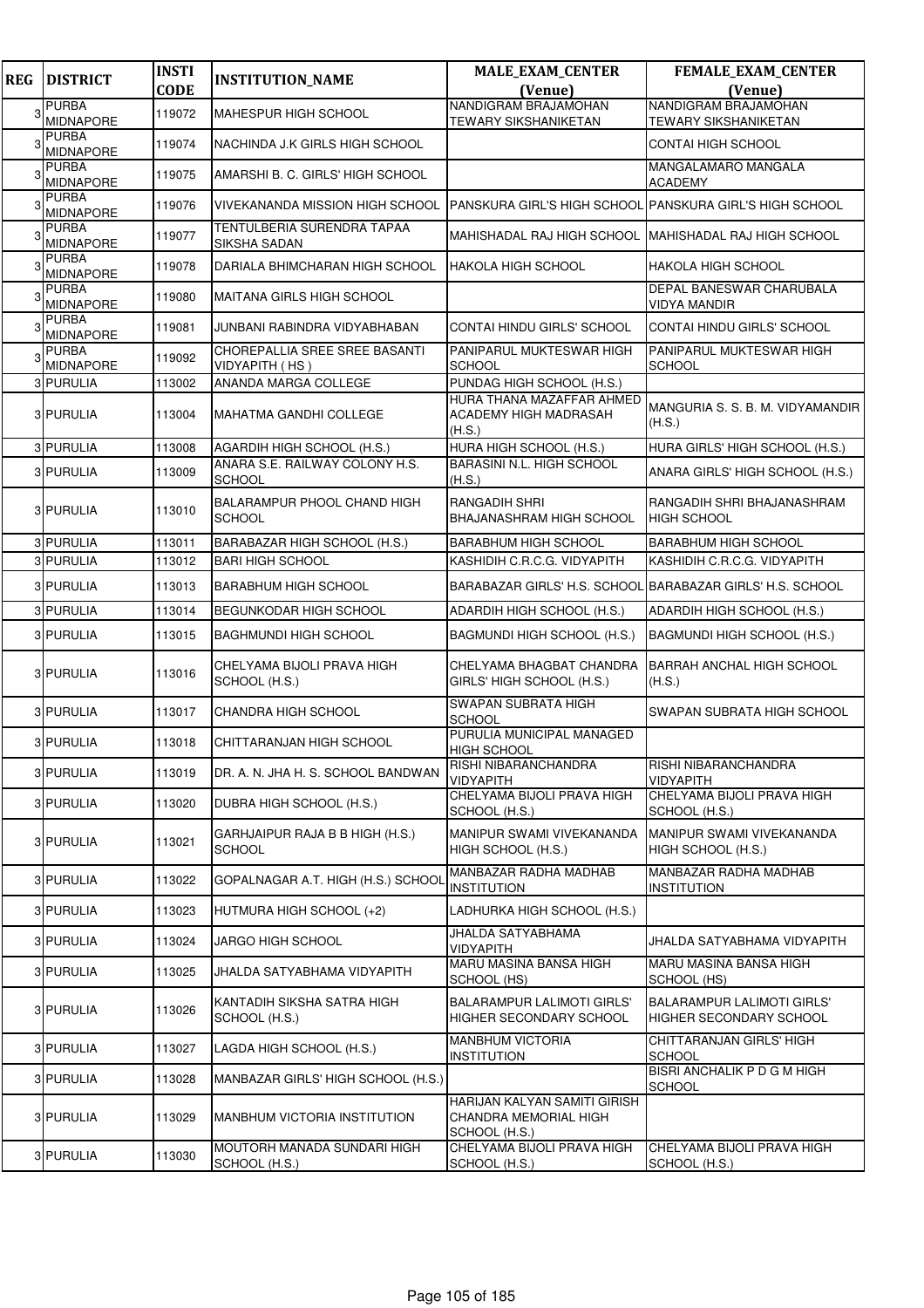| <b>REG</b> | <b>DISTRICT</b> | <b>INSTI</b><br><b>CODE</b> | <b>INSTITUTION_NAME</b>                                                    | <b>MALE_EXAM_CENTER</b><br>(Venue)                                     | FEMALE_EXAM_CENTER<br>(Venue)                          |
|------------|-----------------|-----------------------------|----------------------------------------------------------------------------|------------------------------------------------------------------------|--------------------------------------------------------|
|            |                 |                             |                                                                            |                                                                        |                                                        |
|            | 3 PURULIA       | 113031                      | MURADI S.R.B.P. HIGH SCHOOL (H.S.)                                         | RAMCHANDRAPUR SRI SRI<br>BIJOYKRISHNA BIDYAPITH (H.S.)                 | RAMCHANDRAPUR SRI SRI<br>BIJOYKRISHNA BIDYAPITH (H.S.) |
|            | 3 PURULIA       | 113032                      | MANIHARA HIGH SCHOOL (H.S.)                                                | <b>TALAJURI SRIMATI HIGH</b><br>SCHOOL (H.S.)                          | <b>TALAJURI SRIMATI HIGH SCHOOL</b><br>(H.S.)          |
|            | 3 PURULIA       | 113033                      | NAPARA HIGH SCHOOL                                                         | LAULARA RADHA CHARAN<br><b>ACADEMY</b>                                 | LAULARA RADHA CHARAN<br><b>ACADEMY</b>                 |
|            | 3 PURULIA       | 113034                      | NIGAMNAGAR NIGAMANANDA<br>SEVASHRAM HIGH SCHOOL (H.S.)                     | S.E. RLY. GIRLS' H. S. SCHOOL                                          | S.E. RLY. GIRLS' H. S. SCHOOL                          |
|            | 3 PURULIA       | 113035                      | PANCHKOTE RAJ HIGH SCHOOL (H.S.)                                           | S. E. RLY. BOYS' H.S. SCHOOL                                           | NIGAMNAGAR NIGAMANANDA<br>SEVASHRAM HIGH SCHOOL (H.S.) |
|            | 3 PURULIA       | 113036                      | PARBELIA COLLIERY HIGH SCHOOL                                              | BARTORIA HIGH SCHOOL (H.S.)                                            | BARTORIA HIGH SCHOOL (H.S.)                            |
|            | 3 PURULIA       | 113037                      | PURULIA NETAJI VIDYAPITH                                                   | CHITTARANJAN HIGH SCHOOL                                               | BELGUMA VIVEKANANDA<br>VIDYAPITH (H.S.)                |
|            | 3 PURULIA       | 113038                      | PURULIA GOVT. GIRLS' (H.S.) SCHOOL                                         |                                                                        | PURULIA NETAJI VIDYAPITH                               |
|            | 3 PURULIA       | 113039                      | PURULIA ZILLA SCHOOL                                                       | CHITTARANJAN HIGH SCHOOL                                               |                                                        |
|            | 3 PURULIA       | 113040                      | MANBAZAR RADHA MADHAB<br><b>INSTITUTION</b>                                | BISRI ANCHALIK P D G M HIGH<br><b>SCHOOL</b>                           | <b>BISRI ANCHALIK P D G M HIGH</b><br><b>SCHOOL</b>    |
|            | 3 PURULIA       | 113041                      | RAGHUNATHPUR G D LANG<br><b>INSTITUTION</b>                                | RAGHUNATHPUR HIGH SCHOOL<br>(H.S.)                                     | RAGHUNATHPUR GIRLS HIGH<br><b>SCHOOL</b>               |
|            | 3 PURULIA       | 113042                      | RAJNOWAGARH D. P. M. HIGH SCHOOL                                           | GOPALNAGAR A.T. HIGH (H.S.)<br><b>SCHOOL</b>                           | GOPALNAGAR A.T. HIGH (H.S.)<br><b>SCHOOL</b>           |
|            | 3 PURULIA       | 113043                      | RAJASTHAN VIDYAPITH                                                        | CHITTARANJAN HIGH SCHOOL                                               | PURULIA TOWN HIGH SCHOOL                               |
|            | 3 PURULIA       | 113044                      | RISHI NIBARANCHANDRA VIDYAPITH                                             | DR. A. N. JHA H. S. SCHOOL<br><b>BANDWAN</b>                           | DR. A. N. JHA H. S. SCHOOL<br><b>BANDWAN</b>           |
|            | 3 PURULIA       | 113045                      | RANGADIH SHRI BHAJANASHRAM HIGH CHANDITALA SIKSHA NIKETAN<br><b>SCHOOL</b> | CO ED HS SCHOOL                                                        | CHANDITALA SIKSHA NIKETAN CO<br>ED HS SCHOOL           |
|            | 3 PURULIA       | 113046                      | SANTAMOYEE GIRLS' HIGH SCHOOL,<br><b>PURULIA</b>                           |                                                                        | BELGUMA VIVEKANANDA<br>VIDYAPITH (H.S.)                |
|            | 3 PURULIA       | 113047                      | SANTALDIH THERMAL PLANT HIGH<br>(H.S.) SCHOOL                              | DUBRA HIGH SCHOOL (H.S.)                                               | DUBRA HIGH SCHOOL (H.S.)                               |
|            | 3 PURULIA       | 113048                      | S.E. RLY. GIRLS' H. S. SCHOOL                                              |                                                                        | NIGAMNAGAR NIGAMANANDA<br>SEVASHRAM HIGH SCHOOL (H.S.) |
|            | 3 PURULIA       | 113049                      | S. E. RLY. BOYS' H.S. SCHOOL                                               | S.E. RLY. GIRLS' H. S. SCHOOL                                          |                                                        |
|            | 3 PURULIA       | 113050                      | PARA SHIB NARAYAN HIGH (H.S.)<br><b>SCHOOL</b>                             | ANARA GIRLS' HIGH SCHOOL<br>(H.S.)                                     | ANARA GIRLS' HIGH SCHOOL (H.S.)                        |
|            | 3 PURULIA       | 113051                      | SINDRI HIGH SCHOOL (H.S.)                                                  | BARABAZAR HIGH SCHOOL (H.S.) BARABAZAR GIRLS' H.S. SCHOOL              |                                                        |
|            | 3 PURULIA       | 113052                      | SONATHALI KALAPATHAR HIGH<br><b>SCHOOL</b>                                 | <b>TALAJURI SRIMATI HIGH</b><br>SCHOOL (H.S.)                          | TALAJURI SRIMATI HIGH SCHOOL<br>(H.S.)                 |
|            | 3 PURULIA       | 113053                      | GADIBERO SRI RAM CHANDRA<br>ADARSHA VIDYALAYA (H.S.)                       | RAGHUNATHPUR G D LANG<br><b>INSTITUTION</b>                            | RAGHUNATHPUR GIRLS HIGH<br><b>SCHOOL</b>               |
|            | 3 PURULIA       | 113054                      | TULIN JAISIARAM HIGH SCHOOL                                                | JHALDA GIRLS' HIGH SCHOOL<br>(H.S.)                                    | JHALDA GIRLS' HIGH SCHOOL (H.S.)                       |
|            | 3 PURULIA       | 113055                      | TUNTURI HIGH (H.S.) SCHOOL                                                 | <b>BAGHMUNDI HIGH SCHOOL</b>                                           | <b>BAGHMUNDI HIGH SCHOOL</b>                           |
|            | 3 PURULIA       | 113056                      | YOGODA SATSANGA KSHIRODAMOYEE<br>VIDYAPITH, LAKHANPUR                      | HUTMURA HIGH SCHOOL (+2)                                               |                                                        |
|            | 3 PURULIA       | 113057                      | YOGADA SATSANGA KANYA<br>VIDYALAYA                                         |                                                                        | LADHURKA HIGH SCHOOL (H.S.)                            |
|            | 3 PURULIA       | 113058                      | <b>BALARAMPUR LALIMOTI GIRLS'</b><br>HIGHER SECONDARY SCHOOL               |                                                                        | <b>BALARAMPUR PHOOL CHAND HIGH</b><br><b>SCHOOL</b>    |
|            | 3 PURULIA       | 113059                      | PURULIA MUNICIPAL MANAGED HIGH<br><b>SCHOOL</b>                            | PURULIA ZILLA SCHOOL                                                   |                                                        |
|            | 3 PURULIA       | 113060                      | NADIHA HIGH SCHOOL (H.S.)                                                  | HARIJAN KALYAN SAMITI GIRISH<br>CHANDRA MEMORIAL HIGH<br>SCHOOL (H.S.) | PURULIA GOVT. GIRLS' (H.S.)<br><b>SCHOOL</b>           |
|            | 3 PURULIA       | 113061                      | ARSHA HIGH SCHOOL                                                          | SIRKABAD HIGH SCHOOL                                                   | SIRKABAD HIGH SCHOOL                                   |
|            | 3 PURULIA       | 113062                      | NARAGORIA DURGA DASHI HIGH<br>SCHOOL (H.S.)                                | JANARDANDIH HIGH SCHOOL                                                | JANARDANDIH HIGH SCHOOL                                |
|            | 3 PURULIA       | 113063                      | BABUGRAM SAMMILANI HIGH SCHOOL<br>(H.S.)                                   | <b>RAGHUNATHPUR HIGH SCHOOL</b><br>(H.S.)                              | <b>RAGHUNATHPUR GIRLS HIGH</b><br><b>SCHOOL</b>        |
|            | 3 PURULIA       | 113064                      | <b>BARABAZAR GIRLS' H.S. SCHOOL</b>                                        |                                                                        | BARABAZAR HIGH SCHOOL (H.S.)                           |
|            | 3 PURULIA       | 113065                      | MADHUTATI HIGH (H.S.) SCHOOL                                               | RAGHUNATHPUR G D LANG<br><b>INSTITUTION</b>                            | RAGHUNATHPUR GIRLS HIGH<br><b>SCHOOL</b>               |
|            | 3 PURULIA       | 113066                      | BORO HIGH SCHOOL (H.S.)                                                    | <b>BASANTAPUR ADIBASI HIGH</b><br>SCHOOL (H.S.)                        | <b>BASANTAPUR ADIBASI HIGH</b><br>SCHOOL (H.S.)        |
|            | 3 PURULIA       | 113067                      | JIUDARU HIGH SCHOOL (H.S.)                                                 | GARHJAIPUR RAJA B B HIGH<br>(H.S.) SCHOOL                              | GARHJAIPUR RAJA B B HIGH (H.S.)<br><b>SCHOOL</b>       |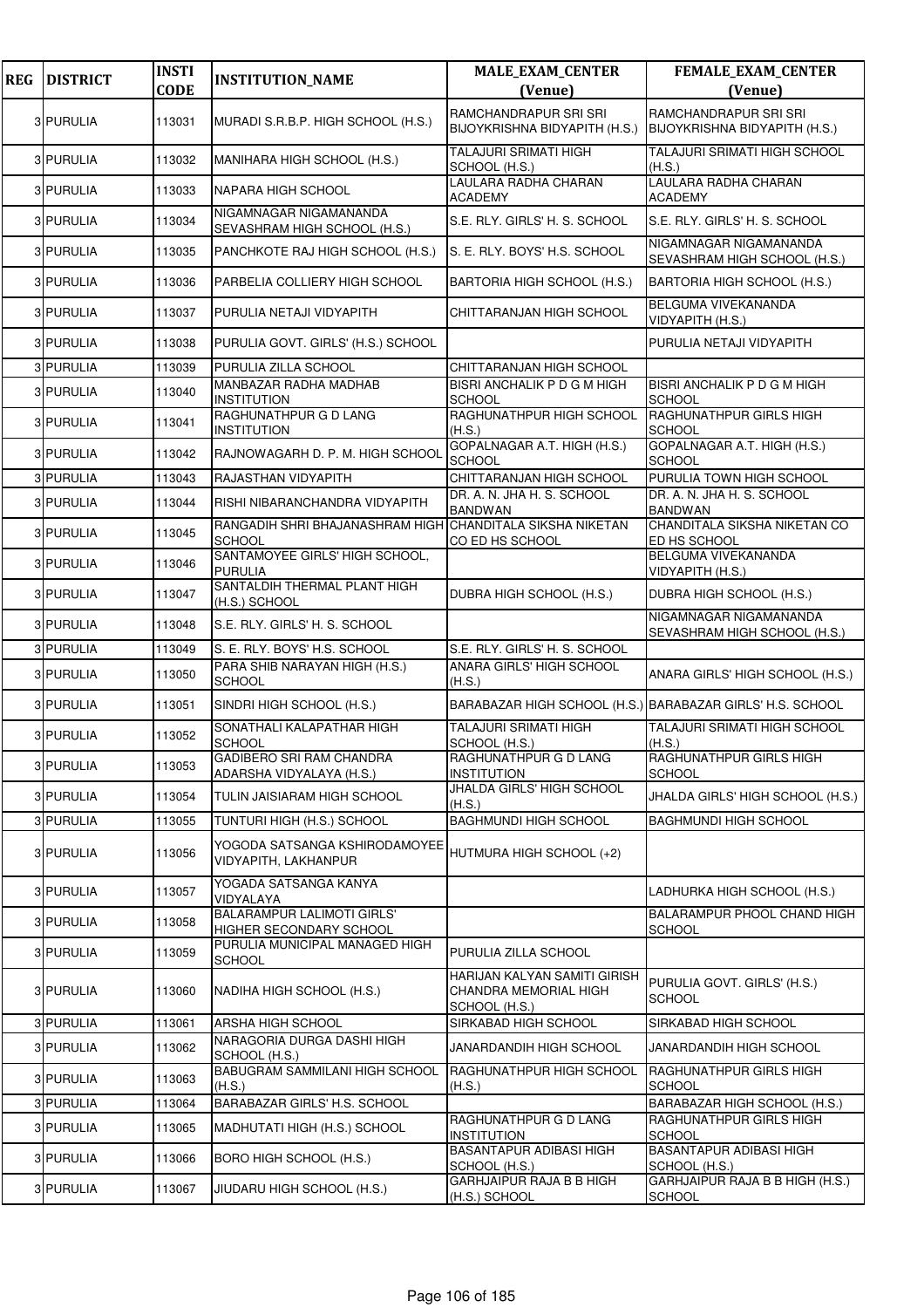| <b>REG</b> | <b>DISTRICT</b> | <b>INSTI</b> | <b>INSTITUTION_NAME</b>                                         | <b>MALE_EXAM_CENTER</b>                                      | <b>FEMALE_EXAM_CENTER</b>                                          |
|------------|-----------------|--------------|-----------------------------------------------------------------|--------------------------------------------------------------|--------------------------------------------------------------------|
|            |                 | <b>CODE</b>  |                                                                 | (Venue)                                                      | (Venue)<br>SANTAMOYEE GIRLS' HIGH                                  |
|            | 3 PURULIA       | 113068       | CHHARRA HIGH SCHOOL (H.S.)                                      | <b>MANBHUM VICTORIA</b><br><b>INSTITUTION</b>                | SCHOOL, PURULIA                                                    |
|            | 3 PURULIA       | 113069       | GOLAPARA RAGHUNATH HIGH<br><b>SCHOOL</b>                        | <b>BISRI ANCHALIK P D G M HIGH</b><br><b>SCHOOL</b>          | <b>BISRI ANCHALIK P D G M HIGH</b><br><b>SCHOOL</b>                |
|            | 3 PURULIA       | 113070       | KASTURBA HINDI BALIKA VIDYALAYA                                 |                                                              | PURULIA TOWN HIGH SCHOOL                                           |
|            | 3 PURULIA       | 113071       | MURADI GIRLS' HIGH SCHOOL                                       |                                                              | RAMCHANDRAPUR SRI SRI<br>BIJOYKRISHNA BIDYAPITH (H.S.)             |
|            | 3 PURULIA       | 113072       | MANGALDA B.N.J. HIGH (H.S.) SCHOOL                              | RAGHUNATHPUR G D LANG<br><b>INSTITUTION</b>                  | RAGHUNATHPUR GIRLS HIGH<br><b>SCHOOL</b>                           |
|            | 3 PURULIA       | 113073       | PARBELIA COLLIERY HINDI HIGH (H.S.)<br><b>SCHOOL</b>            | BARTORIA HIGH SCHOOL (H.S.)                                  | BARTORIA HIGH SCHOOL (H.S.)                                        |
|            | 3 PURULIA       | 113074       | BHAMURIA SASHIMUKHI HIGH (H.S.)<br><b>SCHOOL</b>                | PARBELIA COLLIERY HIGH<br><b>SCHOOL</b>                      | BARTORIA HIGH SCHOOL (H.S.)                                        |
|            | 3 PURULIA       | 113075       | RAGHUNATHPUR GIRLS HIGH SCHOOL                                  |                                                              | RAGHUNATHPUR G D LANG<br><b>INSTITUTION</b>                        |
|            | 3 PURULIA       | 113076       | RAGHUNATHPUR HIGH SCHOOL (H.S.)                                 | RAGHUNATHPUR G D LANG<br><b>INSTITUTION</b>                  | RAGHUNATHPUR GIRLS HIGH<br><b>SCHOOL</b>                           |
|            | 3 PURULIA       | 113077       | TALAJURI SRIMATI HIGH SCHOOL (H.S.)                             | PANCHKOTE RAJ HIGH SCHOOL<br>(H.S.)                          | KASHIPUR JANARDAN KISHORE<br>MEMORIAL GIRLS' HIGH SCHOOL<br>(H.S.) |
|            | 3 PURULIA       | 113078       | SANTALDIH THERMAL POWER<br>STATION GIRLS' HIGH SCHOOL (H.S.)    |                                                              | DUBRA HIGH SCHOOL (H.S.)                                           |
|            | 3 PURULIA       | 113079       | KASHIPUR JANARDAN KISHORE<br>MEMORIAL GIRLS' HIGH SCHOOL (H.S.) |                                                              | S.E. RLY. GIRLS' H. S. SCHOOL                                      |
|            | 3 PURULIA       | 113080       | RAMAKRISHNA MISSION VIDYAPITH                                   | PURULIA ZILLA SCHOOL                                         |                                                                    |
|            | 3 PURULIA       | 113081       | GOPALPUR S.G.VIDYAPITH                                          | BHAGABANDH HIGH SCHOOL<br>(H.S.)                             | BHAGABANDH HIGH SCHOOL (H.S.)                                      |
|            | 3 PURULIA       | 113082       | <b>BAMNI HIGH SCHOOL</b>                                        | KASHIDIH C.R.C.G. VIDYAPITH                                  | KASHIDIH C.R.C.G. VIDYAPITH                                        |
|            | 3 PURULIA       | 113083       | BHAGABANDH HIGH SCHOOL (H.S.)                                   | LAULARA RADHA CHARAN<br><b>ACADEMY</b>                       | LAULARA RADHA CHARAN<br><b>ACADEMY</b>                             |
|            | 3 PURULIA       | 113084       | HURA HIGH SCHOOL (H.S.)                                         | HURA THANA MAZAFFAR AHMED<br>ACADEMY HIGH MADRASAH<br>(H.S.) | MANGURIA S. S. B. M. VIDYAMANDIR<br>(H.S.)                         |
|            | 3 PURULIA       | 113085       | CHITTARANJAN GIRLS' HIGH SCHOOL                                 |                                                              | PURULIA GOVT. GIRLS' (H.S.)<br><b>SCHOOL</b>                       |
|            | 3 PURULIA       | 113086       | MALTI SHYAMNAGAR JILPALAYA HIGH<br><b>SCHOOL</b>                | <b>BALARAMPUR PHOOL CHAND</b><br><b>HIGH SCHOOL</b>          | BALARAMPUR PHOOL CHAND HIGH<br><b>SCHOOL</b>                       |
|            | 3 PURULIA       | 113087       | PARA GIRLS' HIGH (H.S.) SCHOOL                                  |                                                              | ANARA GIRLS' HIGH SCHOOL (H.S.)                                    |
|            | 3 PURULIA       | 113088       | BARAGRAM B.B.P.R. HIGH (H.S.)<br><b>SCHOOL</b>                  | MANIPUR SWAMI VIVEKANANDA<br>HIGH SCHOOL (H.S.)              | MANIPUR SWAMI VIVEKANANDA<br>HIGH SCHOOL (H.S.)                    |
|            | 3 PURULIA       | 113089       | LAULARA RADHA CHARAN ACADEMY                                    | <b>BHAGABANDH HIGH SCHOOL</b><br>(H.S.)                      | BHAGABANDH HIGH SCHOOL (H.S.)                                      |
|            | 3 PURULIA       | 113090       | JHAPRA HIGH SCHOOL (H.S.)                                       | ANARA S.E. RAILWAY COLONY<br>H.S. SCHOOL                     | ANARA S.E. RAILWAY COLONY H.S.<br><b>SCHOOL</b>                    |
|            | 3 PURULIA       | 113091       | BEKO ANCHAL HIGH SCHOOL (H.S.)                                  | S. E. RLY. BOYS' H.S. SCHOOL                                 | NIGAMNAGAR NIGAMANANDA<br>SEVASHRAM HIGH SCHOOL (H.S.)             |
|            | 3 PURULIA       | 113092       | DORODIH H. G. K. VIDYAPITH                                      | RAJNOWAGARH D. P. M. HIGH<br><b>SCHOOL</b>                   | RAJNOWAGARH D. P. M. HIGH<br><b>SCHOOL</b>                         |
|            | 3 PURULIA       | 113093       | KUMARI HIGH SCHOOL (H.S.)                                       | MANBAZAR RADHA MADHAB<br><b>INSTITUTION</b>                  | MANBAZAR RADHA MADHAB<br><b>INSTITUTION</b>                        |
|            | 3 PURULIA       | 113094       | RAMNAGAR HIGH SCHOOL (H.S.)                                     | MANBAZAR RADHA MADHAB<br><b>INSTITUTION</b>                  | MANBAZAR RADHA MADHAB<br><b>INSTITUTION</b>                        |
|            | 3 PURULIA       | 113095       | GOBINDAPUR HIGH SCHOOL (H.S.)                                   | CHAKALTORE HIGH SCHOOL<br>(H.S.)                             | CHAKALTORE HIGH SCHOOL (H.S.)                                      |
|            | 3 PURULIA       | 113096       | CHAKBAD HIGH (H.S.) SCHOOL                                      | DUBRA HIGH SCHOOL (H.S.)                                     | DUBRA HIGH SCHOOL (H.S.)                                           |
|            | 3 PURULIA       | 113097       | PUNDAG HIGH SCHOOL (H.S.)                                       | GARHJAIPUR RAJA B B HIGH<br>(H.S.) SCHOOL                    | GARHJAIPUR RAJA B B HIGH (H.S.)<br><b>SCHOOL</b>                   |
|            | 3 PURULIA       | 113098       | BHAWANIPUR HIGH SCHOOL (H.S.)                                   | BARABAZAR HIGH SCHOOL (H.S.) BARABAZAR GIRLS' H.S. SCHOOL    |                                                                    |
|            | 3 PURULIA       | 113099       | GOGRA HIGH SCHOOL (H.S.)                                        | JANARDANDIH HIGH SCHOOL                                      | JANARDANDIH HIGH SCHOOL                                            |
|            | 3 PURULIA       | 113100       | GOLAMARA HIGH SCHOOL (H.S.)                                     | <b>MANBHUM VICTORIA</b><br><b>INSTITUTION</b>                | CHITTARANJAN GIRLS' HIGH<br><b>SCHOOL</b>                          |
|            | 3 PURULIA       | 113101       | BISHPURIA HIGH SCHOOL (H.S.)                                    | HURA HIGH SCHOOL (H.S.)                                      | HURA GIRLS' HIGH SCHOOL (H.S.)                                     |
|            | 3 PURULIA       | 113102       | JANARDANDIH HIGH SCHOOL                                         | <b>RAGHUNATHPUR HIGH SCHOOL</b><br>(H.S.)                    | <b>RAGHUNATHPUR GIRLS HIGH</b><br><b>SCHOOL</b>                    |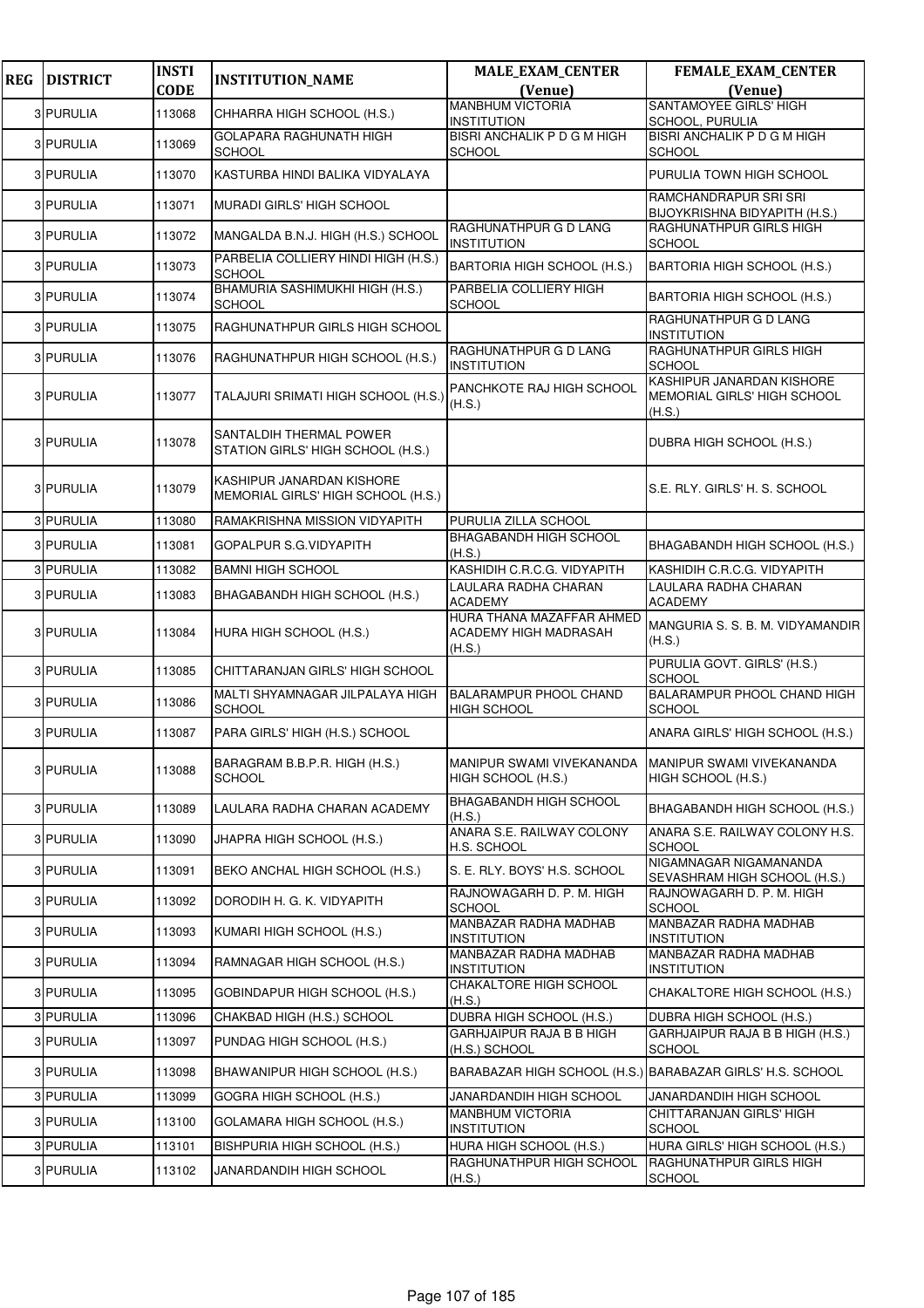| <b>REG</b> | <b>DISTRICT</b> | <b>INSTI</b> | <b>INSTITUTION_NAME</b>                                                | <b>MALE_EXAM_CENTER</b>                               | <b>FEMALE_EXAM_CENTER</b>                                           |
|------------|-----------------|--------------|------------------------------------------------------------------------|-------------------------------------------------------|---------------------------------------------------------------------|
|            |                 | <b>CODE</b>  |                                                                        | (Venue)                                               | (Venue)<br>KASHIPUR JANARDAN KISHORE                                |
|            | 3 PURULIA       | 113103       | SIMLA MAJURA AMDIHA HIGH SCHOOL<br>(H.S.)                              | PANCHKOTE RAJ HIGH SCHOOL<br>(H.S.)                   | MEMORIAL GIRLS' HIGH SCHOOL<br>(H.S.)                               |
|            | 3 PURULIA       | 113104       | JITUJURI DEBASISH HIGH SCHOOL<br>(H.S.)                                | SWAPAN SUBRATA HIGH<br>SCHOOL                         | SWAPAN SUBRATA HIGH SCHOOL                                          |
|            | 3 PURULIA       | 113105       | KURUKTOPA HIGH (H.S.) SCHOOL                                           | GOPALNAGAR A.T. HIGH (H.S.)<br>SCHOOL                 | GOPALNAGAR A.T. HIGH (H.S.)<br><b>SCHOOL</b>                        |
|            | 3 PURULIA       | 113106       | ADARDIH HIGH SCHOOL (H.S.)                                             | <b>BEGUNKODAR HIGH SCHOOL</b>                         | BEGUNKODAR HIGH SCHOOL                                              |
|            | 3 PURULIA       | 113107       | KUNCHIA HIGH SCHOOL (H.S.)                                             | DR. A. N. JHA H. S. SCHOOL<br>BANDWAN                 | DR. A. N. JHA H. S. SCHOOL<br>BANDWAN                               |
|            | 3 PURULIA       | 113108       | JHALDA GIRLS' HIGH SCHOOL (H.S.)                                       |                                                       | JHALDA HIGH SCHOOL                                                  |
|            | 3 PURULIA       | 113109       | PUSTI ANCHAL HIGH SCHOOL (H.S.)                                        | JHALDA HIGH SCHOOL                                    | JHALDA HIGH SCHOOL                                                  |
|            | 3 PURULIA       | 113110       | BAMUNDIHA HIGH SCHOOL (H.S.)                                           |                                                       | BARABAZAR HIGH SCHOOL (H.S.) BARABAZAR HIGH SCHOOL (H.S.)           |
|            | 3 PURULIA       | 113111       | HARIJAN KALYAN SAMITI GIRISH<br>CHANDRA MEMORIAL HIGH SCHOOL<br>(H.S.) | PURULIA MUNICIPAL MANAGED<br><b>HIGH SCHOOL</b>       | SANTAMOYEE GIRLS' HIGH<br>SCHOOL, PURULIA                           |
|            | 3 PURULIA       | 113112       | ANARA GIRLS' HIGH SCHOOL (H.S.)                                        |                                                       | ANARA S.E. RAILWAY COLONY H.S.<br><b>SCHOOL</b>                     |
|            | 3 PURULIA       | 113113       | BATIKARA HIGH SCHOOL (H.S.)                                            | <b>BARASINI N.L. HIGH SCHOOL</b><br>(H.S.)            | BARASINI N.L. HIGH SCHOOL (H.S.)                                    |
|            | 3 PURULIA       | 113114       | DHANARA ASHRAM UCHCHA<br>MADHYAMIK VIDYAPITH (H.S.)                    | <b>BISRI ANCHALIK P D G M HIGH</b><br>SCHOOL          | BISRI ANCHALIK P D G M HIGH<br><b>SCHOOL</b>                        |
|            | 3 PURULIA       | 113115       | HUTMURA HARIMATI GIRLS' HIGH<br>SCHOOL (H.S.)                          |                                                       | LADHURKA HIGH SCHOOL (H.S.)                                         |
|            | 3 PURULIA       | 113116       | KALABANI HIGH SCHOOL (H.S.)                                            | LADHURKA HIGH SCHOOL (H.S.)                           | LADHURKA HIGH SCHOOL (H.S.)                                         |
|            | 3 PURULIA       | 113117       | KESHARGARH SRI KRISHNANANDA<br>VIDYAPITH (HIGHER SECONDARY)            | MANGURIA S. S. B. M.<br>VIDYAMANDIR (H.S.)            | MANGURIA S. S. B. M. VIDYAMANDIR<br>(H.S.)                          |
|            | 3 PURULIA       | 113118       | SUISA HIGH SCHOOL (H.S.)                                               | <b>BAGHMUNDI HIGH SCHOOL</b>                          | <b>BAGHMUNDI HIGH SCHOOL</b>                                        |
|            | 3 PURULIA       | 113119       | JAIPUR GIRLS' HIGH SCHOOL                                              |                                                       | SINDRI CHAS ROAD HIGH SCHOOL<br>(H.S.)                              |
|            | 3 PURULIA       | 113120       | CHELYAMA BHAGBAT CHANDRA GIRLS'<br>HIGH SCHOOL (H.S.)                  |                                                       | CHELYAMA BIJOLI PRAVA HIGH<br>SCHOOL (H.S.)                         |
|            | 3 PURULIA       | 113121       | <b>BANDWAN GIRLS' HIGH SCHOOL</b>                                      |                                                       | RISHI NIBARANCHANDRA<br>VIDYAPITH                                   |
|            | 3 PURULIA       | 113122       | BELGUMA VIVEKANANDA VIDYAPITH<br>(H.S.)                                | PURULIA TOWN HIGH SCHOOL                              | PURULIA NETAJI VIDYAPITH                                            |
|            | 3 PURULIA       | 113123       | BARA URMA HIGH SCHOOL (H.S.)                                           | BALARAMPUR LALIMOTI GIRLS'<br>HIGHER SECONDARY SCHOOL | <b>BALARAMPUR LALIMOTI GIRLS'</b><br><b>HIGHER SECONDARY SCHOOL</b> |
|            | 3 PURULIA       | 113124       | MALTHORE HIGH SCHOOL (H.S.)                                            | CHHARRA HIGH SCHOOL (H.S.)                            | CHHARRA HIGH SCHOOL (H.S.)                                          |
|            | 3 PURULIA       | 113125       | EKLAVYA MODEL RESIDENTIAL<br><b>SCHOOL</b>                             | BARGARIA HIGH SCHOOL                                  | <b>BARGARIA HIGH SCHOOL</b>                                         |
|            | 3 PURULIA       | 113126       | SIRKABAD HIGH SCHOOL                                                   | KANTADIH SIKSHA SATRA HIGH<br>SCHOOL (H.S.)           | KANTADIH SIKSHA SATRA HIGH<br>SCHOOL (H.S.)                         |
|            | 3 PURULIA       | 113127       | PUARA HIGH SCHOOL (H.S.)                                               | KANTADIH SIKSHA SATRA HIGH<br>SCHOOL (H.S.)           | KANTADIH SIKSHA SATRA HIGH<br>SCHOOL (H.S.)                         |
|            | 3 PURULIA       | 113128       | KUILAPAL SUBAL SINGH HIGH SCHOOL<br>(H.S.)                             | DR. A. N. JHA H. S. SCHOOL<br>BANDWAN                 | DR. A. N. JHA H. S. SCHOOL<br><b>BANDWAN</b>                        |
|            | 3 PURULIA       | 113129       | KUSHI HIGH SCHOOL (H.S.)                                               | JHALDA SATYABHAMA<br><b>VIDYAPITH</b>                 | JHALDA SATYABHAMA VIDYAPITH                                         |
|            | 3 PURULIA       | 113130       | PUKURGORIA BIBHUTINATH VIDYAPITH<br>(H.S.)                             | RAJASTHAN VIDYAPITH                                   | RAJASTHAN VIDYAPITH                                                 |
|            | 3 PURULIA       | 113131       | BARRAH ANCHAL HIGH SCHOOL (H.S.)                                       | CHELYAMA BHAGBAT CHANDRA<br>GIRLS' HIGH SCHOOL (H.S.) | CHELYAMA BHAGBAT CHANDRA<br>GIRLS' HIGH SCHOOL (H.S.)               |
|            | 3 PURULIA       | 113132       | BELMA SRI SRI R N HIGH SCHOOL<br>(H.S.)                                | BARASINI N.L. HIGH SCHOOL<br>(H.S.)                   | BARASINI N.L. HIGH SCHOOL (H.S.)                                    |
|            | 3 PURULIA       | 113133       | LADHURKA HIGH SCHOOL (H.S.)                                            | HUTMURA HIGH SCHOOL (+2)                              | HUTMURA HARIMATI GIRLS' HIGH<br>SCHOOL (H.S.)                       |
|            | 3 PURULIA       | 113134       | KUTIDIH HIGH SCHOOL (H.S.)                                             | JHALDA GIRLS' HIGH SCHOOL<br>(H.S.)                   | JHALDA GIRLS' HIGH SCHOOL (H.S.)                                    |
|            | 3 PURULIA       | 113135       | HURA GIRLS' HIGH SCHOOL (H.S.)                                         |                                                       | HURA HIGH SCHOOL (H.S.)                                             |
|            | 3 PURULIA       | 113136       | ANKRO HIGH SCHOOL (H.S.)                                               | BORO HIGH SCHOOL (H.S.)                               | BORO HIGH SCHOOL (H.S.)                                             |
|            | 3 PURULIA       | 113137       | VIDYASAGAR ABASIK BALIKA<br>VIDYALAYA                                  |                                                       | PURULIA GOVT. GIRLS' (H.S.)<br><b>SCHOOL</b>                        |
|            | 3 PURULIA       | 113138       | BALITORA HIGH SCHOOL (H.S.)                                            | BARTORIA HIGH SCHOOL (H.S.)                           | BARTORIA HIGH SCHOOL (H.S.)                                         |
|            | 3 PURULIA       | 113139       | SALTORE COLLIERY HINDI HIGH<br><b>SCHOOL</b>                           | PARBELIA COLLIERY HIGH<br><b>SCHOOL</b>               | PARBELIA COLLIERY HIGH SCHOOL                                       |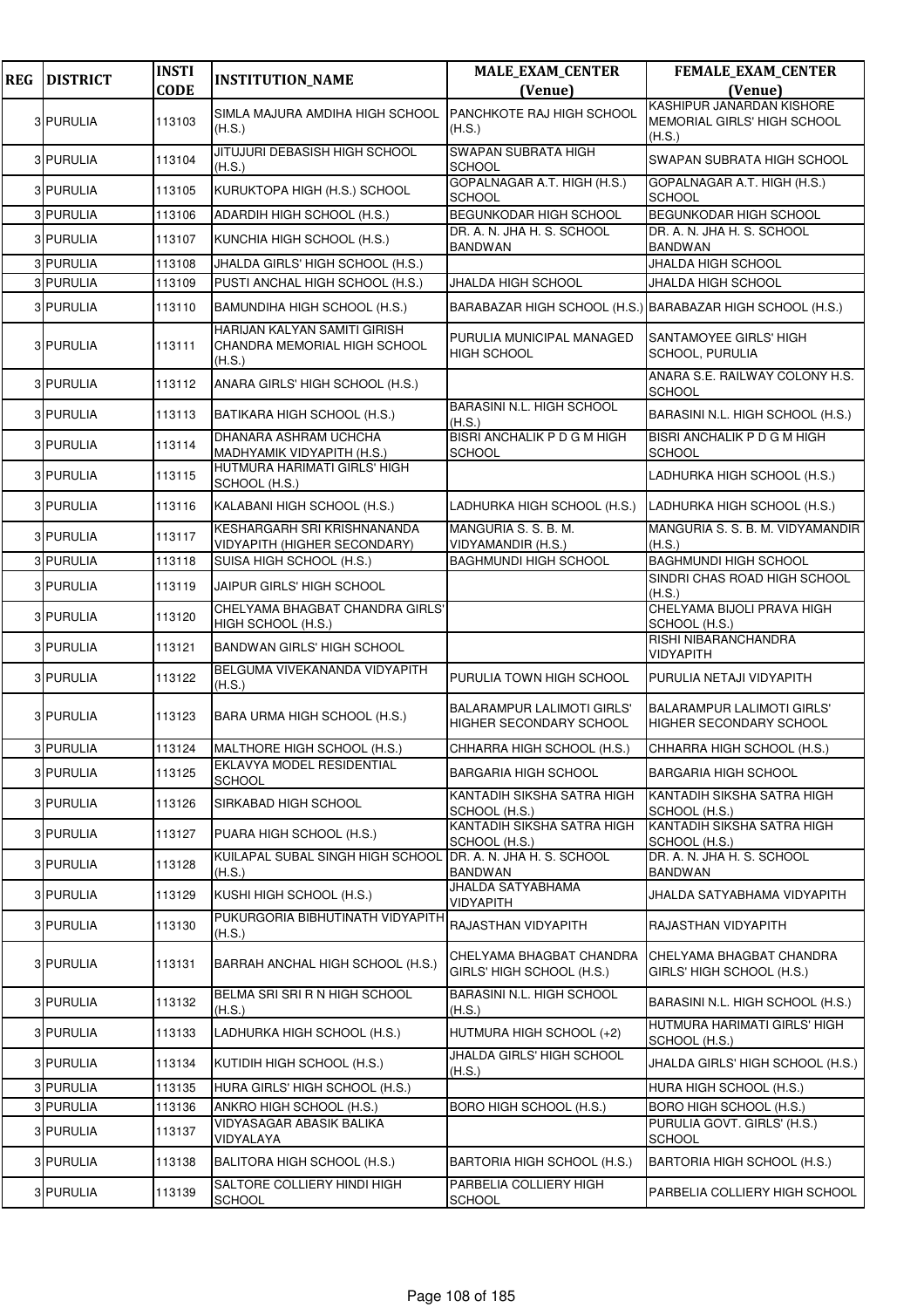| <b>REG</b> | <b>DISTRICT</b> | <b>INSTI</b>          | <b>INSTITUTION_NAME</b>                                   | <b>MALE_EXAM_CENTER</b>                               | <b>FEMALE_EXAM_CENTER</b>                              |
|------------|-----------------|-----------------------|-----------------------------------------------------------|-------------------------------------------------------|--------------------------------------------------------|
|            | 3 PURULIA       | <b>CODE</b><br>113140 | <b>UDAYPUR HIGH SCHOOL</b>                                | (Venue)<br>NADIHA HIGH SCHOOL (H.S.)                  | (Venue)<br>NADIHA HIGH SCHOOL (H.S.)                   |
|            | 3 PURULIA       | 113141                | AYESHA KUTCHI URDU HIGH SCHOOL                            | PURULIA ZILLA SCHOOL                                  | PURULIA NETAJI VIDYAPITH                               |
|            |                 |                       | (H.S.)                                                    | MANBAZAR RADHA MADHAB                                 | MANBAZAR RADHA MADHAB                                  |
|            | 3 PURULIA       | 113142                | BISRI ANCHALIK P D G M HIGH SCHOOL                        | INSTITUTION                                           | <b>INSTITUTION</b>                                     |
|            | 3 PURULIA       | 113143                | HURA THANA MAZAFFAR AHMED<br>ACADEMY HIGH MADRASAH (H.S.) | HURA HIGH SCHOOL (H.S.)                               | HURA GIRLS' HIGH SCHOOL (H.S.)                         |
|            | 3 PURULIA       | 113144                | JAMTORIA HIGH SCHOOL (H.S.)                               | <b>BARGARIA HIGH SCHOOL</b>                           | <b>BARGARIA HIGH SCHOOL</b>                            |
|            | 3 PURULIA       | 113145                | KETIKA SRI RAMKRISHNA TARAK<br>MATH HIGH SCHOOL (H.S.)    | PURULIA MUNICIPAL MANAGED<br><b>HIGH SCHOOL</b>       | SANTAMOYEE GIRLS' HIGH<br>SCHOOL, PURULIA              |
|            | 3 PURULIA       | 113146                | NETURIA GIRLS' HIGH SCHOOL (H.S.)                         |                                                       | PARBELIA COLLIERY HIGH SCHOOL                          |
|            | 3 PURULIA       | 113147                | KOTSHILA GIRLS' HIGH SCHOOL (H.S.)                        |                                                       | GARHJAIPUR RAJA B B HIGH (H.S.)<br><b>SCHOOL</b>       |
|            | 3 PURULIA       | 113148                | KORADIH J.D.R.HIGH SCHOOL (H.S.)                          | <b>CHAKALTORE HIGH SCHOOL</b><br>(H.S.)               | CHAKALTORE HIGH SCHOOL (H.S.)                          |
|            | 3 PURULIA       | 113149                | BARTORIA HIGH SCHOOL (H.S.)                               | PARBELIA COLLIERY HIGH<br><b>SCHOOL</b>               | PARBELIA COLLIERY HIGH SCHOOL                          |
|            | 3 PURULIA       | 113150                | PUNCHA GIRLS' HIGH SCHOOL (H.S.)                          |                                                       | LAULARA RADHA CHARAN<br><b>ACADEMY</b>                 |
|            | 3 PURULIA       | 113151                | GHATBERA KEROWA HIGH SCHOOL<br>(H.S.)                     | RANGADIH SHRI<br>BHAJANASHRAM HIGH SCHOOL             | RANGADIH SHRI BHAJANASHRAM<br><b>HIGH SCHOOL</b>       |
|            | 3 PURULIA       | 113152                | KASHIDIH C.R.C.G. VIDYAPITH                               | SWAPAN SUBRATA HIGH<br><b>SCHOOL</b>                  | SWAPAN SUBRATA HIGH SCHOOL                             |
|            | 3 PURULIA       | 113153                | BARASINI N.L. HIGH SCHOOL (H.S.)                          | CHHARRA HIGH SCHOOL (H.S.)                            | CHHARRA HIGH SCHOOL (H.S.)                             |
|            | 3 PURULIA       | 113154                | SENERA HIGH SCHOOL                                        | JANARDANDIH HIGH SCHOOL                               | JANARDANDIH HIGH SCHOOL                                |
|            | 3 PURULIA       | 113155                | NUTANDIH HIGH MADRASAH (H.S.)                             | CHELYAMA BHAGBAT CHANDRA<br>GIRLS' HIGH SCHOOL (H.S.) | CHELYAMA BHAGBAT CHANDRA<br>GIRLS' HIGH SCHOOL (H.S.)  |
|            | 3 PURULIA       | 113156                | ADABANA NAGENDRA NATH HIGH<br>SCHOOL (H.S.)               | CHANDITALA SIKSHA NIKETAN<br>CO ED HS SCHOOL          | CHANDITALA SIKSHA NIKETAN CO<br>ED HS SCHOOL           |
|            | 3 PURULIA       | 113157                | SWAPAN SUBRATA HIGH SCHOOL                                | MANBAZAR RADHA MADHAB<br><b>INSTITUTION</b>           | MANBAZAR RADHA MADHAB<br><b>INSTITUTION</b>            |
|            | 3 PURULIA       | 113158                | CHATAMBARI HIGH SCHOOL (H.S.)                             | BAMNIA VIVEKANANDA<br>VIDYAPITH (H.S.)                | BAMNIA VIVEKANANDA VIDYAPITH<br>(H.S.)                 |
|            | 3 PURULIA       | 113159                | MARBEDIA HIGH SCHOOL (H.S.)                               | <b>MURADI GIRLS' HIGH SCHOOL</b>                      | MURADI GIRLS' HIGH SCHOOL                              |
|            | 3 PURULIA       | 113160                | PANDIT RAGHUNATH MURMU<br>ADARSHA ABASIK VIDYALAYA        | BAGHMUNDI HIGH SCHOOL                                 | <b>BAGHMUNDI HIGH SCHOOL</b>                           |
|            | 3 PURULIA       | 113161                | MEREND HIGH SCHOOL (H.S.)                                 | <b>MARU MASINA BANSA HIGH</b><br>SCHOOL (HS)          | <b>MARU MASINA BANSA HIGH</b><br>SCHOOL (HS)           |
|            | 3 PURULIA       | 113162                | DEOLI PAHARGORA HIGH (H.S.)<br><b>SCHOOL</b>              | NADIHA HIGH SCHOOL (H.S.)                             | NADIHA HIGH SCHOOL (H.S.)                              |
|            | 3 PURULIA       | 113163                | BADALDIH HIGH SCHOOL (H.S.)                               | RAJNOWAGARH D. P. M. HIGH<br><b>SCHOOL</b>            | RAJNOWAGARH D. P. M. HIGH<br><b>SCHOOL</b>             |
|            | 3 PURULIA       | 113164                | SITALPUR HIGH SCHOOL                                      | HUTMURA HIGH SCHOOL (+2)                              | HUTMURA HARIMATI GIRLS' HIGH<br>SCHOOL (H.S.)          |
|            | 3 PURULIA       | 113165                | SIDHI HIGH SCHOOL (H.S.)                                  | PUNDAG HIGH SCHOOL (H.S.)                             | PUNDAG HIGH SCHOOL (H.S.)                              |
|            | 3 PURULIA       | 113166                | KHATANGA HIGH SCHOOL (H.S.)                               | <b>BAMNIA VIVEKANANDA</b><br>VIDYAPITH (H.S.)         | BAMNIA VIVEKANANDA VIDYAPITH<br>(H.S.)                 |
|            | 3 PURULIA       | 113167                | MANGURIA S. S. B. M. VIDYAMANDIR<br>(H.S.)                | HURA HIGH SCHOOL (H.S.)                               | HURA GIRLS' HIGH SCHOOL (H.S.)                         |
|            | 3 PURULIA       | 113168                | METYAL SAHAR HIGH SCHOOL (H.S.)                           | S. E. RLY. BOYS' H.S. SCHOOL                          | NIGAMNAGAR NIGAMANANDA<br>SEVASHRAM HIGH SCHOOL (H.S.) |
|            | 3 PURULIA       | 113169                | JAMBAD ANCHALIK HIGH SCHOOL<br>(H.S.)                     | GOPALNAGAR A.T. HIGH (H.S.)<br>SCHOOL                 | GOPALNAGAR A.T. HIGH (H.S.)<br><b>SCHOOL</b>           |
|            | 3 PURULIA       | 113170                | GOURADAG HIGH SCHOOL (H.S.)                               | SIRKABAD HIGH SCHOOL                                  | SIRKABAD HIGH SCHOOL                                   |
|            | 3 PURULIA       | 113171                | AHARRAH GIRLS' HIGH SCHOOL (H.S.)                         |                                                       | SIRKABAD HIGH SCHOOL                                   |
|            | 3 PURULIA       | 113172                | SIMCHAKA HIGH SCHOOL (H.S.)                               | BISRI ANCHALIK P D G M HIGH<br><b>SCHOOL</b>          | BISRI ANCHALIK P D G M HIGH<br><b>SCHOOL</b>           |
|            | 3 PURULIA       | 113173                | BARGARIA HIGH SCHOOL                                      | BORO HIGH SCHOOL (H.S.)                               | BORO HIGH SCHOOL (H.S.)                                |
|            | 3 PURULIA       | 113174                | DEOLI HIGH SCHOOL (H.S.)                                  | RANGADIH SHRI<br>BHAJANASHRAM HIGH SCHOOL             | RANGADIH SHRI BHAJANASHRAM<br><b>HIGH SCHOOL</b>       |
|            | 3 PURULIA       | 113175                | MANIPUR SWAMI VIVEKANANDA HIGH<br>SCHOOL (H.S.)           | SINDRI CHAS ROAD HIGH<br>SCHOOL (H.S.)                | SINDRI CHAS ROAD HIGH SCHOOL<br>(H.S.)                 |
|            | 3 PURULIA       | 113176                | BALAKDIH K. B. M. HIGH SCHOOL (H.S.)                      | RAJNOWAGARH D. P. M. HIGH<br><b>SCHOOL</b>            | RAJNOWAGARH D. P. M. HIGH<br><b>SCHOOL</b>             |
|            | 3 PURULIA       | 113177                | BIJOYDIH HIGH SCHOOL (H.S.)                               | RAJNOWAGARH D. P. M. HIGH<br><b>SCHOOL</b>            | RAJNOWAGARH D. P. M. HIGH<br><b>SCHOOL</b>             |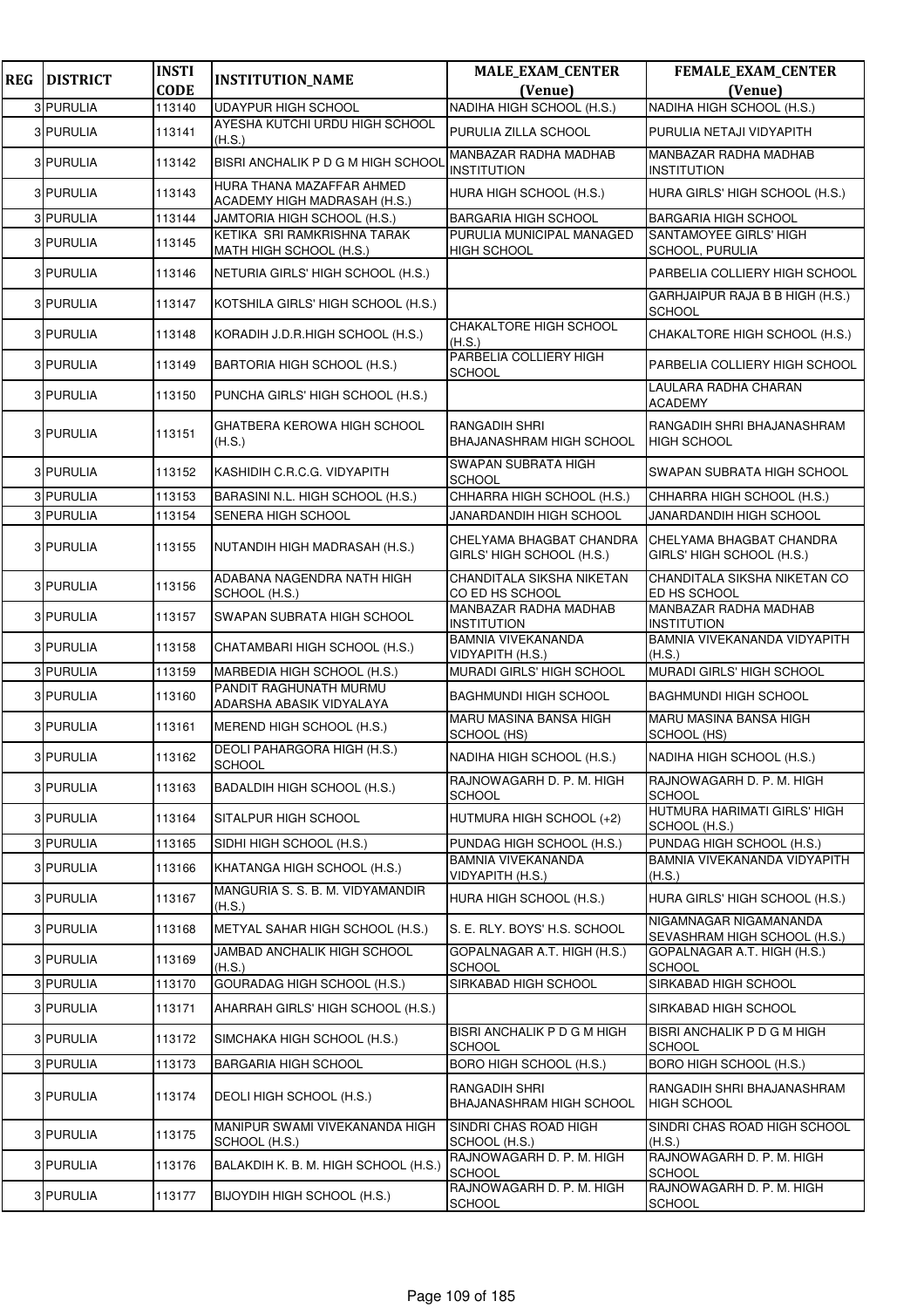| <b>REG</b> | <b>DISTRICT</b>  | <b>INSTI</b><br><b>CODE</b> | <b>INSTITUTION_NAME</b>                                 | <b>MALE_EXAM_CENTER</b><br>(Venue)              | FEMALE_EXAM_CENTER<br>(Venue)                                      |
|------------|------------------|-----------------------------|---------------------------------------------------------|-------------------------------------------------|--------------------------------------------------------------------|
|            | 3 PURULIA        | 113178                      | BURDA HIGH SCHOOL (H.S.)                                | <b>BAGHMUNDI GIRLS HIGH</b><br>SCHOOL           | <b>BAGHMUNDI GIRLS HIGH SCHOOL</b>                                 |
|            | 3 PURULIA        | 113179                      | DIMDIHA GOURINATH SEVAK<br>DINANATH HIGH SCHOOL         | RAJASTHAN VIDYAPITH                             | RAJASTHAN VIDYAPITH                                                |
|            | <b>3 PURULIA</b> | 113180                      | GENGARA HIGH SCHOOL (H.S.)                              | LADHURKA HIGH SCHOOL (H.S.)                     | LADHURKA HIGH SCHOOL (H.S.)                                        |
|            | 3 PURULIA        | 113181                      | <b>DIGHI HIGH SCHOOL</b>                                | <b>BASANTAPUR ADIBASI HIGH</b><br>SCHOOL (H.S.) | <b>BASANTAPUR ADIBASI HIGH</b><br>SCHOOL (H.S.)                    |
|            | 3 PURULIA        | 113182                      | GARAPHUSRA HIGH SCHOOL                                  | SINDRI CHAS ROAD HIGH<br>SCHOOL (H.S.)          | SINDRI CHAS ROAD HIGH SCHOOL<br>(H.S.)                             |
|            | 3 PURULIA        | 113183                      | KALMA BANDULAHAR HIGH SCHOOL<br>(H.S.)                  | JHALDA SATYABHAMA<br>VIDYAPITH                  | JHALDA SATYABHAMA VIDYAPITH                                        |
|            | 3 PURULIA        | 113184                      | ICHAG HIGH SCHOOL                                       | JHALDA SATYABHAMA<br>VIDYAPITH                  | JHALDA SATYABHAMA VIDYAPITH                                        |
|            | 3 PURULIA        | 113185                      | DHANUDIH HIGH SCHOOL                                    | BAGMUNDI HIGH SCHOOL (H.S.)                     | BAGMUNDI HIGH SCHOOL (H.S.)                                        |
|            | 3 PURULIA        | 113186                      | RANIPUR COLLIERY HIGH SCHOOL<br>(H.S.)                  | PARBELIA COLLIERY HIGH<br>SCHOOL                | PARBELIA COLLIERY HIGH SCHOOL                                      |
|            | 3 PURULIA        | 113187                      | <b>BERADA HIGH SCHOOL</b>                               | RANGADIH SHRI<br>BHAJANASHRAM HIGH SCHOOL       | RANGADIH SHRI BHAJANASHRAM<br><b>HIGH SCHOOL</b>                   |
|            | 3 PURULIA        | 113188                      | RANGAMATI RANJANDIH ANCHALIK<br>HIGH SCHOOL (H.S.)      | PANCHKOTE RAJ HIGH SCHOOL<br>(H.S.)             | KASHIPUR JANARDAN KISHORE<br>MEMORIAL GIRLS' HIGH SCHOOL<br>(H.S.) |
|            | 3 PURULIA        | 113189                      | SUKURHUTU HIGHER SECONDARY<br><b>SCHOOL</b>             | <b>BARABHUM HIGH SCHOOL</b>                     | <b>BARABHUM HIGH SCHOOL</b>                                        |
|            | 3 PURULIA        | 113190                      | BORAM HIGH SCHOOL (H.S.)                                | BEGUNKODAR HIGH SCHOOL                          | <b>BEGUNKODAR HIGH SCHOOL</b>                                      |
|            | 3 PURULIA        | 113191                      | SRIRAMPUR HIGH (H.S.) SCHOOL                            | MANIPUR SWAMI VIVEKANANDA<br>HIGH SCHOOL (H.S.) | MANIPUR SWAMI VIVEKANANDA<br>HIGH SCHOOL (H.S.)                    |
|            | 3 PURULIA        | 113192                      | JILLINGLAHAR HIGH SCHOOL (H.S.)                         | <b>BAMNIA VIVEKANANDA</b><br>VIDYAPITH (H.S.)   | BAMNIA VIVEKANANDA VIDYAPITH<br>(H.S.)                             |
|            | 3 PURULIA        | 113193                      | KARMATARH HIGH SCHOOL (H.S.)                            | PUNDAG HIGH SCHOOL (H.S.)                       | PUNDAG HIGH SCHOOL (H.S.)                                          |
|            | 3 PURULIA        | 113194                      | BAMNIA VIVEKANANDA VIDYAPITH<br>(H.S.)                  | BEGUNKODAR HIGH SCHOOL                          | <b>BEGUNKODAR HIGH SCHOOL</b>                                      |
|            | 3 PURULIA        | 113195                      | KHAMAR HIGH SCHOOL (H.S.)                               | JHALDA GIRLS' HIGH SCHOOL<br>(H.S.)             | JHALDA GIRLS' HIGH SCHOOL (H.S.)                                   |
|            | 3 PURULIA        | 113196                      | TATUARA HIGH SCHOOL (H.S.)                              | ADARDIH HIGH SCHOOL (H.S.)                      | ADARDIH HIGH SCHOOL (H.S.)                                         |
|            | 3 PURULIA        | 113197                      | SWAMI SHRADDHANANDA VIDYAPITH                           | BEGUNKODAR HIGH SCHOOL                          | <b>BEGUNKODAR HIGH SCHOOL</b>                                      |
|            | 3 PURULIA        | 113198                      | CHIRUDIH VIVEKANANDA HIGH<br>SCHOOL (HS)                | DR. A. N. JHA H. S. SCHOOL<br>BANDWAN           | DR. A. N. JHA H. S. SCHOOL<br><b>BANDWAN</b>                       |
|            | 3 PURULIA        | 113199                      | MARU MASINA BANSA HIGH SCHOOL<br>(HS)                   | JHALDA HIGH SCHOOL                              | JHALDA HIGH SCHOOL                                                 |
|            | 3 PURULIA        | 113200                      | BARAROLA HIGH SCHOOL (H.S.)                             | BAMNIA VIVEKANANDA<br>VIDYAPITH (H.S.)          | BAMNIA VIVEKANANDA VIDYAPITH<br>(H.S.)                             |
|            | 3 PURULIA        | 113202                      | AJODHYA (HILLS) G S A T H SCHOOL<br>FOR BOYS            | BAGMUNDI HIGH SCHOOL (H.S.)                     |                                                                    |
|            | 3 PURULIA        | 113203                      | RAJAGRAM HIGH SCHOOL (H.S.)                             | DR. A. N. JHA H. S. SCHOOL<br>BANDWAN           | DR. A. N. JHA H. S. SCHOOL<br><b>BANDWAN</b>                       |
|            | 3 PURULIA        | 113204                      | DARDA KHELU HEMBRAM HIGH<br><b>SCHOOL HS</b>            | CHANDITALA SIKSHA NIKETAN<br>CO ED HS SCHOOL    | CHANDITALA SIKSHA NIKETAN CO<br>ED HS SCHOOL                       |
|            | 3 PURULIA        | 113205                      | CHANDITALA SIKSHA NIKETAN CO ED<br>HS SCHOOL            | BALARAMPUR PHOOL CHAND<br><b>HIGH SCHOOL</b>    | <b>BALARAMPUR PHOOL CHAND HIGH</b><br><b>SCHOOL</b>                |
|            | 3 PURULIA        | 113206                      | SANKHARI BANSBERIA HIGH SCHOOL<br>(H.S.)                | <b>BARABHUM HIGH SCHOOL</b>                     | <b>BARABHUM HIGH SCHOOL</b>                                        |
|            | 3 PURULIA        | 113207                      | JILLING HIGH SCHOOL (H.S.)                              | <b>BARABHUM HIGH SCHOOL</b>                     | <b>BARABHUM HIGH SCHOOL</b>                                        |
|            | 3 PURULIA        | 113208                      | AJODHYA PAHAR HIGHER SECONDARY<br><b>SCHOOL</b>         | BAGMUNDI HIGH SCHOOL (H.S.)                     | BAGMUNDI HIGH SCHOOL (H.S.)                                        |
|            | 3 PURULIA        | 113209                      | BANDWAN BANJORA HIGH SCHOOL<br>(H.S.)                   |                                                 | BARABAZAR GIRLS' H.S. SCHOOL BARABAZAR GIRLS' H.S. SCHOOL          |
|            | 3 PURULIA        | 113210                      | BASANTAPUR ADIBASI HIGH SCHOOL<br>(H.S.)                | BORO HIGH SCHOOL (H.S.)                         | BORO HIGH SCHOOL (H.S.)                                            |
|            | 3 PURULIA        | 113211                      | DHADKA ANCHALIK HIGH SCHOOL<br>(H.S.)                   | RISHI NIBARANCHANDRA<br>VIDYAPITH               | <b>BANDWAN GIRLS' HIGH SCHOOL</b>                                  |
|            | 3 PURULIA        | 113212                      | LATPADA HIGH SCHOOL (H.S.)                              | BARABHUM HIGH SCHOOL                            | <b>BARABHUM HIGH SCHOOL</b>                                        |
|            | 3 PURULIA        | 113213                      | KENDA ASHRAM TYPE GOVT SPONS.<br>HIGH SCHOOL FOR GIRLS' |                                                 | RAJNOWAGARH D. P. M. HIGH<br><b>SCHOOL</b>                         |
|            | 3 PURULIA        | 113214                      | SASA NETAJI ADARSHA HIGH SCHOOL<br>НS                   | <b>BAGHMUNDI HIGH SCHOOL</b>                    | <b>BAGHMUNDI HIGH SCHOOL</b>                                       |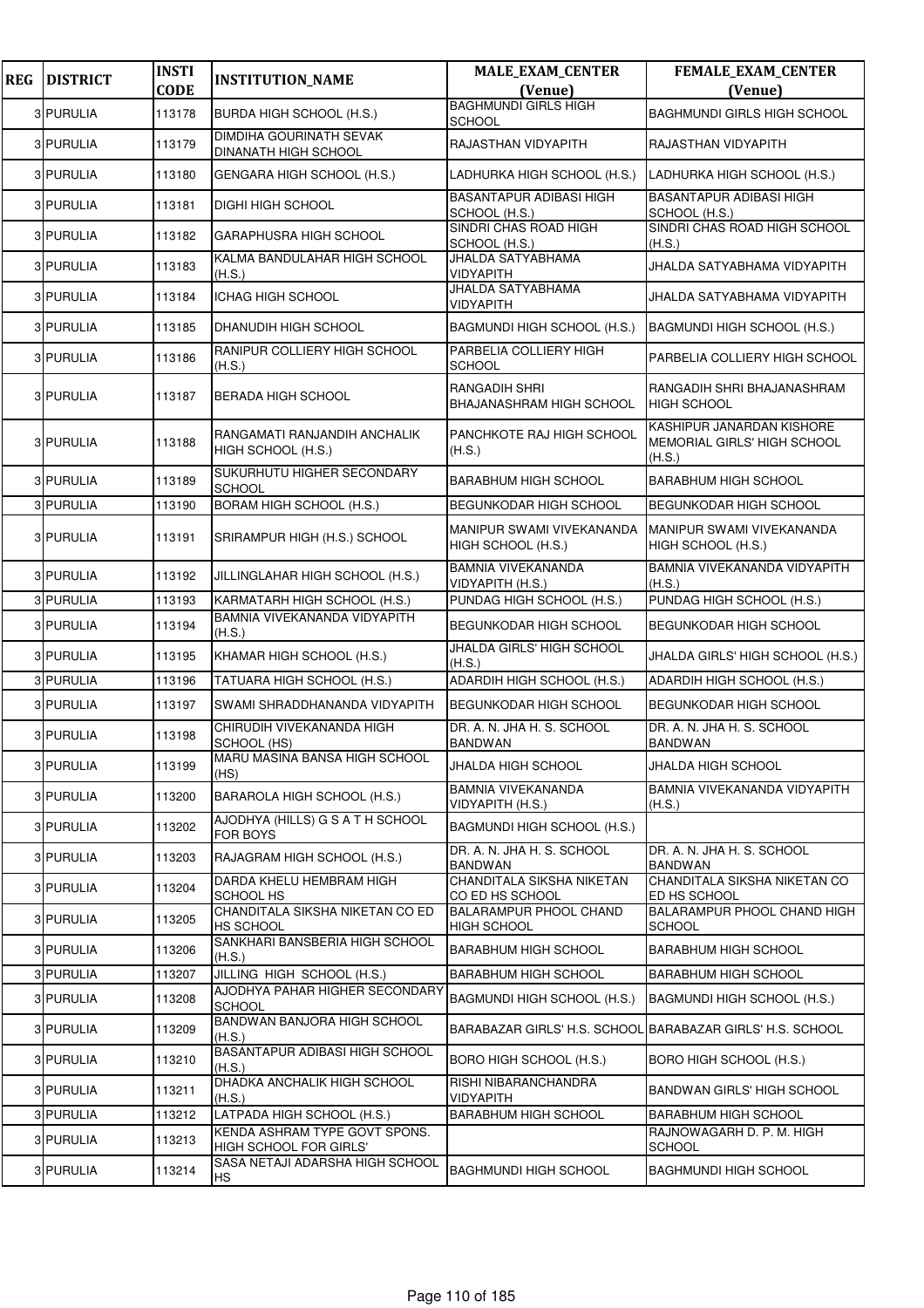| <b>REG</b> | <b>DISTRICT</b> | <b>INSTI</b> | <b>INSTITUTION_NAME</b>                                      | <b>MALE_EXAM_CENTER</b>                                                | FEMALE_EXAM_CENTER                                                 |
|------------|-----------------|--------------|--------------------------------------------------------------|------------------------------------------------------------------------|--------------------------------------------------------------------|
|            |                 | <b>CODE</b>  | <b>BAMU SADHU ASHRAM HIGH SCHOOL</b>                         | (Venue)                                                                | (Venue)                                                            |
|            | 3 PURULIA       | 113215       | (H.S.)                                                       | <b>BARABHUM HIGH SCHOOL</b>                                            | <b>BARABAZAR GIRLS' H.S. SCHOOL</b>                                |
|            | 3 PURULIA       | 113216       | GANGAMANNA HIGHER SECONDARY<br><b>SCHOOL</b>                 | RISHI NIBARANCHANDRA<br><b>VIDYAPITH</b>                               | RISHI NIBARANCHANDRA<br><b>VIDYAPITH</b>                           |
|            | 3 PURULIA       | 113217       | <b>BAGHMUNDI GIRLS HIGH SCHOOL</b>                           |                                                                        | <b>BAGHMUNDI HIGH SCHOOL</b>                                       |
|            | 3 PURULIA       | 113218       | PARGELA HIGH SCHOOL (H.S.)                                   | RISHI NIBARANCHANDRA<br><b>VIDYAPITH</b>                               | RISHI NIBARANCHANDRA<br><b>VIDYAPITH</b>                           |
|            | 3 PURULIA       | 113219       | GHAGRA KAMALA SUDHIR HIGH<br>SCHOOL (H.S.)                   | DR. A. N. JHA H. S. SCHOOL<br><b>BANDWAN</b>                           | DR. A. N. JHA H. S. SCHOOL<br><b>BANDWAN</b>                       |
|            | 3 PURULIA       | 113220       | HESHAHATU FATE SING HIGH SCHOOL<br>(H.S.)                    | <b>JHALDA GIRLS' HIGH SCHOOL</b><br>(H.S.)                             | JHALDA GIRLS' HIGH SCHOOL (H.S.)                                   |
|            | 3 PURULIA       | 113221       | AGUIBIL HIGH SCHOOL                                          | <b>BARGARIA HIGH SCHOOL</b>                                            | <b>BARGARIA HIGH SCHOOL</b>                                        |
|            | 3 PURULIA       | 113222       | CHEKYA HIGH SCHOOL (H.S.)                                    | <b>BEGUNKODAR HIGH SCHOOL</b>                                          | <b>BEGUNKODAR HIGH SCHOOL</b>                                      |
|            | 3 PURULIA       | 113223       | CHANDANPUR HIGH SCHOOL (H.S.)                                | <b>BASANTAPUR ADIBASI HIGH</b><br>SCHOOL (H.S.)                        | <b>BASANTAPUR ADIBASI HIGH</b><br>SCHOOL (H.S.)                    |
|            | 3 PURULIA       | 113224       | SARBERIA HIGH SCHOOL (HS)                                    | <b>BARABHUM HIGH SCHOOL</b>                                            | <b>BARABHUM HIGH SCHOOL</b>                                        |
|            | 3 PURULIA       | 113225       | SAGMA HIGH SCHOOL                                            | CHANDITALA SIKSHA NIKETAN<br>CO ED HS SCHOOL                           | CHANDITALA SIKSHA NIKETAN CO<br>ED HS SCHOOL                       |
|            | 3 PURULIA       | 113226       | BIRGRAM HIGH SCHOOL (H.S.)                                   | <b>BAGHMUNDI GIRLS HIGH</b><br><b>SCHOOL</b>                           | <b>BAGHMUNDI GIRLS HIGH SCHOOL</b>                                 |
|            | 3 PURULIA       | 113227       | JHALDA HIGH SCHOOL                                           | <b>JHALDA GIRLS' HIGH SCHOOL</b><br>(H.S.)                             | JHALDA GIRLS' HIGH SCHOOL (H.S.)                                   |
|            | 3 PURULIA       | 113228       | PURULIA NAZRUL BALIKA VIDYAPITH<br>(H.S.)                    |                                                                        | CHITTARANJAN GIRLS' HIGH<br><b>SCHOOL</b>                          |
|            | 3 PURULIA       | 113229       | SURULIA HIGH SCHOOL (H.S.)                                   | NADIHA HIGH SCHOOL (H.S.)                                              | NADIHA HIGH SCHOOL (H.S.)                                          |
|            | 3 PURULIA       | 113230       | MURULIDHAR MEMORIAL HIGH<br><b>SCHOOL</b>                    | JANARDANDIH HIGH SCHOOL                                                | JANARDANDIH HIGH SCHOOL                                            |
|            | 3 PURULIA       | 113231       | CHAKALTORE HIGH SCHOOL (H.S.)                                | HARIJAN KALYAN SAMITI GIRISH<br>CHANDRA MEMORIAL HIGH<br>SCHOOL (H.S.) | CHITTARANJAN GIRLS' HIGH<br><b>SCHOOL</b>                          |
|            | 3 PURULIA       | 113232       | CHAKDA HIGH SCHOOL (H.S.)                                    | HARIJAN KALYAN SAMITI GIRISH<br>CHANDRA MEMORIAL HIGH<br>SCHOOL (H.S.) | BELGUMA VIVEKANANDA<br>VIDYAPITH (H.S.)                            |
|            | 3 PURULIA       | 113233       | NILDIH HIGH SCHOOL                                           | CHELYAMA BHAGBAT CHANDRA<br>GIRLS' HIGH SCHOOL (H.S.)                  | CHELYAMA BHAGBAT CHANDRA<br>GIRLS' HIGH SCHOOL (H.S.)              |
|            | 3 PURULIA       | 113234       | <b>GUMRA C. B. A HIGH SCHOOL</b>                             | MURADI GIRLS' HIGH SCHOOL                                              | <b>MURADI GIRLS' HIGH SCHOOL</b>                                   |
|            | 3 PURULIA       | 113236       | BAGMUNDI HIGH SCHOOL (H.S.)                                  | <b>BAGHMUNDI GIRLS HIGH</b><br><b>SCHOOL</b>                           | <b>BAGHMUNDI GIRLS HIGH SCHOOL</b>                                 |
|            | 3 PURULIA       | 113237       | <b>BANDIH CHHATOPHUHURA RAM</b><br>ASHRAM HIGH SCHOOL        | JHALDA SATYABHAMA<br><b>VIDYAPITH</b>                                  | JHALDA SATYABHAMA VIDYAPITH                                        |
|            | 3 PURULIA       | 113238       | GHAT RANGAMATI HIGH SCHOOL                                   | <b>TALAJURI SRIMATI HIGH</b><br>SCHOOL (H.S.)                          | <b>TALAJURI SRIMATI HIGH SCHOOL</b><br>(H.S.)                      |
|            | 3 PURULIA       | 113239       | PURULIA TOWN HIGH SCHOOL                                     | PURULIA ZILLA SCHOOL                                                   | PURULIA NETAJI VIDYAPITH                                           |
|            | 3 PURULIA       | 113240       | ARJUNJORA HIGH SCHOOL (H.S.)                                 | HUTMURA HIGH SCHOOL (+2)                                               | HUTMURA HARIMATI GIRLS' HIGH<br>SCHOOL (H.S.)                      |
|            | 3 PURULIA       | 113241       | DANDUDIH SACHCHIDANANDA HIGH<br>SCHOOL (H.S.)                | MANGURIA S. S. B. M.<br>VIDYAMANDIR (H.S.)                             | MANGURIA S. S. B. M. VIDYAMANDIR<br>(H.S.)                         |
|            | 3 PURULIA       | 113242       | DARDA MANI BALA HIGH SCHOOL (H.S.) NADIHA HIGH SCHOOL (H.S.) |                                                                        | NADIHA HIGH SCHOOL (H.S.)                                          |
|            | 3 PURULIA       | 113243       | CHAINPUR HIGH SCHOOL (H.S.)                                  | HARIJAN KALYAN SAMITI GIRISH<br>CHANDRA MEMORIAL HIGH<br>SCHOOL (H.S.) | BELGUMA VIVEKANANDA<br>VIDYAPITH (H.S.)                            |
|            | 3 PURULIA       | 113244       | SONAIJURI ANCHALIK HIGH SCHOOL<br>(H.S.)                     | PANCHKOTE RAJ HIGH SCHOOL<br>(H.S.)                                    | KASHIPUR JANARDAN KISHORE<br>MEMORIAL GIRLS' HIGH SCHOOL<br>(H.S.) |
|            | 3 PURULIA       | 113245       | MAHATMA GANDHI HIGH SCHOOL<br>(H.S.)                         | MANGURIA S. S. B. M.<br>VIDYAMANDIR (H.S.)                             | MANGURIA S. S. B. M. VIDYAMANDIR<br>(H.S.)                         |
|            | 3 PURULIA       | 113246       | BAGDA CHANDRAKANTA VIDYAPITH<br>(H.S.)                       | LAULARA RADHA CHARAN<br>ACADEMY                                        | LAULARA RADHA CHARAN<br><b>ACADEMY</b>                             |
|            | 3 PURULIA       | 113247       | GAGNABAD HIGH SCHOOL                                         | PANCHKOTE RAJ HIGH SCHOOL<br>(H.S.)                                    | KASHIPUR JANARDAN KISHORE<br>MEMORIAL GIRLS' HIGH SCHOOL<br>(H.S.) |
|            | 3 PURULIA       | 113248       | <b>BHOWRIDIH HIGH SCHOOL</b>                                 | CHHARRA HIGH SCHOOL (H.S.)                                             | CHHARRA HIGH SCHOOL (H.S.)                                         |
|            | 3 PURULIA       | 113249       | NUTANGRAM HIGH SCHOOL (HS)                                   | TALAJURI SRIMATI HIGH<br>SCHOOL (H.S.)                                 | TALAJURI SRIMATI HIGH SCHOOL<br>(H.S.)                             |
|            | 3 PURULIA       | 113250       | BAGDA SHAKARACHARYA MISSION<br>VIDYAPITH (H.S.)              | LAULARA RADHA CHARAN<br><b>ACADEMY</b>                                 | LAULARA RADHA CHARAN<br><b>ACADEMY</b>                             |
|            | 3 PURULIA       | 113251       | BHAGABANDH HIGH SCHOOL HS                                    | ANARA S.E. RAILWAY COLONY<br>H.S. SCHOOL                               | ANARA S.E. RAILWAY COLONY H.S.<br><b>SCHOOL</b>                    |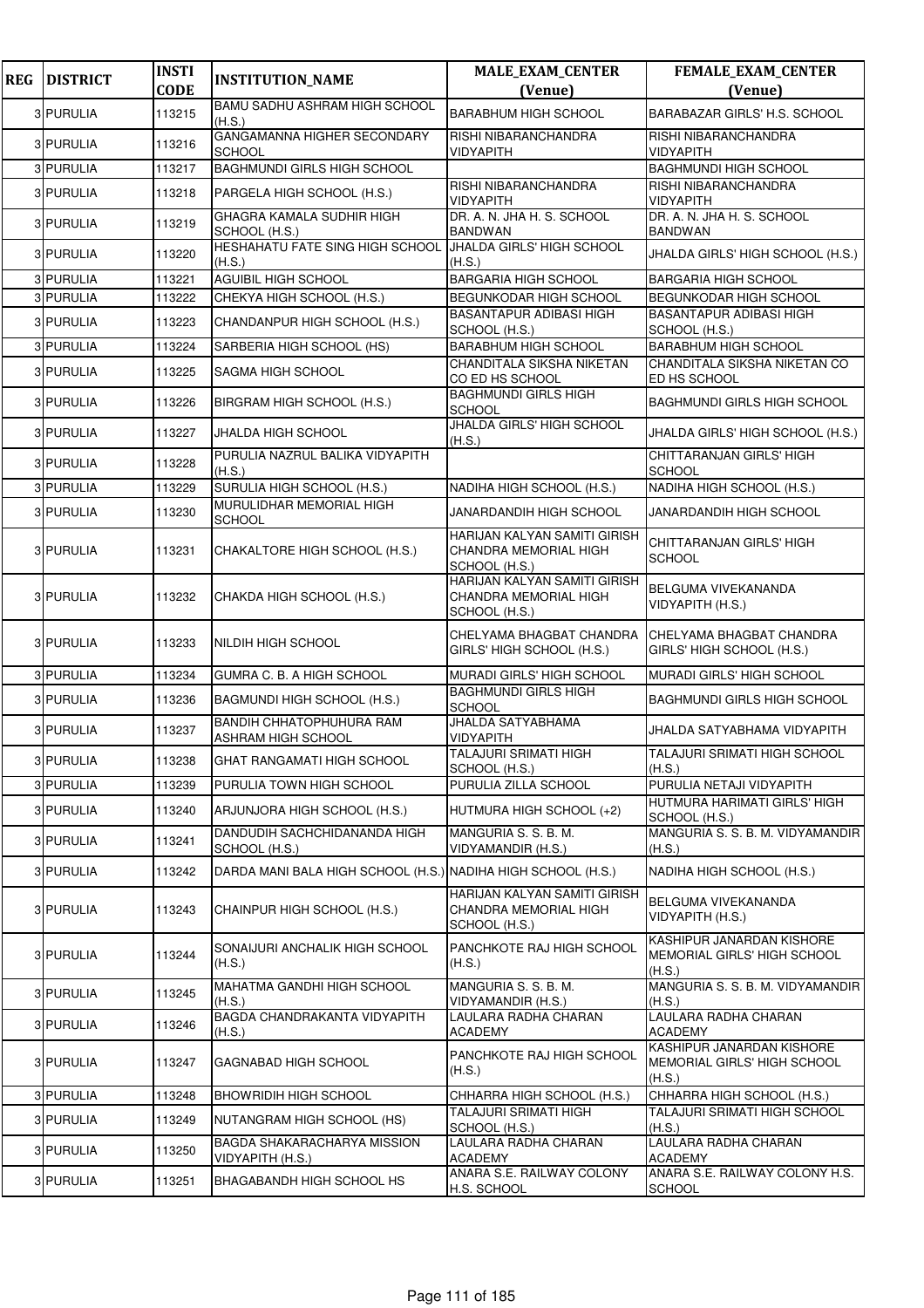| <b>REG</b> | <b>DISTRICT</b>          | <b>INSTI</b>          | <b>INSTITUTION_NAME</b>                            | <b>MALE_EXAM_CENTER</b>                                      | <b>FEMALE_EXAM_CENTER</b>                                 |
|------------|--------------------------|-----------------------|----------------------------------------------------|--------------------------------------------------------------|-----------------------------------------------------------|
|            | 3 PURULIA                | <b>CODE</b><br>113252 | MAHARA HIGH SCHOOL (H.S.)                          | (Venue)<br>KASHIDIH C.R.C.G. VIDYAPITH                       | (Venue)<br>KASHIDIH C.R.C.G. VIDYAPITH                    |
|            | 3 PURULIA                | 113253                | BONGABARI GIRLS' HIGH SCHOOL                       |                                                              | PURULIA TOWN HIGH SCHOOL                                  |
|            | 3 PURULIA                | 113254                | (H.S.)<br>TENTULHITY HIGH SCHOOL (H.S.)            | DUBRA HIGH SCHOOL (H.S.)                                     | DUBRA HIGH SCHOOL (H.S.)                                  |
|            | 3 PURULIA                | 113255                | JHALDA HINDI HIGH SCHOOL                           | JHALDA GIRLS' HIGH SCHOOL                                    | JHALDA GIRLS' HIGH SCHOOL (H.S.)                          |
|            |                          |                       | RAMCHANDRAPUR SRI SRI                              | (H.S.)                                                       |                                                           |
|            | 3 PURULIA                | 113256                | BIJOYKRISHNA BIDYAPITH (H.S.)                      | <b>MURADI GIRLS' HIGH SCHOOL</b>                             | <b>MURADI GIRLS' HIGH SCHOOL</b>                          |
|            | 3 PURULIA                | 113257                | JHUNJKA HIGH SCHOOL (H.S.)                         | KANTADIH SIKSHA SATRA HIGH<br>SCHOOL (H.S.)                  | KANTADIH SIKSHA SATRA HIGH<br>SCHOOL (H.S.)               |
|            | 3 PURULIA                | 113258                | KULABAHAL PARAMHANSA<br>YOGANANDA VIDYAPITH        | LADHURKA HIGH SCHOOL (H.S.)                                  | LADHURKA HIGH SCHOOL (H.S.)                               |
|            | 3 PURULIA                | 113259                | HIJULI HIGH SCHOOL (H.S.)                          | MANGURIA S. S. B. M.<br>VIDYAMANDIR (H.S.)                   | MANGURIA S. S. B. M. VIDYAMANDIR<br>(H.S.)                |
|            | 3 PURULIA                | 113260                | DURKU SRI ARABINDA VIDYAPITH<br>(H.S.)             | PURULIA ZILLA SCHOOL                                         | <b>CHITTARANJAN GIRLS' HIGH</b><br><b>SCHOOL</b>          |
|            | 3 PURULIA                | 113261                | GHAGRA HIGH SCHOOL (H.S.)                          | <b>GARHJAIPUR RAJA B B HIGH</b><br>(H.S.) SCHOOL             | GARHJAIPUR RAJA B B HIGH (H.S.)<br><b>SCHOOL</b>          |
|            | 3 PURULIA                | 113262                | SINDRI CHAS ROAD HIGH SCHOOL<br>(H.S.)             | <b>GARHJAIPUR RAJA B B HIGH</b><br>(H.S.) SCHOOL             | GARHJAIPUR RAJA B B HIGH (H.S.)<br><b>SCHOOL</b>          |
|            | 3 PURULIA                | 113263                | TATARI KENDADIH HIGH SCHOOL                        | LAULARA RADHA CHARAN<br><b>ACADEMY</b>                       | LAULARA RADHA CHARAN<br><b>ACADEMY</b>                    |
|            | 3 PURULIA                | 113264                | SANKRA HIGH SCHOOL                                 | RAGHUNATHPUR G D LANG<br><b>INSTITUTION</b>                  | RAGHUNATHPUR GIRLS HIGH<br><b>SCHOOL</b>                  |
|            | 3 PURULIA                | 113265                | SANKA HIGH SCHOOL                                  | RAGHUNATHPUR G D LANG<br><b>INSTITUTION</b>                  | RAGHUNATHPUR GIRLS HIGH<br><b>SCHOOL</b>                  |
|            | 3 PURULIA                | 113266                | <b>ICHHAR HIGH SCHOOL</b>                          | CHELYAMA BIJOLI PRAVA HIGH<br>SCHOOL (H.S.)                  | CHELYAMA BIJOLI PRAVA HIGH<br>SCHOOL (H.S.)               |
|            | 3 PURULIA                | 113267                | KHUDIBANDH HIGH SCHOOL                             | CHITTARANJAN HIGH SCHOOL                                     | PURULIA GOVT. GIRLS' (H.S.)<br><b>SCHOOL</b>              |
|            | 3 PURULIA                | 113268                | LALPUR R.B. HIGH SCHOOL                            | BARTORIA HIGH SCHOOL (H.S.)                                  | BARTORIA HIGH SCHOOL (H.S.)                               |
|            | 3 PURULIA                | 113269                | KUSTAR HIGH SCHOOL                                 | BARASINI N.L. HIGH SCHOOL<br>(H.S.)                          | BARASINI N.L. HIGH SCHOOL (H.S.)                          |
|            | 3 PURULIA                | 113270                | <b>BARI SHASHI BHUSAN HIGH SCHOOL</b>              | KASHIDIH C.R.C.G. VIDYAPITH                                  | KASHIDIH C.R.C.G. VIDYAPITH                               |
|            | 3 PURULIA                | 113271                | RAKHERA HIGH SCHOOL                                | HURA HIGH SCHOOL (H.S.)                                      | HURA GIRLS' HIGH SCHOOL (H.S.)                            |
|            | 3 PURULIA                | 113272                | MADRASAH ISLAMIA HIGH MADRASAH<br>(H.S.)           | RAJASTHAN VIDYAPITH                                          | RAJASTHAN VIDYAPITH                                       |
|            | 3 PURULIA                | 113273                | LAKHRA U.N. HIGH SCHOOL                            | BHAGABANDH HIGH SCHOOL<br>(H.S.)                             | BHAGABANDH HIGH SCHOOL (H.S.)                             |
|            | 3 PURULIA                | 113274                | <b>PICHASI HIGH SCHOOL</b>                         | PURULIA MUNICIPAL MANAGED<br><b>HIGH SCHOOL</b>              | PURULIA GOVT. GIRLS' (H.S.)<br><b>SCHOOL</b>              |
|            | 3 PURULIA                | 113275                | DHAGARA ADIBASI HIGH SCHOOL                        | ANARA GIRLS' HIGH SCHOOL<br>(H.S.)                           | ANARA GIRLS' HIGH SCHOOL (H.S.)                           |
|            | 3 PURULIA                | 113276                | PANJANIA J.D.R HIGH SCHOOL                         | LADHURKA HIGH SCHOOL (H.S.)                                  | LADHURKA HIGH SCHOOL (H.S.)                               |
|            | 3 PURULIA                | 113277                | <b>BARAGRAM HIGH SCHOOL</b>                        | HURA THANA MAZAFFAR AHMED<br>ACADEMY HIGH MADRASAH<br>(H.S.) | HURA THANA MAZAFFAR AHMED<br>ACADEMY HIGH MADRASAH (H.S.) |
|            | 3 PURULIA                | 113278                | PALASHKALA GOPALPUR HIGH<br><b>SCHOOL</b>          | HUTMURA HIGH SCHOOL (+2)                                     | HUTMURA HARIMATI GIRLS' HIGH<br>SCHOOL (H.S.)             |
|            | 4 24 PARGANAS (N) 101169 |                       | R.K. SARADA MISSION VIVEKANANDA<br>VIDYABHAVAN     | DUM DUM KRISHNA KUMAR<br><b>HINDU ACADEMY</b>                | DUM DUM KRISHNA KUMAR HINDU<br><b>ACADEMY</b>             |
|            | 4 24 PARGANAS (N) 103031 |                       | AGARPARA MAHAJATI VIDYAPITH                        | PANIHATI TRAN NATH HIGH<br><b>SCHOOL</b>                     | PANIHATI BALIKA VIDYALAYA                                 |
|            | 4 24 PARGANAS (N) 103032 |                       | ANANDA ASHRAM SARADA VIDYAPITH<br><b>FOR GIRLS</b> |                                                              | SINTHI KASTURBA KANYA<br><b>VIDYAPITH</b>                 |
|            | 4 24 PARGANAS (N) 103033 |                       | ANANDAMATH VIDYAPITH                               | NABABGANJ SRIDHAR<br><b>BANSIDHAR HIGH SCHOOL</b>            | NAWABGANJ BALIKA VIDYALAYA                                |
|            | 4 24 PARGANAS (N) 103034 |                       | ARBALIA J. V. HIGH SCHOOL                          | BADURIA L M S HIGH SCHOOL                                    | BADURIA L.M.S.GIRLS' HIGH<br><b>SCHOOL</b>                |
|            | 4 24 PARGANAS (N) 103035 |                       | ASHOKENAGAR BOYS' SECONDARY<br>SCHOOL (H.S.)       | KALYANGARH VIDYAMANDIR                                       |                                                           |
|            | 4 24 PARGANAS (N) 103036 |                       | ARIADAHA KALACHAND HIGH SCHOOL<br>(H.S.)           | DAKSHINESWAR ADYAPEATH<br>ANNADA VIDYAMANDIR                 |                                                           |
|            | 4 24 PARGANAS (N) 103037 |                       | ASHOKENAGAR BANIPITH GIRLS' HIGH<br>SCHOOL [H.S.]  |                                                              | ASHOKENAGAR ADARSHA BALIKA<br>VIDYALAYA                   |
|            | 4 24 PARGANAS (N) 103038 |                       | ASHOKENAGAR ADARSHA BALIKA<br>VIDYALAYA            |                                                              | KALYANGARH BALIKA VIDYALAYA                               |
|            | 4 24 PARGANAS (N) 103039 |                       | ATAPUR KENARAM HIGH SCHOOL                         | SANDESHKHALI RADHARANI<br><b>HIGH SCHOOL</b>                 | SANDESHKHALI RADHARANI HIGH<br><b>SCHOOL</b>              |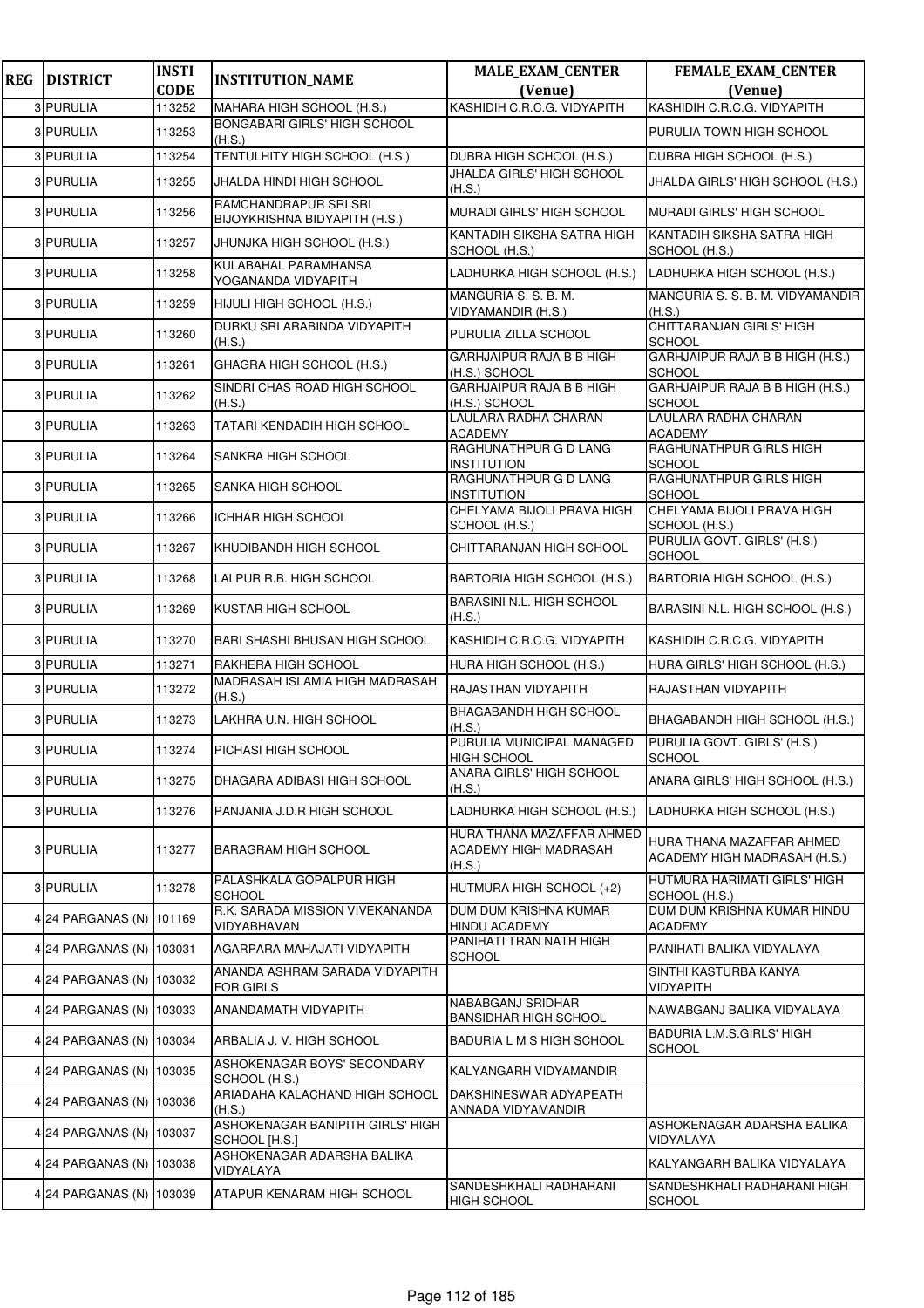| <b>REG</b> | <b>DISTRICT</b>          | <b>INSTI</b><br><b>CODE</b> | <b>INSTITUTION_NAME</b>                                      | <b>MALE_EXAM_CENTER</b><br>(Venue)                  | FEMALE_EXAM_CENTER<br>(Venue)                                             |
|------------|--------------------------|-----------------------------|--------------------------------------------------------------|-----------------------------------------------------|---------------------------------------------------------------------------|
|            | 4 24 PARGANAS (N)        | 103040                      | ATHPUR HIGH SCHOOL                                           | <b>ICHAPUR NORTHLAND HIGH</b>                       | <b>ICHAPUR GIRLS' HIGH SCHOOL</b>                                         |
|            | 4 24 PARGANAS (N) 103041 |                             | ARIADAHA SARBAMANGALA BALIKA<br>VIDYALAYA                    | <b>SCHOOL</b>                                       | BELGHARIA MAHAKALI GIRLS' HIGH<br><b>SCHOOL</b>                           |
|            | 4 24 PARGANAS (N)        | 103042                      | ADHATA HIGH SCHOOL                                           | AMDANGA HIGH SCHOOL                                 | AMDANGA HIGH SCHOOL                                                       |
|            | 4 24 PARGANAS (N)        | 103043                      | BADURIA DILIP KUMAR MEMORIAL<br><b>INSTITUTION</b>           | <b>SCHOOL</b>                                       | RUDRAPUR RADHABALLAV HIGH RUDRAPUR RADHABALLAV HIGH<br><b>SCHOOL</b>      |
|            | 4 24 PARGANAS (N) 103044 |                             | BADURIA L M S HIGH SCHOOL                                    | JASHAIKATI HIGH SCHOOL                              | JASHAIKATI HIGH SCHOOL                                                    |
|            | 4 24 PARGANAS (N) 103045 |                             | BARANAGAR VIDYAMANDIR                                        | SINTHI R B T VIDYAPITH                              | BARANAGAR MOHAN GIRLS HIGH<br><b>SCHOOL</b>                               |
|            | 4 24 PARGANAS (N)        | 103046                      | BARANAGAR RAJKUMARI MEMORIAL<br><b>GIRLS HIGH SCHOOL</b>     |                                                     | <b>BARANAGAR MOHAN GIRLS HIGH</b><br><b>SCHOOL</b>                        |
|            | 4 24 PARGANAS (N) 103047 |                             | <b>BARASAT KALIKRISHNA GIRLS' HIGH</b><br><b>SCHOOL</b>      |                                                     | WEST HRIDAYPUR PRANAVANANDA<br>VIDYAMANDIR FOR GIRLS.                     |
|            | 4 24 PARGANAS (N)        | 103048                      | <b>BARANAGORE VICTORIA HIGH</b><br><b>SCHOOL</b>             | ANANDA ASHRAM SARADA<br><b>VIDYAPITH FOR GIRLS</b>  | ANANDA ASHRAM SARADA<br><b>VIDYAPITH FOR GIRLS</b>                        |
|            | 4 24 PARGANAS (N) 103049 |                             | BARASAT SATYABHARATI VIDYAPITH                               | BARASAT MAHATMA GANDHI<br>MEMORIAL HIGH SCHOOL      |                                                                           |
|            | 4 24 PARGANAS (N)        | 103050                      | <b>BARASAT GIRLS' HIGH SCHOOL</b>                            |                                                     | PURBA BARASAT ADARSHA<br>VIDYAPITH                                        |
|            | 4 24 PARGANAS (N)        | 103051                      | BARRACKPORE GOVT HIGH SCHOOL                                 | <b>BARRACKPORE WESLEY</b><br>HINDUSTANI HIGH SCHOOL |                                                                           |
|            | 4 24 PARGANAS (N)        | 103052                      | <b>BARASAT PEARY CHARAN SARKAR</b><br>GOVERNMENT HIGH SCHOOL | BANAMALIPUR PRIYANATH<br><b>INSTITUTION</b>         |                                                                           |
|            | 4 24 PARGANAS (N)        | 103053                      | <b>BARRACKPORE GIRLS' HIGH SCHOOL</b>                        |                                                     | SEWLI BALIKA VIDYALAYA                                                    |
|            | 4 24 PARGANAS (N)        | 103054                      | <b>BASIRHAT HIGH SCHOOL</b>                                  | RAGHUNATHPUR HIGH SCHOOL                            | <b>BASIRHAT HARIMOHAN DALAL</b><br><b>GIRLS HIGH SCHOOL</b>               |
|            | 4 24 PARGANAS (N)        | 103055                      | <b>BASIRHAT TOWN HIGH SCHOOL</b>                             | <b>SANGRAMPUR BKAC</b><br><b>INSTITUTION</b>        | SANGRAMPUR BKAC INSTITUTION                                               |
|            | 4 24 PARGANAS (N)        | 103056                      | BASIRHAT HARIMOHAN DALAL GIRLS<br><b>HIGH SCHOOL</b>         |                                                     | <b>BASIRHAT NAIHATI N C M</b><br>SIKSHANIKETAN                            |
|            | 4 24 PARGANAS (N) 103057 |                             | <b>BELGHORIA HIGH SCHOOL</b>                                 | DAKSHINESWAR ADYAPEATH<br>ANNADA VIDYAMANDIR        |                                                                           |
|            | 4 24 PARGANAS (N)        | 103058                      | BELGHORIA DESHAPRIYA<br>VIDYANIKETAN                         | KAMARHATI SAGORE DUTT<br>FREE HIGH SCHOOL           | BELGHARIA JATINDAS<br><b>VIDYAMANDIR FOR GIRLS</b>                        |
|            | 4 24 PARGANAS (N)        | 103059                      | <b>BELGHARIA MAHAKALI GIRLS' HIGH</b><br><b>SCHOOL</b>       |                                                     | BELGHARIA DESHAPRIYA<br><b>VIDYANIKETAN GIRLS ' HIGH</b><br><b>SCHOOL</b> |
|            | 4 24 PARGANAS (N) 103060 |                             | BERACHAMPA DEULIA UCHCHA<br>VIDYALAYA                        | HAROA P G HIGH SCHOOL                               | HAROA P G HIGH SCHOOL                                                     |
|            | 4 24 PARGANAS (N) 103061 |                             | BELGHARIA JATINDAS VIDYAMANDIR                               | BELGHORIA HIGH SCHOOL                               |                                                                           |
|            | 4 24 PARGANAS (N)        | 103062                      | BHABLA TANTRA SIR RAJENDRA HIGH<br><b>SCHOOL</b>             | PIFA B.M. HIGH SCHOOL                               | PIFA B.M. HIGH SCHOOL                                                     |
|            | 4 24 PARGANAS (N)        | 103063                      | <b>BHATPARA HIGH SCHOOL</b>                                  | NARAYANPUR HARI CHARAN<br>TARAFDAR HIGH SCHOOL      |                                                                           |
|            | 4 24 PARGANAS (N)        | 103064                      | <b>BIRATI HIGH SCHOOL</b>                                    | UTTAR DUM DUM VIDYAPITH<br>FOR BOYS                 |                                                                           |
|            | 4 24 PARGANAS (N) 103065 |                             | <b>BISHNUPUR SIR RAMESH INSTITUTION</b>                      | PATHARGHATA HIGH SCHOOL<br>(H.S.)                   | RAJARHAT SIKSHANIKETAN FOR<br><b>GIRLS</b>                                |
|            | 4 24 PARGANAS (N)        | 103066                      | BONGAON HIGH SCHOOL                                          | NEW BONGAON HIGH SCHOOL                             |                                                                           |
|            | 4 24 PARGANAS (N)        | 103067                      | BONGAON KUMUDINI UCHCHA BALIKA<br>VIDYALAYA                  |                                                     | <b>BONGAON HIGH SCHOOL</b>                                                |
|            | 4 24 PARGANAS (N) 103068 |                             | <b>BALTI HIGH SCHOOL</b>                                     | <b>BALKI HIGH SCHOOL</b>                            | <b>BALKI HIGH SCHOOL</b>                                                  |
|            | 4 24 PARGANAS (N)        | 103069                      | BONGAON KABI KESHABLAL<br>VIDYAPITH                          | BONGAON HIGH SCHOOL                                 |                                                                           |
|            | 4 24 PARGANAS (N)        | 103070                      | <b>BARASAT MAHATMA GANDHI</b><br>MEMORIAL HIGH SCHOOL        | <b>BANAMALIPUR PRIYANATH</b><br><b>INSTITUTION</b>  |                                                                           |
|            | 4 24 PARGANAS (N)        | 103071                      | <b>BARRACKPUR DEBIPRASAD HIGH</b><br><b>SCHOOL</b>           | <b>BARRACKPORE GOVT HIGH</b><br><b>SCHOOL</b>       | RAMAKRISHNA VIVEKANANDA<br>MISSION VIDYABHAWAN (SELF-<br>FINANCED)        |
|            | 4 24 PARGANAS (N) 103072 |                             | BANIPUR BANINIKETAN HIGH SCHOOL                              | <b>HABRA HIGH SCHOOL</b>                            | HABRA GIRLS HIGH SCHOOL                                                   |
|            | 4 24 PARGANAS (N) 103073 |                             | BELGHARIA JATINDAS VIDYAMANDIR<br><b>FOR GIRLS</b>           |                                                     | BELGHARIA MAHAKALI GIRLS' HIGH<br><b>SCHOOL</b>                           |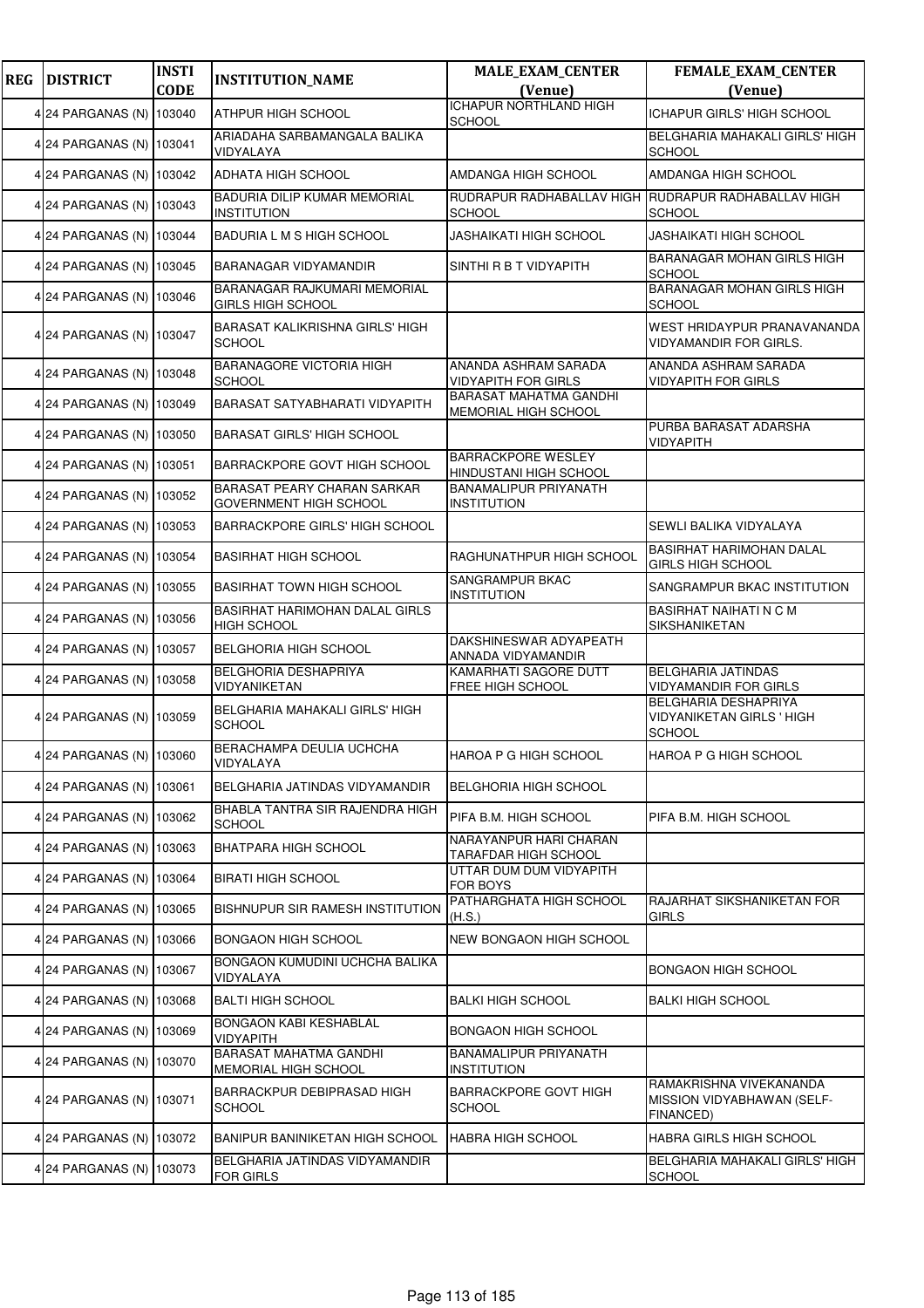| <b>REG</b> | <b>DISTRICT</b>          | <b>INSTI</b><br><b>CODE</b> | <b>INSTITUTION_NAME</b>                                      | <b>MALE_EXAM_CENTER</b><br>(Venue)                                                          | <b>FEMALE_EXAM_CENTER</b><br>(Venue)                               |
|------------|--------------------------|-----------------------------|--------------------------------------------------------------|---------------------------------------------------------------------------------------------|--------------------------------------------------------------------|
|            |                          |                             |                                                              | <b>MAMABHAGINA BAPUJEE</b>                                                                  | <b>MAMABHAGINA BAPUJEE</b>                                         |
|            | 4 24 PARGANAS (N) 103074 |                             | <b>BAGDAH HIGH SCHOOL</b>                                    | VIDYAPITH                                                                                   | VIDYAPITH                                                          |
|            | 4 24 PARGANAS (N) 103075 |                             | CHATRA NETAJI BALIKA<br>SIKSHANIKETAN                        |                                                                                             | RAJBALLAVPUR HIGH SCHOOL                                           |
|            | 4 24 PARGANAS (N) 103076 |                             | CHITTARANJAN COLONY HINDU<br>VIDYAPITH                       | JYANGRA ADARSHA VIDYALAYA                                                                   | JYANGRA ADARSHA VIDYALAYA                                          |
|            | 4 24 PARGANAS (N) 103077 |                             | CHANDPARA BANI VIDYABITHI                                    | CHOWGACHA MODEL ACADEMY<br>(HIGH)                                                           | DHAKURIA BALIKA VIDYALAYA                                          |
|            | 4 24 PARGANAS (N) 103078 |                             | DAKSHIN CHATRA HIGH SCHOOL                                   | CHARGHAT MILAN MANDIR<br>VIDYAPITH                                                          |                                                                    |
|            | 4 24 PARGANAS (N) 103079 |                             | DHANYAKURIA HIGH SCHOOL                                      | <b>BEGUMPUR BIBIPUR HIGH</b><br>SCHOOL                                                      | BEGUMPUR BIBIPUR HIGH SCHOOL                                       |
|            | 4 24 PARGANAS (N) 103080 |                             | DULDULI MATHBARI DEBNARAYAN<br><b>HIGH SCHOOL</b>            | PANCHAPALLY D.S.<br>SIKSHAYATAN                                                             | PANCHAPALLY D.S. SIKSHAYATAN                                       |
|            | 4 24 PARGANAS (N) 103081 |                             | DUM DUM AIRPORT HINDI HIGH<br><b>SCHOOL</b>                  | NARAINDAS BANGUR MEMORIAL<br>MULTIPURPOSE SCHOOL (GOVT. KAMALAPUR KAMALA VIDYAPITH<br>SPON) |                                                                    |
|            | 4 24 PARGANAS (N) 103082 |                             | DUM DUM AIRPORT HIGH SCHOOL                                  | DUM DUM K L S HINDI<br>VIDYALAYA                                                            | KAMALAPUR KAMALA VIDYAPITH                                         |
|            | 4 24 PARGANAS (N) 103083 |                             | DUM DUM BAIDYANATH INSTITUTION                               | UTTAR RABINDRANAGAR<br><b>VIVEKANANDA HIGH SCHOOL</b>                                       | DUM DUM GIRLS' HIGH SCHOOL                                         |
|            | 4 24 PARGANAS (N) 103084 |                             | DUM DUM KRISHNA KUMAR HINDU<br><b>ACADEMY</b>                | SAHID RAMESWAR<br>VIDYAMANDIR                                                               |                                                                    |
|            | 4 24 PARGANAS (N) 103085 |                             | DUM DUM SREE ARABINDA<br>VIDYAMANDIR                         | SETH BAGAN ADARSHA<br>VIDYAMANDIR (H.S.)                                                    | DUM DUM PRACHYA BANIMANDIR<br>HIGH SCHOOL FOR GIRLS                |
|            | 4 24 PARGANAS (N) 103086 |                             | DAKSHINESWAR SRI SRI SARADADEVI<br><b>BALIKA VIDYAMANDIR</b> |                                                                                             | DAKSHINESWAR BHARATI BHAWAN<br>GIRLS HIGH SCHOOL                   |
|            | 4 24 PARGANAS (N) 103087 |                             | DANDIRHAT N K UCHCHA<br>SIKSHANIKETAN(COMMERCE)              | BASIRHAT TOWN HIGH SCHOOL                                                                   | <b>BASIRHAT TOWN HIGH SCHOOL</b>                                   |
|            | 4 24 PARGANAS (N) 103088 |                             | GANRAPOTA HIGH SCHOOL                                        | CHANDA LALITMOHAN HIGH<br>SCHOOL                                                            | CHANDA LALITMOHAN HIGH<br><b>SCHOOL</b>                            |
|            | 4 24 PARGANAS (N) 103089 |                             | <b>GARIFA HIGH SCHOOL</b>                                    | NAIHATI MAHENDRA HIGH<br>SCHOOL                                                             | UTTAR GARIFA PALLIMANGAL HIGH<br><b>SCHOOL</b>                     |
|            | 4 24 PARGANAS (N) 103090 |                             | GOBARDANGA KHANTURA HIGH<br><b>SCHOOL</b>                    | <b>GOBARDANGA COLLEGIATE</b><br>HIGH SCHOOL                                                 |                                                                    |
|            | 4 24 PARGANAS (N) 103091 |                             | <b>GAIGHATA HIGH SCHOOL</b>                                  | CHANDPARA BANI VIDYABITHI                                                                   | CHANDPARA BALIKA VIDYALAYA<br>(H.S.)                               |
|            | 4 24 PARGANAS (N) 103092 |                             | GOPALNAGAR HARIPADA INSTITUTION                              | SREE PALLI PRIYANATH HIGH<br><b>SCHOOL</b>                                                  | SREE PALLI PRIYANATH HIGH<br><b>SCHOOL</b>                         |
|            | 4 24 PARGANAS (N) 103093 |                             | GOBINDAKATI SHIKSHANIKETAN                                   | PANCHAPALLY D.S.<br>SIKSHAYATAN                                                             | PANCHAPALLY D.S. SIKSHAYATAN                                       |
|            | 4 24 PARGANAS (N) 103094 |                             | HABRA HIGH SCHOOL                                            | JAIGACHI SHYAMAPRASAD<br>BIDYAYATAN (H.S.)                                                  |                                                                    |
|            | 4 24 PARGANAS (N) 103095 |                             | HABRA KAMINI KUMAR GIRLS' HIGH<br><b>SCHOOL</b>              |                                                                                             | HABRA HIGH SCHOOL                                                  |
|            | 4 24 PARGANAS (N) 103096 |                             | HALISAHAR HIGH SCHOOL                                        | HALISAHAR RAMPRASAD<br>VIDYAPITH                                                            | HALISAHAR RAMPRASAD VIDYAPITH                                      |
|            | 4 24 PARGANAS (N) 103097 |                             | UDAYPUR HARADAYAL NAG ADARSHA<br>VIDYALAYA                   | <b>BELGHORIA DESHAPRIYA</b><br>VIDYANIKETAN                                                 | BELGHARIA DESHAPRIYA<br>VIDYANIKETAN GIRLS ' HIGH<br><b>SCHOOL</b> |
|            | 4 24 PARGANAS (N) 103098 |                             | HATTHUBA ADARSHA BIDYAPITH                                   | JAIGACHI SHYAMAPRASAD<br>BIDYAYATAN (H.S.)                                                  | JAIGACHI SHYAMAPRASAD<br>BIDYAYATAN (H.S.)                         |
|            | 4 24 PARGANAS (N) 103099 |                             | HAZINAGAR ADARSHA HINDI<br><b>VIDYALAYA</b>                  | HALISAHAR JATIA HIGH SCHOOL                                                                 | NAIHATI ANAND SWAROOP HIGH<br><b>SCHOOL</b>                        |
|            | 4 24 PARGANAS (N) 103100 |                             | HAROA P G HIGH SCHOOL                                        |                                                                                             | CHAUHATA ADARSHA VIDYAPITH CHAUHATA ADARSHA VIDYAPITH              |
|            | 4 24 PARGANAS (N) 103101 |                             | HELENCHA HIGH SCHOOL (H.S.)                                  | BAGDAH HIGH SCHOOL                                                                          | BAGDAH HIGH SCHOOL                                                 |
|            | 4 24 PARGANAS (N) 103102 |                             | HELENCHA GIRLS' HIGH SCHOOL (H.S.)                           |                                                                                             | <b>BAGDAH HIGH SCHOOL</b>                                          |
|            | 4 24 PARGANAS (N) 103103 |                             | HINGALGANJ HIGH SCHOOL                                       | KANAKNAGAR SRISTIDHAR<br><b>INSTITUTION (H.S.)</b>                                          | KANAKNAGAR SRISTIDHAR<br><b>INSTITUTION (H.S.)</b>                 |
|            | 4 24 PARGANAS (N) 103104 |                             | ICHAPUR GIRLS' HIGH SCHOOL                                   |                                                                                             | NAWABGANJ BALIKA VIDYALAYA                                         |
|            | 4 24 PARGANAS (N) 103105 |                             | ICHAPUR NORTHLAND HIGH SCHOOL                                | NABABGANJ SRIDHAR<br><b>BANSIDHAR HIGH SCHOOL</b>                                           |                                                                    |
|            | 4 24 PARGANAS (N) 103106 |                             | ITINDA UNION HIGH SCHOOL                                     | SANGRAMPUR BKAC<br><b>INSTITUTION</b>                                                       | SANGRAMPUR BKAC INSTITUTION                                        |
|            | 4 24 PARGANAS (N) 103107 |                             | JAGATDAL CHASMA-I RAHAMAT HIGH<br><b>SCHOOL</b>              | BHATPARA HIGH SCHOOL                                                                        | KANKINARA ARYA VIDYALAYA (H.S.)                                    |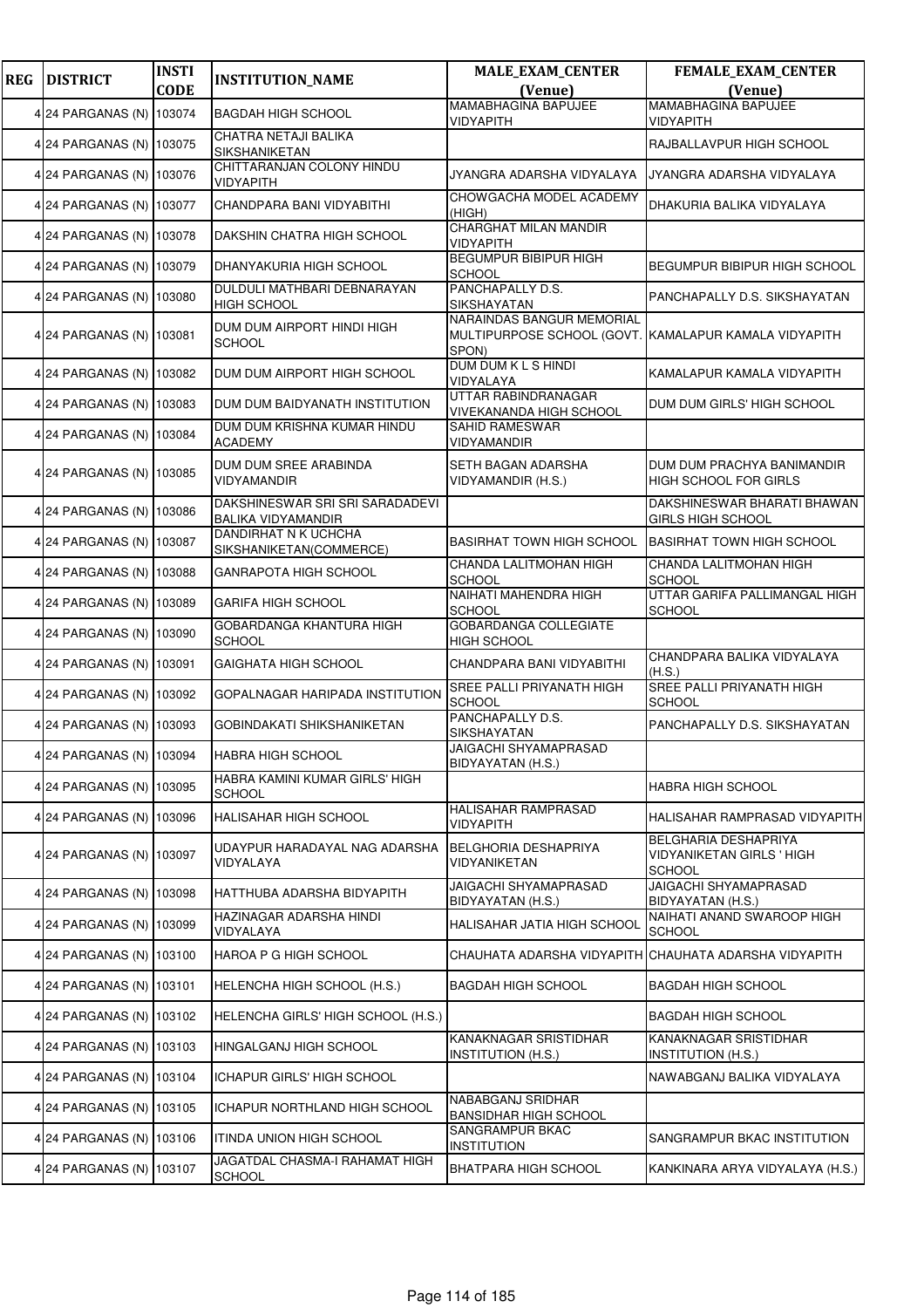| <b>REG</b> | <b>DISTRICT</b>          | <b>INSTI</b><br><b>CODE</b> | <b>INSTITUTION_NAME</b>                                          | <b>MALE_EXAM_CENTER</b><br>(Venue)                              | <b>FEMALE_EXAM_CENTER</b><br>(Venue)                  |
|------------|--------------------------|-----------------------------|------------------------------------------------------------------|-----------------------------------------------------------------|-------------------------------------------------------|
|            | 4 24 PARGANAS (N) 103108 |                             | HALISAHAR JATIA HIGH SCHOOL                                      | <b>HALISAHAR RAMPRASAD</b><br>VIDYAPITH                         | HALISAHAR RAMPRASAD VIDYAPITH                         |
|            | 4 24 PARGANAS (N) 103109 |                             | JOGESHGANJ HIGH SCHOOL                                           | GOBINDAKATI SHIKSHANIKETAN                                      | GOBINDAKATI SHIKSHANIKETAN                            |
|            | 4 24 PARGANAS (N) 103110 |                             | JONEPUR HIGH SCHOOL                                              | KANCHRAPARA SHREE<br>MANDHARI HIGH SCHOOL (H.S.)                | KANCHRAPARA INDIAN GIRLS' HIGH<br><b>SCHOOL</b>       |
|            | 4 24 PARGANAS (N) 103111 |                             | JOYGRAM JANAKINATH HIGH SCHOOL                                   | NIMICHI RAMNARAYAN<br>VIDYALAYA                                 | NIMICHI RAMNARAYAN VIDYALAYA                          |
|            | 4 24 PARGANAS (N) 103112 |                             | JANAPHUL HIGH SCHOOL (H.S.)                                      |                                                                 | HATTHUBA ADARSHA BIDYAPITH HATTHUBA ADARSHA BIDYAPITH |
|            | 4 24 PARGANAS (N) 103113 |                             | KALYANGARH VIDYAMANDIR                                           | KALYANGARH SANSKRITI<br>SANGHA SIKSHA NIKETAN                   | KALYANGARH BALIKA VIDYALAYA                           |
|            | 4 24 PARGANAS (N) 103114 |                             | KALYANGARH BALIKA VIDYALAYA                                      |                                                                 | ASHOKENAGAR ADARSHA BALIKA<br>VIDYALAYA               |
|            | 4 24 PARGANAS (N)        | 103115                      | KALYAN NAGAR VIDYAPITH                                           | SODEPUR CHANDRACHUR<br>VIDYAPITH                                | RAHARA BHABANATH INSTITUTION<br><b>FOR GIRLS</b>      |
|            | 4 24 PARGANAS (N) 103116 |                             | KALINAGAR HIGH SCHOOL                                            | UTTAR AKHRATALA SAHADEV<br>MEMORIAL INSTITUTION                 | UTTAR AKHRATALA SAHADEV<br>MEMORIAL INSTITUTION       |
|            | 4 24 PARGANAS (N) 103117 |                             | KAMALAPUR KAMALA BALIKA<br>VIDYAPITH                             |                                                                 | DUM DUM MOTIJHEEL GIRLS' HIGH<br><b>SCHOOL</b>        |
|            | 4 24 PARGANAS (N) 103118 |                             | KANKINARA HIMAYATUL GURBA HIGH<br><b>SCHOOL</b>                  | SHYAMNAGAR KANTI CHANDRA<br><b>HIGH SCHOOL</b>                  | RATHTALA RAJLAKSHMI BALIKA<br>VIDYAMANDIR             |
|            | 4 24 PARGANAS (N) 103119 |                             | KANCHRAPARA HARNETT HIGH<br><b>SCHOOL</b>                        | KANCHRAPARA JANATA HIGH<br><b>SCHOOL</b>                        |                                                       |
|            | 4 24 PARGANAS (N) 103120 |                             | KANCHRAPARA INDIAN GIRLS' HIGH<br><b>SCHOOL</b>                  |                                                                 | KANCHRAPARA SHREE MANDHARI<br>HIGH SCHOOL (H.S.)      |
|            | 4 24 PARGANAS (N) 103121 |                             | KANCHRAPARA HIGH SCHOOL                                          | KANCHRAPARA HARNETT HIGH<br><b>SCHOOL</b>                       |                                                       |
|            | 4 24 PARGANAS (N) 103122 |                             | KATIAHAT B K A P INSTITUTION (H S)                               | SAFIRABAD SHYAMA CHARAN<br>GHOSH HIGH SCHOOL                    | SAFIRABAD SHYAMA CHARAN<br>GHOSH HIGH SCHOOL          |
|            | 4 24 PARGANAS (N) 103123 |                             | KOLSUR HIGH SCHOOL                                               | JANGALPUR HIGH SCHOOL                                           | JANGALPUR HIGH SCHOOL                                 |
|            | 4 24 PARGANAS (N) 103124 |                             | KRISHNAPUR ADARSHA VIDYAMANDIR                                   | NARAINDAS BANGUR MEMORIAL<br>MULTIPURPOSE SCHOOL (GOVT<br>SPON) | DUM DUM MOTIJHEEL GIRLS' HIGH<br><b>SCHOOL</b>        |
|            | 4 24 PARGANAS (N) 103125 |                             | KAMALAPUR KAMALA VIDYAPITH                                       | ADARSH MADHYAMIK<br>VIDYALAYA, DUMDUM BRANCH                    |                                                       |
|            | 4 24 PARGANAS (N) 103126 |                             | KAMARHATI HIGH SCHOOL                                            | <b>BELGHORIA DESHAPRIYA</b><br>VIDYANIKETAN                     | ARIADAHA SARBAMANGALA BALIKA<br>VIDYALAYA             |
|            | 4 24 PARGANAS (N) 103127 |                             | KHANTURA GIRLS HIGH SCHOOL                                       |                                                                 | KHANTURA PRITILATA SHIKSHA<br><b>NIKETAN GIRLS</b>    |
|            | 4 24 PARGANAS (N) 103128 |                             | LAKE TOWN GOVT. SPONSORED<br><b>GIRLS' HIGH SCHOOL</b>           |                                                                 | PATIPUKUR GIRLS HIGH SCHOOL                           |
|            | 4 24 PARGANAS (N) 103129 |                             | LABAN HRAD VIDYAPITH FOR GIRLS                                   |                                                                 | <b>BHAGABATI DEVI BALIKA</b><br>VIDYALAYA (GOVT.SPON) |
|            | 4 24 PARGANAS (N) 103130 |                             | LABAN HRAD VIDYAPITH                                             | BIDHANNAGAR GOVT HIGH<br><b>SCHOOL</b>                          | BHAGABATI DEVI BALIKA<br>VIDYALAYA (GOVT.SPON)        |
|            | 4 24 PARGANAS (N) 103131 |                             | <b>MADHYAMGRAM GIRLS' HIGH SCHOOL</b>                            |                                                                 | MADHYAMGRAM ACHARYA<br>PRAFULLA CHANDRA VIDYAYATAN    |
|            | 4 24 PARGANAS (N) 103132 |                             | MADHYAMGRAM HIGH SCHOOL                                          | BIPIN BEHARI BIDYAPITH.                                         |                                                       |
|            | 4 24 PARGANAS (N) 103133 |                             | MALANGAPARA K C B INSTITUTION                                    | <b>BALKI HIGH SCHOOL</b>                                        | <b>BALKI HIGH SCHOOL</b>                              |
|            | 4 24 PARGANAS (N) 103134 |                             | NABABGANJ SRIDHAR BANSIDHAR<br><b>HIGH SCHOOL</b>                | <b>ICHAPUR NORTHLAND HIGH</b><br>SCHOOL                         | ANANDAMATH VIDYAPITH                                  |
|            | 4 24 PARGANAS (N) 103135 |                             | NAHATA HIGH SCHOOL                                               | PALLA KALI PADA<br>CHAKRABORTY H. S. SCHOOL                     |                                                       |
|            | 4 24 PARGANAS (N) 103136 |                             | NAIHATI NARENDRA VIDYANIKETAN                                    | GARIFA HIGH SCHOOL                                              | GARIFA HIGH SCHOOL                                    |
|            | 4 24 PARGANAS (N) 103137 |                             | NAIHATI MAHENDRA HIGH SCHOOL                                     | GOURIPUR HINDI HIGH SCHOOL<br>(H.S.)                            |                                                       |
|            | 4 24 PARGANAS (N) 103138 |                             | NARAINDAS BANGUR MEMORIAL<br>MULTIPURPOSE SCHOOL (GOVT.<br>SPON) | DUM DUM KISHORE BHARATI<br><b>HIGH SCHOOL</b>                   |                                                       |
|            | 4 24 PARGANAS (N) 103139 |                             | BARANAGAR NARENDRANATH<br>VIDYAMANDIR                            | BARANAGAR VIDYAMANDIR                                           |                                                       |
|            | 4 24 PARGANAS (N) 103140 |                             | NAWABGANJ BALIKA VIDYALAYA                                       |                                                                 | ICHAPUR NORTHLAND HIGH<br><b>SCHOOL</b>               |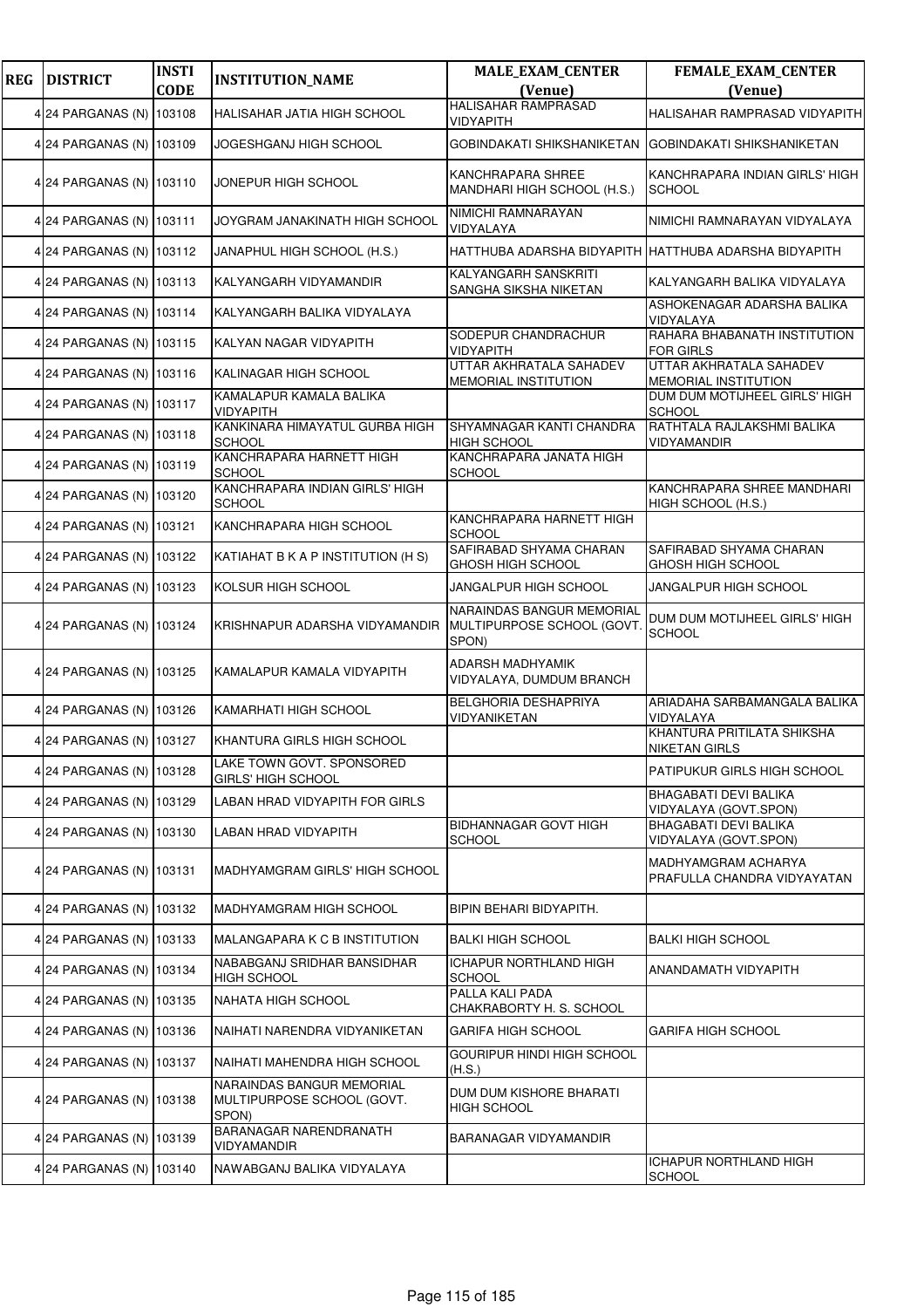| <b>REG</b> | <b>DISTRICT</b>          | <b>INSTI</b><br><b>CODE</b> | <b>INSTITUTION_NAME</b>                                | <b>MALE_EXAM_CENTER</b><br>(Venue)             | <b>FEMALE_EXAM_CENTER</b><br>(Venue)                                |
|------------|--------------------------|-----------------------------|--------------------------------------------------------|------------------------------------------------|---------------------------------------------------------------------|
|            | 4 24 PARGANAS (N)        | 103141                      | <b>NEBADHAI HIGH SCHOOL</b>                            | <b>DIGHARA HARADAYAL</b>                       | NEBADHAI BALIKA VIDYALAYA                                           |
|            |                          |                             | NEW BARRACKPORE COLONY GIRLS'                          | VIDYAPITH                                      | (H.S.)                                                              |
|            | 4 24 PARGANAS (N) 103142 |                             | <b>HIGH SCHOOL</b>                                     |                                                | TAPATI BALIKA VIDYABITHI                                            |
|            | 4 24 PARGANAS (N) 103143 |                             | NEW BARRACKPORE COLONY BOYS'<br><b>HIGH SCHOOL</b>     | MASUNDA BOYS HIGH SCHOOL                       |                                                                     |
|            | 4 24 PARGANAS (N)        | 103144                      | NIMTA HIGH SCHOOL (H.S.)                               | <b>BIRATI HIGH SCHOOL</b>                      |                                                                     |
|            | 4 24 PARGANAS (N) 103145 |                             | NIRMAN ADARSHA VIDYAPITH                               | <b>TENTULIA HIGH SCHOOL</b>                    | TENTULIA HIGH SCHOOL                                                |
|            | 4 24 PARGANAS (N) 103146 |                             | NONACHANDANPUKUR<br>MANMATHANATH HIGH SCHOOL           | NONA CHANDANPUKUR<br>UMASASHI HIGH SCHOOL      | <b>BARRACKPORE GIRLS' HIGH</b><br><b>SCHOOL</b>                     |
|            | 4 24 PARGANAS (N) 103147 |                             | NETAJI SHIKSHAYATAN                                    | GHOLA HIGH SCHOOL (H.S.)                       | GHOLA GIRLS' HIGH SCHOOL                                            |
|            | 4 24 PARGANAS (N)        | 103148                      | NAHATA SARADA SUNDARI BALIKA<br>VIDYAMANDIR            |                                                | NAHATA HIGH SCHOOL                                                  |
|            | 4 24 PARGANAS (N)        | 103149                      | PANIHATI MAHAVIDYALAYA FOR GIRLS'                      |                                                | PANIHATI BALIKA VIDYALAYA                                           |
|            | 4 24 PARGANAS (N) 103150 |                             | PATIPUKUR ADYANATH<br>SIKSHAMANDIR                     | SETH BAGAN ADARSHA<br>VIDYAMANDIR (H.S.)       | DUM DUM MOTIJHEEL GIRLS' HIGH<br><b>SCHOOL</b>                      |
|            | 4 24 PARGANAS (N)        | 103151                      | PANCHPOTA BHARADANGA HIGH<br>SCHOOL (H.S.)             | JHOWDANGA SAMMILANI HIGH<br><b>SCHOOL</b>      | JHOWDANGA SAMMILANI HIGH<br><b>SCHOOL</b>                           |
|            | 4 24 PARGANAS (N)        | 103152                      | PALASI A D P HIGH SCHOOL                               | KANCHRAPARA HARNETT HIGH<br><b>SCHOOL</b>      | KANCHRAPARA INDIAN GIRLS' HIGH<br><b>SCHOOL</b>                     |
|            | 4 24 PARGANAS (N) 103153 |                             | RAGHUNATHPUR HIGH SCHOOL                               | <b>BEGUMPUR BIBIPUR HIGH</b><br><b>SCHOOL</b>  | BEGUMPUR BIBIPUR HIGH SCHOOL                                        |
|            | 4 24 PARGANAS (N) 103154 |                             | RAHARA BHABANATH INSTITUTION<br><b>FOR GIRLS</b>       |                                                | SODEPUR CHANDRACHUR<br><b>VIDYAPITH FOR GIRLS</b>                   |
|            | 4 24 PARGANAS (N) 103155 |                             | RAJIBPUR ANGLO VERNACULAR HIGH<br><b>SCHOOL</b>        | <b>GUMA RABINDRA VIDYAPITH</b>                 | GUMA RABINDRA VIDYAPITH                                             |
|            | 4 24 PARGANAS (N) 103156 |                             | RAMCHANDRAPUR PALLIMANGAL<br>VIDYAPITH                 | GAIGHATA HIGH SCHOOL                           | DHAKURIA BALIKA VIDYALAYA                                           |
|            | 4 24 PARGANAS (N) 103157 |                             | RAMESWARPUR UNION ADARSHA<br>VIDYALAYA                 |                                                | TAKI BHABA NATH HIGH SCHOOL (TAKI BHABA NATH HIGH SCHOOL            |
|            | 4 24 PARGANAS (N)        | 103158                      | RANGHAT ANCHAL HIGH SCHOOL                             | (H.S.)                                         | SINDRANI SABITRI HIGH SCHOOL SINDRANI SABITRI HIGH SCHOOL<br>(H.S.) |
|            | 4 24 PARGANAS (N) 103159 |                             | RATHTALA RAJLAKSHMI BALIKA<br>VIDYAMANDIR              |                                                | <b>GARIFA GIRLS HIGH SCHOOL</b>                                     |
|            | 4 24 PARGANAS (N)        | 103160                      | RAJBALLAVPUR HIGH SCHOOL                               | <b>BAUGACHHI KASHIBALA</b><br><b>VIDYAPITH</b> | BAUGACHHI KASHIBALA VIDYAPITH                                       |
|            | 4 24 PARGANAS (N) 103161 |                             | RUDRAPUR RADHABALLAV HIGH<br><b>SCHOOL</b>             | BADURIA L M S HIGH SCHOOL                      | BADURIA L M S HIGH SCHOOL                                           |
|            | 4 24 PARGANAS (N) 103162 |                             | SADHANPUR ULUDANGA TULSIRAM<br>HIGHER SECONDARY SCHOOL | RAMPUR HIGH SCHOOL                             | RAMPUR HIGH SCHOOL                                                  |
|            | 4 24 PARGANAS (N) 103163 |                             | SAHID RAMESWAR VIDYAMANDIR                             | DUM DUM KISHORE BHARATI<br><b>HIGH SCHOOL</b>  | PATIPUKUR GIRLS HIGH SCHOOL                                         |
|            | 4 24 PARGANAS (N) 103164 |                             | SAHEBKHALI NITYANANDA HIGH<br><b>SCHOOL</b>            | GOBINDAKATI SHIKSHANIKETAN                     | GOBINDAKATI SHIKSHANIKETAN                                          |
|            | 4 24 PARGANAS (N)        | 103165                      | SETH BAGAN ADARSHA VIDYAMANDIR<br>(H.S.)               | <b>KRISHNAPUR ADARSHA</b><br>VIDYAMANDIR       | PATIPUKUR GIRLS HIGH SCHOOL                                         |
|            | 4 24 PARGANAS (N)        | 103166                      | SHYAMNAGAR BALIKA VIDYALAYA                            |                                                | ICHAPUR GIRLS' HIGH SCHOOL                                          |
|            | 4 24 PARGANAS (N)        | 103167                      | SHYAMNAGAR KANTI CHANDRA HIGH<br><b>SCHOOL</b>         | NARAYANPUR HARI CHARAN<br>TARAFDAR HIGH SCHOOL |                                                                     |
|            | 4 24 PARGANAS (N) 103168 |                             | SINTHI R B T VIDYAPITH                                 | BARANAGAR NARENDRANATH<br>VIDYAMANDIR          |                                                                     |
|            | 4 24 PARGANAS (N) 103169 |                             | SODEPUR CHANDRACHUR VIDYAPITH                          | GHOLA HIGH SCHOOL (H.S.)                       |                                                                     |
|            | 4 24 PARGANAS (N)        | 103170                      | SODEPUR HIGH SCHOOL (H.S.)                             | USHUMPUR ADARSHA UCHCHA<br>VIDYALAYA           |                                                                     |
|            | 4 24 PARGANAS (N)        | 103171                      | TAKI GOVT HIGH SCHOOL                                  | TOKIPUR RAJLUXMI HIGH<br><b>SCHOOL</b>         |                                                                     |
|            | 4 24 PARGANAS (N) 103172 |                             | TENTULIA HIGH SCHOOL                                   | KATIAHAT B K A P INSTITUTION<br>(H S)          | KATIAHAT B K A P INSTITUTION (H<br>$ S\rangle$                      |
|            | 4 24 PARGANAS (N) 103173 |                             | THAKURNAGAR H S SCHOOL                                 | GAIGHATA HIGH SCHOOL                           | CHANDPARA BALIKA VIDYALAYA<br>(H.S.)                                |
|            | 4 24 PARGANAS (N)        | 103174                      | THAKURNAGAR BALIKA VIDYALAYA                           |                                                | GAIGHATA BENIMADHAV BALIKA<br>VIDYALAYA                             |
|            | 4 24 PARGANAS (N)        | 103175                      | USHUMPUR ADARSHA UCHCHA<br>VIDYALAYA                   | GHOLA HIGH SCHOOL (H.S.)                       | GHOLA GIRLS' HIGH SCHOOL                                            |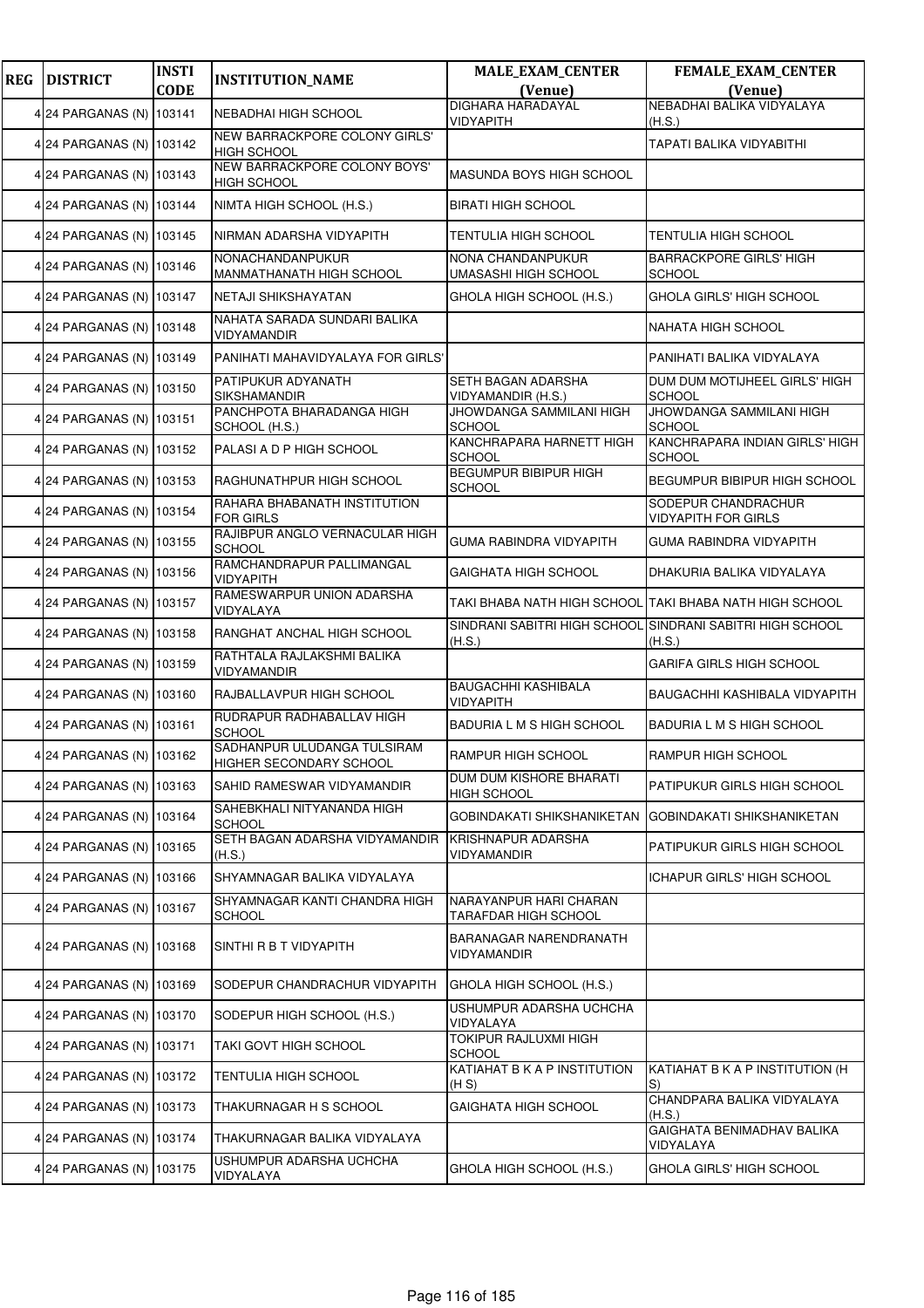| <b>REG</b> | <b>DISTRICT</b>          | <b>INSTI</b> | <b>INSTITUTION_NAME</b>                                       | <b>MALE_EXAM_CENTER</b>                             | FEMALE_EXAM_CENTER                                    |
|------------|--------------------------|--------------|---------------------------------------------------------------|-----------------------------------------------------|-------------------------------------------------------|
|            |                          | <b>CODE</b>  | UTTAR DUM DUM VIDYAPITH FOR                                   | (Venue)                                             | (Venue)<br>BIRATI MAHAJATI BALIKA                     |
|            | 4 24 PARGANAS (N)        | 103176       | GIRLS (H.S.)                                                  |                                                     | VIDYAMANDIR (H.S.)                                    |
|            | 4 24 PARGANAS (N) 103177 |              | GUSTIA KSHETRANATH HIGH SCHOOL                                | PURBA BARASAT ADARSHA<br><b>VIDYAPITH</b>           | <b>BARASAT GIRLS' HIGH SCHOOL</b>                     |
|            | 4 24 PARGANAS (N)        | 103178       | PANIHATI TRAN NATH HIGH SCHOOL                                | USHUMPUR ADARSHA UCHCHA<br>VIDYALAYA                | SUKCHAR SATADAL BALIKA<br>VIDYAYATAN                  |
|            | 4 24 PARGANAS (N)        | 103179       | RAJARHAT SIKSHA NIKETAN (H.S)                                 | CHANDPUR HIGH SCHOOL                                | RAJARHAT SIKSHANIKETAN FOR<br><b>GIRLS</b>            |
|            | 4 24 PARGANAS (N) 103180 |              | TAKI SASTHIBAR LALMADHAB GIRL'S<br>HIGH SCHOOL                |                                                     | TAKI BHABA NATH HIGH SCHOOL                           |
|            | 4 24 PARGANAS (N) 103181 |              | GOURIPUR HINDI HIGH SCHOOL (H.S.)                             | <b>BHATPARA AMARKRISHNA</b><br><b>PATHSALA</b>      | RATHTALA RAJLAKSHMI BALIKA<br>VIDYAMANDIR             |
|            | 4 24 PARGANAS (N) 103182 |              | PURBA BARASAT ADARSHA VIDYAPITH ASWINIPALLY HIGH SCHOOL       |                                                     | BARASAT KALIKRISHNA GIRLS' HIGH<br><b>SCHOOL</b>      |
|            | 4 24 PARGANAS (N)        | 103183       | NAIHATI KATYAYANI GIRLS' HIGH<br><b>SCHOOL</b>                |                                                     | UTTAR GARIFA PALLIMANGAL HIGH<br><b>SCHOOL</b>        |
|            | 4 24 PARGANAS (N) 103184 |              | NEBADHAI BALIKA VIDYALAYA (H.S.)                              |                                                     | DIGHARA HARADAYAL VIDYAPITH                           |
|            | 4 24 PARGANAS (N)        | 103185       | CHARGHAT MILAN MANDIR VIDYAPITH                               | RAJBALLAVPUR HIGH SCHOOL                            | RAJBALLAVPUR HIGH SCHOOL                              |
|            | 4 24 PARGANAS (N)        | 103186       | ACHARYA PRAFULLA CHANDRA HIGH<br><b>SCHOOL FOR BOYS</b>       | <b>BIDHANNAGAR GOVT HIGH</b><br><b>SCHOOL</b>       | <b>BHAGABATI DEVI BALIKA</b><br>VIDYALAYA (GOVT.SPON) |
|            | 4 24 PARGANAS (N)        | 103187       | BIDHANNAGAR GOVT HIGH SCHOOL                                  | <b>LABAN HRAD VIDYAPITH</b>                         | <b>BHAGABATI DEVI BALIKA</b><br>VIDYALAYA (GOVT.SPON) |
|            | 4 24 PARGANAS (N) 103188 |              | DATTAPUKUR MAHESH VIDYAPITH                                   | KASHIMPUR HIGH SCHOOL                               |                                                       |
|            | 4 24 PARGANAS (N)        | 103189       | BHATPARA AMARKRISHNA PATHSALA                                 | NAIHATI NARENDRA<br>VIDYANIKETAN                    | NAIHATI MAHENDRA HIGH SCHOOL                          |
|            | 4 24 PARGANAS (N)        | 103190       | DEGANGA KARTICKPUR ADARSHA<br>BALIKA VIDYAPITH (H.S.)         |                                                     | PARULIA ADARSHA HIGH SCHOOL<br>(H.S.)                 |
|            | 4 24 PARGANAS (N) 103191 |              | SANDESHKHALI RADHARANI HIGH<br>SCHOOL                         | JELIAKHALI VIVEKANANDA<br><b>VIDYAPITH</b>          | JELIAKHALI VIVEKANANDA<br><b>VIDYAPITH</b>            |
|            | 4 24 PARGANAS (N)        | 103192       | BHAGABATI DEVI BALIKA VIDYALAYA<br>(GOVT.SPON)                |                                                     | LABAN HRAD VIDYAPITH FOR GIRLS                        |
|            | 4 24 PARGANAS (N)        | 103193       | <b>ICHAPUR BIBHUKINKAR HIGH SCHOOL</b>                        | <b>ANANDAMATH VIDYAPITH</b>                         | ANANDAMATH VIDYAPITH                                  |
|            | 4 24 PARGANAS (N) 103194 |              | DUM DUM GIRLS' HIGH SCHOOL                                    |                                                     | KAMALAPUR KAMALA VIDYAPITH                            |
|            | 4 24 PARGANAS (N) 103195 |              | UDAYPUR HARADAYAL NAG ADARSHA<br><b>VIDYALAYA FOR GIRLS</b>   |                                                     | BELGHARIA MAHAKALI GIRLS' HIGH<br>SCHOOL              |
|            | 4 24 PARGANAS (N)        | 103196       | BAMANPUKURIA S M M HIGH SCHOOL                                | KAMARGANTI HIGH SCHOOL<br>(H.S.)                    | KAMARGANTI HIGH SCHOOL (H.S.)                         |
|            | 4 24 PARGANAS (N) 103197 |              | NAVAJIBAN COLONY NAVAJIBAN<br>VIDYAMANDIR (BOY'S HIGH SCHOOL) | <b>BIRATI HIGH SCHOOL</b>                           | UTTAR DUM DUM VIDYAPITH FOR<br>GIRLS (H.S.)           |
|            | 4 24 PARGANAS (N)        | 103198       | MADHYAMGRAM ACHARYA PRAFULLA<br>CHANDRA VIDYAYATAN            | <b>UDAYRAJPUR HARIHARPUR</b><br>HIGH SCHOOL (H.S.)  |                                                       |
|            | 4 24 PARGANAS (N)        | 103199       | SUKCHAR SATADAL BALIKA<br>VIDYAYATAN                          |                                                     | PANIHATI BALIKA VIDYALAYA                             |
|            | 4 24 PARGANAS (N) 103200 |              | TITAGARH ANGLO VERNACULAR HIGH<br><b>SCHOOL</b>               | <b>BARRACKPORE WESLEY</b><br>HINDUSTANI HIGH SCHOOL | LATBAGAN HIGH SCHOOL                                  |
|            | 4 24 PARGANAS (N)        | 103201       | AGARHATI GOURHARI VIDYAPITH (H.S.)                            | SANDESHKHALI RADHARANI<br><b>HIGH SCHOOL</b>        | SANDESHKHALI RADHARANI HIGH<br><b>SCHOOL</b>          |
|            | 4 24 PARGANAS (N)        | 103202       | TAPATI BALIKA VIDYABITHI                                      |                                                     | NEW BARRACKPORE COLONY<br><b>BOYS' HIGH SCHOOL</b>    |
|            | 4 24 PARGANAS (N) 103203 |              | KHARDAH PRIYANATH BALIKA<br>VIDYALAYA                         |                                                     | SUKCHAR SATADAL BALIKA<br>VIDYAYATAN                  |
|            | 4 24 PARGANAS (N)        | 103204       | CHHOTO SEHARA HIGH SCHOOL (H.S.)                              | KALINAGAR HIGH SCHOOL                               | KALINAGAR HIGH SCHOOL                                 |
|            | 4 24 PARGANAS (N)        | 103205       | SALIPUR HIGH SCHOOL (H.S.)                                    | HAROA P G HIGH SCHOOL                               | CHAUHATA ADARSHA VIDYAPITH                            |
|            | 4 24 PARGANAS (N) 103206 |              | DAKSHINESWAR HIGH SCHOOL                                      | KAMARHATI SAGORE DUTT<br>FREE HIGH SCHOOL           |                                                       |
|            | 4 24 PARGANAS (N) 103207 |              | BHATPARA CENTRAL HINDU GIRLS'<br><b>HIGH SCHOOL</b>           |                                                     | NAIHATI KATYAYANI GIRLS' HIGH<br><b>SCHOOL</b>        |
|            | 4 24 PARGANAS (N)        | 103208       | <b>BHEBIA HIGH SCHOOL</b>                                     | TOKIPUR RAJLUXMI HIGH<br>SCHOOL                     | TOKIPUR RAJLUXMI HIGH SCHOOL                          |
|            | 4 24 PARGANAS (N)        | 103209       | <b>BANAMALIPUR PRIYANATH</b><br><b>INSTITUTION</b>            | PURBA BARASAT ADARSHA<br><b>VIDYAPITH</b>           |                                                       |
|            | 4 24 PARGANAS (N) 103210 |              | PRITHIBA KUMAR GOKUL CHANDRA<br>MEMORIAL HIGH SCHOOL          | SISHU VIDYAMANDIR HIGH<br><b>SCHOOL</b>             | SISHU VIDYAMANDIR HIGH SCHOOL                         |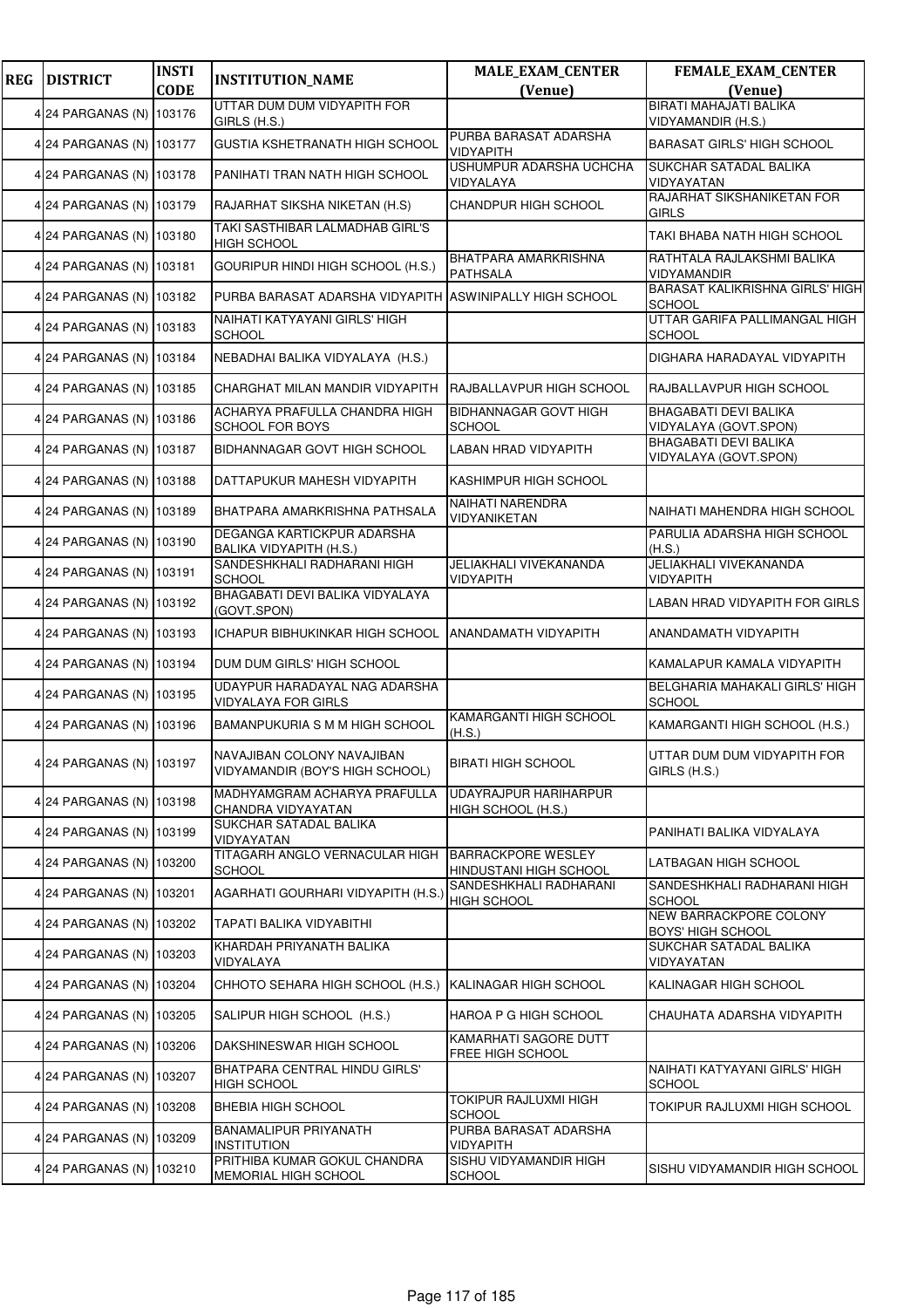| <b>REG</b> | <b>DISTRICT</b>          | <b>INSTI</b> | <b>INSTITUTION_NAME</b>                               | <b>MALE_EXAM_CENTER</b>                                                  | FEMALE_EXAM_CENTER                                                              |
|------------|--------------------------|--------------|-------------------------------------------------------|--------------------------------------------------------------------------|---------------------------------------------------------------------------------|
|            |                          | <b>CODE</b>  | NONACHANDANPUKUR MANMATHA                             | (Venue)                                                                  | (Venue)<br><b>BARRACKPORE GIRLS' HIGH</b>                                       |
|            | 4 24 PARGANAS (N)        | 103211       | NATH GIRLS' HIGH SCHOOL                               |                                                                          | <b>SCHOOL</b>                                                                   |
|            | 4 24 PARGANAS (N) 103212 |              | DUM DUM MOTIJHEEL GIRLS' HIGH<br><b>SCHOOL</b>        |                                                                          | LAKE TOWN GOVT. SPONSORED<br><b>GIRLS' HIGH SCHOOL</b>                          |
|            | 4 24 PARGANAS (N) 103213 |              | <b>BAJITPUR HIGH SCHOOL</b>                           | SINDRANI SABITRI HIGH SCHOOL<br>(H.S.)                                   | SINDRANI SABITRI HIGH SCHOOL<br>(H.S.)                                          |
|            | 4 24 PARGANAS (N)        | 103214       | DAUDPUR H.L. SIKSHA NIKETAN                           | JELIAKHALI VIVEKANANDA<br><b>VIDYAPITH</b>                               | JELIAKHALI VIVEKANANDA<br><b>VIDYAPITH</b>                                      |
|            | 4 24 PARGANAS (N) 103215 |              | PANIHATI BALIKA VIDYALAYA                             |                                                                          | SODEPUR CHANDRACHUR<br><b>VIDYAPITH FOR GIRLS</b>                               |
|            | 4 24 PARGANAS (N) 103216 |              | MASLANDAPUR BHUDEB SMRITI<br><b>BALIKA VIDYALAYA</b>  |                                                                          | <b>RAJBALLAVPUR HIGH SCHOOL</b>                                                 |
|            | 4 24 PARGANAS (N)        | 103217       | GOPALPUR RAMKUMAR KAMALA<br>VIDYALAYA                 | PRAFULLA KANAN DESHPRIYA<br>VIDYAMANDIR                                  | ANNADA SUNDARI HINDU BALIKA<br><b>VIDYAPITH</b>                                 |
|            | 4 24 PARGANAS (N)        | 103218       | DUM DUM SUBHASNAGAR HIGH<br>SCHOOL (H.S.)             | DUM DUM K L S HINDI<br>VIDYALAYA                                         | <b>DUM DUM BAIDYANATH</b><br>INSTITUTION FOR GIRLS (H.S.)                       |
|            | 4 24 PARGANAS (N) 103219 |              | PATULIA HIGH SCHOOL                                   | KALYAN NAGAR VIDYAPITH                                                   | RAHARA BHABANATH INSTITUTION<br><b>FOR GIRLS</b>                                |
|            | 4 24 PARGANAS (N) 103220 |              | SEWLI HIGH SCHOOL (H.S.)                              | <b>SCHOOL</b>                                                            | BARRACKPORE A B MODEL HIGH NONACHANDANPUKUR MANMATHA<br>NATH GIRLS' HIGH SCHOOL |
|            | 4 24 PARGANAS (N) 103221 |              | KODALIA AGAPUR HIGH SCHOOL                            | NEW BARRACKPORE COLONY<br><b>BOYS' HIGH SCHOOL</b>                       |                                                                                 |
|            | 4 24 PARGANAS (N)        | 103222       | TANGRA COLONY HIGH SCHOOL                             | GHATBAOR ANCHAL ADARSHA<br>VIDYALAYA                                     | <b>GHATBAOR ANCHAL ADARSHA</b><br>VIDYALAYA                                     |
|            | 4 24 PARGANAS (N)        | 103223       | CHANDPARA BALIKA VIDYALAYA (H.S.)                     |                                                                          | DHAKURIA BALIKA VIDYALAYA                                                       |
|            | 4 24 PARGANAS (N)        | 103224       | GOPALPUR POPULAR ACADEMY (H.S.) HAROA P G HIGH SCHOOL |                                                                          | SAFIQUE AHMED GIRLS' HIGH<br>SCHOOL(H.S)                                        |
|            | 4 24 PARGANAS (N) 103225 |              | BIRA BALLAVPARA HIGH SCHOOL                           | NARAYANPUR HIGH SCHOOL                                                   | NARAYANPUR HIGH SCHOOL                                                          |
|            | 4 24 PARGANAS (N)        | 103226       | SHASON UNION HIGH SCHOOL                              | KADAMBAGACHI H K M C M HIGH KADAMBAGACHI H K M C M HIGH<br>SCHOOL (H.S.) | SCHOOL (H.S.)                                                                   |
|            | 4 24 PARGANAS (N)        | 103227       | GOPALNAGAR GIRIBALA BALIKA<br>VIDYALAYA               |                                                                          | SREE PALLI PRIYANATH HIGH<br><b>SCHOOL</b>                                      |
|            | 4 24 PARGANAS (N) 103228 |              | KARTICPUR DEGANGA ADARSHA<br>VIDYAPITH                | BERACHAMPA DEULIA UCHCHA<br>VIDYALAYA                                    | BERACHAMPA DEULIA UCHCHA<br>VIDYALAYA                                           |
|            | 4 24 PARGANAS (N)        | 103229       | BASIRHAT P.C MAJOMDER GIRLS' HIGH<br><b>SCHOOL</b>    |                                                                          | <b>BASIRHAT HARIMOHAN DALAL</b><br><b>GIRLS HIGH SCHOOL</b>                     |
|            | 4 24 PARGANAS (N)        | 103230       | NABAPALLI JOGENDRANATH BALIKA<br>VIDYAMANDIR          |                                                                          | BARASAT KALIKRISHNA GIRLS' HIGH<br><b>SCHOOL</b>                                |
|            | 4 24 PARGANAS (N) 103231 |              | MULAJORE SITANATH PATHSALA                            | JAGATDAL CHASMA-I RAHAMAT<br><b>HIGH SCHOOL</b>                          |                                                                                 |
|            | 4 24 PARGANAS (N) 103232 |              | NANDANNAGAR HIGH SCHOOL                               | <b>BELGHORIA HIGH SCHOOL</b>                                             | BELGHARIA MAHAKALI GIRLS' HIGH<br><b>SCHOOL</b>                                 |
|            | 4 24 PARGANAS (N) 103233 |              | SANTINAGAR HIGH SCHOOL                                | <b>SCHOOL</b>                                                            | BARRACKPORE A B MODEL HIGH NONACHANDANPUKUR MANMATHA<br>NATH GIRLS' HIGH SCHOOL |
|            | 4 24 PARGANAS (N)        | 103234       | NAZAT NETAJI VIDYAMANDIR                              | KALINAGAR HIGH SCHOOL                                                    | KALINAGAR HIGH SCHOOL                                                           |
|            | 4 24 PARGANAS (N)        | 103235       | KATIAHAT B K A P GIRLS' HIGH<br><b>SCHOOL</b>         |                                                                          | PEARAH TEGHORIA HIGH SCHOOL                                                     |
|            | 4 24 PARGANAS (N)        | 103236       | NARAYANPUR HARI CHARAN<br><b>TARAFDAR HIGH SCHOOL</b> | SHYAMNAGAR KANTI CHANDRA<br><b>HIGH SCHOOL</b>                           | KANKINARA URDU GIRLS' HIGH<br><b>SCHOOL</b>                                     |
|            | 4 24 PARGANAS (N)        | 103237       | <b>GURDAH RISHI AUROVINDA</b><br>VIDYANIKETAN         | JAGATDAL CHASMA-I RAHAMAT<br><b>HIGH SCHOOL</b>                          | JAGATDAL CHASMA-I RAHAMAT<br><b>HIGH SCHOOL</b>                                 |
|            | 4 24 PARGANAS (N) I      | 103238       | BARRACKPORE CANTONMENT GIRLS'<br>HIGH SCHOOL (H.S.)   |                                                                          | RAMAKRISHNA VIVEKANANDA<br>MISSION VIDYABHAWAN (SELF-<br>FINANCED)              |
|            | 4 24 PARGANAS (N)        | 103239       | BARRACKPORE A B MODEL HIGH<br>SCHOOL                  | NONA CHANDANPUKUR<br>UMASASHI HIGH SCHOOL                                |                                                                                 |
|            | 4 24 PARGANAS (N)        | 103240       | UTTAR RABINDRANAGAR<br>VIVEKANANDA HIGH SCHOOL        | DUM DUM K L S HINDI<br>VIDYALAYA                                         | DUM DUM BAIDYANATH<br><b>INSTITUTION FOR GIRLS (H.S.)</b>                       |
|            | 4 24 PARGANAS (N) 103241 |              | SHYAMNAGAR RISHI AUROBINDA<br>BALIKA VIDYALAYA        |                                                                          | KANKINARA URDU GIRLS' HIGH<br><b>SCHOOL</b>                                     |
|            | 4 24 PARGANAS (N)        | 103242       | NAWABGANJ HIGH SCHOOL                                 | <b>ICHAPUR NORTHLAND HIGH</b><br><b>SCHOOL</b>                           | ICHAPUR GIRLS' HIGH SCHOOL                                                      |
|            | 4 24 PARGANAS (N)        | 103243       | KHARDAH SHIBNATH HIGH SCHOOL                          | KALYAN NAGAR VIDYAPITH                                                   |                                                                                 |
|            | 4 24 PARGANAS (N)        | 103244       | KALYANNAGAR VIDYAPITH FOR GIRLS                       |                                                                          | RAHARA BHABANATH INSTITUTION<br><b>FOR GIRLS</b>                                |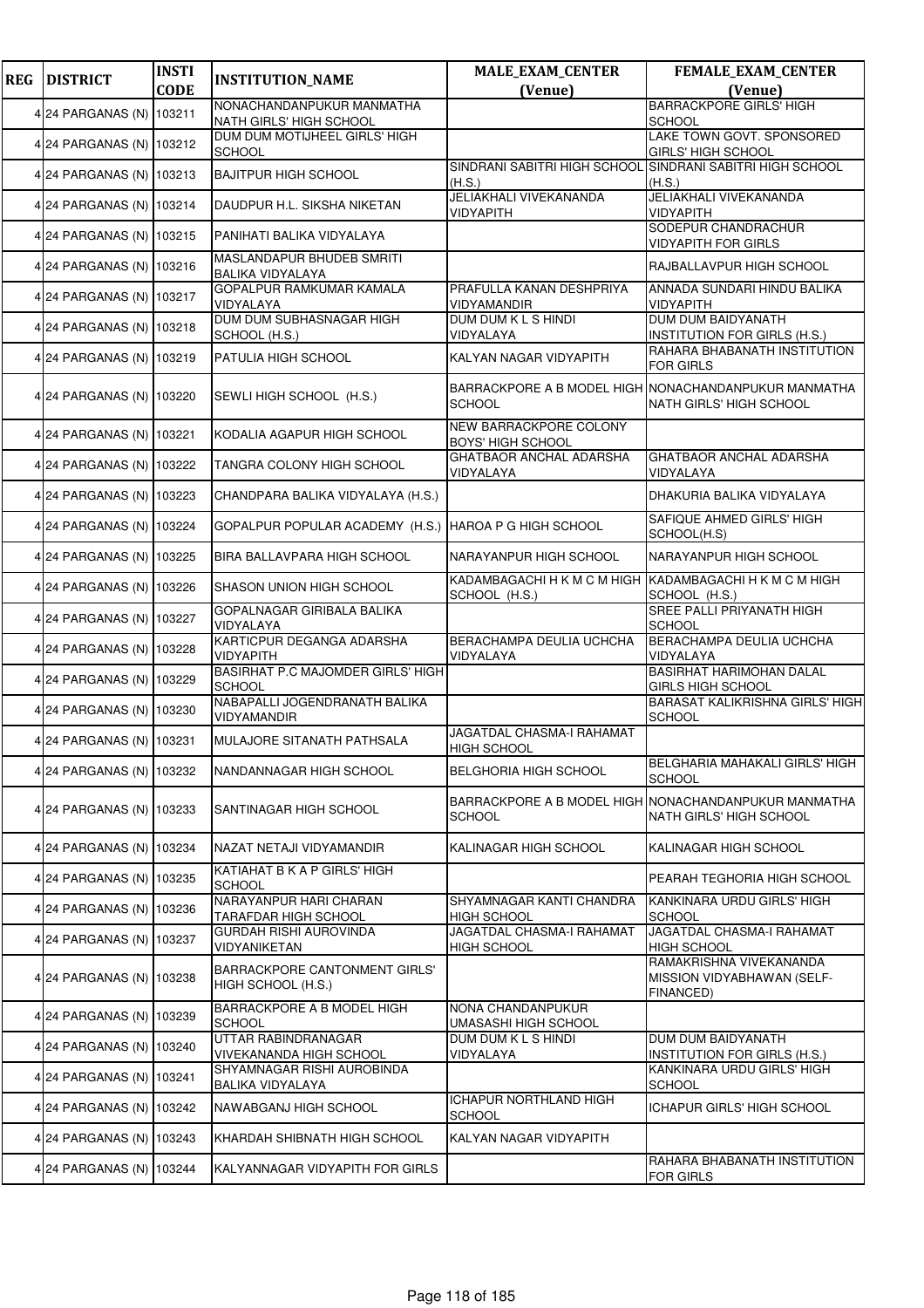| <b>REG</b> | <b>DISTRICT</b>          | <b>INSTI</b><br><b>CODE</b> | <b>INSTITUTION_NAME</b>                                                 | <b>MALE_EXAM_CENTER</b><br>(Venue)             | FEMALE_EXAM_CENTER                                                 |
|------------|--------------------------|-----------------------------|-------------------------------------------------------------------------|------------------------------------------------|--------------------------------------------------------------------|
|            |                          |                             | <b>USHUMPUR ADARSHA UCHCHA</b>                                          |                                                | (Venue)                                                            |
|            | 4 24 PARGANAS (N) 103245 |                             | <b>VIDYALAYA FOR GIRLS</b>                                              |                                                | GHOLA GIRLS' HIGH SCHOOL                                           |
|            | 4 24 PARGANAS (N) 103246 |                             | SODEPUR SUSHIL KRISHNA<br>SIKSHAYATAN FOR GIRLS (H.S.)                  |                                                | USHUMPUR ADARSHA UCHCHA<br><b>VIDYALAYA FOR GIRLS</b>              |
|            | 4 24 PARGANAS (N) 103247 |                             | SODEPUR CHANDRACHUR VIDYAPITH<br><b>FOR GIRLS</b>                       |                                                | KALYANNAGAR VIDYAPITH FOR<br>GIRLS                                 |
|            | 4 24 PARGANAS (N) 103248 |                             | MASUNDA BOYS HIGH SCHOOL                                                | KODALIA AGAPUR HIGH SCHOOL                     | TAPATI BALIKA VIDYABITHI                                           |
|            | 4 24 PARGANAS (N) 103249 |                             | ASHOKEGARH ADARSHA VIDYALAYA<br>FOR BOYS (HS)                           | SINTHI R B T VIDYAPITH                         |                                                                    |
|            | 4 24 PARGANAS (N) 103250 |                             | <b>BARANAGAR MOHAN GIRLS HIGH</b><br><b>SCHOOL</b>                      |                                                | ANANDA ASHRAM SARADA<br><b>VIDYAPITH FOR GIRLS</b>                 |
|            | 4 24 PARGANAS (N)        | 103251                      | BARANAGORE RAMESWAR HIGH<br><b>SCHOOL</b>                               | SINTHI R B T VIDYAPITH                         | <b>BARANAGAR MOHAN GIRLS HIGH</b><br><b>SCHOOL</b>                 |
|            | 4 24 PARGANAS (N) 103252 |                             | BIRATI MAHAJATI VIDYAMANDIR                                             | UTTAR DUM DUM VIDYAPITH<br>FOR BOYS            |                                                                    |
|            | 4 24 PARGANAS (N) 103253 |                             | BIRATI MAHAJATI BALIKA<br>VIDYAMANDIR (H.S.)                            |                                                | NIMTA JIBANTOSH GHOSH<br>MEMORIAL GIRLS HIGH SCHOOL                |
|            | 4 24 PARGANAS (N) 103254 |                             | QUAZIPARA HAZRAT EKDIL SHAH HIGH BANAMALIPUR PRIYANATH<br><b>SCHOOL</b> | <b>INSTITUTION</b>                             | <b>BARASAT GIRLS' HIGH SCHOOL</b>                                  |
|            | 4 24 PARGANAS (N) 103255 |                             | BARASAT BINAPANI HIGH SCHOOL                                            | ASWINIPALLY HIGH SCHOOL                        | WEST HRIDAYPUR PRANAVANANDA<br>VIDYAMANDIR FOR GIRLS.              |
|            | 4 24 PARGANAS (N)        | 103256                      | NARAYANPUR HIGH SCHOOL                                                  | TANGRA ADARSHA SIKSHA<br>NIKETAN (H.S.)        | TANGRA ADARSHA SIKSHA<br>NIKETAN (H.S.)                            |
|            | 4 24 PARGANAS (N) 103257 |                             | CHOWRASHI HIGH SCHOOL                                                   | RAIPUR NIRAMISHA ADARSHA<br>VIDYALAYA          | RAIPUR NIRAMISHA ADARSHA<br><b>VIDYALAYA</b>                       |
|            | 4 24 PARGANAS (N) 103258 |                             | JADURHATI ADARSHA VIDYAPITH                                             | RUDRAPUR RADHABALLAV HIGH<br>SCHOOL            | RUDRAPUR RADHABALLAV HIGH<br><b>SCHOOL</b>                         |
|            | 4 24 PARGANAS (N) 103259 |                             | BASIRHAT NAIHATI N C M<br><b>SIKSHANIKETAN</b>                          | <b>BASIRHAT TOWN HIGH SCHOOL</b>               | <b>BASIRHAT TOWN HIGH SCHOOL</b>                                   |
|            | 4 24 PARGANAS (N) 103260 |                             | KUMARPUKUR HIGH SCHOOL                                                  |                                                | TAKI BHABA NATH HIGH SCHOOL TAKI BHABA NATH HIGH SCHOOL            |
|            | 4 24 PARGANAS (N) 103261 |                             | <b>NEW BONGAON HIGH SCHOOL</b>                                          | BONGAON KABI KESHABLAL<br>VIDYAPITH            |                                                                    |
|            | 4 24 PARGANAS (N) 103262 |                             | CHOWBERIA DINABANDHU VIDYALAYA<br>(HIGH SCHOOL)                         | NAHATA HIGH SCHOOL                             | NAHATA HIGH SCHOOL                                                 |
|            | 4 24 PARGANAS (N)        | 103263                      | KHULNA P C LAW VIDYALAYA                                                | SANDESHKHALI RADHARANI<br>HIGH SCHOOL          | SANDESHKHALI RADHARANI HIGH<br><b>SCHOOL</b>                       |
|            | 4 24 PARGANAS (N) 103264 |                             | BERI GOPALPUR ADARSHA VIDYALAYA                                         | JHOWDANGA SAMMILANI HIGH<br><b>SCHOOL</b>      | JHOWDANGA SAMMILANI HIGH<br><b>SCHOOL</b>                          |
|            | 4 24 PARGANAS (N) 103265 |                             | HABRA MODEL HIGH SCHOOL                                                 | HATTHUBA ADARSHA BIDYAPITH                     |                                                                    |
|            | 4 24 PARGANAS (N) 103266 |                             | ICHAPORE RIFLE FACTORY HIGH<br><b>SCHOOL</b>                            | <b>ICHAPUR NORTHLAND HIGH</b><br>SCHOOL        | <b>ICHAPUR NORTHLAND HIGH</b><br><b>SCHOOL</b>                     |
|            | 4 24 PARGANAS (N) 103267 |                             | UTTAR DUM DUM VIDYAPITH FOR<br><b>BOYS</b>                              | NIMTA HIGH SCHOOL (H.S.)                       |                                                                    |
|            | 4 24 PARGANAS (N) 103268 |                             | SINDRANI SABITRI HIGH SCHOOL (H.S.) HELENCHA HIGH SCHOOL (H.S.)         |                                                | HELENCHA HIGH SCHOOL (H.S.)                                        |
|            | 4 24 PARGANAS (N) 103269 |                             | KALYANGARH SANSKRITI SANGHA<br>SIKSHA NIKETAN                           | ASHOKENAGAR BOYS'<br>SECONDARY SCHOOL (H.S.)   | ASHOKENAGAR BOYS' SECONDARY<br>SCHOOL (H.S.)                       |
|            | 4 24 PARGANAS (N) 103270 |                             | PALLA KALI PADA CHAKRABORTY H. S.<br><b>SCHOOL</b>                      | <b>BAIRAMPUR HIGH SCHOOL.</b>                  | <b>BAIRAMPUR HIGH SCHOOL.</b>                                      |
|            | 4 24 PARGANAS (N) 103271 |                             | <b>BODAI HIGH SCHOOL (H.S.)</b>                                         | MIRHATI HIGH SCHOOL (H.S.)                     | MIRHATI HIGH SCHOOL (H.S.)                                         |
|            | 4 24 PARGANAS (N) 103272 |                             | BELGHARIA DESHAPRIYA<br>VIDYANIKETAN GIRLS ' HIGH SCHOOL                |                                                | BELGHARIA JATINDAS<br>VIDYAMANDIR FOR GIRLS                        |
|            | 4 24 PARGANAS (N) 103273 |                             | DAKSHIN NANGLA K U INSTITUTION                                          | PURBANCHAL HIGH SCHOOL<br>(H.S.)               | PURBANCHAL HIGH SCHOOL (H.S.)                                      |
|            | 4 24 PARGANAS (N) 103274 |                             | GOBARDANGA GIRLS HIGH SCHOOL                                            |                                                | KHANTURA GIRLS HIGH SCHOOL                                         |
|            | 4 24 PARGANAS (N) 103275 |                             | LATBAGAN HIGH SCHOOL                                                    | BARRACKPORE GOVT HIGH<br>SCHOOL                | RAMAKRISHNA VIVEKANANDA<br>MISSION VIDYABHAWAN (SELF-<br>FINANCED) |
|            | 4 24 PARGANAS (N)        | 103276                      | HALISAHAR ANNAPURNA BALIKA<br>VIDYALAYA                                 |                                                | HALISAHAR ADARSHA VIDYAPITH<br>(H.S.)                              |
|            | 4 24 PARGANAS (N) 103277 |                             | PATIPUKUR GIRLS HIGH SCHOOL                                             |                                                | KRISHNAPUR ADARSHA<br>VIDYAMANDIR                                  |
|            | 4 24 PARGANAS (N) 103278 |                             | NABAPALLI BOYS HIGH SCHOOL                                              | BARASAT MAHATMA GANDHI<br>MEMORIAL HIGH SCHOOL |                                                                    |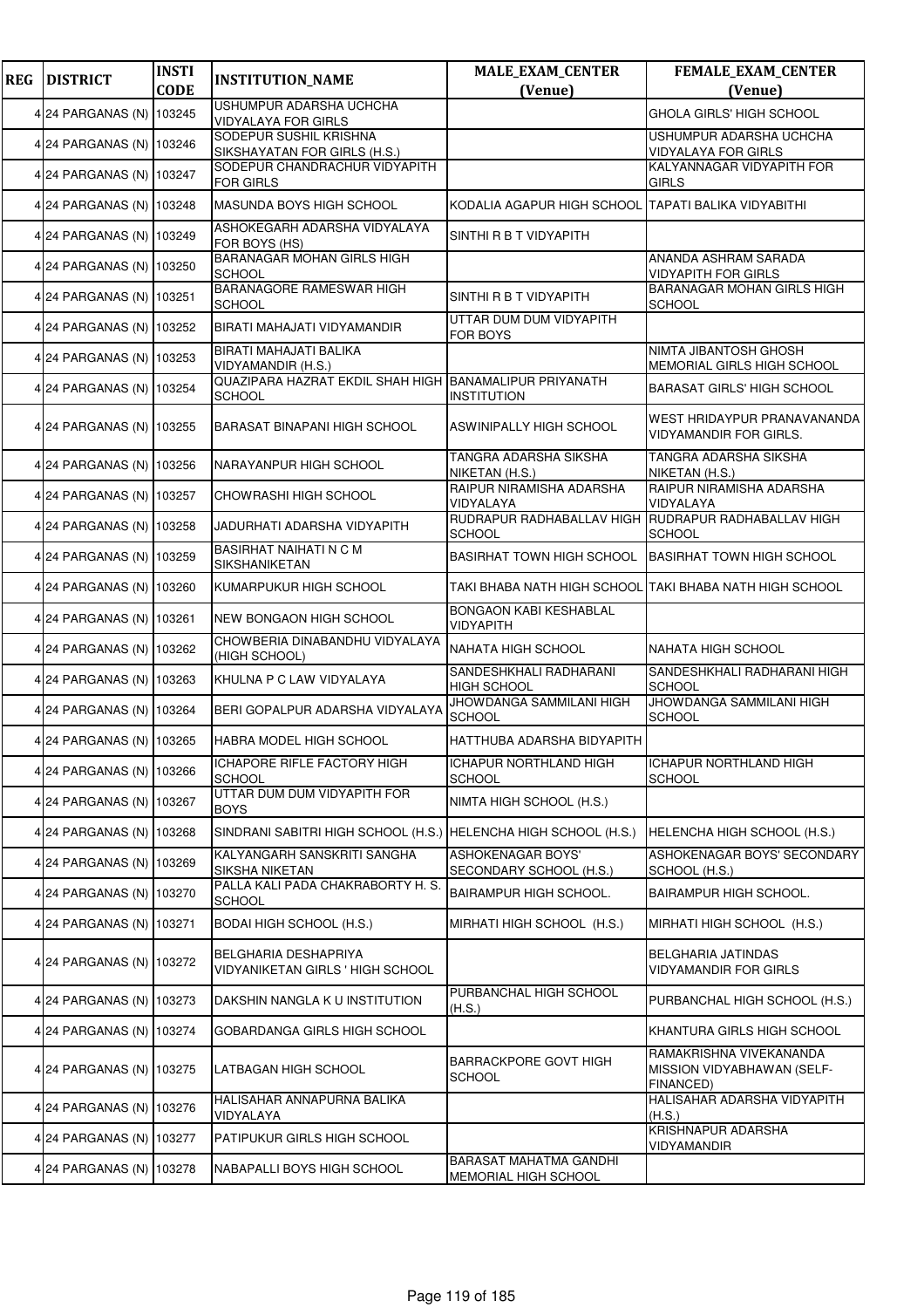| <b>REG</b> | <b>DISTRICT</b>          | <b>INSTI</b><br><b>CODE</b> | <b>INSTITUTION_NAME</b>                                    | <b>MALE_EXAM_CENTER</b>                                | FEMALE_EXAM_CENTER                                     |
|------------|--------------------------|-----------------------------|------------------------------------------------------------|--------------------------------------------------------|--------------------------------------------------------|
|            |                          |                             |                                                            | (Venue)                                                | (Venue)<br>HABRA KAMINI KUMAR GIRLS' HIGH              |
|            | 4 24 PARGANAS (N)        | 103279                      | HABRA GIRLS HIGH SCHOOL                                    |                                                        | <b>SCHOOL</b>                                          |
|            | 4 24 PARGANAS (N) 103280 |                             | CHHOYGHARIA RAKHALDAS HIGH<br>SCHOOL (H.S.)                | NARAHARIPUR SARADA CHARAN<br>VIDYAPITH (H.S.)          |                                                        |
|            | 4 24 PARGANAS (N)        | 103281                      | SUNDIA HIGH SCHOOL                                         | <b>JAGATDAL CHASMA-I RAHAMAT</b><br><b>HIGH SCHOOL</b> |                                                        |
|            | 4 24 PARGANAS (N)        | 103282                      | KANCHRAPARA MUNICIPAL<br>POLYTECHNIC HIGH SCHOOL           | KANCHRAPARA HARNETT HIGH<br><b>SCHOOL</b>              | KANCHRAPARA MUNICIPAL<br>POLYTECHNIC BALIKA VIDYALAYA  |
|            | 4 24 PARGANAS (N)        | 103283                      | GOBARDANGA COLLEGIATE HIGH<br><b>SCHOOL</b>                | KHANTURA PRITILATA SHIKSHA<br>NIKETAN GIRLS            |                                                        |
|            | 4 24 PARGANAS (N)        | 103284                      | HALISAHAR RAMPRASAD VIDYAPITH                              | HALISAHAR ADARSHA<br>VIDYAPITH (H.S.)                  | HALISAHAR ADARSHA VIDYAPITH<br>(H.S.)                  |
|            | 4 24 PARGANAS (N) 103285 |                             | METIA HIGH SCHOOL                                          | BEGUMPUR BIBIPUR HIGH<br><b>SCHOOL</b>                 | BEGUMPUR BIBIPUR HIGH SCHOOL                           |
|            | 4 24 PARGANAS (N)        | 103286                      | SUKCHAR KARMADAKSHA<br>CHANDRACHUR VIDYAYATAN              | KHARDAH SHIBNATH HIGH<br><b>SCHOOL</b>                 |                                                        |
|            | 4 24 PARGANAS (N)        | 103287                      | KAIJURI HIGH SCHOOL                                        | SAFIRABAD SHYAMA CHARAN<br>GHOSH HIGH SCHOOL           | SAFIRABAD SHYAMA CHARAN<br>GHOSH HIGH SCHOOL           |
|            | 4 24 PARGANAS (N) 103288 |                             | KRISHNAPUR ADARSHA VIDYAMANDIR<br>FOR GIRLS (H.S.)         |                                                        | PATIPUKUR GIRLS HIGH SCHOOL                            |
|            | 4 24 PARGANAS (N) 103289 |                             | TITAGARH K N MUNICIPAL HIGH<br><b>SCHOOL</b>               | BARRACKPORE A B MODEL HIGH<br><b>SCHOOL</b>            |                                                        |
|            | 4 24 PARGANAS (N)        | 103290                      | DUM DUM PRACHYA BANIMANDIR HIGH<br><b>SCHOOL FOR GIRLS</b> |                                                        | PATIPUKUR GIRLS HIGH SCHOOL                            |
|            | 4 24 PARGANAS (N)        | 103291                      | SAKTIGARH HIGH SCHOOL (H.S.)                               | CHHOYGHARIA RAKHALDAS<br>HIGH SCHOOL (H.S.)            | CHHAIGHARIA THAKUR HARIDAS<br><b>BALIKA VIDYALAYA</b>  |
|            | 4 24 PARGANAS (N)        | 103292                      | CHHAIGHARIA THAKUR HARIDAS<br><b>BALIKA VIDYALAYA</b>      |                                                        | NARAHARIPUR SARADA CHARAN<br>VIDYAPITH (H.S.)          |
|            | 4 24 PARGANAS (N)        | 103293                      | NEW BONGAON GIRLS HIGH SCHOOL                              |                                                        | NEW BONGAON HIGH SCHOOL                                |
|            | 4 24 PARGANAS (N)        | 103294                      | KADIHATI KALINATH MUKHERJEE HIGH<br><b>SCHOOL</b>          | RAJARHAT SIKSHA NIKETAN<br>(H.S)                       | RAJARHAT SIKSHANIKETAN FOR<br><b>GIRLS</b>             |
|            | 4 24 PARGANAS (N)        | 103295                      | RAJARHAT SIKSHANIKETAN FOR GIRLS                           |                                                        | BHATENDA ANNAKALI SMRITI<br>MANDIR GIRLS' HIGH SCHOOL  |
|            | 4 24 PARGANAS (N) 103296 |                             | TALPUKUR GIRLS HIGH SCHOOL                                 |                                                        | SEWLI BALIKA VIDYALAYA                                 |
|            | 4 24 PARGANAS (N)        | 103297                      | SINTHI KASTURBA KANYA VIDYAPITH                            |                                                        | BARANAGAR MOHAN GIRLS HIGH<br><b>SCHOOL</b>            |
|            | 4 24 PARGANAS (N)        | 103298                      | NATAGARH SRI SRI RAMKRISHNA<br><b>VIDYAMANDIR</b>          | SODEPUR CHANDRACHUR<br>VIDYAPITH                       | KALYANNAGAR VIDYAPITH FOR<br><b>GIRLS</b>              |
|            | 4 24 PARGANAS (N) 103299 |                             | BANDIPUR IDEAL ACADEMY                                     | KALYAN NAGAR VIDYAPITH                                 |                                                        |
|            | 4 24 PARGANAS (N) 103300 |                             | KAMARHATI SAGORE DUTT FREE HIGH<br><b>SCHOOL</b>           | <b>BELGHORIA HIGH SCHOOL</b>                           | <b>BELGHORIA HIGH SCHOOL</b>                           |
|            | 4 24 PARGANAS (N)        | 103301                      | <b>ICHAPUR ANANDAMATH BALIKA</b><br><b>VIDYAPITH</b>       |                                                        | NAWABGANJ BALIKA VIDYALAYA                             |
|            | 4 24 PARGANAS (N)        | 103302                      | AUTHPUR BALIKA VIDYALAYA                                   |                                                        | <b>ICHAPUR NORTHLAND HIGH</b><br><b>SCHOOL</b>         |
|            | 4 24 PARGANAS (N) 103303 |                             | KANCHRAPARA JANATA HIGH SCHOOL                             | KANCHRAPARA SHREE<br>MANDHARI HIGH SCHOOL (H.S.)       | KANCHRAPARA MUNICIPAL<br>POLYTECHNIC BALIKA VIDYALAYA  |
|            | 4 24 PARGANAS (N) 103304 |                             | GHOLA HIGH SCHOOL (H.S.)                                   | MOHISPOTA BOYS' HIGH<br>SCHOOL (H.S.)                  |                                                        |
|            | 4 24 PARGANAS (N)        | 103305                      | SODEPUR DESHBANDHU VIDYAPITH<br>(FOR BOYS)                 | PANIHATI TRAN NATH HIGH<br><b>SCHOOL</b>               |                                                        |
|            | 4 24 PARGANAS (N)        | 103306                      | MADHYAMGRAM ACHARJYA PRAFULLA<br>CHANDRA BALIKA VIDYALAYA  |                                                        | MADHYAMGRAM ACHARYA<br>PRAFULLA CHANDRA VIDYAYATAN     |
|            | 4 24 PARGANAS (N)        | 103307                      | SHIBHATI HIGH SCHOOL                                       | SANGRAMPUR BKAC<br><b>INSTITUTION</b>                  | SANGRAMPUR BKAC INSTITUTION                            |
|            | 4 24 PARGANAS (N) 103308 |                             | KALASIMA SWAMI VIVEKANANDA<br>VIDYAPITH                    | GAIGHATA HIGH SCHOOL                                   | GAIGHATA BENIMADHAV BALIKA<br>VIDYALAYA                |
|            | 4 24 PARGANAS (N) 103309 |                             | KHANTURA PRITILATA SIKSHANIKETAN<br>(FOR BOYS)             | GOBARDANGA KHANTURA HIGH<br>SCHOOL                     |                                                        |
|            | 4 24 PARGANAS (N)        | 103310                      | JELIAKHALI VIVEKANANDA VIDYAPITH                           | <b>AGARHATI GOURHARI</b><br>VIDYAPITH (H.S.)           | AGARHATI GOURHARI VIDYAPITH<br>(H.S.)                  |
|            | 4 24 PARGANAS (N)        | 103311                      | SONAPUKUR VIDYAPITH                                        | KAMARGANTI HIGH SCHOOL<br>(H.S.)                       | KAMARGANTI HIGH SCHOOL (H.S.)                          |
|            | 4 24 PARGANAS (N)        | 103312                      | BHOWANIPUR S J INSTITUTION (H.S.)                          | UTTAR AKHRATALA SAHADEV<br>MEMORIAL INSTITUTION        | UTTAR AKHRATALA SAHADEV<br><b>MEMORIAL INSTITUTION</b> |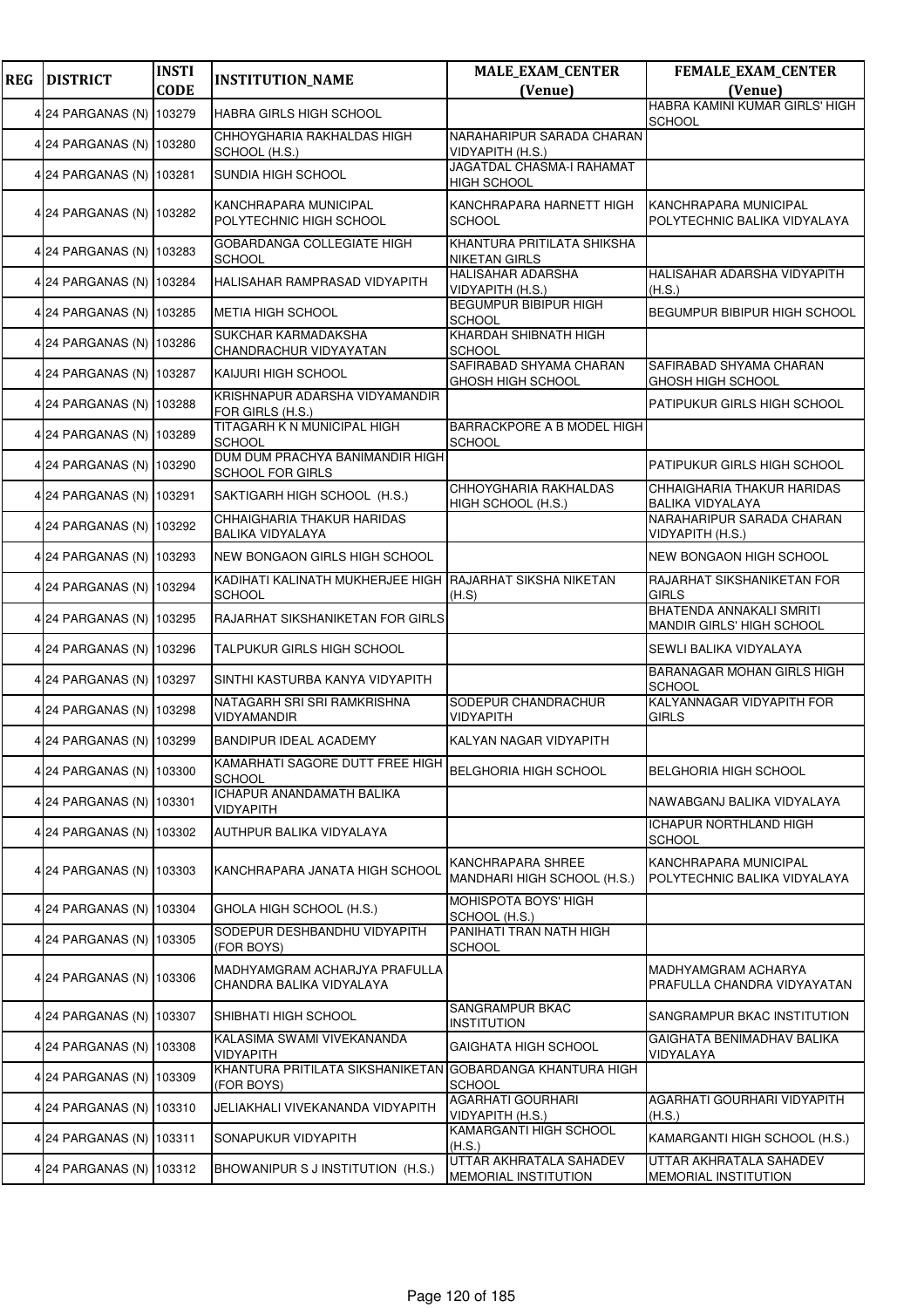| <b>REG</b> | <b>DISTRICT</b>          | <b>INSTI</b><br><b>CODE</b> | <b>INSTITUTION_NAME</b>                                        | <b>MALE_EXAM_CENTER</b><br>(Venue)                                    | <b>FEMALE_EXAM_CENTER</b><br>(Venue)                                      |
|------------|--------------------------|-----------------------------|----------------------------------------------------------------|-----------------------------------------------------------------------|---------------------------------------------------------------------------|
|            |                          |                             | KUMARPUR PARASHMANI                                            |                                                                       |                                                                           |
|            | 4 24 PARGANAS (N) 103313 |                             | <b>SIKSHABITAN</b>                                             | <b>SUBARNAPUR HIGH SCHOOL</b>                                         | SUBARNAPUR HIGH SCHOOL                                                    |
|            | 4 24 PARGANAS (N) 103314 |                             | AMTALI JOYGOPALPUR HIGH SCHOOL<br>(H.S.)                       | SANDESHKHALI RADHARANI<br><b>HIGH SCHOOL</b>                          | SANDESHKHALI RADHARANI HIGH<br><b>SCHOOL</b>                              |
|            | 4 24 PARGANAS (N) 103315 |                             | AMDOBE HIGH SCHOOL                                             | RANGHAT ANCHAL HIGH<br><b>SCHOOL</b>                                  | RANGHAT ANCHAL HIGH SCHOOL                                                |
|            | 4 24 PARGANAS (N) 103316 |                             | MONIRAMPORE SWAMI<br>MAHADEBANANDA VIDYAYATAN                  | <b>BARRACKPORE GOVT HIGH</b><br><b>SCHOOL</b>                         | LATBAGAN HIGH SCHOOL                                                      |
|            | 4 24 PARGANAS (N) 103317 |                             | HALISAHAR ADARSHA VIDYAPITH (H.S.)                             | HAZINAGAR ADARSHA HINDI<br><b>VIDYALAYA</b>                           | HAZINAGAR ADARSHA HINDI<br>VIDYALAYA                                      |
|            | 4 24 PARGANAS (N) 103318 |                             | BARRACKPORE CANTONMENT<br>VIDYAPITH (HIGH SCHOOL)              | <b>BARRACKPORE GOVT HIGH</b><br>SCHOOL                                | TITAGARH ANGLO VERNACULAR<br><b>HIGH SCHOOL</b>                           |
|            | 4 24 PARGANAS (N) 103319 |                             | TITAGARH UPENDRA BHANJA<br><b>VIDYAPITH (HIGHER SECONDARY)</b> | KHARDAH SHIBNATH HIGH<br>SCHOOL                                       | SUKCHAR SATADAL BALIKA<br>VIDYAYATAN                                      |
|            | 4 24 PARGANAS (N) 103320 |                             | DAKSHINESWAR BHARATI BHAWAN<br><b>GIRLS HIGH SCHOOL</b>        |                                                                       | ARIADAHA SARBAMANGALA BALIKA<br>VIDYALAYA                                 |
|            | 4 24 PARGANAS (N) 103321 |                             | RATHTALA FINGAPARA HIGH SCHOOL                                 | JAGATDAL CHASMA-I RAHAMAT<br><b>HIGH SCHOOL</b>                       |                                                                           |
|            | 4 24 PARGANAS (N) 103322 |                             | DUM DUM KISHORE BHARATI HIGH<br><b>SCHOOL</b>                  | KRISHNAPUR ADARSHA<br>VIDYAMANDIR                                     |                                                                           |
|            | 4 24 PARGANAS (N)        | 103323                      | SUKANTANAGAR VIDYANIKETAN                                      | LABAN HRAD VIDYAPITH                                                  | LABAN HRAD VIDYAPITH FOR GIRLS                                            |
|            | 4 24 PARGANAS (N) 103324 |                             | SREE PALLI PRIYANATH HIGH SCHOOL                               | PALLA KALI PADA<br>CHAKRABORTY H. S. SCHOOL                           | PALLA KALI PADA CHAKRABORTY H.<br>S. SCHOOL                               |
|            | 4 24 PARGANAS (N) 103325 |                             | UDAYRAJPUR HARIHARPUR HIGH<br>SCHOOL (H.S.)                    | <b>BARASAT MAHATMA GANDHI</b><br>MEMORIAL HIGH SCHOOL                 | NABAPALLI JOGENDRANATH BALIKA<br>VIDYAMANDIR                              |
|            | 4 24 PARGANAS (N)        | 103326                      | SODEPUR NABODOY INSTITUTE                                      | MOHISPOTA BOYS' HIGH<br>SCHOOL (H.S.)                                 | GHOLA GIRLS' HIGH SCHOOL                                                  |
|            | 4 24 PARGANAS (N) 103327 |                             | NOAPARA BRAHMAMOYEE VIDYALAYA<br>FOR BOYS (H.S.)               | <b>ICHAPUR NORTHLAND HIGH</b><br><b>SCHOOL</b>                        | ICHAPUR GIRLS' HIGH SCHOOL                                                |
|            | 4 24 PARGANAS (N) 103328 |                             | BELER DHANYAKURIA MADHYAMIK<br>VIDYALAYA (H.S.)                | BADURIA L M S HIGH SCHOOL                                             | BADURIA L M S HIGH SCHOOL                                                 |
|            | 4 24 PARGANAS (N) 103329 |                             | UTTAR RUPAMARI HIGH SCHOOL                                     | HINGALGANJ HIGH SCHOOL                                                | HINGALGANJ HIGH SCHOOL                                                    |
|            | 4 24 PARGANAS (N)        | 103330                      | GANRAPOTA GIRLS HIGH SCHOOL                                    |                                                                       | CHANDA LALITMOHAN HIGH<br><b>SCHOOL</b>                                   |
|            | 4 24 PARGANAS (N) 103331 |                             | PRAFULLANAGAR VIDYAMANDIR                                      | <b>BANIPUR BANINIKETAN HIGH</b><br><b>SCHOOL</b>                      |                                                                           |
|            | 4 24 PARGANAS (N) 103332 |                             | SUKCHAR KEDAR NATH PODDAR HIGH<br>SCHOOL                       | KHARDAH SHIBNATH HIGH<br><b>SCHOOL</b>                                | SUKCHAR SATADAL BALIKA<br>VIDYAYATAN                                      |
|            | 4 24 PARGANAS (N) 103333 |                             | CHARIGRAM SRI RAMKRISHNA<br>ASHRAMA ADARSHA VIDYALAYA          | JYANGRA ADARSHA VIDYALAYA                                             | JYANGRA ADARSHA VIDYALAYA                                                 |
|            | 4 24 PARGANAS (N) 103334 |                             | PANSILA DESH BANDHUNAGAR<br>VIDYAMANDIR                        | SODEPUR CHANDRACHUR<br><b>VIDYAPITH</b>                               | RAHARA BHABANATH INSTITUTION<br><b>FOR GIRLS</b>                          |
|            | 4 24 PARGANAS (N) 103335 |                             | BARAJIRAKPUR TARUN SANGHA HIGH<br><b>SCHOOL</b>                | <b>BASIRHAT TOWN HIGH SCHOOL</b>                                      | PIFA B.M. HIGH SCHOOL                                                     |
|            | 4 24 PARGANAS (N) 103336 |                             | CHAMPAPUKUR MADHYAMIK<br>VIDYALAYA                             | RAGHUNATHPUR HIGH SCHOOL                                              | RAGHUNATHPUR GIRLS'HIGH<br><b>SCHOOL</b>                                  |
|            | 4 24 PARGANAS (N)        | 103337                      | TITAGARH FREE INDIA HIGH SCHOOL                                | BARRACKPORE A B MODEL HIGH TITAGARH ANGLO VERNACULAR<br><b>SCHOOL</b> | HIGH SCHOOL                                                               |
|            | 4 24 PARGANAS (N) 103338 |                             | MASUNDA (NEW BARRACKPORE)<br><b>GIRLS HIGH SCHOOL</b>          |                                                                       | NEW BARRACKPORE COLONY<br><b>GIRLS' HIGH SCHOOL</b>                       |
|            | 4 24 PARGANAS (N) 103339 |                             | DAKSHIN BAGUNDI PEARYLAL HIGH<br><b>SCHOOL</b>                 |                                                                       | TAKI BHABA NATH HIGH SCHOOL TAKI BHABA NATH HIGH SCHOOL                   |
|            | 4 24 PARGANAS (N) 103340 |                             | MALATIPUR HIGH SCHOOL                                          | RAGHUNATHPUR HIGH SCHOOL                                              | RAGHUNATHPUR HIGH SCHOOL                                                  |
|            | 4 24 PARGANAS (N) 103341 |                             | TITAGARH ANDHRA VIDYALAYAM                                     | TITAGARH UPENDRA BHANJA<br><b>VIDYAPITH (HIGHER</b><br>SECONDARY)     | LATBAGAN HIGH SCHOOL                                                      |
|            | 4 24 PARGANAS (N)        | 103342                      | LAKSHMIPUR SWAMIJI SEVA SANGHA<br><b>HIGH SCHOOL</b>           | <b>GOBARDANGA COLLEGIATE</b><br><b>HIGH SCHOOL</b>                    |                                                                           |
|            | 4 24 PARGANAS (N) 103343 |                             | NANDANNAGAR ADARSHA UCHCHA<br>BALIKA VIDYALAYA (H.S.)          |                                                                       | BELGHARIA DESHAPRIYA<br><b>VIDYANIKETAN GIRLS ' HIGH</b><br><b>SCHOOL</b> |
|            | 4 24 PARGANAS (N) 103344 |                             | AHARAMPUR SAHARA BOY'S HIGH<br><b>SCHOOL</b>                   | KODALIA AGAPUR HIGH SCHOOL                                            |                                                                           |
|            | 4 24 PARGANAS (N) 103345 |                             | <b>CHANDPUR HIGH SCHOOL</b>                                    | PATHARGHATA HIGH SCHOOL<br>(H.S.)                                     | RAJARHAT SIKSHANIKETAN FOR<br><b>GIRLS</b>                                |
|            | 4 24 PARGANAS (N) 103346 |                             | HATTHUBA KALIBALA KANYA<br>VIDYAPITH (GRAM SEVA SANGHA)        |                                                                       | HABRA GIRLS HIGH SCHOOL                                                   |
|            | 4 24 PARGANAS (N)        | 103347                      | SISHU VIDYAMANDIR HIGH SCHOOL                                  | <b>BANIPUR BANINIKETAN HIGH</b><br><b>SCHOOL</b>                      | BANIPUR BANINIKETAN HIGH<br><b>SCHOOL</b>                                 |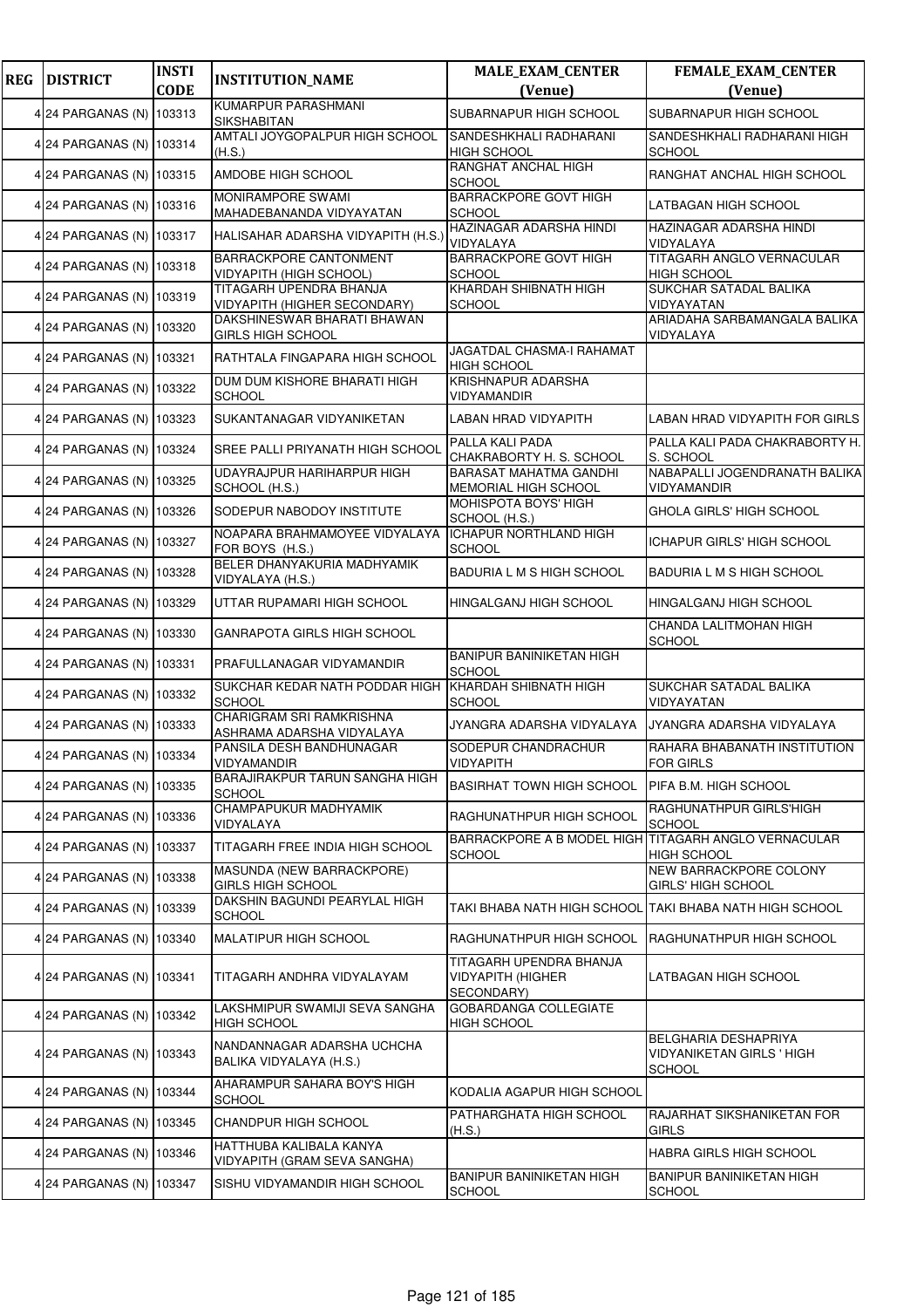| <b>REG</b> | <b>DISTRICT</b>          | <b>INSTI</b><br><b>CODE</b> | <b>INSTITUTION_NAME</b>                                    | <b>MALE_EXAM_CENTER</b><br>(Venue)                                | FEMALE_EXAM_CENTER<br>(Venue)                                             |
|------------|--------------------------|-----------------------------|------------------------------------------------------------|-------------------------------------------------------------------|---------------------------------------------------------------------------|
|            | 4 24 PARGANAS (N) 103348 |                             | KANKINARA ARYA VIDYALAYA (H.S.)                            | <b>BHATPARA HIGH SCHOOL</b>                                       | SHYAMNAGAR BALIKA VIDYALAYA                                               |
|            | 4 24 PARGANAS (N) 103349 |                             | PRAFULLA SEN GIRLS HIGH SCHOOL                             |                                                                   | NAIHATI NARENDRA VIDYANIKETAN                                             |
|            | 4 24 PARGANAS (N) 103350 |                             | JYOTINAGAR BIDYASREE NIKETAN<br>(H.S)                      | BARANAGAR NARENDRANATH<br>VIDYAMANDIR                             | BARANAGAR MOHAN GIRLS HIGH<br><b>SCHOOL</b>                               |
|            | 4 24 PARGANAS (N) 103351 |                             | SUBARNAPUR HIGH SCHOOL                                     | RAIPUR NIRAMISHA ADARSHA<br>VIDYALAYA                             | RAIPUR NIRAMISHA ADARSHA<br>VIDYALAYA                                     |
|            | 4 24 PARGANAS (N) 103352 |                             | GARIFA GIRLS HIGH SCHOOL                                   |                                                                   | NAIHATI NARENDRA VIDYANIKETAN                                             |
|            | 4 24 PARGANAS (N) 103353 |                             | DHUTURDAHA KALYAN PARISHAD<br><b>HIGH SCHOOL</b>           | JOYGRAM JANAKINATH HIGH<br><b>SCHOOL</b>                          | JOYGRAM JANAKINATH HIGH<br><b>SCHOOL</b>                                  |
|            | 4 24 PARGANAS (N) 103354 |                             | DESHAPRIYA BALIKA VIDYAMANDIR                              |                                                                   | ANNADA SUNDARI HINDU BALIKA<br>VIDYAPITH                                  |
|            | 4 24 PARGANAS (N) 103355 |                             | SHYAMAPRASAD NAGAR HIGH<br>SCHOOL (H.S.)                   | NIMTA HIGH SCHOOL (H.S.)                                          | UTTAR DUM DUM VIDYAPITH FOR<br>GIRLS (H.S.)                               |
|            | 4 24 PARGANAS (N) 103356 |                             | KULIA RAMCHANDRAPUR UNION HIGH<br><b>SCHOOL</b>            | TENTULIA HIGH SCHOOL                                              | TENTULIA HIGH SCHOOL                                                      |
|            | 4 24 PARGANAS (N) 103357 |                             | TITAGARH ANJUMAN GHARIBUL<br>MUSLEMEEN HIGH SCHOOL         | TITAGARH UPENDRA BHANJA<br><b>VIDYAPITH (HIGHER</b><br>SECONDARY) | TITAGARH ANGLO VERNACULAR<br><b>HIGH SCHOOL</b>                           |
|            | 4 24 PARGANAS (N) 103358 |                             | HALISAHAR MALLICKBAG HIGH<br><b>SCHOOL</b>                 | HAZINAGAR ADARSHA HINDI<br>VIDYALAYA                              | HAZINAGAR ADARSHA HINDI<br>VIDYALAYA                                      |
|            | 4 24 PARGANAS (N) 103359 |                             | KAMARHATI PRABARTAK VIDYAPITH<br>(BOYS)                    | KAMARHATI SAGORE DUTT<br>FREE HIGH SCHOOL                         |                                                                           |
|            | 4 24 PARGANAS (N) 103360 |                             | HATGACHHA K C AMRITAMAYEE HIGH<br><b>SCHOOL</b>            | <b>KANAKNAGAR SRISTIDHAR</b><br><b>INSTITUTION (H.S.)</b>         | KANAKNAGAR SRISTIDHAR<br><b>INSTITUTION (H.S.)</b>                        |
|            | 4 24 PARGANAS (N) 103361 |                             | ARIADAHA MONIKUNTALA BALIKA<br>VIDYALAYA                   |                                                                   | DAKSHINESWAR BHARATI BHAWAN<br>GIRLS HIGH SCHOOL                          |
|            | 4 24 PARGANAS (N) 103362 |                             | BALLAVPUR BISWAMBHAR VIDYAPITH<br>(HIGH)                   | <b>BONGAON KABI KESHABLAL</b><br>VIDYAPITH                        | NEW BONGAON GIRLS HIGH<br><b>SCHOOL</b>                                   |
|            | 4 24 PARGANAS (N) 103363 |                             | SALIMIAH HIGH SCHOOL (H.S.)                                | <b>BELGHORIA HIGH SCHOOL</b>                                      | BELGHARIA DESHAPRIYA<br><b>VIDYANIKETAN GIRLS ' HIGH</b><br><b>SCHOOL</b> |
|            | 4 24 PARGANAS (N) 103364 |                             | CHRIST CHURCH GIRLS' HIGH SCHOOL<br>(H.S.)                 |                                                                   | KAMALAPUR KAMALA VIDYAPITH                                                |
|            | 4 24 PARGANAS (N) 103365 |                             | ADARSH MADHYAMIK VIDYALAYA,<br><b>DUMDUM BRANCH</b>        | DUM DUM KRISHNA KUMAR<br>HINDU ACADEMY                            | KAMALAPUR KAMALA BALIKA<br>VIDYAPITH                                      |
|            | 4 24 PARGANAS (N) 103366 |                             | KHALISAKOTA ADARSHA VIDYALAYA                              | NIMTA HIGH SCHOOL (H.S.)                                          |                                                                           |
|            | 4 24 PARGANAS (N) 103367 |                             | DHEKNAMARI DAMODAR ADIBASI<br>VIDYAPITH (HIGH)             | <b>AGARHATI GOURHARI</b><br>VIDYAPITH (H.S.)                      | AGARHATI GOURHARI VIDYAPITH<br>(H.S.)                                     |
|            | 4 24 PARGANAS (N) 103368 |                             | KALUPUR-PANCHPOTA HIGH SCHOOL<br>(H.S.)                    | <b>BONGAON KABI KESHABLAL</b><br>VIDYAPITH                        | <b>NEW BONGAON GIRLS HIGH</b><br><b>SCHOOL</b>                            |
|            | 4 24 PARGANAS (N) 103369 |                             | ASWINIPALLY HIGH SCHOOL                                    | BANAMALIPUR PRIYANATH<br>INSTITUTION                              | <b>BARASAT GIRLS' HIGH SCHOOL</b>                                         |
|            | 4 24 PARGANAS (N) 103370 |                             | DUM DUM K L S HINDI VIDYALAYA                              | KRISHNAPUR ADARSHA<br>VIDYAMANDIR                                 | DUM DUM GIRLS' HIGH SCHOOL                                                |
|            | 4 24 PARGANAS (N) 103371 |                             | CALCUTTA AIR-PORT ENGLISH HIGH<br><b>SCHOOL</b>            | KAMALAPUR KAMALA BALIKA<br>VIDYAPITH                              | KAMALAPUR KAMALA VIDYAPITH                                                |
|            | 4 24 PARGANAS (N) 103372 |                             | CHITTARANJAN COLONY HINDU<br><b>VIDYAPITH FOR GIRLS'</b>   |                                                                   | JYANGRA ADARSHA VIDYALAYA                                                 |
|            | 4 24 PARGANAS (N) 103373 |                             | DUM DUM BAIDYANATH INSTITUTION<br>FOR GIRLS (H.S.)         |                                                                   | DUM DUM GIRLS' HIGH SCHOOL                                                |
|            | 4 24 PARGANAS (N) 103374 |                             | GANGANAGAR BEHARILAL GHOSH<br>VIDYAPITH                    | UDAYRAJPUR HARIHARPUR<br>HIGH SCHOOL (H.S.)                       | MADHYAMGRAM GIRLS' HIGH<br><b>SCHOOL</b>                                  |
|            | 4 24 PARGANAS (N) 103375 |                             | JYANGRA ADARSHA VIDYALAYA                                  | PRAFULLA KANAN DESHPRIYA<br>VIDYAMANDIR                           | PRAFULLA KANAN DESHPRIYA<br>VIDYAMANDIR                                   |
|            | 4 24 PARGANAS (N) 103376 |                             | NIMTA JIBANTOSH GHOSH MEMORIAL<br><b>GIRLS HIGH SCHOOL</b> |                                                                   | UTTAR DUM DUM VIDYAPITH FOR<br>GIRLS (H.S.)                               |
|            | 4 24 PARGANAS (N) 103377 |                             | UTTAR GARIFA PALLIMANGAL HIGH<br><b>SCHOOL</b>             | NAIHATI NARENDRA<br>VIDYANIKETAN                                  | NAIHATI NARENDRA VIDYANIKETAN                                             |
|            | 4 24 PARGANAS (N) 103378 |                             | KANCHRAPARA MUNICIPAL<br>POLYTECHNIC BALIKA VIDYALAYA      |                                                                   | KANCHRAPARA INDIAN GIRLS' HIGH<br><b>SCHOOL</b>                           |
|            | 4 24 PARGANAS (N)        | 103379                      | NOAPARA RASH BEHARI INSTITUTION<br><b>FOR GIRLS</b>        |                                                                   | NABAPALLI JOGENDRANATH BALIKA<br>VIDYAMANDIR                              |
|            | 4 24 PARGANAS (N) 103380 |                             | KHALISAKOTA ADARSHA VIDYALAYA<br><b>FOR GIRLS</b>          |                                                                   | BIRATI MAHAJATI BALIKA<br>VIDYAMANDIR (H.S.)                              |
|            | 4 24 PARGANAS (N) 103381 |                             | ANNADA SUNDARI HINDU BALIKA<br><b>VIDYAPITH</b>            |                                                                   | JYANGRA ADARSHA VIDYALAYA                                                 |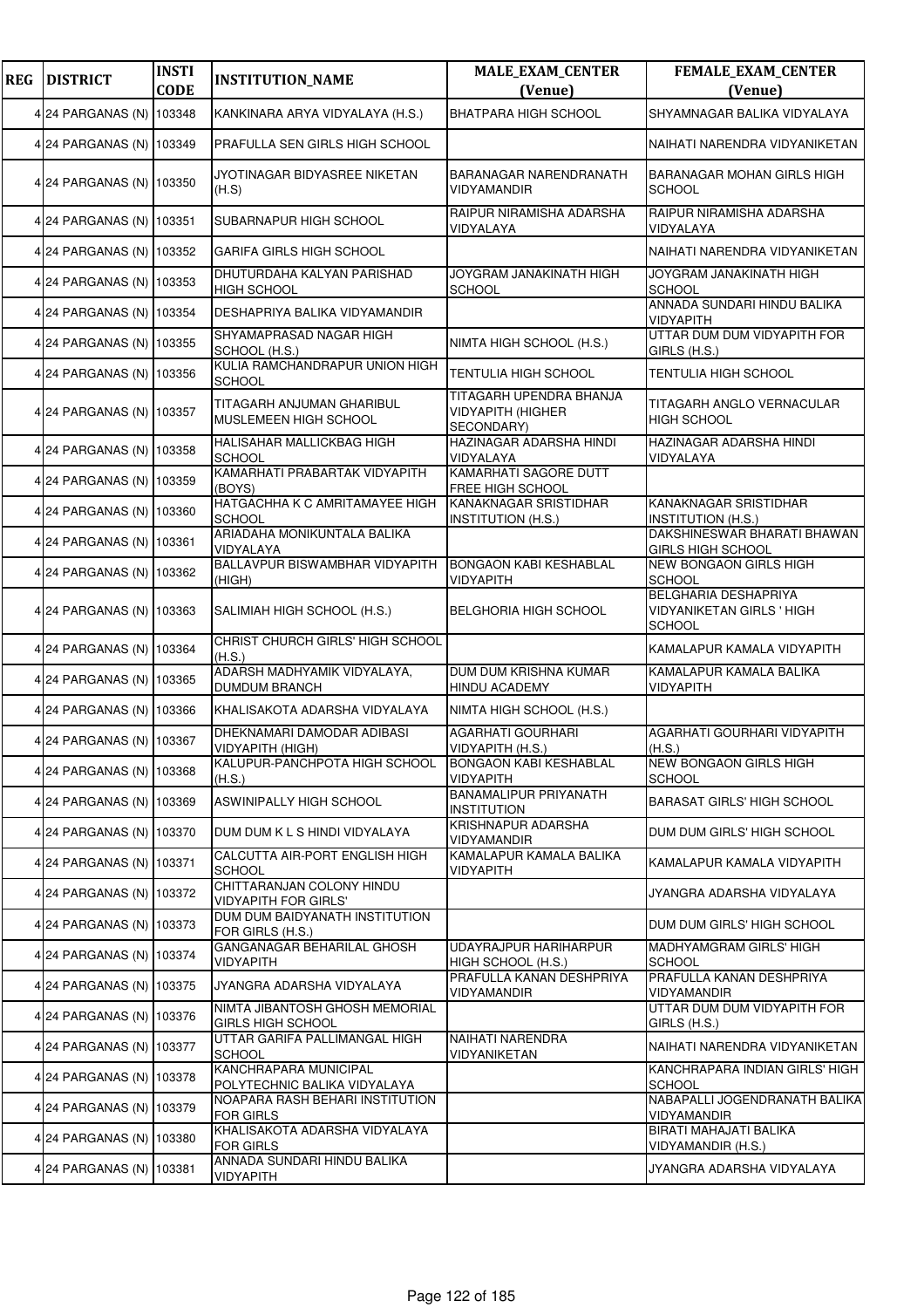| <b>REG</b> | <b>DISTRICT</b>          | <b>INSTI</b><br><b>CODE</b> | <b>INSTITUTION_NAME</b>                                                   | <b>MALE_EXAM_CENTER</b><br>(Venue)                 | <b>FEMALE_EXAM_CENTER</b><br>(Venue)                  |
|------------|--------------------------|-----------------------------|---------------------------------------------------------------------------|----------------------------------------------------|-------------------------------------------------------|
|            | 4 24 PARGANAS (N)        | 103382                      | <b>BEGUM ROKEYA SMRITI BALIKA</b><br>VIDYALAYA                            |                                                    | <b>LABAN HRAD VIDYAPITH FOR GIRLS</b>                 |
|            | 4 24 PARGANAS (N) 103383 |                             | BIRATI VIDYALAYA FOR GIRLS' (H.S.)                                        |                                                    | NIMTA JIBANTOSH GHOSH<br>MEMORIAL GIRLS HIGH SCHOOL   |
|            | 4 24 PARGANAS (N)        | 103384                      | TAKI BHABA NATH HIGH SCHOOL                                               | <b>TOKIPUR RAJLUXMI HIGH</b><br>SCHOOL             | TOKIPUR RAJLUXMI HIGH SCHOOL                          |
|            | 4 24 PARGANAS (N)        | 103385                      | BAMANMURA KUSUM KUMARI BALIKA<br>VIDYALAYA                                |                                                    | <b>BARASAT GIRLS' HIGH SCHOOL</b>                     |
|            | 4 24 PARGANAS (N) 103386 |                             | KAJLA RABINDRA SIKSHA NIKETAN                                             | KALYANGARH SANSKRITI<br>SANGHA SIKSHA NIKETAN      | KALYANGARH BALIKA VIDYALAYA                           |
|            | 4 24 PARGANAS (N) 103387 |                             | PATHARGHATA HIGH SCHOOL (H.S.)                                            | RAJARHAT SIKSHA NIKETAN<br>(H.S)                   | BHATENDA ANNAKALI SMRITI<br>MANDIR GIRLS' HIGH SCHOOL |
|            | 4 24 PARGANAS (N)        | 103388                      | JAGATPUR ADARSHA VIDYAMANDIR                                              | CHITTARANJAN COLONY HINDU<br>VIDYAPITH             | ANNADA SUNDARI HINDU BALIKA<br>VIDYAPITH              |
|            | 4 24 PARGANAS (N)        | 103389                      | AMDANGA HIGH SCHOOL                                                       | MIRHATI HIGH SCHOOL (H.S.)                         | MIRHATI BALIKA VIDYALAYA                              |
|            | 4 24 PARGANAS (N) 103390 |                             | UTTAR AKHRATALA SAHADEV<br>MEMORIAL INSTITUTION                           | TOKIPUR RAJLUXMI HIGH<br><b>SCHOOL</b>             | TOKIPUR RAJLUXMI HIGH SCHOOL                          |
|            | 4 24 PARGANAS (N) 103391 |                             | KAMARGANTI HIGH SCHOOL (H.S.)                                             | JOYGRAM JANAKINATH HIGH<br><b>SCHOOL</b>           | JOYGRAM JANAKINATH HIGH<br><b>SCHOOL</b>              |
|            | 4 24 PARGANAS (N)        | 103392                      | <b>GOVT BASIC CUM MULTIPURPOSE</b><br><b>SCHOOL</b>                       | SISHU VIDYAMANDIR HIGH<br><b>SCHOOL</b>            | SISHU VIDYAMANDIR HIGH SCHOOL                         |
|            | 4 24 PARGANAS (N)        | 103393                      | LENINGARH SIKSHA NIKETAN HIGH<br><b>SCHOOL</b>                            | KODALIA AGAPUR HIGH SCHOOL                         | TAPATI BALIKA VIDYABITHI                              |
|            | 4 24 PARGANAS (N) 103394 |                             | SEWLI BALIKA VIDYALAYA                                                    |                                                    | NONACHANDANPUKUR MANMATHA<br>NATH GIRLS' HIGH SCHOOL  |
|            | 4 24 PARGANAS (N) 103395 |                             | DESHBANDHU NAGAR VIDYAMANDIR<br><b>FOR GIRLS'</b>                         |                                                    | KALYANNAGAR VIDYAPITH FOR<br><b>GIRLS</b>             |
|            | 4 24 PARGANAS (N)        | 103396                      | <b>TEGHORIA SASHI BHUSAN HIGH</b><br><b>SCHOOL</b>                        | NEW BARRACKPORE COLONY<br><b>BOYS' HIGH SCHOOL</b> | NEW BARRACKPORE COLONY<br><b>GIRLS' HIGH SCHOOL</b>   |
|            | 4 24 PARGANAS (N)        | 103397                      | SAFIRABAD SHYAMA CHARAN GHOSH<br><b>HIGH SCHOOL</b>                       | PEARAH TEGHORIA HIGH<br><b>SCHOOL</b>              | PEARAH TEGHORIA HIGH SCHOOL                           |
|            | 4 24 PARGANAS (N)        | 103398                      | KIRTIPUR NABIN CHANDRA HIGH<br><b>SCHOOL</b>                              | <b>GUSTIA KSHETRANATH HIGH</b><br>SCHOOL           | <b>GUSTIA KSHETRANATH HIGH</b><br><b>SCHOOL</b>       |
|            | 4 24 PARGANAS (N) 103399 |                             | <b>BARUNHAT HIGH SCHOOL</b>                                               | MAMUDPUR M J S PRATISTHAN                          | MAMUDPUR M J S PRATISTHAN                             |
|            | 4 24 PARGANAS (N)        | 103400                      | NABAPALLI SATYA BHARATI<br><b>BANINIKETAN GIRLS'HIGH SCHOOL</b>           |                                                    | NABAPALLI JOGENDRANATH BALIKA<br>VIDYAMANDIR          |
|            | 4 24 PARGANAS (N)        | 103401                      | CHATURDASH PALLI HIGH SCHOOL<br>(H.S.)                                    | KALYANGARH VIDYAMANDIR                             | KALYANGARH BALIKA VIDYALAYA                           |
|            | 4 24 PARGANAS (N) 103402 |                             | TECHNO MODEL SCHOOL                                                       | <b>BIDHANNAGAR GOVT HIGH</b><br><b>SCHOOL</b>      | LABAN HRAD VIDYAPITH FOR GIRLS                        |
|            | 4 24 PARGANAS (N) 103403 |                             | AMBIKAPUR ALTAF HUSSAIN HIGH<br><b>SCHOOL</b>                             | GOPALNAGAR HARIPADA<br><b>INSTITUTION</b>          | GOPALNAGAR HARIPADA<br>INSTITUTION                    |
|            | 4 24 PARGANAS (N)        | 103404                      | HATIARA HIGH MADRASAH (H.S.)                                              | CHITTARANJAN COLONY HINDU<br><b>VIDYAPITH</b>      | PRAFULLA KANAN DESHPRIYA<br>VIDYAMANDIR               |
|            | 4 24 PARGANAS (N)        | 103405                      | CHHOTA JAGULIA HIGH SCHOOL                                                | BAMANGACHI BHOLANATH HIGH<br>SCHOOL                | <b>BAMANGACHI BHOLANATH HIGH</b><br><b>SCHOOL</b>     |
|            | 4 24 PARGANAS (N) 103406 |                             | SAPTAGRAM SARVESWAR HIGH<br><b>SCHOOL</b>                                 | RAJARHAT SIKSHA NIKETAN<br>(H.S)                   | BHATENDA ANNAKALI SMRITI<br>MANDIR GIRLS' HIGH SCHOOL |
|            | 4 24 PARGANAS (N)        | 103407                      | CHAITAL PALLIMONGAL VIDYALAYA                                             | VIDYASAGAR ACADEMY (HS)                            | VIDYASAGAR ACADEMY (HS)                               |
|            | 4 24 PARGANAS (N)        | 103408                      | ASIT BISWAS SIKSHA NIKETAN                                                | CHHOYGHARIA RAKHALDAS<br>HIGH SCHOOL (H.S.)        | CHHAIGHARIA THAKUR HARIDAS<br>BALIKA VIDYALAYA        |
|            | 4 24 PARGANAS (N) 103409 |                             | DUM DUM PRACHYA BANI MANDIR FOR<br><b>BOYS</b>                            | SETH BAGAN ADARSHA<br>VIDYAMANDIR (H.S.)           |                                                       |
|            | 4 24 PARGANAS (N)        | 103410                      | BHATPARA TARAKNATH BALIKA<br>VIDYAMANDIR                                  |                                                    | KANKINARA URDU GIRLS' HIGH<br><b>SCHOOL</b>           |
|            | 4 24 PARGANAS (N)        | 103411                      | SANTINAGAR BALIKA VIDYALAYA                                               |                                                    | NONACHANDANPUKUR MANMATHA<br>NATH GIRLS' HIGH SCHOOL  |
|            | 4 24 PARGANAS (N)        | 103412                      | ASHOKENAGAR VIVEKANANDA<br><b>VIDYAMANDIR</b>                             | ASHOKENAGAR BOYS'<br>SECONDARY SCHOOL (H.S.)       |                                                       |
|            | 4 24 PARGANAS (N)        | 103413                      | <b>BANAMALIPUR SANTOSH</b><br>BHATTACHARYA MEMORIAL HIGH<br>SCHOOL (H.S.) | ASWINIPALLY HIGH SCHOOL                            | <b>BARASAT GIRLS' HIGH SCHOOL</b>                     |
|            | 4 24 PARGANAS (N)        | 103414                      | DESHBANDHU VIDYAPITH FOR GIRLS                                            |                                                    | KALYANNAGAR VIDYAPITH FOR<br><b>GIRLS</b>             |
|            | 4 24 PARGANAS (N) 103415 |                             | TOKIPUR RAJLUXMI HIGH SCHOOL                                              | PIFA B.M. HIGH SCHOOL                              | PIFA B.M. HIGH SCHOOL                                 |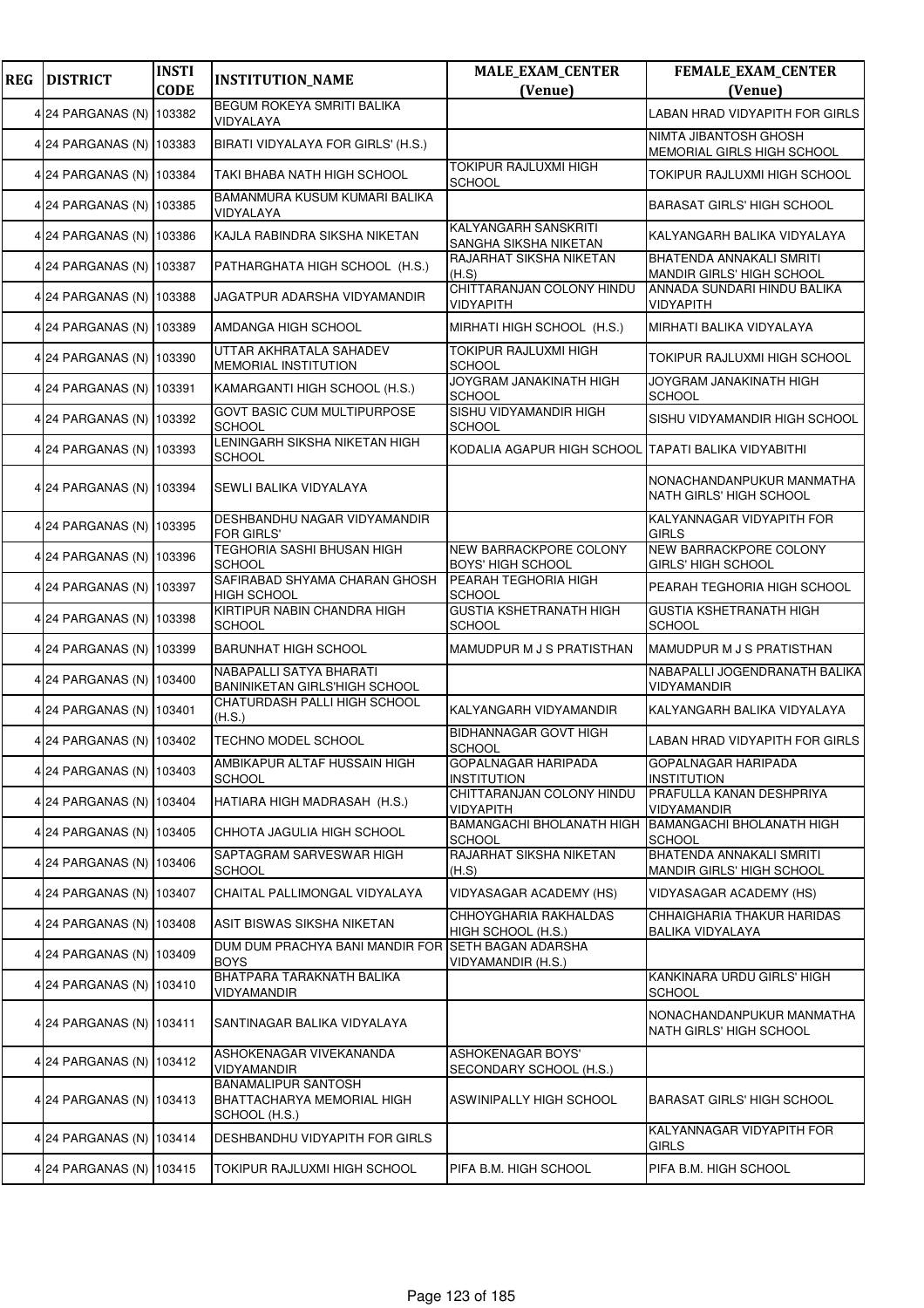| <b>REG</b> | <b>DISTRICT</b>          | <b>INSTI</b><br><b>CODE</b> | <b>INSTITUTION_NAME</b>                                      | <b>MALE_EXAM_CENTER</b><br>(Venue)                                | <b>FEMALE_EXAM_CENTER</b><br>(Venue)                               |
|------------|--------------------------|-----------------------------|--------------------------------------------------------------|-------------------------------------------------------------------|--------------------------------------------------------------------|
|            | 4 24 PARGANAS (N) 103416 |                             | KANCHRAPARA R. P. HIGH SCHOOL<br>(H.S.)                      | KANCHRAPARA HARNETT HIGH<br>SCHOOL                                | <b>KANCHRAPARA MUNICIPAL</b><br>POLYTECHNIC BALIKA VIDYALAYA       |
|            | 4 24 PARGANAS (N) 103417 |                             | <b>KANAKNAGAR SRISTIDHAR</b><br><b>INSTITUTION (H.S.)</b>    | MAMUDPUR M J S PRATISTHAN                                         | MAMUDPUR M J S PRATISTHAN                                          |
|            | 4 24 PARGANAS (N) 103418 |                             | BADURIA L.M.S.GIRLS' HIGH SCHOOL                             |                                                                   | <b>JASHAIKATI HIGH SCHOOL</b>                                      |
|            | 4 24 PARGANAS (N) 103419 |                             | SAFIQUE AHMED GIRLS' HIGH<br>SCHOOL(H.S)                     |                                                                   | CHAUHATA ADARSHA VIDYAPITH                                         |
|            | 4 24 PARGANAS (N) 103420 |                             | <b>BERGOOM HIGH SCHOOL</b>                                   | HATTHUBA ADARSHA BIDYAPITH HATTHUBA ADARSHA BIDYAPITH             |                                                                    |
|            | 4 24 PARGANAS (N) 103421 |                             | GOLABARI PALLIMONGAL HIGH<br><b>SCHOOL</b>                   | <b>DUGDIA PALTADANGA HIGH</b><br>SCHOOL (H.S)                     | DUGDIA PALTADANGA HIGH<br>SCHOOL (H.S)                             |
|            | 4 24 PARGANAS (N) 103422 |                             | BIDHANNAGAR MUNICIPAL SCHOOL                                 | LABAN HRAD VIDYAPITH                                              | LABAN HRAD VIDYAPITH FOR GIRLS                                     |
|            | 4 24 PARGANAS (N) 103423 |                             | GHONJA HIGH SCHOOL                                           | CHOWGACHA MODEL ACADEMY<br>(HIGH)                                 | GAIGHATA BENIMADHAV BALIKA<br>VIDYALAYA                            |
|            | 4 24 PARGANAS (N) 103424 |                             | DHAKURIA HIGH SCHOOL                                         | GAIGHATA HIGH SCHOOL                                              | CHANDPARA BALIKA VIDYALAYA<br>(H.S.)                               |
|            | 4 24 PARGANAS (N) 103425 |                             | <b>BYASPUR HIGH SCHOOL</b>                                   | <b>GOPALNAGAR HARIPADA</b><br><b>INSTITUTION</b>                  | <b>GOPALNAGAR HARIPADA</b><br><b>INSTITUTION</b>                   |
|            | 4 24 PARGANAS (N) 103426 |                             | DARIAPUR HIGH MADRASAH (H.S)                                 | <b>RAMPUR HIGH SCHOOL</b>                                         | RAMPUR HIGH SCHOOL                                                 |
|            | 4 24 PARGANAS (N) 103427 |                             | MADHABPUR PRAHLAD SMRITI<br><b>VIDYAPITH</b>                 | <b>BODAI HIGH SCHOOL (H.S.)</b>                                   | MIRHATI BALIKA VIDYALAYA                                           |
|            | 4 24 PARGANAS (N) 103428 |                             | SARBERIA HIGH SCHOOL                                         | <b>JELIAKHALI VIVEKANANDA</b><br>VIDYAPITH                        | JELIAKHALI VIVEKANANDA<br><b>VIDYAPITH</b>                         |
|            | 4 24 PARGANAS (N) 103429 |                             | NONA CHANDANPUKUR UMASASHI<br><b>HIGH SCHOOL</b>             | BARRACKPORE A B MODEL HIGH BARRACKPORE GIRLS' HIGH<br>SCHOOL      | <b>SCHOOL</b>                                                      |
|            | 4 24 PARGANAS (N) 103430 |                             | MEDIA BASTUHARA HIGH SCHOOL                                  | KHANTURA PRITILATA SHIKSHA<br><b>NIKETAN GIRLS</b>                | KHANTURA PRITILATA SHIKSHA<br><b>NIKETAN GIRLS</b>                 |
|            | 4 24 PARGANAS (N) 103431 |                             | BELGHARIA JATIYA VIDYANIKETAN<br>FOR GIRLS'                  |                                                                   | <b>BELGHARIA JATINDAS</b><br><b>VIDYAMANDIR FOR GIRLS</b>          |
|            | 4 24 PARGANAS (N) 103432 |                             | <b>BALKI HIGH SCHOOL</b>                                     | TENTULIA HIGH SCHOOL                                              | <b>TENTULIA HIGH SCHOOL</b>                                        |
|            | 4 24 PARGANAS (N) 103433 |                             | MIRHATI HIGH SCHOOL (H.S.)                                   | MADHABPUR PRAHLAD SMRITI<br>VIDYAPITH                             | <b>MADHABPUR PRAHLAD SMRITI</b><br><b>VIDYAPITH</b>                |
|            | 4 24 PARGANAS (N) 103434 |                             | AMBIKA SOUDAMINI BALIKA<br>VIDYALAYA (HIGH)                  |                                                                   | PATHARGHATA HIGH SCHOOL<br>(H.S.)                                  |
|            | 4 24 PARGANAS (N) 103435 |                             | MAULANA ABUL KALAM AZAD<br>MEMORIAL HIGH MADRASAH (H.S.)     | <b>DATTAPUKUR MAHESH</b><br>VIDYAPITH                             | NEBADHAI BALIKA VIDYALAYA<br>(H.S.)                                |
|            | 4 24 PARGANAS (N) 103436 |                             | HATGACHI SRI RAMKRISHNA<br><b>VIDYAPITH</b>                  | <b>AGARHATI GOURHARI</b><br>VIDYAPITH (H.S.)                      | AGARHATI GOURHARI VIDYAPITH<br>(H.S.)                              |
|            | 4 24 PARGANAS (N) 103437 |                             | <b>CHAKPATLI HIGH SCHOOL</b>                                 | HINGALGANJ HIGH SCHOOL                                            | <b>HINGALGANJ HIGH SCHOOL</b>                                      |
|            | 4 24 PARGANAS (N) 103438 |                             | PRAFULLANAGAR BALIKA VIDYALAYA                               |                                                                   | HABRA KAMINI KUMAR GIRLS' HIGH<br><b>SCHOOL</b>                    |
|            | 4 24 PARGANAS (N) 103439 |                             | BARANAGAR MAYAPITH NARI SIKSHA<br><b>ASHRAM</b>              |                                                                   | ANANDA ASHRAM SARADA<br><b>VIDYAPITH FOR GIRLS</b>                 |
|            | 4 24 PARGANAS (N) 103440 |                             | NATAGARH SWAMI VIVEKANANDA<br>SEVA SAMITY VIDYALAYA          | SODEPUR CHANDRACHUR<br><b>VIDYAPITH</b>                           | USHUMPUR ADARSHA UCHCHA<br><b>VIDYALAYA FOR GIRLS</b>              |
|            | 4 24 PARGANAS (N) 103441 |                             | ARIJULLAPUR SIDDIKIA HIGH<br>MADRASAH                        | PARULIA ADARSHA HIGH<br>SCHOOL (H.S.)                             | PARULIA ADARSHA HIGH SCHOOL<br>(H.S.)                              |
|            | 4 24 PARGANAS (N) 103442 |                             | DIGHARA HARADAYAL VIDYAPITH                                  | DATTAPUKUR MAHESH<br><b>VIDYAPITH</b>                             | DATTAPUKUR MAHESH VIDYAPITH                                        |
|            | 4 24 PARGANAS (N) 103443 |                             | MANIGRAM HIGH SCHOOL                                         | CHHOYGHARIA RAKHALDAS<br>HIGH SCHOOL (H.S.)                       | CHHAIGHARIA THAKUR HARIDAS<br>BALIKA VIDYALAYA                     |
|            | 4 24 PARGANAS (N) 103444 |                             | AGARPARA NETAJI SIKSHAYATAN FOR<br>GIRLS'                    |                                                                   | USHUMPUR ADARSHA UCHCHA<br><b>VIDYALAYA FOR GIRLS</b>              |
|            | 4 24 PARGANAS (N) 103445 |                             | BHATENDA ANNAKALI SMRITI MANDIR<br><b>GIRLS' HIGH SCHOOL</b> |                                                                   | RAJARHAT SIKSHA NIKETAN (H.S)                                      |
|            | 4 24 PARGANAS (N) 103446 |                             | BARRACKPORE WESLEY HINDUSTANI<br><b>HIGH SCHOOL</b>          | TITAGARH UPENDRA BHANJA<br><b>VIDYAPITH (HIGHER</b><br>SECONDARY) | RAMAKRISHNA VIVEKANANDA<br>MISSION VIDYABHAWAN (SELF-<br>FINANCED) |
|            | 4 24 PARGANAS (N) 103447 |                             | <b>BAIKUNTHAPUR SATISH SMRITI</b><br>VIDYAMANDIR             | AMDANGA HIGH SCHOOL                                               | AMDANGA HIGH SCHOOL                                                |
|            | 4 24 PARGANAS (N) 103448 |                             | GARAKUPI HIGH SCHOOL                                         | VIDYASAGAR ACADEMY (HS)                                           | VIDYASAGAR ACADEMY (HS)                                            |
|            | 4 24 PARGANAS (N) 103449 |                             | NATNI HIGH SCHOOL                                            | KALYANGARH VIDYAMANDIR                                            | KALYANGARH BALIKA VIDYALAYA                                        |
|            | 4 24 PARGANAS (N) 103450 |                             | GUMA RABINDRA VIDYAPITH                                      | NARAYANPUR HIGH SCHOOL                                            | NARAYANPUR HIGH SCHOOL                                             |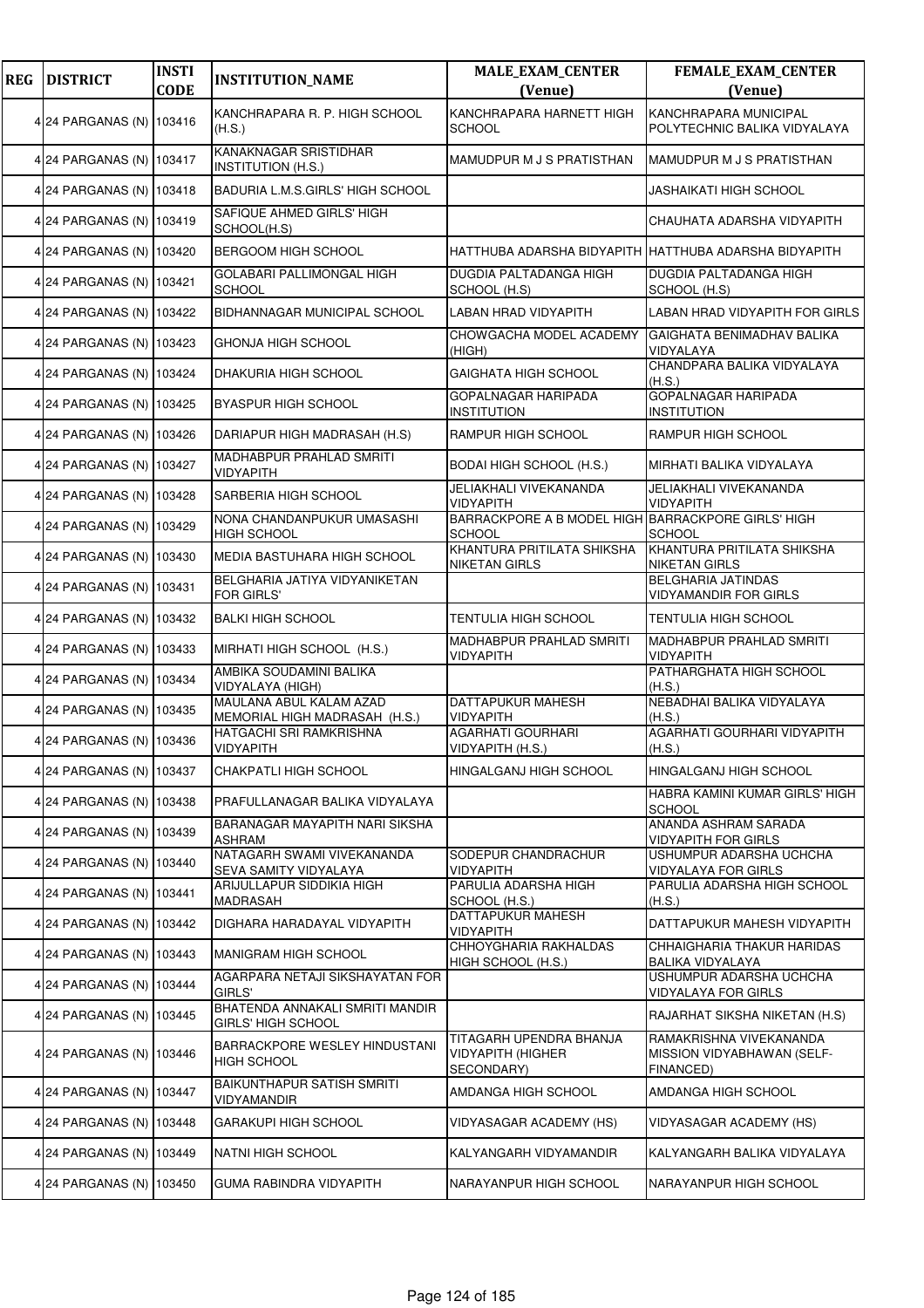| <b>REG</b> | <b>DISTRICT</b>          | <b>INSTI</b> | <b>INSTITUTION_NAME</b>                                        | <b>MALE_EXAM_CENTER</b>                                                  | <b>FEMALE_EXAM_CENTER</b>                                                       |
|------------|--------------------------|--------------|----------------------------------------------------------------|--------------------------------------------------------------------------|---------------------------------------------------------------------------------|
|            |                          | <b>CODE</b>  | KALYANGARH BIDHAN CHANDRA                                      | (Venue)<br><b>ASHOKENAGAR BOYS'</b>                                      | (Venue)                                                                         |
|            | 4 24 PARGANAS (N)        | 103451       | VIDYAPITH (H.S.)                                               | SECONDARY SCHOOL (H.S.)                                                  |                                                                                 |
|            | 4 24 PARGANAS (N) 103452 |              | CHOWGACHA MODEL ACADEMY (HIGH) GAIGHATA HIGH SCHOOL            |                                                                          | CHANDPARA BALIKA VIDYALAYA<br>(H.S.)                                            |
|            | 4 24 PARGANAS (N)        | 103453       | <b>BITHARI K P HIGH SCHOOL</b>                                 | <b>BALKI HIGH SCHOOL</b>                                                 | <b>BALKI HIGH SCHOOL</b>                                                        |
|            | 4 24 PARGANAS (N)        | 103454       | CHHAPNA HIGH MADRASAH (H.S.)                                   | <b>CHANDPUR HIGH SCHOOL</b>                                              | <b>BHATENDA ANNAKALI SMRITI</b><br>MANDIR GIRLS' HIGH SCHOOL                    |
|            | 4 24 PARGANAS (N) 103455 |              | <b>FULBARI AMINIA HIGH MADRASAH</b>                            | <b>BASIRHAT NAIHATI N C M</b><br>SIKSHANIKETAN                           | <b>BASIRHAT HARIMOHAN DALAL</b><br><b>GIRLS HIGH SCHOOL</b>                     |
|            | 4 24 PARGANAS (N) 103456 |              | SEWLI HOSSAINIA HIGH MADRASAH                                  | <b>SCHOOL</b>                                                            | BARRACKPORE A B MODEL HIGH NONACHANDANPUKUR MANMATHA<br>NATH GIRLS' HIGH SCHOOL |
|            | 4 24 PARGANAS (N) 103457 |              | CHAUHATA ADARSHA VIDYAPITH                                     | SONAPUKUR VIDYAPITH                                                      | SONAPUKUR VIDYAPITH                                                             |
|            | 4 24 PARGANAS (N)        | 103458       | BARASAT VIVEKANANDA ADARSHA<br>VIDYAPITH HIGH SCHOOL           | PURBA BARASAT ADARSHA<br><b>VIDYAPITH</b>                                | <b>BARASAT KALIKRISHNA GIRLS' HIGH</b><br><b>SCHOOL</b>                         |
|            | 4 24 PARGANAS (N)        | 103459       | BRAJENDRA NATH HIGH SCHOOL (H.S.) HELENCHA HIGH SCHOOL (H.S.)  |                                                                          | HELENCHA HIGH SCHOOL (H.S.)                                                     |
|            | 4 24 PARGANAS (N) 103460 |              | BACHRA M. C. H. HIGH SCHOOL (H.S.)                             | NIMICHI RAMNARAYAN<br>VIDYALAYA                                          | NIMICHI RAMNARAYAN VIDYALAYA                                                    |
|            | 4 24 PARGANAS (N) 103461 |              | KAPILESWARPUR HIGH SCHOOL                                      | CHARGHAT MILAN MANDIR<br><b>VIDYAPITH</b>                                | CHARGHAT MILAN MANDIR<br><b>VIDYAPITH</b>                                       |
|            | 4 24 PARGANAS (N)        | 103462       | SUBHASNAGAR GOURI SUNDARI<br><b>BALIKA VIDYABITHI</b>          |                                                                          | <b>NEW BONGAON HIGH SCHOOL</b>                                                  |
|            | 4 24 PARGANAS (N)        | 103463       | RAMAKRISHNA MISSION BOYS' HOME<br><b>HIGH SCHOOL</b>           | KALYAN NAGAR VIDYAPITH                                                   |                                                                                 |
|            | 4 24 PARGANAS (N) 103464 |              | <b>FALDI HIGH SCHOOL</b>                                       | KASHIMPUR HIGH SCHOOL                                                    | KASHIMPUR HIGH SCHOOL                                                           |
|            | 4 24 PARGANAS (N)        | 103465       | BEGUMPUR BIBIPUR HIGH SCHOOL                                   | ARBALIA J. V. HIGH SCHOOL                                                | ARBALIA J. V. HIGH SCHOOL                                                       |
|            | 4 24 PARGANAS (N)        | 103466       | SATBERIA HIGH SCHOOL (H.S.)                                    | <b>GOPALNAGAR HARIPADA</b><br><b>INSTITUTION</b>                         | <b>GOPALNAGAR HARIPADA</b><br><b>INSTITUTION</b>                                |
|            | 4 24 PARGANAS (N)        | 103467       | BARASAT PRIYANATH BALIKA<br>VIDYALAYA                          |                                                                          | BARASAT KALIKRISHNA GIRLS' HIGH<br><b>SCHOOL</b>                                |
|            | 4 24 PARGANAS (N) 103468 |              | PANITAR HIGH SCHOOL (H.S.)                                     | SAFIRABAD SHYAMA CHARAN<br>GHOSH HIGH SCHOOL                             | SAFIRABAD SHYAMA CHARAN<br>GHOSH HIGH SCHOOL                                    |
|            | 4 24 PARGANAS (N)        | 103469       | MAMABHAGINA BAPUJEE VIDYAPITH                                  | HELENCHA HIGH SCHOOL (H.S.)                                              | HELENCHA HIGH SCHOOL (H.S.)                                                     |
|            | 4 24 PARGANAS (N)        | 103470       | BIRA BALLAVPARA SANTIPIPASA<br>BALLAV BALIKA VIDYALAYA (H.S.)  |                                                                          | NARAYANPUR HIGH SCHOOL                                                          |
|            | 4 24 PARGANAS (N) 103471 |              | PEARAH TEGHORIA HIGH SCHOOL                                    | KATIAHAT B K A P INSTITUTION<br>(H S)                                    | KATIAHAT B K A P INSTITUTION (H<br>$ S\rangle$                                  |
|            | 4 24 PARGANAS (N) 103472 |              | DUGDIA PALTADANGA HIGH SCHOOL<br>(H.S)                         | KADAMBAGACHI H K M C M HIGH KADAMBAGACHI H K M C M HIGH<br>SCHOOL (H.S.) | SCHOOL (H.S.)                                                                   |
|            | 4 24 PARGANAS (N)        | 103473       | MANDALPARA GIRLS' HIGH SCHOOL                                  |                                                                          | SHYAMNAGAR BALIKA VIDYALAYA                                                     |
|            | 4 24 PARGANAS (N)        | 103474       | CHAUMOHA HIGH SCHOOL                                           | <b>GUSTIA KSHETRANATH HIGH</b><br><b>SCHOOL</b>                          | <b>GUSTIA KSHETRANATH HIGH</b><br><b>SCHOOL</b>                                 |
|            | 4 24 PARGANAS (N) 103475 |              | <b>BAUNARATI YOUSUF ISMAIL</b><br>MEMORIAL HIGH SCHOOL         | ARBALIA J. V. HIGH SCHOOL                                                | ARBALIA J. V. HIGH SCHOOL                                                       |
|            | 4 24 PARGANAS (N)        | 103476       | CHAMPAGACHI HIGH SCHOOL                                        | CHANDPUR HIGH SCHOOL                                                     | CHANDPUR HIGH SCHOOL                                                            |
|            | 4 24 PARGANAS (N)        | 103477       | JAIGACHI SHYAMAPRASAD<br>BIDYAYATAN (H.S.)                     | <b>HABRA HIGH SCHOOL</b>                                                 | HABRA GIRLS HIGH SCHOOL                                                         |
|            | 4 24 PARGANAS (N) 103478 |              | PURBA KHEJURBERIA M C<br><b>INSTITUTION</b>                    | MAMUDPUR M J S PRATISTHAN                                                | MAMUDPUR M J S PRATISTHAN                                                       |
|            | 4 24 PARGANAS (N) 103479 |              | KASHIMPUR HIGH SCHOOL                                          | DIGHARA HARADAYAL<br>VIDYAPITH                                           | NEBADHAI BALIKA VIDYALAYA<br>(H.S.)                                             |
|            | 4 24 PARGANAS (N)        | 103480       | DHAKURIA BALIKA VIDYALAYA                                      |                                                                          | CHOWGACHA MODEL ACADEMY<br>(HIGH)                                               |
|            | 4 24 PARGANAS (N)        | 103481       | KOLSUR BALIKA VIDYALAYA                                        |                                                                          | JANGALPUR HIGH SCHOOL                                                           |
|            | 4 24 PARGANAS (N) 103482 |              | SABAIPUR ADARSHA VIDYAPITH                                     | CHANDPARA BANI VIDYABITHI                                                | CHANDPARA BALIKA VIDYALAYA<br>(H.S.)                                            |
|            | 4 24 PARGANAS (N)        | 103483       | JANGALPUR HIGH SCHOOL                                          | RUDRAPUR RADHABALLAV HIGH<br><b>SCHOOL</b>                               | RUDRAPUR RADHABALLAV HIGH<br><b>SCHOOL</b>                                      |
|            | 4 24 PARGANAS (N)        | 103484       | KHOLAPOTA SRI AUROBINDO<br>TAPABAN PATHMANDIR (HIGH<br>SCHOOL) | BADURIA L M S HIGH SCHOOL                                                | RAGHUNATHPUR GIRLS'HIGH<br><b>SCHOOL</b>                                        |
|            | 4 24 PARGANAS (N)        | 103485       | KURULIA HIGH SCHOOL                                            | <b>BAGDAH HIGH SCHOOL</b>                                                | <b>BAGDAH HIGH SCHOOL</b>                                                       |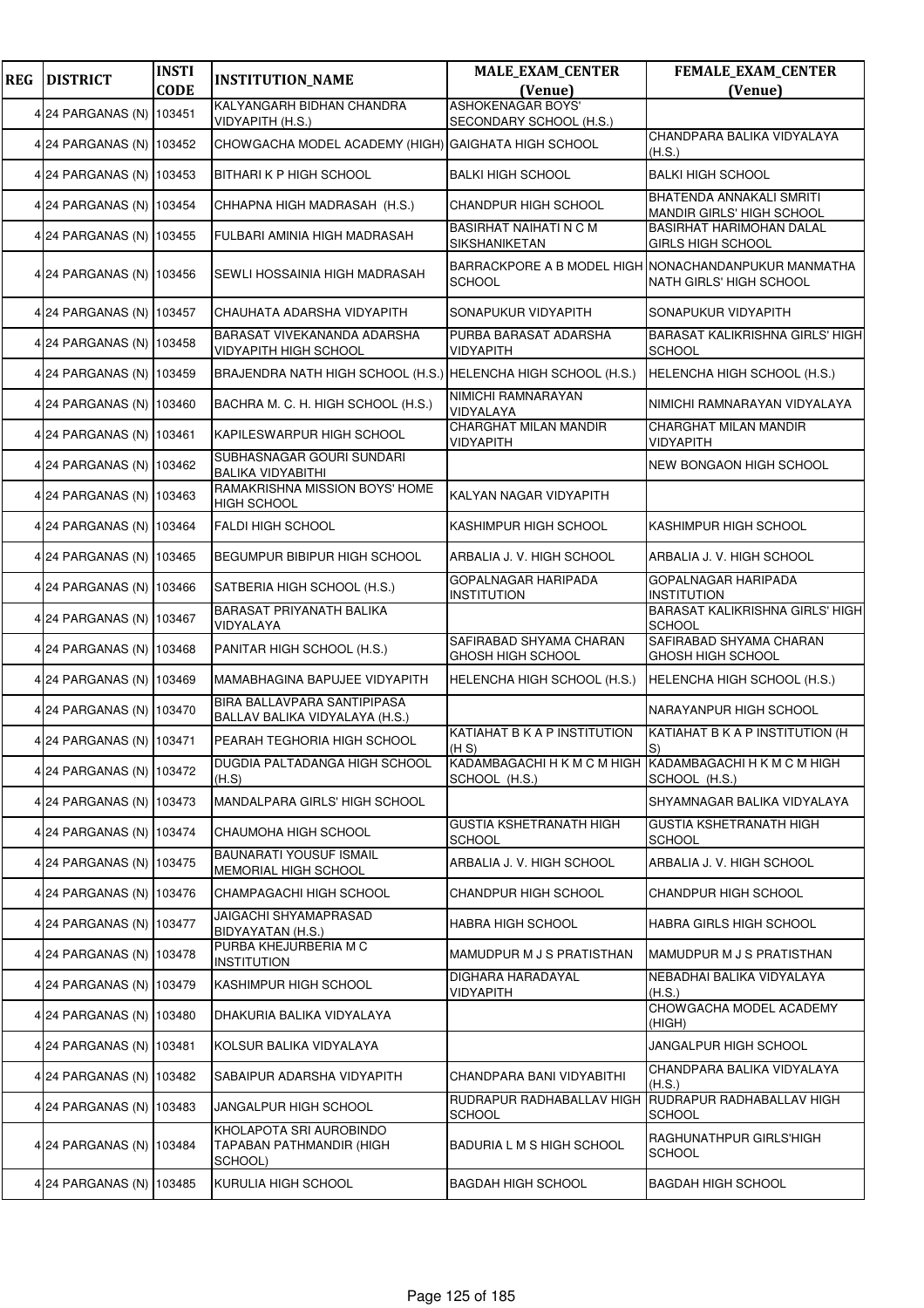| <b>REG</b> | <b>DISTRICT</b>          | <b>INSTI</b> | <b>INSTITUTION_NAME</b>                                         | <b>MALE_EXAM_CENTER</b>                                                 | FEMALE_EXAM_CENTER                                          |
|------------|--------------------------|--------------|-----------------------------------------------------------------|-------------------------------------------------------------------------|-------------------------------------------------------------|
|            |                          | <b>CODE</b>  |                                                                 | (Venue)                                                                 | (Venue)<br><b>MAMABHAGINA BAPUJEE</b>                       |
|            | 4 24 PARGANAS (N)        | 103486       | MALIDAHA HIGH SCHOOL                                            | MAMABHAGINA BAPUJEE<br><b>VIDYAPITH</b>                                 | <b>VIDYAPITH</b>                                            |
|            | 4 24 PARGANAS (N) 103487 |              | KALITALA VISWABANDHU SIKSHA<br><b>NIKETAN</b>                   | <b>BONGAON HIGH SCHOOL</b>                                              | <b>NEW BONGAON GIRLS HIGH</b><br><b>SCHOOL</b>              |
|            | 4 24 PARGANAS (N)        | 103488       | JHIKRA HIGH SCHOOL                                              | CHANDPARA BANI VIDYABITHI                                               | CHANDPARA BALIKA VIDYALAYA<br>(H.S.)                        |
|            | 4 24 PARGANAS (N)        | 103489       | KHARAMPUR HIGH SCHOOL                                           | UTTAR AKHRATALA SAHADEV<br><b>MEMORIAL INSTITUTION</b>                  | UTTAR AKHRATALA SAHADEV<br>MEMORIAL INSTITUTION             |
|            | 4 24 PARGANAS (N) 103490 |              | NAIHATI ADARSHA BIDYANIKETAN<br><b>BOYS' HIGH SCHOOL</b>        | NAIHATI MAHENDRA HIGH<br><b>SCHOOL</b>                                  | NAIHATI NARENDRA VIDYANIKETAN                               |
|            | 4 24 PARGANAS (N) 103491 |              | NIMICHI RAMNARAYAN VIDYALAYA                                    | <b>VIDYASAGAR ACADEMY (HS)</b>                                          | <b>VIDYASAGAR ACADEMY (HS)</b>                              |
|            | 4 24 PARGANAS (N)        | 103492       | SHIMULATI PHULMANI ADARSHA<br>VIDYAMANDIR                       | AGARHATI GOURHARI<br>VIDYAPITH (H.S.)                                   | AGARHATI GOURHARI VIDYAPITH<br>(H.S.)                       |
|            | 4 24 PARGANAS (N)        | 103493       | CHANDA LALITMOHAN HIGH SCHOOL                                   | CHHOYGHARIA RAKHALDAS<br>HIGH SCHOOL (H.S.)                             | CHHAIGHARIA THAKUR HARIDAS<br><b>BALIKA VIDYALAYA</b>       |
|            | 4 24 PARGANAS (N) 103494 |              | <b>GHATBAOR ANCHAL ADARSHA</b><br>VIDYALAYA                     | NARAHARIPUR SARADA CHARAN NARAHARIPUR SARADA CHARAN<br>VIDYAPITH (H.S.) | VIDYAPITH (H.S.)                                            |
|            | 4 24 PARGANAS (N) 103495 |              | SHIMULPUR ANANDAPARA NARAHARI<br><b>VIDYAPITH (HIGH SCHOOL)</b> | CHANDPARA BANI VIDYABITHI                                               | GAIGHATA BENIMADHAV BALIKA<br>VIDYALAYA                     |
|            | 4 24 PARGANAS (N) 103496 |              | DEOPUL ADHAR MEMORIAL HIGH<br><b>SCHOOL</b>                     | JHOWDANGA SAMMILANI HIGH<br><b>SCHOOL</b>                               | JHOWDANGA SAMMILANI HIGH<br><b>SCHOOL</b>                   |
|            | 4 24 PARGANAS (N)        | 103497       | JHOWDANGA SAMMILANI HIGH<br><b>SCHOOL</b>                       | CHANDPARA BANI VIDYABITHI                                               | CHANDPARA BALIKA VIDYALAYA<br>(H.S.)                        |
|            | 4 24 PARGANAS (N)        | 103498       | PRAFULLA KANAN DESHPRIYA<br>VIDYAMANDIR                         | CHITTARANJAN COLONY HINDU<br><b>VIDYAPITH</b>                           |                                                             |
|            | 4 24 PARGANAS (N) 103499 |              | RAMPUR HIGH SCHOOL                                              | MIRHATI HIGH SCHOOL (H.S.)                                              | AMDANGA HIGH SCHOOL                                         |
|            | 4 24 PARGANAS (N)        | 103500       | BHASLIA SOWLATIA HIGH SCHOOL<br>(H.S.)                          | BERACHAMPA DEULIA UCHCHA<br>VIDYALAYA                                   | BERACHAMPA DEULIA UCHCHA<br>VIDYALAYA                       |
|            | 4 24 PARGANAS (N)        | 103501       | TELINIPARA HIGH SCHOOL                                          | NONA CHANDANPUKUR<br>UMASASHI HIGH SCHOOL                               | NONACHANDANPUKUR MANMATHA<br>NATH GIRLS' HIGH SCHOOL        |
|            | 4 24 PARGANAS (N)        | 103502       | BELIAGHATA HIGH SCHOOL                                          | DUGDIA PALTADANGA HIGH<br>SCHOOL (H.S)                                  | DUGDIA PALTADANGA HIGH<br>SCHOOL (H.S)                      |
|            | 4 24 PARGANAS (N) 103503 |              | ANGRAIL VIDYAMANDIR HIGH SCHOOL                                 | JHOWDANGA SAMMILANI HIGH<br><b>SCHOOL</b>                               | JHOWDANGA SAMMILANI HIGH<br><b>SCHOOL</b>                   |
|            | 4 24 PARGANAS (N) 103504 |              | GHOSHPUR AKSHOY HIGH SCHOOL                                     | KALINAGAR HIGH SCHOOL                                                   | KALINAGAR HIGH SCHOOL                                       |
|            | 4 24 PARGANAS (N) 103505 |              | MURARISHAH CHOWMATHA AMINIA<br><b>HIGH MADRASAH</b>             | <b>TOKIPUR RAJLUXMI HIGH</b><br><b>SCHOOL</b>                           | <b>TOKIPUR RAJLUXMI HIGH SCHOOL</b>                         |
|            | 4 24 PARGANAS (N) 103506 |              | ULLA KALSARA KADRIA HIGH<br>MADRASAH (H.S.)                     | BAMANGACHI BHOLANATH HIGH BAMANGACHI BHOLANATH HIGH<br><b>SCHOOL</b>    | <b>SCHOOL</b>                                               |
|            | 4 24 PARGANAS (N) 103507 |              | MINAKHAN JATINDRANATH BALIKA<br>VIDYALAYA (HIGH)                |                                                                         | JOYGRAM JANAKINATH HIGH<br><b>SCHOOL</b>                    |
|            | 4 24 PARGANAS (N) 103508 |              | RAUTARA MAHENDRANATH MEMORIAL<br><b>HIGH SCHOOL</b>             | <b>TANGRA ADARSHA SIKSHA</b><br>NIKETAN (H.S.)                          | <b>TANGRA ADARSHA SIKSHA</b><br>NIKETAN (H.S.)              |
|            | 4 24 PARGANAS (N)        | 103509       | RAGHUNATHPUR GIRLS'HIGH SCHOOL                                  |                                                                         | <b>BASIRHAT HARIMOHAN DALAL</b><br><b>GIRLS HIGH SCHOOL</b> |
|            | 4 24 PARGANAS (N)        | 103510       | GHOLA GIRLS' HIGH SCHOOL                                        |                                                                         | SODEPUR CHANDRACHUR<br><b>VIDYAPITH FOR GIRLS</b>           |
|            | 4 24 PARGANAS (N) 103511 |              | SWARUP NAGAR OSIAH HIGH<br>MADRASAH                             | TENTULIA HIGH SCHOOL                                                    | <b>TENTULIA HIGH SCHOOL</b>                                 |
|            | 4 24 PARGANAS (N)        | 103512       | PURBA CHANDANA QUADRIYA HIGH<br>MADRASAH                        | RAIPUR NIRAMISHA ADARSHA<br>VIDYALAYA                                   | RAIPUR NIRAMISHA ADARSHA<br>VIDYALAYA                       |
|            | 4 24 PARGANAS (N)        | 103513       | SHAH JALALI BARKATIA HIGH<br>MADRASAH                           | <b>ASHOKENAGAR BOYS'</b><br>SECONDARY SCHOOL (H.S.)                     | ASHOKENAGAR BOYS' SECONDARY<br>SCHOOL (H.S.)                |
|            | 4 24 PARGANAS (N)        | 103514       | KADAMBAGACHI H K M C M HIGH<br>SCHOOL (H.S.)                    | PURBA BARASAT ADARSHA<br><b>VIDYAPITH</b>                               | <b>BARASAT GIRLS' HIGH SCHOOL</b>                           |
|            | 4 24 PARGANAS (N) 103515 |              | NILGUNGE SIKSHAYATAN                                            | MADHABPUR PRAHLAD SMRITI<br><b>VIDYAPITH</b>                            | MADHABPUR PRAHLAD SMRITI<br><b>VIDYAPITH</b>                |
|            | 4 24 PARGANAS (N)        | 103516       | MAMUDPUR M J S PRATISTHAN                                       | HINGALGANJ HIGH SCHOOL                                                  | HINGALGANJ HIGH SCHOOL                                      |
|            | 4 24 PARGANAS (N)        | 103517       | JALESWAR HIGH SCHOOL                                            | GHONJA HIGH SCHOOL                                                      | <b>GHONJA HIGH SCHOOL</b>                                   |
|            | 4 24 PARGANAS (N) 103518 |              | RAMSANKARPUR HIGH SCHOOL                                        | PALLA KALI PADA<br>CHAKRABORTY H. S. SCHOOL                             | PALLA KALI PADA CHAKRABORTY H.<br>S. SCHOOL                 |
|            | 4 24 PARGANAS (N)        | 103519       | KODALIA AMINIA HIGH MADRASAH                                    | <b>BASIRHAT TOWN HIGH SCHOOL</b>                                        | <b>BASIRHAT HARIMOHAN DALAL</b><br><b>GIRLS HIGH SCHOOL</b> |
|            | 4 24 PARGANAS (N)        | 103520       | ELME-NOOR BARKATIA HIGH<br>MADRASAH                             | <b>BODAI HIGH SCHOOL (H.S.)</b>                                         | <b>BODAI HIGH SCHOOL (H.S.)</b>                             |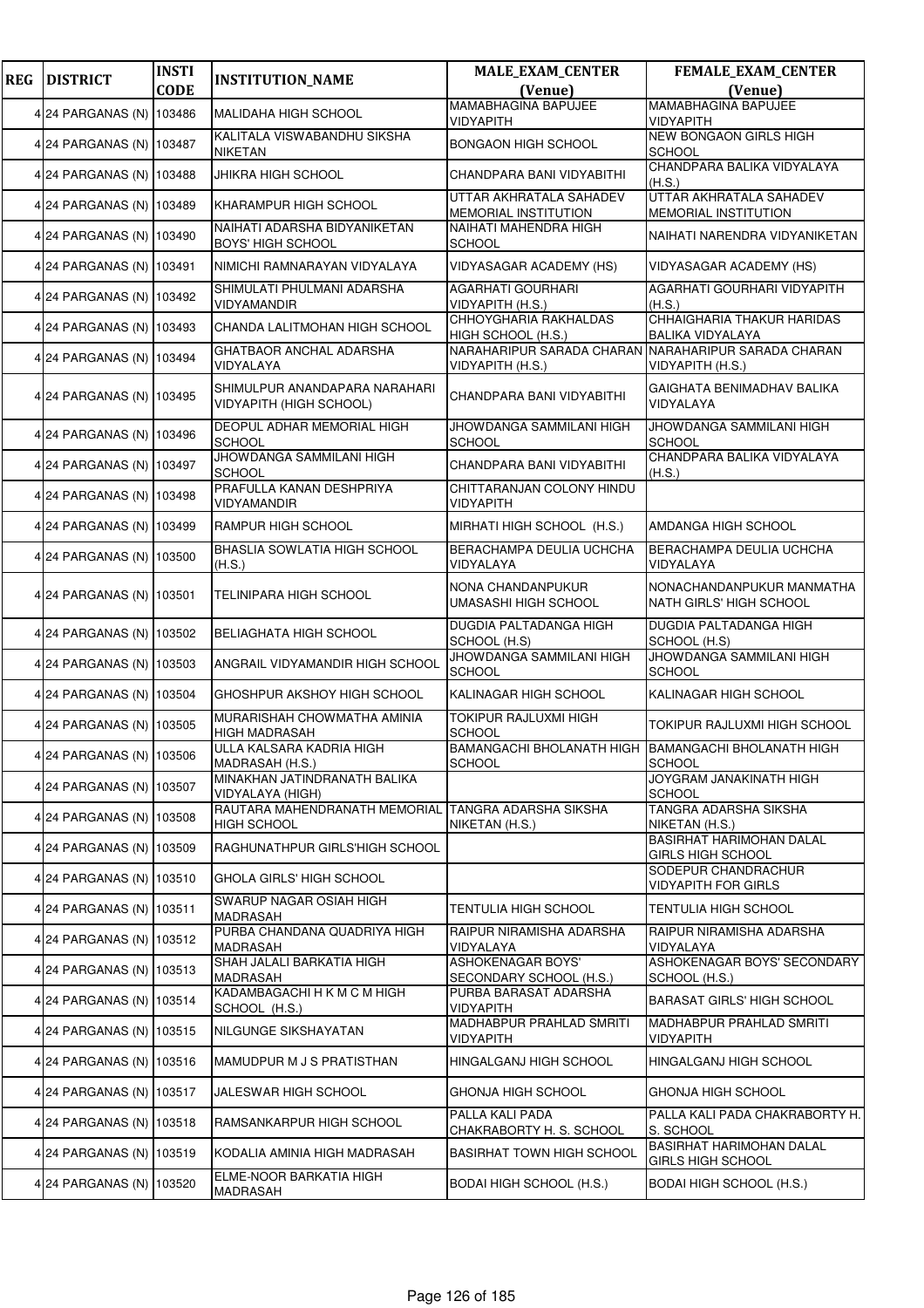| <b>REG</b> | <b>DISTRICT</b>          | <b>INSTI</b><br><b>CODE</b> | <b>INSTITUTION_NAME</b>                                                              | <b>MALE_EXAM_CENTER</b><br>(Venue)                           | <b>FEMALE_EXAM_CENTER</b><br>(Venue)                         |
|------------|--------------------------|-----------------------------|--------------------------------------------------------------------------------------|--------------------------------------------------------------|--------------------------------------------------------------|
|            | 4 24 PARGANAS (N) 103521 |                             | KHOSHDELPUR HIGH MADRASAH                                                            | <b>GUMA RABINDRA VIDYAPITH</b>                               | <b>GUMA RABINDRA VIDYAPITH</b>                               |
|            | 4 24 PARGANAS (N) 103522 |                             | MATH PARA GIRLS'HIGH SCHOOL                                                          |                                                              | LATBAGAN HIGH SCHOOL                                         |
|            | 4 24 PARGANAS (N) 103523 |                             | <b>BARGACHIA ADARSHA HIGH</b><br>MADRASAH (H.S.)                                     | <b>MADHABPUR PRAHLAD SMRITI</b><br>VIDYAPITH                 | <b>MADHABPUR PRAHLAD SMRITI</b><br><b>VIDYAPITH</b>          |
|            | 4 24 PARGANAS (N) 103524 |                             | <b>ICHAPORE ACADEMY</b>                                                              |                                                              | NAWABGANJ BALIKA VIDYALAYA                                   |
|            | 4 24 PARGANAS (N) 103525 |                             | JATRAGACHI PRANABANANDA HIGH<br>SCHOOL (H.S.)                                        | CHITTARANJAN COLONY HINDU<br>VIDYAPITH                       | CHITTARANJAN COLONY HINDU<br>VIDYAPITH                       |
|            | 4 24 PARGANAS (N) 103526 |                             | BAMANGACHI BHOLANATH HIGH<br><b>SCHOOL</b>                                           | KASHIMPUR HIGH SCHOOL                                        | DATTAPUKUR MAHESH VIDYAPITH                                  |
|            | 4 24 PARGANAS (N) 103527 |                             | BAUGACHHI KASHIBALA VIDYAPITH                                                        |                                                              | HATTHUBA ADARSHA BIDYAPITH HATTHUBA ADARSHA BIDYAPITH        |
|            | 4 24 PARGANAS (N) 103528 |                             | KHARDAH MAKTAB HIGH SCHOOL<br>(H.S.)                                                 | KHARDAH SHIBNATH HIGH<br>SCHOOL                              | SUKCHAR SATADAL BALIKA<br>VIDYAYATAN                         |
|            | 4 24 PARGANAS (N) 103529 |                             | RAIPUR NIRAMISHA ADARSHA<br>VIDYALAYA                                                | PARULIA ADARSHA HIGH<br>SCHOOL (H.S.)                        | PARULIA ADARSHA HIGH SCHOOL<br>(H.S.)                        |
|            | 4 24 PARGANAS (N) 103530 |                             | MONDALPARA HIGH SCHOOL (H.S.)                                                        | CHANDPARA BANI VIDYABITHI                                    | CHANDPARA BANI VIDYABITHI                                    |
|            | 4 24 PARGANAS (N) 103531 |                             | MANDRA HAZER ALI SMRITI VIDYAPITH                                                    | <b>JANGALPUR HIGH SCHOOL</b>                                 | JANGALPUR HIGH SCHOOL                                        |
|            | 4 24 PARGANAS (N) 103532 |                             | RAMAKRISHNA VIVEKANANDA MISSION BARRACKPORE GOVT HIGH<br>VIDYABHAWAN (SELF-FINANCED) | <b>SCHOOL</b>                                                | TALPUKUR GIRLS HIGH SCHOOL                                   |
|            | 4 24 PARGANAS (N) 103533 |                             | MIRZAPUR HIGH SCHOOL (H.S.)                                                          | NARAYANPUR HIGH SCHOOL                                       | NARAYANPUR HIGH SCHOOL                                       |
|            | 4 24 PARGANAS (N) 103534 |                             | NARAHARIPUR SARADA CHARAN<br>VIDYAPITH (H.S.)                                        | BONGAON HIGH SCHOOL                                          | BONGAON HIGH SCHOOL                                          |
|            | 4 24 PARGANAS (N) 103535 |                             | KANCHRAPARA SHREE MANDHARI<br>HIGH SCHOOL (H.S.)                                     | KANCHRAPARA HARNETT HIGH<br>SCHOOL                           | KANCHRAPARA MUNICIPAL<br>POLYTECHNIC BALIKA VIDYALAYA        |
|            | 4 24 PARGANAS (N) 103536 |                             | CHARGHAT GIRLS' HIGH SCHOOL                                                          |                                                              | RAJBALLAVPUR HIGH SCHOOL                                     |
|            | 4 24 PARGANAS (N) 103537 |                             | ALAMBAZAR URDU HIGH SCHOOL                                                           | BARANAGAR VIDYAMANDIR                                        | ANANDA ASHRAM SARADA<br><b>VIDYAPITH FOR GIRLS</b>           |
|            | 4 24 PARGANAS (N) 103538 |                             | NARAYANPUR HARICHARAN<br><b>TARAFDER GIRLS HIGH SCHOOL</b>                           |                                                              | KANKINARA ARYA VIDYALAYA (H.S.)                              |
|            | 4 24 PARGANAS (N) 103539 |                             | BONGAON JOGENDRANATH VIDYAPITH BONGAON KABI KESHABLAL<br>(HIGH)                      | <b>VIDYAPITH</b>                                             | NEW BONGAON GIRLS HIGH<br><b>SCHOOL</b>                      |
|            | 4 24 PARGANAS (N) 103540 |                             | BISHNUPUR NIRMALA PROVA HIGH<br><b>SCHOOL</b>                                        | GOBARDANGA KHANTURA HIGH<br><b>SCHOOL</b>                    | KHANTURA GIRLS HIGH SCHOOL                                   |
|            | 4 24 PARGANAS (N) 103541 |                             | AHARAMPUR SAHARA GIRLS'HIGH<br><b>SCHOOL</b>                                         |                                                              | NEW BARRACKPORE COLONY<br><b>GIRLS' HIGH SCHOOL</b>          |
|            | 4 24 PARGANAS (N) 103542 |                             | TALPUKUR K. M. MEMORIAL HIGH<br><b>SCHOOL</b>                                        | <b>BARRACKPORE GOVT HIGH</b><br>SCHOOL                       |                                                              |
|            | 4 24 PARGANAS (N) 103543 |                             | TANGRA ADARSHA SIKSHA NIKETAN<br>(H.S.)                                              | <b>GUMA RABINDRA VIDYAPITH</b>                               | GUMA RABINDRA VIDYAPITH                                      |
|            | 4 24 PARGANAS (N) 103544 |                             | <b>JASHAIKATI HIGH SCHOOL</b>                                                        | RUDRAPUR RADHABALLAV HIGH<br>SCHOOL                          | RUDRAPUR RADHABALLAV HIGH<br><b>SCHOOL</b>                   |
|            | 4 24 PARGANAS (N) 103545 |                             | KADERIA HIGH MADRASAH                                                                | RAGHUNATHPUR HIGH SCHOOL                                     | RAGHUNATHPUR GIRLS'HIGH<br><b>SCHOOL</b>                     |
|            | 4 24 PARGANAS (N) 103546 |                             | MOYNAGODI ELAHI BOKSH A. U. HIGH<br>MADRASAH (H.S.)                                  | <b>BARASAT MAHATMA GANDHI</b><br><b>MEMORIAL HIGH SCHOOL</b> | <b>BARASAT MAHATMA GANDHI</b><br><b>MEMORIAL HIGH SCHOOL</b> |
|            | 4 24 PARGANAS (N) 103547 |                             | SUNDARBAN H M T A HIGH MADRASAH                                                      | JOYGRAM JANAKINATH HIGH<br><b>SCHOOL</b>                     | JOYGRAM JANAKINATH HIGH<br><b>SCHOOL</b>                     |
|            | 4 24 PARGANAS (N) 103548 |                             | JAGANNATHPUR ARABINDA PALLI<br>BHARATI VIDYALAYA                                     | HAROA P G HIGH SCHOOL                                        | SAFIQUE AHMED GIRLS' HIGH<br>SCHOOL(H.S)                     |
|            | 4 24 PARGANAS (N) 103549 |                             | DIGHARI BHASAN CHANDRA HIGH<br>SCHOOL (H.S.)                                         | MANIK-KOLE HIGH SCHOOL                                       | MANIK-KOLE HIGH SCHOOL                                       |
|            | 4 24 PARGANAS (N) 103550 |                             | SRI AUROBINDO SIKSHA SADAN                                                           | MASUNDA BOYS HIGH SCHOOL                                     | NEW BARRACKPORE COLONY<br><b>GIRLS' HIGH SCHOOL</b>          |
|            | 4 24 PARGANAS (N) 103551 |                             | <b>TALDHARIA HIGH SCHOOL</b>                                                         | KODALIA AGAPUR HIGH SCHOOL                                   | <b>NEW BARRACKPORE COLONY</b><br>GIRLS' HIGH SCHOOL          |
|            | 4 24 PARGANAS (N) 103552 |                             | KANKINARA URDU GIRLS' HIGH<br><b>SCHOOL</b>                                          |                                                              | RATHTALA RAJLAKSHMI BALIKA<br>VIDYAMANDIR                    |
|            | 4 24 PARGANAS (N) 103553 |                             | BAHIRA BHAGYABANTAPUR B M HIGH<br><b>SCHOOL</b>                                      | KADAMBAGACHI H K M C M HIGH<br>SCHOOL (H.S.)                 | KADAMBAGACHI H K M C M HIGH<br>SCHOOL (H.S.)                 |
|            | 4 24 PARGANAS (N) 103554 |                             | KHARUA RAJAPUR HIGH SCHOOL                                                           | PALLA KALI PADA<br>CHAKRABORTY H. S. SCHOOL                  | PALLA KALI PADA CHAKRABORTY H.<br>S. SCHOOL                  |
|            | 4 24 PARGANAS (N) 103555 |                             | KEOTSHA HIGH SCHOOL                                                                  | CHARGHAT MILAN MANDIR<br>VIDYAPITH                           | CHARGHAT MILAN MANDIR<br>VIDYAPITH                           |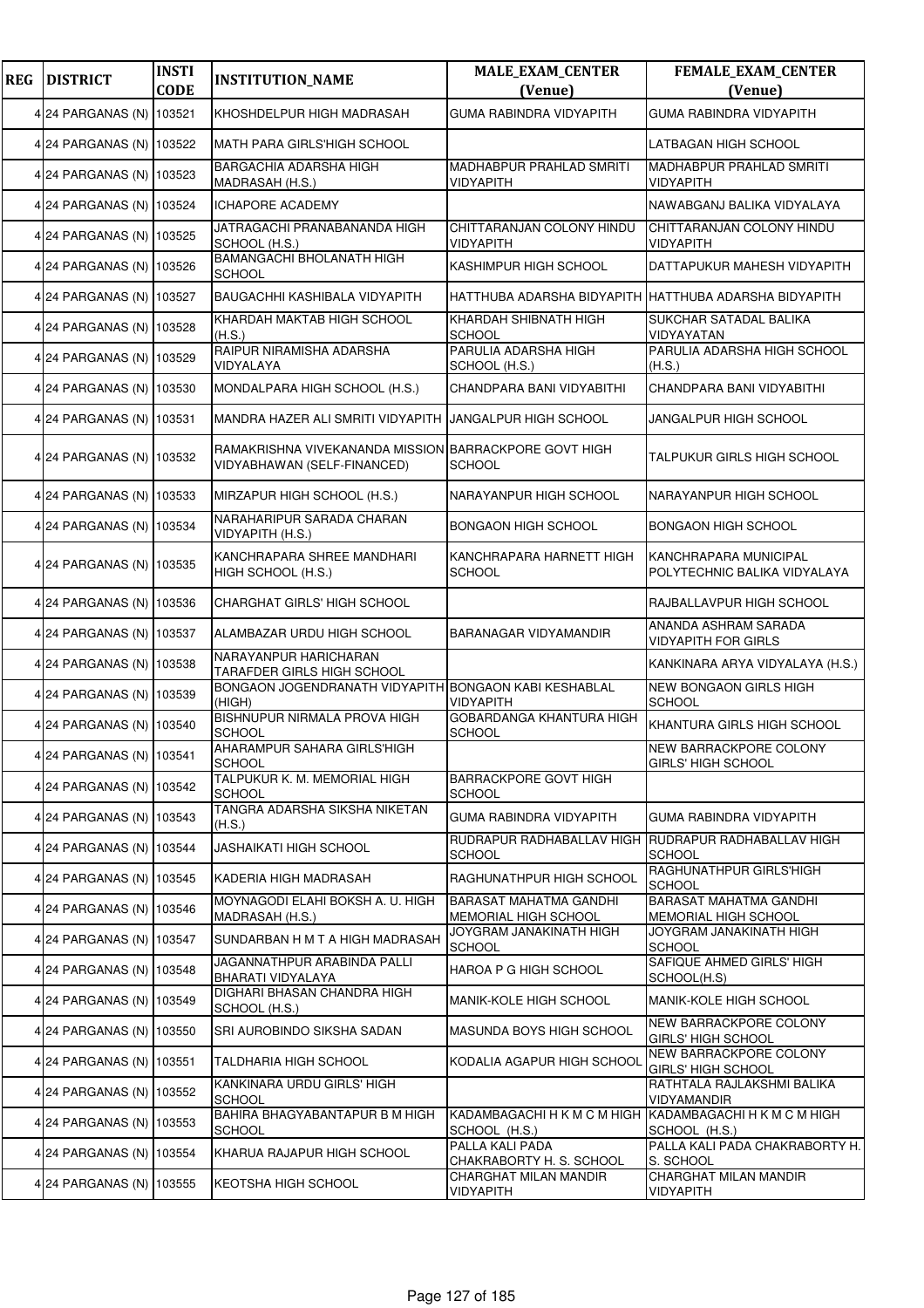| <b>REG</b> | <b>DISTRICT</b>          | <b>INSTI</b><br><b>CODE</b> | <b>INSTITUTION_NAME</b>                                         | <b>MALE_EXAM_CENTER</b><br>(Venue)                                       | <b>FEMALE_EXAM_CENTER</b><br>(Venue)                   |
|------------|--------------------------|-----------------------------|-----------------------------------------------------------------|--------------------------------------------------------------------------|--------------------------------------------------------|
|            | 4 24 PARGANAS (N) 103556 |                             | BARA BANKRA AZIZIA HIGH MADRASAH TENTULIA HIGH SCHOOL           |                                                                          | <b>TENTULIA HIGH SCHOOL</b>                            |
|            | 4 24 PARGANAS (N) 103557 |                             | GARULIA MUNICIPAL GIRLS' HIGH                                   |                                                                          | <b>ICHAPUR GIRLS' HIGH SCHOOL</b>                      |
|            | 4 24 PARGANAS (N) 103558 |                             | <b>SCHOOL</b><br>SACRED HEART DAY HIGH SCHOOL                   | TITAGARH UPENDRA BHANJA<br><b>VIDYAPITH (HIGHER</b><br>SECONDARY)        | <b>TITAGARH ANGLO VERNACULAR</b><br><b>HIGH SCHOOL</b> |
|            | 4 24 PARGANAS (N) 103559 |                             | DAKSHINESWAR ADYAPEATH ANNADA<br>VIDYAMANDIR                    | KAMARHATI SAGORE DUTT<br>FREE HIGH SCHOOL                                |                                                        |
|            | 4 24 PARGANAS (N) 103560 |                             | MONDALPARA VIDYANIKETAN (H.S)                                   | NARAYANPUR HARI CHARAN<br><b>TARAFDAR HIGH SCHOOL</b>                    |                                                        |
|            | 4 24 PARGANAS (N) 103561 |                             | MOHISHPOTA GIRLS' HIGH SCHOOL                                   |                                                                          | <b>GHOLA GIRLS' HIGH SCHOOL</b>                        |
|            | 4 24 PARGANAS (N) 103562 |                             | MOHISPOTA BOYS' HIGH SCHOOL<br>(H.S.)                           | USHUMPUR ADARSHA UCHCHA<br>VIDYALAYA                                     |                                                        |
|            | 4 24 PARGANAS (N) 103563 |                             | KOTRA ANCHAL ADARASHA VIDYAPITH                                 | KADAMBAGACHI H K M C M HIGH KADAMBAGACHI H K M C M HIGH<br>SCHOOL (H.S.) | SCHOOL (H.S.)                                          |
|            | 4 24 PARGANAS (N) 103564 |                             | CHAMPABERIA HIGH SCHOOL                                         | <b>BONGAON KABI KESHABLAL</b><br>VIDYAPITH                               | <b>NEW BONGAON GIRLS HIGH</b><br><b>SCHOOL</b>         |
|            | 4 24 PARGANAS (N) 103565 |                             | GOALBAGI KHAGENDRA NATH<br>VIDYANIKETAN (H.S.)                  | SINDRANI SABITRI HIGH SCHOOL<br>(H.S.)                                   | SINDRANI SABITRI HIGH SCHOOL<br>(H.S.)                 |
|            | 4 24 PARGANAS (N) 103566 |                             | ICHAPUR HIGH SCHOOL (H.S)                                       | GOBARDANGA KHANTURA HIGH<br><b>SCHOOL</b>                                | KHANTURA GIRLS HIGH SCHOOL                             |
|            | 4 24 PARGANAS (N) 103567 |                             | RANIHATI HIGH SCHOOL(H.S)                                       | <b>BRAJENDRA NATH HIGH</b><br>SCHOOL (H.S.)                              | <b>BRAJENDRA NATH HIGH SCHOOL</b><br>(H.S.)            |
|            | 4 24 PARGANAS (N) 103568 |                             | KHANTURA PRITILATA SHIKSHA<br><b>NIKETAN GIRLS</b>              |                                                                          | GOBARDANGA KHANTURA HIGH<br><b>SCHOOL</b>              |
|            | 4 24 PARGANAS (N) 103569 |                             | GOPALPUR GIRLS' HIGH SCHOOL                                     |                                                                          | SAFIQUE AHMED GIRLS' HIGH<br>SCHOOL(H.S)               |
|            | 4 24 PARGANAS (N) 103570 |                             | BINAPANI BALIKA VIDYALAYA (HS)                                  |                                                                          | KARTICPUR DEGANGA ADARSHA<br>VIDYAPITH                 |
|            | 4 24 PARGANAS (N) 103571 |                             | CHARMONDAL CMPPBK FULMOHAN<br>HIGH SCHOOL (HS)                  | RANGHAT ANCHAL HIGH<br><b>SCHOOL</b>                                     | RANGHAT ANCHAL HIGH SCHOOL                             |
|            | 4 24 PARGANAS (N) 103572 |                             | ADAMAS HIGHER SECONDARY MODEL<br><b>SCHOOL</b>                  | <b>BANAMALIPUR PRIYANATH</b><br><b>INSTITUTION</b>                       | <b>BANAMALIPUR PRIYANATH</b><br><b>INSTITUTION</b>     |
|            | 4 24 PARGANAS (N) 103574 |                             | TECHNO INDIA GROUP ACADEMIA -<br>ARIADAHA                       | <b>DAKSHINESWAR ADYAPEATH</b><br>ANNADA VIDYAMANDIR                      | ARIADAHA SARBAMANGALA BALIKA<br>VIDYALAYA              |
|            | 4 24 PARGANAS (N) 103575 |                             | TECHNO INDIA GROUP ACADEMIA,<br><b>BANIPUR</b>                  | SISHU VIDYAMANDIR HIGH<br><b>SCHOOL</b>                                  | SISHU VIDYAMANDIR HIGH SCHOOL                          |
|            | 4 24 PARGANAS (N) 103576 |                             | DAKSHIN HABRA HIGH SCHOOL                                       | <b>BANIPUR BANINIKETAN HIGH</b><br><b>SCHOOL</b>                         | <b>HABRA GIRLS HIGH SCHOOL</b>                         |
|            | 4 24 PARGANAS (N) 103577 |                             | SURIA MOULANA AZAD HIGH SCHOOL                                  | ASHOKENAGAR BOYS'<br>SECONDARY SCHOOL (H.S.)                             | ASHOKENAGAR BOYS' SECONDARY<br>SCHOOL (H.S.)           |
|            | 4 24 PARGANAS (N) 103578 |                             | PURBANCHAL HIGH SCHOOL (H.S.)                                   | <b>HABRA HIGH SCHOOL</b>                                                 | <b>HABRA HIGH SCHOOL</b>                               |
|            | 4 24 PARGANAS (N) 103579 |                             | KRISHNAPUR CHANCHAL KUMARI<br>BALIKA VIDYALAYA (H.S.)           |                                                                          | PRAFULLA KANAN DESHPRIYA<br>VIDYAMANDIR                |
|            | 4 24 PARGANAS (N) 103580 |                             | CHARIGRAM SRI RAMKRISHNA<br>ASHRAMA ADARSHA BALIKA<br>VIDYALAYA |                                                                          | ANNADA SUNDARI HINDU BALIKA<br>VIDYAPITH               |
|            | 4 24 PARGANAS (N) 103581 |                             | <b>TEGHARIA SHIKSHAYATAN HIGH</b><br><b>SCHOOL</b>              | CHITTARANJAN COLONY HINDU<br>VIDYAPITH                                   |                                                        |
|            | 4 24 PARGANAS (N) 103582 |                             | NABAPALLI VIDYABITHI (HIGH SCHOOL)                              | PURBANCHAL HIGH SCHOOL<br>(H.S.)                                         | PURBANCHAL HIGH SCHOOL (H.S.)                          |
|            | 4 24 PARGANAS (N) 103583 |                             | BIPIN BEHARI BIDYAPITH.                                         | <b>UDAYRAJPUR HARIHARPUR</b><br>HIGH SCHOOL (H.S.)                       | MADHYAMGRAM GIRLS' HIGH<br><b>SCHOOL</b>               |
|            | 4 24 PARGANAS (N) 103584 |                             | BAIRAMPUR HIGH SCHOOL.                                          | GOPALNAGAR HARIPADA<br><b>INSTITUTION</b>                                | GOPALNAGAR HARIPADA<br><b>INSTITUTION</b>              |
|            | 4 24 PARGANAS (N) 103585 |                             | TARANGAHATI HIGH SCHOOL.                                        | GHONJA HIGH SCHOOL                                                       | GHONJA HIGH SCHOOL                                     |
|            | 4 24 PARGANAS (N) 103586 |                             | KAIJURI B.K.B.G.D. BALIKA VIDYALAYA.                            |                                                                          | KATIAHAT B K A P INSTITUTION (H<br>S)                  |
|            | 4 24 PARGANAS (N) 103587 |                             | MENA SAROJINI PAHAR HIGH SCHOOL<br>(H.S.)                       | KALYANGARH VIDYAMANDIR                                                   | KALYANGARH VIDYAMANDIR                                 |
|            | 4 24 PARGANAS (N) 103588 |                             | <b>MANIK-KOLE HIGH SCHOOL</b>                                   | GOPALNAGAR HARIPADA<br><b>INSTITUTION</b>                                | GOPALNAGAR HARIPADA<br><b>INSTITUTION</b>              |
|            | 4 24 PARGANAS (N) 103589 |                             | RAJAPUR TANGRA RAMPUR HIGH<br><b>SCHOOL</b>                     | CHANDPARA BANI VIDYABITHI                                                | CHANDPARA BALIKA VIDYALAYA<br>(H.S.)                   |
|            | 4 24 PARGANAS (N) 103590 |                             | <b>BELTA HIGH SCHOOL</b>                                        | PALLA KALI PADA<br>CHAKRABORTY H. S. SCHOOL                              | PALLA KALI PADA CHAKRABORTY H.<br>S. SCHOOL            |
|            | 4 24 PARGANAS (N) 103591 |                             | SAPTAPALLI DESHBANDHU BALIKA<br>VIDYALAY (HS)                   |                                                                          | HABRA KAMINI KUMAR GIRLS' HIGH<br><b>SCHOOL</b>        |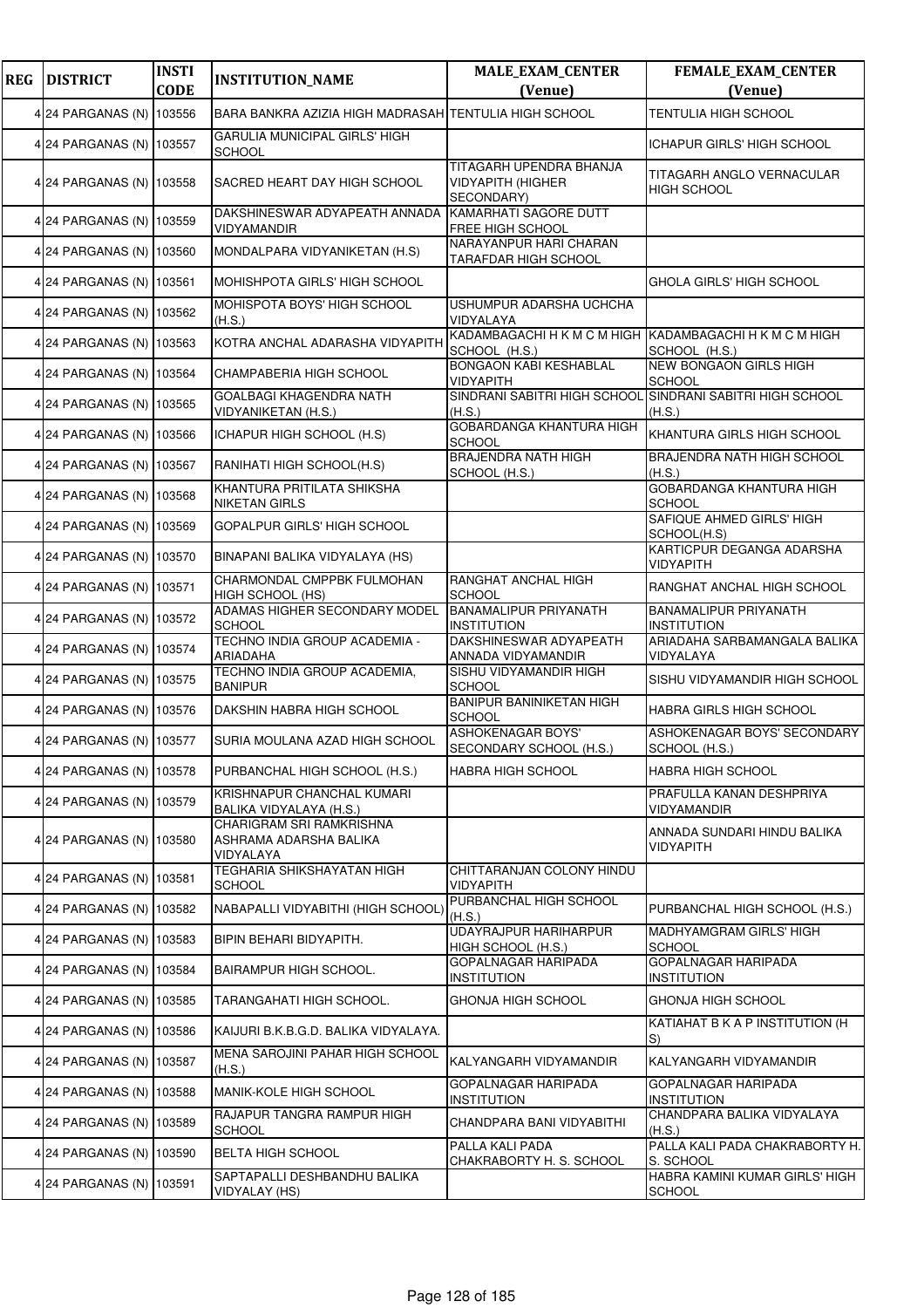| <b>REG</b> | <b>DISTRICT</b>          | <b>INSTI</b><br><b>CODE</b> | <b>INSTITUTION_NAME</b>                                        | <b>MALE_EXAM_CENTER</b><br>(Venue)               | <b>FEMALE_EXAM_CENTER</b><br>(Venue)             |
|------------|--------------------------|-----------------------------|----------------------------------------------------------------|--------------------------------------------------|--------------------------------------------------|
|            |                          |                             |                                                                | <b>BONGAON KABI KESHABLAL</b>                    | <b>NEW BONGAON GIRLS HIGH</b>                    |
|            | 4 24 PARGANAS (N)        | 103592                      | PURATAN BONGAON HIGH SCHOOL                                    | VIDYAPITH                                        | <b>SCHOOL</b>                                    |
|            | 4 24 PARGANAS (N) 103593 |                             | RAIKOLA HIGH SCHOOL                                            | SUBARNAPUR HIGH SCHOOL                           | SUBARNAPUR HIGH SCHOOL                           |
|            | 4 24 PARGANAS (N)        | 103594                      | SUTIA BARASAT PALLI UNNAYAN<br><b>VIDYAPITH</b>                | <b>GOBARDANGA KHANTURA HIGH</b><br><b>SCHOOL</b> | GOBARDANGA KHANTURA HIGH<br><b>SCHOOL</b>        |
|            | 4 24 PARGANAS (N)        | 103595                      | BOYRA SAMMILANI HIGH SCHOOL                                    | <b>BAGDAH HIGH SCHOOL</b>                        | <b>BAGDAH HIGH SCHOOL</b>                        |
|            | 4 24 PARGANAS (N) 103596 |                             | MADHYAMGRAM KABIGURU HIGH<br>SCHOOL (H.S.)                     | BIPIN BEHARI BIDYAPITH.                          | MADHYAMGRAM GIRLS' HIGH<br><b>SCHOOL</b>         |
|            | 4 24 PARGANAS (N) 103597 |                             | NALDUGARI PARMADAN CHANDRA<br>KANTA VIDYAPITH (H.S.)           | RANGHAT ANCHAL HIGH<br><b>SCHOOL</b>             | RANGHAT ANCHAL HIGH SCHOOL                       |
|            | 4 24 PARGANAS (N)        | 103598                      | ADHATA GIRLS HIGH SCHOOL                                       |                                                  | MIRHATI BALIKA VIDYALAYA                         |
|            | 4 24 PARGANAS (N)        | 103599                      | BHOLAKHALI ADIBASI SIKSHANIKETAN<br>(H.S.)                     | KALINAGAR HIGH SCHOOL                            | KALINAGAR HIGH SCHOOL                            |
|            | 4 24 PARGANAS (N)        | 103600                      | NAZRUL BALIKA BIDYALAYA (HIGH)                                 |                                                  | ASHOKENAGAR ADARSHA BALIKA<br>VIDYALAYA          |
|            | 4 24 PARGANAS (N) 103601 |                             | HADIPUR ADARSHA HIGH SCHOOL<br>(H.S.)                          | PARULIA ADARSHA HIGH<br>SCHOOL (H.S.)            | PARULIA ADARSHA HIGH SCHOOL<br>(H.S.)            |
|            | 4 24 PARGANAS (N)        | 103602                      | <b>BISHPUR HIGH SCHOOL</b>                                     | MAMUDPUR M J S PRATISTHAN                        | MAMUDPUR M J S PRATISTHAN                        |
|            | 4 24 PARGANAS (N)        | 103603                      | PARULIA ADARSHA HIGH SCHOOL<br>(H.S.)                          | <b>BERACHAMPA DEULIA UCHCHA</b><br>VIDYALAYA     | BERACHAMPA DEULIA UCHCHA<br>VIDYALAYA            |
|            | 4 24 PARGANAS (N) 103604 |                             | DAKSHIN NANGLA BALIKA VIDYALAYA<br>(H.S.)                      |                                                  | PURBANCHAL HIGH SCHOOL (H.S.)                    |
|            | 4 24 PARGANAS (N)        | 103605                      | PIFA B.M. HIGH SCHOOL                                          | <b>BASIRHAT TOWN HIGH SCHOOL</b>                 | <b>BASIRHAT TOWN HIGH SCHOOL</b>                 |
|            | 4 24 PARGANAS (N)        | 103606                      | JOYTARA KABIGURU VIDYAMANDIR,                                  | GHONJA HIGH SCHOOL                               | GHONJA HIGH SCHOOL                               |
|            | 4 24 PARGANAS (N) 103607 |                             | ROHANDA HIGH SCHOOL (H.S.)                                     | <b>GUSTIA KSHETRANATH HIGH</b><br>SCHOOL         | <b>GUSTIA KSHETRANATH HIGH</b><br><b>SCHOOL</b>  |
|            | 4 24 PARGANAS (N) 103608 |                             | MADHYAMGRAM RAJLAKSHMI BALIKA<br>VIDYAMANDIR                   |                                                  | MADHYAMGRAM GIRLS' HIGH<br><b>SCHOOL</b>         |
|            | 4 24 PARGANAS (N)        | 103609                      | VIDYA VIKASH HIGH SCHOOL (H.S.)                                | HAZINAGAR ADARSHA HINDI<br>VIDYALAYA             | HAZINAGAR ADARSHA HINDI<br>VIDYALAYA             |
|            | 4 24 PARGANAS (N) 103610 |                             | SHITALIA HIGH SCHOOL                                           | SANDESHKHALI RADHARANI<br><b>HIGH SCHOOL</b>     | SANDESHKHALI RADHARANI HIGH<br><b>SCHOOL</b>     |
|            | 4 24 PARGANAS (N) 103611 |                             | BANDIPUR IDEAL ACADEMY FOR GIRLS                               |                                                  | RAHARA BHABANATH INSTITUTION<br><b>FOR GIRLS</b> |
|            | 4 24 PARGANAS (N) 103612 |                             | GAR-CHANDIBARI HIGH SCHOOL                                     | JOYGRAM JANAKINATH HIGH<br>SCHOOL                | JOYGRAM JANAKINATH HIGH<br><b>SCHOOL</b>         |
|            | 4 24 PARGANAS (N) 103613 |                             | BIDHANPALLY HIGH SCHOOL (H.S.)                                 | <b>ICHAPUR NORTHLAND HIGH</b><br><b>SCHOOL</b>   | <b>ICHAPUR NORTHLAND HIGH</b><br><b>SCHOOL</b>   |
|            | 4 24 PARGANAS (N)        | 103614                      | TITAGARH POUR MADHYAMIK BALIKA<br>VIDYALAYA (HIGHER SECONDARY) |                                                  | TALPUKUR GIRLS HIGH SCHOOL                       |
|            | 4 24 PARGANAS (N)        | 103615                      | AKRAMPUR HIGH SCHOOL (H.S.)                                    | HABRA GIRLS HIGH SCHOOL                          | HABRA GIRLS HIGH SCHOOL                          |
|            | 4 24 PARGANAS (N) 103616 |                             | <b>BANGLANI HIGH SCHOOL</b>                                    | GHATBAOR ANCHAL ADARSHA<br>VIDYALAYA             | GHATBAOR ANCHAL ADARSHA<br>VIDYALAYA             |
|            | 4 24 PARGANAS (N)        | 103617                      | SUNDIA GIRLS' HIGH SCHOOL (H.S.)                               |                                                  | KANKINARA URDU GIRLS' HIGH<br><b>SCHOOL</b>      |
|            | 4 24 PARGANAS (N)        | 103618                      | SANGRAMPUR BKAC INSTITUTION                                    | BASIRHAT NAIHATI N C M<br>SIKSHANIKETAN          | <b>BASIRHAT NAIHATI N C M</b><br>SIKSHANIKETAN   |
|            | 4 24 PARGANAS (N) 103619 |                             | CHOWBERIA ANNADA SUNDARI MITRA<br>BALIKA VIDYALAYA (H.S.)      |                                                  | NAHATA HIGH SCHOOL                               |
|            | 4 24 PARGANAS (N)        | 103620                      | DAKSHIN AKHRATALA RABINDRA<br>SIKSHA NIKETAN                   | KALINAGAR HIGH SCHOOL                            | KALINAGAR HIGH SCHOOL                            |
|            | 4 24 PARGANAS (N)        | 103621                      | WEST HRIDAYPUR PRANAVANANDA<br>VIDYAMANDIR FOR GIRLS.          |                                                  | NABAPALLI JOGENDRANATH BALIKA<br>VIDYAMANDIR     |
|            | 4 24 PARGANAS (N)        | 103622                      | HALISAHAR RABINDRA VIDYAMANDIR                                 | HALISAHAR ADARSHA<br>VIDYAPITH (H.S.)            | HALISAHAR ADARSHA VIDYAPITH<br>(H.S.)            |
|            | 4 24 PARGANAS (N)        | 103623                      | BARGHARIA G. G. P. T. HIGH SCHOOL<br>(H.S.)                    | TENTULIA HIGH SCHOOL                             | TENTULIA HIGH SCHOOL                             |
|            | 4 24 PARGANAS (N) 103624 |                             | <b>GORAITALA HIGH SCHOOL</b>                                   | <b>BEGUMPUR BIBIPUR HIGH</b><br><b>SCHOOL</b>    | BEGUMPUR BIBIPUR HIGH SCHOOL                     |
|            | 4 24 PARGANAS (N)        | 103625                      | BHABANIPUR PALLIMANGAL VIDYAPITH                               | <b>BRAJENDRA NATH HIGH</b><br>SCHOOL (H.S.)      | BRAJENDRA NATH HIGH SCHOOL<br>(H.S.)             |
|            | 4 24 PARGANAS (N)        | 103626                      | KANIARA JADAV CHANDRA HIGH<br><b>SCHOOL</b>                    | <b>BRAJENDRA NATH HIGH</b><br>SCHOOL (H.S.)      | BRAJENDRA NATH HIGH SCHOOL<br>(H.S.)             |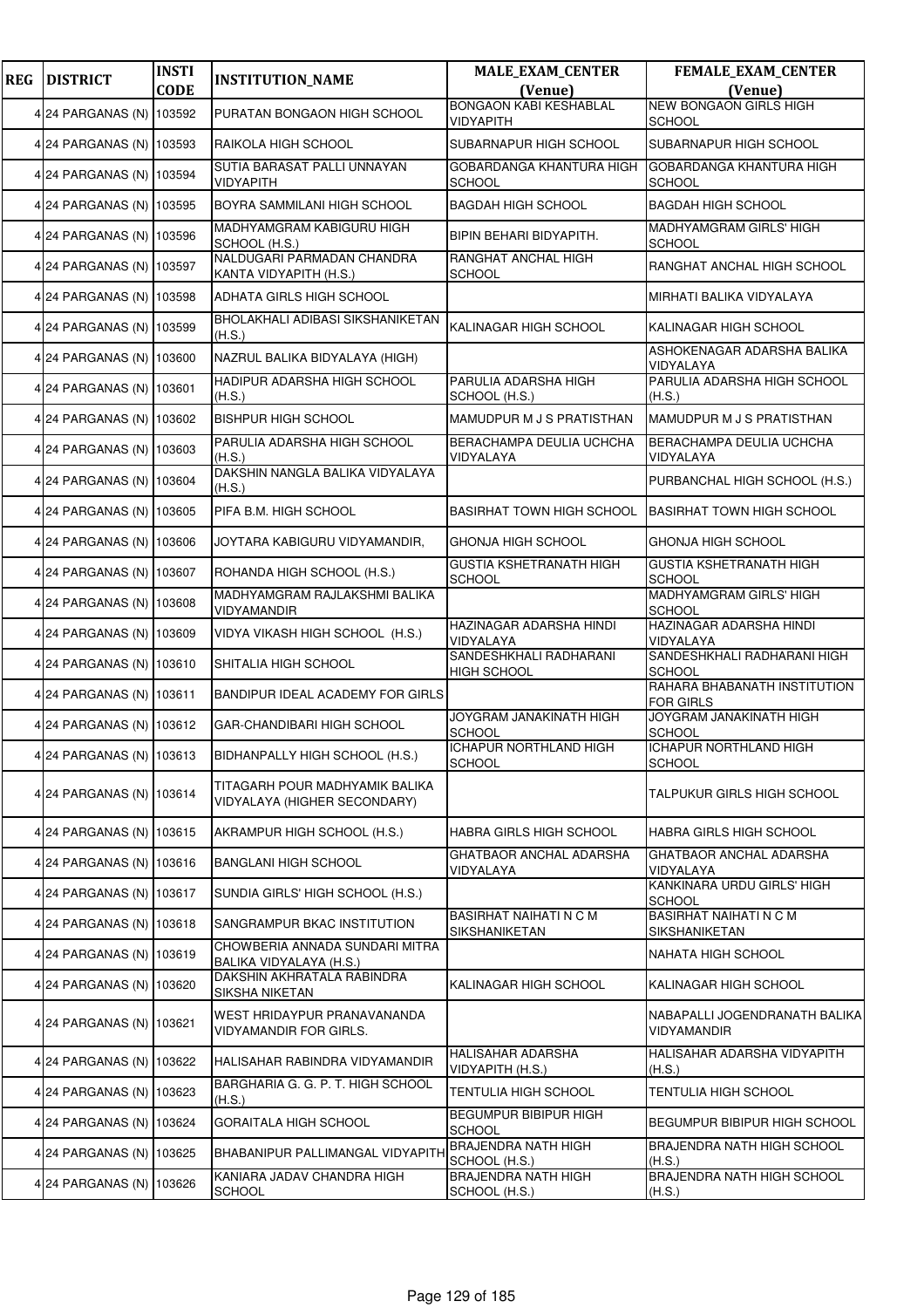| <b>REG</b> | <b>DISTRICT</b>          | <b>INSTI</b><br><b>CODE</b> | <b>INSTITUTION_NAME</b>                                   | <b>MALE_EXAM_CENTER</b><br>(Venue)                               | <b>FEMALE_EXAM_CENTER</b><br>(Venue)                  |
|------------|--------------------------|-----------------------------|-----------------------------------------------------------|------------------------------------------------------------------|-------------------------------------------------------|
|            | 4 24 PARGANAS (N)        | 103627                      | AKAIPUR NABAGOPAL HIGH SCHOOL                             | MANIK-KOLE HIGH SCHOOL                                           | MANIK-KOLE HIGH SCHOOL                                |
|            | 4 24 PARGANAS (N) 103628 |                             | TITAGARH HIGH SCHOOL                                      | NONA CHANDANPUKUR<br>UMASASHI HIGH SCHOOL                        |                                                       |
|            | 4 24 PARGANAS (N)        | 103629                      | DATTAPUKUR ADARSHA VIDYAPITH                              | <b>DATTAPUKUR MAHESH</b><br><b>VIDYAPITH</b>                     | NEBADHAI BALIKA VIDYALAYA<br>(H.S.)                   |
|            | 4 24 PARGANAS (N)        | 103630                      | PASCHIM JOYNAGAR J.C. HIGH<br><b>SCHOOL</b>               | KATIAHAT B K A P INSTITUTION<br>(H S)                            | KATIAHAT B K A P INSTITUTION (H<br>S)                 |
|            | 4 24 PARGANAS (N) 103631 |                             | KAMPA HIGH SCHOOL                                         | KANCHRAPARA HARNETT HIGH<br><b>SCHOOL</b>                        | KANCHRAPARA MUNICIPAL<br>POLYTECHNIC BALIKA VIDYALAYA |
|            | 4 24 PARGANAS (N)        | 103632                      | MADHABPUR HIGH SCHOOL                                     | GHATBAOR ANCHAL ADARSHA<br>VIDYALAYA                             | <b>GHATBAOR ANCHAL ADARSHA</b><br>VIDYALAYA           |
|            | 4 24 PARGANAS (N) 103633 |                             | TENTULIA BALIKA VIDYALAYA                                 |                                                                  | TENTULIA HIGH SCHOOL                                  |
|            | 4 24 PARGANAS (N)        | 103634                      | SANTINIKETAN INSTITUTION                                  | KARTICPUR DEGANGA ADARSHA KARTICPUR DEGANGA ADARSHA<br>VIDYAPITH | <b>VIDYAPITH</b>                                      |
|            | 4 24 PARGANAS (N)        | 103635                      | AULDANGA AMULYADHAN ROY<br><b>VIDYAPITH (HIGH SCHOOL)</b> | RANGHAT ANCHAL HIGH<br><b>SCHOOL</b>                             | RANGHAT ANCHAL HIGH SCHOOL                            |
|            | 4 24 PARGANAS (N) 103636 |                             | BERBERIA BHAGIRATH ADARSHA<br>VIDYALAYA                   | MADHABPUR PRAHLAD SMRITI<br>VIDYAPITH                            | MADHABPUR PRAHLAD SMRITI<br><b>VIDYAPITH</b>          |
|            | 4 24 PARGANAS (N)        | 103637                      | SAIBONA AGHORENATH HIGH SCHOOL                            | <b>BARASAT MAHATMA GANDHI</b><br>MEMORIAL HIGH SCHOOL            | <b>BARASAT MAHATMA GANDHI</b><br>MEMORIAL HIGH SCHOOL |
|            | 4 24 PARGANAS (N)        | 103638                      | PANCHANAN DALAL INSTITUTION                               | <b>BASIRHAT TOWN HIGH SCHOOL</b>                                 | <b>BASIRHAT TOWN HIGH SCHOOL</b>                      |
|            | 4 24 PARGANAS (N) 103639 |                             | NATAGARH SASHIMUKHI HIGH<br><b>SCHOOL</b>                 | <b>MOHISPOTA BOYS' HIGH</b><br>SCHOOL (H.S.)                     | GHOLA GIRLS' HIGH SCHOOL                              |
|            | 4 24 PARGANAS (N)        | 103640                      | PANPUR MAKHANLAL HIGH SCHOOL                              | NARAYANPUR HARI CHARAN<br>TARAFDAR HIGH SCHOOL                   | RATHTALA RAJLAKSHMI BALIKA<br>VIDYAMANDIR             |
|            | 4 24 PARGANAS (N)        | 103641                      | SODEPUR TIRTHA BHARATI<br>SIKSHAMANDIR (HIGH SCHOOL)      | GHOLA HIGH SCHOOL (H.S.)                                         | GHOLA GIRLS' HIGH SCHOOL                              |
|            | 4 24 PARGANAS (N)        | 103642                      | KATADANGA NORTH JANATA ARYA<br>VIDYALAYA                  | <b>JAGATDAL CHASMA-I RAHAMAT</b><br><b>HIGH SCHOOL</b>           | SHYAMNAGAR BALIKA VIDYALAYA                           |
|            | 4 24 PARGANAS (N)        | 103643                      | NAIHATI ANAND SWAROOP HIGH<br><b>SCHOOL</b>               | GOURIPUR HINDI HIGH SCHOOL<br>(H.S.)                             | GARIFA GIRLS HIGH SCHOOL                              |
|            | 4 24 PARGANAS (N) 103644 |                             | <b>GARULIA MILL HIGH SCHOOL</b>                           | ANANDAMATH VIDYAPITH                                             |                                                       |
|            | 4 24 PARGANAS (N)        | 103645                      | KANKINARA HIGH SCHOOL                                     | BHATPARA AMARKRISHNA<br><b>PATHSALA</b>                          | KANKINARA ARYA VIDYALAYA (H.S.)                       |
|            | 4 24 PARGANAS (N)        | 103646                      | NALANDA ENGLISH DAY HIGH SCHOOL                           | <b>KRISHNAPUR ADARSHA</b><br>VIDYAMANDIR                         | PATIPUKUR GIRLS HIGH SCHOOL                           |
|            | 4 24 PARGANAS (N) 103647 |                             | ASHUTOSHPALLI SATADAL<br>SIKSHAYATAN                      | ASWINIPALLY HIGH SCHOOL                                          | <b>BARASAT GIRLS' HIGH SCHOOL</b>                     |
|            | 4 24 PARGANAS (N)        | 103648                      | KEUTIPARA JN ROY HIGH SCHOOL                              | CHANDA LALITMOHAN HIGH<br>SCHOOL                                 | CHANDA LALITMOHAN HIGH<br><b>SCHOOL</b>               |
|            | 4 24 PARGANAS (N)        | 103649                      | BAKSA HIGH SCHOOL (HS)                                    | <b>BAGDAH HIGH SCHOOL</b>                                        | <b>BAGDAH HIGH SCHOOL</b>                             |
|            | 4 24 PARGANAS (N)        | 103650                      | DURGANAGAR NEPAL CHANDRA<br>VIDYAPITH HIGH SCHOOL (H.S.)  | UTTAR RABINDRANAGAR<br>VIVEKANANDA HIGH SCHOOL                   | DUM DUM BAIDYANATH<br>INSTITUTION FOR GIRLS (H.S.)    |
|            | 4 24 PARGANAS (N) 103651 |                             | MAHESHPUR SARBAPALLI HIGH<br>SCHOOL (HS)                  | ARBALIA J. V. HIGH SCHOOL                                        | ARBALIA J. V. HIGH SCHOOL                             |
|            | 4 24 PARGANAS (N)        | 103652                      | JADURHATI RABINDRA BALIKA<br>VIDYALAYA (HS)               |                                                                  | BADURIA L.M.S.GIRLS' HIGH<br><b>SCHOOL</b>            |
|            | 4 24 PARGANAS (N)        | 103653                      | THOARA HIGH SCHOOL (H.S)                                  | BRAJENDRA NATH HIGH<br>SCHOOL (H.S.)                             | BRAJENDRA NATH HIGH SCHOOL<br>(H.S.)                  |
|            | 4 24 PARGANAS (N) 103654 |                             | DUMDUM SUBHASNAGAR GIRLS HIGH<br>SCHOOL (H.S.)            |                                                                  | DUM DUM BAIDYANATH<br>INSTITUTION FOR GIRLS (H.S.)    |
|            | 4 24 PARGANAS (N)        | 103655                      | <b>CHANDIPUR HIGH SCHOOL</b>                              | CHARGHAT MILAN MANDIR<br>VIDYAPITH                               | CHARGHAT MILAN MANDIR<br><b>VIDYAPITH</b>             |
|            | 4 24 PARGANAS (N)        | 103656                      | CHOWDHURICHAK SANTIMAY<br>SIKSHANIKETAN                   | SONAPUKUR VIDYAPITH                                              | SONAPUKUR VIDYAPITH                                   |
|            | 4 24 PARGANAS (N)        | 103657                      | DHANYAKURIA GIRLS HIGH SCHOOL                             |                                                                  | BEGUMPUR BIBIPUR HIGH SCHOOL                          |
|            | 4 24 PARGANAS (N)        | 103658                      | BHAGABATI SMRITI VIDYAMANDIR<br><b>HIGH SCHOOL</b>        | AMDANGA HIGH SCHOOL                                              | AMDANGA HIGH SCHOOL                                   |
|            | 4 24 PARGANAS (N)        | 103659                      | ASHOKNAGAR VIDYASAGAR BANI<br>BHABAN HIGH SCHOOL(H.S.)    | <b>ASHOKENAGAR BOYS'</b><br>SECONDARY SCHOOL (H.S.)              | ASHOKENAGAR BOYS' SECONDARY<br>SCHOOL (H.S.)          |
|            | 4 24 PARGANAS (N)        | 103660                      | BOHERAGACHI UNITED INSTITUTION                            | GUMA RABINDRA VIDYAPITH                                          | GUMA RABINDRA VIDYAPITH                               |
|            | 4 24 PARGANAS (N) 103661 |                             | JHURULI ADARSHA VIDYAPITH                                 | VIDYASAGAR ACADEMY (HS)                                          | VIDYASAGAR ACADEMY (HS)                               |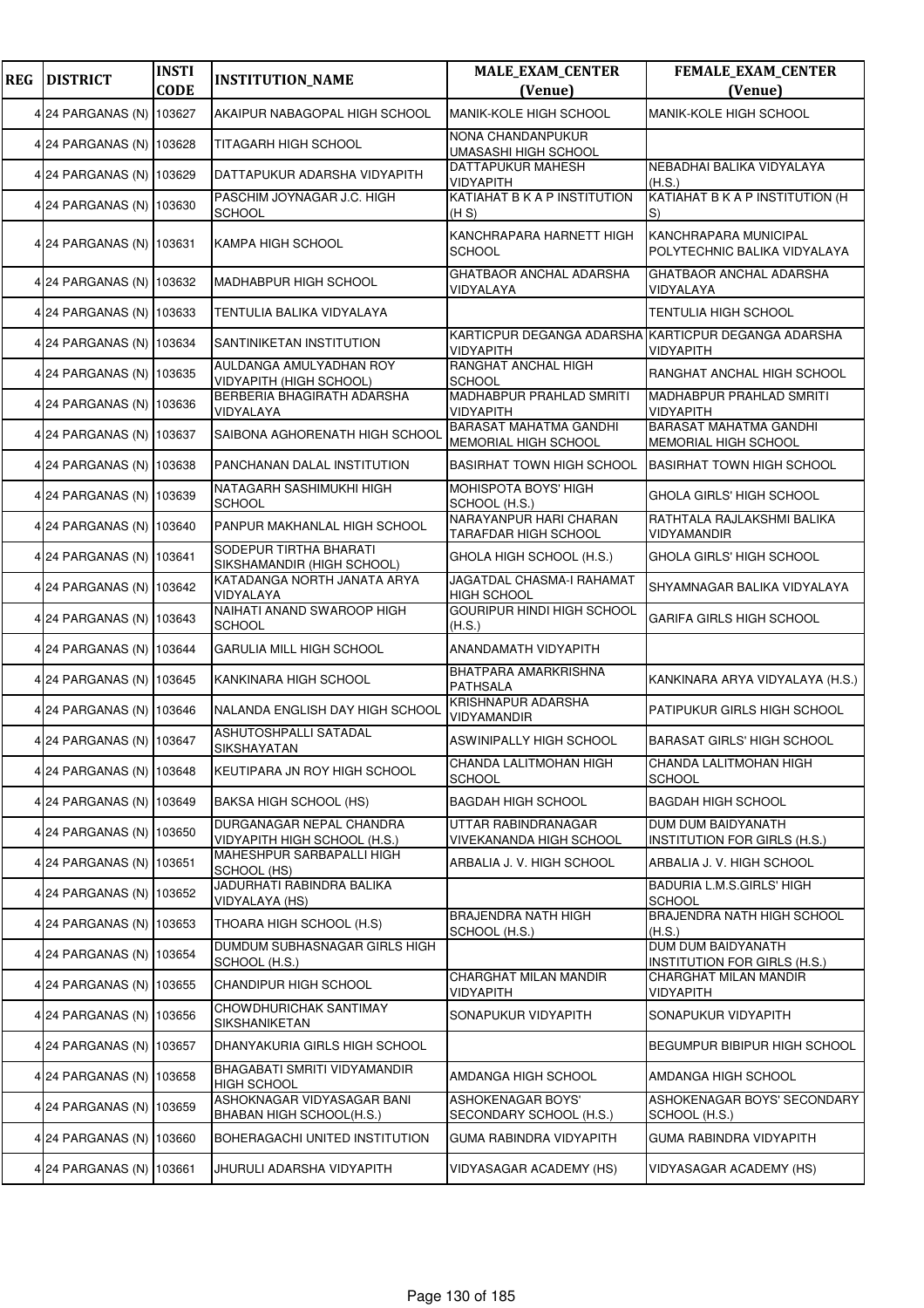| <b>REG</b> | <b>DISTRICT</b>          | <b>INSTI</b> | <b>INSTITUTION_NAME</b>                                   | <b>MALE_EXAM_CENTER</b>                          | FEMALE_EXAM_CENTER                                  |
|------------|--------------------------|--------------|-----------------------------------------------------------|--------------------------------------------------|-----------------------------------------------------|
|            |                          | <b>CODE</b>  | RAMPUR PRAMOD DASGUPTA SMRITI                             | (Venue)<br>SANDESHKHALI RADHARANI                | (Venue)<br>SANDESHKHALI RADHARANI HIGH              |
|            | 4 24 PARGANAS (N) 103662 |              | SHIKSHA NIKETAN                                           | <b>HIGH SCHOOL</b>                               | <b>SCHOOL</b>                                       |
|            | 4 24 PARGANAS (N) 103663 |              | PRASADNAGAR HIGH SCHOOL                                   | NAIHATI MAHENDRA HIGH<br><b>SCHOOL</b>           | NAIHATI KATYAYANI GIRLS' HIGH<br><b>SCHOOL</b>      |
|            | 4 24 PARGANAS (N) 103664 |              | DOHARIA B.P. HIGH SCHOOL                                  | UDAYRAJPUR HARIHARPUR<br>HIGH SCHOOL (H.S.)      | MADHYAMGRAM ACHARYA<br>PRAFULLA CHANDRA VIDYAYATAN  |
|            | 4 24 PARGANAS (N) 103665 |              | RAJAPUR HIGH SCHOOL                                       | TOKIPUR RAJLUXMI HIGH<br><b>SCHOOL</b>           | TOKIPUR RAJLUXMI HIGH SCHOOL                        |
|            | 4 24 PARGANAS (N) 103666 |              | PATULIA GIRLS HIGH SCHOOL                                 |                                                  | RAHARA BHABANATH INSTITUTION<br><b>FOR GIRLS</b>    |
|            | 4 24 PARGANAS (N) 103667 |              | ST. SOLDIERS CONVENT SCHOOL                               | NAIHATI MAHENDRA HIGH<br><b>SCHOOL</b>           | KANCHRAPARA INDIAN GIRLS' HIGH<br><b>SCHOOL</b>     |
|            | 4 24 PARGANAS (N) 103668 |              | ATULIA NETAJI ADARSHA BIDYAPITH<br>(HIGH)                 | <b>BANIPUR BANINIKETAN HIGH</b><br><b>SCHOOL</b> | <b>BANIPUR BANINIKETAN HIGH</b><br><b>SCHOOL</b>    |
|            | 4 24 PARGANAS (N) 103669 |              | PRITHIBA RADHA RANI GIRLS HIGH<br><b>SCHOOL</b>           |                                                  | SISHU VIDYAMANDIR HIGH SCHOOL                       |
|            | 4 24 PARGANAS (N) 103670 |              | MIRHATI BALIKA VIDYALAYA                                  |                                                  | <b>BODAI HIGH SCHOOL (H.S.)</b>                     |
|            | 4 24 PARGANAS (N) 103671 |              | <b>BHOJPARA BMSF INSTITUTION</b>                          | KATIAHAT B K A P INSTITUTION<br>(H S)            | KATIAHAT B K A P INSTITUTION (H<br>S)               |
|            | 4 24 PARGANAS (N) 103672 |              | SAPTAPALLI KHAYERULLA SMRITI<br>VIDYALAYA                 | SUBARNAPUR HIGH SCHOOL                           | SUBARNAPUR HIGH SCHOOL                              |
|            | 4 24 PARGANAS (N) 103673 |              | PATIPUKUR PALLISREE VIDYALAYA<br>(H.S)                    | <b>KRISHNAPUR ADARSHA</b><br>VIDYAMANDIR         | PATIPUKUR GIRLS HIGH SCHOOL                         |
|            | 4 24 PARGANAS (N) 103674 |              | NATIONAL MODEL HIGH SCHOOL                                | NIMTA HIGH SCHOOL (H.S.)                         | UTTAR DUM DUM VIDYAPITH FOR<br>GIRLS (H.S.)         |
|            | 4 24 PARGANAS (N) 103675 |              | BADURIA KADAMBINI DEVI HIGH<br><b>SCHOOL (GIRL'S)</b>     |                                                  | <b>BADURIA L.M.S.GIRLS' HIGH</b><br><b>SCHOOL</b>   |
|            | 4 24 PARGANAS (N) 103676 |              | KANCHRAPARA SARADA DEVI UCHCHA<br><b>BALIKA VIDYALAYA</b> |                                                  | KANCHRAPARA INDIAN GIRLS' HIGH<br><b>SCHOOL</b>     |
|            | 4 24 PARGANAS (N) 103677 |              | GALASHIA SEVAK SANGHA HIGH<br>SCHOOL (HS)                 | <b>GUSTIA KSHETRANATH HIGH</b><br><b>SCHOOL</b>  | <b>GUSTIA KSHETRANATH HIGH</b><br><b>SCHOOL</b>     |
|            | 4 24 PARGANAS (N) 103678 |              | NOORPUR PANCHANAN PAIK SMRITI<br>VIDYALAYA (H.S.)         | KALYANGARH VIDYAMANDIR                           | KALYANGARH VIDYAMANDIR                              |
|            | 4 24 PARGANAS (N) 103679 |              | VIDYASAGAR ACADEMY (HS)                                   | PIFA B.M. HIGH SCHOOL                            | PIFA B.M. HIGH SCHOOL                               |
|            | 4 24 PARGANAS (N) 103680 |              | T S D MONMOHANPUR HIGH SCHOOL                             | CHANDPARA BANI VIDYABITHI                        | CHANDPARA BALIKA VIDYALAYA<br>(H.S.)                |
|            | 4 24 PARGANAS (N) 103681 |              | RAIGACHI HIGH SCHOOL                                      | RAJARHAT SIKSHA NIKETAN<br>(H.S)                 | RAJARHAT SIKSHANIKETAN FOR<br><b>GIRLS</b>          |
|            | 4 24 PARGANAS (N) 103682 |              | <b>BARRACKPORE SENATE PUBLIC</b><br><b>SCHOOL</b>         | NONA CHANDANPUKUR<br><b>UMASASHI HIGH SCHOOL</b> | TALPUKUR GIRLS HIGH SCHOOL                          |
|            | 4 24 PARGANAS (N) 103683 |              | NORTH KOLKATA PUBLIC SCHOOL                               | DUM DUM KRISHNA KUMAR<br><b>HINDU ACADEMY</b>    | DUM DUM PRACHYA BANIMANDIR<br>HIGH SCHOOL FOR GIRLS |
|            | 4 24 PARGANAS (N) 103684 |              | MUKTERPUR HIGH SCHOOL                                     | NARAYANPUR HIGH SCHOOL                           | NARAYANPUR HIGH SCHOOL                              |
|            | 4 24 PARGANAS (N) 103685 |              | ASWININAGAR J.N. MONDAL<br><b>INSTITUTION (HIGH)</b>      | CHITTARANJAN COLONY HINDU<br>VIDYAPITH           | ANNADA SUNDARI HINDU BALIKA<br><b>VIDYAPITH</b>     |
|            | 4 24 PARGANAS (N) 103686 |              | SIKIRA HIGH SCHOOL                                        | RAMPUR HIGH SCHOOL                               | RAMPUR HIGH SCHOOL                                  |
|            | 4 24 PARGANAS (N) 103687 |              | EAJPUR HIGH MADRASAH (HS)                                 | BERACHAMPA DEULIA UCHCHA<br>VIDYALAYA            | BERACHAMPA DEULIA UCHCHA<br>VIDYALAYA               |
|            | 4 24 PARGANAS (N) 103688 |              | AKANDABERIA HIGH SCHOOL                                   | KAMARGANTI HIGH SCHOOL<br>(H.S.)                 | KAMARGANTI HIGH SCHOOL (H.S.)                       |
|            | 4 24 PARGANAS (N) 103689 |              | RAJIBPUR GIRLS HIGH SCHOOL (H.S.)                         |                                                  | NARAYANPUR HIGH SCHOOL                              |
|            | 4 24 PARGANAS (N) 103690 |              | BARANAGAR SREE SREE RAMKRISHNA<br><b>VIDYAPITH</b>        | BARANAGAR VIDYAMANDIR                            |                                                     |
|            | 4 24 PARGANAS (N) 103691 |              | BARANAGORE RAMAKRISHNA MISSION<br>ASHRAMA HIGH SCHOOL     | SINTHI R B T VIDYAPITH                           |                                                     |
|            | 4 24 PARGANAS (N) 103692 |              | GAIGHATA BENIMADHAB BALIKA<br>VIDYALAYA                   |                                                  | CHOWGACHA MODEL ACADEMY<br>(HIGH)                   |
|            | 4 24 PARGANAS (N) 103693 |              | MADHYA CHAITAL VIVEKANANDA<br>VIDYAPITH (H.S.)            | VIDYASAGAR ACADEMY (HS)                          | VIDYASAGAR ACADEMY (HS)                             |
|            | 4 24 PARGANAS (N) 103694 |              | KACHUA DESHBANDHU HIGH SCHOOL<br>(H.S)                    | <b>BEGUMPUR BIBIPUR HIGH</b><br><b>SCHOOL</b>    | BEGUMPUR BIBIPUR HIGH SCHOOL                        |
|            | 4 24 PARGANAS (S) 102017 |              | AKRA SAKTIGARH RABINDRA<br><b>VIDYAPITH</b>               | BATANAGAR HIGH SCHOOL                            | BATANAGAR HIGH SCHOOL                               |
|            | 4 24 PARGANAS (S) 102018 |              | <b>BAKHRAHAT HIGH SCHOOL</b>                              | <b>UDAYRAMPUR PALLISREE</b><br>SIKSHAYATAN       | BAKHRAHAT GIRLS' HIGH SCHOOL<br>(H S)               |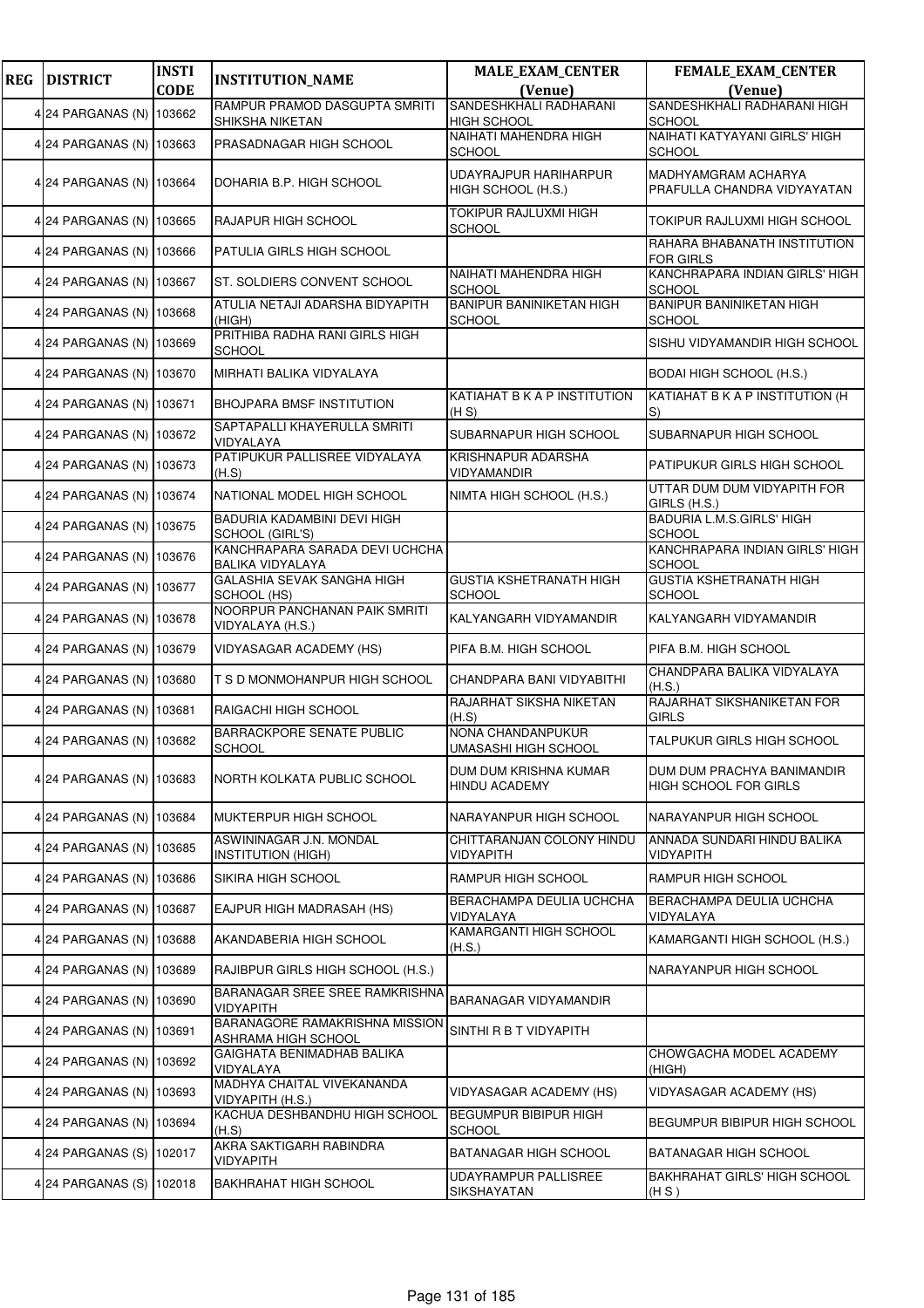| <b>REG</b> | <b>DISTRICT</b>          | <b>INSTI</b><br><b>CODE</b> | <b>INSTITUTION_NAME</b>                         | <b>MALE_EXAM_CENTER</b><br>(Venue)              | FEMALE_EXAM_CENTER<br>(Venue)                    |
|------------|--------------------------|-----------------------------|-------------------------------------------------|-------------------------------------------------|--------------------------------------------------|
|            | 4 24 PARGANAS (S) 102019 |                             | BAMANKHALI M P P HIGH SCHOOL                    | KRISHNANAGAR HIGH SCHOOL<br>(HS)                | KRISHNANAGAR HIGH SCHOOL (HS)                    |
|            | 4 24 PARGANAS (S) 102021 |                             | <b>BARUIPUR HIGH SCHOOL</b>                     | DHAPDHAPI HIGH SCHOOL                           |                                                  |
|            | 4 24 PARGANAS (S)        | 102022                      | <b>BASANTI HIGH SCHOOL</b>                      | SUNDARBAN ADARSHA<br>BIDYANIKETAN               | SUNDARBAN ADARSHA<br>BIDYANIKETAN                |
|            | 4 24 PARGANAS (S) 102023 |                             | BATANAGAR GIRLS' HIGH SCHOOL                    |                                                 | <b>NANGI HIGH SCHOOL</b>                         |
|            | 4 24 PARGANAS (S) 102024 |                             | BATANAGAR HIGH SCHOOL                           | SARANGABAD HIGH SCHOOL                          | SARANGABAD HIGH SCHOOL                           |
|            | 4 24 PARGANAS (S) 102025 |                             | <b>BAHARU HIGH SCHOOL</b>                       | NIMPITH RAMKRISHNA<br>VIDYABHAVAN               | JAYNAGAR INSTITUTION FOR GIRLS'                  |
|            | 4 24 PARGANAS (S) 102027 |                             | <b>BELSINGHA SIKSHAYATAN</b>                    | MALLICKPUR KHEYALI SANGHA<br><b>HIGH SCHOOL</b> | MALLICKPUR KHEYALI SANGHA<br><b>HIGH SCHOOL</b>  |
|            | 4 24 PARGANAS (S) 102028 |                             | <b>BHADURA HIGH SCHOOL</b>                      | KHANDALIA HIGH SCHOOL                           | KHANDALIA HIGH SCHOOL                            |
|            | 4 24 PARGANAS (S) 102029 |                             | <b>BHANGAR HIGH SCHOOL</b>                      | NARAYANPUR HIGH SCHOOL                          | NARAYANPUR HIGH SCHOOL                           |
|            | 4 24 PARGANAS (S)        | 102030                      | BISHNUPUR SIKSHA SANGHA                         | UDAYRAMPUR PALLISREE<br>SIKSHAYATAN             | VIDYANAGAR BALIKA VIDYALAYA                      |
|            | 4 24 PARGANAS (S)        | 102031                      | <b>BODRA HIGH SCHOOL</b>                        | CHANDANESWAR HIGH SCHOOL                        | CHANDANESWAR HIGH SCHOOL                         |
|            | 4 24 PARGANAS (S) 102032 |                             | <b>BORAL HIGH SCHOOL</b>                        | TENTULBERIA ANUKUL<br>CHANDRA HIGH SCHOOL       | TENTULBERIA ANUKUL CHANDRA<br><b>HIGH SCHOOL</b> |
|            | 4 24 PARGANAS (S) 102033 |                             | <b>BOWALI HIGH SCHOOL</b>                       | HARIDAS KRISI SILPA VIDYAPITH                   | NASKARPUR SUKANTA<br>SIKSHANIKETAN               |
|            | 4 24 PARGANAS (S)        | 102035                      | <b>BUDGE BUDGE P K HIGH SCHOOL</b>              | KALIPUR HIGH SCHOOL                             | KALIPUR GIRLS' HIGH SCHOOL                       |
|            | 4 24 PARGANAS (S)        | 102036                      | <b>BURUL HIGH SCHOOL</b>                        | RAIPUR SRI SRI RAMKRISHNA<br>AMRITA VIDYALAYA   | RAIPUR SRI SRI RAMKRISHNA<br>AMRITA VIDYALAYA    |
|            | 4 24 PARGANAS (S) 102037 |                             | BALIA NAFAR CHANDRA BALIKA<br>VIDYALAYA         |                                                 | GARIA BARADA PRASAD HIGH<br><b>SCHOOL</b>        |
|            | 4 24 PARGANAS (S)        | 102039                      | CANNING DAVID SASOON HIGH<br><b>SCHOOL</b>      | TANGRAKHALI P.J. P HIGH<br><b>SCHOOL</b>        | TANGRAKHALI P.J. P HIGH SCHOOL                   |
|            | 4 24 PARGANAS (S) 102040 |                             | DAKSHIN BARASAT S A HIGH SCHOOL                 | <b>BAHARU HIGH SCHOOL</b>                       | JAYNAGAR INSTITUTION FOR GIRLS'                  |
|            | 4 24 PARGANAS (S) 102041 |                             | DAKSHIN KASINAGAR HIGH SCHOOL                   | LAKSHMI JANARDANPUR HIGH<br>SCHOOL              | LAKSHMI JANARDANPUR HIGH<br><b>SCHOOL</b>        |
|            | 4 24 PARGANAS (S) 102042 |                             | DAKSHIN MAHENDRAPUR S B HIGH<br><b>SCHOOL</b>   | GODAMATHURA HARIPRIYA<br><b>HIGH SCHOOL</b>     | GODAMATHURA HARIPRIYA HIGH<br><b>SCHOOL</b>      |
|            | 4 24 PARGANAS (S) 102043 |                             | DEBNAGAR MOKSHADA DINDA H S<br><b>SCHOOL</b>    | FRASERGANJ K.P.A. VIDYAPITH                     | FRASERGANJ K.P.A. VIDYAPITH                      |
|            | 4 24 PARGANAS (S) 102044 |                             | DIAMOND HARBOUR HIGH SCHOOL                     | SARISHA HIGH SCHOOL                             | SARISHA HIGH SCHOOL                              |
|            | 4 24 PARGANAS (S) 102045 |                             | DURBA CHATI MILAN VIDYAPITH                     | GOPALNAGAR HIGH SCHOOL                          | GOPALNAGAR HIGH SCHOOL                           |
|            | 4 24 PARGANAS (S) 102046 |                             | DIAMOND HARBOUR GIRLS' HIGH<br><b>SCHOOL</b>    |                                                 | SARISHA HIGH SCHOOL                              |
|            | 4 24 PARGANAS (S) 102047 |                             | FATEPUR SRINATH INSTITUTION                     | BELSINGHA SIKSHAYATAN                           | BELSINGHA SIKSHAYATAN                            |
|            | 4 24 PARGANAS (S) 102048 |                             | GOBINDAPUR RATANESWAR HIGH<br><b>SCHOOL</b>     | MALLIKPUR ABDUS SHOKUR<br><b>HIGH SCHOOL</b>    | MALLIKPUR ABDUS SHOKUR HIGH<br><b>SCHOOL</b>     |
|            | 4 24 PARGANAS (S) 102049 |                             | <b>GABBERIA HIGH SCHOOL</b>                     | ANCHNA HIGH SCHOOL                              | ANCHNA HIGH SCHOOL                               |
|            | 4 24 PARGANAS (S)        | 102053                      | GARIA BARADA PRASAD HIGH SCHOOL                 | LASKARPUR VIDYASAGAR<br>VIDYAPITH               | LASKARPUR VIDYASAGAR<br>VIDYAPITH                |
|            | 4 24 PARGANAS (S) 102054 |                             | GOBINDAPUR KALICHARAN H S<br><b>SCHOOL</b>      | KHANDALIA HIGH SCHOOL                           | KHANDALIA HIGH SCHOOL                            |
|            | 4 24 PARGANAS (S) 102055 |                             | GOSABA R R GOVT SPONSORED<br><b>INSTITUTION</b> | BIPRADASPUR HIGH SCHOOL                         | <b>BIPRADASPUR HIGH SCHOOL</b>                   |
|            | 4 24 PARGANAS (S) 102056 |                             | SUNDARBAN ADARSHA VIDYAMANDIR                   | KAKDWIP JNANADAMOYEE<br><b>VIDYAPITH</b>        | KAKDWIP JNANADAMOYEE<br>VIDYAPITH                |
|            | 4 24 PARGANAS (S) 102057 |                             | GARIA HARIMATI DEBI UCHCHA BALIKA<br>VIDYALAYA  |                                                 | BALIA NAFAR CHANDRA BALIKA<br>VIDYALAYA          |
|            | 4 24 PARGANAS (S)        | 102061                      | HARIDAS KRISI SILPA VIDYAPITH                   | RAIPUR SRI SRI RAMKRISHNA<br>AMRITA VIDYALAYA   | DONGARIA ANUMATI BALIKA<br>VIDYALAYA             |
|            | 4 24 PARGANAS (S) 102062 |                             | HARINAVI D V A S HIGH SCHOOL                    | KODALIA PRASANNA BANGA<br>HIGH SCHOOL           | KODALIA PRASANNA BANGA HIGH<br><b>SCHOOL</b>     |
|            | 4 24 PARGANAS (S)        | 102063                      | HARI-HAR MAHAVIDYALAYA                          | CANNING DAVID SASOON HIGH<br><b>SCHOOL</b>      | CANNING DAVID SASOON HIGH<br><b>SCHOOL</b>       |
|            | 4 24 PARGANAS (S)        | 102064                      | HARINAVI SUBHASINI BALIKA<br>SIKSHALAYA         |                                                 | RAJPUR PADMAMANI GIRLS HIGH<br><b>SCHOOL</b>     |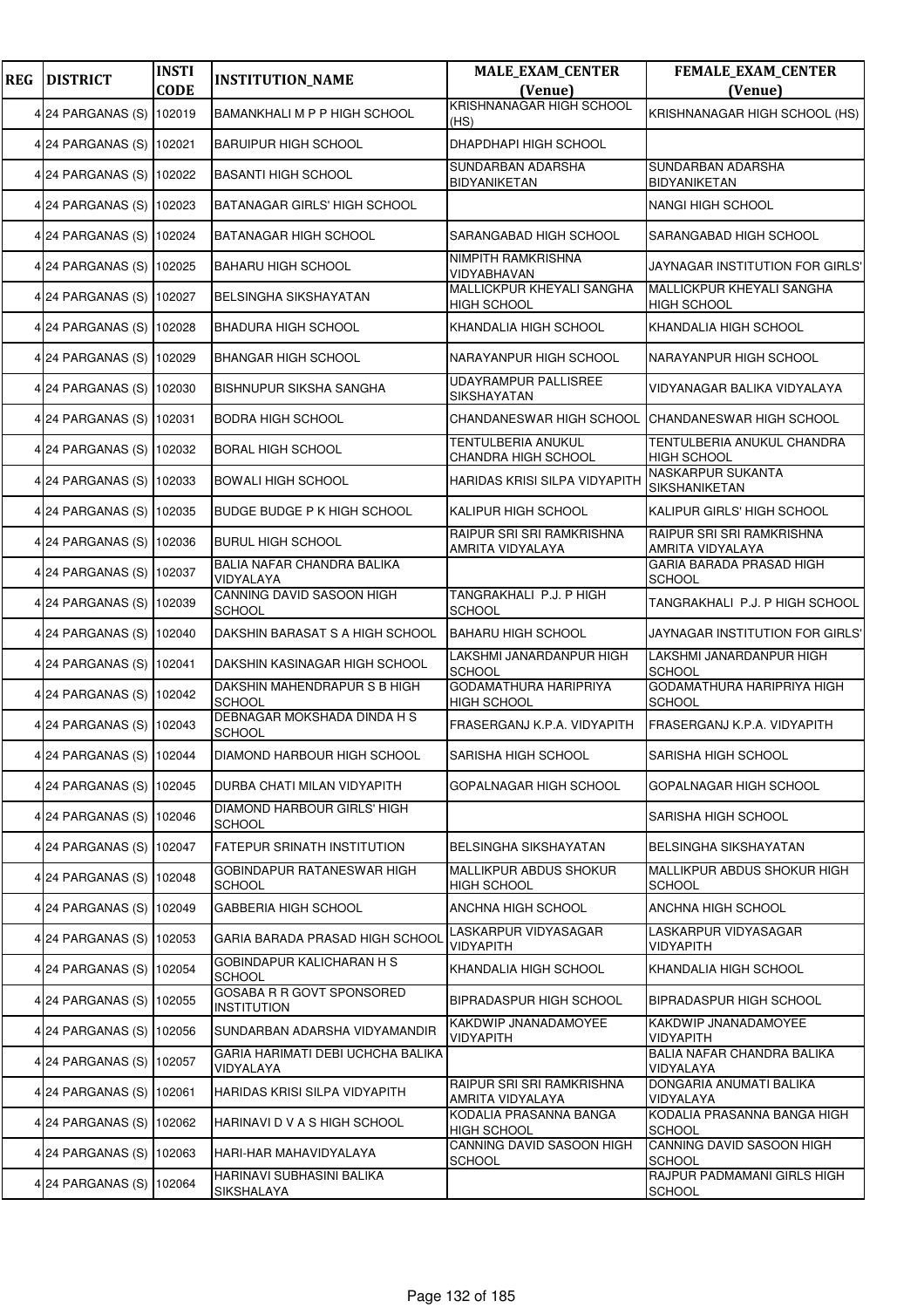| <b>REG</b> | <b>DISTRICT</b>          | <b>INSTI</b><br><b>CODE</b> | <b>INSTITUTION_NAME</b>                      | <b>MALE_EXAM_CENTER</b><br>(Venue)                 | <b>FEMALE_EXAM_CENTER</b><br>(Venue)                             |
|------------|--------------------------|-----------------------------|----------------------------------------------|----------------------------------------------------|------------------------------------------------------------------|
|            | 4 24 PARGANAS (S)        | 102065                      | HATUGANJ M N K HIGH SCHOOL                   | USTHI K.C.P.M INSTITUTION                          | USTHI K.C.P.M INSTITUTION                                        |
|            | 4 24 PARGANAS (S) 102066 |                             | HANSURY HIGH SCHOOL                          | MOHANPUR K K G C<br><b>INSTITUTION</b>             | MOHANPUR K K G C INSTITUTION                                     |
|            | 4 24 PARGANAS (S)        | 102067                      | JOYNAGAR INSTITUTION                         | NIMPITH RAMKRISHNA<br>VIDYABHAVAN                  | <b>BAHARU GIRLS' HIGH SCHOOL</b>                                 |
|            | 4 24 PARGANAS (S)        | 102069                      | KALIPUR HIGH SCHOOL                          | <b>BUDGE BUDGE P K HIGH</b><br>SCHOOL              | <b>BUDGE BUDGE UCHCHA BALIKA</b><br>VIDYALAYA                    |
|            | 4 24 PARGANAS (S) 102070 |                             | KAYALAPARA S D H S SCHOOL                    | KRISHNANAGAR HIGH SCHOOL<br>(HS)                   | KRISHNANAGAR HIGH SCHOOL (HS)                                    |
|            | 4 24 PARGANAS (S)        | 102071                      | KALIKAPUR R K VIDYAPITH                      | GHASIARA VIDYAPITH                                 | <b>GHASIARA VIDYAPITH</b>                                        |
|            | 4 24 PARGANAS (S)        | 102072                      | KAMRABAD UCHCHA VIDYALAYA                    | GHASIARA VIDYAPITH                                 | <b>GHASIARA VIDYAPITH</b>                                        |
|            | 4 24 PARGANAS (S)        | 102073                      | KARANJALI B K INSTITUTION                    | (H S)                                              | KULPI JANAPRIYA HIGH SCHOOL KULPI JANAPRIYA HIGH SCHOOL (H<br>S) |
|            | 4 24 PARGANAS (S) 102074 |                             | KASHINAGAR HIGH SCHOOL                       | KAUTALA R K A HIGH SCHOOL                          | KAUTALA R K A HIGH SCHOOL                                        |
|            | 4 24 PARGANAS (S)        | 102075                      | KHANRAPARA HIGH SCHOOL                       | KAUTALA R K A HIGH SCHOOL                          | KAUTALA R K A HIGH SCHOOL                                        |
|            | 4 24 PARGANAS (S)        | 102076                      | KULPI JANAPRIYA HIGH SCHOOL (H S)            | KULPI KALIKA VIDYAPITH                             | KULPI KALIKA VIDYAPITH                                           |
|            | 4 24 PARGANAS (S)        | 102077                      | KULPI KALIKA VIDYAPITH                       | NISCHINTAPUR R D HIGH<br>SCHOOL                    | NISCHINTAPUR R D HIGH SCHOOL                                     |
|            | 4 24 PARGANAS (S) 102078 |                             | MADHABNAGAR HIGH SCHOOL                      | SUNDARBAN ADARSHA<br>VIDYAMANDIR                   | SUNDARBAN ADARSHA<br>VIDYAMANDIR                                 |
|            | 4 24 PARGANAS (S)        | 102079                      | MADARAT POPULAR ACADEMY                      | SITAKUNDU VIDYAYATAN                               | SITAKUNDU VIDYAYATAN                                             |
|            | 4 24 PARGANAS (S)        | 102080                      | MAHESHPUR JOSADA VIDYAPITH                   | SUNDARBAN ADARSHA<br>BIDYANIKETAN                  | SUNDARBAN ADARSHA<br><b>BIDYANIKETAN</b>                         |
|            | 4 24 PARGANAS (S) 102081 |                             | MATHURAPUR HIGH SCHOOL                       | MATHURAPUR ARYA VIDYAPITH                          | MATHURAPUR ARYA VIDYAPITH                                        |
|            | 4 24 PARGANAS (S)        | 102082                      | MAZILPUR J M TRAINING HIGH SCHOOL            | NIMPITH RAMKRISHNA<br>VIDYABHAVAN                  | <b>BAHARU GIRLS' HIGH SCHOOL</b>                                 |
|            | 4 24 PARGANAS (S)        | 102084                      | MAHESHTALA HIGH SCHOOL                       | BATANAGAR HIGH SCHOOL                              | <b>BATANAGAR HIGH SCHOOL</b>                                     |
|            | 4 24 PARGANAS (S) 102085 |                             | NAMKHANA NARAYAN VIDYAMANDIR                 | NAMKHANA UNION HIGH<br><b>SCHOOL</b>               | NAMKHANA UNION HIGH SCHOOL                                       |
|            | 4 24 PARGANAS (S)        | 102086                      | NAMKHANA UNION HIGH SCHOOL                   | DWARIKANAGAR HIGH SCHOOL                           | <b>DWARIKANAGAR HIGH SCHOOL</b>                                  |
|            | 4 24 PARGANAS (S)        | 102087                      | NANGI HIGH SCHOOL                            | SARANGABAD HIGH SCHOOL                             |                                                                  |
|            | 24 PARGANAS (S) 102088   |                             | NISCHINTAPUR R D HIGH SCHOOL                 | (H S)                                              | KULPI JANAPRIYA HIGH SCHOOL KULPI JANAPRIYA HIGH SCHOOL (H<br>S) |
|            | 4 24 PARGANAS (S) 102090 |                             | PATHARPRATIMA ANANDALAL<br>ADARSHA VIDYALAYA | GOPALNAGAR HIGH SCHOOL                             | GOPALNAGAR HIGH SCHOOL                                           |
|            | 4 24 PARGANAS (S)        | 102091                      | RAJNAGAR BISWAMBHAR HIGH<br><b>SCHOOL</b>    | NAMKHANA UNION HIGH<br>SCHOOL                      | NAMKHANA UNION HIGH SCHOOL                                       |
|            | 4 24 PARGANAS (S)        | 102092                      | RAJPUR BIDYANIDHI HIGHER<br>SECONDARY SCHOOL | HARINAVI D V A S HIGH SCHOOL                       | HARINAVI D V A S HIGH SCHOOL                                     |
|            | 4 24 PARGANAS (S)        | 102093                      | RASHMONI BALIKA VIDYALAYA                    |                                                    | <b>BARUIPUR GIRLS' HIGH SCHOOL</b>                               |
|            | 4 24 PARGANAS (S)        | 102094                      | RANGABELIA HIGH SCHOOL                       | BIPRADASPUR HIGH SCHOOL                            | <b>BIPRADASPUR HIGH SCHOOL</b>                                   |
|            | 4 24 PARGANAS (S)        | 102100                      | SARANGABAD HIGH SCHOOL                       | NANGI HIGH SCHOOL                                  | <b>NANGI HIGH SCHOOL</b>                                         |
|            | 4 24 PARGANAS (S)        | 102101                      | SARISHA HIGH SCHOOL                          | KHANDALIA HIGH SCHOOL                              | KHANDALIA HIGH SCHOOL                                            |
|            | 4 24 PARGANAS (S)        | 102102                      | SRICHANDA M N M INSTITUTION                  | USTHI K.C.P.M INSTITUTION                          | USTHI K.C.P.M INSTITUTION                                        |
|            | 4 24 PARGANAS (S) 102103 |                             | SUNDARBAN JANAKALYAN SANGHA<br>VIDYANIKETAN  | HARINBARI Y.A. SIKSHAYATAN.                        | HARINBARI Y.A. SIKSHAYATAN.                                      |
|            | 4 24 PARGANAS (S)        | 102106                      | GOTALAHAT SASHI BHUSAN HIGH<br><b>SCHOOL</b> | BAKHRAHAT HIGH SCHOOL                              | <b>BAKHRAHAT HIGH SCHOOL</b>                                     |
|            | 4 24 PARGANAS (S)        | 102107                      | POLERHAT HIGH SCHOOL                         | BHAGOWANPUR HIGH SCHOOL                            | <b>BHAGOWANPUR HIGH SCHOOL</b>                                   |
|            | 4 24 PARGANAS (S) 102108 |                             | MOHANPUR K K G C INSTITUTION                 | CHAKPARAN KANTAKHALI<br>BELOMONI GIRLS HIGH SCHOOL | CHAKPARAN KANTAKHALI<br><b>BELOMONI GIRLS HIGH SCHOOL</b>        |
|            | 4 24 PARGANAS (S) 102109 |                             | NARAYANTALA RAMKRISHNA<br>VIDYAMANDIR        | JANAPRIYA NAGAR JANAPRIYA<br>VIDYALAYA             | JANAPRIYA NAGAR JANAPRIYA<br>VIDYALAYA                           |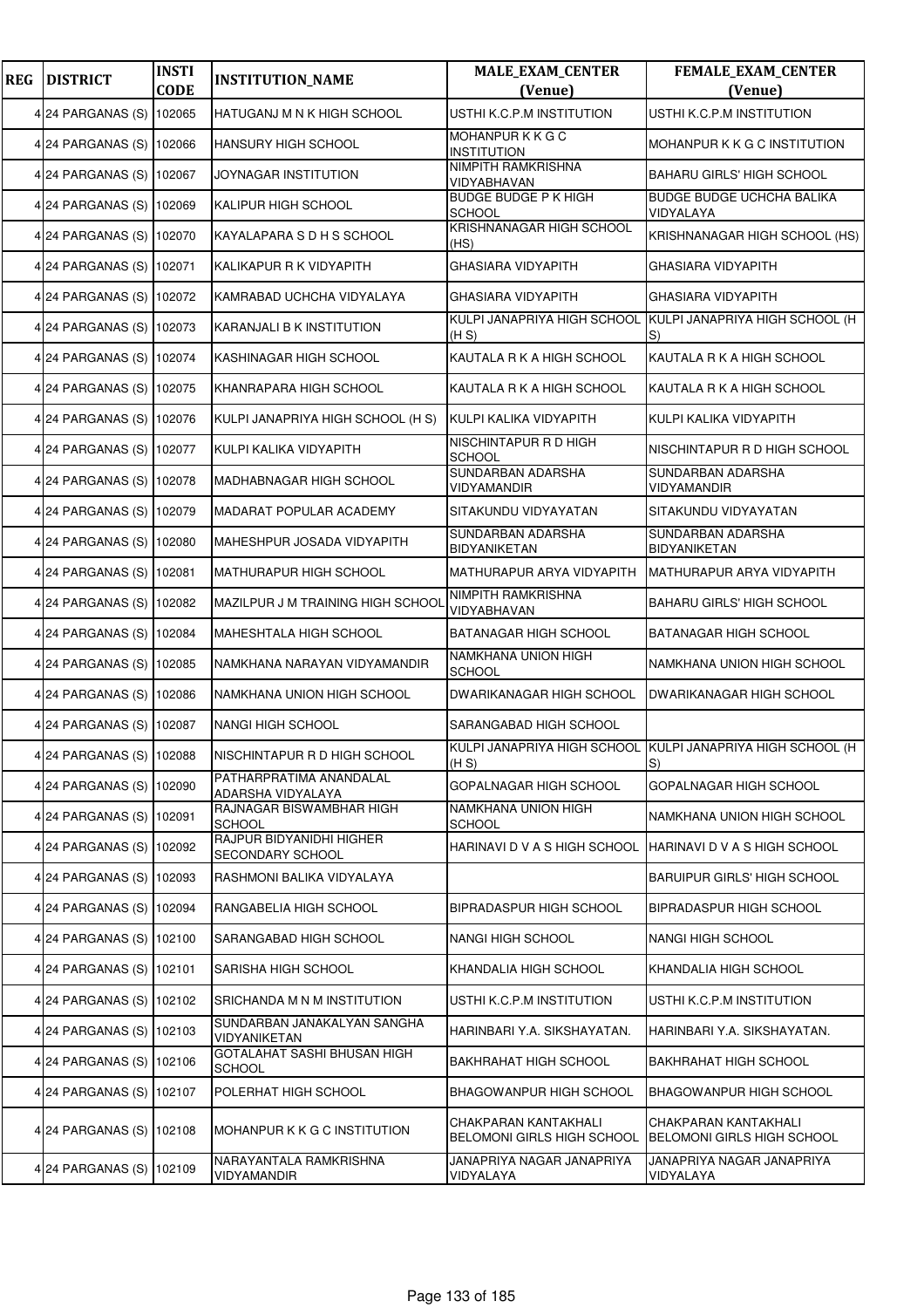| <b>REG</b> | <b>DISTRICT</b>          | <b>INSTI</b><br><b>CODE</b> | <b>INSTITUTION_NAME</b>                                 | <b>MALE_EXAM_CENTER</b><br>(Venue)                       | <b>FEMALE_EXAM_CENTER</b><br>(Venue)                                    |
|------------|--------------------------|-----------------------------|---------------------------------------------------------|----------------------------------------------------------|-------------------------------------------------------------------------|
|            | 4 24 PARGANAS (S)        | 102110                      | <b>MASAT HIGH SCHOOL</b>                                | PAIRACHALI HIGH SCHOOL                                   | PAIRACHALI HIGH SCHOOL                                                  |
|            | 4 24 PARGANAS (S) 102111 |                             | ABHOY CHARAN VIDYAPITH (H.S)                            | BISHNUPUR SIKSHA SANGHA                                  | BISHNUPUR SIKSHA SANGHA                                                 |
|            | 4 24 PARGANAS (S)        | 102112                      | JAMTALA BHAGABAN CHANDRA HIGH<br><b>SCHOOL</b>          | KANTAMARI CHURAMONI HIGH<br>SCHOOL                       | KANTAMARI CHURAMONI HIGH<br><b>SCHOOL</b>                               |
|            | 4 24 PARGANAS (S)        | 102113                      | USTHI K.C.P.M INSTITUTION                               | UTTAR KUSUM HIGH SCHOOL                                  | UTTAR KUSUM HIGH SCHOOL                                                 |
|            | 4 24 PARGANAS (S) 102114 |                             | RAIPUR SRI SRI RAMKRISHNA AMRITA<br>VIDYALAYA           | <b>BOWALI HIGH SCHOOL</b>                                | SREE SARADA RAMKRISHNA<br><b>BALIKA BIDYAPEETH</b>                      |
|            | 4 24 PARGANAS (S) 102115 |                             | <b>JAGADISHPUR SITIKANTA INSTITUTION</b>                | BIDYADHARPUR NABAKUMAR<br>VIDYAMANDIR                    | BIDYADHARPUR NABAKUMAR<br>VIDYAMANDIR                                   |
|            | 4 24 PARGANAS (S) 102116 |                             | BRAJABALLAVPUR BRAJAMOHAN<br><b>TIARY SIKSHANIKETAN</b> | <b>KSHETRAMOHANPUR</b><br>KSHETRAMOHAN A S BHABAN        | KSHETRAMOHANPUR<br>KSHETRAMOHAN A S BHABAN                              |
|            | 4 24 PARGANAS (S)        | 102117                      | NIMPITH RAMKRISHNA VIDYABHAVAN                          | <b>BAHARU HIGH SCHOOL</b>                                |                                                                         |
|            | 4 24 PARGANAS (S) 102118 |                             | <b>GHASIARA VIDYAPITH</b>                               | NAYABAD HIGH SCHOOL                                      | NAYABAD HIGH SCHOOL                                                     |
|            | 4 24 PARGANAS (S)        | 102119                      | <b>UDAYRAMPUR PALLISREE</b><br>SIKSHAYATAN              | GABBERIA CHHATRABONDHU<br>VIDYAPITH                      | VIDYANAGAR BALIKA VIDYALAYA                                             |
|            | 4 24 PARGANAS (S)        | 102120                      | MATHERDIGHI HIGH SCHOOL                                 | <b>ISWARIPUR MARJINA</b><br><b>VIDYANIKETAN (HIGH)</b>   | <b>ISWARIPUR MARJINA</b><br><b>VIDYANIKETAN (HIGH)</b>                  |
|            | 4 24 PARGANAS (S)        | 102121                      | BHUBANESWARI JOYKRISHNA HIGH<br><b>SCHOOL</b>           | <b>MADHYA PURBA GURGURIA</b><br><b>ADARSHA VIDYAPITH</b> | MADHYA PURBA GURGURIA<br>ADARSHA VIDYAPITH                              |
|            | 4 24 PARGANAS (S) 102122 |                             | TENTULBERIA ANUKUL CHANDRA HIGH<br><b>SCHOOL</b>        | <b>GARIA BARADA PRASAD HIGH</b><br><b>SCHOOL</b>         | LASKARPUR VIDYASAGAR<br>VIDYAPITH                                       |
|            | 4 24 PARGANAS (S)        | 102123                      | RAMNAGAR HIGH SCHOOL                                    | SITAKUNDU VIDYAYATAN                                     | SITAKUNDU VIDYAYATAN                                                    |
|            | 4 24 PARGANAS (S)        | 102124                      | HARINDANGA HIGH SCHOOL                                  | FATEPUR SRINATH INSTITUTION                              | <b>FATEPUR SRINATH INSTITUTION</b>                                      |
|            | 4 24 PARGANAS (S) 102125 |                             | LASKARPUR VIDYASAGAR VIDYAPITH                          | GARIA BARADA PRASAD HIGH<br><b>SCHOOL</b>                | GARIA BARADA PRASAD HIGH<br><b>SCHOOL</b>                               |
|            | 4 24 PARGANAS (S)        | 102126                      | MATHURAPUR ARYA VIDYAPITH                               | MATHURAPUR HIGH SCHOOL                                   | MATHURAPUR HIGH SCHOOL                                                  |
|            | 4 24 PARGANAS (S)        | 102127                      | BAMANAGAR SUBALA HIGH SCHOOL                            | BHUBANNAGAR HIGH SCHOOL                                  | BHUBANNAGAR HIGH SCHOOL                                                 |
|            | 4 24 PARGANAS (S) 102128 |                             | KRISHNACHANDRAPUR HIGH SCHOOL                           | MATHURAPUR ARYA VIDYAPITH                                | MATHURAPUR ARYA VIDYAPITH                                               |
|            | 4 24 PARGANAS (S) 102129 |                             | BANGLA JATIYA SIKSHAMANDIR                              | MAHESHTALA HIGH SCHOOL                                   | MAHESHTALA HIGH SCHOOL                                                  |
|            | 4 24 PARGANAS (S)        | 102130                      | KUMIRMARI HIGH SCHOOL                                   | MONGAL CHANDRA VIDYAPITH<br>(H.S.)                       | MONGAL CHANDRA VIDYAPITH<br>(H.S.)                                      |
|            | 4 24 PARGANAS (S) 102131 |                             | RUDRANAGAR DEBENDRA BIDYAPITH                           | <b>HIGH SCHOOL</b>                                       | NATENDRAPUR NATENDRANATH NATENDRAPUR NATENDRANATH<br><b>HIGH SCHOOL</b> |
|            | 4 24 PARGANAS (S)        | 102132                      | DHOLA HIGH SCHOOL                                       | LAKSHMINARAYANPUR B.H. M.<br><b>HIGH SCHOOL</b>          | LAKSHMINARAYANPUR B.H. M. HIGH<br><b>SCHOOL</b>                         |
|            | 4 24 PARGANAS (S) 102133 |                             | NAFARGANJ BAIDYANATH VIDYAPITH                          | MASJIDBATI PARBATI HIGH<br><b>SCHOOL</b>                 | MASJIDBATI PARBATI HIGH SCHOOL                                          |
|            | 4 24 PARGANAS (S) 102134 |                             | NALGORADHAM BAIKUNTHA<br>VIDYAPITH                      | KASHINAGAR HIGH SCHOOL                                   | KASHINAGAR HIGH SCHOOL                                                  |
|            | 4 24 PARGANAS (S)        | 102135                      | RAIDIGHI SRIFALTALA CHANDRA<br>KANTA HIGH SCHOOL        | KASHINAGAR HIGH SCHOOL                                   | KASHINAGAR HIGH SCHOOL                                                  |
|            | 4 24 PARGANAS (S)        | 102136                      | PAIKPARA RAMKRISHNA HIGH SCHOOL                         | <b>BUDGE BUDGE P K HIGH</b><br><b>SCHOOL</b>             | <b>BUDGE BUDGE UCHCHA BALIKA</b><br>VIDYALAYA                           |
|            | 4 24 PARGANAS (S) 102137 |                             | MADARAT ISHAN CHANDRA BALIKA<br>VIDYALAYA               |                                                          | <b>BARUIPUR GIRLS' HIGH SCHOOL</b>                                      |
|            | 4 24 PARGANAS (S)        | 102138                      | DURGAPUR KRISHNA CHANDRA HIGH<br><b>SCHOOL</b>          | RASHMONI BALIKA VIDYALAYA                                | MADARAT ISHAN CHANDRA BALIKA<br>VIDYALAYA                               |
|            | 4 24 PARGANAS (S)        | 102139                      | NAYABAD HIGH SCHOOL                                     | KHEADAHA HIGH SCHOOL                                     | KHEADAHA HIGH SCHOOL                                                    |
|            | 4 24 PARGANAS (S) 102140 |                             | GREEN PARK SIKSHA SADAN HIGH<br><b>SCHOOL</b>           | LASKARPUR VIDYASAGAR<br>VIDYAPITH                        | LASKARPUR VIDYASAGAR<br><b>VIDYAPITH</b>                                |
|            | 4 24 PARGANAS (S) 102141 |                             | MAGRAHAT ANGLO ORIENTAL<br><b>INSTITUTION</b>           | KALASH HIGH SCHOOL                                       | KALASH HIGH SCHOOL                                                      |
|            | 4 24 PARGANAS (S)        | 102142                      | SITAKUNDU VIDYAYATAN                                    | ATGHARA KALIKRISHNA<br>VIDYAPITH                         | ATGHARA KALIKRISHNA VIDYAPITH                                           |
|            | 4 24 PARGANAS (S)        | 102143                      | MALLIKPUR ABDUS SHOKUR HIGH<br><b>SCHOOL</b>            | MADARAT POPULAR ACADEMY                                  |                                                                         |
|            | 4 24 PARGANAS (S) 102144 |                             | JOTE SHIBRAMPUR SHIKSHA NIKETAN                         | MAHESHTALA HIGH SCHOOL                                   | MAHESHTALA HIGH SCHOOL                                                  |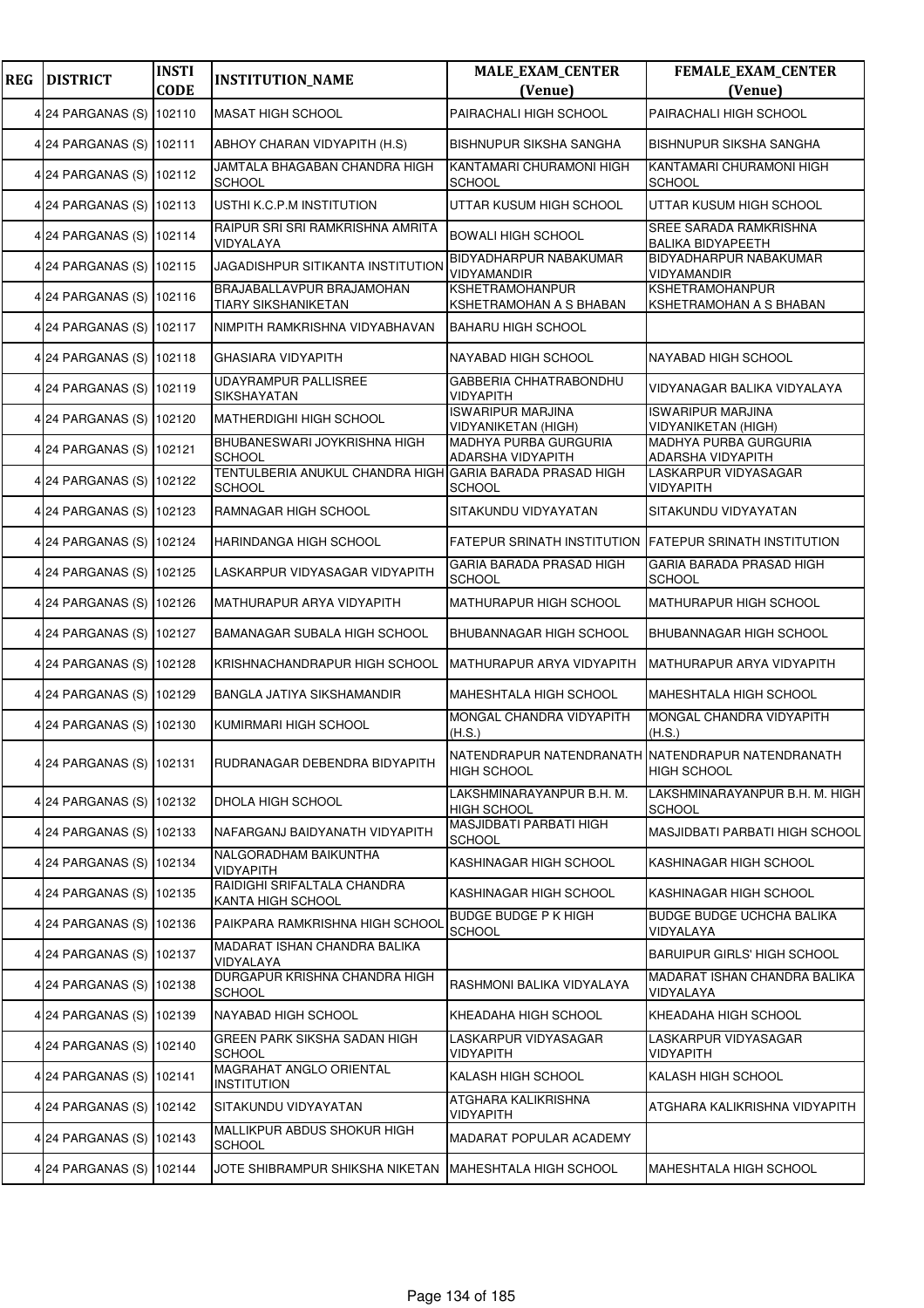| <b>REG</b> | <b>DISTRICT</b>          | <b>INSTI</b><br><b>CODE</b> | <b>INSTITUTION_NAME</b>                                       | <b>MALE_EXAM_CENTER</b><br>(Venue)           | FEMALE_EXAM_CENTER<br>(Venue)                                              |
|------------|--------------------------|-----------------------------|---------------------------------------------------------------|----------------------------------------------|----------------------------------------------------------------------------|
|            | 4 24 PARGANAS (S)        | 102145                      | CHATTA SUBID ALI INSTITUTION                                  | SARANGABAD HIGH SCHOOL                       | MAHESHTALA HIGH SCHOOL                                                     |
|            | 4 24 PARGANAS (S) 102146 |                             | TASARALA SARBERIA SANATAN HIGH<br><b>SCHOOL</b>               | <b>BAHARU HIGH SCHOOL</b>                    | DAKSHIN BARASAT SRI SRI<br>SARADAMONI BALIKA VIDYALAYA                     |
|            | 4 24 PARGANAS (S)        | 102147                      | <b>DAKSHIN BARASAT SRI SRI</b><br>SARADAMONI BALIKA VIDYALAYA |                                              | JAYNAGAR INSTITUTION FOR GIRLS'                                            |
|            | 4 24 PARGANAS (S)        | 102148                      | SANTOSHPUR GOVT.COLONY NETAJI<br>SUBHAS VIDYALAYA             | MAHESHTALA HIGH SCHOOL                       | AKRA SAKTIGARH RABINDRA<br>VIDYAPITH                                       |
|            | 4 24 PARGANAS (S)        | 102149                      | AKRA KRISHNANAGAR HIGH SCHOOL                                 | AKRA SAKTIGARH RABINDRA<br>VIDYAPITH         | AKRA SAKTIGARH RABINDRA<br>VIDYAPITH                                       |
|            | 4 24 PARGANAS (S) 102150 |                             | DHAPDHAPI HIGH SCHOOL                                         | MADARAT POPULAR ACADEMY                      | MADARAT POPULAR ACADEMY                                                    |
|            | 4 24 PARGANAS (S)        | 102151                      | MATHUR J M HIGH SCHOOL                                        | SARISHA HIGH SCHOOL                          | SARISHA HIGH SCHOOL                                                        |
|            | 4 24 PARGANAS (S)        | 102152                      | DHOSA CHANDANESWAR N C HIGH<br><b>SCHOOL</b>                  | KEYATALA HIGH SCHOOL                         | KEYATALA HIGH SCHOOL                                                       |
|            | 4 24 PARGANAS (S) 102153 |                             | JAYNAGAR INSTITUTION FOR GIRLS'                               |                                              | <b>BAHARU GIRLS' HIGH SCHOOL</b>                                           |
|            | 4 24 PARGANAS (S) 102154 |                             | TALDI MOHAN CHAND HIGH SCHOOL                                 | HARI-HAR MAHAVIDYALAYA                       | HARI-HAR MAHAVIDYALAYA                                                     |
|            | 4 24 PARGANAS (S)        | 102155                      | SONARPUR VIDYAPITH HIGH SCHOOL                                | NAYABAD HIGH SCHOOL                          | NAYABAD HIGH SCHOOL                                                        |
|            | 4 24 PARGANAS (S)        | 102156                      | CHAMPAHATI NILMONI KAR VIDYALAYA                              | SITAKUNDU VIDYAYATAN                         |                                                                            |
|            | 4 24 PARGANAS (S) 102157 |                             | PROSADPUR BHAGYADHAR<br>VIDYANIKETAN                          | SUNDIA SARALA MATILAL HIGH<br>SCHOOL (CO-ED) | SUNDIA SARALA MATILAL HIGH<br>SCHOOL (CO-ED)                               |
|            | 4 24 PARGANAS (S)        | 102158                      | MOUKHALI GOPINATHPUR GOURAB<br><b>BALA VIDYALAYA</b>          | MOHANPUR K K G C<br><b>INSTITUTION</b>       | MOHANPUR K K G C INSTITUTION                                               |
|            | 4 24 PARGANAS (S)        | 102159                      | <b>BENIPUR HIGH SCHOOL</b>                                    | MULTY PEARY SREEMANTA<br><b>INSTITUTION</b>  | MULTY PEARY SREEMANTA<br><b>INSTITUTION</b>                                |
|            | 4 24 PARGANAS (S) 102160 |                             | AMIYA BALA BALIKA BIDYALAYA                                   |                                              | MADARAT ISHAN CHANDRA BALIKA<br>VIDYALAYA                                  |
|            | 4 24 PARGANAS (S)        | 102161                      | DOSTAPUR HIGH SCHOOL                                          | FATEPUR SRINATH INSTITUTION                  | <b>FATEPUR SRINATH INSTITUTION</b>                                         |
|            | 4 24 PARGANAS (S)        | 102162                      | RAJPUR PADMAMANI GIRLS HIGH<br><b>SCHOOL</b>                  |                                              | KODALIA PRASANNA BANGA HIGH<br><b>SCHOOL</b>                               |
|            | 4 24 PARGANAS (S)        | 102163                      | ROYNAGAR KSHETRANATH<br>SUNILBARAN POURA VIDYALAYA            | <b>DIAMOND HARBOUR HIGH</b><br><b>SCHOOL</b> | DIAMOND HARBOUR GIRLS' HIGH<br><b>SCHOOL</b>                               |
|            | 4 24 PARGANAS (S) 102164 |                             | RAGHABPUR ST. PAUL'S HIGH SCHOOL                              | JULPIA ANDHAR MANIK HIGH<br><b>SCHOOL</b>    | JULPIA ANDHAR MANIK HIGH<br><b>SCHOOL</b>                                  |
|            | 4 24 PARGANAS (S) 102165 |                             | MAHIRAMPUR HIGH SCHOOL                                        | BELSINGHA SIKSHAYATAN                        | <b>BELSINGHA SIKSHAYATAN</b>                                               |
|            | 4 24 PARGANAS (S) 102166 |                             | TATINI BALIKA VIDYAPITH                                       |                                              | HARINDANGA HIGH SCHOOL                                                     |
|            | 4 24 PARGANAS (S) 102167 |                             | NABASAN TUSTUCHARAN HIGH<br><b>SCHOOL</b>                     | PAIRACHALI HIGH SCHOOL                       | PAIRACHALI HIGH SCHOOL                                                     |
|            | 4 24 PARGANAS (S) 102168 |                             | RAJNAGAR SRINATHGRAM BANI<br><b>VIDYAPITH</b>                 | SUNDARBAN ADARSHA<br><b>VIDYAMANDIR</b>      | SUNDARBAN ADARSHA<br><b>VIDYAMANDIR</b>                                    |
|            | 4 24 PARGANAS (S)        | 102169                      | MRINALNAGAR RAKHAL VIDYAMANDIR                                | <b>BHUBANNAGAR HIGH SCHOOL</b>               | BHUBANNAGAR HIGH SCHOOL                                                    |
|            | 4 24 PARGANAS (S)        | 102170                      | NARAYANITALA DHANESWAR<br>SIKSHASADAN                         | FRASERGANJ K.P.A. VIDYAPITH                  | FRASERGANJ K.P.A. VIDYAPITH                                                |
|            | 4 24 PARGANAS (S) 102171 |                             | GHATESWAR BALIKA VIDYALAYA                                    |                                              | ANCHNA HIGH SCHOOL                                                         |
|            | 4 24 PARGANAS (S)        | 102172                      | DONGARIA ANUMATI BALIKA<br>VIDYALAYA                          |                                              | HARIDAS KRISI SILPA VIDYAPITH                                              |
|            | 4 24 PARGANAS (S)        | 102173                      | RASAPUNJA P K HIGH SCHOOL                                     | <b>BAKHRAHAT HIGH SCHOOL</b>                 | BAKHRAHAT GIRLS' HIGH SCHOOL<br>(H S)                                      |
|            | 4 24 PARGANAS (S)        | 102174                      | HEROBHANGA VIDYASAGAR<br><b>VIDYAMANDIR</b>                   | NAFARGANJ BAIDYANATH<br>VIDYAPITH            | NAFARGANJ BAIDYANATH<br><b>VIDYAPITH</b>                                   |
|            | 4 24 PARGANAS (S) 102175 |                             | SREE SARADA RAMKRISHNA BALIKA<br><b>BIDYAPEETH</b>            |                                              | DONGARIA ANUMATI BALIKA<br>VIDYALAYA                                       |
|            | 4 24 PARGANAS (S)        | 102176                      | NASKARPUR SUKANTA<br>SIKSHANIKETAN                            | <b>BOWALI HIGH SCHOOL</b>                    | HARIDAS KRISI SILPA VIDYAPITH                                              |
|            | 4 24 PARGANAS (S)        | 102177                      | SAMBHUNAGAR HIGH SCHOOL                                       | PATHANKHALI ADARSHA<br>VIDYAPITH             | PATHANKHALI ADARSHA VIDYAPITH                                              |
|            | 4 24 PARGANAS (S) 102178 |                             | BALARAMPUR MANMATHA NATH<br>VIDYAMANDIR                       | <b>SCHOOL</b>                                | BORAL SWAMIJI VIDYAPITH HIGH BORAL SWAMIJI VIDYAPITH HIGH<br><b>SCHOOL</b> |
|            | 4 24 PARGANAS (S)        | 102179                      | CHANDANESWAR HIGH SCHOOL                                      | <b>BHANGAR HIGH SCHOOL</b>                   | BHANGAR BALIKA VIDYALAYA                                                   |
|            | 4 24 PARGANAS (S)        | 102180                      | TILOTTAMA BALIKA VIDYALAYA                                    |                                              | MADARAT ISHAN CHANDRA BALIKA<br>VIDYALAYA                                  |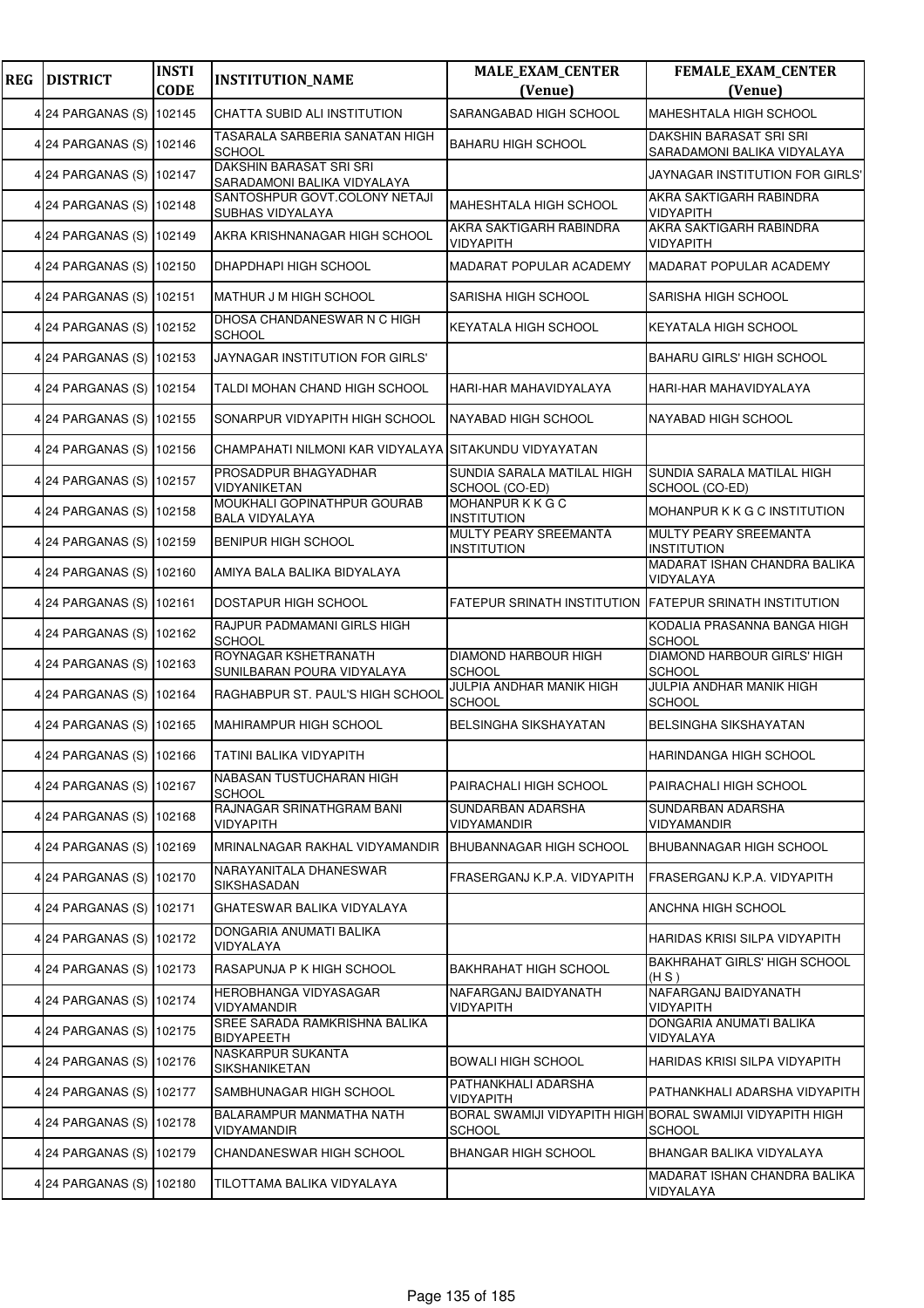| <b>REG</b> | <b>DISTRICT</b>          | <b>INSTI</b> | <b>INSTITUTION_NAME</b>                               | <b>MALE_EXAM_CENTER</b>                                | <b>FEMALE_EXAM_CENTER</b>                           |
|------------|--------------------------|--------------|-------------------------------------------------------|--------------------------------------------------------|-----------------------------------------------------|
|            |                          | <b>CODE</b>  |                                                       | (Venue)                                                | (Venue)                                             |
|            | 4 24 PARGANAS (S)        | 102181       | <b>TARDAHA HIGH SCHOOL</b>                            | SUNDIA SARALA MATILAL HIGH<br>SCHOOL (CO-ED)           | SUNDIA SARALA MATILAL HIGH<br>SCHOOL (CO-ED)        |
|            | 4 24 PARGANAS (S) 102182 |              | KAKDWIP BIRENDRA VIDYANIKETAN                         | KAKDWIP SHISHU SIKSHAYATAN KAKDWIP SHISHU SIKSHAYATAN  |                                                     |
|            | 4 24 PARGANAS (S)        | 102183       | SAPTAGRAM HIGH SCHOOL                                 | MORAPAI ST. PATRICKS HIGH<br><b>SCHOOL</b>             | <b>MORAPAI ST. PATRICKS HIGH</b><br><b>SCHOOL</b>   |
|            | 4 24 PARGANAS (S) 102184 |              | BAKHRAHAT GIRLS' HIGH SCHOOL (H S                     |                                                        | AMTALA NIVEDITA BALIKA<br>VIDYALAYA                 |
|            | 4 24 PARGANAS (S) 102185 |              | ANCHNA HIGH SCHOOL                                    | JHAPBERIA HIGH SCHOOL                                  | JHAPBERIA HIGH SCHOOL                               |
|            | 4 24 PARGANAS (S) 102186 |              | MUKTAKESHI GOUR MOHAN DAS HIGH<br><b>SCHOOL</b>       | <b>TASARALA SARBERIA SANATAN</b><br><b>HIGH SCHOOL</b> | TASARALA SARBERIA SANATAN<br><b>HIGH SCHOOL</b>     |
|            | 4 24 PARGANAS (S) 102187 |              | KHANSAHEB ABAD HIGH SCHOOL                            | HARINBARI Y.A. SIKSHAYATAN.                            | HARINBARI Y.A. SIKSHAYATAN.                         |
|            | 4 24 PARGANAS (S)        | 102188       | <b>GHATAKPUKUR HIGH SCHOOL</b>                        | CHANDANESWAR HIGH SCHOOL                               |                                                     |
|            | 4 24 PARGANAS (S) 102189 |              | CHOWHATI HIGH SCHOOL                                  | JAGADDAL WOOMA CHARAN<br><b>HIGH SCHOOL</b>            | JAGADDAL WOOMA CHARAN HIGH<br><b>SCHOOL</b>         |
|            | 4 24 PARGANAS (S)        | 102190       | LANGALBERIA SURATH SMRITI<br>VIDYAMANDIR              | HARINAVI D V A S HIGH SCHOOL                           |                                                     |
|            | 4 24 PARGANAS (S)        | 102191       | TECHNO MODEL SCHOOL                                   | <b>TENTULBERIA ANUKUL</b><br>CHANDRA HIGH SCHOOL       | TENTULBERIA ANUKUL CHANDRA<br><b>HIGH SCHOOL</b>    |
|            | 4 24 PARGANAS (S)        | 102192       | BORAL RISHI RAJNARAIN GIRLS HIGH<br><b>SCHOOL</b>     |                                                        | BALIA NAFAR CHANDRA BALIKA<br>VIDYALAYA             |
|            | 4 24 PARGANAS (S) 102193 |              | KALIKATALA MILAN VIDYAPITH                            | JANAPRIYA NAGAR JANAPRIYA<br>VIDYALAYA                 | JANAPRIYA NAGAR JANAPRIYA<br>VIDYALAYA              |
|            | 4 24 PARGANAS (S)        | 102194       | RAJAT JUBILEE HIGH SCHOOL                             | MONGAL CHANDRA VIDYAPITH<br>(H.S.)                     | MONGAL CHANDRA VIDYAPITH<br>(H.S.)                  |
|            | 4 24 PARGANAS (S)        | 102195       | KRISHNAPUR HIGH SCHOOL                                | ANCHNA HIGH SCHOOL                                     | ANCHNA HIGH SCHOOL                                  |
|            | 4 24 PARGANAS (S) 102196 |              | BIDYADHARPUR NABAKUMAR<br>VIDYAMANDIR                 | JHAPBERIA HIGH SCHOOL                                  | JHAPBERIA HIGH SCHOOL                               |
|            | 4 24 PARGANAS (S)        | 102197       | RAGHUNATHPUR HIGH SCHOOL                              | BIDYADHARPUR NABAKUMAR<br>VIDYAMANDIR                  | BIDYADHARPUR NABAKUMAR<br>VIDYAMANDIR               |
|            | 4 24 PARGANAS (S)        | 102198       | JAGADDAL WOOMA CHARAN HIGH<br><b>SCHOOL</b>           | HARINAVI D V A S HIGH SCHOOL                           | RAJPUR PADMAMANI GIRLS HIGH<br><b>SCHOOL</b>        |
|            | 4 24 PARGANAS (S) 102199 |              | PATHANKHALI ADARSHA VIDYAPITH                         | GOSABA R R GOVT SPONSORED<br><b>INSTITUTION</b>        | GOSABA R R GOVT SPONSORED<br><b>INSTITUTION</b>     |
|            | 4 24 PARGANAS (S) 102200 |              | SUKDEVPUR QUAZIPARA MILANI<br>VIDYAPITH               | <b>GOBINDAPUR KALICHARAN H S</b><br><b>SCHOOL</b>      | <b>GOBINDAPUR KALICHARAN H S</b><br><b>SCHOOL</b>   |
|            | 4 24 PARGANAS (S) 102201 |              | PARULIA SRI RAMKRISHNA HIGH<br><b>SCHOOL</b>          | <b>DIAMOND HARBOUR HIGH</b><br><b>SCHOOL</b>           | <b>DIAMOND HARBOUR GIRLS' HIGH</b><br><b>SCHOOL</b> |
|            | 4 24 PARGANAS (S) 102202 |              | SHERPUR RAMCHANDRAPUR HIGH<br><b>SCHOOL</b>           | SRICHANDA M N M INSTITUTION                            | SRICHANDA M N M INSTITUTION                         |
|            | 4 24 PARGANAS (S) 102203 |              | SUNDARBAN BALIKA VIDYANIKETAN                         |                                                        | KAKDWIP SHISHU SIKSHAYATAN                          |
|            | 4 24 PARGANAS (S)        | 102204       | CANNING DWARIKANATH BALIKA<br>VIDYALAYA               |                                                        | TALDI SURABALA SIKSHAYATAN<br><b>FOR GIRLS'</b>     |
|            | 4 24 PARGANAS (S)        | 102205       | KHANDALIA HIGH SCHOOL                                 | SARISHA HIGH SCHOOL                                    | SARISHA HIGH SCHOOL                                 |
|            | 4 24 PARGANAS (S)        | 102206       | PARASURAMPUR SARBODAY<br>SIKSHASADAN HIGH SCHOOL      | KHANDALIA HIGH SCHOOL                                  | KHANDALIA HIGH SCHOOL                               |
|            | 4 24 PARGANAS (S) 102207 |              | ARIAPARA HIGH SCHOOL                                  | NASKARPUR SUKANTA<br>SIKSHANIKETAN                     | NASKARPUR SUKANTA<br>SIKSHANIKETAN                  |
|            | 4 24 PARGANAS (S)        | 102208       | NIMPITH ASHRAM SARADA<br><b>VIDYAMANDIR FOR GIRLS</b> |                                                        | JAYNAGAR INSTITUTION FOR GIRLS'                     |
|            | 4 24 PARGANAS (S)        | 102209       | VIDYANAGAR MULTIPURPOSE SCHOOL                        | <b>IBISHNUPUR SIKSHA SANGHA</b>                        | <b>BISHNUPUR SIKSHA SANGHA</b>                      |
|            | 4 24 PARGANAS (S)        | 102210       | KEDARPUR RAMNANDA HIGH SCHOOL                         | LAKSHMI JANARDANPUR HIGH<br>SCHOOL                     | LAKSHMI JANARDANPUR HIGH<br><b>SCHOOL</b>           |
|            | 4 24 PARGANAS (S)        | 102211       | RAIBAGHINI HIGH SCHOOL                                | TANGRAKHALI P.J. P HIGH<br><b>SCHOOL</b>               | TANGRAKHALI P.J. P HIGH SCHOOL                      |
|            | 4 24 PARGANAS (S)        | 102212       | BIPRADASPUR HIGH SCHOOL                               | PATHANKHALI ADARSHA<br><b>VIDYAPITH</b>                | PATHANKHALI ADARSHA VIDYAPITH                       |
|            | 4 24 PARGANAS (S)        | 102213       | <b>BAMANGHATA HIGH SCHOOL</b>                         | KHEADAHA HIGH SCHOOL                                   | KHEADAHA HIGH SCHOOL                                |
|            | 4 24 PARGANAS (S) 102214 |              | MULTY PEARY SREEMANTA<br><b>INSTITUTION</b>           | JUGDIA HIGH MADRASAH                                   | JUGDIA HIGH MADRASAH                                |
|            | 4 24 PARGANAS (S)        | 102215       | KAKDWIP SHISHU SIKSHAYATAN                            | KAKDWIP JNANADAMOYEE<br><b>VIDYAPITH</b>               | KAKDWIP JNANADAMOYEE<br>VIDYAPITH                   |
|            | 4 24 PARGANAS (S)        | 102216       | G N HARI NARAYANI VIDYAPITH                           | <b>ITKHOLA RAJNARAYAN HIGH</b><br>SCHOOL HS            | <b>ITKHOLA RAJNARAYAN HIGH</b><br>SCHOOL HS         |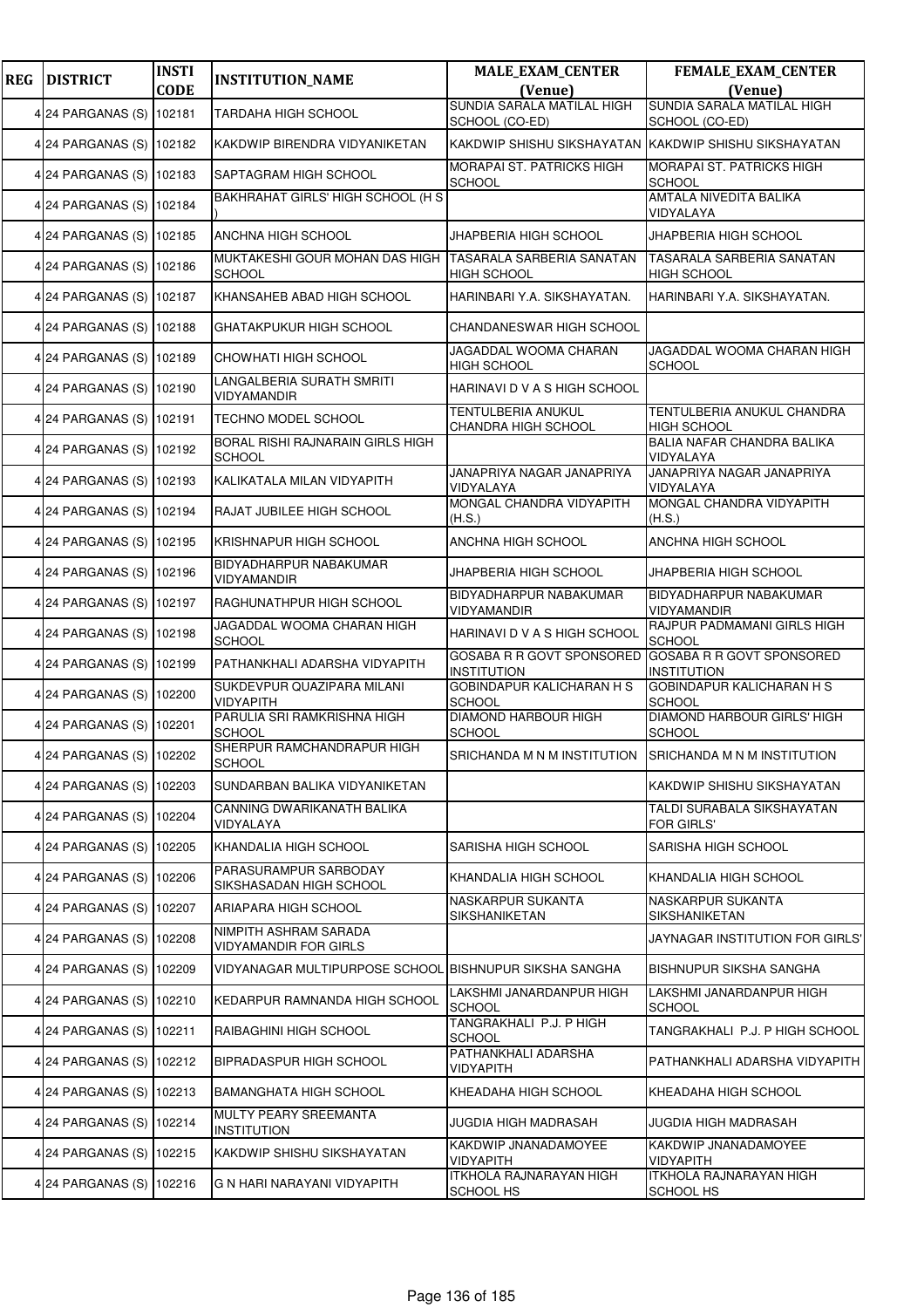| <b>REG</b> | <b>DISTRICT</b>          | <b>INSTI</b><br><b>CODE</b> | <b>INSTITUTION_NAME</b>                                    | <b>MALE_EXAM_CENTER</b><br>(Venue)                                        | <b>FEMALE_EXAM_CENTER</b><br>(Venue)                                       |
|------------|--------------------------|-----------------------------|------------------------------------------------------------|---------------------------------------------------------------------------|----------------------------------------------------------------------------|
|            | 4 24 PARGANAS (S)        | 102218                      | <b>BUDGE BUDGE UCHCHA BALIKA</b><br>VIDYALAYA              |                                                                           | KALIPUR GIRLS' HIGH SCHOOL                                                 |
|            | 4 24 PARGANAS (S) 102219 |                             | KANKHULY HIGH SCHOOL                                       | SARANGABAD HIGH SCHOOL                                                    | SARANGABAD HIGH SCHOOL                                                     |
|            | 4 24 PARGANAS (S)        | 102220                      | RAMKISHOREPUR RADHANAGAR HIGH<br><b>SCHOOL</b>             | KULPI KALIKA VIDYAPITH                                                    | KULPI KALIKA VIDYAPITH                                                     |
|            | 4 24 PARGANAS (S)        | 102221                      | PASCHIM GABBERIA HIGH SCHOOL                               | TASARALA SARBERIA SANATAN<br><b>HIGH SCHOOL</b>                           | TASARALA SARBERIA SANATAN<br><b>HIGH SCHOOL</b>                            |
|            | 4 24 PARGANAS (S) 102222 |                             | PURNACHANDRAPUR CHANDMONI<br>SIKSHA BHABAN                 | RAYPUR NARENDRANATH<br>VIDYAMANDIR                                        | RAYPUR NARENDRANATH<br>VIDYAMANDIR                                         |
|            | 4 24 PARGANAS (S)        | 102223                      | MOUSHINI CO-OPERATIVE HIGH<br><b>SCHOOL</b>                | NAMKHANA UNION HIGH<br><b>SCHOOL</b>                                      | NAMKHANA UNION HIGH SCHOOL                                                 |
|            | 4 24 PARGANAS (S)        | 102224                      | SUNDARBAN ADARSHA BIDYANIKETAN                             | NAFARGANJ BAIDYANATH<br>VIDYAPITH                                         | NAFARGANJ BAIDYANATH<br><b>VIDYAPITH</b>                                   |
|            | 4 24 PARGANAS (S)        | 102225                      | KARBALA HIGH SCHOOL                                        | <b>BHANGAR HIGH SCHOOL</b>                                                | BHANGAR BALIKA VIDYALAYA                                                   |
|            | 4 24 PARGANAS (S) 102226 |                             | KALARCHAK HIGH SCHOOL                                      | KULPI KALIKA VIDYAPITH                                                    | KULPI KALIKA VIDYAPITH                                                     |
|            | 4 24 PARGANAS (S)        | 102227                      | CHAPLA HIGH SCHOOL                                         | KAUTALA R K A HIGH SCHOOL                                                 | KAUTALA R K A HIGH SCHOOL                                                  |
|            | 4 24 PARGANAS (S)        | 102228                      | <b>GHORADAL HIGH SCHOOL</b>                                | MATHURAPUR HIGH SCHOOL                                                    | MATHURAPUR HIGH SCHOOL                                                     |
|            | 4 24 PARGANAS (S)        | 102229                      | NANDA KUMARPUR HIGH SCHOOL                                 | JOYKRISHNAPUR A N VIDYAPITH                                               | JOYKRISHNAPUR A N VIDYAPITH                                                |
|            | 4 24 PARGANAS (S) 102230 |                             | SATAL KALSA HIGH SCHOOL                                    | HARINDANGA HIGH SCHOOL                                                    | HARINDANGA HIGH SCHOOL                                                     |
|            | 4 24 PARGANAS (S)        | 102231                      | KALIPUR GIRLS' HIGH SCHOOL                                 |                                                                           | BUDGE BUDGE UCHCHA BALIKA<br>VIDYALAYA                                     |
|            | 4 24 PARGANAS (S)        | 102232                      | HASNECHA HIGH SCHOOL                                       | <b>BOWALI HIGH SCHOOL</b>                                                 | SREE SARADA RAMKRISHNA<br><b>BALIKA BIDYAPEETH</b>                         |
|            | 4 24 PARGANAS (S) 102233 |                             | MONGAL CHANDRA VIDYAPITH (H.S.)                            | TARANAGAR SARASWATI HIGH<br><b>SCHOOL</b>                                 | TARANAGAR SARASWATI HIGH<br><b>SCHOOL</b>                                  |
|            | 4 24 PARGANAS (S)        | 102234                      | HOWRAMARI HIGH SCHOOL                                      | <b>ISWARIPUR MARJINA</b><br><b>VIDYANIKETAN (HIGH)</b>                    | <b>ISWARIPUR MARJINA</b><br><b>VIDYANIKETAN (HIGH)</b>                     |
|            | 4 24 PARGANAS (S)        | 102235                      | CHALTABERIA HIGH SCHOOL                                    | MUKTAKESHI GOUR MOHAN DAS MUKTAKESHI GOUR MOHAN DAS<br><b>HIGH SCHOOL</b> | <b>HIGH SCHOOL</b>                                                         |
|            | 4 24 PARGANAS (S) 102236 |                             | GOBINDAPUR GYANADA DEBI GIRLS'<br><b>HIGH SCHOOL</b>       |                                                                           | RASHMONI BALIKA VIDYALAYA                                                  |
|            | 4 24 PARGANAS (S)        | 102237                      | JULPIA ANDHAR MANIK HIGH SCHOOL                            | <b>GABBERIA CHHATRABONDHU</b><br>VIDYAPITH                                | AMTALA NIVEDITA BALIKA<br>VIDYALAYA                                        |
|            | 4 24 PARGANAS (S)        | 102238                      | KALASH HIGH SCHOOL                                         | MOHANPURKKGC<br><b>INSTITUTION</b>                                        | MOHANPUR K K G C INSTITUTION                                               |
|            | 4 24 PARGANAS (S) 102239 |                             | RAJBALLAVPORE RANGILABAD<br>RAMLAL MEMORIAL HIGH SCHOOL    | SHERPUR RAMCHANDRAPUR<br><b>HIGH SCHOOL</b>                               | SHERPUR RAMCHANDRAPUR HIGH<br><b>SCHOOL</b>                                |
|            | 4 24 PARGANAS (S) 102240 |                             | KAMRABAD GIRLS' HIGH SCHOOL                                |                                                                           | TEGHARIA VIDYAPITH                                                         |
|            | 4 24 PARGANAS (S)        | 102241                      | KARAMONURAJ HIGH SCHOOL                                    | JUGDIA HIGH MADRASAH                                                      | JUGDIA HIGH MADRASAH                                                       |
|            | 4 24 PARGANAS (S)        | 102242                      | AKRA HIGH MADRASAH                                         | SANTOSHPUR GOVT.COLONY<br>NETAJI SUBHAS VIDYALAYA                         | SANTOSHPUR GOVT.COLONY<br>NETAJI SUBHAS VIDYALAYA                          |
|            | 4 24 PARGANAS (S)        | 102243                      | KULTI GOVT COLONY REFUGEE GIRLS<br><b>HIGH SCHOOL</b>      |                                                                           | CHANDANESWAR HIGH SCHOOL                                                   |
|            | 4 24 PARGANAS (S) 102244 |                             | KACHIAMARA HEMCHANDRA HIGH<br><b>SCHOOL</b>                | <b>ITKHOLA RAJNARAYAN HIGH</b><br>SCHOOL HS                               | <b>ITKHOLA RAJNARAYAN HIGH</b><br>SCHOOL HS                                |
|            | 4 24 PARGANAS (S)        | 102245                      | BHADRAPARA GILARCHAT HIGH<br><b>SCHOOL</b>                 | KASHINAGAR HIGH SCHOOL                                                    | KASHINAGAR HIGH SCHOOL                                                     |
|            | 4 24 PARGANAS (S)        | 102246                      | DANGA HIGH MADRASAH                                        | <b>SCHOOL</b>                                                             | BORAL SWAMIJI VIDYAPITH HIGH BORAL SWAMIJI VIDYAPITH HIGH<br><b>SCHOOL</b> |
|            | 4 24 PARGANAS (S)        | 102247                      | DHANBERIA HIGH SCHOOL                                      | <b>DIAMOND HARBOUR HIGH</b><br>SCHOOL                                     | DIAMOND HARBOUR GIRLS' HIGH<br><b>SCHOOL</b>                               |
|            | 4 24 PARGANAS (S) 102248 |                             | BATANAGAR SRI RAMKRISHNA<br>ASHRAM VIVEKANANDA VIDYAMANDIR | NANGI HIGH SCHOOL                                                         |                                                                            |
|            | 4 24 PARGANAS (S)        | 102249                      | SHIBNAGAR MOKSHADA SUNDARI<br>VIDYAMANDIR                  | DAKSHIN MAHENDRAPUR S B<br><b>HIGH SCHOOL</b>                             | DAKSHIN MAHENDRAPUR S B HIGH<br><b>SCHOOL</b>                              |
|            | 4 24 PARGANAS (S)        | 102250                      | JANAPRIYA NAGAR JANAPRIYA<br>VIDYALAYA                     | <b>BASANTI HIGH SCHOOL</b>                                                | <b>BASANTI HIGH SCHOOL</b>                                                 |
|            | 4 24 PARGANAS (S)        | 102251                      | KOTALPUR MADHUSUDAN HIGH<br><b>SCHOOL</b>                  | MADARAT POPULAR ACADEMY                                                   | MADARAT POPULAR ACADEMY                                                    |
|            | 4 24 PARGANAS (S) 102252 |                             | JATA NAGENDRAPUR HIGH SCHOOL                               | KHARI GUNASINDHU BALIKA<br><b>VIDYAPITH</b>                               | KHARI GUNASINDHU BALIKA<br>VIDYAPITH                                       |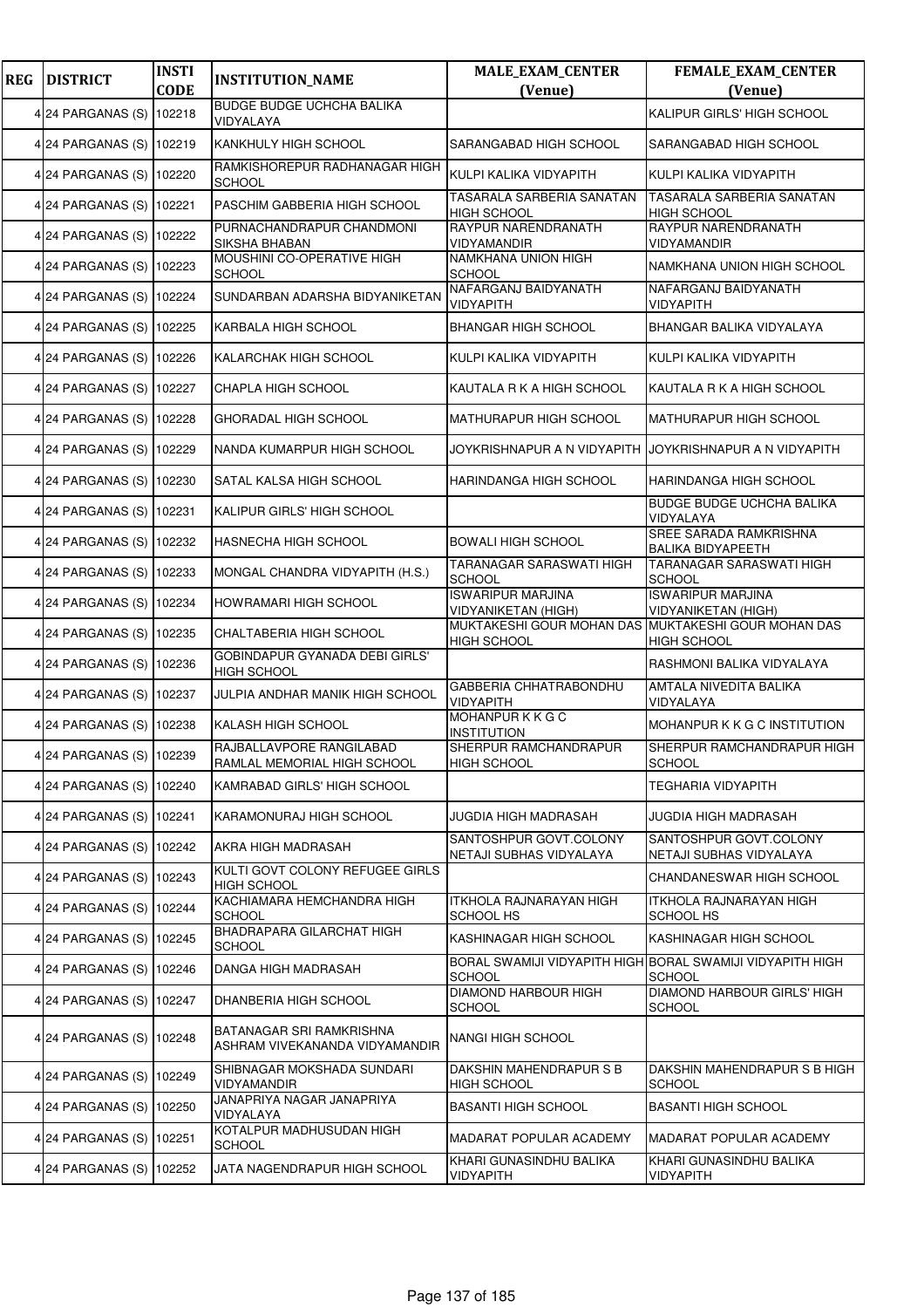| <b>REG</b> | <b>DISTRICT</b>          | <b>INSTI</b><br><b>CODE</b> | <b>INSTITUTION_NAME</b>                                                           | MALE_EXAM_CENTER<br>(Venue)                                               | <b>FEMALE_EXAM_CENTER</b><br>(Venue)                               |
|------------|--------------------------|-----------------------------|-----------------------------------------------------------------------------------|---------------------------------------------------------------------------|--------------------------------------------------------------------|
|            | 4 24 PARGANAS (S)        | 102253                      | <b>BURUL GIRLS' HIGH SCHOOL</b>                                                   |                                                                           | DONGARIA ANUMATI BALIKA                                            |
|            | 4 24 PARGANAS (S) 102254 |                             | PAIRACHALI HIGH SCHOOL                                                            | BELSINGHA SIKSHAYATAN                                                     | VIDYALAYA<br><b>BELSINGHA SIKSHAYATAN</b>                          |
|            | 4 24 PARGANAS (S)        | 102255                      | TALDI SURABALA SIKSHAYATAN FOR<br>GIRLS'                                          |                                                                           | CANNING DAVID SASOON HIGH<br><b>SCHOOL</b>                         |
|            | 4 24 PARGANAS (S)        | 102256                      | BHAGOWANPUR HIGH SCHOOL                                                           | KANTALIA HIGH SCHOOL                                                      | KANTALIA HIGH SCHOOL                                               |
|            | 4 24 PARGANAS (S) 102257 |                             | <b>MANIRTAT RAIMONI INSTN</b>                                                     | JOYNAGAR INSTITUTION                                                      | JOYNAGAR INSTITUTION                                               |
|            | 4 24 PARGANAS (S)        | 102258                      | SHIBKALINAGAR ISHAN MEMORIAL<br><b>HIGH SCHOOL</b>                                | MADHABNAGAR HIGH SCHOOL                                                   | <b>MADHABNAGAR HIGH SCHOOL</b>                                     |
|            | 4 24 PARGANAS (S)        | 102259                      | CHANDA HIGH SCHOOL                                                                | KHANDALIA HIGH SCHOOL                                                     | KHANDALIA HIGH SCHOOL                                              |
|            | 4 24 PARGANAS (S)        | 102260                      | SARADA VIDYAPITH                                                                  | <b>ACHARYA PROFULLANAGAR</b><br>ATUL KRISHNA ROY<br>VIDYAYATAN FOR GIRLS' | ACHARYA PROFULLANAGAR ATUL<br>KRISHNA ROY VIDYAYATAN FOR<br>GIRLS' |
|            | 4 24 PARGANAS (S)        | 102261                      | JAGTALA SURJYA KUMAR VIDYALAYA                                                    | <b>BATANAGAR HIGH SCHOOL</b>                                              | <b>BATANAGAR HIGH SCHOOL</b>                                       |
|            | 4 24 PARGANAS (S) 102262 |                             | JHAWKHALIHAT HIGH SCHOOL                                                          | KULPI JANAPRIYA HIGH SCHOOL<br>(H S)                                      | KULPI JANAPRIYA HIGH SCHOOL (H<br>S)                               |
|            | 4 24 PARGANAS (S)        | 102263                      | GOBINDARAMPUR ASWINI KUMAR<br><b>HIGH SCHOOL</b>                                  | BHUBANNAGAR HIGH SCHOOL                                                   | <b>BHUBANNAGAR HIGH SCHOOL</b>                                     |
|            | 4 24 PARGANAS (S)        | 102264                      | KODALIA PRASANNA BANGA HIGH<br><b>SCHOOL</b>                                      | JAGADDAL WOOMA CHARAN<br><b>HIGH SCHOOL</b>                               | JAGADDAL WOOMA CHARAN HIGH<br><b>SCHOOL</b>                        |
|            | 4 24 PARGANAS (S)        | 102265                      | RADHANAGAR JATINDRANATH<br><b>SIKSHANIKETAN</b>                                   | TARANAGAR SARASWATI HIGH<br><b>SCHOOL</b>                                 | TARANAGAR SARASWATI HIGH<br><b>SCHOOL</b>                          |
|            | 4 24 PARGANAS (S) 102266 |                             | MAHESHTALA GIRLS' HIGH SCHOOL                                                     |                                                                           | BATANAGAR GIRLS' HIGH SCHOOL                                       |
|            | 4 24 PARGANAS (S)        | 102267                      | NARAYANPUR HIGH SCHOOL                                                            | BAMANGHATA HIGH SCHOOL                                                    | <b>BAMANGHATA HIGH SCHOOL</b>                                      |
|            | 4 24 PARGANAS (S)        | 102268                      | NETRA HIGH MADRASAH                                                               | DHANBERIA HIGH SCHOOL                                                     | DHANBERIA HIGH SCHOOL                                              |
|            | 4 24 PARGANAS (S)        | 102269                      | <b>BIRLAPUR VIDYALAYA</b>                                                         | KALIPUR HIGH SCHOOL                                                       | <b>BUDGE BUDGE UCHCHA BALIKA</b><br>VIDYALAYA                      |
|            | 4 24 PARGANAS (S) 102270 |                             | FULMALANCHA HRITU BHAKAT HIGH<br><b>SCHOOL</b>                                    | JANAPRIYA NAGAR JANAPRIYA<br>VIDYALAYA                                    | JANAPRIYA NAGAR JANAPRIYA<br>VIDYALAYA                             |
|            | 4 24 PARGANAS (S)        | 102271                      | KHARAMBA BANI VIDYALAYA                                                           | <b>BAMANGHATA HIGH SCHOOL</b>                                             | <b>BAMANGHATA HIGH SCHOOL</b>                                      |
|            | 4 24 PARGANAS (S)        | 102272                      | KALIKAPUR BASANTI DEVI BALIKA<br>VIDYALAYA                                        |                                                                           | ACHARYA PROFULLANAGAR ATUL<br>KRISHNA ROY VIDYAYATAN FOR<br>GIRLS' |
|            | 4 24 PARGANAS (S) 102273 |                             | <br> NATENDRAPUR NATENDRANATH HIGH   HARINBARI Y.A. SIKSHAYATAN.<br><b>SCHOOL</b> |                                                                           | HARINBARI Y.A. SIKSHAYATAN.                                        |
|            | 4 24 PARGANAS (S) 102274 |                             | LASKARPUR RABINDRA VIDYAPITH<br>FOR GIRLS' (H.S)                                  |                                                                           | BALIA NAFAR CHANDRA BALIKA<br>VIDYALAYA                            |
|            | 4 24 PARGANAS (S)        | 102275                      | NARENDRAPUR RAMAKRISHNA<br>MISSION VIDYALAYA (RESIDENTIAL)                        | JAGADDAL WOOMA CHARAN<br><b>HIGH SCHOOL</b>                               |                                                                    |
|            | 4 24 PARGANAS (S)        | 102276                      | JADAVPUR HIGH SCHOOL                                                              | MATHURAPUR ARYA VIDYAPITH                                                 | MATHURAPUR ARYA VIDYAPITH                                          |
|            | 4 24 PARGANAS (S)        | 102277                      | GOPALPUR SIKSHANIKETAN                                                            | SANTOSHPUR GOVT.COLONY<br>NETAJI SUBHAS VIDYALAYA                         | SANTOSHPUR GOVT.COLONY<br>NETAJI SUBHAS VIDYALAYA                  |
|            | 4 24 PARGANAS (S) 102278 |                             | NANGI BALIKA VIDYALAYA                                                            |                                                                           | SARANGABAD HIGH SCHOOL                                             |
|            | 4 24 PARGANAS (S)        | 102279                      | VIDYANAGAR BALIKA VIDYALAYA                                                       |                                                                           | <b>BAKHRAHAT GIRLS' HIGH SCHOOL</b><br>(H S)                       |
|            | 4 24 PARGANAS (S)        | 102280                      | KHARIBERIA VIVEKANANDA VIDYAPITH                                                  | PAIKPARA RAMKRISHNA HIGH<br><b>SCHOOL</b>                                 | KALIPUR HIGH SCHOOL                                                |
|            | 4 24 PARGANAS (S)        | 102281                      | <b>BAHARU GIRLS' HIGH SCHOOL</b>                                                  |                                                                           | DAKSHIN BARASAT SRI SRI<br>SARADAMONI BALIKA VIDYALAYA             |
|            | 4 24 PARGANAS (S)        | 102282                      | RAJIBPUR HIGH SCHOOL                                                              | <b>BUDGE BUDGE P K HIGH</b><br><b>SCHOOL</b>                              | KALIPUR GIRLS' HIGH SCHOOL                                         |
|            | 4 24 PARGANAS (S)        | 102283                      | ENAYETNAGAR M I HIGH MADRASAH                                                     | <b>GABBERIA CHHATRABONDHU</b><br>VIDYAPITH                                | AMTALA NIVEDITA BALIKA<br>VIDYALAYA                                |
|            | 4 24 PARGANAS (S)        | 102284                      | KEORATALA S C M HIGH SCHOOL                                                       | NISCHINTAPUR R D HIGH<br><b>SCHOOL</b>                                    | NISCHINTAPUR R D HIGH SCHOOL                                       |
|            | 4 24 PARGANAS (S) 102285 |                             | MALLIKPUR GIRLS HIGH SCHOOL                                                       |                                                                           | MALLIKPUR ABDUS SHOKUR HIGH<br><b>SCHOOL</b>                       |
|            | 4 24 PARGANAS (S)        | 102286                      | BHANGAR BALIKA VIDYALAYA                                                          |                                                                           | KANTALIA HIGH SCHOOL                                               |
|            | 4 24 PARGANAS (S)        | 102287                      | BARIBHANGA BAMACHARAN<br><b>VIDYAPITH</b>                                         | CHAPLA HIGH SCHOOL                                                        | CHAPLA HIGH SCHOOL                                                 |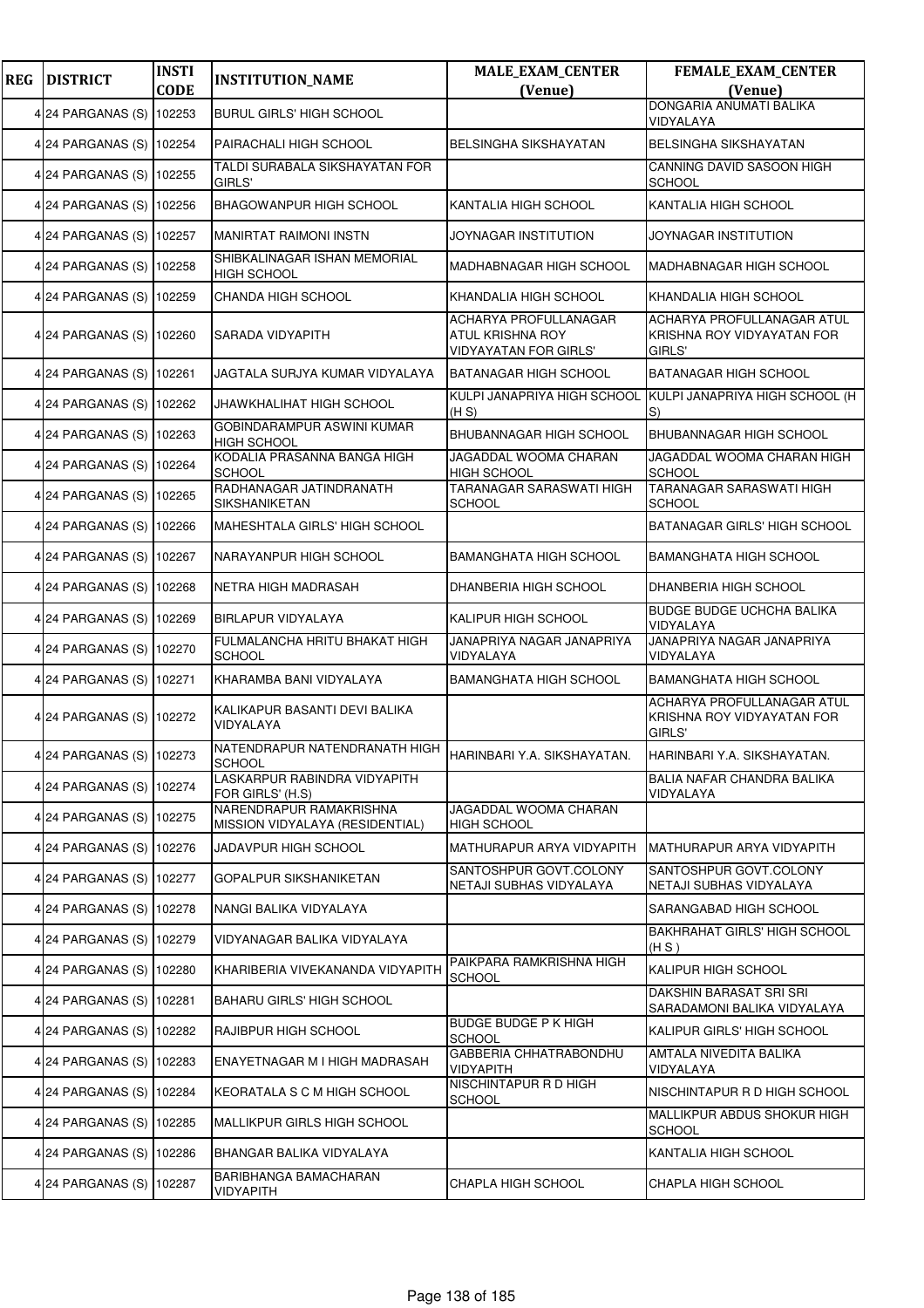| <b>REG</b> | <b>DISTRICT</b>          | <b>INSTI</b><br><b>CODE</b> | <b>INSTITUTION_NAME</b>                                       | <b>MALE_EXAM_CENTER</b><br>(Venue)                                        | FEMALE_EXAM_CENTER<br>(Venue)                                      |
|------------|--------------------------|-----------------------------|---------------------------------------------------------------|---------------------------------------------------------------------------|--------------------------------------------------------------------|
|            | 4 24 PARGANAS (S)        | 102288                      | FALTA VIVEKANANDA ADARSHA                                     | <b>HARINDANGA HIGH SCHOOL</b>                                             | <b>HARINDANGA HIGH SCHOOL</b>                                      |
|            | 4 24 PARGANAS (S) 102289 |                             | VIDYALAYA<br>MADHYA PURBA GURGURIA ADARSHA<br>VIDYAPITH       | KANTAMARI CHURAMONI HIGH<br><b>SCHOOL</b>                                 | KANTAMARI CHURAMONI HIGH<br><b>SCHOOL</b>                          |
|            | 4 24 PARGANAS (S)        | 102290                      | SARANGABAD JAJNESWARI<br>PATHSALA(GIRLS' HIGH SCHOOL)         |                                                                           | <b>BATANAGAR GIRLS' HIGH SCHOOL</b>                                |
|            | 4 24 PARGANAS (S)        | 102291                      | JHANJRA HIGH SCHOOL                                           | JULPIA ANDHAR MANIK HIGH<br><b>SCHOOL</b>                                 | JULPIA ANDHAR MANIK HIGH<br><b>SCHOOL</b>                          |
|            | 4 24 PARGANAS (S) 102292 |                             | BOLSIDDHI KHASHMOHAL HIGH<br><b>SCHOOL</b>                    | <b>DIAMOND HARBOUR HIGH</b><br><b>SCHOOL</b>                              | <b>DIAMOND HARBOUR GIRLS' HIGH</b><br><b>SCHOOL</b>                |
|            | 4 24 PARGANAS (S) 102293 |                             | RAJARHAT HIGH MADRASAH                                        | SRICHANDA M N M INSTITUTION                                               | <b>SRICHANDA M N M INSTITUTION</b>                                 |
|            | 4 24 PARGANAS (S)        | 102294                      | MANIKNAGAR SURENDRA NATH HIGH<br><b>SCHOOL</b>                | MADHABNAGAR HIGH SCHOOL                                                   | MADHABNAGAR HIGH SCHOOL                                            |
|            | 4 24 PARGANAS (S)        | 102295                      | KASTEKUMARI HIGH SCHOOL                                       | GABBERIA CHHATRABONDHU<br><b>VIDYAPITH</b>                                | GABBERIA CHHATRABONDHU<br><b>VIDYAPITH</b>                         |
|            | 4 24 PARGANAS (S) 102296 |                             | SARBERIA SATADAL BALIKA<br>VIDYALAYA                          |                                                                           | DAKSHIN BARASAT SRI SRI<br>SARADAMONI BALIKA VIDYALAYA             |
|            | 4 24 PARGANAS (S) 102297 |                             | KEYATALA HIGH SCHOOL                                          | KANTHALBERIA HARIHAR HIGH<br><b>SCHOOL</b>                                | KANTHALBERIA HARIHAR HIGH<br><b>SCHOOL</b>                         |
|            | 4 24 PARGANAS (S)        | 102298                      | <b>MARIGACHI HIGH SCHOOL</b>                                  | <b>GOBINDAPUR KALICHARAN H S</b><br><b>SCHOOL</b>                         | <b>GOBINDAPUR KALICHARAN H S</b><br><b>SCHOOL</b>                  |
|            | 4 24 PARGANAS (S)        | 102299                      | SANGRAMI NAGAR VIDYAPITH HIGH<br><b>SCHOOL</b>                | HOMRA PALTA HIGH SCHOOL                                                   | HOMRA PALTA HIGH SCHOOL                                            |
|            | 4 24 PARGANAS (S) 102300 |                             | AMTALA NIVEDITA BALIKA VIDYALAYA                              |                                                                           | VIDYANAGAR BALIKA VIDYALAYA                                        |
|            | 4 24 PARGANAS (S)        | 102301                      | RAYPUR NARENDRANATH<br>VIDYAMANDIR                            | GODAMATHURA HARIPRIYA<br>HIGH SCHOOL                                      | GODAMATHURA HARIPRIYA HIGH<br><b>SCHOOL</b>                        |
|            | 4 24 PARGANAS (S)        | 102302                      | BARATALA POALI HIGH SCHOOL                                    | RAIPUR SRI SRI RAMKRISHNA<br>AMRITA VIDYALAYA                             | RAIPUR SRI SRI RAMKRISHNA<br>AMRITA VIDYALAYA                      |
|            | 4 24 PARGANAS (S) 102303 |                             | SHIRAKOLE GIRLS' HIGH SCHOOL                                  |                                                                           | FATEPUR SRINATH INSTITUTION                                        |
|            | 4 24 PARGANAS (S)        | 102304                      | CHAMPAHATI GIRLS' HIGH SCHOOL                                 |                                                                           | CHAMPAHATI NILMONI KAR<br>VIDYALAYA                                |
|            | 4 24 PARGANAS (S)        | 102305                      | DESHBANDHU PALLI SEVA SANGHA<br>SANTOSH KUMARI SIKSHA NIKETAN | KALIPUR HIGH SCHOOL                                                       | KALIPUR HIGH SCHOOL                                                |
|            | 4 24 PARGANAS (S) 102306 |                             | MULDIA CHAITANYAPUR DESHGOURAB<br><b>BIDYAMANDIR</b>          | SOUTH BISHNUPUR GIRLS HS                                                  | SOUTH BISHNUPUR GIRLS HS                                           |
|            | 4 24 PARGANAS (S) 102307 |                             | SARISHA RAMAKRISHNA MISSION<br><b>SIKSHAMANDIR</b>            | DIAMOND HARBOUR HIGH<br>SCHOOL                                            |                                                                    |
|            | 4 24 PARGANAS (S) 102308 |                             | MADARPARA HIGH MADRASAH                                       | HARINDANGA KUMUDINI HIGH<br><b>SCHOOL</b>                                 | HARINDANGA KUMUDINI HIGH<br><b>SCHOOL</b>                          |
|            | 4 24 PARGANAS (S) 102309 |                             | SARACHI AMBIKA CHARAN HIGH<br><b>SCHOOL</b>                   | UTTAR KUSUM HIGH SCHOOL                                                   | UTTAR KUSUM HIGH SCHOOL                                            |
|            | 4 24 PARGANAS (S) 102310 |                             | AKRA GIRLS' HIGH MADRASAH                                     |                                                                           | BATANAGAR GIRLS' HIGH SCHOOL                                       |
|            | 4 24 PARGANAS (S) 102311 |                             | AKSHAYNAGAR JNANADAMOYEE<br>VIDYANIKETAN                      | KAKDWIP SHISHU SIKSHAYATAN KAKDWIP SHISHU SIKSHAYATAN                     |                                                                    |
|            | 4 24 PARGANAS (S)        | 102312                      | KHEADAHA HIGH SCHOOL                                          | GHASIARA VIDYAPITH                                                        | GHASIARA VIDYAPITH                                                 |
|            | 4 24 PARGANAS (S)        | 102313                      | NAYACHAK HIGH SCHOOL                                          | PAIKPARA RAMKRISHNA HIGH<br><b>SCHOOL</b>                                 | PAIKPARA RAMKRISHNA HIGH<br><b>SCHOOL</b>                          |
|            | 4 24 PARGANAS (S) 102314 |                             | <b>BADAMTALA HIGH SCHOOL</b>                                  | <b>BUDGE BUDGE P K HIGH</b><br><b>SCHOOL</b>                              | KALIPUR GIRLS' HIGH SCHOOL                                         |
|            | 4 24 PARGANAS (S) 102315 |                             | UTTAR KUSUM HIGH SCHOOL                                       | KENSILY BARKATIA HIGH<br>MADRASAH                                         | <b>KENSILY BARKATIA HIGH</b><br><b>MADRASAH</b>                    |
|            | 4 24 PARGANAS (S)        | 102316                      | BHAJNA RAMCHANDRAPUR HIGH<br><b>SCHOOL</b>                    | LAKSHMINARAYANPUR B.H. M.<br><b>HIGH SCHOOL</b>                           | LAKSHMINARAYANPUR B.H. M. HIGH<br><b>SCHOOL</b>                    |
|            | 4 24 PARGANAS (S)        | 102317                      | BIJOYNAGAR ADARSHA VIDYAMANDIR                                | GOSABA R R GOVT SPONSORED<br><b>INSTITUTION</b>                           | GOSABA R R GOVT SPONSORED<br><b>INSTITUTION</b>                    |
|            | 4 24 PARGANAS (S) 102318 |                             | KASHINAGAR GIRLS' HIGH SCHOOL                                 |                                                                           | KHARI GUNASINDHU BALIKA<br><b>VIDYAPITH</b>                        |
|            | 4 24 PARGANAS (S)        | 102319                      | KHARI GUNASINDHU BALIKA<br><b>VIDYAPITH</b>                   |                                                                           | KASHINAGAR HIGH SCHOOL                                             |
|            | 4 24 PARGANAS (S)        | 102320                      | MAHABATNAGAR KAILASHPUR MILAN<br>SIKSHA SADANN                | JOYKRISHNAPUR A N VIDYAPITH                                               | JOYKRISHNAPUR A N VIDYAPITH                                        |
|            | 4 24 PARGANAS (S) 102321 |                             | SISHU BIKASH ACADEMY                                          | ACHARYA PROFULLANAGAR<br>ATUL KRISHNA ROY<br><b>VIDYAYATAN FOR GIRLS'</b> | ACHARYA PROFULLANAGAR ATUL<br>KRISHNA ROY VIDYAYATAN FOR<br>GIRLS' |
|            | 4 24 PARGANAS (S)        | 102322                      | ALIDA-BAGNAR HIGH SCHOOL                                      | MULTY PEARY SREEMANTA<br><b>INSTITUTION</b>                               | MULTY PEARY SREEMANTA<br><b>INSTITUTION</b>                        |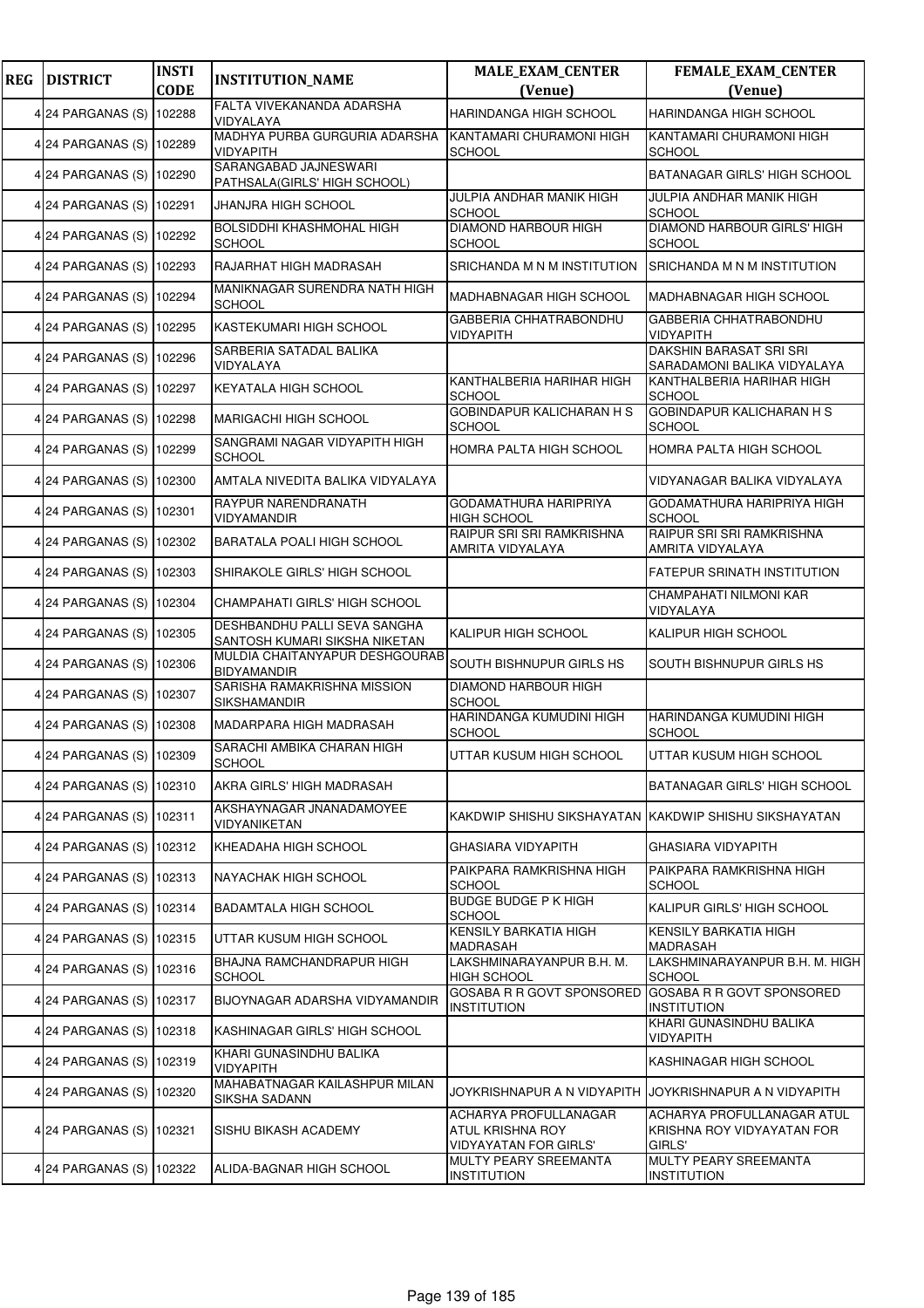| <b>REG</b> | <b>DISTRICT</b>          | <b>INSTI</b> | <b>INSTITUTION_NAME</b>                                            | <b>MALE_EXAM_CENTER</b>                                                   | <b>FEMALE_EXAM_CENTER</b>                         |
|------------|--------------------------|--------------|--------------------------------------------------------------------|---------------------------------------------------------------------------|---------------------------------------------------|
|            |                          | <b>CODE</b>  |                                                                    | (Venue)                                                                   | (Venue)                                           |
|            | 4 24 PARGANAS (S)        | 102323       | RAMCHANDRANAGAR SRIHARI SMRITI<br><b>HIGH SCHOOL</b>               | LAKSHMINARAYANPUR B.H. M.<br><b>HIGH SCHOOL</b>                           | LAKSHMINARAYANPUR B.H. M. HIGH<br>SCHOOL          |
|            | 4 24 PARGANAS (S) 102324 |              | LAKSHMINARAYANPUR SITANATH<br>HIGH SCHOOL                          | <b>MATHURAPUR HIGH SCHOOL</b>                                             | <b>MATHURAPUR HIGH SCHOOL</b>                     |
|            | 4 24 PARGANAS (S)        | 102325       | KANTAMARI CHURAMONI HIGH<br><b>SCHOOL</b>                          | <b>MADHYA PURBA GURGURIA</b><br>ADARSHA VIDYAPITH                         | <b>MADHYA PURBA GURGURIA</b><br>ADARSHA VIDYAPITH |
|            | 4 24 PARGANAS (S)        | 102326       | <b>BAIKUNTHAPUR HIGH SCHOOL</b>                                    | <b>MADHYA PURBA GURGURIA</b>                                              | <b>MADHYA PURBA GURGURIA</b>                      |
|            |                          |              |                                                                    | ADARSHA VIDYAPITH                                                         | ADARSHA VIDYAPITH                                 |
|            | 4 24 PARGANAS (S) 102327 |              | JOGENDRAPUR HIGH SCHOOL                                            | KASHINAGAR HIGH SCHOOL                                                    | KASHINAGAR HIGH SCHOOL                            |
|            | 4 24 PARGANAS (S)        | 102328       | BUGHMARI ISLAMIA HIGH MADRASAH                                     | <b>BAHARU HIGH SCHOOL</b>                                                 | <b>BAHARU GIRLS' HIGH SCHOOL</b>                  |
|            | 4 24 PARGANAS (S)        | 102329       | KULDIA MOHANPUR HIGH MADRASAH                                      | KALASH HIGH SCHOOL                                                        | KALASH HIGH SCHOOL                                |
|            | 4 24 PARGANAS (S)        | 102330       | TILPI KAMALIA HIGH MADRASAH                                        | MUKTAKESHI GOUR MOHAN DAS MUKTAKESHI GOUR MOHAN DAS<br><b>HIGH SCHOOL</b> | <b>HIGH SCHOOL</b>                                |
|            | 4 24 PARGANAS (S) 102331 |              | AMBIKANAGAR HARIPRIYA HIGH<br><b>SCHOOL</b>                        | <b>MADHYA PURBA GURGURIA</b><br>ADARSHA VIDYAPITH                         | MADHYA PURBA GURGURIA<br>ADARSHA VIDYAPITH        |
|            | 4 24 PARGANAS (S)        | 102332       | SEVANAGAR BALIKA VIDYALAYA                                         |                                                                           | <b>BAKHRAHAT GIRLS' HIGH SCHOOL</b><br>(H S)      |
|            | 4 24 PARGANAS (S)        | 102333       | SONAKHALI HIGH SCHOOL                                              | <b>BASANTI HIGH SCHOOL</b>                                                | <b>BASANTI HIGH SCHOOL</b>                        |
|            | 4 24 PARGANAS (S)        | 102334       | RAMGOPALPUR HARENDRANAGAR<br>RAMCHANDRA VIDYAYATAN                 | <b>BHUBANNAGAR HIGH SCHOOL</b>                                            | <b>BHUBANNAGAR HIGH SCHOOL</b>                    |
|            | 4 24 PARGANAS (S)        | 102335       | MALLAVPUR ADARSHA VIDYAMANDIR                                      | KALASH HIGH SCHOOL                                                        | KALASH HIGH SCHOOL                                |
|            | 4 24 PARGANAS (S)        | 102336       | NARENDRAPUR MILAN VIDYAPITH                                        | JOYKRISHNAPUR A N VIDYAPITH                                               | JOYKRISHNAPUR A N VIDYAPITH                       |
|            | 4 24 PARGANAS (S)        | 102337       | HATGACHA HARIDAS VIDYAPITH                                         | PRAFULLA KANAN DESHPRIYA<br>VIDYAMANDIR                                   | ANNADA SUNDARI HINDU BALIKA<br>VIDYAPITH          |
|            | 4 24 PARGANAS (S) 102338 |              | GHOLA UCHCHA VIDYALAYA                                             | HARI-HAR MAHAVIDYALAYA                                                    | TALDI SURABALA SIKSHAYATAN<br><b>FOR GIRLS'</b>   |
|            | 4 24 PARGANAS (S)        | 102339       | G-PLOT VIVEKANANDA VIDYAMANDIR                                     | <b>KSHETRAMOHANPUR</b><br>KSHETRAMOHAN A S BHABAN                         | KSHETRAMOHANPUR<br>KSHETRAMOHAN A S BHABAN        |
|            | 4 24 PARGANAS (S)        | 102340       | GABBERIA CHHATRABONDHU<br>VIDYAPITH                                | JULPIA ANDHAR MANIK HIGH<br><b>SCHOOL</b>                                 | AMTALA NIVEDITA BALIKA<br>VIDYALAYA               |
|            | 4 24 PARGANAS (S) 102341 |              | DIAMOND HARBOUR HIGH MADRASAH                                      | GOBINDAPUR KALICHARAN H S<br><b>SCHOOL</b>                                | GOBINDAPUR KALICHARAN H S<br><b>SCHOOL</b>        |
|            | 4 24 PARGANAS (S)        | 102342       | BANSBERIA KEDARNATH VIDYAPITH                                      | KULPI JANAPRIYA HIGH SCHOOL<br>(H S)                                      | KULPI JANAPRIYA HIGH SCHOOL (H<br>$ S\rangle$     |
|            | 4 24 PARGANAS (S)        | 102343       | SOUTH GARIA JADUNATH<br><b>VIDYAMANDIR</b>                         | CHAMPAHATI NILMONI KAR<br><b>VIDYALAYA</b>                                |                                                   |
|            | 4 24 PARGANAS (S) 102344 |              | CHACK CHATTA SASHIBHUSAN HIGH<br><b>SCHOOL</b>                     | SANTOSHPUR GOVT.COLONY<br>NETAJI SUBHAS VIDYALAYA                         | SANTOSHPUR GOVT.COLONY<br>NETAJI SUBHAS VIDYALAYA |
|            | 4 24 PARGANAS (S) 102345 |              | LALPUR SANTOSHNAGAR HIGH<br>MADRASAH                               | MATHURAPUR ARYA VIDYAPITH                                                 | MATHURAPUR ARYA VIDYAPITH                         |
|            | 4 24 PARGANAS (S)        | 102346       | NOORPUR HIGH MADRASAH                                              | KHANDALIA HIGH SCHOOL                                                     | KHANDALIA HIGH SCHOOL                             |
|            | 4 24 PARGANAS (S)        | 102347       | ASHUTI NETAJI HIGH SCHOOL                                          | <b>MAHESHTALA HIGH SCHOOL</b>                                             | <b>MAHESHTALA HIGH SCHOOL</b>                     |
|            | 4 24 PARGANAS (S)        | 102348       | BAZARBERIA THAKURCHAK<br>SIKSHASADAN                               | MADHABNAGAR HIGH SCHOOL                                                   | MADHABNAGAR HIGH SCHOOL                           |
|            | 4 24 PARGANAS (S) 102349 |              | FRASERGANJ K.P.A. VIDYAPITH                                        | NAMKHANA UNION HIGH<br><b>SCHOOL</b>                                      | NAMKHANA UNION HIGH SCHOOL                        |
|            | 4 24 PARGANAS (S)        | 102350       | DEWANGANJ A.K.HIGH SCHOOL                                          | TASARALA SARBERIA SANATAN<br><b>HIGH SCHOOL</b>                           | TASARALA SARBERIA SANATAN<br><b>HIGH SCHOOL</b>   |
|            | 4 24 PARGANAS (S)        | 102351       | ALIPORE GIRLS' & BOYS SCHOOL (NON BARISHA SASHIBHUSAN<br>FINANCED) | JANAKALYAN VIDYAPITH                                                      | UCHCHA BALIKA VIDYAMANDIR                         |
|            | 4 24 PARGANAS (S)        | 102352       | ACHARYA PROFULLANAGAR ATUL<br>KRISHNA ROY VIDYAYATAN FOR<br>GIRLS' |                                                                           | RAJPUR PADMAMANI GIRLS HIGH<br><b>SCHOOL</b>      |
|            | 4 24 PARGANAS (S)        | 102353       | GHATIHARANIA HIGH SCHOOL                                           | JOYNAGAR INSTITUTION                                                      | JOYNAGAR INSTITUTION                              |
|            | 4 24 PARGANAS (S)        | 102354       | CHAK PANCHGHORA SITANATH HIGH<br><b>SCHOOL</b>                     | MUKTAKESHI GOUR MOHAN DAS MUKTAKESHI GOUR MOHAN DAS<br><b>HIGH SCHOOL</b> | <b>HIGH SCHOOL</b>                                |
|            | 4 24 PARGANAS (S)        | 102355       | DHABLAT LAKSHMAN PARABESH HIGH<br><b>SCHOOL</b>                    | NATENDRAPUR NATENDRANATH INATENDRAPUR NATENDRANATH<br><b>HIGH SCHOOL</b>  | <b>HIGH SCHOOL</b>                                |
|            | 4 24 PARGANAS (S)        | 102356       | GANIPUR HIGH SCHOOL                                                | MAHESHTALA HIGH SCHOOL                                                    |                                                   |
|            | 424 PARGANAS (S)         | 102357       | MASJIDBATI PARBATI HIGH SCHOOL                                     | SUNDARBAN ADARSHA<br><b>BIDYANIKETAN</b>                                  | SUNDARBAN ADARSHA<br><b>BIDYANIKETAN</b>          |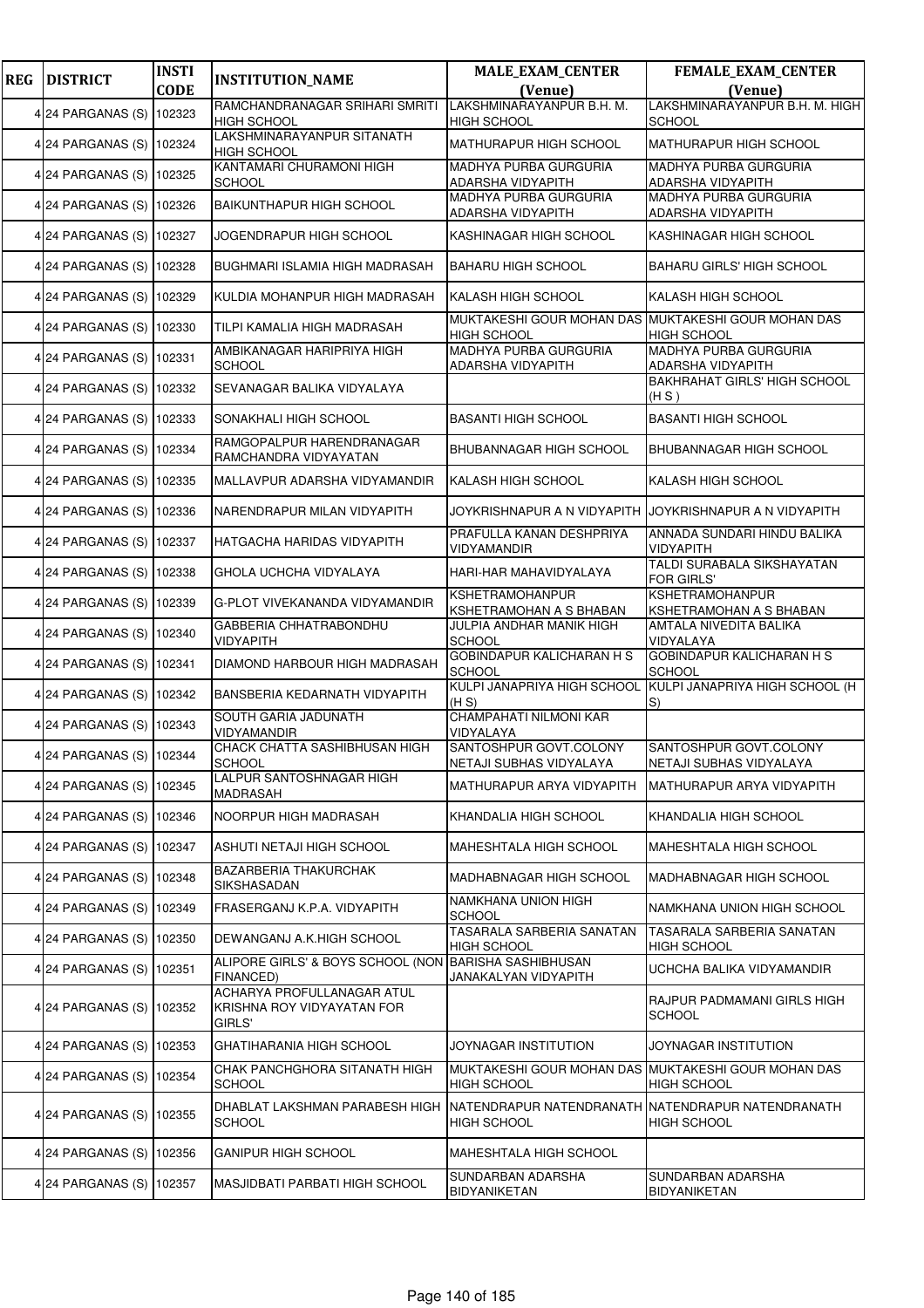| <b>REG</b> | <b>DISTRICT</b>          | <b>INSTI</b><br><b>CODE</b> | <b>INSTITUTION_NAME</b>                                     | <b>MALE_EXAM_CENTER</b><br>(Venue)                     | <b>FEMALE_EXAM_CENTER</b><br>(Venue)              |
|------------|--------------------------|-----------------------------|-------------------------------------------------------------|--------------------------------------------------------|---------------------------------------------------|
|            |                          |                             | <b>SREE SREE RAMKRISHNA</b>                                 | JANAPRIYA NAGAR JANAPRIYA                              | JANAPRIYA NAGAR JANAPRIYA                         |
|            | 4 24 PARGANAS (S)        | 102358                      | SIKSHANIKETAN                                               | VIDYALAYA                                              | VIDYALAYA                                         |
|            | 4 24 PARGANAS (S) 102359 |                             | PHULBARI SITALA HIGH SCHOOL                                 | KRISHNANAGAR HIGH SCHOOL<br>(HS)                       | KRISHNANAGAR HIGH SCHOOL (HS)                     |
|            | 4 24 PARGANAS (S)        | 102360                      | DAYAPUR P C SEN HIGH SCHOOL                                 | <b>GOSABA R R GOVT SPONSORED</b><br><b>INSTITUTION</b> | GOSABA R R GOVT SPONSORED<br><b>INSTITUTION</b>   |
|            | 4 24 PARGANAS (S)        | 102361                      | RANIGAR JYOTISHPUR HIGH SCHOOL                              | MASJIDBATI PARBATI HIGH<br><b>SCHOOL</b>               | MASJIDBATI PARBATI HIGH SCHOOL                    |
|            | 4 24 PARGANAS (S) 102362 |                             | DARIA J.L.N VIDYALAYA                                       | HARI-HAR MAHAVIDYALAYA                                 | HARI-HAR MAHAVIDYALAYA                            |
|            | 4 24 PARGANAS (S) 102363 |                             | HOMRA PALTA HIGH SCHOOL                                     | GHOLA UCHCHA VIDYALAYA                                 | GHOLA UCHCHA VIDYALAYA                            |
|            | 4 24 PARGANAS (S)        | 102364                      | PANCHUAKHALI HIGH SCHOOL                                    | KAIKHALI GOPALGANJ BKRM<br><b>INSTITUTION</b>          | KAIKHALI GOPALGANJ BKRM<br><b>INSTITUTION</b>     |
|            | 4 24 PARGANAS (S)        | 102365                      | MANMATHAPUR SIKSHA BHAVAN HIGH<br><b>SCHOOL</b>             | BHUBANNAGAR HIGH SCHOOL                                | BHUBANNAGAR HIGH SCHOOL                           |
|            | 4 24 PARGANAS (S) 102366 |                             | CHANDIPUR RANGSARA HIGH SCHOOL                              | <b>BHANGAR HIGH SCHOOL</b>                             | BHANGAR BALIKA VIDYALAYA                          |
|            | 4 24 PARGANAS (S)        | 102367                      | GANGADHARPUR K.K. HIGH SCHOOL                               | BHUBANNAGAR HIGH SCHOOL                                | <b>BHUBANNAGAR HIGH SCHOOL</b>                    |
|            | 4 24 PARGANAS (S)        | 102368                      | COMPANYCHAR MAHESWARI HIGH<br><b>SCHOOL</b>                 | KRISHNANAGAR HIGH SCHOOL<br>(HS)                       | KRISHNANAGAR HIGH SCHOOL (HS)                     |
|            | 4 24 PARGANAS (S)        | 102369                      | MAHAMAYAPUR ADARSHA VIDYAPITH<br>(HIGH)                     | <b>TENTULBERIA ANUKUL</b><br>CHANDRA HIGH SCHOOL       | TENTULBERIA ANUKUL CHANDRA<br><b>HIGH SCHOOL</b>  |
|            | 4 24 PARGANAS (S) 102370 |                             | BARADAPUR ADARSHA MILAN<br>VIDYAPITH                        | GOPALNAGAR HIGH SCHOOL                                 | GOPALNAGAR HIGH SCHOOL                            |
|            | 4 24 PARGANAS (S)        | 102371                      | KAUTALA R K A HIGH SCHOOL                                   | KHARI GUNASINDHU BALIKA<br>VIDYAPITH                   | KHARI GUNASINDHU BALIKA<br>VIDYAPITH              |
|            | 4 24 PARGANAS (S)        | 102372                      | KASHINAGAR HIGH SCHOOL                                      | MADHABNAGAR HIGH SCHOOL                                | MADHABNAGAR HIGH SCHOOL                           |
|            | 4 24 PARGANAS (S) 102373 |                             | SUBHASGRAM NABATARA VIDYALAYA                               | KODALIA PRASANNA BANGA<br><b>HIGH SCHOOL</b>           | KODALIA PRASANNA BANGA HIGH<br><b>SCHOOL</b>      |
|            | 4 24 PARGANAS (S)        | 102374                      | NATRA HIGH SCHOOL                                           | <b>DIAMOND HARBOUR HIGH</b><br><b>SCHOOL</b>           | DIAMOND HARBOUR GIRLS' HIGH<br><b>SCHOOL</b>      |
|            | 4 24 PARGANAS (S)        | 102375                      | MOHANPUR HIGH SCHOOL                                        | <b>GOBINDAPUR KALICHARAN H S</b><br><b>SCHOOL</b>      | <b>GOBINDAPUR KALICHARAN H S</b><br><b>SCHOOL</b> |
|            | 4 24 PARGANAS (S) 102376 |                             | PATHPUKUR HIGH SCHOOL                                       | MONIPUR BANSTALA HIGH<br><b>SCHOOL</b>                 | MONIPUR BANSTALA HIGH SCHOOL                      |
|            | 4 24 PARGANAS (S) 102377 |                             | GOPALNAGAR HIGH SCHOOL                                      | <b>GODAMATHURA HARIPRIYA</b><br><b>HIGH SCHOOL</b>     | GODAMATHURA HARIPRIYA HIGH<br><b>SCHOOL</b>       |
|            | 4 24 PARGANAS (S)        | 102378                      | JOYKRISHNAPUR A N VIDYAPITH                                 | KHARI GUNASINDHU BALIKA<br><b>VIDYAPITH</b>            | KHARI GUNASINDHU BALIKA<br><b>VIDYAPITH</b>       |
|            | 4 24 PARGANAS (S) 102379 |                             | GADAMATHURA SIKSHA NIKETAN                                  | RAYPUR NARENDRANATH<br>VIDYAMANDIR                     | RAYPUR NARENDRANATH<br>VIDYAMANDIR                |
|            | 4 24 PARGANAS (S) 102380 |                             | SANTIGACHHI HIGH SCHOOL                                     | MONGAL CHANDRA VIDYAPITH<br>(H.S.)                     | MONGAL CHANDRA VIDYAPITH<br>(H.S.)                |
|            | 4 24 PARGANAS (S)        | 102381                      | TARANAGAR JOGENDRANATH HIGH<br><b>SCHOOL</b>                | BIPRADASPUR HIGH SCHOOL                                | BIPRADASPUR HIGH SCHOOL                           |
|            | 4 24 PARGANAS (S)        | 102382                      | GURUDASPUR MAHENDRA INDRA<br><b>VIDYAMANDIR</b>             | RAYPUR NARENDRANATH<br>VIDYAMANDIR                     | RAYPUR NARENDRANATH<br><b>VIDYAMANDIR</b>         |
|            | 4 24 PARGANAS (S)        | 102383                      | CHANDANPIRI MURARI MOHAN HIGH<br><b>SCHOOL</b>              | DWARIKANAGAR HIGH SCHOOL                               | DWARIKANAGAR HIGH SCHOOL                          |
|            | 4 24 PARGANAS (S) 102384 |                             | DARA ADARSHA BIDYAMANDIR                                    | MONIPUR BANSTALA HIGH<br>SCHOOL                        | MONIPUR BANSTALA HIGH SCHOOL                      |
|            | 4 24 PARGANAS (S)        | 102385                      | NARAYANPUR AKSHAY VIDYAMANDIR                               | <b>HOMRA PALTA HIGH SCHOOL</b>                         | HOMRA PALTA HIGH SCHOOL                           |
|            | 4 24 PARGANAS (S)        | 102386                      | SITARAMPUR HIGH SCHOOL                                      | MADHABNAGAR HIGH SCHOOL                                | MADHABNAGAR HIGH SCHOOL                           |
|            | 4 24 PARGANAS (S)        | 102387                      | PASCHIM SURENDRANAGAR ADARSHA<br><b>BANIPITH</b>            | GOPALNAGAR HIGH SCHOOL                                 | GOPALNAGAR HIGH SCHOOL                            |
|            | 4 24 PARGANAS (S)        | 102388                      | SRIDHAR NAGAR SAILENDRA<br><b>VIDYAPITH</b>                 | DAKSHIN MAHENDRAPUR S B<br>HIGH SCHOOL                 | DAKSHIN MAHENDRAPUR S B HIGH<br><b>SCHOOL</b>     |
|            | 4 24 PARGANAS (S)        | 102389                      | THANGARA SATISHCHANDRA<br>VIDYAPITH(HIGH SCHOOL)            | SUNDARBAN ADARSHA<br>VIDYAMANDIR                       | SUNDARBAN ADARSHA<br>VIDYAMANDIR                  |
|            | 4 24 PARGANAS (S)        | 102390                      | BARUIPUR GIRLS' HIGH SCHOOL                                 |                                                        | RASHMONI BALIKA VIDYALAYA                         |
|            | 4 24 PARGANAS (S) 102391 |                             | MATHURAPUR SRI RAMKRISHNA<br>VIVEKANANDA NARI SIKSHA MONDIR |                                                        | MATHURAPUR ARYA VIDYAPITH                         |
|            | 4 24 PARGANAS (S)        | 102392                      | BHUBANNAGAR HIGH SCHOOL                                     | SUNDARBAN ADARSHA<br>VIDYAMANDIR                       | SUNDARBAN ADARSHA<br>VIDYAMANDIR                  |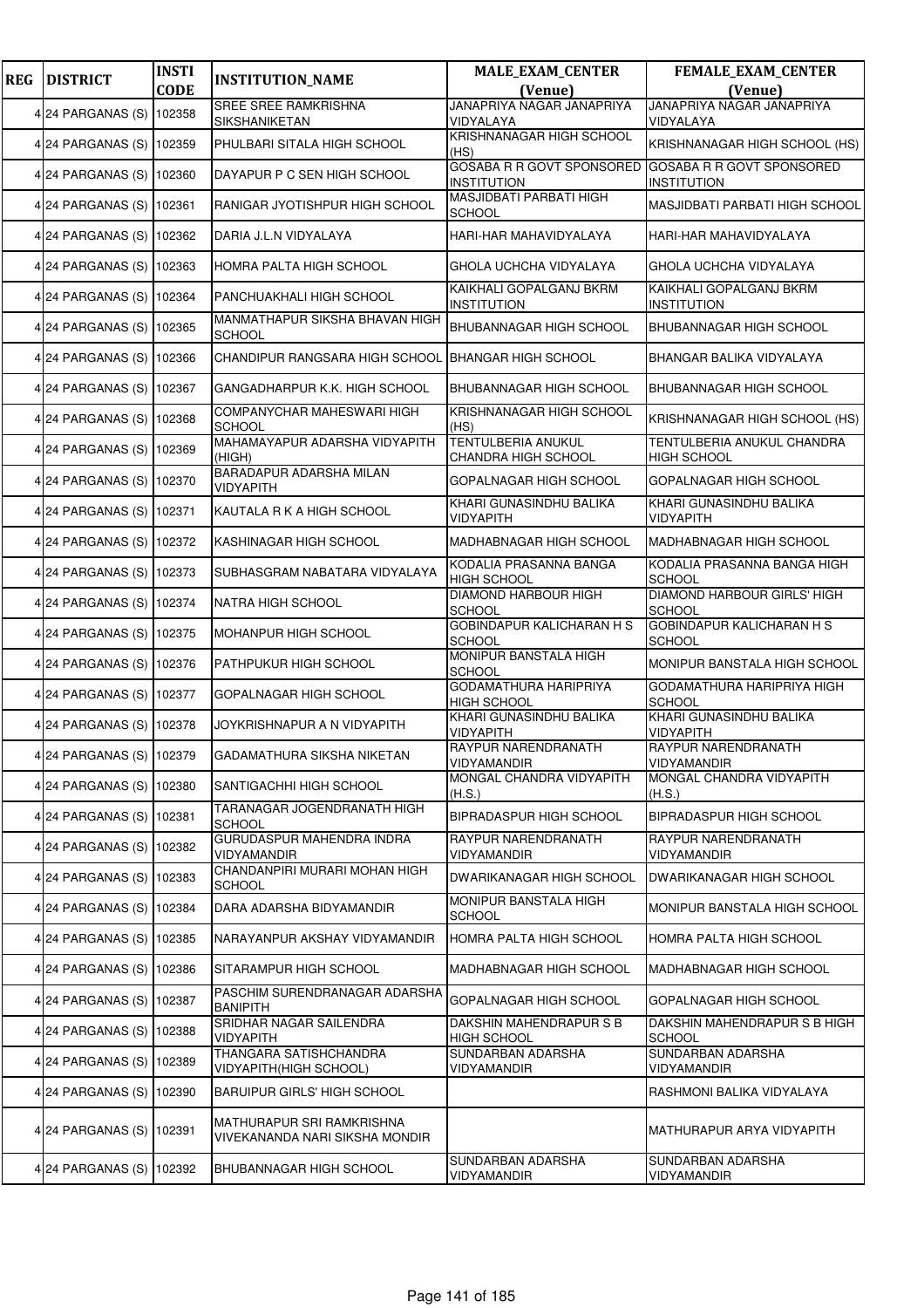| <b>REG</b> | <b>DISTRICT</b>          | <b>INSTI</b><br><b>CODE</b> | <b>INSTITUTION_NAME</b>                                                 | <b>MALE_EXAM_CENTER</b><br>(Venue)                                        | <b>FEMALE_EXAM_CENTER</b><br>(Venue)                               |
|------------|--------------------------|-----------------------------|-------------------------------------------------------------------------|---------------------------------------------------------------------------|--------------------------------------------------------------------|
|            | 4 24 PARGANAS (S)        | 102393                      | HATISALA SAROJINI HIGH MADRASHA                                         | <b>BHAGOWANPUR HIGH SCHOOL</b>                                            | <b>BHAGOWANPUR HIGH SCHOOL</b>                                     |
|            | 4 24 PARGANAS (S) 102394 |                             | SHANKPUKUR HIGH SCHOOL                                                  | <b>BUDGE BUDGE P K HIGH</b><br><b>SCHOOL</b>                              | PAIKPARA RAMKRISHNA HIGH<br><b>SCHOOL</b>                          |
|            | 4 24 PARGANAS (S)        | 102395                      | CHALTABERIA HIGH MADRASAH                                               | <b>BHANGAR HIGH SCHOOL</b>                                                | <b>BHANGAR HIGH SCHOOL</b>                                         |
|            | 4 24 PARGANAS (S)        | 102396                      | DIAMOND HARBOUR JANAKALYAN<br>SANGHA BALIKA VIDYALAYA                   |                                                                           | GOBINDAPUR KALICHARAN H S<br><b>SCHOOL</b>                         |
|            | 4 24 PARGANAS (S) 102397 |                             | KAMDEVPUR SNEHABALA MILAN<br><b>VIDYAPITH</b>                           | LAKSHMI JANARDANPUR HIGH<br><b>SCHOOL</b>                                 | LAKSHMI JANARDANPUR HIGH<br><b>SCHOOL</b>                          |
|            | 4 24 PARGANAS (S)        | 102398                      | KANTHALBERIA HARIHAR HIGH<br><b>SCHOOL</b>                              | MOHANPURKKGC<br><b>INSTITUTION</b>                                        | MOHANPUR K K G C INSTITUTION                                       |
|            | 4 24 PARGANAS (S)        | 102399                      | PRATAPNAGAR GIRIDHARI HIGH<br><b>SCHOOL</b>                             | ACHARYA PROFULLANAGAR<br>ATUL KRISHNA ROY<br><b>VIDYAYATAN FOR GIRLS'</b> | ACHARYA PROFULLANAGAR ATUL<br>KRISHNA ROY VIDYAYATAN FOR<br>GIRLS' |
|            | 4 24 PARGANAS (S)        | 102400                      | NAGENDRAPUR HEMANTA KUMARI<br><b>HIGH SCHOOL</b>                        | KHARI GUNASINDHU BALIKA<br>VIDYAPITH                                      | KHARI GUNASINDHU BALIKA<br><b>VIDYAPITH</b>                        |
|            | 4 24 PARGANAS (S)        | 102401                      | MAHENDRAGANJ HIGH SCHOOL                                                | KRISHNANAGAR HIGH SCHOOL<br>(HS)                                          | KRISHNANAGAR HIGH SCHOOL (HS)                                      |
|            | 4 24 PARGANAS (S)        | 102402                      | <b>DAKSHIN DURGAPUR</b><br>CHANCHALAMAYEE ADARSHA HIGH<br><b>SCHOOL</b> | NAMKHANA UNION HIGH<br><b>SCHOOL</b>                                      | NAMKHANA UNION HIGH SCHOOL                                         |
|            | 4 24 PARGANAS (S)        | 102403                      | MATHURAPUR BALIKA VIDYALAYA                                             |                                                                           | MATHURAPUR HIGH SCHOOL                                             |
|            | 4 24 PARGANAS (S) 102404 |                             | KENSILY BARKATIA HIGH MADRASAH                                          | USTHI K.C.P.M INSTITUTION                                                 | USTHI K.C.P.M INSTITUTION                                          |
|            | 4 24 PARGANAS (S)        | 102405                      | SREEDHAM GANGASAGAR SWAMI<br>KAPILANANDA VIDYABHABAN                    | KRISHNANAGAR HIGH SCHOOL<br>(HS)                                          | KRISHNANAGAR HIGH SCHOOL (HS)                                      |
|            | 4 24 PARGANAS (S)        | 102406                      | JUGDIA HIGH MADRASAH                                                    | BANSUNDARIA S.K. HIGH<br>SCHOOL (H.S)                                     | BANSUNDARIA S.K. HIGH SCHOOL<br>(H.S)                              |
|            | 4 24 PARGANAS (S) 102407 |                             | KHASRAMKAR K A H S SCHOOL                                               | KRISHNANAGAR HIGH SCHOOL<br>(HS)                                          | KRISHNANAGAR HIGH SCHOOL (HS)                                      |
|            | 4 24 PARGANAS (S)        | 102408                      | DHAMUA BALIKA VIDYALAYA (HS)                                            |                                                                           | BANSUNDARIA S.K. HIGH SCHOOL<br>(H.S)                              |
|            | 4 24 PARGANAS (S)        | 102411                      | BORAL SWAMIJI VIDYAPITH HIGH<br><b>SCHOOL</b>                           | GARIA BARADA PRASAD HIGH<br><b>SCHOOL</b>                                 | GARIA BARADA PRASAD HIGH<br><b>SCHOOL</b>                          |
|            | 4 24 PARGANAS (S) 102412 |                             | <b>BUDGE BUDGE ST THOMAS MEMORIAL</b><br><b>SCHOOL</b>                  | <b>BUDGE BUDGE P K HIGH</b><br><b>SCHOOL</b>                              | BUDGE BUDGE P K HIGH SCHOOL                                        |
|            | 4 24 PARGANAS (S)        | 102414                      | HARINBARI Y.A. SIKSHAYATAN.                                             | KRISHNANAGAR HIGH SCHOOL<br>(HS)                                          | KRISHNANAGAR HIGH SCHOOL (HS)                                      |
|            | 4 24 PARGANAS (S) 102415 |                             | BERAMARA RAMCHANDRAPUR HIGH<br><b>SCHOOL</b>                            | SRICHANDA M N M INSTITUTION                                               | SRICHANDA M N M INSTITUTION                                        |
|            | 4 24 PARGANAS (S) 102416 |                             | ISTARANPUR KALYANIPADA HIGH<br>SCHOOL.                                  | CHAPLA HIGH SCHOOL                                                        | CHAPLA HIGH SCHOOL                                                 |
|            | 4 24 PARGANAS (S) 102417 |                             | RAMAKANTANAGAR VIDYAMANDIR.                                             | SOUTH BISHNUPUR GIRLS HS                                                  | SOUTH BISHNUPUR GIRLS HS                                           |
|            | 4 24 PARGANAS (S)        | 102418                      | PAKURTALA RAMKRISHNA<br>VIDYAMANDIR.                                    | CHAPLA HIGH SCHOOL                                                        | CHAPLA HIGH SCHOOL                                                 |
|            | 4 24 PARGANAS (S)        | 102419                      | PURANDARPUR H.H.D. HIGH SCHOOL                                          | KAUTALA R K A HIGH SCHOOL                                                 | KAUTALA R K A HIGH SCHOOL                                          |
|            | 4 24 PARGANAS (S)        | 102420                      | GHUTIARY SHARIF BALIKA VIDYALAYA.                                       |                                                                           | TALDI SURABALA SIKSHAYATAN<br>FOR GIRLS'                           |
|            | 4 24 PARGANAS (S)        | 102421                      | RAMKRISHNA MISSION BLIND BOYS<br>ACADEMY.                               | GARIA BARADA PRASAD HIGH<br><b>SCHOOL</b>                                 |                                                                    |
|            | 4 24 PARGANAS (S)        | 102422                      | NAMKHANA UNION RASHMONI BALIKA<br>VIDYAMANDIR                           |                                                                           | DWARIKANAGAR HIGH SCHOOL                                           |
|            | 424 PARGANAS (S)         | 102423                      | PRASADPUR ATAL VIDYABHABAN.                                             | <b>HIGH SCHOOL</b>                                                        | NATENDRAPUR NATENDRANATH NATENDRAPUR NATENDRANATH<br>HIGH SCHOOL   |
|            | 4 24 PARGANAS (S)        | 102424                      | AKSHAYNAGAR KUMAR NARAYAN<br>MADHYAMIK SIKSHAYATAN HIGH<br>SCHOOL.      |                                                                           | KAKDWIP SHISHU SIKSHAYATAN KAKDWIP SHISHU SIKSHAYATAN              |
|            | 4 24 PARGANAS (S)        | 102426                      | IMAMADDIPUR KISHORI RANI HIGH<br><b>SCHOOL</b>                          | HARINDANGA KUMUDINI HIGH<br><b>SCHOOL</b>                                 | HARINDANGA KUMUDINI HIGH<br><b>SCHOOL</b>                          |
|            | 4 24 PARGANAS (S)        | 102427                      | SUNDIA SARALA MATILAL HIGH<br>SCHOOL (CO-ED)                            | CHANDANESWAR HIGH SCHOOL                                                  | CHANDANESWAR HIGH SCHOOL                                           |
|            | 4 24 PARGANAS (S)        | 102428                      | <b>BARBERIA HIGH SCHOOL</b>                                             | KULPI KALIKA VIDYAPITH                                                    | KULPI KALIKA VIDYAPITH                                             |
|            | 4 24 PARGANAS (S)        | 102429                      | BEGAMPUR JNANADA PROSAD<br><b>INSTITUTION</b>                           | SITAKUNDU VIDYAYATAN                                                      | SITAKUNDU VIDYAYATAN                                               |
|            | 4 24 PARGANAS (S)        | 102430                      | DIAMOND HARBOUR BALIKA<br>VIDYANIKETAN                                  | GOBINDAPUR KALICHARAN H S<br><b>SCHOOL</b>                                | GOBINDAPUR KALICHARAN H S<br><b>SCHOOL</b>                         |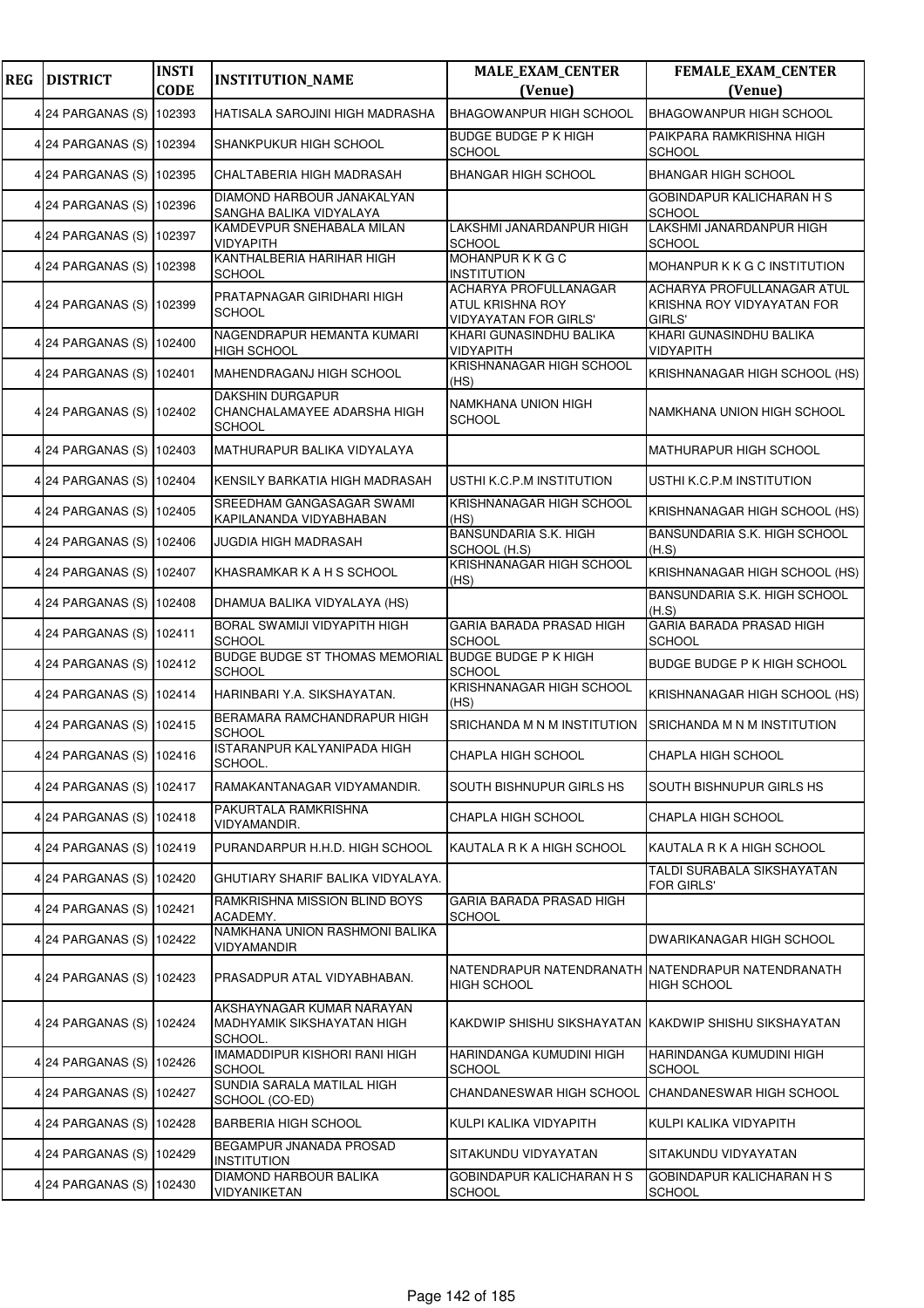| <b>REG</b> | <b>DISTRICT</b>          | <b>INSTI</b><br><b>CODE</b> | <b>INSTITUTION_NAME</b>                                   | <b>MALE_EXAM_CENTER</b><br>(Venue)                                        | <b>FEMALE_EXAM_CENTER</b><br>(Venue)                   |
|------------|--------------------------|-----------------------------|-----------------------------------------------------------|---------------------------------------------------------------------------|--------------------------------------------------------|
|            |                          |                             | GOPALNAGAR BANI MANDIR HIGH                               | <b>MORAPAI ST. PATRICKS HIGH</b>                                          | <b>MORAPAI ST. PATRICKS HIGH</b>                       |
|            | 4 24 PARGANAS (S) 102431 |                             | <b>SCHOOL</b>                                             | <b>SCHOOL</b>                                                             | <b>SCHOOL</b>                                          |
|            | 4 24 PARGANAS (S) 102432 |                             | DUMDUM VIDYALAYA                                          | DHAPDHAPI HIGH SCHOOL                                                     | DHAPDHAPI HIGH SCHOOL                                  |
|            | 4 24 PARGANAS (S) 102433 |                             | GOBINDAPUR UNION SIKSHANIKETAN                            | UDAYRAMPUR PALLISREE<br>SIKSHAYATAN                                       | VIDYANAGAR BALIKA VIDYALAYA                            |
|            | 4 24 PARGANAS (S) 102434 |                             | SREEKRISHNANAGAR HIGH SCHOOL                              | MUKTAKESHI GOUR MOHAN DAS MUKTAKESHI GOUR MOHAN DAS<br><b>HIGH SCHOOL</b> | <b>HIGH SCHOOL</b>                                     |
|            | 4 24 PARGANAS (S) 102435 |                             | DIGHIRPAR KARALIRCHAK HIGH<br><b>SCHOOL</b>               | CHAPLA HIGH SCHOOL                                                        | CHAPLA HIGH SCHOOL                                     |
|            | 4 24 PARGANAS (S) 102436 |                             | KAMARPOTA RAMKRISHNA<br>VIDYAMANDIR                       | <b>MATHURAPUR HIGH SCHOOL</b>                                             | <b>MATHURAPUR HIGH SCHOOL</b>                          |
|            | 4 24 PARGANAS (S) 102437 |                             | PANCHUR HIGH SCHOOL                                       | AKRA SAKTIGARH RABINDRA<br>VIDYAPITH                                      | AKRA SAKTIGARH RABINDRA<br><b>VIDYAPITH</b>            |
|            | 4 24 PARGANAS (S) 102438 |                             | KANYANAGAR VIDYAPITH (HIGH<br>SCHOOL)                     | <b>BAKHRAHAT HIGH SCHOOL</b>                                              | <b>BAKHRAHAT HIGH SCHOOL</b>                           |
|            | 4 24 PARGANAS (S) 102439 |                             | SATYANARAYANPUR S.B. HIGH<br>SCHOOL (CO-EDU)              | GOSABA R R GOVT SPONSORED<br><b>INSTITUTION</b>                           | <b>GOSABA R R GOVT SPONSORED</b><br><b>INSTITUTION</b> |
|            | 4 24 PARGANAS (S) 102440 |                             | MASAT GIRL'S HIGH SCHOOL                                  |                                                                           | USTHI K.C.P.M INSTITUTION                              |
|            | 4 24 PARGANAS (S) 102441 |                             | GHATESWAR B K VIDYAMANDIR HS                              | ANCHNA HIGH SCHOOL                                                        |                                                        |
|            | 4 24 PARGANAS (S) 102442 |                             | TANGRAKHALI P.J. P HIGH SCHOOL                            | GHOLA UCHCHA VIDYALAYA                                                    | GHOLA UCHCHA VIDYALAYA                                 |
|            | 4 24 PARGANAS (S) 102443 |                             | MIRJAPUR GANESH CHANDRA<br>SIKSHANIKETAN                  | KULPI JANAPRIYA HIGH SCHOOL<br>(H S)                                      | KULPI JANAPRIYA HIGH SCHOOL (H<br>S)                   |
|            | 4 24 PARGANAS (S) 102444 |                             | PANCHAGRAM PRAMATHA NATH HIGH<br><b>SCHOOL</b>            | <b>DIAMOND HARBOUR HIGH</b><br>SCHOOL                                     | <b>DIAMOND HARBOUR GIRLS' HIGH</b><br><b>SCHOOL</b>    |
|            | 4 24 PARGANAS (S) 102445 |                             | BAGARIA KALIKA ADARSHA<br>VIDYAMANDIR                     | KULPI KALIKA VIDYAPITH                                                    | KULPI KALIKA VIDYAPITH                                 |
|            | 4 24 PARGANAS (S) 102446 |                             | NAMKHANA HIGH SCHOOL                                      | NAMKHANA UNION HIGH<br>SCHOOL                                             | NAMKHANA UNION HIGH SCHOOL                             |
|            | 4 24 PARGANAS (S) 102447 |                             | RAJARAMPUR GIRLS HIGH SCHOOL                              |                                                                           | PAIKPARA RAMKRISHNA HIGH<br><b>SCHOOL</b>              |
|            | 4 24 PARGANAS (S) 102448 |                             | BAWALI PALLIMANGAL HIGH SCHOOL                            | <b>BOWALI HIGH SCHOOL</b>                                                 | SREE SARADA RAMKRISHNA<br><b>BALIKA BIDYAPEETH</b>     |
|            | 4 24 PARGANAS (S) 102449 |                             | BOHALBERIA MD. B. N. SIKSHASADAN                          | HARINDANGA KUMUDINI HIGH<br><b>SCHOOL</b>                                 | HARINDANGA KUMUDINI HIGH<br><b>SCHOOL</b>              |
|            | 4 24 PARGANAS (S) 102450 |                             | MANASADWIP KANAK MEMORIAL<br><b>GIRLS HIGH SCHOOL</b>     |                                                                           | NATENDRAPUR NATENDRANATH<br><b>HIGH SCHOOL</b>         |
|            | 4 24 PARGANAS (S) 102451 |                             | BIRINCHIBARI SURENDRANATH BALIKA<br>VIDYALAYA             |                                                                           | MASJIDBATI PARBATI HIGH SCHOOL                         |
|            | 4 24 PARGANAS (S) 102452 |                             | BHETKIPUR HIGH SCHOOL                                     | MATHURAPUR HIGH SCHOOL                                                    | MATHURAPUR HIGH SCHOOL                                 |
|            | 4 24 PARGANAS (S) 102453 |                             | SITARAMPUR G PLOT MILAN VIDYA<br><b>NIKETAN</b>           | <b>KSHETRAMOHANPUR</b><br>KSHETRAMOHAN A S BHABAN                         | <b>KSHETRAMOHANPUR</b><br>KSHETRAMOHAN A S BHABAN      |
|            | 4 24 PARGANAS (S) 102454 |                             | RAGHUDEVPUR ELOKESHI AIKATAN<br><b>BALIKA VIDYALAYA</b>   |                                                                           | VIDYANAGAR BALIKA VIDYALAYA                            |
|            | 4 24 PARGANAS (S) 102455 |                             | GANDHABADULI AGHORE KAMINI<br><b>INSTITUTION</b>          | <b>UDAYRAMPUR PALLISREE</b><br>SIKSHAYATAN                                | UDAYRAMPUR PALLISREE<br>SIKSHAYATAN                    |
|            | 4 24 PARGANAS (S) 102456 |                             | KUEMURI HERAMBAGOPALPUR SM<br><b>VIDYAPITH (HS)</b>       | LAKSHMI JANARDANPUR HIGH<br>SCHOOL                                        | LAKSHMI JANARDANPUR HIGH<br><b>SCHOOL</b>              |
|            | 4 24 PARGANAS (S) 102457 |                             | PURANDARPUR M S S NARI<br>SIKSHAYATAN H S                 | <b>BARUIPUR GIRLS' HIGH SCHOOL</b>                                        | <b>BARUIPUR GIRLS' HIGH SCHOOL</b>                     |
|            | 4 24 PARGANAS (S) 102458 |                             | KANKHULY GIRLS HIGH SCHOOL (HS)                           |                                                                           | AKRA SAKTIGARH RABINDRA<br><b>VIDYAPITH</b>            |
|            | 4 24 PARGANAS (S) 102459 |                             | GADAMATHURA HARIPRIYA HIGH<br><b>SCHOOL</b>               | DAKSHIN MAHENDRAPUR S B<br><b>HIGH SCHOOL</b>                             | DAKSHIN MAHENDRAPUR S B HIGH<br><b>SCHOOL</b>          |
|            | 4 24 PARGANAS (S) 102460 |                             | CHAKPARAN KANTAKHALI BELOMONI<br><b>GIRLS HIGH SCHOOL</b> |                                                                           | MULTY PEARY SREEMANTA<br><b>INSTITUTION</b>            |
|            | 4 24 PARGANAS (S) 102461 |                             | <b>ITKHOLA RAJNARAYAN HIGH SCHOOL</b><br>HS.              | CANNING DAVID SASOON HIGH<br><b>SCHOOL</b>                                | CANNING DAVID SASOON HIGH<br><b>SCHOOL</b>             |
|            | 4 24 PARGANAS (S) 102462 |                             | KSHETRAMOHANPUR KSHETRAMOHAN<br>A S BHABAN                | DAKSHIN MAHENDRAPUR S B<br><b>HIGH SCHOOL</b>                             | DAKSHIN MAHENDRAPUR S B HIGH<br><b>SCHOOL</b>          |
|            | 4 24 PARGANAS (S)        | 102463                      | RABINDRA BALIKA VIDYAPITH (HS)                            |                                                                           | SANTOSHPUR GOVT.COLONY<br>NETAJI SUBHAS VIDYALAYA      |
|            | 4 24 PARGANAS (S) 102464 |                             | GONIPUR SHITALA HIGH SCHOOL                               | SANTOSHPUR GOVT.COLONY<br>NETAJI SUBHAS VIDYALAYA                         | SANTOSHPUR GOVT.COLONY<br>NETAJI SUBHAS VIDYALAYA      |
|            | 4 24 PARGANAS (S) 102465 |                             | <b>GOBINDOPUR TARACHAND</b><br><b>VIDYANIKETAN HS</b>     | KRISHNANAGAR HIGH SCHOOL<br>(HS)                                          | KRISHNANAGAR HIGH SCHOOL (HS)                          |
|            | 4 24 PARGANAS (S)        | 102466                      | SOUTH BISHNUPUR GIRLS HS                                  |                                                                           | ANCHNA HIGH SCHOOL                                     |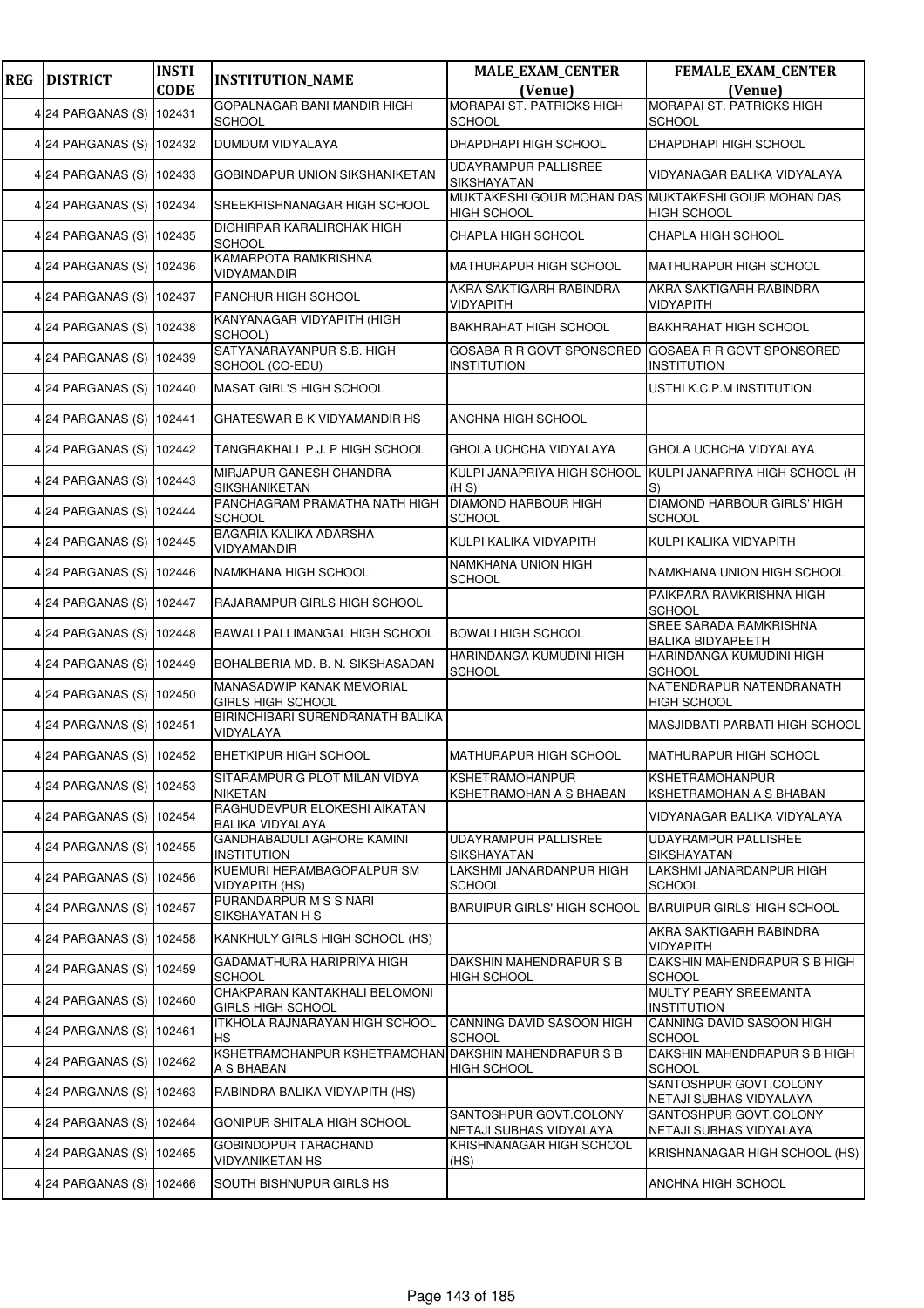| <b>REG</b> | <b>DISTRICT</b>          | <b>INSTI</b><br><b>CODE</b> | <b>INSTITUTION_NAME</b>                              | <b>MALE_EXAM_CENTER</b><br>(Venue)                        | <b>FEMALE_EXAM_CENTER</b><br>(Venue)                      |
|------------|--------------------------|-----------------------------|------------------------------------------------------|-----------------------------------------------------------|-----------------------------------------------------------|
|            |                          |                             | DAUDPUR VIVEKANANDA                                  | MATHURAPUR HIGH SCHOOL                                    | <b>MATHURAPUR HIGH SCHOOL</b>                             |
|            | 4 24 PARGANAS (S)        | 102467                      | VIDYAMANDIR (H.S.)<br>RAJARAMPUR VIVEKANANDA         | PAIKPARA RAMKRISHNA HIGH                                  |                                                           |
|            | 4 24 PARGANAS (S) 102468 |                             | VIDYAMANDIR                                          | <b>SCHOOL</b>                                             |                                                           |
|            | 4 24 PARGANAS (S)        | 102469                      | SHIRAKOLE Y.N. HIGH SCHOOL                           | SHERPUR RAMCHANDRAPUR<br><b>HIGH SCHOOL</b>               |                                                           |
|            | 4 24 PARGANAS (S)        | 102470                      | MAYRARCHAK HARIPADA HIGH<br><b>SCHOOL</b>            | RAYPUR NARENDRANATH<br>VIDYAMANDIR                        | RAYPUR NARENDRANATH<br><b>VIDYAMANDIR</b>                 |
|            | 4 24 PARGANAS (S) 102471 |                             | BAWALI GANGAPROSAD VIDYAPITH<br><b>HIGH SCHOOL</b>   | <b>BOWALI HIGH SCHOOL</b>                                 | <b>SREE SARADA RAMKRISHNA</b><br><b>BALIKA BIDYAPEETH</b> |
|            | 4 24 PARGANAS (S) 102472 |                             | HATUGANJ GIRLS HIGH SCHOOL                           |                                                           | USTHI K.C.P.M INSTITUTION                                 |
|            | 4 24 PARGANAS (S)        | 102473                      | JOUTHIA BOWNI VIDYAPITH                              | JOYNAGAR INSTITUTION                                      | JOYNAGAR INSTITUTION                                      |
|            | 4 24 PARGANAS (S)        | 102474                      | KEORAKHALI NAKUL SAHADEB HIGH<br><b>SCHOOL</b>       | KAIKHALI GOPALGANJ BKRM<br><b>INSTITUTION</b>             | KAIKHALI GOPALGANJ BKRM<br><b>INSTITUTION</b>             |
|            | 4 24 PARGANAS (S) 102475 |                             | RAMGARHAT HIGH SCHOOL                                | PAIRACHALI HIGH SCHOOL                                    | PAIRACHALI HIGH SCHOOL                                    |
|            | 4 24 PARGANAS (S) 102476 |                             | DEBNAGAR BALIKA VIDYALAYA                            |                                                           | <b>DWARIKANAGAR HIGH SCHOOL</b>                           |
|            | 4 24 PARGANAS (S)        | 102477                      | PIRTALA HIGH SCHOOL (H.S)                            | <b>GABBERIA CHHATRABONDHU</b><br>VIDYAPITH                | VIDYANAGAR BALIKA VIDYALAYA                               |
|            | 4 24 PARGANAS (S)        | 102478                      | AMRATALA GONSAIDAS HIGH SCHOOL                       | CHAKPARAN KANTAKHALI<br><b>BELOMONI GIRLS HIGH SCHOOL</b> | CHAKPARAN KANTAKHALI<br><b>BELOMONI GIRLS HIGH SCHOOL</b> |
|            | 4 24 PARGANAS (S)        | 102479                      | SANTOSHPUR PUBLIC HIGH<br><b>MADRASAH</b>            | SANTOSHPUR GOVT.COLONY<br>NETAJI SUBHAS VIDYALAYA         | SANTOSHPUR GOVT.COLONY<br>NETAJI SUBHAS VIDYALAYA         |
|            | 4 24 PARGANAS (S) 102480 |                             | DAKSHIN RADHANAGAR SRI<br>GOURANGA HIGH SCHOOL       | TARANAGAR SARASWATI HIGH<br><b>SCHOOL</b>                 | TARANAGAR SARASWATI HIGH<br><b>SCHOOL</b>                 |
|            | 4 24 PARGANAS (S) 102481 |                             | ISWARIPUR MARJINA VIDYANIKETAN<br>(HIGH)             | HOMRA PALTA HIGH SCHOOL                                   | HOMRA PALTA HIGH SCHOOL                                   |
|            | 4 24 PARGANAS (S)        | 102482                      | <b>GANTI JAGANNATH SMRITI</b><br>VIDYANIKETAN        | <b>ISWARIPUR MARJINA</b><br>VIDYANIKETAN (HIGH)           | <b>ISWARIPUR MARJINA</b><br><b>VIDYANIKETAN (HIGH)</b>    |
|            | 4 24 PARGANAS (S)        | 102483                      | CHALK GOPAL SARADA VIDYAPITH<br>FOR GIRLS (H.S)      |                                                           | <b>BUDGE BUDGE UCHCHA BALIKA</b><br>VIDYALAYA             |
|            | 4 24 PARGANAS (S) 102484 |                             | KAMALPUR SEHARDAHA HIGH SCHOOL DHANBERIA HIGH SCHOOL |                                                           | DHANBERIA HIGH SCHOOL                                     |
|            | 4 24 PARGANAS (S)        | 102485                      | RAMCHANDRA KHALI NARENDRA<br>SIKSHANIKETAN (H. S)    | <b>BASANTI HIGH SCHOOL</b>                                | <b>BASANTI HIGH SCHOOL</b>                                |
|            | 4 24 PARGANAS (S)        | 102486                      | PATIBUNIA UPENDRA VIDYAPITH                          | FRASERGANJ K.P.A. VIDYAPITH                               | FRASERGANJ K.P.A. VIDYAPITH                               |
|            | 4 24 PARGANAS (S) 102487 |                             | ANCHNA BALIKA VIDYALAYA                              |                                                           | ANCHNA HIGH SCHOOL                                        |
|            | 4 24 PARGANAS (S) 102488 |                             | <b>MAHESHPUR HIGH SCHOOL</b>                         | MULTY PEARY SREEMANTA<br><b>INSTITUTION</b>               | MULTY PEARY SREEMANTA<br><b>INSTITUTION</b>               |
|            | 4 24 PARGANAS (S)        | 102489                      | LAKSHMINARAYANPUR B.H. M. HIGH<br><b>SCHOOL</b>      | HARINDANGA KUMUDINI HIGH<br><b>SCHOOL</b>                 | HARINDANGA KUMUDINI HIGH<br><b>SCHOOL</b>                 |
|            | 4 24 PARGANAS (S)        | 102490                      | MANMATHANAGAR HIGH SCHOOL                            | PATHANKHALI ADARSHA<br>VIDYAPITH                          | PATHANKHALI ADARSHA VIDYAPITH                             |
|            | 4 24 PARGANAS (S) 102491 |                             | MANMATHAPUR HIGH SCHOOL                              | TARANAGAR SARASWATI HIGH<br><b>SCHOOL</b>                 | TARANAGAR SARASWATI HIGH<br><b>SCHOOL</b>                 |
|            | 4 24 PARGANAS (S)        | 102492                      | MELIA RAICHARAN VIDYAPITH                            | CHAMPAHATI NILMONI KAR<br>VIDYALAYA                       | CHAMPAHATI NILMONI KAR<br>VIDYALAYA                       |
|            | 4 24 PARGANAS (S)        | 102493                      | KULARI-CHHAYANI JANAPRIYA<br>VIDYAMANDIR             | DHAPDHAPI HIGH SCHOOL                                     | DHAPDHAPI HIGH SCHOOL                                     |
|            | 4 24 PARGANAS (S) 102494 |                             | CHALUARY HIGH SCHOOL                                 |                                                           | FATEPUR SRINATH INSTITUTION FATEPUR SRINATH INSTITUTION   |
|            | 4 24 PARGANAS (S) 102495 |                             | GARDEWANI HIGH SCHOOL                                | MONIPUR BANSTALA HIGH<br><b>SCHOOL</b>                    | MONIPUR BANSTALA HIGH SCHOOL                              |
|            | 4 24 PARGANAS (S)        | 102496                      | MONIPUR BANSTALA HIGH SCHOOL                         | <b>BAHARU HIGH SCHOOL</b>                                 | DAKSHIN BARASAT SRI SRI<br>SARADAMONI BALIKA VIDYALAYA    |
|            | 4 24 PARGANAS (S)        | 102497                      | <b>BARKHALI HIGH SCHOOL</b>                          | HARINDANGA HIGH SCHOOL                                    | HARINDANGA HIGH SCHOOL                                    |
|            | 4 24 PARGANAS (S) 102498 |                             | RANIA KULTUKARI HIGH SCHOOL                          | HARIDAS KRISI SILPA VIDYAPITH                             | NASKARPUR SUKANTA<br>SIKSHANIKETAN                        |
|            | 4 24 PARGANAS (S)        | 102499                      | BHANGAR A.H. HIGH MADRASAH                           | NARAYANPUR HIGH SCHOOL                                    | NARAYANPUR HIGH SCHOOL                                    |
|            | 4 24 PARGANAS (S)        | 102500                      | RAHMANIA HIGH MADRASAH<br>(BISHNUPUR)                | GABBERIA CHHATRABONDHU<br>VIDYAPITH                       | AMTALA NIVEDITA BALIKA<br>VIDYALAYA                       |
|            | 4 24 PARGANAS (S)        | 102501                      | SANGRAMPUR TABARAKIA HIGH<br>MADRASAH (H.S)          | UTTAR KUSUM HIGH SCHOOL                                   | UTTAR KUSUM HIGH SCHOOL                                   |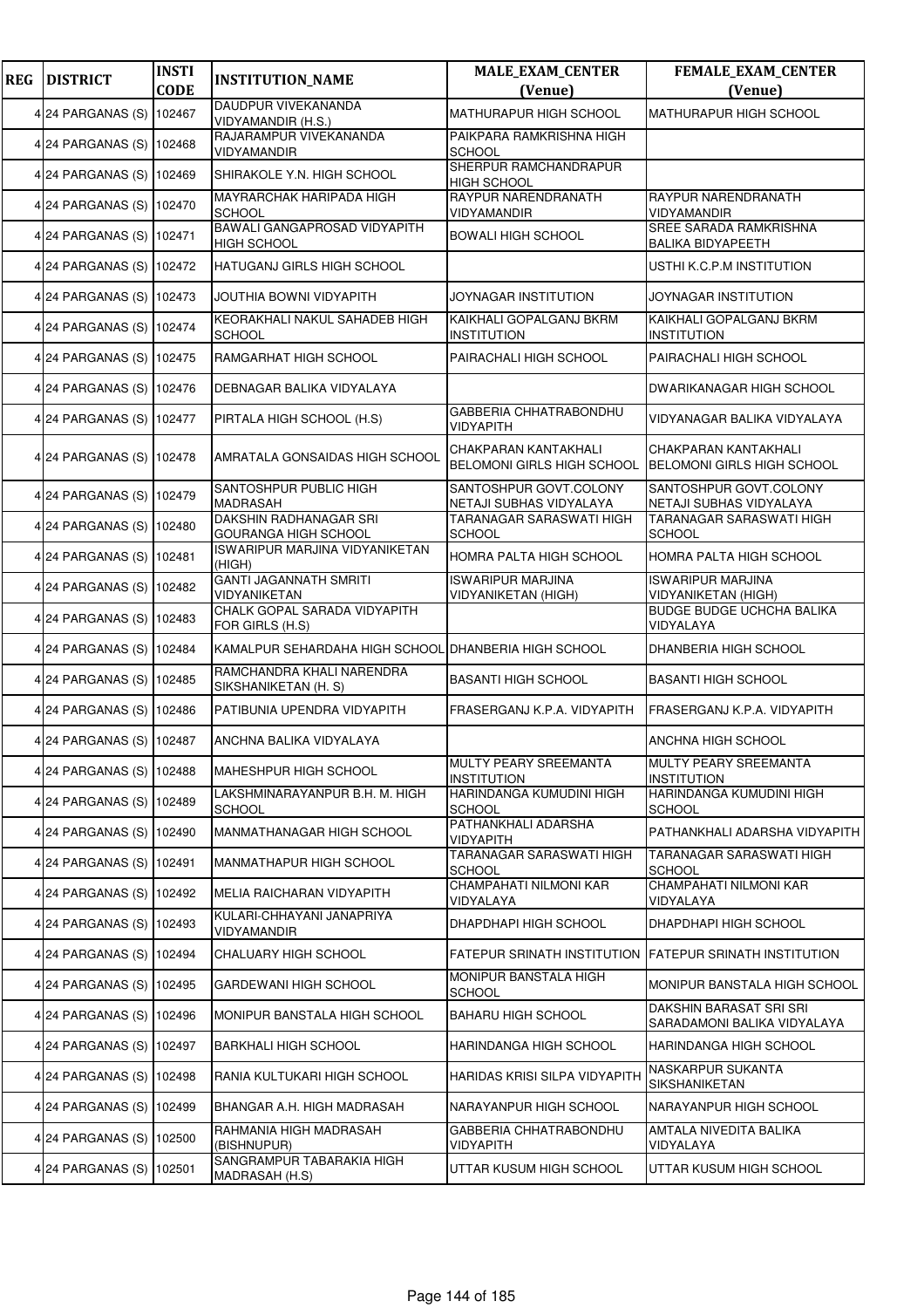| <b>REG</b> | <b>DISTRICT</b>          | <b>INSTI</b><br><b>CODE</b> | <b>INSTITUTION_NAME</b>                                       | <b>MALE_EXAM_CENTER</b><br>(Venue)                 | FEMALE_EXAM_CENTER<br>(Venue)                   |
|------------|--------------------------|-----------------------------|---------------------------------------------------------------|----------------------------------------------------|-------------------------------------------------|
|            | 4 24 PARGANAS (S)        | 102502                      | <b>GHOLA NOAPARA GIRLS' HIGH</b><br><b>MADRASAH</b>           |                                                    | UTTAR KUSUM HIGH SCHOOL                         |
|            | 4 24 PARGANAS (S) 102503 |                             | SANTOSHPUR SHYAMA PRASAD<br><b>VIDYALAYA FOR GIRLS</b>        |                                                    | AKRA SAKTIGARH RABINDRA<br><b>VIDYAPITH</b>     |
|            | 4 24 PARGANAS (S)        | 102504                      | <b>DWARIKANAGAR HIGH SCHOOL</b>                               | FRASERGANJ K.P.A. VIDYAPITH                        | FRASERGANJ K.P.A. VIDYAPITH                     |
|            | 4 24 PARGANAS (S) 102505 |                             | KAKDWIP JNANADAMOYEE VIDYAPITH                                | SUNDARBAN ADARSHA<br>VIDYAMANDIR                   | SUNDARBAN ADARSHA<br>VIDYAMANDIR                |
|            | 4 24 PARGANAS (S) 102506 |                             | MADHUSUDANPUR LAKSHMIPUR<br>RADHAKANTA ACADEMY (H.S.)         | MADHABNAGAR HIGH SCHOOL                            | <b>MADHABNAGAR HIGH SCHOOL</b>                  |
|            | 4 24 PARGANAS (S) 102507 |                             | HARINDANGA KUMUDINI HIGH SCHOOL MATHURAPUR ARYA VIDYAPITH     |                                                    | MATHURAPUR ARYA VIDYAPITH                       |
|            | 4 24 PARGANAS (S) 102508 |                             | NARAYANPUR HIGH SCHOOL (OLD<br>SITE)                          | NARAYANPUR HIGH SCHOOL                             | NARAYANPUR HIGH SCHOOL                          |
|            | 4 24 PARGANAS (S)        | 102509                      | JAYNAGAR P.C PAUL INSTITUTION                                 | NIMPITH RAMKRISHNA<br>VIDYABHAVAN                  | <b>BAHARU GIRLS' HIGH SCHOOL</b>                |
|            | 4 24 PARGANAS (S) 102510 |                             | HARIPUR GADADHAR VIDYAPITH                                    | DWARIKANAGAR HIGH SCHOOL                           | DWARIKANAGAR HIGH SCHOOL                        |
|            | 4 24 PARGANAS (S) 102511 |                             | DARIA HIGH SCHOOL                                             | KULPI KALIKA VIDYAPITH                             | KULPI KALIKA VIDYAPITH                          |
|            | 4 24 PARGANAS (S) 102512 |                             | <b>BHOJERHAT SARADA DESHAPRIYA</b><br><b>BALIKA VIDYALAYA</b> |                                                    | <b>BAMANGHATA HIGH SCHOOL</b>                   |
|            | 4 24 PARGANAS (S)        | 102513                      | CHATTA KALIKAPUR SUBID ALI GIRLS'<br><b>HIGH SCHOOL</b>       |                                                    | <b>MAHESHTALA HIGH SCHOOL</b>                   |
|            | 4 24 PARGANAS (S) 102514 |                             | DIGAMBARPUR EAST NABIN CHANDRA<br><b>HIGH SCHOOL</b>          | <b>RAYPUR NARENDRANATH</b><br>VIDYAMANDIR          | RAYPUR NARENDRANATH<br>VIDYAMANDIR              |
|            | 4 24 PARGANAS (S)        | 102515                      | GADAMATHURA ADARSHA BINAY<br><b>VIDYAPITH</b>                 | <b>GODAMATHURA HARIPRIYA</b><br><b>HIGH SCHOOL</b> | GODAMATHURA HARIPRIYA HIGH<br>SCHOOL            |
|            | 4 24 PARGANAS (S) 102516 |                             | CENTRAL SATJELIA M.C. HIGH SCHOOL                             | MONGAL CHANDRA VIDYAPITH<br>(H.S.)                 | MONGAL CHANDRA VIDYAPITH<br>(H.S.)              |
|            | 4 24 PARGANAS (S) 102517 |                             | BALIKHALI HEMCHANDRA VIDYAPITH                                | LAKSHMINARAYANPUR B.H. M.<br><b>HIGH SCHOOL</b>    | LAKSHMINARAYANPUR B.H. M. HIGH<br><b>SCHOOL</b> |
|            | 4 24 PARGANAS (S) 102518 |                             | RAMKRISHNAPUR HIGH SCHOOL HS                                  | NISCHINTAPUR R D HIGH<br>SCHOOL                    | NISCHINTAPUR R D HIGH SCHOOL                    |
|            | 4 24 PARGANAS (S) 102519 |                             | BARDEULI ADARSHA SIKSHANIKETAN                                | <b>UDAYRAMPUR PALLISREE</b><br>SIKSHAYATAN         | <b>UDAYRAMPUR PALLISREE</b><br>SIKSHAYATAN      |
|            | 4 24 PARGANAS (S) 102520 |                             | GHATAKPUR SWAMIJI VIDYAPITH HIGH<br><b>SCHOOL</b>             | UTTAR KUSUM HIGH SCHOOL                            | UTTAR KUSUM HIGH SCHOOL                         |
|            | 4 24 PARGANAS (S) 102521 |                             | DOMDOMA HIGH SCHOOL HS                                        | JULPIA ANDHAR MANIK HIGH<br>SCHOOL                 | JULPIA ANDHAR MANIK HIGH<br><b>SCHOOL</b>       |
|            | 4 24 PARGANAS (S) 102522 |                             | PANCHNAN HIGH SCHOOL (H.S.)                                   | ANCHNA HIGH SCHOOL                                 | ANCHNA HIGH SCHOOL                              |
|            | 4 24 PARGANAS (S) 102523 |                             | CHAKHATURIA J F HIGH SCHOOL                                   | SHERPUR RAMCHANDRAPUR<br><b>HIGH SCHOOL</b>        | SHERPUR RAMCHANDRAPUR HIGH<br><b>SCHOOL</b>     |
|            | 4 24 PARGANAS (S) 102524 |                             | NUTANHAT GIRLS HIGH SCHOOL                                    |                                                    | DIAMOND HARBOUR GIRLS' HIGH<br><b>SCHOOL</b>    |
|            | 4 24 PARGANAS (S) 102525 |                             | GORKHARA VIDYAMANDIR HIGH<br>SCHOOL (H.S.)                    | KHEADAHA HIGH SCHOOL                               | KHEADAHA HIGH SCHOOL                            |
|            | 4 24 PARGANAS (S)        | 102526                      | DATTERCHAK HIGH SCHOOL                                        | MATHURAPUR ARYA VIDYAPITH                          | MATHURAPUR ARYA VIDYAPITH                       |
|            | 4 24 PARGANAS (S) 102527 |                             | KULDIA HIGH SCHOOL (H.S)                                      | KALASH HIGH SCHOOL                                 | KALASH HIGH SCHOOL                              |
|            | 4 24 PARGANAS (S) 102528 |                             | MORISWAR MOTILAL HIGH SCHOOL                                  | TASARALA SARBERIA SANATAN<br><b>HIGH SCHOOL</b>    | TASARALA SARBERIA SANATAN<br><b>HIGH SCHOOL</b> |
|            | 4 24 PARGANAS (S) 102529 |                             | RANAGHATA HIGH SCHOOL                                         | MATHURAPUR ARYA VIDYAPITH                          | MATHURAPUR ARYA VIDYAPITH                       |
|            | 4 24 PARGANAS (S) 102530 |                             | RANA BELIAGHATA HIGH SCHOOL                                   | RASHMONI BALIKA VIDYALAYA                          | RASHMONI BALIKA VIDYALAYA                       |
|            | 4 24 PARGANAS (S) 102531 |                             | BANASHYAM NAGAR HIGH SCHOOL                                   | DAKSHIN MAHENDRAPUR S B<br><b>HIGH SCHOOL</b>      | DAKSHIN MAHENDRAPUR S B HIGH<br><b>SCHOOL</b>   |
|            | 4 24 PARGANAS (S) 102532 |                             | JHAPBERIA HIGH SCHOOL                                         | SOUTH BISHNUPUR GIRLS HS                           | SOUTH BISHNUPUR GIRLS HS                        |
|            | 4 24 PARGANAS (S)        | 102533                      | KACHUA HIGH SCHOOL                                            | BHAGOWANPUR HIGH SCHOOL                            | BHAGOWANPUR HIGH SCHOOL                         |
|            | 4 24 PARGANAS (S)        | 102534                      | MORAPAI ST. PATRICKS HIGH SCHOOL                              | UTTAR KUSUM HIGH SCHOOL                            | UTTAR KUSUM HIGH SCHOOL                         |
|            | 4 24 PARGANAS (S) 102535 |                             | GHUTIARISHARIF B.M. VIDYAPITH                                 | GHOLA UCHCHA VIDYALAYA                             | GHOLA UCHCHA VIDYALAYA                          |
|            | 4 24 PARGANAS (S) 102536 |                             | ROTARY RABINDRA VIDYAPITH                                     | UDAYRAMPUR PALLISREE<br>SIKSHAYATAN                | UDAYRAMPUR PALLISREE<br>SIKSHAYATAN             |
|            | 4 24 PARGANAS (S)        | 102537                      | DAKSHIN KASHIABAD SIKSHANIKETAN                               | GODAMATHURA HARIPRIYA<br><b>HIGH SCHOOL</b>        | GODAMATHURA HARIPRIYA HIGH<br><b>SCHOOL</b>     |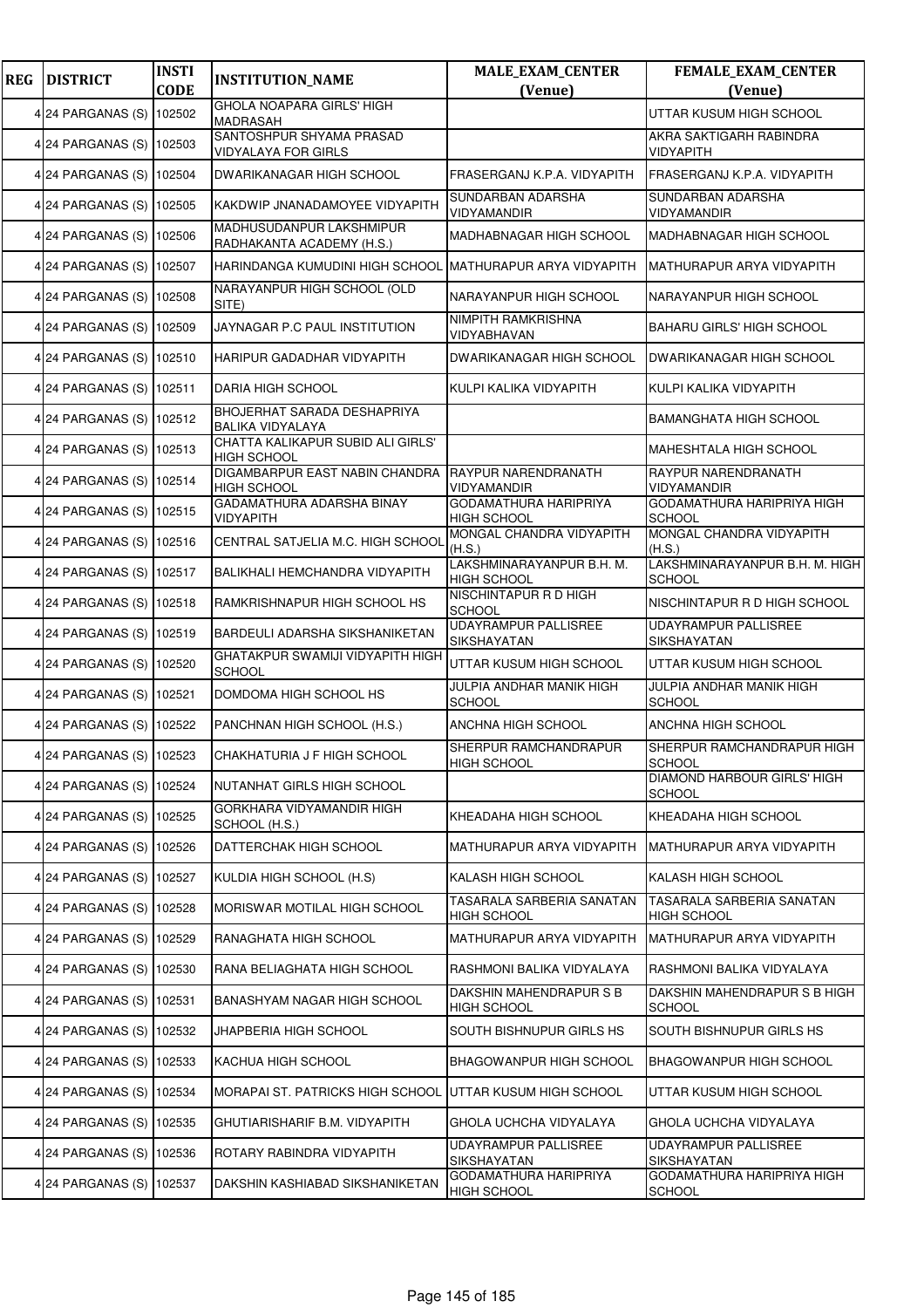| <b>REG</b> | <b>DISTRICT</b>          | <b>INSTI</b> | <b>INSTITUTION_NAME</b>                                   | <b>MALE_EXAM_CENTER</b>                                                 | <b>FEMALE_EXAM_CENTER</b>                                                  |
|------------|--------------------------|--------------|-----------------------------------------------------------|-------------------------------------------------------------------------|----------------------------------------------------------------------------|
|            |                          | <b>CODE</b>  | RAMNAGAR ADARSHA HIGH SCHOOL                              | (Venue)                                                                 | (Venue)                                                                    |
|            | 4 24 PARGANAS (S)        | 102538       | (HS)                                                      | <b>BAKHRAHAT HIGH SCHOOL</b>                                            | <b>BAKHRAHAT HIGH SCHOOL</b>                                               |
|            | 4 24 PARGANAS (S) 102539 |              | KAIKHALI AKSHOY KUMAR HIGH<br><b>SCHOOL HS</b>            | KULPI JANAPRIYA HIGH SCHOOL<br>(H S)                                    | KULPI JANAPRIYA HIGH SCHOOL (H<br>S)                                       |
|            | 4 24 PARGANAS (S)        | 102540       | BEJOYRAMPUR PYARIMOHAN HIGH<br><b>SCHOOL</b>              | GABBERIA CHHATRABONDHU<br>VIDYAPITH                                     | <b>GABBERIA CHHATRABONDHU</b><br><b>VIDYAPITH</b>                          |
|            | 4 24 PARGANAS (S)        | 102541       | KAIKHALI GOPALGANJ BKRM<br><b>INSTITUTION</b>             | KANTAMARI CHURAMONI HIGH<br><b>SCHOOL</b>                               | KANTAMARI CHURAMONI HIGH<br><b>SCHOOL</b>                                  |
|            | 4 24 PARGANAS (S) 102542 |              | <b>TEGHARIA VIDYAPITH</b>                                 | <b>GARIA BARADA PRASAD HIGH</b><br><b>SCHOOL</b>                        | GARIA BARADA PRASAD HIGH<br><b>SCHOOL</b>                                  |
|            | 4 24 PARGANAS (S) 102543 |              | AKRA KRISHNANAGAR BALIKA<br>VIDYALAYA                     |                                                                         | AKRA SAKTIGARH RABINDRA<br>VIDYAPITH                                       |
|            | 4 24 PARGANAS (S)        | 102544       | BISHNUPUR KHAGENDRANATH<br>BALKRISHNA VIDYABHABAN (HS)    | NATENDRAPUR NATENDRANATH NATENDRAPUR NATENDRANATH<br><b>HIGH SCHOOL</b> | <b>HIGH SCHOOL</b>                                                         |
|            | 4 24 PARGANAS (S)        | 102545       | SATJELIA NATABAR VIDYAYATAN                               | MONGAL CHANDRA VIDYAPITH<br>(H.S.)                                      | MONGAL CHANDRA VIDYAPITH<br>(H.S.)                                         |
|            | 4 24 PARGANAS (S)        | 102546       | KRISHNANAGAR HIGH SCHOOL (HS)                             | NATENDRAPUR NATENDRANATH NATENDRAPUR NATENDRANATH<br>HIGH SCHOOL        | <b>HIGH SCHOOL</b>                                                         |
|            | 4 24 PARGANAS (S)        | 102547       | KAPATKHANDA HIGH SCHOOL                                   | PAIRACHALI HIGH SCHOOL                                                  | PAIRACHALI HIGH SCHOOL                                                     |
|            | 4 24 PARGANAS (S) 102548 |              | TARANAGAR SARASWATI HIGH<br><b>SCHOOL</b>                 | BIPRADASPUR HIGH SCHOOL                                                 | BIPRADASPUR HIGH SCHOOL                                                    |
|            | 4 24 PARGANAS (S) 102549 |              | HIRANMOYPUR JOYGOPALPUR NETAJI<br><b>VIDYAPITH</b>        | NAFARGANJ BAIDYANATH<br><b>VIDYAPITH</b>                                | NAFARGANJ BAIDYANATH<br><b>VIDYAPITH</b>                                   |
|            | 4 24 PARGANAS (S)        | 102550       | DURGANAGAR BHOLANATH SIKSHA<br><b>NIKETAN</b>             | RAYPUR NARENDRANATH<br>VIDYAMANDIR                                      | RAYPUR NARENDRANATH<br>VIDYAMANDIR                                         |
|            | 4 24 PARGANAS (S)        | 102551       | JAFARPUR KASHINATH HIGH SCHOOL                            | CHAMPAHATI NILMONI KAR<br>VIDYALAYA                                     | CHAMPAHATI NILMONI KAR<br>VIDYALAYA                                        |
|            | 4 24 PARGANAS (S) 102552 |              | KENSILY EMDADIA HIGH SCHOOL                               | KENSILY BARKATIA HIGH<br>MADRASAH                                       | KENSILY BARKATIA HIGH<br>MADRASAH                                          |
|            | 4 24 PARGANAS (S)        | 102553       | SUMATINAGAR SARAT KUMARI HIGH<br><b>SCHOOL</b>            | HARINBARI Y.A. SIKSHAYATAN.                                             | HARINBARI Y.A. SIKSHAYATAN.                                                |
|            | 4 24 PARGANAS (S)        | 102554       | KHORDANAHALA BIPIN BIHARI SIKSHA<br>SADAN (HIGH)          | KHANDALIA HIGH SCHOOL                                                   | KHANDALIA HIGH SCHOOL                                                      |
|            | 4 24 PARGANAS (S) 102555 |              | PADMAPUKUR MADHYA VIDYALAYA<br>(HIGH)                     | RASHMONI BALIKA VIDYALAYA                                               | RASHMONI BALIKA VIDYALAYA                                                  |
|            | 4 24 PARGANAS (S)        | 102556       | <b>BASANTI ST. TERESA'S GIRLS HIGH</b><br><b>SCHOOL</b>   |                                                                         | MASJIDBATI PARBATI HIGH SCHOOL                                             |
|            | 4 24 PARGANAS (S) 102557 |              | MADHABPUR JATIYA SIKSHALAYA<br><b>HIGH SCHOOL</b>         | SUNDIA SARALA MATILAL HIGH<br>SCHOOL (CO-ED)                            | SUNDIA SARALA MATILAL HIGH<br>SCHOOL (CO-ED)                               |
|            | 4 24 PARGANAS (S) 102558 |              | JAMTALA HIGH SCHOOL                                       | NISCHINTAPUR R D HIGH<br><b>SCHOOL</b>                                  | NISCHINTAPUR R D HIGH SCHOOL                                               |
|            | 4 24 PARGANAS (S) 102559 |              | MALLICKPUR KHEYALI SANGHA HIGH<br><b>SCHOOL</b>           | HARINDANGA HIGH SCHOOL                                                  | HARINDANGA HIGH SCHOOL                                                     |
|            | 4 24 PARGANAS (S)        | 102560       | SONARPUR SIKSHA SADAN                                     | HARINAVI D V A S HIGH SCHOOL                                            | HARINAVI D V A S HIGH SCHOOL                                               |
|            | 4 24 PARGANAS (S)        | 102561       | RAMCHANDRANAGAR HIGH SCHOOL                               | <b>BAKHRAHAT HIGH SCHOOL</b>                                            | <b>BAKHRAHAT HIGH SCHOOL</b>                                               |
|            | 4 24 PARGANAS (S)        | 102562       | NARIDANA GHOSHPUR SUSHIL KAR<br>VIDYANIKETAN              | CHAMPAHATI NILMONI KAR<br>VIDYALAYA                                     | CHAMPAHATI NILMONI KAR<br>VIDYALAYA                                        |
|            | 4 24 PARGANAS (S)        | 102563       | MOZILPUR ATUL KRISHNA VINODINI<br>BHATTACHARJEE VIDYAPITH | NIMPITH RAMKRISHNA<br>VIDYABHAVAN                                       | <b>BAHARU GIRLS' HIGH SCHOOL</b>                                           |
|            | 4 24 PARGANAS (S)        | 102564       | JAYATALA HIGH SCHOOL                                      | GHOLA UCHCHA VIDYALAYA                                                  | GHOLA UCHCHA VIDYALAYA                                                     |
|            | 4 24 PARGANAS (S)        | 102565       | BALIARA KISHORE HIGH SCHOOL (HS)                          | FRASERGANJ K.P.A. VIDYAPITH                                             | FRASERGANJ K.P.A. VIDYAPITH                                                |
|            | 4 24 PARGANAS (S)        | 102566       | UDAYRAMPUR JANAKALYAN<br>VIDYANIKETAN (HIGH SCHOOL)       | KULPI KALIKA VIDYAPITH                                                  | KULPI KALIKA VIDYAPITH                                                     |
|            | 4 24 PARGANAS (S)        | 102567       | CHANDIPUR MANORANJAN HIGH<br>SCHOOL (HS)                  | LAKSHMINARAYANPUR B.H. M.<br>HIGH SCHOOL                                | LAKSHMINARAYANPUR B.H. M. HIGH<br><b>SCHOOL</b>                            |
|            | 4 24 PARGANAS (S)        | 102568       | SITARAMPUR SIKSHANIKETAN HIGH<br><b>SCHOOL</b>            | MOHANPURKKGC<br><b>INSTITUTION</b>                                      |                                                                            |
|            | 4 24 PARGANAS (S)        | 102569       | BAZARBERIA R K S S HIGH SCHOOL<br>(HS)                    | ANCHNA HIGH SCHOOL                                                      | ANCHNA HIGH SCHOOL                                                         |
|            | 4 24 PARGANAS (S) 102570 |              | KUSUMBA HIGH SCHOOL (HS)                                  | TEGHARIA VIDYAPITH                                                      | <b>TEGHARIA VIDYAPITH</b>                                                  |
|            | 4 24 PARGANAS (S)        | 102571       | HAPPY HOME ENGLISH SCHOOL (H.S)                           | <b>BATANAGAR HIGH SCHOOL</b>                                            | BATANAGAR HIGH SCHOOL                                                      |
|            | 4 24 PARGANAS (S)        | 102572       | SREEPUR SIKSHA SADAN HIGH<br><b>SCHOOL</b>                | <b>SCHOOL</b>                                                           | BORAL SWAMIJI VIDYAPITH HIGH BORAL SWAMIJI VIDYAPITH HIGH<br><b>SCHOOL</b> |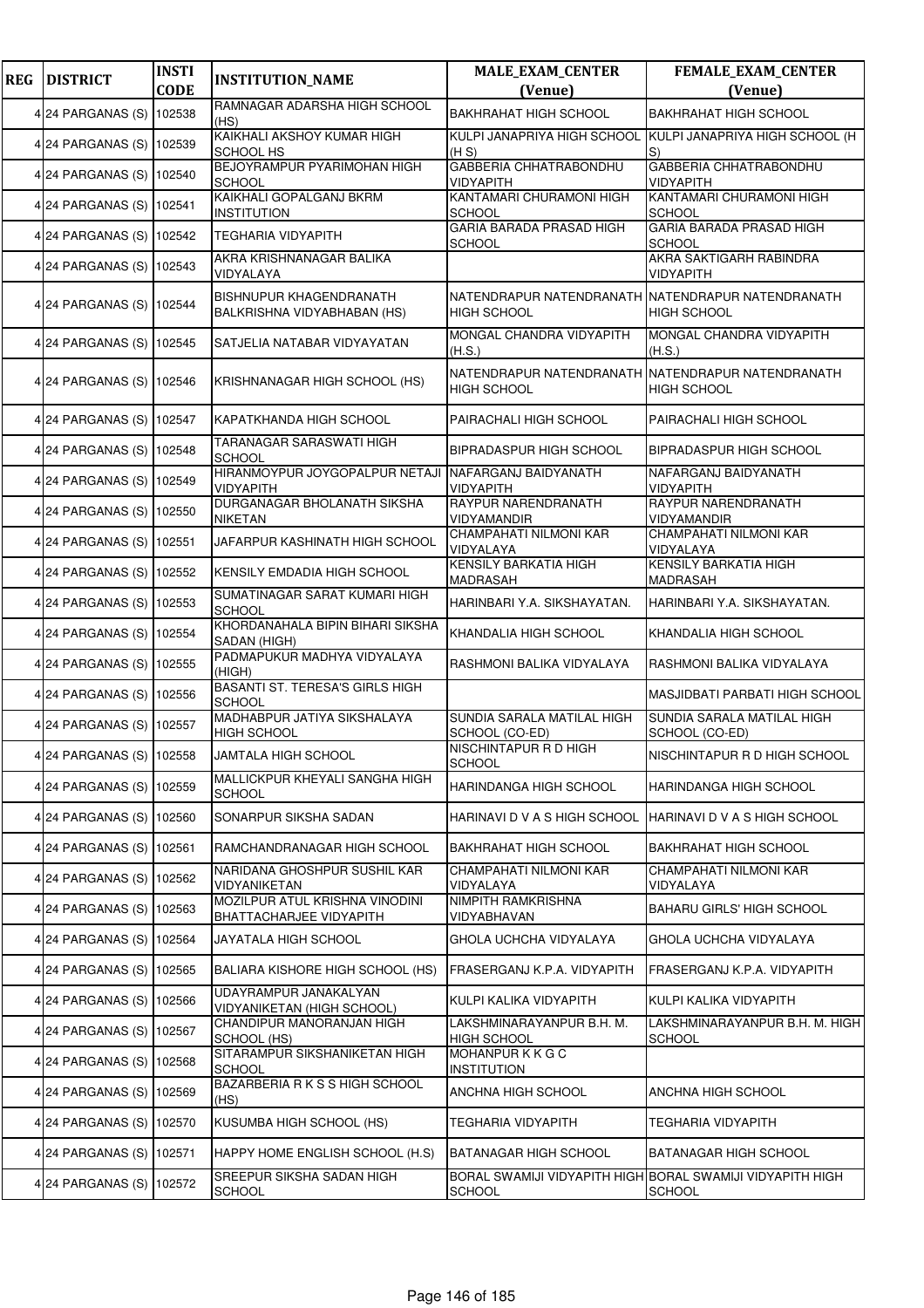| <b>REG</b> | <b>DISTRICT</b>          | <b>INSTI</b> | <b>INSTITUTION_NAME</b>                                              | <b>MALE_EXAM_CENTER</b>                              | FEMALE_EXAM_CENTER                                |
|------------|--------------------------|--------------|----------------------------------------------------------------------|------------------------------------------------------|---------------------------------------------------|
|            |                          | <b>CODE</b>  |                                                                      | (Venue)<br><b>MADARAT ISHAN CHANDRA</b>              | (Venue)<br>MADARAT ISHAN CHANDRA BALIKA           |
|            | 4 24 PARGANAS (S)        | 102573       | ATGHARA KALIKRISHNA VIDYAPITH                                        | <b>BALIKA VIDYALAYA</b>                              | VIDYALAYA                                         |
|            | 4 24 PARGANAS (S) 102574 |              | MADAN MOHANPUR R.C.S.<br><b>VIDYAMANDIR</b>                          | NISCHINTAPUR R D HIGH<br><b>SCHOOL</b>               | NISCHINTAPUR R D HIGH SCHOOL                      |
|            | 4 24 PARGANAS (S) 102575 |              | <b>DIAMOND HARBOUR BHARAT</b><br>SEVASRAM SANGHA PRANAB<br>VIDYAPITH | DIAMOND HARBOUR HIGH<br><b>SCHOOL</b>                |                                                   |
|            | 4 24 PARGANAS (S) 102576 |              | DURBACHATI J.N.A SIKSHANIKETAN                                       | GOPALNAGAR HIGH SCHOOL                               | GOPALNAGAR HIGH SCHOOL                            |
|            | 4 24 PARGANAS (S)        | 102577       | ST, GABRIEL'S HIGH SCHOOL                                            | TANGRAKHALI P.J. P HIGH<br><b>SCHOOL</b>             | TANGRAKHALI P.J. P HIGH SCHOOL                    |
|            | 4 24 PARGANAS (S)        | 102578       | BANSUNDARIA S.K. HIGH SCHOOL (H.S)                                   | MULTY PEARY SREEMANTA<br><b>INSTITUTION</b>          | MULTY PEARY SREEMANTA<br><b>INSTITUTION</b>       |
|            | 4 24 PARGANAS (S) 102579 |              | <b>BELSINGHA GIRLS' SCHOOL</b>                                       |                                                      | MALLICKPUR KHEYALI SANGHA<br><b>HIGH SCHOOL</b>   |
|            | 4 24 PARGANAS (S)        | 102580       | KANTALIA HIGH SCHOOL                                                 | <b>BHANGAR HIGH SCHOOL</b>                           | <b>BHANGAR HIGH SCHOOL</b>                        |
|            | 4 24 PARGANAS (S) 102581 |              | RHODE ISLAND PUBLIC SCHOOL                                           | ATGHARA KALIKRISHNA<br>VIDYAPITH                     | ATGHARA KALIKRISHNA VIDYAPITH                     |
|            | 4 24 PARGANAS (S) 102582 |              | HASIMNAGAR HIGH SCHOOL (H.S)                                         | PAIRACHALI HIGH SCHOOL                               | PAIRACHALI HIGH SCHOOL                            |
|            | 4 24 PARGANAS (S) 102583 |              | KUMRAKHALI KEDARNATH VIDYAPITH<br>(HS)                               | JANAPRIYA NAGAR JANAPRIYA<br>VIDYALAYA               | JANAPRIYA NAGAR JANAPRIYA<br>VIDYALAYA            |
|            | 4 24 PARGANAS (S)        | 102584       | MAGRAHAT MUSLIM ANGLO ORIENTAL<br><b>INSTITUTION</b>                 | JUGDIA HIGH MADRASAH                                 |                                                   |
|            | 4 24 PARGANAS (S)        | 102585       | KALINAGAR DWARIKANATH<br><b>INSTITUTION</b>                          | SUNDARBAN ADARSHA<br>VIDYAMANDIR                     | SUNDARBAN ADARSHA<br>VIDYAMANDIR                  |
|            | 4 24 PARGANAS (S)        | 102586       | TRIPURAPUR HIGH SCHOOL                                               | MALLICKPUR KHEYALI SANGHA<br><b>HIGH SCHOOL</b>      | MALLICKPUR KHEYALI SANGHA<br><b>HIGH SCHOOL</b>   |
|            | 4 24 PARGANAS (S)        | 102587       | GAZIRMAHAL G C HIGH SCHOOL                                           | NISCHINTAPUR R D HIGH<br><b>SCHOOL</b>               | NISCHINTAPUR R D HIGH SCHOOL                      |
|            | 4 24 PARGANAS (S)        | 102588       | RAHMANIA HIGH MADRASAH                                               | SHERPUR RAMCHANDRAPUR<br><b>HIGH SCHOOL</b>          | SHERPUR RAMCHANDRAPUR HIGH<br><b>SCHOOL</b>       |
|            | 4 24 PARGANAS (S)        | 102589       | RADHANAGAR B.N.M. INSTITUTION<br>(H.S.)                              | <b>BANSUNDARIA S.K. HIGH</b><br>SCHOOL (H.S)         | BANSUNDARIA S.K. HIGH SCHOOL<br>(H.S)             |
|            | 4 24 PARGANAS (S) 102590 |              | DONGAJORA RAMANATH HIGH<br>SCHOOL (HS)                               | <b>KAIKHALI GOPALGANJ BKRM</b><br><b>INSTITUTION</b> | KAIKHALI GOPALGANJ BKRM<br><b>INSTITUTION</b>     |
|            | 4 24 PARGANAS (S)        | 102591       | RAKSHASKHALI HIGH SCHOOL                                             | DAKSHIN MAHENDRAPUR S B<br><b>HIGH SCHOOL</b>        | DAKSHIN MAHENDRAPUR S B HIGH<br><b>SCHOOL</b>     |
|            | 4 24 PARGANAS (S)        | 102592       | <b>BHOWANIPUR VIVEK BHARATI</b><br>VIDYAPITH (H.S.)                  | <b>GOBINDAPUR KALICHARAN H S</b><br>SCHOOL           | <b>GOBINDAPUR KALICHARAN H S</b><br><b>SCHOOL</b> |
|            | 4 24 PARGANAS (S) 102593 |              | BHUBANNAGAR BHUBANMOHAN<br>VIDYAPITH (H.S.)                          | BHUBANNAGAR HIGH SCHOOL                              | <b>BHUBANNAGAR HIGH SCHOOL</b>                    |
|            | 4 HOWRAH                 | 106017       | SHIBPUR DINOBANDHU INSTITUTION<br>(MAIN)                             | BAJE SHIBPUR B K PAUL'S<br>INSTITUTION               | BAJE SHIBPUR B K PAUL'S<br><b>INSTITUTION</b>     |
|            | 4 HOWRAH                 | 106018       | AZAD HIND FOUZ SMRITI UCHCHA<br>MADHYAMIK VIDYALAYA                  | JHAPARDAH DUKE INSTITUTION                           | JHAPARDAH DUKE INSTITUTION                        |
|            | 4 HOWRAH                 | 106019       | AMTA PITAMBAR HIGH SCHOOL                                            | PURBA GAZIPUR G K B R HIGH<br>SCHOOL                 | PURBA GAZIPUR G K B R HIGH<br><b>SCHOOL</b>       |
|            | 4 HOWRAH                 | 106020       | ASHANDA ADARSHA SIKSHA SADAN                                         | UDAY NARAYANPUR SARADA<br><b>CHARAN INSTITUTION</b>  | UDAY NARAYANPUR SARADA<br>CHARAN INSTITUTION      |
|            | 4 HOWRAH                 | 106021       | BHATORA UNION HIGH SCHOOL                                            | DEULGRAM MANKUR BAKSHI<br>HIGH SCHOOL                | DEULGRAM MANKUR BAKSHI HIGH<br><b>SCHOOL</b>      |
|            | 4 HOWRAH                 | 106022       | <b>BAJE SHIBPUR B K PAUL'S</b><br><b>INSTITUTION</b>                 | SHIBPUR DINABANDHOO<br><b>INSTITUTION (BRANCH)</b>   | SHIBPUR DINABANDHOO<br>INSTITUTION (BRANCH)       |
|            | 4 HOWRAH                 | 106023       | BALLY BANGA SISHU (BALIKA)<br>VIDYALAYA                              |                                                      | <b>BALLY GIRLS' HIGH SCHOOL</b>                   |
|            | 4 HOWRAH                 | 106024       | BALLY NISCHINDA CHITTARANJAN<br>VIDYALAYA                            | DURGAPUR PALLYMANGAL<br>VIDYAMANDIR                  |                                                   |
|            | 4 HOWRAH                 | 106025       | <b>BALUHATI HIGH SCHOOL</b>                                          | PARBATIPUR VIDYAPITH (HIGH<br>SCHOOL)                | PARBATIPUR VIDYAPITH (HIGH<br>SCHOOL)             |
|            | 4 HOWRAH                 | 106026       | <b>BANHARISHPUR GIRLS' HIGH SCHOOL</b>                               |                                                      | <b>HAKOLA UMESH CHANDRA HIGH</b><br><b>SCHOOL</b> |
|            | 4 HOWRAH                 | 106027       | BANTRA P. L. SIKSHA NIKETAN                                          | TARASUNDARI BALIKA<br>VIDYABHABAN                    | TARASUNDARI BALIKA<br>VIDYABHABAN                 |
|            | 4 HOWRAH                 | 106028       | <b>BALLY GIRLS' HIGH SCHOOL</b>                                      |                                                      | SOHANLAL DEORALIA BALIKA<br>VIDYALAYA             |
|            | 4 HOWRAH                 | 106029       | BALLY JORA ASWATTHATALA<br>VIDYALAYA                                 | <b>BALLY GIRLS' HIGH SCHOOL</b>                      |                                                   |
|            | 4 HOWRAH                 | 106030       | BALLY SANTIRAM VIDYALAYA                                             | BALLY JORA ASWATTHATALA<br>VIDYALAYA                 |                                                   |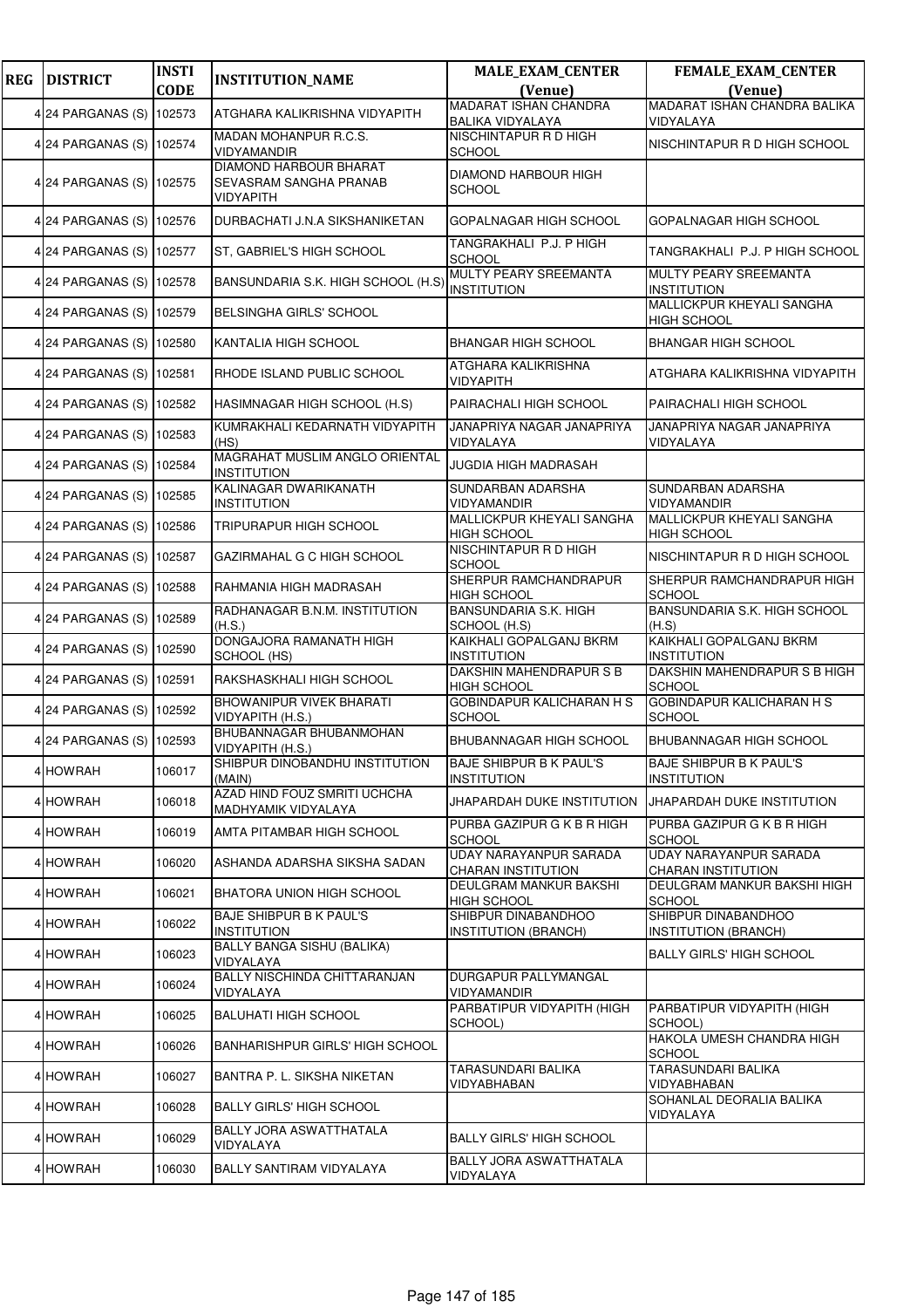| <b>REG</b> | <b>DISTRICT</b> | <b>INSTI</b> | <b>INSTITUTION_NAME</b>                                | <b>MALE_EXAM_CENTER</b>                              | FEMALE_EXAM_CENTER                                         |
|------------|-----------------|--------------|--------------------------------------------------------|------------------------------------------------------|------------------------------------------------------------|
|            |                 | <b>CODE</b>  |                                                        | (Venue)                                              | (Venue)                                                    |
|            | 4 HOWRAH        | 106031       | <b>BELUR HIGH SCHOOL</b>                               | SOHANLAL DEORALIA BALIKA<br>VIDYALAYA                | SOHANLAL DEORALIA BALIKA<br>VIDYALAYA                      |
|            | 4 HOWRAH        | 106032       | BANESWARPUR RAMCHANDRAPUR<br>ANULIA UNITED HIGH SCHOOL | JYOTKALYAN PUSPARANI<br><b>VIDYAMANDIR</b>           | JYOTKALYAN PUSPARANI<br><b>VIDYAMANDIR</b>                 |
|            | 4 HOWRAH        | 106033       | <b>BANTRA MADHUSUDAN</b><br>PALCHOWDHURY HIGH SCHOOL   | SRI RAMKRISHNA SIKSHALAYA<br><b>HOWRAH</b>           |                                                            |
|            | 4 HOWRAH        | 106034       | BENGAL ENGINEERING COLLEGE<br>MODEL SCHOOL             | <b>B GARDEN CHITTARANJAN</b><br>ADARSHA VIDYAMANDIR  | <b>B GARDEN CHITTARANJAN</b><br>ADARSHA VIDYAMANDIR        |
|            | 4 HOWRAH        | 106035       | BARAMAHARA JATINDRA VIDYAPITH                          | JYOTKALYAN PUSPARANI<br>VIDYAMANDIR                  | <b>JYOTKALYAN PUSPARANI</b><br><b>VIDYAMANDIR</b>          |
|            | 4 HOWRAH        | 106036       | <b>BUXARAH HIGH SCHOOL</b>                             | SANTRAGACHI K.N.INSTITUTION                          |                                                            |
|            | 4 HOWRAH        | 106037       | CHALTAKHALI RAIGUNAKAR BHARAT<br>CHANDRA INSTITUTION   | <b>GARH BHAWANIPUR RAM</b><br>PRASANNA INSTITUTION   | <b>GARH BHAWANIPUR RAM</b><br><b>PRASANNA INSTITUTION</b>  |
|            | 4 HOWRAH        | 106038       | DEULGRAM MANKUR BAKSHI HIGH<br><b>SCHOOL</b>           | <b>BAGNAN ADARSHA BALIKA</b><br>VIDYALAYA            | <b>BAGNAN ADARSHA BALIKA</b><br>VIDYALAYA                  |
|            | 4 HOWRAH        | 106039       | EKABBARPUR J.N. PANJA<br>VIDYANIKETAN                  | JUJERSA P.N. MANNA<br><b>INSTITUTION</b>             | JUJERSA P.N. MANNA INSTITUTION                             |
|            | 4 HOWRAH        | 106040       | EASTERN RAILWAY BENGALI HIGH<br><b>SCHOOL</b>          | <b>BALLY BANGA SISHU (BALIKA)</b><br>VIDYALAYA       | BALLY BANGA SISHU (BALIKA)<br>VIDYALAYA                    |
|            | 4 HOWRAH        | 106041       | GARBELIA RAKHAL CHANDRA MANNA<br><b>INSTITUTION</b>    | BRAHMANPARA CHINTAMONI<br><b>INSTITUTION</b>         | BRAHMANPARA CHINTAMONI<br><b>INSTITUTION</b>               |
|            | 4 HOWRAH        | 106042       | GANGADHARPUR VIDYAMANDIR                               | DEULPUR HIGH SCHOOL                                  | DEULPUR HIGH SCHOOL                                        |
|            | 4 HOWRAH        | 106043       | <b>GRAMYA HITAKARI GIRLS' SCHOOL</b>                   |                                                      | <b>NEW ANDUL HIGHER CLASS</b><br><b>SCHOOL</b>             |
|            | 4 HOWRAH        | 106044       | GHOSHPARA NISCHINDA BALIKA<br>VIDYAPITH                |                                                      | ANANDANAGAR HIGH SCHOOL (H.<br>S.                          |
|            | 4 HOWRAH        | 106045       | HOWRAH AKSHAY SIKSHAYATAN                              | <b>HOWRAH VIVEKANANDA</b><br><b>INSTITUTION</b>      | <b>HOWRAH VIVEKANANDA</b><br><b>INSTITUTION</b>            |
|            | 4 HOWRAH        | 106046       | HOWRAH VIVEKANANDA INSTITUTION                         | <b>HOWRAH ZILLA SCHOOL</b>                           |                                                            |
|            | 4 HOWRAH        | 106047       | HOWRAH RAMKRISHNA ADARSHA<br><b>BALIKA VIDYALAYA</b>   |                                                      | SHIBPUR BHAWANI BALIKA<br>VIDYALAYA                        |
|            | 4 HOWRAH        | 106048       | HOWRAH ZILLA SCHOOL                                    | SHREE JAIN VIDYALAYA FOR<br><b>BOYS</b>              |                                                            |
|            | 4 HOWRAH        | 106049       | JAGACHA HIGH SCHOOL                                    | SANTRAGACHI K.N.INSTITUTION                          | SANTRAGACHI K.N.INSTITUTION                                |
|            | 4 HOWRAH        | 106050       | JAGATPUR ADARSHA VIDYALAYA (H.S.)                      | <b>BANIBAN JADURBERIA</b><br>VIDYAPITH               | BANIBAN JADURBERIA VIDYAPITH                               |
|            | 4 HOWRAH        | 106051       | JOYPUR PHAKIRDAS INSTITUTION                           | KHOROP HIGH SCHOOL                                   | KHOROP HIGH SCHOOL                                         |
|            | 4 HOWRAH        | 106052       | JUJERSA P.N. MANNA INSTITUTION                         | <b>GANGADHARPUR BALIKA</b><br>VIDYAMANDIR            | <b>GANGADHARPUR BALIKA</b><br><b>VIDYAMANDIR</b>           |
|            | 4 HOWRAH        | 106053       | JHAPARDAH DUKE INSTITUTION                             | RUDRAPUR SIKSHA SADAN                                | RUDRAPUR SIKSHA SADAN                                      |
|            | 4 HOWRAH        | 106054       | JHIKRA HIGH SCHOOL                                     | MENOKA SMRITI VIDYAMANDIR                            | MENOKA SMRITI VIDYAMANDIR                                  |
|            | 4 HOWRAH        | 106055       | KHALNA RAI RADHA GOBINDA<br><b>INSTITUTION</b>         | JHIKRA HIGH SCHOOL                                   | JHIKRA HIGH SCHOOL                                         |
|            | 4 HOWRAH        | 106056       | KHASMORA HIGH SCHOOL                                   | <b>BEGRI GIRLS' HIGH SCHOOL</b><br>(H.S.)            | BEGRI GIRLS' HIGH SCHOOL (H.S.)                            |
|            | 4 HOWRAH        | 106057       | KHILA GOPIMOHAN SIKSHASADAN                            | UDAY NARAYANPUR SARADA<br><b>CHARAN INSTITUTION</b>  | <b>UDAY NARAYANPUR SARADA</b><br><b>CHARAN INSTITUTION</b> |
|            | 4 HOWRAH        | 106058       | KOLIA AMIR ALI HIGH SCHOOL                             | BARGRAM ANCHAL VIDYAPITH<br>(H.S.)                   | BARGRAM ANCHAL VIDYAPITH (H.<br>S.                         |
|            | 4 HOWRAH        | 106059       | KOLORAH HIGH SCHOOL (H.S.)                             | KOLORAH HAJI ABDUL WAHAB<br>INSTITUTION(HIGH) SCHOOL | KOLORAH HAJI ABDUL WAHAB<br>INSTITUTION(HIGH) SCHOOL       |
|            | 4 HOWRAH        | 106060       | LILUAH T.R.G.R. KHEMKA HIGH<br><b>SCHOOL</b>           | BHATTANAGAR KULAKAMINI<br>VIDYAMANDIR                | BHATTANAGAR KULAKAMINI<br>VIDYAMANDIR                      |
|            | 4 HOWRAH        | 106061       | MAKARDAH BAMASUNDARI<br><b>INSTITUTION</b>             | NIBRA HIGH SCHOOL                                    | NIBRA HIGH SCHOOL                                          |
|            | 4 HOWRAH        | 106062       | MUGKALYAN HIGH SCHOOL                                  | BAGNAN ADARSHA BALIKA<br>VIDYALAYA                   | <b>BAGNAN ADARSHA BALIKA</b><br>VIDYALAYA                  |
|            | 4 HOWRAH        | 106063       | MAJU RAM NARAYAN BASU HIGH<br><b>SCHOOL</b>            | BRAHMINPARA HIGH SCHOOL                              | BRAHMINPARA HIGH SCHOOL                                    |
|            | 4 HOWRAH        | 106064       | NARIT NYAYARATNA INSTITUTION                           | KHOROP HIGH SCHOOL                                   | KHOROP HIGH SCHOOL                                         |
|            | 4 HOWRAH        | 106065       | PALPARA GOBINDAJIU HIGH SCHOOL                         | ULUBERIA HIGH SCHOOL (NEW<br><b>BUILDING)</b>        | ULUBERIA HIGH SCHOOL (NEW<br><b>BUILDING)</b>              |
|            | 4 HOWRAH        | 106066       | PANITRAS HIGH SCHOOL                                   | <b>BAGNAN HIGH SCHOOL</b>                            | <b>BAGNAN HIGH SCHOOL</b>                                  |
|            | 4 HOWRAH        | 106067       | PURASH KANPUR NATABAR PAUL<br>VIDYAMANDIR              | KHILA GOPIMOHAN<br>SIKSHASADAN                       | KHILA GOPIMOHAN SIKSHASADAN                                |
|            | 4 HOWRAH        | 106068       | RAGHUDEV BATI SADHARANER<br>VIDYALAYA                  | BASUDEVPURKNPCHIGH<br><b>SCHOOL</b>                  | <b>BASUDEVPURKNPCHIGH</b><br><b>SCHOOL</b>                 |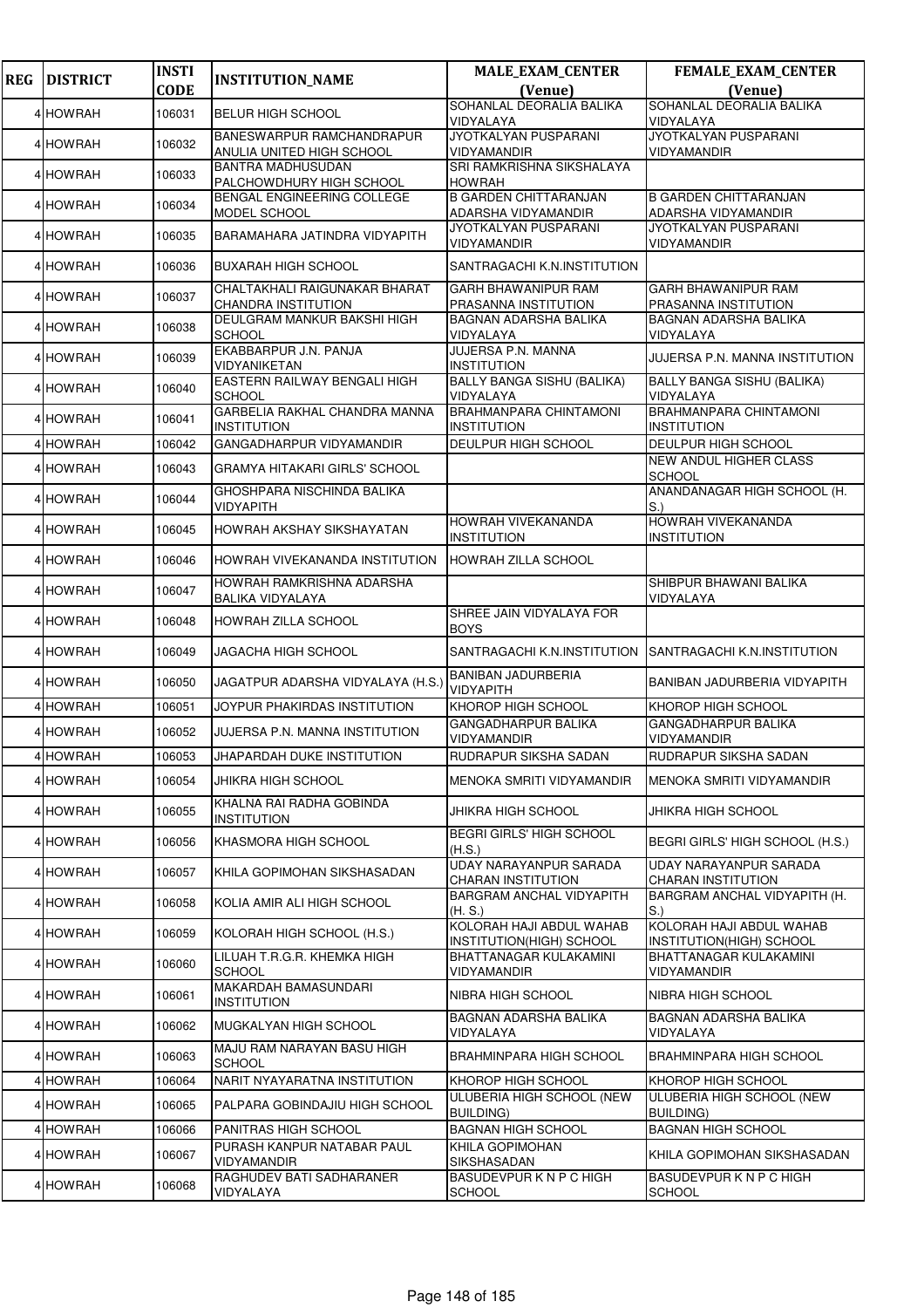| <b>REG</b> | <b>DISTRICT</b> | <b>INSTI</b><br><b>CODE</b> | <b>INSTITUTION_NAME</b>                                     | <b>MALE_EXAM_CENTER</b><br>(Venue)                             | FEMALE_EXAM_CENTER<br>(Venue)                               |
|------------|-----------------|-----------------------------|-------------------------------------------------------------|----------------------------------------------------------------|-------------------------------------------------------------|
|            | 4 HOWRAH        | 106069                      | RASHPUR HIGH SCHOOL                                         | AMTA PITAMBAR HIGH SCHOOL                                      | AMTA PITAMBAR HIGH SCHOOL                                   |
|            | 4 HOWRAH        | 106070                      | SANKRAIL ABHOY CHARAN HIGH<br><b>SCHOOL</b>                 | SOUTH SANKRAIL HIGH SCHOOL<br>(H.S.)                           | <b>SOUTH SANKRAIL HIGH SCHOOL</b><br>(H.S.)                 |
|            | 4 HOWRAH        | 106071                      | SANTRAGACHI K.N.INSTITUTION                                 | <b>BUXARAH SURENDRANATH</b><br>GIRLS' HIGH SCHOOL              |                                                             |
|            | 4 HOWRAH        | 106072                      | SALKIA A.S. HIGH SCHOOL                                     | <b>TENDAL BAGAN GURU NANAK</b><br>VIDYALAYA                    |                                                             |
|            | 4 HOWRAH        | 106073                      | SALKIA KEDARNATH BABULAL<br>RAJGARHIA GIRLS' HIGH SCHOOL    |                                                                | SALKIA A.S. HIGH SCHOOL                                     |
|            | 4 HOWRAH        | 106074                      | SALKIA VIKRAM VIDYALAYA                                     | SALKIA A.S. HIGH SCHOOL                                        |                                                             |
|            | 4 HOWRAH        | 106075                      | SALKIA SHREE SATYANARAYAN<br>MADHAB MISHRA VIDYALAYA        | SHREE HANUMAN JUTE MILL<br>HINDI HIGH SCHOOL                   |                                                             |
|            | 4 HOWRAH        | 106076                      | SHIBPUR BHAWANI BALIKA VIDYALAYA                            |                                                                | <b>BAJE SHIBPUR B K PAUL'S</b><br>INSTITUTION               |
|            | 4 HOWRAH        | 106077                      | SHYAMPUR HIGH SCHOOL                                        | <b>GUJARPUR SHIBGANJ</b><br>BISHALAKSHMI HIGH SCHOOL<br>(H.S.) | <b>GUJARPUR SHIBGANJ</b><br>BISHALAKSHMI HIGH SCHOOL (H.S.) |
|            | 4 HOWRAH        | 106078                      | SIBPUR SRIMAT SWAMI<br>PROJNANANANDA SARASWATI<br>VIDYALAYA | <b>B GARDEN CHITTARANJAN</b><br>ADARSHA VIDYAMANDIR            |                                                             |
|            | 4 HOWRAH        | 106079                      | SANTRAGACHI KEDARNATH<br><b>INSTITUTION FOR GIRL'S</b>      |                                                                | <b>BUXARAH SURENDRANATH GIRLS'</b><br><b>HIGH SCHOOL</b>    |
|            | 4 HOWRAH        | 106080                      | SALKIA HINDU SCHOOL (HIGH & UNIT 2) SALKIA VIKRAM VIDYALAYA |                                                                |                                                             |
|            | 4 HOWRAH        | 106081                      | SHIBPUR HINDU GIRLS' HIGH SCHOOL                            |                                                                | SHIBPUR BHAWANI BALIKA<br>VIDYALAYA                         |
|            | 4 HOWRAH        | 106082                      | S.N.K. ABINASH HIGH SCHOOL                                  | SASATI NAHALA ABINASH HIGH<br>SCHOOL                           | SASATI NAHALA ABINASH HIGH<br><b>SCHOOL</b>                 |
|            | 4 HOWRAH        | 106083                      | SRI RAMKRISHNA SIKSHALAYA<br><b>HOWRAH</b>                  | SREE DURGA BALIKA VIDYALAYA                                    |                                                             |
|            | 4 HOWRAH        | 106084                      | SHREE HANUMAN JUTE MILL HINDI<br><b>HIGH SCHOOL</b>         | HOWRAH HINDI HIGH SCHOOL                                       |                                                             |
|            | 4 HOWRAH        | 106085                      | BUXARAH SURENDRANATH GIRLS'<br><b>HIGH SCHOOL</b>           |                                                                | JAGACHA HIGH SCHOOL                                         |
|            | 4 HOWRAH        | 106086                      | THANAMAKUA MODEL HIGH SCHOOL                                | <b>B GARDEN CHITTARANJAN</b><br>ADARSHA VIDYAMANDIR            | <b>B GARDEN CHITTARANJAN</b><br>ADARSHA VIDYAMANDIR         |
|            | 4 HOWRAH        | 106087                      | TENPUR NABASAN ANANTARAM HIGH<br><b>SCHOOL</b>              | BANGALPUR U.C. HIGH SCHOOL                                     | <b>BANGALPUR U.C. HIGH SCHOOL</b>                           |
|            | 4 HOWRAH        | 106088                      | TARASUNDARI BALIKA VIDYABHABAN                              |                                                                | SRI RAMKRISHNA SIKSHALAYA<br><b>HOWRAH</b>                  |
|            | 4 HOWRAH        | 106089                      | ULUBERIA HIGH SCHOOL                                        | KALINAGAR HIGH SCHOOL (H.S.) KALINAGAR HIGH SCHOOL (H.S.)      |                                                             |
|            | 4 HOWRAH        | 106090                      | USHANGINI BALIKA VIDYALAYA                                  |                                                                | SALKIA KEDARNATH BABULAL<br>RAJGARHIA GIRLS' HIGH SCHOOL    |
|            | 4 HOWRAH        | 106091                      | UDAY NARAYANPUR SARADA CHARAN<br><b>INSTITUTION</b>         | <b>GARH BHAWANIPUR RAM</b><br>PRASANNA INSTITUTION             | GARH BHAWANIPUR RAM<br>PRASANNA INSTITUTION                 |
|            | 4 HOWRAH        | 106092                      | <b>UDANG HIGH SCHOOL (H. S.)</b>                            | PURBA GAZIPUR G K B R HIGH<br>SCHOOL                           | PURBA GAZIPUR G K B R HIGH<br><b>SCHOOL</b>                 |
|            | 4 HOWRAH        | 106093                      | <b>BAGNAN HIGH SCHOOL</b>                                   | MUGKALYAN HIGH SCHOOL                                          |                                                             |
|            | 4 HOWRAH        | 106094                      | HOWRAH JOGESH CHANDRA GIRLS<br><b>HIGH SCHOOL</b>           |                                                                | HOWRAH SIKSHA SADAN FOR<br>GIRLS'                           |
|            | 4 HOWRAH        | 106095                      | KHARIA MOYNAPUR HIGH SCHOOL                                 | MAHESHPUR HIGH SCHOOL.                                         | MAHESHPUR HIGH SCHOOL.                                      |
|            | 4 HOWRAH        | 106096                      | RADHAPUR HIGH SCHOOL [H. S.]                                | BARADABAR LENIN VIDYAPITH                                      | BARADABAR LENIN VIDYAPITH                                   |
|            | 4 HOWRAH        | 106097                      | <b>CHAMRAIL HIGH SCHOOL</b>                                 | KONA HIGH SCHOOL                                               | KONA HIGH SCHOOL                                            |
|            | 4 HOWRAH        | 106098                      | GOBINDAPUR NITYALAL MEMORIAL<br><b>GIRLS' HIGH SCHOOL</b>   |                                                                | BARADABAR LENIN VIDYAPITH                                   |
|            | 4 HOWRAH        | 106099                      | <b>BURIKHALI KSHETRAMOHON</b><br><b>INSTITUTION</b>         |                                                                | KAJIRCHARA HIGH SCHOOL (H.S) KAJIRCHARA HIGH SCHOOL (H.S)   |
|            | 4 HOWRAH        | 106100                      | SOHANLAL DEORALIA BALIKA<br>VIDYALAYA                       |                                                                | BELUR GIRLS' HIGH SCHOOL                                    |
|            | 4 HOWRAH        | 106101                      | SHREE JAIN VIDYALAYA FOR BOYS                               | HOWRAH AKSHAY SIKSHAYATAN                                      |                                                             |
|            | 4 HOWRAH        | 106102                      | SHREE JAIN VIDYALAYA FOR GIRLS                              |                                                                | HOWRAH JOGESH CHANDRA GIRLS<br><b>HIGH SCHOOL</b>           |
|            | 4 HOWRAH        | 106103                      | BARGACHIA UNION PRIYANATH<br><b>PATHSALA</b>                | GARBELIA RAKHAL CHANDRA<br><b>MANNA INSTITUTION</b>            | GARBELIA RAKHAL CHANDRA<br><b>MANNA INSTITUTION</b>         |
|            | 4 HOWRAH        | 106104                      | SHIBPUR DINABANDHOO INSTITUTION<br>(BRANCH)                 | <b>BAJE SHIBPUR B K PAUL'S</b><br><b>INSTITUTION</b>           | BAJE SHIBPUR B K PAUL'S<br><b>INSTITUTION</b>               |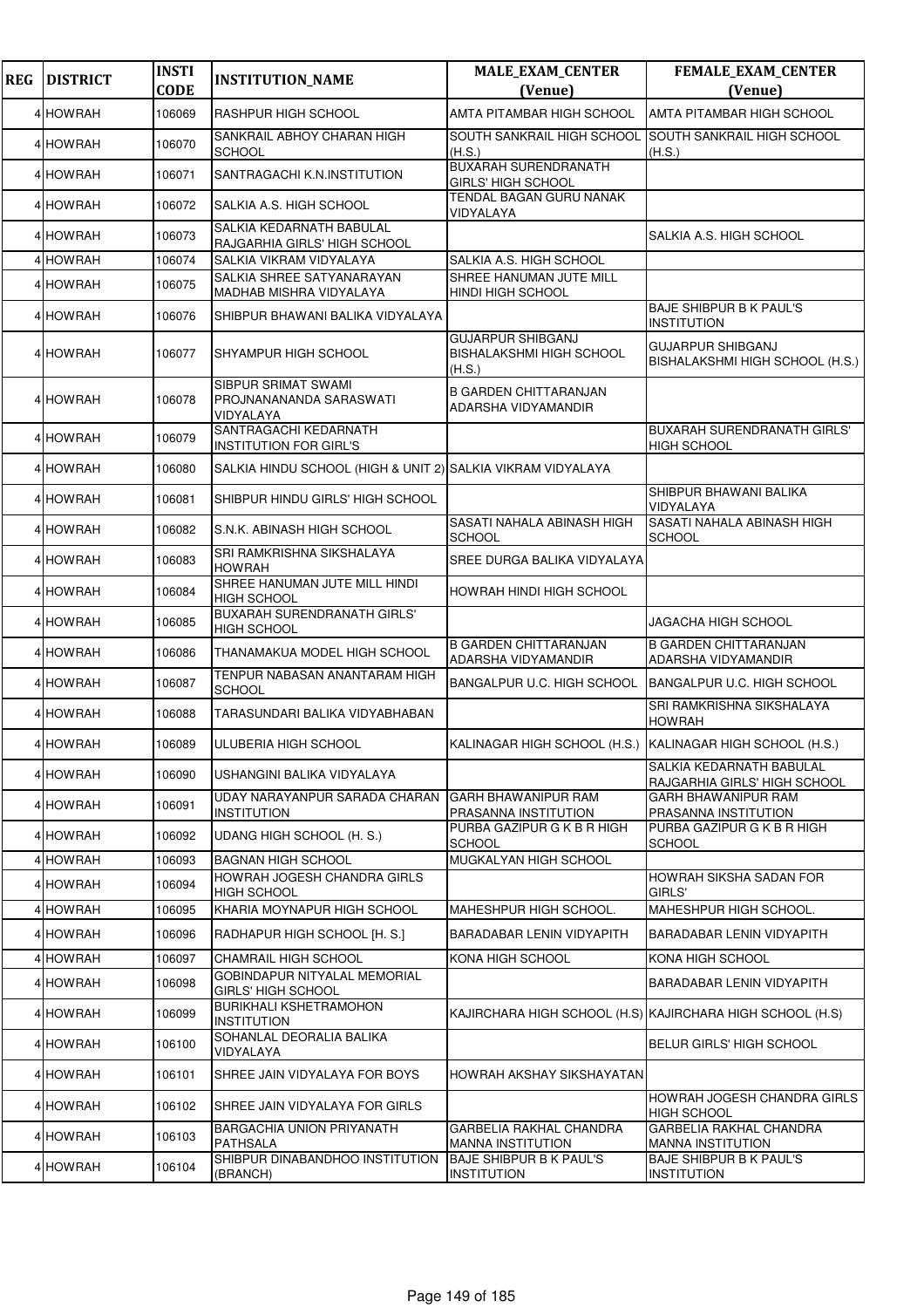| <b>REG</b> | <b>DISTRICT</b> | <b>INSTI</b><br><b>CODE</b> | <b>INSTITUTION_NAME</b>                            | <b>MALE_EXAM_CENTER</b><br>(Venue)                  | FEMALE_EXAM_CENTER<br>(Venue)                                    |
|------------|-----------------|-----------------------------|----------------------------------------------------|-----------------------------------------------------|------------------------------------------------------------------|
|            |                 |                             |                                                    |                                                     | <b>BURIKHALI KSHETRAMOHON</b>                                    |
|            | 4 HOWRAH        | 106105                      | BAURIA GIRLS' HIGH SCHOOL (H.S.)                   |                                                     | <b>INSTITUTION</b>                                               |
|            | 4 HOWRAH        | 106106                      | NEHRU BALIKA VIDYALAYA                             |                                                     | MAKARDAH BAMASUNDARI<br><b>INSTITUTION</b>                       |
|            | 4 HOWRAH        | 106107                      | HOWRAH DESHBANDHU BALIKA<br>VIDYALAYA              |                                                     | SREE DURGA BALIKA VIDYALAYA                                      |
|            | 4 HOWRAH        | 106108                      | GARH BHAWANIPUR RAM PRASANNA<br><b>INSTITUTION</b> | KHILA GOPIMOHAN<br>SIKSHASADAN                      | KHILA GOPIMOHAN SIKSHASADAN                                      |
|            | 4 HOWRAH        | 106109                      | BANIBAN GIRLS' HIGH SCHOOL (H.S.)                  |                                                     | KARATBERIA HIGH SCHOOL                                           |
|            | 4 HOWRAH        | 106110                      | NAODA NAYAN CHANDRA BIDYAPITH<br>(H.S.)            | MUGKALYAN HIGH SCHOOL                               | MUGKALYAN HIGH SCHOOL                                            |
|            | 4 HOWRAH        | 106111                      | KALYANPUR HIGH SCHOOL (H.S.)                       | TENPUR NABASAN ANANTARAM<br><b>HIGH SCHOOL</b>      | TENPUR NABASAN ANANTARAM<br><b>HIGH SCHOOL</b>                   |
|            | 4 HOWRAH        | 106112                      | BHATTANAGAR KULAKAMINI<br>VIDYAMANDIR              | KONA HIGH SCHOOL                                    | KONA HIGH SCHOOL                                                 |
|            | 4 HOWRAH        | 106113                      | RUDRAPUR SIKSHA SADAN                              | KHASMORA HIGH SCHOOL                                | KHASMORA HIGH SCHOOL                                             |
|            | 4 HOWRAH        | 106114                      | PANCHARUL SRIHARI VIDYAMANDIR                      | UDAY NARAYANPUR SARADA<br><b>CHARAN INSTITUTION</b> | UDAY NARAYANPUR SARADA<br><b>CHARAN INSTITUTION</b>              |
|            | 4 HOWRAH        | 106115                      | SALKIA BALIKA BIDYALAYA-O-<br>SILPASRAM            |                                                     | SALKIA KEDARNATH BABULAL<br>RAJGARHIA GIRLS' HIGH SCHOOL         |
|            | 4 HOWRAH        | 106116                      | ANANTAPUR SIDDHESWARI HIGH<br><b>SCHOOL</b>        | SASATI NAHALA ABINASH HIGH<br>SCHOOL                | SASATI NAHALA ABINASH HIGH<br><b>SCHOOL</b>                      |
|            | 4 HOWRAH        | 106117                      | ANANDANAGAR HIGH SCHOOL (H. S.)                    | <b>BALLY NISCHINDA</b><br>CHITTARANJAN VIDYALAYA    | BALLY NISCHINDA CHITTARANJAN<br>VIDYALAYA                        |
|            | 4 HOWRAH        | 106118                      | BELUR GIRLS' HIGH SCHOOL                           |                                                     | <b>BALLY SIKSHA NIKETAN FOR BOYS'</b>                            |
|            | 4 HOWRAH        | 106119                      | BANTUL MAHAKALI HIGH SCHOOL                        | MUGKALYAN GIRLS' HIGH<br><b>SCHOOL</b>              | MUGKALYAN GIRLS' HIGH SCHOOL                                     |
|            | 4 HOWRAH        | 106120                      | JAGADISHPUR HIGH SCHOOL                            | CHAMRAIL HIGH SCHOOL                                | CHAMRAIL HIGH SCHOOL                                             |
|            | 4 HOWRAH        | 106121                      | BENAPUR CHANDANAPARA HIGH<br>SCHOOL (H.S.)         | MUGKALYAN HIGH SCHOOL                               | MUGKALYAN HIGH SCHOOL                                            |
|            | 4 HOWRAH        | 106122                      | HALLYAN HIGH SCHOOL                                | <b>BANTUL MAHAKALI HIGH</b><br>SCHOOL               | <b>BANTUL MAHAKALI HIGH SCHOOL</b>                               |
|            | 4 HOWRAH        | 106123                      | RAGHUNATHPUR NAFAR ACADEMY                         | DURGAPUR PALLYMANGAL<br>VIDYAMANDIR                 | DURGAPUR PALLYMANGAL<br>VIDYAMANDIR                              |
|            | 4 HOWRAH        | 106124                      | BANIBAN JADURBERIA VIDYAPITH                       | KARATBERIA HIGH SCHOOL                              |                                                                  |
|            | 4 HOWRAH        | 106125                      | PIRPUR JOYNAGAR UDAY CHAND<br><b>INSTITUTION</b>   | JOARGORI UNION HIGH SCHOOL                          | JOARGORI UNION HIGH SCHOOL                                       |
|            | 4 HOWRAH        | 106126                      | SRIKRISHNAPUR CHITTARANJAN HIGH<br><b>SCHOOL</b>   | JOARGORI UNION HIGH SCHOOL                          | JOARGORI UNION HIGH SCHOOL                                       |
|            | 4 HOWRAH        | 106127                      | BAGNAN ADARSHA BALIKA VIDYALAYA                    |                                                     | BANGALPUR U.C. HIGH SCHOOL                                       |
|            | 4 HOWRAH        | 106128                      | CHANDRAVAG SRIKRISHNA GIRLS<br><b>HIGH SCHOOL</b>  |                                                     | BANTUL MAHAKALI HIGH SCHOOL                                      |
|            | 4 HOWRAH        | 106129                      | <b>BAGNAN ANANDA NIKETAN</b><br>VIDYAMANDIR        | BANGALPUR U.C. HIGH SCHOOL                          | BANGALPUR U.C. HIGH SCHOOL                                       |
|            | 4 HOWRAH        | 106130                      | BHUARAH B N S HIGH SCHOOL (H.S.)                   | <b>BAGNAN HIGH SCHOOL</b>                           | <b>BAGNAN HIGH SCHOOL</b>                                        |
|            | 4 HOWRAH        | 106131                      | MOHIARY KUNDU CHAUDHURY<br><b>INSTITUTION</b>      | MOHIARY HIGH SCHOOL (H.S.)                          |                                                                  |
|            | 4 HOWRAH        | 106132                      | NEW ANDUL HIGHER CLASS SCHOOL                      | MOHIARY KUNDU CHAUDHURY<br>INSTITUTION              |                                                                  |
|            | 4 HOWRAH        | 106133                      | SHIBPUR CHATTERJEEHAT GIRLS<br><b>HIGH SCHOOL</b>  |                                                     | SHIBPUR BHAWANI BALIKA<br>VIDYALAYA                              |
|            | 4 HOWRAH        | 106134                      | SRI RAMKRISHNA VIDYALAYA                           | <b>BAJE SHIBPUR B K PAUL'S</b><br>INSTITUTION       |                                                                  |
|            | 4 HOWRAH        | 106135                      | HOWRAH SIKSHA SADAN FOR GIRLS'                     |                                                     | HOWRAH AKSHAY SIKSHAYATAN                                        |
|            | 4 HOWRAH        | 106136                      | BANTRA RAJLAKSHMI BALIKA<br>VIDYALAYA              |                                                     | <b>TARASUNDARI BALIKA</b><br>VIDYABHABAN                         |
|            | 4 HOWRAH        | 106137                      | DASNAGAR CHAPALA DEVI BALIKA<br>VIDYALAYA          |                                                     | HOWRAH JOGESH CHANDRA GIRLS<br><b>HIGH SCHOOL</b>                |
|            | 4 HOWRAH        | 106138                      | KHAMARPARA JAGRITI HINDI<br>VIDYAMANDIR            | BALLY JORA ASWATTHATALA<br>VIDYALAYA                | BALLY JORA ASWATTHATALA<br>VIDYALAYA                             |
|            | 4 HOWRAH        | 106139                      | SREE DURGA BALIKA VIDYALAYA                        |                                                     | TARASUNDARI BALIKA<br>VIDYABHABAN                                |
|            | 4 HOWRAH        | 106140                      | HOWRAH SANGHA ADARSHA BALIKA<br>VIDYALAYA          |                                                     | HOWRAH SIKSHA SADAN FOR<br>GIRLS'                                |
|            | 4 HOWRAH        | 106141                      | GUJARPUR GIRLS HIGH SCHOOL                         |                                                     | <b>GOBINDAPUR NITYALAL MEMORIAL</b><br><b>GIRLS' HIGH SCHOOL</b> |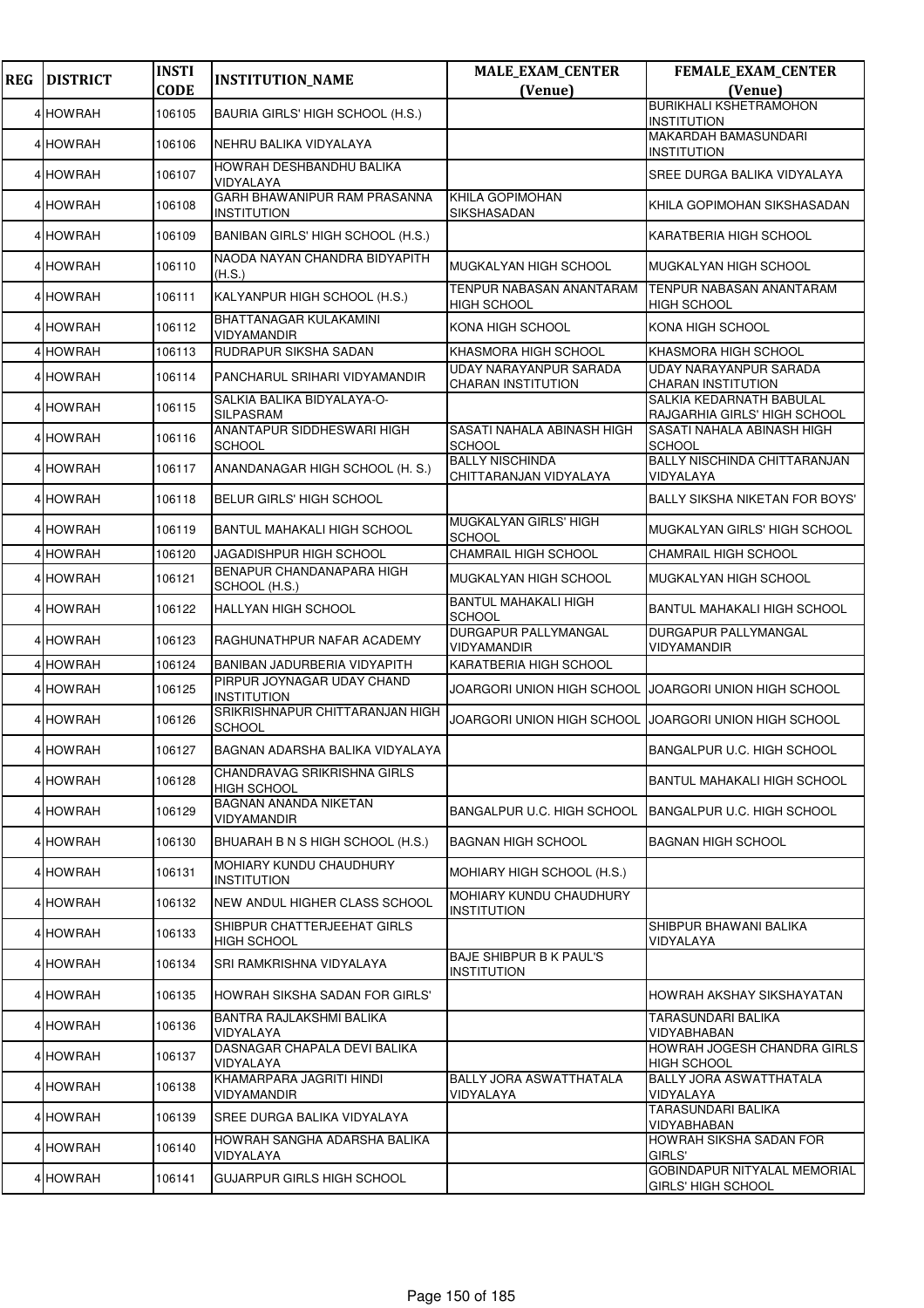| <b>REG</b> | <b>DISTRICT</b> | <b>INSTI</b><br><b>CODE</b> | <b>INSTITUTION_NAME</b>                                       | <b>MALE_EXAM_CENTER</b>                                                      | FEMALE_EXAM_CENTER                                                               |
|------------|-----------------|-----------------------------|---------------------------------------------------------------|------------------------------------------------------------------------------|----------------------------------------------------------------------------------|
|            |                 |                             |                                                               | (Venue)<br>HAKOLA UMESH CHANDRA HIGH HAKOLA UMESH CHANDRA HIGH               | (Venue)                                                                          |
|            | 4 HOWRAH        | 106142                      | <b>DEULPUR HIGH SCHOOL</b>                                    | <b>SCHOOL</b>                                                                | <b>SCHOOL</b>                                                                    |
|            | 4 HOWRAH        | 106143                      | KANDUAH MAHAKALI HIGH SCHOOL                                  | GANGADHARPUR VIDYAMANDIR                                                     | GANGADHARPUR VIDYAMANDIR                                                         |
|            | 4 HOWRAH        | 106144                      | PANCHLA AZEEM MOAZZAM HIGH<br>SCHOOL (H.S.)                   | HAKOLA UMESH CHANDRA HIGH HAKOLA UMESH CHANDRA HIGH<br><b>SCHOOL</b>         | <b>SCHOOL</b>                                                                    |
|            | 4 HOWRAH        | 106145                      | <b>BANTRA BIDHU BHUSAN PAL</b><br>CHOWDHURY GIRLS HIGH SCHOOL |                                                                              | HOWRAH JOGESH CHANDRA GIRLS<br><b>HIGH SCHOOL</b>                                |
|            | 4 HOWRAH        | 106146                      | BALTIKURI MUKTARAM DEY HIGH<br><b>SCHOOL</b>                  | <b>BANTRA PUBLIC LIBRARY</b><br>SIKSHANIKETAN GIRLS HIGH<br><b>SCHOOL</b>    | <b>BANTRA PUBLIC LIBRARY</b><br><b>SIKSHANIKETAN GIRLS HIGH</b><br><b>SCHOOL</b> |
|            | 4 HOWRAH        | 106147                      | HAKOLA UMESH CHANDRA HIGH<br><b>SCHOOL</b>                    | <b>JOYNAGAR PALLISREE</b><br>VIDYANIKETAN                                    | <b>JOYNAGAR PALLISREE</b><br>VIDYANIKETAN                                        |
|            | 4 HOWRAH        | 106148                      | VIKRAM VIDYALAYA (BRANCH)                                     | SHREE JAIN VIDYALAYA FOR<br><b>BOYS</b>                                      |                                                                                  |
|            | 4 HOWRAH        | 106149                      | <b>GUJARPUR SURENDRA NATH</b><br>VIDYAPITH                    | <b>GOBINDAPUR NITYALAL</b><br>MEMORIAL GIRLS' HIGH SCHOOL                    |                                                                                  |
|            | 4 HOWRAH        | 106150                      | MOULA NETAJI VIDYALAYA (H. S.)                                | <b>BARGRAM ANCHAL VIDYAPITH</b><br>(H.S.)                                    | BARGRAM ANCHAL VIDYAPITH (H.<br>$\vert$ S.)                                      |
|            | 4 HOWRAH        | 106151                      | SHRIKOLE HIGH SCHOOL                                          | <b>GOBINDAPUR NITYALAL</b><br>MEMORIAL GIRLS' HIGH SCHOOL GIRLS' HIGH SCHOOL | <b>GOBINDAPUR NITYALAL MEMORIAL</b>                                              |
|            | 4 HOWRAH        | 106152                      | <b>BAINAN BAMANDAS HIGH SCHOOL</b>                            | <b>BAGNAN ADARSHA BALIKA</b><br>VIDYALAYA                                    | <b>BAGNAN ADARSHA BALIKA</b><br>VIDYALAYA                                        |
|            | 4 HOWRAH        | 106153                      | BANGALPUR U.C. HIGH SCHOOL                                    | BHUARAH B N S HIGH SCHOOL<br>(H.S.)                                          | <b>BHUARAH B N S HIGH SCHOOL</b><br>(H.S.)                                       |
|            | 4 HOWRAH        | 106154                      | MOHIARY RANIBALA KUNDU<br>CHOWDHURY BALIKA VIDYALAYA          |                                                                              | MOHIARY HIGH SCHOOL (H.S.)                                                       |
|            | 4 HOWRAH        | 106155                      | <b>BEGRI HIGH SCHOOL</b>                                      | KHASMORA HIGH SCHOOL                                                         | KHASMORA HIGH SCHOOL                                                             |
|            | 4 HOWRAH        | 106156                      | <b>BANKRA ISLAMIA HIGH SCHOOL</b>                             | SATASHI HIGH SCHOOL                                                          | SATASHI HIGH SCHOOL                                                              |
|            | 4 HOWRAH        | 106157                      | HOWRAH HAT HIGH MADRASAH<br>(SCHOOL)                          | HOWRAH VIVEKANANDA<br><b>INSTITUTION</b>                                     | HOWRAH VIVEKANANDA<br><b>INSTITUTION</b>                                         |
|            | 4 HOWRAH        | 106158                      | AMTA BALIKA VIDYALAYA                                         |                                                                              | ANULIA MAHAMAYA VIDYAMANDIR<br><b>GIRLS' HIGH SCHOOL</b>                         |
|            | 4 HOWRAH        | 106159                      | CHINGRAJOLE NARAYANI BALIKA<br>VIDYALAYA                      |                                                                              | JHIKRA HIGH SCHOOL                                                               |
|            | 4 HOWRAH        | 106160                      | SHIBPUR AMBIKA HINDI HIGH SCHOOL                              | SHREE JAIN VIDYALAYA FOR<br><b>BOYS</b>                                      | SHREE JAIN VIDYALAYA FOR BOYS                                                    |
|            | 4 HOWRAH        | 106161                      | <b>BALLY SIKSHA NIKETAN FOR BOYS'</b>                         | <b>BALLY JORA ASWATTHATALA</b><br>VIDYALAYA                                  |                                                                                  |
|            | 4 HOWRAH        | 106162                      | BELUR TH MEMORIAL URDUHS<br><b>SCHOOL</b>                     | <b>BALLY SIKSHA NIKETAN FOR</b><br>BOYS'                                     | BALLY SIKSHA NIKETAN FOR BOYS'                                                   |
|            | 4 HOWRAH        | 106163                      | BELUR PANCHANANTALA MAHENDRA<br><b>VIDYAPITH</b>              | <b>BELUR GIRLS' HIGH SCHOOL</b>                                              | <b>BELUR GIRLS' HIGH SCHOOL</b>                                                  |
|            | 4 HOWRAH        | 106164                      | <b>BALLY SIKSHANIKETAN FOR GIRLS'</b>                         |                                                                              | <b>BALLY GIRLS' HIGH SCHOOL</b>                                                  |
|            | 4 HOWRAH        | 106165                      | KAIJURI HIGH SCHOOL                                           | MAHESHPUR HIGH SCHOOL.                                                       | MAHESHPUR HIGH SCHOOL.                                                           |
|            | 4 HOWRAH        | 106166                      | KALINAGAR HIGH SCHOOL (H.S.)                                  | <b>NONA HIGH SCHOOL</b>                                                      | <b>NONA HIGH SCHOOL</b>                                                          |
|            | 4 HOWRAH        | 106167                      | NONA HIGH SCHOOL                                              | KALINAGAR HIGH SCHOOL (H.S.) KALINAGAR HIGH SCHOOL (H.S.)                    |                                                                                  |
|            | 4 HOWRAH        | 106168                      | ULUBERIA BINAPANI GIRLS' HIGH<br><b>SCHOOL</b>                |                                                                              | NONA HIGH SCHOOL                                                                 |
|            | 4 HOWRAH        | 106169                      | BASUDEVPUR K N P C HIGH SCHOOL                                | <b>CHENGAIL SHREE</b><br>VIDYANIKETAN HIGH SCHOOL<br>(H.S.)                  | CHENGAIL SHREE VIDYANIKETAN<br>HIGH SCHOOL (H.S.)                                |
|            | 4 HOWRAH        | 106170                      | SANTRAGACHI BHANUMATI GIRLS'<br><b>HIGH SCHOOL</b>            |                                                                              | SANTRAGACHI K.N.INSTITUTION                                                      |
|            | 4 HOWRAH        | 106171                      | HOWRAH JANATA ADARSH VIDYALAYA                                | SALKIA VIKRAM VIDYALAYA                                                      |                                                                                  |
|            | 4 HOWRAH        | 106172                      | SALKIA SRI VIKRAM BALIKA VIDYALAYA HOWRAH ZILLA SCHOOL        |                                                                              | HOWRAH ZILLA SCHOOL                                                              |
|            | 4 HOWRAH        | 106173                      | PANPUR SASHI BHUSAN HIGH SCHOOL                               | <b>AMTA PITAMBAR HIGH SCHOOL</b>                                             | IAMTA PITAMBAR HIGH SCHOOL                                                       |
|            | 4 HOWRAH        | 106174                      | SONAMUI FATEH SINGH NAHAR HIGH<br><b>SCHOOL</b>               | AMTA PITAMBAR HIGH SCHOOL                                                    | <b>JAMTA PITAMBAR HIGH SCHOOL</b>                                                |
|            | 4 HOWRAH        | 106175                      | KANUPAT PALLI MANGAL HARENDRA<br>SIKSHAYATAN                  | GARH BHAWANIPUR RAM<br>PRASANNA INSTITUTION                                  | GARH BHAWANIPUR RAM<br>PRASANNA INSTITUTION                                      |
|            | 4 HOWRAH        | 106176                      | BRAHMANPARA CHINTAMONI<br><b>INSTITUTION</b>                  | BARGACHIA ANCHAL PANNALAL<br>SHIT BALIKA VIDYAPITH (H.S)                     | <b>BARGACHIA ANCHAL PANNALAL</b><br>SHIT BALIKA VIDYAPITH (H.S)                  |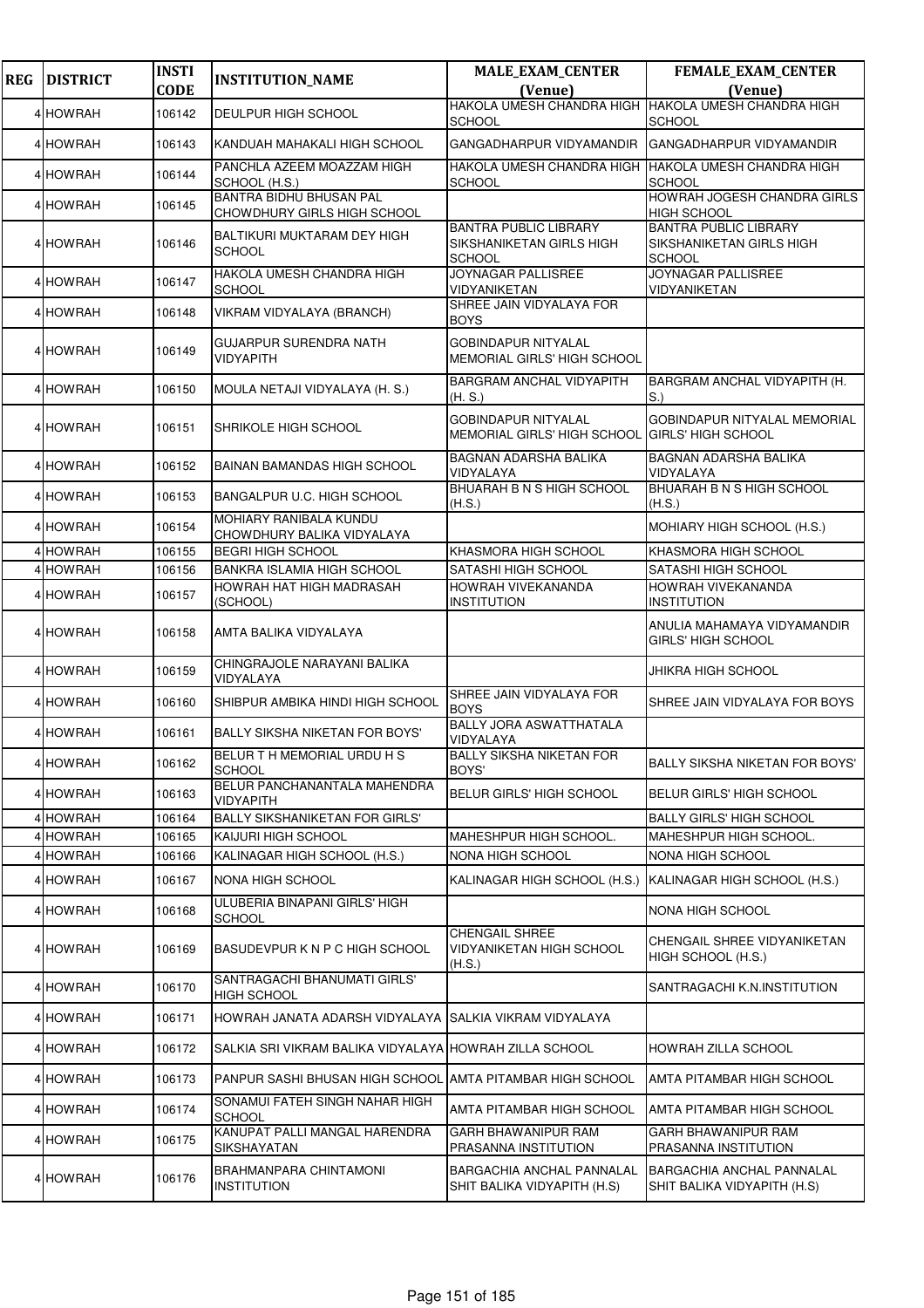| <b>REG</b> | <b>DISTRICT</b> | <b>INSTI</b> | <b>INSTITUTION_NAME</b>                              | <b>MALE_EXAM_CENTER</b>                                               | <b>FEMALE_EXAM_CENTER</b>                                       |
|------------|-----------------|--------------|------------------------------------------------------|-----------------------------------------------------------------------|-----------------------------------------------------------------|
|            |                 | <b>CODE</b>  | HOWRAH RABINDRA DESHBANDHU                           | (Venue)<br><b>HOWRAH VIVEKANANDA</b>                                  | (Venue)                                                         |
|            | 4 HOWRAH        | 106177       | VIDYALAYA                                            | <b>INSTITUTION</b>                                                    |                                                                 |
|            | 4 HOWRAH        | 106178       | BELKULAI C K A C VIDYAPITH                           | <b>BURIKHALI KSHETRAMOHON</b><br><b>INSTITUTION</b>                   | <b>BURIKHALI KSHETRAMOHON</b><br><b>INSTITUTION</b>             |
|            | 4 HOWRAH        | 106179       | <b>TENTULKULY HIGH SCHOOL</b>                        | <b>MAKARDAH BAMASUNDARI</b><br><b>INSTITUTION</b>                     | <b>MAKARDAH BAMASUNDARI</b><br><b>INSTITUTION</b>               |
|            | 4 HOWRAH        | 106180       | PRASANNA KUMARI BALIKA<br>SIKSHALAYA                 |                                                                       | SHIBPUR BHAWANI BALIKA<br>VIDYALAYA                             |
|            | 4 HOWRAH        | 106181       | HANTAL BISHALAKSHI HIGH SCHOOL                       | <b>BARGACHIA ANCHAL PANNALAL</b><br>SHIT BALIKA VIDYAPITH (H.S)       | BARGACHIA ANCHAL PANNALAL<br>SHIT BALIKA VIDYAPITH (H.S)        |
|            | 4 HOWRAH        | 106182       | KHOROP HIGH SCHOOL                                   | PANPUR SASHI BHUSAN HIGH<br>SCHOOL                                    | PANPUR SASHI BHUSAN HIGH<br><b>SCHOOL</b>                       |
|            | 4 HOWRAH        | 106183       | SASATI NAHALA ABINASH HIGH<br><b>SCHOOL</b>          | BARADABAR LENIN VIDYAPITH                                             | BARADABAR LENIN VIDYAPITH                                       |
|            | 4 HOWRAH        | 106184       | DHARSA MIHIRLAL KHAN INSTITUTION                     | SATASHI HIGH SCHOOL                                                   | SATASHI HIGH SCHOOL                                             |
|            | 4 HOWRAH        | 106185       | SWAIKA GIRLS HIGH SCHOOL                             |                                                                       | <b>BHATTANAGAR KULAKAMINI</b><br><b>VIDYAMANDIR</b>             |
|            | 4 HOWRAH        | 106186       | <b>UNSANI HIGH SCHOOL</b>                            | JAGACHA HIGH SCHOOL                                                   | JAGACHA HIGH SCHOOL                                             |
|            | 4 HOWRAH        | 106187       | GUJARPUR SHIBGANJ BISHALAKSHMI<br>HIGH SCHOOL (H.S.) | <b>GOBINDAPUR NITYALAL</b><br>MEMORIAL GIRLS' HIGH SCHOOL             | GOBINDAPUR NITYALAL MEMORIAL<br><b>GIRLS' HIGH SCHOOL</b>       |
|            | 4 HOWRAH        | 106188       | DURGAPUR PALLYMANGAL<br>VIDYAMANDIR                  | ANANDANAGAR HIGH SCHOOL<br>(H. S.)                                    | ANANDANAGAR HIGH SCHOOL (H.<br>S.                               |
|            | 4 HOWRAH        | 106189       | NETAJI VIDYAYATAN                                    | JAGADISHPUR HIGH SCHOOL                                               | <b>JAGADISHPUR HIGH SCHOOL</b>                                  |
|            | 4 HOWRAH        | 106190       | <b>BAGNAN GIRLS' HIGH SCHOOL</b>                     |                                                                       | MUGKALYAN GIRLS' HIGH SCHOOL                                    |
|            | 4 HOWRAH        | 106191       | TAJPUR MAHENDRA NATH ROY<br><b>INSTITUTION</b>       | KHOROP HIGH SCHOOL                                                    | KHOROP HIGH SCHOOL                                              |
|            | 4 HOWRAH        | 106192       | JAGATBALLAVPUR HIGH SCHOOL                           | <b>BARGACHIA ANCHAL PANNALAL</b><br>SHIT BALIKA VIDYAPITH (H.S)       | <b>BARGACHIA ANCHAL PANNALAL</b><br>SHIT BALIKA VIDYAPITH (H.S) |
|            | 4 HOWRAH        | 106193       | EKABBARPUR GOBINDA PANJA HIGH<br><b>SCHOOL</b>       | <b>GARBELIA RAKHAL CHANDRA</b><br><b>MANNA INSTITUTION</b>            | GARBELIA RAKHAL CHANDRA<br><b>MANNA INSTITUTION</b>             |
|            | 4 HOWRAH        | 106194       | HOWRAH HINDI HIGH SCHOOL                             | SALKIA VIKRAM VIDYALAYA                                               |                                                                 |
|            | 4 HOWRAH        | 106195       | JANATA ADARSHA VIDYALAYA FOR<br>GIRLS'               |                                                                       | SALKIA A.S. HIGH SCHOOL                                         |
|            | 4 HOWRAH        | 106196       | PANTIHAL DAMODAR INSTITUTION                         | BRAHMANPARA CHINTAMONI<br><b>INSTITUTION</b>                          | BRAHMANPARA CHINTAMONI<br><b>INSTITUTION</b>                    |
|            | 4 HOWRAH        | 106197       | KHARDAH HIGH SCHOOL                                  | PURBA GAZIPUR G K B R HIGH<br><b>SCHOOL</b>                           | PURBA GAZIPUR G K B R HIGH<br><b>SCHOOL</b>                     |
|            | 4 HOWRAH        | 106198       | SREE HANUMAN BALIKA VIDYALAYA                        |                                                                       | SALKIA KEDARNATH BABULAL<br>RAJGARHIA GIRLS' HIGH SCHOOL        |
|            | 4 HOWRAH        | 106199       | KALYAN BRATA SANGHA HIGH<br>SCHOOL (H. S.)           | (H.S.)                                                                | JAGATPUR ADARSHA VIDYALAYA JAGATPUR ADARSHA VIDYALAYA<br>(H.S.) |
|            | 4 HOWRAH        | 106200       | SALKIA BIDYAPITH                                     | SHREE HANUMAN JUTE MILL<br>HINDI HIGH SCHOOL                          |                                                                 |
|            | 4 HOWRAH        | 106201       | HOWRAH DESHBANDHU VIDYALAYA                          | SRI RAMKRISHNA SIKSHALAYA<br><b>HOWRAH</b>                            |                                                                 |
|            | 4 HOWRAH        | 106202       | SANTOSH PUR SRIGAURANGA<br><b>VIDYAPITH (HIGH)</b>   | BANTUL MAHAKALI HIGH<br><b>SCHOOL</b>                                 | BANTUL MAHAKALI HIGH SCHOOL                                     |
|            | 4 HOWRAH        | 106203       | SOMRUK SHITAL CHANDRA<br><b>INSTITUTION (H. S.)</b>  | ULUBERIA HIGH SCHOOL                                                  | ULUBERIA HIGH SCHOOL                                            |
|            | 4 HOWRAH        | 106204       | BHAGABANPUR SIDDHESWAR HIGH<br><b>SCHOOL</b>         | <b>GUJARPUR SHIBGANJ</b><br>BISHALAKSHMI HIGH SCHOOL<br>(H.S.)        | <b>GUJARPUR SHIBGANJ</b><br>BISHALAKSHMI HIGH SCHOOL (H.S.)     |
|            | 4 HOWRAH        | 106205       | HOWRAH MUSLIM HIGH SCHOOL (H.S.)                     | HOWRAH VIVEKANANDA<br><b>INSTITUTION</b>                              | HOWRAH VIVEKANANDA<br><b>INSTITUTION</b>                        |
|            | 4 HOWRAH        | 106206       | B GARDEN CHITTARANJAN ADARSHA<br><b>VIDYAMANDIR</b>  | SHIBPUR DINABANDHOO<br>INSTITUTION (BRANCH)                           | SHIBPUR DINABANDHOO<br><b>INSTITUTION (BRANCH)</b>              |
|            | 4 HOWRAH        | 106207       | PARBATIPUR VIDYAPITH (HIGH<br>SCHOOL)                | <b>BEGRI GIRLS' HIGH SCHOOL</b><br>(H.S.)                             | BEGRI GIRLS' HIGH SCHOOL (H.S.)                                 |
|            | 4 HOWRAH        | 106208       | AYAMA GAJONKOL HIGH SCHOOL<br>(H.S.)                 | <b>GUJARPUR SHIBGANJ</b><br><b>BISHALAKSHMI HIGH SCHOOL</b><br>(H.S.) | GUJARPUR SHIBGANJ<br>BISHALAKSHMI HIGH SCHOOL (H.S.)            |
|            | 4 HOWRAH        | 106209       | HOWRAH HIGH SCHOOL (H.S)                             | HOWRAH RAMKRISHNA<br>ADARSHA BALIKA VIDYALAYA                         | HOWRAH RAMKRISHNA ADARSHA<br><b>BALIKA VIDYALAYA</b>            |
|            | 4 HOWRAH        | 106210       | NAYACHAK JADUNATH HIGH SCHOOL<br>(H.S.)              | HAKOLA UMESH CHANDRA HIGH<br><b>SCHOOL</b>                            | HAKOLA UMESH CHANDRA HIGH<br><b>SCHOOL</b>                      |
|            | 4 HOWRAH        | 106211       | BIRESWAR BALIKA VIDYALAYA                            |                                                                       | GARH BHAWANIPUR RAM<br>PRASANNA INSTITUTION                     |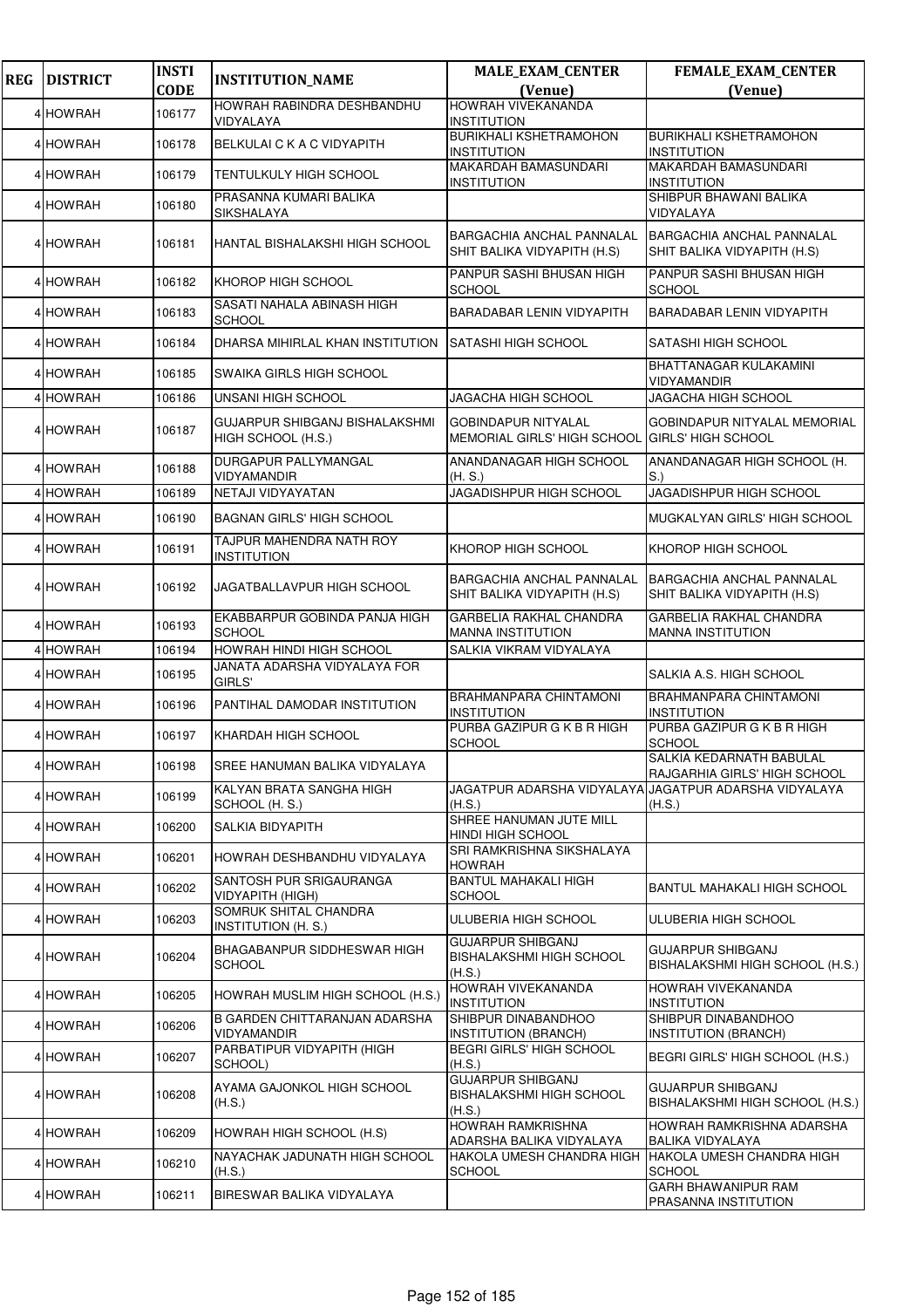| <b>REG</b> | <b>DISTRICT</b> | <b>INSTI</b> | <b>INSTITUTION_NAME</b>                                 | <b>MALE_EXAM_CENTER</b>                                                   | FEMALE_EXAM_CENTER                                                        |
|------------|-----------------|--------------|---------------------------------------------------------|---------------------------------------------------------------------------|---------------------------------------------------------------------------|
|            |                 | <b>CODE</b>  |                                                         | (Venue)                                                                   | (Venue)                                                                   |
|            | 4 HOWRAH        | 106212       | NIMDIGHI HIGH MADRASAH (H.S.)                           | <b>BANIBAN JADURBERIA</b><br>VIDYAPITH                                    | BANIBAN JADURBERIA VIDYAPITH                                              |
|            | 4 HOWRAH        | 106213       | SHIBPUR JASODAMOYEE VIDYALAYA<br>(H.S.)                 | SHIBPUR DINABANDHOO<br><b>INSTITUTION (BRANCH)</b>                        | SHIBPUR DINABANDHOO<br><b>INSTITUTION (BRANCH)</b>                        |
|            | 4 HOWRAH        | 106214       | PANCHPARA HIGH MADRASAH                                 | <b>MOHIARY KUNDU CHAUDHURY</b><br><b>INSTITUTION</b>                      | MOHIARY KUNDU CHAUDHURY<br><b>INSTITUTION</b>                             |
|            | 4 HOWRAH        | 106215       | CHENGAIL HIGH MADRASAH                                  | <b>BURIKHALI KSHETRAMOHON</b><br><b>INSTITUTION</b>                       | <b>BURIKHALI KSHETRAMOHON</b><br><b>INSTITUTION</b>                       |
|            | 4 HOWRAH        | 106216       | KASUNDIA MAHAKALI BALIKA<br>VIDYALAYA                   |                                                                           | HOWRAH VIVEKANANDA<br><b>INSTITUTION</b>                                  |
|            | 4 HOWRAH        | 106217       | MENOKA SMRITI VIDYAMANDIR                               |                                                                           | <b>JHIKRA HIGH SCHOOL</b>                                                 |
|            | 4 HOWRAH        | 106218       | UDANG GIRLS' HIGH SCHOOL (H.S.)                         |                                                                           | PURBA GAZIPUR G K B R HIGH<br><b>SCHOOL</b>                               |
|            | 4 HOWRAH        | 106219       | FORT GLOSTER VIDYALAYA                                  |                                                                           | KAJIRCHARA HIGH SCHOOL (H.S) KAJIRCHARA HIGH SCHOOL (H.S)                 |
|            | 4 HOWRAH        | 106220       | <b>TEHATTA HIGH SCHOOL</b>                              | (H.S.)                                                                    | JAGATPUR ADARSHA VIDYALAYA JAGATPUR ADARSHA VIDYALAYA<br>(H.S.)           |
|            | 4 HOWRAH        | 106221       | BIRSHIBPUR SHIKSHA NIKETAN HIGH<br><b>SCHOOL</b>        | MAHESHPUR HIGH SCHOOL.                                                    | MAHESHPUR HIGH SCHOOL.                                                    |
|            | 4 HOWRAH        | 106222       | JOARGORI UNION HIGH SCHOOL                              | MAHESHPUR HIGH SCHOOL.                                                    | MAHESHPUR HIGH SCHOOL.                                                    |
|            | 4 HOWRAH        | 106223       | <b>DURGAPUR BHADRESWARI</b><br>AGRICULTURAL HIGH SCHOOL | BARGRAM ANCHAL VIDYAPITH<br>(H. S.)                                       | BARGRAM ANCHAL VIDYAPITH (H.<br>S.                                        |
|            | 4 HOWRAH        | 106224       | CHANDPUR UPENDRANATH HIGH<br><b>SCHOOL</b>              | BARGRAM ANCHAL VIDYAPITH<br>(H.S.)                                        | BARGRAM ANCHAL VIDYAPITH (H.<br>S.                                        |
|            | 4 HOWRAH        | 106225       | KANTAPUKUR ASHUTOSH MEMORIAL<br><b>INSTITUTION</b>      | MUGKALYAN HIGH SCHOOL                                                     | MUGKALYAN HIGH SCHOOL                                                     |
|            | 4 HOWRAH        | 106226       | TALBANDI BELAYET ALI HIGH SCHOOL<br>(H. S.)             | JOYNAGAR PALLISREE<br>VIDYANIKETAN                                        | JOYNAGAR PALLISREE<br>VIDYANIKETAN                                        |
|            | 4 HOWRAH        | 106227       | PURBA GAZIPUR G K B R HIGH<br><b>SCHOOL</b>             | PANPUR SASHI BHUSAN HIGH<br><b>SCHOOL</b>                                 | PANPUR SASHI BHUSAN HIGH<br><b>SCHOOL</b>                                 |
|            | 4 HOWRAH        | 106228       | BAGANDA JATADHARI HIGH SCHOOL                           | ULUBERIA HIGH SCHOOL (NEW<br><b>BUILDING)</b>                             | ULUBERIA HIGH SCHOOL (NEW<br><b>BUILDING)</b>                             |
|            | 4 HOWRAH        | 106229       | DUILLYA PANCH PARA HIGH SCHOOL                          | MOHIARY KUNDU CHAUDHURY<br><b>INSTITUTION</b>                             | MOHIARY KUNDU CHAUDHURY<br><b>INSTITUTION</b>                             |
|            | 4 HOWRAH        | 106230       | AJODHYA BELPUKUR HIGH SCHOOL<br>(H.S.)                  | SASATI NAHALA ABINASH HIGH<br><b>SCHOOL</b>                               | SASATI NAHALA ABINASH HIGH<br><b>SCHOOL</b>                               |
|            | 4 HOWRAH        | 106231       | <b>MAKARDAH GIRLS' HIGH SCHOOL</b>                      |                                                                           | MAKARDAH BAMASUNDARI<br><b>INSTITUTION</b>                                |
|            | 4 HOWRAH        | 106232       | KONA HIGH SCHOOL                                        | <b>BANTRA PUBLIC LIBRARY</b><br>SIKSHANIKETAN GIRLS HIGH<br><b>SCHOOL</b> | <b>BANTRA PUBLIC LIBRARY</b><br>SIKSHANIKETAN GIRLS HIGH<br><b>SCHOOL</b> |
|            | 4 HOWRAH        | 106233       | RAMCHANDRAPUR HIGH SCHOOL                               | <b>NEW ANDUL HIGHER CLASS</b><br><b>SCHOOL</b>                            | <b>NEW ANDUL HIGHER CLASS</b><br><b>SCHOOL</b>                            |
|            | 4 HOWRAH        | 106234       | SIDDHESWAR SHANKAR PATHSHALA<br>(H.S.)                  | <b>GARBELIA RAKHAL CHANDRA</b><br><b>MANNA INSTITUTION</b>                | GARBELIA RAKHAL CHANDRA<br><b>MANNA INSTITUTION</b>                       |
|            | 4 HOWRAH        | 106235       | BRAHMANPARA CHINTAMONI BALIKA<br>VIDYALAYA              |                                                                           | MAJU RAM NARAYAN BASU HIGH<br><b>SCHOOL</b>                               |
|            | 4 HOWRAH        | 106236       | SANKRAIL GIRLS' HIGH SCHOOL                             |                                                                           | RAMCHANDRAPUR HIGH SCHOOL                                                 |
|            | 4 HOWRAH        | 106237       | MANASRI GAYARAM HIGH SCHOOL                             | GARH BHAWANIPUR RAM<br>PRASANNA INSTITUTION                               | <b>GARH BHAWANIPUR RAM</b><br>PRASANNA INSTITUTION                        |
|            | 4 HOWRAH        | 106238       | SAPUIPARA JANATA ADARSH<br>VIDYALAYA                    | <b>BALLY NISCHINDA</b><br>CHITTARANJAN VIDYALAYA                          | BALLY NISCHINDA CHITTARANJAN<br>VIDYALAYA                                 |
|            | 4 HOWRAH        | 106239       | ANKURHATI KIBRIA GAZI SCHOOL<br>(H.S.)                  | NIBRA HIGH SCHOOL                                                         | <b>NIBRA HIGH SCHOOL</b>                                                  |
|            | 4 HOWRAH        | 106240       | KESHABPUR HIGH SCHOOL (H.S.)                            | <b>BEGRI GIRLS' HIGH SCHOOL</b><br>(H.S.)                                 | BEGRI GIRLS' HIGH SCHOOL (H.S.)                                           |
|            | 4 HOWRAH        | 106241       | KHALATPUR HIGH MADRASAH (H.S.)                          | KHILA GOPIMOHAN<br>SIKSHASADAN                                            | KHILA GOPIMOHAN SIKSHASADAN                                               |
|            | 4 HOWRAH        | 106242       | NOWAPARA HIGH SCHOOL (H.S.)                             | AMTA PITAMBAR HIGH SCHOOL                                                 | AMTA PITAMBAR HIGH SCHOOL                                                 |
|            | 4 HOWRAH        | 106243       | SOUTH SANKRAIL HIGH SCHOOL (H.S.)                       | RAMCHANDRAPUR HIGH<br><b>SCHOOL</b>                                       | RAMCHANDRAPUR HIGH SCHOOL                                                 |
|            | 4 HOWRAH        | 106244       | JOYNAGAR NASKARPUR F. C. HIGH<br>SCHOOL (H.S.)          | BARGRAM ANCHAL VIDYAPITH<br>(H.S.)                                        | BARGRAM ANCHAL VIDYAPITH (H.<br>S.                                        |
|            | 4 HOWRAH        | 106245       | KHAJURI HIGH SCHOOL                                     | <b>CHENGAIL SHREE</b><br>VIDYANIKETAN HIGH SCHOOL<br>(H.S.)               | CHENGAIL SHREE VIDYANIKETAN<br>HIGH SCHOOL (H.S.)                         |
|            | 4 HOWRAH        | 106246       | <b>BASANTAPUR HIGH SCHOOL</b>                           | ANULIA MAHAMAYA<br><b>VIDYAMANDIR GIRLS' HIGH</b><br><b>SCHOOL</b>        | ANULIA MAHAMAYA VIDYAMANDIR<br><b>GIRLS' HIGH SCHOOL</b>                  |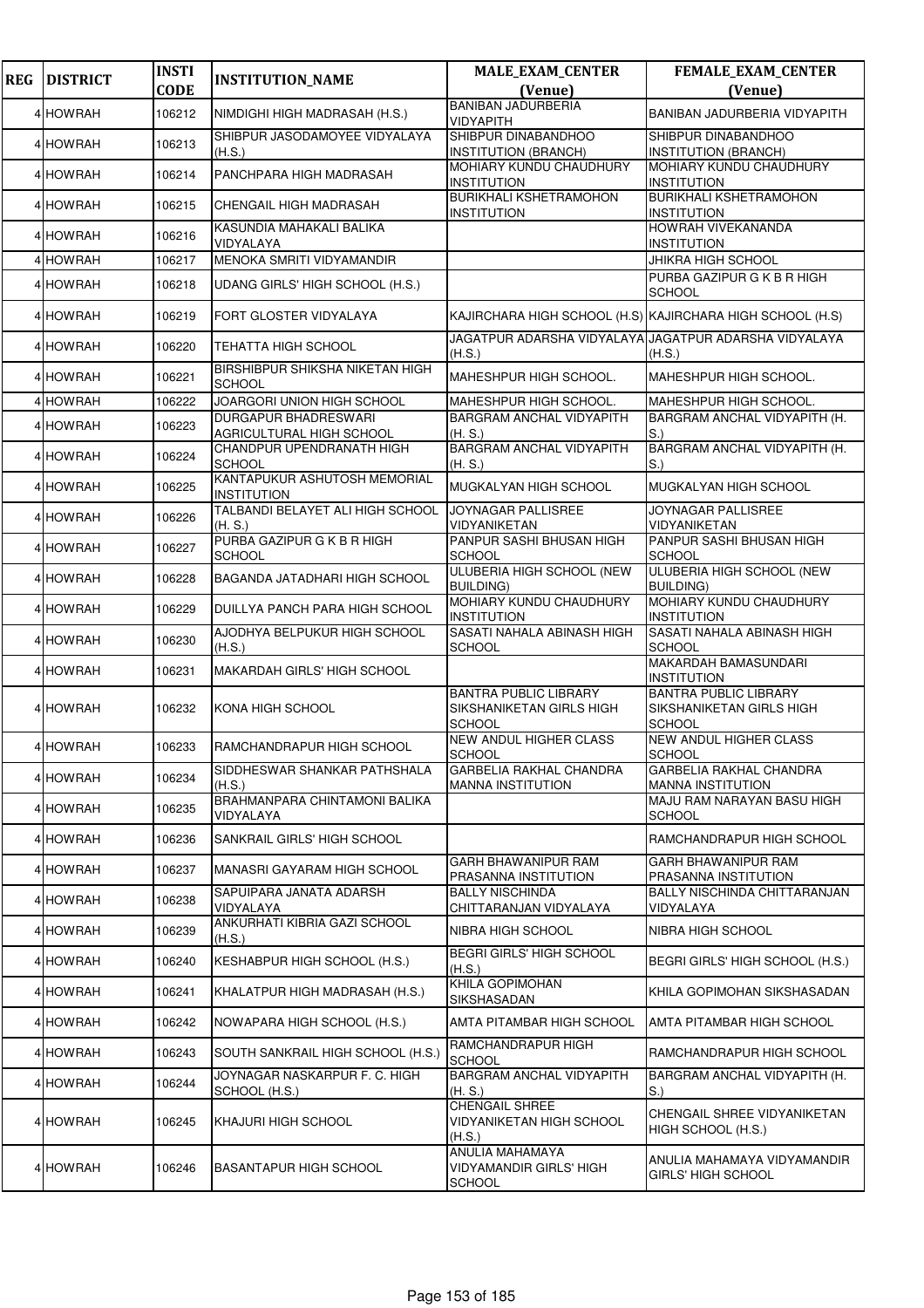| <b>REG</b> | <b>DISTRICT</b> | <b>INSTI</b><br><b>CODE</b> | <b>INSTITUTION_NAME</b>                                                  | <b>MALE_EXAM_CENTER</b><br>(Venue)                                     | FEMALE_EXAM_CENTER<br>(Venue)                                   |
|------------|-----------------|-----------------------------|--------------------------------------------------------------------------|------------------------------------------------------------------------|-----------------------------------------------------------------|
|            | 4 HOWRAH        | 106247                      | <b>ICHAPUR HIGH SCHOOL</b>                                               | SANTRAGACHI K.N.INSTITUTION                                            | SANTRAGACHI K.N.INSTITUTION                                     |
|            | 4 HOWRAH        | 106248                      | RAGHUDEVBATI SADHARANER<br><b>VIDYALAYA FOR GIRLS</b>                    |                                                                        | BASUDEVPUR K N P C HIGH<br><b>SCHOOL</b>                        |
|            | 4 HOWRAH        | 106249                      | KHAJUTTY HIGH MADRASAH                                                   | <b>DEULGRAM MANKUR BAKSHI</b><br><b>HIGH SCHOOL</b>                    | DEULGRAM MANKUR BAKSHI HIGH<br><b>SCHOOL</b>                    |
|            | 4 HOWRAH        | 106250                      | GOBINDAPUR ANURAJ VIDYAMANDIR                                            | <b>BRAHMINPARA HIGH SCHOOL</b>                                         | <b>BRAHMINPARA HIGH SCHOOL</b>                                  |
|            | 4 HOWRAH        | 106251                      | JUJERSA VIVEKANANDA BALIKA<br>VIDYALAYA                                  |                                                                        | <b>GANGADHARPUR BALIKA</b><br>VIDYAMANDIR                       |
|            | 4 HOWRAH        | 106252                      | CHENGAIL SHREE VIDYANIKETAN HIGH BURIKHALI KSHETRAMOHON<br>SCHOOL (H.S.) | <b>INSTITUTION</b>                                                     | BURIKHALI KSHETRAMOHON<br><b>INSTITUTION</b>                    |
|            | 4 HOWRAH        | 106253                      | BANKRA D Q HIGH MADRASAH                                                 | <b>BANKRA ISLAMIA HIGH SCHOOL</b>                                      | <b>BANKRA ISLAMIA HIGH SCHOOL</b>                               |
|            | 4 HOWRAH        | 106254                      | KHAJNABAHALA HIGH MADRASAH                                               | SASATI NAHALA ABINASH HIGH<br><b>SCHOOL</b>                            | SASATI NAHALA ABINASH HIGH<br><b>SCHOOL</b>                     |
|            | 4 HOWRAH        | 106255                      | SANKRAIL AZIZIA HIGH MADRASAH<br>(H.S.)                                  | SOUTH SANKRAIL HIGH SCHOOL<br>(H.S.)                                   | SOUTH SANKRAIL HIGH SCHOOL<br>(H.S.)                            |
|            | 4 HOWRAH        | 106256                      | KHASKHAMAR HIGH MADRASAH                                                 |                                                                        | KAJIRCHARA HIGH SCHOOL (H.S) KAJIRCHARA HIGH SCHOOL (H.S)       |
|            | 4 HOWRAH        | 106257                      | THALIA UNION HIGH SCHOOL                                                 | KHOROP HIGH SCHOOL                                                     | KHOROP HIGH SCHOOL                                              |
|            | 4 HOWRAH        | 106258                      | SITALCHAK B.P.S.S. HIGH SCHOOL<br>(H.S.)                                 | BAGNAN ADARSHA BALIKA<br>VIDYALAYA                                     | BAGNAN ADARSHA BALIKA<br>VIDYALAYA                              |
|            | 4 HOWRAH        | 106259                      | <b>BRAHMINPARA HIGH SCHOOL</b>                                           | MAJU RAM NARAYAN BASU HIGH MAJU RAM NARAYAN BASU HIGH<br>SCHOOL        | <b>SCHOOL</b>                                                   |
|            | 4 HOWRAH        | 106260                      | MURGABERIA NAZRUL VIDYAPITH<br>(H.S.)                                    | BHUARAH B N S HIGH SCHOOL<br>(H.S.)                                    | BHUARAH B N S HIGH SCHOOL<br>(H.S.)                             |
|            | 4 HOWRAH        | 106261                      | SIBERHANA HIGH SCHOOL                                                    | PANPUR SASHI BHUSAN HIGH<br>SCHOOL                                     | PANPUR SASHI BHUSAN HIGH<br><b>SCHOOL</b>                       |
|            | 4 HOWRAH        | 106262                      | SOUTH DUILLYA HIGH SCHOOL                                                | <b>NEW ANDUL HIGHER CLASS</b><br><b>SCHOOL</b>                         | <b>NEW ANDUL HIGHER CLASS</b><br><b>SCHOOL</b>                  |
|            | 4 HOWRAH        | 106263                      | KHALORE GOPIMOHAN SIKSHAYATAN                                            | <b>BAGNAN HIGH SCHOOL</b>                                              | <b>BAGNAN HIGH SCHOOL</b>                                       |
|            | 4 HOWRAH        | 106264                      | <b>BENUPALCHAK HIGH SCHOOL</b>                                           | KHILA GOPIMOHAN<br>SIKSHASADAN                                         | KHILA GOPIMOHAN SIKSHASADAN                                     |
|            | 4 HOWRAH        | 106265                      | JOYNAGAR PALLISREE VIDYANIKETAN                                          | <b>DEULPUR HIGH SCHOOL</b>                                             | DEULPUR HIGH SCHOOL                                             |
|            | 4 HOWRAH        | 106266                      | KARATBERIA HIGH SCHOOL                                                   | <b>BANIBAN JADURBERIA</b><br><b>VIDYAPITH</b>                          | BANIBAN JADURBERIA VIDYAPITH                                    |
|            | 4 HOWRAH        | 106267                      | GANGADHARPUR BALIKA<br>VIDYAMANDIR                                       |                                                                        | DEULPUR HIGH SCHOOL                                             |
|            | 4 HOWRAH        | 106268                      | RUPASGORI HIGH SCHOOL                                                    | MUGKALYAN GIRLS' HIGH<br><b>SCHOOL</b>                                 | <b>MUGKALYAN GIRLS' HIGH SCHOOL</b>                             |
|            | 4 HOWRAH        | 106269                      | BARGACHIA ANCHAL PANNALAL SHIT<br><b>BALIKA VIDYAPITH (H.S)</b>          |                                                                        | GARBELIA RAKHAL CHANDRA<br><b>MANNA INSTITUTION</b>             |
|            | 4 HOWRAH        | 106270                      | KHALISANI JATIYA VIDYAPITH (HIGH<br>SCHOOL)                              | (H.S.)                                                                 | JAGATPUR ADARSHA VIDYALAYA JAGATPUR ADARSHA VIDYALAYA<br>(H.S.) |
|            | 4 HOWRAH        | 106271                      | <b>BASUDEVPUR RAMKRISHNA</b><br>VIDYAMANDIR                              | (H.S.)                                                                 | JAGATPUR ADARSHA VIDYALAYA JAGATPUR ADARSHA VIDYALAYA<br>(H.S.) |
|            | 4 HOWRAH        | 106272                      | KASHMOLI NIGNA S C HIGH SCHOOL                                           | DEULGRAM MANKUR BAKSHI<br><b>HIGH SCHOOL</b>                           | DEULGRAM MANKUR BAKSHI HIGH<br><b>SCHOOL</b>                    |
|            | 4 HOWRAH        | 106273                      | NAWAPARA NILKAMAL HIGH SCHOOL                                            | MAJU RAM NARAYAN BASU HIGH MAJU RAM NARAYAN BASU HIGH<br><b>SCHOOL</b> | <b>SCHOOL</b>                                                   |
|            | 4 HOWRAH        | 106274                      | GANESHPUR HIGH SCHOOL                                                    | BARGRAM ANCHAL VIDYAPITH<br>(H.S.)                                     | BARGRAM ANCHAL VIDYAPITH (H.<br>S.                              |
|            | 4 HOWRAH        | 106275                      | BAIKHALI SRI SRI MAHAMAYA<br>VIDYAMANDIR (H.S.)                          | KALINAGAR HIGH SCHOOL (H.S.)                                           | KALINAGAR HIGH SCHOOL (H.S.)                                    |
|            | 4 HOWRAH        | 106276                      | NATIBPUR HIGH SCHOOL                                                     | ULUBERIA HIGH SCHOOL                                                   | ULUBERIA HIGH SCHOOL                                            |
|            | 4 HOWRAH        | 106277                      | KAMINA HIGH SCOOL (H.S.)                                                 | JOARGORI UNION HIGH SCHOOL                                             | JOARGORI UNION HIGH SCHOOL                                      |
|            | 4 HOWRAH        | 106278                      | SATASHI HIGH SCHOOL                                                      | JAGACHA HIGH SCHOOL                                                    | JAGACHA HIGH SCHOOL                                             |
|            | 4 HOWRAH        | 106279                      | JHOREHAT FAKIR CHANDRA HIGH<br><b>SCHOOL</b>                             | NEW ANDUL HIGHER CLASS<br><b>SCHOOL</b>                                | NEW ANDUL HIGHER CLASS<br><b>SCHOOL</b>                         |
|            | 4 HOWRAH        | 106280                      | MUGKALYAN GIRLS' HIGH SCHOOL                                             |                                                                        | <b>BAGNAN HIGH SCHOOL</b>                                       |
|            | 4 HOWRAH        | 106281                      | ABDUL MOTALIB HIGH MADRASAH                                              | JOYNAGAR PALLISREE<br>VIDYANIKETAN                                     | JOYNAGAR PALLISREE<br>VIDYANIKETAN                              |
|            | 4 HOWRAH        | 106282                      | SHIBPUR ANJUMAN HIGH MADRASAH<br>(H.S.)                                  | HOWRAH SIKSHA SADAN FOR<br>GIRLS'                                      | HOWRAH SIKSHA SADAN FOR<br>GIRLS'                               |
|            | 4 HOWRAH        | 106283                      | SALKIA MRIGENDRA DUTTA SMRITI<br><b>BALIKA VIDYAPITH(HIGH)</b>           |                                                                        | SALKIA A.S. HIGH SCHOOL                                         |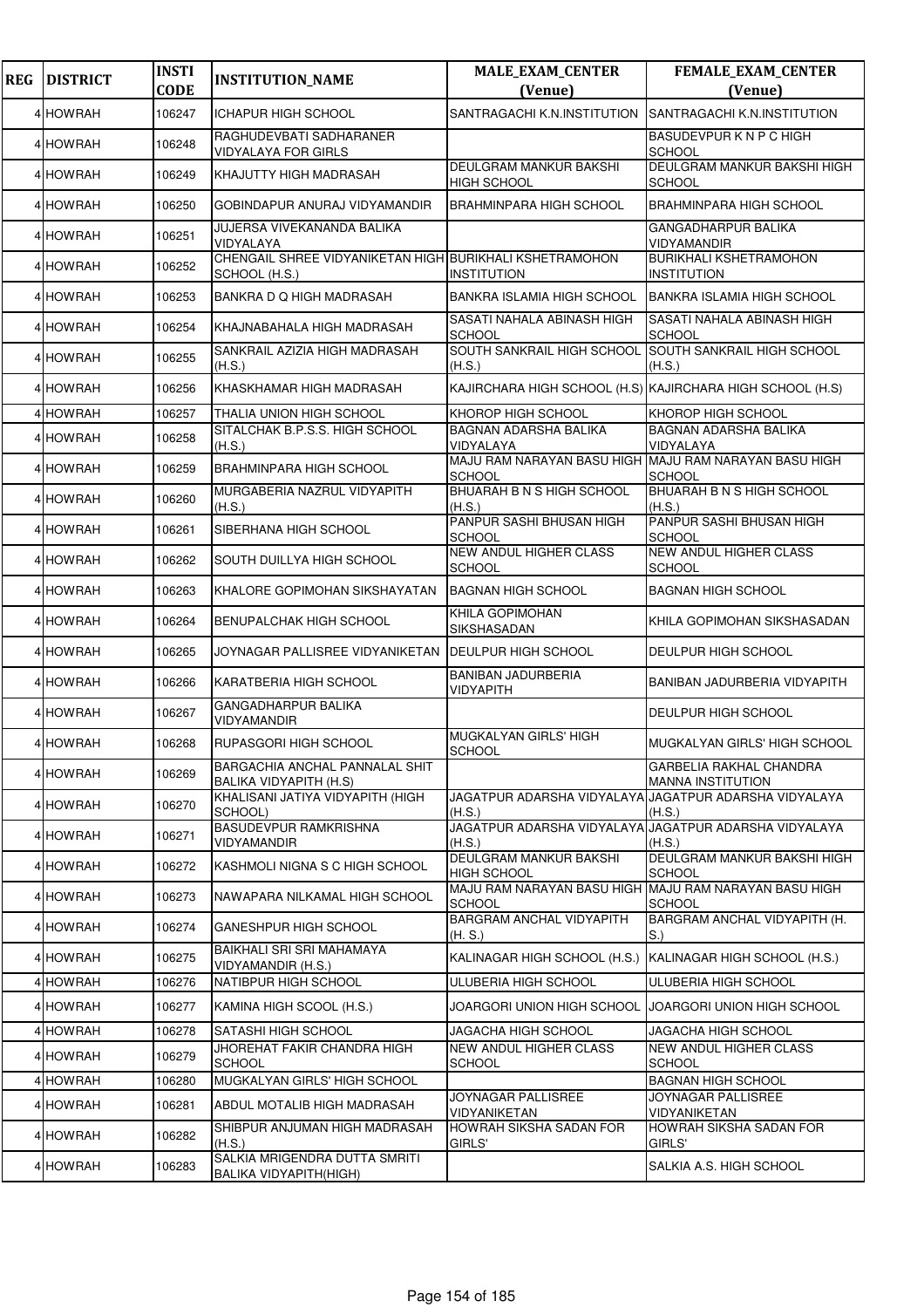| <b>REG</b> | <b>DISTRICT</b> | <b>INSTI</b><br><b>CODE</b> | <b>INSTITUTION_NAME</b>                                   | <b>MALE_EXAM_CENTER</b><br>(Venue)                                    | FEMALE_EXAM_CENTER<br>(Venue)                                    |
|------------|-----------------|-----------------------------|-----------------------------------------------------------|-----------------------------------------------------------------------|------------------------------------------------------------------|
|            | 4 HOWRAH        | 106284                      | <b>GOURIPUR SRI SRI RAMKRISHNA</b>                        | ULUBERIA HIGH SCHOOL                                                  | ULUBERIA HIGH SCHOOL                                             |
|            |                 |                             | VIDYAPITH (H.S.)<br>KOLORAH HAJI ABDUL WAHAB              |                                                                       |                                                                  |
|            | 4 HOWRAH        | 106285                      | INSTITUTION(HIGH) SCHOOL                                  | KHASMORA HIGH SCHOOL                                                  | KHASMORA HIGH SCHOOL                                             |
|            | 4 HOWRAH        | 106286                      | TRAQQUI-E-URDU HIGH SCHOOL                                | SOUTH SANKRAIL HIGH SCHOOL<br>(H.S.)                                  | <b>SOUTH SANKRAIL HIGH SCHOOL</b><br>(H.S.)                      |
|            | 4 HOWRAH        | 106287                      | OLANPARA HIGH MADRASAH (H. S.)                            | BANGALPUR U.C. HIGH SCHOOL                                            | BANGALPUR U.C. HIGH SCHOOL                                       |
|            | 4 HOWRAH        | 106288                      | JAGADISHPUR BALIKA VIDYALAYA                              |                                                                       | CHAMRAIL HIGH SCHOOL                                             |
|            | 4 HOWRAH        | 106289                      | TENDAL BAGAN GURU NANAK<br>VIDYALAYA                      | SHREE HANUMAN JUTE MILL<br><b>HINDI HIGH SCHOOL</b>                   | SHREE HANUMAN JUTE MILL HINDI<br><b>HIGH SCHOOL</b>              |
|            | 4 HOWRAH        | 106290                      | BAIDYANATHPUR HIGH SCHOOL (H.S.)                          | <b>MUGKALYAN HIGH SCHOOL</b>                                          | MUGKALYAN HIGH SCHOOL                                            |
|            | 4 HOWRAH        | 106291                      | UTTAR BHATORA HIGH SCHOOL (H.S.)                          | DEULGRAM MANKUR BAKSHI<br><b>HIGH SCHOOL</b>                          | DEULGRAM MANKUR BAKSHI HIGH<br><b>SCHOOL</b>                     |
|            | 4 HOWRAH        | 106292                      | BARGRAM ANCHAL VIDYAPITH (H. S.)                          | <b>GOBINDAPUR NITYALAL</b><br>MEMORIAL GIRLS' HIGH SCHOOL             | GOBINDAPUR NITYALAL MEMORIAL<br><b>GIRLS' HIGH SCHOOL</b>        |
|            | 4 HOWRAH        | 106293                      | KHANPUR HIGH SCHOOL                                       | BHUARAH B N S HIGH SCHOOL<br>(H.S.)                                   | BHUARAH B N S HIGH SCHOOL<br>(H.S.)                              |
|            | 4 HOWRAH        | 106294                      | RANGMAHAL QUORANIA HIGH<br>MADRASAH                       | KALINAGAR HIGH SCHOOL (H.S.) KALINAGAR HIGH SCHOOL (H.S.)             |                                                                  |
|            | 4 HOWRAH        | 106295                      | ULUBERIA HIGH MADRASAH (H.S.)                             | ULUBERIA HIGH SCHOOL (NEW<br><b>BUILDING)</b>                         | ULUBERIA HIGH SCHOOL (NEW<br><b>BUILDING)</b>                    |
|            | 4 HOWRAH        | 106296                      | BANHARISHPUR HIGH MADRASAH                                | PANPUR SASHI BHUSAN HIGH<br><b>SCHOOL</b>                             | PANPUR SASHI BHUSAN HIGH<br><b>SCHOOL</b>                        |
|            | 4 HOWRAH        | 106297                      | MOULANA JAMALUDDIN SIDDIQUIA<br>HIGH MADRASAH (H.S.)      | NONA HIGH SCHOOL                                                      | NONA HIGH SCHOOL                                                 |
|            | 4 HOWRAH        | 106298                      | HAJI MAHARAM ALI SIDDIQUIA GIRLS'<br>HIGH MADRASAH (H.S.) |                                                                       | HAKOLA UMESH CHANDRA HIGH<br><b>SCHOOL</b>                       |
|            | 4 HOWRAH        | 106299                      | SUFI ABDUL MOMEN HIGH MADRASAH<br>(H. S.)                 | <b>BRAHMINPARA HIGH SCHOOL</b>                                        | <b>BRAHMINPARA HIGH SCHOOL</b>                                   |
|            | 4 HOWRAH        | 106300                      | BEGRI GIRLS' HIGH SCHOOL (H.S.)                           |                                                                       | RUDRAPUR SIKSHA SADAN                                            |
|            | 4 HOWRAH        | 106301                      | BELARI SARADAMONI BALIKA<br>VIDYALAYA (H.S.)              |                                                                       | KALINAGAR HIGH SCHOOL (H.S.)                                     |
|            | 4 HOWRAH        | 106302                      | MAHESHPUR HIGH SCHOOL.                                    | ULUBERIA HIGH SCHOOL                                                  | ULUBERIA HIGH SCHOOL                                             |
|            | 4 HOWRAH        | 106303                      | NEW KOLORA HIGH SCHOOL (H. S.)                            | MOHIARY KUNDU CHAUDHURY<br><b>INSTITUTION</b>                         | MOHIARY KUNDU CHAUDHURY<br><b>INSTITUTION</b>                    |
|            | 4 HOWRAH        | 106304                      | GANGARAMPUR HIGH SCHOOL (H. S.)                           | ULUBERIA HIGH SCHOOL                                                  | ULUBERIA HIGH SCHOOL                                             |
|            | 4 HOWRAH        | 106305                      | SHYAMPUR DWARAKA NATH BALIKA<br>VIDYAMANDIR (H.S.)        |                                                                       | GUJARPUR SHIBGANJ<br>BISHALAKSHMI HIGH SCHOOL (H.S.)             |
|            | 4 HOWRAH        | 106306                      | <b>GUREPOLE HIGH SCHOOL</b>                               | GOBINDAPUR NITYALAL<br>MEMORIAL GIRLS' HIGH SCHOOL                    | <b>GOBINDAPUR NITYALAL MEMORIAL</b><br><b>GIRLS' HIGH SCHOOL</b> |
|            | 4 HOWRAH        | 106307                      | DAFARPUR PRABARTAK VIDYAMANDIR                            | PARBATIPUR VIDYAPITH (HIGH<br>SCHOOL)                                 | PARBATIPUR VIDYAPITH (HIGH<br>SCHOOL)                            |
|            | 4 HOWRAH        | 106308                      | <b>GUTINAGORI ALOKETIRTHA</b><br>VIDYANIKETAN             | KALINAGAR HIGH SCHOOL (H.S.)                                          | KALINAGAR HIGH SCHOOL (H.S.)                                     |
|            | 4 HOWRAH        | 106309                      | BANGALPUR JYOTIRMOYEE GIRLS<br><b>HIGH SCHOOL</b>         |                                                                       | BHUARAH B N S HIGH SCHOOL<br>(H.S.)                              |
|            | 4 HOWRAH        | 106310                      | BAURIA GOPINATH MONDAL GIRLS<br>HIGH SCHOOL.              |                                                                       | KALINAGAR HIGH SCHOOL (H.S.)                                     |
|            | 4 HOWRAH        | 106311                      | NONAKUNDU MAHADEV VIDYAMANDIR                             | PARBATIPUR VIDYAPITH (HIGH<br>SCHOOL)                                 | PARBATIPUR VIDYAPITH (HIGH<br>SCHOOL)                            |
|            | 4 HOWRAH        | 106312                      | NIBRA HIGH SCHOOL                                         | BANKRA ISLAMIA HIGH SCHOOL                                            | <b>BANKRA ISLAMIA HIGH SCHOOL</b>                                |
|            | 4 HOWRAH        | 106313                      | PRASATHA DURLAV CHANDRA SAHA<br>VIDYAPITH.                | MAKARDAH BAMASUNDARI<br><b>INSTITUTION</b>                            | MAKARDAH BAMASUNDARI<br><b>INSTITUTION</b>                       |
|            | 4 HOWRAH        | 106314                      | ASHARIA ISWARIPUR HIGH SCHOOL                             | BAGNAN ADARSHA BALIKA<br>VIDYALAYA                                    | BAGNAN ADARSHA BALIKA<br>VIDYALAYA                               |
|            | 4 HOWRAH        | 106315                      | BARADABAR LENIN VIDYAPITH                                 | GOBINDAPUR NITYALAL<br>MEMORIAL GIRLS' HIGH SCHOOL GIRLS' HIGH SCHOOL | GOBINDAPUR NITYALAL MEMORIAL                                     |
|            | 4 HOWRAH        | 106316                      | DHARSA AZAD SIKSHAYATAN.                                  | SATASHI HIGH SCHOOL                                                   | SATASHI HIGH SCHOOL                                              |
|            | 4 HOWRAH        | 106317                      | KHAJRI TRIPURAPUR HIGH SCHOOL                             | BARGRAM ANCHAL VIDYAPITH<br>(H.S.)                                    | BARGRAM ANCHAL VIDYAPITH (H.<br>S.)                              |
|            | 4 HOWRAH        | 106318                      | ANULIA MAHAMAYA VIDYAMANDIR<br><b>GIRLS' HIGH SCHOOL</b>  |                                                                       | JYOTKALYAN PUSPARANI<br>VIDYAMANDIR                              |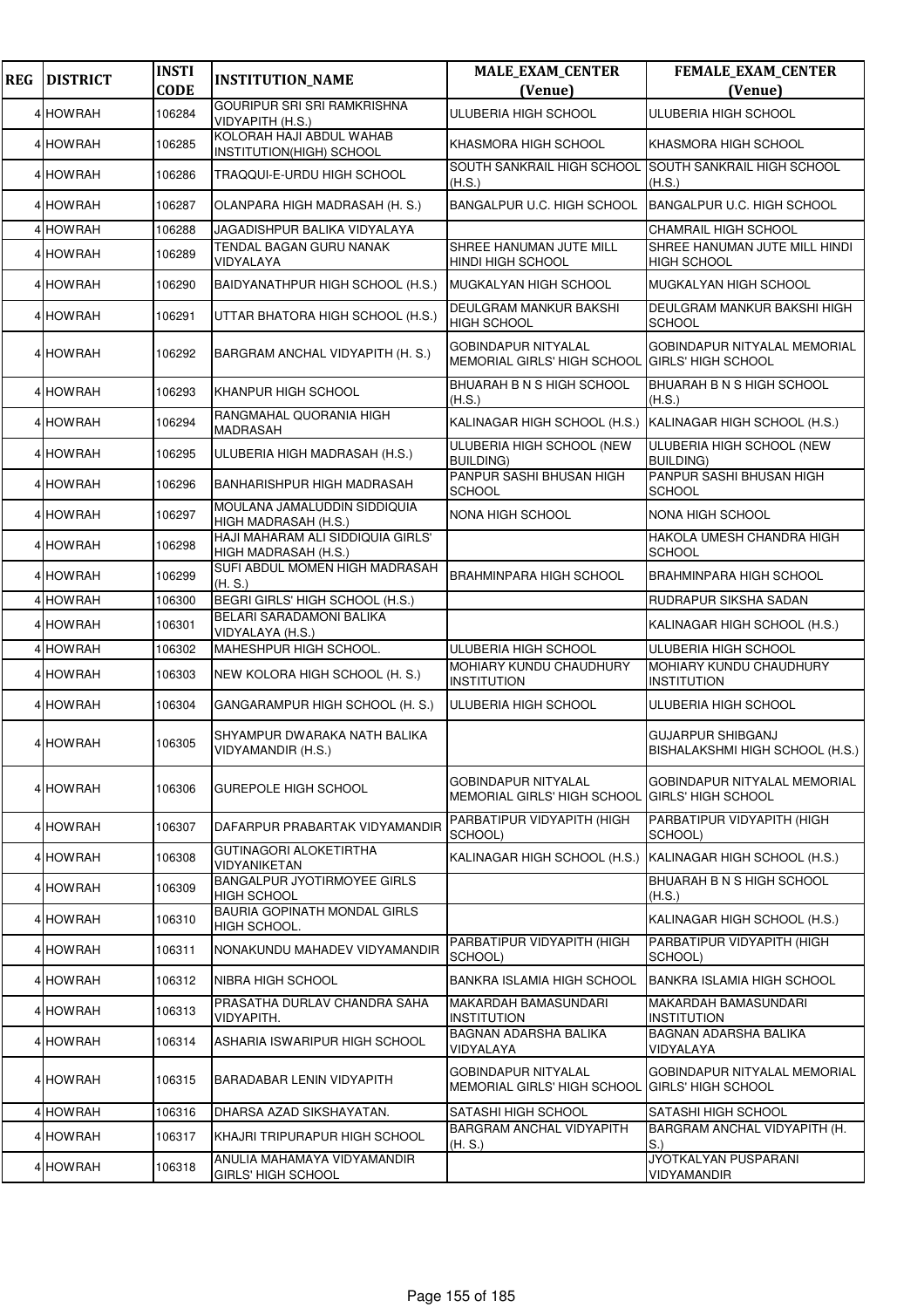| <b>REG</b> | <b>DISTRICT</b> | <b>INSTI</b><br><b>CODE</b> | <b>INSTITUTION_NAME</b>                                         | <b>MALE_EXAM_CENTER</b><br>(Venue)                                           | FEMALE_EXAM_CENTER<br>(Venue)                       |
|------------|-----------------|-----------------------------|-----------------------------------------------------------------|------------------------------------------------------------------------------|-----------------------------------------------------|
|            | 4 HOWRAH        | 106319                      | SONAMUI KADAMBINI BALIKA<br>VIDYALAYA (H.S.)                    |                                                                              | AMTA PITAMBAR HIGH SCHOOL                           |
|            | 4 HOWRAH        | 106320                      | ANTILA ANCHAL HARADHAN PAUL<br>VIDYAPITH.                       | <b>BANTUL MAHAKALI HIGH</b><br><b>SCHOOL</b>                                 | BANTUL MAHAKALI HIGH SCHOOL                         |
|            | 4 HOWRAH        | 106321                      | CHAKKAMALA BHARATI SIKSHA<br>NIKETAN(H.S)                       | TENPUR NABASAN ANANTARAM<br><b>HIGH SCHOOL</b>                               | TENPUR NABASAN ANANTARAM<br><b>HIGH SCHOOL</b>      |
|            | 4 HOWRAH        | 106322                      | CHHOTOMAHARA TARAPADA HIGH<br><b>SCHOOL</b>                     | <b>ANULIA MAHAMAYA</b><br><b>VIDYAMANDIR GIRLS' HIGH</b><br><b>SCHOOL</b>    | ANULIA MAHAMAYA VIDYAMANDIR<br>GIRLS' HIGH SCHOOL   |
|            | 4 HOWRAH        | 106323                      | PANTIHAL BALIKA VIDYALAYA                                       |                                                                              | <b>BRAHMANPARA CHINTAMONI</b><br><b>INSTITUTION</b> |
|            | 4 HOWRAH        | 106324                      | KALIDAHA GOHALDAHA R. M. HIGH<br>SCHOOL [H. S.]                 | <b>GOBINDAPUR NITYALAL</b><br>MEMORIAL GIRLS' HIGH SCHOOL GIRLS' HIGH SCHOOL | <b>GOBINDAPUR NITYALAL MEMORIAL</b>                 |
|            | 4 HOWRAH        | 106325                      | HERITAGE ACADEMY HIGH SCHOOL.                                   | <b>HOWRAH ZILLA SCHOOL</b>                                                   | HOWRAH ZILLA SCHOOL                                 |
|            | 4 HOWRAH        | 106326                      | <b>JYOTKALYAN PUSPARANI</b><br><b>VIDYAMANDIR</b>               | AMTA PITAMBAR HIGH SCHOOL                                                    | AMTA PITAMBAR HIGH SCHOOL                           |
|            | <b>4 HOWRAH</b> | 106327                      | NAKOLE HIGH SCHOOL (H.S.)                                       | SASATI NAHALA ABINASH HIGH<br><b>SCHOOL</b>                                  | SASATI NAHALA ABINASH HIGH<br><b>SCHOOL</b>         |
|            | 4 HOWRAH        | 106328                      | <b>BANTRA PUBLIC LIBRARY</b><br>SIKSHANIKETAN GIRLS HIGH SCHOOL |                                                                              | HOWRAH JOGESH CHANDRA GIRLS<br><b>HIGH SCHOOL</b>   |
|            | 4 HOWRAH        | 106329                      | MOHIARY HIGH SCHOOL (H.S.)                                      | <b>NEW ANDUL HIGHER CLASS</b><br><b>SCHOOL</b>                               | <b>NEW ANDUL HIGHER CLASS</b><br><b>SCHOOL</b>      |
|            | 4 HOWRAH        | 106330                      | PARGANA DEULPUR HIGH SCHOOL                                     | GANGADHARPUR VIDYAMANDIR                                                     | GANGADHARPUR VIDYAMANDIR                            |
|            | 4 HOWRAH        | 106331                      | SARENGA HIGH SCHOOL                                             | SOUTH SANKRAIL HIGH SCHOOL<br>(H.S.)                                         | SOUTH SANKRAIL HIGH SCHOOL<br>(H.S.)                |
|            | 4 HOWRAH        | 106332                      | KAJIRCHARA HIGH SCHOOL (H.S)                                    | <b>CHENGAIL SHREE</b><br><b>VIDYANIKETAN HIGH SCHOOL</b><br>(H.S.)           | CHENGAIL SHREE VIDYANIKETAN<br>HIGH SCHOOL (H.S.)   |
|            | <b>HOWRAH</b>   | 106333                      | PANIARA BALIKA VIDYALAYA (H.S.)                                 |                                                                              | DEULPUR HIGH SCHOOL                                 |
|            | 4 HOWRAH        | 106334                      | KULGACHIA NETAJI BALIKA<br>VIDYAMANDIR                          |                                                                              | JOARGORI UNION HIGH SCHOOL                          |
|            | 4 HOWRAH        | 106335                      | <b>ISLAMPUR ADARSHA MADHYAMIK</b><br>VIDYALAYA                  | MAJU RAM NARAYAN BASU HIGH MAJU RAM NARAYAN BASU HIGH<br><b>SCHOOL</b>       | <b>SCHOOL</b>                                       |
|            | 4 HOWRAH        | 106336                      | SUBHARARA HIGH SCHOOL                                           | GANGADHARPUR VIDYAMANDIR                                                     | GANGADHARPUR VIDYAMANDIR                            |
|            | 4 HOWRAH        | 106337                      | AMTA NITYANANDA HIGH SCHOOL                                     | JYOTKALYAN PUSPARANI<br>VIDYAMANDIR                                          | JYOTKALYAN PUSPARANI<br>VIDYAMANDIR                 |
|            | 4 HOWRAH        | 106338                      | JOYPUR SURANGAMAYEE GIRLS HIGH<br><b>SCHOOL</b>                 |                                                                              | <b>MENOKA SMRITI VIDYAMANDIR</b>                    |
|            | 4 HOWRAH        | 106339                      | CHAMRAIL BALIKA VIDYALAYA                                       | SASATI NAHALA ABINASH HIGH                                                   | JAGADISHPUR HIGH SCHOOL                             |
|            | 4 HOWRAH        | 106340                      | PIPULLYAN DHIRENDRA NATH KOLEY<br><b>VIDYAPITH</b>              | <b>SCHOOL</b>                                                                | SASATI NAHALA ABINASH HIGH<br><b>SCHOOL</b>         |
|            | 4 HOWRAH        | 106341                      | <b>BALLY LITTLE BUDS EDUCATIONAL</b><br>GARDEN (H.S)            | <b>BALLY JORA ASWATTHATALA</b><br>VIDYALAYA                                  | <b>BALLY JORA ASWATTHATALA</b><br>VIDYALAYA         |
|            | 4 HOWRAH        | 106342                      | DEHIMONDALGHAT HIGH SCHOOL<br>(H.S.)                            | BARADABAR LENIN VIDYAPITH                                                    | BARADABAR LENIN VIDYAPITH                           |
|            | 4 HOWRAH        | 106343                      | ADARSHA VIDYAMANDIR HIGH SCHOOL<br>НS                           | KONA HIGH SCHOOL                                                             | KONA HIGH SCHOOL                                    |
|            | 4 HOWRAH        | 106344                      | HOWRAH SHIKSHA NIKETAN (H.S.)                                   | <b>HOWRAH VIVEKANANDA</b><br><b>INSTITUTION</b>                              |                                                     |
|            | 4 HOWRAH        | 106345                      | MAJU R.N. BASU GIRLS HIGH SCHOOL                                |                                                                              | BRAHMINPARA HIGH SCHOOL                             |
|            | 4 HOWRAH        | 106346                      | MAHAKALPUR M.C. HIGH SCHOOL                                     | MENOKA SMRITI VIDYAMANDIR                                                    | MENOKA SMRITI VIDYAMANDIR                           |
|            | 4 HOWRAH        | 106347                      | HEMNAGAR H.S. VIDYAMANDIR                                       | TARASUNDARI BALIKA<br>VIDYABHABAN                                            | TARASUNDARI BALIKA<br>VIDYABHABAN                   |
|            | 4 HOWRAH        | 106348                      | PROM HIGH SCHOOL (S.F)                                          | TENDAL BAGAN GURU NANAK<br>VIDYALAYA                                         | TENDAL BAGAN GURU NANAK<br>VIDYALAYA                |
|            | 4 HOWRAH        | 106349                      | BANKRA MOBERAK HOSSAIN BALIKA<br>VIDYALAYA                      |                                                                              | BANKRA ISLAMIA HIGH SCHOOL                          |
|            | 4 HOWRAH        | 106350                      | SAMTA SARAT CHANDRA GIRLS' HIGH<br><b>SCHOOL</b>                |                                                                              | TENPUR NABASAN ANANTARAM<br><b>HIGH SCHOOL</b>      |
|            | 4 HOWRAH        | 106351                      | JADURBERIA BALIKA VIDYALAYA (HS)                                |                                                                              | KARATBERIA HIGH SCHOOL                              |
|            | 4 HOWRAH        | 106352                      | SAMANTANAGAR ASHAMALINA BALIKA<br>VIDYALAYA                     |                                                                              | UDAY NARAYANPUR SARADA<br><b>CHARAN INSTITUTION</b> |
|            | 4 HOWRAH        | 106353                      | DEULGRAM MANKUR BAKSHI GIRLS<br><b>HIGH SCHOOL</b>              |                                                                              | TENPUR NABASAN ANANTARAM<br><b>HIGH SCHOOL</b>      |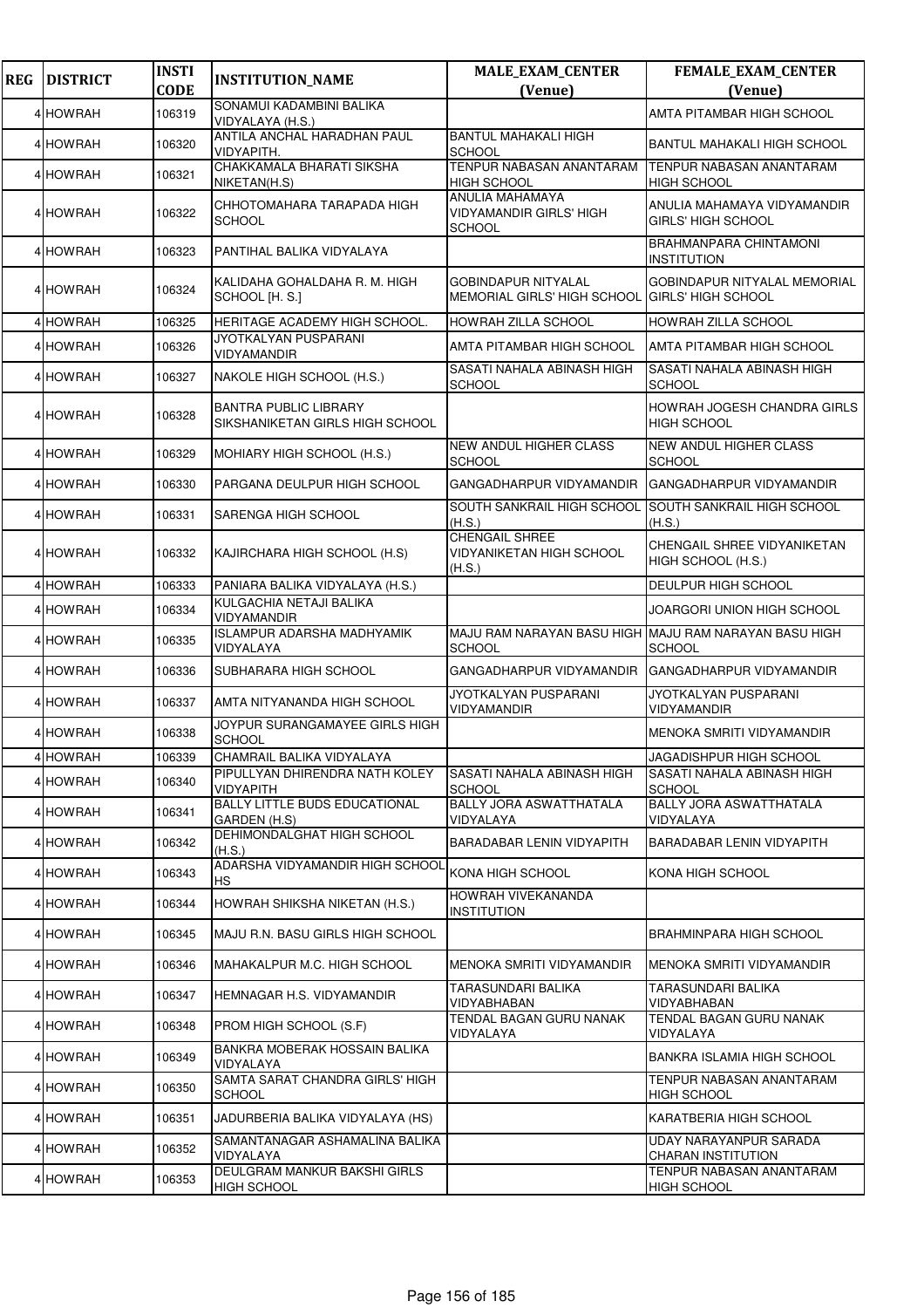| <b>REG</b> | <b>DISTRICT</b>        | <b>INSTI</b>     | <b>INSTITUTION_NAME</b>                                         | <b>MALE_EXAM_CENTER</b>                                     | <b>FEMALE_EXAM_CENTER</b>                                                              |
|------------|------------------------|------------------|-----------------------------------------------------------------|-------------------------------------------------------------|----------------------------------------------------------------------------------------|
|            |                        | <b>CODE</b>      |                                                                 | (Venue)                                                     | (Venue)                                                                                |
|            | 4 HOWRAH               | 106354           | <b>I.P. MEMORIAL HIGH SCHOOL</b>                                | SOHANLAL DEORALIA BALIKA<br>VIDYALAYA                       | SOHANLAL DEORALIA BALIKA<br>VIDYALAYA                                                  |
|            | 4 HOWRAH               | 106355           | GHUSURI UCHCHAMADHYAMIK<br>VIDYALAYA (HIGH)                     | SHREE HANUMAN JUTE MILL<br><b>HINDI HIGH SCHOOL</b>         |                                                                                        |
|            | 4 HOWRAH               | 106356           | ST ANN'S ENGLISH MEDIUM SCHOOL                                  | <b>TARASUNDARI BALIKA</b><br>VIDYABHABAN                    | <b>TARASUNDARI BALIKA</b><br>VIDYABHABAN                                               |
|            | 4 HOWRAH               | 106357           | SACRED HEART DAY SCHOOL                                         | <b>TARASUNDARI BALIKA</b><br>VIDYABHABAN                    | TARASUNDARI BALIKA<br>VIDYABHABAN                                                      |
|            | 4 HOWRAH               | 106358           | DHULAGORI ADARSHA VIDYALAYA                                     | <b>DEULPUR HIGH SCHOOL</b>                                  | DEULPUR HIGH SCHOOL                                                                    |
|            | 4 HOWRAH               | 106359           | <b>BELDUBI HIGH SCHOOL</b>                                      | <b>BASUDEVPURKNPCHIGH</b><br><b>SCHOOL</b>                  | <b>BASUDEVPURKNPCHIGH</b><br><b>SCHOOL</b>                                             |
|            | 4 HOWRAH               | 106360           | SAMARITAN MISSION SCHOOL (HIGH)                                 | <b>TARASUNDARI BALIKA</b><br>VIDYABHABAN                    | <b>TARASUNDARI BALIKA</b><br>VIDYABHABAN                                               |
|            | 4 HOWRAH               | 106361           | ANANDANAGAR GIRLS' HIGH SCHOOL                                  |                                                             | BALLY NISCHINDA CHITTARANJAN<br>VIDYALAYA                                              |
|            | 4 HOWRAH               | 106362           | <b>MATO HIGH SCHOOL</b>                                         | KHILA GOPIMOHAN<br>SIKSHASADAN                              | KHILA GOPIMOHAN SIKSHASADAN                                                            |
|            | 4 HOWRAH               | 106363           | <b>BHANDERGACHA S.B. GIRLS HIGH</b><br><b>SCHOOL</b>            |                                                             | PANPUR SASHI BHUSAN HIGH<br><b>SCHOOL</b>                                              |
|            | 4 HOWRAH               | 106364           | <b>BANKRA BADAMTALA GIRLS' HIGH</b><br>SCHOOL (HS)              |                                                             | BANKRA ISLAMIA HIGH SCHOOL                                                             |
|            | 4 HOWRAH               | 106365           | TULSHIBERIA MADHYAMIK BALIKA<br>VIDYALAYA                       | JOARGORI UNION HIGH SCHOOL                                  | JOARGORI UNION HIGH SCHOOL                                                             |
|            | 4 HOWRAH               | 117248           | PALASPAI BEJOY MODAK UCHCHA<br>BALIKA VIDYALAYA                 |                                                             | JHIKRA HIGH SCHOOL                                                                     |
|            | 4 KOLKATA              | 101074           | LORETO HOUSE                                                    | <b>MODERN SCHOOL</b>                                        | <b>MODERN SCHOOL</b>                                                                   |
|            | 4 KOLKATA              | 101075           | ADARSHA BALIKA VIDYALAYA                                        |                                                             | <b>BAGHBAZAR MULTIPURPOSE GIRLS'</b><br>SCHOOL (GOVT SPONSORED)                        |
|            | 4 KOLKATA              | 101076           | ADARSHA BALIKA SIKSHAYATAN                                      |                                                             | MODERNLAND GIRLS HIGH SCHOOL                                                           |
|            | 4 KOLKATA              | 101077           | ADARSH HINDI HIGH SCHOOL                                        | HARTLEY'S HIGH SCHOOL (NON<br><b>FINANCED)</b>              |                                                                                        |
|            | 4 KOLKATA              | 101078           | ADARSHA MADHYAMIK VIDYALAYA                                     | B.T. ROAD GOVT. SPON. HIGHER<br>SECONDARY SCHOOL            |                                                                                        |
|            | 4 KOLKATA              | 101079           | ADI MAHAKALI PATHSALA                                           |                                                             | ARYAKANYA MAHAVIDYALAYA                                                                |
|            | 4 KOLKATA              | 101080           | AHIRITOLA BANGA VIDYALAYA                                       | <b>BAGHBAZAR HIGH SCHOOL</b>                                | SARASWATI BALIKA VIDYALAYA<br>AND SHILPA SHIKSHA SADAN                                 |
|            | 4 KOLKATA              | 101081           | ANANDA ASHRAM BALIKA VIDYAPITH                                  |                                                             | MUKUL BOSE MEMORIAL<br><b>INSTITUTION FOR GIRLS</b>                                    |
|            | 4 KOLKATA              | 101082           | ANDREWS HIGH SCHOOL                                             | <b>LAKE VIEW HIGH SCHOOL</b>                                | <b>BINODINI GIRLS' HIGH SCHOOL</b>                                                     |
|            | <b>4 KOLKATA</b>       | 101083           | ANDHRA ASSOCIATION HIGH SCHOOL                                  | KALIDHAN INSTITUTION                                        | <b>KAMALA GIRLS' SCHOOL</b>                                                            |
|            | 4 KOLKATA              | 101084           | ARYAKANYA MAHAVIDYALAYA                                         |                                                             | MAHESWARI BALIKA VIDYALAYA                                                             |
|            | 4 KOLKATA              | 101085           | <b>BAGHBAZAR MULTIPURPOSE GIRLS'</b><br>SCHOOL (GOVT SPONSORED) |                                                             | DUM DUM ROAD GOVT. SPOND.<br><b>HIGH SCHOOL FOR GIRLS'</b>                             |
|            | 4 KOLKATA              | 101086           | BAGHAJATIN BALIKA VIDYALAYA                                     |                                                             | ADARSHA BALIKA SIKSHAYATAN                                                             |
|            | 4 KOLKATA              | 101087           | <b>JADAVPUR BAGHAJATIN HIGH SCHOOL</b>                          | <b>GANDHI COLONY MADHYAMIK</b><br><b>VIDYALAYA FOR BOYS</b> | <b>GANDHI COLONY MADHYAMIK</b><br>VIDYALAYA FOR BOYS                                   |
|            | 4 KOLKATA              | 101088           | BAGMARI MANIKTALA H.S. SCHOOL<br>(GOVT SPONS)                   | ULTADANGA UNITED HIGH<br><b>SCHOOL</b>                      | ULTADANGA UNITED HIGH SCHOOL                                                           |
|            | <b>4 KOLKATA</b>       | 101089           | <b>BALIKA SIKSHA SADAN</b>                                      |                                                             | THE PARK INSTITUTION                                                                   |
|            | 4 KOLKATA              | 101090           | <b>BALLYGUNGE GOVT. HIGH SCHOOL</b>                             | NAVA NALANDA HIGH SCHOOL                                    |                                                                                        |
|            | 4 KOLKATA              | 101091           | THE B S S SCHOOL<br><b>BANGABASI COLLEGE SCHOOL</b>             |                                                             | MURALIDHAR GIRLS' SCHOOL                                                               |
|            | 4 KOLKATA<br>4 KOLKATA | 101092<br>101093 | <b>BANKIM GHOSH MEMORIAL GIRLS</b>                              | TALTALA HIGH SCHOOL                                         | LAJPAT BALIKA VIDYALAYA                                                                |
|            | 4 KOLKATA              | 101094           | <b>HIGH SCHOOL</b><br><b>BANI BHABAN HIGH SCHOOL</b>            | <b>GANDHI COLONY MADHYAMIK</b>                              | ANANDA ASHRAM BALIKA                                                                   |
|            | 4 KOLKATA              | 101095           | <b>BANIPITH GIRLS H.S. SCHOOL</b>                               | VIDYALAYA FOR BOYS                                          | VIDYAPITH<br><b>BALIKA SIKSHA SADAN</b>                                                |
|            | 4 KOLKATA              | 101096           | BELEGHATA DESHBANDHU HIGH<br>SCHOOL (MAIN)                      | DR. SHYAMAPRASAD<br>MUKHERJEE INSTITUTION                   |                                                                                        |
|            | 4 KOLKATA              | 101097           | BELGACHIA MONOHAR ACADEMY                                       | SECONDARY SCHOOL                                            | B.T. ROAD GOVT. SPON. HIGHER  BAGHBAZAR MULTIPURPOSE GIRLS'<br>SCHOOL (GOVT SPONSORED) |
|            | 4 KOLKATA              | 101098           | <b>BELTALA GIRLS HIGH SCHOOL</b>                                |                                                             | NATIONAL HIGH SCHOOL - SARAT<br><b>BOSE ROAD CAMPUS</b>                                |
|            | 4 KOLKATA              | 101099           | BETHUNE COLLEGIATE SCHOOL                                       |                                                             | <b>GIRIBALA SIRCAR BALIKA</b><br>VIDYALAYA (GOVT. SPONSORED)                           |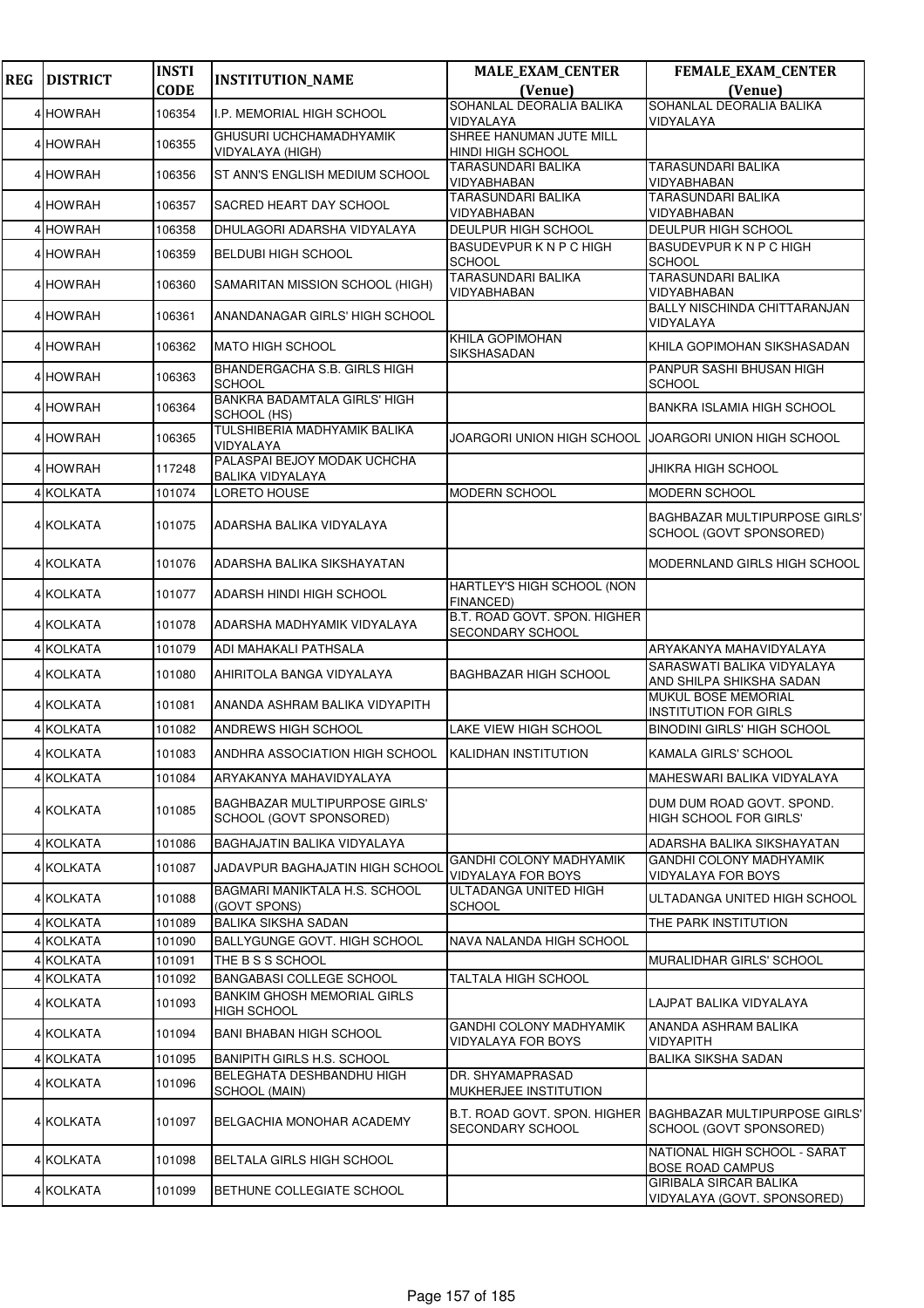| <b>REG</b> | <b>DISTRICT</b>  | <b>INSTI</b><br><b>CODE</b> | <b>INSTITUTION_NAME</b>                                     | <b>MALE_EXAM_CENTER</b><br>(Venue)                   | FEMALE_EXAM_CENTER<br>(Venue)                                   |
|------------|------------------|-----------------------------|-------------------------------------------------------------|------------------------------------------------------|-----------------------------------------------------------------|
|            |                  | 101101                      |                                                             |                                                      | JODHPUR PARK GIRLS HIGH                                         |
|            | 4 KOLKATA        |                             | <b>BINODINI GIRLS' HIGH SCHOOL</b>                          |                                                      | <b>SCHOOL</b>                                                   |
|            | 4 KOLKATA        | 101102                      | BEJOYGARH VIDYAPITH                                         | NAKTALA HIGH SCHOOL                                  |                                                                 |
|            | 4 KOLKATA        | 101103                      | BRAHMO BALIKA SHIKSHALAYA                                   |                                                      | KHANNA HIGH SCHOOL FOR GIRLS                                    |
|            | 4 KOLKATA        | 101104                      | B.T. ROAD GOVT. SPON. HIGHER<br>SECONDARY SCHOOL            | SINTHEE RAMKRISHNA SANGHA<br>VIDYAMANDIR             |                                                                 |
|            | 4 KOLKATA        | 101105                      | CALCUTTA MADRASAH A.P. DEPTT.                               | PARK CIRCUS HIGH SCHOOL                              |                                                                 |
|            | 4 KOLKATA        | 101106                      | CATHEDRAL MISSION HIGH SCHOOL                               | NAVA NALANDA HIGH SCHOOL                             |                                                                 |
|            | 4 KOLKATA        | 101107                      | CHAKRABERIA HIGH SCHOOL                                     | SOUTH SUBURBON SCHOOL<br>(MAIN)                      |                                                                 |
|            | 4 KOLKATA        | 101108                      | KASBA CHITTARANJAN HIGH SCHOOL<br>FOR GIRLS                 |                                                      | TILJALA BALIKA VIDYALAYA                                        |
|            | 4 KOLKATA        | 101109                      | CHETLA BOYS' HIGH SCHOOL                                    | KALIDHAN INSTITUTION                                 |                                                                 |
|            | 4 KOLKATA        | 101110                      | CHETLA GIRLS HIGH SCHOOL                                    |                                                      | TOLLYGUNGE GIRLS HIGH SCHOOL                                    |
|            | 4 KOLKATA        | 101111                      | CHRISTOPHER ROAD (GOVT.<br>SPONSORED) H.S. SCHOOL (GIRLS)   |                                                      | <b>PARK CIRCUS GIRLS' HIGH SCHOOL</b>                           |
|            | 4 KOLKATA        | 101112                      | CITY COLLEGE SCHOOL                                         | HARE SCHOOL                                          |                                                                 |
|            | 4 KOLKATA        | 101113                      | C.M.O GIRLS' HIGH SCHOOL (H.S.)                             |                                                      | SANSKRIT COLLEGIATE SCHOOL                                      |
|            | 4 KOLKATA        | 101114                      | <b>COLLIN'S INSTITUTION</b>                                 | <b>HARE SCHOOL</b>                                   |                                                                 |
|            | 4 KOLKATA        | 101115                      | DR. SHYAMAPRASAD MUKHERJEE<br><b>INSTITUTION</b>            | KHANNA HIGH SCHOOL                                   |                                                                 |
|            | <b>4 KOLKATA</b> | 101116                      | DUM DUM KUMAR ASHUTOSH<br>INSTITUTION (BOYS)(BRANCH)        | SINTHEE RAMKRISHNA SANGHA<br>VIDYAMANDIR             | <b>BAGHBAZAR MULTIPURPOSE GIRLS'</b><br>SCHOOL (GOVT SPONSORED) |
|            | 4 KOLKATA        | 101117                      | <b>GANDHI COLONY MADHYAMIK</b><br><b>VIDYALAYA FOR BOYS</b> | NAKTALA HIGH SCHOOL                                  |                                                                 |
|            | 4 KOLKATA        | 101118                      | GOKHALE MEMORIAL GIRLS' SCHOOL                              |                                                      | KHALSA HIGH SCHOOL                                              |
|            | 4 KOLKATA        | 101119                      | GYAN BHARATI VIDYAPITH (BOYS)                               | DUM DUM KUMAR ASHUTOSH<br>INSTITUTION (BOYS)(BRANCH) |                                                                 |
|            | 4 KOLKATA        | 101120                      | GYAN BHARATI BALIKA VIDYALAYA                               | SHREE DIGAMBAR JAIN BALIKA<br>VIDYALAYA              | SHREE DIGAMBAR JAIN BALIKA<br>VIDYALAYA                         |
|            | 4 KOLKATA        | 101121                      | <b>HARE SCHOOL</b>                                          | SANSKRIT COLLEGIATE SCHOOL                           |                                                                 |
|            | 4 KOLKATA        | 101122                      | <b>HINDU SCHOOL</b>                                         | <b>HARE SCHOOL</b>                                   | SANSKRIT COLLEGIATE SCHOOL                                      |
|            | 4 KOLKATA        | 101123                      | ISLAMIA HIGHER SECONDARY SCHOOL MODERN SCHOOL               |                                                      |                                                                 |
|            | 4 KOLKATA        | 101124                      | <b>JADAVPUR HIGH SCHOOL</b>                                 | JADAVPUR N. K. PAL ADARSHA<br>SIKSHAYATAN            |                                                                 |
|            | 4 KOLKATA        | 101125                      | <b>JADAVPUR VIDYAPITH</b>                                   | JADAVPUR HIGH SCHOOL                                 | JADAVPUR SAMMILITA BALIKA<br>VIDYALAYA                          |
|            | 4 KOLKATA        | 101126                      | JAGADBANDHU INSTITUTION                                     | TILJALA HIGH SCHOOL                                  |                                                                 |
|            | 4 KOLKATA        | 101127                      | <b>JEWISH GIRLS' SCHOOL</b>                                 |                                                      | <b>MODERN SCHOOL</b>                                            |
|            | 4 KOLKATA        | 101128                      | JODHPUR PARK BOYS' HIGH SCHOOL                              | A K GHOSH MEMORIAL SCHOOL                            |                                                                 |
|            | <b>4 KOLKATA</b> | 101129                      | JODHPUR PARK GIRLS HIGH SCHOOL                              |                                                      | <b>CARMEL HIGH SCHOOL</b>                                       |
|            | 4 KOLKATA        | 101130                      | KALIDHAN INSTITUTION                                        | KALIGHAT HIGH SCHOOL                                 |                                                                 |
|            | 4 KOLKATA        | 101131                      | KALIGHAT HIGH SCHOOL                                        | CHETLA BOYS' HIGH SCHOOL                             | TOLLYGUNGE GIRLS HIGH SCHOOL                                    |
|            | 4 KOLKATA        | 101132                      | KAMALA CHATTERJEE SCHOOL FOR<br><b>GIRLS</b>                |                                                      | MURALIDHAR GIRLS' SCHOOL                                        |
|            | 4 KOLKATA        | 101133                      | KAMALA GIRLS' SCHOOL                                        |                                                      | KALIGHAT HIGH SCHOOL                                            |
|            | 4 KOLKATA        | 101134                      | KHALSA HIGH SCHOOL                                          | HARTLEY'S HIGH SCHOOL (NON<br>FINANCED)              | SIR ROMESH MITTER GIRLS'<br>SCHOOL (H.S.)                       |
|            | 4 KOLKATA        | 101135                      | KIDDERPORE ACADEMY                                          | ADARSHA HINDI HIGH SCHOOL                            |                                                                 |
|            | 4 KOLKATA        | 101136                      | DUM DUM KUMAR ASHUTOSH<br><b>INSTITUTION (MAIN BOYS)</b>    | ADARSHA MADHYAMIK<br>VIDYALAYA                       | DUM DUM ROAD GOVT. SPOND.<br>HIGH SCHOOL FOR GIRLS'             |
|            | 4 KOLKATA        | 101137                      | KUMAR ASHUTOSH INSTITUTION FOR<br>GIRLS'                    |                                                      | BELGACHIA MONOHAR ACADEMY                                       |
|            | 4 KOLKATA        | 101138                      | LAJPAT HINDI HIGH SCHOOL                                    | ADARSHA HINDI HIGH SCHOOL                            | ADARSHA HINDI HIGH SCHOOL                                       |
|            | 4 KOLKATA        | 101139                      | LAKE SCHOOL FOR GIRLS'                                      |                                                      | CHETLA GIRLS HIGH SCHOOL                                        |
|            | 4 KOLKATA        | 101140                      | LORETO DAY SCHOOL                                           |                                                      | SHREE JAIN VIDYALAYA                                            |
|            | 4 KOLKATA        | 101141                      | LORETO DAY SCHOOL                                           |                                                      | SHREE JAIN VIDYALAYA                                            |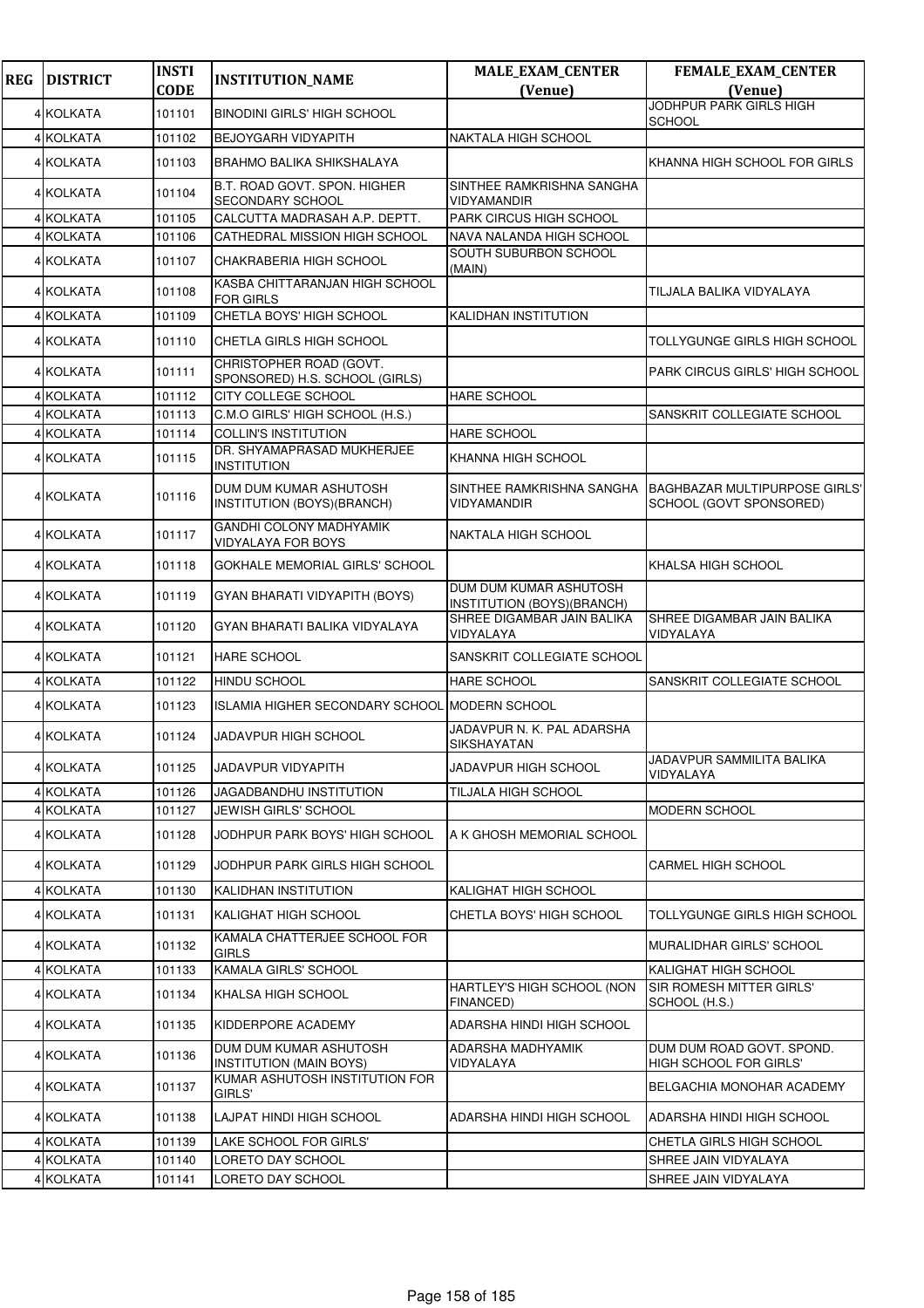| <b>REG</b> | <b>DISTRICT</b>  | <b>INSTI</b> | <b>INSTITUTION_NAME</b>                                 | <b>MALE_EXAM_CENTER</b>                                                    | <b>FEMALE_EXAM_CENTER</b>                                       |
|------------|------------------|--------------|---------------------------------------------------------|----------------------------------------------------------------------------|-----------------------------------------------------------------|
|            |                  | <b>CODE</b>  |                                                         | (Venue)                                                                    | (Venue)                                                         |
|            | 4 KOLKATA        | 101142       | MAHARAJA COSSIMBAZAR<br>POLYTECHNIC INSTITUTION         | ADARSHA MADHYAMIK<br>VIDYALAYA                                             | <b>BAGHBAZAR MULTIPURPOSE GIRLS'</b><br>SCHOOL (GOVT SPONSORED) |
|            | 4 KOLKATA        | 101143       | MAHESWARI BALIKA VIDYALAYA                              |                                                                            | <b>VICTORIA INSTITUTION</b>                                     |
|            | 4 KOLKATA        | 101144       | MD.JAN HIGHER SECONDARY SCHOOL                          | CALCUTTA MUSLIM ORPHANAGE THE CALCUTTA ANGLO GUJRATI<br><b>HIGH SCHOOL</b> | SCHOOL (BOYS)                                                   |
|            | 4 KOLKATA        | 101145       | METROPOLITAN INSTITUTION (MAIN)                         | SANSKRIT COLLEGIATE SCHOOL                                                 |                                                                 |
|            | 4 KOLKATA        | 101146       | M.G. RUNGTA ACADEMY                                     | KASBA CHITTARANJAN HIGH<br><b>SCHOOL</b>                                   |                                                                 |
|            | 4 KOLKATA        | 101147       | MILANGARH BALIKA VIDYALAYA                              | PUTIARY BRAJA MOHAN<br>TEWARY INSTITUTION                                  | PUTIARY BRAJA MOHAN TEWARY<br><b>INSTITUTION</b>                |
|            | 4 KOLKATA        | 101148       | THE MITRA INSTITUTION (MAIN)                            | RAGHUMAL ARYA VIDYALAYA                                                    |                                                                 |
|            | 4 KOLKATA        | 101149       | MITRA INSTITUTION(BHOWANIPORE<br>BRANCH)                | SOUTH SUBURBON SCHOOL<br>(MAIN)                                            |                                                                 |
|            | 4 KOLKATA        | 101150       | MODERN HIGH SCHOOL FOR GIRLS                            |                                                                            | SOUTH POINT HIGH SCHOOL                                         |
|            | 4 KOLKATA        | 101151       | <b>MODERN SCHOOL</b>                                    | BHUTNATH MAHAMAYA<br><b>INSTITUTION</b>                                    |                                                                 |
|            | 4 KOLKATA        | 101152       | MUKUL BOSE MEMORIAL INSTITUTION                         | <b>GANDHI COLONY MADHYAMIK</b><br>VIDYALAYA FOR BOYS                       |                                                                 |
|            | <b>4 KOLKATA</b> | 101153       | MULTIPURPOSE GOVT. GIRLS' SCHOOL                        |                                                                            | SAHAPUR SABITRI BALIKA<br>VIDYALAYA                             |
|            | 4 KOLKATA        | 101154       | <b>MURALIDHAR GIRLS' SCHOOL</b>                         |                                                                            | TILJALA BALIKA VIDYALAYA                                        |
|            | 4 KOLKATA        | 101155       | MURARIPUKUR GOVT.SOPN. HIGHER<br>SECONDARY SCHOOL       | <b>BAGMARI MANIKTALA H.S.</b><br>SCHOOL (GOVT SPONS)                       | THE PARK INSTITUTION                                            |
|            | 4 KOLKATA        | 101156       | NAKTALA HIGH SCHOOL                                     | JADAVPUR BAGHAJATIN HIGH<br><b>SCHOOL</b>                                  |                                                                 |
|            | 4 KOLKATA        | 101157       | NARIKELDANGA HIGH SCHOOL                                | BELEGHATA DESHBANDHU HIGH<br>SCHOOL (MAIN)                                 |                                                                 |
|            | 4 KOLKATA        | 101158       | NATIONAL HIGH SCHOOL BOY'S                              | KHALSA HIGH SCHOOL                                                         |                                                                 |
|            | 4 KOLKATA        | 101159       | NATIONAL HIGH SCHOOL - SARAT<br><b>BOSE ROAD CAMPUS</b> | KHALSA HIGH SCHOOL                                                         | KHALSA HIGH SCHOOL                                              |
|            | 4 KOLKATA        | 101160       | NETAJI NAGAR VIDYAMANDIR                                | JADAVPUR BAGHAJATIN HIGH<br><b>SCHOOL</b>                                  |                                                                 |
|            | 4 KOLKATA        | 101161       | NEW ALIPORE MULTIPURPOSE<br><b>SCHOOL</b>               | ALIPORE TAKSHAL VIDYAPITH                                                  |                                                                 |
|            | 4 KOLKATA        | 101162       | JADAVPUR N. K. PAL ADARSHA<br>SIKSHAYATAN               | JADAVPUR VIDYAPITH                                                         |                                                                 |
|            | 4 KOLKATA        | 101163       | PARESHNATH BALIKA VIDYALAYA                             |                                                                            | JODHPUR PARK GIRLS HIGH<br><b>SCHOOL</b>                        |
|            | 4 KOLKATA        | 101164       | THE PARK INSTITUTION                                    | ULTADANGA UNITED HIGH<br><b>SCHOOL</b>                                     | <b>BANIPITH GIRLS H.S. SCHOOL</b>                               |
|            | 4 KOLKATA        | 101165       | PATHA BHAVAN                                            | JAGADBANDHU INSTITUTION                                                    | THE B S S SCHOOL                                                |
|            | 4 KOLKATA        | 101166       | PUDDAPUKUR INSTITUTION                                  | <b>BALLYGUNGE GOVT. HIGH</b><br>SCHOOL                                     | ST JOHN'S DIOCESAN GIRLS'<br>HIGHER SECONDARY SCHOOL            |
|            | 4 KOLKATA        | 101167       | RAMJOY SEAL SISHU PATHSALA (H.S.)                       |                                                                            | SARASWATI BALIKA VIDYALAYA<br>AND SHILPA SHIKSHA SADAN          |
|            | 4 KOLKATA        | 101168       | DHAKURIA RAM CHANDRA HIGH<br><b>SCHOOL</b>              | LAKE VIEW HIGH SCHOOL                                                      | LAKE VIEW HIGH SCHOOL                                           |
|            | 4 KOLKATA        | 101170       | SABITRI PATHSALA GIRLS' H.S.<br><b>SCHOOL</b>           |                                                                            | ARYAKANYA MAHAVIDYALAYA                                         |
|            | 4 KOLKATA        | 101171       | SAILENDRA SARKAR VIDYALAYA                              | ULTADANGA UNITED HIGH<br>SCHOOL                                            |                                                                 |
|            | 4 KOLKATA        | 101172       | SAKHAWAT MEMORIAL GOVT. GIRLS'<br><b>HIGH SCHOOL</b>    |                                                                            | KHALSA ENGLISH HIGH SCHOOL                                      |
|            | 4 KOLKATA        | 101173       | SANAT ROY CHOWDHURY<br><b>INSTITUTION</b>               | <b>ISLAMIA HIGHER SECONDARY</b><br><b>SCHOOL</b>                           | ANJUMAN ISLAMIA GIRLS' HIGH<br><b>SCHOOL</b>                    |
|            | 4 KOLKATA        | 101174       | SANSKRIT COLLEGIATE SCHOOL                              | <b>HARE SCHOOL</b>                                                         |                                                                 |
|            | 4 KOLKATA        | 101175       | SARAT CHANDRA PAUL GIRLS' HIGH<br><b>SCHOOL</b>         |                                                                            | LAJPAT BALIKA VIDYALAYA                                         |
|            | 4 KOLKATA        | 101176       | SARASWAT KSHATRIYA VIDYALAYA                            | TANTIA HIGH SCHOOL                                                         |                                                                 |
|            | 4 KOLKATA        | 101177       | S.B. MODERN HIGH SCHOOL                                 | <b>BAGHBAZAR HIGH SCHOOL</b>                                               |                                                                 |
|            | 4 KOLKATA        | 101178       | SCOTTISH CHURCH COLLEGIATE<br>SCHOOL                    | SARADA PRASAD INSTITUTION<br>(HS)                                          |                                                                 |
|            | 4 KOLKATA        | 101179       | SETH SOORAJMAL JALAN BALIKA<br>VIDYALAYA                |                                                                            | ADI MAHAKALI PATHSALA                                           |
|            | 4 KOLKATA        | 101180       | SRI DIDOO MAHESWARI PANCHAYAT<br>VIDYALAYA              | MD.JAN HIGHER SECONDARY<br><b>SCHOOL</b>                                   |                                                                 |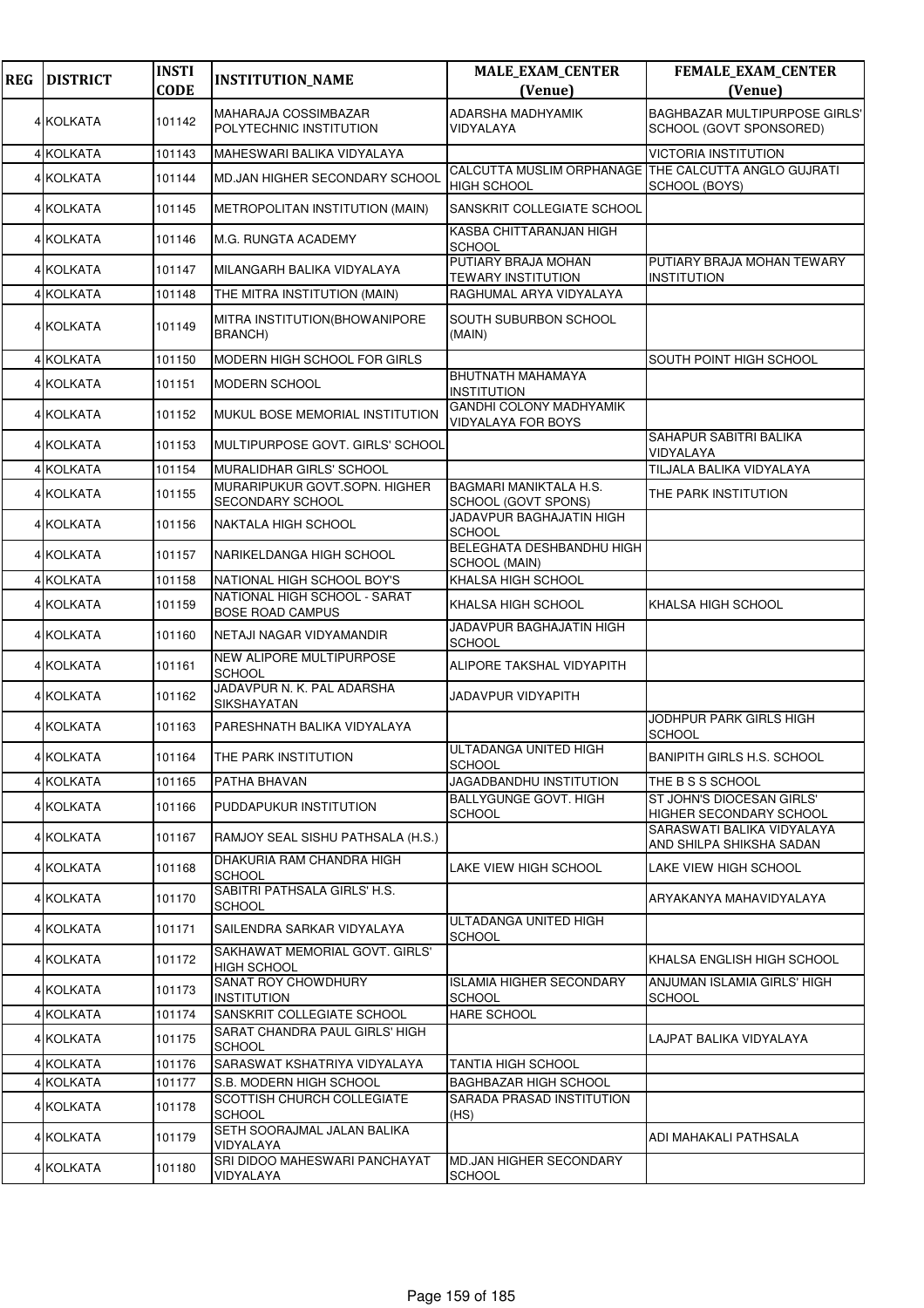| <b>REG</b> | <b>DISTRICT</b> | <b>INSTI</b> | <b>INSTITUTION_NAME</b>                                   | <b>MALE_EXAM_CENTER</b>                           | FEMALE_EXAM_CENTER                                                   |
|------------|-----------------|--------------|-----------------------------------------------------------|---------------------------------------------------|----------------------------------------------------------------------|
|            |                 | <b>CODE</b>  |                                                           | (Venue)                                           | (Venue)<br>NATIONAL HIGH SCHOOL - SARAT                              |
|            | 4 KOLKATA       | 101181       | SOUTH SUBURBON SCHOOL (MAIN)                              | ADARSH HINDI HIGH SCHOOL                          | <b>BOSE ROAD CAMPUS</b>                                              |
|            | 4 KOLKATA       | 101182       | SHREE MAHESHWARI VIDYALAYA                                | SHREE VISHUDDHANANDA<br>SARASWATI VIDYALAYA       |                                                                      |
|            | 4 KOLKATA       | 101183       | SHRI SHIKSHAYATAN                                         |                                                   | KHALSA HIGH SCHOOL                                                   |
|            | 4 KOLKATA       | 101184       | SHREE VISHUDDHANANDA<br>SARASWATI VIDYALAYA               | SHREE DIGAMBAR JAIN<br>VIDYALAYA                  | THE CALCUTTA ANGLO GUJRATI<br>SCHOOL (BOYS)                          |
|            | 4 KOLKATA       | 101185       | SHYAMBAZAR A.V. SCHOOL                                    | AHIRITOLA BANGA VIDYALAYA                         | SABITRI PATHSALA GIRLS' H.S.<br><b>SCHOOL</b>                        |
|            | 4 KOLKATA       | 101186       | SIR NRIPENDRANATH INSTITUTION                             | <b>GANGAPURI SIKSHA SADAN</b><br>(H.S.)           |                                                                      |
|            | 4 KOLKATA       | 101187       | SIR NRIPENDRANATH GIRLS' HIGH<br><b>SCHOOL</b>            |                                                   | KHANPUR NIRMALA BALA SARKAR<br>GIRLS HIGH SCHOOL                     |
|            | 4 KOLKATA       | 101188       | SOUTH POINT HIGH SCHOOL                                   | JAGADBANDHU INSTITUTION                           | THE B S S SCHOOL                                                     |
|            | 4 KOLKATA       | 101189       | SOUTH SUBURBAN BRANCH SCHOOL                              | <b>BALLYGUNGE GOVT. HIGH</b><br>SCHOOL            | BALLYGUNGE GOVT. HIGH SCHOOL                                         |
|            | 4 KOLKATA       | 101190       | SREE BALKRISHNA VITHALNATH<br>VIDYALAYA                   | SHREE MAHESHWARI<br>VIDYALAYA                     | GYAN BHARATI BALIKA VIDYALAYA                                        |
|            | 4 KOLKATA       | 101191       | SHREE DIGAMBAR JAIN VIDYALAYA                             | SHREE JAIN VIDYALAYA                              |                                                                      |
|            | 4 KOLKATA       | 101192       | SHREE DIGAMBAR JAIN BALIKA<br>VIDYALAYA                   |                                                   | GYAN BHARATI BALIKA VIDYALAYA                                        |
|            | 4 KOLKATA       | 101193       | SHREE JAIN VIDYALAYA                                      | <b>HINDU SCHOOL</b>                               |                                                                      |
|            | 4 KOLKATA       | 101194       | SURA KANYA VIDYALAYA                                      |                                                   | ALL INDIA WOMEN'S CONFERENCE<br><b>BUNIADI BIDYAPITH GIRLS' HIGH</b> |
|            | 4 KOLKATA       | 101195       | ST JOHN'S DIOCESAN GIRLS' HIGHER<br>SECONDARY SCHOOL      |                                                   | NATIONAL HIGH SCHOOL - SARAT<br><b>BOSE ROAD CAMPUS</b>              |
|            | 4 KOLKATA       | 101196       | ST. LAWRENCE HIGH SCHOOL                                  | JAGADBANDHU INSTITUTION                           | KHALSA HIGH SCHOOL                                                   |
|            | 4 KOLKATA       | 101197       | TAKI HOUSE (GOVT SPON)<br>MULTIPURPOSE SCHOOL FOR BOYS    | DR. SHYAMAPRASAD<br>MUKHERJEE INSTITUTION         |                                                                      |
|            | 4 KOLKATA       | 101198       | TAKI HOUSE (GOVT. SPON)<br>MULTIPURPOSE GIRLS HIGH SCHOOL |                                                   | BELEGHATA DESHBANDHU GIRLS<br><b>HIGH SCHOOL</b>                     |
|            | 4 KOLKATA       | 101199       | <b>TALTALA HIGH SCHOOL</b>                                | RAGHUMAL ARYA VIDYALAYA                           | RAGHUMAL ARYA VIDYALAYA                                              |
|            | 4 KOLKATA       | 101200       | THE CALCUTTA ANGLO GUJRATI<br>SCHOOL (BOYS)               | SHREE JAIN VIDYALAYA                              | SHREE JAIN VIDYALAYA                                                 |
|            | 4 KOLKATA       | 101201       | THE CALCUTTA ANGLO GUJRATI<br>SCHOOL FOR GIRLS            |                                                   | PAIKPARA RAJA MANINDRA<br>MEMORIAL HIGH SCHOOL                       |
|            | 4 KOLKATA       | 101202       | PAIKPARA RAJA MANINDRA MEMORIAL<br><b>HIGH SCHOOL</b>     | SINTHEE RAMKRISHNA SANGHA<br>VIDYAMANDIR          | ADARSHA MADHYAMIK VIDYALAYA                                          |
|            | 4 KOLKATA       | 101203       | THE ORIENTAL SEMINARY                                     | THE PARK INSTITUTION                              | NARI SIKSHA MANDIR                                                   |
|            | 4 KOLKATA       | 101204       | TIRTHAPATI INSTITUTION                                    | CHETLA BOYS' HIGH SCHOOL                          |                                                                      |
|            | 4 KOLKATA       | 101205       | TILJALA BRAJANATH VIDYAPITH                               | KASBA CHITTARANJAN HIGH<br><b>SCHOOL</b>          | ADI BALLYGUNGE VIDYALAYA                                             |
|            | 4 KOLKATA       | 101206       | TOLLYGUNGE ADARSHA HINDI HIGH<br><b>SCHOOL</b>            | <b>KALIDHAN INSTITUTION</b>                       |                                                                      |
|            | 4 KOLKATA       | 101207       | <b>TOLLYGUNGE GIRLS HIGH SCHOOL</b>                       |                                                   | KAMALA GIRLS' SCHOOL                                                 |
|            | 4 KOLKATA       | 101208       | ULTADANGA GOVT, SPON, H.S.<br>SCHOOL (GIRLS)              |                                                   | NARI SIKSHA MANDIR                                                   |
|            | 4 KOLKATA       | 101209       | TILJALA HIGH SCHOOL                                       | M.G. RUNGTA ACADEMY                               |                                                                      |
|            | 4 KOLKATA       | 101210       | SARAT CHANDRA SUR INSTITUTION                             | <b>ISLAMIA HIGHER SECONDARY</b><br><b>SCHOOL</b>  |                                                                      |
|            | 4 KOLKATA       | 101211       | ULTADANGA UNITED HIGH SCHOOL                              | MURARIPUKUR GOVT.SOPN.<br>HIGHER SECONDARY SCHOOL | BANIPITH GIRLS H.S. SCHOOL                                           |
|            | 4 KOLKATA       | 101212       | <b>TOWN SCHOOL</b>                                        | MURARIPUKUR GOVT.SOPN.<br>HIGHER SECONDARY SCHOOL | BALIKA SIKSHA SADAN                                                  |
|            | 4 KOLKATA       | 101213       | TILJALA BALIKA VIDYALAYA                                  |                                                   | ADI BALLYGUNGE VIDYALAYA                                             |
|            | 4 KOLKATA       | 101214       | <b>MAHENDRANATH HIGH SCHOOL</b>                           | NETAJI NAGAR VIDYAMANDIR                          |                                                                      |
|            | 4 KOLKATA       | 101215       | BEHALA SHARDA VIDYAPITH FOR<br><b>GIRLS</b>               |                                                   | <b>BARISHA HIGH SCHOOL</b>                                           |
|            | 4 KOLKATA       | 101216       | SIR ROMESH MITTER GIRLS' SCHOOL<br>(H.S.)                 |                                                   | KHALSA ENGLISH HIGH SCHOOL                                           |
|            | 4 KOLKATA       | 101217       | SODEPUR SREEMANTA VIDYAPITH                               | GOURNAGAR HIGH SCHOOL                             | UCHCHA BALIKA VIDYAMANDIR                                            |
|            | 4 KOLKATA       | 101218       | VIVEKANANDA PALLI KISHORE<br><b>BHARATI HIGH SCHOOL</b>   | <b>BEHALA PARNASREE</b><br><b>BIDYAMANDIR</b>     | <b>BARISHA HIGH SCHOOL</b>                                           |
|            | 4 KOLKATA       | 101219       | CARMEL HIGH SCHOOL                                        |                                                   | <b>BINODINI GIRLS' HIGH SCHOOL</b>                                   |
|            | 4 KOLKATA       | 101220       | SHRI DAULATRAM NOPANI VIDYALAYA                           | SHREE JAIN VIDYALAYA                              |                                                                      |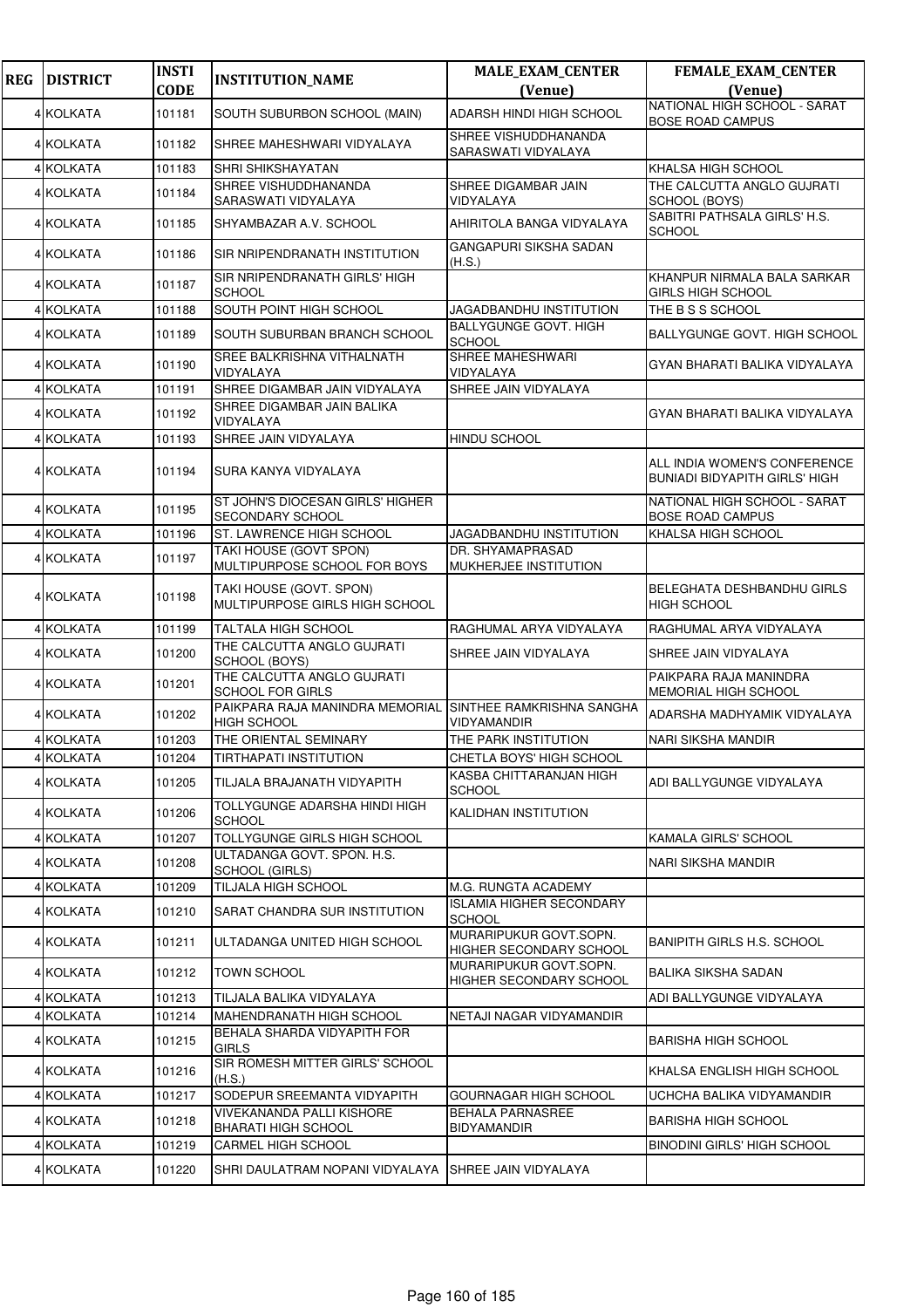| <b>REG</b> | <b>DISTRICT</b>  | <b>INSTI</b><br><b>CODE</b> | <b>INSTITUTION_NAME</b>                                         | <b>MALE_EXAM_CENTER</b>                                  | <b>FEMALE_EXAM_CENTER</b>                                            |
|------------|------------------|-----------------------------|-----------------------------------------------------------------|----------------------------------------------------------|----------------------------------------------------------------------|
|            |                  |                             | MUKUL BOSE MEMORIAL INSTITUTION                                 | (Venue)                                                  | (Venue)<br><b>GANDHI COLONY BHARATI BALIKA</b>                       |
|            | 4 KOLKATA        | 101221                      | <b>FOR GIRLS</b>                                                |                                                          | VIDYALAYA                                                            |
|            | <b>4 KOLKATA</b> | 101222                      | KAMALA VIDYAMANDIR HIGH SCHOOL<br><b>FOR GIRLS</b>              |                                                          | ALL INDIA WOMEN'S CONFERENCE<br><b>BUNIADI BIDYAPITH GIRLS' HIGH</b> |
|            | 4 KOLKATA        | 101223                      | SINTHEE RAMKRISHNA SANGHA<br>VIDYAMANDIR                        | DUM DUM KUMAR ASHUTOSH<br><b>INSTITUTION (MAIN BOYS)</b> | DUM DUM ROAD GOVT. SPOND.<br>HIGH SCHOOL FOR GIRLS'                  |
|            | 4 KOLKATA        | 101224                      | BELEGHATA SANTI SANGHA<br><b>VIDYAYATAN FOR BOYS (H.S.)</b>     | BELEGHATA DESHBANDHU HIGH<br>SCHOOL (MAIN)               |                                                                      |
|            | 4 KOLKATA        | 101225                      | KHANPUR HIRENDRA LAL SARKAR<br><b>HIGH SCHOOL</b>               | PUTIARY BRAJA MOHAN<br><b>TEWARY INSTITUTION</b>         |                                                                      |
|            | 4 KOLKATA        | 101226                      | SANTOSHPUR VIDYAMANDIR FOR<br><b>BOYS</b>                       | JADAVPUR N. K. PAL ADARSHA<br>SIKSHAYATAN                |                                                                      |
|            | 4 KOLKATA        | 101227                      | KENDUA MAHENDRA NATH GIRLS'<br><b>HIGH SCHOOL</b>               |                                                          | JADAVPUR SAMMILITA BALIKA<br>VIDYALAYA                               |
|            | 4 KOLKATA        | 101228                      | PARK CIRCUS GIRLS' HIGH SCHOOL                                  |                                                          | ANJUMAN ISLAMIA GIRLS' HIGH<br><b>SCHOOL</b>                         |
|            | <b>4 KOLKATA</b> | 101229                      | <b>GARDEN REACH MAULANA AZAD</b><br>MEMORIAL GIRLS' HIGH SCHOOL |                                                          | GARDEN REACH MUDIALI HIGH<br><b>SCHOOL</b>                           |
|            | 4 KOLKATA        | 101230                      | <b>MOMIN HIGH SCHOOL</b>                                        | DR. SHYAMAPRASAD<br>MUKHERJEE INSTITUTION                | KHANNA HIGH SCHOOL FOR GIRLS                                         |
|            | 4 KOLKATA        | 101231                      | KHANNA HIGH SCHOOL                                              | NARIKELDANGA HIGH SCHOOL                                 | ALL INDIA WOMEN'S CONFERENCE<br><b>BUNIADI BIDYAPITH GIRLS' HIGH</b> |
|            | 4 KOLKATA        | 101232                      | A K GHOSH MEMORIAL SCHOOL                                       | DHAKURIA RAM CHANDRA HIGH<br><b>SCHOOL</b>               | JODHPUR PARK GIRLS HIGH<br><b>SCHOOL</b>                             |
|            | 4 KOLKATA        | 101233                      | ST BARNABAS' HIGH SCHOOL (H.S.)                                 | KIDDERPORE ACADEMY                                       |                                                                      |
|            | 4 KOLKATA        | 101234                      | TOLLYGUNGE ASHOKENAGAR<br><b>VIDYAPITH</b>                      | SIR NRIPENDRANATH<br>INSTITUTION                         | KHANPUR NIRMALA BALA SARKAR<br><b>GIRLS HIGH SCHOOL</b>              |
|            | 4 KOLKATA        | 101235                      | A.K MITRA INSTITUTION FOR GIRLS                                 |                                                          | CARMEL HIGH SCHOOL                                                   |
|            | 4 KOLKATA        | 101236                      | DUM DUM ROAD GOVT. SPOND. HIGH<br>SCHOOL FOR GIRLS'             |                                                          | BELGACHIA MONOHAR ACADEMY                                            |
|            | 4 KOLKATA        | 101237                      | UNITED MISSIONARY GIRLS HIGH<br><b>SCHOOL</b>                   |                                                          | SIR ROMESH MITTER GIRLS'<br>SCHOOL (H.S.)                            |
|            | 4 KOLKATA        | 101238                      | DESHAPRAN BIRENDRA NATH<br><b>INSTITUTION (BOYS)</b>            | CHETLA BOYS' HIGH SCHOOL                                 |                                                                      |
|            | 4 KOLKATA        | 101239                      | JADAVPUR SAMMILITA UDBASTU<br><b>BALAK VIDYALAYA</b>            | <b>NAKTALA HIGH SCHOOL</b>                               | NAKTALA HIGH SCHOOL                                                  |
|            | 4 KOLKATA        | 101240                      | JADAVPUR BIJOYGARH SHIKSHA<br><b>NIKETAN FOR GIRLS</b>          |                                                          | <b>GANDHI COLONY BHARATI BALIKA</b><br>VIDYALAYA                     |
|            | 4 KOLKATA        | 101241                      | BEHALA SHYAMA SUNDARI VIDYAPITH                                 |                                                          | BEHALA SHARDA VIDYAPITH FOR<br><b>GIRLS</b>                          |
|            | 4 KOLKATA        | 101242                      | KASBA BALIKA VIDYALAYA                                          |                                                          | PARESHNATH BALIKA VIDYALAYA                                          |
|            | 4 KOLKATA        | 101243                      | BEHALA PARNASREE BIDYAMANDIR                                    | BEHALA HIGH SCHOOL                                       | BEHALA SHARDA VIDYAPITH FOR<br><b>GIRLS</b>                          |
|            | 4 KOLKATA        | 101244                      | <b>RAMRICK INSTITUTION</b>                                      | ADARSH HINDI HIGH SCHOOL                                 | NATIONAL HIGH SCHOOL - SARAT<br><b>BOSE ROAD CAMPUS</b>              |
|            | 4 KOLKATA        | 101245                      | GIRIBALA SIRCAR BALIKA VIDYALAYA<br>(GOVT. SPONSORED)           |                                                          | <b>BALIKA SIKSHA SADAN</b>                                           |
|            | 4 KOLKATA        | 101246                      | GIRINDRA BALIKA VIDYALAYA                                       |                                                          | THE CALCUTTA ANGLO GUJRATI<br>SCHOOL (BOYS)                          |
|            | 4 KOLKATA        | 101247                      | <b>BAGHBAZAR HIGH SCHOOL</b>                                    | ADARSHA MADHYAMIK<br>VIDYALAYA                           | <b>BAGHBAZAR MULTIPURPOSE GIRLS'</b><br>SCHOOL (GOVT SPONSORED)      |
|            | 4 KOLKATA        | 101248                      | <b>MANICKTALA HIGH SCHOOL</b>                                   | MURARIPUKUR GOVT.SOPN.<br>HIGHER SECONDARY SCHOOL        | NARI SIKSHA MANDIR                                                   |
|            | 4 KOLKATA        | 101249                      | MODERNLAND GIRLS HIGH SCHOOL                                    |                                                          | JADAVPUR SAMMILITA BALIKA<br>VIDYALAYA                               |
|            | 4 KOLKATA        | 101250                      | GARFA DHIRENDRANATH MEMORIAL<br>GIRLS' HIGH SCHOOL (H.S.)       |                                                          | JADAVPUR VIDYAPITH                                                   |
|            | 4 KOLKATA        | 101251                      | KAILASH VIDYAMANDIR                                             | TIRTHAPATI INSTITUTION                                   | CHETLA GIRLS HIGH SCHOOL                                             |
|            | 4 KOLKATA        | 101252                      | BIDYA BHARATI GIRLS HIGH SCHOOL                                 |                                                          | MULTIPURPOSE GOVT. GIRLS'<br>SCHOOL                                  |
|            | 4 KOLKATA        | 101253                      | BELEGHATA DESHBANDHU GIRLS<br><b>HIGH SCHOOL</b>                |                                                          | KAMALA VIDYAMANDIR HIGH<br><b>SCHOOL FOR GIRLS</b>                   |
|            | 4 KOLKATA        | 101254                      | <b>DESHABANDHU VIDYAPITH (HIGH</b><br>SCHOOL)                   | BELEGHATA DESHBANDHU HIGH<br>SCHOOL (MAIN)               | BELEGHATA DESHBANDHU GIRLS<br><b>HIGH SCHOOL</b>                     |
|            | 4 KOLKATA        | 101255                      | NARI SIKSHA MANDIR                                              |                                                          | <b>GIRIBALA SIRCAR BALIKA</b><br>VIDYALAYA (GOVT. SPONSORED)         |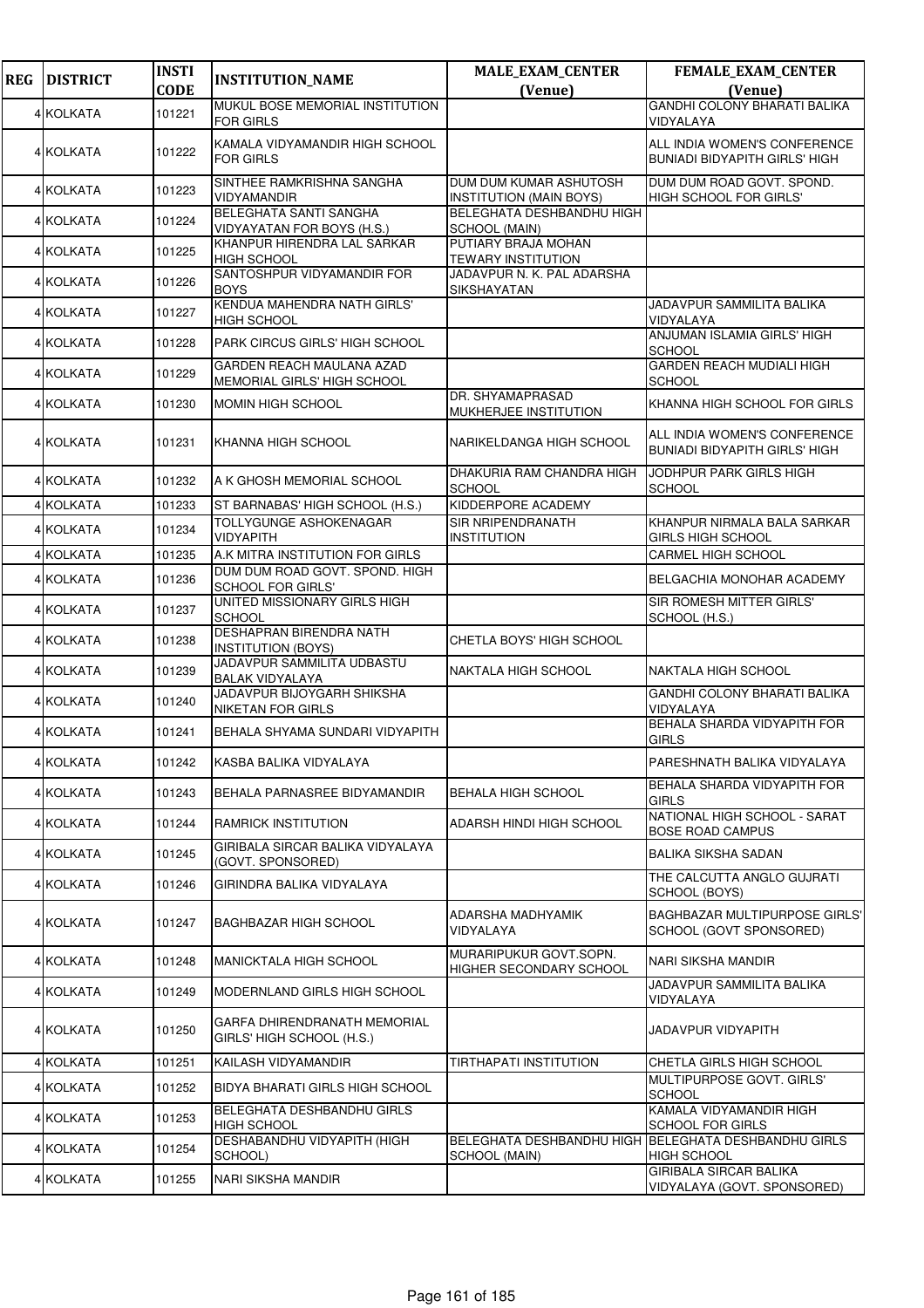| <b>REG</b> | <b>DISTRICT</b> | <b>INSTI</b> | <b>INSTITUTION_NAME</b>                               | <b>MALE_EXAM_CENTER</b>                            | FEMALE_EXAM_CENTER                                           |
|------------|-----------------|--------------|-------------------------------------------------------|----------------------------------------------------|--------------------------------------------------------------|
|            |                 | <b>CODE</b>  |                                                       | (Venue)<br>SANTOSHPUR VIDYAMANDIR                  | (Venue)                                                      |
|            | 4 KOLKATA       | 101256       | PRANTA PALLI HIGH SCHOOL                              | FOR BOYS                                           |                                                              |
|            | 4 KOLKATA       | 101257       | BRIJI ASHUTOSH NASKAR HIGH<br><b>SCHOOL</b>           | JADAVPUR HIGH SCHOOL                               | JADAVPUR SAMMILITA BALIKA<br>VIDYALAYA                       |
|            | 4 KOLKATA       | 101258       | DHAKURIA SREE RAMKRISHNA<br><b>VIDYAPITH (HS)</b>     | DHAKURIA RAM CHANDRA HIGH<br>SCHOOL                | <b>BINODINI GIRLS' HIGH SCHOOL</b>                           |
|            | 4 KOLKATA       | 101259       | RAGHUMAL ARYA VIDYALAYA                               | METROPOLITAN INSTITUTION<br>(MAIN)                 |                                                              |
|            | 4 KOLKATA       | 101260       | LEE COLLINS HIGH SCHOOL                               | BELEGHATA DESHBANDHU HIGH<br>SCHOOL (MAIN)         |                                                              |
|            | 4 KOLKATA       | 101261       | ANJUMAN GIRLS HIGH SCHOOL                             |                                                    | ENTALLY HINDU BALIKA<br>VIDYAMANDIR                          |
|            | 4 KOLKATA       | 101262       | SMT JAHAR NANDI VIDYAPITH                             |                                                    | THE B S S SCHOOL                                             |
|            | 4 KOLKATA       | 101263       | SARADACHARAN ARYAN INSTITUTION                        | <b>BAGHBAZAR HIGH SCHOOL</b>                       |                                                              |
|            | 4 KOLKATA       | 101264       | TOLLYGUNGE BANGUR HIGH SCHOOL                         | KALIDHAN INSTITUTION                               |                                                              |
|            | 4 KOLKATA       | 101265       | KATJUNAGAR SWARNAMAYEE<br>VIDYAPITH                   | JADAVPUR HIGH SCHOOL                               | <b>GANDHI COLONY BHARATI BALIKA</b><br>VIDYALAYA             |
|            | 4 KOLKATA       | 101266       | MILANGARH BALIKA VIDYALAYA                            |                                                    | KHANPUR NIRMALA BALA SARKAR<br>GIRLS HIGH SCHOOL             |
|            | 4 KOLKATA       | 101267       | LAKE VIEW HIGH SCHOOL                                 | TILJALA HIGH SCHOOL                                |                                                              |
|            | 4 KOLKATA       | 101268       | BAPTIST GIRLS' SCHOOL (GOVT.<br>SPOND.)               |                                                    | CHRISTOPHER ROAD (GOVT.<br>SPONSORED) H.S. SCHOOL (GIRLS)    |
|            | 4 KOLKATA       | 101269       | SARSUNA GIRLS HIGH SCHOOL                             |                                                    | CHILDREN WELFARE ASSOCIATION<br><b>HIGH SCHOOL FOR GIRLS</b> |
|            | 4 KOLKATA       | 101270       | SHIBARAMPUR NANILAL VIDYAPITH                         | <b>GOURNAGAR HIGH SCHOOL</b>                       | SARSUNA HIGH SCHOOL(BOYS)                                    |
|            | 4 KOLKATA       | 101271       | <b>BARISHA PURBAPARA HIGH SCHOOL</b>                  | <b>BARISHA SASHIBHUSAN</b><br>JANAKALYAN VIDYAPITH | <b>BARISHA GIRLS' HIGH SCHOOL</b>                            |
|            | 4 KOLKATA       | 101272       | PARK CIRCUS HIGH SCHOOL                               | <b>BHUTNATH MAHAMAYA</b><br><b>INSTITUTION</b>     |                                                              |
|            | 4 KOLKATA       | 101273       | DESHBANDHU BALIKA VIDYAPITH                           |                                                    | BELEGHATA DESHBANDHU GIRLS<br><b>HIGH SCHOOL</b>             |
|            | 4 KOLKATA       | 101274       | ANJUMAN MUFIDUL ISLAM GIRLS HIGH<br><b>SCHOOL</b>     |                                                    | SARAT CHANDRA SUR INSTITUTION                                |
|            | 4 KOLKATA       | 101275       | <b>GARDEN REACH MUDIALI HIGH</b><br><b>SCHOOL</b>     | BARTALA MADHYAMIK<br>VIDYALAYA                     | <b>FATEPUR HINDI NAGARI</b><br>PRACHARAK VIDYALAYA           |
|            | 4 KOLKATA       | 101276       | CALCUTTA MUSLIM ORPHANAGE HIGH<br><b>SCHOOL</b>       | CITY COLLEGE SCHOOL                                |                                                              |
|            | 4 KOLKATA       | 101277       | CHILDREN WELFARE ASSOCIATION<br>HIGH SCHOOL FOR GIRLS |                                                    | SARSUNA HIGH SCHOOL(BOYS)                                    |
|            | 4 KOLKATA       | 101278       | NETAJINAGAR BALIKA VIDYAMANDIR                        |                                                    | ANANDA ASHRAM BALIKA<br>VIDYAPITH                            |
|            | 4 KOLKATA       | 101279       | BARISHA VIVEKANANDA HIGH SCHOOL                       | <b>BARISHA SASHIBHUSAN</b><br>JANAKALYAN VIDYAPITH | <b>BARISHA GIRLS' HIGH SCHOOL</b>                            |
|            | 4 KOLKATA       | 101280       | KHANPUR NIRMALA BALA SARKAR<br>GIRLS HIGH SCHOOL      |                                                    | PUTIARY BRAJA MOHAN TEWARY<br>GIRLS HIGH SCHOOL              |
|            | 4 KOLKATA       | 101281       | CALCUTTA GIRLS ACADEMY                                |                                                    | THE B S S SCHOOL                                             |
|            | 4 KOLKATA       | 101282       | ST PAUL'S SCHOOL                                      | RAGHUMAL ARYA VIDYALAYA                            | VICTORIA INSTITUTION                                         |
|            | 4 KOLKATA       | 101283       | SARADA PRASAD INSTITUTION (HS)                        | BAGMARI MANIKTALA H.S.<br>SCHOOL (GOVT SPONS)      |                                                              |
|            | 4 KOLKATA       | 101284       | ATHENAEUM INSTITUTION (H.S.)                          | DR. SHYAMAPRASAD<br>MUKHERJEE INSTITUTION          | KHANNA HIGH SCHOOL FOR GIRLS                                 |
|            | 4 KOLKATA       | 101285       | MARWARI BALIKA VIDYALAYA                              |                                                    | SHREE DIGAMBAR JAIN BALIKA<br>VIDYALAYA                      |
|            | 4 KOLKATA       | 101286       | TANTIA HIGH SCHOOL                                    | SAILENDRA SARKAR VIDYALAYA                         |                                                              |
|            | 4 KOLKATA       | 101287       | SURENDRA CHAKRAVORTY<br><b>INSTITUTION</b>            | NAVA NALANDA HIGH SCHOOL                           |                                                              |
|            | 4 KOLKATA       | 101288       | BANSDRONI CHAKDAH VIDYAMANDIR                         | PUTIARY BRAJA MOHAN<br>TEWARY INSTITUTION          | PUTIARY BRAJA MOHAN TEWARY<br><b>INSTITUTION</b>             |
|            | 4 KOLKATA       | 101289       | RANI RASHMONI HIGH SCHOOL                             | M L JUBILEE INSTITUTION                            |                                                              |
|            | 4 KOLKATA       | 101290       | PUTIARY BRAJA MOHAN TEWARY<br>GIRLS HIGH SCHOOL       |                                                    | SIR NRIPENDRANATH GIRLS' HIGH<br><b>SCHOOL</b>               |
|            | 4 KOLKATA       | 101291       | BEJOYGARH SIKSHANIKETAN (BOYS)                        | JADAVPUR BAGHAJATIN HIGH<br><b>SCHOOL</b>          |                                                              |
|            | 4 KOLKATA       | 101292       | BARISHA SASHIBHUSAN JANAKALYAN<br><b>VIDYAPITH</b>    | GOURNAGAR HIGH SCHOOL                              |                                                              |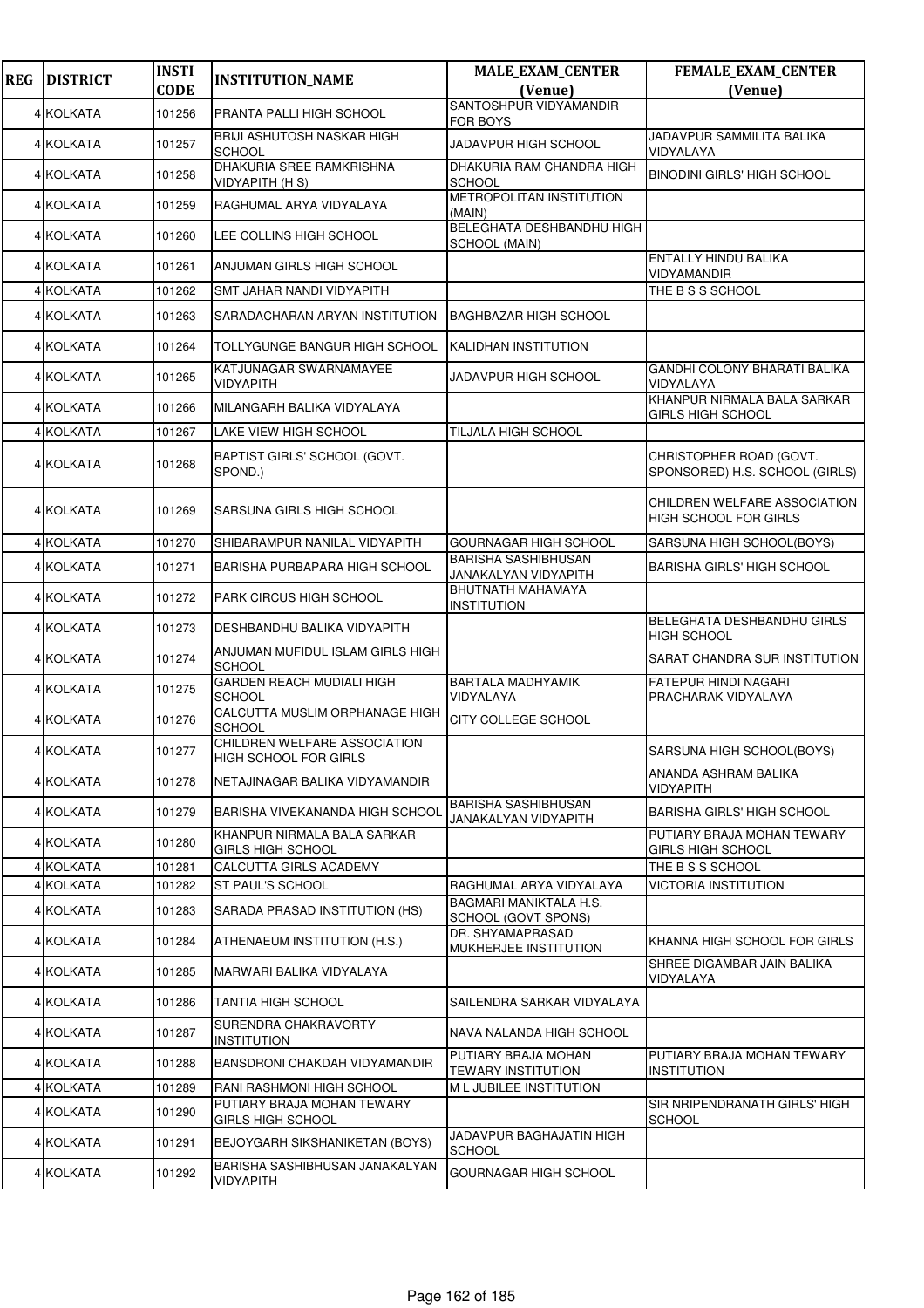| <b>REG</b> | <b>DISTRICT</b> | <b>INSTI</b> | <b>INSTITUTION_NAME</b>                                       | <b>MALE_EXAM_CENTER</b>                                          | <b>FEMALE_EXAM_CENTER</b>                                            |
|------------|-----------------|--------------|---------------------------------------------------------------|------------------------------------------------------------------|----------------------------------------------------------------------|
|            |                 | <b>CODE</b>  |                                                               | (Venue)                                                          | (Venue)                                                              |
|            | 4 KOLKATA       | 101293       | SANTOSHPUR RISHI AUROBINDO<br><b>BALIKA VIDYAPITH</b>         |                                                                  | <b>MODERNLAND GIRLS HIGH SCHOOL</b>                                  |
|            | 4 KOLKATA       | 101294       | <b>BHOWANIPUR GIRLS' HIGH SCHOOL</b>                          |                                                                  | KHALSA ENGLISH HIGH SCHOOL                                           |
|            | 4 KOLKATA       | 101295       | ALL INDIA WOMEN'S CONFERENCE                                  |                                                                  | BELEGHATA DESHBANDHU GIRLS                                           |
|            | 4 KOLKATA       | 101296       | <b>BUNIADI BIDYAPITH GIRLS' HIGH</b><br>CHOWBAGA HIGH SCHOOL  | JAGADBANDHU INSTITUTION                                          | <b>HIGH SCHOOL</b><br>THE B S S SCHOOL                               |
|            | 4 KOLKATA       | 101297       | <b>BAIDYAPARA HIGH SCHOOL</b>                                 | BRATACHARI VIDYASRAM                                             | UCHCHA BALIKA VIDYAMANDIR                                            |
|            | 4 KOLKATA       | 101298       | <b>BRAHMO BOYS SCHOOL</b>                                     | RAGHUMAL ARYA VIDYALAYA                                          |                                                                      |
|            | 4 KOLKATA       | 101299       | ARYA VIKAS VIDYALAYA (HINDI<br><b>MEDIUM</b> )                | DUM DUM KUMAR ASHUTOSH<br><b>INSTITUTION (MAIN BOYS)</b>         |                                                                      |
|            | 4 KOLKATA       | 101300       | <b>BEHALA GIRLS' HIGH SCHOOL</b>                              |                                                                  | BEHALA SHYAMA SUNDARI<br>VIDYAPITH                                   |
|            | 4 KOLKATA       | 101301       | ADI BALLYGUNGE VIDYALAYA                                      | TILJALA BRAJANATH VIDYAPITH                                      | TILJALA BALIKA VIDYALAYA                                             |
|            | 4 KOLKATA       | 101302       | BARTALA MADHYAMIK VIDYALAYA                                   | GARDEN REACH NUTBEHARI<br>DAS HIGHER SECONDARY<br>SCHOOL (BOY'S) | FATEPUR HINDI NAGARI<br>PRACHARAK VIDYALAYA                          |
|            | 4 KOLKATA       | 101303       | <b>BADARTALA HIGH SCHOOL</b>                                  | <b>BARTALA MADHYAMIK</b><br>VIDYALAYA                            | JUDGE ABDUL BARI GIRLS' HIGH<br><b>SCHOOL</b>                        |
|            | 4 KOLKATA       | 101304       | BHUTNATH MAHAMAYA INSTITUTION                                 | <b>ISLAMIA HIGHER SECONDARY</b><br><b>SCHOOL</b>                 | BAPTIST GIRLS' SCHOOL (GOVT.<br>SPOND.)                              |
|            | 4 KOLKATA       | 101305       | PANCHKARI RADHARANI ADARSHA<br>VIDYALAYA                      | <b>ISLAMIA HIGHER SECONDARY</b><br><b>SCHOOL</b>                 |                                                                      |
|            | 4 KOLKATA       | 101306       | LORETO ST. MARY'S GIRLS' HIGH<br><b>SCHOOL</b>                |                                                                  | CHRISTOPHER ROAD (GOVT.<br>SPONSORED) H.S. SCHOOL (GIRLS)            |
|            | 4 KOLKATA       | 101307       | KHALSA ENGLISH HIGH SCHOOL                                    | <b>BALLYGUNGE GOVT. HIGH</b><br><b>SCHOOL</b>                    | SIR ROMESH MITTER GIRLS'<br>SCHOOL (H.S.)                            |
|            | 4 KOLKATA       | 101308       | SWAMI PRANABANANDA VIDYAPITH                                  | SIR NRIPENDRANATH<br><b>INSTITUTION</b>                          | PUTIARY BRAJA MOHAN TEWARY<br><b>GIRLS HIGH SCHOOL</b>               |
|            | 4 KOLKATA       | 101309       | BANSDRONI BENOY BALIKA<br>VIDYALAYA                           |                                                                  | KHANPUR NIRMALA BALA SARKAR<br><b>GIRLS HIGH SCHOOL</b>              |
|            | 4 KOLKATA       | 101310       | <b>VICTORIA INSTITUTION</b>                                   |                                                                  | SABITRI PATHSALA GIRLS' H.S.<br><b>SCHOOL</b>                        |
|            | 4 KOLKATA       | 101311       | THE ORIENTAL SEMINARY FOR GIRLS'                              |                                                                  | SARASWATI BALIKA VIDYALAYA<br>AND SHILPA SHIKSHA SADAN               |
|            | 4 KOLKATA       | 101312       | ADARSHA VIDYAMANDIR                                           | TALTALA HIGH SCHOOL                                              |                                                                      |
|            | 4 KOLKATA       | 101313       | NARIKELDANGA GIRLS' HIGH SCHOOL                               |                                                                  | ALL INDIA WOMEN'S CONFERENCE<br><b>BUNIADI BIDYAPITH GIRLS' HIGH</b> |
|            | 4 KOLKATA       | 101314       | THAKUR PUKUR BRAHMACHARI P K<br><b>VIDYAMANDIR FOR GIRLS'</b> |                                                                  | <b>BRATACHARI VIDYASRAM</b>                                          |
|            | 4 KOLKATA       | 101315       | ARYA PARISHAD VIDYALAYA                                       | GARDEN REACH K C MILLS HIGH<br><b>SCHOOL</b>                     | MATIABURJ HIGH SCHOOL                                                |
|            | 4 KOLKATA       | 101316       | ENTALLY HINDU BALIKA VIDYAMANDIR                              |                                                                  | BAPTIST GIRLS' SCHOOL (GOVT.<br>SPOND.)                              |
|            | 4 KOLKATA       | 101317       | PASCHIM PUTTIARY SUKHARANJAN<br>VIDYAMANDIR                   | SIR NRIPENDRANATH<br><b>INSTITUTION</b>                          | PUTIARY BRAJA MOHAN TEWARY<br>GIRLS HIGH SCHOOL                      |
|            | 4 KOLKATA       | 101318       | HOLY CHILD INSTITUTE GIRLS<br>SECONDARY SCHOOL                |                                                                  | SARADA PRASAD INSTITUTION (HS)                                       |
|            | 4 KOLKATA       | 101319       | GARDEN REACH NUT BEHARI DAS<br><b>GIRLS HIGH SCHOOL</b>       |                                                                  | GARDEN REACH MAULANA AZAD<br>MEMORIAL GIRLS' HIGH SCHOOL             |
|            | 4 KOLKATA       | 101320       | SREE JAIN SWETAMBER TERAPATHI<br>VIDYALAYA (BOYS HIGH)        | SARADACHARAN ARYAN<br><b>INSTITUTION</b>                         | THE CALCUTTA ANGLO GUJRATI<br>SCHOOL (BOYS)                          |
|            | 4 KOLKATA       | 101321       | BEHALA ARYYA VIDYAMANDIR                                      | BEHALA HIGH SCHOOL                                               |                                                                      |
|            | 4 KOLKATA       | 101322       | HOLY CHILD GIRLS' HIGH SCHOOL                                 |                                                                  | BAPTIST GIRLS' SCHOOL (GOVT.<br>SPOND.)                              |
|            | 4 KOLKATA       | 101323       | PATWAR BAGAN GIRLS' HIGH SCHOOL                               |                                                                  | SABITRI PATHSALA GIRLS' H.S.<br><b>SCHOOL</b>                        |
|            | 4 KOLKATA       | 101324       | NAVA NALANDA HIGH SCHOOL                                      | TIRTHAPATI INSTITUTION                                           | CHETLA GIRLS HIGH SCHOOL                                             |
|            | 4 KOLKATA       | 101325       | UCHCHA BALIKA VIDYAMANDIR                                     |                                                                  | <b>BARISHA GIRLS' HIGH SCHOOL</b>                                    |
|            | 4 KOLKATA       | 101326       | ANJUMAN ISLAMIA GIRLS' HIGH<br><b>SCHOOL</b>                  |                                                                  | CHRISTOPHER ROAD (GOVT.<br>SPONSORED) H.S. SCHOOL (GIRLS)            |
|            | 4 KOLKATA       | 101327       | DEBENDRA VIDYAPITH FOR GIRLS'                                 |                                                                  | ANJUMAN ISLAMIA GIRLS' HIGH<br><b>SCHOOL</b>                         |
|            | 4 KOLKATA       | 101328       | <b>BIDYA BHABAN</b>                                           | BEHALA ARYYA VIDYAMANDIR                                         | <b>BARISHA HIGH SCHOOL</b>                                           |
|            | 4 KOLKATA       | 101329       | CENTRAL MODEL SCHOOL                                          |                                                                  | PARK CIRCUS GIRLS' HIGH SCHOOL                                       |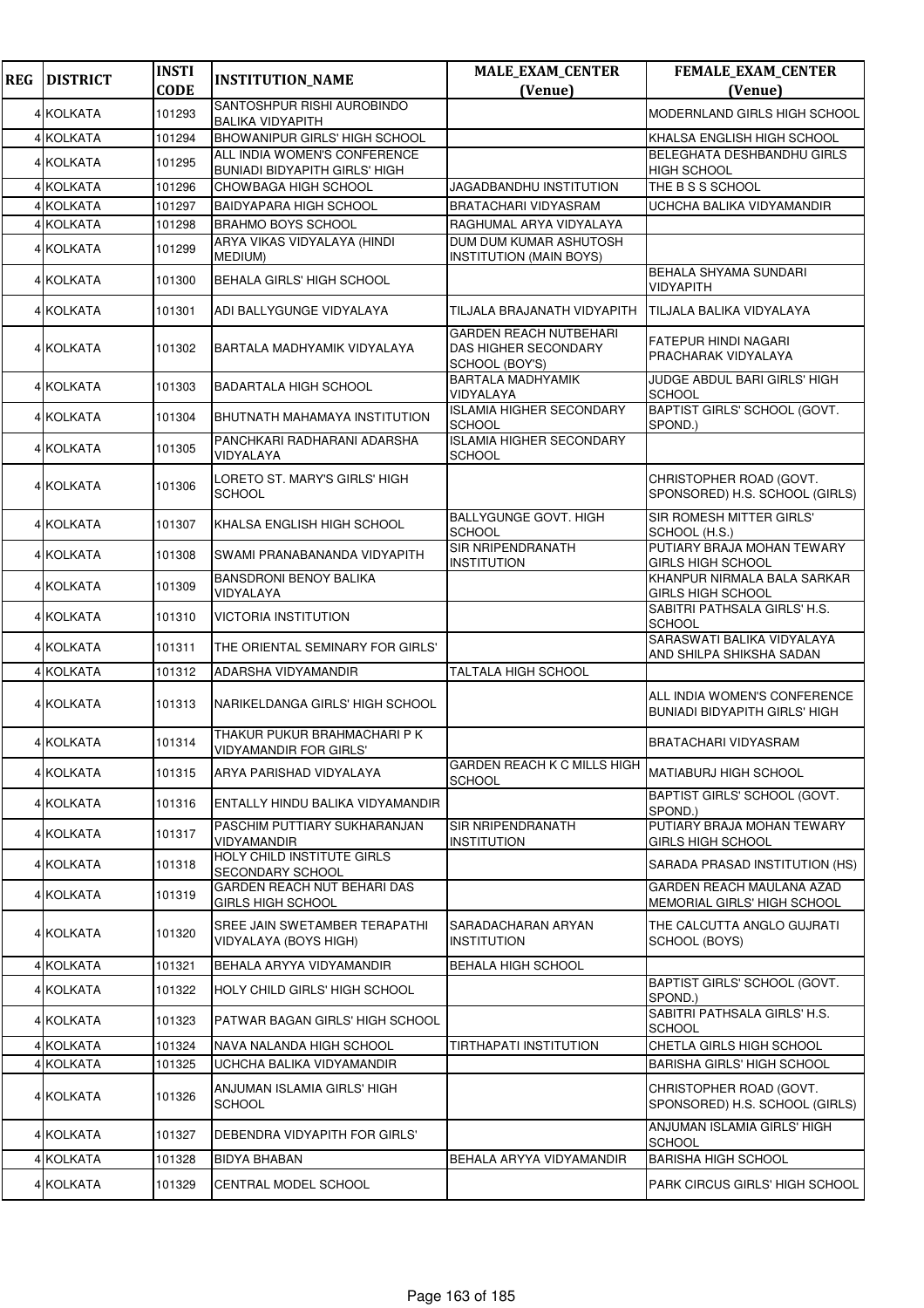| <b>REG</b> | <b>DISTRICT</b> | <b>INSTI</b><br><b>CODE</b> | <b>INSTITUTION_NAME</b>                             | <b>MALE_EXAM_CENTER</b><br>(Venue)                 | FEMALE_EXAM_CENTER                                           |
|------------|-----------------|-----------------------------|-----------------------------------------------------|----------------------------------------------------|--------------------------------------------------------------|
|            |                 |                             | SARASWATI BALIKA VIDYALAYA AND                      |                                                    | (Venue)<br>SHREE DIGAMBAR JAIN BALIKA                        |
|            | 4 KOLKATA       | 101330                      | SHILPA SHIKSHA SADAN                                |                                                    | VIDYALAYA                                                    |
|            | 4 KOLKATA       | 101331                      | KASBA CHITTARANJAN HIGH SCHOOL                      | TILJALA BRAJANATH VIDYAPITH                        |                                                              |
|            | 4 KOLKATA       | 101332                      | KIDDERPORE MUSLIM HIGH SCHOOL                       | KIDDERPORE ACADEMY                                 | SARAT CHANDRA PAUL GIRLS' HIGH<br><b>SCHOOL</b>              |
|            | 4 KOLKATA       | 101333                      | KASBA JAGADISH VIDYAPITH FOR<br><b>GIRLS</b>        |                                                    | PARESHNATH BALIKA VIDYALAYA                                  |
|            | 4 KOLKATA       | 101334                      | BARISHA JANAKALYAN VIDYAPITH FOR<br>GIRLS'          |                                                    | CHILDREN WELFARE ASSOCIATION<br><b>HIGH SCHOOL FOR GIRLS</b> |
|            | 4 KOLKATA       | 101335                      | SHRI RITAM VIDYAPITH                                | <b>BARISHA PURBAPARA HIGH</b><br><b>SCHOOL</b>     | UCHCHA BALIKA VIDYAMANDIR                                    |
|            | 4 KOLKATA       | 101336                      | MADRASAH-TUS-SABAYA                                 |                                                    | ANJUMAN ISLAMIA GIRLS' HIGH<br><b>SCHOOL</b>                 |
|            | 4 KOLKATA       | 101337                      | JAGATPUR RUKMINI VIDYAMANDIR<br><b>FOR GIRLS</b>    |                                                    | BEHALA SHARDA VIDYAPITH FOR<br>GIRLS                         |
|            | 4 KOLKATA       | 101338                      | ALIPORE TAKSHAL VIDYAPITH                           | NEW ALIPORE MULTIPURPOSE<br><b>SCHOOL</b>          |                                                              |
|            | 4 KOLKATA       | 101339                      | GANDHI COLONY BHARATI BALIKA<br>VIDYALAYA           |                                                    | ANANDA ASHRAM BALIKA<br>VIDYAPITH                            |
|            | 4 KOLKATA       | 101340                      | BENGALI BAZAR HIGH SCHOOL                           | <b>BADARTALA HIGH SCHOOL</b>                       |                                                              |
|            | 4 KOLKATA       | 101341                      | SANGHAMITRA VIDYALAYA (HIGH<br>SCHOOL)              | ST BARNABAS' HIGH SCHOOL<br>(H.S.)                 | SARAT CHANDRA PAUL GIRLS' HIGH<br><b>SCHOOL</b>              |
|            | 4 KOLKATA       | 101342                      | PANCHASAYAR SIKSHA NIKETAN                          | JADAVPUR VIDYAPITH                                 | JADAVPUR SAMMILITA BALIKA<br>VIDYALAYA                       |
|            | 4 KOLKATA       | 101343                      | KASBA JAGADISH VIDYAPITH                            | DHAKURIA RAM CHANDRA HIGH<br>SCHOOL                |                                                              |
|            | 4 KOLKATA       | 101344                      | ADARSH HINDI GIRLS' HIGH SCHOOL                     |                                                    | ST JOHN'S DIOCESAN GIRLS'<br>HIGHER SECONDARY SCHOOL         |
|            | 4 KOLKATA       | 101345                      | <b>G B MEMORIAL INSTITUTION</b>                     | GOURNAGAR HIGH SCHOOL                              | SARSUNA HIGH SCHOOL(BOYS)                                    |
|            | 4 KOLKATA       | 101346                      | CALCUTTA BLIND SCHOOL (H.S.)                        | <b>BARISHA SASHIBHUSAN</b><br>JANAKALYAN VIDYAPITH | <b>BARISHA SASHIBHUSAN</b><br>JANAKALYAN VIDYAPITH           |
|            | 4 KOLKATA       | 101347                      | <b>BASUDEVPUR HIGH SCHOOL</b>                       | GOURNAGAR HIGH SCHOOL                              | SARSUNA HIGH SCHOOL(BOYS)                                    |
|            | 4 KOLKATA       | 101348                      | <b>GOURNAGAR HIGH SCHOOL</b>                        | BARISHA VIVEKANANDA HIGH<br><b>SCHOOL</b>          | <b>BARISHA GIRLS' HIGH SCHOOL</b>                            |
|            | 4 KOLKATA       | 101349                      | NIVA ANANDA VIDYALAYA (HIGH<br>SCHOOL)              | NETAJI NAGAR VIDYAMANDIR                           | GANDHI COLONY BHARATI BALIKA<br>VIDYALAYA                    |
|            | 4 KOLKATA       | 101350                      | SAHAPUR GIRLS' HIGH SCHOOL                          |                                                    | SAHAPUR HARENDRANATH<br><b>VIDYAPITH</b>                     |
|            | 4 KOLKATA       | 101351                      | LIGHT HOUSE FOR THE BLIND                           | KALIGHAT HIGH SCHOOL                               | KALIGHAT HIGH SCHOOL                                         |
|            | 4 KOLKATA       | 101352                      | <b>BADSHAH KHAN CENTENARY GIRLS'</b><br>HIGH SCHOOL |                                                    | SARAT CHANDRA PAUL GIRLS' HIGH<br><b>SCHOOL</b>              |
|            | 4 KOLKATA       | 101353                      | LAJPAT BALIKA VIDYALAYA                             |                                                    | MULTIPURPOSE GOVT. GIRLS'<br><b>SCHOOL</b>                   |
|            | 4 KOLKATA       | 101354                      | HARTLEY'S HIGH SCHOOL (NON<br>FINANCED)             | SOUTH SUBURBON SCHOOL<br>(MAIN)                    | ST JOHN'S DIOCESAN GIRLS'<br>HIGHER SECONDARY SCHOOL         |
|            | 4 KOLKATA       | 101355                      | JUDGE ABDUL BARI GIRLS' HIGH<br><b>SCHOOL</b>       |                                                    | GARDEN REACH MAULANA AZAD<br>MEMORIAL GIRLS' HIGH SCHOOL     |
|            | 4 KOLKATA       | 101356                      | M L JUBILEE INSTITUTION                             | TALTALA HIGH SCHOOL                                |                                                              |
|            | 4 KOLKATA       | 101357                      | BELGACHIA URDU HIGH SCHOOL (CO-<br>ED)              | PAIKPARA RAJA MANINDRA<br>MEMORIAL HIGH SCHOOL     | BELGACHIA MONOHAR ACADEMY                                    |
|            | 4 KOLKATA       | 101358                      | ADARSHA HINDI HIGH SCHOOL                           | KIDDERPORE ACADEMY                                 |                                                              |
|            | 4 KOLKATA       | 101359                      | BENIAPUKUR HIGH MADRASAH                            | PARK CIRCUS HIGH SCHOOL                            |                                                              |
|            | 4 KOLKATA       | 101360                      | <b>BAITULMAL GIRLS' HIGH SCHOOL</b>                 |                                                    | DESHBANDHU BALIKA VIDYAPITH                                  |
|            | 4 KOLKATA       | 101361                      | NARMADA HIGH SCHOOL                                 | GANGAPURI SIKSHA SADAN<br>(H.S.)                   | PUTIARY BRAJA MOHAN TEWARY<br>GIRLS HIGH SCHOOL              |
|            | 4 KOLKATA       | 101362                      | DUFF HIGH SCHOOL FOR GIRLS'                         |                                                    | <b>GIRIBALA SIRCAR BALIKA</b><br>VIDYALAYA (GOVT. SPONSORED) |
|            | 4 KOLKATA       | 101363                      | HAJI RATAN MULTIPURPOSE HIGH<br><b>SCHOOL</b>       | BENGALI BAZAR HIGH SCHOOL                          | JUDGE ABDUL BARI GIRLS' HIGH<br><b>SCHOOL</b>                |
|            | 4 KOLKATA       | 101364                      | FATEPUR HINDI NAGARI PRACHARAK<br>VIDYALAYA         | BARTALA MADHYAMIK<br>VIDYALAYA                     | GARDEN REACH NUT BEHARI DAS<br>GIRLS HIGH SCHOOL             |
|            | 4 KOLKATA       | 101365                      | JADAVPUR GIRLS'HIGH SCHOOL                          |                                                    | ADARSHA BALIKA SIKSHAYATAN                                   |
|            | 4 KOLKATA       | 101366                      | KHANNA HIGH SCHOOL FOR GIRLS                        |                                                    | SURA KANYA VIDYALAYA                                         |
|            | 4 KOLKATA       | 101367                      | TECHNO INDIA GROUP ACADEMIA                         | SANTOSHPUR VIDYAMANDIR<br>FOR BOYS                 | JADAVPUR VIDYAPITH                                           |
|            | 4 KOLKATA       | 101368                      | ST MICHAELS HIGHER SECONDARY<br><b>SCHOOL</b>       | TALTALA HIGH SCHOOL                                | M L JUBILEE INSTITUTION                                      |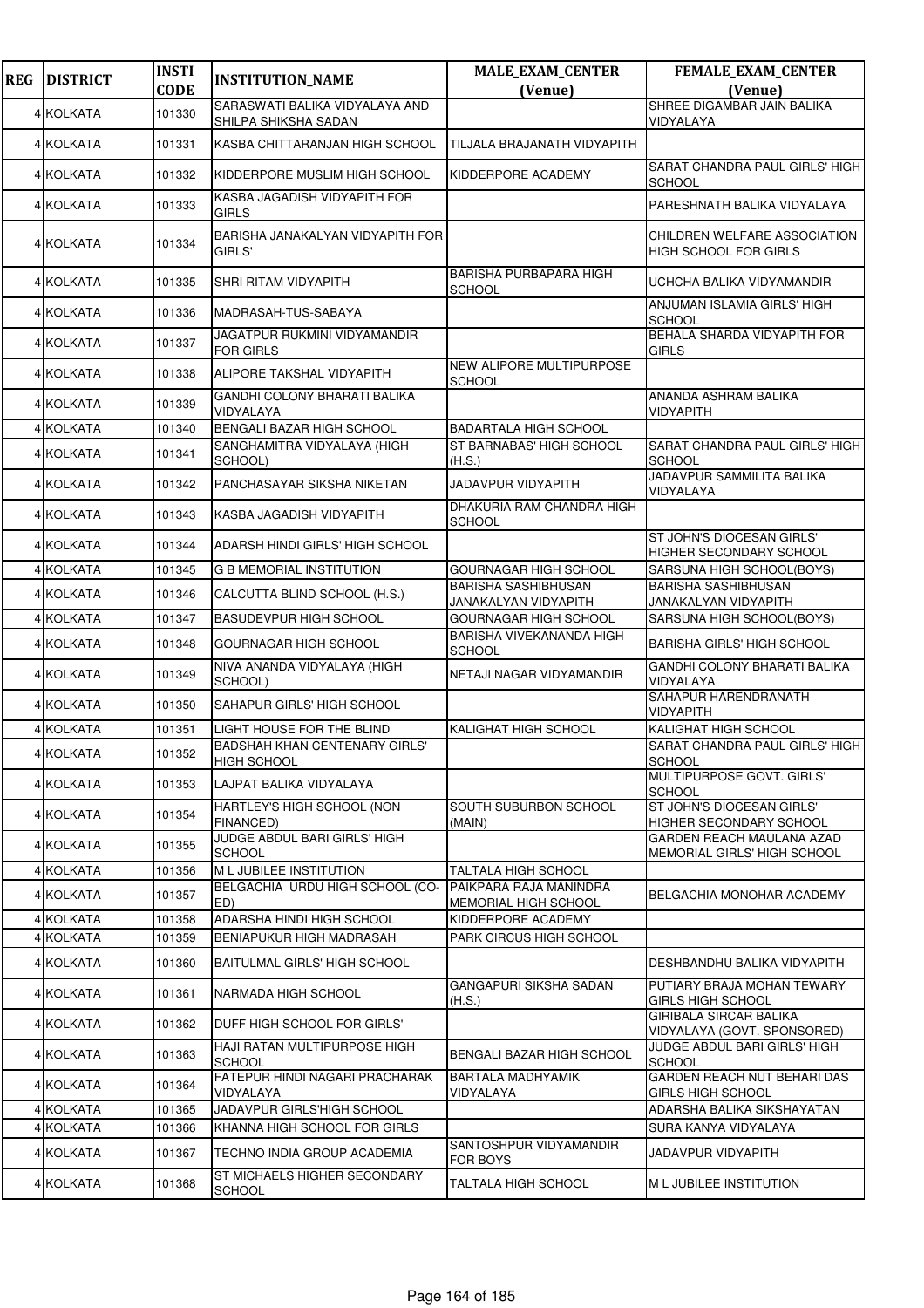| <b>REG</b> | <b>DISTRICT</b> | <b>INSTI</b> | <b>INSTITUTION_NAME</b>                                       | <b>MALE_EXAM_CENTER</b>                                                 | FEMALE_EXAM_CENTER                                           |
|------------|-----------------|--------------|---------------------------------------------------------------|-------------------------------------------------------------------------|--------------------------------------------------------------|
|            |                 | <b>CODE</b>  | SREE SARADA ASHRAMA UCHCHA                                    | (Venue)                                                                 | (Venue)<br>SAHAPUR SABITRI BALIKA                            |
|            | 4 KOLKATA       | 101369       | <b>BALIKA BIDYALAYA</b>                                       |                                                                         | VIDYALAYA                                                    |
|            | 4 KOLKATA       | 101370       | JANAKALYAN SIKSHA MANDIR HIGH<br><b>SCHOOL</b>                | BELEGHATA DESHBANDHU HIGH KAMALA VIDYAMANDIR HIGH<br>SCHOOL (MAIN)      | <b>SCHOOL FOR GIRLS</b>                                      |
|            | 4 KOLKATA       | 101371       | SILVER POINT SCHOOL.                                          | TILJALA BRAJANATH VIDYAPITH                                             | MURALIDHAR GIRLS' SCHOOL                                     |
|            | 4 KOLKATA       | 101372       | MAULANA HASRAT MOHANI MEMORIAL<br><b>GIRLS' HIGH SCHOOL</b>   |                                                                         | GARDEN REACH NUT BEHARI DAS<br><b>GIRLS HIGH SCHOOL</b>      |
|            | 4 KOLKATA       | 101373       | SODEPUR BALIKA VIDYALAYA (HIGH)                               |                                                                         | PUTIARY BRAJA MOHAN TEWARY<br><b>GIRLS HIGH SCHOOL</b>       |
|            | 4 KOLKATA       | 101374       | <b>BARISHA ASAR VIDYAPITH</b>                                 | <b>BARISHA SASHIBHUSAN</b><br>JANAKALYAN VIDYAPITH                      |                                                              |
|            | 4 KOLKATA       | 101375       | THE NEW HORIZON HIGH SCHOOL                                   | HARTLEY'S HIGH SCHOOL (NON<br>FINANCED)                                 | ST JOHN'S DIOCESAN GIRLS'<br>HIGHER SECONDARY SCHOOL         |
|            | 4 KOLKATA       | 101376       | OXFORD HOUSE HIGH SCHOOL                                      | TILJALA HIGH SCHOOL                                                     | TILJALA BALIKA VIDYALAYA                                     |
|            | 4 KOLKATA       | 101377       | KIDDERPORE BALIKA VIDYATAN                                    |                                                                         | SARAT CHANDRA PAUL GIRLS' HIGH<br><b>SCHOOL</b>              |
|            | 4 KOLKATA       | 101378       | NAVADIGANTA HIGH SCHOOL                                       | <b>BARISHA SASHIBHUSAN</b><br>JANAKALYAN VIDYAPITH                      | SARSUNA HIGH SCHOOL(BOYS)                                    |
|            | 4 KOLKATA       | 101379       | RAJENDRA S.S. GIRLS HIGH SCHOOL                               |                                                                         | <b>KAMALA GIRLS' SCHOOL</b>                                  |
|            | 4 KOLKATA       | 101380       | ST MICHAEL'S ACADEMY                                          | METROPOLITAN INSTITUTION<br>(MAIN)                                      | <b>TALTALA HIGH SCHOOL</b>                                   |
|            | 4 KOLKATA       | 101381       | ALIPORE TAKSHAL VIDYAPITH FOR<br><b>GIRLS HIGH SCHOOL</b>     |                                                                         | SAHAPUR SABITRI BALIKA<br>VIDYALAYA                          |
|            | 4 KOLKATA       | 101382       | <b>GARDEN REACH MUDIALI GIRLS' HIGH</b><br><b>SCHOOL</b>      |                                                                         | MATIABURJ HIGH SCHOOL                                        |
|            | 4 KOLKATA       | 101383       | SARADA PROSAD INSTITUTION FOR<br><b>GIRLS</b>                 |                                                                         | <b>BANIPITH GIRLS H.S. SCHOOL</b>                            |
|            | 4 KOLKATA       | 101384       | SATGHARA HIGH MADRASAH                                        | <b>BARTALA MADHYAMIK</b><br>VIDYALAYA                                   | <b>MATIABURJ HIGH SCHOOL</b>                                 |
|            | 4 KOLKATA       | 101385       | ST ANTHONY'S HIGH SCHOOL (HS)                                 | PARK CIRCUS HIGH SCHOOL                                                 |                                                              |
|            | 4 KOLKATA       | 101386       | KALIGHAT MAHAKALI PATHSALA                                    |                                                                         | CHETLA GIRLS HIGH SCHOOL                                     |
|            | 4 KOLKATA       | 101387       | PATHFINDER HS PUBLIC SCHOOL,<br><b>JODHPURPARK</b>            | A K GHOSH MEMORIAL SCHOOL                                               | <b>CARMEL HIGH SCHOOL</b>                                    |
|            | 4 KOLKATA       | 101388       | KEORAPUKUR U.C.N.I GIRLS' HIGH<br><b>SCHOOL</b>               |                                                                         | PUTIARY BRAJA MOHAN TEWARY<br><b>GIRLS HIGH SCHOOL</b>       |
|            | 4 KOLKATA       | 101389       | RABINDRANAGAR KSHETRAMOHAN<br>VIDYAMANDIR                     | <b>BEHALA HIGH SCHOOL</b>                                               | <b>BARISHA HIGH SCHOOL</b>                                   |
|            | 4 KOLKATA       | 101390       | <b>LYCEE</b>                                                  | M.G. RUNGTA ACADEMY                                                     | THE B S S SCHOOL                                             |
|            | 4 KOLKATA       | 101391       | ARYA PARISHAD VIDYALAYA FOR<br>GIRLS H.S.                     |                                                                         | <b>JUDGE ABDUL BARI GIRLS' HIGH</b><br><b>SCHOOL</b>         |
|            | 4 KOLKATA       | 101392       | MAULANA MD ALI HIGH MADRASAH<br>H.S.                          | KIDDERPORE ACADEMY                                                      | LAJPAT BALIKA VIDYALAYA                                      |
|            | 4 KOLKATA       | 101393       | SINTHI RAMAKRISHNA SANGHA<br>VIDYAMANDIR (FOR GIRLS)          |                                                                         | DUM DUM ROAD GOVT. SPOND.<br>HIGH SCHOOL FOR GIRLS'          |
|            | 4 KOLKATA       | 101394       | ST. FRANCIS ELITE HIGH SCHOOL                                 | BARISHA PURBAPARA HIGH<br><b>SCHOOL</b>                                 | CHILDREN WELFARE ASSOCIATION<br><b>HIGH SCHOOL FOR GIRLS</b> |
|            | 4 KOLKATA       | 101395       | WEST BARISHA KAMALA VIDYAMANDIR                               | BARISHA PURBAPARA HIGH<br>SCHOOL                                        | CHILDREN WELFARE ASSOCIATION<br><b>HIGH SCHOOL FOR GIRLS</b> |
|            | 4 KOLKATA       | 101396       | BEHALA VIVEKANANDA INSTITUTION                                | BEHALA ARYYA VIDYAMANDIR                                                | BEHALA SHYAMA SUNDARI<br><b>VIDYAPITH</b>                    |
|            | 4 KOLKATA       | 102020       | <b>BARISHA HIGH SCHOOL</b>                                    | BEHALA PARNASREE<br>BIDYAMANDIR                                         | BEHALA SHYAMA SUNDARI<br><b>VIDYAPITH</b>                    |
|            | 4 KOLKATA       | 102026       | BEHALA HIGH SCHOOL                                            | BEHALA ARYYA VIDYAMANDIR                                                | BEHALA SHARDA VIDYAPITH FOR<br><b>GIRLS</b>                  |
|            | 4 KOLKATA       | 102034       | BRATACHARI VIDYASRAM                                          | BARISHA PURBAPARA HIGH<br><b>SCHOOL</b>                                 | UCHCHA BALIKA VIDYAMANDIR                                    |
|            | 4 KOLKATA       | 102038       | <b>BARISHA GIRLS' HIGH SCHOOL</b>                             |                                                                         | BRATACHARI VIDYASRAM                                         |
|            | 4 KOLKATA       | 102050       | GANGAPURI SIKSHA SADAN (H.S.)                                 | PUTIARY BRAJA MOHAN<br>TEWARY INSTITUTION                               |                                                              |
|            | 4 KOLKATA       | 102051       | GARDEN REACH K C MILLS HIGH<br><b>SCHOOL</b>                  | <b>GARDEN REACH NUTBEHARI</b><br>DAS HIGHER SECONDARY<br>SCHOOL (BOY'S) | FATEPUR HINDI NAGARI<br>PRACHARAK VIDYALAYA                  |
|            | 4 KOLKATA       | 102052       | GARDEN REACH NUTBEHARI DAS<br>HIGHER SECONDARY SCHOOL (BOY'S) | BARTALA MADHYAMIK<br>VIDYALAYA                                          | GARDEN REACH MAULANA AZAD<br>MEMORIAL GIRLS' HIGH SCHOOL     |
|            | 4 KOLKATA       | 102058       | GANGAPURI SIKSHASADAN FOR GIRLS'                              |                                                                         | SIR NRIPENDRANATH GIRLS' HIGH<br><b>SCHOOL</b>               |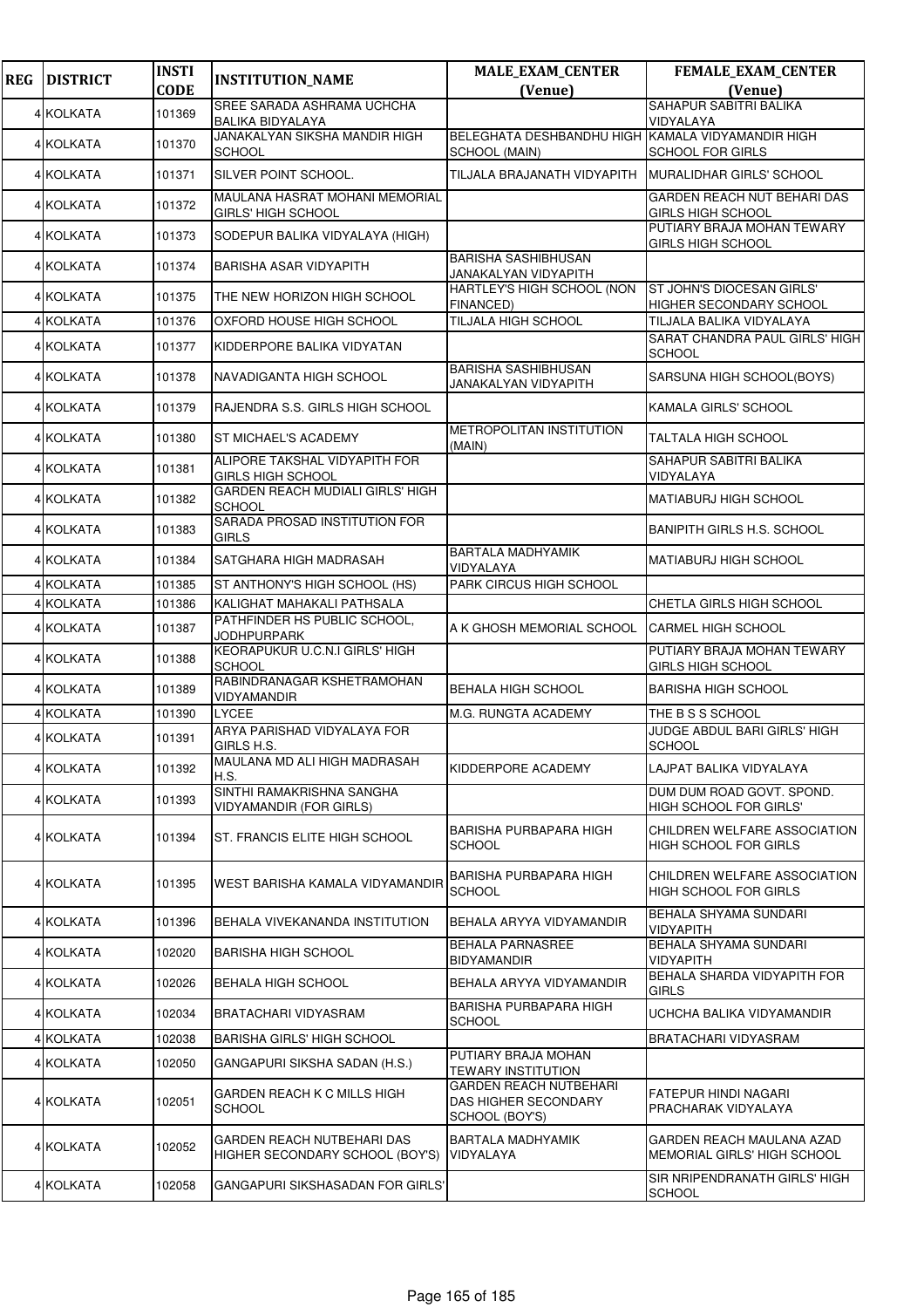| <b>REG</b> | <b>DISTRICT</b> | <b>INSTI</b> | <b>INSTITUTION_NAME</b>                                     | <b>MALE_EXAM_CENTER</b>                                        | FEMALE_EXAM_CENTER                                             |
|------------|-----------------|--------------|-------------------------------------------------------------|----------------------------------------------------------------|----------------------------------------------------------------|
|            |                 | <b>CODE</b>  | GARFA DHIRENDRA NATH MEMORIAL                               | (Venue)<br>JADAVPUR N. K. PAL ADARSHA                          | (Venue)                                                        |
|            | 4 KOLKATA       | 102059       | HIGH SCHOOL (H.S.)                                          | SIKSHAYATAN                                                    |                                                                |
|            | 4 KOLKATA       | 102060       | HALTU HIGH SCHOOL FOR GIRLS'                                |                                                                | JADAVPUR VIDYAPITH                                             |
|            | 4 KOLKATA       | 102068       | <b>JAGATPUR RUKMINI VIDYAMANDIR</b>                         | <b>BEHALA HIGH SCHOOL</b>                                      |                                                                |
|            | 4 KOLKATA       | 102083       | <b>MATIABURJ HIGH SCHOOL</b>                                | BENGALI BAZAR HIGH SCHOOL                                      | <b>GARDEN REACH NUT BEHARI DAS</b><br><b>GIRLS HIGH SCHOOL</b> |
|            | 4 KOLKATA       | 102089       | PUTIARY BRAJA MOHAN TEWARY<br><b>INSTITUTION</b>            | GANGAPURI SIKSHA SADAN<br>(H.S.)                               | SIR NRIPENDRANATH GIRLS' HIGH<br><b>SCHOOL</b>                 |
|            | 4 KOLKATA       | 102095       | SAHAPUR SABITRI BALIKA VIDYALAYA                            |                                                                | SAHAPUR HARENDRANATH<br><b>VIDYAPITH</b>                       |
|            | 4 KOLKATA       | 102096       | SAHAPUR MATHURANATH VIDYAPITH                               | ALIPORE TAKSHAL VIDYAPITH                                      |                                                                |
|            | 4 KOLKATA       | 102097       | SAHAPUR HARENDRANATH VIDYAPITH                              | NEW ALIPORE MULTIPURPOSE<br>SCHOOL                             | MULTIPURPOSE GOVT. GIRLS'<br><b>SCHOOL</b>                     |
|            | 4 KOLKATA       | 102098       | SARSUNA HIGH SCHOOL(BOYS)                                   | <b>BARISHA VIVEKANANDA HIGH</b><br>SCHOOL                      | <b>BARISHA GIRLS' HIGH SCHOOL</b>                              |
|            | 4 KOLKATA       | 102099       | JADAVPUR SAMMILITA BALIKA<br>VIDYALAYA                      |                                                                | ADARSHA BALIKA SIKSHAYATAN                                     |
|            | 4 KOLKATA       | 102217       | THAKURPUKUR BRAHMACHARI P K<br><b>VIDYAMANDIR FOR GIRLS</b> |                                                                | <b>BEHALA HIGH SCHOOL</b>                                      |
|            | 4 MURSHIDABAD   | 116011       | AMTALA HIGH SCHOOL                                          | JHOWBONA HIGH SCHOOL (H.S)                                     | JHOWBONA HIGH SCHOOL (H.S)                                     |
|            | 4 MURSHIDABAD   | 116012       | ALUGRAM U.U.M. VIDYALAYA                                    | AMLAI BHALUIPARA HIGH<br><b>SCHOOL</b>                         | AMLAI BHALUIPARA HIGH SCHOOL                                   |
|            | 4 MURSHIDABAD   | 116013       | AMRITA KUNDA KRISHNA KAMINI<br>VIDYAMANDIR                  | JIBANTITALA HIGH SCHOOL                                        | JIBANTITALA HIGH SCHOOL                                        |
|            | 4 MURSHIDABAD   | 116014       | ANDI LALCHAND CHHAYER HIGH<br><b>SCHOOL</b>                 | KULI CHOWRASTA SADHARAN<br>VIDYAPITH                           | KULI CHOWRASTA SADHARAN<br>VIDYAPITH                           |
|            | 4 MURSHIDABAD   | 116015       | BARALA R.D. SEN HIGH SCHOOL                                 | SRIKANTABATI P.S.S.<br>SIKSHANIKETAN                           | SRIKANTABATI P.S.S.<br>SIKSHANIKETAN                           |
|            | 4 MURSHIDABAD   | 116016       | BAHARA ADARSHA VIDYAPITH                                    | KANDIRAJ HIGH SCHOOL                                           | KANDI RAJA M C GIRLS HIGH<br><b>SCHOOL</b>                     |
|            | 4 MURSHIDABAD   | 116017       | BANWARIBAD MAHARAJA'S HIGH<br><b>SCHOOL</b>                 | SALAR E.Z. HIGHER SECONDARY<br><b>SCHOOL</b>                   | SALAR KUMAR KERAMATULLAH<br><b>GIRLS' HIGH SCHOOL</b>          |
|            | 4 MURSHIDABAD   | 116018       | BERHAMPORE MAHARANI KASSISWARI<br><b>GIRLS' HIGH SCHOOL</b> |                                                                | BERHAMPORE LIPIKA MEMORIAL<br><b>GIRLS HIGH SCHOOL</b>         |
|            | 4 MURSHIDABAD   | 116019       | BELDANGA C.R.G.S. HIGH SCHOOL                               | HAREKNAGAR A.M. INSTITUTION HAREKNAGAR A.M. INSTITUTION        |                                                                |
|            | 4 MURSHIDABAD   | 116020       | BHAGABANGOLA HIGH SCHOOL                                    | <b>BAHADURPUR HIGH SCHOOL</b>                                  | <b>BAHADURPUR HIGH SCHOOL</b>                                  |
|            | 4 MURSHIDABAD   | 116021       | BHAGIRATHPUR HIGH SCHOOL                                    | DAKSHIN NAGAR HIGH SCHOOL<br>(H.S.)                            | DAKSHIN NAGAR HIGH SCHOOL<br>(H.S.)                            |
|            | 4 MURSHIDABAD   | 116022       | CHAK ISLAMPORE S.C.M HIGH SCHOOL                            | NAZIRPUR ESSERPARA HIGH<br><b>SCHOOL</b>                       | NAZIRPUR ESSERPARA HIGH<br><b>SCHOOL</b>                       |
|            | 4 MURSHIDABAD   | 116023       | CHHABGHATI K.D. VIDYALAYA                                   | AURANGABAD BALIKA<br>VIDYALAYA                                 | AURANGABAD BALIKA VIDYALAYA                                    |
|            | 4 MURSHIDABAD   | 116024       | DHULIYAN HIGH MADRASAH                                      | DHULIYAN BANICHAND<br>AGARWALA BALIKA GOVT. AIDED<br>VIDYALAYA | DHULIYAN BANICHAND AGARWALA<br>BALIKA GOVT, AIDED VIDYALAYA    |
|            | 4 MURSHIDABAD   | 116025       | DUMKAL BHABATARAN HIGH SCHOOL                               | DUMKAL BALIKA VIDYAPITH                                        | DUMKAL BALIKA VIDYAPITH                                        |
|            | 4 MURSHIDABAD   | 116026       | FARAKKA BARRAGE PROJECT H.S.<br><b>SCHOOL</b>               | TILDANGA HIGH SCHOOL (H.S.)                                    | TILDANGA HIGH SCHOOL (H.S.)                                    |
|            | 4 MURSHIDABAD   | 116027       | NIMTITA G.D. INSTITUTION                                    | JOYKRISHNAPUR A B S<br>VIDYAPITH (H.S.)                        | JOYKRISHNAPUR A B S VIDYAPITH<br>(H.S.)                        |
|            | 4 MURSHIDABAD   | 116028       | GORABAZAR ISWAR CHANDRA<br><b>INSTITUTION</b>               | GORABAZAR BIJOY KUMAR HIGH<br><b>SCHOOL</b>                    |                                                                |
|            | 4 MURSHIDABAD   | 116029       | GURAH-PASHLA S.K. SIKSHANIKETAN                             | JIBANTITALA HIGH SCHOOL                                        | JIBANTITALA HIGH SCHOOL                                        |
|            | 4 MURSHIDABAD   | 116030       | KHAGRA GURUDAS TARASUNDARI<br><b>INSTITUTION</b>            | GORABAZAR ISWAR CHANDRA<br><b>INSTITUTION</b>                  |                                                                |
|            | 4 MURSHIDABAD   | 116031       | GOKARNA PARSANNAMOYEE HIGH<br><b>SCHOOL</b>                 | KANDIRAJ HIGH SCHOOL                                           | KANDIRAJ HIGH SCHOOL                                           |
|            | 4 MURSHIDABAD   | 116032       | HAREKNAGAR A.M. INSTITUTION                                 | BEGUNBARI HIGH SCHOOL                                          | BELDANGA HARIMATI GIRLS' HIGH<br><b>SCHOOL</b>                 |
|            | 4 MURSHIDABAD   | 116033       | HASANPUR RAJESWARI VIDYAPITH                                | KANKSA RAHIMA HIGH<br>MADRASAH                                 | KANKSA RAHIMA HIGH MADRASAH                                    |
|            | 4 MURSHIDABAD   | 116034       | JALANGI HIGH SCHOOL                                         | GHOSHPARA SARVAPALLI<br>VIDYANIKETAN                           | GHOSHPARA SARVAPALLI<br>VIDYANIKETAN                           |
|            | 4 MURSHIDABAD   | 116035       | JANGIPUR HIGH SCHOOL                                        | KALITALA L K HIGH SCHOOL                                       | JOTEKAMAL HIGH SCHOOL                                          |
|            | 4 MURSHIDABAD   | 116036       | JHOWBONA HIGH SCHOOL (H.S)                                  | BEGUNBARI HIGH SCHOOL                                          | BEGUNBARI HIGH SCHOOL                                          |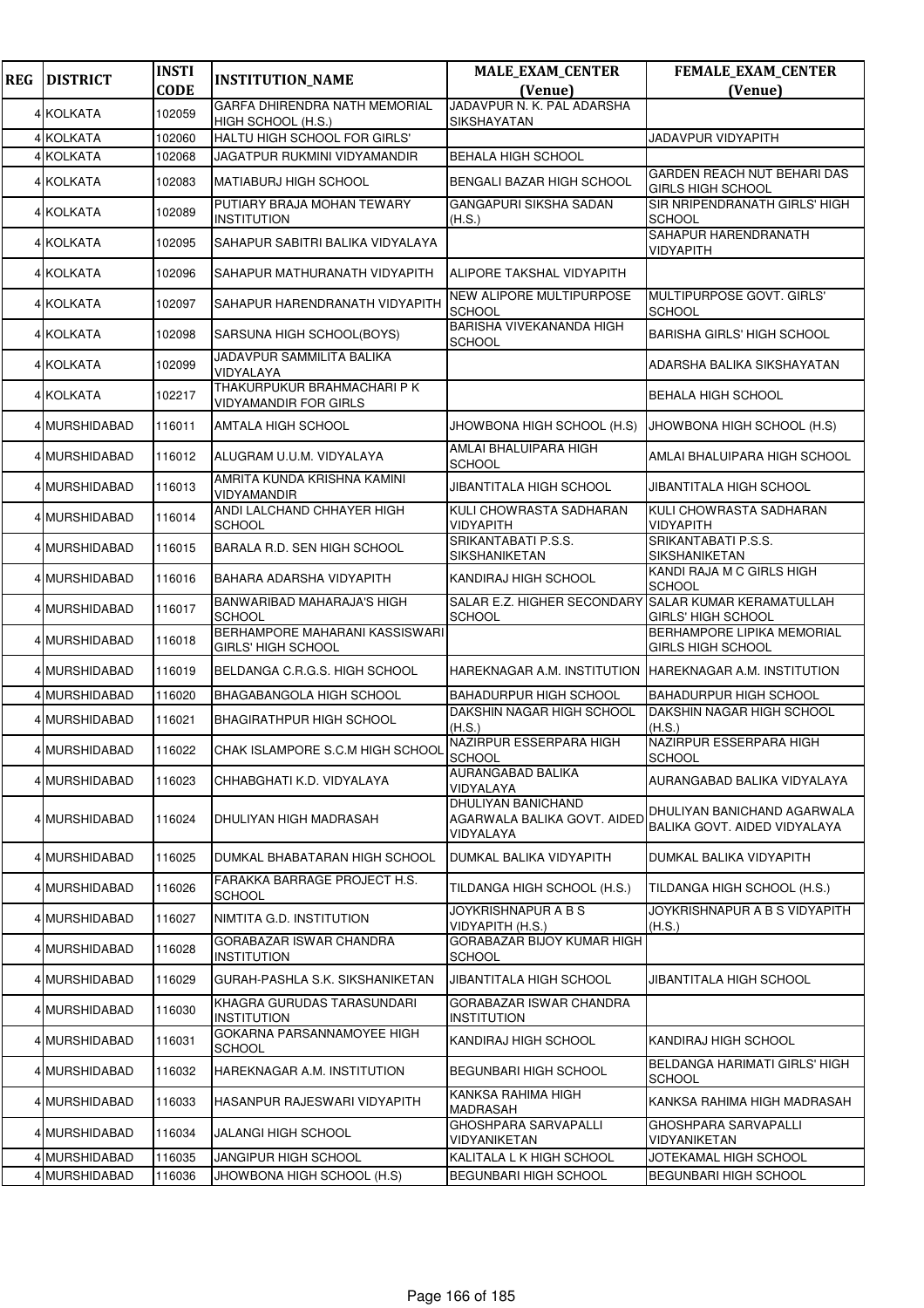| <b>REG</b> | <b>DISTRICT</b> | <b>INSTI</b> | <b>INSTITUTION_NAME</b>                                    | <b>MALE_EXAM_CENTER</b>                          | FEMALE_EXAM_CENTER                                    |
|------------|-----------------|--------------|------------------------------------------------------------|--------------------------------------------------|-------------------------------------------------------|
|            |                 | <b>CODE</b>  |                                                            | (Venue)                                          | (Venue)                                               |
|            | 4 MURSHIDABAD   | 116037       | JIAGANJ RAJA BIJOY SINGH<br><b>VIDYAMANDIR</b>             | JIAGANJ BIRENDRA SINGH<br>SINGHI HIGH SCHOOL     | JIAGANJ BIRENDRA SINGH SINGHI<br><b>HIGH SCHOOL</b>   |
|            |                 |              |                                                            | AMTALA ANNADAMANI BALIKA                         | AMTALA ANNADAMANI BALIKA                              |
|            | 4 MURSHIDABAD   | 116038       | JITPUR PAUL INSTITUTION                                    | VIDYALAYA (HIGH)                                 | <b>VIDYALAYA (HIGH)</b>                               |
|            | 4 MURSHIDABAD   | 116039       | KAGRAM AMARNATH MUKHERJEE<br><b>HIGH SCHOOL</b>            | SALAR E.Z. HIGHER SECONDARY<br><b>SCHOOL</b>     | SALAR KUMAR KERAMATULLAH<br><b>GIRLS' HIGH SCHOOL</b> |
|            | 4 MURSHIDABAD   | 116040       | KANCHANTALA J.D.J. INSTITUTION                             | <b>JOYKRISHNAPUR A B S</b><br>VIDYAPITH (H.S.)   | JOYKRISHNAPUR A B S VIDYAPITH<br>(H.S.)               |
|            | 4 MURSHIDABAD   | 116041       | KATLAMARI HIGH SCHOOL                                      | NABIPUR SARALA BALA HIGH<br><b>SCHOOL</b>        | NABIPUR SARALA BALA HIGH<br><b>SCHOOL</b>             |
|            | 4 MURSHIDABAD   | 116042       | KANDURIA HIGH SCHOOL                                       | SHERPUR HIGH SCHOOL                              | SHERPUR HIGH SCHOOL                                   |
|            | 4 MURSHIDABAD   | 116043       | KRISHNATH COLLEGE SCHOOL                                   | SEVA MILANI HIGH SCHOOL                          |                                                       |
|            | 4 MURSHIDABAD   | 116044       | LALBAGH SINGHI HIGH SCHOOL                                 | <b>NAWAB BAHADUR'S</b><br><b>INSTITUTION</b>     | NAWAB BAHADUR'S INSTITUTION                           |
|            | 4 MURSHIDABAD   | 116045       | LALGOLA M.N. ACADEMY                                       | <b>BALUTUNGI HIGH SCHOOL</b>                     | <b>BALUTUNGI HIGH SCHOOL</b>                          |
|            | 4 MURSHIDABAD   | 116046       | LOCHANPUR NRITYAKALI HIGH<br><b>SCHOOL</b>                 | <b>BABULTALI KHALILUR RAHMAN</b><br>VIDYANIKETAN | <b>BABULTALI KHALILUR RAHMAN</b><br>VIDYANIKETAN      |
|            | 4 MURSHIDABAD   | 116047       | MIRZAPUR D.P. HIGHER SECONDARY<br><b>SCHOOL</b>            | SRIKANTABATI P.S.S.<br><b>SIKSHANIKETAN</b>      | SRIKANTABATI P.S.S.<br><b>SIKSHANIKETAN</b>           |
|            | 4 MURSHIDABAD   | 116048       | MANINDRANAGAR HIGH SCHOOL                                  | SAIDABAD MANINDRA CHANDRA<br>VIDYAPITH           | SAIDABAD MANINDRA CHANDRA<br><b>VIDYAPITH</b>         |
|            | 4 MURSHIDABAD   | 116049       | NAGAR A.M. HIGH SCHOOL                                     | KANDURIA HIGH SCHOOL                             | <b>KANDURIA HIGH SCHOOL</b>                           |
|            | 4 MURSHIDABAD   | 116050       | NAYANSUKH LAKSHMI NARAYAN SINHA<br>MEMORIAL HIGH SCHOOL    | TILDANGA HIGH SCHOOL (H.S.)                      | TILDANGA HIGH SCHOOL (H.S.)                           |
|            | 4 MURSHIDABAD   | 116051       | NAWAB BAHADUR'S INSTITUTION                                | LALBAGH SINGHI HIGH SCHOOL                       |                                                       |
|            | 4 MURSHIDABAD   | 116052       | NIMGRAM BELURI HIGHER<br>SECONDARY SCHOOL                  | <b>GURAH-PASHLA S.K.</b><br>SIKSHANIKETAN        | <b>GURAH-PASHLA S.K.</b><br><b>SIKSHANIKETAN</b>      |
|            | 4 MURSHIDABAD   | 116053       | PANCHTHUPI T.N. INSTITUTION                                | NIMA BAHADURPUR HIGH<br><b>SCHOOL</b>            | NIMA BAHADURPUR HIGH SCHOOL                           |
|            | 4 MURSHIDABAD   | 116054       | PANCHGRAM HIGH SCHOOL                                      | NABAGRAM HIGH SCHOOL                             | NABAGRAM HIGH SCHOOL                                  |
|            | 4 MURSHIDABAD   | 116055       | RAMNAGAR SAHORA UNION HIGH<br><b>SCHOOL</b>                | NIMA BAHADURPUR HIGH<br><b>SCHOOL</b>            | NIMA BAHADURPUR HIGH SCHOOL                           |
|            | 4 MURSHIDABAD   | 116056       | RAGHUNATHGANJ GIRLS' HIGH<br><b>SCHOOL</b>                 |                                                  | MIRZAPUR D.P. HIGHER<br><b>SECONDARY SCHOOL</b>       |
|            | 4 MURSHIDABAD   | 116057       | RUKANPUR HIGH SCHOOL                                       | HARIHARPARA HIGH SCHOOL                          | HARIHARPARA HIGH SCHOOL                               |
|            | 4 MURSHIDABAD   | 116058       | SADIKHAN'S DEARH VIDYANIKETAN                              | CHOAPARA DURLAVERPARA<br>VIDYANIKETAN            | CHOAPARA DURLAVERPARA<br><b>VIDYANIKETAN</b>          |
|            | 4 MURSHIDABAD   | 116059       | SAIDABAD MANINDRA CHANDRA<br><b>VIDYAPITH</b>              | GORABAZAR ISWAR CHANDRA<br><b>INSTITUTION</b>    | GORABAZAR ISWAR CHANDRA<br><b>INSTITUTION</b>         |
|            | 4 MURSHIDABAD   | 116060       | SAKTIPUR K.M.C. INSTITUTION                                | <b>BAZARSAHU HIGH SCHOOL</b>                     | <b>BAZARSAHU HIGH SCHOOL</b>                          |
|            | 4 MURSHIDABAD   | 116061       | SAGARDIGHI S.N. HIGH SCHOOL                                | MEGHA SIARA HIGH SCHOOL                          | MEGHA SIARA HIGH SCHOOL                               |
|            | 4 MURSHIDABAD   | 116062       | SAGARPARA HIGH SCHOOL                                      | <b>GHOSHPARA SARVAPALLI</b><br>VIDYANIKETAN      | <b>GHOSHPARA SARVAPALLI</b><br>VIDYANIKETAN           |
|            | 4 MURSHIDABAD   | 116063       | SALAR E.Z. HIGHER SECONDARY<br><b>SCHOOL</b>               | <b>MALIHATI KANDRA HIGH</b><br>SCHOOL (H.S.)     | <b>MALIHATI KANDRA HIGH SCHOOL</b><br>(H.S.)          |
|            | 4 MURSHIDABAD   | 116064       | RAGHUNATHGANJ HIGH SCHOOL                                  | MIRZAPUR D.P. HIGHER<br>SECONDARY SCHOOL         | MIRZAPUR D.P. HIGHER<br><b>SECONDARY SCHOOL</b>       |
|            | 4 MURSHIDABAD   | 116065       | <b>NASHIPUR HIGH SCHOOL</b>                                | AKHRIGANJ HIGH SCHOOL (H.S.)                     | AKHRIGANJ HIGH SCHOOL (H.S.)                          |
|            | 4 MURSHIDABAD   | 116066       | FATULLAPUR SASIMONI HIGH SCHOOL                            | <b>BANGABARI HIGH SCHOOL</b>                     | <b>BANGABARI HIGH SCHOOL</b>                          |
|            | 4 MURSHIDABAD   | 116067       | BELDANGA HARIMATI GIRLS' HIGH<br><b>SCHOOL</b>             |                                                  | SARAT PALLI BALIKA VIDYALAYA                          |
|            | 4 MURSHIDABAD   | 116068       | SIJGRAM HOSSENABAD MOHSIN<br><b>TAYEB HIGH SCHOOL</b>      | AMLAI BHALUIPARA HIGH<br><b>SCHOOL</b>           | AMLAI BHALUIPARA HIGH SCHOOL                          |
|            | 4 MURSHIDABAD   | 116069       | <b>BALUTUNGI HIGH SCHOOL</b>                               | BIRAMPUR A. S. VIDYAMANDIR                       | BIRAMPUR A. S. VIDYAMANDIR                            |
|            | 4 MURSHIDABAD   | 116070       | HARIHARPARA HIGH SCHOOL                                    | SWARUPPUR HIGH SCHOOL<br>(H.S.)                  | SWARUPPUR HIGH SCHOOL (H.S.)                          |
|            | 4 MURSHIDABAD   | 116071       | DUMKAL BALIKA VIDYAPITH                                    |                                                  | RAIPUR HIGH SCHOOL (XI-XII)                           |
|            | 4 MURSHIDABAD   | 116072       | BOKHARA HAJI JUBED ALI VIDYAPITH                           | BARALA R.D. SEN HIGH SCHOOL                      | BARALA R.D. SEN HIGH SCHOOL                           |
|            | 4 MURSHIDABAD   | 116073       | RANINAGAR HIGH SCHOOL                                      | <b>BABULTALI KHALILUR RAHMAN</b><br>VIDYANIKETAN | BABULTALI KHALILUR RAHMAN<br>VIDYANIKETAN             |
|            | 4 MURSHIDABAD   | 116074       | KANDIRAJ HIGH SCHOOL                                       | KANDI SRI BISHU HIGH SCHOOL                      |                                                       |
|            | 4 MURSHIDABAD   | 116075       | LALBAGH MAHARAJA MANINDRA                                  |                                                  | NAWAB BAHADUR'S INSTITUTION                           |
|            | 4 MURSHIDABAD   | 116076       | CHANDRA GIRLS' HIGH SCHOOL<br>TEGHARI NAZIRPUR INSTITUTION | DADPUR HIGH SCHOOL (H.S.)                        | DADPUR HIGH SCHOOL (H.S.)                             |
|            |                 |              |                                                            |                                                  |                                                       |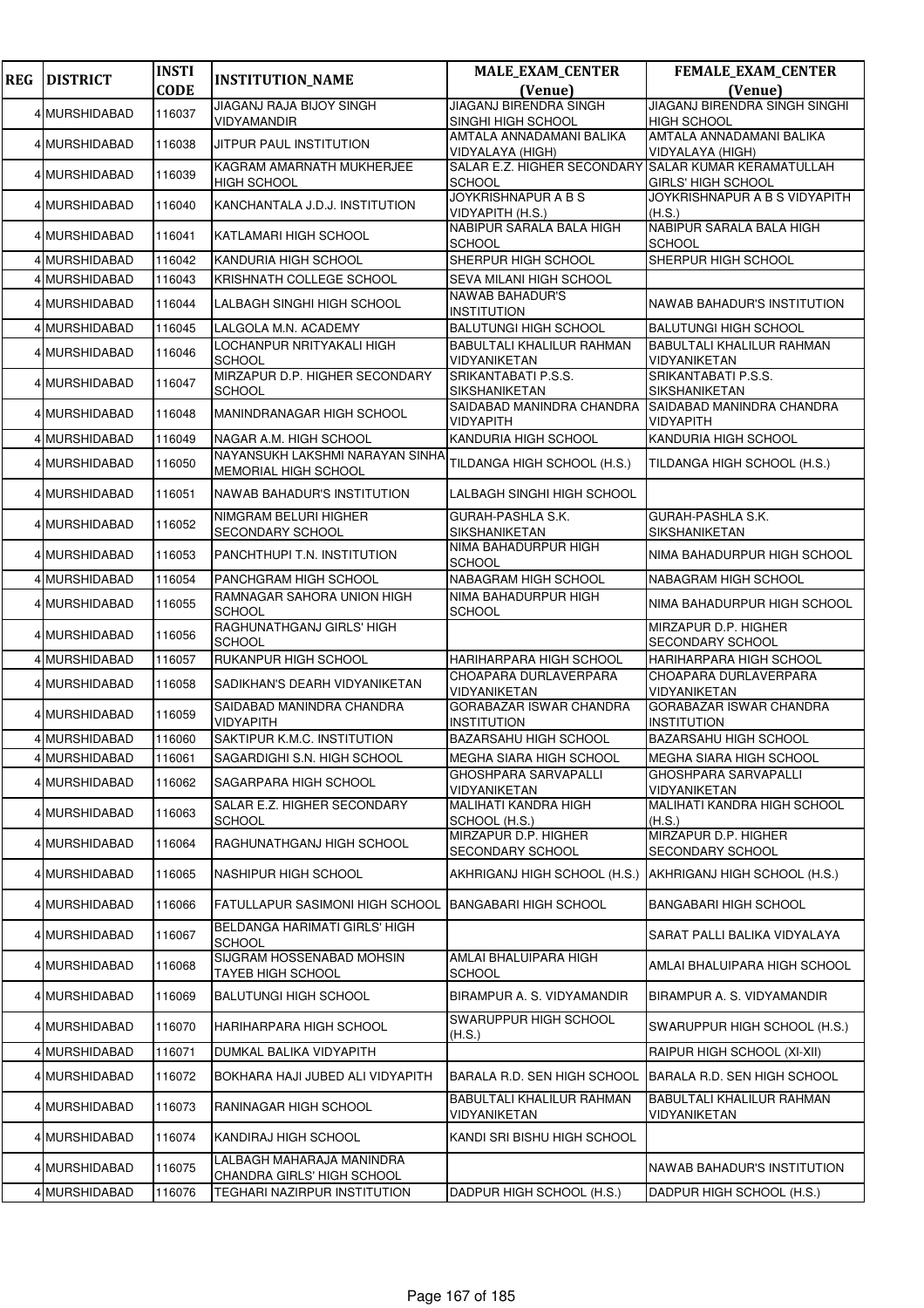| <b>REG</b> | <b>DISTRICT</b> | <b>INSTI</b> | <b>INSTITUTION_NAME</b>                              | <b>MALE_EXAM_CENTER</b>                                 | FEMALE_EXAM_CENTER                                       |
|------------|-----------------|--------------|------------------------------------------------------|---------------------------------------------------------|----------------------------------------------------------|
|            |                 | <b>CODE</b>  |                                                      | (Venue)                                                 | (Venue)                                                  |
|            | 4 MURSHIDABAD   | 116077       | SAHEB NAGAR HIGH SCHOOL                              | NIMTITA G.D. INSTITUTION                                | NIMTITA G.D. INSTITUTION                                 |
|            | 4 MURSHIDABAD   | 116078       | KALITALA L K HIGH SCHOOL                             | GOBINDAPUR HIGH SCHOOL<br>(H.S.)                        | GOBINDAPUR HIGH SCHOOL (H.S.)                            |
|            | 4 MURSHIDABAD   | 116079       | TUNGI SWAMI SWARUPANANDA HIGH<br><b>SCHOOL</b>       | <b>BRINDABANPUR S.S. HIGH</b><br><b>SCHOOL</b>          | BRINDABANPUR S.S. HIGH SCHOOL                            |
|            | 4 MURSHIDABAD   | 116080       | SHERPUR HIGH SCHOOL                                  | SADAL ANCHAL SADHARAN<br>VIDYAPITH.                     | SADAL ANCHAL SADHARAN<br>VIDYAPITH.                      |
|            | 4 MURSHIDABAD   | 116081       | AZIMGANJ RAIBUDH SINGH BAHADUR<br><b>HIGH SCHOOL</b> | JIAGANJ RAJA BIJOY SINGH<br>VIDYAMANDIR                 | JIAGANJ RAJA BIJOY SINGH<br>VIDYAMANDIR                  |
|            | 4 MURSHIDABAD   | 116082       | LALGOLA SAILAJA MEMORIAL<br><b>GIRLS'HIGH SCHOOL</b> |                                                         | DHULAURI HIGH SCHOOL (H.S.)                              |
|            | 4 MURSHIDABAD   | 116083       | ARJUNPUR HIGH SCHOOL                                 | NAYANSUKH LAKSHMI NARAYAN<br>SINHA MEMORIAL HIGH SCHOOL | INAYANSUKH LAKSHMI NARAYAN<br>SINHA MEMORIAL HIGH SCHOOL |
|            | 4 MURSHIDABAD   | 116084       | PATKABARI HIGH SCHOOL                                | <b>NOWDA HIGH SCHOOL</b>                                | NOWDA HIGH SCHOOL                                        |
|            | 4 MURSHIDABAD   | 116085       | NAZIRPUR ESSERPARA HIGH SCHOOL                       | CHAK ISLAMPORE S.C.M HIGH<br><b>SCHOOL</b>              | CHAK ISLAMPORE S.C.M HIGH<br><b>SCHOOL</b>               |
|            | 4 MURSHIDABAD   | 116086       | <b>BALARAMPUR HIGH SCHOOL</b>                        | <b>BHAKURI HIGH SCHOOL</b>                              | <b>BHAKURI HIGH SCHOOL</b>                               |
|            | 4 MURSHIDABAD   | 116087       | KANDI RAJA M C GIRLS HIGH SCHOOL                     |                                                         | KANDIRAJ HIGH SCHOOL                                     |
|            | 4 MURSHIDABAD   | 116088       | JANGIPUR MUNIRIA HIGH MADRASHA                       | KALITALA L K HIGH SCHOOL                                | KALITALA L K HIGH SCHOOL                                 |
|            | 4 MURSHIDABAD   | 116089       | ANDULBERIA HIGH SCHOOL                               | DADPUR HIGH SCHOOL (H.S.)                               | DADPUR HIGH SCHOOL (H.S.)                                |
|            | 4 MURSHIDABAD   | 116090       | MADHUPUR RAJA SASANKA VIDYAPITH                      | SAHAJADPUR SARBAGAN HIGH<br><b>SCHOOL</b>               | SAHAJADPUR SARBAGAN HIGH<br><b>SCHOOL</b>                |
|            | 4 MURSHIDABAD   | 116091       | GORABAZAR SILPA MANDIR GIRLS<br><b>HIGH SCHOOL</b>   |                                                         | <b>GORABAZAR BIJOY KUMAR HIGH</b><br><b>SCHOOL</b>       |
|            | 4 MURSHIDABAD   | 116092       | BERHAMPORE GIRLS MAHAKALI<br><b>PATHSALA</b>         |                                                         | SEVA MILANI HIGH SCHOOL                                  |
|            | 4 MURSHIDABAD   | 116093       | SAIDABAD MAHARAJA SRISH<br>CHANDRA BALIKA VIDYALAYA  |                                                         | SEVA MILANI HIGH SCHOOL                                  |
|            | 4 MURSHIDABAD   | 116094       | CHUANPUR VIDYANIKETAN GIRLS<br><b>HIGH SCHOOL</b>    |                                                         | <b>BHAKURI HIGH SCHOOL</b>                               |
|            | 4 MURSHIDABAD   | 116095       | <b>GOALJAN REFUGEE HIGH SCHOOL</b><br>(H.S.)         | SAHAJADPUR SARBAGAN HIGH<br><b>SCHOOL</b>               | SAHAJADPUR SARBAGAN HIGH<br><b>SCHOOL</b>                |
|            | 4 MURSHIDABAD   | 116096       | <b>BARUIPARA HIGH SCHOOL</b>                         | KHIDIRPUR COLONY NETAJI<br><b>HIGH SCHOOL</b>           | NISCHINTAPUR HIGH SCHOOL                                 |
|            | 4 MURSHIDABAD   | 116097       | DAULATABAD NISHIT BARANI SINHA<br><b>HIGH SCHOOL</b> | <b>MANINDRANAGAR HIGH SCHOOL</b>                        | MANINDRANAGAR GIRLS' HIGH<br><b>SCHOOL</b>               |
|            | 4 MURSHIDABAD   | 116098       | NABAGRAM HIGH SCHOOL                                 | KHENKUL HIGH SCHOOL                                     | KHENKUL HIGH SCHOOL                                      |
|            | 4 MURSHIDABAD   | 116099       | MANIKNAGAR HIGH SCHOOL (H.S.)                        | <b>BEGUNBARI HIGH SCHOOL</b>                            | <b>BEGUNBARI HIGH SCHOOL</b>                             |
|            | 4 MURSHIDABAD   | 116100       | SEKHALIPUR HIGH SCHOOL                               | LALGOLA M.N. ACADEMY                                    | LALGOLA M.N. ACADEMY                                     |
|            | 4 MURSHIDABAD   | 116101       | HARISANKARPUR SRIKRISHNA<br>VIDYAPITH                | GARAIMARI J. K. VIDYANIKETAN                            | GARAIMARI J. K. VIDYANIKETAN                             |
|            | 4 MURSHIDABAD   | 116102       | KAZIPARA HARIDAS VIDYABHABAN                         | SAGARPARA BALIKA VIDYALAYA<br>(HIGH SCHOOL)             | <b>SAGARPARA BALIKA VIDYALAYA</b><br>(HIGH SCHOOL)       |
|            | 4 MURSHIDABAD   | 116103       | <b>BALIA HIGH SCHOOL</b>                             | CHHAMUGRAM HIGH SCHOOL                                  | CHHAMUGRAM HIGH SCHOOL                                   |
|            | 4 MURSHIDABAD   | 116104       | GOKARNA N.G., GIRLS HIGH SCHOOL                      |                                                         | KANDI RAJA M C GIRLS HIGH<br><b>SCHOOL</b>               |
|            | 4 MURSHIDABAD   | 116105       | DADPUR HIGH SCHOOL (H.S.)                            | BELDANGA C.R.G.S. HIGH<br><b>SCHOOL</b>                 | SARAT PALLI BALIKA VIDYALAYA                             |
|            | 4 MURSHIDABAD   | 116106       | JAJAN KENARAM HIGH SCHOOL                            | KANDI SRI BISHU HIGH SCHOOL                             | KANDI SRI BISHU HIGH SCHOOL                              |
|            | 4 MURSHIDABAD   | 116107       | <b>BARWAN HIGH SCHOOL</b>                            | TALWAN A. C. DEY HIGH<br><b>SCHOOL</b>                  | TALWAN A. C. DEY HIGH SCHOOL                             |
|            | 4 MURSHIDABAD   | 116108       | SARBANGAPUR J.K.S.A. VIDYAPITH                       | JHOWBONA HIGH SCHOOL (H.S)                              | JHOWBONA HIGH SCHOOL (H.S)                               |
|            | 4 MURSHIDABAD   | 116109       | NABAGRAM KUMAR BIMAL CHANDRA<br>SINGHA HIGH SCHOOL   | GOKARNA PARSANNAMOYEE<br><b>HIGH SCHOOL</b>             | GOKARNA N.G GIRLS HIGH<br><b>SCHOOL</b>                  |
|            | 4 MURSHIDABAD   | 116110       | UDAYCHANDPUR HIGH SCHOOL                             | <b>GOKARNA PARSANNAMOYEE</b><br>HIGH SCHOOL             | GOKARNA N.G GIRLS HIGH<br><b>SCHOOL</b>                  |
|            | 4 MURSHIDABAD   | 116111       | AURANGABAD HIGH SCHOOL                               | CHHABGHATI K.D. VIDYALAYA                               | CHHABGHATI K.D. VIDYALAYA                                |
|            | 4 MURSHIDABAD   | 116112       | BERHAMPORE J. N. ACADEMY                             | SAIDABAD MANINDRA CHANDRA<br><b>VIDYAPITH</b>           |                                                          |
|            | 4 MURSHIDABAD   | 116113       | JEMO N.N. HIGH SCHOOL                                | KANDIRAJ HIGH SCHOOL                                    | KANDI RAJA M C GIRLS HIGH<br><b>SCHOOL</b>               |
|            | 4 MURSHIDABAD   | 116114       | DEBKUNDA HIGH MADRASAH                               | <b>BEGUNBARI HIGH SCHOOL</b>                            | <b>BELDANGA HARIMATI GIRLS' HIGH</b><br>SCHOOL           |
|            | 4 MURSHIDABAD   | 116115       | SRIKANTABATI P.S.S. SIKSHANIKETAN                    | BARALA R.D. SEN HIGH SCHOOL                             | BARALA R.D. SEN HIGH SCHOOL                              |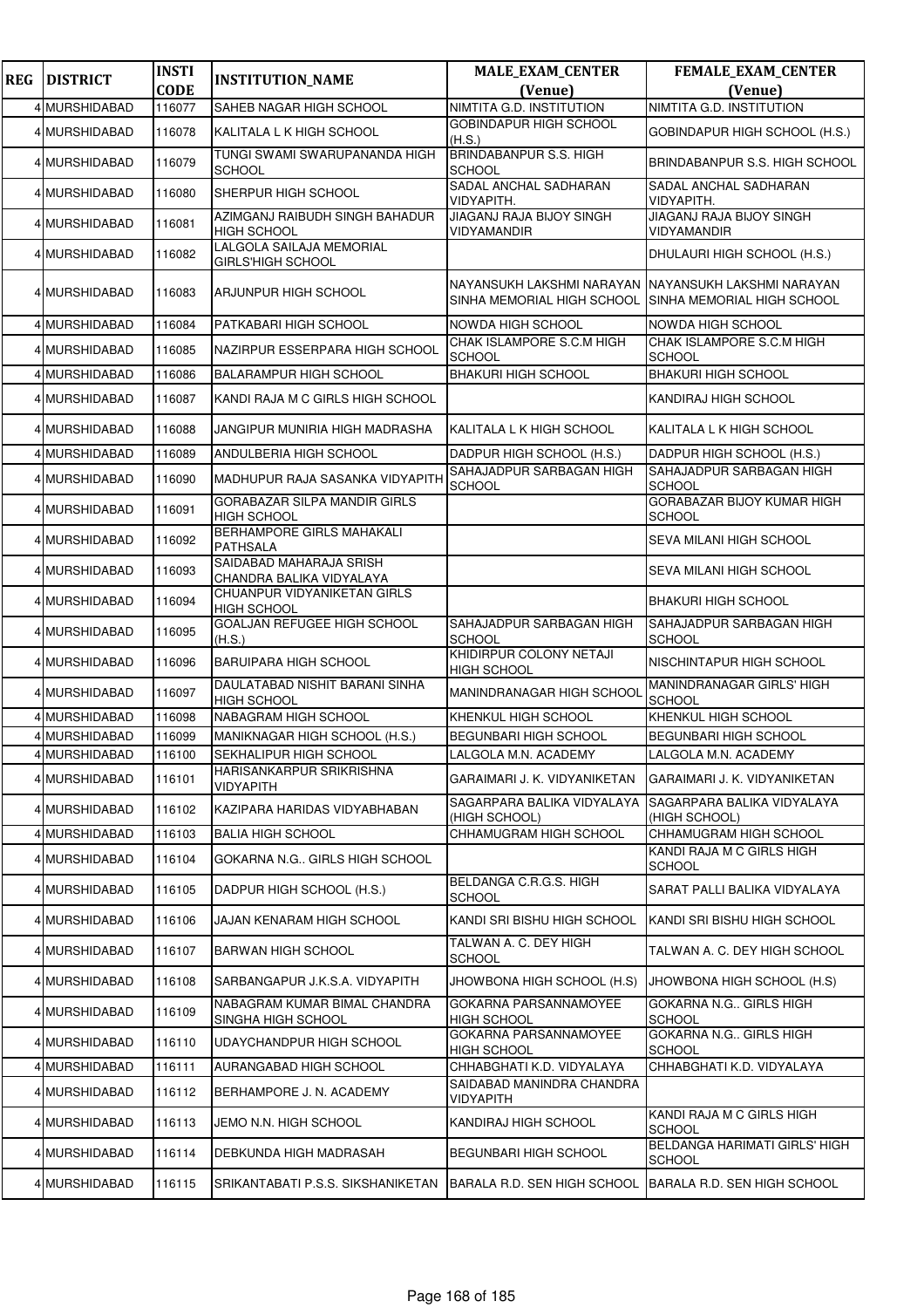| <b>REG</b> | <b>DISTRICT</b> | <b>INSTI</b><br><b>CODE</b> | <b>INSTITUTION_NAME</b>                             | <b>MALE_EXAM_CENTER</b><br>(Venue)                                                 | <b>FEMALE_EXAM_CENTER</b><br>(Venue)                    |
|------------|-----------------|-----------------------------|-----------------------------------------------------|------------------------------------------------------------------------------------|---------------------------------------------------------|
|            | 4 MURSHIDABAD   | 116116                      | SHEIKDIGHI HIGH SCHOOL (H.S.)                       |                                                                                    | MOREGRAM HIGH SCHOOL (H.S.) MOREGRAM HIGH SCHOOL (H.S.) |
|            | 4 MURSHIDABAD   | 116117                      | MALDOVA PANKAJ KUMAR HIGH<br><b>SCHOOL</b>          | KHARIBONA HIGH SCHOOL                                                              | KHARIBONA HIGH SCHOOL                                   |
|            | 4 MURSHIDABAD   | 116118                      | NISHINDRA HIGH SCHOOL (H.S.)                        | NAYANSUKH LAKSHMI NARAYAN<br>SINHA MEMORIAL HIGH SCHOOL SINHA MEMORIAL HIGH SCHOOL | INAYANSUKH LAKSHMI NARAYAN                              |
|            | 4 MURSHIDABAD   | 116119                      | BHAGWANGOLA BALIKA VIDYALAYA                        |                                                                                    | <b>BAHADURPUR HIGH SCHOOL</b>                           |
|            | 4 MURSHIDABAD   | 116120                      | SEKENDRA HIGH SCHOOL                                | GIRIA HIGH SCHOOL (H.S.)                                                           | JANGIPUR GIRLS' HIGH SCHOOL                             |
|            | 4 MURSHIDABAD   | 116121                      | JANGIPUR GIRLS' HIGH SCHOOL                         |                                                                                    | JOTEKAMAL HIGH SCHOOL                                   |
|            | 4 MURSHIDABAD   | 116122                      | CHHATINA KANDI GURUPADA HIGH<br><b>SCHOOL</b>       | JEMO N.N. HIGH SCHOOL                                                              | JEMO N.N. HIGH SCHOOL                                   |
|            | 4 MURSHIDABAD   | 116123                      | <b>TENYA SANTI SUDHA DAS</b><br><b>VIDYAMANDIR</b>  | SALAR E.Z. HIGHER SECONDARY SALAR KUMAR KERAMATULLAH<br><b>SCHOOL</b>              | <b>GIRLS' HIGH SCHOOL</b>                               |
|            | 4 MURSHIDABAD   | 116124                      | KULI CHOWRASTA SADHARAN<br><b>VIDYAPITH</b>         | ANDI LALCHAND CHHAYER HIGH<br><b>SCHOOL</b>                                        | ANDI LALCHAND CHHAYER HIGH<br><b>SCHOOL</b>             |
|            | 4 MURSHIDABAD   | 116125                      | JIAGANJ BIRENDRA SINGH SINGHI<br><b>HIGH SCHOOL</b> | AZIMGANJ RAIBUDH SINGH<br><b>BAHADUR HIGH SCHOOL</b>                               | AZIMGANJ RAIBUDH SINGH<br><b>BAHADUR HIGH SCHOOL</b>    |
|            | 4 MURSHIDABAD   | 116126                      | <b>MANIKCHAK HIGH MADARASA</b>                      | DHULAURI HIGH SCHOOL (H.S.)                                                        | DHULAURI HIGH SCHOOL (H.S.)                             |
|            | 4 MURSHIDABAD   | 116127                      | SAHAPUR SANTAL HIGH SCHOOL                          | GOURIPUR HEMAZUDDIN HIGH<br><b>SCHOOL</b>                                          | <b>GOURIPUR HEMAZUDDIN HIGH</b><br><b>SCHOOL</b>        |
|            | 4 MURSHIDABAD   | 116128                      | AMTALA ANNADAMANI BALIKA<br>VIDYALAYA (HIGH)        |                                                                                    | NOWDA HIGH SCHOOL                                       |
|            | 4 MURSHIDABAD   | 116129                      | RAMNAGAR HIGH SCHOOL                                | <b>BAZARSAHU HIGH SCHOOL</b>                                                       | <b>BAZARSAHU HIGH SCHOOL</b>                            |
|            | 4 MURSHIDABAD   | 116130                      | DOPUKURIA HIGH SCHOOL                               | RAMNAGAR HIGH SCHOOL                                                               | RAMNAGAR HIGH SCHOOL                                    |
|            | 4 MURSHIDABAD   | 116131                      | NIMTALA HIGH SCHOOL                                 | SAIDABAD MANINDRA CHANDRA<br>VIDYAPITH                                             | SAIDABAD MANINDRA CHANDRA<br>VIDYAPITH                  |
|            | 4 MURSHIDABAD   | 116132                      | HATINAGAR A S VIDYAPITH                             | MANINDRANAGAR HIGH SCHOOL                                                          | MANINDRANAGAR HIGH SCHOOL                               |
|            | 4 MURSHIDABAD   | 116133                      | KHENKUL HIGH SCHOOL                                 | JIBANTITALA HIGH SCHOOL                                                            | JIBANTITALA HIGH SCHOOL                                 |
|            | 4 MURSHIDABAD   | 116134                      | MADHURKUL HIGH SCHOOL                               | RAIPUR HIGH SCHOOL (XI-XII)                                                        | RAIPUR HIGH SCHOOL (XI-XII)                             |
|            | 4 MURSHIDABAD   | 116135                      | NABIPUR SARALA BALA HIGH SCHOOL                     | RANINAGAR HIGH SCHOOL                                                              | RANINAGAR HIGH SCHOOL                                   |
|            | 4 MURSHIDABAD   | 116136                      | BHABTA AZIZIA HIGH MADRASAH (H.S.)                  | HAREKNAGAR A.M. INSTITUTION                                                        | HAREKNAGAR A.M. INSTITUTION                             |
|            | 4 MURSHIDABAD   | 116137                      | HIZOLE HIGH SCHOOL (H.S.)                           | GOKARNA PARSANNAMOYEE<br><b>HIGH SCHOOL</b>                                        | <b>GOKARNA N.G., GIRLS HIGH</b><br><b>SCHOOL</b>        |
|            | 4 MURSHIDABAD   | 116138                      | PAHARPUR UNION HIGH SCHOOL                          | LOCHANPUR NRITYAKALI HIGH<br><b>SCHOOL</b>                                         | LOCHANPUR NRITYAKALI HIGH<br><b>SCHOOL</b>              |
|            | 4 MURSHIDABAD   | 116139                      | KHARGRAM HIGH SCHOOL                                | KANDURIA HIGH SCHOOL                                                               | KANDURIA HIGH SCHOOL                                    |
|            | 4 MURSHIDABAD   | 116140                      | PURAPARA HIGH SCHOOL                                | SHERPUR HIGH SCHOOL                                                                | SHERPUR HIGH SCHOOL                                     |
|            | 4 MURSHIDABAD   | 116141                      | BANGABARI HIGH SCHOOL                               | HAROWA HIGH SCHOOL                                                                 | <b>HAROWA HIGH SCHOOL</b>                               |
|            | 4 MURSHIDABAD   | 116142                      | SALAR KUMAR KERAMATULLAH GIRLS'<br>HIGH SCHOOL      |                                                                                    | <b>MALIHATI KANDRA HIGH SCHOOL</b><br>(H.S.)            |
|            | 4 MURSHIDABAD   | 116143                      | RANITALA HIGH SCHOOL                                | AKHRIGANJ HIGH SCHOOL (H.S.)                                                       | AKHRIGANJ HIGH SCHOOL (H.S.)                            |
|            | 4 MURSHIDABAD   | 116144                      | BHASAI PAIKAR HIGH SCHOOL                           | KANCHANTALA J.D.J.<br>INSTITUTION                                                  | KANCHANTALA J.D.J. INSTITUTION                          |
|            | 4 MURSHIDABAD   | 116145                      | <b>GUDHIA HIGH SCHOOL</b>                           | KANKSA RAHIMA HIGH<br>MADRASAH                                                     | KANKSA RAHIMA HIGH MADRASAH                             |
|            | 4 MURSHIDABAD   | 116146                      | MODEL SCHOOL                                        | DUMKAL BALIKA VIDYAPITH                                                            | DUMKAL BALIKA VIDYAPITH                                 |
|            | 4 MURSHIDABAD   | 116147                      | DAFARPUR RAJAT KANCHAN HIGH<br><b>SCHOOL</b>        | GOALJAN REFUGEE HIGH<br>SCHOOL (H.S.)                                              | GOALJAN REFUGEE HIGH SCHOOL<br>(H.S.)                   |
|            | 4 MURSHIDABAD   | 116148                      | CHHAIGHARY GIRLS HIGH MADRASAH                      |                                                                                    | DAULATABAD NISHIT BARANI SINHA<br><b>HIGH SCHOOL</b>    |
|            | 4 MURSHIDABAD   | 116149                      | AURANGABAD HIGH MADRASAH                            | AURANGABAD HIGH SCHOOL                                                             | AURANGABAD HIGH SCHOOL                                  |
|            | 4 MURSHIDABAD   | 116150                      | RAJARAMPUR HIGH SCHOOL                              | BIRAMPUR A. S. VIDYAMANDIR                                                         | BIRAMPUR A. S. VIDYAMANDIR                              |
|            | 4 MURSHIDABAD   | 116151                      | CHOA B B PAL VIDYANIKETAN                           | HARIHARPARA HIGH SCHOOL                                                            | HARIHARPARA HIGH SCHOOL                                 |
|            | 4 MURSHIDABAD   | 116152                      | BHARATPUR AIIA HIGH SCHOOL                          | ALUGRAM U.U.M. VIDYALAYA                                                           | ALUGRAM U.U.M. VIDYALAYA                                |
|            | 4 MURSHIDABAD   | 116153                      | BELDANGA SRISH CHANDRA<br><b>VIDYAPITH</b>          | BELDANGA C.R.G.S. HIGH<br><b>SCHOOL</b>                                            | BELDANGA C.R.G.S. HIGH SCHOOL                           |
|            | 4 MURSHIDABAD   | 116154                      | GITARAM HIGHER SECONDARY<br>SCHOOL (INDIPENDENT)    | <b>GOALJAN REFUGEE HIGH</b><br>SCHOOL (H.S.)                                       | GOALJAN REFUGEE HIGH SCHOOL<br>(H.S.)                   |
|            | 4 MURSHIDABAD   | 116155                      | <b>FARIDPUR HIGH SCHOOL</b>                         | SITANAGAR HIGH SCHOOL                                                              | SITANAGAR HIGH SCHOOL                                   |
|            | 4 MURSHIDABAD   | 116156                      | GOALJAN REFUGEE GIRLS HIGH<br><b>SCHOOL</b>         |                                                                                    | GOALJAN REFUGEE HIGH SCHOOL<br>(H.S.)                   |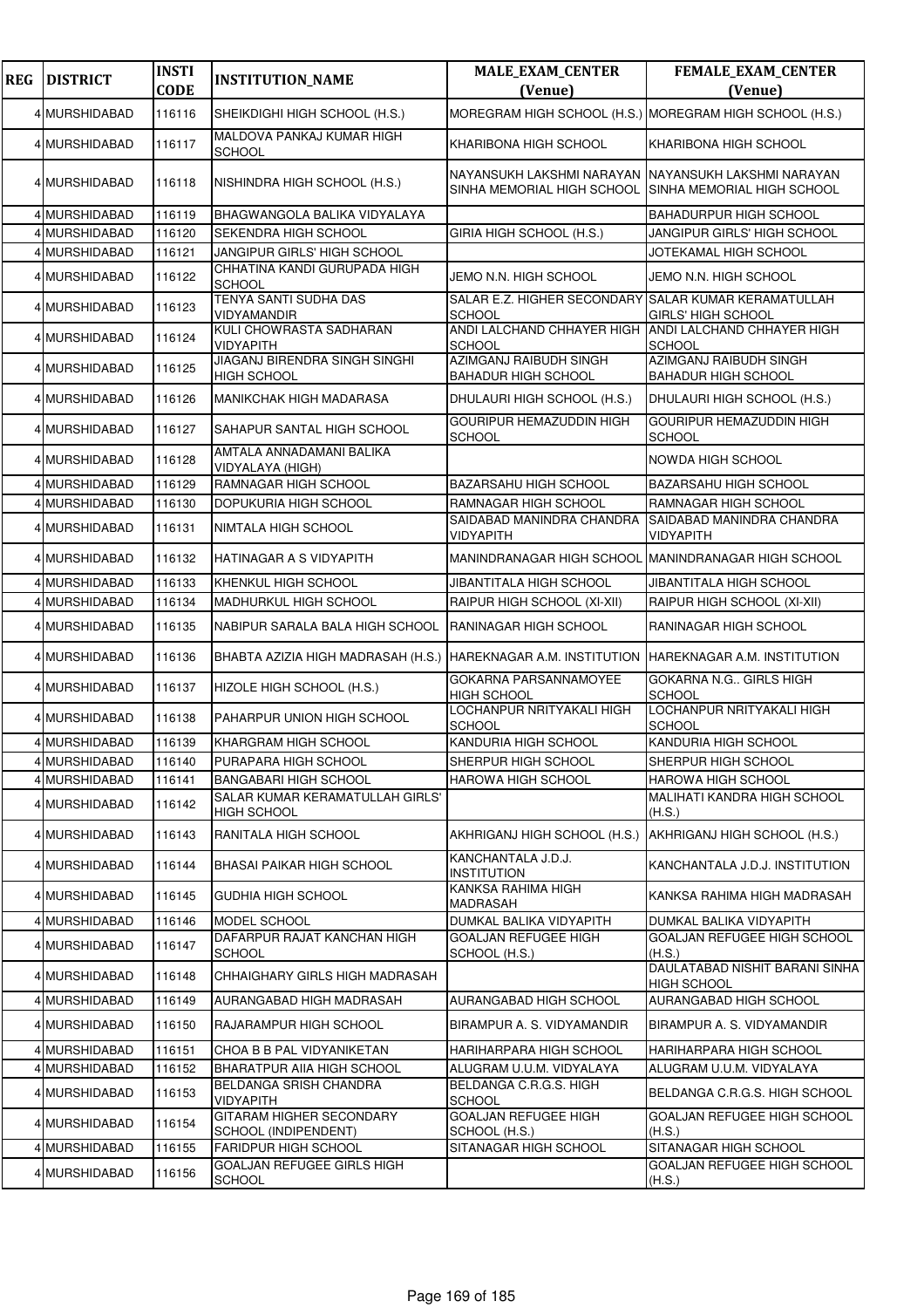| <b>REG</b> | <b>DISTRICT</b> | <b>INSTI</b> | <b>INSTITUTION_NAME</b>                                | <b>MALE_EXAM_CENTER</b>                          | FEMALE_EXAM_CENTER                                                |
|------------|-----------------|--------------|--------------------------------------------------------|--------------------------------------------------|-------------------------------------------------------------------|
|            |                 | <b>CODE</b>  |                                                        | (Venue)                                          | (Venue)                                                           |
|            | 4 MURSHIDABAD   | 116157       | SARFIA HIGH MADRASAH (H.S.)                            | BHAGABANGOLA HIGH SCHOOL                         | <b>BHAGABANGOLA HIGH SCHOOL</b>                                   |
|            | 4 MURSHIDABAD   | 116158       | DHULIYAN BALIKA VIDYALAYA                              |                                                  | NIMTITA G.D. INSTITUTION                                          |
|            | 4 MURSHIDABAD   | 116159       | AMAIPARA UDBASTU VIDYAPITH (H.S.)                      | JIAGANJ RAJA BIJOY SINGH<br><b>VIDYAMANDIR</b>   | JIAGANJ RAJA BIJOY SINGH<br>VIDYAMANDIR                           |
|            | 4 MURSHIDABAD   | 116160       | SOLUADANGA HIGH SCHOOL                                 | KALITALA DIAR RAJA JAGAT<br>KISHORE HIGH SCHOOL. | KALITALA DIAR RAJA JAGAT<br>KISHORE HIGH SCHOOL.                  |
|            | 4 MURSHIDABAD   | 116161       | SINGER HIGH SCHOOL (H.S.)                              | <b>GURAH-PASHLA S.K.</b><br>SIKSHANIKETAN        | GURAH-PASHLA S.K.<br>SIKSHANIKETAN                                |
|            | 4 MURSHIDABAD   | 116162       | SWARUPPUR HIGH SCHOOL (H.S.)                           | <b>GOBARGARA HIGH MADRASAH</b><br>(H.S.)         | GOBARGARA HIGH MADRASAH<br>(H.S.)                                 |
|            | 4 MURSHIDABAD   | 116163       | BERHAMPORE LIPIKA MEMORIAL<br><b>GIRLS HIGH SCHOOL</b> |                                                  | SAIDABAD MANINDRA CHANDRA<br><b>VIDYAPITH</b>                     |
|            | 4 MURSHIDABAD   | 116164       | SAGARDIGHI GIRLS HIGH SCHOOL                           |                                                  | MEGHA SIARA HIGH SCHOOL                                           |
|            | 4 MURSHIDABAD   | 116165       | <b>B S M M HIGH MADRASAH</b>                           | RAIPUR HIGH SCHOOL (XI-XII)                      | RAIPUR HIGH SCHOOL (XI-XII)                                       |
|            | 4 MURSHIDABAD   | 116166       | HUDA HERAMPUR HIGH SCHOOL                              | CHAK ISLAMPORE S.C.M HIGH<br><b>SCHOOL</b>       | CHAK ISLAMPORE S.C.M HIGH<br><b>SCHOOL</b>                        |
|            | 4 MURSHIDABAD   | 116167       | AZIMGANJ KESHAR KUMARI BALIKA<br>VIDYALAYA             |                                                  | AZIMGANJ RAIBUDH SINGH<br><b>BAHADUR HIGH SCHOOL</b>              |
|            | 4 MURSHIDABAD   | 116168       | JOTEKAMAL HIGH SCHOOL                                  | SEKENDRA HIGH SCHOOL                             | SEKENDRA HIGH SCHOOL                                              |
|            | 4 MURSHIDABAD   | 116169       | AMUHA KADAMTALA HIGH SCHOOL                            | AURANGABAD HIGH SCHOOL                           | AURANGABAD HIGH SCHOOL                                            |
|            | 4 MURSHIDABAD   | 116171       | <b>MARGRAM HIGH SCHOOL</b>                             | KANDURIA HIGH SCHOOL                             | KANDURIA HIGH SCHOOL                                              |
|            | 4 MURSHIDABAD   | 116172       | SITANAGAR HIGH SCHOOL                                  | SAGARPARA BALIKA VIDYALAYA<br>(HIGH SCHOOL)      | SAGARPARA BALIKA VIDYALAYA<br>(HIGH SCHOOL)                       |
|            | 4 MURSHIDABAD   | 116173       | AHIRAN HIMANGINI VIDYATAN HIGH<br><b>SCHOOL</b>        | <b>BANGABARI HIGH SCHOOL</b>                     | <b>BANGABARI HIGH SCHOOL</b>                                      |
|            | 4 MURSHIDABAD   | 116174       | SATUI R N HIGH SCHOOL                                  | MADHUPUR RAJA SASANKA<br><b>VIDYAPITH</b>        | MADHUPUR RAJA SASANKA<br><b>VIDYAPITH</b>                         |
|            | 4 MURSHIDABAD   | 116175       | KABILPUR HIGH SCHOOL                                   | <b>GOURIPUR HEMAZUDDIN HIGH</b><br><b>SCHOOL</b> | <b>GOURIPUR HEMAZUDDIN HIGH</b><br><b>SCHOOL</b>                  |
|            | 4 MURSHIDABAD   | 116176       | NABAPALLI J C S HIGH SCHOOL                            | GOKARNA PARSANNAMOYEE<br><b>HIGH SCHOOL</b>      | GOKARNA N.G., GIRLS HIGH<br><b>SCHOOL</b>                         |
|            | 4 MURSHIDABAD   | 116177       | I C R HIGH MADRASAH                                    | LALGOLA M.N. ACADEMY                             | LALGOLA M.N. ACADEMY                                              |
|            | 4 MURSHIDABAD   | 116178       | KUSHABARIA HIGH SCHOOL                                 | RAIPUR HIGH SCHOOL (XI-XII)                      | RAIPUR HIGH SCHOOL (XI-XII)                                       |
|            | 4 MURSHIDABAD   | 116179       | TENTULIA HIGH SCHOOL                                   | KANKSA RAHIMA HIGH<br><b>MADRASAH</b>            | KANKSA RAHIMA HIGH MADRASAH                                       |
|            | 4 MURSHIDABAD   | 116180       | NASHIPUR HIGH MADRASAH                                 | CHAK ISLAMPORE S.C.M HIGH<br>SCHOOL              | CHAK ISLAMPORE S.C.M HIGH<br><b>SCHOOL</b>                        |
|            | 4 MURSHIDABAD   | 116181       | KUMARPUR NESARUDDIN HIGH<br>MADRASAH                   | NABIPUR SARALA BALA HIGH<br><b>SCHOOL</b>        | NABIPUR SARALA BALA HIGH<br><b>SCHOOL</b>                         |
|            | 4 MURSHIDABAD   | 116182       | <b>AMTALA HIGH SCHOOL</b>                              | <b>IMAMNAGAR HIGH SCHOOL</b>                     | <b>IMAMNAGAR HIGH SCHOOL</b>                                      |
|            | 4 MURSHIDABAD   | 116183       | <b>BANSHABATI HIGH SCHOOL</b>                          | <b>HAROWA HIGH SCHOOL</b>                        | <b>HAROWA HIGH SCHOOL</b>                                         |
|            | 4 MURSHIDABAD   | 116184       | BHABTA NETAJI HIGH SCHOOL                              | (H.S.)                                           | BHABTA AZIZIA HIGH MADRASAH BHABTA AZIZIA HIGH MADRASAH<br>(H.S.) |
|            | 4 MURSHIDABAD   | 116185       | KHAMRA BHABKI HIGH SCHOOL                              | GIRIA HIGH SCHOOL (H.S.)                         | GIRIA HIGH SCHOOL (H.S.)                                          |
|            | 4 MURSHIDABAD   | 116186       | NAGARA NIRODA DEBI ADIBASI HIGH<br><b>SCHOOL</b>       | <b>KHENKUL HIGH SCHOOL</b>                       | KHENKUL HIGH SCHOOL                                               |
|            | 4 MURSHIDABAD   | 116187       | MAHALANDI G C HIGH SCHOOL                              | GOKARNA PARSANNAMOYEE<br><b>HIGH SCHOOL</b>      | GOKARNA N.G., GIRLS HIGH<br><b>SCHOOL</b>                         |
|            | 4 MURSHIDABAD   | 116188       | TRIMOHINI HIGH MADRASAH                                | <b>BEGUNBARI HIGH SCHOOL</b>                     | BEGUNBARI HIGH SCHOOL                                             |
|            | 4 MURSHIDABAD   | 116189       | AMIRABAD HIGH MADRASAH (H.S.)                          | LOCHANPUR NRITYAKALI HIGH<br><b>SCHOOL</b>       | LOCHANPUR NRITYAKALI HIGH<br><b>SCHOOL</b>                        |
|            | 4 MURSHIDABAD   | 116190       | K C K HIGH MADRASAH                                    | AKHRIGANJ HIGH SCHOOL (H.S.)                     | AKHRIGANJ HIGH SCHOOL (H.S.)                                      |
|            | 4 MURSHIDABAD   | 116191       | CHACHANDA B J HIGH SCHOOL                              | ALINASKARPUR HIGH SCHOOL                         | ALINASKARPUR HIGH SCHOOL                                          |
|            | 4 MURSHIDABAD   | 116192       | JIAGANJ S.N.GIRLS'HIGH SCHOOL                          |                                                  | JIAGANJ BIRENDRA SINGH SINGHI<br><b>HIGH SCHOOL</b>               |
|            | 4 MURSHIDABAD   | 116193       | KAMURDIAR N H HIGH MADRASAH                            | GARAIMARI J. K. VIDYANIKETAN                     | GARAIMARI J. K. VIDYANIKETAN                                      |
|            | 4 MURSHIDABAD   | 116194       | D. B. S. HIGH MADRASAH (H.S.)                          | K K S K SMRITI VIDYAPITH                         | K K S K SMRITI VIDYAPITH                                          |
|            | 4 MURSHIDABAD   | 116195       | PADMANABHPUR HIGH MADRASAH                             | SWARUPPUR HIGH SCHOOL<br>(H.S.)                  | SWARUPPUR HIGH SCHOOL (H.S.)                                      |
|            | 4 MURSHIDABAD   | 116196       | GOBARGARA HIGH MADRASAH (H.S.)                         | NISCHINTAPUR HIGH SCHOOL                         | NISCHINTAPUR HIGH SCHOOL                                          |
|            | 4 MURSHIDABAD   | 116197       | TOPIDANGA HIGH MADRASAH                                | RANITALA HIGH SCHOOL                             | RANITALA HIGH SCHOOL                                              |
|            | 4 MURSHIDABAD   | 116198       | CHARLABANGOLA HIGH MADRASAH<br>(H.S.)                  | <b>BHAGABANGOLA HIGH SCHOOL</b>                  | <b>BHAGABANGOLA HIGH SCHOOL</b>                                   |
|            | 4 MURSHIDABAD   | 116199       | CHHAITANI HIGH MADRASAH (H.S.)                         | LALGOLA M.N. ACADEMY                             | LALGOLA M.N. ACADEMY                                              |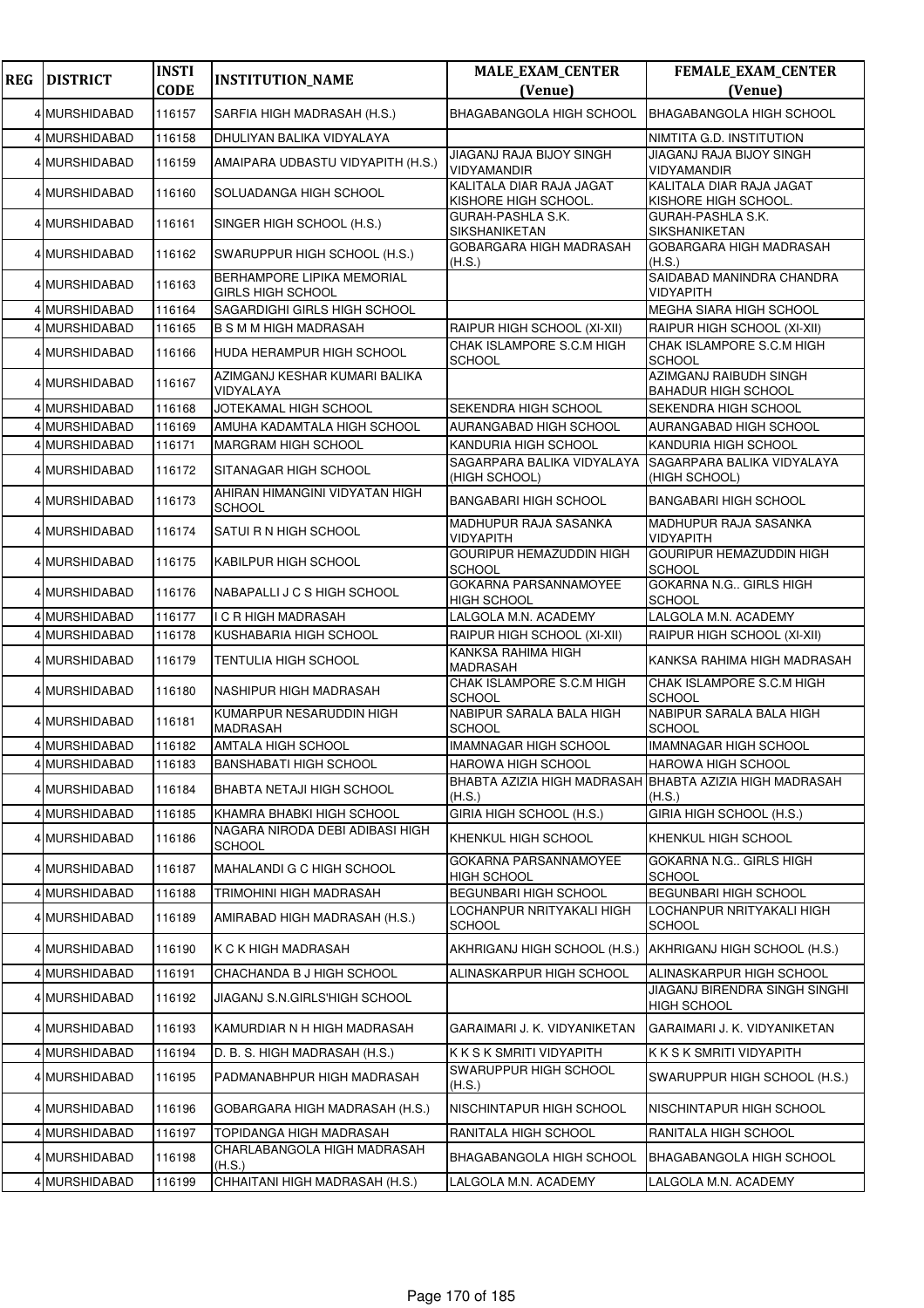| <b>REG</b> | <b>DISTRICT</b> | <b>INSTI</b> | <b>INSTITUTION_NAME</b>                           | <b>MALE_EXAM_CENTER</b>                                 | <b>FEMALE_EXAM_CENTER</b>                                         |
|------------|-----------------|--------------|---------------------------------------------------|---------------------------------------------------------|-------------------------------------------------------------------|
|            |                 | <b>CODE</b>  |                                                   | (Venue)<br>LOCHANPUR NRITYAKALI HIGH                    | (Venue)<br>LOCHANPUR NRITYAKALI HIGH                              |
|            | 4 MURSHIDABAD   | 116200       | PAMAIPUR HIGH MADRASAH                            | <b>SCHOOL</b>                                           | <b>SCHOOL</b>                                                     |
|            | 4 MURSHIDABAD   | 116201       | MARGRAM HIGH MADRASAH                             | SHERPUR HIGH SCHOOL                                     | SHERPUR HIGH SCHOOL                                               |
|            | 4 MURSHIDABAD   | 116202       | RAMNAGAR HIGH MADRASAH                            | BABULTALI KHALILUR RAHMAN<br>VIDYANIKETAN               | <b>BABULTALI KHALILUR RAHMAN</b><br>VIDYANIKETAN                  |
|            | 4 MURSHIDABAD   | 116203       | LALGOLA RAHAMATULLAH HIGH<br><b>MADRASAH</b>      | <b>BALUTUNGI HIGH SCHOOL</b>                            | <b>BALUTUNGI HIGH SCHOOL</b>                                      |
|            | 4 MURSHIDABAD   | 116204       | ANDULIA SAROJ SAROSIJA BALA HIGH<br><b>SCHOOL</b> | <b>BARWAN HIGH SCHOOL</b>                               | <b>BARWAN HIGH SCHOOL</b>                                         |
|            | 4 MURSHIDABAD   | 116205       | DHULAURI RABINDRA VIDYANIKETAN                    | RANINAGAR HIGH SCHOOL                                   | RANINAGAR HIGH SCHOOL                                             |
|            | 4 MURSHIDABAD   | 116206       | LASKARPUR HIGH SCHOOL                             | BIRAMPUR A. S. VIDYAMANDIR                              | BIRAMPUR A. S. VIDYAMANDIR                                        |
|            | 4 MURSHIDABAD   | 116207       | GAYSABAD ACHALA VIDYAMANDIR                       | ALUGRAM U.U.M. VIDYALAYA                                | ALUGRAM U.U.M. VIDYALAYA                                          |
|            | 4 MURSHIDABAD   | 116208       | GOBARDHANDANGA DASTURHAT HIGH<br><b>SCHOOL</b>    | <b>GOURIPUR HEMAZUDDIN HIGH</b><br><b>SCHOOL</b>        | <b>GOURIPUR HEMAZUDDIN HIGH</b><br><b>SCHOOL</b>                  |
|            | 4 MURSHIDABAD   | 116209       | SAGARPARA BALIKA VIDYALAYA (HIGH<br>SCHOOL)       |                                                         | <b>GHOSHPARA SARVAPALLI</b><br>VIDYANIKETAN                       |
|            | 4 MURSHIDABAD   | 116210       | NISCHINTAPUR HIGH SCHOOL                          | GOBARGARA HIGH MADRASAH<br>(H.S.)                       | <b>GOBARGARA HIGH MADRASAH</b><br>(H.S.)                          |
|            | 4 MURSHIDABAD   | 116211       | MANINDRANAGAR GIRLS' HIGH<br><b>SCHOOL</b>        |                                                         | <b>BERHAMPORE LIPIKA MEMORIAL</b><br><b>GIRLS HIGH SCHOOL</b>     |
|            | 4 MURSHIDABAD   | 116212       | <b>BAHADURPUR HIGH SCHOOL</b>                     | <b>BHAGABANGOLA HIGH SCHOOL</b>                         | <b>BHAGABANGOLA HIGH SCHOOL</b>                                   |
|            | 4 MURSHIDABAD   | 116213       | GODDA GANAPATI ADARSHA<br>VIDYAPITH               | PANCHTHUPI T.N. INSTITUTION                             | PANCHTHUPI T.N. INSTITUTION                                       |
|            | 4 MURSHIDABAD   | 116214       | KURMITOLA HIGH SCHOOL (H.S.)                      | <b>NAWAB BAHADUR'S</b><br><b>INSTITUTION</b>            | NAWAB BAHADUR'S INSTITUTION                                       |
|            | 4 MURSHIDABAD   | 116215       | PER RAGHUNATHPUR KAMAL HIGH<br><b>SCHOOL</b>      | DUMKAL BALIKA VIDYAPITH                                 | DUMKAL BALIKA VIDYAPITH                                           |
|            | 4 MURSHIDABAD   | 116216       | SAKTIPUR K M C GIRLS' HIGH SCHOOL                 |                                                         | <b>BAZARSAHU HIGH SCHOOL</b>                                      |
|            | 4 MURSHIDABAD   | 116217       | NAYAGRAM YEAKUB MONDAL HIGH<br><b>SCHOOL</b>      | <b>HAROWA HIGH SCHOOL</b>                               | <b>HAROWA HIGH SCHOOL</b>                                         |
|            | 4 MURSHIDABAD   | 116218       | BRINDABANPUR HIGH SCHOOL                          | DAKSHIN NAGAR HIGH SCHOOL<br>(H.S.)                     | DAKSHIN NAGAR HIGH SCHOOL<br>(H.S.)                               |
|            | 4 MURSHIDABAD   | 116219       | KANTANAGAR HIGH SCHOOL                            | CHHAMUGRAM HIGH SCHOOL                                  | CHHAMUGRAM HIGH SCHOOL                                            |
|            | 4 MURSHIDABAD   | 116220       | GARAIMARI J. K. VIDYANIKETAN                      | DAKSHIN NAGAR HIGH SCHOOL<br>(H.S.)                     | DAKSHIN NAGAR HIGH SCHOOL<br>(H.S.)                               |
|            | 4 MURSHIDABAD   | 116221       | <b>MURALIPUKUR HIGH SCHOOL</b>                    | AURANGABAD HIGH SCHOOL                                  | AURANGABAD HIGH SCHOOL                                            |
|            | 4 MURSHIDABAD   | 116222       | GOBINDAPUR HIGH SCHOOL (H.S.)                     | JANGIPUR GIRLS' HIGH SCHOOL                             | <b>JANGIPUR GIRLS' HIGH SCHOOL</b>                                |
|            | 4 MURSHIDABAD   | 116223       | JINDIGHEE HIGH SCHOOL                             | MOREGRAM HIGH SCHOOL (H.S.) MOREGRAM HIGH SCHOOL (H.S.) |                                                                   |
|            | 4 MURSHIDABAD   | 116224       | GANGAPRASAD HIGH MADRASHA                         | DAULATABAD NISHIT BARANI<br>SINHA HIGH SCHOOL           | DAULATABAD NISHIT BARANI SINHA<br><b>HIGH SCHOOL</b>              |
|            | 4 MURSHIDABAD   | 116225       | HOUSENAGAR HIGH MADRASAH (H. S.)                  | ALINASKARPUR HIGH SCHOOL                                | ALINASKARPUR HIGH SCHOOL                                          |
|            | 4 MURSHIDABAD   | 116226       | MADRASAH HUSSAINIA HIGH<br>MADRASAH               |                                                         | MOREGRAM HIGH SCHOOL (H.S.) MOREGRAM HIGH SCHOOL (H.S.)           |
|            | 4 MURSHIDABAD   | 116227       | GHOLLA N H M HIGH MADRASAH                        | RAMNAGAR HIGH SCHOOL                                    | RAMNAGAR HIGH SCHOOL                                              |
|            | 4 MURSHIDABAD   | 116228       | SAHADIAR HIGH MADRASAH                            | GARAIMARI J. K. VIDYANIKETAN                            | GARAIMARI J. K. VIDYANIKETAN                                      |
|            | 4 MURSHIDABAD   | 116229       | MAJHIRA NOORANI HIGH MADRASAH                     | MADHUPUR RAJA SASANKA<br>VIDYAPITH                      | MADHUPUR RAJA SASANKA<br>VIDYAPITH                                |
|            | 4 MURSHIDABAD   | 116230       | SARANGPUR HIGH MADRASAH                           | NAZIRPUR ESSERPARA HIGH<br><b>SCHOOL</b>                | NAZIRPUR ESSERPARA HIGH<br><b>SCHOOL</b>                          |
|            | 4 MURSHIDABAD   | 116231       | PATHARDANGA OSMANIA HIGH<br>MADRASAH              | NABAGRAM HIGH SCHOOL                                    | NABAGRAM HIGH SCHOOL                                              |
|            | 4 MURSHIDABAD   | 116232       | JHUNKA HIGH MADRASAH (H.S.)                       | (H.S.)                                                  | BHABTA AZIZIA HIGH MADRASAH BHABTA AZIZIA HIGH MADRASAH<br>(H.S.) |
|            | 4 MURSHIDABAD   | 116233       | PANCHAGRAM IS A HIGH SCHOOL                       | <b>DIGHRI HIGH SCHOOL</b>                               | <b>DIGHRI HIGH SCHOOL</b>                                         |
|            | 4 MURSHIDABAD   | 116234       | GIRIA HIGH SCHOOL (H.S.)                          | JOTEKAMAL HIGH SCHOOL                                   | SEKENDRA HIGH SCHOOL                                              |
|            | 4 MURSHIDABAD   | 116235       | AURANGABAD BALIKA VIDYALAYA                       |                                                         | CHHABGHATI K.D. VIDYALAYA                                         |
|            | 4 MURSHIDABAD   | 116236       | KASHIPUR TARINI SUNDARI VIDYAPITH                 | DADPUR HIGH SCHOOL (H.S.)                               | DADPUR HIGH SCHOOL (H.S.)                                         |
|            | 4 MURSHIDABAD   | 116237       | MAHAMMADPUR J N HIGH SCHOOL                       | KHARIBONA HIGH SCHOOL                                   | KHARIBONA HIGH SCHOOL                                             |
|            | 4 MURSHIDABAD   | 116238       | DHULAURI HIGH SCHOOL (H.S.)                       | LALGOLA M.N. ACADEMY                                    | LALGOLA M.N. ACADEMY                                              |
|            | 4 MURSHIDABAD   | 116239       | LALBAGH GOVT. SPONSORED GIRLS'<br>HIGH SCHOOL     |                                                         | NAWAB BAHADUR'S INSTITUTION                                       |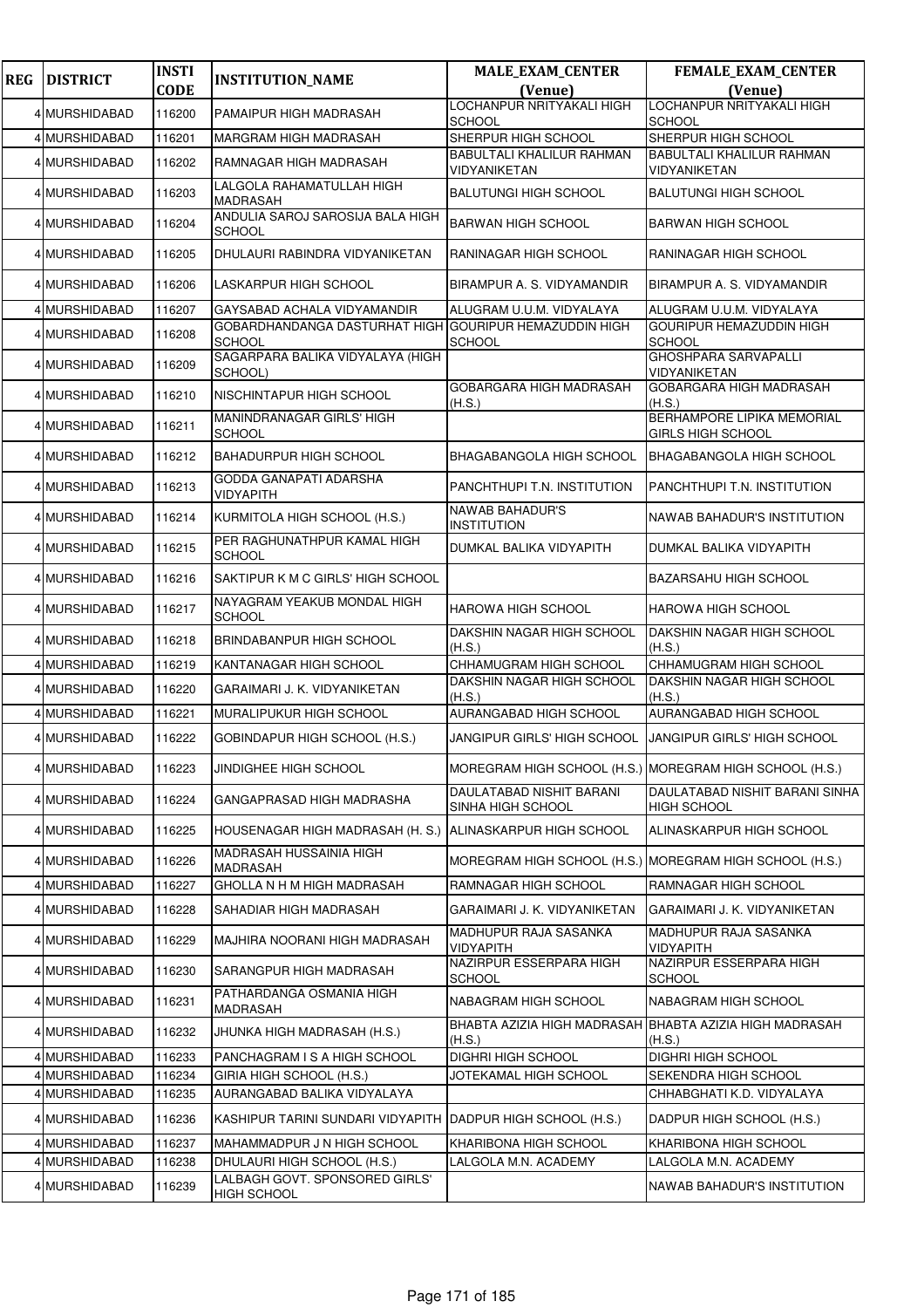| <b>REG</b> | <b>DISTRICT</b>                | <b>INSTI</b><br><b>CODE</b> | <b>INSTITUTION_NAME</b>                                   | <b>MALE_EXAM_CENTER</b><br>(Venue)                                    | FEMALE_EXAM_CENTER<br>(Venue)                           |
|------------|--------------------------------|-----------------------------|-----------------------------------------------------------|-----------------------------------------------------------------------|---------------------------------------------------------|
|            | 4 MURSHIDABAD                  | 116240                      | DIHIPARA KHADEM ALI MEMORIAL<br><b>HIGH SCHOOL</b>        | <b>BALUTUNGI HIGH SCHOOL</b>                                          | <b>BALUTUNGI HIGH SCHOOL</b>                            |
|            | 4 MURSHIDABAD                  | 116241                      | ORAHAR HIGH SCHOOL (H.S.)                                 | <b>BHAGABANGOLA HIGH SCHOOL</b>                                       | <b>BHAGABANGOLA HIGH SCHOOL</b>                         |
|            | 4 MURSHIDABAD                  | 116242                      | JALANGI BALIKA VIDYALAYA                                  |                                                                       | CHOAPARA DURLAVERPARA<br>VIDYANIKETAN                   |
|            | 4 MURSHIDABAD                  | 116243                      | MIRJAPUR DR J N S BALIKA VIDYALAYA                        |                                                                       | SRIKANTABATI P.S.S.<br>SIKSHANIKETAN                    |
|            | 4 MURSHIDABAD                  | 116244                      | KASHIMNAGAR HIGH SCHOOL (H.S.)                            | CHHABGHATI K.D. VIDYALAYA                                             | CHHABGHATI K.D. VIDYALAYA                               |
|            | 4 MURSHIDABAD                  | 116245                      | <b>GHOSHPARA SARVAPALLI</b><br>VIDYANIKETAN               | SITANAGAR HIGH SCHOOL                                                 | SITANAGAR HIGH SCHOOL                                   |
|            | 4 MURSHIDABAD                  | 116246                      | <b>BHAKURI HIGH SCHOOL</b>                                | GAJDHARPARA HIGH SCHOOL                                               | GAJDHARPARA HIGH SCHOOL                                 |
|            | 4 MURSHIDABAD                  | 116247                      | CHOAPARA DURLAVERPARA<br>VIDYANIKETAN                     | GHOSHPARA SARVAPALLI<br>VIDYANIKETAN                                  | <b>GHOSHPARA SARVAPALLI</b><br>VIDYANIKETAN             |
|            | 4 MURSHIDABAD                  | 116248                      | KUMARPUR BHOLANATH MEMORIAL<br><b>HIGH SCHOOL</b>         | BHABTA AZIZIA HIGH MADRASAH BHABTA AZIZIA HIGH MADRASAH<br>(H.S.)     | (H.S.)                                                  |
|            | 4 MURSHIDABAD                  | 116249                      | GOBINDAPUR RAJNAGAR HIGH<br><b>SCHOOL</b>                 | <b>HARIHARPARA HIGH SCHOOL</b>                                        | <b>HARIHARPARA HIGH SCHOOL</b>                          |
|            | 4 MURSHIDABAD                  | 116250                      | K K S K SMRITI VIDYAPITH                                  | NIMTITA G.D. INSTITUTION                                              | NIMTITA G.D. INSTITUTION                                |
|            | 4 MURSHIDABAD                  | 116251                      | <b>BRAHMANGRAM SWARNAMOYEE</b><br><b>BALIKA VIDYALAYA</b> |                                                                       | NAYANSUKH LAKSHMI NARAYAN<br>SINHA MEMORIAL HIGH SCHOOL |
|            | 4 MURSHIDABAD                  | 116252                      | <b>HAROWA HIGH SCHOOL</b>                                 | <b>BANGABARI HIGH SCHOOL</b>                                          | <b>BANGABARI HIGH SCHOOL</b>                            |
|            | 4 MURSHIDABAD                  | 116253                      | NAGAR QUORANIA HIGH MADRASAH                              | SHERPUR HIGH SCHOOL                                                   | SHERPUR HIGH SCHOOL                                     |
|            | 4 MURSHIDABAD                  | 116254                      | KHIDIRPUR COLONY NETAJI HIGH<br><b>SCHOOL</b>             | NISCHINTAPUR HIGH SCHOOL                                              | NISCHINTAPUR HIGH SCHOOL                                |
|            | 4 MURSHIDABAD                  | 116255                      | HATINAGAR SARADA VIDYAPITH                                |                                                                       | MANINDRANAGAR GIRLS' HIGH<br><b>SCHOOL</b>              |
|            | 4 MURSHIDABAD                  | 116256                      | CHALTIA SREEGURU PATHSALA HIGH<br><b>SCHOOL</b>           | GAJDHARPARA HIGH SCHOOL                                               | GAJDHARPARA HIGH SCHOOL                                 |
|            | 4 MURSHIDABAD                  | 116257                      | DAHAPARA B.K. ADIBASI<br>SIKSHANIKETAN                    | AZIMGANJ RAIBUDH SINGH<br><b>BAHADUR HIGH SCHOOL</b>                  | AZIMGANJ RAIBUDH SINGH<br><b>BAHADUR HIGH SCHOOL</b>    |
|            | 4 MURSHIDABAD                  | 116258                      | <b>TALIBPUR HIGH SCHOOL</b>                               | SALAR E.Z. HIGHER SECONDARY SALAR KUMAR KERAMATULLAH<br><b>SCHOOL</b> | <b>GIRLS' HIGH SCHOOL</b>                               |
|            | 4 MURSHIDABAD                  | 116259                      | RAUSANNAGAR HOSSANIA HIGH<br>MADRASAH                     | SITANAGAR HIGH SCHOOL                                                 | SITANAGAR HIGH SCHOOL                                   |
|            | 4 MURSHIDABAD                  | 116260                      | MADANPUR HIGH SCHOOL                                      | <b>DAULATABAD NISHIT BARANI</b><br>SINHA HIGH SCHOOL                  | DAULATABAD NISHIT BARANI SINHA<br><b>HIGH SCHOOL</b>    |
|            | 4 MURSHIDABAD                  | 116261                      | GANGADASPARA GOPIMOHAN<br><b>VIDYAPITH</b>                | DUMKAL BALIKA VIDYAPITH                                               | DUMKAL BALIKA VIDYAPITH                                 |
|            | 4 MURSHIDABAD                  | 116262                      | GORABAZAR BIJOY KUMAR HIGH<br><b>SCHOOL</b>               | KALITALA DIAR RAJA JAGAT<br>KISHORE HIGH SCHOOL.                      | KALITALA DIAR RAJA JAGAT<br>KISHORE HIGH SCHOOL.        |
|            | 4 MURSHIDABAD                  | 116263                      | INDRANI HASNA MAYANI HIGH SCHOOL                          | SADAL ANCHAL SADHARAN<br>VIDYAPITH.                                   | ISADAL ANCHAL SADHARAN<br><b>VIDYAPITH.</b>             |
|            | 4 MURSHIDABAD                  | 116264                      | <b>BEGUNBARI HIGH SCHOOL</b>                              | BELDANGA C.R.G.S. HIGH<br><b>SCHOOL</b>                               | BELDANGA C.R.G.S. HIGH SCHOOL                           |
|            | 4 MURSHIDABAD                  | 116265                      | GOTHA A.R. HIGH SCHOOL                                    | <b>FATULLAPUR SASIMONI HIGH</b><br><b>SCHOOL</b>                      | <b>FATULLAPUR SASIMONI HIGH</b><br><b>SCHOOL</b>        |
|            | 4 MURSHIDABAD                  | 116266                      | RASORAH AMBIKA HIGH SCHOOL                                | KANDI SRI BISHU HIGH SCHOOL                                           | KANDI SRI BISHU HIGH SCHOOL                             |
|            | 4 MURSHIDABAD                  | 116267                      | LASKARPUR BALIAGHATI HIGH<br><b>SCHOOL</b>                | KANCHANTALA J.D.J.<br><b>INSTITUTION</b>                              | KANCHANTALA J.D.J. INSTITUTION                          |
|            | 4 MURSHIDABAD                  | 116268                      | DHARMADANGA HIGH SCHOOL                                   | TILDANGA HIGH SCHOOL (H.S.)                                           | TILDANGA HIGH SCHOOL (H.S.)                             |
|            | 4 MURSHIDABAD                  | 116269                      | TILDANGA HIGH SCHOOL (H.S.)                               | <b>IMAMNAGAR HIGH SCHOOL</b>                                          | <b>IMAMNAGAR HIGH SCHOOL</b>                            |
|            | 4 MURSHIDABAD                  | 116270                      | BAHARAGACHHI HIGH SCHOOL (H. S.)                          | KANCHANTALA J.D.J.<br><b>INSTITUTION</b>                              | KANCHANTALA J.D.J. INSTITUTION                          |
|            | 4 MURSHIDABAD                  | 116271                      | <b>BAHADURPUR HIGH SCHOOL</b>                             | TILDANGA HIGH SCHOOL (H.S.)                                           | TILDANGA HIGH SCHOOL (H.S.)                             |
|            | 4 MURSHIDABAD                  | 116272                      | MANDRA A.K. HIGH SCHOOL                                   | PANCHTHUPI T.N. INSTITUTION                                           | PANCHTHUPI T.N. INSTITUTION                             |
|            | 4 MURSHIDABAD                  | 116273                      | SAMATARI HIGH SCHOOL                                      | TALWAN A. C. DEY HIGH<br><b>SCHOOL</b>                                | TALWAN A. C. DEY HIGH SCHOOL                            |
|            | 4 MURSHIDABAD                  | 116274                      | JIBANTITALA HIGH SCHOOL                                   | NABAGRAM HIGH SCHOOL                                                  | NABAGRAM HIGH SCHOOL                                    |
|            | 4 MURSHIDABAD<br>4 MURSHIDABAD | 116275                      | BAGMARA B.B.M. VIDYANIKETAN                               | KHENKUL HIGH SCHOOL                                                   | KHENKUL HIGH SCHOOL                                     |
|            | 4 MURSHIDABAD                  | 116276<br>116277            | JOYPUR HIGH SCHOOL (H.S.)<br>DEBPUR HIGH SCHOOL           | SHERPUR HIGH SCHOOL<br><b>BHABTA NETAJI HIGH SCHOOL</b>               | SHERPUR HIGH SCHOOL<br>BHABTA NETAJI HIGH SCHOOL        |
|            | 4 MURSHIDABAD                  | 116278                      | SADIKPUR B.K.HIGH SCHOOL                                  | <b>FATULLAPUR SASIMONI HIGH</b>                                       | FATULLAPUR SASIMONI HIGH                                |
|            |                                |                             |                                                           | <b>SCHOOL</b>                                                         | <b>SCHOOL</b>                                           |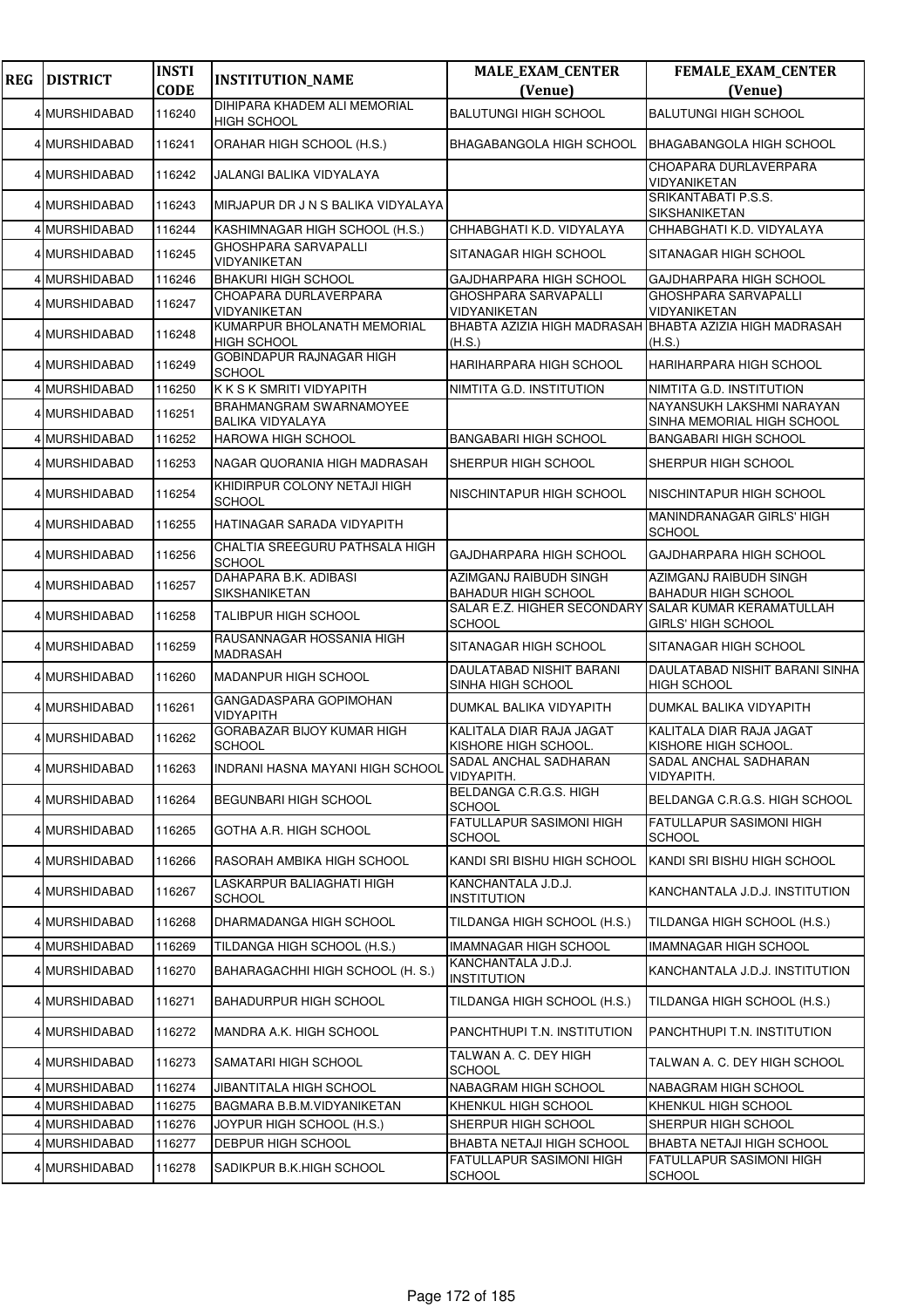| <b>REG</b> | <b>DISTRICT</b> | <b>INSTI</b> | <b>INSTITUTION_NAME</b>                               | <b>MALE_EXAM_CENTER</b>                                                | <b>FEMALE_EXAM_CENTER</b>                     |
|------------|-----------------|--------------|-------------------------------------------------------|------------------------------------------------------------------------|-----------------------------------------------|
|            |                 | <b>CODE</b>  |                                                       | (Venue)<br><b>DAULATABAD NISHIT BARANI</b>                             | (Venue)<br>DAULATABAD NISHIT BARANI SINHA     |
|            | 4 MURSHIDABAD   | 116279       | HAZIDANGA YOGMAYA VIDYANIKETAN                        | SINHA HIGH SCHOOL                                                      | <b>HIGH SCHOOL</b>                            |
|            | 4 MURSHIDABAD   | 116280       | KANKSA RAHIMA HIGH MADRASAH                           | LALBAGH SINGHI HIGH SCHOOL                                             | LALBAGH SINGHI HIGH SCHOOL                    |
|            | 4 MURSHIDABAD   | 116281       | MAJHERPARA KUMARISH CHANDRA<br><b>HIGH SCHOOL</b>     | SAHAJADPUR SARBAGAN HIGH<br><b>SCHOOL</b>                              | SAHAJADPUR SARBAGAN HIGH<br><b>SCHOOL</b>     |
|            | 4 MURSHIDABAD   | 116282       | NOWDA HIGH SCHOOL                                     | AMTALA ANNADAMANI BALIKA<br>VIDYALAYA (HIGH)                           | AMTALA ANNADAMANI BALIKA<br>VIDYALAYA (HIGH)  |
|            | 4 MURSHIDABAD   | 116283       | RAMPARA MANGANPARA HIGH<br><b>SCHOOL</b>              | DADPUR HIGH SCHOOL (H.S.)                                              | DADPUR HIGH SCHOOL (H.S.)                     |
|            | 4 MURSHIDABAD   | 116284       | <b>TARTIPUR HIGH SCHOOL</b>                           | <b>SWARUPPUR HIGH SCHOOL</b><br>(H.S.)                                 | SWARUPPUR HIGH SCHOOL (H.S.)                  |
|            | 4 MURSHIDABAD   | 116285       | AYESHBAG VIDYAPITH HIGH SCHOOL<br>(H.S.)              | LALBAGH SINGHI HIGH SCHOOL                                             | LALBAGH SINGHI HIGH SCHOOL                    |
|            | 4 MURSHIDABAD   | 116286       | NEW FARAKKHA HIGH SCHOOL                              | <b>IMAMNAGAR HIGH SCHOOL</b>                                           | <b>IMAMNAGAR HIGH SCHOOL</b>                  |
|            | 4 MURSHIDABAD   | 116287       | SARALPUR HIGH SCHOOL                                  | RANITALA HIGH SCHOOL                                                   | RANITALA HIGH SCHOOL                          |
|            | 4 MURSHIDABAD   | 116288       | SARAJUBALA VIDYAPITH                                  | JHOWBONA HIGH SCHOOL (H.S)                                             | JHOWBONA HIGH SCHOOL (H.S)                    |
|            | 4 MURSHIDABAD   | 116289       | MOREGRAM HIGH SCHOOL (H.S.)                           | <b>MEGHA SIARA HIGH SCHOOL</b>                                         | MEGHA SIARA HIGH SCHOOL                       |
|            | 4 MURSHIDABAD   | 116290       | AKHRIGANJ HIGH SCHOOL (H.S.)                          | RANITALA HIGH SCHOOL                                                   | RANITALA HIGH SCHOOL                          |
|            | 4 MURSHIDABAD   | 116291       | <b>HARHARI HIGH SCHOOL</b>                            | SAGARDIGHI S.N. HIGH SCHOOL                                            | SAGARDIGHI S.N. HIGH SCHOOL                   |
|            | 4 MURSHIDABAD   | 116292       | KANUPUR NABAJAGARAN HIGH<br><b>SCHOOL</b>             | SRIKANTABATI P.S.S.<br>SIKSHANIKETAN                                   | SRIKANTABATI P.S.S.<br>SIKSHANIKETAN          |
|            | 4 MURSHIDABAD   | 116293       | BILBARI HIGH MADRASAH                                 | KHENKUL HIGH SCHOOL                                                    | KHENKUL HIGH SCHOOL                           |
|            | 4 MURSHIDABAD   | 116294       | SANKARPUR HIGH MADRASAH                               | SADAL ANCHAL SADHARAN<br>VIDYAPITH.                                    | SADAL ANCHAL SADHARAN<br>VIDYAPITH.           |
|            | 4 MURSHIDABAD   | 116295       | MIRZAPUR HAZI SOLEMAN<br>CHOWDHURY HIGH SCHOOL(H.S)   | HAREKNAGAR A.M. INSTITUTION                                            | SARAT PALLI BALIKA VIDYALAYA                  |
|            | 4 MURSHIDABAD   | 116296       | SHYAMNAGAR HIGH SCHOOL                                | <b>BRINDABANPUR S.S. HIGH</b><br><b>SCHOOL</b>                         | BRINDABANPUR S.S. HIGH SCHOOL                 |
|            | 4 MURSHIDABAD   | 116297       | SATITARA N.G.N.S VIDYAPITH (H.S.)                     | <b>BARWAN HIGH SCHOOL</b>                                              | <b>BARWAN HIGH SCHOOL</b>                     |
|            | 4 MURSHIDABAD   | 116298       | DANGAPARA MOKTERPUR HIGH<br>SCHOOL (H.S.)             | AMTALA ANNADAMANI BALIKA<br>VIDYALAYA (HIGH)                           | AMTALA ANNADAMANI BALIKA<br>VIDYALAYA (HIGH)  |
|            | 4 MURSHIDABAD   | 116299       | <b>GUIDANCE ACADEMY</b>                               | BARALA R.D. SEN HIGH SCHOOL                                            | BARALA R.D. SEN HIGH SCHOOL                   |
|            | 4 MURSHIDABAD   | 116300       | <b>BAHUTALI HIGH SCHOOL HS</b>                        | HAROWA HIGH SCHOOL                                                     | HAROWA HIGH SCHOOL                            |
|            | 4 MURSHIDABAD   | 116301       | NUTANGRAM HIGH SCHOOL                                 | LALBAGH SINGHI HIGH SCHOOL                                             | LALBAGH SINGHI HIGH SCHOOL                    |
|            | 4 MURSHIDABAD   | 116302       | KANDI SRI BISHNU HIGHER<br>SECONDARY SCHOOL           | NAMWKANDI HIGH SCHOOL                                                  | NAMWKANDI HIGH SCHOOL                         |
|            | 4 MURSHIDABAD   | 116303       | <b>BABULTALI KHALILUR RAHMAN</b><br>VIDYANIKETAN      | NABIPUR SARALA BALA HIGH<br><b>SCHOOL</b>                              | NABIPUR SARALA BALA HIGH<br><b>SCHOOL</b>     |
|            | 4 MURSHIDABAD   | 116304       | SADAL ANCHAL SADHARAN VIDYAPITH. KANDURIA HIGH SCHOOL |                                                                        | KANDURIA HIGH SCHOOL                          |
|            | 4 MURSHIDABAD   | 116305       | ETORE SANTAL SIKSHA NIKETAN (H.S.)                    | GURAH-PASHLA S.K.<br>SIKSHANIKETAN                                     | GURAH-PASHLA S.K.<br>SIKSHANIKETAN            |
|            | 4 MURSHIDABAD   | 116306       | DAKSHIN NAGAR HIGH SCHOOL (H.S.)                      | GARAIMARI J. K. VIDYANIKETAN                                           | GARAIMARI J. K. VIDYANIKETAN                  |
|            | 4 MURSHIDABAD   | 116307       | GOURIPUR HEMAZUDDIN HIGH<br><b>SCHOOL</b>             | SAGARDIGHI S.N. HIGH SCHOOL                                            | SAGARDIGHI S.N. HIGH SCHOOL                   |
|            | 4 MURSHIDABAD   | 116308       | SEVA MILANI HIGH SCHOOL                               | GORABAZAR ISWAR CHANDRA<br><b>INSTITUTION</b>                          | GORABAZAR ISWAR CHANDRA<br><b>INSTITUTION</b> |
|            | 4 MURSHIDABAD   | 116309       | AMLAI BHALUIPARA HIGH SCHOOL                          | ALUGRAM U.U.M. VIDYALAYA                                               | ALUGRAM U.U.M. VIDYALAYA                      |
|            | 4 MURSHIDABAD   | 116310       | KHARJUNA HIGH SCHOOL                                  | KULI CHOWRASTA SADHARAN<br>VIDYAPITH                                   | KULI CHOWRASTA SADHARAN<br>VIDYAPITH          |
|            | 4 MURSHIDABAD   | 116311       | DEBIPUR MAHANTA GANAPATI DAS<br>HIGH SCHOOL.          | JIAGANJ RAJA BIJOY SINGH<br>VIDYAMANDIR                                | JIAGANJ RAJA BIJOY SINGH<br>VIDYAMANDIR       |
|            | 4 MURSHIDABAD   | 116312       | CHAR MUNSHIPARA HIGH SCHOOL.                          | NABIPUR SARALA BALA HIGH<br><b>SCHOOL</b>                              | NABIPUR SARALA BALA HIGH<br><b>SCHOOL</b>     |
|            | 4 MURSHIDABAD   | 116313       | BARASHIMUL HIGH SCHOOL.                               | GOBINDAPUR HIGH SCHOOL<br>(H.S.)                                       | GOBINDAPUR HIGH SCHOOL (H.S.)                 |
|            | 4 MURSHIDABAD   | 116314       | KALITALA DIAR RAJA JAGAT KISHORE<br>HIGH SCHOOL.      | GORABAZAR BIJOY KUMAR HIGH GORABAZAR BIJOY KUMAR HIGH<br><b>SCHOOL</b> | <b>SCHOOL</b>                                 |
|            | 4 MURSHIDABAD   | 116315       | BAMNABAD ADHAR CHANDRA HIGH<br><b>SCHOOL</b>          | SAGARPARA BALIKA VIDYALAYA<br>(HIGH SCHOOL)                            | SAGARPARA BALIKA VIDYALAYA<br>(HIGH SCHOOL)   |
|            | 4 MURSHIDABAD   | 116316       | MAHISMARA GHORAMARA HIGH<br>SCHOOL (H.S.)             | KHIDIRPUR COLONY NETAJI<br>HIGH SCHOOL                                 | KHIDIRPUR COLONY NETAJI HIGH<br><b>SCHOOL</b> |
|            | 4 MURSHIDABAD   | 116317       | PARULIA HARI CHARAN HIGH SCHOOL.                      | KANDURIA HIGH SCHOOL                                                   | KANDURIA HIGH SCHOOL                          |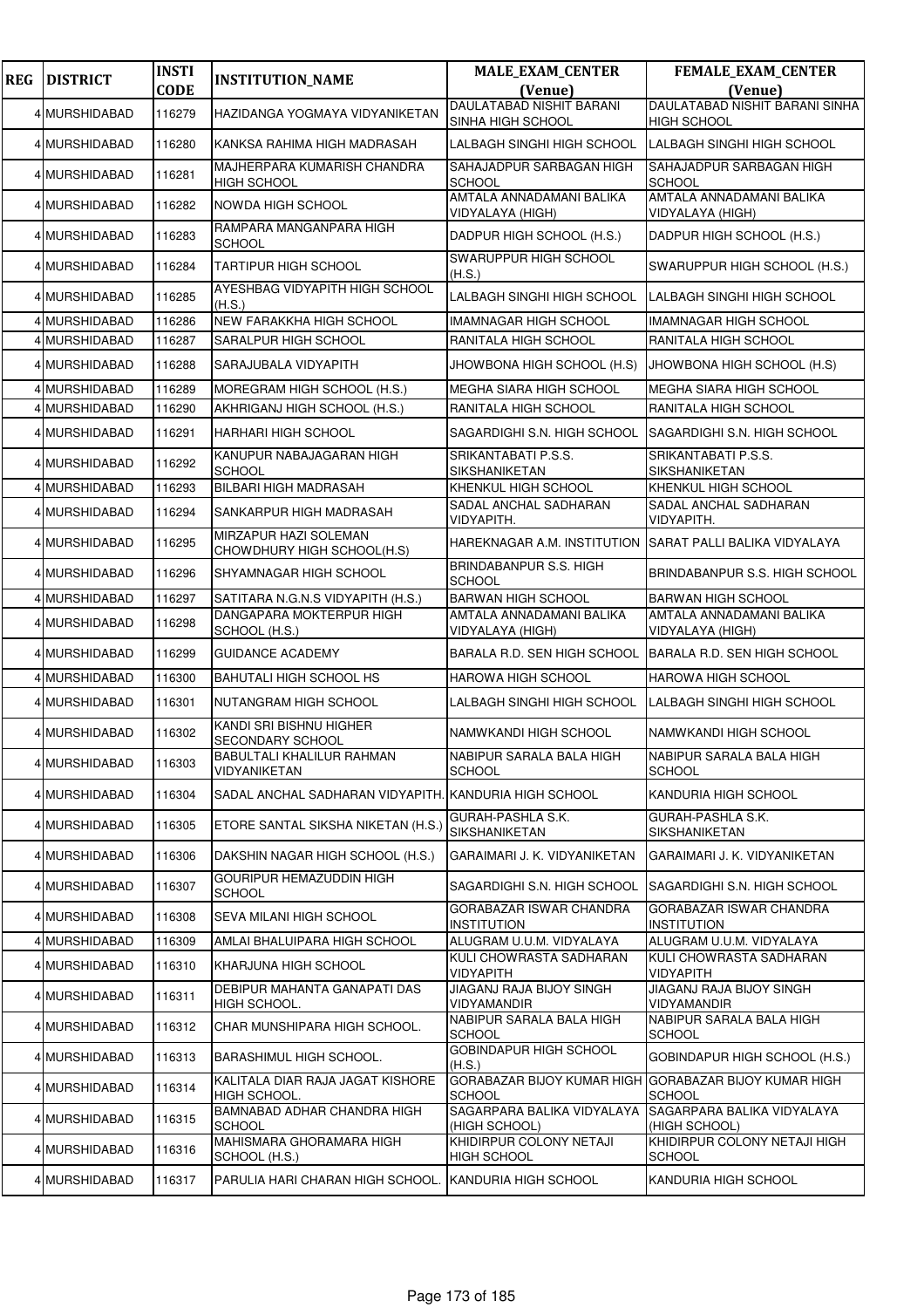| <b>REG</b> | <b>DISTRICT</b> | <b>INSTI</b> | <b>INSTITUTION_NAME</b>                             | <b>MALE_EXAM_CENTER</b>                                     | FEMALE_EXAM_CENTER                                                |
|------------|-----------------|--------------|-----------------------------------------------------|-------------------------------------------------------------|-------------------------------------------------------------------|
|            |                 | <b>CODE</b>  |                                                     | (Venue)                                                     | (Venue)                                                           |
|            | 4 MURSHIDABAD   | 116318       | <b>BALIPARA HIGH SCHOOL</b>                         | <b>BAHADURPUR HIGH SCHOOL</b>                               | <b>BAHADURPUR HIGH SCHOOL</b>                                     |
|            | 4 MURSHIDABAD   | 116319       | RAIPUR HIGH SCHOOL (XI-XII)                         | GARAIMARI J. K. VIDYANIKETAN                                | GARAIMARI J. K. VIDYANIKETAN                                      |
|            | 4 MURSHIDABAD   | 116320       | <b>JHILLI HIGH SCHOOL</b>                           | SHERPUR HIGH SCHOOL                                         | SHERPUR HIGH SCHOOL                                               |
|            | 4 MURSHIDABAD   | 116321       | BALI GANDHI MEMORIAL HIGH SCHOOL NOWDA HIGH SCHOOL  |                                                             | <b>NOWDA HIGH SCHOOL</b>                                          |
|            | 4 MURSHIDABAD   | 116322       | RAIGRAM HIGH SCHOOL (H.S.)                          | MALIHATI KANDRA HIGH<br>SCHOOL (H.S.)                       | MALIHATI KANDRA HIGH SCHOOL<br>(H.S.)                             |
|            | 4 MURSHIDABAD   | 116323       | RAMESWARPUR HIGH SCHOOL.                            | (H.S.)                                                      | BHABTA AZIZIA HIGH MADRASAH BHABTA AZIZIA HIGH MADRASAH<br>(H.S.) |
|            | 4 MURSHIDABAD   | 116324       | KARAIYA HIGH SCHOOL (H.S.)                          | SAGARDIGHI S.N. HIGH SCHOOL                                 | SAGARDIGHI S.N. HIGH SCHOOL                                       |
|            | 4 MURSHIDABAD   | 116325       | SRIKRISHNAPUR HIGHER SECONDARY<br><b>SCHOOL</b>     | GOKARNA PARSANNAMOYEE<br><b>HIGH SCHOOL</b>                 | GOKARNA N.G., GIRLS HIGH<br><b>SCHOOL</b>                         |
|            | 4 MURSHIDABAD   | 116326       | MUKUNDABAGH HIGH SCHOOL H S                         | <b>AZIMGANJ RAIBUDH SINGH</b><br><b>BAHADUR HIGH SCHOOL</b> | <b>AZIMGANJ RAIBUDH SINGH</b><br><b>BAHADUR HIGH SCHOOL</b>       |
|            | 4 MURSHIDABAD   | 116327       | RANINAGAR HIGH SCHOOL HS                            | MIRZAPUR D.P. HIGHER<br>SECONDARY SCHOOL                    | MIRZAPUR D.P. HIGHER<br>SECONDARY SCHOOL                          |
|            | 4 MURSHIDABAD   | 116328       | PULINDA GIRLS'HIGH SCHOOL                           |                                                             | BHABTA NETAJI HIGH SCHOOL                                         |
|            | 4 MURSHIDABAD   | 116329       | CHAK GIRLS HIGH SCHOOL H S                          |                                                             | NAZIRPUR ESSERPARA HIGH<br><b>SCHOOL</b>                          |
|            | 4 MURSHIDABAD   | 116330       | HOSSAINABAD HIGH SCHOOL (H.S.)                      | DHULAURI HIGH SCHOOL (H.S.)                                 | DHULAURI HIGH SCHOOL (H.S.)                                       |
|            | 4 MURSHIDABAD   | 116331       | SARAT PALLI BALIKA VIDYALAYA                        |                                                             | <b>BELDANGA HARIMATI GIRLS' HIGH</b><br><b>SCHOOL</b>             |
|            | 4 MURSHIDABAD   | 116332       | LAKSHMINARAYANPUR HIGH SCHOOL                       | NABIPUR SARALA BALA HIGH<br><b>SCHOOL</b>                   | NABIPUR SARALA BALA HIGH<br><b>SCHOOL</b>                         |
|            | 4 MURSHIDABAD   | 116333       | DURLOVPUR HIGH SCHOOL (H.S.)                        | AMTALA ANNADAMANI BALIKA<br>VIDYALAYA (HIGH)                | AMTALA ANNADAMANI BALIKA<br>VIDYALAYA (HIGH)                      |
|            | 4 MURSHIDABAD   | 116334       | TALWAN A. C. DEY HIGH SCHOOL                        | NIMA BAHADURPUR HIGH<br><b>SCHOOL</b>                       | NIMA BAHADURPUR HIGH SCHOOL                                       |
|            | 4 MURSHIDABAD   | 116335       | KUNDAL HIGH SCHOOL                                  | ANDI LALCHAND CHHAYER HIGH<br>SCHOOL                        | ANDI LALCHAND CHHAYER HIGH<br><b>SCHOOL</b>                       |
|            | 4 MURSHIDABAD   | 116336       | <b>HIKAMPUR HIGH SCHOOL</b>                         |                                                             | MANINDRANAGAR HIGH SCHOOL MANINDRANAGAR HIGH SCHOOL               |
|            | 4 MURSHIDABAD   | 116337       | <b>BELDANGA HIGH SCHOOL</b>                         | ANDI LALCHAND CHHAYER HIGH<br>SCHOOL                        | ANDI LALCHAND CHHAYER HIGH<br><b>SCHOOL</b>                       |
|            | 4 MURSHIDABAD   | 116338       | NONADANGA OZIFA VIDYAPRATISTHAN SHERPUR HIGH SCHOOL |                                                             | SHERPUR HIGH SCHOOL                                               |
|            | 4 MURSHIDABAD   | 116339       | GUNANANDABATI H A K M HIGH<br><b>SCHOOL</b>         | JEMO N.N. HIGH SCHOOL                                       | JEMO N.N. HIGH SCHOOL                                             |
|            | 4 MURSHIDABAD   | 116340       | KHARERA A. N. H. M. HIGH SCHOOL                     | MALIHATI KANDRA HIGH<br>SCHOOL (H.S.)                       | <b>MALIHATI KANDRA HIGH SCHOOL</b><br>(H.S.)                      |
|            | 4 MURSHIDABAD   | 116341       | SARGACHI RAMAKRISHNA MISSION<br><b>HIGH SCHOOL</b>  | BHABTA NETAJI HIGH SCHOOL                                   |                                                                   |
|            | 4 MURSHIDABAD   | 116342       | BARANAGAR RANI BHABANI VIDYAPITH                    | AZIMGANJ RAIBUDH SINGH<br><b>BAHADUR HIGH SCHOOL</b>        | AZIMGANJ RAIBUDH SINGH<br><b>BAHADUR HIGH SCHOOL</b>              |
|            | 4 MURSHIDABAD   | 116343       | PURANDARPUR HIGH MADRASAH (H.S.)                    | GOKARNA PARSANNAMOYEE<br>HIGH SCHOOL                        | GOKARNA N.G GIRLS HIGH<br><b>SCHOOL</b>                           |
|            | 4 MURSHIDABAD   | 116344       | BIRAMPUR A. S. VIDYAMANDIR                          | DHULAURI HIGH SCHOOL (H.S.)                                 | DHULAURI HIGH SCHOOL (H.S.)                                       |
|            | 4 MURSHIDABAD   | 116345       | KAPASDANGA HIGH SCHOOL                              | <b>NAWAB BAHADUR'S</b><br>INSTITUTION                       | NAWAB BAHADUR'S INSTITUTION                                       |
|            | 4 MURSHIDABAD   | 116346       | BANYESHWAR B.C. HIGH SCHOOL (HS)                    | MOREGRAM HIGH SCHOOL (H.S.) MOREGRAM HIGH SCHOOL (H.S.)     |                                                                   |
|            | 4 MURSHIDABAD   | 116347       | <b>MAJIARA HIGH SCHOOL</b>                          | BARWAN HIGH SCHOOL                                          | <b>BARWAN HIGH SCHOOL</b>                                         |
|            | 4 MURSHIDABAD   | 116348       | MALIHATI KANDRA HIGH SCHOOL (H.S.)                  | SALAR E.Z. HIGHER SECONDARY<br><b>SCHOOL</b>                | <b>SALAR KUMAR KERAMATULLAH</b><br>GIRLS' HIGH SCHOOL             |
|            | 4 MURSHIDABAD   | 116349       | SHIBNAGAR HIGH SCHOOL H.S                           | RAIPUR HIGH SCHOOL (XI-XII)                                 | RAIPUR HIGH SCHOOL (XI-XII)                                       |
|            | 4 MURSHIDABAD   | 116350       | NAGRAJOLE HIGH SCHOOL (H.S.)                        | GAJDHARPARA HIGH SCHOOL                                     | GAJDHARPARA HIGH SCHOOL                                           |
|            | 4 MURSHIDABAD   | 116351       | TIKARBARIA K.N. HIGH SCHOOL                         | CHOAPARA DURLAVERPARA<br>VIDYANIKETAN                       | CHOAPARA DURLAVERPARA<br>VIDYANIKETAN                             |
|            | 4 MURSHIDABAD   | 116352       | GABINDATOLA B.P. HIGH SCHOOL                        | JIAGANJ BIRENDRA SINGH<br>SINGHI HIGH SCHOOL                | JIAGANJ BIRENDRA SINGH SINGHI<br><b>HIGH SCHOOL</b>               |
|            | 4 MURSHIDABAD   | 116353       | JOYKRISHNAPUR A B S VIDYAPITH<br>(H.S.)             | DIGHRI HIGH SCHOOL                                          | <b>DIGHRI HIGH SCHOOL</b>                                         |
|            | 4 MURSHIDABAD   | 116354       | DIGHRI HIGH SCHOOL                                  | K K S K SMRITI VIDYAPITH                                    | K K S K SMRITI VIDYAPITH                                          |
|            | 4 MURSHIDABAD   | 116355       | GAJDHARPARA HIGH SCHOOL                             | BHAKURI HIGH SCHOOL<br>AMTALA ANNADAMANI BALIKA             | <b>BHAKURI HIGH SCHOOL</b><br>AMTALA ANNADAMANI BALIKA            |
|            | 4 MURSHIDABAD   | 116356       | BRINDABANPUR S.S. HIGH SCHOOL                       | VIDYALAYA (HIGH)                                            | VIDYALAYA (HIGH)                                                  |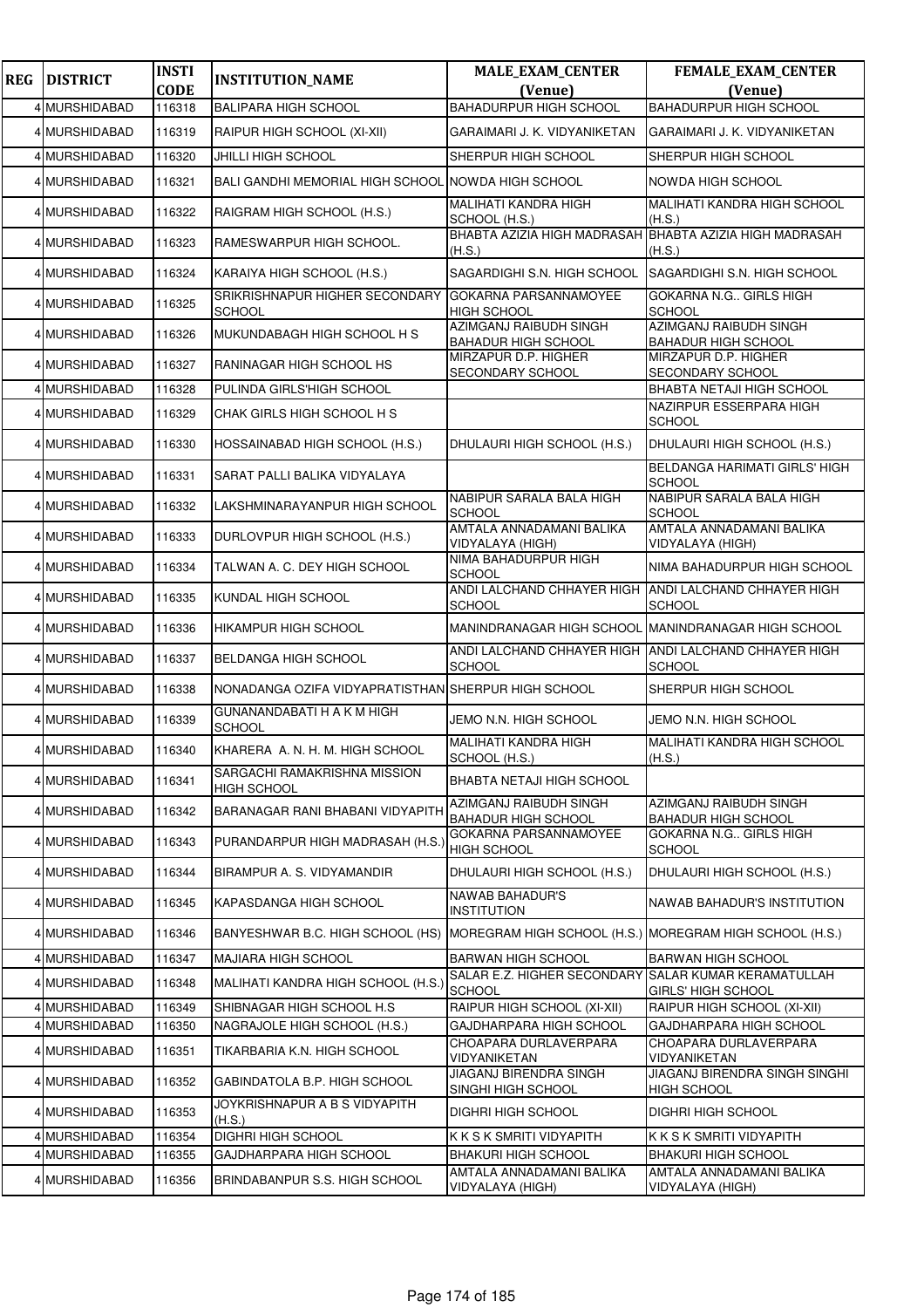| <b>REG</b> | <b>DISTRICT</b> | <b>INSTI</b> | <b>INSTITUTION_NAME</b>                                     | <b>MALE_EXAM_CENTER</b>                                                                                       | <b>FEMALE_EXAM_CENTER</b>                                         |
|------------|-----------------|--------------|-------------------------------------------------------------|---------------------------------------------------------------------------------------------------------------|-------------------------------------------------------------------|
|            |                 | <b>CODE</b>  |                                                             | (Venue)                                                                                                       | (Venue)                                                           |
|            | 4 MURSHIDABAD   | 116357       | SAHAJADPUR SARBAGAN HIGH<br><b>SCHOOL</b>                   | <b>GOALJAN REFUGEE HIGH</b><br>SCHOOL (H.S.)                                                                  | <b>GOALJAN REFUGEE HIGH SCHOOL</b><br>(H.S.)                      |
|            | 4 MURSHIDABAD   | 116358       | LALNAGAR HIGH SCHOOL                                        | KHIDIRPUR COLONY NETAJI<br><b>HIGH SCHOOL</b>                                                                 | KHIDIRPUR COLONY NETAJI HIGH<br>SCHOOL                            |
|            | 4 MURSHIDABAD   | 116359       | SAIDPUR U.N. HIGH SCHOOL                                    | SRIKANTABATI P.S.S.<br>SIKSHANIKETAN                                                                          | SRIKANTABATI P.S.S.<br>SIKSHANIKETAN                              |
|            | 4 MURSHIDABAD   | 116360       | <b>IMAMNAGAR HIGH SCHOOL</b>                                | TILDANGA HIGH SCHOOL (H.S.)                                                                                   | TILDANGA HIGH SCHOOL (H.S.)                                       |
|            | 4 MURSHIDABAD   | 116361       | JITERPUR HIGH SCHOOL                                        | GOBARGARA HIGH MADRASAH<br>(H.S.)                                                                             | GOBARGARA HIGH MADRASAH<br>(H.S.)                                 |
|            | 4 MURSHIDABAD   | 116362       | BALIA P N SINHA HIGH SCHOOL                                 | NAMWKANDI HIGH SCHOOL                                                                                         | KANDI RAJA M C GIRLS HIGH<br><b>SCHOOL</b>                        |
|            | 4 MURSHIDABAD   | 116363       | MAHISAR MANSURIA MEMORIAL HIGH<br><b>SCHOOL</b>             | KANDURIA HIGH SCHOOL                                                                                          | KANDURIA HIGH SCHOOL                                              |
|            | 4 MURSHIDABAD   | 116364       | PURANDARPUR HIGH SCHOOL (HS)                                | GOKARNA PARSANNAMOYEE<br><b>HIGH SCHOOL</b>                                                                   | GOKARNA N.G., GIRLS HIGH<br><b>SCHOOL</b>                         |
|            | 4 MURSHIDABAD   | 116365       | MEGHA SIARA HIGH SCHOOL                                     | SAGARDIGHI S.N. HIGH SCHOOL                                                                                   | SAGARDIGHI S.N. HIGH SCHOOL                                       |
|            | 4 MURSHIDABAD   | 116366       | KOMNAGAR HIGH MADRASAH                                      | RANINAGAR HIGH SCHOOL                                                                                         | RANINAGAR HIGH SCHOOL                                             |
|            | 4 MURSHIDABAD   | 116367       | BAHARA ACHARYYA RAMENDRA<br>SUNDAR KANYA VIDYAPITH          |                                                                                                               | KANDI RAJA M C GIRLS HIGH<br><b>SCHOOL</b>                        |
|            | 4 MURSHIDABAD   | 116368       | NAWPUKURIA JANAKINATH JADUNATH<br>HIGH SCHOOL-H.S.          | HAREKNAGAR A.M. INSTITUTION                                                                                   | HAREKNAGAR A.M. INSTITUTION                                       |
|            | 4 MURSHIDABAD   | 116369       | SOFIA MEMORIAL SCHOOL                                       | NAYANSUKH LAKSHMI NARAYAN INAYANSUKH LAKSHMI NARAYAN<br>SINHA MEMORIAL HIGH SCHOOL SINHA MEMORIAL HIGH SCHOOL |                                                                   |
|            | 4 MURSHIDABAD   | 116370       | JOGAPUR PREMLAL VIDYAPITH HIGH<br><b>SCHOOL</b>             | RANITALA HIGH SCHOOL                                                                                          | RANITALA HIGH SCHOOL                                              |
|            | 4 MURSHIDABAD   | 116371       | SASTITALA MADHYAMIK VIDYALAYA                               | NAZIRPUR ESSERPARA HIGH<br><b>SCHOOL</b>                                                                      | NAZIRPUR ESSERPARA HIGH<br><b>SCHOOL</b>                          |
|            | 4 MURSHIDABAD   | 116372       | NABADURGA HIGH SCHOOL (HS)                                  | KULI CHOWRASTA SADHARAN<br><b>VIDYAPITH</b>                                                                   | KULI CHOWRASTA SADHARAN<br>VIDYAPITH                              |
|            | 4 MURSHIDABAD   | 116373       | GOAS KALIKAPUR HIGH SCHOOL                                  | NAZIRPUR ESSERPARA HIGH<br><b>SCHOOL</b>                                                                      | NAZIRPUR ESSERPARA HIGH<br><b>SCHOOL</b>                          |
|            | 4 MURSHIDABAD   | 116374       | SAHAJADPUR OMRAPUR HIGH<br><b>SCHOOL</b>                    | CHHABGHATI K.D. VIDYALAYA                                                                                     | CHHABGHATI K.D. VIDYALAYA                                         |
|            | 4 MURSHIDABAD   | 116375       | BAGDANGA RAMENDRA SUNDAR<br>SMIRITI VIDYAPITH               | JEMO N.N. HIGH SCHOOL                                                                                         | JEMO N.N. HIGH SCHOOL                                             |
|            | 4 MURSHIDABAD   | 116376       | PARDIAR H.K.S. VIDYAPITH                                    | DAKSHIN NAGAR HIGH SCHOOL<br>(H.S.)                                                                           | DAKSHIN NAGAR HIGH SCHOOL<br>(H.S.)                               |
|            | 4 MURSHIDABAD   | 116377       | GURUDASPUR S.N. HASAN HIGH<br><b>MADRASAH</b>               | <b>DAULATABAD NISHIT BARANI</b><br>SINHA HIGH SCHOOL                                                          | DAULATABAD NISHIT BARANI SINHA<br><b>HIGH SCHOOL</b>              |
|            | 4 MURSHIDABAD   | 116378       | SAGARDIGHI THERMAL POWER<br>SCHOOL (HIGH)                   | CHHAMUGRAM HIGH SCHOOL                                                                                        | CHHAMUGRAM HIGH SCHOOL                                            |
|            | 4 MURSHIDABAD   | 116379       | DHULIYAN BANICHAND AGARWALA<br>BALIKA GOVT. AIDED VIDYALAYA |                                                                                                               | JOYKRISHNAPUR A B S VIDYAPITH<br>(H.S.)                           |
|            | 4 MURSHIDABAD   | 116380       | <b>BAZARSAHU HIGH SCHOOL</b>                                | RAMNAGAR HIGH SCHOOL                                                                                          | RAMNAGAR HIGH SCHOOL                                              |
|            | 4 MURSHIDABAD   | 116381       | SAHAJADPUR HIGH SCHOOL                                      | SWARUPPUR HIGH SCHOOL<br>(H.S.)                                                                               | SWARUPPUR HIGH SCHOOL (H.S.)                                      |
|            | 4 MURSHIDABAD   | 116382       | ANANTAPUR HIGH SCHOOL                                       | NABAGRAM HIGH SCHOOL                                                                                          | NABAGRAM HIGH SCHOOL                                              |
|            | 4 MURSHIDABAD   | 116383       | KANTAKHALI PUTHIA HIGH SCHOOL                               | GOBINDAPUR HIGH SCHOOL<br>(H.S.)                                                                              | GOBINDAPUR HIGH SCHOOL (H.S.)                                     |
|            | 4 MURSHIDABAD   | 116384       | KASHEMI RAHMANIA HIGH MADRASAH                              | <b>BHABTA NETAJI HIGH SCHOOL</b>                                                                              | BHABTA NETAJI HIGH SCHOOL                                         |
|            | 4 MURSHIDABAD   | 116385       | KAZISAHA HIGH MADRASAH (HS)                                 | HAREKNAGAR A.M. INSTITUTION                                                                                   | HAREKNAGAR A.M. INSTITUTION                                       |
|            | 4 MURSHIDABAD   | 116386       | NAITH SHAMSERIA HIGH MADRASAH<br>(HS)                       | BARALA R.D. SEN HIGH SCHOOL                                                                                   | BARALA R.D. SEN HIGH SCHOOL                                       |
|            | 4 MURSHIDABAD   | 116387       | PATHFINDER HIGHER SECONDARY<br>PUBLIC SCHOOL BERHAMPUR      | GORABAZAR ISWAR CHANDRA<br><b>INSTITUTION</b>                                                                 | <b>GORABAZAR ISWAR CHANDRA</b><br>INSTITUTION                     |
|            | 4 MURSHIDABAD   | 116388       | KODLA BEJOY KRISHNA ADARSHA<br>VIDYAMANDIR                  | SAHAJADPUR SARBAGAN HIGH<br><b>SCHOOL</b>                                                                     | SAHAJADPUR SARBAGAN HIGH<br><b>SCHOOL</b>                         |
|            | 4 MURSHIDABAD   | 116389       | <b>BALI GRAMIN HIGH SCHOOL HS</b>                           | DAULATABAD NISHIT BARANI<br>SINHA HIGH SCHOOL                                                                 | DAULATABAD NISHIT BARANI SINHA<br>HIGH SCHOOL                     |
|            | 4 MURSHIDABAD   | 116390       | AHIRAN SACHINANDAN GIRLS HIGH<br><b>SCHOOL</b>              |                                                                                                               | <b>BANGABARI HIGH SCHOOL</b>                                      |
|            | 4 MURSHIDABAD   | 116391       | SWAMI AKHADANANDA BALIKA<br>VIDYAMANDIR HIGH SCHOOL (H.S.)  |                                                                                                               | BHABTA NETAJI HIGH SCHOOL                                         |
|            | 4 MURSHIDABAD   | 116392       | <b>SALU HIGH SCHOOL</b>                                     | <b>SCHOOL</b>                                                                                                 | SALAR E.Z. HIGHER SECONDARY SALAR E.Z. HIGHER SECONDARY<br>SCHOOL |
|            | 4 MURSHIDABAD   | 116393       | NOWDAPANUR JUGAL KISHORE HIGH<br><b>SCHOOL</b>              | GAJDHARPARA HIGH SCHOOL                                                                                       | GAJDHARPARA HIGH SCHOOL                                           |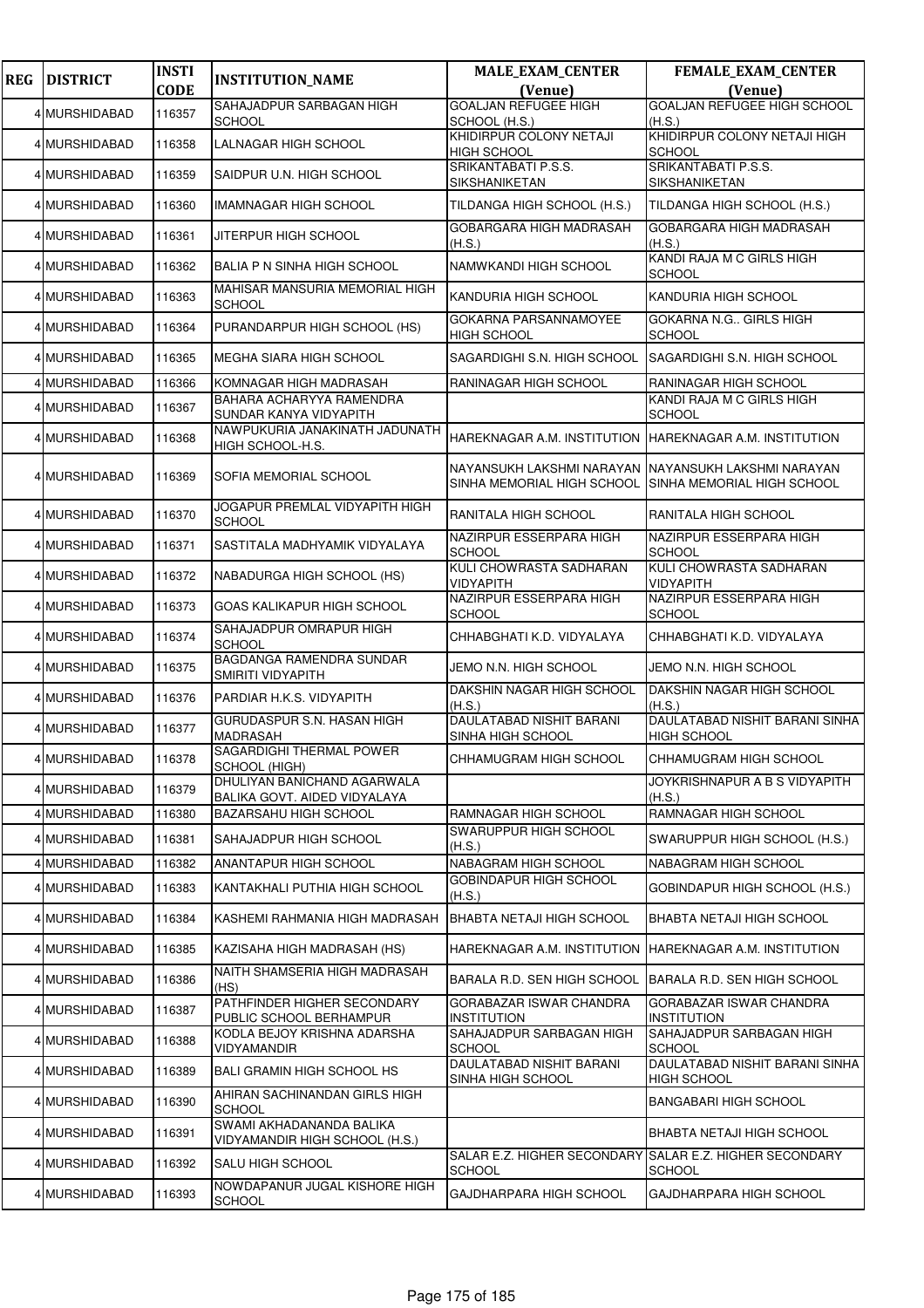| <b>REG</b> | <b>DISTRICT</b> | <b>INSTI</b><br><b>CODE</b> | <b>INSTITUTION_NAME</b>                                | <b>MALE_EXAM_CENTER</b><br>(Venue)                              | FEMALE_EXAM_CENTER<br>(Venue)                           |
|------------|-----------------|-----------------------------|--------------------------------------------------------|-----------------------------------------------------------------|---------------------------------------------------------|
|            |                 |                             | ARANGHATA UPENDRA MEMORIAL                             | <b>BAHIRGACHI HIGH SCHOOL</b>                                   |                                                         |
|            | 4 NADIA         | 112012                      | <b>INSTITUTION</b>                                     |                                                                 | <b>BAHIRGACHI HIGH SCHOOL</b>                           |
|            | 4 NADIA         | 112013                      | BADKULLA UNITED ACADEMY                                | ANJANGARH HIGH SCHOOL<br>HALDIPARA N.S.C.P.B.                   | HALDIPARA N.S.C.P.B.                                    |
|            | 4 NADIA         | 112014                      | <b>BAGULA HIGH SCHOOL</b>                              | VIDYANIKETAN (H.S.)                                             | VIDYANIKETAN (H.S.)                                     |
|            | 4 NADIA         | 112015                      | <b>BAHIRGACHI HIGH SCHOOL</b>                          | <b>ARANGHATA GIRLS HIGH</b><br>SCHOOL                           | ARANGHATA GIRLS HIGH SCHOOL                             |
|            | 4 NADIA         | 112016                      | BARA JAGULY GOPAL ACADEMY                              | BIROHI NETAJI VIDYABHAWAN                                       |                                                         |
|            | 4 NADIA         | 112017                      | <b>BARA ANDULIA HIGH SCHOOL</b>                        | ISLAMGANJ HIGH MADRASAH                                         | ISLAMGANJ HIGH MADRASAH                                 |
|            | 4 NADIA         | 112018                      | BETHUADAHARI J C M HIGH SCHOOL                         | BETHUADAHARI MATANGINI<br><b>BALIKA VIDYALAYA</b>               | BETHUADAHARI MATANGINI BALIKA<br>VIDYALAYA              |
|            | 4 NADIA         | 112019                      | <b>BIRNAGAR HIGH SCHOOL</b>                            | TAHERPUR NETAJI HIGH<br>SCHOOL                                  | TAHERPUR NETAJI HIGH SCHOOL                             |
|            | 4 NADIA         | 112020                      | CHAKDAHA BAPUJI VIDYAMANDIR                            | CHAKDAHA PURBACHAL<br>VIDYAPITH                                 | CHAKDAH BASANTA KUMARI BALIKA<br>VIDYAPITH              |
|            | 4 NADIA         | 112021                      | CHAKDAHA PURBACHAL VIDYAPITH                           | CHAKDAHA CO-OPERATIVE<br><b>COLONY VIDYAYATAN</b>               |                                                         |
|            | 4 NADIA         | 112022                      | CHAKDAHA RAMLAL ACADEMY                                | CHAKDAHA PURBACHAL<br>VIDYAPITH                                 | CHAKDAH BASANTA KUMARI BALIKA<br>VIDYAPITH              |
|            | 4 NADIA         | 112023                      | CHAKDAH BASANTA KUMARI BALIKA<br>VIDYAPITH             |                                                                 | CHAKDAHA PURBACHAL BALIKA<br>VIDYAPITH                  |
|            | 4 NADIA         | 112024                      | CHANDANNAGAR RADHA DAMODAR<br>POLYTECHNIC INSTITUTION  | <b>BHIMPUR SWAMIJI VIDYAPITH</b><br>(H.S.)                      | BHIMPUR SWAMIJI VIDYAPITH (H.S.)                        |
|            | 4 NADIA         | 112025                      | DEBAGRAM S A VIDYAPITH                                 | PANIGHATA UMADAS MEMORIAL<br><b>HIGH SCHOOL</b>                 | PANIGHATA UMADAS MEMORIAL<br><b>HIGH SCHOOL</b>         |
|            | 4 NADIA         | 112026                      | DHUBULIA DESHA BANDHU HIGH<br><b>SCHOOL</b>            | <b>DHUBULIA SHYAMAPRASAD</b><br>SIKSHAYATAN                     | DHUBULIA SHYAMAPRASAD<br>SIKSHAYATAN                    |
|            | 4 NADIA         | 112027                      | <b>FULIA SIKSHANIKETAN</b>                             | FULIA BALIKA VIDYLAYA                                           | FULIA BALIKA VIDYLAYA                                   |
|            | 4 NADIA         | 112028                      | GAYESHPUR NETAJI VIDYAMANDIR                           | <b>CHANDMARI NAGENDRA BALA</b><br><b>BALIKA VIDYALAYA</b>       | CHANDMARI NAGENDRA BALA<br>BALIKA VIDYALAYA             |
|            | 4 NADIA         | 112029                      | HATCHAPRA KING EDWARD HIGH<br><b>SCHOOL</b>            | <b>BARA ANDULIA HIGH SCHOOL</b>                                 | CHAPRA MARY IMMACULATE HIGH<br>SCHOOL (H.S.)            |
|            | 4 NADIA         | 112030                      | JAMSHERPUR B N HIGH SCHOOL                             | KARIMPUR JAGANNATH HIGH<br>SCHOOL                               | KARIMPUR JAGANNATH HIGH<br><b>SCHOOL</b>                |
|            | 4 NADIA         | 112031                      | KABI VIJOYLAL H S INSTITUTE                            | KRISHNAGAR DEBNATH HIGH<br><b>SCHOOL</b>                        | HOLY FAMILY GIRLS HIGH SCHOOL                           |
|            | 4 NADIA         | 112032                      | KALYANI PANNALAL INSTITUTION                           | KALYANI UNIVERSITY<br>EXPERIMENTAL H.S                          | <b>KALYANI UNIVERSITY</b><br><b>EXPERIMENTAL H.S</b>    |
|            | 4 NADIA         | 112033                      | KARIMPUR JAGANNATH HIGH SCHOOL                         | JAMSHERPUR B N HIGH SCHOOL                                      | <b>JAMSHERPUR B N HIGH SCHOOL</b>                       |
|            | 4 NADIA         | 112034                      | KRISHNAGAR GOVT. GIRLS' HIGH<br><b>SCHOOL</b>          |                                                                 | KRISHNAGAR LADY CARMICHAEL<br><b>GIRLS' HIGH SCHOOL</b> |
|            | 4 NADIA         | 112035                      | KRISHNAGAR COLLEGIATE SCHOOL<br>(GOVT)                 | SAKTINAGAR HIGH SCHOOL                                          |                                                         |
|            | 4 NADIA         | 112036                      | KRISHNAGAR DEBNATH HIGH SCHOOL                         | SAKTINAGAR HIGH SCHOOL                                          |                                                         |
|            | 4 NADIA         | 112037                      | KRISHNAGAR HIGH SCHOOL                                 | SAKTINAGAR HIGH SCHOOL                                          |                                                         |
|            | 4 NADIA         | 112038                      | LAKHURIA HIGH SCHOOL                                   | KAMARI HIGH SCHOOL (CO-EDU)                                     | KAMARI HIGH SCHOOL (CO-EDU)                             |
|            | 4 NADIA         | 112039                      | MADANPUR K A VIDYALAYA                                 | <b>ALAIPUR MANORAMA</b><br><b>SIKSHANIKETAN</b>                 | <b>ALAIPUR MANORAMA</b><br>SIKSHANIKETAN                |
|            | 4 NADIA         | 112040                      | MAJDIA RAIL BAZAR HIGH SCHOOL                          | CHANDANNAGAR RADHA<br>DAMODAR POLYTECHNIC<br><b>INSTITUTION</b> | KAMAKSHA CHARAN GIRLS' HIGH<br><b>SCHOOL</b>            |
|            | 4 NADIA         | 112041                      | MATIARY R P SEN MEMORIAL HIGH<br><b>SCHOOL</b>         | <b>BASHARKHOLA HIGH SCHOOL</b>                                  | BASHARKHOLA HIGH SCHOOL                                 |
|            | 4 NADIA         | 112042                      | <b>MIRA HIGH SCHOOL</b>                                | PLASSEY HIGH SCHOOL                                             | PLASSEY HIGH SCHOOL                                     |
|            | 4 NADIA         | 112043                      | MURAGACHA HIGH SCHOOL                                  | DHARMADA SUSHILA BALA<br>HINDU GIRLS HIGH SCHOOL                | DHARMADA SUSHILA BALA HINDU<br>GIRLS HIGH SCHOOL        |
|            | 4 NADIA         | 112044                      | NABADWIP BAKULTALA HIGH SCHOOL                         | NABADWIP HINDU SCHOOL                                           |                                                         |
|            | 4 NADIA         | 112045                      | NABADWIP HINDU SCHOOL                                  | NABADWIP SIKSHA MANDIR                                          |                                                         |
|            | 4 NADIA         | 112046                      | NABADWIP TARASUNDARI GIRLS'<br>HIGHER SECONDARY SCHOOL |                                                                 | BANGAVANI INSTITUTION FOR<br>GIRLS(GOVT SPON).          |
|            | 4 NADIA         | 112047                      | <b>NASRA HIGH SCHOOL</b>                               | PURNANAGAR PURNACHANDRA<br><b>HIGH SCHOOL</b>                   |                                                         |
|            | 4 NADIA         | 112048                      | NIMTALA RANGESWAR HIGH SCHOOL                          | KASTADANGA TARAKDAS<br>VIDYAPITH (H.S.)                         | KASTADANGA TARAKDAS<br>VIDYAPITH (H.S.)                 |
|            | 4 NADIA         | 112049                      | <b>PLASSEY HIGH SCHOOL</b>                             | JANAKINAGAR HIGH MADRASAH                                       | JANAKINAGAR HIGH MADRASAH                               |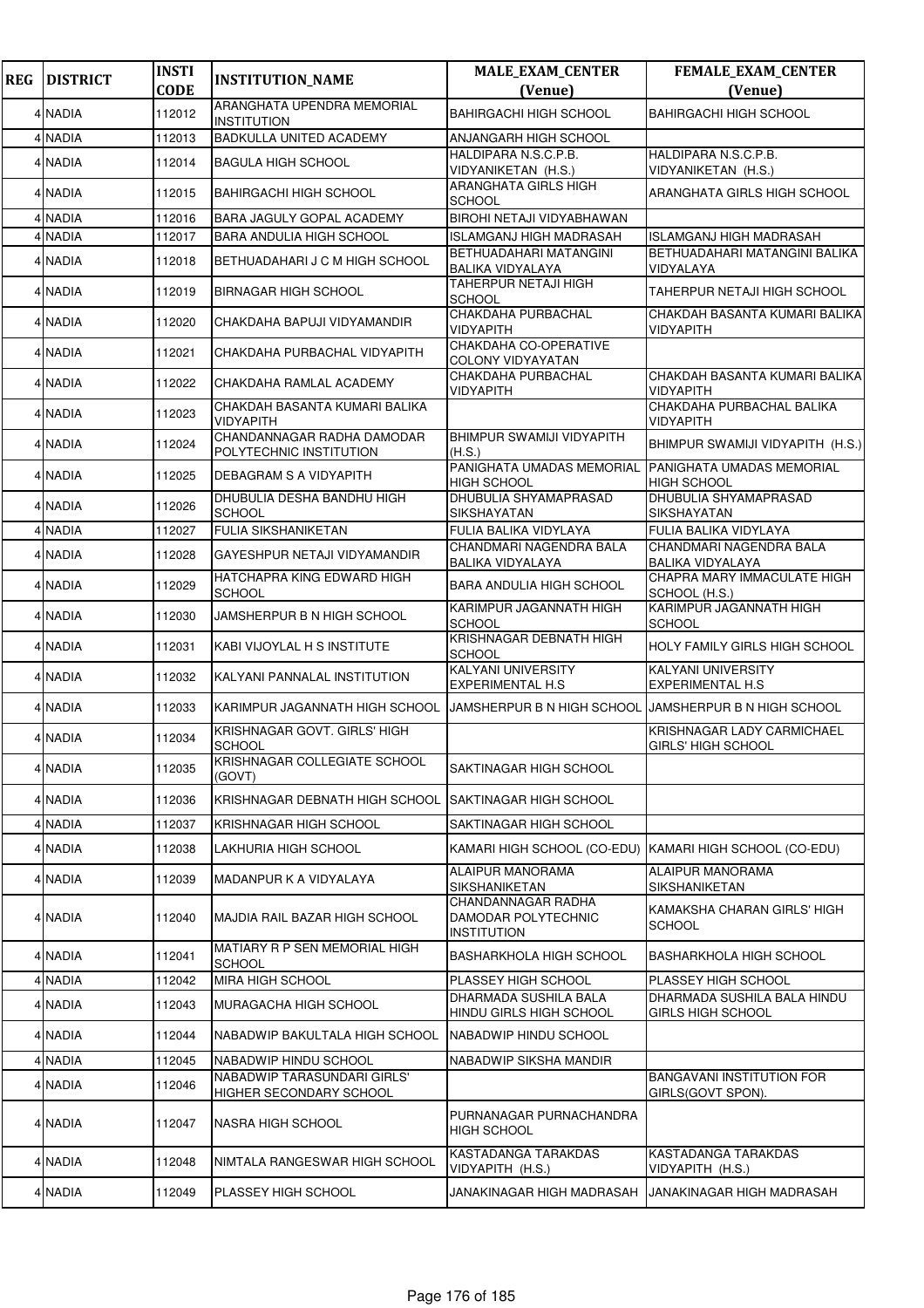| <b>REG</b> | <b>DISTRICT</b> | <b>INSTI</b><br><b>CODE</b> | <b>INSTITUTION_NAME</b>                                    | <b>MALE_EXAM_CENTER</b><br>(Venue)                      | FEMALE_EXAM_CENTER<br>(Venue)                             |
|------------|-----------------|-----------------------------|------------------------------------------------------------|---------------------------------------------------------|-----------------------------------------------------------|
|            | 4 NADIA         | 112050                      | PALASIPARA M G S VIDYAPITH                                 | SIDDHESWARITALA INSTITUTION SIDDHESWARITALA INSTITUTION |                                                           |
|            | 4 NADIA         | 112051                      | PANIGHATA UMADAS MEMORIAL HIGH<br><b>SCHOOL</b>            | VIVEKANANDA VIDYABHAVAN                                 | VIVEKANANDA VIDYABHAVAN                                   |
|            | 4 NADIA         | 112052                      | <b>PATIKABARI HIGH SCHOOL</b>                              | TAIBICHARA AKSHOY HIGH<br>SCHOOL                        | TAIBICHARA AKSHOY HIGH SCHOOL                             |
|            | 4 NADIA         | 112053                      | PRITINAGAR BHUDEB SMRITI<br><b>VIDYAPITH</b>               | RANAGHAT LAL GOPAL HIGH<br>SCHOOL                       | RANAGHAT LAL GOPAL HIGH<br><b>SCHOOL</b>                  |
|            | 4 NADIA         | 112054                      | RAJARMATH R K A HIGH SCHOOL                                | DUBRA KALIPADA VIDYAMANDIR                              | DUBRA KALIPADA VIDYAMANDIR                                |
|            | 4 NADIA         | 112055                      | RAJLAKSHMI KANYA VIDYAPITH                                 |                                                         | <b>BIROHI NETAJI VIDYABHAWAN</b>                          |
|            | 4 NADIA         | 112056                      | RANAGHAT BRAJA BALA GIRLS' HIGH<br><b>SCHOOL</b>           |                                                         | RANAGHAT DEBNATH INSTITUTION                              |
|            | 4 NADIA         | 112057                      | RANAGHAT LAL GOPAL HIGH SCHOOL                             | RANAGHAT DEBNATH<br><b>INSTITUTION</b>                  | RANAGHAT DEBNATH INSTITUTION                              |
|            | 4 NADIA         | 112058                      | RANAGHAT PAL CHOUDHURY HIGH<br><b>SCHOOL</b>               | ANULIA HIGH SCHOOL                                      |                                                           |
|            | 4 NADIA         | 112059                      | SAKTINAGAR HIGH SCHOOL                                     | C.M.S.ST.JOHN'S HIGH SCHOOL                             | C.M.S.ST.JOHN'S HIGH SCHOOL                               |
|            | 4 NADIA         | 112060                      | SANTIPUR MUNICIPAL HIGH SCHOOL                             | SANTIPUR ORIENTAL ACADEMY                               |                                                           |
|            | 4 NADIA         | 112061                      | <b>SWARNAKHALI PAIKPARA</b><br>VIVEKANANDA HIGH SCHOOL     | <b>MAJDIA RAIL BAZAR HIGH</b><br>SCHOOL                 | <b>MAJDIA SHIBMOHINI KANYA</b><br><b>VIDYAPITH</b>        |
|            | 4 NADIA         | 112062                      | SIDDHESWARITALA INSTITUTION                                | <b>BHOWANIPUR HIGH SCHOOL</b><br>(H.S.)                 | BHOWANIPUR HIGH SCHOOL (H.S.)                             |
|            | 4 NADIA         | 112063                      | SIMURALI UPENDRA VIDYABHAVAN                               | MADANPUR K A VIDYALAYA                                  | MADANPUR KENDRIYA ADARSHA<br><b>VIDYALAYA FOR GIRLS</b>   |
|            | 4 NADIA         | 112064                      | <b>SHIKARPUR HIGH SCHOOL</b>                               | KARIMPUR JAGANNATH HIGH<br>SCHOOL                       | KARIMPUR JAGANNATH HIGH<br><b>SCHOOL</b>                  |
|            | 4 NADIA         | 112065                      | SURABHISTHAN BHUBAN MOHINI<br><b>GIRLS' HIGH SCHOOL</b>    |                                                         | <b>BADKULLA UNITED ACADEMY</b>                            |
|            | 4 NADIA         | 112066                      | TAHERPUR NETAJI HIGH SCHOOL                                | BIRNAGAR SHIVAKALI GIRLS<br><b>HIGH SCHOOL</b>          | <b>BIRNAGAR SHIVAKALI GIRLS HIGH</b><br><b>SCHOOL</b>     |
|            | 4 NADIA         | 112067                      | TEHATTA HIGH SCHOOL                                        |                                                         | TARANIPUR HIGH SCHOOL (H.S.) TARANIPUR HIGH SCHOOL (H.S.) |
|            | 4 NADIA         | 112068                      | NANDANPUR ADARSA VIDYAPITH                                 | MAHISHBATHAN MANOJ MOHAN<br>VIDYAMANDIR                 | MAHISHBATHAN MANOJ MOHAN<br><b>VIDYAMANDIR</b>            |
|            | 4 NADIA         | 112069                      | KALYANI UNIVERSITY EXPERIMENTAL<br>H.S                     | CHANDMARI JANAKALYAN HIGH<br>SCHOOL                     | CHANDMARI JANAKALYAN HIGH<br><b>SCHOOL</b>                |
|            | 4 NADIA         | 112070                      | SHIBPUR JANAKALYAN SANGHA H.S.                             | PURBA JAGADANANDAPUR<br>SAHAPARA HIGH SCHOOL            | PURBA JAGADANANDAPUR<br>SAHAPARA HIGH SCHOOL              |
|            | 4 NADIA         | 112071                      | HANSKHALI H.S                                              | CHITRASALI VIDYANIKETAN<br><b>HIGH SCHOOL</b>           | CHITRASALI VIDYANIKETAN HIGH<br><b>SCHOOL</b>             |
|            | 4 NADIA         | 112072                      | FULIA BALIKA VIDYLAYA                                      |                                                         | <b>FULIA VIDYA MANDIR</b>                                 |
|            | 4 NADIA         | 112073                      | CHAKDAHA PURBACHAL BALIKA<br><b>VIDYAPITH</b>              | CHAKDAH BASANTA KUMARI<br>BALIKA VIDYAPITH              | CHAKDAH BASANTA KUMARI BALIKA<br><b>VIDYAPITH</b>         |
|            | 4 NADIA         | 112074                      | <b>MATIARI BANPUR HIGH SCHOOL</b>                          | MAJDIA RAIL BAZAR HIGH<br>SCHOOL                        | MAJDIA SHIBMOHINI KANYA<br><b>VIDYAPITH</b>               |
|            | 4 NADIA         | 112075                      | ASANNAGAR HIGH SCHOOL                                      | PAKURGACHI B C S G VIDYA<br>MANDIR                      | <b>KULGACHI RAMKRISHNA</b><br><b>VIDYAMANDIR</b>          |
|            | 4 NADIA         | 112076                      | BIDHAN CHANDRA MEMORIAL GOVT.<br><b>GIRLS' HIGH SCHOOL</b> |                                                         | SPRINGDALE HIGH SCHOOL                                    |
|            | 4 NADIA         | 112077                      | IGHURNI HIGH SCHOOL                                        | KALINAGAR HIGH SCHOOL                                   | KRISHNAGAR LADY CARMICHAEL<br><b>GIRLS' HIGH SCHOOL</b>   |
|            | 4 NADIA         | 112078                      | <b>BISHNUPUR HIGH SCHOOL</b>                               | BALIA HIGH SCHOOL                                       | <b>BALIA HIGH SCHOOL</b>                                  |
|            | 4 NADIA         | 112079                      | DATTAPULIA UNION ACADEMY                                   | JUGAL KISHORE S. S.                                     | <b>JUGAL KISHORE S. S.</b>                                |
|            | 4 NADIA         | 112080                      | PURBA JAGADANANDAPUR SAHAPARA<br><b>HIGH SCHOOL</b>        | PATIKABARI HIGH SCHOOL                                  |                                                           |
|            | 4 NADIA         | 112081                      | BETHUADAHARI MATANGINI BALIKA<br>VIDYALAYA                 |                                                         | BETHUADAHARI GIRLS HIGH<br><b>SCHOOL</b>                  |
|            | 4 NADIA         | 112082                      | <b>GANGNAPUR HIGH SCHOOL</b>                               | GHOLA HIGH SCHOOL                                       | <b>GHOLA HIGH SCHOOL</b>                                  |
|            | 4 NADIA         | 112083                      | DHUBULIA SHYAMAPRASAD<br><b>SIKSHAYATAN</b>                | DHUBULIA SUBHAS CHANDRA<br>BALIKA VIDYALAYA             | DHUBULIA SUBHAS CHANDRA<br><b>BALIKA VIDYALAYA</b>        |
|            | 4 NADIA         | 112084                      | KATAGANJ GOKULPUR ADARSHA<br><b>SIKSHAYATAN</b>            | CHANDMARI NAGENDRA BALA<br>BALIKA VIDYALAYA             | CHANDMARI NAGENDRA BALA<br>BALIKA VIDYALAYA               |
|            | 4 NADIA         | 112085                      | KRISHNAGAR LADY CARMICHAEL<br><b>GIRLS' HIGH SCHOOL</b>    |                                                         | KALINAGAR HIGH SCHOOL                                     |
|            | 4 NADIA         | 112086                      | NIMTALA VIDYANIKETAN                                       |                                                         | SIDDHESWARITALA INSTITUTION SIDDHESWARITALA INSTITUTION   |
|            | 4 NADIA         | 112087                      | <b>FATEPUR HIGH SCHOOL</b>                                 | HARIPUKURIA HIGH SCHOOL<br>(H.S.)                       | HARIPUKURIA HIGH SCHOOL (H.S.)                            |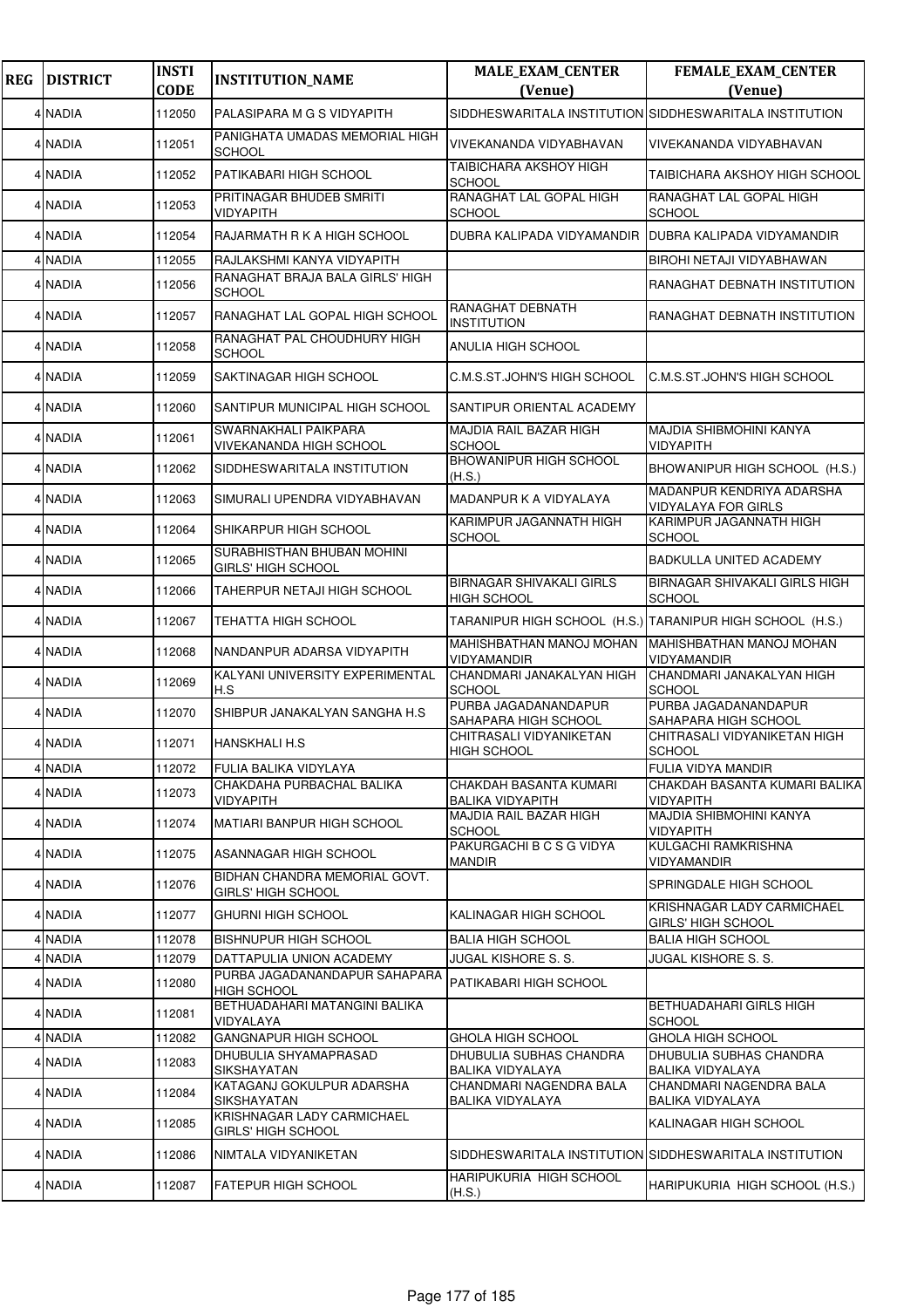| <b>REG</b> | <b>DISTRICT</b> | <b>INSTI</b> | <b>INSTITUTION_NAME</b>                                      | <b>MALE_EXAM_CENTER</b>                                 | FEMALE_EXAM_CENTER                                     |
|------------|-----------------|--------------|--------------------------------------------------------------|---------------------------------------------------------|--------------------------------------------------------|
|            |                 | <b>CODE</b>  |                                                              | (Venue)<br><b>BHOWANIPUR SUKANTA</b>                    | (Venue)<br>CHAKDAHA PURBACHAL BALIKA                   |
|            | 4 NADIA         | 112088       | <b>DURGANAGAR BIPIN BEHARI</b><br>VIDYAPITH                  | VIDYANIKETAN                                            | <b>VIDYAPITH</b>                                       |
|            | 4 NADIA         | 112089       | NABADWIP BALIKA VIDYALAYA                                    |                                                         | NABADWIP BAKULTALA BALIKA<br>VIDYALAYA                 |
|            | 4 NADIA         | 112090       | SHIKARPUR VIVEKANANDA HIGH<br><b>SCHOOL</b>                  | <b>ALAIPUR MANORAMA</b><br>SIKSHANIKETAN                | <b>ALAIPUR MANORAMA</b><br>SIKSHANIKETAN               |
|            | 4 NADIA         | 112091       | <b>BHAGIRATHI BIDYAPITH</b>                                  | <b>MAYAPUR THAKUR BHAKTI</b><br><b>VINODE INSTITUTE</b> | MAYAPUR THAKUR BHAKTI VINODE<br>INSTITUTE              |
|            | 4 NADIA         | 112092       | BAMANPUKUR HIGH SCHOOL (H.S.)                                | SHONDANGA HIGH SCHOOL                                   | SHONDANGA HIGH SCHOOL                                  |
|            | 4 NADIA         | 112093       | HANSPUKURIA VIDYAPITH                                        | <b>TEHATTA HIGH SCHOOL</b>                              | TEHATTA SRIDAM CHANDRA BALIKA<br>VIDYALAYA             |
|            | 4 NADIA         | 112094       | KHALBOALIA HIGH SCHOOL                                       | MAJDIA RAIL BAZAR HIGH<br>SCHOOL                        | MAJDIA SHIBMOHINI KANYA<br>VIDYAPITH                   |
|            | 4 NADIA         | 112095       | CHANDMARI DESHAPRIYA<br>SIKSHAYATAN                          | <b>GAYESHPUR NETAJI</b><br>VIDYAMANDIR                  | GAYESHPUR NETAJI VIDYAMANDIR                           |
|            | 4 NADIA         | 112096       | <b>BALIA HIGH SCHOOL</b>                                     | DUBRA KALIPADA VIDYAMANDIR                              | <b>IDUBRA KALIPADA VIDYAMANDIR</b>                     |
|            | 4 NADIA         | 112097       | KRISHNAGAR ANGLO VERNACULAR<br><b>HIGH SCHOOL</b>            | KRISHNAGAR DEBNATH HIGH<br><b>SCHOOL</b>                |                                                        |
|            | 4 NADIA         | 112098       | BAGULA PURBAPARA HIGH SCHOOL<br>(H.S.)                       | <b>HANSKHALI SAMABAY</b><br>VIDYAPITH ( HIGH SCHOOL)    | BAGULA HIGH SCHOOL                                     |
|            | 4 NADIA         | 112099       | <b>DIGNAGAR HIGH SCHOOL</b>                                  | <b>BHAT JANGLA KALIPUR HIGH</b><br>SCHOOL               | KABI VIJOYLAL H S INSTITUTE                            |
|            | 4 NADIA         | 112100       | <b>BHALUKA HIGH SCHOOL</b>                                   | <b>DEYPARA BISHNUPUR HIGH</b><br><b>SCHOOL</b>          | <b>DEYPARA BISHNUPUR HIGH</b><br><b>SCHOOL</b>         |
|            | 4 NADIA         | 112101       | DAYER BAZAR VIDYAMANDIR                                      | <b>BANGALJHI SWAMI</b><br>VIVEKANANDA VIDYAMANDIR       | CHAPRA MARY IMMACULATE HIGH<br>SCHOOL (H.S.)           |
|            | 4 NADIA         | 112102       | GAYESHPUR NETAJI VIDYAMANDIR<br><b>FOR GIRLS</b>             |                                                         | KATAGANJ GOKULPUR ADARSHA<br>SIKSHAYATAN               |
|            | 4 NADIA         | 112103       | BHAT JANGLA KALIPUR HIGH SCHOOL                              | DON BOSCO HIGH SCHOOL                                   | DON BOSCO HIGH SCHOOL                                  |
|            | 4 NADIA         | 112104       | CHAKDAHA BAPUJI BALIKA<br>VIDYAMANDIR                        |                                                         | CHAKDAH BASANTA KUMARI BALIKA<br>VIDYAPITH             |
|            | 4 NADIA         | 112105       | <b>KALINAGAR HIGH SCHOOL</b>                                 | C.M.S.ST.JOHN'S HIGH SCHOOL                             | KRISHNAGAR GOVT. GIRLS' HIGH<br><b>SCHOOL</b>          |
|            | 4 NADIA         | 112106       | KAMALPUR ADARSHA VIDYAPITH                                   | <b>TATLA CHANDRA KISHORE</b><br>VIDYAPITH               | <b>TATLA CHANDRA KISHORE</b><br>VIDYAPITH              |
|            | 4 NADIA         | 112107       | <b>MRINALINI GIRLS HIGH SCHOOL</b>                           |                                                         | AKSHOY VIDYAPITH GIRL'S HIGH<br><b>SCHOOL</b>          |
|            | 4 NADIA         | 112108       | GHUGIA BHUBANMOHINI VIDYAMANDIR BHOWANIPUR SUKANTA<br>(HIGH) | VIDYANIKETAN                                            | CHAKDAHA PURBACHAL BALIKA<br>VIDYAPITH                 |
|            | 4 NADIA         | 112109       | DHANICHA HIGH SCHOOL (H.S.)                                  | KAMALPUR ADARSHA VIDYAPITH KAMALPUR ADARSHA VIDYAPITH   |                                                        |
|            | 4 NADIA         | 112110       | BHIMPUR SWAMIJI VIDYAPITH (H.S.)                             | ASANNAGAR HIGH SCHOOL                                   | ASANNAGAR HIGH SCHOOL                                  |
|            | 4 NADIA         | 112111       | JURANPUR D S HIGH SCHOOL                                     | <b>BASHARKHOLA HIGH SCHOOL</b>                          | <b>BASHARKHOLA HIGH SCHOOL</b>                         |
|            | 4 NADIA         | 112112       | MADANPUR KENDRIYA ADARSHA<br>VIDYALAYA FOR GIRLS             |                                                         | <b>MADANPUR K A VIDYALAYA</b>                          |
|            | 4 NADIA         | 112113       | RASULLAPUR HIGH SCHOOL                                       | CHOWGACHHA PANUGOPAL<br><b>HIGH SCHOOL</b>              | CHOWGACHHA PANUGOPAL HIGH<br>SCHOOL                    |
|            | 4 NADIA         | 112114       | RAJARMATH BALIKA VIDYALAYA                                   |                                                         | <b>BALIA HIGH SCHOOL</b>                               |
|            | 4 NADIA         | 112115       | CHARSARATI KENDRIYA HIGH SCHOOL                              | CHANDMARI JANAKALYAN HIGH<br><b>SCHOOL</b>              | CHANDMARI JANAKALYAN HIGH<br>SCHOOL                    |
|            | 4 NADIA         | 112116       | RAMNAGAR MILANBAGAN<br>SIKSHANIKETAN                         | RANAGHAT DEBNATH<br><b>INSTITUTION FOR GIRLS</b>        | RANAGHAT DEBNATH INSTITUTION<br>FOR GIRLS              |
|            | 4 NADIA         | 112117       | <b>RANAGHAT YUSUF INSTITUTION</b>                            | NASRA HIGH SCHOOL                                       | NASRA HIGH SCHOOL                                      |
|            | 4 NADIA         | 112118       | PURNANAGAR PURNACHANDRA HIGH<br><b>SCHOOL</b>                | <b>NASRA GIRLS HIGH SCHOOL</b>                          | NASRA GIRLS HIGH SCHOOL                                |
|            | 4 NADIA         | 112119       | KRISHNAGAR DHARMA CHANDRA HIGH<br>SCHOOL                     | DHANTALA HIGH SCHOOL                                    | DHANTALA HIGH SCHOOL                                   |
|            | 4 NADIA         | 112120       | PRITINAGAR BHUDEB SMIRITI<br><b>VIDYAPITH FOR GIRLS</b>      |                                                         | PRITINAGAR BHUDEB SMRITI<br>VIDYAPITH                  |
|            | 4 NADIA         | 112121       | BIRNAGAR SHIVAKALI GIRLS HIGH<br><b>SCHOOL</b>               |                                                         | TAHERPUR GIRLS'HIGH SCHOOL                             |
|            | 4 NADIA         | 112122       | NABADWIP BAKULTALA BALIKA<br>VIDYALAYA                       |                                                         | NABADWIP TARASUNDARI GIRLS'<br>HIGHER SECONDARY SCHOOL |
|            | 4 NADIA         | 112123       | NABADWIP SIKSHA MANDIR                                       | NABADWIP BAKULTALA HIGH<br>SCHOOL                       |                                                        |
|            | 4 NADIA         | 112124       | BANGAVANI INSTITUTION FOR<br>GIRLS(GOVT SPON).               |                                                         | NABADWIP BAKULTALA BALIKA<br>VIDYALAYA                 |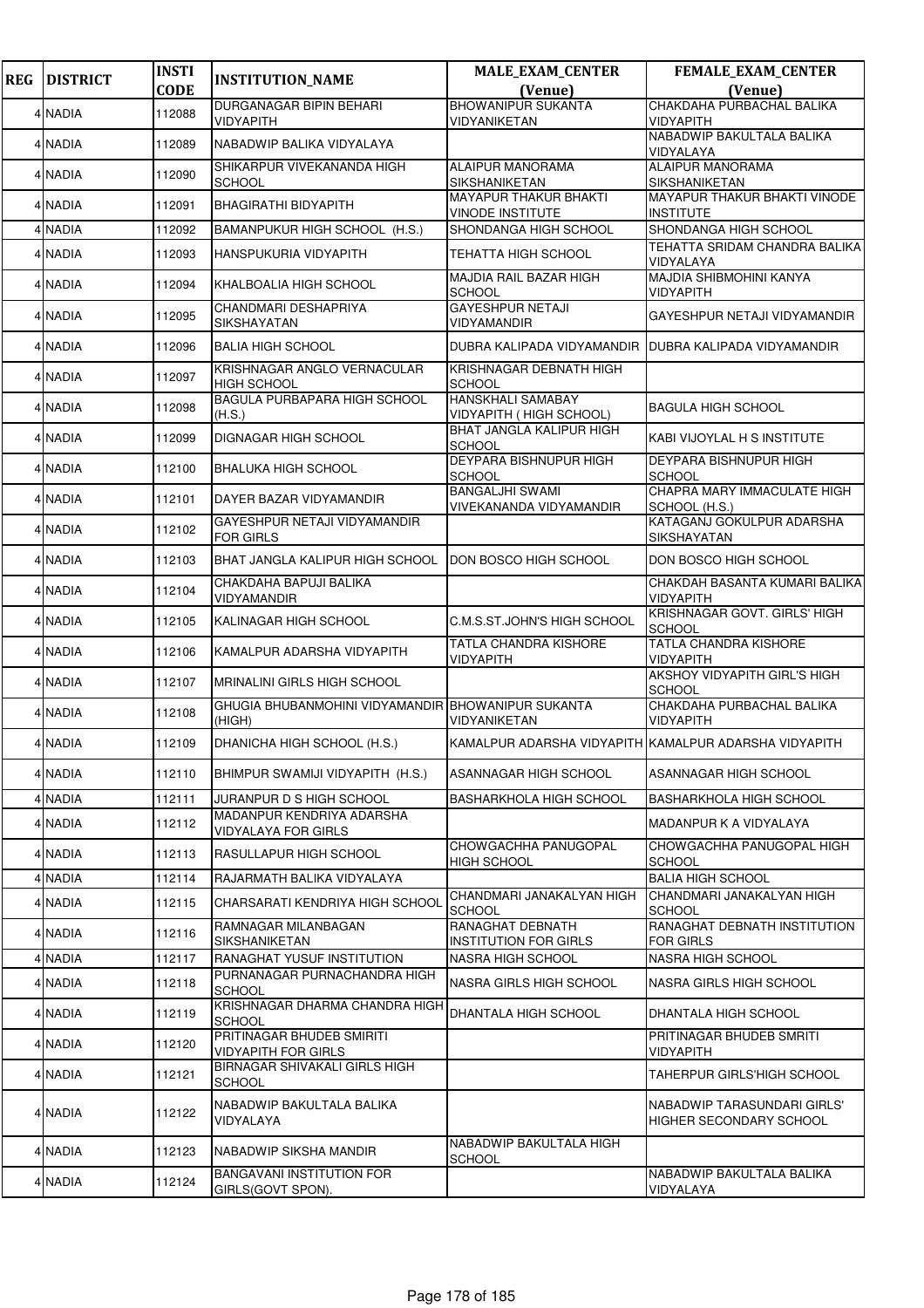| <b>REG</b> | <b>DISTRICT</b> | <b>INSTI</b> | <b>INSTITUTION_NAME</b>                                | <b>MALE_EXAM_CENTER</b>                                 | <b>FEMALE_EXAM_CENTER</b>                                      |
|------------|-----------------|--------------|--------------------------------------------------------|---------------------------------------------------------|----------------------------------------------------------------|
|            |                 | <b>CODE</b>  |                                                        | (Venue)                                                 | (Venue)                                                        |
|            | 4 NADIA         | 112125       | <b>SHRI GOURANGA VIDYAPITH</b>                         | NABADWIP SIKSHA MANDIR                                  |                                                                |
|            | 4 NADIA         | 112126       | <b>BELPUKUR HIGH SCHOOL</b>                            | SHONDANGA HIGH SCHOOL                                   | SHONDANGA HIGH SCHOOL                                          |
|            | 4 NADIA         | 112127       | SANTIPUR ORIENTAL ACADEMY                              | SUTRAGARH M.N. HIGH SCHOOL                              |                                                                |
| 4          | <b>NADIA</b>    | 112128       | RADHARANI NARI SIKSHAMANDIR                            |                                                         | <b>SANTIPUR ORIENTAL ACADEMY</b>                               |
|            | 4 NADIA         | 112129       | NABADWIP JATIYA VIDYALAYA                              | NABADWIP BAKULTALA HIGH<br>SCHOOL                       |                                                                |
|            | 4 NADIA         | 112130       | HINGNARA ANCHAL PUBLIC<br><b>INSTITUTION</b>           | <b>BISHNUPUR GIRLS'HIGH</b><br><b>SCHOOL</b>            | <b>BISHNUPUR GIRLS'HIGH SCHOOL</b>                             |
|            | 4 NADIA         | 112131       | SARISHADANGA DR SHYAMA PROSAD<br><b>HIGH SCHOOL</b>    | <b>NASRA HIGH SCHOOL</b>                                | <b>NASRA HIGH SCHOOL</b>                                       |
|            | 4 NADIA         | 112132       | <b>HAZRAPUR HIGH SCHOOL</b>                            | <b>BAHIRGACHI HIGH SCHOOL</b>                           | <b>BAHIRGACHI HIGH SCHOOL</b>                                  |
|            | 4 NADIA         | 112133       | NAGARUKHRA HIGH SCHOOL                                 | KASTADANGA TARAKDAS<br>VIDYAPITH (H.S.)                 | KASTADANGA TARAKDAS<br>VIDYAPITH (H.S.)                        |
|            | 4 NADIA         | 112134       | MAHISHBATHAN MANOJ MOHAN<br>VIDYAMANDIR                | GOAS HIGH SCHOOL (H.S.)                                 | GOAS HIGH SCHOOL (H.S.)                                        |
|            | 4 NADIA         | 112135       | SUTRAGARH M.N. HIGH SCHOOL                             | SARAT KUMARI GIRLS HIGH<br>SCHOOL                       |                                                                |
|            | 4 NADIA         | 112136       | VIVEKANANDANAGAR VIVEKANANDA<br><b>HIGH SCHOOL</b>     | SANTIPUR MUNICIPAL HIGH<br><b>SCHOOL</b>                | SANTIPUR MUNICIPAL HIGH<br><b>SCHOOL</b>                       |
|            | 4 NADIA         | 112137       | KULGACHI RAMKRISHNA VIDYAMANDIR                        | BHIMPUR SWAMIJI VIDYAPITH<br>(H.S.)                     | BHIMPUR SWAMIJI VIDYAPITH (H.S.)                               |
|            | 4 NADIA         | 112138       | <b>NASRA GIRLS HIGH SCHOOL</b>                         |                                                         | <b>NASRA HIGH SCHOOL</b>                                       |
|            | 4 NADIA         | 112139       | DAKSHINPARA RADHA SUNDARI PAL<br>CHOUDHURI VIDYAPITH   | BETNA HIGH SCHOOL                                       | BETNA HIGH SCHOOL                                              |
|            | 4 NADIA         | 112140       | SUDHAKARPUR HIGH SCHOOL                                | BETHUADAHARI J C M HIGH<br>SCHOOL                       | BETHUADAHARI MATANGINI BALIKA<br>VIDYALAYA                     |
|            | 4 NADIA         | 112141       | <b>HOLY FAMILY GIRLS HIGH SCHOOL</b>                   |                                                         | KRISHNAGAR LADY CARMICHAEL<br><b>GIRLS' HIGH SCHOOL</b>        |
|            | 4 NADIA         | 112142       | <b>TAHERPUR GIRLS'HIGH SCHOOL</b>                      |                                                         | <b>TAHERPUR NETAJI HIGH SCHOOL</b>                             |
|            | 4 NADIA         | 112143       | <b>ANJANGARH HIGH SCHOOL</b>                           | SURABHISTHAN BHUBAN MOHINI<br><b>GIRLS' HIGH SCHOOL</b> | <b>SURABHISTHAN BHUBAN MOHINI</b><br><b>GIRLS' HIGH SCHOOL</b> |
|            | 4 NADIA         | 112144       | SANTIPUR HINDU HIGH SCHOOL                             | RADHARANI NARI<br>SIKSHAMANDIR                          |                                                                |
|            | 4 NADIA         | 112145       | SARAT KUMARI GIRLS HIGH SCHOOL                         |                                                         | SANTIPUR MUNICIPAL HIGH<br><b>SCHOOL</b>                       |
|            | 4 NADIA         | 112146       | H.C.S.C SRIKRISHNA BALIKA<br><b>VIDYAPITH</b>          |                                                         | <b>BAGULA HIGH SCHOOL</b>                                      |
|            | 4 NADIA         | 112147       | <b>BHAIRAB CHANDRAPUR HIGH SCHOOL</b>                  | <b>HANSKHALI SAMABAY</b><br>VIDYAPITH ( HIGH SCHOOL)    | HANSKHALI SAMABAY VIDYAPITH (<br><b>HIGH SCHOOL)</b>           |
|            | 4 NADIA         | 112148       | ISLAMGANJ HIGH MADRASAH                                | DAYER BAZAR VIDYAMANDIR                                 | CHAPRA MARY IMMACULATE HIGH<br>SCHOOL (H.S.)                   |
|            | 4 NADIA         | 112149       | <b>BAPUJINAGAR HIGH SCHOOL</b>                         | BADKULLA UNITED ACADEMY                                 | <b>BADKULLA UNITED ACADEMY</b>                                 |
|            | 4 NADIA         | 112150       | GARAPOTA HIGH SCHOOL                                   | GAZNA A.V. VIDYAMANDIR                                  | GAZNA A.V. VIDYAMANDIR                                         |
|            | 4 NADIA         | 112151       | HANSKHALI SAMABAY VIDYAPITH (<br>HIGH SCHOOL)          | BETNA HIGH SCHOOL                                       | BETNA HIGH SCHOOL                                              |
|            | 4 NADIA         | 112152       | <b>RAUTARI HIGH SCHOOL</b>                             | MADANPUR K A VIDYALAYA                                  | MADANPUR KENDRIYA ADARSHA<br><b>VIDYALAYA FOR GIRLS</b>        |
|            | 4 NADIA         | 112153       | TARAKNAGAR JAMUNA SUNDARI HIGH<br><b>SCHOOL</b>        | GAZNA A.V. VIDYAMANDIR                                  | H.C.S.C SRIKRISHNA BALIKA<br><b>VIDYAPITH</b>                  |
|            | 4 NADIA         | 112154       | GOBRAPOTA NETAJI HIGH SCHOOL                           | KULGACHI RAMKRISHNA<br>VIDYAMANDIR                      | KULGACHI RAMKRISHNA<br><b>VIDYAMANDIR</b>                      |
|            | 4 NADIA         | 112155       | DON BOSCO HIGH SCHOOL                                  | KALINAGAR HIGH SCHOOL                                   |                                                                |
|            | 4 NADIA         | 112156       | BAHIRGACHI BAGMARA HIGH SCHOOL                         | DAYER BAZAR VIDYAMANDIR                                 | DAYER BAZAR VIDYAMANDIR                                        |
|            | 4 NADIA         | 112157       | CHAKDIG NAGAR TARAK DAS<br><b>MEMORIAL HIGH SCHOOL</b> | BHAT JANGLA KALIPUR HIGH<br>SCHOOL                      | BHAT JANGLA KALIPUR HIGH<br><b>SCHOOL</b>                      |
|            | 4 NADIA         | 112158       | RANABANDA ST. MARY'S HIGH<br><b>SCHOOL</b>             | HATCHAPRA KING EDWARD<br>HIGH SCHOOL                    | <b>ISLAMGANJ HIGH MADRASAH</b>                                 |
|            | 4 NADIA         | 112159       | CHITRASALI ASHRAM BALIKA<br>VIDYALAYA                  |                                                         | BETNA HIGH SCHOOL                                              |
|            | 4 NADIA         | 112160       | <b>HOGAL BARIA ADARSHA SIKSHA</b><br><b>NIKETAN</b>    | JAMSHERPUR B N HIGH SCHOOL                              | <b>JAMSHERPUR GIRLS' HIGH SCHOOL</b>                           |
|            | 4 NADIA         | 112161       | NARAYANPUR HIGH SCHOOL                                 | NATIDANGA AMIYA SMRITI<br>VIDYALAYA                     | NATIDANGA AMIYA SMRITI<br>VIDYALAYA                            |
|            | 4 NADIA         | 112162       | KARIMPUR GIRLS' HIGH SCHOOL                            |                                                         | JAMSHERPUR GIRLS' HIGH SCHOOL                                  |
|            | 4 NADIA         | 112163       | GOURISAIL GOURIPUR ANANDA<br><b>VIDYAPITH</b>          | SARISHADANGA DR SHYAMA<br>PROSAD HIGH SCHOOL            | SARISHADANGA DR SHYAMA<br><b>PROSAD HIGH SCHOOL</b>            |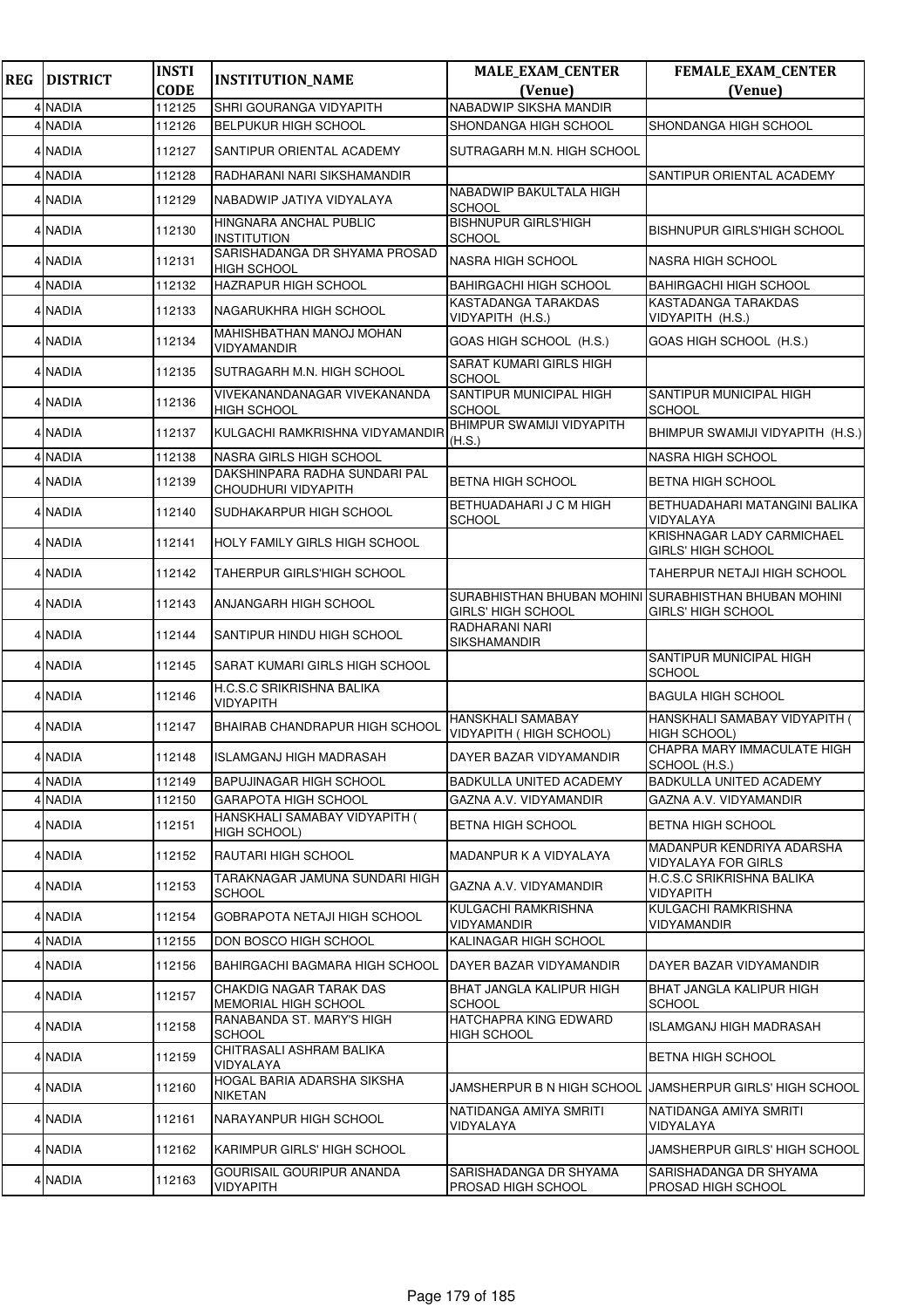| <b>REG</b> | <b>DISTRICT</b> | <b>INSTI</b> | <b>INSTITUTION_NAME</b>                                | <b>MALE_EXAM_CENTER</b>                                         | FEMALE_EXAM_CENTER                                           |
|------------|-----------------|--------------|--------------------------------------------------------|-----------------------------------------------------------------|--------------------------------------------------------------|
|            |                 | <b>CODE</b>  |                                                        | (Venue)                                                         | (Venue)                                                      |
|            | 4 NADIA         | 112164       | <b>BALIADANGA HIGH SCHOOL</b>                          | <b>MAHISHBATHAN MANOJ MOHAN</b><br>VIDYAMANDIR                  | MAHISHBATHAN MANOJ MOHAN<br><b>VIDYAMANDIR</b>               |
|            | 4 NADIA         | 112165       | DHORADAHA RAJANI KANTA HIGH<br><b>SCHOOL</b>           | NATIDANGA AMIYA SMRITI<br>VIDYALAYA                             | NATIDANGA AMIYA SMRITI<br>VIDYALAYA                          |
|            | 4 NADIA         | 112166       | RANAGHAT BHARATI HIGH SCHOOL                           | ANULIA HIGH SCHOOL                                              | RANAGHAT DEBNATH INSTITUTION<br><b>FOR GIRLS</b>             |
|            | 4 NADIA         | 112167       | ANULIA HIGH SCHOOL                                     | PRITINAGAR BHUDEB SMRITI<br>VIDYAPITH                           | PRITINAGAR BHUDEB SMRITI<br><b>VIDYAPITH</b>                 |
|            | 4 NADIA         | 112168       | LALGOPAL GIRLS' HIGH SCHOOL                            |                                                                 | RANAGHAT DEBNATH INSTITUTION<br><b>FOR GIRLS</b>             |
|            | 4 NADIA         | 112169       | NATIDANGA AMIYA SMRITI VIDYALAYA                       | THANARPARA HIGH MADRASAH                                        | THANARPARA HIGH MADRASAH                                     |
|            | 4 NADIA         | 112170       | DARERMATH HIGH SCHOOL                                  | SHIKARPUR HIGH SCHOOL                                           | SHIKARPUR HIGH SCHOOL                                        |
|            | 4 NADIA         | 112171       | CHAKDAHA CO-OPERATIVE COLONY<br>VIDYAYATAN             | <b>BHOWANIPUR SUKANTA</b><br>VIDYANIKETAN                       | CHAKDAHA PURBACHAL BALIKA<br><b>VIDYAPITH</b>                |
|            | 4 NADIA         | 112172       | FULIA VIDYA MANDIR                                     | FULIA SIKSHANIKETAN                                             | FULIA SIKSHANIKETAN                                          |
|            | 4 NADIA         | 112173       | PAKURGACHI B C S G VIDYA MANDIR                        | ASANNAGAR HIGH SCHOOL                                           | ASANNAGAR HIGH SCHOOL                                        |
|            | 4 NADIA         | 112174       | JAHANGIRPUR SURYA SEN HIGH<br>SCHOOL (H.S.)            | KABI VIJOYLAL H S INSTITUTE                                     | KABI VIJOYLAL H S INSTITUTE                                  |
|            | 4 NADIA         | 112175       | KALYANI SHIKSHAYATAN                                   | KALYANI UNIVERSITY<br><b>EXPERIMENTAL H.S</b>                   | <b>KALYANI UNIVERSITY</b><br><b>EXPERIMENTAL H.S</b>         |
|            | 4 NADIA         | 112176       | CHANDMARI NAGENDRA BALA BALIKA<br>VIDYALAYA            |                                                                 | KATAGANJ GOKULPUR ADARSHA<br><b>SIKSHAYATAN</b>              |
|            | 4 NADIA         | 112177       | KRISHNAGANJ ANIL SMRITI HIGH<br><b>SCHOOL</b>          | CHANDANNAGAR RADHA<br>DAMODAR POLYTECHNIC<br><b>INSTITUTION</b> | KAMAKSHA CHARAN GIRLS' HIGH<br><b>SCHOOL</b>                 |
|            | 4 NADIA         | 112178       | SHIBNIBASH SRI SRI MOHANANANDA<br><b>HIGH SCHOOL</b>   | CHANDANNAGAR RADHA<br>DAMODAR POLYTECHNIC<br>INSTITUTION        | KAMAKSHA CHARAN GIRLS' HIGH<br><b>SCHOOL</b>                 |
|            | 4 NADIA         | 112179       | NAZIRPUR VIDYAPITH                                     | <b>BETAI HIGH SCHOOL</b>                                        | <b>BETAI HIGH SCHOOL</b>                                     |
|            | 4 NADIA         | 112180       | NAGADI OBAIDIA HIGH SCHOOL                             | DEBAGRAM S A VIDYAPITH                                          | DEBAGRAM S A VIDYAPITH                                       |
|            | 4 NADIA         | 112181       | HABIBPUR HIGH SCHOOL                                   | RAMNAGAR MILANBAGAN<br><b>SIKSHANIKETAN</b>                     | <b>RAMNAGAR MILANBAGAN</b><br>SIKSHANIKETAN                  |
|            | 4 NADIA         | 112182       | BETHUADAHARI GIRLS HIGH SCHOOL                         |                                                                 | BETHUADAHARI J C M HIGH<br><b>SCHOOL</b>                     |
|            | 4 NADIA         | 112183       | BHAJANGHAT HIGH SCHOOL                                 | <b>MAJDIA RAIL BAZAR HIGH</b><br><b>SCHOOL</b>                  | MAJDIA SHIBMOHINI KANYA<br><b>VIDYAPITH</b>                  |
|            | 4 NADIA         | 112184       | SWARUPGANJ PANSILA BALIKA<br>VIDYALAYA                 | <b>BAMANPUKUR HIGH SCHOOL</b><br>(H.S.)                         | BAMANPUKUR HIGH SCHOOL (H.S.)                                |
|            | 4 NADIA         | 112185       | SHIMURALI UPENDRA BIDYABHABAN<br>FOR GIRLS HIGH SCHOOL |                                                                 | MADANPUR KENDRIYA ADARSHA<br><b>VIDYALAYA FOR GIRLS</b>      |
|            | 4 NADIA         | 112186       | PUKURIA HIGH SCHOOL (H.S.)                             | ISLAMGANJ HIGH MADRASAH                                         | DAYER BAZAR VIDYAMANDIR                                      |
|            | 4 NADIA         | 112187       | PALSUNDA HIGH SCHOOL                                   | PALASIPARA M G S VIDYAPITH                                      | PALASIPARA M G S VIDYAPITH                                   |
|            | 4 NADIA         | 112188       | SPRINGDALE HIGH SCHOOL                                 | KALYANI SHIKSHAYATAN                                            | KALYANI SHIKSHAYATAN                                         |
|            | 4 NADIA         | 112189       | <b>BETAI HIGH SCHOOL</b>                               | DEBNATHPUR SARAT SARKAR<br>HIGH SCHOOL (H.S.)                   | <b>DEBNATHPUR SARAT SARKAR HIGH</b><br>SCHOOL (H.S.)         |
|            | 4 NADIA         | 112190       | KUTIPARA RURAL HIGH SCHOOL                             | TEHATTA HIGH SCHOOL                                             | <b>TEHATTA HIGH SCHOOL</b>                                   |
|            | 4 NADIA         | 112191       | CHANDERGHAT HIGH SCHOOL                                |                                                                 | TARANIPUR HIGH SCHOOL  (H.S.)  TARANIPUR HIGH SCHOOL  (H.S.) |
|            | 4 NADIA         | 112192       | <b>BARACHANDGHAR HIGH SCHOOL</b>                       | <b>MIRA HIGH SCHOOL</b>                                         | <b>MIRA HIGH SCHOOL</b><br>DHARMADA SUSHILA BALA HINDU       |
|            | 4 NADIA         | 112193       | TENTUL BERIA HIGH SCHOOL                               | MURAGACHA HIGH SCHOOL<br>MAJDIA RAIL BAZAR HIGH                 | <b>GIRLS HIGH SCHOOL</b><br><b>MAJDIA SHIBMOHINI KANYA</b>   |
|            | 4 NADIA         | 112194       | SHIMULIA HIGH SCHOOL<br>KAMALPUR ADARSHA VIDYAPITH FOR | <b>SCHOOL</b>                                                   | <b>VIDYAPITH</b><br><b>TATLA CHANDRA KISHORE</b>             |
|            | 4 NADIA         | 112195       | GIRLS' HIGH SCHOOL                                     |                                                                 | <b>VIDYAPITH</b>                                             |
|            | 4 NADIA         | 112196       | MAJDIA SHIBMOHINI KANYA VIDYAPITH                      |                                                                 | KAMAKSHA CHARAN GIRLS' HIGH<br><b>SCHOOL</b>                 |
|            | 4 NADIA         | 112197       | <b>BARNIA HIGH SCHOOL</b>                              | HANSPUKURIA VIDYAPITH                                           | HANSPUKURIA VIDYAPITH                                        |
|            | 4 NADIA         | 112198       | CHAPRA MARY IMMACULATE HIGH<br>SCHOOL (H.S.)           |                                                                 | BANGALJHI SWAMI VIVEKANANDA<br>VIDYAMANDIR                   |
|            | 4 NADIA         | 112199       | BIROHI NETAJI VIDYABHAWAN                              | PANPUR ADARSHA VIDYAPITH                                        | PANPUR ADARSHA VIDYAPITH                                     |
|            | 4 NADIA         | 112200       | GHURNI SWARNA MOYEE VIDYAPITH<br>GIRLS HIGH SCHOOL     |                                                                 | KRISHNAGAR GOVT. GIRLS' HIGH<br><b>SCHOOL</b>                |
|            | 4 NADIA         | 112201       | BAGANCHRA HIGH SCHOOL                                  | VIVEKANANDANAGAR<br>VIVEKANANDA HIGH SCHOOL                     | VIVEKANANDANAGAR<br>VIVEKANANDA HIGH SCHOOL                  |
|            | 4 NADIA         | 112202       | NAWPARA RUPDAHA HIGH SCHOOL                            | <b>DHUBULIA DESHA BANDHU HIGH</b><br><b>SCHOOL</b>              | <b>DHUBULIA SUBHAS CHANDRA</b><br><b>BALIKA VIDYALAYA</b>    |
|            |                 |              |                                                        |                                                                 |                                                              |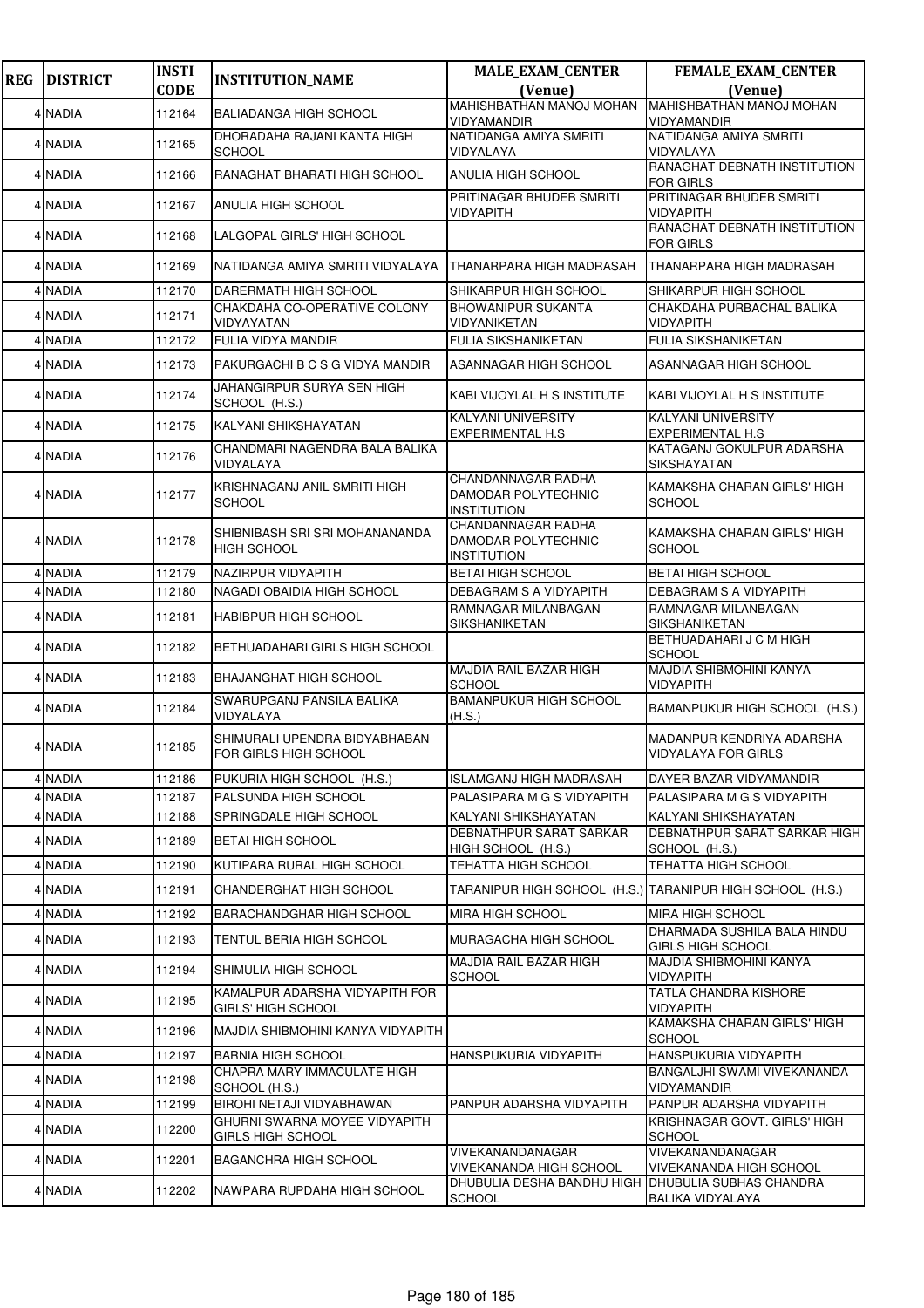| <b>REG</b> | <b>DISTRICT</b> | <b>INSTI</b><br><b>CODE</b> | <b>INSTITUTION_NAME</b>                                            | <b>MALE_EXAM_CENTER</b><br>(Venue)                    | FEMALE_EXAM_CENTER<br>(Venue)                         |
|------------|-----------------|-----------------------------|--------------------------------------------------------------------|-------------------------------------------------------|-------------------------------------------------------|
|            | 4 NADIA         | 112203                      | MAJHERCHAR SATYAPRIYA ROY<br>SMRITI VIDYAPITH HIGH (H.S.)          | SPRINGDALE HIGH SCHOOL                                | SPRINGDALE HIGH SCHOOL                                |
|            | 4 NADIA         | 112204                      | LICHUTALA VIVEKANAND ADARSHA<br><b>VIDYALAYA HIGH SCHOOL</b>       | <b>GAYESHPUR NETAJI</b><br>VIDYAMANDIR                | GAYESHPUR NETAJI VIDYAMANDIR                          |
|            | 4 NADIA         | 112205                      | <b>DUTTAPULIA UNION ACADEMY FOR</b><br><b>GIRLS</b>                |                                                       | DATTAPULIA UNION ACADEMY                              |
|            | 4 NADIA         | 112206                      | CHOWGACHHA PANUGOPAL HIGH<br><b>SCHOOL</b>                         | KAMALPUR ADARSHA VIDYAPITH KAMALPUR ADARSHA VIDYAPITH |                                                       |
|            | 4 NADIA         | 112207                      | <b>BETNA HIGH SCHOOL</b>                                           | CHITRASALI VIDYANIKETAN<br><b>HIGH SCHOOL</b>         | CHITRASALI VIDYANIKETAN HIGH<br><b>SCHOOL</b>         |
|            | 4 NADIA         | 112208                      | AMGHATA SHYAMPUR HIGH SCHOOL                                       | DON BOSCO HIGH SCHOOL                                 | DON BOSCO HIGH SCHOOL                                 |
|            | 4 NADIA         | 112209                      | ARANGHATA GIRLS HIGH SCHOOL                                        |                                                       | ARANGHATA UPENDRA MEMORIAL<br><b>INSTITUTION</b>      |
|            | 4 NADIA         | 112210                      | <b>BARAMURAGACHA SWAMI</b><br>NARATTAMANANDA VIDYAMANDIR<br>(HIGH) | <b>BAGULA HIGH SCHOOL</b>                             | H.C.S.C SRIKRISHNA BALIKA<br><b>VIDYAPITH</b>         |
|            | 4 NADIA         | 112211                      | DHANTALA HIGH SCHOOL                                               | ARANGHATA GIRLS HIGH<br><b>SCHOOL</b>                 | ARANGHATA GIRLS HIGH SCHOOL                           |
|            | 4 NADIA         | 112212                      | KALINARAYANPUR ADARSHA<br>VIDYALAYA                                | <b>BIRNAGAR SHIVAKALI GIRLS</b><br><b>HIGH SCHOOL</b> | <b>BIRNAGAR SHIVAKALI GIRLS HIGH</b><br><b>SCHOOL</b> |
|            | 4 NADIA         | 112213                      | KASTADANGA TARAKDAS VIDYAPITH<br>(H.S.)                            | NAGARUKHRA KSHETRA MOHAN<br><b>GIRLS HIGH SCHOOL</b>  | NAGARUKHRA KSHETRA MOHAN<br><b>GIRLS HIGH SCHOOL</b>  |
|            | 4 NADIA         | 112214                      | KUBERNAGAR HIGH SCHOOL                                             | BETHUADAHARI MATANGINI<br>BALIKA VIDYALAYA            | <b>BETHUADAHARI GIRLS HIGH</b><br><b>SCHOOL</b>       |
|            | 4 NADIA         | 112215                      | BARANBARIA KRISHAK SANGHA<br>VIDYALAYA                             | DATTAPULIA UNION ACADEMY                              | DATTAPULIA UNION ACADEMY                              |
|            | 4 NADIA         | 112216                      | ANANDAPUR HIGH SCHOOL                                              | RAJLAKSHMI KANYA VIDYAPITH                            | RAJLAKSHMI KANYA VIDYAPITH                            |
|            | 4 NADIA         | 112217                      | PLASSEY MIRA BALIKA VIDYANIKETAN                                   |                                                       | PLASSEY HIGH SCHOOL                                   |
|            | 4 NADIA         | 112218                      | DHUBULIA SUBHAS CHANDRA BALIKA<br>VIDYALAYA                        |                                                       | DHUBULIA DESHA BANDHU HIGH<br><b>SCHOOL</b>           |
|            | 4 NADIA         | 112219                      | PANINALA SATYAPRIYA ROY SMRITI<br>SIKSHANIKETAN                    | KRISHNAGAR DEBNATH HIGH<br><b>SCHOOL</b>              | <b>HOLY FAMILY GIRLS HIGH SCHOOL</b>                  |
|            | 4 NADIA         | 112220                      | BANGALJHI SWAMI VIVEKANANDA<br>VIDYAMANDIR                         | CHHOTA ANDULIA ANCHALIK<br>VIDYAPITH (H.S.)           | HATCHAPRA KING EDWARD HIGH<br><b>SCHOOL</b>           |
|            | 4 NADIA         | 112221                      | TEHATTA SRIDAM CHANDRA BALIKA<br>VIDYALAYA                         |                                                       | <b>TEHATTA HIGH SCHOOL</b>                            |
|            | 4 NADIA         | 112222                      | <b>GANGNAPUR GIRLS' HIGH SCHOOL</b>                                |                                                       | SARISHADANGA DR SHYAMA<br>PROSAD HIGH SCHOOL          |
|            | 4 NADIA         | 112223                      | RANAGHAT DEBNATH INSTITUTION                                       | RANAGHAT BHARATI HIGH<br><b>SCHOOL</b>                | RANAGHAT BHARATI HIGH SCHOOL                          |
|            | 4 NADIA         | 112224                      | NAWPARA HIGH SCHOOL (H.S.)                                         | RAMNAGAR MILANBAGAN<br>SIKSHANIKETAN                  | RAMNAGAR MILANBAGAN<br>SIKSHANIKETAN                  |
|            | 4 NADIA         | 112225                      | LAUPALA KALPATARU HIGH SCHOOL                                      | RAJLAKSHMI KANYA VIDYAPITH                            | RAJLAKSHMI KANYA VIDYAPITH                            |
|            | 4 NADIA         | 112226                      | RAMNAGAR HIGH SCHOOL                                               | GAZNA A.V. VIDYAMANDIR                                | GAZNA A.V. VIDYAMANDIR                                |
|            | 4 NADIA         | 112227                      | <b>BELTALA HIGH MADRASAH</b>                                       | <b>BANGALJHI SWAMI</b><br>VIVEKANANDA VIDYAMANDIR     | ISLAMGANJ HIGH MADRASAH                               |
|            | 4 NADIA         | 112228                      | THANARPARA HIGH MADRASAH                                           | GOAS HIGH SCHOOL (H.S.)                               | GOAS HIGH SCHOOL (H.S.)                               |
|            | 4 NADIA         | 112229                      | DEBAGRAM D K GIRLS' HIGH SCHOOL                                    |                                                       | KAMARI HIGH SCHOOL (CO-EDU)                           |
|            | 4 NADIA         | 112230                      | JAGULI NETAJI VIDYAPITH (HIGH)                                     | CHOWGACHHA PANUGOPAL<br><b>HIGH SCHOOL</b>            | CHOWGACHHA PANUGOPAL HIGH<br><b>SCHOOL</b>            |
|            | 4 NADIA         | 112231                      | GHOSHPARA SARASWATI TRUST<br><b>ESTATE VIDYAPITH</b>               | KALYANI SHIKSHAYATAN                                  | KALYANI SHIKSHAYATAN                                  |
|            | 4 NADIA         | 112232                      | NRISINGHAPUR HIGH SCHOOL                                           | <b>HARIPUR HIGH SCHOOL</b>                            | <b>HARIPUR HIGH SCHOOL</b>                            |
|            | 4 NADIA         | 112233                      | HARINGHATA SARAJUBALA BALIKA<br>VIDYALAYA                          |                                                       | <b>FATEPUR GIRLS HIGH SCHOOL</b>                      |
|            | 4 NADIA         | 112234                      | JANAKINAGAR HIGH MADRASAH                                          | <b>MIRA HIGH SCHOOL</b>                               | <b>MIRA HIGH SCHOOL</b>                               |
|            | 4 NADIA         | 112235                      | GOAS HIGH SCHOOL (H.S.)                                            |                                                       | NANDANPUR ADARSA VIDYAPITH NANDANPUR ADARSA VIDYAPITH |
|            | 4 NADIA         | 112236                      | <b>BISHNUPUR GIRLS'HIGH SCHOOL</b>                                 |                                                       | <b>BALIA HIGH SCHOOL</b>                              |
|            | 4 NADIA         | 112237                      | RANAGHAT DEBNATH INSTITUTION<br>FOR GIRLS                          |                                                       | RANAGHAT LAL GOPAL HIGH<br><b>SCHOOL</b>              |
|            | 4 NADIA         | 112238                      | DOGACHI HIGH SCHOOL                                                | SAKTINAGAR HIGH SCHOOL                                | KRISHNAGAR GOVT. GIRLS' HIGH<br><b>SCHOOL</b>         |
|            | 4 NADIA         | 112239                      | KAMARHATI CHITTARANJAN HIGH<br><b>SCHOOL</b>                       | MURAGACHA HIGH SCHOOL                                 | MURAGACHA HIGH SCHOOL                                 |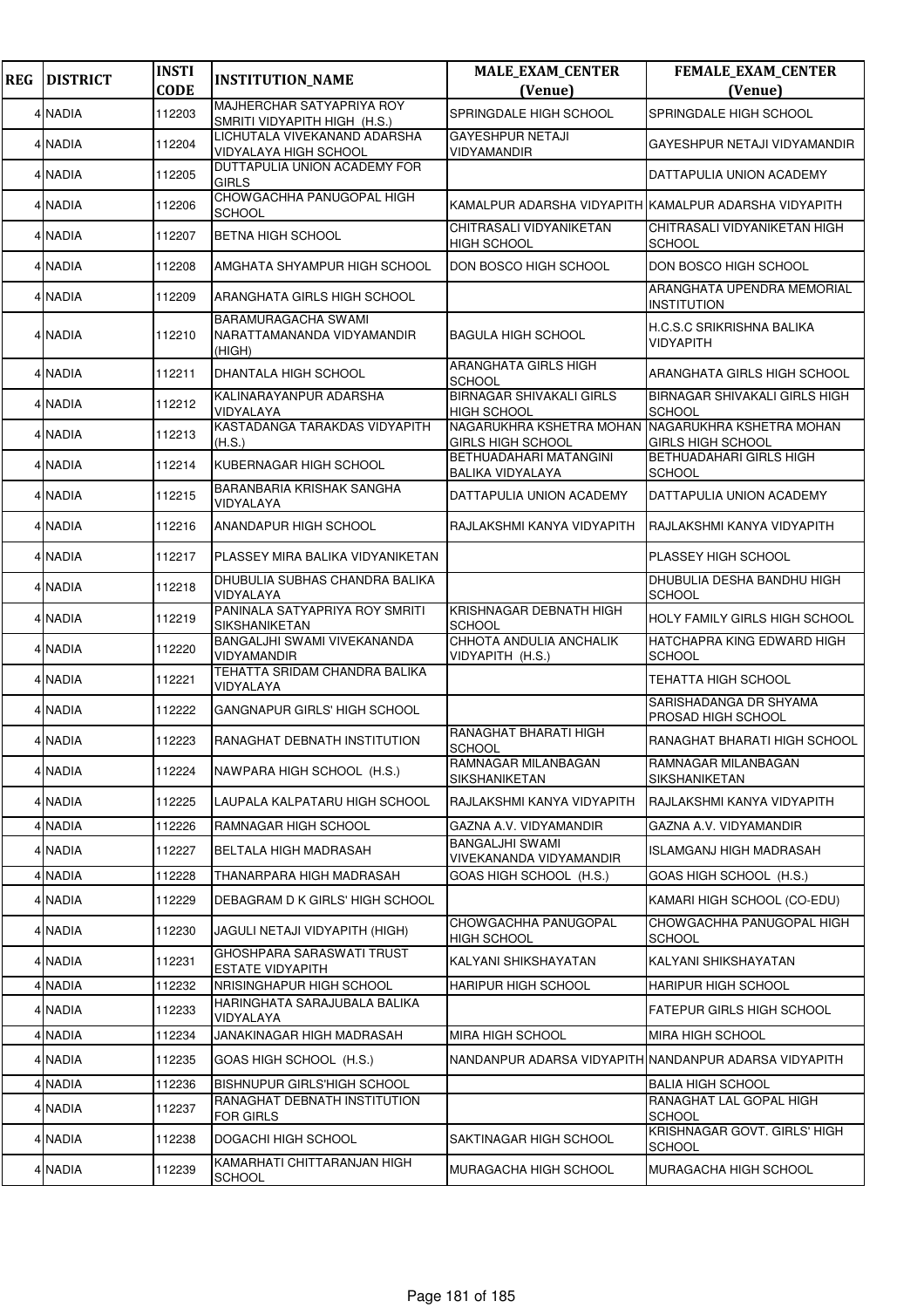| <b>REG</b> | <b>DISTRICT</b> | <b>INSTI</b><br><b>CODE</b> | <b>INSTITUTION_NAME</b>                                 | <b>MALE_EXAM_CENTER</b>                                                                                 | FEMALE_EXAM_CENTER<br>(Venue)                             |
|------------|-----------------|-----------------------------|---------------------------------------------------------|---------------------------------------------------------------------------------------------------------|-----------------------------------------------------------|
|            |                 |                             |                                                         | (Venue)<br><b>MAYAPUR THAKUR BHAKTI</b>                                                                 | MAYAPUR THAKUR BHAKTI VINODE                              |
|            | 4 NADIA         | 112240                      | SHONDANGA HIGH SCHOOL                                   | <b>VINODE INSTITUTE</b>                                                                                 | <b>INSTITUTE</b>                                          |
|            | 4 NADIA         | 112241                      | MOBARAKPUR COLONY HIGH SCHOOL                           | NAZIRPUR VIDYAPITH                                                                                      | NAZIRPUR VIDYAPITH                                        |
|            | 4 NADIA         | 112242                      | SUBHABINI GIRLS' HIGH SCHOOL                            |                                                                                                         | SHIKARPUR HIGH SCHOOL                                     |
|            | 4 NADIA         | 112243                      | <b>BILKUMARI HIGH SCHOOL</b>                            | NAGADI OBAIDIA HIGH SCHOOL                                                                              | NAGADI OBAIDIA HIGH SCHOOL                                |
|            | 4 NADIA         | 112244                      | PATPUKUR HIGH SCHOOL                                    | BETHUADAHARI J C M HIGH<br><b>SCHOOL</b>                                                                | BETHUADAHARI MATANGINI BALIKA<br>VIDYALAYA                |
|            | 4 NADIA         | 112245                      | <b>BASHARKHOLA HIGH SCHOOL</b>                          | KAMARI HIGH SCHOOL (CO-EDU) KAMARI HIGH SCHOOL (CO-EDU)                                                 |                                                           |
|            | 4 NADIA         | 112246                      | BETBERIA HIGH SCHOOL                                    | CHHOTA ANDULIA ANCHALIK<br>VIDYAPITH (H.S.)                                                             | CHHOTA ANDULIA ANCHALIK<br>VIDYAPITH (H.S.)               |
|            | 4 NADIA         | 112247                      | MADHUPUR F.P.A.HIGH SCHOOL (H.S.)                       | HATCHAPRA KING EDWARD<br><b>HIGH SCHOOL</b>                                                             | ISLAMGANJ HIGH MADRASAH                                   |
|            | 4 NADIA         | 112248                      | CHHOTONALDAHA HIGH SCHOOL                               | PALASHIPARA M.G.S.BALIKA<br>VIDYALAYA                                                                   | PALASHIPARA M.G.S.BALIKA<br>VIDYALAYA                     |
|            | 4 NADIA         | 112249                      | DEBNATHPUR SARAT SARKAR HIGH<br>SCHOOL (H.S.)           | <b>BETAI HIGH SCHOOL</b>                                                                                | <b>BETAI HIGH SCHOOL</b>                                  |
|            | 4 NADIA         | 112250                      | GOABARI NETAJI VIDYAPITH                                | MAHISHBATHAN MANOJ MOHAN<br>VIDYAMANDIR                                                                 | <b>MAHISHBATHAN MANOJ MOHAN</b><br>VIDYAMANDIR            |
|            | 4 NADIA         | 112251                      | BHOWANIPUR HIGH SCHOOL (H.S.)                           | PALASIPARA M G S VIDYAPITH                                                                              | PALASIPARA M G S VIDYAPITH                                |
|            | 4 NADIA         | 112252                      | JOYRAMPUR VIDYABHABAN                                   | KARIMPUR JAGANNATH HIGH<br>SCHOOL                                                                       | JAMSHERPUR GIRLS' HIGH SCHOOL                             |
|            | 4 NADIA         | 112253                      | SADIPUR HIGH SCHOOL                                     | NAZIRPUR VIDYAPITH                                                                                      | NAZIRPUR VIDYAPITH                                        |
|            | 4 NADIA         | 112254                      | HUDA VIDYAPITH (H.S.)                                   | HATCHAPRA KING EDWARD<br><b>HIGH SCHOOL</b>                                                             | <b>BARA ANDULIA HIGH SCHOOL</b>                           |
|            | 4 NADIA         | 112255                      | TAIBICHARA AKSHOY HIGH SCHOOL                           | PURBA JAGADANANDAPUR<br>SAHAPARA HIGH SCHOOL                                                            | PURBA JAGADANANDAPUR<br>SAHAPARA HIGH SCHOOL              |
|            | 4 NADIA         | 112256                      | BALLAVPARA J.A.HIGH SCHOOL                              | DEBAGRAM S A VIDYAPITH                                                                                  | DEBAGRAM S A VIDYAPITH                                    |
|            | 4 NADIA         | 112257                      | S.M.NASIR SMRITI HIGH SCHOOL                            | PANIGHATA UMADAS MEMORIAL<br>HIGH SCHOOL                                                                | PANIGHATA UMADAS MEMORIAL<br>HIGH SCHOOL                  |
|            | 4 NADIA         | 112258                      | <b>BHOWANIPUR HIGH SCHOOL</b>                           | <b>BAGULA HIGH SCHOOL</b>                                                                               | H.C.S.C SRIKRISHNA BALIKA<br><b>VIDYAPITH</b>             |
|            | 4 NADIA         | 112259                      | ANANDANAGAR HIGH SCHOOL                                 | ARANGHATA UPENDRA<br>MEMORIAL INSTITUTION                                                               | ARANGHATA UPENDRA MEMORIAL<br>INSTITUTION                 |
|            | 4 NADIA         | 112260                      | CHANDMARI JANAKALYAN HIGH<br><b>SCHOOL</b>              | KALYANI SHIKSHAYATAN                                                                                    | KALYANI SHIKSHAYATAN                                      |
|            | 4 NADIA         | 112261                      | ULASI J.S. VIDYAPITH (H.S.)                             | <b>BAGULA HIGH SCHOOL</b>                                                                               | H.C.S.C SRIKRISHNA BALIKA<br>VIDYAPITH                    |
|            | 4 NADIA         | 112262                      | GATRA VIDYAPITH (H.S.)                                  | PAKURGACHI B C S G VIDYA<br><b>MANDIR</b>                                                               | PAKURGACHI B C S G VIDYA<br><b>MANDIR</b>                 |
|            | 4 NADIA         | 112263                      | <b>BIRPUR HIGH SCHOOL</b>                               | PATIKABARI HIGH SCHOOL                                                                                  | PATIKABARI HIGH SCHOOL                                    |
|            | 4 NADIA         | 112264                      | NAKASHIPARA HIGH SCHOOL                                 | PURBA JAGADANANDAPUR                                                                                    | PURBA JAGADANANDAPUR                                      |
|            | 4 NADIA         | 112265                      | NATNA HIGH SCHOOL                                       | SAHAPARA HIGH SCHOOL<br><b>DEBNATHPUR SARAT SARKAR</b>                                                  | SAHAPARA HIGH SCHOOL<br>DEBNATHPUR SARAT SARKAR HIGH      |
|            | 4 NADIA         | 112266                      | ALAIPUR MANORAMA SIKSHANIKETAN                          | HIGH SCHOOL (H.S.)<br>MADANPUR KENDRIYA ADARSHA MADANPUR KENDRIYA ADARSHA<br><b>VIDYALAYA FOR GIRLS</b> | SCHOOL (H.S.)<br>VIDYALAYA FOR GIRLS                      |
|            | 4 NADIA         | 112267                      | SAHABUDDIN MONDAL HIGH SCHOOL                           |                                                                                                         | TARANIPUR HIGH SCHOOL (H.S.) TARANIPUR HIGH SCHOOL (H.S.) |
|            | 4 NADIA         | 112268                      | SUTRAGARH GIRLS' HIGH SCHOOL                            |                                                                                                         | SARAT KUMARI GIRLS HIGH<br>SCHOOL                         |
|            | 4 NADIA         | 112269                      | HATKHOLA HIGH MADRASAH                                  | HATCHAPRA KING EDWARD<br><b>HIGH SCHOOL</b>                                                             | CHAPRA MARY IMMACULATE HIGH<br>SCHOOL (H.S.)              |
|            | 4 NADIA         | 112270                      | C.M.S.ST.JOHN'S HIGH SCHOOL                             | <b>KRISHNAGAR LADY</b><br><b>CARMICHAEL GIRLS' HIGH</b><br><b>SCHOOL</b>                                |                                                           |
|            | 4 NADIA         | 112271                      | <b>MAYAPUR THAKUR BHAKTI VINODE</b><br><b>INSTITUTE</b> | <b>BAMANPUKUR HIGH SCHOOL</b><br>(H.S.)                                                                 | BAMANPUKUR HIGH SCHOOL (H.S.)                             |
|            | 4 NADIA         | 112272                      | MATCHPOTA HIGH SCHOOL (H.S.)                            | PATIKABARI HIGH SCHOOL                                                                                  | PATIKABARI HIGH SCHOOL                                    |
|            | 4 NADIA         | 112273                      | SAHEBNAGAR HIGH SCHOOL                                  | PALASIPARA M G S VIDYAPITH                                                                              | PALASIPARA M G S VIDYAPITH                                |
|            | 4 NADIA         | 112274                      | PALASHIPARA M.G.S.BALIKA<br>VIDYALAYA                   |                                                                                                         | SAHEBNAGAR HIGH SCHOOL                                    |
|            | 4 NADIA         | 112275                      | FULIA KRITTIBAS SMRITI VIDYALAYA                        | FULIA SIKSHANIKETAN                                                                                     | FULIA SIKSHANIKETAN                                       |
|            | 4 NADIA         | 112276                      | GAZNA A.V. VIDYAMANDIR                                  | <b>BAGULA HIGH SCHOOL</b>                                                                               | H.C.S.C SRIKRISHNA BALIKA<br>VIDYAPITH                    |
|            | 4 NADIA         | 112277                      | CHHOTA ANDULIA ANCHALIK<br>VIDYAPITH (H.S.)             | <b>BARA ANDULIA HIGH SCHOOL</b>                                                                         | <b>BARA ANDULIA HIGH SCHOOL</b>                           |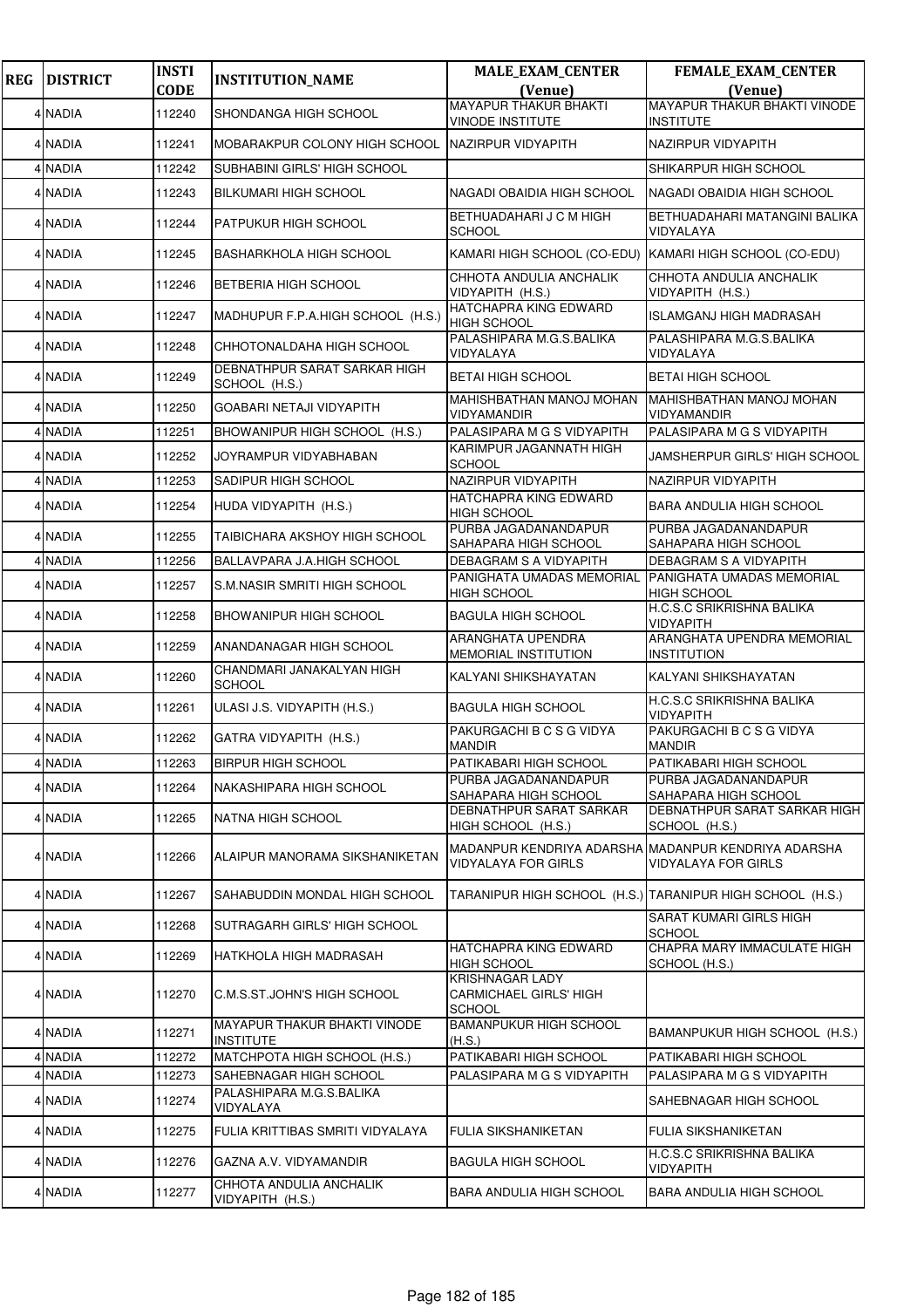| <b>REG</b> | <b>DISTRICT</b> | <b>INSTI</b><br><b>CODE</b> | <b>INSTITUTION_NAME</b>                               | <b>MALE_EXAM_CENTER</b><br>(Venue)                                     | <b>FEMALE_EXAM_CENTER</b><br>(Venue)                           |
|------------|-----------------|-----------------------------|-------------------------------------------------------|------------------------------------------------------------------------|----------------------------------------------------------------|
|            | 4 NADIA         | 112278                      | HARINARAYANPUR JANAKALYAN<br>VIDYAPITH                | <b>TAIBICHARA AKSHOY HIGH</b><br><b>SCHOOL</b>                         | <b>TAIBICHARA AKSHOY HIGH SCHOOL</b>                           |
|            | 4 NADIA         | 112279                      | TARAKGANJ HIGH SCHOOL (H.S.)                          | NANDANPUR ADARSA VIDYAPITH NANDANPUR ADARSA VIDYAPITH                  |                                                                |
|            | 4 NADIA         | 112280                      | MURAGACHHA SUBADANI GIRLS' HIGH<br>SCHOOL (H.S.)      |                                                                        | MURAGACHA HIGH SCHOOL                                          |
|            | 4 NADIA         | 112281                      | JAMSHERPUR GIRLS' HIGH SCHOOL                         |                                                                        | JAMSHERPUR B N HIGH SCHOOL                                     |
|            | 4 NADIA         | 112282                      | TATLA CHANDRA KISHORE VIDYAPITH                       | KAMALPUR ADARSHA VIDYAPITH KAMALPUR ADARSHA VIDYAPITH                  |                                                                |
|            | 4 NADIA         | 112283                      | SANTIPUR MUSLIM HIGH SCHOOL                           | <b>RADHARANI NARI</b><br>SIKSHAMANDIR                                  |                                                                |
|            | 4 NADIA         | 112284                      | MAMJOAN SHYAMA CHARAN<br>VIDYAPITH                    | ANJANGARH HIGH SCHOOL                                                  | ANJANGARH HIGH SCHOOL                                          |
|            | 4 NADIA         | 112285                      | GHOLA HIGH SCHOOL                                     | SARISHADANGA DR SHYAMA<br>PROSAD HIGH SCHOOL                           | SARISHADANGA DR SHYAMA<br><b>PROSAD HIGH SCHOOL</b>            |
|            | 4 NADIA         | 112286                      | HARITALA TARAKDAS VIDYAPITH(HIGH)                     | <b>HANSKHALI SAMABAY</b><br>VIDYAPITH ( HIGH SCHOOL)                   | H.C.S.C SRIKRISHNA BALIKA<br><b>VIDYAPITH</b>                  |
|            | 4 NADIA         | 112287                      | SAKTINAGAR GIRLS' HIGH SCHOOL                         |                                                                        | KRISHNAGAR GOVT. GIRLS' HIGH<br><b>SCHOOL</b>                  |
|            | 4 NADIA         | 112288                      | BARA ANDULIA BALIKA VIDYANIKETAN                      |                                                                        | CHHOTA ANDULIA ANCHALIK<br>VIDYAPITH (H.S.)                    |
|            | 4 NADIA         | 112289                      | ANANDANAGAR HIGH SCHOOL                               | DHUBULIA DESHA BANDHU HIGH DHUBULIA DESHA BANDHU HIGH<br><b>SCHOOL</b> | SCHOOL                                                         |
|            | 4 NADIA         | 112290                      | DEYPARA BISHNUPUR HIGH SCHOOL                         | JAHANGIRPUR SURYA SEN HIGH<br>SCHOOL (H.S.)                            | JAHANGIRPUR SURYA SEN HIGH<br>SCHOOL (H.S.)                    |
|            | 4 NADIA         | 112291                      | HARNAGAR BAROBHEGE HIGH<br><b>MADRASAH</b>            | NAGADI OBAIDIA HIGH SCHOOL                                             | NAGADI OBAIDIA HIGH SCHOOL                                     |
|            | 4 NADIA         | 112292                      | GOPAL NAGAR HIGH MADRASAH (H.S.)                      | NATIDANGA AMIYA SMRITI<br>VIDYALAYA                                    | NATIDANGA AMIYA SMRITI<br>VIDYALAYA                            |
|            | 4 NADIA         | 112293                      | PANDITPUR SAMSERIA HIGH<br><b>MADRASAH</b>            | THANARPARA HIGH MADRASAH                                               | THANARPARA HIGH MADRASAH                                       |
|            | 4 NADIA         | 112294                      | DR.ZAKIR HOSSAIN MEMORIAL HIGH<br>MADRASAH            | <b>BHOWANIPUR HIGH SCHOOL</b><br>(H.S.)                                | BHOWANIPUR HIGH SCHOOL (H.S.)                                  |
|            | 4 NADIA         | 112295                      | KRISHNAGOPAL VIDYAPITH                                | <b>BALIA HIGH SCHOOL</b>                                               | <b>BALIA HIGH SCHOOL</b>                                       |
|            | 4 NADIA         | 112296                      | NABADWIP JATIYA VIDYALAYA FOR<br><b>GIRLS</b>         |                                                                        | NABADWIP TARASUNDARI GIRLS'<br>HIGHER SECONDARY SCHOOL         |
|            | 4 NADIA         | 112297                      | R.C.B SARASWAT MANDIR                                 | <b>NABADWIP HINDU SCHOOL</b>                                           |                                                                |
|            | 4 NADIA         | 112298                      | CHICHURIA HIGH SCHOOL                                 | PURBA JAGADANANDAPUR<br>SAHAPARA HIGH SCHOOL                           | PURBA JAGADANANDAPUR<br>SAHAPARA HIGH SCHOOL                   |
|            | 4 NADIA         | 112299                      | SAKDAH HIGH SCHOOL (CO-EDU)                           | CHANDANNAGAR RADHA<br>DAMODAR POLYTECHNIC<br><b>INSTITUTION</b>        | CHANDANNAGAR RADHA DAMODAR<br>POLYTECHNIC INSTITUTION          |
|            | 4 NADIA         | 112300                      | <b>HIJULI SIKSHANIKETAN</b>                           | RANAGHAT BHARATI HIGH<br>SCHOOL                                        | RANAGHAT BHARATI HIGH SCHOOL                                   |
|            | 4 NADIA         | 112301                      | SALUA ACADEMY (H.S.)                                  | ARANGHATA UPENDRA<br>MEMORIAL INSTITUTION                              | ARANGHATA UPENDRA MEMORIAL<br><b>INSTITUTION</b>               |
|            | 4 NADIA         | 112302                      | DUBRA KALIPADA VIDYAMANDIR                            | <b>BISHNUPUR GIRLS'HIGH</b><br><b>SCHOOL</b>                           | <b>BISHNUPUR GIRLS'HIGH SCHOOL</b>                             |
|            | 4 NADIA         | 112304                      | ARBANDI NETAJI VIDYAPITH                              | SURABHISTHAN BHUBAN MOHINI<br><b>GIRLS' HIGH SCHOOL</b>                | <b>SURABHISTHAN BHUBAN MOHINI</b><br><b>GIRLS' HIGH SCHOOL</b> |
|            | 4 NADIA         | 112305                      | RAMTANU LAHIRI SMRITI HIGH<br>SCHOOL (H.S.)           | KALINAGAR HIGH SCHOOL                                                  | KRISHNAGAR LADY CARMICHAEL<br><b>GIRLS' HIGH SCHOOL</b>        |
|            | 4 NADIA         | 112306                      | DIGHALGRAM NETAJI VIDYAPITH HIGH<br><b>SCHOOL</b>     | HARIPUKURIA HIGH SCHOOL<br>(H.S.)                                      | HARIPUKURIA HIGH SCHOOL (H.S.)                                 |
|            | 4 NADIA         | 112307                      | ANISH MALI UNITED ACADEMY                             | <b>GOURISAIL GOURIPUR ANANDA</b><br>VIDYAPITH                          | GOURISAIL GOURIPUR ANANDA<br><b>VIDYAPITH</b>                  |
|            | 4 NADIA         | 112308                      | <b>BYASPUR HIGH SCHOOL</b>                            | TAHERPUR NETAJI HIGH<br>SCHOOL                                         | TAHERPUR NETAJI HIGH SCHOOL                                    |
|            | 4 NADIA         | 112309                      | GONSAIDAS PAUL ACADEMY                                | TATLA CHANDRA KISHORE<br>VIDYAPITH                                     | <b>TATLA CHANDRA KISHORE</b><br><b>VIDYAPITH</b>               |
|            | 4 NADIA         | 112310                      | CHITRASALI VIDYANIKETAN HIGH<br><b>SCHOOL</b>         | <b>HANSKHALI SAMABAY</b><br>VIDYAPITH ( HIGH SCHOOL)                   |                                                                |
|            | 4 NADIA         | 112311                      | SHIKARPUR VIVEKANANDA HIGH<br>SCHOOL FOR GIRLS (H.S.) |                                                                        | MADANPUR KENDRIYA ADARSHA<br><b>VIDYALAYA FOR GIRLS</b>        |
|            | 4 NADIA         | 112312                      | KAMARI HIGH SCHOOL (CO-EDU)                           | DEBAGRAM S A VIDYAPITH                                                 | DEBAGRAM S A VIDYAPITH                                         |
|            | 4 NADIA         | 112313                      | QUEENS GIRLS HIGH SCHOOL                              |                                                                        | HOLY FAMILY GIRLS HIGH SCHOOL                                  |
|            | 4 NADIA         | 112314                      | ICHAPUR ADIBASI HIGH SCHOOL                           | KAMALPUR ADARSHA VIDYAPITH KAMALPUR ADARSHA VIDYAPITH                  |                                                                |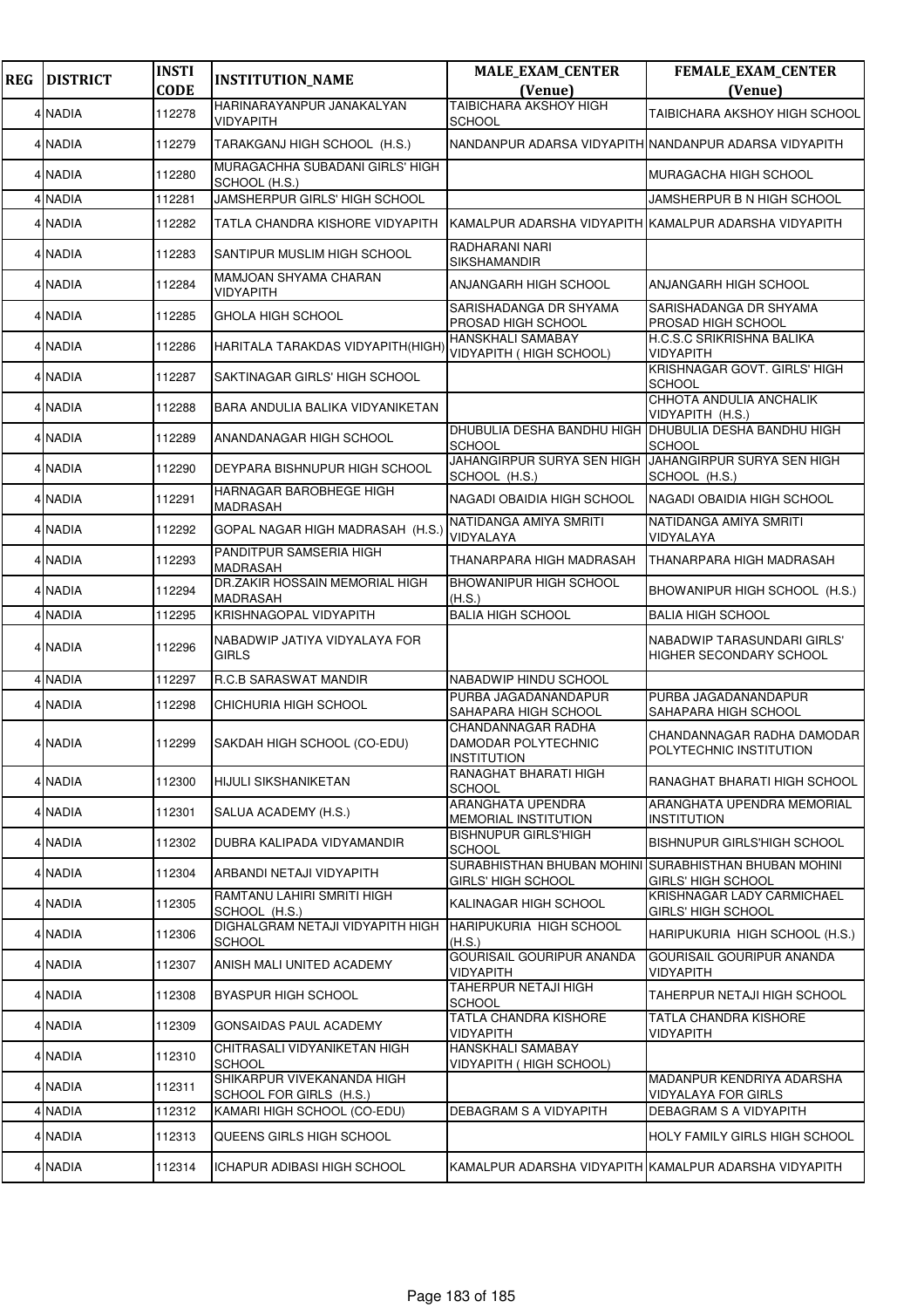| <b>REG</b> | <b>DISTRICT</b> | <b>INSTI</b> | <b>INSTITUTION_NAME</b>                                 | <b>MALE_EXAM_CENTER</b>                                         | <b>FEMALE_EXAM_CENTER</b>                             |
|------------|-----------------|--------------|---------------------------------------------------------|-----------------------------------------------------------------|-------------------------------------------------------|
|            |                 | <b>CODE</b>  |                                                         | (Venue)<br>CHAKDAHA CO-OPERATIVE                                | (Venue)                                               |
|            | 4 NADIA         | 112315       | <b>BHOWANIPUR SUKANTA</b><br>VIDYANIKETAN               | <b>COLONY VIDYAYATAN</b>                                        | CHAKDAHA PURBACHAL BALIKA<br><b>VIDYAPITH</b>         |
|            | 4 NADIA         | 112316       | CHAR CHUADANGA HIGH SCHOOL                              | <b>BASHARKHOLA HIGH SCHOOL</b>                                  | <b>BASHARKHOLA HIGH SCHOOL</b>                        |
|            | 4 NADIA         | 112317       | DHARMADA K.K. HIGH SCHOOL                               | <b>MURAGACHA HIGH SCHOOL</b>                                    | MURAGACHA HIGH SCHOOL                                 |
|            | 4 NADIA         | 112318       | VIVEKANANDA VIDYABHAVAN                                 | PANIGHATA UMADAS MEMORIAL<br><b>HIGH SCHOOL</b>                 | PANIGHATA UMADAS MEMORIAL<br><b>HIGH SCHOOL</b>       |
|            | 4 NADIA         | 112319       | DHARMADA SUSHILA BALA HINDU<br><b>GIRLS HIGH SCHOOL</b> |                                                                 | MURAGACHA HIGH SCHOOL                                 |
|            | 4 NADIA         | 112320       | DHOPATTA HALADHAR SMRITI<br>VIDYANIKETAN (H.S.)         | HANSPUKURIA VIDYAPITH                                           | HANSPUKURIA VIDYAPITH                                 |
|            | 4 NADIA         | 112321       | BIRPUR LALITA SRIKRISHNA GIRLS H<br><b>SCHOOL</b>       |                                                                 | PATIKABARI HIGH SCHOOL                                |
|            | 4 NADIA         | 112322       | BETHUADAHARI CHAKHATISALA HIGH<br><b>SCHOOL</b>         | BETHUADAHARI J C M HIGH<br><b>SCHOOL</b>                        | BETHUADAHARI J C M HIGH<br><b>SCHOOL</b>              |
|            | 4 NADIA         | 112323       | PANCHBERIA HIGH SCHOOL (H.S.)                           | <b>JUGAL KISHORE S. S.</b>                                      | <b>JUGAL KISHORE S. S.</b>                            |
|            | 4 NADIA         | 112324       | TARANIPUR HIGH SCHOOL (H.S.)                            | <b>TEHATTA SRIDAM CHANDRA</b><br><b>BALIKA VIDYALAYA</b>        | TEHATTA SRIDAM CHANDRA BALIKA<br>VIDYALAYA            |
|            | 4 NADIA         | 112325       | PANPUR ADARSHA VIDYAPITH                                | RAJLAKSHMI KANYA VIDYAPITH                                      | RAJLAKSHMI KANYA VIDYAPITH                            |
|            | 4 NADIA         | 112326       | <b>FATEPUR GIRLS HIGH SCHOOL</b>                        |                                                                 | HARIPUKURIA HIGH SCHOOL (H.S.)                        |
|            | 4 NADIA         | 112327       | NAZIRPUR SARADA BALIKA VIDYALAYA                        |                                                                 | <b>BETAI HIGH SCHOOL</b>                              |
|            | 4 NADIA         | 112328       | KECHUA DANGA BIDHAN CHANDRA<br>VIDYANIKETAN             | SHIKARPUR HIGH SCHOOL                                           | SHIKARPUR HIGH SCHOOL                                 |
|            | 4 NADIA         | 112329       | HALDIPARA N.S.C.P.B. VIDYANIKETAN<br>(H.S.)             | <b>HANSKHALI SAMABAY</b><br>VIDYAPITH (HIGH SCHOOL)             | H.C.S.C SRIKRISHNA BALIKA<br><b>VIDYAPITH</b>         |
|            | 4 NADIA         | 112330       | GAINPARA PALLISAMMILANI HIGH<br><b>SCHOOL</b>           | <b>ALAIPUR MANORAMA</b><br><b>SIKSHANIKETAN</b>                 | <b>ALAIPUR MANORAMA</b><br>SIKSHANIKETAN              |
|            | 4 NADIA         | 112331       | HARIPUKURIA HIGH SCHOOL (H.S.)                          | NAGARUKHRA KSHETRA MOHAN<br><b>GIRLS HIGH SCHOOL</b>            | NAGARUKHRA KSHETRA MOHAN<br><b>GIRLS HIGH SCHOOL</b>  |
|            | 4 NADIA         | 112332       | TARAKNAGAR MA MAHARANI HIGH<br><b>SCHOOL</b>            | CHANDANNAGAR RADHA<br>DAMODAR POLYTECHNIC<br><b>INSTITUTION</b> | KAMAKSHA CHARAN GIRLS' HIGH<br><b>SCHOOL</b>          |
|            | 4 NADIA         | 112333       | BER RAMCHANDRAPUR HIGH SCHOOL                           | SHIKARPUR HIGH SCHOOL                                           | SHIKARPUR HIGH SCHOOL                                 |
|            | 4 NADIA         | 112334       | <b>JUGAL KISHORE S.S. SIKSHAYATAN</b><br>(H.S)          | ARANGHATA UPENDRA<br><b>MEMORIAL INSTITUTION</b>                | ARANGHATA UPENDRA MEMORIAL<br><b>INSTITUTION</b>      |
|            | 4 NADIA         | 112335       | <b>BABLARI RAMSUNDAR HIGH SCHOOL</b>                    | NABADWIP HINDU SCHOOL                                           | <b>BANGAVANI INSTITUTION FOR</b><br>GIRLS(GOVT SPON). |
|            | 4 NADIA         | 112336       | DEBAGRAM NETAJI VIDYALAYA                               | GOURISAIL GOURIPUR ANANDA<br><b>VIDYAPITH</b>                   | <b>GOURISAIL GOURIPUR ANANDA</b><br><b>VIDYAPITH</b>  |
|            | 4 NADIA         | 112337       | RADHANAGAR HIGH SCHOOL                                  | <b>BIRNAGAR SHIVAKALI GIRLS</b><br><b>HIGH SCHOOL</b>           | BIRNAGAR SHIVAKALI GIRLS HIGH<br><b>SCHOOL</b>        |
|            | 4 NADIA         | 112338       | BARAKULBERIA HIGH SCHOOL                                | PLASSEY HIGH SCHOOL                                             | PLASSEY HIGH SCHOOL                                   |
|            | 4 NADIA         | 112339       | MATIARI GIRLS ACADEMY HIGH (HS)                         |                                                                 | <b>BASHARKHOLA HIGH SCHOOL</b>                        |
|            | 4 NADIA         | 112340       | DHORADAHA UNION HIGH SCHOOL                             | NATIDANGA AMIYA SMRITI<br>VIDYALAYA                             | NATIDANGA AMIYA SMRITI<br>VIDYALAYA                   |
|            | 4 NADIA         | 112341       | RABINDRA VIDYAPITH HIGH SCHOOL                          | RADHARANI NARI<br><b>SIKSHAMANDIR</b>                           | RADHARANI NARI SIKSHAMANDIR                           |
|            | 4 NADIA         | 112342       | DURGAPUR VIDYANIKETAN                                   | RAMNAGAR MILANBAGAN<br><b>SIKSHANIKETAN</b>                     | RAMNAGAR MILANBAGAN<br>SIKSHANIKETAN                  |
|            | 4 NADIA         | 112343       | KANTHALBERIA HARAKUMAR<br>VIDYANIKETAN                  | BETHUADAHARI J C M HIGH<br><b>SCHOOL</b>                        | <b>BETHUADAHARI GIRLS HIGH</b><br><b>SCHOOL</b>       |
|            | 4 NADIA         | 112344       | NAGARUKHRA KSHETRA MOHAN<br>GIRLS HIGH SCHOOL           |                                                                 | <b>FATEPUR GIRLS HIGH SCHOOL</b>                      |
|            | 4 NADIA         | 112345       | HUMANIAPONTA ABDUL AZIZ HIGH<br>SCHOOL (H.S)            | GOURISAIL GOURIPUR ANANDA<br><b>VIDYAPITH</b>                   | GOURISAIL GOURIPUR ANANDA<br>VIDYAPITH                |
|            | 4 NADIA         | 112346       | DALUABARI KALIPUR ANCHALIK<br>SIKSHA PRATISTHAN         | <b>BAHIRGACHI HIGH SCHOOL</b>                                   | <b>BAHIRGACHI HIGH SCHOOL</b>                         |
|            | 4 NADIA         | 112347       | RAMNAGAR HARICHARAN VIDYAPITH<br>FOR GIRLS (HS)         |                                                                 | RAMNAGAR MILANBAGAN<br>SIKSHANIKETAN                  |
|            | 4 NADIA         | 112348       | <b>GOBINDAPUR DWARIKANATH</b><br><b>INSTITUTION HS</b>  | VIVEKANANDANAGAR<br>VIVEKANANDA HIGH SCHOOL                     | VIVEKANANDANAGAR<br>VIVEKANANDA HIGH SCHOOL           |
|            | 4 NADIA         | 112349       | SHANTI BHUSHAN GIRLS HIGH<br>SCHOOL (HS)                |                                                                 | JAHANGIRPUR SURYA SEN HIGH<br>SCHOOL (H.S.)           |
|            | 4 NADIA         | 112350       | HATISALA HIGH SCHOOL                                    | <b>BANGALJHI SWAMI</b><br>VIVEKANANDA VIDYAMANDIR               | <b>BARA ANDULIA HIGH SCHOOL</b>                       |
|            | 4 NADIA         | 112351       | SENPARA RADHARANI HIGH SCHOOL                           | KARIMPUR JAGANNATH HIGH<br><b>SCHOOL</b>                        | KARIMPUR JAGANNATH HIGH<br><b>SCHOOL</b>              |